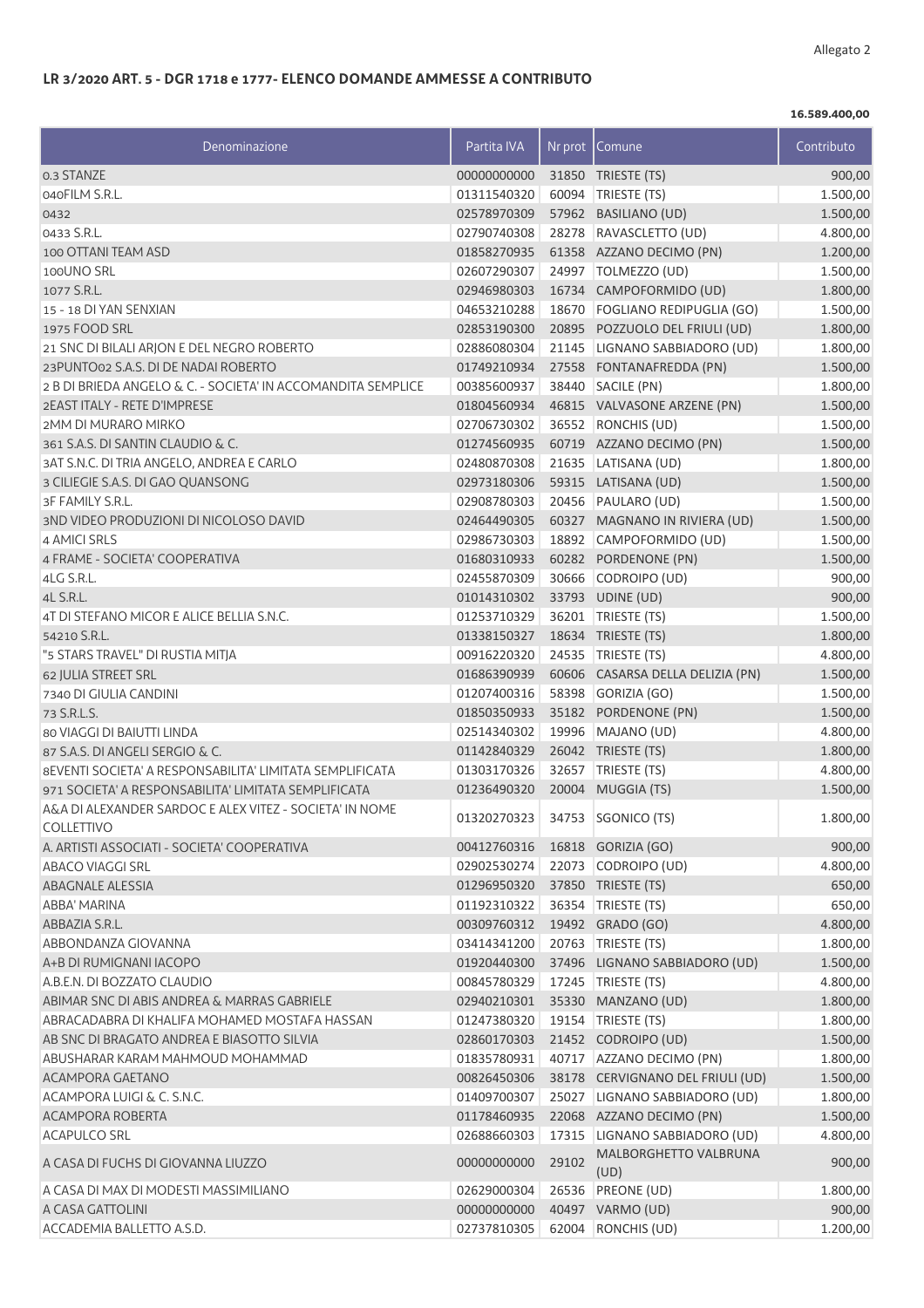| ACCADEMIA DEL BILIARDO S.N.C. DI ANDREA ZANZI E FLAVIO<br><b>GIUGOVAZ</b>                                         | 01092810322 28048 TRIESTE (TS) |       |                                             | 1.500,00           |
|-------------------------------------------------------------------------------------------------------------------|--------------------------------|-------|---------------------------------------------|--------------------|
| ACCADEMIA DEL GELATO DI SORRENTINO ROBERTO                                                                        | 04600540233                    |       | 20108 UDINE (UD)                            | 1.500,00           |
| ACCADEMIA INTERNAZIONALE DEL MUSICAL DI UDINE S.R.L. SOCIETA'<br>SPORTIVA DILETTANTANTISTICA CULTURALE RICREATIVA | 03006240307                    |       | 61529 UDINE (UD)                            | 1.500,00           |
| ACCADEMIA PATTINAGGIO ARTISTICO ASD                                                                               | 00000000000                    |       | 58893 TRIESTE (TS)                          | 1.200,00           |
| <b>ACCETTURA ANTONY</b>                                                                                           | 01193170311                    |       | 27070 FORNI DI SOPRA (UD)                   | 1.800,00           |
| ACCONCIATURE SOLOPERTE DI LORGIO PINUCCIA                                                                         | 01079690325                    |       | 41305   TRIESTE (TS)                        | 1.500,00           |
| A.C. CORDENONESE 3S A.S.D.                                                                                        | 01885830933                    |       | 62244 CORDENONS (PN)                        | 1.200,00           |
| <b>ACDS EL MALECON</b>                                                                                            | 02405660305                    |       | 61757 UDINE (UD)                            | 1.200,00           |
| A.C.D. VAL DEL LAGO                                                                                               | 01684630302                    |       | 60956 TRASAGHIS (UD)                        | 1.200,00           |
| ACE TEAM SOCIETA' SPORTIVA DILETTANTISTICA A RESPONSABILITA'<br><b>LIMITATA</b>                                   | 02917210300                    |       | 32767   TOLMEZZO (UD)                       | 1.500,00           |
| <b>ACHKAR SAMIR</b>                                                                                               | 01041370329                    |       | 39863 TRIESTE (TS)                          | 1.500,00           |
| <b>ACIRENT S.R.L.</b>                                                                                             | 01729520302                    |       | 60797 UDINE (UD)                            | 1.500,00           |
| A CJASE DI LISE DI BELLINA SARA                                                                                   | 02971660309                    |       | 21343 GEMONA DEL FRIULI (UD)                | 900,00             |
| A CJASE DI SANDRA                                                                                                 | 00000000000                    |       | 35688 MORUZZO (UD)                          | 900,00             |
| ACQUACORRENTE SOCIETA' COOPERATIVA                                                                                | 01807230931                    |       | 18887 POLCENIGO (PN)                        | 1.500,00           |
| ACQUAMARINA TEAM TRIESTE - ONLUS ASD                                                                              | 01205800327                    |       | 61790 TRIESTE (TS)                          | 1.200,00           |
| A.C.S.D. ACCADEMIA NUOVA ESPERIENZA TEATRALE                                                                      | 01933970301                    |       | 61055 PALMANOVA (UD)                        | 1.200,00           |
| <b>ACSD PSYCLE</b>                                                                                                | 01167870318                    |       | 62094 MONFALCONE (GO)                       | 1.200,00           |
|                                                                                                                   | 00000000000                    |       | SAN GIOVANNI AL NATISONE                    |                    |
| ACSD SALSALUIS CUBA                                                                                               |                                | 62058 | (UD)                                        | 1.200,00           |
| ACSI COMITATO PROVINCIALE DI PORDENONE                                                                            | 01261560328                    |       | 62108 TRIESTE (TS)                          | 1.200,00           |
| ACTIVE SOCIETA' SPORTIVA DILETTANTISTICA A R.L.                                                                   | 02760360301                    |       | 58660 CODROIPO (UD)                         | 1.500,00           |
| ADAGA SAS DI ADAMO MASSIMILIANO & C.                                                                              | 02947620304                    |       | 31054 UDINE (UD)                            | 1.500,00           |
| ADAMAS S.R.L.                                                                                                     | 01833560939                    |       | 23410 PORDENONE (PN)                        | 4.800,00           |
| <b>ADAMI FABIO</b>                                                                                                | 02150010300                    |       | 34865 PASIAN DI PRATO (UD)                  | 1.500,00           |
| <b>ADAMI FULVIA</b>                                                                                               | 00000000000                    |       | 60316 TREPPO GRANDE (UD)                    | 900,00             |
| <b>ADAMI MICHELA</b>                                                                                              | 02228490302                    | 33683 | POVOLETTO (UD)                              | 900,00             |
| <b>ADAMS MICHAEL</b>                                                                                              | 01747100939                    |       | 17286 ROVEREDO IN PIANO (PN)                | 1.800,00           |
| ADA S.R.L.                                                                                                        | 01066340314                    |       | 19397 GRADISCA D'ISONZO (GO)                | 1.500,00           |
| <b>ADDICTED TO PARADISE B&amp;B</b>                                                                               | 00000000000                    |       | 33532 TRIESTE (TS)                          | 900,00             |
| ADDS AZZURRA DANZE                                                                                                | 01630450300                    |       | 59734 TAVAGNACCO (UD)                       | 1.200,00           |
| A.D.D.S. CLUB DIAMANTE F.V.G.                                                                                     | 01007470311                    |       | 62025 FOGLIANO REDIPUGLIA (GO)              | 1.200,00           |
| A.D.D.S. OASI DANZE                                                                                               | 02066690302                    |       | 60780 BUIA (UD)                             | 1.200,00           |
| AD HOC DI KELLNER EVELINA                                                                                         |                                |       | 01213020322    58901    DUINO-AURISINA (TS) | 1.500,00           |
| A.DIL. BASKET CORDOVADO                                                                                           | 01429670936                    |       | 61919 CORDOVADO (PN)                        | 1.200,00           |
| A.D. LIGNANO BOCCE                                                                                                | 02107830305                    |       | 61592 LIGNANO SABBIADORO (UD)               | 1.200,00           |
| ADONIS S.R.L.S.                                                                                                   | 01288780321                    |       | 39001   TRIESTE (TS)                        | 1.800,00           |
| ADRIA SEE SOCIETA' A RESPONSABILITA' LIMITATA SEMPLIFICATA                                                        | 02907450304                    |       | 26794 TARVISIO (UD)                         | 4.800,00           |
| ADRIA S.R.L.                                                                                                      | 01391870936                    |       | 22224 PRATA DI PORDENONE (PN)               | 4.800,00           |
| <b>ADRIATICO S.R.L.</b>                                                                                           | 01699140933                    |       | 35002 CHIONS (PN)                           | 1.800,00           |
| <b>ADRIATIC S.R.L.</b>                                                                                            | 01035630324                    |       | 25961   TRIESTE (TS)                        | 4.800,00           |
| A.D.T. ABOUT DANCE TRIESTE ASD.                                                                                   | 01251350326                    |       | 59314 TRIESTE (TS)                          | 1.200,00           |
| A. ED F. S.R.L.                                                                                                   | 02067890307                    | 30053 | UDINE (UD)                                  | 1.800,00           |
| A/E LE PAS DI PAOLO PASQUIN & C. SAS                                                                              | 02591410309                    |       | 60336 UDINE (UD)                            | 1.500,00           |
| AENIGMA DI TRAINI E LENZINI S.N.C.                                                                                | 01042670313                    |       | 29983 GORIZIA (GO)                          | 1.500,00           |
| AERO CLUB FRIULANO                                                                                                | 02494510304                    |       | 60926 PASIAN DI PRATO (UD)                  | 1.200,00           |
| AESONTIUS - SOCIETA' COOPERATIVA SOCIALE - ONLUS<br>AE S.R.L.                                                     | 01022110314<br>01268030325     |       | 22003 GORIZIA (GO)<br>42675 TRIESTE (TS)    | 900,00<br>1.500,00 |
| A.F.D.S. AMATORI CALCIO BRUGNERA                                                                                  | 01396540930                    |       | 61371 BRUGNERA (PN)                         | 1.200,00           |
| AFFITTACAMERE "AGLI ULIVI"                                                                                        | 00000000000                    |       | 59716 GEMONA DEL FRIULI (UD)                | 900,00             |
|                                                                                                                   | 02961440308                    |       | 59690 CAVAZZO CARNICO (UD)                  |                    |
| AFFITTACAMERE AI CROCUS DI PUSCA MONICA                                                                           | 00000000000                    |       | 31439 CHIUSAFORTE (UD)                      | 900,00             |
| AFFITTACAMERE AL CERBIATTO                                                                                        |                                |       |                                             | 900,00             |
| AFFITTACAMERE AL GURIUT DELLE ALPI<br>AFFITTACAMERE AL MANGART DI VERCELLONE GIUSEPPINA                           | 00000000000<br>00000000000     |       | 41125 PAULARO (UD)<br>41778 TARVISIO (UD)   | 900,00             |
|                                                                                                                   |                                |       | 40730 TRIESTE (TS)                          | 900,00             |
| AFFITTACAMERE ANITA DI ANTONINI LUCIO                                                                             | 01060840319                    |       |                                             | 900,00             |
| AFFITTACAMERE BORGO ANTICO DI PILLER RONER MARTINA                                                                | 01208750255                    |       | 27837 SAPPADA (UD)                          | 900,00             |
| AFFITTACAMERE "CASA NARAUNI"                                                                                      | 00000000000                    |       | 30329 TAIPANA (UD)                          | 900,00             |
| AFFITTACAMERE "CLAF DI VIOLIN" DI MATTIA IRIS<br>AFFITTACAMERE CUARNAN DI BIANCHI BARBARA                         | 00000000000<br>00000000000     | 19742 | 25881 ARTA TERME (UD)<br>MONTENARS (UD)     | 900,00<br>900,00   |
|                                                                                                                   |                                |       | MALBORGHETTO VALBRUNA                       |                    |
| AFFITTACAMERE DA LISI                                                                                             | 00000000000                    | 37447 | (UD)                                        | 900,00             |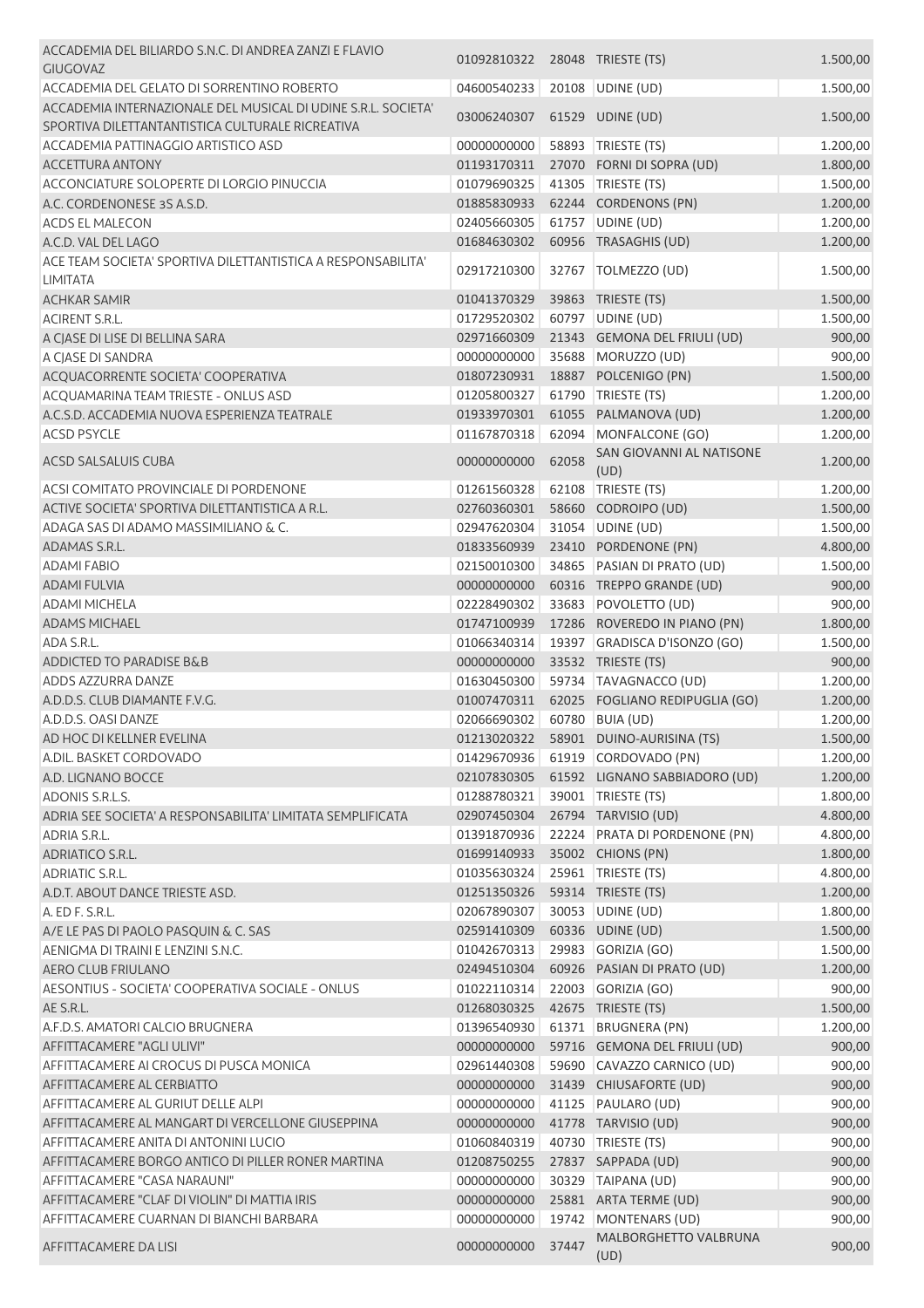| AFFITTACAMERE DI BABOLIN ANDREA                                                     | 00000000000                      |       | 30632   VENZONE (UD)                         | 900,00               |
|-------------------------------------------------------------------------------------|----------------------------------|-------|----------------------------------------------|----------------------|
| AFFITTACAMERE DI BAUT                                                               | 00000000000                      |       | 37098 OVARO (UD)                             | 900,00               |
| AFFITTACAMERE DI FERIGO ERMES                                                       | 00000000000                      |       | 36681 PAULARO (UD)                           | 900,00               |
| AFFITTACAMERE ERICA DI COTTRER ENRICO                                               | 00682980255                      |       | 27002 SAPPADA (UD)                           | 900,00               |
| AFFITTACAMERE "GIARDINO DI CARNIA" DI PITTON LOREDANA                               | 00000000000                      |       | 31983 ARTA TERME (UD)                        | 900,00               |
| AFFITTACAMERE GUERRERO IR DI AXEL IVAN GUERRERO                                     | 01298370329                      |       | 19410 TRIESTE (TS)                           | 900,00               |
| AFFITTACAMERE IL VELIERO DI FLORENIN MARIZA                                         | 01094470315                      |       | 21501 DUINO-AURISINA (TS)                    | 900,00               |
| AFFITTACAMERE "INTERNOQUATTRO" DI CESCUTTI FEDERICA                                 | 00000000000                      |       | 58887 UDINE (UD)                             | 900,00               |
| AFFITTACAMERE IRIS DI MATTIOLI CHIARA                                               | 01289800326                      |       | 20370 TRIESTE (TS)                           | 900,00               |
| AFFITTACAMERE KITZMULLER                                                            | 00519660310                      |       | 25039 CORMONS (GO)                           | 900,00               |
| <b>AFFITTACAMERE MARIA STELLA</b>                                                   | IT062041005                      |       | 58878 UDINE (UD)                             | 900,00               |
| AFFITTACAMERE MARIA STELLA                                                          | 00000000000                      |       | 58025 UDINE (UD)                             | 900,00               |
| AFFITTACAMERE MORENA DI TONIN DINA                                                  | 01059920320                      |       | 23397 TRIESTE (TS)                           | 900,00               |
| AFFITTACAMERE MUZZANA DI TASSINI BRUNO                                              | 02756320301                      | 39632 | MUZZANA DEL TURGNANO<br>(UD)                 | 900,00               |
| <b>AFFITTACAMERE NERT</b>                                                           | 00000000000                      |       | 60542 ERTO E CASSO (PN)                      | 900,00               |
| AFFITTACAMERE NONNA LENI DI BELTRAME CARLO                                          | 00000000000                      |       | 34189 FRISANCO (PN)                          | 900,00               |
| AFFITTA CAMERE SAN LAZZARO DI M.M.                                                  | 01266050325                      |       | 60764 TRIESTE (TS)                           | 900,00               |
| AFFITTACAMERE SOBE ANA DI DEVETAK NERINA                                            | 01151180310                      |       | 33016 SAVOGNA D'ISONZO (GO)                  | 900,00               |
| AFFITTACAMERE STALUT DAS PUESTINES                                                  | 00000000000                      |       | 20887 ARTA TERME (UD)                        | 900,00               |
| AFFITTACAMERE TA CJASA DI LÀ                                                        | 00000000000                      |       | 41888 ENEMONZO (UD)                          | 900,00               |
| AFFITTACAMERE TARTINI DI ANTONINI ANITA                                             | 00947650321                      |       | 40742 TRIESTE (TS)                           | 900,00               |
| AFFITTACAMERE VIA MELEGNANO DI PECORARO ANNA                                        | 02930710302                      |       | 34707 UDINE (UD)                             | 900,00               |
| AFFITTACAMERE VILLA MARIA DI PANESSA MASSIMILIANO                                   | 00000000000                      |       | 33387 GEMONA DEL FRIULI (UD)                 | 900,00               |
| AFFITTACANERE SECONDOPIANO QUALIZZA CARINE                                          | 00000000000                      |       | 58039 CIVIDALE DEL FRIULI (UD)               | 900,00               |
| AF HOLDING GROUP SRL                                                                | 02871660300                      |       | 19183 LIGNANO SABBIADORO (UD)                | 4.800,00             |
| AFORISMI VIAGGI DI TAINI MILENA                                                     | 02441290307                      |       | 30280 PASIAN DI PRATO (UD)                   | 4.800,00             |
| AFRASINEI ANABELA MADALINA                                                          | 01281570323                      |       | 35877   TRIESTE (TS)                         | 1.500,00             |
| <b>AGANIS DI PILOSIO ESTER MARIA</b>                                                | 00000000000                      |       | 33147 CASARSA DELLA DELIZIA (PN)             | 900,00               |
| AGENZIA DI VIAGGI DOLCEMARE DI TATIANA OLIVO                                        | 02815650300                      |       | 21920 CERVIGNANO DEL FRIULI (UD)             | 4.800,00             |
| AGENZIA LUCANGELI S.N.C. DI LUCANGELI RAFFAELE E LUCANGELI<br><b>PAOLO</b>          | 01179690936                      |       | 24903 PORDENONE (PN)                         | 4.800,00             |
| AGENZIA NADALINI DI NADALINI CARLO E LUCA S.A.S.                                    | 00793500240                      |       | 23477 LIGNANO SABBIADORO (UD)                | 900,00               |
| AGENZIA PETRUZ VIAGGI S.R.L.                                                        | 01204160319                      |       | 27084 GORIZIA (GO)                           | 4.800,00             |
| AGENZIA PREMIERE S.A.S. DI PIRRI MAURIZIO                                           | 01695700938                      |       | 29057 PORDENONE (PN)                         | 1.500,00             |
| AGENZIA VIAGGI BLUE MOUNTAINS DI PISAPIA VALENTINA                                  |                                  |       | 01029290317 25856 GRADISCA D'ISONZO (GO)     | 4.800,00             |
| AGENZIA VIAGGI DEOTTO SAS DI DEOTTO WALTER E CHRISTIAN                              |                                  |       | 02590400301  16957  CODROIPO (UD)            | 4.800,00             |
| AGENZIA VIAGGI HEMINGWAY S.N.C. DI FARS P. & ARMONIA V.                             | 01110220314  16735  GORIZIA (GO) |       |                                              | 4.800,00             |
| AGENZIA VIAGGI PROSSIMA DESTINAZIONE DI SALVINO FRANCESCA                           | 02757000308                      |       | 32251 GEMONA DEL FRIULI (UD)                 | 4.800,00             |
| AG EUROCATERING SRL                                                                 | 01796090932                      |       | 30767 PORCIA (PN)                            | 1.500,00             |
| <b>AGHEROSE SRL</b>                                                                 | 02633770306                      |       | 58195 UDINE (UD)                             | 1.500,00             |
| AGIEMME DI BREGGION GIANLUCA E IOZSA MARGAUX S.N.C.                                 | 01191710324                      |       | 41628 TRIESTE (TS)                           | 1.500,00             |
| AGLI AMICI 1887 S.R.L.                                                              | 01049700303                      |       | 32768 UDINE (UD)                             | 1.800,00             |
| AGLI AMICI DI FAVARO SERGIO                                                         | 02993110309                      |       | 41585 CARLINO (UD)                           | 1.500,00             |
| AGLI AMICI S.N.C. DEI F.LLI PIETRELLA                                               | 00627930936                      |       | 33119 SPILIMBERGO (PN)                       | 1.500,00             |
| A.G.M. DI CAMPION FLORINDA & C. SAS<br>AGNE ELVIA E BARBE COCCUL DI COCCOLO GIORGIO | 01262200320                      |       | 26402 TRIESTE (TS)                           | 1.500,00             |
|                                                                                     | 02294270307                      |       | 24375 GEMONA DEL FRIULI (UD)                 | 1.500,00             |
| <b>AGNOLETTO EMANUELA</b><br><b>AGNOLETTO RICHI</b>                                 | 01540510938<br>03008350278       |       | 61301 SAN QUIRINO (PN)<br>60290 MANZANO (UD) | 1.500,00<br>1.500,00 |
| <b>AGNOLETTO STEFANO</b>                                                            | 01811660305                      |       | 61095 CODROIPO (UD)                          | 1.500,00             |
| AGOGE PERSONAL TRAINER STUDIO SOCIETA' A RESPONSABILITA'                            |                                  |       |                                              |                      |
| LIMITATA SEMPLIFICATA                                                               | 02965520303                      |       | 27135 TAVAGNACCO (UD)                        | 1.500,00             |
| AGORA' CAFFE' SAS DI RIVENOTTO GIANNI & C.                                          | 01633460934                      |       | 19254 PORDENONE (PN)                         | 1.500,00             |
| AGORA' DI MONTANARI PIETRO                                                          | 01192990313                      |       | 25976 MONFALCONE (GO)                        | 1.500,00             |
| AGORA' FITNESS CLUB S.R.L. - SOCIETA' SPORTIVA DILETTANTISTICA A                    |                                  |       |                                              |                      |
| RESPONSABILITA' LIMITATA UNIPERSONALE                                               | 02609290305                      |       | 20275 CERVIGNANO DEL FRIULI (UD)             | 1.500,00             |
| <b>AGOSTINIS VITTORIO</b>                                                           | 02400220303                      |       | 23000 VILLA SANTINA (UD)                     | 1.500,00             |
| <b>AGOSTO CARLO</b>                                                                 | 02382250302                      |       | 31361 PASIAN DI PRATO (UD)                   | 1.500,00             |
| AGRICLEULIS SOCIETA' COOPERATIVA AGRICOLA                                           | 01269440309                      |       | 21075 PALUZZA (UD)                           | 1.800,00             |
| AGRICOLA WALTER ROMANELLO S.A.S.                                                    | 02279730309                      |       | 19517 UDINE (UD)                             | 900,00               |
| AGRIPIG DI MARCUZZI MATTEO                                                          | 01841080938                      |       | 58831 VITO D'ASIO (PN)                       | 1.800,00             |
| AGRISAURIS DI PETRIS SANDRO                                                         | 02905660300                      |       | 60431 SAURIS (UD)                            | 1.800,00             |
| AGRITURISMO LAGO ORZAIE DI PIZZINATO GIOVANNI                                       | 01207030931                      |       | 24419 FONTANAFREDDA (PN)                     | 1.800,00             |
| AGRITURISTICA LIGNANO S.R.L.                                                        | 00575580303                      |       | 28765 LIGNANO SABBIADORO (UD)                | 1.500,00             |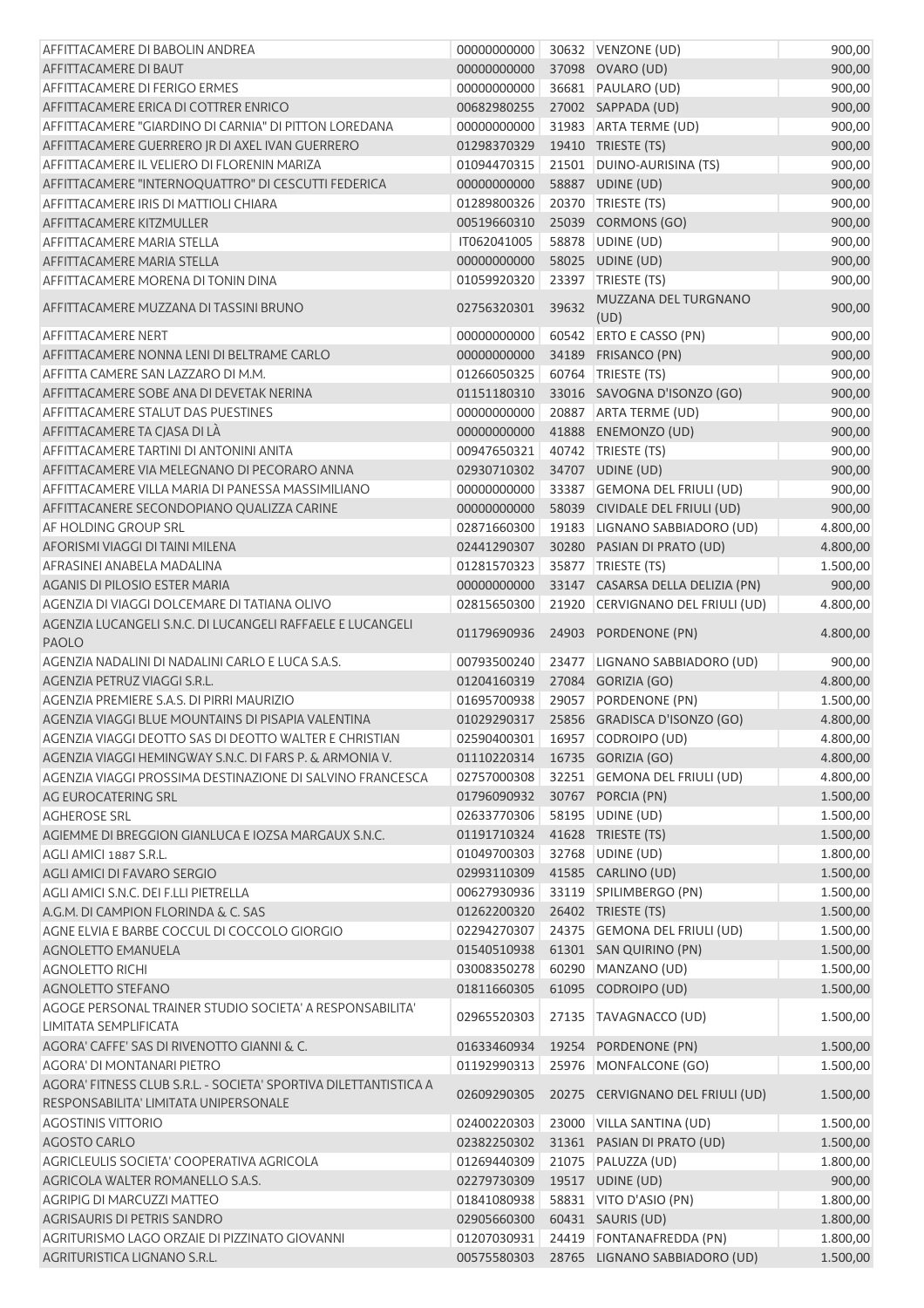| AGRI-TUR SOCIETA' A RESPONSABILITA' LIMITATA SEMPLIFICATA                           | 01182590313 |       | 60267 GORIZIA (GO)                        | 1.800,00 |
|-------------------------------------------------------------------------------------|-------------|-------|-------------------------------------------|----------|
| AGRODOLCE DI CHIARA COSSAR & C. S.A.S.                                              | 02757220302 | 24672 | CAMPOLONGO TAPOGLIANO<br>(UD)             | 1.800,00 |
| AGROTECH SOCIETA' AGRICOLA A R.L.                                                   | 01208140317 |       | 58018 CORMONS (GO)                        | 900,00   |
| A & G SOCIETA' A RESPONSABILITA' LIMITATA SEMPLIFICATA IN BREVE<br>"A & G S.R.L.S." | 01883290932 |       | 62090 PORDENONE (PN)                      | 1.500,00 |
| AHRENSPERG DI BIASATTI GIOVANNI                                                     | 00664520301 |       | 28008 PULFERO (UD)                        | 900,00   |
| AIAB FRIULI VENEZIA GIULIA APS                                                      | 02723620304 |       | 60854 FAGAGNA (UD)                        | 1.500,00 |
| AI BARBASSI DI BASSI RUDY                                                           | 02922560301 |       | 35632 LESTIZZA (UD)                       | 1.500,00 |
| AI BINARI DI IOVIENO NICOLINA                                                       | 02935910303 |       | 27246 MARTIGNACCO (UD)                    | 1.800,00 |
| AI BINTARS S.N.C. DI BORTOLUZZI PRIMO & C.                                          | 01410870305 |       | 40188 SAN DANIELE DEL FRIULI (UD)         | 1.500,00 |
| AI CAMPI DI FOSCHIANI SARA SAS                                                      | 02015090307 |       | 25074 TAVAGNACCO (UD)                     | 1.800,00 |
| AI CASTELLIERI S.R.L.                                                               | 02922910308 |       | 17927 GRADISCA D'ISONZO (GO)              | 1.800,00 |
| AI CICLISTI DI DI LENARDO MARINO                                                    | 02829890306 |       | 58665 MANIAGO (PN)                        | 900,00   |
| AI COLLI DI SPESSA SRL                                                              | 02644390300 |       | 37389 CIVIDALE DEL FRIULI (UD)            | 1.800,00 |
| AICS RED DANCE STUDIO ASD                                                           | 01235370325 |       | 61495 TRIESTE (TS)                        | 1.200,00 |
| AIDA NEIMARLIJA                                                                     | 01795700226 |       | 33722 TRIESTE (TS)                        | 4.800,00 |
| AI DUE AIRONI SOCIETA' AGRICOLA S.R.L.                                              |             |       | 01198150318  42701  STARANZANO (GO)       | 900,00   |
| AI DUE CLUB DI SUSIC & BRAINIK S.N.C.                                               | 00353820319 |       | 24399 GORIZIA (GO)                        | 1.500,00 |
| AI DUE LEONI RISTORAZIONE SRL                                                       | 02988670309 |       | 38834 AQUILEIA (UD)                       | 1.800,00 |
| AI DUE LEONI SOCIETA' AGRICOLA S.R.L.                                               | 03819180286 |       | 37072 AQUILEIA (UD)                       | 900,00   |
| AI GRANATIERI DI BUONOCORE NICOLA E CLARA & C.S.A.S.                                | 02339640308 |       | 20699 TALMASSONS (UD)                     | 1.800,00 |
| AI MANCOLI DI PINES STEFANO                                                         | 00920050325 |       | 37185 MUGGIA (TS)                         | 1.800,00 |
| AI MULINARS DI MORUZZI RENE' S.A.S.                                                 | 01855730931 |       | 22778 CLAUZETTO (PN)                      | 1.800,00 |
| AI NOVE CASTELLI DI DEPETRIS MATTEO                                                 | 02264160306 |       | 37729   FAEDIS (UD)                       | 1.800,00 |
| AI PESTONS DI BENEVENI ANGELO FILIPPO GIACOMO                                       | 01855250930 |       | 16933 SPILIMBERGO (PN)                    | 1.800,00 |
| AI PORTICI DI CELLA VERONICA & C. S.N.C.                                            | 02370650307 |       | 25822 TOLMEZZO (UD)                       | 1.500,00 |
| AI PORTICI DI MUSSO ISABELLA & C. S.N.C.                                            | 01214740936 |       | 29771 VALVASONE ARZENE (PN)               | 1.500,00 |
| AIR STUDIO A.S.D.                                                                   | 00000000000 |       | 61556 GORIZIA (GO)                        | 1.200,00 |
| AIRZOONE S.R.L.                                                                     | 01437250937 |       | 17137 SESTO AL REGHENA (PN)               | 4.800,00 |
| AI SETTE NANI - ALBERGO RISTORANTE DI ANTONIO REIA                                  | 00129100327 |       | 25419 DUINO-AURISINA (TS)                 | 4.800,00 |
| AISHA SNACK BAR SRLS                                                                | 01308840329 |       | 22658 TRIESTE (TS)                        | 1.800,00 |
| AI TRE CANAI DI DAL FORNO GIORGIO                                                   | 01001010311 |       | 30478 MARANO LAGUNARE (UD)                | 1.800,00 |
| AJMO S.R.L.                                                                         | 03005460302 |       | 57856 UDINE (UD)                          | 1.800,00 |
| AIO' SNACK BAR DI LOCHE SONIA                                                       | 02816870303 |       | 28873 CODROIPO (UD)                       | 1.500,00 |
| <b>AKTAY HUSEYIN</b>                                                                |             |       | 01327850325 41945 DUINO-AURISINA (TS)     | 1.800,00 |
| AKV S.A.S. DI KLUGMANN ANTONIA                                                      |             |       | 02450420308 18140 DOLEGNA DEL COLLIO (GO) | 1.800,00 |
| AL 1843 DI SARTOR ANTONELLA                                                         | 01790200933 |       | 17685 PORDENONE (PN)                      | 1.500,00 |
| AL59 SOCIETA' A RESPONSABILITA' LIMITATA SEMPLIFICATA                               | 01336180326 |       | 41828   TRIESTE (TS)                      | 1.800,00 |
| A LAB S.R.L.                                                                        | 01290730322 |       | 58621 TRIESTE (TS)                        | 1.500,00 |
| ALA DI OBOYCHUK GALYNA                                                              | 02737740304 |       | 33284 MAJANO (UD)                         | 1.500,00 |
| AL BACCARO DI COLELLA CORRADO & C. SAS                                              | 01670250305 |       | 20500 SAN DANIELE DEL FRIULI (UD)         | 1.500,00 |
| AL BAGATTO S.R.L.                                                                   | 00300650322 |       | 24803 TRIESTE (TS)                        | 1.800,00 |
| ALBAGEA S.R.L.                                                                      | 02881610303 |       | 19207 UDINE (UD)                          | 1.500,00 |
| AL BAGNINO DI BUFFON MARIA ANGELA E C. S.N.C.                                       | 02922830308 |       | 19367 LIGNANO SABBIADORO (UD)             | 1.800,00 |
| ALBANO SALVATORE PAOLO                                                              | 02485500306 |       | 27142 TARVISIO (UD)                       | 1.500,00 |
| AL BARBACAN 2 DI COMPARIN MANUELA & C. S.A.S.                                       | 02693090306 |       | 26080 SAN DANIELE DEL FRIULI (UD)         | 1.800,00 |
| AL BARCOLLO DI MARCO BRAULIN                                                        | 01347520320 |       | 58114 TRIESTE (TS)                        | 1.500,00 |
| AL BARETO - LE RIVE TRIESTE S.R.L.                                                  | 01342220322 |       | 58790 TRIESTE (TS)                        | 1.500,00 |
| AL BARETTO DI SARA CALCATERRA                                                       | 02918120300 |       | 17261 ATTIMIS (UD)                        | 1.500,00 |
| AL BARETTO DI TAVANO SALIMA & TAVANO SAMANTA S.N.C.                                 | 02504200300 |       | 30304 CERVIGNANO DEL FRIULI (UD)          | 1.500,00 |
| AL BARETTO DI VICENZOTTI P. & C. SAS                                                | 01231570936 |       | 27227 SACILE (PN)                         | 1.500,00 |
| AL BARUT DI SEFFINO VALENTINA                                                       | 02944390307 |       | 25320 PREMARIACCO (UD)                    | 1.500,00 |
| AL BARUT DI ZULIANI ALESSANDRO                                                      | 02837900303 |       | 31796 POZZUOLO DEL FRIULI (UD)            | 1.500,00 |
|                                                                                     |             |       | 17800 TOLMEZZO (UD)                       |          |
| AL BENVENUTO DI TONDO RENZO E C. S.A.S.                                             | 01623770300 |       |                                           | 4.800,00 |
| AL BENZACHI SOCIETA' COOPERATIVA SOCIALE ONLUS                                      | 02779590302 |       | 39293 PASIAN DI PRATO (UD)                | 1.800,00 |
| ALBERGO ABBAZIA DI MANERA MARIO & C. - S.N.C.                                       | 02014450304 |       | 22630 LIGNANO SABBIADORO (UD)             | 4.800,00 |
| ALBERGO AI 7 NANI DI CAPELLARI ALBA                                                 | 02003060304 |       | 30871 PRATO CARNICO (UD)                  | 4.800,00 |
| ALBERGO ALLA CITTA' DI TRIESTE DI SCHUFF MARGITTA THOMANN                           | 01164230318 |       | 19126 GRADO (GO)                          | 4.800,00 |
| ALBERGO ALLA NAVE DI CODROMAZ ALESSIO & BRUERA GIULIO S.N.C.                        | 02187410309 |       | 27265 LIGNANO SABBIADORO (UD)             | 4.800,00 |
| ALBERGO "ALLA ROSA" DI BRESSA AURORA                                                | 01318810932 |       | 36997 CIMOLAIS (PN)                       | 4.800,00 |
| ALBERGO ALLA SPIAGGIA S.R.L.                                                        | 00381840313 |       | 32827 GRADO (GO)                          | 4.800,00 |
| ALBERGO ALLA TROTA DI SPECOGNA CARLO                                                | 00220560304 |       | 19697 PULFERO (UD)                        | 4.800,00 |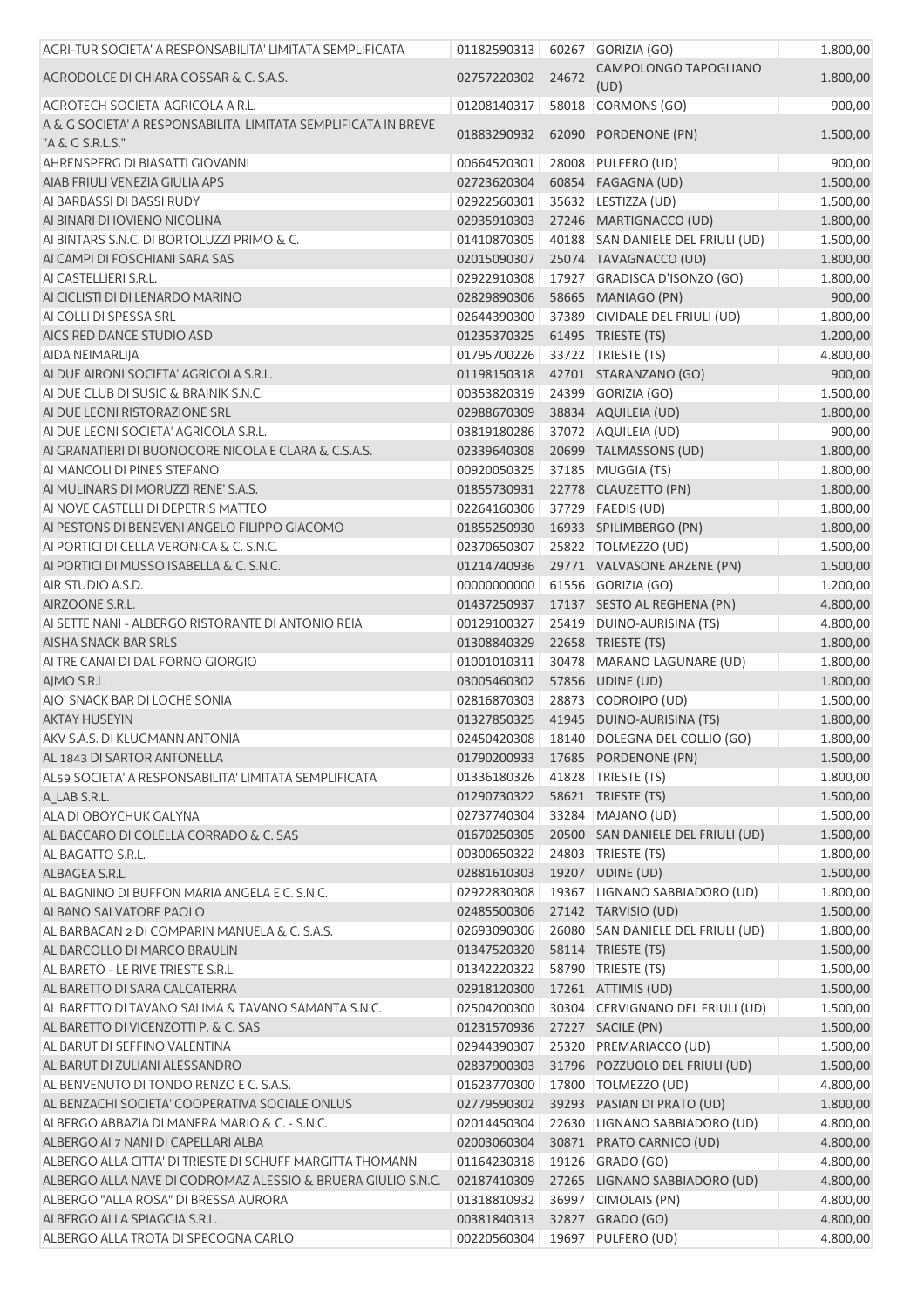| ALBERGO ALL'ORSO SNC DI BUZZI MARIA CRISTINA & C.                                                            | 02013560301                  | 17366 | MALBORGHETTO VALBRUNA<br>(UD)    | 4.800,00             |
|--------------------------------------------------------------------------------------------------------------|------------------------------|-------|----------------------------------|----------------------|
| ALBERGO "AL PURA" DI ROMAN ROS NILLA                                                                         | 01506920931                  | 19291 | AMPEZZO (UD)                     | 1.800,00             |
| ALBERGO AMBRIABELLA DI CANCIANI GENOVEFFA & C. S.N.C.                                                        | 00160460317                  |       | 25938 GRADO (GO)                 | 900,00               |
| ALBERGO BAR TRATTORIA AI TIGLI DI PERISSINOTTO ANNA MARIA                                                    | 01502950932                  | 32810 | SAN VITO AL TAGLIAMENTO<br>(PN)  | 4.800,00             |
| ALBERGO BASCHERA DI CHIARVESIO MATTIA                                                                        | 02857980300                  |       | 16756 FAGAGNA (UD)               | 4.800,00             |
| ALBERGO BELLAVISTA DI CAODURO EDOARDO & C. S.A.S.                                                            | 01870600309                  | 18367 | LIGNANO SABBIADORO (UD)          | 4.800,00             |
| ALBERGO BELLAVISTA DI EMANUELE PACHNER & C. S.A.S.                                                           | 00657840252                  |       | 20900 SAPPADA (UD)               | 4.800,00             |
| ALBERGO BELLAVISTA DI P.G. DE INFANTI & C. - S.A.S.                                                          | 01320060302                  | 18548 | RAVASCLETTO (UD)                 | 4.800,00             |
| ALBERGO BELVEDERE DI DELLE CASE SILVA & C. S.A.S.                                                            | 00423610930                  |       | 24426 SEQUALS (PN)               | 1.800,00             |
| ALBERGO BELVEDERE SNC DI BOCCINGHER CRISTINA & C.                                                            | 00658250253                  |       | 21262 SAPPADA (UD)               | 900,00               |
| ALBERGO BORGHESE DI BORGHESE SILVANO & C. S.N.C.                                                             |                              |       | 26442 MONTEREALE VALCELLINA (PN) |                      |
| ALBERGO BORNASS S.R.L.                                                                                       | 01425950936<br>01224010932   |       | 36544 AVIANO (PN)                | 1.800,00<br>4.800,00 |
| ALBERGO CANIN DI MORETTI SANTINA & C. S.A.S.                                                                 | 01875230300                  |       | 20448 RESIUTTA (UD)              | 4.800,00             |
| ALBERGO CAPANNA D'ORO S.R.L.                                                                                 | 01408650305                  | 19707 | LIGNANO SABBIADORO (UD)          | 4.800,00             |
| ALBERGO CAVALLINO SAS DI BOCCINGHER MAURO & C.                                                               | 00792890253                  |       | 25790 SAPPADA (UD)               | 4.800,00             |
| ALBERGO CENTRALE DI CORADAZZI VALLY & C. S.A.S.                                                              | 02261800300                  |       | 19073 FORNI DI SOPRA (UD)        | 4.800,00             |
|                                                                                                              |                              |       |                                  | 4.800,00             |
| ALBERGO CLOCCHIATTI S.R.L.                                                                                   | 01848050306                  |       | 23987 UDINE (UD)                 |                      |
| ALBERGO COLOMBIA - SOCIETA' IN ACCOMANDITA SEMPLICE DI<br>CRISTINA LIPANJE & C.                              | 00691550321                  | 18867 | TRIESTE (TS)                     | 4.800,00             |
| ALBERGO CORONA FERREA DI LUISELLA PULIE' & C. S.N.C.                                                         | 00014670251                  |       | 30606 SAPPADA (UD)               | 4.800,00             |
| ALBERGO CRISTINA DI GALLER FRANCESCO & C. S.N.C.                                                             | 00526050257                  |       | 33792 SAPPADA (UD)               | 1.800,00             |
| ALBERGO DA FEDRIGO DI FEDRIGO LIVIO                                                                          | 00609110309                  |       | 41953 PONTEBBA (UD)              | 4.800,00             |
| ALBERGO DA GON DI GON ELENA                                                                                  | 01164900316                  |       | 23408 CORMONS (GO)               | 4.800,00             |
| ALBERGO DAL CORTESAN SAS DI DE LUCA MAURIZIO E C.                                                            | 02048730309                  |       | 18567 AMPEZZO (UD)               | 4.800,00             |
| ALBERGO DALL'ONGARO S.R.L.                                                                                   | 01427170939                  | 36419 | PRATA DI PORDENONE (PN)          | 4.800,00             |
| ALBERGO DA LUCIANO S.N.C. DI CALDIERARO MIRKO & C.                                                           | 01165100932                  |       | 20398 ZOPPOLA (PN)               | 1.800,00             |
| ALBERGO DIFFUSO CLAUZETTO SOCIETA' COOPERATIVA                                                               | 01780200935                  | 19421 | CLAUZETTO (PN)                   | 900,00               |
| ALBERGO DIFFUSO COL GENTILE SOCIETA' COOPERATIVA                                                             | 02790180307                  |       | 23305 SOCCHIEVE (UD)             | 4.800,00             |
| ALBERGO DIFFUSO COMEGLIANS - SOC. COOP. A R.L.                                                               | 02089220301                  |       | 19967 COMEGLIANS (UD)            | 900,00               |
| ALBERGO DIFFUSO LAGO DI BARCIS - DOLOMITI FRIULANE SOCIETA'<br><b>COOPERATIVA</b>                            | 01749170930                  |       | 18555 BARCIS (PN)                | 4.800,00             |
| ALBERGO DIFFUSO MAGREDI DI VIVARO - SOCIETA' COOPERATIVA                                                     | 01755130935                  |       | 19628 VIVARO (PN)                | 4.800,00             |
| ALBERGO DIFFUSO POLCENIGO S.R.L.                                                                             | 01755910930                  |       | 18564 POLCENIGO (PN)             | 4.800,00             |
| ALBERGO DIFFUSO SAURIS - SOCIETA' COOPERATIVA                                                                | 02466120306                  |       | 18436   SAURIS (UD)              | 4.800,00             |
| " ALBERGO DIFFUSO TOLMEZZO SOC. COOP. A. R. L. "                                                             |                              |       | 02779670302 21447 TOLMEZZO (UD)  | 4.800,00             |
| ALBERGO DIFFUSO VALCELLINA E VAL VAJONT SOCIETA' COOPERATIVA                                                 | 01532000930 35183 CLAUT (PN) |       |                                  | 4.800,00             |
| ALBERGO DIFFUSO VAL D'INCAROJO SOCIETA' COOPERATIVA                                                          | 02391550304                  |       | 22466 PAULARO (UD)               | 4.800,00             |
| ALBERGO DIFFUSO VALLI DEL NATISONE - SOCIETA' COOPERATIVA                                                    | 02363700309                  |       | 18063 GRIMACCO (UD)              | 4.800,00             |
| ALBERGO DOGANA VECCHIA DI SERAFINI DIEGO                                                                     | 01565210307                  |       | 30339 TRIVIGNANO UDINESE (UD)    | 4.800,00             |
| ALBERGO FLORIDA S.N.C. DI NASSIVERA G. E M.                                                                  | 01218140307                  |       | 22374 LIGNANO SABBIADORO (UD)    | 4.800,00             |
| ALBERGO GARDEL S.A.S. DI GARDEL G.B. & C                                                                     | 00822080305                  |       | 17211 ARTA TERME (UD)            | 4.800,00             |
| ALBERGO ITALIA DI BRUGNOLO TULLIO & C. S.A.S.                                                                | 00344640313                  |       | 17323 MONFALCONE (GO)            | 4.800,00             |
| ALBERGO ITALIA S.R.L.                                                                                        | 01620990307                  |       | 18235 LIGNANO SABBIADORO (UD)    | 4.800,00             |
| ALBERGO LEON BIANCO DI DE REGGI MARINO & C. S.A.S.                                                           | 00153120308                  | 28493 | MOGGIO UDINESE (UD)              | 4.800,00             |
| ALBERGO MAREA DI TOMASINI MARIA LUISA                                                                        | 01094490313                  |       | 28900 GRADO (GO)                 | 4.800,00             |
| ALBERGO MATIZ - DA OTTO DI MATIZ DIEGO                                                                       | 00977580307                  |       | 57691 PALUZZA (UD)               | 1.800,00             |
| ALBERGO MICHIELINI S.N.C. DI MICHIELINI PIETRO E F.LLI                                                       | 00121750939                  |       | 18603 SPILIMBERGO (PN)           | 4.800,00             |
| ALBERGO MIRAMONTI DI MERLO FERNANDA                                                                          | 01623730304                  |       | 33031 ARTA TERME (UD)            | 4.800,00             |
| ALBERGO PENSIONE MILANO DI STRICCA & C. - SOCIETA' IN ACCOMAN-                                               | 00041500315                  |       | 29415 GRADO (GO)                 | 4.800,00             |
| <b>DITA SEMPLICE</b>                                                                                         |                              |       |                                  |                      |
| ALBERGO PIANI DI LUZZA DI CLARA DEL FABBRO                                                                   | 01655050308                  | 22170 | FORNI AVOLTRI (UD)               | 4.800,00             |
| ALBERGO PITTIS DI PITTIS PAOLO & C. S.N.C.                                                                   | 00635480304                  |       | 34515 OSOPPO (UD)                | 4.800,00             |
| ALBERGO PIZZERIA TRATTORIA EUROPA DEI FRATELLI CASO FELICE,<br>ANTONIO, SALVATORE, MAURIZIO & CARMINE S.N.C. | 00457460319                  | 25841 | <b>FOGLIANO REDIPUGLIA (GO)</b>  | 1.500,00             |
| ALBERGO RISTORANTE ALLA STAZIONE DI GIORDANO MICHELE                                                         | 01166380327                  |       | 61083 MUGGIA (TS)                | 4.800,00             |
| ALBERGO RISTORANTE ALLE CROSERE S.R.L.                                                                       | 00174510305                  | 18558 | <b>FAGAGNA (UD)</b>              | 4.800,00             |
| ALBERGO RISTORANTE BAR AL PINO DI ZOLLIA EDO                                                                 | 02076420302                  |       | 26980 FORNI DI SOTTO (UD)        | 1.500,00             |
| ALBERGO - RISTORANTE - BAR CRISTOFOLI DI CRAIGHERO ANTONELLA<br>& C.S.N.C.                                   | 00249900309                  | 18782 | TREPPO LIGOSULLO (UD)            | 4.800,00             |
| ALBERGO RISTORANTE BAR ITALIA S.A.S. DI MARCONI MASSIMO & C.                                                 | 02096010307                  | 17680 | PALUZZA (UD)                     | 1.800,00             |
| ALBERGO RISTORANTE BELVEDERE S.N.C. DI MEDAGLIA ALFONSO & C.                                                 | 00178670303                  |       | 17195 CODROIPO (UD)              | 4.800,00             |
| ALBERGO RISTORANTE CARSO DI BARBERIS LUCA & C. S.A.S.                                                        | 01115080325                  |       | 22356 MONRUPINO (TS)             | 1.800,00             |
|                                                                                                              |                              |       |                                  |                      |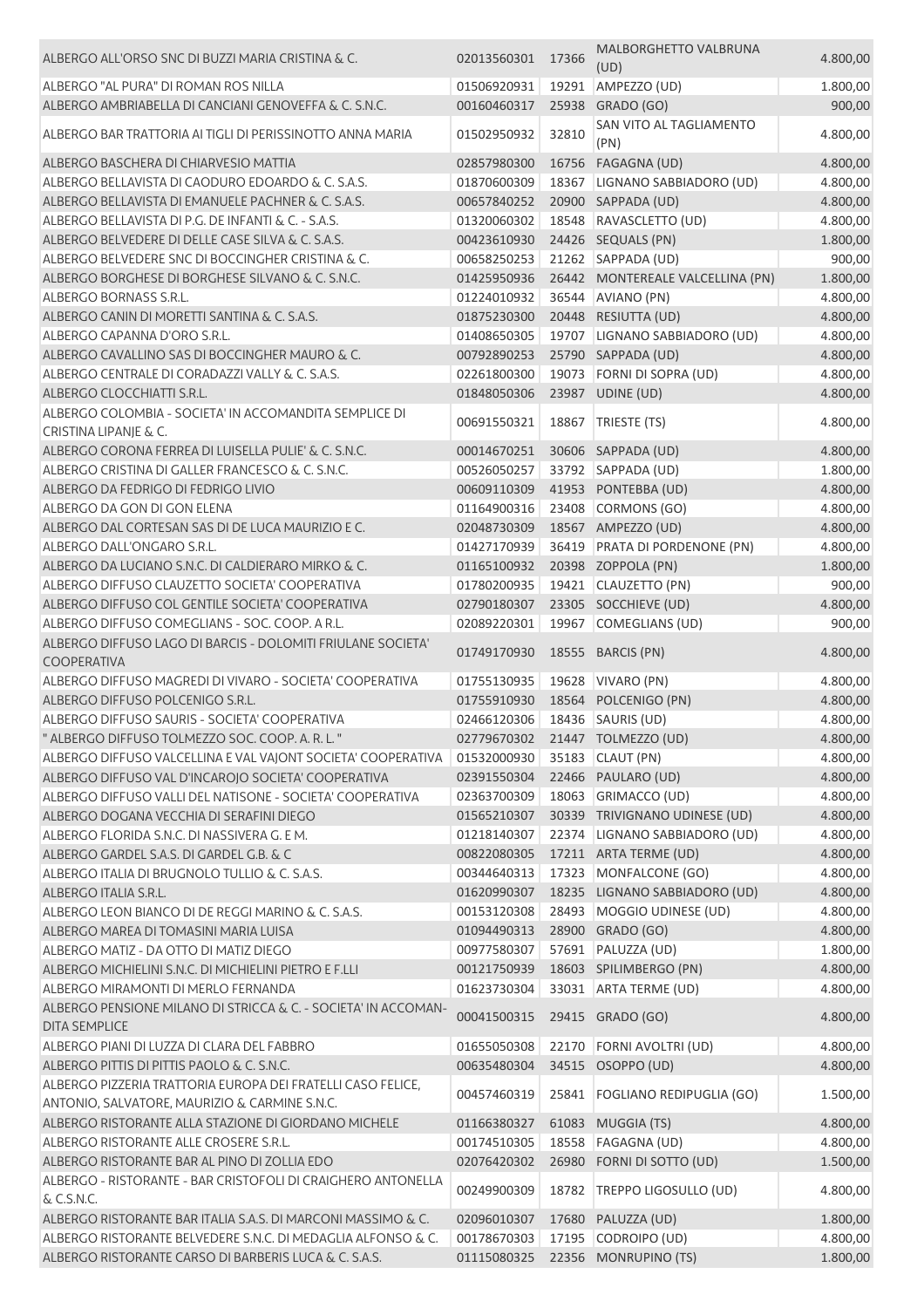| ALBERGO RISTORANTE DA BRANDO S.N.C. DI MARAZZATO SISTO & C.               | 01428310302 39984 UDINE (UD)  |       |                                      | 1.800,00 |
|---------------------------------------------------------------------------|-------------------------------|-------|--------------------------------------|----------|
| ALBERGO RISTORANTE EDELWEISS DI VOLPI CLAUDIO & C. SNC                    | 01849180300                   |       | 24889 ARTA TERME (UD)                | 1.500,00 |
| ALBERGO RISTORANTE GARDEN DI STEFANI RENZA                                | 02685560308                   |       | 33332 OVARO (UD)                     | 1.800,00 |
| ALBERGO RISTORANTE KRIZMAN SNC DI GUSTIN TIZIANA ED ELVIS                 | 00709330328                   |       | 22407 MONRUPINO (TS)                 | 1.800,00 |
| ALBERGO RISTORANTE LA SIRENETTA S.R.L.                                    | 00371150319                   |       | 30784 MONFALCONE (GO)                | 4.800,00 |
| ALBERGO RISTORANTE MARGHERITA DI PROTTI MAURIZIO & C. S.N.C.              | 01035660933                   |       | 18529 CIMOLAIS (PN)                  | 4.800,00 |
| ALBERGO RISTORANTE TUAN DI TUAN FRANCO & C. S.N.C.                        | 01224700938                   |       | 58046 ZOPPOLA (PN)                   | 4.800,00 |
| ALBERGO ROMA DI STROILI ELIO & C. S.A.S.                                  | 00472090307                   |       | 22566 TOLMEZZO (UD)                  | 4.800,00 |
| ALBERGO SCARPONE SNC DI ROMANIN GABRIELLA & C.                            | 01787360302                   |       | 26253 FORNI AVOLTRI (UD)             | 4.800,00 |
| ALBERGO SORGENTI DEL PIAVE DI QUINZ GIUSEPPE                              | 00622520252                   |       | 23643 SAPPADA (UD)                   | 4.800,00 |
| ALBERGO SOTTOCORONA SNC DI SBRIZZAI MICHELA & ROBERTO                     | 02410020305                   |       | 18350 FORNI AVOLTRI (UD)             | 4.800,00 |
| ALBERGO STELLA D'ORO S.N.C. DI SIMONUTTI OLIVA E FIGLI                    | 00370570939                   |       | 16746 SPILIMBERGO (PN)               | 4.800,00 |
| ALBERGO TARANDAN DI CELLA ENZO                                            | 00576220305                   | 20609 | FORNI DI SOPRA (UD)                  | 4.800,00 |
| ALBERGO TOGNON DI RUSIN LAURETTA & C. S.A.S.                              | 00486420318                   |       | 25045 GRADO (GO)                     | 4.800,00 |
| ALBERGO - TRATTORIA ALLA DA.MA. DI MACORIG DARIO E C. S.N.C.              | 01625690308                   | 17972 | SAN GIOVANNI AL NATISONE<br>(UD)     | 4.800,00 |
| ALBERGO VALCANALE SNC DELLE SORELLE CHIABAI EMANUELA,<br>NERINA E TIZIANA | 01653300309                   | 30933 | <b>MALBORGHETTO VALBRUNA</b><br>(UD) | 4.800,00 |
| ALBERGO VENEZIA S.N.C. DI ALESSIA CAPPELLOTTO E C.                        | 01171110255                   |       | 25846 SAPPADA (UD)                   | 4.800,00 |
| ALBERONE SPORTING CLUB S.R.L.                                             | 02347780302                   |       | 31806 SAN PIETRO AL NATISONE (UD)    | 1.500,00 |
| <b>ALBERTACCI MAURIZIO</b>                                                | 01342080320                   |       | 37775   TRIESTE (TS)                 | 700,00   |
| ALBERTI S.R.L.                                                            | 01560280305                   |       | 42670 SAN DANIELE DEL FRIULI (UD)    | 1.500,00 |
| ALBERTO CARLO D'ATTIMIS-MANIAGO MARCHIO'                                  | 01329370934                   |       | 41646 BUTTRIO (UD)                   | 1.800,00 |
| <b>ALBERTO IERALLA</b>                                                    | 01210980320                   |       | 42328 TRIESTE (TS)                   | 650,00   |
| AL BIATHLON DI PALLOBER ANNA                                              | 02924200302                   |       | 22582 FORNI AVOLTRI (UD)             | 1.800,00 |
| <b>ALBI MAURO</b>                                                         | 02501850305                   |       | 20489 PAGNACCO (UD)                  | 1.500,00 |
| AL BIVIO DI DE SPIRITO SIMONA ERSILIA & C. SNC                            | 02827180304                   |       | 23421 VENZONE (UD)                   | 1.500,00 |
| AL BLITZ DI ORTIS SILVIO SNC                                              | 02760680302                   |       | 24857 OVARO (UD)                     | 900,00   |
| AL BOM BOM S.A.S DI NORBEDO STEFANO & C.                                  | 00898970322                   | 22264 | SAN DORLIGO DELLA VALLE<br>(TS)      | 1.500,00 |
| AL BON STA' BEVI E MANGJA' S.R.L.S.                                       | 02931400309                   |       | 26392 FAGAGNA (UD)                   | 1.800,00 |
| AL BOSCHETTO DI BIANCHI ANDREA                                            | 02876110301                   |       | 27372 CODROIPO (UD)                  | 1.800,00 |
| AL BOSCO SRL RESIDENCE APARTHOTEL                                         | 02757420308                   |       | 18903 PALMANOVA (UD)                 | 4.800,00 |
| AL BOTTEGON S.N.C. DI LORENZETTO ELENA E CRISTINA                         | 01411910308                   | 21600 | TRICESIMO (UD)                       | 1.800,00 |
| AL BRACIERE DI CORAZZA ERMES E C. S.A.S.                                  | 01106950932                   |       | 20622 PORCIA (PN)                    | 1.500,00 |
| AL BRIGANTINO S.R.L.                                                      | 01033260322                   |       | 16892 TRIESTE (TS)                   | 1.800,00 |
| AL BRISTOL DI CRAGNAZ FERNANDO                                            | 02666950304 34072 FAEDIS (UD) |       |                                      | 1.800,00 |
| "AL BUON ARRIVO DI ROSEANO NIVES & FIGLI S.N.C."                          |                               |       | 02122750306 25469 RESIUTTA (UD)      | 1.800,00 |
| AL BUON BICCHIERE DI QIU HUAXIAO                                          |                               |       | 01153220312 20491 MORARO (GO)        | 1.500,00 |
| AL BURLUS DI FABIANA MANDER                                               | 01790350936                   |       | 25033 SPILIMBERGO (PN)               | 1.500,00 |
| AL BUS DE LE AS DI JANES ISABELLA                                         | 01483340939                   |       | 25071 POLCENIGO (PN)                 | 1.500,00 |
| AL BUSO DI BABUIN GIUSEPPE                                                | 01358350930                   |       | 59702 PORDENONE (PN)                 | 1.500,00 |
| AL CACCIATORE DI LUONGO MARIA ROSA                                        | 01753490307                   |       | 18743 OSOPPO (UD)                    | 1.800,00 |
| AL CACCIATORE S.N.C. DI RENNA ROBERTO & C.                                | 01609430937                   |       | 33524 MANIAGO (PN)                   | 1.800,00 |
| AL CACCIATORE S.R.L.                                                      | 02909280303                   |       | 20671 GONARS (UD)                    | 1.500,00 |
| AL CALDERON DA FELICE DI ANZOLIN ELEONORA                                 | 01815030935                   |       | 19998 SESTO AL REGHENA (PN)          | 1.800,00 |
| AL CAMINETTO DI BELTRAME MAURIZIA                                         | 02623000300                   |       | 20282 UDINE (UD)                     | 1.800,00 |
| AL CAMINETTO SOCIETA' A RESPONSABILITA' LIMITATA SEMPLIFICATA             | 01793100932                   |       | 35668 MANIAGO (PN)                   | 1.800,00 |
| AL CAMPANILE DI DE MICHIELIS MAURIZIO & C. S.A.S.                         | 02118930300                   |       | 23970 CIVIDALE DEL FRIULI (UD)       | 1.800,00 |
| AL CAMPANILE DI TRONCAR CINZIA                                            | 01048590317                   |       | 29828 CORMONS (GO)                   | 1.500,00 |
| AL CAMPANILE S.N.C. DI MANFE' GIULIO RICCARDO E GALLO<br><b>FRANCESCO</b> | 01745780930                   |       | 21033 PORDENONE (PN)                 | 1.800,00 |
| AL CANEDO SNC DI BUFFON ATTILIO & C.                                      | 01770760302                   |       | 41119 PRECENICCO (UD)                | 1.500,00 |
| AL CANTUCCIO DI SBRIZ MARCO                                               | 01111130314                   |       | 33511 CORMONS (GO)                   | 1.500,00 |
| AL CAPO IN B DI DE BASEGGIO ARIANNA                                       | 01347690321                   |       | 58771   TRIESTE (TS)                 | 1.500,00 |
| AL CARDINALE S.N.C. DI MASCOLO GIOVANNI & C.                              | 02399820303                   |       | 27617 REMANZACCO (UD)                | 1.800,00 |
| AL CARUL CIOC DI MATTEO GUATTO                                            | 02822190308                   |       | 19532 UDINE (UD)                     | 1.500,00 |
| AL CASALE DI PARUSSINI GRAZIA                                             | 02038640302                   |       | 24973 CODROIPO (UD)                  | 1.800,00 |
| AL CASARECCIO DI PELLEGRINO INGRID                                        | 02863280307                   |       | 33062 SAN GIORGIO DI NOGARO (UD)     | 1.800,00 |
| AL CASELLO DELLE ACQUE DI GAVA MAURIZIO & C. SNC                          | 01277900930                   |       | 17043 SACILE (PN)                    | 1.500,00 |
| AL CASON S.A.S. DI PINES MARILENA E ZANELLO ALESSANDRO & C.               | 02636450302                   |       | 39251 LIGNANO SABBIADORO (UD)        | 1.800,00 |
| AL CASTELLO DI BRAVIN NADIA                                               | 00537480931                   |       | 40156 CANEVA (PN)                    | 1.800,00 |
| AL CASTELU DI ALZETTA FRANCESCA                                           | 01748750930                   |       | 26871 MONTEREALE VALCELLINA (PN)     | 1.500,00 |
| ALCATRAZ GYM DI PELIZZO LUCA                                              | 02750440303                   |       | 27766 LIGNANO SABBIADORO (UD)        | 1.500,00 |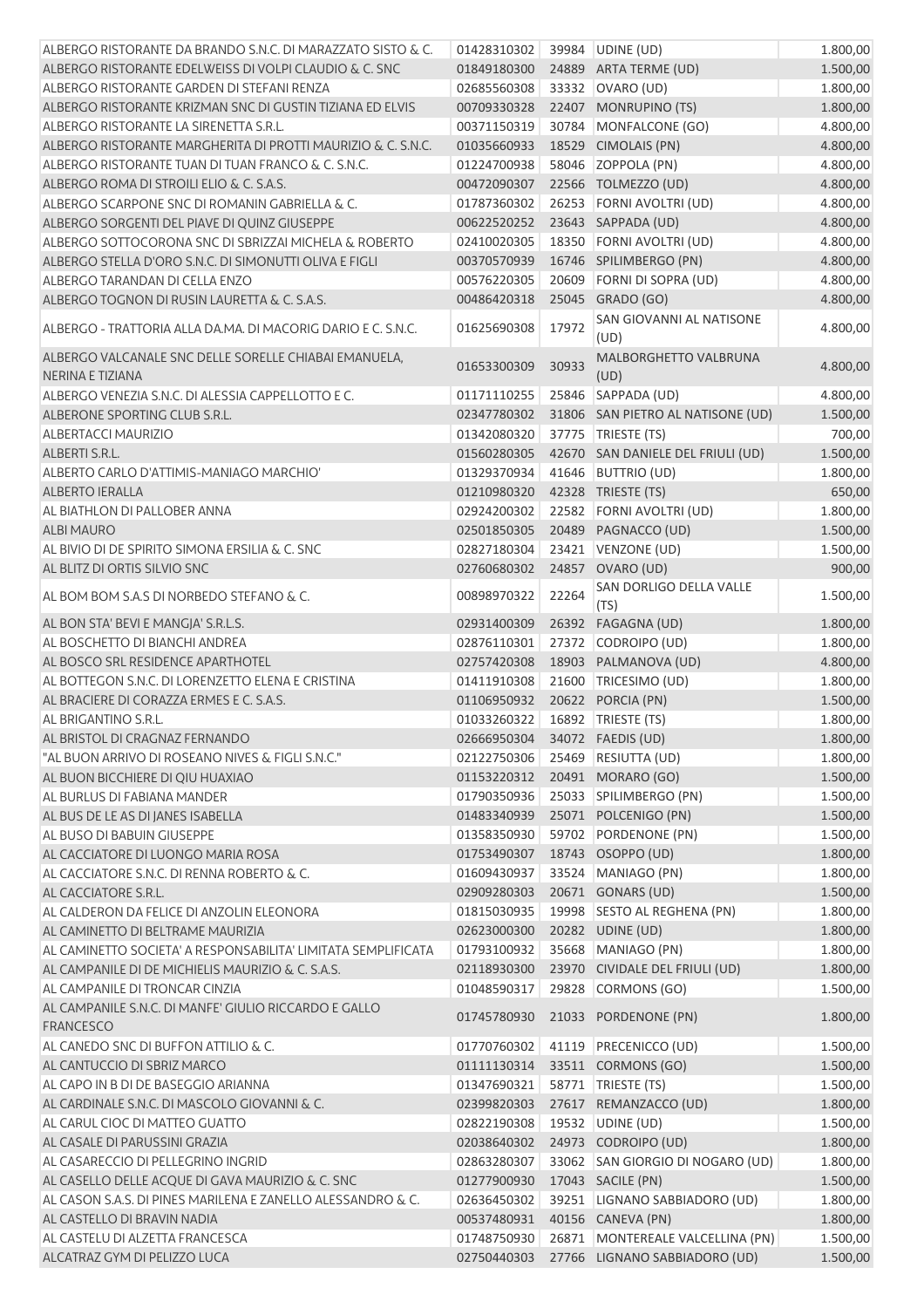| AL CAVALIERE PERSO DI ZORAT SONIA & C. S.N.C.                                        | 01393300932 |       | 23489 PORDENONE (PN)                     | 1.500,00 |
|--------------------------------------------------------------------------------------|-------------|-------|------------------------------------------|----------|
| AL CAVALIERE S.S. AGRICOLA                                                           | 01754690939 |       | 38067 PORDENONE (PN)                     | 900,00   |
| AL CAVALLINO BIANCO DI BENEDETTI OLINTO & FIGLIE S.N.C.                              | 02986010300 |       | 18518 TRICESIMO (UD)                     | 1.800,00 |
| AL CAVALLINO DI PLOZNER PAOLO                                                        | 02010310304 |       | 34420 PAULARO (UD)                       | 1.500,00 |
| AL CAVALLINO S.N.C. DI LUCIBELLO FRANCESCO E DRIGO CHIARA                            | 01965150301 |       | 36235 CIVIDALE DEL FRIULI (UD)           | 1.800,00 |
| "AL CENTRO" DI MELISSA ALBA                                                          | 02822360307 |       | 38279 TAIPANA (UD)                       | 1.800,00 |
| ALCEO S.R.L.S.                                                                       | 02854820301 |       | 26956 TARCENTO (UD)                      | 1.800,00 |
| AL CERCJEBEN DI DEL TORRE CRISTINA & C. S.N.C.                                       | 02228630303 |       | 20855 PASIAN DI PRATO (UD)               | 1.800,00 |
| "AL CERV" DI ALLOI EUGENIO E ANNA S.S.                                               | 02234520308 |       | 18747 MAJANO (UD)                        | 1.800,00 |
| AL CERVO DI BORGHESE MARINO                                                          | 01314840933 |       | 25313 MONTEREALE VALCELLINA (PN)         | 1.800,00 |
| ALCES S.R.L.                                                                         | 02459240301 |       | 33396 LIGNANO SABBIADORO (UD)            | 4.800,00 |
| AL CHIOSTRO S.A.S. DI STUFANO PAOLO & C.                                             | 01003420310 |       | 42574 GORIZIA (GO)                       | 1.800,00 |
| AL CIVICO 2 DI PASCOLETTI SIMONE & C. S.N.C.                                         | 02823740309 |       | 18576 UDINE (UD)                         | 1.800,00 |
| AL CLARINETTO DI SANT GABRIELLA & C. S.N.C.                                          | 02265190302 |       | 20566 UDINE (UD)                         | 1.500,00 |
| AL CLA' S.N.C. DI SCODELLARO ALESSANDRA & CLAUDIA                                    | 02229510306 |       | 21966 CODROIPO (UD)                      | 1.500,00 |
| "AL CONTRARIO" DI MORO ALESSANDRO                                                    | 01626390932 |       | 33462 AVIANO (PN)                        | 1.800,00 |
| AL CONVENTO SNC DI FERESIN EZIA E C.                                                 | 01691940306 |       | 25497 PALMANOVA (UD)                     | 1.800,00 |
| AL CRAMAR DI GRESSANI SIMONE                                                         | 00000000000 |       | 27680 LAUCO (UD)                         | 900,00   |
|                                                                                      |             |       |                                          |          |
| AL CRISTALLO DI CALDERON BUSTACARA ADRIANA ELVIRA                                    | 01107790311 |       | 38851 LIGNANO SABBIADORO (UD)            | 1.800,00 |
| AL DEJA' VU DI CATTO MONICA                                                          | 02470760303 |       | 26096 VILLA SANTINA (UD)                 | 1.500,00 |
| AL DOGE S.A.S. DI TROIAN TIZIANO & C.                                                | 01115260315 |       | 19391 GRADO (GO)                         | 1.800,00 |
| AL DOLCE ANGOLO SNC DI BRATTULICH SILVIA E DEL MEDICO CHIARA                         | 02889790305 |       | 27605 UDINE (UD)                         | 1.500,00 |
| ALDO ROMANUTTI                                                                       | 02663030308 | 28592 | SAN GIOVANNI AL NATISONE<br>(UD)         | 1.800,00 |
| AL DRAGONE DI LIU JIAHAO & C. S.N.C.                                                 | 01173520311 |       | 17220 CORMONS (GO)                       | 1.500,00 |
| ALEA DI FLAVIO DE LUCA & C. S.N.C.                                                   | 02602900306 |       | 31723 UDINE (UD)                         | 1.500,00 |
| ALEAGO S.R.L.                                                                        |             |       |                                          |          |
|                                                                                      | 01323230324 |       | 32417 TRIESTE (TS)                       | 1.800,00 |
| ALE&ALE - SOCIETA' IN NOME COLLETTIVO DI RODELA ALESSIA E<br><b>CIPRIANO ALESSIO</b> | 01329770323 | 30456 | TRIESTE (TS)                             | 1.500,00 |
| ALEA SOCIETA' COOPERATIVA A RESPONSABILITA' LIMITATA                                 | 01422750305 |       | 44914 CIVIDALE DEL FRIULI (UD)           | 1.500,00 |
| ALE CAFFE' DI ALESSIO ERICA                                                          | 01314510320 |       | 21412   TRIESTE (TS)                     | 1.500,00 |
| <b>ALEKSIC MARIJANA</b>                                                              | 02882950302 |       | 36708 UDINE (UD)                         | 1.500,00 |
| ALEOP CINOFILA E SPORT ASSOCIAZIONE SPORTIVA DILETTANTIS                             | 00000000000 |       | 61476 UDINE (UD)                         | 1.200,00 |
| ALEROSVAL SRL                                                                        | 01312240326 |       | 21384 TRIESTE (TS)                       | 1.800,00 |
| ALESSANDRIA S.R.L.                                                                   | 02456690300 |       | 19328 UDINE (UD)                         | 4.800,00 |
| ALESSANDRO CATTARUZZA                                                                | 00671970325 |       | 28802 TRIESTE (TS)                       | 1.800,00 |
| <b>ALEX MAJCEN</b>                                                                   | 01031780321 |       | 35820   TRIESTE (TS)                     | 700,00   |
| ALEXTI S.N.C. DI GABBINO TIZIANA E LONGATO ALESSANDRO                                | 02514290309 |       | 23713 ATTIMIS (UD)                       | 1.500,00 |
| AL FALO' DI CAMEROTTO EDDI                                                           | 01744880939 |       | 17381 PRAVISDOMINI (PN)                  | 1.500,00 |
| AL FARO DI GIORDANO ANTONIO & C.S.A.S.                                               | 02156670305 |       | 30867 UDINE (UD)                         | 1.800,00 |
| AL FARO DI MORES RITA & C. S.N.C.                                                    | 02079300303 |       | 32042 LATISANA (UD)                      |          |
|                                                                                      |             |       |                                          | 1.800,00 |
| ALFA VIAGGI DI CORDOVADO GUIDO                                                       | 02183410303 |       | 35858 CODROIPO (UD)                      | 700,00   |
| AL FOGOLAR DA CLEMENTE DI DE VICO CLEMENTE                                           | 02882840305 | 39054 | RIGOLATO (UD)                            | 1.500,00 |
| AL FOGOLAR DA MANDER DI GUIDO E CINTHIA MANDER SNC                                   | 01611470939 |       | 28864 SEQUALS (PN)                       | 1.800,00 |
| AL FOGOLAR SNC DI RET PIERGIORGIO & C.                                               | 01873440935 | 25621 | FANNA (PN)                               | 1.500,00 |
| AL FOGOLAR VISOT DI FRUSCALZO ANNA                                                   | 02719840304 |       | 25275 CASSACCO (UD)                      | 1.500,00 |
| AL FORESTIERO DI RISPOLI ARMANDO                                                     | 02885830303 |       | 20542 POZZUOLO DEL FRIULI (UD)           | 1.800,00 |
| AL FRIULI DI COMMESSATTI QUINTO E C. SNC                                             | 01832340309 |       | 28245 DIGNANO (UD)                       | 1.500,00 |
| AL GALLO DI ZANELLO GIULIA & C. S.N.C.                                               | 01617090301 |       | 16810 MORTEGLIANO (UD)                   | 1.500,00 |
| AL GALLO SNC DI DEL MESTRE LUCA & C.                                                 | 01696180304 |       | 39374 PAVIA DI UDINE (UD)                | 1.500,00 |
| AL GAMBERO DI BUONOCORE RAFFAELE & C. S.A.S.                                         | 00334540317 |       | 24114 MONFALCONE (GO)                    | 1.800,00 |
| AL GAMBERO ROSSO DI LORUSSO RICCARDO                                                 | 02264140308 |       | 34526 UDINE (UD)                         | 1.800,00 |
| AL GAMBERO ROSSO S.N.C. DI RAZZA LAURO E RAZZA LILIANA                               | 00840230320 |       | 19519 TRIESTE (TS)                       | 1.800,00 |
| AL GAMBERO S.R.L.                                                                    | 02853520308 |       | 21099 PALMANOVA (UD)                     | 1.800,00 |
| AL GHIOTTONE DI QUAI PAOLA                                                           | 01528200304 |       | 26641 MAJANO (UD)                        | 1.500,00 |
| AL GIARDINO DI FERRARA VINCENZO & C. S.N.C.                                          | 00404640310 |       | 24486 MONFALCONE (GO)                    | 1.800,00 |
| AL GJAL BLANC DI TURRINI ANNA                                                        | 02853590301 |       | 33883 TARCENTO (UD)                      | 1.800,00 |
|                                                                                      |             |       |                                          |          |
| AL GOLOSONE DI JIANG QUNWEI                                                          | 02284830300 |       | 23198 TRIESTE (TS)                       | 1.500,00 |
| AL GRAPPOLO D'ORO DI RE ENNIO & C. S.N.C.                                            | 02289490308 |       | 32609 UDINE (UD)                         | 1.800,00 |
| ALIBABA' DI HADHOUD HESHAM & C. SAS                                                  | 02905930307 |       | 40175 CODROIPO (UD)                      | 1.800,00 |
| ALICE SATTOLO GUIDA NATURALISTICA                                                    | 00000000000 | 33705 | TRIESTE (TS)                             | 650,00   |
| <b>ALICE SRL</b>                                                                     | 02970030306 | 60690 | <b>COLLOREDO DI MONTE</b><br>ALBANO (UD) | 1.800,00 |
| ALIEXPRESS DI METAJ ALI                                                              | 01800540930 | 26257 | PORDENONE (PN)                           | 700,00   |
|                                                                                      |             |       |                                          |          |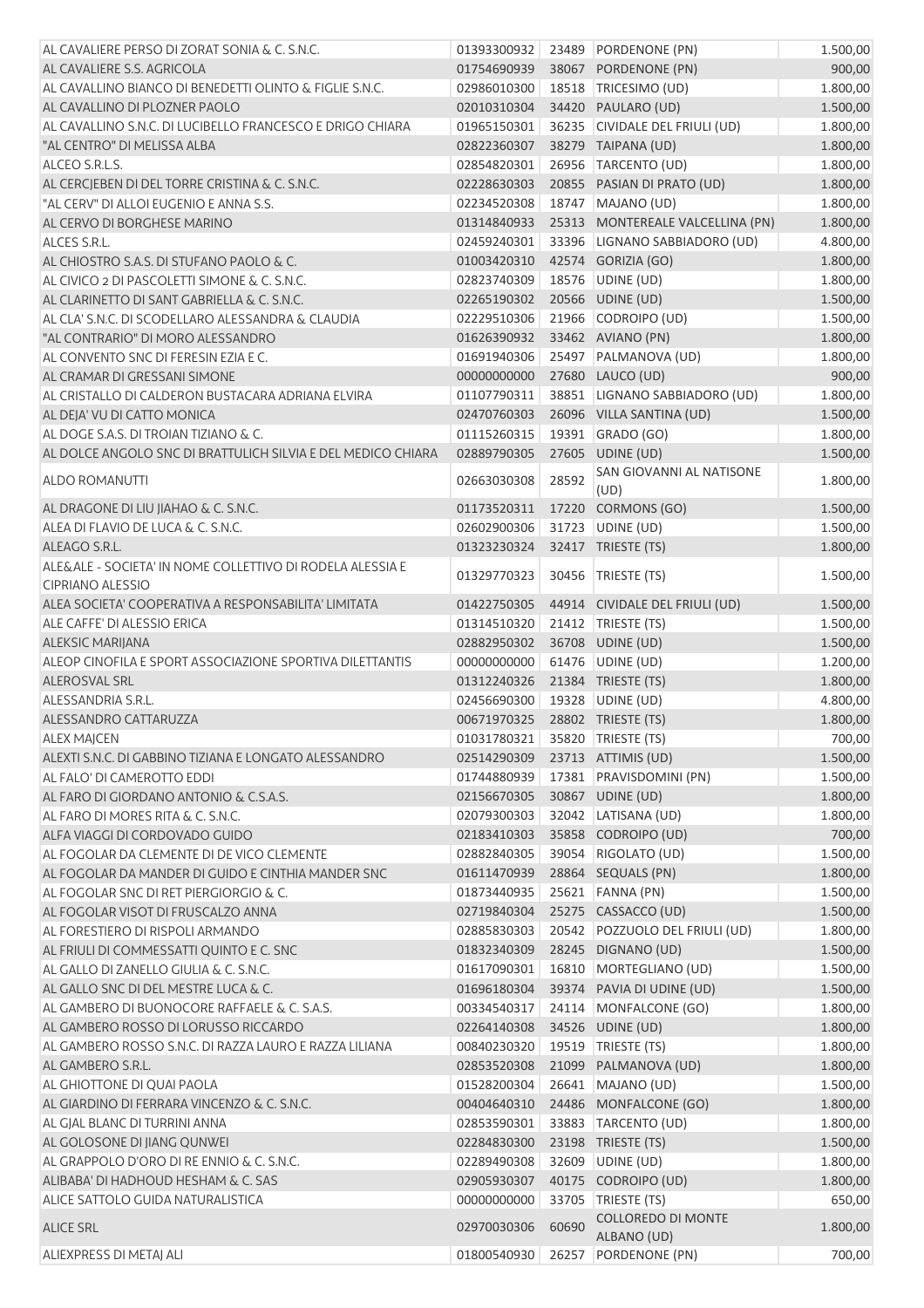| ALKIMIA SAS DI SUT SOLIDEA & C.                                                                  |                              |       | 01810210938    60441    PASIANO DI PORDENONE (PN) | 1.500,00 |
|--------------------------------------------------------------------------------------------------|------------------------------|-------|---------------------------------------------------|----------|
| ALLA BASILICA S.N.C. DI BATTIMELLI FIORINA & C.                                                  | 01917180307                  |       | 29638 AQUILEIA (UD)                               | 4.800,00 |
| ALLA BERLINA DI DANIELIS TANIA & C. SNC                                                          | 01426080303                  |       | 21793 SANTA MARIA LA LONGA (UD)                   | 1.800,00 |
| "ALLA CAMPAGNA" DI MARCENARO MONICA ALICIA                                                       | 02482900301                  |       | 33615 TERZO D'AQUILEIA (UD)                       | 1.500,00 |
| ALLA CANTINA DI GIACOMETTI LAURA ROSA                                                            | 02791700301                  |       | 37806 REANA DEL ROIALE (UD)                       | 1.500,00 |
| ALLA CAVALLERIA DI MARCUZZI PAOLO, NICHOLAS E SAMUEL S.N.C.                                      | 02555050307                  |       | 20850 POZZUOLO DEL FRIULI (UD)                    | 1.800,00 |
| "ALLA CITTA' DI TRIESTE" DI PETRELLO ISABELLA                                                    | 02303910307                  |       | 37858 SAN VITO AL TORRE (UD)                      | 1.800,00 |
| ALLA CORTE DI SILVESTRI MASSIMILIANO                                                             | 01199210319                  |       | 25942 GRADISCA D'ISONZO (GO)                      | 1.800,00 |
| ALLA DOLINA DI ALESSANDRO FATTORELLO & C. - S.N.C.                                               | 00641370325                  |       | 41849 DUINO-AURISINA (TS)                         | 4.800,00 |
| ALLA FATTORIA DI RAMETA MARIS                                                                    | 01777140938                  |       | 19888 PORDENONE (PN)                              | 1.800,00 |
| ALLA FONTANIVA DI CATERINA E ALESSANDRA PILOT E C. S.A.S.                                        | 01533160931                  |       | 57773 POLCENIGO (PN)                              | 1.800,00 |
| ALLA FRASCA DI TARLAO IGINO S.N.C. DI TARLAO SABINO, SALMERI                                     |                              |       |                                                   |          |
| <b>GIUSEPPA &amp; C.</b>                                                                         | 00666950308                  |       | 37898 AQUILEIA (UD)                               | 1.800,00 |
| ALLA GHIACCIAIA S.R.L.                                                                           | 02160080301                  |       | 18493 UDINE (UD)                                  | 1.800,00 |
| "ALLA LEVADA" DI ATTONI ROSA                                                                     | 00402610315                  |       | 23134 SAN PIER D'ISONZO (GO)                      | 1.500,00 |
| ALL'ALPINO DI VISINTIN FULVIA SAS                                                                | 02474430309                  |       | 39097 CERVIGNANO DEL FRIULI (UD)                  | 1.500,00 |
| ALLA LUNA DI GORI NADIA                                                                          | 00000000000                  |       | 31949 POZZUOLO DEL FRIULI (UD)                    | 900,00   |
| AL LAMPIONE S.A.S. DI PELOSI LOREDANA & C.                                                       | 00179980313                  |       | 37477 GORIZIA (GO)                                | 1.800,00 |
| ALL'ANTICO LEON D'ORO DI BOCCOTTI MARIA ELENA                                                    | 02056220300                  |       | 32926 CIVIDALE DEL FRIULI (UD)                    | 1.800,00 |
| ALLA PACE S.R.L. SEMPLIFICATA                                                                    | 01185450317                  |       | 18464 GRADO (GO)                                  | 1.800,00 |
| ALLA PAGODA DI DARIO GIACOMINO & C. S.N.C                                                        | 02040000305                  |       | 22296 ENEMONZO (UD)                               | 4.800,00 |
| ALLA PANCETTA DI FROSH LAURA & C. S.N.C.                                                         | 01841320300                  |       | 19650 ATTIMIS (UD)                                | 1.800,00 |
| ALLA PERGOLA DI ACAMPORA ROSA & C. S.A.S.                                                        | 00364410316                  |       | 32472 CORMONS (GO)                                | 1.800,00 |
| ALLA POSTA SNC DI DE CRIGNIS GIORGIO                                                             | 02547210308                  |       | 20355 PAULARO (UD)                                | 1.800,00 |
| ALLA POSTA S.N.C. DI SACCON VERONICA & C.                                                        | 01704650934                  |       | 18282 VITO D'ASIO (PN)                            | 4.800,00 |
| ALLA RISATA S.R.L.                                                                               | 01687320307                  |       | 26261 CARLINO (UD)                                | 1.800,00 |
| ALL'ARSENALE S.R.L.                                                                              | 02453540300                  |       | 25279 CIVIDALE DEL FRIULI (UD)                    | 1.500,00 |
| ALLA SCALETTA DI JOYCE DI SBROIAVACCA MARINO                                                     | 01265190320                  |       | 16931 TRIESTE (TS)                                | 1.800,00 |
| ALLA SORGENTE DI MIRSADA SAMARDZIC & C. S.A.S.                                                   | 01059190320                  |       | 31156   TRIESTE (TS)                              | 1.800,00 |
| ALLA SPERANZA DI TIMEUS FIDES E C. - S.N.C.                                                      | 00567730304                  |       | 26396 SAN GIORGIO DI NOGARO (UD)                  | 4.800,00 |
| ALLA STAZIONE DI LENARDI C. & C. S.N.C.                                                          | 00385430319                  |       | 23439 SAGRADO (GO)                                | 1.800,00 |
| ALLA TAVERNETTA DI RIGO LUISA                                                                    | 02220920306                  |       | 21969 UDINE (UD)                                  | 1.500,00 |
| ALLA TERRAZZA DI MARTINUZZI ROBERTO & C. SNC                                                     | 01577750308                  |       | 25326 CODROIPO (UD)                               | 1.500,00 |
| ALLA TESSITURA S.N.C. DI GIOVANNI SABATINO & FIGLI                                               | 01926270305                  |       | 21137 UDINE (UD)                                  | 1.500,00 |
| ALLA TROTA BLU DI POLESE MANUELA                                                                 | 01852930930                  |       | 27031 CANEVA (PN)                                 | 1.800,00 |
| ALLA VECCHIA POSTA DI STEFANIA DI PIETRO                                                         |                              |       | 02622590301 24468 REANA DEL ROIALE (UD)           | 1.800,00 |
| ALLA VECCHIA QUESTURA DI GIAMPAOLO ROCCO                                                         |                              |       | 01765760937 32351 PORDENONE (PN)                  | 1.500,00 |
| ALLA VECCHIA SCUOLA DI TOLAZZI SILVANA                                                           | 02804910301                  |       | 24294 ARTA TERME (UD)                             | 1.800,00 |
| ALLE ANTICHE SCUDERIE S.N.C. DI ZULIANI SILVIA & C.                                              | 02872910308                  | 19778 | COLLOREDO DI MONTE                                | 1.800,00 |
|                                                                                                  |                              |       | ALBANO (UD)                                       |          |
| ALLE BANDIERETTE S.R.L.                                                                          | 01330210327                  |       | 31574 TRIESTE (TS)                                | 1.800,00 |
| ALLE DELIZIE SOCIETA' A RESPONSABILITA' LIMITATA SEMPLIFICATA                                    | 02793740305                  |       | 60429 TAVAGNACCO (UD)                             | 1.500,00 |
| ALLE GRIGLIE S.R.L.                                                                              | 02410970301                  |       | 17033 LATISANA (UD)                               | 1.500,00 |
| ALLE ORZAIE DI DE NARDI MAURIZIO & C. S.N.C.                                                     | 01117220937                  |       | 19376 FONTANAFREDDA (PN)                          | 1.800,00 |
| ALLE ROSE S.S. SOCIETA' AGRICOLA DI ALBA BELLINA E SANTE DE<br><b>MEZZO</b>                      | 02519210302                  |       | 22353 RIVE D'ARCANO (UD)                          | 1.800,00 |
| ALLEST S.R.L.                                                                                    | 00511990319                  |       | 60427 MOSSA (GO)                                  | 1.500,00 |
| ALLE TERME ROMANE DI LOREDANA LEGHISSA                                                           | 01304110321                  |       | 39980 MONFALCONE (GO)                             | 1.800,00 |
| ALLE TROTE S.A.S. DI FABRIS ANNA E C.                                                            | 02175650304                  |       | 32334 SUTRIO (UD)                                 | 1.800,00 |
| ALLEVAMENTI RODOLFI DEI FRATELLI RODOLFI                                                         | 02334150303                  |       | 35146 MOGGIO UDINESE (UD)                         | 1.800,00 |
| "ALLEVAMENTO SAN LORENZO" DI MENEGHELLO E PARENTIN SOCIETA'<br><b>AGRICOLA SOCIETA' SEMPLICE</b> | 01061100317                  | 18419 | GRADO (GO)                                        | 1.800,00 |
| ALLE VOLTE DI TONUSSI WALTER & C. S.N.C.                                                         | 01637020304                  |       | 29866 VENZONE (UD)                                | 1.500,00 |
| ALL FRIENDS DI VERRILLI FRANCESCA                                                                | 01833070939                  |       | 19610 PORDENONE (PN)                              | 1.800,00 |
| ALL'IGNOBILE MERENDIN DI PRIMITIVO BRUNO                                                         | 01235050323                  |       | 33141 TRIESTE (TS)                                | 1.800,00 |
| ALL IN S.R.L.                                                                                    | 01100520319                  |       | 17158 GRADO (GO)                                  | 1.500,00 |
| ALL'ISOLA CHE NON C'E' DI GIARRITIELLO MARA                                                      | 01206500314                  |       | 22238 GORIZIA (GO)                                | 1.800,00 |
| ALLO CHALET DI RANAULO GIOVANNI E CARLON CARLO S.N.C                                             | 01412280933                  |       | 21133 BUDOIA (PN)                                 | 1.800,00 |
| ALL'OROLOGIO DI CECCHINI ANTONELLA & C. S.N.C.                                                   | 02152830309                  |       | 21066 CODROIPO (UD)                               | 1.500,00 |
| ALLO SCOGLIO DI GRIECO RUGGERO                                                                   | 00000000000                  |       | 34339 TRIESTE (TS)                                | 900,00   |
| ALMACOLLE STEFANIA & C. S.N.C.                                                                   | 01472310935                  |       | 32651 CAVASSO NUOVO (PN)                          | 900,00   |
| AL.MA.DUE S.N.C.                                                                                 | 02993010301                  |       | 60373 UDINE (UD)                                  | 1.500,00 |
| AL.MA.DUE SRLS                                                                                   | 02944620307                  |       | 18340 UDINE (UD)                                  | 1.800,00 |
| AL MANDRAKKIO DI TOGNON ALESSANDRO & C. S.N.C.                                                   | 00531680312 33721 GRADO (GO) |       |                                                   | 1.500,00 |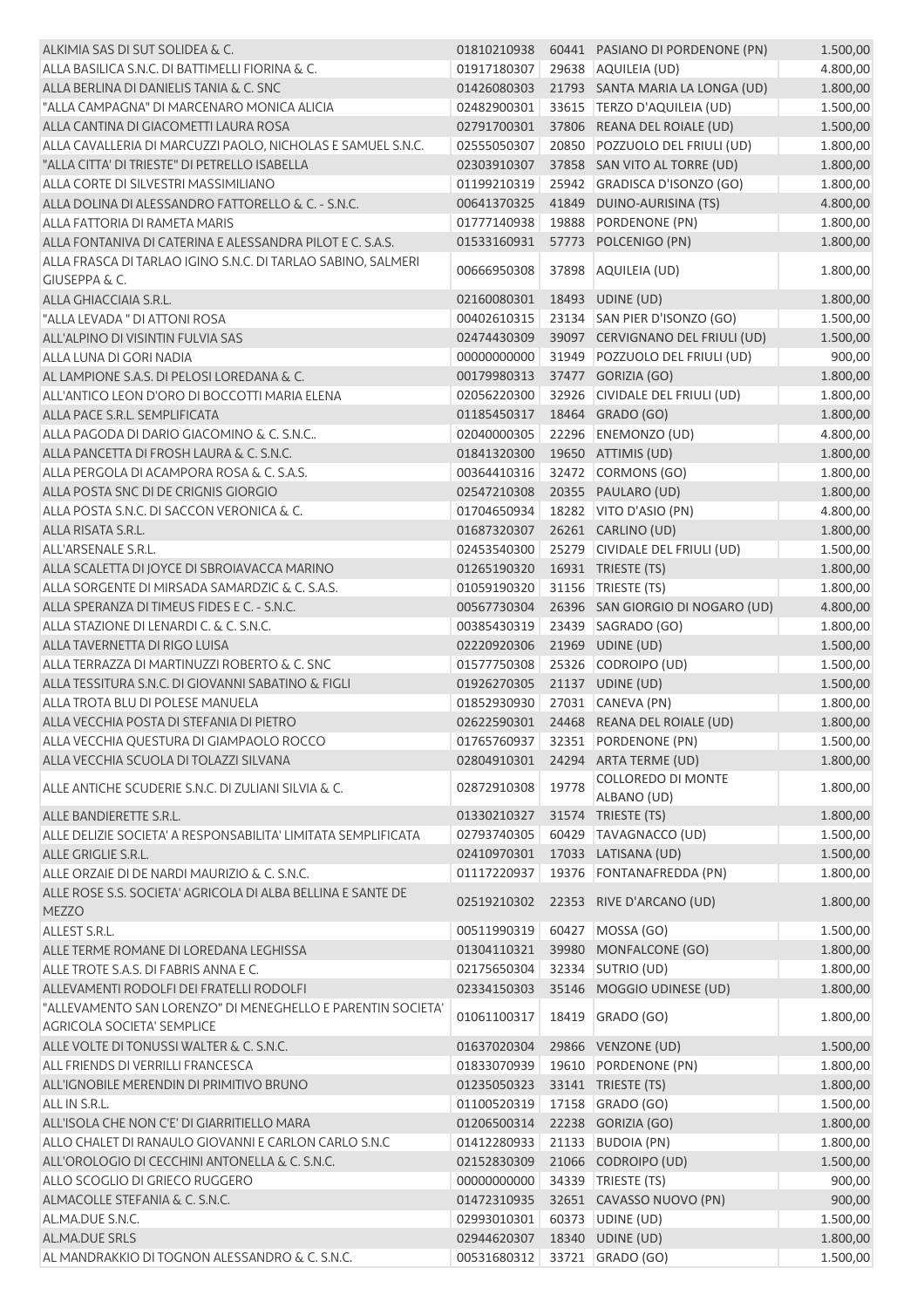| AL MANGIA E FUGGI DI ZEMINA RAPISARDA                        | 01245380322 34401 TRIESTE (TS) |       |                                              | 1.500,00 |
|--------------------------------------------------------------|--------------------------------|-------|----------------------------------------------|----------|
| AL MARINAIO DI CORBATTO PAOLO & C. S.A.S.                    | 01061080311                    |       | 21735 GRADO (GO)                             | 1.800,00 |
| AL.MA S.R.L.                                                 | 02897880304                    |       | 59775 UDINE (UD)                             | 1.500,00 |
| <b>ALMAST SRL</b>                                            | 02928180302                    |       | 40885 LIGNANO SABBIADORO (UD)                | 1.800,00 |
| AL MATTINIERO DI MICHELE CUCCI & C. S.A.S.                   | 01904890306                    |       | 23029 BASILIANO (UD)                         | 1.500,00 |
| AL MERCANTILE S.R.L.                                         | 01170030322                    |       | 25510 TRIESTE (TS)                           | 1.800,00 |
| AL MOLINO DI CONSUELO DEGENHARDT                             | 01114240318                    |       | 29143 FARRA D'ISONZO (GO)                    | 1.800,00 |
| ALMOST BLUE SOCIETA' A RESPONSABILITA' LIMITATA SEMPLIFICATA | 01327660328                    |       | 36256 TRIESTE (TS)                           | 1.500,00 |
| AL MULINO DI TONINI PAOLO SAS                                | 01375990304                    |       | 28751 REANA DEL ROIALE (UD)                  | 1.800,00 |
|                                                              |                                |       | CAMINO AL TAGLIAMENTO                        |          |
| AL MULINO S.N.C. DI DEL NEGRO GINO E C.                      | 01145440309                    | 22633 | (UD)                                         | 1.800,00 |
| AL MULINO SRLS                                               | 01876780931                    |       | 29685 AVIANO (PN)                            | 1.500,00 |
| AL MUNICIPIO CAFFE'-BISTROT DI DEL MESTRE EVA                | 02742480300                    |       | 27178 PAVIA DI UDINE (UD)                    | 1.500,00 |
| AL NUOVO BAFFONE S.R.L.                                      | 02699820300                    |       | 30179 CAMPOFORMIDO (UD)                      | 1.800,00 |
| AL NUOVO SOMBRERO - SOCIETA' IN NOME COLLETTIVO DI LIPOVEZ   | 01273180321                    | 27344 | MUGGIA (TS)                                  | 1.500,00 |
| <b>LORELLA E NIGRIS ALEXIA</b>                               |                                |       |                                              |          |
| AL NURAGHE CAFFE' DI DI MOLFETTA ALESSANDRA                  | 01776190934                    |       | 32228 PORCIA (PN)                            | 1.500,00 |
| ALOHA DI MORSELLINO ALEX                                     | 01320890328                    |       | 33912 MUGGIA (TS)                            | 4.800,00 |
| AL PALAZAT DI PONTELLO SONIA                                 | 01790830937                    |       | 18589 CAVASSO NUOVO (PN)                     | 1.500,00 |
| AL PARCO DI PIAN ANDREA                                      | 01138810310                    |       | 30153 GRADISCA D'ISONZO (GO)                 | 1.800,00 |
| AL PARCO DI VARIOLA VLADIDARIO E C. S.A.S.                   | 01413490937                    |       | 17490 CHIONS (PN)                            | 1.800,00 |
| AL PARINI DI ZORZENONE ALBERTO S.A.S.                        | 01830900302                    |       | 19172 CIVIDALE DEL FRIULI (UD)               | 1.800,00 |
| ALPE ADRIA IMPRESE SRL                                       | 02948080300                    |       | 60096 LIGNANO SABBIADORO (UD)                | 4.800,00 |
| AL PELLEGRINO DI CELENTANO SERAFINA & C. S.N.C               | 00347630311                    |       | 38570 GRADISCA D'ISONZO (GO)                 | 4.800,00 |
| ALPE SERVICE S.R.L.                                          | 02244090300                    |       | 31331 TARVISIO (UD)                          | 4.800,00 |
| <b>ALPES SRL</b>                                             | 01813740931                    |       | 36515 PORDENONE (PN)                         | 1.800,00 |
| ALPHA 2018 S.R.L.                                            | 01192640314                    |       | 20722 GRADO (GO)                             | 1.800,00 |
| ALPHA VIDEO S.N.C. DI LORENZO CECUTTI & C.                   | 01397300938                    |       | 57700 POVOLETTO (UD)                         | 1.500,00 |
| AL PICCHIO DI NODALE DAVIDE E C. SAS                         | 01427510308                    |       | 43609 SUTRIO (UD)                            | 4.800,00 |
| AL PICCOLO CASON S.A.S. DI VATTA KAREN E PINES MARILENA & C. |                                |       | 38588 LIGNANO SABBIADORO (UD)                |          |
|                                                              | 02926800307                    |       |                                              | 1.800,00 |
| ALPINISMO FRIULANO DI TRICESIMO A.S.D.                       | 00000000000                    |       | 61839 TRICESIMO (UD)                         | 1.200,00 |
| AL PLAN DI PALUZ DI DELNERI FEDERICO                         | 02490470305                    |       | 29577 TARCENTO (UD)                          | 1.800,00 |
| AL POETA DI PETEAN PATRIZIA                                  | 01148400318                    |       | 32972 SAGRADO (GO)                           | 1.800,00 |
| AL PONT DE FERO SNC DI DEL BEN SANTE & ROSA BIAN SONIA       | 01517870935                    |       | 18295 PRATA DI PORDENONE (PN)                | 1.500,00 |
| AL PONTE DI APICELLA GAETANO                                 | 01659480303                    | 35351 | COLLOREDO DI MONTE<br>ALBANO (UD)            | 1.500,00 |
| AL PORTICO DA ERNESTO DI TOMASELLI MAURO E TAMARA E C. SAS   |                                |       | 02514060306 28513 SAN GIORGIO DI NOGARO (UD) | 1.800,00 |
| AL PORTICO DI D'ANGELICA ROBERTA E DANIELA S.N.C.            |                                |       | 02072450303 33126 CERVIGNANO DEL FRIULI (UD) | 1.500,00 |
| AL PORTICO S.A.S. DI GUGLIELMO VINCENZO & C.                 | 01058810316                    |       | 24012 ROMANS D'ISONZO (GO)                   | 1.800,00 |
| AL PORTONAT DI DE ROSA ALESSANDRA E C. S.N.C.                | 01960320305                    |       | 19969 SAN DANIELE DEL FRIULI (UD)            | 1.800,00 |
| AL POSTA CAFFE' DI PROTTI DEBORA                             | 01740720931                    |       | 23711 MANIAGO (PN)                           | 1.500,00 |
| AL POZZO SRL                                                 | 02882470301                    |       | 32453 UDINE (UD)                             | 1.500,00 |
|                                                              |                                |       | FIUMICELLO VILLA VICENTINA                   |          |
| "AL RAGNO D'ORO" DI MEDEOT PIERO                             | 02490570302                    | 20792 | (UD)                                         | 4.800,00 |
| AL RIFUGIO DI BET FABIO & C SNC                              | 01702660935                    |       | 38211 ZOPPOLA (PN)                           | 1.800,00 |
| AL RIFUGIO DI KNEZ PAMELA                                    | 01168310314                    |       | 32898 GORIZIA (GO)                           | 1.500,00 |
| AL RISTORO S.R.L.                                            | 00942650326                    |       | 38555 MUGGIA (TS)                            | 1.800,00 |
| AL RITROVO DIVINO DI VAZZOLER STEFANIA                       | 01727330936                    |       | 18648 PASIANO DI PORDENONE (PN)              | 1.500,00 |
| AL RIVUAT DI DE GILIO ANTONELLA                              | 02982190304                    |       | 20245 MORUZZO (UD)                           | 1.500,00 |
| AL RUGANTINO BY CHIARELLI DI CHIARELLI ANTONIO               | 01446140301                    |       | 61310 UDINE (UD)                             | 1.800,00 |
| AL RUSTICO S.R.L.                                            | 00473290930                    |       | 60380 CASARSA DELLA DELIZIA (PN)             | 4.800,00 |
| AL "SA DI TE" DI SARA COJUTTI                                | 02689660302                    |       | 22609 UDINE (UD)                             | 900,00   |
| AL SAGITTARIO DI CORAL GIANNI & C. S.A.S.                    | 01113610933                    |       | 22553 CASARSA DELLA DELIZIA (PN)             | 1.500,00 |
| AL SAN DANIELE DI LENISA ALAIN                               | 02158240305                    |       | 24936 CIVIDALE DEL FRIULI (UD)               | 1.800,00 |
|                                                              |                                |       | SAN GIOVANNI AL NATISONE                     |          |
| AL SIMPRI BON DI DEROSSI ADRIANO                             | 00436220313                    | 24444 | (UD)                                         | 1.500,00 |
| AL SKILIFT DI PETRIS MARIA CARLA S.N.C.                      | 02556180301                    |       | 27571   AMPEZZO (UD)                         | 1.800,00 |
| AL SOLITO POSTO 2 DI BONAPARTE SALVIO                        | 01067180313                    |       | 22072 RONCHI DEI LEGIONARI (GO)              | 1.800,00 |
| AL SOLITO POSTO DI PIERO COMIN                               | 01877800308                    |       | 22342 MANZANO (UD)                           | 1.500,00 |
| AL SORELI DI BARBIERO VILLI E C. S.N.C.                      | 02508180300                    |       | 23777 LIGNANO SABBIADORO (UD)                | 1.800,00 |
| ALTA ESTETICA BENESSERE ANNAMARIA DI SFREDDO ANNAMARIA       | 01127720314                    |       | 25710 MONFALCONE (GO)                        | 1.500,00 |
| AL TAI D'ISONZO S.N.C. DI VIRGINIO ALESSANDRO & C.           | 00535340319                    |       | 28473 VILLESSE (GO)                          | 1.800,00 |
| <b>ALTEREGO DI HU CHUNLI</b>                                 | 02626530303                    |       | 35030 MEDEA (GO)                             | 1.500,00 |
| ALTEREGO S.N.C. DI ALICE DI SALVO E ANGELO CUSENZA           | 01173100312 17653 GRADO (GO)   |       |                                              | 1.500,00 |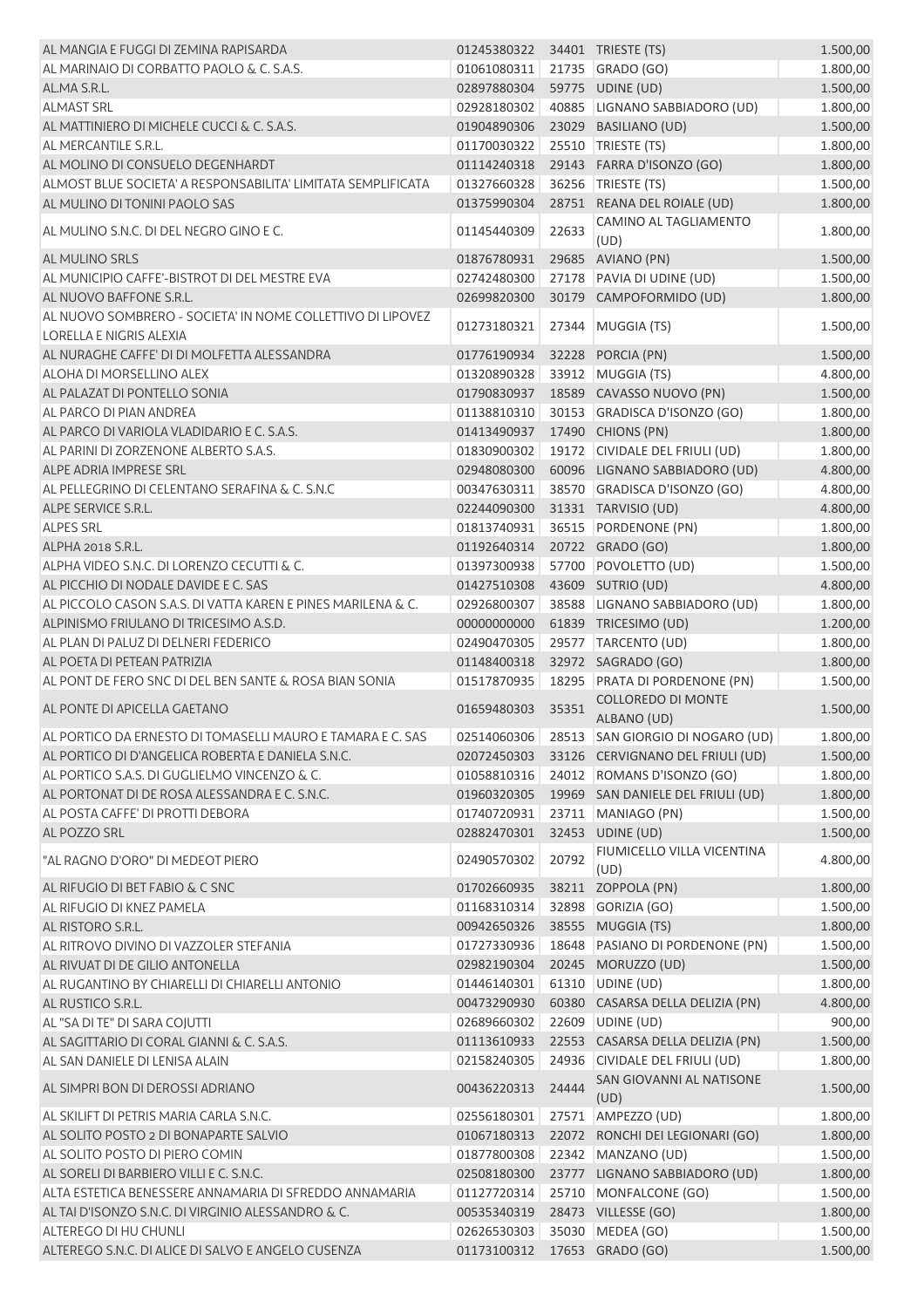| AL TIGLIO DI FONTANINI JANNINE                                                   | 02947310302 | 26745 TORREANO (UD)                    | 1.500,00 |
|----------------------------------------------------------------------------------|-------------|----------------------------------------|----------|
| AL TINELLO SOCIETA' A RESPONSABILITA' LIMITATA SEMPLIFICATA IN                   | 01873800930 | 38060 BRUGNERA (PN)                    | 1.800,00 |
| BREVE AL TINELLO S.R.L.S.                                                        |             |                                        |          |
| AL TORRENTE DI ORLANDO MARA                                                      | 02366680300 | 31908 NIMIS (UD)                       | 1.800,00 |
| AL TRAMONTO S.A.S. DI NOVKA MILANOVIC & C.                                       | 01259860326 | 19870 TRIESTE (TS)                     | 1.800,00 |
| AL TRAM SAS DI CHENG QING WEN                                                    | 02855840308 | 19333 UDINE (UD)                       | 1.500,00 |
| ALTREFORME SOCIETA' COOPERATIVA                                                  | 02262810308 | 57864 UDINE (UD)                       | 1.500,00 |
| AL TRIVIO DI CODROMAZ FABIO                                                      | 02993810304 | 33002 SAN LEONARDO (UD)                | 1.800,00 |
| ALTRO RISCHIO DI DI BON VALENTINA E C. S.A.S.                                    | 01715790935 | 33122 FANNA (PN)                       | 1.500,00 |
| AL TUCANO DI NONINO SABRINA                                                      | 02602560308 | 31045 PASIAN DI PRATO (UD)             | 1.800,00 |
| AL TURISTA DI CORBATTO DONATELLA E CORBATTO TIZIANA & C. SNC                     | 02503760304 | 30218 CERVIGNANO DEL FRIULI (UD)       | 1.500,00 |
| AL VALICO S.A.S. DI DEL STABILE OTTONE E C.                                      | 02191000302 | 22196 PALUZZA (UD)                     | 1.800,00 |
| ALVAREZ GAVIRIA OLGA LUCIA                                                       | 01813340930 | 21008 SPILIMBERGO (PN)                 | 1.500,00 |
| AL VECCHIO COMUNE DI DI LUCA GIUDITTA                                            | 02870800303 | 22359 AIELLO DEL FRIULI (UD)           | 1.500,00 |
| AL VECCHIO MULINO DI DI BERT ALESSANDRO & C. SAS                                 | 02774700302 | 40474 PORPETTO (UD)                    | 1.800,00 |
| AL VECCHIO STALLO S.A.S. DI MANCINI MAURIZIO & C.                                | 01388670307 | 19857 UDINE (UD)                       | 1.800,00 |
| AL VECCHIO TRAM DI L.D.                                                          | 02702800307 | 27790 FAGAGNA (UD)                     | 1.500,00 |
| AL VECJO BATIRAM S.N.C. DI MASINI MASSIMO & C.                                   | 01491580302 | 19090 SAN DANIELE DEL FRIULI (UD)      | 1.500,00 |
| AL VECJO TRAGHET DI PICCOLI MARIA ASSUNTA & C. SNC                               | 02633250309 | 17199 RAGOGNA (UD)                     | 1.800,00 |
| AL VIANDANTE DI SEREA CAMELIA                                                    | 02956090308 | 36897 PASIAN DI PRATO (UD)             | 1.800,00 |
| AL VIA VAI DI FRISONE FRANCESCO                                                  | 02817110303 | 28344 CIVIDALE DEL FRIULI (UD)         | 1.500,00 |
| <b>ALY NAILS DI NALI ALICE</b>                                                   | 02896600307 | 40448 MARTIGNACCO (UD)                 | 1.500,00 |
| <b>ALZETTA MICHELE</b>                                                           | 01298200930 | 28870 PRATA DI PORDENONE (PN)          | 700,00   |
| <b>ALZETTA PAOLA</b>                                                             | 01125630325 | 41701 TRIESTE (TS)                     | 650,00   |
| AMALFI S.R.L.                                                                    | 02984960308 | 31161 MARANO LAGUNARE (UD)             | 1.800,00 |
| <b>AMARA BOUCHRA</b>                                                             | 02994830301 | 59022 UDINE (UD)                       | 1.500,00 |
| AMARE YOGA ASD                                                                   | 00000000000 | 61620 TRIESTE (TS)                     | 1.200,00 |
| AMATERSKO ŠPORTNO DRUŠTVO - ASSOCIAZIONE SPORTIVA<br>DILETTANTISTICA SLOGA TABOR | 01133440329 | 62060 MONRUPINO (TS)                   | 1.200,00 |
| AMATERSKO SPORTNO DRUSTVO MAVRICA - A.S.D. ARCOBALENO                            | 01160210314 | 62077 GORIZIA (GO)                     | 1.200,00 |
| AMATERSKO ŠPORTNO ZDRUŽENJE - SOCIETÀ SPORTIVA<br>DILETTANTISTICA GAJA           | 00591550322 | 61392 TRIESTE (TS)                     | 1.200,00 |
| AMATERSKO ŠPORTNO ZDRUŽENJE - UNIONE SPORTIVA                                    | 00572360329 | 62103 TRIESTE (TS)                     | 1.200,00 |
| DILETTANTISTICA SLOGA                                                            |             |                                        |          |
| <b>AMATO MARIA GABRIELLA</b>                                                     | 00000000000 | 32179 TARVISIO (UD)                    | 900,00   |
| AMATORI CALCIO CIMPELLO A.S.D.                                                   |             | 00000000000 62164 FIUME VENETO (PN)    | 1.200,00 |
| AMATORI CALCIO COLLOREDO DI PRATO                                                |             | 02651570307 61404 PASIAN DI PRATO (UD) | 1.200,00 |
| AMATORI CALCIO FARRA ASD                                                         | 00000000000 | 61907 FARRA D'ISONZO (GO)              | 1.200,00 |
| AMATORI CALCIO POZZUOLO                                                          | 01855320303 | 61997 POZZUOLO DEL FRIULI (UD)         | 1.200,00 |
| <b>AMATO STEFANIA</b>                                                            | 04094510270 | 36661 CODROIPO (UD)                    | 1.500,00 |
| <b>AMATO VINCENZO</b>                                                            | 00812100303 | 39631 FLAIBANO (UD)                    | 1.800,00 |
| AMAURY NCC DI RICHTER MAURIZIO                                                   | 01310940323 | 26011 TRIESTE (TS)                     | 700,00   |
| AMAZING NAILS DI PAOLA MARI                                                      | 01223850320 | 28582 TRIESTE (TS)                     | 1.500,00 |
| AMBARADAM DI MARA E BRUNO BERGAMASCO S.N.C.                                      | 02384520306 | 59679 MANZANO (UD)                     | 1.500,00 |
| AMBARADAN DI RIGHINI NICOLA                                                      | 02636070308 | 22538 SAN VITO DI FAGAGNA (UD)         | 1.800,00 |
| AMBASADOR S.N.C. DI SABATASSO FEDERICA E UGULIN LUKA                             | 01201140314 | 42105 MONFALCONE (GO)                  | 1.500,00 |
| AMBASSADOR S.R.L.                                                                | 02412650307 | 19591   UDINE (UD)                     | 4.800,00 |
| AMBRA S.A.S. DI GOMIERO FABIO & C.                                               | 01682130933 | 36831 PORDENONE (PN)                   | 1.500,00 |
| AMBROSIA DI STOCH MAURO                                                          | 00000000000 | 26200 MUGGIA (TS)                      | 900,00   |
| AMBROSIG ERICA                                                                   | 02720620307 | 24769 RONCHI DEI LEGIONARI (GO)        | 1.800,00 |
| AMBROSIO MAURIZIO                                                                | 02814520306 | 20537 LATISANA (UD)                    | 700,00   |
| AMENDOLA LUIGI                                                                   | 01155230319 | 38233 GRADISCA D'ISONZO (GO)           | 1.500,00 |
| AMENDOLA TANIA                                                                   | 01129670319 | 20658 TRIESTE (TS)                     | 1.500,00 |
| AMERICAN BAR DI DI LENARDO & C. SOCIETA' IN NOME COLLETTIVO                      | 01219610936 | 37138 MANIAGO (PN)                     | 1.500,00 |
| AMERICAN BAR GRAN DUCA DI MARITAN FLAVIA                                         | 00596500306 | 34822   LIGNANO SABBIADORO (UD)        | 1.500,00 |
| AM FUNCONCEPT S.R.L.                                                             | 01239820325 | 38868 TRIESTE (TS)                     | 4.800,00 |
| A.M. GROUP S.A.S. DI TOPPAN MARA & C.                                            | 00213460934 | 19268 SAN QUIRINO (PN)                 | 1.500,00 |
| A.M.G. S.R.L.                                                                    | 02624860306 | 42206 MARTIGNACCO (UD)                 | 1.800,00 |
| <b>AMICI CARLO</b>                                                               | 02845520309 | 25009 UDINE (UD)                       | 1.500,00 |
| AMICI DELLO SPORT VISCO ASD                                                      | 02408750301 | 61387 VISCO (UD)                       | 1.200,00 |
| <b>AMICI DEL TEATRO</b>                                                          | 01969630308 | 60525 ARTEGNA (UD)                     | 1.500,00 |
| AMICI S.R.L.                                                                     | 02847630304 | 23523 GEMONA DEL FRIULI (UD)           | 1.800,00 |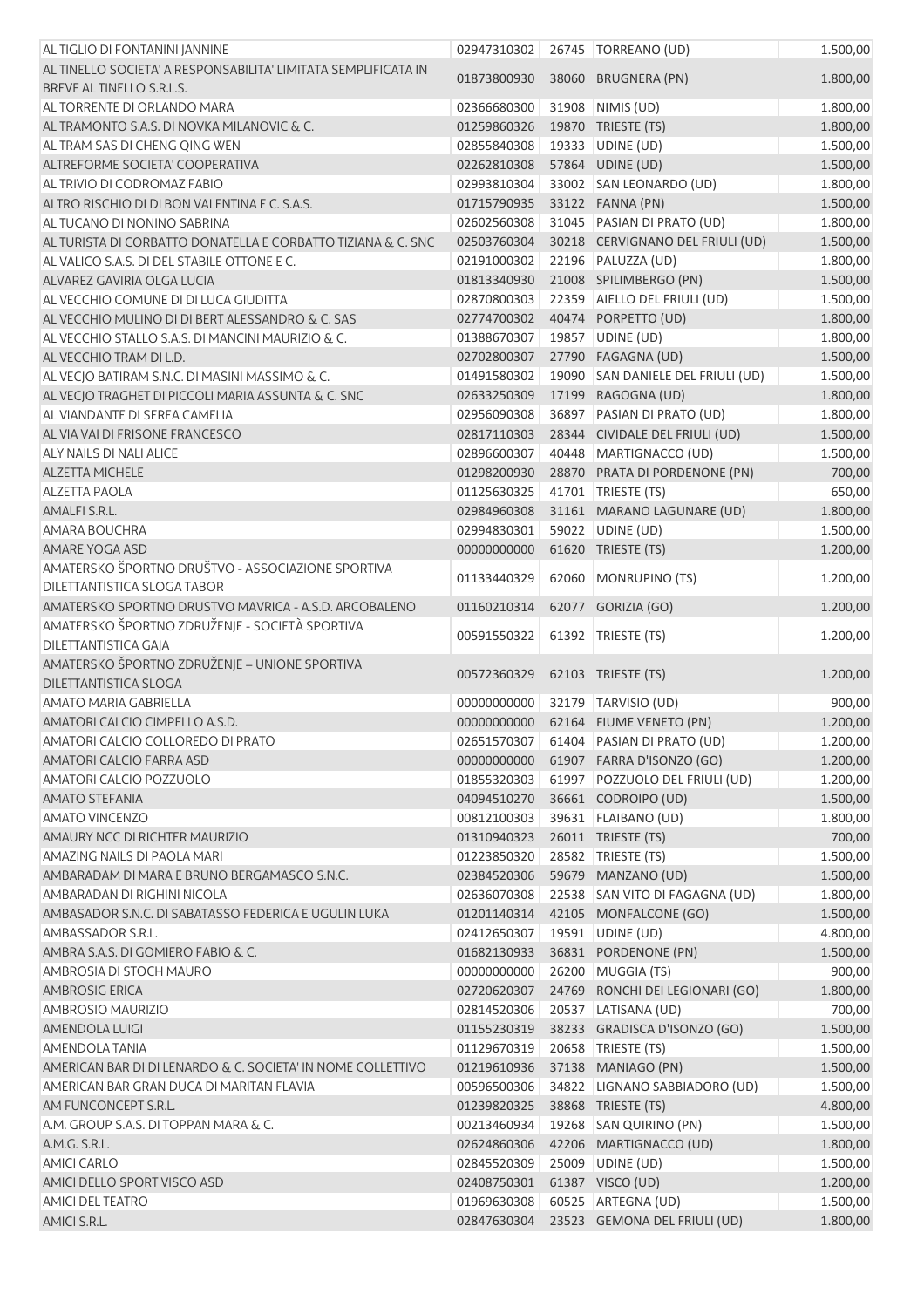| AMMINISTRAZIONE FRAZIONALE DI PESARIIS - PROPRIETA' COLLETTIVA | 00508910304 |       | 25506 PRATO CARNICO (UD)                  | 4.800,00 |
|----------------------------------------------------------------|-------------|-------|-------------------------------------------|----------|
| <b>DIDIRITTO PUBBLICO</b>                                      |             |       |                                           |          |
| AMODIO ANDREA E BENINCASA STEFANIA S.N.C.                      | 01605230307 |       | 25391 LIGNANO SABBIADORO (UD)             | 1.800,00 |
| AMODIO AURELIO & C. S.N.C.                                     | 01807600307 |       | 24508 LIGNANO SABBIADORO (UD)             | 1.500,00 |
| A MODO MIO S.N.C. DI MANUEL SABATTI E FEDERICA POZAR           | 01347730325 |       | 57852 TRIESTE (TS)                        | 1.800,00 |
| A MODO MIO S.R.L.                                              | 02795220306 |       | 21756 CERVIGNANO DEL FRIULI (UD)          | 1.500,00 |
| AMOREBIO S.R.L.                                                | 01832190936 |       | 17132 PORDENONE (PN)                      | 1.500,00 |
| <b>AMORE SRL</b>                                               | 01782780934 |       | 36113   SACILE (PN)                       | 1.800,00 |
| AMOROSO MAURIZIO SRL                                           | 02387970300 |       | 20002 TARVISIO (UD)                       | 4.800,00 |
| AMUSE S.R.L.                                                   | 01328260326 |       | 35360 TRIESTE (TS)                        | 1.500,00 |
| AMY SAS DI HU ISABETTA                                         | 01319640320 |       | 57708 TRIESTE (TS)                        | 1.500,00 |
| ANAMAR CAFE' DI PILOSIO ROBERTO & C. S.A.S.                    | 01779560935 |       | 42374 CORDOVADO (PN)                      | 1.500,00 |
| ANA OBRADOVIC                                                  | 01017600329 |       | 36094 MUGGIA (TS)                         | 1.500,00 |
| ANASTASIA ARNALDO                                              | 00594530305 |       | 18351 MARANO LAGUNARE (UD)                | 1.800,00 |
| ANASTASIA GINO                                                 | 02131210300 |       | 40010 RIVIGNANO TEOR (UD)                 | 1.800,00 |
| AN BEPO CAFE' DI DE PRATO PAOLO                                | 02770680300 |       | 28874 RAVEO (UD)                          | 1.500,00 |
| ANCEMMA S.R.L.                                                 | 01331500320 |       | 57920 TRIESTE (TS)                        | 1.500,00 |
| ANCONA UNO S.R.L.                                              | 02732880303 |       | 22861   TAVAGNACCO (UD)                   | 1.800,00 |
| ANDAMAN CENTRO OLISTICO THAILANDESE DI SAE SUE SORAWEE         | 01266080322 |       | 28923 TRIESTE (TS)                        | 1.500,00 |
| ANDER.COL. S.R.L.                                              | 02280850302 |       | 17123 UDINE (UD)                          | 4.800,00 |
| ANDME S.R.L.                                                   | 02883130300 |       | 23326 UDINE (UD)                          | 1.800,00 |
| AND PRODUCTION - SOCIETA' A RESPONSABILITA' LIMITATA           | 01317800322 | 32854 | SAN DORLIGO DELLA VALLE                   | 1.500,00 |
|                                                                |             |       | (TS)                                      |          |
| ANDREA BALBI                                                   | 02739330302 |       | 25473 UDINE (UD)                          | 1.800,00 |
| ANDREA CAR DI BELLIGOI ANDREA                                  | 02787990304 |       | 27157 POVOLETTO (UD)                      | 700,00   |
| ANDREA E FEDERICO GOBBO S.N.C.                                 | 02602750305 |       | 24090 LATISANA (UD)                       | 1.800,00 |
| <b>ANDREA GIRO</b>                                             | 00000000000 |       | 38106 PALUZZA (UD)                        | 900,00   |
| <b>ANDREA KLUN</b>                                             | 01326710322 |       | 22744 TRIESTE (TS)                        | 700,00   |
| <b>ANDREA MARASSICH</b>                                        | 01170050320 |       | 57952 TRIESTE (TS)                        | 1.200,00 |
| ANDREA SAS DI FORLEO ANDREA & C.                               | 01289190322 |       | 37903 TRIESTE (TS)                        | 1.800,00 |
| ANDREA'S DI BELLOMO ANDREA                                     | 01507070934 | 39376 | PRAVISDOMINI (PN)                         | 700,00   |
| ANDREASSICH STEFANO E FEDERICO - SOCIETA' IN NOME COLLETTIVO   | 00899000327 |       | 34359 TRIESTE (TS)                        | 1.800,00 |
| <b>ANDREATTA FRANCESCA</b>                                     | 02234350300 |       | 26873 PORPETTO (UD)                       | 1.500,00 |
| ANDREUZZI ALESSANDRO                                           | 01173110329 |       | 36724 MUGGIA (TS)                         | 1.500,00 |
| <b>ANDREUZZI MICHELE</b>                                       | 00211540935 |       | 36733 MEDUNO (PN)                         | 1.500,00 |
| <b>ANDRIAN ROBERTO</b>                                         | 01200180329 |       | 36238 TRIESTE (TS)                        | 1.800,00 |
| ANELIR S.R.L.                                                  |             |       | 02738030309 17906 LIGNANO SABBIADORO (UD) | 4.800,00 |
| ANEMA E CORE DI DE PIPPO GAETANO                               | 09213941215 |       | 21344 LIGNANO SABBIADORO (UD)             | 1.800,00 |
| ANFORA DI PERTA CUZA CRISTINA ANAMARIA                         | 01193780317 | 42285 | GORIZIA (GO)                              | 1.800,00 |
| ANGEL BLUE SRLS                                                | 02990220309 | 60308 | SAN GIOVANNI AL NATISONE<br>(UD)          | 1.500,00 |
| <b>ANGELI ALESSANDRO</b>                                       | 02813570302 | 20460 | CAVAZZO CARNICO (UD)                      | 1.800,00 |
| ANGELICA NAILS DI ANGELICA MARIA BETANCOURT                    | 02842640308 |       | 22848 UDINE (UD)                          | 1.500,00 |
| <b>ANGELICA WALTER</b>                                         | 00850930322 |       |                                           |          |
| <b>ANGELILLO GIULIA MATTIA</b>                                 |             |       | 20627 TRIESTE (TS)<br>24738 TRIESTE (TS)  | 700,00   |
| ANGELINA S.N.C. DI SARTOR S. E RAMINELLI F.                    | 01336890320 |       |                                           | 1.800,00 |
|                                                                | 01144730932 |       | 18021 VIVARO (PN)                         | 1.800,00 |
| ANGELI PAOLO & C. S.A.S.                                       | 00610870305 |       | 32758 CIVIDALE DEL FRIULI (UD)            | 1.500,00 |
| <b>ANGELO ROSSI</b>                                            | 00000000000 | 32684 | MONFALCONE (GO)                           | 900,00   |
| ANGOLO GELATO S.N.C. DI ELISA LAZZARIN E CLAUDIO FURLAN        | 01143350310 |       | 21160 GRADO (GO)                          | 1.500,00 |
| ANIMA DEL GUSTO S.N.C. DI NICHOLAS ZAMPA & C.                  | 02862460306 | 23360 | UDINE (UD)                                | 1.800,00 |
| ANLY S.R.L.                                                    | 01093850319 |       | 18335 GRADO (GO)                          | 4.800,00 |
| ANNA IMMOBILIARE - SOCIETA' A RESPONSABILITA' LIMITATA         | 01001030327 |       | 19321   TRIESTE (TS)                      | 900,00   |
| "ANNALISA B NAILS" DI ANNALISA BURI                            | 01214400325 |       | 38043 DUINO-AURISINA (TS)                 | 1.500,00 |
| <b>ANNALISA CADEL</b>                                          | 01285060321 |       | 38457 TRIESTE (TS)                        | 650,00   |
| ANNA NAIL STUDIO DI PICIN ANNA                                 | 02987540305 |       | 32431 SAN DANIELE DEL FRIULI (UD)         | 1.500,00 |
| <b>ANNELORE BEZZI</b>                                          | 00000000000 |       | 59781   TRIESTE (TS)                      | 650,00   |
| ANNI VERDI S.R.L.                                              | 01291710307 |       | 18257 UDINE (UD)                          | 4.800,00 |
| ANN NAILS DI ANNA PERIN                                        | 04513750267 |       | 41878 PRATA DI PORDENONE (PN)             | 1.500,00 |
| ANTALYA KEBAB - FOCACCE S.A.S. DI ANACUR ABDURRAHMAN & C.      | 01140840321 |       | 37942 TRIESTE (TS)                        | 1.800,00 |
| ANTARES DI LORENZO MAZZILLI E ZANETTI LUISA S.N.C.             | 01950660306 |       | 40019 SAN GIORGIO DI NOGARO (UD)          | 1.500,00 |
| ANTEO - SOCIETA' A RESPONSABILITA' LIMITATA                    | 01122020322 |       | 35032 TRIESTE (TS)                        | 900,00   |
| ANTICA CASADA S.R.L.                                           | 02720300306 |       | 24859   MARTIGNACCO (UD)                  | 1.800,00 |
| ANTICA CORTE S.A.S. DI BONDIO SILVIA SIBILLA & C.              | 01301810931 |       | 29215 TRAMONTI DI SOTTO (PN)              | 1.500,00 |
| ANTICA LOCANDA FRACCAROLI DI FEMMININI GLAUCO                  | 03006820306 |       | 61956 POCENIA (UD)                        | 1.800,00 |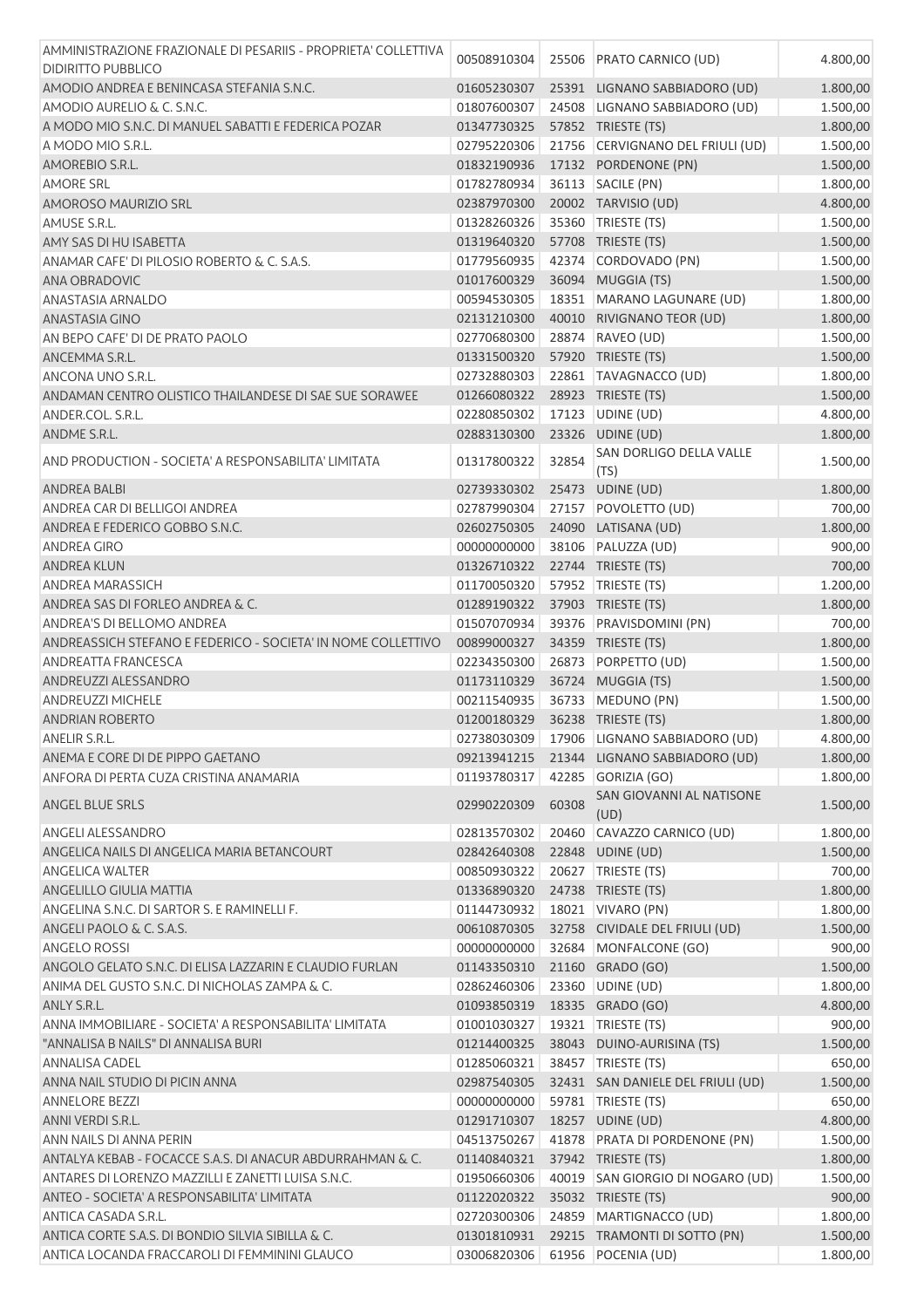| ANTICA OSTERIA AI MAESTRI DI GIORGIO ESPOSITO                  | 01202370324 28450 TRIESTE (TS) |       |                                       | 1.800,00 |
|----------------------------------------------------------------|--------------------------------|-------|---------------------------------------|----------|
| ANTICA OSTERIA AL COLLIO DI VISENTINI GIOVANNI                 | 02982960300                    |       | 25810 UDINE (UD)                      | 1.800,00 |
| ANTICA OSTERIA AL GALLO DI BERTOSSI LUCA                       | 02805540305                    |       | 17076 UDINE (UD)                      | 1.500,00 |
| ANTICA OSTERIA DA RIDOLF DI TOMADA ANNA                        | 02682160300                    |       | 31985 NIMIS (UD)                      | 1.800,00 |
| ANTICA OSTERIA DOGANA DI PRESOT MAURIZIO                       | 01113860934                    |       | 27668 PORDENONE (PN)                  | 1.500,00 |
| ANTICA OSTERIA IL FAVRI DI D'ANDREA MAURO                      | 01249270933                    | 22082 | SAN GIORGIO DELLA<br>RICHINVELDA (PN) | 4.800,00 |
| ANTICA OSTERIA LA SPERANZA SAS DI CELLA SARA & C.              | 02782300301                    |       | 21736 FORNI DI SOPRA (UD)             | 1.800,00 |
| ANTICA OSTERIA (OL SABOTINO DI MAURO GUBANA                    | 01121360315                    |       | 19743 GORIZIA (GO)                    | 1.800,00 |
| "ANTICA OSTERIA VALLE" DI CARGNELUTTI FABIANA                  | 02428250308                    |       | 33552 TOLMEZZO (UD)                   | 1.800,00 |
| ANTICA SACILE DI CROBU DANIELA                                 | 01614740932                    |       | 41179 SACILE (PN)                     | 1.500,00 |
| ANTICA TRATTORIA AI QUATTRO VENTI DI BOJE FLORICA              | 02955310301                    |       | 31837 CORNO DI ROSAZZO (UD)           | 1.800,00 |
| "ANTICA TRATTORIA AL BERNADIA" DI LORENZON PATRIZIA            | 02046130304                    |       | 21576 NIMIS (UD)                      | 1.800,00 |
| ANTICA TRATTORIA DI SPESSA DI LORENZON NELLO                   | 02949560300                    |       | 36803 CIVIDALE DEL FRIULI (UD)        | 1.800,00 |
| ANTICA TRATTORIA PIZZERIA SANTA CHIARA DI GIORDANO ILENIA & C. |                                |       |                                       |          |
| S.N.C.                                                         | 02909490308                    |       | 31418 UDINE (UD)                      | 1.800,00 |
| ANTICA TRATTORIA SUBAN DI MARIO SUBAN & C. SAS                 | 01284420328                    |       | 19308 TRIESTE (TS)                    | 1.800,00 |
| ANTICO BORGO DI FONTANINI MASSIMILIANO E AVIAN SAVERIO S.N.C.  | 02472150305                    |       | 17770 GONARS (UD)                     | 1.800,00 |
| ANTICO BORGO TERESIANO DI CONTE ALESSANDRO                     | 01293490320                    |       | 31649 TRIESTE (TS)                    | 900,00   |
| ANTICO FOLEDOR DI SCIBILIA BIAGIO                              | 02784090306                    |       | 40924 PAVIA DI UDINE (UD)             | 1.800,00 |
| ANTINOVA DI FACCIO ANDREA                                      | 02769220274                    |       | 20908 GORIZIA (GO)                    | 1.800,00 |
| <b>ANTONIACOMI RAUL</b>                                        | 01923310302                    |       | 20512 FORNI DI SOPRA (UD)             | 1.800,00 |
| ANTONIAZZI DOLCE GELATO SNC DI DEL BEN MARISA & C.             | 01134760311                    |       | 18717 GRADO (GO)                      | 1.500,00 |
| ANTONIAZZI FRANCO S.R.L.                                       | 01834150938                    |       | 23403 ROVEREDO IN PIANO (PN)          | 700,00   |
| <b>ANTONINI ALEX</b>                                           | 01197870320                    |       | 33651 TRIESTE (TS)                    | 1.500,00 |
| ANTONIO FERRARO LABORATORIO PIZZA                              | 01191320314                    |       | 26098 GORIZIA (GO)                    | 1.800,00 |
| ANUBI S.R.L.                                                   | 01232710325                    |       | 47553 TRIESTE (TS)                    | 4.800,00 |
| ANYANDONLY DI ANY ZANUTTO                                      | 02820100309                    |       | 27453 REMANZACCO (UD)                 | 1.500,00 |
| <b>ANZIL BIANCA</b>                                            | 02594170306                    |       | 19736 UDINE (UD)                      | 1.500,00 |
| <b>ANZOLIN TIZIANA</b>                                         | 04140290273                    |       | 24116 LATISANA (UD)                   | 1.500,00 |
| APALMA S.R.L.                                                  | 00588060301                    |       | 22594 LIGNANO SABBIADORO (UD)         | 4.800,00 |
| A.P.A. TOURS S.A.S. DI PANZARIN GIAN LUIGI & C.                | 02377300278                    |       | 23493 PORDENONE (PN)                  | 700,00   |
| A.P. DILETTANTISTICA AZZURRA NEW GENERATION                    | 00000000000                    |       | 61950 AVIANO (PN)                     | 1.200,00 |
| A.P.D. L'IMPRONTA                                              | 00000000000                    |       | 60250 PORDENONE (PN)                  | 1.200,00 |
| <b>APD MIRAMAR</b>                                             | 01292080320                    |       | 61728 TRIESTE (TS)                    | 1.500,00 |
| A.P.D. TRAVESIO                                                |                                |       | 01735360933 61365 TRAVESIO (PN)       | 1.200,00 |
| APD VALMEDUNA                                                  |                                |       | 01660580935 61377 MEDUNO (PN)         | 1.200,00 |
| APE S.N.C. DI FRESCHI ENIO & C.                                | 01034000313                    |       | 22998 MONFALCONE (GO)                 | 1.500,00 |
| APICELLA CRISTINA                                              | 01393200306                    |       | 26368 UDINE (UD)                      | 1.800,00 |
| APOLLONIO RENZO                                                | 00859330326                    |       | 26617 MUGGIA (TS)                     | 1.800,00 |
| APPARTAMENTI CORRIDONI DI RICCARDO STEFFE'                     | 01317290326                    |       | 29583 TRIESTE (TS)                    | 900,00   |
| APPARTAMENTI LIGNANO DI COMUZZI CLAUDIA                        | 02730630304                    |       | 38811 LIGNANO SABBIADORO (UD)         | 900,00   |
| APPARTAMENTI VISTA MARE DI ALENKA SORC                         | 00000000000                    |       | 41896 DUINO-AURISINA (TS)             | 900,00   |
| APPART-HOTEL LIGNANO S.R.L.                                    | 02010750301                    |       | 25691 LIGNANO SABBIADORO (UD)         | 4.800,00 |
| <b>APPIO PAOLA</b>                                             | 02017020302                    |       | 38415 TERZO D'AQUILEIA (UD)           | 1.800,00 |
| <b>APRILE LUANA</b>                                            | 01872140932                    |       | 32233 AZZANO DECIMO (PN)              | 1.500,00 |
| A.P.S. - A.S.D. ATTIVAMENTE                                    | 01821390935                    |       | 60238 CASARSA DELLA DELIZIA (PN)      | 1.500,00 |
| APUSTRAVEL DI BRESSAN ROBERTA                                  | 00496920315                    |       | 35717 GRADO (GO)                      | 4.800,00 |
| APUZZO ANGELA                                                  | 02577140300                    |       | 29700 UDINE (UD)                      | 1.800,00 |
| APUZZO PASQUALE & C. S.N.C.                                    | 02119280309                    |       | 21063 REANA DEL ROIALE (UD)           | 1.800,00 |
| AQUA E SALE S.R.L.                                             | 01262680323                    |       | 20823 TRIESTE (TS)                    | 1.500,00 |
| AQUARIUM CLUB S.R.L.                                           | 00846340321                    |       | 27097 TRIESTE (TS)                    | 1.500,00 |
| AQUARIUS BAR DI DI GIUSTO IVAN                                 | 02912140304                    |       | 33273 MAGNANO IN RIVIERA (UD)         | 1.800,00 |
| <b>AQUAS DI KODARIN NEVIA</b>                                  | 01304170325                    |       | 23776   TRIESTE (TS)                  | 1.500,00 |
| AQUILA DEL TORRE S.R.L. - SOCIETA' AGRICOLA                    | 01693970301                    |       | 32844 POVOLETTO (UD)                  | 1.800,00 |
| AQUILA NERA DI LONGO GIUSEPPE                                  | 01153090319                    |       | 26414 GORIZIA (GO)                    | 1.500,00 |
| AQUILA NERA DI MASAROTTI LUCA                                  | 02654410303                    |       | 21541 UDINE (UD)                      | 1.800,00 |
| <b>AQUILA ROBERTO</b>                                          | 02863130304                    |       | 26808 PAGNACCO (UD)                   | 1.800,00 |
| AQUILEIA TEC SOCIETA' A RESPONSABILITA' LIMITATA SEMPLIFICATA  | 01321990325                    |       | 41289 DUINO-AURISINA (TS)             | 900,00   |
| ARANCIO MASSIMO                                                | 00827040320                    |       | 39750   TRIESTE (TS)                  | 700,00   |
| ARBANASSI SAMANTHA                                             | 01210830319                    |       | 61256 SAN CANZIAN D'ISONZO (GO)       | 1.500,00 |
| ARBULLA OMAR                                                   | 00971380324                    |       | 42716   TRIESTE (TS)                  | 700,00   |
| ARCADIA S.N.C. DI MASTROMANO ANNA & C.                         | 02260310301                    |       | 22659 POVOLETTO (UD)                  | 1.800,00 |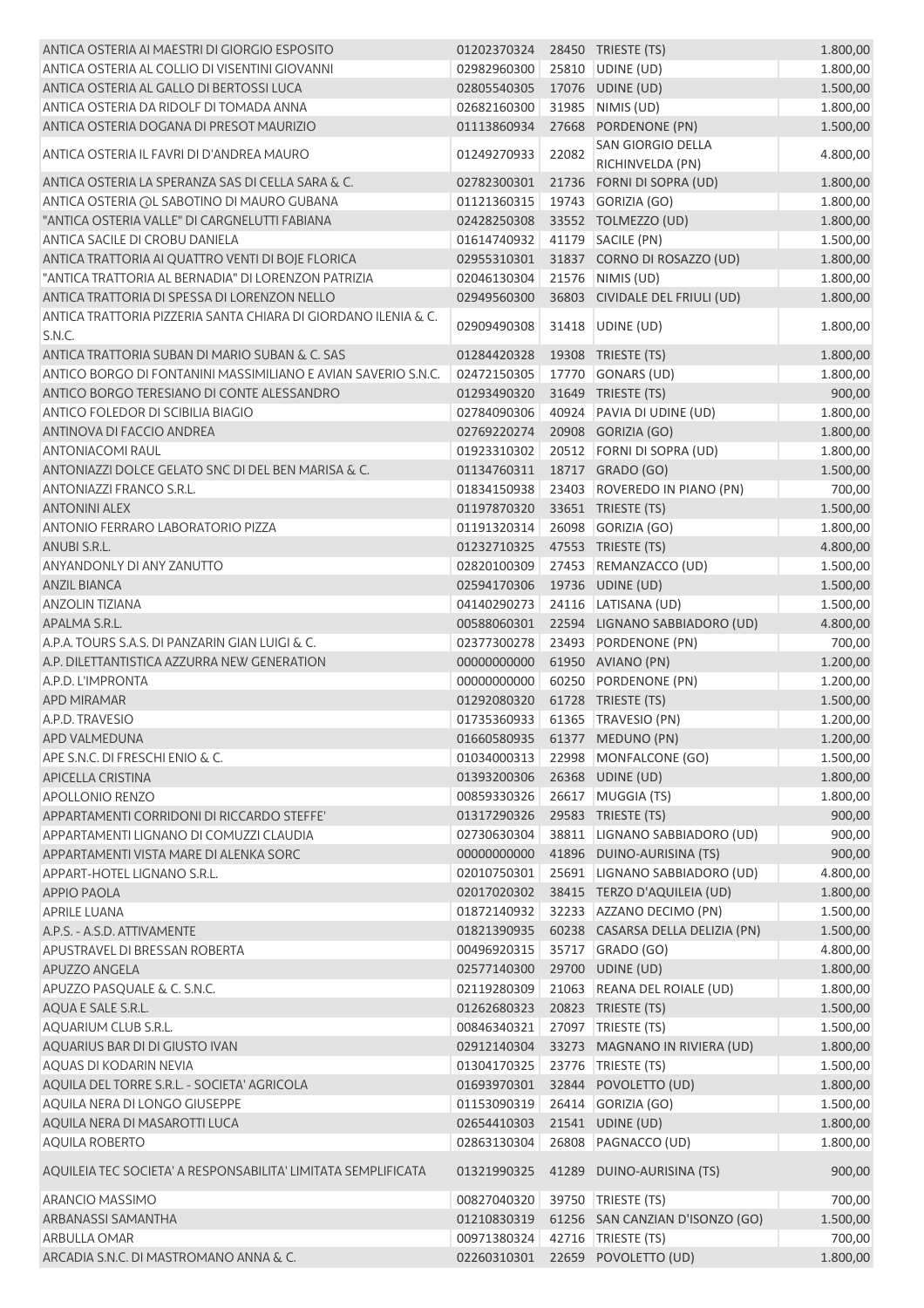| ARCADIA S.R.L.                                                                  | 01699990931 |       | 23821 PORDENONE (PN)            | 1.800,00 |
|---------------------------------------------------------------------------------|-------------|-------|---------------------------------|----------|
| A.R.C.H.E'. DI FEDERICO MARILUCE URSINI BISSI                                   | 01088560329 |       | 59444 TRIESTE (TS)              | 1.500,00 |
| <b>ARCH PRODUCTION SRL</b>                                                      | 01105960312 |       | 57764 GORIZIA (GO)              | 1.500,00 |
| ARCIDIACONO ANTONIO                                                             | 01561870930 |       | 21700 PORDENONE (PN)            | 1.800,00 |
| <b>ARCIMBOLDO DI FUMIS ENZO</b>                                                 | 00436290316 |       | 26165 SAN CANZIAN D'ISONZO (GO) | 1.500,00 |
| ARCONTEA S.R.L.                                                                 | 02546710308 |       | 39921 UDINE (UD)                | 1.500,00 |
| ARCORICCARDO RISTORANTE DI LUCA GIOIELLO                                        | 01037390323 |       | 28970 TRIESTE (TS)              | 1.800,00 |
| ARDOINO CRISTIANA BED & BREAKFAST "TRECUORI"                                    | 00000000000 |       | 35927 UDINE (UD)                | 900,00   |
| ARD SERVICE S.N.C. DI BIGNUCOLO NICO & PUSIOL MATTIA                            | 01880900939 |       | 58035 FONTANAFREDDA (PN)        | 1.500,00 |
| AREA 18 DI GAVA MARISA                                                          | 01731120935 |       | 30607 PORDENONE (PN)            | 1.500,00 |
| AREA 27 A.S.DILETTANTISTICA                                                     | 01759410937 |       | 62232 AVIANO (PN)               | 1.200,00 |
| AREA - SOCIETA' IN ACCOMANDITA SEMPLICE DI ANDREA PELLASCHIAR<br>& C.           | 01247130329 |       | 24253 TRIESTE (TS)              | 1.800,00 |
| ARENA DI DE PIERI MIRCO & C. S.N.C.                                             | 02168000301 |       | 36705 UDINE (UD)                | 1.500,00 |
| ARENA MULTISERVIZI DI AMBRA ARENA                                               | 01329980328 |       | 26069 TRIESTE (TS)              | 1.500,00 |
| ARENAS DORADAS S.R.L.                                                           | 02280570306 |       | 19271 LIGNANO SABBIADORO (UD)   | 4.800,00 |
| ARENGO SOCIETA' A RESPONSABILITA' LIMITATA SEMPLIFICATA                         | 02903480305 |       | 46102 GEMONA DEL FRIULI (UD)    | 4.800,00 |
| ARES-REALIZZAZIONI BIOEDILI S.R.L.                                              | 01295390932 |       | 41508 SPILIMBERGO (PN)          | 1.800,00 |
| ARGIRO' SILVIO                                                                  | 00000000000 |       | 60556 MONFALCONE (GO)           | 900,00   |
| ARIES S.N.C. DI VIGNAGA MARCO & D'ANDREA VINCENZO                               | 01195030315 |       | 29096 GORIZIA (GO)              | 1.800,00 |
| ARIGO S.R.L.                                                                    | 01042010312 |       | 28757 GORIZIA (GO)              | 4.800,00 |
| <b>ARIIS ALDO</b>                                                               | 01123970301 |       | 41745 TRIVIGNANO UDINESE (UD)   | 900,00   |
| <b>ARISTONE ELENA</b>                                                           | 01144650312 |       | 32890 SAGRADO (GO)              | 700,00   |
| <b>ARIVE SRL</b>                                                                | 02569990308 |       | 28916 UDINE (UD)                | 1.500,00 |
| ARMANELLI SASHA - "PIZZERIA LA BELLA CARNIA"                                    | 02638890307 |       | 19896 TOLMEZZO (UD)             | 1.800,00 |
| ARMONIA DEL BENESSERE DI COSSARO ANNALISA                                       | 02670980305 |       | 26762 CODROIPO (UD)             | 1.500,00 |
| ARMONIA VIAGGI - S.R.L.                                                         | 01292280300 |       | 58010 LATISANA (UD)             | 4.800,00 |
| <b>ARNERI SRL</b>                                                               | 01702270933 |       | 57734 AVIANO (PN)               | 1.500,00 |
| ARNICA S.N.C. DI CARLET ROBERTO & C.                                            | 01427120934 |       | 16874 CANEVA (PN)               | 1.500,00 |
| ARNOLDO GIANCARLO                                                               | 00640810321 |       | 18322 TRIESTE (TS)              | 1.500,00 |
| <b>ARNOLDO MARTA</b>                                                            | 04395310271 |       | 43907 LATISANA (UD)             | 1.500,00 |
| <b>ARNOLDO TIZIANA</b>                                                          | 01192890323 |       | 23124 TRIESTE (TS)              | 1.500,00 |
| AROMA BAR CAFFETTERIA DI MODOLO GIULIA & C. S.N.C.                              | 01859600932 |       | 19311 PORDENONE (PN)            | 1.800,00 |
| A&R PALESTRE SOCIETA' SPORTIVA DILETTANTISTICA A                                |             |       |                                 |          |
| RESPONSABILITA' LIMITATA                                                        | 01138820319 | 22536 | GRADISCA D'ISONZO (GO)          | 1.500,00 |
| ARSA DI MERJA ARMANDO & C. SNC                                                  | 02965680305 |       | 34489 MANZANO (UD)              | 1.800,00 |
| ARS BIBENDI S.A.S. DI GIULIO BERGNACH                                           | 02479310308 |       | 32218 UDINE (UD)                | 1.500,00 |
| ART B&B AL TEATRO DI MARISTELLA CARAMASCHI                                      | 00000000000 |       | 40407 PORDENONE (PN)            | 900,00   |
| ART CAFE' S.A.S. DI NAPOLITANO PATRIZIA & C.                                    | 01139170318 |       | 30033 MONFALCONE (GO)           | 1.500,00 |
| ARTE 3 A.S.DILETTANTISTICA E CULTURALE                                          | 00000000000 |       | 61825 FONTANAFREDDA (PN)        | 1.200,00 |
| ARTE BELLAMINUTTI DI BELLAMINUTTI PAOLA                                         | 02813060304 |       | 34877 CAMPOFORMIDO (UD)         | 900,00   |
| ARTE DANZA MANIAGO ASSOCIAZIONE SPORTIVA DILETTANTISTICA                        | 00000000000 |       | 60403 MANIAGO (PN)              | 1.200,00 |
| ARTE DOLCE S.N.C. DI PICCIN SABRINA & C.                                        | 01856900939 |       | 33831 AZZANO DECIMO (PN)        | 1.500,00 |
| ARTEFFETTODANZA SOCIETA' SPORTIVA DILETTANTISTICA A<br>RESPONSABILITA' LIMITATA | 01299830321 |       | 59677 TRIESTE (TS)              | 1.200,00 |
| ARTEMEDIA S.R.L.                                                                | 02578130300 |       | 58100 UDINE (UD)                | 4.800,00 |
| ARTGELE' DI BRUNZIN PAOLO                                                       | 02003190309 |       | 30617 LATISANA (UD)             | 1.500,00 |
| <b>ARTICO MAURO</b>                                                             | 02925920304 |       | 25505 UDINE (UD)                | 1.800,00 |
| ARTIGEL DI PIELI ENZO E BASSO PAOLA S.N.C.                                      | 01808240301 |       | 40201 CODROIPO (UD)             | 1.500,00 |
| ARTISTICA'81 TRIESTE ASSOCIAZIONE SPORTIVA DILETTANTISTICA DI                   | 00703150326 | 58684 | TRIESTE (TS)                    | 1.200,00 |
| <b>GINNASTICA</b>                                                               |             |       |                                 |          |
| ARTISTICA BRUGNERA 2004 ASSOCIAZIONE SPORTIVA<br><b>DILETTANTISTICA</b>         | 01526490931 |       | 59025 BRUGNERA (PN)             | 1.200,00 |
| ART & MAGIC DI BORGOBELLO DAVIDE                                                | 02832570309 |       | 60643 POVOLETTO (UD)            | 1.500,00 |
| ART PIADINA DI PISLARU IONICA FANICA                                            | 01778910933 |       | 60364 PORDENONE (PN)            | 1.800,00 |
| <b>ARZON MARZIA</b>                                                             | 01006650327 |       | 21058 TRIESTE (TS)              | 650,00   |
| A.S.C.D. BEAR BROTHERS CLUB                                                     | 00000000000 |       | 58344 DUINO-AURISINA (TS)       | 1.200,00 |
| ASCD MUTOKUKAN DOJO TRIESTE                                                     | 90069050327 |       | 61258 TRIESTE (TS)              | 1.200,00 |
| A.S.D. 3MARELLA NO PANIC ACTION TEAM                                            | 00000000000 |       | 61275 FONTANAFREDDA (PN)        | 1.200,00 |
| A.S.D. 3S BASKET CORDENONS                                                      | 01177700935 |       | 57971 CORDENONS (PN)            | 1.200,00 |
| A.S.D. 48ERRE BMX TEAM                                                          | 02557670300 |       | 61863 RIVIGNANO TEOR (UD)       | 1.200,00 |
| A.S.D. ACCADEMIA BOXING TEAM PRAINO                                             | 01025890318 |       | 62074   MANZANO (UD)            | 1.200,00 |
| A.S.D. ACCADEMIA DANZE MALOO                                                    | 00000000000 |       | 62086 AZZANO DECIMO (PN)        | 1.200,00 |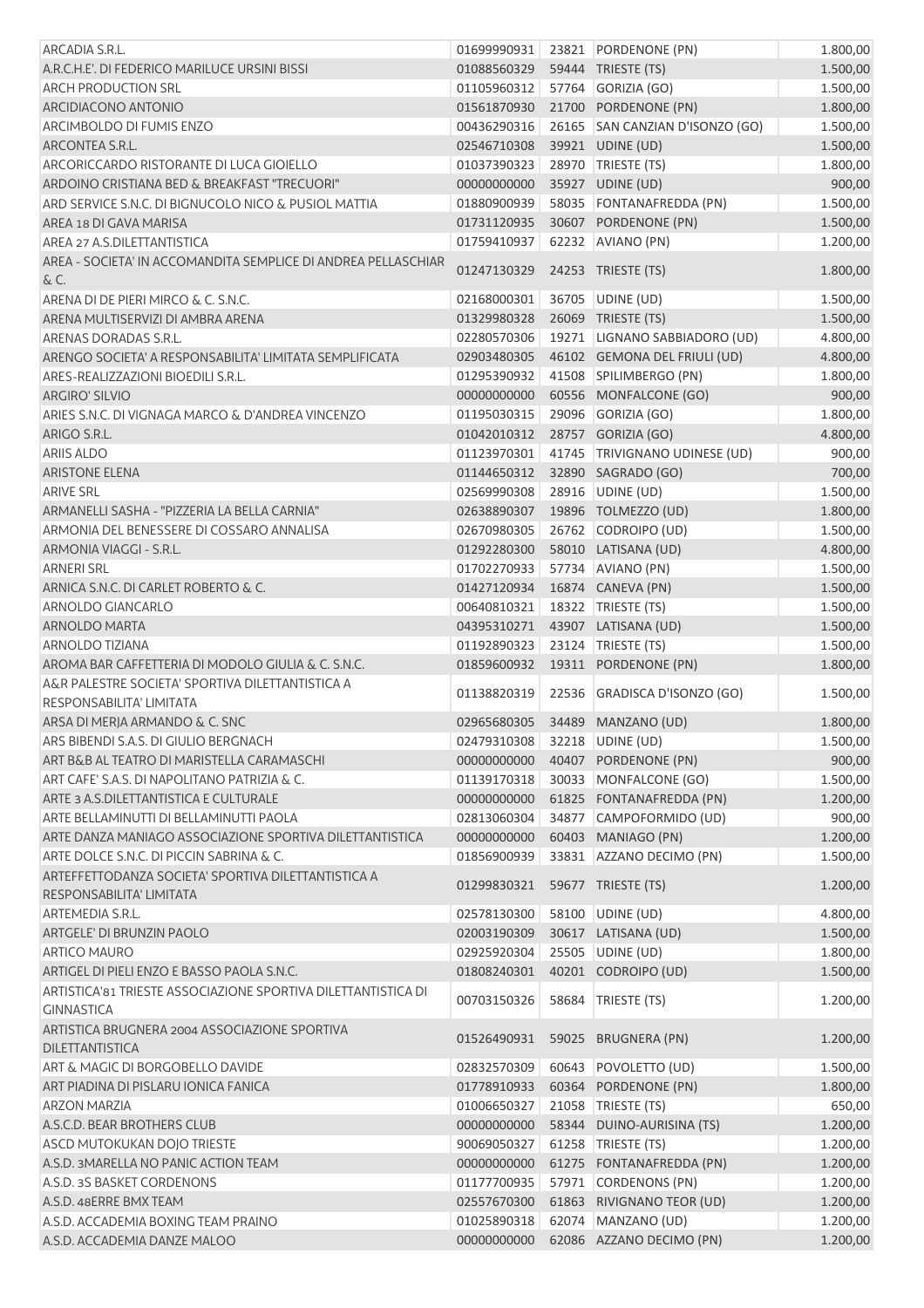| A.S.D. ACCADEMIA DANZE TRIESTE                                            | 01246420325                    |       | 58016   TRIESTE (TS)               | 1.500,00 |
|---------------------------------------------------------------------------|--------------------------------|-------|------------------------------------|----------|
| A.S.D. ACCADEMIA DI SCACCHI                                               | 00000000000                    |       | 60912 TRIESTE (TS)                 | 1.200,00 |
| ASD ACCADEMIA PATTINATORI MUZZANA                                         | 02750090306                    | 62147 | MUZZANA DEL TURGNANO<br>(UD)       | 1.200,00 |
| ASD ACCADEMIA SCHERMISTICA FIORE DEI LIBERI                               | 01780010300                    |       | 58845 CIVIDALE DEL FRIULI (UD)     | 1.200,00 |
| ASD ACCIAIERIE LIBERTAS UDINE                                             | 02854620305                    |       | 62097 UDINE (UD)                   | 1.200,00 |
| A.S.D. A.D.V. CORDENONS                                                   | 01402230930                    |       | 60782 CORDENONS (PN)               | 1.500,00 |
| A.S.D. AHMISA                                                             | 00000000000                    |       | 61432 PORDENONE (PN)               | 1.200,00 |
| A.S.D. ALI NELLA NOTTE                                                    | 00000000000                    |       | 62099 FORGARIA NEL FRIULI (UD)     | 1.200,00 |
| A.S.D. ALPINSPORT                                                         | 00000000000                    |       | 61669 AMPEZZO (UD)                 | 1.200,00 |
| ASD ALP RUGBY TARVISIO                                                    | 02726310309                    |       | 61973 TARVISIO (UD)                | 1.200,00 |
| A.S.D. AMATORI CALCIO FOSSALON                                            | 01078660311                    |       | 61655 GRADO (GO)                   | 1.200,00 |
| A.S.D. AMATORI CALCIO LUMIGNACCO                                          | 00000000000                    |       | 61598 PAVIA DI UDINE (UD)          | 1.200,00 |
| ASD AMATORI CALCIO MUZZANELLA                                             | 02902280300                    |       | 61642 MARANO LAGUNARE (UD)         | 1.200,00 |
| A.S.D. AMATORI CALCIO POZZECCO                                            | 02205760305                    |       | 62343 BERTIOLO (UD)                | 1.200,00 |
| A.S.D. AMATORI CALCIO STARANZANO                                          | 00475260311                    |       | 61399 STARANZANO (GO)              | 1.200,00 |
| A.S.D. AMATORI GONARS                                                     | 02573640303                    |       | 61333 GONARS (UD)                  | 1.200,00 |
| A.S.D. A.N.B. FIAMME CREMISI                                              | 01863140933                    | 61266 | SAN VITO AL TAGLIAMENTO<br>(PN)    | 1.200,00 |
| ASD ANCONA                                                                | 01060670302                    |       | 61849 UDINE (UD)                   | 1.200,00 |
| A.S.D. - A.P.S. FUTURO INSIEME PALLACANESTRO PORDENONE                    | 01823880933                    |       | 62295 PORDENONE (PN)               | 1.200,00 |
| A.S.D. A.P.T.P.L. - ASSOCIAZIONE PROFESSIONALE TRIESTINA POLIZIA          |                                |       |                                    |          |
| <b>LOCALE</b>                                                             | 00000000000 61761 TRIESTE (TS) |       |                                    | 1.200,00 |
| ASD AQUILA REALE 2004                                                     | 03011010307                    |       | 62047   TAVAGNACCO (UD)            | 1.200,00 |
| A.S.D. ARCA TEAM                                                          | 00000000000                    |       | 61600 SPILIMBERGO (PN)             | 1.200,00 |
| A.S.D. ARCIERI CODROIPO                                                   | 02416140305                    |       | 61675 CODROIPO (UD)                | 1.200,00 |
| A.S.D. ARCIERI DELLA FENICE FVG                                           | 00000000000                    |       | 61694 CASARSA DELLA DELIZIA (PN)   | 1.200,00 |
| ASD ARCO CLUB MONFALCONE                                                  | 00000000000                    |       | 62315 MONFALCONE (GO)              | 1.200,00 |
| A.S.D. ARCO CLUB TOLMEZZO                                                 | 00000000000                    |       | 58663 TOLMEZZO (UD)                | 1.200,00 |
| <b>ASD ARDITA TRIESTE</b>                                                 | 01288200320                    |       | 60621   TRIESTE (TS)               | 1.200,00 |
| ASD ARIS SAN POLO CALCIO                                                  | 01097790313                    |       | 62361 MONFALCONE (GO)              | 1.200,00 |
| A.S.D. ARTENIESE                                                          | 01060550306                    |       | 61509 ARTEGNA (UD)                 | 1.200,00 |
| A.S.D. ARZINO                                                             | 00629550930                    |       | 60526 VITO D'ASIO (PN)             | 1.200,00 |
| A.S.D. A.S.A.R. ROMANS (ASSOCIAZIONE SPORTIVA AMATORI ROMANS)             | 91006020316                    |       | 61567 ROMANS D'ISONZO (GO)         | 1.200,00 |
| AŠD - A.S.D. CHEERDANCE MILLENIUM                                         | 00000000000                    |       | 62248 TRIESTE (TS)                 | 1.200,00 |
| ASD ASSOCIAZIONE NATI PER GIOCARE                                         | 02801780301                    |       | 61617 MORTEGLIANO (UD)             | 1.200,00 |
| A.S.D. ASSOCIAZIONE PALLACANESTRO LAIPACCO                                |                                |       | 01486140302    60313    UDINE (UD) | 1.200,00 |
| ASD ASSOCIAZIONE PESISTICA UDINESE                                        | 02011120306                    |       | 60419 UDINE (UD)                   | 1.200,00 |
| ASD ASSOCIAZIONE SPORTIVA DI DIFESA PERSONALE<br><b>MULTIDISCIPLINARE</b> | 00000000000                    |       | 61903 UDINE (UD)                   | 1.200,00 |
| A.S.D. ASSOCIAZIONE SPORTIVA E CULTURALE CANOA KAYAK FRIULI               | 00000000000                    |       | 62113 AQUILEIA (UD)                | 1.200,00 |
| A.S.D. ATLETICA AVIANO                                                    | 01508770938                    |       | 60663 AVIANO (PN)                  | 1.200,00 |
| A.S.D. ATLETICA BRUGNERA                                                  | 01433020938                    |       | 61844 BRUGNERA (PN)                | 1.200,00 |
| A.S.D. ATLETICA MASTER TRIESTE                                            | 00000000000                    |       | 62330 TRIESTE (TS)                 | 1.200,00 |
| ASD ATLETICA SAN MARTINO                                                  | 01613750932                    | 60870 | SAN MARTINO AL<br>TAGLIAMENTO (PN) | 1.200,00 |
| ASD ATLETICA SAPPADA PLODN                                                | 00840360259                    |       | 61992 SAPPADA (UD)                 | 1.200,00 |
| ASD ATLETICO PASIAN DI PRATO                                              | 02824700302                    |       | 61034 PASIAN DI PRATO (UD)         | 1.200,00 |
| ASD AUDAXSANROCCHESE                                                      | 00177210317                    |       | 61709 GORIZIA (GO)                 | 1.200,00 |
| A.S.D. AURORA BUONACQUISTO                                                | 00811540301                    |       | 62337 REMANZACCO (UD)              | 1.200,00 |
| A.S.D. AVIANO BASKET                                                      | 01128650932                    |       | 61887 AVIANO (PN)                  | 1.200,00 |
| ASD AVIANO GYM                                                            | 00000000000                    |       | 61656 AVIANO (PN)                  | 1.200,00 |
| A.S.D. AZTECAN ACADEMY                                                    | 01306970326                    | 57755 | SAN DORLIGO DELLA VALLE<br>(TS)    | 1.200,00 |
| ASD AZZANESE SOFTBALL BASEBALL                                            | 01078350939                    |       | 61985 AZZANO DECIMO (PN)           | 1.200,00 |
| A.S.D. AZZURRA PALLAVOLO                                                  | 02018850301                    |       | 60707 PREMARIACCO (UD)             | 1.200,00 |
| A.S.D. AZZURRA PREMARIACCO                                                | 01126520301                    | 62159 | PREMARIACCO (UD)                   | 1.200,00 |
| A.S.D. BAILA FIT & FUN                                                    | 00000000000                    |       | 61426 CORDENONS (PN)               | 1.200,00 |
| ASD BAMBOO LIBERTA' DI MOVIMENTO                                          | 00000000000                    |       | 62065 AZZANO DECIMO (PN)           | 1.200,00 |
| A.S.D. BANDIZIOL CYCLING TEAM                                             | 01480010931                    | 61797 | SAN MARTINO AL                     | 1.200,00 |
|                                                                           |                                |       | TAGLIAMENTO (PN)                   |          |
| A.S.D. BANSHEES - ROLLER DERBY BASSA FRIULANA                             | 00000000000                    |       | 62318 CERVIGNANO DEL FRIULI (UD)   | 1.200,00 |
| A.S.D.BASKET CLUB PORCIA                                                  | 01222360933                    |       | 61740 PORDENONE (PN)               | 1.200,00 |
| A.S.D. BASKET GRADISCA                                                    | 01158210318                    |       | 60800 GRADISCA D'ISONZO (GO)       | 1.200,00 |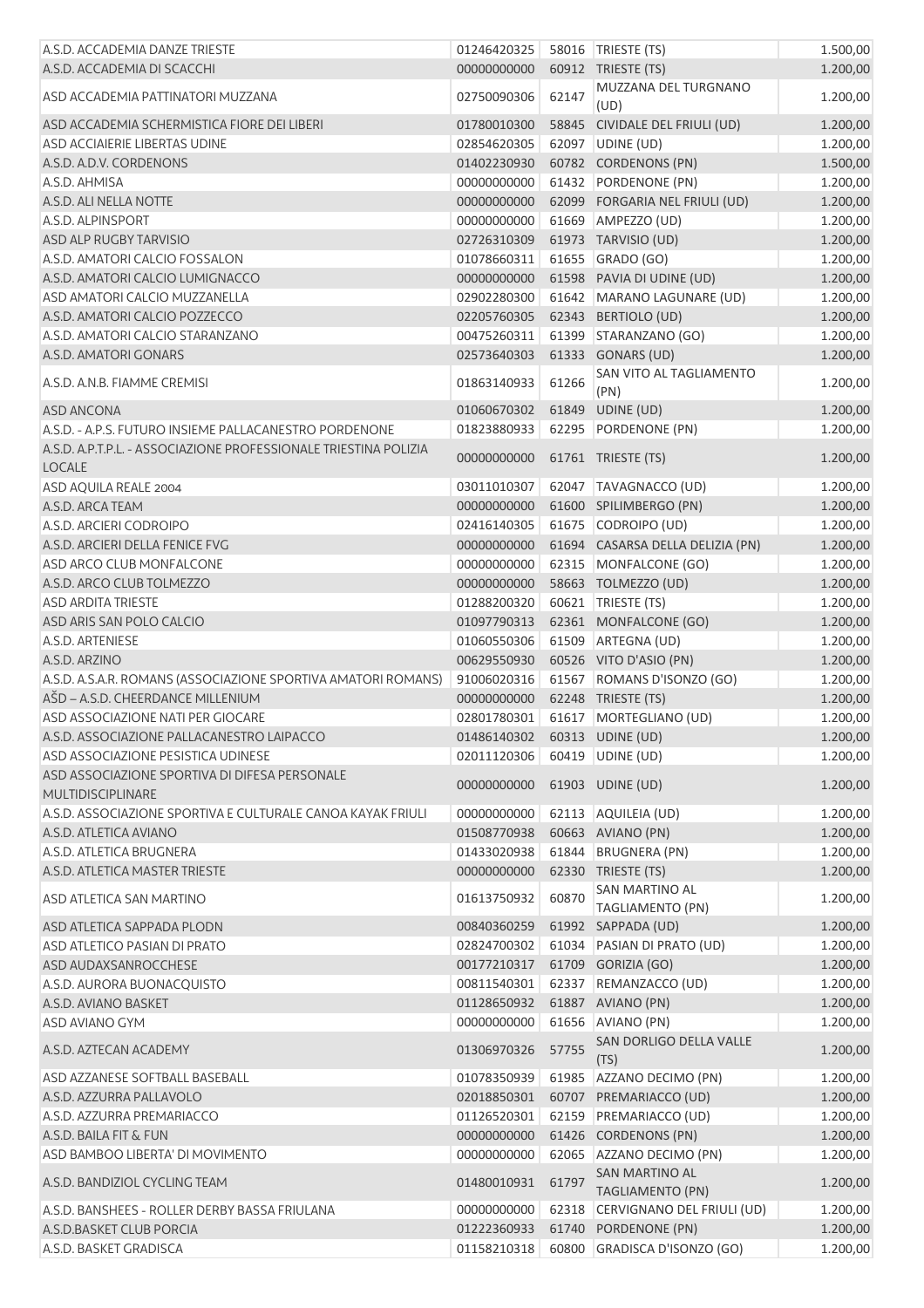| A.S.D. BASKET MANIAGO                                        | 01421760933                 |       | 62282 MANIAGO (PN)                    | 1.200,00 |
|--------------------------------------------------------------|-----------------------------|-------|---------------------------------------|----------|
| A.S.D. BASKET PERTEOLE                                       | 01713200309                 |       | 62387 RUDA (UD)                       | 1.200,00 |
| A.S.D. BASKETRIESTE                                          | 01170670325                 |       | 60803 TRIESTE (TS)                    | 1.500,00 |
| <b>ASD BASKET TERZO</b>                                      | 01770240305                 |       | 62112   TERZO D'AQUILEIA (UD)         | 1.200,00 |
| A.S.D. BATTISTA TAN PAO                                      | 00000000000                 |       | 61328 TRIESTE (TS)                    | 1.200,00 |
| A.S.D. BEERBANTY                                             | 01171110313                 |       | 62380 GORIZIA (GO)                    | 1.200,00 |
| A.S.D. BIKE&RUN GORIZIA                                      | 01123940312                 |       | 61335 GORIZIA (GO)                    | 1.200,00 |
| A.S.D. BIKE TEAM 53.3                                        | 01399870938                 |       | 61293 CANEVA (PN)                     | 1.200,00 |
| A.S.D. BILLIARD CLUB BREAK POINT                             | 01030460321                 |       | 62353 TRIESTE (TS)                    | 1.200,00 |
| <b>ASD BLESSANESE</b>                                        | 01061830301                 |       | 61904 BASILIANO (UD)                  | 1.200,00 |
| A.S.D. BOCCIOFILA BUTTRIO                                    | 02527980300                 |       | 61807 BUTTRIO (UD)                    | 1.200,00 |
|                                                              |                             |       | FIUMICELLO VILLA VICENTINA            |          |
| <b>ASD BOCCIOFILA FIUMICELLESE</b>                           | 02245490301                 | 61652 | (UD)                                  | 1.200,00 |
| A.S.D. BOCCIOFILA FORTITUDO FIUME VENETO                     | 01234680930                 | 61889 | FIUME VENETO (PN)                     | 1.200,00 |
| ASD BOCCIOFILA ISONTINA                                      | 01165210319                 |       | 62276 SAN CANZIAN D'ISONZO (GO)       | 1.200,00 |
| ASD BOCCIOFILA PALMANOVA                                     | 02930970302                 |       | 62356 PALMANOVA (UD)                  | 1.200,00 |
| A.S.D. BOCCIOFILA SPILIMBERGHESE                             | 01220200933                 |       | 61370 SPILIMBERGO (PN)                | 1.200,00 |
| ASD BOCCIOFILA TRIESTINA                                     | 90026790320                 |       | 62180 TRIESTE (TS)                    | 1.200,00 |
| A.S.D. BOCCIOFILA VILLARASPA B.C.C.                          | 00476150313                 |       | 62308 STARANZANO (GO)                 | 1.200,00 |
| A.S.D. BOCCIOFILA VIOLIS MANIAGO                             | 01563470937                 |       | 61281 MANIAGO (PN)                    | 1.200,00 |
| A.S.D.BODY CLUB                                              | 00000000000                 |       | 61332 VALVASONE ARZENE (PN)           | 1.200,00 |
| ASD BORA MULTISPORTRIESTE - GRAN FONDO D'EUROPA              | 01275690327                 |       | 19727 TRIESTE (TS)                    | 1.500,00 |
| <b>ASD BOXE MONFALCONE</b>                                   | 00547650317                 |       | 60521 MONFALCONE (GO)                 | 1.200,00 |
| A.S.D. BUDO CENTRO STUDI ARTI ORIENTALI                      | 00000000000                 |       | 61868 PRATA DI PORDENONE (PN)         | 1.200,00 |
| A.S.D. BUDOKAN CENTRO STUDI ARTI MARZIALI                    | 00000000000                 |       | 61860 PORCIA (PN)                     | 1.200,00 |
|                                                              |                             |       | SAN VITO AL TAGLIAMENTO               |          |
| ASD BUDO LIFE EVOLUTION                                      | 01722840939                 | 62328 | (PN)                                  | 1.200,00 |
| <b>ASD BURJASPORT</b>                                        | 00000000000                 |       | 61321 TRIESTE (TS)                    | 1.200,00 |
| A.S.D. BUSHIDO TEAM                                          | 00000000000                 |       | 61846 SPILIMBERGO (PN)                | 1.200,00 |
| A.S.D. CALCETTO CLARK UDINE                                  | 02731740300                 |       | 61974 UDINE (UD)                      | 1.200,00 |
| A.S.D. CALCIO AVIANO                                         | 01742970930                 |       | 61410 AVIANO (PN)                     | 1.200,00 |
| ASD CALCIO COMUNALE BASILIANO                                | 01782200305                 |       | 61965 BASILIANO (UD)                  | 1.200,00 |
| ASD CALCIO FEMMINILE UNITED                                  | 01869660934                 |       | 61809 PORCIA (PN)                     | 1.200,00 |
| ASD CALCIO IL CASTELLO DI GEMONA                             | 02501410308                 |       | 61658 GEMONA DEL FRIULI (UD)          | 1.200,00 |
| ASD CALCIO MANIAGO VAJONT                                    | 01885980936                 |       | 61064 MANIAGO (PN)                    | 1.200,00 |
| <b>ASD CALCIO PIERIS</b>                                     | 01209310315                 |       | 62250 SAN CANZIAN D'ISONZO (GO)       | 1.200,00 |
| A.S.D. CALCIO RUDA                                           | 02734390301 61864 RUDA (UD) |       |                                       | 1.200,00 |
| ASD CALCIO TEOR                                              |                             |       | 01147900300 61664 RIVIGNANO TEOR (UD) | 1.200,00 |
| ASD CALCIO ZOPPOLA                                           | 01740750938                 |       | 58846 ZOPPOLA (PN)                    | 1.200,00 |
| ASD CALICANTO ONLUS                                          | 00000000000                 |       | 57855 TRIESTE (TS)                    | 1.200,00 |
| ASD CALISTHENICS TRIESTE                                     | 90142860320                 |       | 61803 DUINO-AURISINA (TS)             | 1.200,00 |
| A.S.D. CAMOSCI                                               | 01908490301                 |       | 60967 FORNI AVOLTRI (UD)              | 1.200,00 |
| <b>ASD CAMPAGNOLA</b>                                        | 01679610301                 |       | 61678 GEMONA DEL FRIULI (UD)          | 1.200,00 |
| <b>ASDC ANIME DI DIAMANTE</b>                                | 01149380311                 |       | 62105 CORMONS (GO)                    | 1.200,00 |
| A.S.D. CAPACITA' FUNZIONALE PORDENONE                        | 01762860938                 |       | 61435 PORDENONE (PN)                  | 1.200,00 |
|                                                              |                             |       | <b>COLLOREDO DI MONTE</b>             |          |
| <b>ASD CAPORIACCO</b>                                        | 01038230304                 | 61584 | ALBANO (UD)                           | 1.200,00 |
| ASD CAR CICONICCO                                            | 00682890306                 |       | 61390 FAGAGNA (UD)                    | 1.200,00 |
| ASD CARNIA SPECIAL TEAM ONLUS/ODV                            | 00000000000                 |       | 61894   TOLMEZZO (UD)                 | 1.200,00 |
| A.S.D. CASTIONSESE                                           | 01037210307                 |       | 61454 CASTIONS DI STRADA (UD)         | 1.200,00 |
| A.S.D.C. CONFRONTARTI                                        | 00000000000                 |       | 61511   TRIESTE (TS)                  | 1.200,00 |
| A.S.D. CELLINA BASKET                                        | 01675980930                 |       | 61499 MONTEREALE VALCELLINA (PN)      | 1.200,00 |
| A.S.D. CELLINA BIKE                                          | 00000000000                 |       | 61770 MONTEREALE VALCELLINA (PN)      | 1.200,00 |
| ASD CENTRO DELLA GIOVENTU'                                   | 01313240309                 |       | 62179 LIGNANO SABBIADORO (UD)         | 1.200,00 |
| A.S.D. CENTRO GIOVANILE STUDENTI                             | 00953460326                 |       | 62172 TRIESTE (TS)                    | 1.200,00 |
| A.S.D. CENTRO PORDENONESE SOMMOZZATORI                       | 00000000000                 |       | 62226 PORDENONE (PN)                  | 1.200,00 |
|                                                              |                             |       |                                       |          |
| A.S.D. CENTRO UNIVERSITARIO SPORTIVO TRIESTE - C.U.S TRIESTE | 00796820322                 |       | 60598 TRIESTE (TS)                    | 1.200,00 |
| ASDC GONARS                                                  | 01124260306                 |       | 61557 GONARS (UD)                     | 1.200,00 |
| A.S.D. CHIARBOLA PONZIANA CALCIO                             | 00640190328                 |       | 61059 TRIESTE (TS)                    | 1.200,00 |
| A.S.D. CHIARCOSSO - HELP HAITI                               | 01615690300                 |       | 61763 PASIAN DI PRATO (UD)            | 1.200,00 |
| A.S.D. CHIODO FISSO                                          | 02616860306                 |       | 60703   TOLMEZZO (UD)                 | 1.200,00 |
| A.S.D. CICLISTICA BUJESE                                     | 01721040309                 |       | 61080 BUIA (UD)                       | 1.200,00 |
| A.S.D. CICLISTICA FORUM IULII                                | 02246540302                 |       | 61910 CIVIDALE DEL FRIULI (UD)        | 1.200,00 |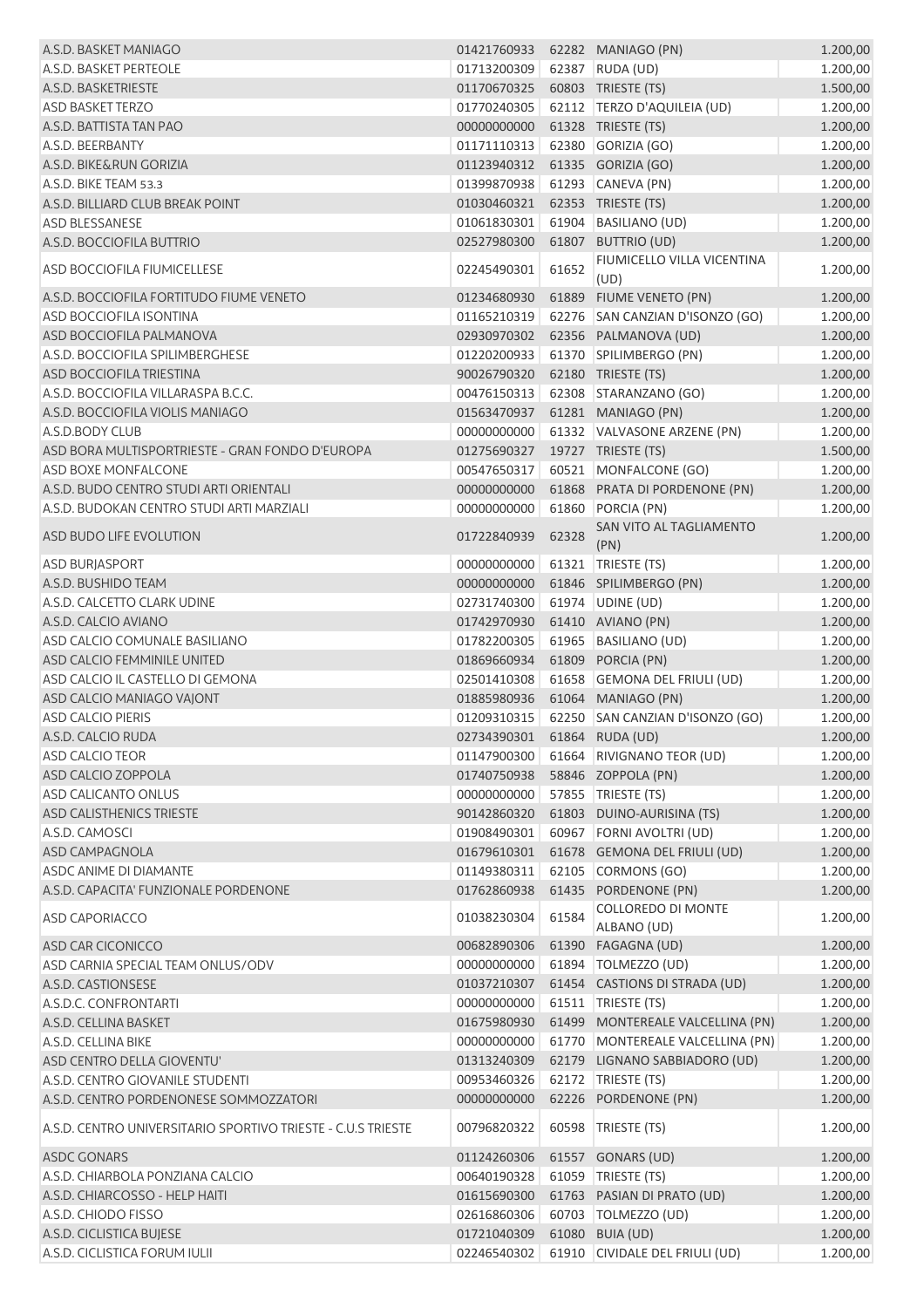| A.S.D. CICLISTICA OTTAVIO BOTTECCHIA - PORDENONE           | 91001190932 |       | 61810 PORDENONE (PN)             | 1.200,00 |
|------------------------------------------------------------|-------------|-------|----------------------------------|----------|
| A.S.D. CICLISTICA TUTTI IN PISTA SAN GIOVANNII AL NATISONE | 01847600309 | 61047 | SAN GIOVANNI AL NATISONE<br>(UD) | 1.200,00 |
| ASD CICLO ASSI FRIULI                                      | 02203630302 |       | 61851 UDINE (UD)                 | 1.200,00 |
| A.S.D. CICLO TEAM GORGAZZO                                 | 01436920936 |       | 57912 POLCENIGO (PN)             | 1.200,00 |
| ASD CIMENTI SCI CARNIA                                     | 01550300303 |       | 61668 TOLMEZZO (UD)              | 1.200,00 |
| ASD CIRCOLO DAMISTICO TRIESTINO                            | 80022460325 |       | 61927   TRIESTE (TS)             | 1.200,00 |
| A.S.D. CIRCOLO DIPENDENTI DELL'UNIVERSITÀ DI UDINE         | 01887980306 |       | 62013 UDINE (UD)                 | 1.200,00 |
| A.S.D CIRCOLO FERRIERA DI SERVOLA                          | 00903630325 |       | 62265 TRIESTE (TS)               | 1.200,00 |
| ASD CIRCOLO IPPICO LA QUERCIA                              | 94033460307 | 62183 | CAMINO AL TAGLIAMENTO<br>(UD)    | 1.200,00 |
| A.S.D. CIRCOLO IPPICO PALMANOVA                            | 02738070305 |       | 61056 PALMANOVA (UD)             | 1.200,00 |
| A.S.D. CIRCOLO IPPICO TAGLIAMENTO                          | 01197130931 | 61632 | SAN VITO AL TAGLIAMENTO<br>(PN)  | 1.200,00 |
| A.S.D. CIRCOLO SPORTIVO ADRIA                              | 00524470317 | 62067 | GORIZIA (GO)                     | 1.200,00 |
| A.S.D. CJARLINS-MUZANE                                     | 00800200305 | 61636 | MUZZANA DEL TURGNANO<br>(UD)     | 1.200,00 |
| A.S.D. CLUB 4 FIT                                          | 00000000000 |       | 61062 UDINE (UD)                 | 1.200,00 |
| A.S.D. CLUB ALTURA                                         | 00953810322 |       | 61292 TRIESTE (TS)               | 1.200,00 |
| A.S.D. COMEGLIANS                                          | 84008010302 |       | 61472 COMEGLIANS (UD)            | 1.200,00 |
| ASD COMETAZZURRA                                           | 02009740305 |       | 61796 TALMASSONS (UD)            | 1.200,00 |
| A.S.D. COMPAGNIA ARCIERI ISONZO                            | 00000000000 |       | 61100 GORIZIA (GO)               | 1.200,00 |
| A.S.D. COMPAGNIA ARCIERI TRIESTE                           | 00000000000 |       | 62187 TRIESTE (TS)               | 1.200,00 |
| ASD COMPAGNIA FILODRAMMATICA ON STAGE                      | 00000000000 |       | 62126 TRIESTE (TS)               | 1.200,00 |
| ASD COMUNALE FONTANAFREDDA                                 | 01740460934 |       | 57798 FONTANAFREDDA (PN)         | 1.200,00 |
| A.S.D. CORE FITNESS                                        | 01764740930 |       | 62228 SACILE (PN)                | 1.200,00 |
| A.S.D. CORNO CALCIO                                        | 02935460309 |       | 62219 CORNO DI ROSAZZO (UD)      | 1.200,00 |
| A.S.D. COSEANO                                             | 02959700309 |       | 62071 COSEANO (UD)               | 1.200,00 |
| A.S.D.COSTALUNGA                                           | 00829060326 |       | 61703 TRIESTE (TS)               | 1.200,00 |
| <b>ASD CRAL TRIESTE TRASPORTI</b>                          | 00260860325 |       | 57723 TRIESTE (TS)               | 1.500,00 |
| ASD CRAZY WHEELS FMI                                       | 02915650309 |       | 61943 VENZONE (UD)               | 1.200,00 |
| <b>ASD CROSSFIT FIRE</b>                                   | 91094600938 | 58116 | SAN VITO AL TAGLIAMENTO<br>(PN)  | 1.200,00 |
| A.S.D.C.R. RAIMONDO D'ARONCO                               | 00000000000 |       | 62092 GEMONA DEL FRIULI (UD)     | 1.200,00 |
| ASDCR UDINE 2000                                           | 00000000000 |       | 61831 UDINE (UD)                 | 1.200,00 |
| AŠD-CSD ZARJA                                              | 00567310321 |       | 60899 TRIESTE (TS)               | 1.200,00 |
| <b>ASD CSI TARCENTO</b>                                    | 01039970304 |       | 61858 TARCENTO (UD)              | 1.200,00 |
| A.S.D. C-S TRIESTE-PUGILATO                                | 01194670327 |       | 60561 TRIESTE (TS)               | 1.200,00 |
| A.S.D. CULTURALE SHEN                                      | 00000000000 |       | 62357 RONCHI DEI LEGIONARI (GO)  | 1.200,00 |
| A.S.D. D&A                                                 | 00000000000 |       | 58012 TRIESTE (TS)               | 1.200,00 |
| A.S.D. DAMA CLUB PORDENONE                                 | 00000000000 |       | 61847 PORDENONE (PN)             | 1.200,00 |
| A.S.D. DANCE ACADEMY                                       | 00000000000 |       | 61971 AZZANO DECIMO (PN)         | 1.200,00 |
| ASD DANCE ACADEMY NUEVACLAVE                               | 01194550313 |       | 61895 GRADISCA D'ISONZO (GO)     | 1.200,00 |
| <b>ASD DANCEFIT</b>                                        | 00000000000 |       | 58902 TOLMEZZO (UD)              | 1.200,00 |
| A.S.D. DANCE&FIT ACADEMY                                   | 00000000000 |       | 61298 GORIZIA (GO)               | 1.200,00 |
| ASD DANCE & JOY                                            | 00000000000 |       | 61817 AZZANO DECIMO (PN)         | 1.200,00 |
| A.S.D. DANZA IMMAGINE                                      | 00000000000 |       | 61522 MANIAGO (PN)               | 1.200,00 |
| ASD DANZA & PIÙ                                            | 00000000000 |       | 59700 DUINO-AURISINA (TS)        | 1.200,00 |
| <b>ASD DEPORTIVO JUNIOR</b>                                | 02791250307 |       | 62391 TAVAGNACCO (UD)            | 1.200,00 |
| ASD DOJO JUDO UDINE                                        | 00000000000 |       | 57933 PRADAMANO (UD)             | 1.200,00 |
| A.S.D. DOJO SACILE                                         | 01494730938 |       | 60249 SACILE (PN)                | 1.200,00 |
| ASD DOJO TRIESTE                                           | 00000000000 |       | 60740 TRIESTE (TS)               | 1.200,00 |
| ASD DOMIO                                                  | 00258370329 | 61467 | SAN DORLIGO DELLA VALLE<br>(TS)  | 1.200,00 |
| A.S.D DP66                                                 | 02596700308 |       | 60996 FORGARIA NEL FRIULI (UD)   | 1.200,00 |
| <b>ASD EL ABRAZO</b>                                       | 01674950932 |       | 62038 PORDENONE (PN)             | 1.200,00 |
| A.S.D. ELEVER CONTATTODANZA CORMONS                        | 01097810319 |       | 60976 CORMONS (GO)               | 1.200,00 |
| ASD EL FAROLITO                                            | 00000000000 | 62336 | SAN VITO AL TAGLIAMENTO<br>(PN)  | 1.200,00 |
| A.S.D. EMMEDUE                                             | 00000000000 | 61327 | SAN VITO AL TAGLIAMENTO<br>(PN)  | 1.200,00 |
| A.S.D. EMPORIO DANZA TRIESTE                               | 01169010327 |       | 58026 TRIESTE (TS)               | 1.200,00 |
| ASD EQUILANDIA AIAS TRIESTE ONLUS                          | 01146430325 |       | 60655 SGONICO (TS)               | 1.200,00 |
| A.S.D. ESERCITO REGGIMENTO "LANCIERI DI NOVARA"            |             |       | 62059 CODROIPO (UD)              | 1.200,00 |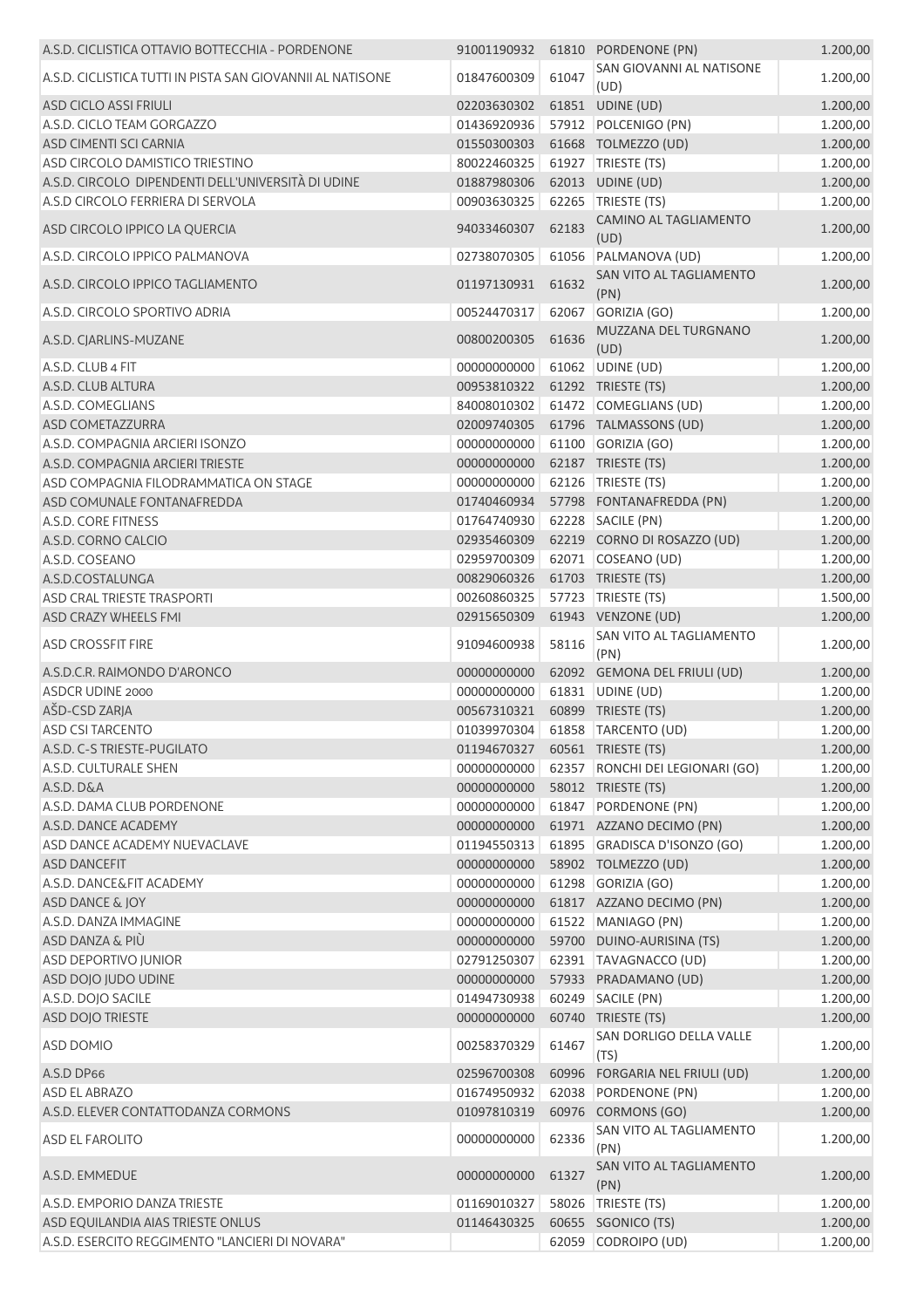| A.S.D. EURO KART                                                 | 01336660939 61033 ZOPPOLA (PN) |       |                                  | 1.200,00 |
|------------------------------------------------------------------|--------------------------------|-------|----------------------------------|----------|
| A.S.D. EUROTENNIS CLUB                                           | 01452950932                    |       | 61016 CORDENONS (PN)             | 1.200,00 |
| A.S.D. EUROVOLLEYSCHOOL                                          | 01184590329                    |       | 61750 MONRUPINO (TS)             | 1.200,00 |
| A.S.D. EVINRUDE                                                  | 00994900322                    |       | 60710 MUGGIA (TS)                | 1.200,00 |
| <b>ASD FAI SPORT</b>                                             | 00000000000                    |       | 61926 PASIAN DI PRATO (UD)       | 1.200,00 |
| ASD FEDERCLUB TRIESTE SCAT CAPPONI TECNOEDILE                    | 00866420326                    |       | 20870 TRIESTE (TS)               | 1.500,00 |
| A.S.D. FESTA IN PIASSA VILLANOVA DI PORDENONE                    | 01385810930                    |       | 60856 PORDENONE (PN)             | 1.200,00 |
| <b>ASD FIAMMA HOCKEY GORIZIA</b>                                 | 00000000000                    |       | 61057 GORIZIA (GO)               | 1.200,00 |
| ASD FINCANTIERI ATLETICA MONFALCONE                              | 00000000000                    |       | 62376 MONFALCONE (GO)            | 1.200,00 |
| <b>ASD FITGO</b>                                                 | 00000000000                    |       | 61964 GORIZIA (GO)               | 1.200,00 |
| ASD FITNESS BENESSERE TARVISIO                                   | 02939730301                    |       | 61346 TARVISIO (UD)              | 1.200,00 |
|                                                                  |                                |       | FIUMICELLO VILLA VICENTINA       |          |
| A.S.D. FIUMICELLO 2004                                           | 02350210304                    | 61633 | (UD)                             | 1.200,00 |
| A.S.D. FLUMIGNANO                                                | 01914120306                    |       | 57997 TALMASSONS (UD)            | 1.200,00 |
| <b>ASD FORUM JULII CALCIO</b>                                    | 02488830304                    |       | 58226 CIVIDALE DEL FRIULI (UD)   | 1.200,00 |
| A.S.D. FRIUL DANCE                                               | 94122780300                    |       | 57841 TARCENTO (UD)              | 1.200,00 |
| A.S.D. FUTURA PALMANOVA                                          | 02039010307                    |       | 61826 PALMANOVA (UD)             | 1.200,00 |
| ASD GEA DANZA                                                    | 00000000000                    |       | 62160 SGONICO (TS)               | 1.200,00 |
| <b>ASD GEMONESE</b>                                              | 01038150304                    |       | 61074 GEMONA DEL FRIULI (UD)     | 1.200,00 |
| A.S.D. GHOST CARP SEEKERS CARPFISHING CLUB                       | 00000000000                    |       | 61766 AZZANO DECIMO (PN)         | 1.200,00 |
|                                                                  | 02925130300                    |       |                                  |          |
| A.S.D. GINNASTICA NATISONE FRIULI                                |                                |       | 42744 PREMARIACCO (UD)           | 1.500,00 |
| A.S.D. GINNASTICA SANVITESE                                      | 01148310939                    | 58099 | SAN VITO AL TAGLIAMENTO<br>(PN)  | 1.200,00 |
| A.S.D. GIULIANO SCHULTZ ODV                                      | 00000000000                    |       | 61859 MEDEA (GO)                 | 1.200,00 |
| ASD GLEMONE                                                      | 02821560303                    |       | 61028 GEMONA DEL FRIULI (UD)     | 1.200,00 |
| A.S.D. GOKAOS                                                    | 01176430310                    |       | 62303 MORARO (GO)                | 1.200,00 |
| ASD GOLF CLUB SAPPADA                                            | 00931970255                    |       | 62079 SAPPADA (UD)               | 1.200,00 |
| ASD GOLF PORDENONE                                               | 01429530932                    |       | 61998 AVIANO (PN)                | 1.200,00 |
|                                                                  |                                |       | 60818 CORDENONS (PN)             |          |
| ASD GOMMONAUTI PORDENONESI                                       | 00424690931                    |       |                                  | 1.200,00 |
| <b>ASD GORIZIA NUOTO</b>                                         | 00144620317                    |       | 22899 GORIZIA (GO)               | 1.500,00 |
| A.S.D. GO TRI TEAM                                               | 01187470313                    |       | 61917 GORIZIA (GO)               | 1.200,00 |
| ASD GRADISCA SKATING                                             | 00557290319                    |       | 61347 GRADISCA D'ISONZO (GO)     | 1.200,00 |
| ASD GRADO VOGA                                                   | 00000000000                    |       | 61928 GRADO (GO)                 | 1.200,00 |
| ASD GRAVA BIKE TEAM                                              | 01703070936                    |       | 61674 ZOPPOLA (PN)               | 1.200,00 |
| ASD GREEN BIKE ACTIVITY                                          | 00000000000                    |       | 62035 GEMONA DEL FRIULI (UD)     | 1.200,00 |
| A.S.D. GREEN TENNIS                                              | 01659380933                    |       | 61237 PRATA DI PORDENONE (PN)    | 1.200,00 |
| ASD GRIGIONERI2000                                               |                                |       | 00000000000 61577 POVOLETTO (UD) | 1.200,00 |
| A.S.D. GRUPPO PODISTICO LIVENZA                                  | 01487700930 59774 SACILE (PN)  |       |                                  | 1.200,00 |
| A.S.D. GRUPPO SPORTIVO CHIAVRIS                                  | 01061970305                    |       | 61739 UDINE (UD)                 | 1.200,00 |
| A.S.D. GRUPPO SPORTIVO GIRO CICLISTICO DEL FRIULI VENEZIA GIULIA | 01502290305                    |       | 61913 CIVIDALE DEL FRIULI (UD)   | 1.200,00 |
| A.S.D. GRUPPO SPORTIVO NATISONE                                  | 02497290300                    |       | 61705 CIVIDALE DEL FRIULI (UD)   | 1.200,00 |
| ASD GRUPPO SPORTIVO SAN GIACOMO                                  | 00000000000                    |       | 61516 TRIESTE (TS)               | 1.200,00 |
| ASD GRUPPO SPORTIVO VARIANESE                                    | 00000000000                    |       | 62349 BASILIANO (UD)             | 1.200,00 |
| A.S.D. G.S. CONDOR                                               | 01173620939                    |       | 61063 AZZANO DECIMO (PN)         | 1.200,00 |
| ASD G.S. HOCKEY PORDENONE                                        | 00258140938                    |       | 60303 PORDENONE (PN)             | 1.200,00 |
| A.S.D. G.S. VALLENONCELLO                                        | 01153240930                    |       | 61428 PORDENONE (PN)             | 1.500,00 |
| A.S.D. GYMNASIUM PORDENONE                                       | 00556640936                    |       | 58241 PORDENONE (PN)             | 1.500,00 |
| ASD GYMNICA 2.0                                                  | 00000000000                    |       | 61396   TRIESTE (TS)             | 1.200,00 |
| A.S.D. HANGAR-X                                                  | 01166370310                    |       | 62296 RONCHI DEI LEGIONARI (GO)  | 1.200,00 |
| <b>ASD HIGHLANDERS</b>                                           | 94118230302                    |       | 61954 BASILIANO (UD)             | 1.200,00 |
| ASD HOCKEY TRIESTE 2012                                          | 00000000000                    |       | 62341 TRIESTE (TS)               | 1.200,00 |
| A.S.D. I CANI DEL SORRISO                                        | 00000000000                    |       | 62331 BERTIOLO (UD)              | 1.200,00 |
| A.S. DILETTANTISTICA COUNTRY EAGLES                              | 00000000000                    |       | 61852 AZZANO DECIMO (PN)         |          |
| A.S. DILETTANTISTICA FANTASY                                     | 00000000000                    |       | 61840 PORDENONE (PN)             | 1.200,00 |
|                                                                  |                                |       | MORSANO AL TAGLIAMENTO           | 1.200,00 |
| A.S. DILETTANTISTICA GINNASTICAMENTE 2.0                         | 00000000000                    | 61885 | (PN)                             | 1.200,00 |
| A.S. DILETTANTISTICA KOMBAT GYM BOXE RING                        | 00000000000                    |       | 61239 FIUME VENETO (PN)          | 1.200,00 |
| A.S. DILETTANTISTICA P.A.F.                                      | 01271250308                    |       | 62061 POVOLETTO (UD)             | 1.200,00 |
| AS DILETTANTISTICA TENNIS CLUB AQUILEIA                          | 00000000000                    |       | 61585 AQUILEIA (UD)              | 1.200,00 |
| A.S. DILETTANTISTICA TERRACIELO                                  | 00000000000                    |       | 61922 MANIAGO (PN)               | 1.200,00 |
| A.S. DILETTANTISTICHE IN EQUILIBRIO                              | 00000000000                    |       | 61845 FIUME VENETO (PN)          | 1.200,00 |
| <b>ASD IL TRIFOGLIO</b>                                          | 00000000000                    |       | 60705 TRIESTE (TS)               | 1.200,00 |
| A.S.D. INTREPIDA MARIANO                                         | 00437910318                    |       | 62129 MARIANO DEL FRIULI (GO)    | 1.200,00 |
| <b>ASD ISM GRADISCA</b>                                          | 01119080313                    |       | 61470 GRADISCA D'ISONZO (GO)     | 1.200,00 |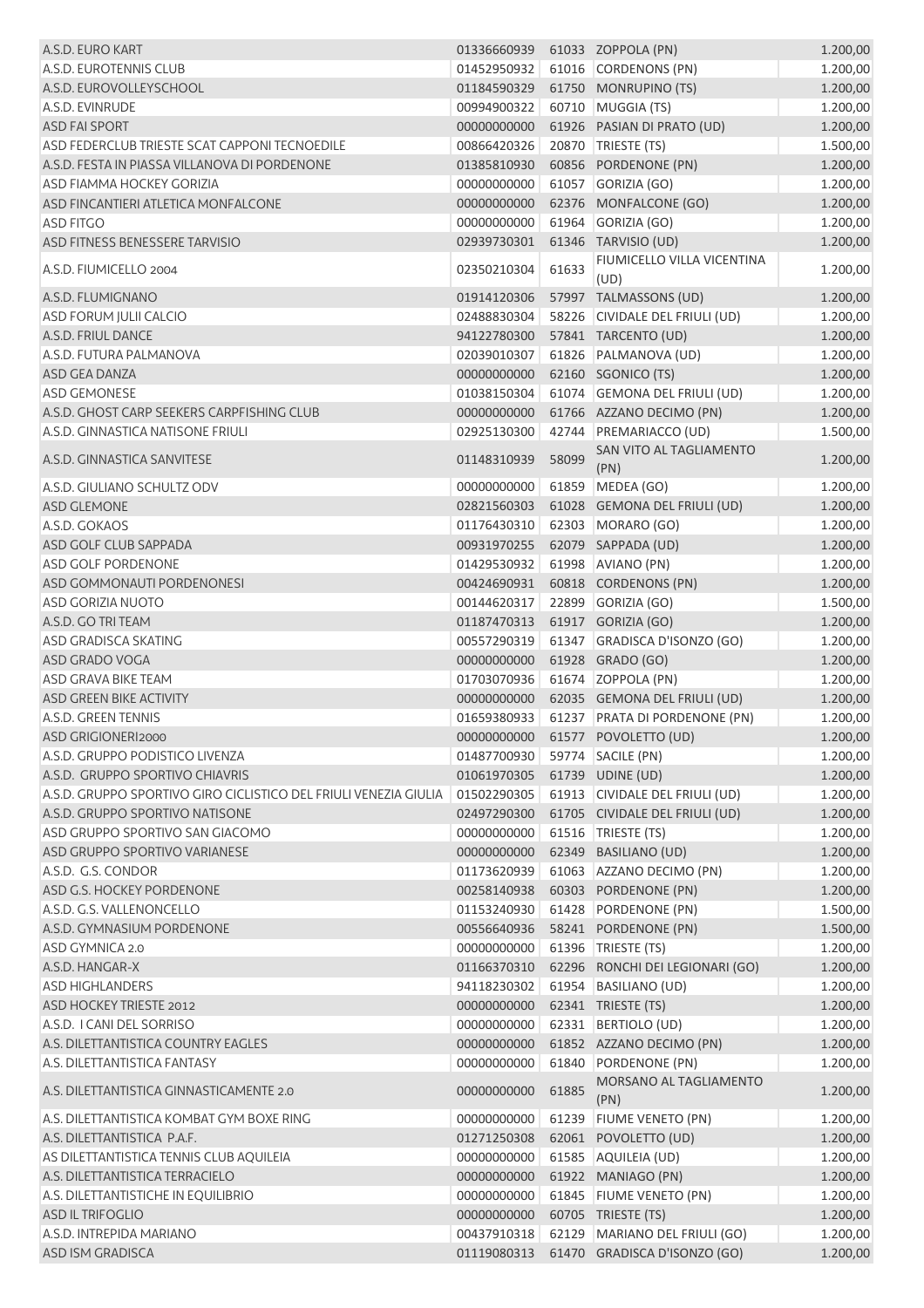| A.S.D. ISONTINA                               | 01119030318 |       | 61434 SAN LORENZO ISONTINO (GO)        | 1.200,00 |
|-----------------------------------------------|-------------|-------|----------------------------------------|----------|
| A.S.D. ITALIA                                 | 01737890937 |       | 61267 PORDENONE (PN)                   | 1.200,00 |
| ASD ITALIAN DARTS ACADEMY                     | 01185790312 |       | 61487 MARIANO DEL FRIULI (GO)          | 1.200,00 |
| ASD JOLLY HANDBALL CAMPOFORMIDO               | 02752320305 |       | 62279 CAMPOFORMIDO (UD)                | 1.200,00 |
| ASD JUDO AZZANESE                             | 00000000000 |       | 58788 AZZANO DECIMO (PN)               | 1.200,00 |
| ASD JUDO CLUB GIANFRANCO FENATI               | 00000000000 |       | 58149 SPILIMBERGO (PN)                 | 1.200,00 |
| A.S.D. JUDO CLUB ISAO OKANO                   | 00000000000 |       | 57939 MONFALCONE (GO)                  | 1.200,00 |
| A.S.D. JUDO CLUB SAN VITO                     | 01865380933 | 60402 | SAN VITO AL TAGLIAMENTO<br>(PN)        | 1.200,00 |
| ASD JUDO CORVA                                | 80016170930 |       | 61792 AZZANO DECIMO (PN)               | 1.200,00 |
| A.S.D. JUDO KUROKI                            | 01895000303 |       | 60531 TARCENTO (UD)                    | 1.500,00 |
| A.S.D. JUDO LIBERTAS PORCIA                   | 00000000000 |       | 61682 PORCIA (PN)                      | 1.200,00 |
| ASD JUDO SHIRO SAIGO                          | 00000000000 |       | 58857 UDINE (UD)                       | 1.200,00 |
| <b>ASD KARATE ADVANCED</b>                    | 00000000000 |       | 58144 PORDENONE (PN)                   | 1.200,00 |
| A.S.D. KARATE-DO SHOTOKAN GICHIN FUNAKOSHI    | 94121830304 |       | 57928 MARTIGNACCO (UD)                 | 1.200,00 |
| ASD KARATE T. KASE CIVIDALE DEL FRIULI        | 94028630302 |       | 60397 CIVIDALE DEL FRIULI (UD)         | 1.200,00 |
| A.S.D. KAYAK FIUME CORNO FVG                  | 02770430300 |       | 61510 PORPETTO (UD)                    | 1.200,00 |
| ASD KEN E ZEN ICHI NIYO                       | 00000000000 |       | 62237 UDINE (UD)                       | 1.200,00 |
| ASD KENNEDY ADEGLIACCO                        | 02023290303 |       | 61322 TAVAGNACCO (UD)                  | 1.200,00 |
| A.S.D. KHLOPE                                 | 02999290303 |       | 60744   SAURIS (UD)                    | 1.200,00 |
| A.S.D. KI.CO.SYS.                             | 02375710304 |       | 61480 TRICESIMO (UD)                   | 1.200,00 |
| ASD KNIFE RACING MANIAGO                      | 01688760931 |       | 61475 MANIAGO (PN)                     | 1.200,00 |
| <b>ASD KOKOROZASHI</b>                        | 00000000000 |       | 57934 TRIESTE (TS)                     | 1.200,00 |
| A.S.D. KONTOVEL                               | 00567320320 |       | 60940   TRIESTE (TS)                   | 1.200,00 |
| A.S.D. KYU SHIN RYU                           | 02585670306 |       | 57974 CERVIGNANO DEL FRIULI (UD)       | 1.200,00 |
| A.S.D. LA 104 HORSES                          | 02992260303 |       | 42764 UDINE (UD)                       | 1.200,00 |
| A.S.D. LAB                                    | 00000000000 |       | 61512 SACILE (PN)                      | 1.200,00 |
| A.S.D. LA DELIZIA                             | 01773980303 |       | 61679 SOCCHIEVE (UD)                   | 1.200,00 |
| <b>ASD LA FIORITA</b>                         | 00000000000 |       | 58823 TRIESTE (TS)                     | 1.200,00 |
| A.S.D. LA FORTEZZA GRADISCA                   | 01176420311 |       | 61643 GRADISCA D'ISONZO (GO)           | 1.200,00 |
| A.S.D. LAGHI ROMANS                           | 00000000000 |       | 61967 ROMANS D'ISONZO (GO)             | 1.200,00 |
| A.S.D. LA ROVERELLA                           | 00000000000 |       | 61688 SGONICO (TS)                     | 1.200,00 |
| ASD L'ENSEMBLE SCUOLA DI DANZA                | 00000000000 |       | 61769 RONCHI DEI LEGIONARI (GO)        | 1.200,00 |
| ASD LIBERTAS ATLETICA SAN DANIELE             | 02128920309 |       | 61316 SAN DANIELE DEL FRIULI (UD)      | 1.200,00 |
| <b>ASD LIBERTAS CASARSA</b>                   | 01216290930 |       | 58146 CASARSA DELLA DELIZIA (PN)       | 1.200,00 |
| <b>ASD LIBERTAS CERESETTO</b>                 |             |       | 01610050302 61562 MARTIGNACCO (UD)     | 1.200,00 |
| ASD LIBERTAS FRIUL PALMANOVA                  |             |       | 02070290305    61518    PALMANOVA (UD) | 1.200,00 |
| ASD LIBERTAS GRIONS DEL TORRE E REMANZACCO    | 01502890303 |       | 61317 POVOLETTO (UD)                   | 1.200,00 |
| ASD LIBERTAS JUDO KUROKI ZOPPOLA              | 00000000000 |       | 60930 FIUME VENETO (PN)                | 1.200,00 |
| A.S.D. LIBERTAS MAJANO                        | 01536050303 |       | 61559 MAJANO (UD)                      | 1.200,00 |
| ASD LIBERTAS MERETO DI TOMBA                  | 00000000000 |       | 62335 MERETO DI TOMBA (UD)             | 1.200,00 |
| A.S.D. LIBERTAS M.NAKAYAMA KARATE-DO          | 94134680308 |       | 62121 ARTEGNA (UD)                     | 1.200,00 |
| A.S.D. LIBERTAS TORVISCOSA                    | 02771480304 |       | 19213 TORVISCOSA (UD)                  | 1.500,00 |
| <b>ASD LIBERTAS TRIESTE</b>                   | 00743060329 |       | 61909   TRIESTE (TS)                   | 1.200,00 |
| ASD LIBERTAS UDINE                            | 02423150305 |       | 61916 MARTIGNACCO (UD)                 | 1.200,00 |
| A.S.D.LIGNANO BASKET                          | 02215850302 |       | 60801 LIGNANO SABBIADORO (UD)          | 1.200,00 |
| A.S.D. LONGOBARDI BASKET                      | 02841800309 |       | 62230 CIMOLAIS (PN)                    | 1.200,00 |
| A.S.D. LO SPORT AL LAGO                       | 01823030935 | 61471 | <b>BARCIS (PN)</b>                     | 1.200,00 |
| ASD LOW WEST VOLLEY RICREATORIO MARIA GASPARI | 01546350305 |       | 61380 LATISANA (UD)                    | 1.200,00 |
| A.S.D.LUMIGNACCO                              | 01480330305 |       | 59257 PAVIA DI UDINE (UD)              | 1.500,00 |
| A.S.D. MACCAN PRATA C5                        | 01748120936 |       | 61417 PRATA DI PORDENONE (PN)          | 1.200,00 |
| A.S.D. MAESTRI PROGETTO TENNIS                | 01702670934 |       | 61249 PORCIA (PN)                      | 1.200,00 |
| ASD MA.GI.CO                                  | 00000000000 |       | 62398 FIUME VENETO (PN)                | 1.200,00 |
| A.S.D. MAGNANO                                | 02899660308 |       | 61252 MAGNANO IN RIVIERA (UD)          | 1.200,00 |
| ASD MAGREDI MOUNTAIN TRAIL                    | 00000000000 |       | 61294 FIUME VENETO (PN)                | 1.200,00 |
| A.S.D. MAJANESE                               | 01053730303 |       | 61814 MAJANO (UD)                      | 1.200,00 |
| A.S.D. MANATIIT                               | 00000000000 |       | 61824 PORDENONE (PN)                   | 1.200,00 |
| <b>ASD MANIAGO BIKE WORLD</b>                 | 01854950936 |       | 61502 MANIAGO (PN)                     | 1.200,00 |
| A.S.D. MARANESE                               | 00684930308 | 61670 | MARANO LAGUNARE (UD)                   | 1.200,00 |
| A.S.D. MASAYUME JUDO-JUJITSU                  | 90018200304 | 60291 | FIUMICELLO VILLA VICENTINA<br>(UD)     | 1.200,00 |
| A.S.D. MASTER DANCE                           | 00000000000 |       | 61812 TRIESTE (TS)                     | 1.200,00 |
| ASD MERCE RARA FOOTBALL CLUB                  | 01100260312 |       | 62056 MONFALCONE (GO)                  | 1.200,00 |
| A.S.D. MERETO CALCIO                          | 01053720304 |       | 61996 MERETO DI TOMBA (UD)             | 1.200,00 |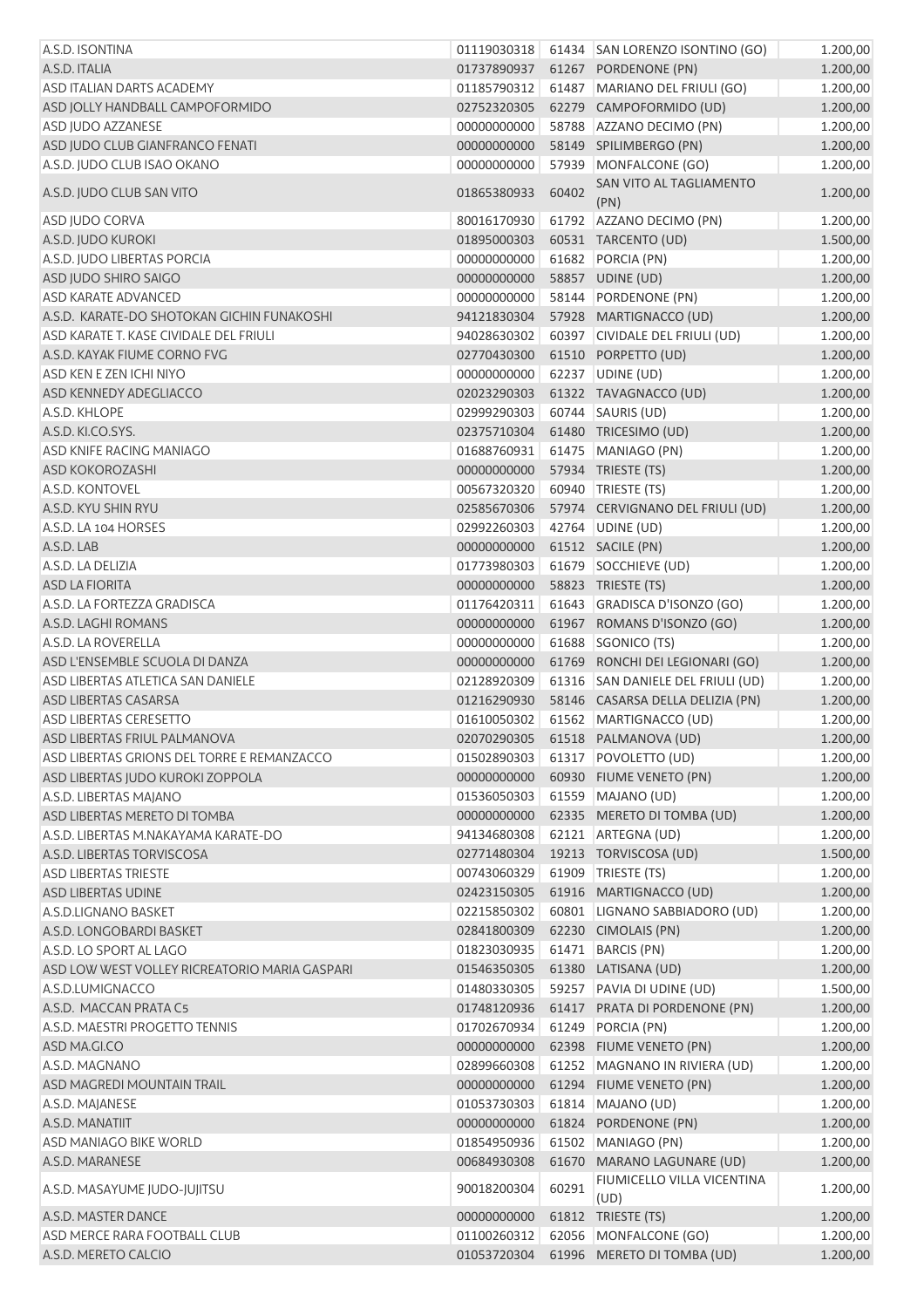| <b>ASD MIGLIO CORSE</b>                                      | 00000000000                                     |       | 57792 MONFALCONE (GO)                                 | 1.200,00             |
|--------------------------------------------------------------|-------------------------------------------------|-------|-------------------------------------------------------|----------------------|
| ASD MI INCAMMINO                                             | 00000000000                                     |       | 61795 FIUME VENETO (PN)                               | 1.200,00             |
| A.S.D. MIOSSPORT                                             | 01886620309                                     |       | 60954 CERVIGNANO DEL FRIULI (UD)                      | 1.200,00             |
| <b>ASD MOBILIERI SUTRIO</b>                                  | 01083120301                                     |       | 57938 SUTRIO (UD)                                     | 1.200,00             |
| <b>ASD MONTAGNA WIVA</b>                                     | 01833940933                                     |       | 62198 PORDENONE (PN)                                  | 1.200,00             |
| A.S.D. MONTEBELLO DON BOSCO TRIESTE                          | 00851970327                                     |       | 61024 TRIESTE (TS)                                    | 1.200,00             |
| <b>ASD MONTEREALE FUTSAL</b>                                 | 01870730932                                     |       | 61461 MONTEREALE VALCELLINA (PN)                      | 1.200,00             |
| A.S.D. MONTEREALE VALCELLINA                                 | 00425410933                                     |       | 62023 MONTEREALE VALCELLINA (PN)                      | 1.200,00             |
| A.S.D. MORSAN                                                | 02624530305                                     |       | 61500 CASTIONS DI STRADA (UD)                         | 1.200,00             |
| A.S.D. MORSANO AL TAGLIAMENTO                                | 01003230933                                     | 62270 | MORSANO AL TAGLIAMENTO<br>(PN)                        | 1.200,00             |
| A.S.D. MOTO CLUB ADRIA BIKERS                                | 01105470312                                     |       | 62285 RONCHI DEI LEGIONARI (GO)                       | 1.200,00             |
| A.S.D MOTOCLUB POLCENIGO                                     | 01753680931                                     |       | 61945 POLCENIGO (PN)                                  | 1.200,00             |
| <b>ASD MOVARTEX</b>                                          | 01177280318                                     |       | 58044 GORIZIA (GO)                                    | 1.200,00             |
| A.S.D. MOVE.IT                                               | 01129580310                                     |       | 62385 RONCHI DEI LEGIONARI (GO)                       | 1.200,00             |
| A.S.D. MTB ZERO ASFALTO                                      | 01732930936                                     |       | 61587 SPILIMBERGO (PN)                                | 1.200,00             |
| ASD MUGGESANA JUDO                                           | 00927590323                                     |       | 57865 MUGGIA (TS)                                     | 1.200,00             |
| ASD MUGGIA 2020                                              | 01347890327                                     |       | 61280 MUGGIA (TS)                                     | 1.200,00             |
| A.S.D. MY SPACE                                              | 00000000000                                     |       | 62254 VILLA VICENTINA (UD)                            | 1.200,00             |
| ASD NAUTICA PALAZZATTO                                       | 02861500300                                     | 61364 | FIUMICELLO VILLA VICENTINA<br>(UD)                    | 1.200,00             |
| ASD NAUTICA SAN GIORGIO                                      | 01857870305                                     |       | 61362 SAN GIORGIO DI NOGARO (UD)                      | 1.200,00             |
| A.S.D NEW TEAM LIGNANO C5                                    | 02861820302                                     |       | 61351   LIGNANO SABBIADORO (UD)                       | 1.200,00             |
| A.S.D. NIMIS                                                 | 01739240305                                     |       | 62369 NIMIS (UD)                                      | 1.200,00             |
| ASD NK F.C. PRIMORJE                                         | 00603870320                                     |       | 60821   TRIESTE (TS)                                  | 1.200,00             |
| A.S.D. - N.K. KRAS                                           | 00744160326                                     |       | 62205 MONRUPINO (TS)                                  | 1.500,00             |
| <b>ASD NUEVA CLAVE</b>                                       | 01106470311                                     |       | 61891 GRADISCA D'ISONZO (GO)                          | 1.200,00             |
| ASD NUOVO SONCINI CALCIO                                     | 01298920321                                     |       | 60382 TRIESTE (TS)                                    | 1.200,00             |
| A.S.D. OLIMPIC POWER CLUB                                    | 00000000000                                     |       | 61914 FIUME VENETO (PN)                               | 1.200,00             |
| A.S.D OLTRE LE NUVOLE                                        | 00000000000                                     |       | 61305 BUIA (UD)                                       | 1.200,00             |
| A.S.D. OLYMPIA BASKET RIVIGNANO                              | 01750460303                                     |       | 61955 RIVIGNANO TEOR (UD)                             | 1.200,00             |
|                                                              |                                                 |       | SAN DORLIGO DELLA VALLE                               |                      |
| A.S.D. OLYMPIA TRIESTE - MUGGIA                              | 01254810326                                     | 61925 | (TS)<br>60614 TRIESTE (TS)                            | 1.200,00<br>1.200,00 |
| A.S.D. OLYMPIC ROCK                                          | 00000000000                                     |       | 61896 TRIESTE (TS)                                    |                      |
| A.S.D. OMA BASKET TRIESTE                                    | 01190120327                                     |       |                                                       | 1.200,00             |
| A.S.D. ORBIKE<br><b>ASD OVERBUGLINE</b>                      | 02714700305<br>06094121008   60759   UDINE (UD) |       | 61942 GEMONA DEL FRIULI (UD)                          | 1.200,00             |
| A.S.D. PALLACANESTRO BISIACA                                 |                                                 |       | 01139120313 62142 MONFALCONE (GO)                     | 1.200,00             |
| A.S.D. PALLACANESTRO FELETTO                                 | 00812570307                                     |       | 62175 TAVAGNACCO (UD)                                 | 1.200,00             |
| A.S.D. PALLACANESTRO FELETTO 2.0                             | 02964030304                                     |       | 62302 TAVAGNACCO (UD)                                 | 1.200,00<br>1.200,00 |
| A.S.D. PALLACANESTRO TOLMEZZO                                | 02171180306                                     |       | 61326 TOLMEZZO (UD)                                   | 1.200,00             |
| A.S.D. PALLACANESTRO VIS SPILIMBERGO                         |                                                 |       | 61616 SPILIMBERGO (PN)                                |                      |
|                                                              | 00299850933<br>01705910303                      |       |                                                       | 1.200,00             |
| A.S.D. PALLAVOLO BUIA<br>ASD PALLAVOLO GRADO                 |                                                 |       | 60994 BUIA (UD)                                       | 1.200,00             |
|                                                              | 01109920312                                     |       | 61291 GRADO (GO)                                      | 1.200,00             |
| A.S.D. PALLAVOLO STARANZANO                                  | 00409280310                                     |       | 62383 STARANZANO (GO)                                 | 1.200,00             |
| ASD PALMA CALCIO                                             | 02618660308                                     |       | 61423 PALMANOVA (UD)                                  | 1.200,00             |
| A.S.D. PALMARKET PAGNACCO                                    | 01062490303                                     |       | 61421 PAGNACCO (UD)                                   | 1.200,00             |
| ASD PASSI DI DANZA                                           | 01702470939                                     |       | 62029 CORDENONS (PN)                                  | 1.200,00             |
| ASD PATTINAGGIO ARTISTICO JOLLY TRIESTE                      | 00873220321                                     |       | 61677 TRIESTE (TS)                                    | 1.200,00             |
| A.S.D. PATTINAGGIO ARTISTICO LIBERTAS SAN DANIELE DEL FRIULI | 02027340302                                     |       | 57711 SAN DANIELE DEL FRIULI (UD)                     | 1.200,00             |
| A.S.D. PATTINAGGIO ARTISTICO PIERIS                          | 00351310313                                     |       | 60275 SAN CANZIAN D'ISONZO (GO)                       | 1.200,00             |
| A.S.D. PATTINAGGIO ARTISTICO SANGIORGINO                     | 00000000000                                     | 58859 | SAN GIORGIO DI NOGARO (UD)<br>SAN VITO AL TAGLIAMENTO | 1.200,00             |
| ASD PATTINAGGIO ARTISTICO SAN VITO AL TAGLIAMENTO            | 00000000000                                     | 60809 | (PN)                                                  | 1.200,00             |
| A.S.D. PATTINAGGIO FIUMICELLO                                | 02805510308                                     | 59757 | FIUMICELLO VILLA VICENTINA<br>(UD)                    | 1.200,00             |
| A.S.D PATTINAGGIO RONCHI                                     | 00000000000                                     |       | 59688 RONCHI DEI LEGIONARI (GO)                       | 1.200,00             |
| ASD PATTINAGGIO UDINESE                                      | 00000000000                                     |       | 60909 UDINE (UD)                                      | 1.200,00             |
| A.S.D. PEDALE GEMONESE                                       | 01587510304                                     |       | 61912 GEMONA DEL FRIULI (UD)                          | 1.200,00             |
| <b>ASD PEDALE RONCHESE</b>                                   | 00372320317                                     |       | 60913 RONCHI DEI LEGIONARI (GO)                       | 1.200,00             |
| A.S.D. PEDEMONTANA LIVENZA RUGBY                             | 01322190933                                     |       | 58059 POLCENIGO (PN)                                  | 1.200,00             |
| A.S.D. PEDEMONTANA MOTORSPORT                                | 01789750930                                     |       | 58073 POLCENIGO (PN)                                  | 1.200,00             |
| A.S.D. PERFORMANCE                                           |                                                 |       | 62289 GORIZIA (GO)                                    | 1.200,00             |
| A.S.D. PIANI DI VAS                                          | 84006990307                                     |       | 61746 RIGOLATO (UD)                                   | 1.200,00             |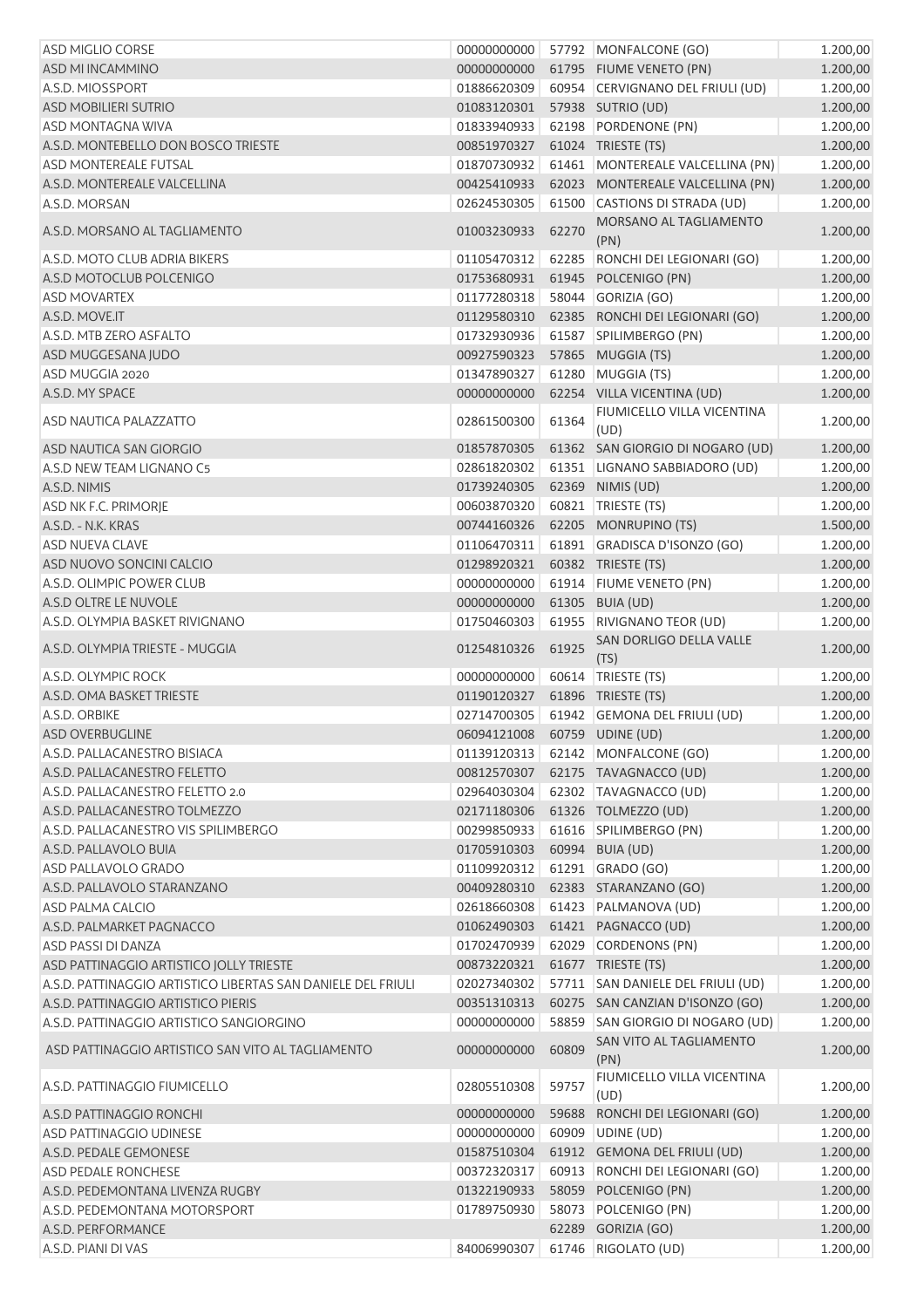| A.S.D. PLANET FIGHTERS BOXE                     | 00551620313 |       | 60760 MONFALCONE (GO)            | 1.200,00 |
|-------------------------------------------------|-------------|-------|----------------------------------|----------|
| <b>ASD PODISTI CORDENONS</b>                    | 00000000000 |       | 61893 CORDENONS (PN)             | 1.200,00 |
| ASD POLE DANCING SCHOOL                         | 00000000000 |       | 61402 TRIESTE (TS)               | 1.200,00 |
| A.S.D. POLIPOSPORTIVA                           | 02549110308 |       | 62243 PREMARIACCO (UD)           | 1.200,00 |
| A.S.D. POLISP.LIBERTAS ALBATROS S.R.            | 01488080936 |       | 61622 SESTO AL REGHENA (PN)      | 1.200,00 |
| A.S.D. POLISPORTIVA AQUILA                      | 00329570931 |       | 61618 SPILIMBERGO (PN)           | 1.200,00 |
| ASD POLISPORTIVA ASTRA                          | 00000000000 | 61725 | SAN VITO AL TAGLIAMENTO<br>(PN)  | 1.200,00 |
| <b>ASD POLISPORTIVA AZZANESE</b>                | 01165340934 |       | 62202 AZZANO DECIMO (PN)         | 1.200,00 |
| A.S.D. POLISPORTIVA BARCOLANA                   | 00000000000 |       | 61687 TRIESTE (TS)               | 1.200,00 |
| <b>ASD POLISPORTIVA CLAUT</b>                   | 01112750938 |       | 61497 CLAUT (PN)                 | 1.200,00 |
| A.S.D. POLISPORTIVA CODROIPO                    | 01865310302 |       | 58842 CODROIPO (UD)              | 1.200,00 |
| A.S.D.POLISPORTIVA D.L.F. UDINE                 | 02541950305 |       | 60030 UDINE (UD)                 | 1.200,00 |
| ASD POLISPORTIVA FLAMBRO                        | 01186490304 |       | 61524 TALMASSONS (UD)            | 1.200,00 |
| ASD POLISPORTIVA FUORIC'ENTRO                   | 00983380320 |       | 59752 TRIESTE (TS)               | 1.200,00 |
| A.S.D. POLISPORTIVA LIBERTAS CUSSIGNACCO P.A.F. | 01638380301 |       | 59736 UDINE (UD)                 | 1.200,00 |
| A., S.D. POLISPORTIVA LIBERTAS PASIAN DI PRATO  | 01697320305 |       | 62290 PASIAN DI PRATO (UD)       | 1.200,00 |
| ASD POLISPORTIVA LIBERTAS TOLMEZZO              | 01826240309 |       | 61721 TOLMEZZO (UD)              | 1.200,00 |
| <b>ASD POLISPORTIVA MONTEREALE</b>              | 01165790930 |       | 62222 MONTEREALE VALCELLINA (PN) | 1.200,00 |
| ASD POLISPORTIVA NORDEST                        | 00509950317 |       | 61665 GRADISCA D'ISONZO (GO)     | 1.200,00 |
| ASD POLISPORTIVA ORSETTI TARVISIO               | 02847440308 |       | 60301 TARVISIO (UD)              | 1.200,00 |
| ASD POLISPORTIVA SAN GIORGIO                    | 01166590933 |       | 61260 PORCIA (PN)                | 1.200,00 |
| A.S.D. POLISPORTIVA SAN MARCO                   | 00583430327 |       | 61539 DUINO-AURISINA (TS)        | 1.200,00 |
| A.S.D. POLISPORTIVA SAN VITO                    | 01171150939 | 61603 | SAN VITO AL TAGLIAMENTO<br>(PN)  | 1.200,00 |
| A.S.D. POLISPORTIVA TOP SPIN                    | 01284580329 |       | 62165   DUINO-AURISINA (TS)      | 1.200,00 |
| A.S.D. POLISPORTIVA TRIVENETO TRIESTE           | 00000000000 |       | 61767 TRIESTE (TS)               | 1.200,00 |
| A.S.D. POLISPORTIVA TRIVIUM                     | 01370350934 |       | 62360 SPILIMBERGO (PN)           | 1.200,00 |
| ASD POLISPORTIVA VALTRAMONTINA                  | 01643650938 |       | 60819 TRAMONTI DI SOTTO (PN)     | 1.200,00 |
| ASD PRAVIS 1971                                 | 01869550937 |       | 59703 PRAVISDOMINI (PN)          | 1.500,00 |
| <b>ASD PRIMOREC</b>                             | 00567420328 |       | 60692 TRIESTE (TS)               | 1.200,00 |
| <b>ASD PRODOLONESE</b>                          | 01044160933 | 61762 | SAN VITO AL TAGLIAMENTO<br>(PN)  | 1.200,00 |
| A.S.D. PRO FAGNIGOLA                            | 01252230931 |       | 61649 AZZANO DECIMO (PN)         | 1.200,00 |
| <b>ASD PROGETTO ACROBATICA TRIESTE</b>          | 90159860320 |       | 60538 TRIESTE (TS)               | 1.200,00 |
| A.S.D. PROGETTO AUTODIFESA                      | 01329190324 |       | 60607 TRIESTE (TS)               | 1.500,00 |
| <b>ASD PRO GORIZIA</b>                          | 01042340313 |       | 61468 GORIZIA (GO)               | 1.200,00 |
| ASD PRO ROMANS MEDEA                            | 00316140318 |       | 61406 ROMANS D'ISONZO (GO)       | 1.200,00 |
| A.S.D. PROST                                    | 01984420305 |       | 62259 PASIAN DI PRATO (UD)       | 1.200,00 |
| ASD PUG.TRIESTINA PINO CULOT                    | 00901860320 |       | 61938 TRIESTE (TS)               | 1.200,00 |
| A.S.D. PUNTA BARENE                             | 01187240310 |       | 62299 STARANZANO (GO)            | 1.200,00 |
| A.S.D. PURLILIESE F.C.                          | 01601510934 |       | 61489 PORCIA (PN)                | 1.200,00 |
| A.S.D. QUADRIFOGLIO                             | 01444940306 |       | 61745   FAGAGNA (UD)             | 1.200,00 |
| ASD QUAIAT RACING TEAM                          | 01207150317 |       | 61544 ROMANS D'ISONZO (GO)       | 1.200,00 |
| <b>ASD QUATTROQUARTI</b>                        | 00000000000 |       | 62140 GRADO (GO)                 | 1.200,00 |
| A.S.D. RAGGI INCROCIATI VEICOLI STORICI TRIESTE | 01242360327 | 61704 | SAN DORLIGO DELLA VALLE<br>(TS)  | 1.200,00 |
| A.S.D. RANGERS                                  | 01784700302 |       | 62307 UDINE (UD)                 | 1.200,00 |
| A.S.D. RANGERS BASEBALL CLUB                    | 00360670319 |       | 61361 FOGLIANO REDIPUGLIA (GO)   | 1.200,00 |
| A.S.D.R.C. MODUS                                | 02591670308 |       | 29861   TARCENTO (UD)            | 1.500,00 |
| <b>ASD REACTION</b>                             | 01762770939 |       | 62262 BRUGNERA (PN)              | 1.200,00 |
| A.S.D. REGIA TURRIS                             | 00000000000 |       | 61715 PORDENONE (PN)             | 1.200,00 |
| ASD RENEGADES FVG                               | 00000000000 |       | 62055 POCENIA (UD)               | 1.200,00 |
| A.S.D. REVOLUTION SPORT                         | 01177230313 |       | 62379 GORIZIA (GO)               | 1.200,00 |
| ASD RIVE D'ARCANO FLAIBANO                      | 03003800301 |       | 61718 RIVE D'ARCANO (UD)         | 1.200,00 |
| ASD RIVIERA                                     | 01130310301 | 60949 | MAGNANO IN RIVIERA (UD)          | 1.200,00 |
| ASD RIVIGNANO CALCIO                            | 01167910304 |       | 61411 RIVIGNANO TEOR (UD)        | 1.200,00 |
| ASD ROLL CLUB IL CASTELLO - SACILETTO           | 00000000000 |       | 60472 RUDA (UD)                  | 1.200,00 |
| A.S.D. ROLL CLUB - PAVIA DI UDINE-              | 01943600302 |       | 58138 PAVIA DI UDINE (UD)        | 1.200,00 |
| ASD ROLLER 90 VILLESSE                          | 01106520313 |       | 60939 VILLESSE (GO)              | 1.200,00 |
| A.S.D. ROLLER CALCIO A 5                        | 01429520933 |       | 61253 ZOPPOLA (PN)               | 1.200,00 |
| ASD ROLLER EVOLUTION                            | 02700030303 |       | 61374 PRADAMANO (UD)             | 1.200,00 |
| A.S.D. ROLLER SCHOOL PATTINO D'ORO              | 01835670306 |       | 59166 CERVIGNANO DEL FRIULI (UD) | 1.200,00 |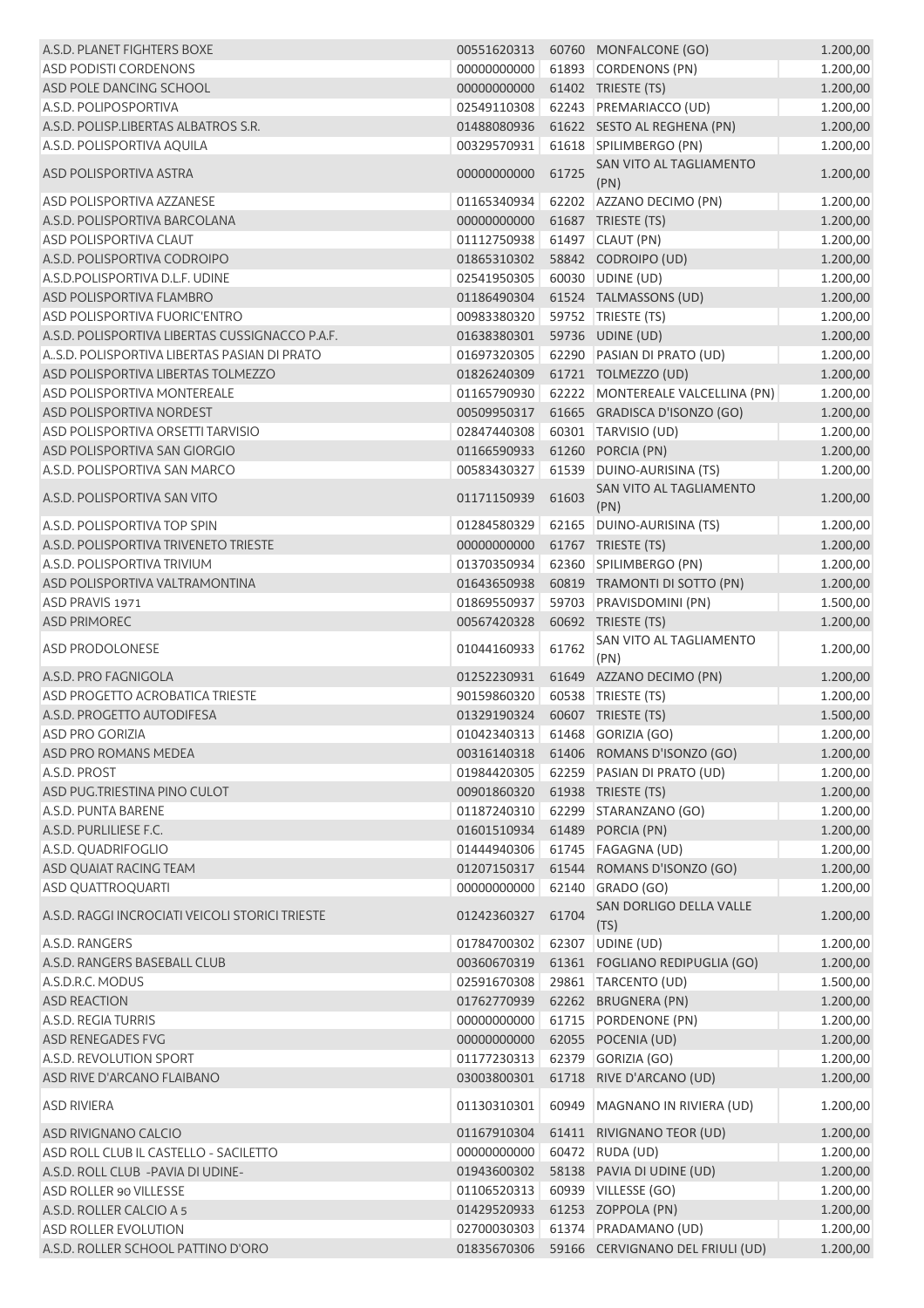| A.S.D. ROLLER TIME CORMONS                            | 00000000000 |       | 62007 CORMONS (GO)                        | 1.200,00 |
|-------------------------------------------------------|-------------|-------|-------------------------------------------|----------|
| ASD ROLLER TIME ROMANS D'ISONZO                       | 01150120317 |       | 61605 ROMANS D'ISONZO (GO)                | 1.200,00 |
| A.S.D. RORAI GRANDE                                   | 00624140935 |       | 61308 PORDENONE (PN)                      | 1.200,00 |
| A.S.D.R.S.C. MELARA                                   | 00000000000 |       | 62329 TRIESTE (TS)                        | 1.200,00 |
| ASD RUGBY SAN VITO AL TAGLIAMENTO                     | 01474940937 |       | 62040 SESTO AL REGHENA (PN)               | 1.200,00 |
| <b>ASD RUI BOXE</b>                                   | 00000000000 |       | 61501 TRIESTE (TS)                        | 1.200,00 |
| A.S.D. SALSA COMPANY                                  | 01787870938 | 61691 | SAN MARTINO AL<br><b>TAGLIAMENTO (PN)</b> | 1.200,00 |
| A.S.D. SAN DANIELE CALCIO                             | 02107630309 |       | 61429 SAN DANIELE DEL FRIULI (UD)         | 1.200,00 |
| A.S.D. SAN GOTTARDO                                   | 01053860308 |       | 62021 UDINE (UD)                          | 1.200,00 |
| A.S.D. SAN LUIGI CALCIO                               | 00557970324 |       | 60790 TRIESTE (TS)                        | 1.200,00 |
| A.S.D.SANTAMARIA                                      | 01158940302 |       | 61349 SANTA MARIA LA LONGA (UD)           | 1.200,00 |
| ASD SANT'ANDREA SAN VITO                              | 01015940321 |       | 60872 TRIESTE (TS)                        | 1.500,00 |
| A.S.D. SANTOS BASKET TRIESTE                          | 00835480328 |       | 61372 TRIESTE (TS)                        | 1.200,00 |
| ASD SANVITESE BASKET                                  | 00000000000 | 61405 | SAN VITO AL TAGLIAMENTO<br>(PN)           | 1.200,00 |
| A.S.D. SANVITESE CALCIO                               | 01064970930 | 61661 | SAN VITO AL TAGLIAMENTO<br>(PN)           | 1.200,00 |
| ASD SAP RAMUSCELLESE                                  | 01096760937 |       | 61929 SESTO AL REGHENA (PN)               | 1.200,00 |
| A.S.D. SARONE 1975-2017                               | 01819680933 |       | 57857 CANEVA (PN)                         | 1.200,00 |
| ASD SB DRAGONS CLUB                                   | 00000000000 |       | 61297 SAN GIORGIO DI NOGARO (UD)          | 1.200,00 |
| A.S.D. SBREGABALON                                    | 02898550302 |       | 62334 CIVIDALE DEL FRIULI (UD)            | 1.200,00 |
| A.S.D. SCACCHI CLUB RIVIGNANO                         | 02636470300 |       | 61902 RIVIGNANO TEOR (UD)                 |          |
|                                                       |             |       |                                           | 1.200,00 |
| A.S.D. SCACCHISTICA PORDENONESE                       | 00000000000 |       | 61354 PORDENONE (PN)                      | 1.200,00 |
| A.S.D. SCHOOL OF DANCE - CORPI E ARMONIE IN MOVIMENTO | 90153440327 |       | 61788 TRIESTE (TS)                        | 1.200,00 |
| A.S.D. SCI CAI XXX OTTOBRE                            | 01130680323 | 19346 | TRIESTE (TS)                              | 1.500,00 |
| A.S.D. SCI CLUB 3 COMUNI                              | 01724630304 | 62217 | SAN GIOVANNI AL NATISONE<br>(UD)          | 1.200,00 |
| ASD SCI CLUB 5 CIME                                   | 01248550939 |       | 61784 PORDENONE (PN)                      | 1.200,00 |
| ASD SCI CLUB METTI                                    | 00000000000 |       | 62269 MONFALCONE (GO)                     | 1.200,00 |
| ASD SCI CLUB SAPPADA                                  | 00855730255 | 17846 | SAPPADA (UD)                              | 1.500,00 |
| ASD SCUDERIA FG                                       | 02687820304 | 61602 | SAN GIOVANNI AL NATISONE<br>(UD)          | 1.200,00 |
| A.S.D. SCUOLA BASKET MIKY MIAN                        | 01150370318 |       | 62354 UDINE (UD)                          | 1.200,00 |
| A.S.D. "SCUOLA CICLISMO SENZA CONFINI"                | 01132060318 | 61036 | GORIZIA (GO)                              | 1.200,00 |
| ASD SCUOLA DANZA DANCE THEATRE SCHOOL                 | 00000000000 | 61340 | SAN VITO AL TAGLIAMENTO<br>(PN)           | 1.200,00 |
| ASD SCUOLA DI BALLO DI ARIANNA & FRIENDS              | 90160030327 |       | 59664 TRIESTE (TS)                        | 1.200,00 |
| A.S.D. SCUOLA ETOILE                                  | 01598020939 |       | 62311 CASARSA DELLA DELIZIA (PN)          | 1.200,00 |
| A.S.D. SEDEGLIANO                                     | 02124450301 |       | 61995 SEDEGLIANO (UD)                     | 1.200,00 |
| <b>ASD SERVOLANA</b>                                  | 00585530322 |       | 22325 TRIESTE (TS)                        | 1.500,00 |
| A.S.D. SET-UP                                         | 01796900932 |       | 61836 ZOPPOLA (PN)                        | 1.200,00 |
| ASD SHINKAI CLUB                                      | 00743160327 |       | 61711 SGONICO (TS)                        | 1.200,00 |
|                                                       | 00000000000 |       |                                           |          |
| ASD SHOTOKAN BUJA                                     | 01556800934 |       | 57751 BUIA (UD)                           | 1.200,00 |
| A.S.D. SISTEMA BASKET                                 |             |       | 61503 PORDENONE (PN)                      | 1.200,00 |
| A.S.D. SISTEMA ROSA PALLACANESTRO                     | 01573180930 |       | 61931 PORDENONE (PN)                      | 1.200,00 |
| ASD SISTIANA 89                                       | 01280030329 |       | 60988 DUINO-AURISINA (TS)                 | 1.200,00 |
| A.S.D. SKATE IN SACILE                                | 00000000000 |       | 61752 SACILE (PN)                         | 1.200,00 |
| ASD SKATING CLUB AQUILE BIANCOROSSE                   | 00474240314 |       | 60039 STARANZANO (GO)                     | 1.200,00 |
| A.S.D. SKATING CLUB COMINA                            | 01492730930 |       | 58900 PORDENONE (PN)                      | 1.200,00 |
| A.S.D.SKATING CLUB GIONI                              | 00000000000 |       | 60805   TRIESTE (TS)                      | 1.200,00 |
| <b>ASD SK DEVIN</b>                                   | 00572340321 |       | 60394 DUINO-AURISINA (TS)                 | 1.200,00 |
| <b>ASD SKI SAFARI EXPERIENCE</b>                      | 01790930935 | 62127 | PORDENONE (PN)                            | 1.200,00 |
| A.S.D. SKORPION CLUB LIBERTAS PORDENONE               | 01456590932 | 60294 | PORDENONE (PN)                            | 1.200,00 |
| ASD SOCIETÀ BOCCIOFILA CAMPOLONGHETTO-CHIARMACIS      | 00000000000 | 61949 | <b>BAGNARIA ARSA (UD)</b>                 | 1.200,00 |
| A.S.D. SOCIETÀ CICLISTICA FONTANAFREDDA               | 00601740939 |       | 60918 FONTANAFREDDA (PN)                  | 1.200,00 |
| A.S.D. SOCIETA' CICLISTICA ROVEREDO IN PIANO          | 01288890930 |       | 61099 ROVEREDO IN PIANO (PN)              | 1.200,00 |
| ASD SOCIETA' SPORTIVA DILETTANTISTICA POLET           | 00572330322 |       | 59645 TRIESTE (TS)                        | 1.200,00 |
| A.S.D. SOLE D'ORIENTE                                 | 01824780934 |       | 62264 CANEVA (PN)                         | 1.200,00 |
| ASD SPAZIO DANZA                                      | 00000000000 |       | 61388 UDINE (UD)                          | 1.200,00 |
| ASD SPAZIODANZA                                       | 02209270301 |       | 61580 SAN DANIELE DEL FRIULI (UD)         | 1.200,00 |
| A.S.D. SPAZIOSPORT                                    | 00000000000 |       | 57834 MANIAGO (PN)                        | 1.200,00 |
| ASD SPE20                                             | 02634090308 |       | 57789 CAMPOFORMIDO (UD)                   | 1.200,00 |
| A.S.D. SPG-TEAM                                       | 00000000000 |       | 61966 CASARSA DELLA DELIZIA (PN)          | 1.200,00 |
|                                                       |             |       |                                           |          |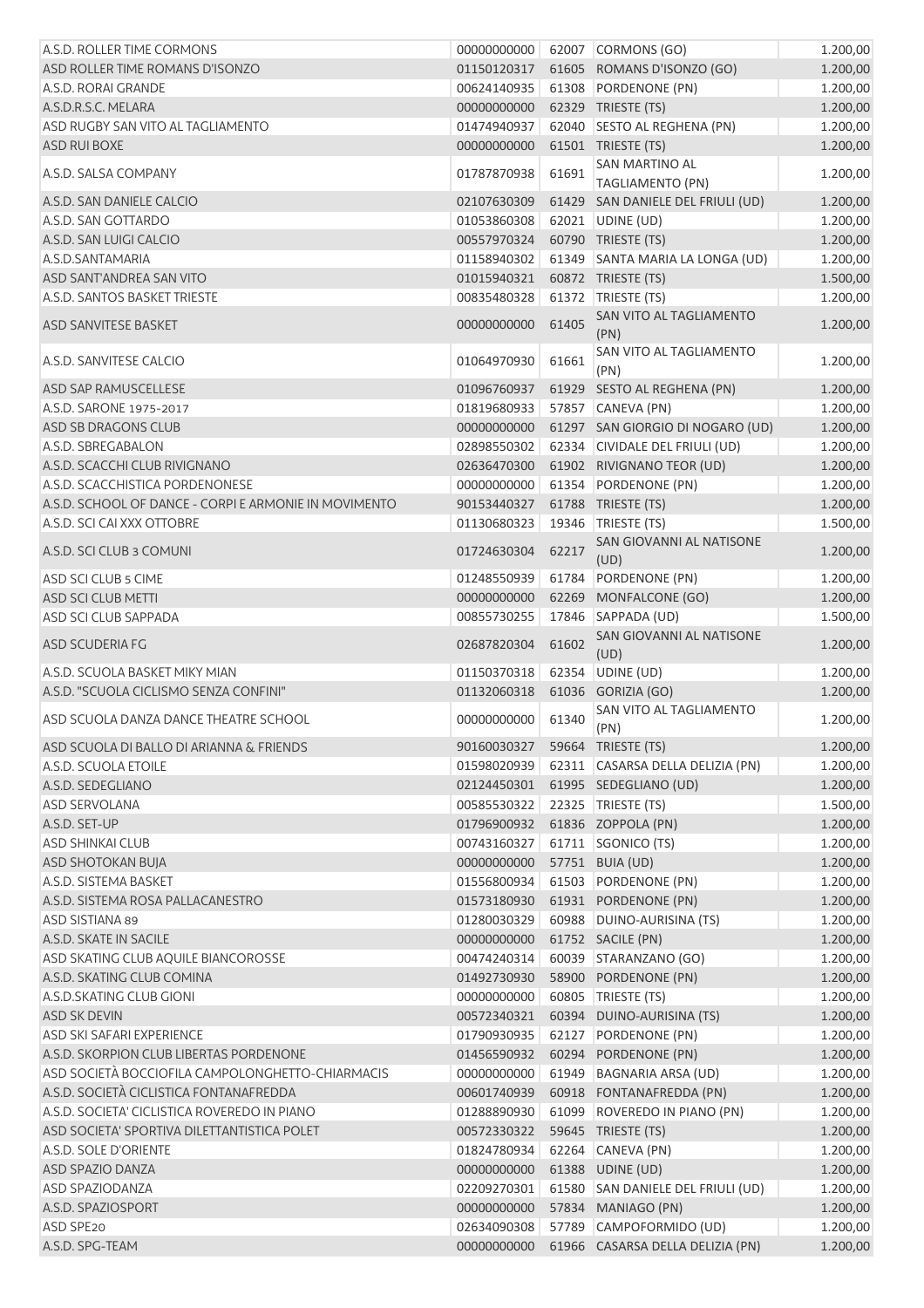| ASD SPORT21 ITALIA ODV                                    | 91090410936 |       | 60993 PORDENONE (PN)                    | 1.200,00 |
|-----------------------------------------------------------|-------------|-------|-----------------------------------------|----------|
| ASD SPORT CENTER                                          | 00000000000 |       | 61279 ZOPPOLA (PN)                      | 1.200,00 |
| <b>ASD SPORT MED</b>                                      | 00000000000 |       | 62229 RONCHI DEI LEGIONARI (GO)         | 1.200,00 |
| ASD SPORT TEAM JUDO UDINE                                 | 94071200300 |       | 58094 UDINE (UD)                        | 1.200,00 |
| A.S.D. SPORT & WELLNESS ACADEMY FVG                       | 00000000000 |       | 61681   TAVAGNACCO (UD)                 | 1.200,00 |
| ASD STARANZANO DUCKS BSC                                  | 01169820311 |       | 60791 STARANZANO (GO)                   | 1.200,00 |
| A.S.D STARENERGY                                          | 01249800325 |       | 61596 TRIESTE (TS)                      | 1.200,00 |
| ASD STARS RONCHI SOFTBALL CLUB                            | 01187420318 |       | 61880 RONCHI DEI LEGIONARI (GO)         | 1.200,00 |
| <b>ASD STYL DANCE</b>                                     | 00000000000 |       | 61257 CARLINO (UD)                      | 1.200,00 |
| A.S.D. SUPERFLY                                           | 00000000000 |       | 62333 TURRIACO (GO)                     | 1.200,00 |
| A.S.D. TAEKWONDO                                          | 00000000000 |       | 61547   TRIESTE (TS)                    | 1.200,00 |
| A.S.D. TAEKWON-DO TRADIZIONALE UDINE                      | 00000000000 |       | 61989 UDINE (UD)                        | 1.200,00 |
| A.S.D. TARCENTINA CALCIO                                  | 01300180302 |       | 61477 TARCENTO (UD)                     | 1.200,00 |
| <b>ASD TARVISIO</b>                                       | 02135540306 |       | 61431 TARVISIO (UD)                     | 1.200,00 |
| <b>ASD TEAM JUDO TRIESTE</b>                              | 00000000000 |       | 61102 SGONICO (TS)                      | 1.200,00 |
| A.S.D. TEAM OROGILDO 2000                                 | 01432100939 |       | 62224 BRUGNERA (PN)                     | 1.200,00 |
| A.S.D. TEAM PROGETTO GIOVANI - SCI ALPINO                 | 01598620936 |       | 62012 PORDENONE (PN)                    | 1.200,00 |
| A.S.D. TEAM SATORI                                        | 01168930319 |       | 61581 GORIZIA (GO)                      | 1.200,00 |
| A.S.D. TEAM UDINE TRIATHLON                               | 02412570307 |       | 62275 UDINE (UD)                        | 1.200,00 |
| A.S.D. TENNIS CAMPAGNUZZA                                 | 00488970310 |       | 58532 GORIZIA (GO)                      | 1.500,00 |
| ASD TENNIS CLUB AZZANO                                    | 01225400934 |       | 61491 AZZANO DECIMO (PN)                | 1.200,00 |
| A.S.D. TENNIS CLUB CARLINO                                | 02810320305 |       | 57674 CARLINO (UD)                      | 1.200,00 |
|                                                           |             |       | FIUMICELLO VILLA VICENTINA              |          |
| A.S.D. TENNIS CLUB FIUMICELLO                             | 01759750308 | 61848 | (UD)                                    | 1.200,00 |
| ASD TENNIS CLUB GRADISCA D'ISONZO                         | 00341090314 |       | 62247 GRADISCA D'ISONZO (GO)            | 1.200,00 |
| A.S.D. TENNIS CLUB LINUS SAN ANTONIO                      | 01118610938 |       | 61093 PORCIA (PN)                       | 1.200,00 |
| ASD TENNIS CLUB RIVE D'ARCANO                             | 00814840302 |       | 61096 RIVE D'ARCANO (UD)                | 1.200,00 |
|                                                           |             |       | SAN VITO AL TAGLIAMENTO                 |          |
| ASD TENNIS CLUB SAN VITO                                  | 01387150939 | 61537 | (PN)                                    | 1.200,00 |
| ASD TENNIS FAGAGNA                                        | 00814840302 |       | 61241 FAGAGNA (UD)                      | 1.200,00 |
| A.S.D. TENNIS S. ELIA                                     | 00492830310 |       | 61813   FOGLIANO REDIPUGLIA (GO)        | 1.200,00 |
| A.S.D. TENNISTAVOLO TRIESTE-SISTIANA                      | 00000000000 |       | 62292 TRIESTE (TS)                      | 1.200,00 |
| <b>ASD TENNIS TEAM TRIESTE</b>                            | 01058770320 |       | 61391 DUINO-AURISINA (TS)               | 1.200,00 |
| A. S. D. TENSHINSHO-DEN KATORI SHINTO RYU ITALIA SHIBU -  |             |       |                                         |          |
| SHOBUKAN A. S. D.                                         | 97343870156 |       | 62063 TRIESTE (TS)                      | 1.200,00 |
| A.S.D. TENUTA MIVEA SPORTING CLUB                         |             |       | 01210110316 61978 SAVOGNA D'ISONZO (GO) | 1.200,00 |
| A.S.D. TERENZIANA STARANZANO                              |             |       | 01166880318    62009    STARANZANO (GO) | 1.200,00 |
| A.S.D. TERZO                                              | 01067320307 |       | 61924 TERZO D'AQUILEIA (UD)             | 1.200,00 |
| A.S.D. TESTE DI PIETRA                                    | 01496950930 |       | 61523 SAN QUIRINO (PN)                  | 1.200,00 |
| A.S.D. THE JOY DANCEUNION                                 |             |       | 57753 AZZANO DECIMO (PN)                | 1.200,00 |
|                                                           | 00000000000 |       |                                         |          |
|                                                           |             |       | SAN VITO AL TAGLIAMENTO                 |          |
| A.S.D. TILAVENTINA                                        | 00299700930 | 61697 | (PN)                                    | 1.200,00 |
| ASD TOC TOC                                               | 00000000000 |       | 60748   TRIESTE (TS)                    | 1.200,00 |
| ASD TORNEO CITTÀ DI TRIESTE                               | 00000000000 |       | 60695 TRIESTE (TS)                      | 1.200,00 |
| ASD TORNEO INTERNAZIONALE CITTA' DI GRADISCA TROFEO NEREO |             |       |                                         |          |
| <b>ROCCO</b>                                              | 01101330312 |       | 61462 GRADISCA D'ISONZO (GO)            | 1.200,00 |
| ASD TORNEO INTERNAZIONALE GIOVANISSIMI                    | 01520880939 |       | 61285 TRAMONTI DI SOTTO (PN)            | 1.200,00 |
| <b>ASD TORRIANA</b>                                       | 00319550315 |       | 62101 GRADISCA D'ISONZO (GO)            | 1.200,00 |
| <b>ASD TORVISCOSA</b>                                     | 00680120300 |       | 61626 TORVISCOSA (UD)                   | 1.200,00 |
| ASD T.P.T. TENNIS PER TRIESTE                             | 90161910329 |       | 60563 TRIESTE (TS)                      | 1.200,00 |
| <b>ASD TRASAGHIS</b>                                      | 01597920303 |       | 61960 TRASAGHIS (UD)                    | 1.200,00 |
| A.S.D. TREPPO GRANDE                                      | 01173400308 |       | 61667 TREPPO GRANDE (UD)                | 1.200,00 |
| A.S.D. TRIATHLON LIGNANO SABBIADOR                        | 02789260300 |       | 60816 LATISANA (UD)                     | 1.200,00 |
|                                                           |             |       | SAN DORLIGO DELLA VALLE                 |          |
| A.S.D. TRIESTE ARCHERY TEAM                               | 01297870329 | 60595 | (TS)                                    | 1.200,00 |
| A.S.D. TRIESTE CALCIO                                     | 00653180323 |       | 61560 TRIESTE (TS)                      | 1.200,00 |
| A.S.D. TRIESTE TRASPORTI - ATLETICA GIOVANILE             | 00000000000 |       | 61357   TRIESTE (TS)                    | 1.200,00 |
| A.S.D. TRIESTE TUFFI EDERA 1904                           | 01136170329 |       | 62263 TRIESTE (TS)                      | 1.200,00 |
| <b>ASD TRIESTINA ISONTINO</b>                             | 01210940316 |       | 61799 RONCHI DEI LEGIONARI (GO)         | 1.200,00 |
| A.S.D. TRIESTINA VICTORY                                  | 01295560328 |       | 61599 TRIESTE (TS)                      | 1.200,00 |
| A.S.D. TS & FVG FOOTBALL ACADEMY                          | 01299300327 | 61554 | TRIESTE (TS)                            | 1.200,00 |
| A.S.D. TURRIACO 1922                                      | 00175420314 |       | 62050 TURRIACO (GO)                     | 1.200,00 |
| A.S.D. U.B. ALPINO MANZANESE                              | 02629270303 |       | 60962 MANZANO (UD)                      | 1.200,00 |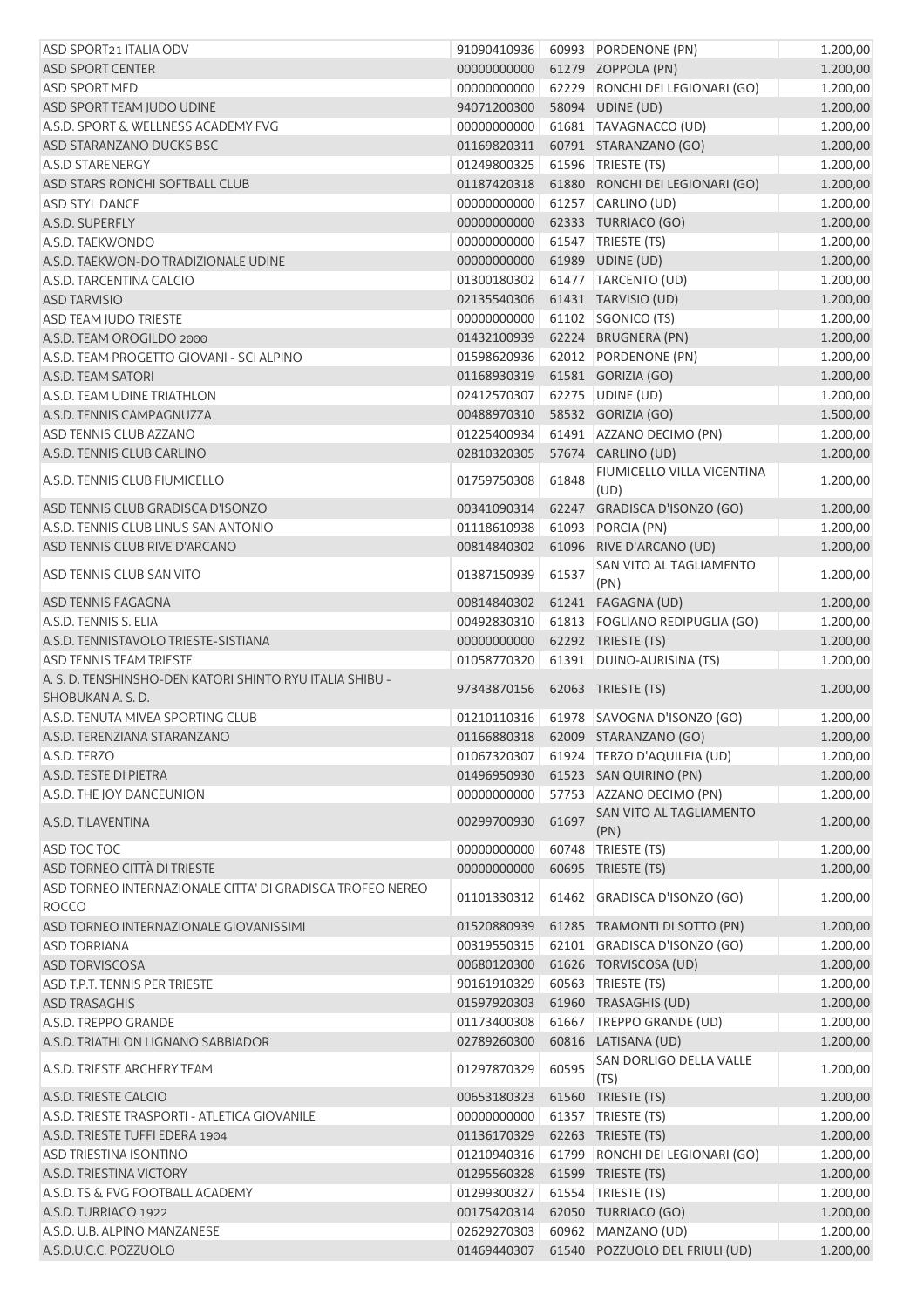| ASD UDINE CITY FUTBOL SALA                                                     | 02824540302                   |       | 62066 UDINE (UD)                                                     | 1.200,00             |
|--------------------------------------------------------------------------------|-------------------------------|-------|----------------------------------------------------------------------|----------------------|
| A.S.D. U.I.S.P. NUOTO CORDENONS                                                | 01185400932                   |       | 41054 CORDENONS (PN)                                                 | 1.500,00             |
| ASD ULTRA                                                                      | 02772320301                   |       | 60961 GEMONA DEL FRIULI (UD)                                         | 1.200,00             |
| A.S.D. UNIONE BASSO FRIULI                                                     | 02783680305                   |       | 61110 LATISANA (UD)                                                  | 1.200,00             |
| ASD UNIONE CICLISTICA PORDENONE                                                | 01827250935                   |       | 33660 SAN QUIRINO (PN)                                               | 1.500,00             |
| ASD UNIONE CICLISTI CAPRIVESI                                                  | 00549990315                   |       | 61870 GORIZIA (GO)                                                   | 1.200,00             |
| A.S.D. UNIONE FRIULI ISONTINA                                                  | 01147310310                   |       | 57663 CAPRIVA DEL FRIULI (GO)                                        | 1.200,00             |
| A.S.D. UNIONE POLISPORTIVA REANESE                                             | 00680250305                   |       | 61312 REANA DEL ROIALE (UD)                                          | 1.200,00             |
| ASD UNIONE SMT CALCIO                                                          | 01391860937                   |       | 60910 MEDUNO (PN)                                                    | 1.200,00             |
| ASD UNIONE SPORTIVA GORIZIANA                                                  | 00461860314                   |       | 61876 GORIZIA (GO)                                                   | 1.200,00             |
| A.S.D. UNIONE SPORTIVA LAVARIANESE                                             | 00000000000                   |       | 61833 MORTEGLIANO (UD)                                               | 1.200,00             |
| A.S.D. UNION MARTIGNACCO                                                       | 02442070302                   |       | 61460 MARTIGNACCO (UD)                                               | 1.200,00             |
| A.S.D. - U.P.C. TAVAGNACCO                                                     | 01647770302                   |       | 62193 TAVAGNACCO (UD)                                                | 1.200,00             |
| A.S.D. URBAN STYLE                                                             | 01720960937                   |       | 62133 SPILIMBERGO (PN)                                               | 1.200,00             |
| A.S.D. U.S. ACLI SCI TRIESTE                                                   | 01042420321                   |       | 61733   TRIESTE (TS)                                                 | 1.200,00             |
| A.S.D. US PALAZZOLO                                                            | 01176380309                   |       | 62218 PALAZZOLO DELLO STELLA (UD)                                    | 1.200,00             |
| ASD US PRO FAGAGNA                                                             | 01055570301                   |       | 61778 FAGAGNA (UD)                                                   | 1.200,00             |
| A.S.D. VALCHIARO'                                                              | 01956380305                   |       | 62266 TORREANO (UD)                                                  | 1.200,00             |
| <b>ASD VALLIMPIADI</b>                                                         | 02732070301                   |       | 62294 SAVOGNA (UD)                                                   | 1.200,00             |
| A.S.D. VELO CLUB LATISANA                                                      | 01428010308                   |       | 61299 LATISANA (UD)                                                  | 1.200,00             |
| A.S.D. VICTORIA DANZE                                                          | 00000000000                   |       | 57693 PRADAMANO (UD)                                                 | 1.200,00             |
| A.S.D. VIGONOVO 2017                                                           | 01826780932                   |       | 61594 FONTANAFREDDA (PN)                                             | 1.200,00             |
| A.S.D. VILLA D'ARCO                                                            | 01632910939                   |       | 61981 CORDENONS (PN)                                                 | 1.200,00             |
| A.S.D. VILLESSE CALCIO                                                         | 00143120319                   |       | 60420 VILLESSE (GO)                                                  | 1.200,00             |
| <b>ASD VIOLA</b>                                                               | 02801650306                   |       | 61659 CAVAZZO CARNICO (UD)                                           | 1.200,00             |
| A.S.D. VIRTUS BASKET                                                           | 00902860329                   |       | 61473 TRIESTE (TS)                                                   |                      |
| ASD VIRTUS VOLLEY FONTANAFREDDA                                                | 01072990938                   |       | 61341   FONTANAFREDDA (PN)                                           | 1.200,00             |
| ASD VITALITY DANCE & FITNESS                                                   | 00000000000                   |       | 62100 SAN VITO DI FAGAGNA (UD)                                       | 1.200,00             |
| <b>ASD VOLLEY CLUB TRIESTE</b>                                                 | 01241790326                   |       | 61915   TRIESTE (TS)                                                 | 1.200,00             |
| ASD VOLLEY CODROIPO                                                            | 01369980303                   |       | 62048 CODROIPO (UD)                                                  | 1.200,00             |
| A.S.D. VOLO LIBERO FRIULI                                                      | 02612750303                   |       | 62042 GEMONA DEL FRIULI (UD)                                         | 1.200,00             |
| ASD VOLONTARI DELL'ALPE ADRIA PER LA SOLIDARIETA'                              | 00000000000                   |       | 60624 TRIESTE (TS)                                                   | 1.200,00             |
| <b>ASD WARRIORS</b>                                                            | 01866420308                   |       | 62271 UDINE (UD)                                                     | 1.200,00             |
| A.S.D. WELNESS STUDIO ITALIA                                                   | 00000000000                   |       | 62345 BRUGNERA (PN)                                                  | 1.200,00             |
| ASD WUDANG TAOIST SHIHE WUSHU ITALY                                            |                               |       |                                                                      | 1.200,00             |
|                                                                                | 01878350931                   |       | 61579 ROVEREDO IN PIANO (PN)<br>00000000000 62106 AZZANO DECIMO (PN) | 1.200,00<br>1.200,00 |
| A.S.D. YOGA MALA<br>A.S.D. ZAULE RABUIESE                                      | 00543810329 61250 MUGGIA (TS) |       |                                                                      | 1.200,00             |
|                                                                                |                               |       |                                                                      |                      |
| ASIA DI DE STEFANO SONIA<br>ASID S.N.C. DI AZAM SHOAIB & C.                    | 01843320936                   |       | 37737 TRAVESIO (PN)                                                  | 1.500,00<br>1.500,00 |
|                                                                                | 02665680308                   |       | 36389 UDINE (UD)                                                     |                      |
| ASKESIS SOCIETA' SPORTIVA DILETTANTISTICA A RESPONSABILITA'<br><b>LIMITATA</b> | 01870190939                   |       | 30119 FONTANAFREDDA (PN)                                             | 1.500,00             |
| ASKESIS S.R.L.                                                                 | 01722750930                   |       | 30102 FONTANAFREDDA (PN)                                             | 1.500,00             |
| A.S. MONTE COGLIANS ASSOCIAZIONE DILETTANTISTICA                               | 02162240309                   |       | 61576 FORNI AVOLTRI (UD)                                             | 1.500,00             |
| A.S.R.D. UDINE UNITED RIZZI CORMOS                                             | 01036320305                   |       | 61373 UDINE (UD)                                                     | 1.200,00             |
| ASS.CENTRO GIOCO SPORT ATT.PRESPORTIVE "ANTONIO COSELLI"                       | 01152580328                   |       | 61413 TRIESTE (TS)                                                   | 1.200,00             |
| ASS.CINOFILA SPORTIVA DILETT.CASARSA DELLA DELIZIA                             | 01712420932                   |       | 61713 CASARSA DELLA DELIZIA (PN)                                     | 1.200,00             |
| ASSI.SANI. SOCIETA' COOPERATIVA SOCIALE ONLUS                                  | 02766880302                   |       | 19685 TRICESIMO (UD)                                                 | 1.500,00             |
| ASSOCIAZIONE ALLEVATORI DEL FRIULI VENEZIA GIULIA                              | 00167190305                   |       | 19057 CODROIPO (UD)                                                  | 1.800,00             |
| ASSOCIAZIONE AMICI DEL PIANOFORTE                                              | 02188590307                   |       | 58077 SAN DANIELE DEL FRIULI (UD)                                    | 1.500,00             |
| ASSOCIAZIONE AMICI PER MARINA JULIA                                            | 01209930310                   |       | 57828 MONFALCONE (GO)                                                | 1.500,00             |
| ASSOCIAZIONE BOCCIOFILA AVIANESE                                               | 01486940933                   |       | 62359 AVIANO (PN)                                                    | 1.200,00             |
| ASSOCIAZIONE CALCIO DILETTANTISTICA CORMONESE                                  | 01022390312                   |       | 61571 CORMONS (GO)                                                   | 1.200,00             |
| ASSOCIAZIONE CALCIO DILETTANTISTICA RAVASCLETTO                                | 01776800300                   |       | 62057 RAVASCLETTO (UD)                                               | 1.200,00             |
| ASSOCIAZIONE CALCIO VACILE A. S. D.                                            | 01553200930                   |       | 61379 SPILIMBERGO (PN)                                               | 1.200,00             |
| ASSOCIAZIONE CASA DELLA GIOVENTU' - CINEMA MANZONI                             | 01622550935                   |       | 57808 MANIAGO (PN)                                                   | 4.800,00             |
| ASSOCIAZIONE CENTRIAMOCI                                                       | 01626860934                   |       | 60097 PRAVISDOMINI (PN)                                              | 1.500,00             |
| ASSOCIAZIONE CICLISTICA DILETTANTISTICA VALVASONE                              | 01208890937                   |       | 60895 VALVASONE ARZENE (PN)                                          | 1.200,00             |
| ASSOCIAZIONE CIRCO ALL'INCIRCA                                                 | 00000000000                   |       | 60546 PAGNACCO (UD)                                                  | 1.200,00             |
| ASSOCIAZIONE COMITATO DI BORGATA DI CAMPAGNOLA                                 | 02087660300                   |       | 59696 GEMONA DEL FRIULI (UD)                                         | 1.500,00             |
| ASSOCIAZIONE CONVIVIALIA APS                                                   | 01666280936                   |       | 62339 PORDENONE (PN)                                                 | 1.500,00             |
| ASSOCIAZIONE "CREAZIONI INDIGESTE"                                             | 02887770309                   |       | 60640 BICINICCO (UD)                                                 | 1.500,00             |
| ASSOCIAZIONE "CRETZ"                                                           | 02697560304                   | 24229 | PALUZZA (UD)                                                         | 1.500,00             |
| ASSOCIAZIONE CULT. E SPORT. DILETTANTISTICA SALAMMBO'                          | 02156180305                   |       | 60969 UDINE (UD)                                                     | 1.200,00             |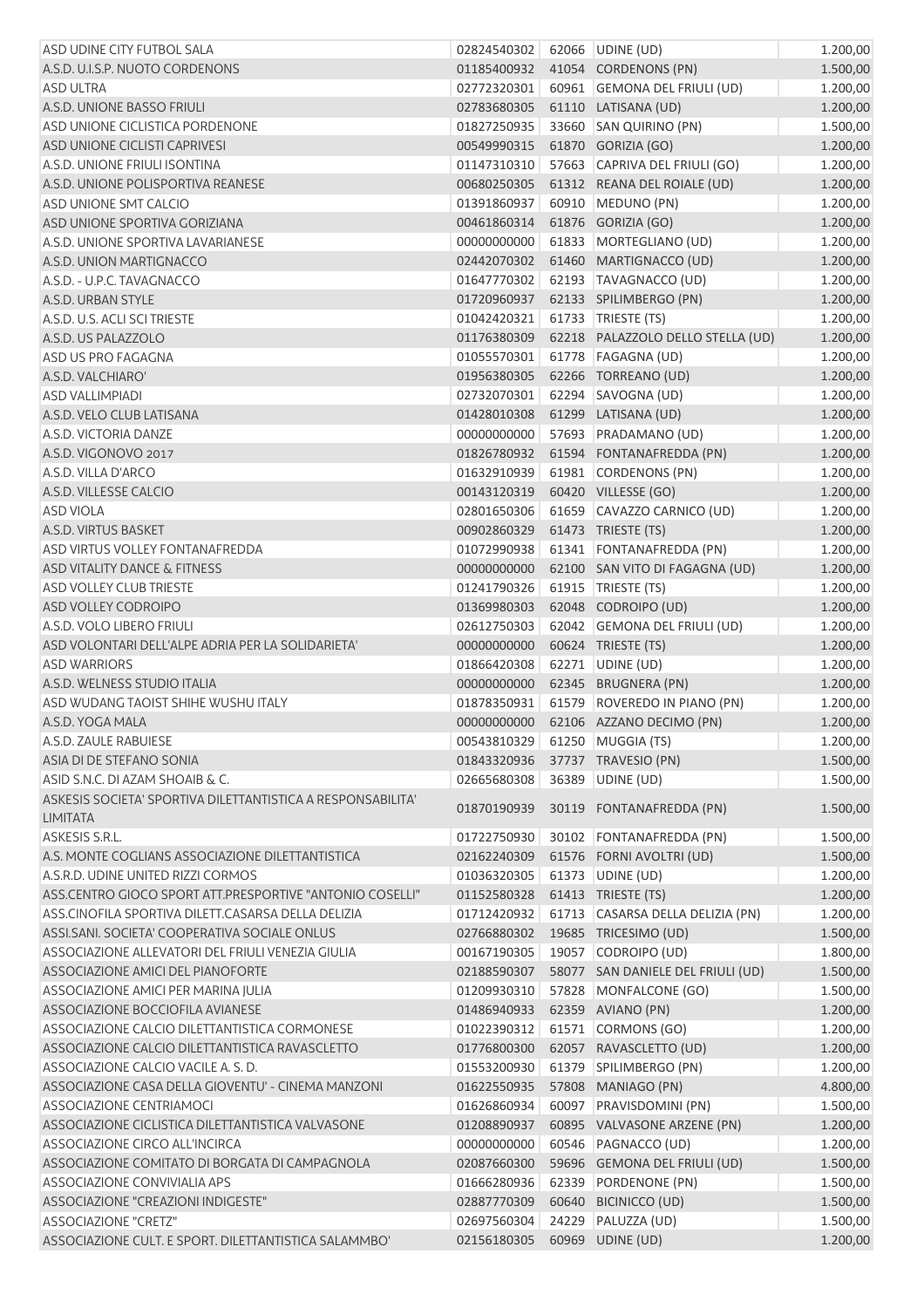| ASSOCIAZIONE CULTURALE "BOTTEGA ERRANTE"                                                    | 02645230307 |       | 59720 PORDENONE (PN)             | 1.200,00 |
|---------------------------------------------------------------------------------------------|-------------|-------|----------------------------------|----------|
| ASSOCIAZIONE CULTURALE CE.RI.DA.                                                            | 01206600312 |       | 57825 CORMONS (GO)               | 1.500,00 |
| ASSOCIAZIONE CULTURALE DANZA E MUSICA ASD                                                   | 0000000000  |       | 61389 FAGAGNA (UD)               | 1.200,00 |
| ASSOCIAZIONE CULTURALE E SPORTIVA DILETTANTISTICA IL NUOVO<br><b>CENTRO DANZA</b>           | 00000000000 |       | 61339 MONFALCONE (GO)            | 1.200,00 |
| ASSOCIAZIONE CULTURALE "FOES"                                                               | 02255400307 |       | 58204 TOLMEZZO (UD)              | 1.500,00 |
| ASSOCIAZIONE CULTURALE "IL CIRCOLO"                                                         | 01598380937 |       | 58820 SPILIMBERGO (PN)           | 1.500,00 |
| ASSOCIAZIONE CULTURALE INCANTO                                                              | 01109020311 |       | 58113 CAPRIVA DEL FRIULI (GO)    | 1.200,00 |
| ASSOCIAZIONE CULTURALE MOLINO ROSENKRANZ                                                    | 01662790938 |       | 60718 ZOPPOLA (PN)               | 1.500,00 |
| ASSOCIAZIONE CULTURALE SPEAKEASY                                                            | 01791600933 |       | 62320 PORDENONE (PN)             | 900,00   |
| ASSOCIAZIONE CULTURALE SPORTIVA DILETTANTISTICA ARCOBALENO<br><b>ONLUS</b>                  | 01738410933 | 62143 | SAN VITO AL TAGLIAMENTO<br>(PN)  | 1.200,00 |
| ASSOCIAZIONE CULTURALE SPORTIVA DILETTANTISTICA E DI<br>PROMOZIONE SOCIALE "CON BRIO"       | 00000000000 | 59607 | MARTIGNACCO (UD)                 | 1.200,00 |
| ASSOCIAZIONE CULTURALE SPORTIVA DILETTANTISTICA PROGETTO<br>DANZA E SPETTACOLO              | 00636620932 |       | 62274 SPILIMBERGO (PN)           | 1.200,00 |
| ASSOCIAZIONE CULTURALE SPORTIVA E DILETTANTISCTICA<br><b>METAMORFOSYS</b>                   | 01246160327 |       | 58863   TRIESTE (TS)             | 1.200,00 |
| ASSOCIAZIONE CULTURALE TEATRO PASOLINI                                                      | 02309060305 |       | 32498 CERVIGNANO DEL FRIULI (UD) | 1.500,00 |
| <b>ASSOCIAZIONE CULTURALE TINAOS</b>                                                        | 01210300321 |       | 19371   TRIESTE (TS)             | 1.500,00 |
| ASSOCIAZIONE DI DANZA SPORTIVA DANCE IN ELITE                                               | 01728710300 |       | 59741 PASIAN DI PRATO (UD)       | 1.200,00 |
| ASSOCIAZIONE DILETTANTISTICA BASKET CERVIGNANESE                                            | 01966300301 |       | 61003 CERVIGNANO DEL FRIULI (UD) | 1.200,00 |
| ASSOCIAZIONE DILETTANTISTICA BASKET SANGIORGINA                                             | 00000000000 |       | 61343 SAN GIORGIO DI NOGARO (UD) | 1.200,00 |
| ASSOCIAZIONE DILETTANTISTICA CENTRO STUDIO KARATE SPORTIVO                                  | 90008590318 |       | 62310 MONFALCONE (GO)            | 1.200,00 |
| ASSOCIAZIONE DILETTANTISTICA PALLACANESTRO CODROIPESE                                       | 01351510308 |       | 61808 CODROIPO (UD)              | 1.200,00 |
| ASSOCIAZIONE DILETTANTISTICA PALLACANESTRO TAGLIAMENTO                                      | 01042620300 |       | 61901 LATISANA (UD)              | 1.200,00 |
| ASSOCIAZIONE DILETTANTISTICA PESCATORI SPORTIVI LIQUENTIA                                   | 00000000000 |       | 62002 BRUGNERA (PN)              | 1.200,00 |
| ASSOCIAZIONE DILETTANTISTICA PESCATORI SPORTIVI VIPACCO                                     | 00533670311 | 61771 | SAVOGNA D'ISONZO (GO)            | 1.200,00 |
| ASSOCIAZIONE DILETTANTISTICA POLISPORTIVA FONTANAFREDDA                                     | 01151150933 |       | 61801 POLCENIGO (PN)             | 1.200,00 |
| ASSOCIAZIONE DILETTANTISTICA POLISPORTIVA MORTEGLIANO                                       | 01832760308 |       | 61412 MORTEGLIANO (UD)           | 1.200,00 |
| ASSOCIAZIONE DILETTANTISTICA SAN QUIRINO VOLLEY                                             | 01588000933 |       | 62309 SAN QUIRINO (PN)           | 1.200,00 |
| ASSOCIAZIONE DILETTANTISTICA SPORTIVA NUOVA PALLACANESTRO<br>SANVITESE                      | 00000000000 | 61416 | SAN VITO AL TAGLIAMENTO<br>(PN)  | 1.200,00 |
| ASSOCIAZIONE DILETTANTISTICA UNIONE SPORTIVA SPILIMBERGO                                    | 00451910939 |       | 61276 SPILIMBERGO (PN)           | 1.200,00 |
| ASSOCIAZIONE DILETTANTISTICA UNIONE SPORTIVA TRIESTINA NUOTO                                | 00562430322 |       | 58089 TRIESTE (TS)               | 1.200,00 |
| ASSOCIAZIONE DI PROMOZIONE SOCIALE ASSOCIAZIONE SPORTIVA<br>DILETTANTISTICA CORVA COLLABORA | 01795200938 |       | 61832 AZZANO DECIMO (PN)         | 1.200,00 |
| ASSOCIAZIONE GHIACCIO PORDENONE LIBERTAS ASSOCIAZIONE<br>SPORTIVA DILETTANTISTICA           | 01812020939 |       | 61356 FONTANAFREDDA (PN)         | 1.200,00 |
| ASSOCIAZIONE INTERCOMUNALE BALONCESTO ISONTINA -<br>ASSOCIAZIONE SPORTIVA DILETTANTISTICA   | 00503990319 |       | 61886 FOGLIANO REDIPUGLIA (GO)   | 1.200,00 |
| ASSOCIAZIONE INTERNAZIONALE DELL'OPERETTA                                                   | 00857750327 |       | 60217 TRIESTE (TS)               | 1.500,00 |
| ASSOCIAZIONE "KULTURNI DOM GORICA"                                                          | 00324620319 |       | 60283 GORIZIA (GO)               | 1.500,00 |
| ASSOCIAZIONE LUPUS IN FABULA                                                                | 02968940300 |       | 62052 MONTENARS (UD)             | 1.200,00 |
| ASSOCIAZIONE MAREMETRAGGIO                                                                  | 01033380328 |       | 57701 TRIESTE (TS)               | 1.500,00 |
| <b>ASSOCIAZIONE MITTELFEST</b>                                                              | 02031930304 |       | 60953 CIVIDALE DEL FRIULI (UD)   | 1.500,00 |
| <b>ASSOCIAZIONE MUSICA LIBERA</b>                                                           | 00987230323 |       | 57654 TRIESTE (TS)               | 1.500,00 |
| ASSOCIAZIONE MUSICISTI TRE VENEZIE "MUSICACLUB"                                             | 02034940300 |       | 60566 UDINE (UD)                 | 1.500,00 |
| ASSOCIAZIONE PIANO FVG                                                                      | 01842130930 |       | 59310 SACILE (PN)                | 900,00   |
| ASSOCIAZIONE PILOTI SPECIALITA' TERRA ASSOCIAZIONE SPORTIVA                                 |             |       |                                  |          |
| <b>DILETTANTISTICA</b>                                                                      | 02379160308 | 60033 | NIMIS (UD)                       | 1.200,00 |
| ASSOCIAZIONE POLISPORTIVA DILETTANTISTICA ASTROS PORCIA<br><b>BASEBALL</b>                  | 01855000939 |       | 61324 PORCIA (PN)                | 1.200,00 |
| ASSOCIAZIONE POLISPORTIVA DILETTANTISTICA BASILIANO                                         | 02711200309 |       | 57743 BASILIANO (UD)             | 1.500,00 |
| ASSOCIAZIONE POLISPORTIVA DILETTANTISTICA CERNEGLONS                                        | 02061570301 |       | 61628 REMANZACCO (UD)            | 1.200,00 |
| ASSOCIAZIONE POLISPORTIVA DILETTANTISTICA COMUNALE<br>CASSACCO                              | 01887280301 |       | 62372 CASSACCO (UD)              | 1.200,00 |
| ASSOCIAZIONE POLISPORTIVA DILETTANTISTICA COMUNALE CHIONS                                   | 00297880932 |       | 61486 CHIONS (PN)                | 1.200,00 |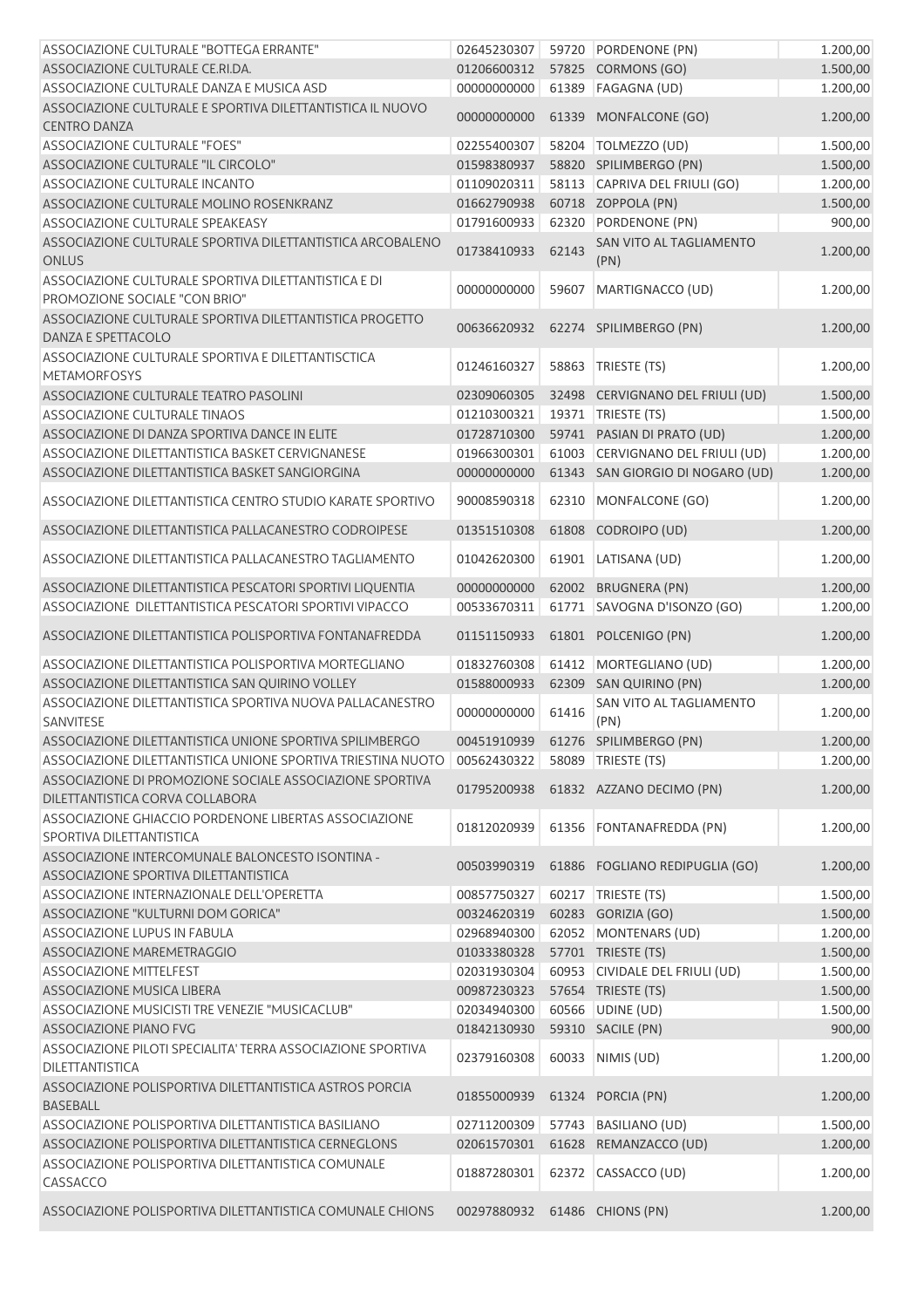| ASSOCIAZIONE POLISPORTIVA DILETTANTISTICA ETNICA DRAGON<br><b>ROUGE</b>                             | 01165170323 |       | 61242 TRIESTE (TS)                     | 1.200,00 |
|-----------------------------------------------------------------------------------------------------|-------------|-------|----------------------------------------|----------|
| ASSOCIAZIONE POLISPORTIVA DILETTANTISTICA GRIGIONERI<br>SAVORGNANO                                  | 02662270301 |       | 61422 POVOLETTO (UD)                   | 1.200,00 |
| ASSOCIAZIONE POLISPORTIVA DILETTANTISTICA LAB                                                       | 02902820303 | 57783 | SAN DANIELE DEL FRIULI (UD)            | 1.200,00 |
| ASSOCIAZIONE POLISPORTIVA DILETTANTISTICA LIBERTAS PORCIA                                           | 01255610931 | 60765 | PORCIA (PN)                            | 1.200,00 |
| ASSOCIAZIONE POLISPORTIVA DILETTANTISTICA PORDENONE NORD                                            | 01553790930 | 61823 | PORDENONE (PN)                         | 1.200,00 |
| ASSOCIAZIONE POLISPORTIVA DILETTANTISTICA SOCIETA' GINNASTICA<br>ROVEREDANA VIS ET VIRTUS           | 00621040930 |       | 60817 ROVEREDO IN PIANO (PN)           | 1.200,00 |
| ASSOCIAZIONE POLISPORTIVA DILETTANTISTICA TERGESTINA                                                | 00897110326 |       | 61314   TRIESTE (TS)                   | 1.200,00 |
| ASSOCIAZIONE POLISPORTIVA DILETTANTISTICA TIMAUCLEULIS                                              | 01102270301 |       | 62044 PALUZZA (UD)                     | 1.200,00 |
| ASSOCIAZIONE POLISPORTIVA DILETTANTISTICA TRICESIMO                                                 | 01603770304 |       | 61565 TRICESIMO (UD)                   | 1.200,00 |
| ASSOCIAZIONE PRO CASARSA                                                                            | 01237500937 | 47963 | CASARSA DELLA DELIZIA (PN)             | 1.500,00 |
| <b>ASSOCIAZIONE PROGETTO MUSICA</b>                                                                 | 00493570311 |       | 57732 UDINE (UD)                       | 900,00   |
| ASSOCIAZIONE PRO LOCO BURI A.P.S.                                                                   | 01936730306 |       | 60082 BUTTRIO (UD)                     | 1.500,00 |
| ASSOCIAZIONE PRO LOCO DI SOMPLAGO E MENA                                                            | 02657830309 |       | 60536 CAVAZZO CARNICO (UD)             | 1.800,00 |
| ASSOCIAZIONE PRO LOCO JALMIC                                                                        | 02420600302 |       | 60684 PALMANOVA (UD)                   | 1.800,00 |
| ASSOCIAZIONE PRO LOCO TAVAGNACCO                                                                    | 01997390305 | 60635 | TAVAGNACCO (UD)                        | 1.800,00 |
| ASSOCIAZIONE PRO SAN VITO                                                                           | 01108520931 | 61686 | SAN VITO AL TAGLIAMENTO<br>(PN)        | 1.500,00 |
| ASSOCIAZIONE PUGILISTICA UDINESE                                                                    | 01471540300 | 57666 | UDINE (UD)                             | 1.500,00 |
| ASSOCIAZIONE RICREATIVA FINCANTIERI - ASSOCIAZIONE SPORTIVA<br><b>DILETTANTISTICA</b>               | 00173860313 |       | 31427 MONFALCONE (GO)                  | 1.500,00 |
| ASSOCIAZIONE SPORT. DILETT. FROGBYTE                                                                | 01186590319 | 62210 | MONFALCONE (GO)                        | 1.200,00 |
| ASSOCIAZIONE SPORT. DIL. ZEUS                                                                       | 02644350304 |       | 62355 CORNO DI ROSAZZO (UD)            | 1.200,00 |
| ASSOCIAZIONE SPORTIVA BALON CLUB TOREAN-REAL PULFERO                                                | 01972120305 | 61420 | PULFERO (UD)                           | 1.200,00 |
| ASSOCIAZIONE SPORTIVA DELETTANTISTICA AZZANESE                                                      | 00444390934 |       | 62215 AZZANO DECIMO (PN)               | 1.200,00 |
| ASSOCIAZIONE SPORTIVA DILETTANTISCA SONAM                                                           | 00000000000 |       | 61972 UDINE (UD)                       | 1.200,00 |
| ASSOCIAZIONE SPORTIVA DILETTANTISCTICA NIU' TEAM                                                    | 02591210303 |       | 61779 POZZUOLO DEL FRIULI (UD)         | 1.200,00 |
| ASSOCIAZIONE SPORTIVA DILETTANTISITCA SACILESE CICLISTICA                                           | 01172520932 |       | 62191 SACILE (PN)                      | 1.200,00 |
| ASSOCIAZIONE SPORTIVA DILETTANTISTICA 17TH VJEW                                                     | 00000000000 |       | 61269 TRIESTE (TS)                     | 1.200,00 |
| ASSOCIAZIONE SPORTIVA DILETTANTISTICA 360 MTB                                                       | 01194770325 |       | 61353 TRIESTE (TS)                     | 1.200,00 |
| ASSOCIAZIONE SPORTIVA DILETTANTISTICA ACCADEMIA PATTINAGGIO<br>PRATA DI PORDENONE                   | 00000000000 |       | 60241 PRATA DI PORDENONE (PN)          | 1.200,00 |
| ASSOCIAZIONE SPORTIVA DILETTANTISTICA AC GUNNERS 95                                                 | 01914540305 |       | 61505 POVOLETTO (UD)                   | 1.200,00 |
| ASSOCIAZIONE SPORTIVA DILETTANTISTICA ACIDO LATTICO TEAM                                            | 01505610939 |       | 61890 PORDENONE (PN)                   | 1.200,00 |
| ASSOCIAZIONE SPORTIVA DILETTAN TISTICA A.C. VIRTUS ROVEREDO                                         | 01175490935 | 60363 | ROVEREDO IN PIANO (PN)                 | 1.500,00 |
| ASSOCIAZIONE SPORTIVA DILETTANTISTICA A.I.C.S. PORDENONE APS                                        | 00000000000 | 61092 | SAN VITO AL TAGLIAMENTO<br>(PN)        | 1.200,00 |
| ASSOCIAZIONE SPORTIVA DILETTANTISTICA ALTA RESA                                                     | 01867910935 | 62253 | PORDENONE (PN)                         | 1.200,00 |
| ASSOCIAZIONE SPORTIVA DILETTANTISTICA AL VIALE<br>ASSOCIAZIONE SPORTIVA DILETTANTISTICA - AMATERSKI | 01840760936 | 61561 | PORDENONE (PN)                         | 1.200,00 |
| ODBOJKARSKI KLUB VAL                                                                                | 00356390310 | 62062 | GORIZIA (GO)                           | 1.200,00 |
| ASSOCIAZIONE SPORTIVA DILETTANTISTICA - AMATERSKO ŠPORTNO<br><b>DRUŠTVO BREG</b>                    | 00567330329 | 61867 | <b>SAN DORLIGO DELLA VALLE</b><br>(TS) | 1.200,00 |
| ASSOCIAZIONE SPORTIVA DILETTANTISTICA AMATORI CALCIO CORVA                                          | 01423910932 | 61296 | AZZANO DECIMO (PN)                     | 1.200,00 |
| ASSOCIAZIONE SPORTIVA DILETTANTISTICA AMATORI CORMONS                                               | 01128080312 |       | 60728 CORMONS (GO)                     | 1.200,00 |
| ASSOCIAZIONE SPORTIVA DILETTANTISTICA AMICI DELLA PISTA DI<br><b>PORDENONE</b>                      | 01095810931 | 62216 | PORDENONE (PN)                         | 1.200,00 |
| ASSOCIAZIONE SPORTIVA DILETTANTISTICA AMICI DELL'UDACE                                              | 01594280933 | 61513 | PORDENONE (PN)                         | 1.200,00 |
| ASSOCIAZIONE SPORTIVA DILETTANTISTICA "ANNALISA DANZE"                                              | 01233100328 | 57826 | TRIESTE (TS)                           | 1.200,00 |
| ASSOCIAZIONE SPORTIVA DILETTANTISTICA APERTI PER FERIE                                              | 01318270939 |       | 59778 CORDENONS (PN)                   | 1.500,00 |
| ASSOCIAZIONE SPORTIVA DILETTANTISTICA ARABA FENICE                                                  | 01785750934 | 61696 | PORDENONE (PN)                         | 1.200,00 |
| ASSOCIAZIONE SPORTIVA DILETTANTISTICA ARCIERI CURTIS VADI                                           | 01879080933 |       | 60699 CORDOVADO (PN)                   | 1.200,00 |
| AJJUUHZIUNE JPURTIVA DILETTANTIJTIUA ARUU LEVEUNI JUDU                                              | 00000000000 | 61843 | PORDENONE (PN)                         | 1.200,00 |
| <b>IIDEDTAC DODDENIONE</b><br>ASSOCIAZIONE SPORTIVA DILETTANTISTICA ARMONIA                         | 91037070314 |       | 62130 GORIZIA (GO)                     | 1.200,00 |
| ASSOCIAZIONE SPORTIVA DILETTANTISTICA ARTEDANZA                                                     | 02402890301 | 60758 | TARCENTO (UD)                          | 1.200,00 |
| ASSOCIAZIONE SPORTIVA DILETTANTISTICA ARTEDANZA                                                     | 00000000000 | 61706 | MONFALCONE (GO)                        | 1.200,00 |
| ASSOCIAZIONE SPORTIVA DILETTANTISTICA (ASD) CUSSIGNACCO                                             | 03005470301 | 61071 | UDINE (UD)                             | 1.500,00 |
| <b>CALCIO</b>                                                                                       |             |       |                                        |          |
| ASSOCIAZIONE SPORTIVA DILETTANTISTICA (A.S.D.) TRICESIMO                                            | 00683130306 |       | 62171 TRICESIMO (UD)                   | 1.200,00 |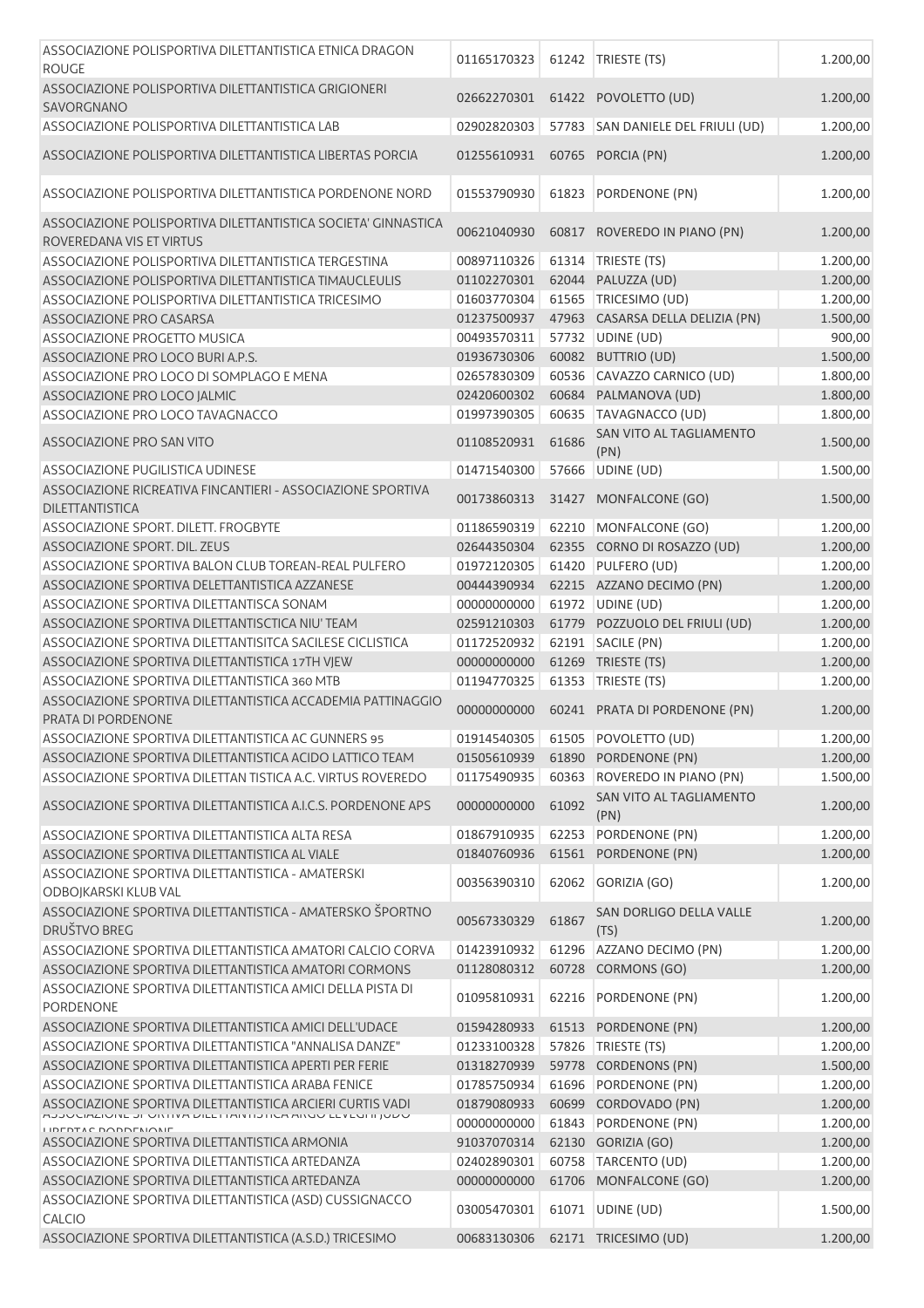| ASSOCIAZIONE SPORTIVA DILETTANTISTICA ASSOCIAZIONE CALCIO<br><b>CORVA</b>            | 01179820939 |       | 61987 AZZANO DECIMO (PN)         | 1.200,00 |
|--------------------------------------------------------------------------------------|-------------|-------|----------------------------------|----------|
|                                                                                      |             |       |                                  |          |
| ASSOCIAZIONE SPORTIVA DILETTANTISTICA ATHLETIC CLUB APICILIA                         | 02883200301 |       | 61791 LATISANA (UD)              | 1.200,00 |
| ASSOCIAZIONE SPORTIVA DILETTANTISTICA ATHLETISMO                                     | 01079080311 |       | 61325 GORIZIA (GO)               | 1.200,00 |
| ASSOCIAZIONE SPORTIVA DILETTANTISTICA ATLETICA 2000                                  | 01918130301 |       | 60933 CODROIPO (UD)              | 1.200,00 |
| ASSOCIAZIONE SPORTIVA DILETTANTISTICA ATLETICA WING TSUN                             | 00000000000 | 61990 | TRIESTE (TS)                     | 1.200,00 |
| ASSOCIAZIONE SPORTIVA DILETTANTISTICA AURORA                                         | 00494100936 |       | 61748 PORDENONE (PN)             | 1.200,00 |
| ASSOCIAZIONE SPORTIVA DILETTANTISTICA BALONSESTO                                     | 01559950934 |       | 61525 SESTO AL REGHENA (PN)      | 1.200,00 |
| ASSOCIAZIONE SPORTIVA DILETTANTISTICA BLU TEAM DI PAVIA DI<br><b>UDINE</b>           | 01480050309 |       | 61933 PAVIA DI UDINE (UD)        | 1.500,00 |
| ASSOCIAZIONE SPORTIVA DILETTANTISTICA BLU VOLLEY PORDENONE                           | 01505360931 | 61737 | PORDENONE (PN)                   | 1.200,00 |
| ASSOCIAZIONE SPORTIVA DILETTANTISTICA BOCCIOFILA BRUGNERA                            | 01470250935 |       | 61550 BRUGNERA (PN)              | 1.200,00 |
| ASSOCIAZIONE SPORTIVA DILETTANTISTICA BROADWAY DANCE<br><b>STUDIO</b>                | 02002020309 | 61729 | UDINE (UD)                       | 1.200,00 |
| ASSOCIAZIONE SPORTIVA DILETTANTISTICA CALCIO A CINQUE<br><b>TALMASSONS</b>           | 02158990305 |       | 60945 TALMASSONS (UD)            | 1.500,00 |
| ASSOCIAZIONE SPORTIVA DILETTANTISTICA CALCIO BANNIA                                  | 01623460936 | 62306 | <b>FIUME VENETO (PN)</b>         | 1.500,00 |
| ASSOCIAZIONE SPORTIVA DILETTANTISTICA CALCIO CASSACCO                                | 01913670301 | 62068 | CASSACCO (UD)                    | 1.200,00 |
|                                                                                      |             |       | CAMINO AL TAGLIAMENTO            |          |
| ASSOCIAZIONE SPORTIVA DILETTANTISTICA CAMINO                                         | 01684280306 | 61936 | (UD)                             | 1.200,00 |
| ASSOCIAZIONE SPORTIVA DILETTANTISTICA CAMPANELLE                                     | 00876230327 | 61569 | TRIESTE (TS)                     | 1.200,00 |
| ASSOCIAZIONE SPORTIVA DILETTANTISTICA CARSOMUGGIA 2000                               | 00000000000 | 58136 | SGONICO (TS)                     | 1.200,00 |
| ASSOCIAZIONE SPORTIVA DILETTANTISTICA CASTIONS                                       | 01643580309 | 62027 | <b>BAGNARIA ARSA (UD)</b>        | 1.200,00 |
| ASSOCIAZIONE SPORTIVA DILETTANTISTICA CAVAZZO                                        | 00000000000 | 60929 | CAVAZZO CARNICO (UD)             | 1.200,00 |
| ASSOCIAZIONE SPORTIVA DILETTANTISTICA CAVOLANO CALCIO                                | 01640850937 |       | 60557 SACILE (PN)                | 1.200,00 |
| ASSOCIAZIONE SPORTIVA DILETTANTISTICA CAVOLANO UNITED                                | 00000000000 | 60599 | SACILE (PN)                      | 1.200,00 |
| ASSOCIAZIONE SPORTIVA DILETTANTISTICA CEDARCHIS                                      | 01777120302 |       | 57978 ARTA TERME (UD)            | 1.200,00 |
| ASSOCIAZIONE SPORTIVA DILETTANTISTICA CENTRO MINIBASKET<br><b>ARCOBALENO TRIESTE</b> | 00000000000 | 62109 | TRIESTE (TS)                     | 1.200,00 |
| ASSOCIAZIONE SPORTIVA DILETTANTISTICA CENTRO SEDIA CALCIO                            | 02103170300 | 60687 | SAN GIOVANNI AL NATISONE         | 1.200,00 |
|                                                                                      |             |       | (UD)                             |          |
| ASSOCIAZIONE SPORTIVA DILETTANTISTICA CENTRO TAEKWONDO<br><b>SACILE</b>              | 00000000000 | 61970 | SACILE (PN)                      | 1.200,00 |
| ASSOCIAZIONE SPORTIVA DILETTANTISTICA CEOLINI                                        | 00451920938 | 34088 | FONTANAFREDDA (PN)               | 1.500,00 |
| ASSOCIAZIONE SPORTIVA DILETTANTISTICA CHINESE WUSHU ITALY                            | 00000000000 |       | 62046 CORDENONS (PN)             | 1.200,00 |
| ASSOCIAZIONE SPORTIVA DILETTANTISTICA CIRCOLO DAMISTICO<br><b>UDINESE</b>            | 00000000000 |       | 62384 UDINE (UD)                 | 1.200,00 |
| ASSOCIAZIONE SPORTIVA DILETTANTISTICA CIRCOLO TENNIS GORIZIA<br>"ALDO ZACCARELLI"    | 00315920314 | 62238 | GORIZIA (GO)                     | 1.200,00 |
| ASSOCIAZIONE SPORTIVA DILETTANTISTICA CLUB SCHERMA                                   | 01272010933 |       | 58881 PORDENONE (PN)             | 1.200,00 |
| <b>PORDENONE</b><br>ASSOCIAZIONE SPORTIVA DILETTANTISTICA CLUB SUNSHINE              | 01228840300 | 60974 | PALMANOVA (UD)                   | 1.200,00 |
| ASSOCIAZIONE SPORTIVA DILETTANTISTICA COLLOREDO DI MONTE                             |             |       | COLLOREDO DI MONTE               |          |
| <b>ALBANO</b>                                                                        | 01035670304 | 62242 | ALBANO (UD)                      | 1.200,00 |
| ASSOCIAZIONE SPORTIVA DILETTANTISTICA COMPAGNIA ARICIERI<br><b>CORMONS</b>           | 00549810315 | 60709 | CORMONS (GO)                     | 1.200,00 |
| ASSOCIAZIONE SPORTIVA DILETTANTISTICA COMUNALE FIUME<br><b>VENETO-BANNIA</b>         | 01577820937 |       | 61385 FIUME VENETO (PN)          | 1.200,00 |
| ASSOCIAZIONE SPORTIVA DILETTANTISTICA CORNO PATTINAGGIO                              | 02217180302 | 57967 | CORNO DI ROSAZZO (UD)            | 1.200,00 |
| ASSOCIAZIONE SPORTIVA DILETTANTISTICA CSENFRIULI                                     | 02434530305 |       | 62117 CERVIGNANO DEL FRIULI (UD) | 1.200,00 |
| ASSOCIAZIONE SPORTIVA DILETTANTISTICA DAMA ZOPPOLA                                   | 00000000000 |       | 61777 ZOPPOLA (PN)               | 1.200,00 |
| ASSOCIAZIONE SPORTIVA DILETTANTISTICA DANCE ENERGY                                   | 00000000000 |       | 61414 MANIAGO (PN)               | 1.200,00 |
| ASSOCIAZIONE SPORTIVA DILETTANTISTICA DANCE LIFE                                     | 01829940939 |       | 58084 FIUME VENETO (PN)          | 1.200,00 |
| ASSOCIAZIONE SPORTIVA DILETTANTISTICA DANCE & MOVEMENT                               | 00000000000 |       | 61744 AZZANO DECIMO (PN)         | 1.200,00 |
|                                                                                      |             |       |                                  |          |
| ASSOCIAZIONE SPORTIVA DILETTANTISTICA DANZA GISELLE                                  | 02788420301 |       | 57779 MORTEGLIANO (UD)           | 1.500,00 |
| ASSOCIAZIONE SPORTIVA DILETTANTISTICA DESIDERIO DANZA                                | 02807940305 |       | 61545 TOLMEZZO (UD)              | 1.200,00 |
| ASSOCIAZIONE SPORTIVA DILETTANTISTICA DIANA                                          | 01061590301 |       | 61710 SAN VITO DI FAGAGNA (UD)   | 1.200,00 |
| ASSOCIAZIONE SPORTIVA DILETTANTISTICA DINAMIC                                        | 02947640302 |       | 61982 TOLMEZZO (UD)              | 1.200,00 |
| ASSOCIAZIONE SPORTIVA DILETTANTISTICA "DINAMO GORIZIA"                               | 01024090316 |       | 60911 GORIZIA (GO)               | 1.200,00 |
| ASSOCIAZIONE SPORTIVA DILETTANTISTICA DIPORTO NAUTICO<br><b>SISTIANA</b>             | 90037880326 |       | 42594 DUINO-AURISINA (TS)        | 1.500,00 |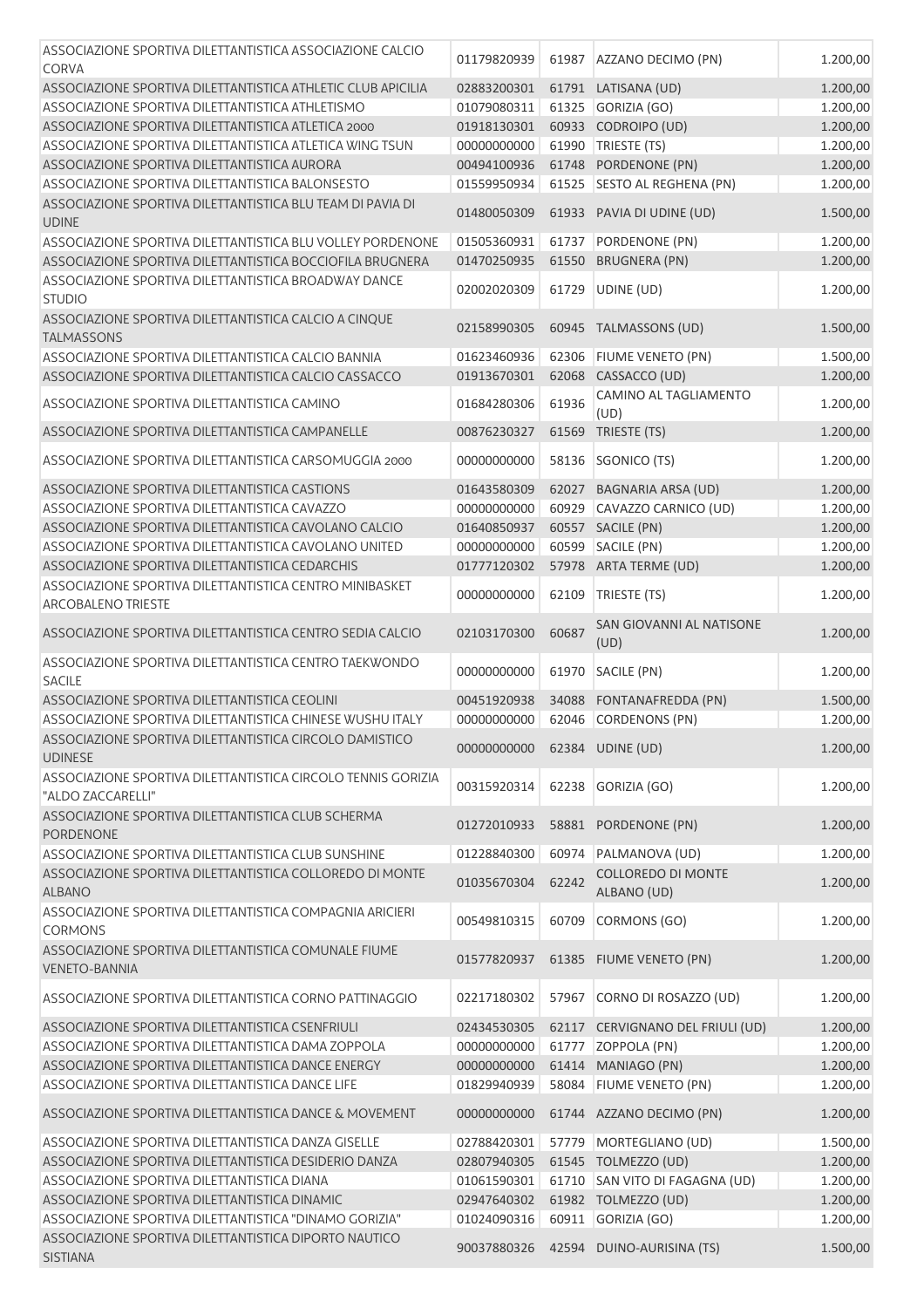| ASSOCIAZIONE SPORTIVA DILETTANTISTICA E4RUN                                                                          | 02795380308                |                | 61068 UDINE (UD)                               | 1.200,00             |
|----------------------------------------------------------------------------------------------------------------------|----------------------------|----------------|------------------------------------------------|----------------------|
| ASSOCIAZIONE SPORTIVA DILETTANTISTICA EASTSIDE TRIATHLON<br><b>GORIZIA</b>                                           | 01162640310                |                | 62225 GORIZIA (GO)                             | 1.200,00             |
| ASSOCIAZIONE SPORTIVA DILETTANTISTICA E CULTURALE COPPELIA                                                           | 00000000000                |                | 61857 MONFALCONE (GO)                          | 1.200,00             |
| ASSOCIAZIONE SPORTIVA DILETTANTISTICA E DI PROMOZIONE<br>SOCIALE CENTRO OLISTICO REGIONALE SHEN MEN                  | 02739740302                |                | 61360 LATISANA (UD)                            | 1.500,00             |
| ASSOCIAZIONE SPORTIVA DILETTANTISTICA EMOZIONE                                                                       | 01863050934                |                | 61932 FIUME VENETO (PN)                        | 1.200,00             |
| ASSOCIAZIONE SPORTIVA DILETTANTISTICA EUGYM                                                                          | 02934430303                | 58888          | UDINE (UD)                                     | 1.200,00             |
| ASSOCIAZIONE SPORTIVA DILETTANTISTICA FENCING TODAY                                                                  | 01743410936                | 61743          | SACILE (PN)                                    | 1.200,00             |
| ASSOCIAZIONE SPORTIVA DILETTANTISTICA FIT GYM 2                                                                      | 02947100307                |                | 59723 MANZANO (UD)                             | 1.200,00             |
| ASSOCIAZIONE SPORTIVA DILETTANTISTICA FIT LOWN                                                                       | 01366130936                |                | 62162 CORDENONS (PN)                           | 1.200,00             |
| ASSOCIAZIONE SPORTIVA DILETTANTISTICA FITNESSART                                                                     | 01826520932                |                | 61019 BRUGNERA (PN)                            | 1.200,00             |
| ASSOCIAZIONE SPORTIVA DILETTANTISTICA FULGOR                                                                         | 00679720300                |                | 61648 UDINE (UD)                               | 1.200,00             |
| ASSOCIAZIONE SPORTIVA DILETTANTISTICA FUTSAL M.I.                                                                    | 01871020937                |                | 62169 PORCIA (PN)                              | 1.200,00             |
| ASSOCIAZIONE SPORTIVA DILETTANTISTICA FUTURA                                                                         | 00624670931                |                | 59738 CORDENONS (PN)                           | 1.200,00             |
| ASSOCIAZIONE SPORTIVA DILETTANTISTICA "GENTE QUE SI"                                                                 | 02711800306                |                | 61419 CERVIGNANO DEL FRIULI (UD)               | 1.200,00             |
| ASSOCIAZIONE SPORTIVA DILETTANTISTICA GINNASTICA ARTISTICA<br>'ISONZO'                                               |                            | 58103          | GORIZIA (GO)                                   | 1.200,00             |
| ASSOCIAZIONE SPORTIVA DILETTANTISTICA GINNASTICA E FITNESS                                                           | 00000000000                | 62014          | <b>BRUGNERA (PN)</b>                           | 1.200,00             |
| ASSOCIAZIONE SPORTIVA DILETTANTISTICA GINNASTICA MODERNA                                                             | 00000000000                |                | 59658 SACILE (PN)                              | 1.200,00             |
| ASSOCIAZIONE SPORTIVA DILETTANTISTICA GIOVANE ARTUGNA                                                                | 01888160932                |                | 61892 POLCENIGO (PN)                           | 1.200,00             |
| ASSOCIAZIONE SPORTIVA DILETTANTISTICA GOLF CLUB GRADO                                                                | 00520200312                | 20983          | GRADO (GO)                                     | 1.500,00             |
| ASSOCIAZIONE SPORTIVA DILETTANTISTICA GRADO X SPORT                                                                  | 02857130302                |                | 58060 ARTA TERME (UD)                          | 1.200,00             |
| ASSOCIAZIONE SPORTIVA DILETTANTISTICA GRUPPO CICLISTICO DEL<br>FRIULI VENEZIA GIULIA                                 | 02500330309                | 61079          | TRICESIMO (UD)                                 | 1.200,00             |
| ASSOCIAZIONE SPORTIVA DILETTANTISTICA "GRUPPO MARCIATORI<br><b>AQUILE BIANCONERE</b>                                 | 00000000000                |                | 61463 SAN DANIELE DEL FRIULI (UD)              | 1.200,00             |
| ASSOCIAZIONE SPORTIVA DILETTANTISTICA GRUPP'S                                                                        | 01293140321                | 57724          | TRIESTE (TS)                                   | 1.500,00             |
| ASSOCIAZIONE SPORTIVA DILETTANTISTICA G&S DANCE ACADEMY                                                              | 00000000000                |                | 60753 CERVIGNANO DEL FRIULI (UD)               | 1.200,00             |
| ASSOCIAZIONESPORTIVA DILETTANTISTICA HAMSA                                                                           | 00000000000                | 61304          | PORDENONE (PN)                                 | 1.200,00             |
| ASSOCIAZIONE SPORTIVA DILETTANTISTICA HUMUS BASKET SACILE                                                            | 01348260934                |                | 61874 SACILE (PN)                              | 1.200,00             |
| ASSOCIAZIONE SPORTIVA DILETTANTISTICA "IL MANEGGIO CASALI<br><b>BIRRI"</b>                                           | 02828840302                | 62286          | MANZANO (UD)                                   | 1.200,00             |
| ASSOCIAZIONE SPORTIVA DILETTANTISTICA IL SOGNO                                                                       | 00000000000                | 62258          | PORDENONE (PN)                                 | 1.200,00             |
| ASSOCIAZIONE SPORTIVA DILETTANTISTICA ILYDANCE STUDIO                                                                | 01175130317                | 33729          | MONFALCONE (GO)                                | 1.500,00             |
| ASSOCIAZIONE SPORTIVA DILETTANTISTICA IN FORMA                                                                       | 02768190304                |                | 61274 SAN GIORGIO DI NOGARO (UD)               | 1.200,00             |
| ASSOCIAZIONE SPORTIVA DILETTANTISTICA INSIEME PER PORDENONE                                                          | 01602440933                |                | 61591 PORDENONE (PN)                           | 1.200,00             |
| ASSOCIAZIONE SPORTIVA DILETTANTISTICA INSPORT                                                                        | 00558260311                |                | 60239 ROMANS D'ISONZO (GO)                     | 1.200,00             |
| ASSOCIAZIONE SPORTIVA DILETTANTISTICA IRON GYM                                                                       | 01794250934                |                | 61905 PRATA DI PORDENONE (PN)                  | 1.200,00             |
| ASSOCIAZIONE SPORTIVA DILETTANTISTICA JUDO CLUB TOLMEZZO                                                             | 01897950307                |                | 59776 TOLMEZZO (UD)                            | 1.200,00             |
| ASSOCIAZIONE SPORTIVA DILETTANTISTICA JUNIOR ALPINA BASEBALL<br><b>E SOFTBALL</b>                                    | 01098110321                |                | 60810 TRIESTE (TS)                             | 1.200,00             |
| ASSOCIAZIONE SPORTIVA DILETTANTISTICA KINESIS                                                                        |                            |                |                                                |                      |
| ASSOCIAZIONE SPORTIVA DILETTANTISTICA KIZOMBACADEMY ASD                                                              | 00000000000<br>01225380326 | 61793          | CANEVA (PN)<br>TRIESTE (TS)                    | 1.200,00             |
| ASSOCIAZIONE SPORTIVA DILETTANTISTICA LAGUNA CHAMP                                                                   |                            | 58550          |                                                | 1.200,00             |
|                                                                                                                      | 02752490306                |                | 62064 GRADO (GO)<br>TRIESTE (TS)               | 1.200,00             |
| ASSOCIAZIONE SPORTIVA DILETTANTISTICA L'ALBERO DELLA VITA<br>ASSOCIAZIONE SPORTIVA DILETTANTISTICA LA POLVERIERA DEL | 00000000000<br>02890540301 | 62304<br>23947 | MORTEGLIANO (UD)                               | 1.200,00<br>1.500,00 |
| <b>CORMOR</b>                                                                                                        |                            |                |                                                |                      |
| ASSOCIAZIONE SPORTIVA DILETTANTISTICA LATIN LOVE                                                                     | 01829580933                |                | 57820 PORDENONE (PN)                           | 1.200,00             |
| ASSOCIAZIONE SPORTIVA DILETTANTISTICA LEONCINO GRADISCA                                                              | 00000000000                | 61303          | GRADISCA D'ISONZO (GO)                         | 1.200,00             |
| ASSOCIAZIONE SPORTIVA DILETTANTISTICA LIBERAMENTE                                                                    | 02968020301                |                | 62119 MAGNANO IN RIVIERA (UD)                  | 1.200,00             |
| ASSOCIAZIONE SPORTIVA DILETTANTISTICA MARATONA DELLE CITTA'<br><b>DEL VINO</b>                                       | 02720890306                |                | 62017 BUTTRIO (UD)                             | 1.500,00             |
| ASSOCIAZIONE SPORTIVA DILETTANTISTICA MARATONINA<br>PORDENONESE                                                      | 01567530934                | 61758          | PORDENONE (PN)                                 | 1.200,00             |
| ASSOCIAZIONE SPORTIVA DILETTANTISTICA MARATONINA UDINESE                                                             | 02243920309                |                | 59336 UDINE (UD)                               | 1.200,00             |
| ASSOCIAZIONE SPORTIVA DILETTANTISTICA MILLENNIUM                                                                     | 02212500306                | 62161          | <b>JAIN UIU VAININI AL INATIJUINL</b><br>(11D) | 1.200,00             |
| ASSOCIAZIONE SPORTIVA DILETTANTISTICA MOSSA                                                                          | 00123130312                | 58102          | MOSSA (GO)                                     | 1.200,00             |
| ASSOCIAZIONE SPORTIVA DILETTANTISTICA MOTO CLUB ALBATROS                                                             | 01402390932                | 62381          | <b>FONTANAFREDDA (PN)</b>                      | 1.200,00             |
| ASSOCIAZIONE SPORTIVA DILETTANTISTICA MOTO CLUB PINO MEDEOT<br>ASSOCIAZIONE SPORTIVA DILETTANTISTICA MOTOMAS         | 00390250314<br>02382740302 |                | 62241 GORIZIA (GO)<br>62389 FAGAGNA (UD)       | 1.200,00<br>1.200,00 |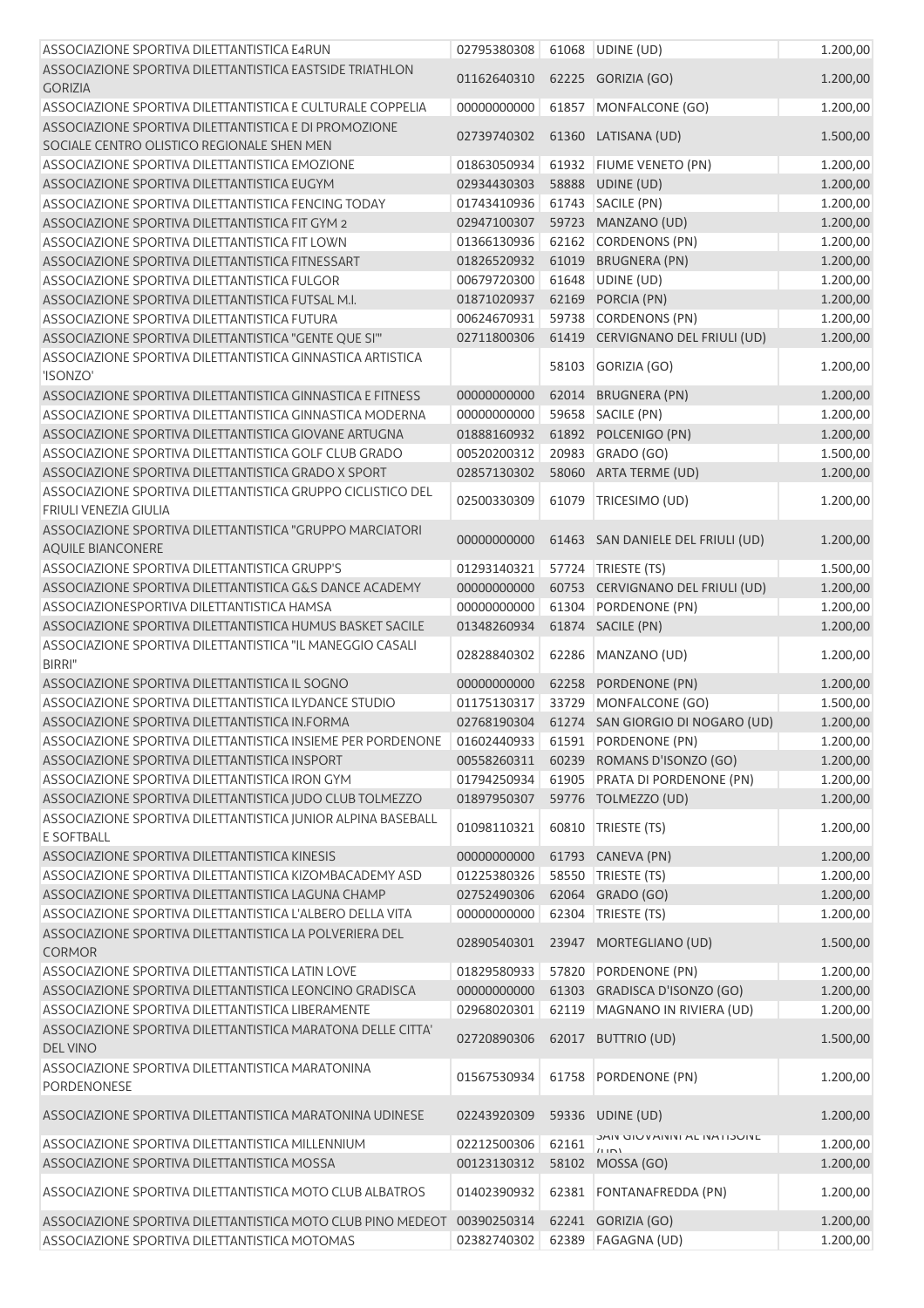| ASSOCIAZIONE SPORTIVA DILETTANTISTICA MOTUS                                | 00000000000                    |       | 61911 AZZANO DECIMO (PN)             | 1.200,00 |
|----------------------------------------------------------------------------|--------------------------------|-------|--------------------------------------|----------|
| ASSOCIAZIONE SPORTIVA DILETTANTISTICA NAMASTE                              | 01677250936                    |       | 62358 AVIANO (PN)                    | 1.200,00 |
| ASSOCIAZIONE SPORTIVA DILETTANTISTICA NAONIS BASKET                        | 01277970933                    |       | 61574 PORDENONE (PN)                 | 1.200,00 |
| ASSOCIAZIONE SPORTIVA DILETTANTISTICA NEL BLU                              | 00000000000                    |       | 61734   TRIESTE (TS)                 | 1.200,00 |
| ASSOCIAZIONE SPORTIVA DILETTANTISTICA NEW GYM & DANCE                      | 00000000000                    |       | 57704 TRIESTE (TS)                   | 1.200,00 |
| ASSOCIAZIONE SPORTIVA DILETTANTISTICA NEW VOLLEY PORDENONE                 | 01698600937                    |       | 62152 CORDENONS (PN)                 | 1.200,00 |
| ASSOCIAZIONE SPORTIVA DILETTANTISTICA NOVA VIRTUS                          | 01697920930                    |       | 62192 VALVASONE ARZENE (PN)          | 1.200,00 |
| ASSOCIAZIONE SPORTIVA DILETTANTISTICA NUOVA BASKET ISONZO                  | 00336930318                    |       | 61091 SAN CANZIAN D'ISONZO (GO)      | 1.200,00 |
| ASSOCIAZIONE SPORTIVA DILETTANTISTICA OFFROAD PROMOTION                    |                                |       |                                      |          |
| <b>POLCENIGO</b>                                                           | 00000000000                    |       | 61897 POLCENIGO (PN)                 | 1.200,00 |
| ASSOCIAZIONE SPORTIVA DILETTANTISTICA OKINAWA FIGHT                        | 00000000000                    |       | 60385   TAVAGNACCO (UD)              | 1.200,00 |
| ASSOCIAZIONE SPORTIVA DILETTANTISTICA OL3                                  | 01476430309                    |       | 61882 FAEDIS (UD)                    | 1.200,00 |
| ASSOCIAZIONE SPORTIVA DILETTANTISTICA OVARESE                              | 01776440305                    | 62388 | OVARO (UD)                           | 1.200,00 |
| ASSOCIAZIONE SPORTIVA DILETTANTISTICA PALLAVOLO ALTURA                     | 00795410323                    |       | 61606 TRIESTE (TS)                   | 1.200,00 |
| ASSOCIAZIONE SPORTIVA DILETTANTISTICA PALLAVOLO PIERIS                     | 00381280312                    | 61393 | SAN CANZIAN D'ISONZO (GO)            | 1.200,00 |
| ASSOCIAZIONE SPORTIVA DILETTANTISTICA PALMASCACCHI                         | 02672690308                    |       | 58121 PALMANOVA (UD)                 | 1.200,00 |
| ASSOCIAZIONE SPORTIVA DILETTANTISTICA PASIAN DI PRATO VOLLEY               | 02448300307                    | 62123 | PASIAN DI PRATO (UD)                 | 1.200,00 |
| ASSOCIAZIONE SPORTIVA DILETTANTISTICA PASSIONE ARTE DANZA                  | 01805820931                    |       | 61983 PORDENONE (PN)                 | 1.200,00 |
| ASSOCIAZIONE SPORTIVA DILETTANTISTICA PATTINAGGIO ARTISTICO                |                                |       |                                      |          |
| <b>NEW GENERATION SKATE BRUGNERA</b>                                       | 91068900934                    | 60233 | <b>BRUGNERA (PN)</b>                 | 1.200,00 |
| ASSOCIAZIONE SPORTIVA DILETTANTISTICA PATTINAGGIO ARTISTICO                | 01498160934                    |       | 60104 PASIANO DI PORDENONE (PN)      | 1.200,00 |
| NEW SKATE PASIANO DI PORDENONE                                             |                                |       |                                      |          |
| ASSOCIAZIONE SPORTIVA DILETTANTISTICA PATTINAGGIO ARTISTICO                | 01333640934                    |       |                                      |          |
| <b>PORDENONE</b>                                                           |                                | 60411 | PORDENONE (PN)                       | 1.200,00 |
| ASSOCIAZIONE SPORTIVA DILETTANTISTICA PATTINAGGIO IL VOLO<br><b>BANNIA</b> | 00000000000                    |       | 61883 FIUME VENETO (PN)              | 1.200,00 |
| ASSOCIAZIONE SPORTIVA DILETTANTISTICA PATTINAGGIO LIBERTAS                 |                                |       |                                      |          |
| <b>PORCIA</b>                                                              | 01460730938                    |       | 60264 PORCIA (PN)                    | 1.200,00 |
| ASSOCIAZIONE SPORTIVA DILETTANTISTICA PATTINAGGIO SAN                      |                                |       |                                      |          |
| <b>FLOREANO</b>                                                            | 02374290308                    |       | 60702 BUIA (UD)                      | 1.200,00 |
|                                                                            |                                |       |                                      |          |
| ASSOCIAZIONE SPORTIVA DILETTANTISTICA PENTANUOTO                           | 01197760935                    | 61026 | SAN QUIRINO (PN)                     | 1.200,00 |
| ASSOCIAZIONE SPORTIVA DILETTANTISTICA PERCORSI                             | 00000000000                    | 61753 | PORDENONE (PN)                       | 1.200,00 |
| ASSOCIAZIONE SPORTIVA DILETTANTISTICA PIEDIMONTE                           | 00176750313                    | 61427 | GORIZIA (GO)                         | 1.200,00 |
| ASSOCIAZIONE SPORTIVA DILETTANTISTICA PINNA SUB SAN VITO                   | 01439030931                    | 62122 | SAN VITO AL TAGLIAMENTO<br>(PN)      | 1.200,00 |
| ASSOCIAZIONE SPORTIVA DILETTANTISTICA PODISMO BUTTRIO                      | 02442400301 61474 BUTTRIO (UD) |       |                                      | 1.500,00 |
| ASSOCIAZIONE SPORTIVA DILETTANTISTICA POGGIO                               |                                |       | 00155400310    60855    SAGRADO (GO) | 1.200,00 |
| ASSOCIAZIONE SPORTIVA DILETTANTISTICA POLCENIGO BUDOIA                     | 00444280937                    |       | 61367 POLCENIGO (PN)                 | 1.200,00 |
| ASSOCIAZIONE SPORTIVA DILETTANTISTICA POLISPORTIVA COMUNALE                |                                |       |                                      |          |
| LESTIZZA                                                                   | 01738702307                    |       | 61038 LESTIZZA (UD)                  | 1.200,00 |
| ASSOCIAZIONE SPORTIVA DILETTANTISTICA POLISPORTIVA FUTURA                  |                                |       |                                      |          |
| <b>BASKETBALL</b>                                                          | 02979840309                    | 61538 | PASIAN DI PRATO (UD)                 | 1.200,00 |
| ASSOCIAZIONE SPORTIVA DILETTANTISTICA POLISPORTIVA JUDO CLUB               |                                |       |                                      |          |
|                                                                            | 02113890301                    |       | 58440 FAGAGNA (UD)                   | 1.200,00 |
| SHIMAI DOJO                                                                |                                |       |                                      |          |
| ASSOCIAZIONE SPORTIVA DILETTANTISTICA POLISPORTIVA OPICINA                 | 00760930321                    |       | 60376   TRIESTE (TS)                 | 1.200,00 |
| ASSOCIAZIONE SPORTIVA DILETTANTISTICA POLISPORTIVA TAIPANA                 | 02210920308                    |       | 62201 TAIPANA (UD)                   | 1.200,00 |
| ASSOCIAZIONE SPORTIVA DILETTANTISTICA POLISPORTIVA TAMAI                   | 00000000000                    | 61319 | <b>BRUGNERA (PN)</b>                 | 1.200,00 |
| SEZIONE JUDO LIBERTAS                                                      |                                |       |                                      |          |
| ASSOCIAZIONE SPORTIVA DILETTANTISTICA POLISPORTIVE GIOVANILI               | 00000000000                    | 61853 | <b>FONTANAFREDDA (PN)</b>            | 1.200,00 |
| SALESIANE SKATING SMILE FONTANAFREDDA 2016                                 |                                |       |                                      |          |
| ASSOCIAZIONE SPORTIVA DILETTANTISTICA PORDENONE CALCIO A 5                 | 01320400938                    | 59714 | PORDENONE (PN)                       | 1.500,00 |
| ASSOCIAZIONE SPORTIVA DILETTANTISTICA PORTUS NAONIS                        | 01764050934                    |       | 61272 PORDENONE (PN)                 | 1.200,00 |
| ASSOCIAZIONE SPORTIVA DILETTANTISTICA POZZUOLO BASKET                      | 02388430304                    |       | 61070 POZZUOLO DEL FRIULI (UD)       | 1.200,00 |
| ASSOCIAZIONE SPORTIVA DILETTANTISTICA RADUGA                               | 00000000000                    |       | 57800 SPILIMBERGO (PN)               | 1.200,00 |
| ASSOCIAZIONE SPORTIVA DILETTANTISTICA RISANESE                             | 01135490306                    | 57687 | PAVIA DI UDINE (UD)                  | 1.200,00 |
| ASSOCIAZIONE SPORTIVA DILETTANTISTICA RIVOLTO                              | 02112100306                    |       | 62390 CODROIPO (UD)                  | 1.200,00 |
| ASSOCIAZIONE SPORTIVA DILETTANTISTICA RKD JUDO                             | 91081230939                    |       | 62397 CORDENONS (PN)                 | 1.200,00 |
| ASSOCIAZIONE SPORTIVA DILETTANTISTICA ROJALESE                             | 01296420308                    |       | 61735 REANA DEL ROIALE (UD)          | 1.200,00 |
| ASSOCIAZIONE SPORTIVA DILETTANTISTICA ROLLER-SKATE MANZANO                 | 02243380306                    | 59724 | MANZANO (UD)                         | 1.200,00 |
| ASSOCIAZIONE SPORTIVA DILETTANTISTICA ROLLIN SKATE CARLINO                 |                                |       |                                      |          |
|                                                                            | 00000000000                    |       | 60274 CARLINO (UD)                   | 1.200,00 |
| ASSOCIAZIONE SPORTIVA DILETTANTISTICA RUGBY CLUB MANIAGO                   | 01746070935                    |       | 61888 MANIAGO (PN)                   | 1.200,00 |
| ASSOCIAZIONE SPORTIVA DILETTANTISTICA RUNLAB UDINE                         | 00000000000                    |       | 61287 UDINE (UD)                     | 1.200,00 |
| ASSOCIAZIONE SPORTIVA DILETTANTISTICA RYUGIN JU JITSU                      | 02655640304                    |       | 57813 CODROIPO (UD)                  | 1.500,00 |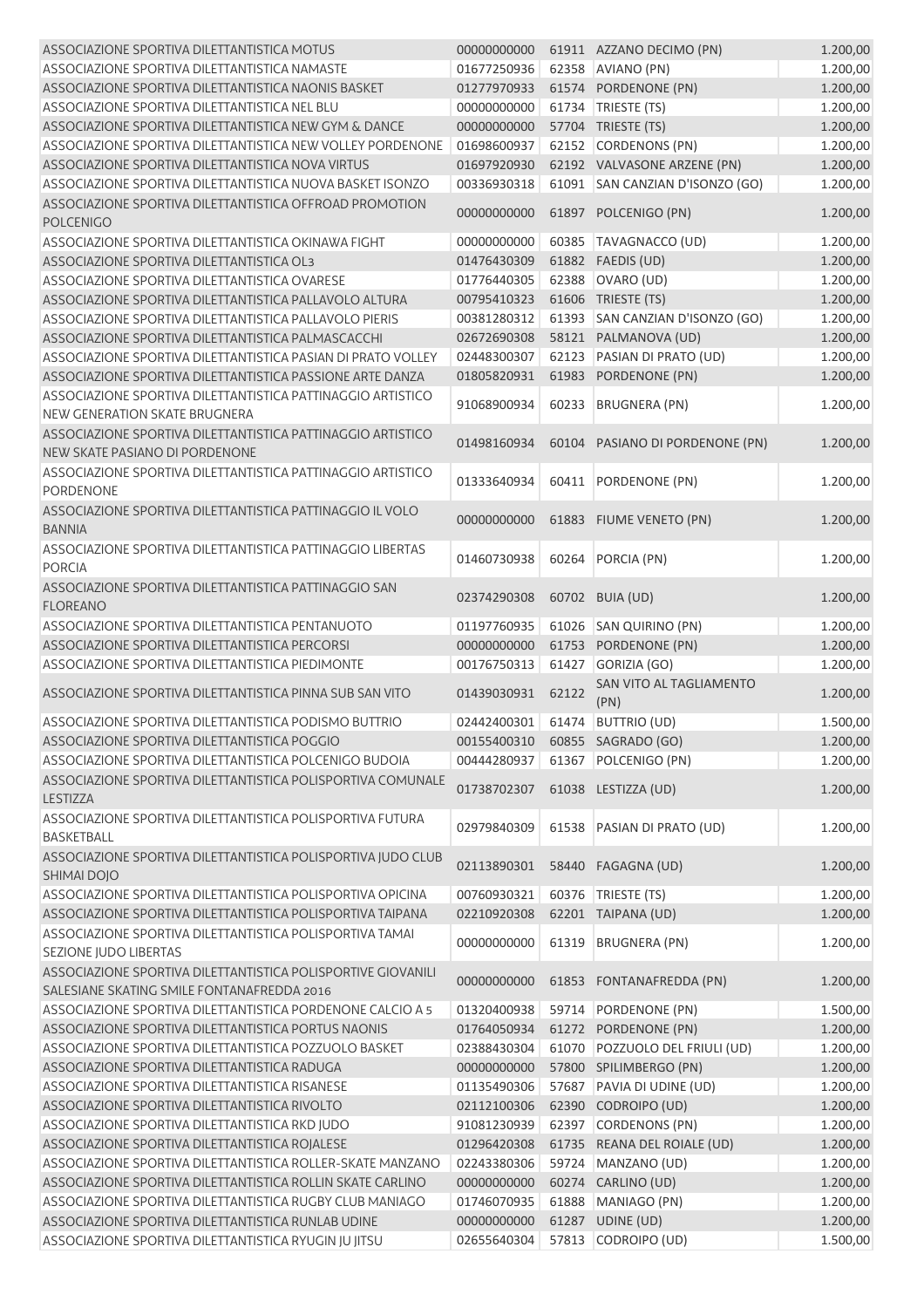| ASSOCIAZIONE SPORTIVA DILETTANTISTICA SAGITTA BIKE                                    | 01465230934 |       | 58896 LATISANA (UD)                      | 1.200,00 |
|---------------------------------------------------------------------------------------|-------------|-------|------------------------------------------|----------|
| ASSOCIAZIONE SPORTIVA DILETTANTISTICA SALESIANA DON BOSCO                             | 00442040937 |       | 61815 PORDENONE (PN)                     | 1.200,00 |
| ASSOCIAZIONE SPORTIVA DILETTANTISTICA SAN GIUSTO SCHERMA                              | 01181230325 |       | 60767 TRIESTE (TS)                       | 1.200,00 |
| ASSOCIAZIONE SPORTIVA DILETTANTISTICA SAN GREGORIO                                    | 01664040936 | 62153 | PORDENONE (PN)                           | 1.200,00 |
| ASSOCIAZIONE SPORTIVA DILETTANTISTICA SAN LEONARDO                                    | 00000000000 |       | 60512 SAN LEONARDO (UD)                  | 1.200,00 |
| ASSOCIAZIONE SPORTIVA DILETTANTISTICA SAN LORENZO<br><b>PORDENONE</b>                 | 01652160936 | 57725 | PORDENONE (PN)                           | 1.500,00 |
| ASSOCIAZIONE SPORTIVA DILETTANTISTICA SARONECANEVA                                    | 01674250939 | 61900 | CANEVA (PN)                              | 1.200,00 |
| ASSOCIAZIONE SPORTIVA DILETTANTISTICA SCHERMA VITTORIA<br><b>PORDENONE</b>            | 01725520934 | 59758 | PORDENONE (PN)                           | 1.200,00 |
| ASSOCIAZIONE SPORTIVA DILETTANTISTICA SCI CLUB MONTE DAUDA                            | 01776770305 |       | 58207 ZUGLIO (UD)                        | 1.200,00 |
| ASSOCIAZIONE SPORTIVA DILETTANTISTICA SCI CLUB PANORAMA                               | 00000000000 | 61650 | PORDENONE (PN)                           | 1.200,00 |
| ASSOCIAZIONE SPORTIVA DILETTANTISTICA SCI CLUB PORDENONE                              | 00367290939 | 61976 | PORDENONE (PN)                           | 1.200,00 |
| ASSOCIAZIONE SPORTIVA DILETTANTISTICA SCUOLA DI DANZA LUCIA<br><b>PECORARI</b>        | 00000000000 | 59749 | TRIESTE (TS)                             | 1.200,00 |
| ASSOCIAZIONE SPORTIVA DILETTANTISTICA SEKAI BUDO PORDENONE                            | 91009770933 | 58009 | PORDENONE (PN)                           | 1.200,00 |
| ASSOCIAZIONE SPORTIVA DILETTANTISTICA SENTIEROUNO                                     | 01270650326 |       | 61731   TRIESTE (TS)                     | 1.200,00 |
| ASSOCIAZIONE SPORTIVA DILETTANTISTICA SESTO BAGNAROLA                                 | 01225450939 |       | 61683 SESTO AL REGHENA (PN)              | 1.200,00 |
| ASSOCIAZIONE SPORTIVA DILETTANTISTICA SEVEGLIANO - FAUGLIS                            | 02861800304 | 61861 | <b>BAGNARIA ARSA (UD)</b>                | 1.200,00 |
| ASSOCIAZIONE SPORTIVA DILETTANTISTICA SI FIT & FRIENDS                                | 01887400933 | 62080 | AZZANO DECIMO (PN)                       | 1.200,00 |
| ASSOCIAZIONE SPORTIVA DILETTANTISTICA SIMPRI CHEI                                     | 02815670308 | 62235 | PREMARIACCO (UD)                         | 1.200,00 |
| ASSOCIAZIONE SPORTIVA DILETTANTISTICA SOCIETÀ ARTISTICO<br>SPORTIVA CASARSA           | 01028840930 |       | 61344 CASARSA DELLA DELIZIA (PN)         | 1.200,00 |
| ASSOCIAZIONE SPORTIVA DILETTANTISTICA SOCIETA' SPORTIVA<br><b>FORNESE</b>             | 01483950307 | 61050 | FORNI DI SOPRA (UD)                      | 1.200,00 |
| ASSOCIAZIONE SPORTIVA DILETTANTISTICA SPORTING PIANCAVALLO                            | 01876440932 | 60273 | PORDENONE (PN)                           | 1.200,00 |
| ASSOCIAZIONE SPORTIVA DILETTANTISTICA SPORT PLANET                                    | 00000000000 | 60935 | CERVIGNANO DEL FRIULI (UD)               | 1.200,00 |
| ASSOCIAZIONE SPORTIVA DILETTANTISTICA S.S.SACILESE ABBREVIATA<br>A.S.D.- S.S.SACILESE | 01808090938 |       | 61282 SACILE (PN)                        | 1.500,00 |
| ASSOCIAZIONE SPORTIVA DILETTANTISTICA STELLA VOLLEY                                   | 01551110305 | 61295 | RIVIGNANO TEOR (UD)                      | 1.200,00 |
| ASSOCIAZIONE SPORTIVA DILETTANTISTICA TAEKWONDO FIRE<br><b>DRAGONS</b>                |             |       | 62089 SACILE (PN)                        | 1.200,00 |
| ASSOCIAZIONE SPORTIVA DILETTANTISTICA TARCENTO BASKET                                 | 01726140302 |       | 61455 TARCENTO (UD)                      | 1.200,00 |
| ASSOCIAZIONE SPORTIVA DILETTANTISTICA - TEAM KENSEI                                   | 01174160315 |       | 61646 ROMANS D'ISONZO (GO)               | 1.200,00 |
| ASSOCIAZIONE SPORTIVA DILETTANTISTICA TEAM SKY FRIUL                                  | 02842290302 |       | 41356 GEMONA DEL FRIULI (UD)             | 1.500,00 |
| ASSOCIAZIONE SPORTIVA DILETTANTISTICA TENNIS CITTÀ GIARDINO                           |             |       | 90000590936    61334    SPILIMBERGO (PN) | 1.200,00 |
| ASSOCIAZIONE SPORTIVA DILETTANTISTICA TENNIS CLUB BRUGNERA                            | 01476530934 |       | 61073 BRUGNERA (PN)                      | 1.200,00 |
| ASSOCIAZIONE SPORTIVA DILETTANTISTICA TENNIS CLUB<br><b>FONTANAFREDDA</b>             | 01405760933 |       | 62240 FONTANAFREDDA (PN)                 | 1.200,00 |
| ASSOCIAZIONE SPORTIVA DILETTANTISTICA TENNIS EVENTS FRIULI<br><b>VENEZIA GIULIA</b>   | 01269340327 |       | 61382 TRIESTE (TS)                       | 1.200,00 |
| ASSOCIAZIONE SPORTIVA DILETTANTISTICA TENNISTAVOLO LATISANA                           | 02183870308 |       | 61948 LATISANA (UD)                      | 1.200,00 |
| ASSOCIAZIONE SPORTIVA DILETTANTISTICA TENNIS TAVOLO<br>QUADRIFOGLIO                   | 02734160308 | 62245 | CERVIGNANO DEL FRIULI (UD)               | 1.200,00 |
| ASSOCIAZIONE SPORTIVA DILETTANTISTICA TERGESTE                                        | 01173240324 |       | 59685 TRIESTE (TS)                       | 1.200,00 |
| ASSOCIAZIONE SPORTIVA DILETTANTISTICA TERGESTE NUOTO ALTURA                           | 01038530323 | 61011 | TRIESTE (TS)                             | 1.200,00 |
| ASSOCIAZIONE SPORTIVA DILETTANTISTICA<br>THANKYOUSKATEBOARDING                        | 90024940307 |       | 61271 LIGNANO SABBIADORO (UD)            | 1.200,00 |
| ASSOCIAZIONE SPORTIVA DILETTANTISTICA TIEZZO 1954                                     | 01671270930 |       | 60806 AZZANO DECIMO (PN)                 | 1.200,00 |
| ASSOCIAZIONE SPORTIVA DILETTANTISTICA TIMEFORTANGO                                    | 01252710320 |       | 61698 TRIESTE (TS)                       | 1.200,00 |
| ASSOCIAZIONE SPORTIVA DILETTANTISTICA TIRATORI PALUDO                                 |             |       | 62200 SEQUALS (PN)                       | 1.200,00 |
| ASSOCIAZIONE SPORTIVA DILETTANTISTICA TIRO A VOLO PORPETTO                            | 02147130302 | 60997 | PORPETTO (UD)                            | 1.200,00 |
| ASSOCIAZIONE SPORTIVA DILETTANTISTICA TIRO PRATICO<br><b>PORDENONE</b>                | 00000000000 | 62324 | PRATA DI PORDENONE (PN)                  | 1.200,00 |
| ASSOCIAZIONE SPORTIVA DILETTANTISTICA TORNEI ED EVENTI<br><b>INTERNAZIONALI</b>       | 01172300319 |       | 60892 GRADISCA D'ISONZO (GO)             | 1.200,00 |
| ASSOCIAZIONE SPORTIVA DILETTANTISTICA TORRE                                           | 01106700931 |       | 59710 PORDENONE (PN)                     | 1.500,00 |
| ASSOCIAZIONE SPORTIVA DILETTANTISTICA TORRE BASKET                                    | 01155050931 |       | 60298 PORDENONE (PN)                     | 1.500,00 |
| ASSOCIAZIONE SPORTIVA DILETTANTISTICA TRIATHLON TEAM                                  | 01355950930 |       | 61254 CORDENONS (PN)                     | 1.200,00 |
| ASSOCIAZIONE SPORTIVA DILETTANTISTICA TRIESTE ATLETICA                                | 00048580328 |       | 62156 TRIESTE (TS)                       | 1.500,00 |
| ASSOCIAZIONE SPORTIVA DILETTANTISTICA TRIESTE FUTSAL                                  | 00000000000 | 61425 | TRIESTE (TS)                             | 1.200,00 |
| ASSOCIAZIONE SPORTIVA DILETTANTISTICA TRIESTE GINNASTICA                              | 01268040324 |       | 59732 TRIESTE (TS)                       | 1.200,00 |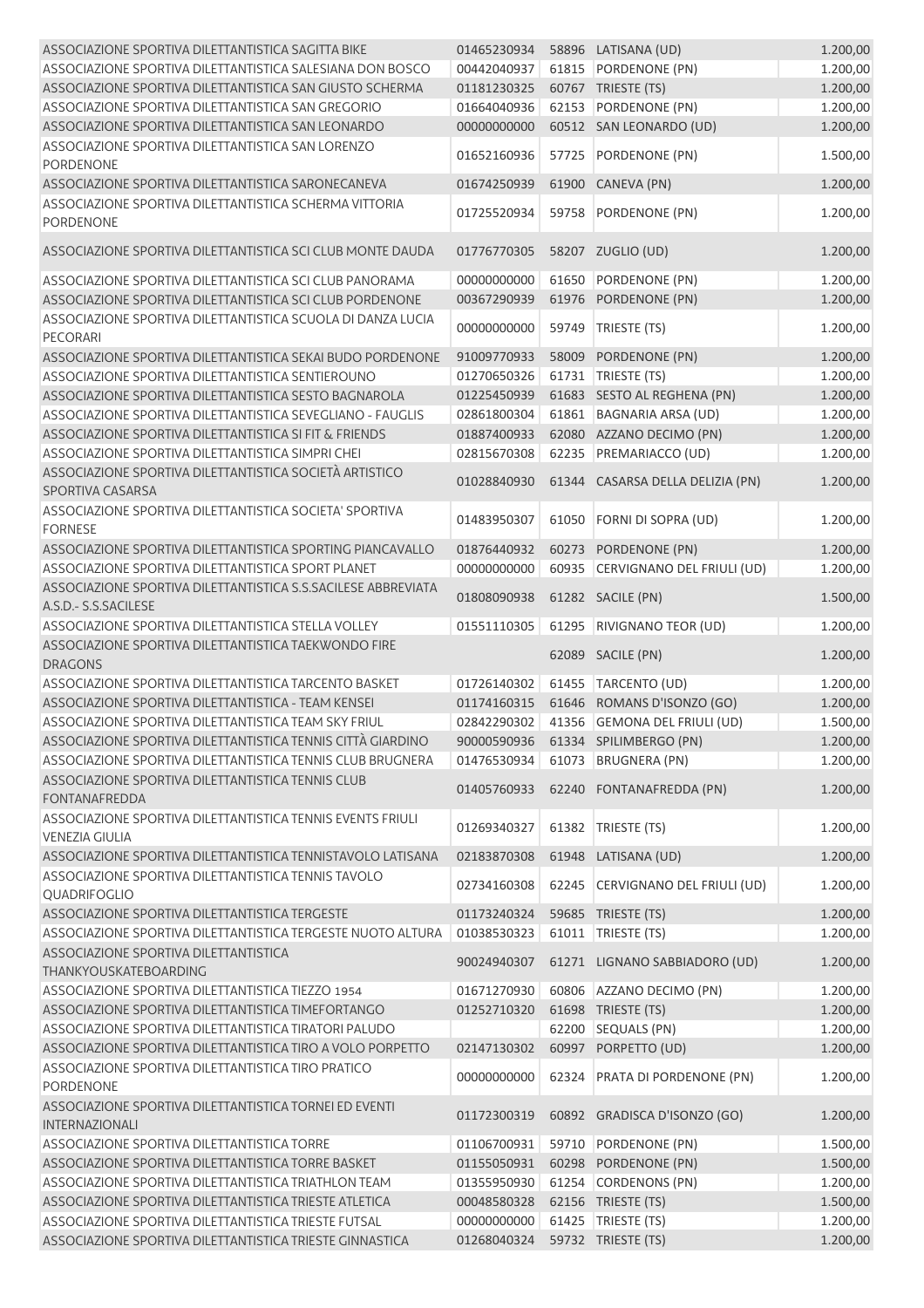| ASSOCIAZIONE SPORTIVA DILETTANTISTICA TRIVENETO KARTING CLUB                    | 01839320932 62316 SACILE (PN) |       |                                      | 1.200,00 |
|---------------------------------------------------------------------------------|-------------------------------|-------|--------------------------------------|----------|
| ASSOCIAZIONE SPORTIVA DILETTANTISTICA UNION PASIANO                             | 01293750939                   |       | 61871 PASIANO DI PORDENONE (PN)      | 1.200,00 |
| ASSOCIAZIONE SPORTIVA DILETTANTISTICA U.S. CORDENONS                            | 01126230935                   |       | 62001 CORDENONS (PN)                 | 1.200,00 |
| ASSOCIAZIONE SPORTIVA DILETTANTISTICA VAL RESIA                                 | 01245320302                   |       | 61923 RESIA (UD)                     | 1.200,00 |
| ASSOCIAZIONE SPORTIVA DILETTANTISTICA VIENTO FLAMENCO                           | 02440100309                   |       | 62365 UDINE (UD)                     | 1.200,00 |
| ASSOCIAZIONE SPORTIVA DILETTANTISTICA VILLA                                     | 01772860308                   |       | 62032 VILLA SANTINA (UD)             | 1.200,00 |
| ASSOCIAZIONE SPORTIVA DILETTANTISTICA VIRTUS PALLAVOLO                          | 00954850327                   |       | 61492 TRIESTE (TS)                   | 1.200,00 |
| ASSOCIAZIONE SPORTIVA DILETTANTISTICA WEISONG                                   | 01608230932                   |       | 36246 PORDENONE (PN)                 | 1.500,00 |
| ASSOCIAZIONE SPORTIVA DILETTANTISTICA ZORA' STUDIO DANZA                        | 02262770304                   |       | 61515   LATISANA (UD)                | 1.200,00 |
| ASSOCIAZIONE SPORTIVA DILETT, MOGGESE                                           |                               |       |                                      |          |
|                                                                                 | 01775960303                   |       | 61589 MOGGIO UDINESE (UD)            | 1.200,00 |
| ASSOCIAZIONE SPORTIVA DILLETANTISTICA DRAGONFLY                                 | 00000000000                   |       | 61311 SACILE (PN)                    | 1.200,00 |
| ASSOCIAZIONE SPORTIVA DIL. MLADINA                                              | 00577140320                   |       | 62003 TRIESTE (TS)                   | 1.200,00 |
| ASSOCIAZIONE SPORTIVA PALLAVOLO ARTENIESE                                       | 01570250306                   |       | 60642 ARTEGNA (UD)                   | 1.200,00 |
| ASSOCIAZIONE SPORTIVA PATTINAGGIO ARTISTICO TRIESTINO                           | 00784360323                   |       | 58088 TRIESTE (TS)                   | 1.500,00 |
| ASSOCIAZIONE SPORTIVA RONCHI CALCIO                                             | 00317610319                   | 58422 | RONCHI DEI LEGIONARI (GO)            | 1.500,00 |
| ASSOCIAZIONE SPORTIVA TIRO A SEGNO AL '91                                       | 02803410303                   |       | 60717 TARCENTO (UD)                  | 1.200,00 |
| ASSOCIAZIONE SPORTIVA UDINESE - A.S.U.                                          | 01029360300                   |       | 58056 UDINE (UD)                     | 1.200,00 |
| ASSOCIAZIONE SPORTIVE E SOCIALI ITALIANE FVG                                    | 00000000000                   |       | 59769 TRIESTE (TS)                   | 1.200,00 |
| ASSOCIAZIONE SPOTIVA DILETTANTISTICA TENNIS CLUB GRADO                          | 00403590318                   |       | 61366 GRADO (GO)                     | 1.200,00 |
| ASSOCIAZIONE STUDIODANZA-ASSOCIAZIONE CULTURALE E                               |                               |       |                                      |          |
| SPORTIVA DILETTANTISTICA                                                        | 02193280308                   |       | 61043 UDINE (UD)                     | 1.200,00 |
| <b>ASSOCIAZIONE TAO</b>                                                         | 00000000000                   |       | 62136   TRIESTE (TS)                 | 1.200,00 |
| ASSOCIAZIONE TENNIS OPICINA A.S.D.                                              | 01046380323                   |       | 61780 TRIESTE (TS)                   | 1.200,00 |
| ASSOCIAZIONE TURISTICA PRO VAL PESARINA                                         | 02711610309                   |       | 58214 PRATO CARNICO (UD)             | 1.500,00 |
| <b>ASSOCIAZIONE VARIABILE</b>                                                   | 02604850301                   |       | 61631 TREPPO GRANDE (UD)             | 1.500,00 |
| ASSOCIAZIONE "VIVA COMIX"                                                       | 01383010939                   |       | 60224 PORDENONE (PN)                 | 1.500,00 |
| ASS. SPORT. DILETTANTISTICA TRIESTINA-MULI TRIESTE                              | 00822600326                   |       | 20181 TRIESTE (TS)                   | 1.500,00 |
| <b>ASS. SPORT.DIL. LIBERTAS</b>                                                 | 00450520937                   |       | 62396 FIUME VENETO (PN)              | 1.200,00 |
| ASS. SPORTIVA DILETTANTISTICA TENNIS CLUB CAMPI ROSSI                           | 01130840323                   |       | 62141 SGONICO (TS)                   | 1.200,00 |
| ASS. SPOTIVA CURLING CLUB CLAUT                                                 | 01545040931                   |       | 60941 CLAUT (PN)                     |          |
|                                                                                 |                               |       |                                      | 1.200,00 |
| ASTOL MODELS MANAGEMENT DI ASTOLFI FABRIZIO                                     | 02294500307                   |       | 57909 UDINE (UD)                     | 1.500,00 |
| ASTORIA VIAGGI DI PICCININ ANDREA                                               | 01847360938                   |       | 25597 PRATA DI PORDENONE (PN)        | 4.800,00 |
| A STORY S.R.L.                                                                  | 01777630938                   |       | 20784 FONTANAFREDDA (PN)             | 1.800,00 |
| A.S.T. S.R.L.                                                                   | 02425530306                   |       | 30429 FLAIBANO (UD)                  | 1.800,00 |
| ASTUR DI ALONSO JOSE' ERNESTO E C. S.A.S.                                       | 01417710306                   |       | 21373 LIGNANO SABBIADORO (UD)        | 4.800,00 |
| ASUKA DI LIU XIAO                                                               | 01827310937                   |       | 36030 PORDENONE (PN)                 | 1.800,00 |
| ASZ-POLISPORTIVA DILETTANTISTICA OLYMPIA                                        |                               |       | 00449910314    61593    GORIZIA (GO) | 1.200,00 |
| <b>ASZ - USD JADRAN</b>                                                         | 90005780326                   |       | 58196   TRIESTE (TS)                 | 1.200,00 |
| ATEAGRI S.S. SOCIETA' AGRICOLA                                                  | 02467930307                   |       | 39422 POCENIA (UD)                   | 900,00   |
| <b>ATHLETIC CLUB ASD</b>                                                        | 02963180308                   |       | 61106 RIVE D'ARCANO (UD)             | 1.200,00 |
| ATHLETIS SOCIETA' SPORTIVA DILETTANTISTICA A RESPONSABILITA'<br><b>LIMITATA</b> | 02958370302                   |       | 21484 PALMANOVA (UD)                 | 1.500,00 |
| <b>ATLETICA DOLOMITI FRIULANE</b>                                               | 00000000000                   |       | 61378 VAJONT (PN)                    | 1.200,00 |
| ATLETICA MALIGNANI LIBERTAS UDINE A.S.D.                                        | 02372840302                   |       | 61403 UDINE (UD)                     | 1.200,00 |
| <b>ATMOSFERE DI BARESI SILVIA</b>                                               | 01066070317                   |       | 29279 GORIZIA (GO)                   | 1.800,00 |
| ATMOSFERE S.A.S. DI PAPINUTTO ROMINA & C.                                       | 02966800308                   |       | 36359 REMANZACCO (UD)                | 900,00   |
| <b>ATREVIDA APS ASD</b>                                                         | 00000000000                   |       | 61519 UDINE (UD)                     | 1.200,00 |
| <b>ATTANASIO SIMONE</b>                                                         | 00000000000                   |       | 40464 CERVIGNANO DEL FRIULI (UD)     | 900,00   |
| ATTICO DA BETTA DI PONTONI ELISABETTA                                           | 00000000000                   |       | 26782 GORIZIA (GO)                   | 900,00   |
| ATTIVAMENTE S.A.S. DI ZANETTI STEFANO E C.                                      | 01441060934                   |       | 17188 PORCIA (PN)                    | 1.500,00 |
| A.U.C. S.A.S. DI MINI RENATO                                                    | 02859440303                   |       | 22831 NIMIS (UD)                     | 1.800,00 |
| AUGUSTINER STUBERL MARINE - SOCIETA' IN ACCOMANDITA SEMPLICE                    |                               |       |                                      |          |
| DI FRANCESCA BLAHA & C.                                                         | 01004340327                   |       | 34304 TRIESTE (TS)                   | 1.500,00 |
| AURA AFFITTACAMERE DI PRIBAC LUCIANA                                            | 01312290321                   |       | 37578 TRIESTE (TS)                   | 900,00   |
| AURORA DI RIZZO SILVANA RITA & C. S.A.S.                                        | 01132420314                   |       | 19460 GRADO (GO)                     | 1.800,00 |
| <b>AURORA HOTEL S.R.L.</b>                                                      | 01221890328                   |       | 45151   TRIESTE (TS)                 | 4.800,00 |
| <b>AURORA MUIESAN</b>                                                           | 01338620329                   |       | 22372 TRIESTE (TS)                   | 1.500,00 |
| AURORA S.A.S. DI LA ROCCA UMBERTO E C.                                          | 02394500306                   |       | 20436 CERVIGNANO DEL FRIULI (UD)     | 1.800,00 |
| <b>AURORA SRL</b>                                                               | 01294660327                   |       | 30994 TRIESTE (TS)                   | 1.500,00 |
| AURORA VIAGGI S.R.L.                                                            | 00954360327                   |       | 19108   TRIESTE (TS)                 | 4.800,00 |
| AURORA VOLLEY UDINE                                                             | 02440570303                   |       | 60863 UDINE (UD)                     | 1.200,00 |
| <b>AUTISCHER CARLO</b>                                                          | 02500950304                   |       | 16907 TARVISIO (UD)                  | 1.500,00 |
| AUTOCOMINA DI COSTAN DOREL DANIEL                                               | 02901170304                   |       | 30762 TARVISIO (UD)                  | 800,00   |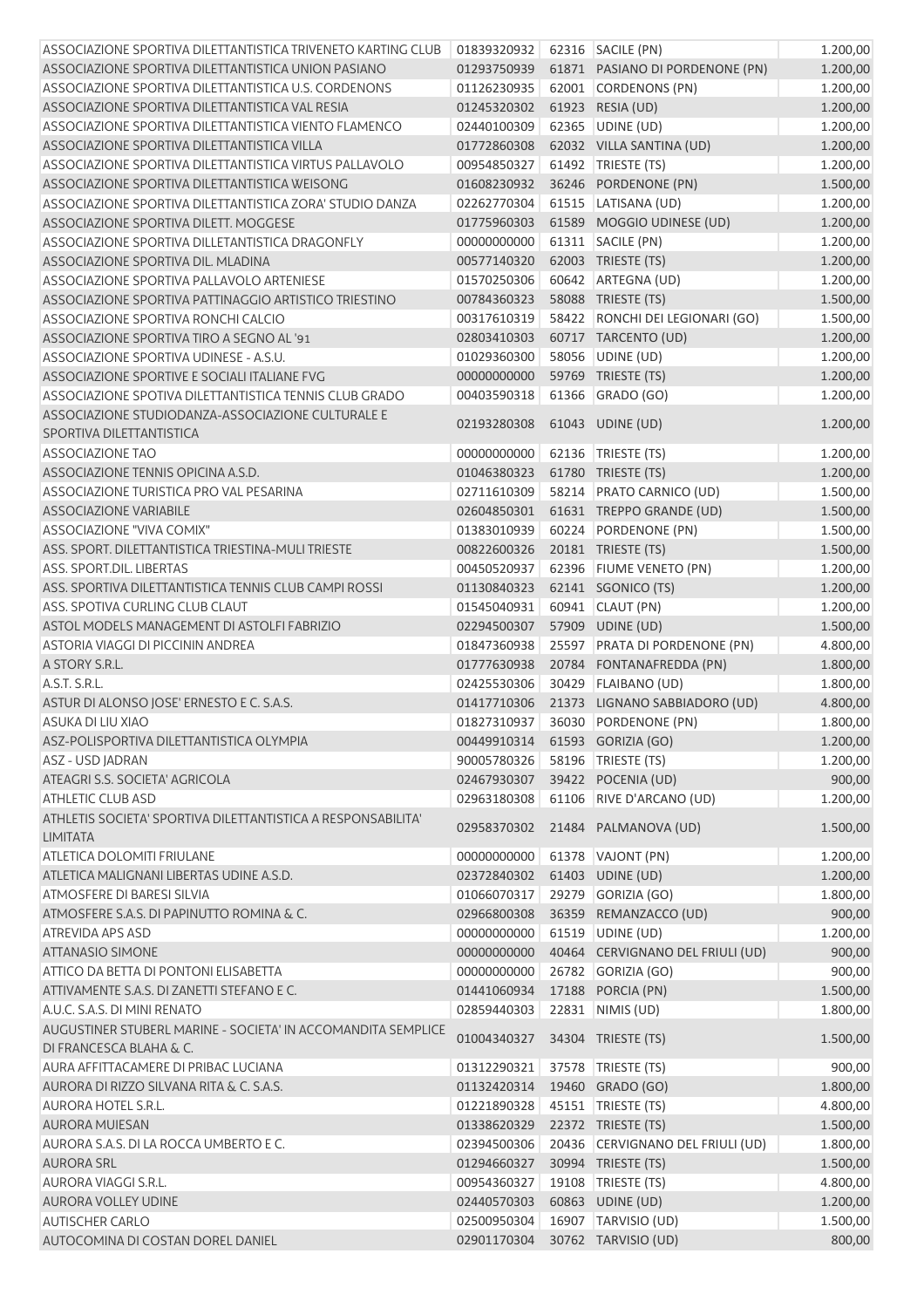| AUTOGRILLO DI COSETTI LAURA                                                                 | 02227980303 |       | 24570 GEMONA DEL FRIULI (UD)       | 1.500,00 |
|---------------------------------------------------------------------------------------------|-------------|-------|------------------------------------|----------|
| AUTONOLEGGI CIANI S.N.C. DI CIANI ALESSANDRO & C.                                           | 01344780307 |       | 24565 BUIA (UD)                    | 700,00   |
| AUTONOLEGGI DE CRIGNIS IOLE & C. S.N.C.                                                     | 01977880309 |       | 36196 ARTA TERME (UD)              | 700,00   |
| AUTONOLEGGI PORDENONE DI CASAGRANDE ALESSANDRO                                              | 01729730935 |       | 21544 PORDENONE (PN)               | 700,00   |
| AUTORISTOBAR DI PAOLUZZI MARINA                                                             | 01113650319 |       | 27028 GORIZIA (GO)                 | 1.500,00 |
| AUTOSERVIZI BEVILACQUA DI BEVILACQUA MARIO S.R.L.                                           | 02719410306 |       | 31996 REMANZACCO (UD)              | 700,00   |
| <b>AUTOSERVIZI DI DECOLLE GIANNI</b>                                                        | 01017770312 |       | 18117 GORIZIA (GO)                 | 700,00   |
| AUTOSERVIZI TELLINI DI D'AMBROSIO ANDREA & C. S.A.S.                                        | 00189740301 |       | 23883 CASTIONS DI STRADA (UD)      | 700,00   |
| AVALON DI ZHANG HAIHAI E C. S.A.S.                                                          | 02905640302 |       | 60353 MANZANO (UD)                 | 1.500,00 |
| AVALON - SOCIETA' A RESPONSABILITA' LIMITATA                                                | 00941890329 |       | 28774 SGONICO (TS)                 | 1.500,00 |
| AVANTI AGLI EVENTI DI PAPAIS DANIELA                                                        | 01678150937 | 44230 | MORSANO AL TAGLIAMENTO             | 1.500,00 |
|                                                                                             |             |       | (PN)                               |          |
| AVENAL                                                                                      | 02064830306 | 57726 | FIUMICELLO VILLA VICENTINA<br>(UD) | 1.200,00 |
| <b>AVENOSO MARIO</b>                                                                        | 02915030304 |       | 28292 TARVISIO (UD)                | 1.500,00 |
| <b>AVIAN ALESSIA</b>                                                                        | 01270970328 |       | 40915 TRIESTE (TS)                 | 1.500,00 |
| <b>AVON MASSIMO</b>                                                                         | 01689170932 |       | 25748 CORDENONS (PN)               | 1.500,00 |
| <b>AVRAMOVIC BOJAN</b>                                                                      | 02937510309 |       | 28954 UDINE (UD)                   | 1.800,00 |
| A & V SOCIETA' IN NOME COLLETTIVO DI ALEXANDRA MOZE' & C.                                   | 00977420322 |       | 21286 TRIESTE (TS)                 | 1.800,00 |
| AVVENIRE S.A.S. DI PATRIZIA MONTELLA & C.                                                   | 01880100936 |       | 60693 PORDENONE (PN)               | 1.500,00 |
| AXIS DANZA SOCIETA' SPORTIVA DILETTANTISTICA A R.L.                                         | 02705570303 |       | 27286 UDINE (UD)                   | 1.500,00 |
| <b>AYDEMIR MAHSUN</b>                                                                       | 01295950321 |       | 35715 TRIESTE (TS)                 | 1.800,00 |
| AZ. AGR. ACCORDINI DI GIAN PAOLO ACCORDINI                                                  | 02221140300 |       | 38806   FAEDIS (UD)                | 1.800,00 |
| AZ. AGR. AI PORTICI DI GIOVITTO CHRISTIAN                                                   | 02167250303 |       | 33894 PREPOTTO (UD)                | 1.800,00 |
| AZ. AGR. AL GELSO DI PETRIS ALESSANDRO                                                      | 02319700304 |       | 34518 PAVIA DI UDINE (UD)          | 1.800,00 |
| AZ. AGR. BIOLOGICA PRADIS SOCIETA' SEMPLICE AGRICOLA DELLA                                  |             |       |                                    |          |
| FAM. TREVISANUT                                                                             | 01806660930 |       | 28013 CLAUZETTO (PN)               | 1.800,00 |
| AZ.AGR. BORGO SORAVILLA DI FABBRO SIMONETTA                                                 | 02086240302 |       | 31980 CIVIDALE DEL FRIULI (UD)     | 900,00   |
| AZ.AGR. "BOSCO ISONZO" DI POZZAR GIULIANO                                                   | 01951430303 | 36713 | FIUMICELLO VILLA VICENTINA<br>(UD) | 1.800,00 |
| AZ. AGR. BRUMAT GABRIELE                                                                    | 01085530317 | 38899 | MEDEA (GO)                         | 1.800,00 |
| AZ. AGR. CASSINA DARIO, ANDREA E ALESSIO                                                    | 00632720306 | 35443 | FIUMICELLO VILLA VICENTINA<br>(UD) | 1.800,00 |
| AZ.AGR. CECUTTI ALAN                                                                        | 02634870303 | 41902 | TAIPANA (UD)                       | 1.800,00 |
| AZ. AGR. CENCIG DI NICOLA E MAURO                                                           | 00651500308 | 34148 | MANZANO (UD)                       | 1.800,00 |
| AZ. AGR. CHIANDETTI TIZIANA                                                                 | 02228450306 |       | 33061 NIMIS (UD)                   | 1.800,00 |
| AZ. AGR. CHIARVESIO ONORINO E CHIARVESIO LUCA                                               | 00682700307 |       | 33586 SAN VITO DI FAGAGNA (UD)     | 1.800,00 |
| AZ. AGR. COLOMBA DI COLOMBA DANIEL & C. S.S. AGRICOLA                                       | 02962710303 |       | 19320   MONTENARS (UD)             | 1.800,00 |
| AZ.AGR. COMELLI ANDREA DI COMELLI RENATO                                                    | 02687310306 |       | 32287 NIMIS (UD)                   | 1.800,00 |
| AZ. AGR. DUGARO DI DUGARO ALESSANDRO E DUGARO CATERINA S.S.                                 | 02276180300 |       | 24093 SAN LEONARDO (UD)            | 1.800,00 |
| AZ. AGR. FERFOGLIA MARCO                                                                    | 01021690324 |       | 33302 DUINO-AURISINA (TS)          | 1.800,00 |
| AZ. AGR. FORNASIR GIUSEPPE E ROBERTO E C. SOCIETA' AGRICOLA                                 | 01845750304 |       | 31491 CERVIGNANO DEL FRIULI (UD)   | 1.800,00 |
| AZ. AGR. GIULIANI DI GIULIANI FRANCESCO E GIULIANO S.S.                                     | 00627010309 |       | 28855 PAVIA DI UDINE (UD)          | 1.800,00 |
| AZ. AGR. GOMIZELJ DAMIJANA                                                                  | 01053110324 | 36053 | MONRUPINO (TS)                     | 1.800,00 |
| AZ. AGRICOLA CASASOLA MATTEO                                                                | 02486950302 |       | 39614 CARLINO (UD)                 | 1.800,00 |
| AZ. AGRICOLA CREUSO VINCENZO E C. S.S.                                                      | 02293650301 | 41982 | <b>COLLOREDO DI MONTE</b>          | 1.800,00 |
|                                                                                             |             |       | ALBANO (UD)                        |          |
| AZ. AGRICOLA KANTE DI KANTE EDDY                                                            | 00685460321 | 34755 | DUINO-AURISINA (TS)                | 1.800,00 |
| AZ. AGRICOLA "LA COLLINA DELLE MIGNOLE" DI ANTONIALI PAOLA E<br><b>BALLADINO ALESSANDRO</b> | 02619780303 | 24698 | MORUZZO (UD)                       | 900,00   |
| AZ.AGRICOLA LILIANA DI VISINTINI LILIANA E DISSEGNA CINZIA                                  |             |       | SAN GIOVANNI AL NATISONE           |          |
| SOCIETA' AGRICOLA SEMPLICE                                                                  | 02325080303 | 39236 | (UD)                               | 1.800,00 |
| AZ. AGRICOLA MOLARO LAURO, ROSANNA, MIRELLA E GIUSEPPINA S.S.                               | 01321770305 |       | 26216   SEDEGLIANO (UD)            | 1.800,00 |
| AZ. AGRICOLA PERUSINI DI PERUSINI TERESA                                                    | 01840350308 |       | 30613 PAVIA DI UDINE (UD)          | 1.800,00 |
| AZ. AGRICOLA RONC DI GUGLIELMO DI DOMENIS GUGLIELMO                                         | 01211640303 |       | 39469 CIVIDALE DEL FRIULI (UD)     | 1.800,00 |
| AZ. AGRICOLA SAN JURI DI VALLE LUCIA                                                        | 01456470309 | 38495 | ENEMONZO (UD)                      | 1.800,00 |
| AZ. AGRICOLA "VIGNIS DI DRIUT" DI DRIUTTI FABIO                                             | 01933000307 |       | 30857 CODROIPO (UD)                | 1.800,00 |
| AZ. AGRICOLA VIT ANTONELLO                                                                  | 00538830316 |       | 30066 CASSACCO (UD)                | 1.800,00 |
| AZ. AGR. IL RONCAL - ZORZETTIG ROBERTO EREDI DI MOREALE                                     |             |       |                                    |          |
| <b>MARTINA</b>                                                                              | 02430250304 |       | 21300 CIVIDALE DEL FRIULI (UD)     | 1.800,00 |
| AZ. AGR. - KMETIJA "DEVETAK SARA"                                                           | 01032970319 |       | 33625 SAVOGNA D'ISONZO (GO)        | 1.800,00 |
| AZ. AGR. LA CORTA DI CALLIGARIS DENIS                                                       | 02416530307 | 35997 | RUDA (UD)                          | 1.800,00 |
| AZ. AGR. LORENZUTTI MAURO                                                                   | 01085520318 |       | 30935 FARRA D'ISONZO (GO)          | 1.800,00 |
| AZ. AGR. MAURO MARINIG                                                                      | 01729940302 |       | 36815 PREPOTTO (UD)                | 1.800,00 |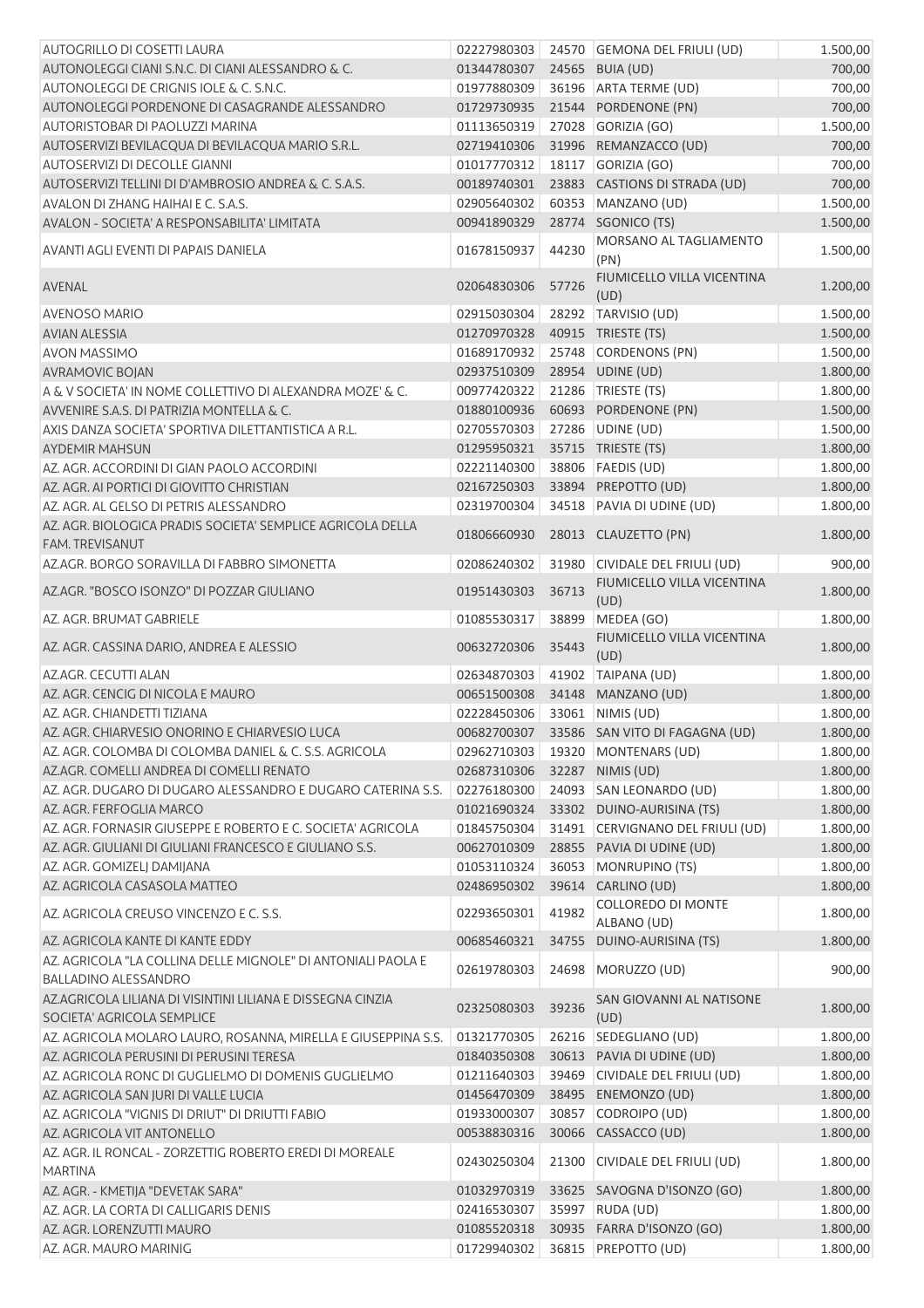| AZ. AGR. MINI ROBERTO - MINI CLAUDIO - MINI MANUELA                                                             | 00638150300                |       | 36616 NIMIS (UD)                            | 1.800,00             |
|-----------------------------------------------------------------------------------------------------------------|----------------------------|-------|---------------------------------------------|----------------------|
| AZ. AGR. MURADORE SILVANO - DANELUTTI MIRIAM - MURADORE<br><b>CRISTIAN</b>                                      | 00580630309                |       | 36657 UDINE (UD)                            | 1.800,00             |
| AZ. AGR. NADALI ILVO & C. SOCIETA' AGRICOLA SEMPLICE                                                            | 01118200318                |       | 35935 MARIANO DEL FRIULI (GO)               | 1.800,00             |
| AZ. AGR. OLIO DUCALE DI ROSERO LANNY                                                                            | 02570470308                |       | 17854 CIVIDALE DEL FRIULI (UD)              | 1.800,00             |
| AZ.AGR. OLIVO BUIATTI DI BUIATTI FRANCO                                                                         | 01738020302                |       | 33450 BUTTRIO (UD)                          | 1.800,00             |
| AZ. AGR. QUINTA DELLA LUNA DI VETTOR MARCO                                                                      | 01419070931                |       | 31870 SAN QUIRINO (PN)                      | 900,00               |
| AZ. AGR. SAN MARTINO DI MEREGHETTI FABIOLA E CASTIGLIONI<br>ALESSANDRO SOCIETA' SEMPLICE AGRICOLA               | 01536980939                |       | 35469 ERTO E CASSO (PN)                     | 900,00               |
| AZ. AGR. SERAFINI SOCIETA' SEMPLICE AGRICOLA                                                                    |                            |       |                                             |                      |
| AZ. AGR. STANIG FRATELLI DI STANIG FRANCESCO E FEDERICO S.S.                                                    | 02700530302<br>01797720305 |       | 36554 BICINICCO (UD)<br>31916 PREPOTTO (UD) | 1.800,00<br>1.800,00 |
| AZ. AGR. STOLFA DI SANTINI ROBERTO                                                                              | 01142720323                |       | 35071 SGONICO (TS)                          | 1.800,00             |
| AZ. AGR. TAMI ROBERTO                                                                                           | 01620960300                |       | 23031 PRADAMANO (UD)                        | 1.800,00             |
| AZ. AGR. TIERE VIERE DI NICKLES KASPAR DAVID                                                                    | 02527580308                | 37899 | MOGGIO UDINESE (UD)                         | 900,00               |
| AZ. AGR. TONDELLO PAOLINO ALESSANDRO DI GALETTI NORIS                                                           | 02023200302                |       | 28555 PALAZZOLO DELLO STELLA (UD)           | 900,00               |
| AZ.AGR. TONUTTI DINO E MARCO S.S.                                                                               | 02238620302                |       | 35586 TAVAGNACCO (UD)                       | 1.800,00             |
| AZ. AGR. TOSORATTI CLAUDIO E CANDUSSIO PIA                                                                      | 00642210306                |       | 38456 BAGNARIA ARSA (UD)                    | 1.800,00             |
| AZ.AGR. TOSORATTI SERGIO E IVAN S.S. AGRICOLA                                                                   | 02023230309                |       | 17070 SANTA MARIA LA LONGA (UD)             | 1.800,00             |
| AZ.AGR. VITAS ROBERTO                                                                                           | 02249670304                |       | 60393 CERVIGNANO DEL FRIULI (UD)            | 900,00               |
| AZ. AGR. ZANELLO NICOLA                                                                                         | 02301360307                |       | 27964 POCENIA (UD)                          | 1.800,00             |
| AZ. AGR. ZORZON DI GIORGIO DEGANIS & C. SOCIETA' AGRICOLA                                                       |                            |       |                                             |                      |
| <b>SEMPLICE</b>                                                                                                 | 01142270311                |       | 31206 CORMONS (GO)                          | 900,00               |
| AZ. AGR. ZUANIGH STEFANIA                                                                                       | 02079510307                |       | 39243   FAEDIS (UD)                         | 900,00               |
| <b>AZARIAN LUCA</b>                                                                                             | 01956570301                |       | 38625 REMANZACCO (UD)                       | 700,00               |
| AZ COMUNICAZIONE S.R.L.                                                                                         | 02168540306                |       | 44450 UDINE (UD)                            | 1.500,00             |
| AZIENA AGRICOLA F.LLI COMELLO GIOVANNI DANILLO DOMENICO                                                         | 00530430305                |       | 18832 REANA DEL ROIALE (UD)                 | 1.800,00             |
| AZIENDA AGRICOLA 4 VENTI DI PUPPO ANDREA                                                                        | 02919600300                |       | 35318 MORUZZO (UD)                          | 1.800,00             |
| AZIENDA AGRICOLA AI DODICI DI DODICI MICHELE E FELLUGA ELENA<br>S.S.                                            | 01051080313                |       | 38075 RONCHI DEI LEGIONARI (GO)             | 1.800,00             |
| AZIENDA AGRICOLA ALL'ANTICA SCUDERIA DEL CASTELLO DI<br><b>GIACOMUZZI BARBARA</b>                               | 02499730303                |       | 33536 MAJANO (UD)                           | 900,00               |
| AZIENDA AGRICOLA AL LUOGO DEL GIULIO - DI CALDERAN GRAZIANO E<br>MURUGAN & C. S.A.S.                            | 00575740931                | 41399 | MANIAGO (PN)                                | 1.800,00             |
| AZIENDA AGRICOLA AL MORAR SOCIETA' AGRICOLA SEMPLICE<br>AZIENDA AGRICOLA ALTRAN S.R.L.                          | 02834320307<br>01938200308 | 36469 | CIVIDALE DEL FRIULI (UD)<br>37703 RUDA (UD) | 1.800,00<br>1.800,00 |
| AZIENDA AGRICOLA ALTURIS SOCIETA' SEMPLICE AGRICOLA IN FORMA<br>ABBREVIATA AZIENDA AGRICOLA ALTURIS             | 02547640306                |       | 22106 CIVIDALE DEL FRIULI (UD)              | 1.800,00             |
| AZIENDA AGRICOLA ANTONIC DI STOKA ANDREA                                                                        | 01262590324                |       | 24327 DUINO-AURISINA (TS)                   | 1.800,00             |
| AZIENDA AGRICOLA BAITA SUSI DI VECCHIUTTI STEFANO                                                               | 02907380303                | 36878 | CIVIDALE DEL FRIULI (UD)                    | 1.800,00             |
| "AZIENDA AGRICOLA BARONESSE TACCO" DI THUN HOHENSTEIN<br><b>TERESA</b>                                          | 01011570312                | 35704 | SAN FLORIANO DEL COLLIO<br>(GO)             | 1.800,00             |
| AZIENDA AGRICOLA BATTISTUTTA GABRIELE                                                                           | 01021350317                |       | 38022 CORMONS (GO)                          | 1.800,00             |
| AZIENDA AGRICOLA BELTRAME EDDA                                                                                  | 02511690303                | 30999 | CODROIPO (UD)                               | 1.800,00             |
| AZIENDA AGRICOLA BERGAMASCO MARINA MARIA                                                                        | 01044500310                |       | 33299 STARANZANO (GO)                       | 1.800,00             |
| AZIENDA AGRICOLA BERGOMAS MASSIMO                                                                               | 01006820318                |       | 26653 MARIANO DEL FRIULI (GO)               | 1.800,00             |
| AZIENDA AGRICOLA BISARO BRUNO DI SCODELLER SIMONE                                                               | 01730540935                |       | 22462 SPILIMBERGO (PN)                      | 1.800,00             |
| "AZIENDA AGRICOLA BUDIGNAC" DI TONUT DANIELE                                                                    | 00535260319                |       | 38546 CAPRIVA DEL FRIULI (GO)               | 1.800,00             |
| AZIENDA AGRICOLA CANTARUTTI DI CANTARUTTI MAGDA, CANTARUTTI<br>MAGGIE E NIEMIZ NIVES SOCIETA' SEMPLICE AGRICOLA | 02931180307                | 28736 | CIVIDALE DEL FRIULI (UD)                    | 1.800,00             |
| AZIENDA AGRICOLA CARSO DI AILA QUADRACCI                                                                        | 01338190323                |       | 37614 DUINO-AURISINA (TS)                   | 900,00               |
| AZIENDA AGRICOLA CAUSERO GIULIANO                                                                               | 02750490308                |       | 17779 MOIMACCO (UD)                         | 1.800,00             |
| AZIENDA AGRICOLA CAV. LUCIANO GRUDINA DI MICHELE GRUDINA                                                        | 00534810312                |       | 41069 DOLEGNA DEL COLLIO (GO)               | 1.800,00             |
| AZIENDA AGRICOLA CODELLI S.N.C. DI CODELLI LUISA & C.                                                           | 01754220307                |       | 23438 UDINE (UD)                            | 1.800,00             |
| AZIENDA AGRICOLA COLJA JOZKO DI VESNAVER NORIS                                                                  | 01236050322                |       | 36193 SGONICO (TS)                          | 1.800,00             |
| AZIENDA AGRICOLA CONCHIONE VALENTINO                                                                            | 00633620307                |       | 57744 POVOLETTO (UD)                        | 900,00               |
| AZIENDA AGRICOLA CONTI DI MANIAGO DI MARTINENGO FILIPPO S.S. -<br>SOCIETA' AGRICOLA"                            | 00224790931                |       | 42233 MANIAGO (PN)                          | 1.800,00             |
| AZIENDA AGRICOLA CORSO DI GIULIANO, GOTTARDO, SANDRO                                                            | 00634020309                |       | 30338 MARANO LAGUNARE (UD)                  | 1.800,00             |
| AZIENDA AGRICOLA CRUDER GIANLUCA                                                                                | 02219780307                |       | 36635 TARCENTO (UD)                         | 1.800,00             |
| AZIENDA AGRICOLA DEL POGGIO SOCIETA' SEMPLICE                                                                   | 00437170301                | 41317 | <b>FAGAGNA (UD)</b>                         | 900,00               |
| AZIENDA AGRICOLA DI KOSMAC ANDREJ                                                                               | 01196340325                | 35839 | SAN DORLIGO DELLA VALLE<br>(TS)             | 1.800,00             |
| AZIENDA AGRICOLA E AGRITURISTICA ANTICA DIMORA DI POGNICI<br><b>LUCIANO</b>                                     | 00274190933                | 30661 | PINZANO AL TAGLIAMENTO<br>(PN)              | 900,00               |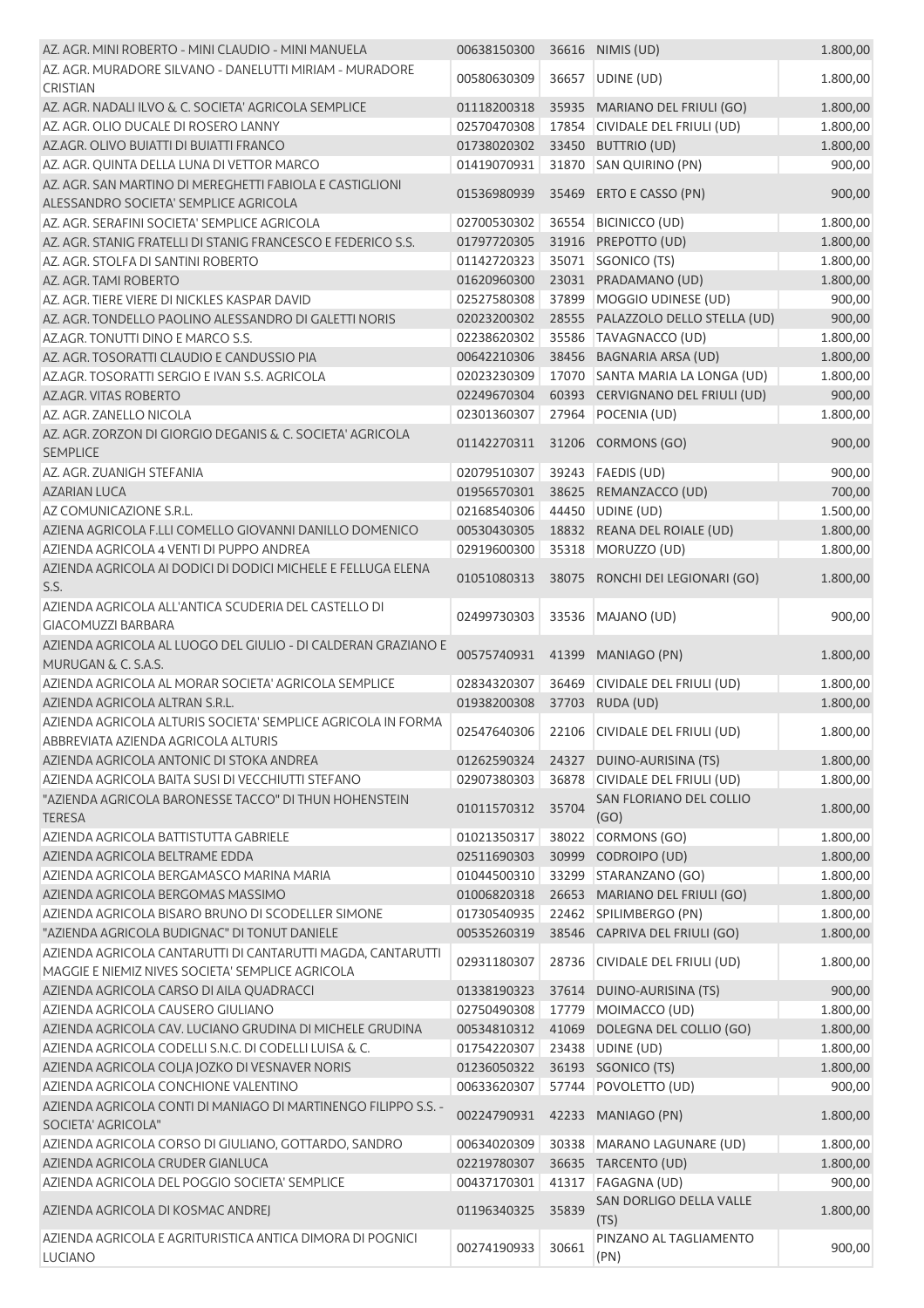| AZIENDA AGRICOLA E AGRITURISTICA KOVAC DI LAKOVIC IVAN                                        | 00547880310                   |       | 35817 DOBERDO' DEL LAGO (GO)          | 1.800,00 |
|-----------------------------------------------------------------------------------------------|-------------------------------|-------|---------------------------------------|----------|
| AZIENDA AGRICOLA FELICE PIERINO E COLLINI MICHELA SOCIETA'<br>SEMPLICE AGRICOLA               | 02546830304                   |       | 40951 BUIA (UD)                       | 1.800,00 |
| AZIENDA AGRICOLA F.LLI CENCIG DI CENCIG FABIOLA E FABIANO S.S.                                | 02529240307                   |       | 60329 PRADAMANO (UD)                  | 1.800,00 |
| AZIENDA AGRICOLA F.LLI MARZONA DI MARZONA CLAUDIO E ADRIANO                                   | 02050740303                   |       | 20292 VERZEGNIS (UD)                  | 1.800,00 |
| AZIENDA AGRICOLA FORMENTINI ALEXANDER                                                         | 01175810314                   | 61827 | SAN FLORIANO DEL COLLIO<br>(GO)       | 900,00   |
| AZIENDA AGRICOLA GANDIN SOCIETA' AGRICOLA A R.L.                                              | 01192270310                   |       | 30843 SAN PIER D'ISONZO (GO)          | 1.800,00 |
| AZIENDA AGRICOLA GRAPPOLO D'ORO DI MARTINCIGH ENNIO ELVIS<br>DONATELLA E JERONCIC VILMA S.S.  | 00637520305                   |       | 33042 CIVIDALE DEL FRIULI (UD)        | 1.800,00 |
| AZIENDA AGRICOLA IL CASONE SOCIETA' SEMPLICE AGRICOLA                                         | 01824290934                   |       | 16840 ZOPPOLA (PN)                    | 1.800,00 |
| AZIENDA AGRICOLA ISOLA AUGUSTA DI MASSIMO BASSANI                                             | 00520570300                   |       | 26188 PALAZZOLO DELLO STELLA (UD)     | 1.800,00 |
| AZIENDA AGRICOLA KOSUTA MARTIN                                                                | 00992340323                   |       | 39861   TRIESTE (TS)                  | 1.800,00 |
| AZIENDA AGRICOLA LA FATTORIA SOCIETA' SEMPLICE DI LISTUZZI<br>AGOSTINO, FABIO, GIACOMO E NOE' | 00276210309                   |       | 30298 PAVIA DI UDINE (UD)             | 1.800,00 |
| AZIENDA AGRICOLA LA MANTOVA DI BOZ MATTIA                                                     | 01716370935                   | 39039 | <b>BARCIS (PN)</b>                    | 1.800,00 |
| AZIENDA AGRICOLA LA POCE - SOCIETA' AGRICOLA                                                  | 02293360307                   |       | 38817 POCENIA (UD)                    | 1.800,00 |
| AZIENDA AGRICOLA LA SCLUSA DI ZORZETTIG GINO & FIGLI S.S.                                     | 02255250306                   |       | 34572 CIVIDALE DEL FRIULI (UD)        | 900,00   |
| AZIENDA AGRICOLA LEONILLO GIULIANA                                                            | 02638420303                   |       | 22768 COSEANO (UD)                    | 1.800,00 |
| AZIENDA AGRICOLA LE TORRI DI SLIVIA S.S. DI CORRADO E ROBERTA<br><b>GRECO</b>                 | 01031470329                   | 38157 | DUINO-AURISINA (TS)                   | 900,00   |
| AZIENDA AGRICOLA LO GIUDICE ANNA                                                              | 00535230312                   | 34560 | GRADO (GO)                            | 1.800,00 |
| "AZIENDA AGRICOLA LORENZON DI ITALO E DARIO" SOCIETA' SEMPLICE                                | 00431960319                   |       | 22833 SAN CANZIAN D'ISONZO (GO)       | 1.800,00 |
| AZIENDA AGRICOLA LORENZON FABIO                                                               | 01001660313                   |       | 38445 GRADISCA D'ISONZO (GO)          | 1.800,00 |
| AZIENDA AGRICOLA LORENZON PRIMO DI LORENZON LUCIANO & C.<br>SOCIETA'SEMPLICE AGRICOLA         | 01145840318                   |       | 35101 SAN CANZIAN D'ISONZO (GO)       | 1.800,00 |
| AZIENDA AGRICOLA "MAGNAS" DI VISINTIN ANDREA E LUCIANO                                        | 00480470319                   |       | 23667 CORMONS (GO)                    | 1.800,00 |
| AZIENDA AGRICOLA MARINA DANIELI DI DANIELI MARINA                                             | 01557600309                   | 20213 | <b>BUTTRIO (UD)</b>                   | 900,00   |
| AZIENDA AGRICOLA MATEJ DI FERFOGLIA MATEJ                                                     | 01173500313                   |       | 34862 DOBERDO' DEL LAGO (GO)          | 1.800,00 |
| AZIENDA AGRICOLA MIHALIC BERNARDA                                                             | 01062020324                   | 34141 | SAN DORLIGO DELLA VALLE<br>(TS)       | 1.800,00 |
| AZIENDA AGRICOLA ODONI DANIELE                                                                | 01100530326                   |       | 39068 TRIESTE (TS)                    | 1.800,00 |
| AZIENDA AGRICOLA OSTROUSKA SHARON                                                             | 01260910326                   | 22958 | SGONICO (TS)                          | 1.800,00 |
| AZIENDA AGRICOLA PAOLO VIDOZ                                                                  | 01118070315                   |       | 33487 GORIZIA (GO)                    | 1.800,00 |
| AZIENDA AGRICOLA PERUZZI DR. ARMANDO                                                          | 00998200307                   | 39916 | <b>BUTTRIO (UD)</b>                   | 900,00   |
| AZIENDA AGRICOLA PETRIGH DENIS, DAVID & VITIUC SVETLANA<br>SOCIETA' AGRICOLA SEMPLICE         | 02160840308 27441 FAEDIS (UD) |       |                                       | 1.800,00 |
| AZIENDA AGRICOLA PIPAN KLARIC SOCIETA' SEMPLICE AGRICOLA                                      | 01303330326                   |       | 35949 DUINO-AURISINA (TS)             | 1.800,00 |
| AZIENDA AGRICOLA RIGO DI RIGO EZIO E GIOVANNI S.S.                                            | 01649780309                   | 30047 | REMANZACCO (UD)                       | 1.800,00 |
| AZIENDA AGRICOLA RONCUS DI PERCO MARCO E C. SOCIETA'<br><b>SEMPLICE AGRICOLA</b>              | 01020840318                   | 58886 | CAPRIVA DEL FRIULI (GO)               | 900,00   |
| AZIENDA AGRICOLA SECULIN SANDRO                                                               | 01002160313                   | 37629 | CORMONS (GO)                          | 1.800,00 |
| AZIENDA AGRICOLA SGUBIN NADIA                                                                 | 01096880313                   |       | 37693 SAGRADO (GO)                    | 900,00   |
| AZIENDA AGRICOLA SKERLJ DI SKERLI KRISTINA E SKERLI MATEJ                                     | 00957010325                   |       | 41073 SGONICO (TS)                    | 900,00   |
| AZIENDA AGRICOLA SREDNIK MARTINA                                                              | 01114400318                   |       | 20190 CORMONS (GO)                    | 1.800,00 |
| AZIENDA AGRICOLA STANISSA WALTER                                                              | 00759410327                   |       | 30473 DUINO-AURISINA (TS)             | 900,00   |
| AZIENDA AGRICOLA STECCHINA FABIO                                                              | 01001670312                   |       | 32549 CORMONS (GO)                    | 1.800,00 |
| AZIENDA AGRICOLA STEFANI SS SOCIETA' AGRICOLA DI STEFANI FLAVIA<br>E GIGANTE ALIDO            | 02399040308                   |       | 22255 PALAZZOLO DELLO STELLA (UD)     | 900,00   |
| AZIENDA AGRICOLA "TENUTA ALLA STESA" DI BERNARDINI TIZIANA                                    | 01131070318                   | 30789 | GORIZIA (GO)                          | 1.800,00 |
| AZIENDA AGRICOLA "TINA" DI LENARDUZZI FAUSTO DINO E BARBARA<br>S.S.                           | 01442040935                   | 35607 | SAN GIORGIO DELLA<br>RICHINVELDA (PN) | 1.800,00 |
| AZIENDA AGRICOLA USAI MARTINO                                                                 | 00779390327                   | 33785 | DUINO-AURISINA (TS)                   | 1.800,00 |
| AZIENDA AGRICOLA VALERIANA DI BATTIGELLI GIANFRANCO                                           | 00467070306                   |       | 29332 CIVIDALE DEL FRIULI (UD)        | 900,00   |
| AZIENDA AGRICOLA VIGNETI NEGRO S.S.                                                           | 02291200307                   |       | 41442 CIVIDALE DEL FRIULI (UD)        | 1.800,00 |
| AZIENDA AGRICOLA ZAGAR NADA DI PRIMOSI PETER                                                  | 01212770323                   |       | 40467 TRIESTE (TS)                    | 1.800,00 |
| AZIENDA AGRICOLA ZUCCO MARINA                                                                 | 02224190302                   |       | 29645 VARMO (UD)                      | 1.800,00 |
| AZIENDA AGRITURISTICA PRATI OITZINGER DI PIUSSI MARISA E<br>FRANCESCA S.S.                    | 02267520308                   |       | 42483 TARVISIO (UD)                   | 1.800,00 |
| AZIENDA AGRITURISTICA VI^ PIETRA MILIARE DI ANDREON SARA                                      | 01525530935                   |       | 29812 SESTO AL REGHENA (PN)           | 900,00   |
| AZIENDA CANTARUTTI ALFIERI - SOCIETA' AGRICOLA SEMPLICE                                       | 01414120301                   | 42198 | SAN GIOVANNI AL NATISONE<br>(UD)      | 1.800,00 |
| AZIENDA VITICOLA SAMUELE PANIGUTTI                                                            | 02508560303                   | 21153 | CAMINO AL TAGLIAMENTO<br>(UD)         | 1.800,00 |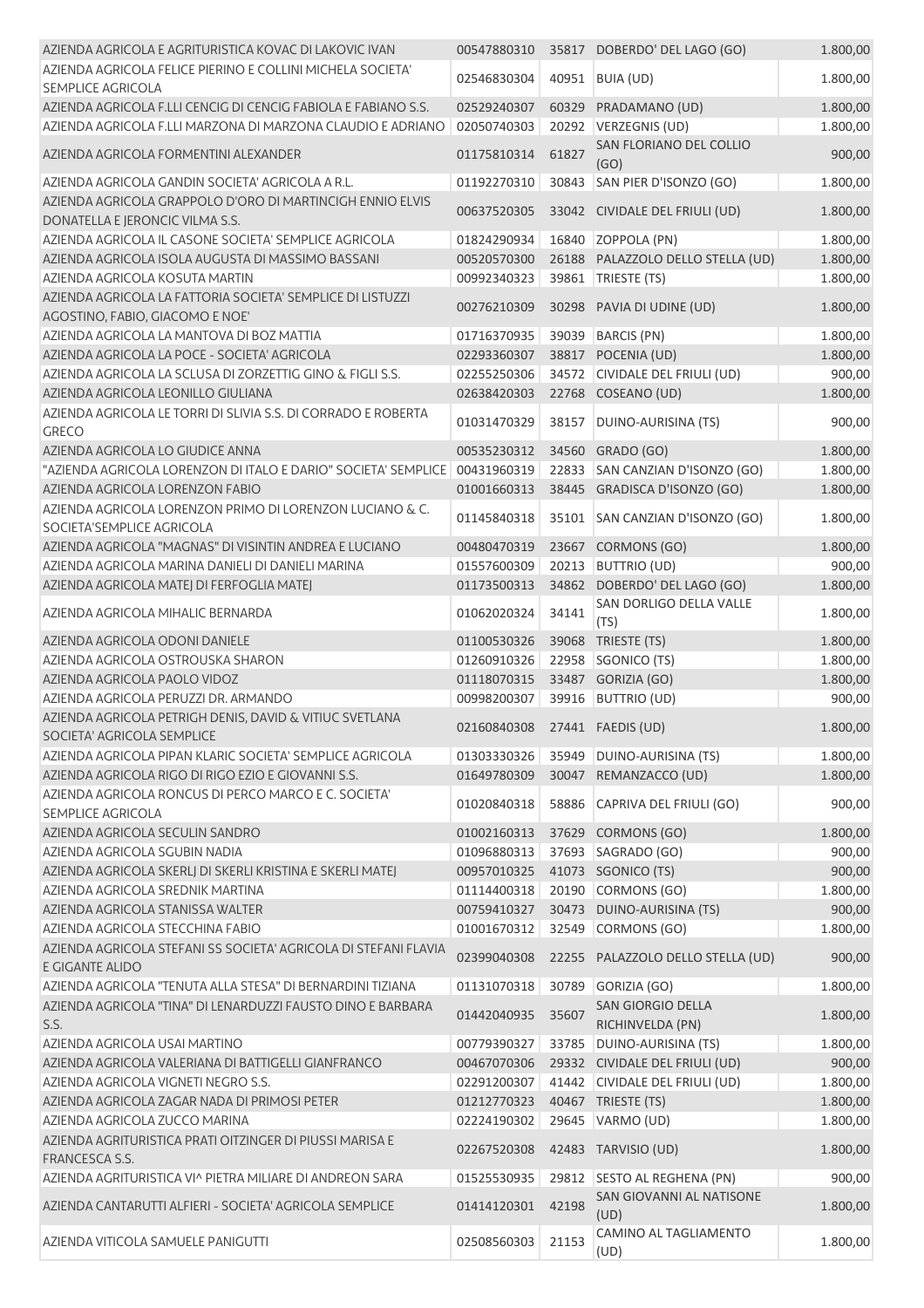| <b>AZTECA SPORT ASD</b>                                                                            | 02904690308 |       | 61558 UDINE (UD)                 | 1.200,00             |
|----------------------------------------------------------------------------------------------------|-------------|-------|----------------------------------|----------------------|
| <b>AZZAN DANIELA</b>                                                                               | 01507300307 |       | 34619 RUDA (UD)                  | 1.500,00             |
| AZZANO BASKET ASSOCIAZIONE SPORTIVA DILETTANTISTICA                                                | 01605160934 |       | 62181 AZZANO DECIMO (PN)         | 1.200,00             |
| AZZANO CLAUDIA                                                                                     | 02475950305 |       | 24766 PAVIA DI UDINE (UD)        | 1.800,00             |
| <b>AZZANO LUCINA</b>                                                                               | 00678350307 |       | 20843 PAVIA DI UDINE (UD)        | 1.800,00             |
| <b>AZZURRA PISELLI</b>                                                                             | 01346770322 |       | 58042 TRIESTE (TS)               | 900,00               |
| <b>BABBINO FRANCESCO</b>                                                                           | 02039370305 |       | 21543 COSEANO (UD)               | 1.800,00             |
| <b>BABIC STJEPAN</b>                                                                               | 00000000000 |       | 30660 TRIESTE (TS)               | 900,00               |
| <b>BABUIN ONORIO</b>                                                                               | 01244570931 |       | 30018 PORDENONE (PN)             | 700,00               |
| <b>BABY FALCONS A.S.D.</b>                                                                         | 01203840317 |       | 30159 MONFALCONE (GO)            | 1.500,00             |
| BABY S.R.L.                                                                                        | 02086840309 |       | 21829 LIGNANO SABBIADORO (UD)    | 1.800,00             |
| <b>BACCICHETTO SETTIMO</b>                                                                         | 00485290308 |       | 41144 PRECENICCO (UD)            | 1.800,00             |
| BACCICHETTO UMBERTO E C. SOCIETA' SEMPLICE AGRICOLA                                                | 02291210306 |       | 34673 PRECENICCO (UD)            | 1.800,00             |
| <b>BACCOVICH ALESSANDRO</b>                                                                        | 01162770323 |       | 31516   TRIESTE (TS)             | 700,00               |
| BACER DELICATESSEN DI TOMADUZ MANUEL                                                               | 00512270315 |       | 17934 RONCHI DEI LEGIONARI (GO)  | 1.800,00             |
|                                                                                                    | 00878530328 |       | 59421   TRIESTE (TS)             | 1.800,00             |
| <b>BACER FABRIZIO</b>                                                                              |             |       |                                  |                      |
| BACHMANN SPORT COLLEGE SOCIETA' SPORTIVA DILETTANTISTICA A<br>RESPONSABILITA' LIMITATA             | 02299180303 |       | 19289 TARVISIO (UD)              | 1.500,00             |
| <b>BADIN ANDREA</b>                                                                                | 01193910310 |       | 60775 GORIZIA (GO)               | 1.500,00             |
| <b>BAGGIO ROBERTA</b>                                                                              | 01595240308 |       | 26250 MERETO DI TOMBA (UD)       | 1.800,00             |
| <b>BAICHIN GULLI ROBERTO GIOVANNI</b>                                                              | 00000000000 |       | 60428 STARANZANO (GO)            | 900,00               |
| <b>BAIDOG FLOREA</b>                                                                               | 01501050932 |       | 25174 SPILIMBERGO (PN)           | 1.500,00             |
| <b>BAILON NICOLA</b>                                                                               | 07513930722 |       | 57758 UDINE (UD)                 | 1.800,00             |
| BAITA DA RICO S.A.S. DI PIAZZA LORIS                                                               | 03002070302 |       | 60223 SUTRIO (UD)                | 1.800,00             |
| BAITA PISTA NERA SNC DI PACHNER IVANA E ALBA                                                       | 00950600254 |       | 26590 SAPPADA (UD)               | 1.800,00             |
| BAIT'A S.R.L.                                                                                      | 01128430327 |       | 29247 TRIESTE (TS)               | 1.500,00             |
| BAJA DI FABIO VOLK & C. - SOCIETA' IN ACCOMANDITA SEMPLICE                                         | 00990710329 |       | 42234 STARANZANO (GO)            | 1.500,00             |
| <b>BAJENARU IONELA</b>                                                                             | 02942910304 |       | 30403 CERVIGNANO DEL FRIULI (UD) | 1.500,00             |
| BAJTA FATTORIA CARSICA - KRASKA DOMACIJA DI SKERLJ ANDREJ, NEVO<br>& C. SOCIETA' SEMPLICE AGRICOLA | 00958800328 | 38515 | SGONICO (TS)                     | 1.800,00             |
| BAKER STREET DI PERESSINI CARLO                                                                    | 02121910307 |       | 19244 DIGNANO (UD)               | 1.500,00             |
| <b>BAKERY R&amp;M SRL</b>                                                                          | 01812240933 |       | 22302 PORDENONE (PN)             |                      |
| <b>BALACEANU ANA-MARIA</b>                                                                         | 01333440327 |       | 22293 TRIESTE (TS)               | 1.500,00<br>1.800,00 |
| <b>BALALLO S.R.L.</b>                                                                              |             |       | 19348 TRIESTE (TS)               |                      |
|                                                                                                    | 01077200325 |       |                                  | 4.800,00             |
| BALANCE DANCE LAB ASSOCIAZIONE SPORTIVA DILETTANTISTICA                                            | 00000000000 |       | 62082 DIGNANO (UD)               | 1.200,00             |
| BALANZIN BARBARA                                                                                   | 01041740323 |       | 20306   TRIESTE (TS)             | 1.500,00             |
| <b>BALDAN ANDREA</b>                                                                               | 01931980302 |       | 37606 POVOLETTO (UD)             | 700,00               |
| <b>BALDASSI BARBARA</b>                                                                            | 01848300305 |       | 27831 BUIA (UD)                  | 1.800,00             |
| <b>BALDASSI JESSICA</b>                                                                            | 02682460304 |       | 37574 BUIA (UD)                  | 1.500,00             |
| <b>BALDASSI PAOLO</b>                                                                              | 00528210313 |       | 31611 FARRA D'ISONZO (GO)        | 4.800,00             |
| <b>BALDE' LUCA</b>                                                                                 | 01194220321 |       | 20442 TRIESTE (TS)               | 700,00               |
| <b>BALDIN ANNA</b>                                                                                 | 02710720307 | 36823 | UDINE (UD)                       | 650,00               |
| <b>BALDIN GUENDALINA</b>                                                                           | 02984410304 |       | 41729 UDINE (UD)                 | 1.500,00             |
| <b>BALDINI JULIETA MARIEL</b>                                                                      | 02908650308 |       | 20808 UDINE (UD)                 | 1.500,00             |
| BALKAN EXPRESS DI STOJANOVIC MILANA E C. S.N.C.                                                    | 01188320319 |       | 30253 DOBERDO' DEL LAGO (GO)     | 1.800,00             |
| BALLAMINUT CRISTIAN                                                                                | 01787690302 |       | 60311   TERZO D'AQUILEIA (UD)    | 900,00               |
| <b>BALLARIN FRANCESCA</b>                                                                          | 01831040934 |       | 31554 ZOPPOLA (PN)               | 1.500,00             |
| <b>BALLESTRIERO NEREO</b>                                                                          | 01881060303 |       | 32922 PALMANOVA (UD)             | 1.800,00             |
| BALLET SCHOOL ASSOCIAZIONE SPORTIVA DILETTANTISTICA                                                | 01701380931 |       | 26974 PORDENONE (PN)             | 1.500,00             |
| BALOON DI COLLODEL GIANCARLO                                                                       | 02371900305 | 27875 | BERTIOLO (UD)                    | 1.500,00             |
| BALOTA BEACH S.N.C. DI MUDU ERIKA & TIZIANA                                                        | 01328590326 | 42576 | MUGGIA (TS)                      | 1.500,00             |
|                                                                                                    | 01581750930 |       | 38489 PORDENONE (PN)             |                      |
| B AL QUADRATO DI BOMBEN RENATA & C. S.A.S.                                                         |             |       |                                  | 1.500,00             |
| <b>BALSAMO LUIGIA</b>                                                                              | 04488220270 |       | 40385 LATISANA (UD)              | 1.500,00             |
| BALZANO CHIARA                                                                                     | 02392140303 |       | 41143   TAVAGNACCO (UD)          | 1.500,00             |
| BAMBU' CAFE DI BOCCALON DANIELA                                                                    | 01456560935 |       | 31215 CHIONS (PN)                | 1.500,00             |
| <b>BANDERA PAOLO</b>                                                                               | 01712150307 |       | 24181   MAJANO (UD)              | 1.500,00             |
| <b>BANDERA PATRIZIA</b>                                                                            | 01247420324 |       | 42639 TRIESTE (TS)               | 1.500,00             |
| <b>BANDIERA GIALLA DI ELENA BOSICH</b>                                                             | 01295270324 |       | 16926 TRIESTE (TS)               | 1.800,00             |
| <b>BANELLI VALENTINA</b>                                                                           | 02979310303 |       | 19342 UDINE (UD)                 | 1.800,00             |
| BAR 168 DI XUE CONGMAO                                                                             | 01860620937 |       | 20252 SACILE (PN)                | 1.500,00             |
| BAR 21 DI FONTANINI MASSIMO                                                                        | 02944980305 |       | 24896 UDINE (UD)                 | 1.500,00             |
| BAR 4YOU DI HWANG MI RAN                                                                           | 01264330323 |       | 38431 TRIESTE (TS)               | 1.800,00             |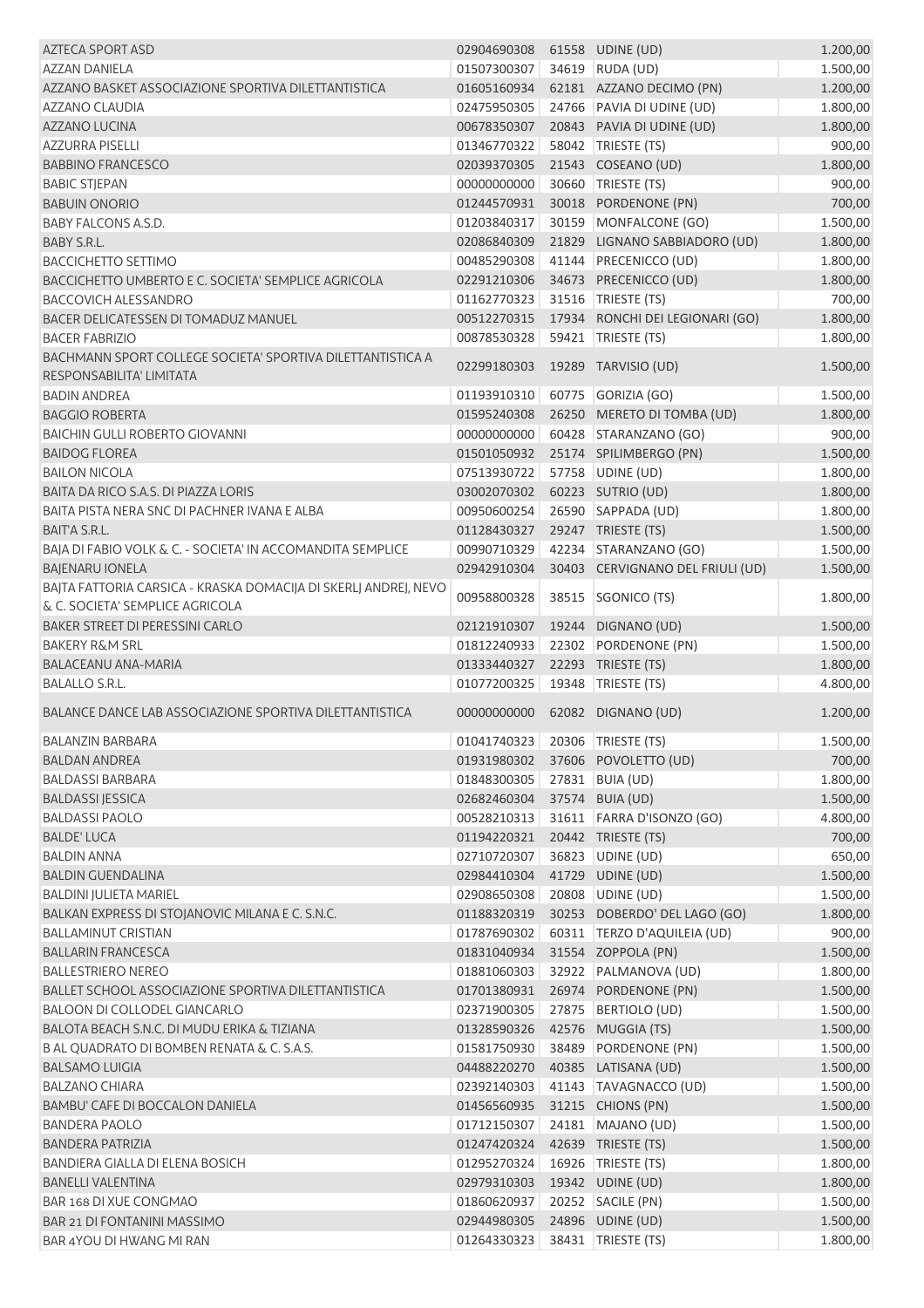| BAR 8 DI QIU ZHUFEN                                                                                 | 04887800268                  |       | 38267 MONFALCONE (GO)             | 1.500,00 |
|-----------------------------------------------------------------------------------------------------|------------------------------|-------|-----------------------------------|----------|
| BARABBA DI MINIUSSI GIULIANO & C. S.A.S.                                                            | 01092300316                  |       | 27100 MONFALCONE (GO)             | 1.500,00 |
| <b>BARACCHINO ISA</b>                                                                               | 00399140300                  |       | 19528 FORGARIA NEL FRIULI (UD)    | 1.800,00 |
| <b>BAR ACLI DI COZZARINI STEFANO</b>                                                                | 01829380938                  |       | 19015 CASARSA DELLA DELIZIA (PN)  | 1.500,00 |
| BAR ADRIA DI TONCHELLA SUSANNA & C. S.A.S.                                                          | 02053640302                  |       | 39059 PREPOTTO (UD)               | 1.500,00 |
| <b>BAR AGANES DI MARTA GREATTI</b>                                                                  | 02497440301                  |       | 28153 LESTIZZA (UD)               | 1.500,00 |
| BAR AGLI ALPINI DI PIACQUADIO LUCA                                                                  | 02274060306                  |       | 21014 PALUZZA (UD)                | 1.500,00 |
| BAR AGLI AMICI DI COLUSSI CORRADO                                                                   | 01515140935                  |       | 21487 CASARSA DELLA DELIZIA (PN)  | 1.500,00 |
| BAR AGLI AMICI DI FERUGLIO ALESSANDRO                                                               | 01886010303                  |       | 24512 TAVAGNACCO (UD)             | 1.500,00 |
| BAR AGLI AMICI DI GRILLO CLAUDIO & C. S.N.C.                                                        | 00818000309                  |       | 36939 BASILIANO (UD)              | 1.500,00 |
| BAR AGLI SPECCHI DI MORO MARCO & C. S.N.C.                                                          | 01187710312                  |       | 32215 GRADO (GO)                  | 1.500,00 |
| BAR AGLI SPORTIVI DI BURELLO GIULIANA & C. S.A.S.                                                   | 01393330301                  |       | 27464 CIVIDALE DEL FRIULI (UD)    | 1.500,00 |
| BAR AI CINQUECENTO DI ANZILE MARINELLA                                                              | 02638140307                  |       | 38112 PRECENICCO (UD)             | 1.500,00 |
| BAR AI COLLI DI GRUIA ANCA ELENA                                                                    | 02956310300                  |       | 18955 BUTTRIO (UD)                | 1.500,00 |
| BAR AI GIARDINI S.N.C. DI PATTI MIRCO & MAREGA LORENA                                               | 00437640311                  |       | 38558 GORIZIA (GO)                | 1.500,00 |
| BAR AI LONGOBARDI DI BRESSAN PIERLUIGI                                                              | 01110020318                  |       | 34220 ROMANS D'ISONZO (GO)        | 1.800,00 |
| BAR AI PINI DI BELTRAME MARCO GUIDO                                                                 | 02713880306                  |       | 32203 VARMO (UD)                  | 1.500,00 |
| <b>BAR AI REDUCI DI DI BERT SILVIA</b>                                                              | 02982230308                  |       | 16897 POVOLETTO (UD)              | 1.500,00 |
| <b>BAR AI RIVOLI DI BERTONI SABRINA</b>                                                             | 02614080303                  |       | 28896 OSOPPO (UD)                 | 1.500,00 |
| BAR AI SALICI DI TONUTTI LORIS & C. S.A.S.                                                          | 01407300308                  |       | 60381 PAGNACCO (UD)               | 1.500,00 |
| BAR AI TRE SCALINI DI DI MARCO VINCENZO                                                             | 01687350304                  | 21738 | CIVIDALE DEL FRIULI (UD)          | 1.500,00 |
| BAR AI VIVAI DI FRISAN VALENTI PIERA & ZAMPESE PAOLA S.N.C.                                         |                              |       | <b>SAN GIORGIO DELLA</b>          |          |
|                                                                                                     | 01557770938                  | 17131 | RICHINVELDA (PN)                  | 1.800,00 |
| BAR AL BACIO DI LONDERO MANUELA                                                                     | 02895890305                  |       | 20776 GEMONA DEL FRIULI (UD)      | 1.500,00 |
| <b>BAR AL BARUT DI XIAO BOCHEN</b>                                                                  | 02975430303                  |       | 30143 POZZUOLO DEL FRIULI (UD)    | 1.500,00 |
| BAR-ALBERGO "TRE ABETI" DI ZANETTE RENZO                                                            | 02073870301                  |       | 37789 TARVISIO (UD)               | 4.800,00 |
| BAR AL BOCCONCINO DI FACILE SILVIA                                                                  | 02336770306                  |       | 60248 POVOLETTO (UD)              | 1.500,00 |
| BAR AL BON TAJ DI FILIPPIN ALICE                                                                    | 01849280936                  |       | 30900 VAJONT (PN)                 | 1.500,00 |
| BAR AL BORGO DI ELISA HU                                                                            | 01455240299                  |       | 27251 CIVIDALE DEL FRIULI (UD)    | 1.500,00 |
| BAR AL CACCIATORE DI BAGNAROL RAFFAELE                                                              | 02343280307                  | 32439 | MUZZANA DEL TURGNANO<br>(UD)      | 1.500,00 |
| BAR AL CACCIATORE DI TOFFOLETTI MAURIZIO & MANUEL S.N.C.                                            | 01637680305                  |       | 19024   TRICESIMO (UD)            | 1.500,00 |
| "BAR AL CAMPO SPORTIVO" DI FRISANO LIVIO                                                            | 02104920307                  |       | 37740 PRADAMANO (UD)              | 1.500,00 |
| <b>BAR AL CAPRICCIO DI FORNASIER RENZO</b>                                                          | 01586350934                  |       | 26479 SEQUALS (PN)                | 1.500,00 |
| BAR AL CARSO DI QIU WEI & C. SNC                                                                    | 01170990319                  |       | 17597 FOGLIANO REDIPUGLIA (GO)    | 1.500,00 |
| BAR AL CAVALLINO DI FACHIN ALGA                                                                     | 01964310302                  |       | 22140   TOLMEZZO (UD)             | 1.500,00 |
| BAR AL CENTRO DI GRIMAZ ILARIA                                                                      |                              |       | 02875410306 17096 TAVAGNACCO (UD) | 1.500,00 |
| BAR AL COGOLO DI POZZETTO ROBERTO                                                                   | 00522660315 32906 GRADO (GO) |       |                                   | 1.500,00 |
| BAR AL COMMERCIO DI PESSOTTO MASSIMO                                                                | 00546770314                  |       | 24267 GORIZIA (GO)                | 1.500,00 |
| BAR AL CORSO DI CAI QUN                                                                             | 05049190266                  |       | 23463 SACILE (PN)                 | 1.500,00 |
| BAR AL CORSO - LA PLERE DI GIAQUINTO MARTA                                                          | 02941150308 17975 UDINE (UD) |       |                                   | 1.500,00 |
| BAR AL CRET DI TONELLI TANJA                                                                        | 01890950932                  |       | 59627 SEQUALS (PN)                | 1.500,00 |
| BAR AL DIANA DI MOROLDO ROBERTA                                                                     | 02119540306                  |       | 25864 TOLMEZZO (UD)               | 1.500,00 |
| <b>BARALDO LUCIANO</b>                                                                              | 02842980308                  |       | 33577 TARVISIO (UD)               | 900,00   |
| BAR AL DUOMO DI IPPOLITI SILVIA                                                                     | 02943230306                  |       |                                   |          |
| <b>BAR ALEMI DI BOSCHIAN-DEL SIOR MIRIAM</b>                                                        |                              |       | 24335 BUIA (UD)                   | 1.500,00 |
|                                                                                                     | 01851900934                  |       | 22895 AVIANO (PN)                 | 1.500,00 |
| BAR AL FOGOLAR DI TONIUTTI NICOLA                                                                   | 02983430303                  |       | 19009 PRATO CARNICO (UD)          | 1.500,00 |
| BAR AL FORNARETTO DI FLORIDA VERA                                                                   | 02392860306                  |       | 18704   AMPEZZO (UD)              | 1.500,00 |
| BAR AL GIARDINO DI CUZZOLIN STEFANIA                                                                | 01955300304                  |       | 36907 TARCENTO (UD)               | 1.500,00 |
| BAR "AL GOT" DI VECERA VINCENZO                                                                     | 11990110014                  |       | 60296 MAJANO (UD)                 | 1.500,00 |
| BAR ALI S.A.S. DI MASSIMO DONADIO & C.                                                              | 00436410310                  |       | 40004 GORIZIA (GO)                | 1.500,00 |
| <b>BAR ALLA CORTE DI SANTI PAOLA</b>                                                                | 02856030305                  |       | 20568 BUIA (UD)                   | 1.500,00 |
| <b>BAR ALLA FERMATA DI CASSUTTI FABIO</b>                                                           | 01980740300                  |       | 17907 SANTA MARIA LA LONGA (UD)   | 1.500,00 |
| BAR ALLA FONTANA DI MORO ELISA                                                                      | 02815290305                  |       | 18430 CODROIPO (UD)               | 1.500,00 |
| BAR ALLA FRASCA S.N.C. DI PELLIZOTTI CATERINA & C.                                                  | 02446980308                  |       | 22386 PAULARO (UD)                | 1.500,00 |
| BAR ALL'ALPINO DI KOPAC SAMANTHA                                                                    | 02980770305                  |       | 32188 RESIA (UD)                  | 1.500,00 |
| BAR AL LAMPION DI PAOLO ZUCCOLO                                                                     | 02420010304                  |       | 22083 CIVIDALE DEL FRIULI (UD)    | 1.500,00 |
| BAR ALL'ANCORA DI OVAN MIRIAM                                                                       | 01244820302                  |       | 38283 FAGAGNA (UD)                | 1.500,00 |
| BAR ALLA PESA DI DI FANT MANUELA                                                                    | 01834700302                  |       | 22639 RIVE D'ARCANO (UD)          | 1.500,00 |
| BAR ALLA PIAZZA DI TOPRAN CUTIN MARIA GABRIELLA SOCIETA' A<br>RESPONSABILITA' LIMITATA SEMPLIFICATA | 03001140304                  |       | 59083 AMPEZZO (UD)                | 1.500,00 |
| BAR ALLA PIAZZETTA DI GARLINO IDELMA                                                                | 02144940307                  |       | 21615 GEMONA DEL FRIULI (UD)      | 1.500,00 |
| BAR ALLA PIEDA MOLINO DAVIDE                                                                        | 02674170309                  |       | 30081   TRICESIMO (UD)            | 1.500,00 |
| BAR ALLA POSTA DI CLEMENZI FEDERICA                                                                 | 02960370308                  |       | 33057 SAN GIORGIO DI NOGARO (UD)  | 1.500,00 |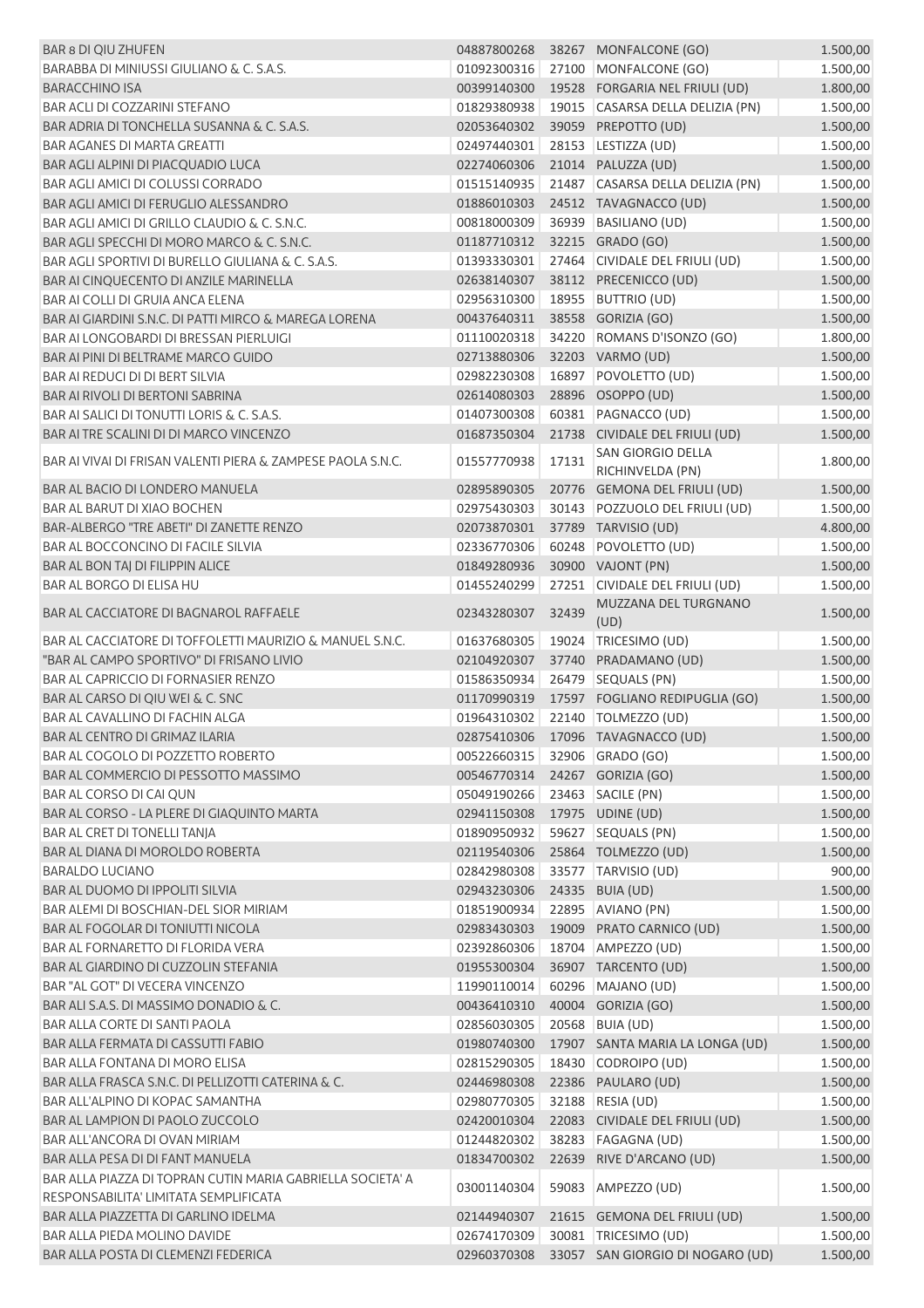| BAR ALLA POSTA DI PACELLI GIOVANNI                                                                            |             |       | 02838450308 29530 SOCCHIEVE (UD)         | 1.500,00 |
|---------------------------------------------------------------------------------------------------------------|-------------|-------|------------------------------------------|----------|
| <b>BAR ALL'ARGINE DI MONTAGNER FABIO</b>                                                                      | 01595860303 | 21177 | FIUMICELLO VILLA VICENTINA<br>(UD)       | 1.500,00 |
| <b>BAR ALLA STAZIONE DI CRAPIZ MAURIZIO</b>                                                                   | 02043300306 |       | 30568 TRICESIMO (UD)                     | 1.500,00 |
| BAR ALLA TRAMVIA - S.A.S. DI ELEONORA MATTERA E C.                                                            | 01145370324 |       | 41005 TRIESTE (TS)                       | 1.500,00 |
| <b>BAR ALLE FRATTE DI COSTELLA LAURA</b>                                                                      | 01362530931 |       | 42398 AZZANO DECIMO (PN)                 | 1.500,00 |
| BAR ALLE PISCINE DI DE PIANTE VICIN GUIDO                                                                     | 01824680936 |       | 24621 SPILIMBERGO (PN)                   | 1.500,00 |
| BAR AL LEVANTE FGF 1919 DI FINATI SONIA                                                                       | 01568930935 |       | 26564 PORDENONE (PN)                     | 1.500,00 |
| <b>BAR ALL'INCONTRO DI FERRIN MANUELA</b>                                                                     | 01347550939 |       | 19613 PORDENONE (PN)                     | 1.500,00 |
| BAR ALLO SPORT DI DE SABBATA MAURO & C. SNC                                                                   | 02434480303 |       | 21305 PAVIA DI UDINE (UD)                | 1.500,00 |
| BAR ALLO STADIO DI FERAGOTTO FRANCESCA                                                                        | 02408780308 |       | 23575 TOLMEZZO (UD)                      | 1.500,00 |
| BAR ALLO STADIO DI PICCOLO GIULIANO                                                                           | 01283610325 |       | 19599 MUGGIA (TS)                        | 1.500,00 |
| BAR AL MARINAIO DI PINES CATIA E PULLIERO MARIALUISA S.N.C.                                                   | 02483180309 |       | 32975 SAN GIORGIO DI NOGARO (UD)         | 1.500,00 |
| BAR AL MERCATO - COSTARAS - SOCIETA' IN NOME COLLETTIVO DI<br>TIREL PAOLO & C.                                | 00511990327 |       | 26455   TRIESTE (TS)                     | 1.500,00 |
| BAR AL MOLO DI ZUTTION MARTINA                                                                                | 01990250308 |       | 31172 MARANO LAGUNARE (UD)               | 1.500,00 |
| BAR AL MORO DI SABRINA ANTUONO                                                                                | 02824590307 |       | 24189 TRICESIMO (UD)                     | 1.500,00 |
| <b>BAR AL MOZ DI BIERTI RENATO</b>                                                                            | 01984850303 |       | 26941 GEMONA DEL FRIULI (UD)             | 1.500,00 |
| BAR AL MUNICIPIO DI CHEN WIN JYING                                                                            | 02433460306 |       | 38614 CORMONS (GO)                       | 1.500,00 |
| <b>BAR ALPINO DI RICCARDO CASTRIGNO</b>                                                                       | 01058130327 |       | 36123 TRIESTE (TS)                       | 1.500,00 |
| BAR AL PONTE MEDUNA DI YE HAIWEI & C. S.A.S.                                                                  | 01763120936 |       | 39822 CORDENONS (PN)                     | 1.500,00 |
| BAR AL POZZO DI TRICHES ARMANDO                                                                               | 02139320309 |       | 33803 UDINE (UD)                         | 1.500,00 |
| <b>BAR AL SETTE DI LA COGNATA ELEONORA</b>                                                                    | 02884650306 |       | 26056 UDINE (UD)                         | 1.800,00 |
| <b>BAR AL SOLE DI FANIN CLARA</b>                                                                             | 02619790302 |       | 17587 CERVIGNANO DEL FRIULI (UD)         | 1.500,00 |
| <b>BAR AL SOLE DI LINASSI BRUNA</b>                                                                           | 02777990306 |       | 17250 CHIUSAFORTE (UD)                   | 1.500,00 |
| BAR AL SOLE DI TROPIANO MARIA ALESSANDRA E LA MARCA                                                           | 02777750304 |       | 30019 UDINE (UD)                         | 1.500,00 |
| <b>COSTANTINO SNC</b>                                                                                         |             |       |                                          |          |
| BAR AL SORRISO S.A.S. DI CLAUDIA MENEGON & C.                                                                 | 01504580935 |       | 34889 SEQUALS (PN)                       | 1.500,00 |
| BARALTA S.N.C. DI DI DOI ADRIANO E C.                                                                         | 00085960938 |       | 40900 CHIONS (PN)                        | 1.800,00 |
| BAR AL TELEFONO DI BRIDA ALESSANDRO                                                                           | 02629760303 |       | 18822 MORTEGLIANO (UD)                   | 1.500,00 |
| BAR ALTIN DI PREDICATORI DEBORA                                                                               | 01313390328 |       | 22650 TRIESTE (TS)                       | 1.500,00 |
| <b>BAR AL TORRE DI COLONELLO MARTA</b>                                                                        | 02011220304 |       | 26531 REANA DEL ROIALE (UD)              | 1.500,00 |
| <b>BAR AL TRAM DI CLOCHIATTI STEFANIA</b>                                                                     | 01534690308 |       | 19601 TRICESIMO (UD)                     | 1.500,00 |
| <b>BAR ANDY DI VEGNADUZZO DANIELA</b>                                                                         | 01813170931 | 33229 | SAN VITO AL TAGLIAMENTO<br>(PN)          | 1.500,00 |
| <b>BAR ANGELA S.R.L.S.</b>                                                                                    | 01315950327 |       | 39988 TRIESTE (TS)                       | 1.500,00 |
| BAR ANNA DI ALTRAN ANNAMARIA                                                                                  |             |       | 01013380314 39518 SAN PIER D'ISONZO (GO) | 1.500,00 |
| BAR A ONDA DI BREDA DENNIS                                                                                    |             |       | 02271880300 29778 BAGNARIA ARSA (UD)     | 1.500,00 |
| <b>BARAONDA DI NODALE MATTEO</b>                                                                              | 02636630309 |       | 20475 ARTA TERME (UD)                    | 1.500,00 |
| BAR AOSTA DI XU HUIQIN                                                                                        | 01844680932 |       | 21900 PORDENONE (PN)                     | 1.500,00 |
| BAR AQUILEIA DI BURTONE GIANFRANCO & C. - S.N.C.                                                              | 00381720317 |       | 22494 GORIZIA (GO)                       | 1.500,00 |
| BARATTOLO DI ALFREDO PROCENTESE & C. S.N.C. - IN FORMA<br>ABBREVIATA "BARATTOLO DI A. PROCENTESE & C. S.N.C." | 00898260328 |       | 17504 TRIESTE (TS)                       | 1.800,00 |
| BAR AVANA DI TARLAO PIETRO                                                                                    | 01060220322 |       | 34569 TRIESTE (TS)                       | 1.500,00 |
| BARBABLU ITALIAN PUB DI MILLO FULVIO & C. S.N.C.                                                              | 00486570310 |       | 40251 RONCHI DEI LEGIONARI (GO)          | 1.800,00 |
| BARBACAN DI CLAUDIA BASELLI                                                                                   | 01105030322 |       | 18533 TRIESTE (TS)                       | 1.500,00 |
| <b>BAR BACCHERO DI DI VENOSA MAURO</b>                                                                        | 01250150933 | 17593 | SAN VITO AL TAGLIAMENTO<br>(PN)          | 1.500,00 |
| BARBAGIANNI DI VIDAL CAROLINA                                                                                 | 02977870308 |       | 37087 CERVIGNANO DEL FRIULI (UD)         | 1.500,00 |
| BARBAGIGI DI DANELLA MARIA ANGELA                                                                             | 01679330934 |       | 26104 MEDUNO (PN)                        | 1.500,00 |
| BARBARA GARBACZ                                                                                               | 00000000000 |       | 41462 TRIESTE (TS)                       | 650,00   |
| BARBARA NAILS DI BARBARA ROSSETTI                                                                             | 02552600302 |       | 35789 VARMO (UD)                         | 1.500,00 |
| BARBARA PERDAN                                                                                                | 01344230329 | 58057 | MALBORGHETTO VALBRUNA                    | 1.500,00 |
|                                                                                                               |             |       | (UD)                                     |          |
| BARBARA PUNTO NAILS DI SPANGARO BARBARA                                                                       | 02855040305 |       | 36952 FAGAGNA (UD)                       | 1.500,00 |
| <b>BARBARICCIA ALESSIO</b>                                                                                    | 01009540319 |       | 25705 MONFALCONE (GO)                    | 1.500,00 |
| BAR "BASTA POCO" DI ZAMPROGNO DORINA                                                                          | 02502520303 |       | 34712 CIVIDALE DEL FRIULI (UD)           | 1.500,00 |
| BARBE BLAS DI CRAST GIANCARLO                                                                                 | 02484030305 |       | 32654 ATTIMIS (UD)                       | 1.800,00 |
| BAR BELVEDERE DI SOMMA ANNA                                                                                   | 01730580931 |       | 26146 PORCIA (PN)                        | 1.500,00 |
| <b>BAR BIANCONERO DI PAVIOTTI MARINA</b>                                                                      | 02518250309 |       | 24146   TALMASSONS (UD)                  | 1.500,00 |
| <b>BARBIANI MERI</b>                                                                                          | 01798360309 |       | 25049 MOIMACCO (UD)                      | 1.800,00 |
| BAR BIRI DI SALGHER SIMONA                                                                                    | 02362150308 |       | 19103 UDINE (UD)                         | 1.500,00 |
| BAR BIRRERIA CRISALIDE DI PITTICCO MASSIMO                                                                    | 02107090306 |       | 35572 SEDEGLIANO (UD)                    | 1.500,00 |
| BAR BLUE DREAM DI HAJMELI MONIKA                                                                              | 02665090300 |       | 31973   UDINE (UD)                       | 1.500,00 |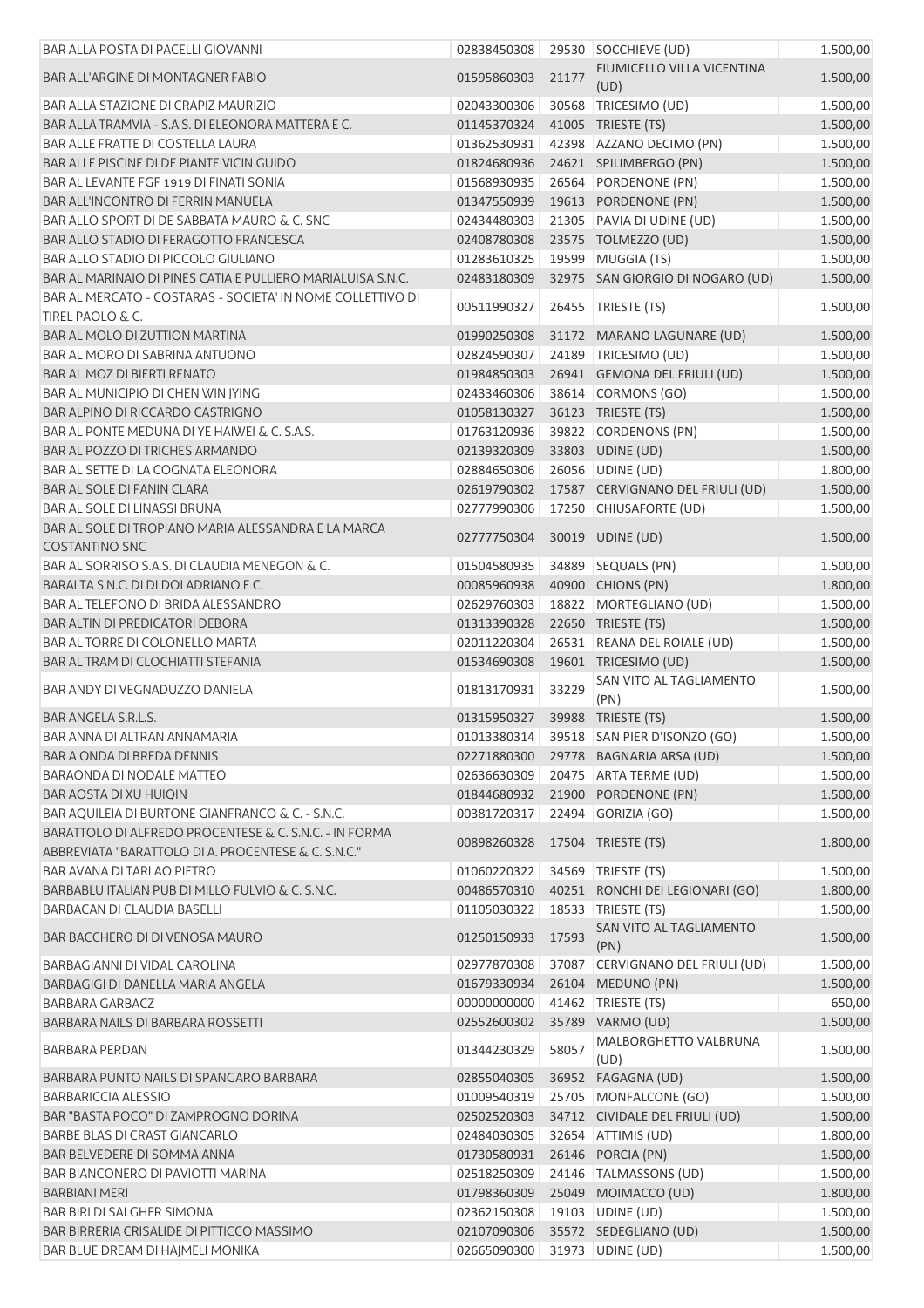| <b>BAR-BON DI MILIAVAZ SANDRO</b>                               |                                |       | 01156470310 34350 MONFALCONE (GO)          | 1.500,00 |
|-----------------------------------------------------------------|--------------------------------|-------|--------------------------------------------|----------|
| <b>BARBO PAOLO</b>                                              | 01099340323                    |       | 26433 TRIESTE (TS)                         | 700,00   |
| BARBORINI FRANCO E ALESSANDRO - S.N.C.                          | 02087360307                    |       | 29260 POCENIA (UD)                         | 1.800,00 |
| BAR BREAKFAST DI IACOB CRISTINA & C. S.A.S.                     | 01332860939                    |       | 26356 PORDENONE (PN)                       | 1.500,00 |
| BAR BRUSCHETTERIA DA MONIA DI CALGARO MONIA GIULIANA            | 02560450245                    |       | 28601 MARTIGNACCO (UD)                     | 1.500,00 |
| <b>BAR BRUSINI DI COVAZZI CLAUDIA</b>                           | 02446910305                    |       | 18211   TRICESIMO (UD)                     | 1.500,00 |
| BAR BUFFET AL GATTO NERO S.A.S. DI SARTORI ELENA & C.           | 00807130323                    |       | 40144 TRIESTE (TS)                         | 1.500,00 |
| <b>BAR BUFFET DI KARIN MANAZZONE</b>                            | 01504780931                    |       | 20695 SPILIMBERGO (PN)                     | 1.500,00 |
| BAR BUFFET ISONZO DI CAVICCHIOLI ALESSIO                        | 01148320318                    |       | 36234 SAN CANZIAN D'ISONZO (GO)            | 1.800,00 |
| BAR BUFFET LA ROSA S.N.C. DI FILLI CARLA E FURIOS ARIELA        | 00380410316                    |       | 32116 MONFALCONE (GO)                      | 1.500,00 |
| BAR-BUFFET ROSY DI LORIANO MERCANILE S.N.C.                     | 00333320315                    |       | 35921 MONFALCONE (GO)                      | 1.800,00 |
| <b>BAR BUFFET TONI DI MILOCH MARIANO</b>                        | 00513590323                    |       | 42684 TRIESTE (TS)                         | 1.500,00 |
| <b>BARBURINI S.R.L.</b>                                         | 02327380305                    |       | 25255 GEMONA DEL FRIULI (UD)               | 700,00   |
| BAR CABOTO - SOCIETA' IN NOME COLLETTIVO DI UMER DAVIDE E       |                                |       |                                            |          |
| <b>MASSIMILIANO</b>                                             | 01288480328                    | 31953 | TRIESTE (TS)                               | 1.500,00 |
| <b>BAR CADORE DI ZANELLA FABIO</b>                              | 02787170303                    |       | 35171 FAGAGNA (UD)                         | 1.500,00 |
| BAR CAFFE' ALLA STAZIONE DI GRANERI GIANNI E PAOLO S.N.C.       | 01523900304                    |       | 22765 CIVIDALE DEL FRIULI (UD)             | 1.500,00 |
| BAR CAFFE' DI MILIC KATJA                                       | 01267330320                    |       | 28199 TRIESTE (TS)                         | 1.500,00 |
| BAR-CAFFE' PASTICCERIA DI PAGLIARINI GIORGIO & PITASSI ANDREA & |                                |       |                                            |          |
| C. SNC                                                          | 02759760305                    |       | 28097 UDINE (UD)                           | 1.500,00 |
| BARCAFFE' S.R.L.                                                | 02952850309                    |       | 23855 UDINE (UD)                           | 1.500,00 |
| BAR CAFFE' TINA DI ELEZI KUJTIME                                | 02899780304                    |       | 36755   UDINE (UD)                         | 1.500,00 |
| BAR, CAFFETTERIA DI SARTORI FLAVIO MAURO                        | 02793980307                    |       | 29485 UDINE (UD)                           | 1.500,00 |
| BAR CAFFETTERIA S.N.C. DI DE PACE DINO E AMARANDEI ADRIANA      |                                |       |                                            |          |
| <b>MARIA</b>                                                    | 01192150314                    |       | 27751 RONCHI DEI LEGIONARI (GO)            | 1.500,00 |
| BAR CAFFETTERIA TRILOGY DI MICHELUTTI SAMUELE & C. SNC          | 01796450300                    |       | 30051 UDINE (UD)                           | 1.500,00 |
| BAR CAMPOSCUOLA DI CROPPO EREDO                                 | 01976630309                    |       | 38226 UDINE (UD)                           | 1.800,00 |
| BAR "CAMPO SPORTIVO" DI BOUTEKIOT SAADIA                        | 02351590308                    |       | 39166 SAN GIORGIO DI NOGARO (UD)           | 1.500,00 |
| BAR CAPRICCIO S.N.C. DI CELANT GIULIANA & C.                    | 01655980934                    |       | 20368 SACILE (PN)                          | 1.500,00 |
| BAR CAPRICORNO DI PELLEGRINI MARCELLO                           | 03329100287                    |       | 25352 GRADO (GO)                           | 1.500,00 |
| BAR CARTIERA S.A.S. DI ROSEANO GIANNA & C.                      | 01742910308                    |       | 28270 TOLMEZZO (UD)                        | 1.500,00 |
| BAR CASA ROSSA DI MILLONI PAOLO                                 | 01179520315                    |       | 26909 GORIZIA (GO)                         | 1.500,00 |
| <b>BAR CELLA DI GALLATO ALICE</b>                               | 04597110271                    |       | 58658 FORNI DI SOPRA (UD)                  | 1.800,00 |
| BAR CENTRAL DI DONATELLA CASTELLANI                             |                                |       |                                            | 1.500,00 |
| BAR CENTRALE BLONDY DI STADNICIUC DANIELA                       | 02963120304                    |       | 38846 MERETO DI TOMBA (UD)                 |          |
| <b>BAR CENTRALE DI BARBEI MATTIA</b>                            | 01871540934                    |       | 62118 CORDOVADO (PN)<br>23506 ZOPPOLA (PN) | 1.500,00 |
|                                                                 | 01774460933                    |       | SAN VITO AL TAGLIAMENTO                    | 1.500,00 |
| <b>BAR CENTRALE DI DI BELLA MICHELE</b>                         | 01289160937                    | 40913 | (PN)                                       | 1.500,00 |
| <b>BAR CENTRALE DI FLOREANI FRANCESCO</b>                       | 02387120302                    | 32859 | MAJANO (UD)                                | 1.500,00 |
|                                                                 |                                |       | SAN GIOVANNI AL NATISONE                   |          |
| BAR CENTRALE DI JIANG HANYING                                   | 02845220306                    | 26576 | (UD)                                       | 1.500,00 |
|                                                                 |                                |       | SAN GIORGIO DELLA                          |          |
| <b>BAR CENTRALE DI NORIO MICHELA</b>                            | 01399070935                    | 17874 | RICHINVELDA (PN)                           | 1.500,00 |
| <b>BAR CENTRALE DI ORETTI CORRADO</b>                           | 00410750319                    |       | 40566 STARANZANO (GO)                      | 1.500,00 |
| <b>BAR CENTRALE DI RUPIL AGNESE</b>                             | 02191110309                    |       | 29641 PRATO CARNICO (UD)                   | 1.500,00 |
| <b>BAR CENTRALE DI TURCO ROSSANA</b>                            | 02759490309                    |       | 24330 UDINE (UD)                           | 1.500,00 |
| BAR CENTRALE DI ZHANG XIAOWU                                    | 01144200258                    |       | 32274 PASIANO DI PORDENONE (PN)            | 1.500,00 |
| BAR CENTRALE S.N.C. DI ERMACORA SABRINA E MICOLI MARTINA        | 02953520307                    |       | 17752   MERETO DI TOMBA (UD)               | 1.500,00 |
| BAR CENTRALE S.N.C. DI SHAN LILI & C.                           | 01740970932                    |       | 34971 BRUGNERA (PN)                        | 1.500,00 |
| BAR CENTRALE SNC DI TONIZZO GILIOLA & C.                        | 01223960939                    |       | 30516 SPILIMBERGO (PN)                     | 1.500,00 |
| BAR CENTRO STUDI DI ARAPI GJERGJ                                | 02966850303                    |       | 23087 UDINE (UD)                           | 1.500,00 |
| BAR CHIAVRIS DI VIDONI DONATA & C. S.N.C.                       | 01379210303                    |       | 17946 UDINE (UD)                           | 1.500,00 |
| BAR CICLAMINO DI MARCUCCI CAROLA                                | 02222050300                    |       | 21199 TOLMEZZO (UD)                        | 1.500,00 |
| BAR CINECITTA' S.A.S. DI JIMENEZ FIORDALIZA & C.                | 02635000306                    | 22086 | UDINE (UD)                                 | 1.500,00 |
| <b>BAR CINZIA DI PIVETTA CINZIA</b>                             | 01822400931                    | 18951 | SAN VITO AL TAGLIAMENTO<br>(PN)            | 1.500,00 |
| BARCIS - TUR S.N.C. DI COLUSSI PAOLO & GIANCARLO                | 00397850934                    | 26207 | <b>BARCIS (PN)</b>                         | 1.800,00 |
| BAR CITY DI KALUDEROVIC KORNELIJA                               | 01209900321                    |       | 22991 TRIESTE (TS)                         | 1.500,00 |
| BAR CLASSICO DI BARRIOS ESQUIVEL YUDEIMY                        | 01878830932                    |       | 34781 AZZANO DECIMO (PN)                   | 1.500,00 |
| BARCOBALENO S.N.C. DI FESTINI BATTIFERRO GIUSEPPINA &           |                                |       |                                            |          |
| <b>FAGUNDES SANTOS KEYLIANE</b>                                 | 01176650313                    |       | 33286 GORIZIA (GO)                         | 1.500,00 |
| BAR CODE DI LORELLA DALOISO                                     | 01330300326                    |       | 38348 TRIESTE (TS)                         | 1.500,00 |
| BARCOLANA S.R.L.                                                | 01265550325 22692 TRIESTE (TS) |       |                                            | 1.500,00 |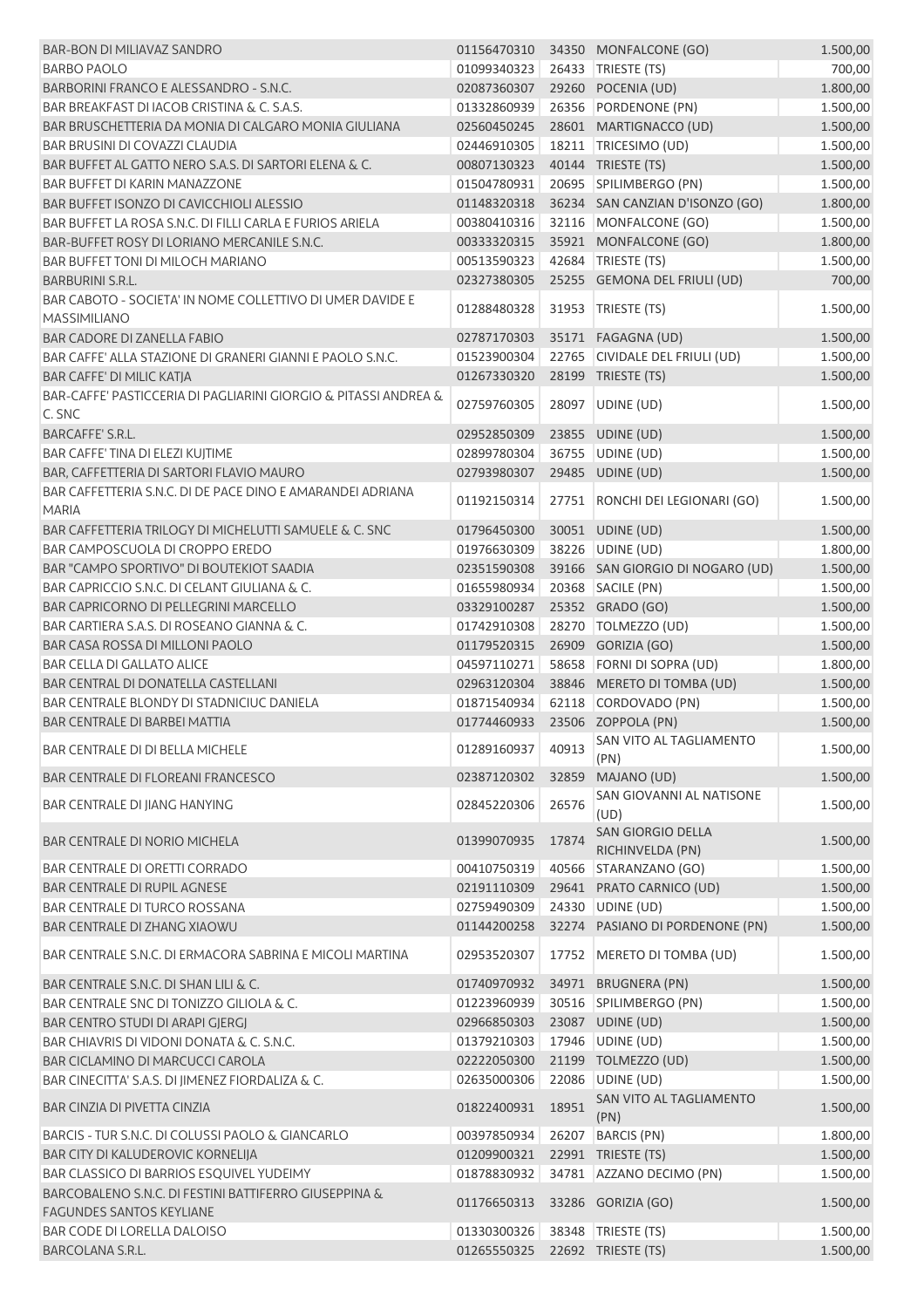| BARCOLLO MA NON MOLLO DI SPANO' ALESSANDRA               | 01868030931                    |       | 28184 MANIAGO (PN)                                    | 1.500,00             |
|----------------------------------------------------------|--------------------------------|-------|-------------------------------------------------------|----------------------|
| BAR COLOGNA DI CIAN GIADA                                | 01308260320                    |       | 35857 TRIESTE (TS)                                    | 1.500,00             |
| <b>BAR COMMERCIO DI BERGONZI GIADA</b>                   | 02329600304                    |       | 33544 LESTIZZA (UD)                                   | 1.500,00             |
| <b>BAR COMMERCIO DI CIMENTI IGOR</b>                     | 02867840304                    |       | 38950 VILLA SANTINA (UD)                              | 1.500,00             |
| BAR COMMERCIO DI STENTARDO ROSARIO E C. S.A.S.           | 01232410306                    |       | 31618 TARVISIO (UD)                                   | 1.500,00             |
| <b>BAR COMMERCIO DI XIA XIANGHUA</b>                     | 04701600266                    |       | 23763 SPILIMBERGO (PN)                                | 1.500,00             |
| <b>BAR COMPANY DI MASONI GIANCARLO</b>                   | 02857760306                    |       | 30305 BUIA (UD)                                       | 1.500,00             |
| <b>BAR CORALLO DI SPESSOT TIZIANA</b>                    | 00488720319                    |       | 37384 GORIZIA (GO)                                    | 1.500,00             |
| BAR CORALLO DI TAVANO MAIRA & C. SNC                     | 02720980305                    |       | 25847 LESTIZZA (UD)                                   | 1.500,00             |
| BAR CRISTALLO DI MESCE MARTINO E C. S.A.S.               | 01063090318                    |       | 20049 GRADO (GO)                                      | 1.500,00             |
| BAR CRISTALLO S.A.S. DI PICCOLO FRANCO & C.              | 01000280931                    |       | 32413 SACILE (PN)                                     | 1.500,00             |
| <b>BAR CUSSIGH DI TURELLO UGO</b>                        | 01951190303                    |       | 25833 NIMIS (UD)                                      | 1.500,00             |
| <b>BAR DA ALICE DI BRAVIN ALICE</b>                      | 01788090932                    |       | 17663 SACILE (PN)                                     | 1.500,00             |
| BAR DA ANITA DI MANSUTTI DANILO & C. S.N.C.              | 02343660300                    |       | 34235 REANA DEL ROIALE (UD)                           | 1.500,00             |
| BAR DA ARRIGO DI MUKERLI LUISA E GABRIELLA - S.N.C.      | 00432120319                    |       | 37402 CORMONS (GO)                                    | 1.800,00             |
| BAR DA ATTILIO DI DESABBATA PAOLA                        | 01536420308                    |       | 40190 CHIOPRIS-VISCONE (UD)                           | 1.800,00             |
| <b>BAR DA BEPI DI VRIZ LUISINA</b>                       | 02504310307                    |       | 34057 RAVEO (UD)                                      | 1.800,00             |
| BAR DA BIANCA DI NARDUZZI DANIELA                        | 01614970307                    |       | 36556 FAGAGNA (UD)                                    | 1.800,00             |
| BAR DA BOSCAROL DI GERMANI LUCIO & C. S.N.C.             | 00392000311                    |       | 28156 RONCHI DEI LEGIONARI (GO)                       | 1.800,00             |
| BAR DA ELIO DI STOLFO ELIO & C. S.N.C.                   | 00399840933                    | 26523 | SAN VITO AL TAGLIAMENTO<br>(PN)                       | 1.800,00             |
| BAR DA GIGLIO DI DE LUCA GIGLIOLA & C. S.N.C.            | 01482270939                    | 17931 | SAN MARTINO AL<br><b>TAGLIAMENTO (PN)</b>             | 1.500,00             |
| BAR DA GINA DI CASABELLATA ANTONIETTA                    | 02551450303                    |       | 24619 FORNI AVOLTRI (UD)                              | 1.500,00             |
| BAR DA LAURA DI BARBA LAURA                              | 03002040305                    |       | 57935 PREMARIACCO (UD)                                | 1.500,00             |
| BAR "DA MERLINO" DI MERLINO ERIKA                        | 01927270304                    |       | 35967 MOGGIO UDINESE (UD)                             | 1.500,00             |
|                                                          |                                |       | COLLOREDO DI MONTE                                    |                      |
| BAR DA MIMA DI MOLINARO LOREDANA                         | 02459740300                    | 28201 | ALBANO (UD)                                           | 1.500,00             |
| BAR " DA NILO " DI BRAGLIA DANILO                        | 02325640304                    |       | 24521 PONTEBBA (UD)                                   | 1.500,00             |
| <b>BAR DA PASCOT DI LIRUSSI ALESSANDRO</b>               | 02220760306                    |       | 42264 REMANZACCO (UD)                                 | 1.800,00             |
| BAR DA POIANELLA DI CARLA E FRANCO POIANELLA & C. S.N.C. | 01825120304                    |       | 30442 LATISANA (UD)                                   | 1.500,00             |
| BAR DA QUINTO DI DEL PINO GIACOMINO & C. S.N.C.          | 01045430301                    | 35480 | MAGNANO IN RIVIERA (UD)                               | 1.800,00             |
| BAR DA RENE' DI GUAN ZIPING                              | 04488690266                    |       | 21205 BUDOIA (PN)                                     | 1.500,00             |
| <b>BAR DA RICO DI BASSO ANNA</b>                         | 02412040301                    |       | 26331 ATTIMIS (UD)                                    | 1.800,00             |
| BAR DA RICO DI BELLINA ENRICO & C. S.N.C.                | 02137490302                    |       | 27233 GEMONA DEL FRIULI (UD)                          | 1.500,00             |
| BAR DA RICO DI BORTOLUSSI MICHELE & C. S.N.C.            | 01906300304                    |       | 18818 DIGNANO (UD)                                    | 1.500,00             |
| BAR DA ROBY DI ZORZUT INGRID                             | 01170210312 33634 GORIZIA (GO) |       |                                                       | 1.500,00             |
| BAR DA SPERANDO DI STEFANUTTI SUSANNA                    | 02892840303                    |       | 34795 GEMONA DEL FRIULI (UD)                          | 1.500,00             |
| BAR DA STE DI ZILLI STEPHANIE                            | 02556260301                    |       | 41122 TRASAGHIS (UD)                                  | 1.500,00             |
| <b>BAR DA TERESINA SRLS</b>                              | 02871440307                    |       | 31085 UDINE (UD)                                      | 1.800,00             |
| BAR DA TETO DI NADALINI GABRIELE                         | 02870670300                    |       | 32485 CODROIPO (UD)                                   | 1.500,00             |
| BAR DA TIFFANY DI ZILLI VALENTINA                        | 01849890932                    |       | 32728 MANIAGO (PN)                                    | 1.500,00             |
| BAR DA TITA DI AITA PIERO                                | 01150630315                    |       | 21156 GORIZIA (GO)                                    | 1.500,00             |
| BAR DA VALE DI VALENTINA LEVORATO                        | 02907780304                    |       | 29831 MOIMACCO (UD)                                   | 1.500,00             |
| BAR DA VALERIO DI DE CECCO MAURIZIO                      | 02479280303                    |       | 17721 RAGOGNA (UD)                                    | 1.500,00             |
| BAR DA VALTER DI ALMACOLLE DANIELA                       | 02298250305                    |       | 18520 RAGOGNA (UD)                                    | 1.800,00             |
| BAR DA VERA S.N.C. DI LEITA VERA & C.                    | 01652700301                    |       | 17248 PREMARIACCO (UD)                                | 1.500,00             |
| <b>BAR DA VICTORIA DI VICTORIA MINCHEVICI</b>            | 02792540300                    |       | 22132 CERCIVENTO (UD)                                 | 1.500,00             |
| BAR DA VITTORIA DI ZUCCO ROBERTA                         | 02882880301                    |       | 36517 RUDA (UD)                                       | 1.800,00             |
| BAR DESTINO DI ALAIMO MARIA                              | 01336700321                    |       | 58038 TRIESTE (TS)                                    | 1.500,00             |
| BAR DI PUNTA FARO DI FRATTER MARINA S.R.L.               | 01343930309                    |       | 18572 LIGNANO SABBIADORO (UD)                         | 1.500,00             |
| <b>BAR DI ZHANG YAN</b>                                  | 04809690268                    |       | 61805 BRUGNERA (PN)                                   | 1.500,00             |
| BAR DOLCE VITA DI CHEN LANYAN                            | 01172160317                    |       | 23181 MONFALCONE (GO)                                 | 1.500,00             |
| BAR DORJE LING S.N.C. DI ROVINA ESTER & C.               | 00648360329                    |       | 22686 DUINO-AURISINA (TS)                             | 1.500,00             |
| <b>BARDUCCI DAVIDE</b>                                   | 00000000000                    |       | 61765 TAVAGNACCO (UD)                                 | 650,00               |
| BAR DUE LUNE DI PERROTTA MARIANO                         | 01695830933                    |       | 38583 AVIANO (PN)                                     | 1.800,00             |
| BAR DUEMILA72 DI BATTEL FOSCHIATTI EMILIANO              | 01855160931                    |       | 21725 ROVEREDO IN PIANO (PN)                          |                      |
| <b>BAR DURAZZO DI HOXHA OFELI</b>                        | 01028030326                    |       | 29595   TRIESTE (TS)                                  | 1.500,00             |
| BARDUS IVANO & C. S.N.C.                                 |                                |       |                                                       | 1.500,00             |
| BAREDIL - SOC. A R.L.                                    | 01498260304<br>00782640320     | 36668 | 20894 CIVIDALE DEL FRIULI (UD)<br>DUINO-AURISINA (TS) | 1.500,00<br>1.500,00 |
| <b>BAR ELENA DI LIN YING</b>                             | 01769320936                    |       | 22818 FIUME VENETO (PN)                               | 1.500,00             |
| <b>BAR EMBASSY DI JI XIAOFENG</b>                        | 01853960936                    |       | 37581 SACILE (PN)                                     | 1.500,00             |
| BAR EMILIO DI HU ELIO WEN RUI                            |                                |       | 03755570367 30372 MONFALCONE (GO)                     | 1.500,00             |
|                                                          |                                |       |                                                       |                      |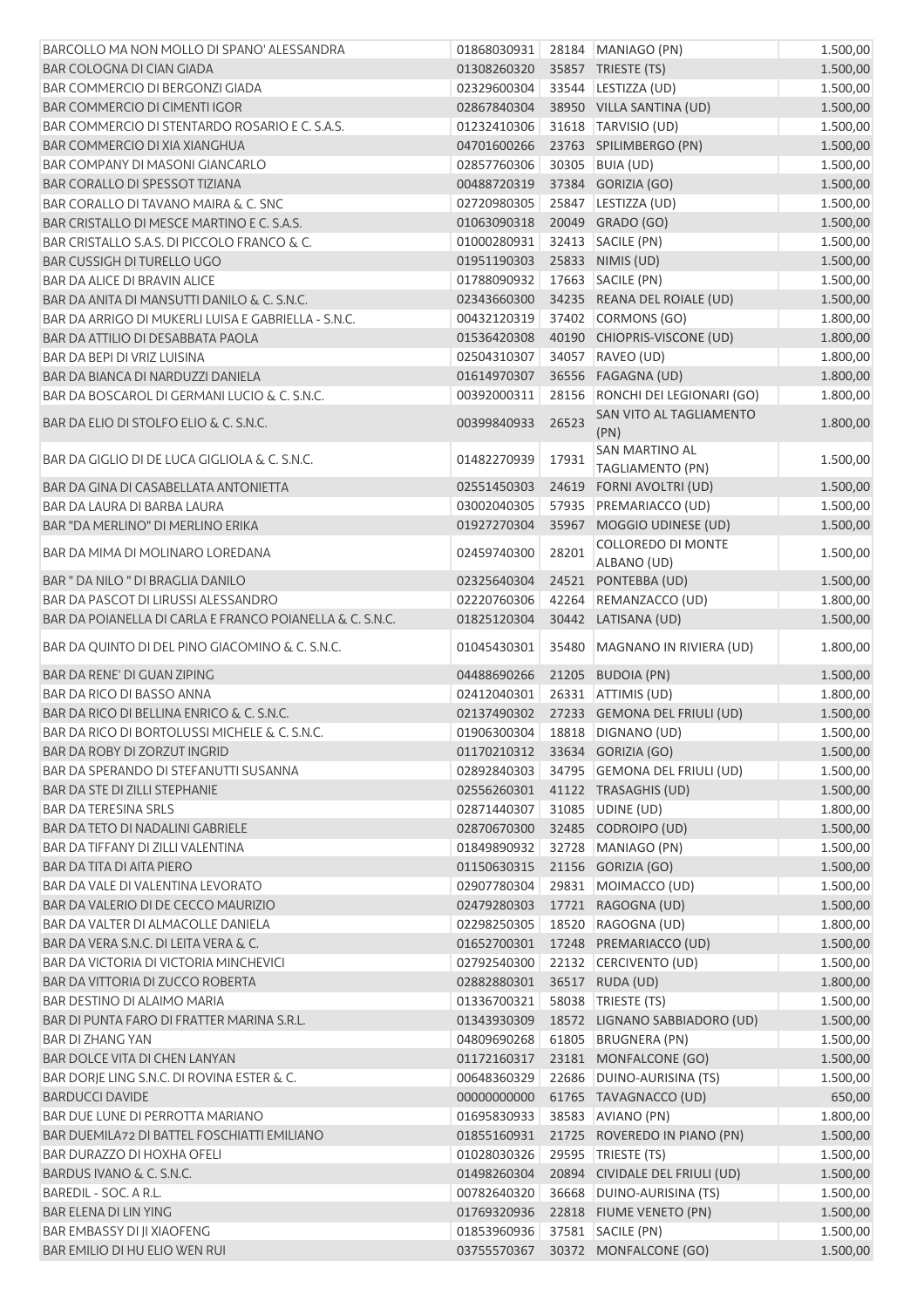| <b>BAR ENAL DI PERITO ALESSIA</b>                         |                                  |       | 02837180302 22443 REMANZACCO (UD)    | 1.500,00 |
|-----------------------------------------------------------|----------------------------------|-------|--------------------------------------|----------|
| BAR ERA ORA DI ZAMBANO JOSETTE                            | 01850220938                      |       | 29498 PORDENONE (PN)                 | 1.500,00 |
| <b>BARET DAVIDE</b>                                       | 02805520307                      |       | 25801 CAMPOFORMIDO (UD)              | 1.500,00 |
| BARETTO 19 DI MAO JIANQIN                                 | 01169960315                      |       | 33237 TURRIACO (GO)                  | 1.500,00 |
| <b>BAR EUREKA DI CALLIGARO DARIO</b>                      | 01753800307                      |       | 18988 BUIA (UD)                      | 1.500,00 |
| BAR FANTASMA DI BIGOT PAOLO                               | 02029450307                      |       | 20289 MANZANO (UD)                   | 1.500,00 |
| <b>BAR FANTIN GIORGIA</b>                                 | 01844290930                      |       | 18135 VALVASONE ARZENE (PN)          | 1.500,00 |
| BAR FERRARI S.N.C. DI MARIA CRISTINA & MONICA SANNA       | 00923420327                      |       | 19420 TRIESTE (TS)                   | 1.500,00 |
| BAR.FER. S.R.L.                                           | 01302850324                      | 58543 | SAN DORLIGO DELLA VALLE<br>(TS)      | 1.800,00 |
| BAR FLORIDA DI SCARBOLO VALENTINA                         | 02768010304                      |       | 17550 UDINE (UD)                     | 1.500,00 |
| <b>BAR FRANZA DI DERSCHITZ TATIANA</b>                    | 01264290329                      |       | 16767   TRIESTE (TS)                 | 1.500,00 |
| <b>BAR FRIULI DI THRUN MALGORZATA</b>                     | 02859330306                      | 37978 | MUZZANA DEL TURGNANO<br>(UD)         | 1.800,00 |
| <b>BAR FRIULI DI VICENZINO LIVIANA</b>                    | 02529510303                      |       | 29825 SAN GIORGIO DI NOGARO (UD)     | 1.500,00 |
| BAR GALLERIA DI VOLLI VANESSA                             | 01289380329                      |       | 24370 TRIESTE (TS)                   | 1.500,00 |
| <b>BAR GARDEL DI GARDEL ALESSIA</b>                       | 02815000308                      |       | 29736 ARTEGNA (UD)                   | 1.500,00 |
| <b>BAR GARIBALDI DI COLLE TIZIANA</b>                     | 02978210306                      |       | 36333 LATISANA (UD)                  | 1.500,00 |
| <b>BAR GATTERI DI DI MOLA DANIELE</b>                     | 00908770324                      |       | 17013   TRIESTE (TS)                 | 1.500,00 |
| <b>BAR GELATERIA CITY DI ZANELLO FRANCO</b>               | 02174340303                      |       | 34018 LIGNANO SABBIADORO (UD)        | 1.500,00 |
| BAR GELATERIA DELL'ORSO DI LIN YANYAN & C.SNC             | 02723640302                      |       | 30241 UDINE (UD)                     | 1.500,00 |
| BAR GELATERIA DESIREE DI BOSCHIAN LUCIANA                 | 01064800939                      |       | 22751 AVIANO (PN)                    | 1.500,00 |
| BAR GELATERIA PANTERA DI MUIN ALESSANDRO                  | 01143120937                      |       | 22970 MANIAGO (PN)                   | 1.500,00 |
| BAR GIOVANNI E MARIA DI SERGIO GHERSINICH & C. S.A.S.     | 01135410320                      |       | 26178 TRIESTE (TS)                   | 1.500,00 |
| <b>BAR GIRASOLE DI MARIUTTI ELENA</b>                     | 02775580307                      |       | 36780 CODROIPO (UD)                  | 1.500,00 |
|                                                           |                                  |       |                                      |          |
| BAR GRATTACIELO DI CRISTOFOLI MARCO                       | 03765290238                      |       | 28795 TRIESTE (TS)                   | 1.500,00 |
| <b>BAR GRATTACIELO DI DINICA MARICICA</b>                 | 01567150931                      |       | 23450 PORDENONE (PN)                 | 1.500,00 |
| BAR GRAZIELLA DI DEGANO GRAZIELLA                         | 02876770302                      |       | 31441 UDINE (UD)                     | 1.500,00 |
| BAR HAPPY DAYS DI DE ROSE GUGLIELMO SNC                   | 01550210304                      |       | 18230 LESTIZZA (UD)                  | 1.800,00 |
| <b>BAR H DI COLUSSI ELISA</b>                             | 02960470306                      |       | 31437 CERVIGNANO DEL FRIULI (UD)     | 1.500,00 |
| <b>BAR H DI LUCA FABRIZIO</b>                             | 02532280308                      |       | 19284 CERVIGNANO DEL FRIULI (UD)     | 1.800,00 |
| <b>BAR H DI PAGNUTTI SAMANTA</b>                          | 02864230301                      |       | 18068 REMANZACCO (UD)                | 1.500,00 |
| BARICENTRO S.N.C. DI MASOLINI FABIANO E BASTONE RAFFAELLA | 02321770303                      |       | 36420 SAN GIORGIO DI NOGARO (UD)     | 1.500,00 |
| BAR IDEAL DI QUENDOLO MARCO                               | 02026210308                      |       | 32634 REMANZACCO (UD)                | 1.500,00 |
| BAR IGOR DI LIVIANA ZACCARIA & C. S.A.S.                  | 00736030321                      |       | 26000 DUINO-AURISINA (TS)            | 1.500,00 |
| "BARILE" DI PILIA ANDREA                                  | 01750710939                      |       | 22351 MANIAGO (PN)                   | 1.500,00 |
| BAR IL GATTO MATTO DI SIMONE CHIARA                       | 01283220323 39006 TRIESTE (TS)   |       |                                      | 1.500,00 |
| <b>BAR INO DI WALTER BUBNIC</b>                           | 00642210322  42126  TRIESTE (TS) |       |                                      | 1.500,00 |
| #BARINPLAZA DI BOT CRISTINA                               | 01200750311                      |       | 33996 SAN LORENZO ISONTINO (GO)      | 1.500,00 |
| <b>BAR ITALIA DI LORETTA CLEMANCE ACIOCOITEI</b>          | 01250460324                      |       | 24060 TRIESTE (TS)                   | 1.500,00 |
| <b>BAR ITALIA DI MACOR GIORGIA</b>                        | 01868300938                      |       | 28976 PORCIA (PN)                    | 1.500,00 |
| <b>BAR ITALIA S.R.L.</b>                                  | 01145920326                      |       | 16949 TRIESTE (TS)                   | 1.500,00 |
| BAR JULIA CENTER DI SIMEONI ELISA                         | 02656930308                      |       | 29457 CASSACCO (UD)                  | 1.500,00 |
| BAR JULIA DI VARANO MANUELA & C. S.N.C.                   | 02569800309                      |       | 28408 PAVIA DI UDINE (UD)            | 1.500,00 |
| <b>BAR K2 DI FABBRO FRANCA</b>                            | 01560650937                      |       | 21432 CLAUT (PN)                     | 1.500,00 |
| BAR K2 S.N.C. DI CHEN AILI & C.                           | 02657800302                      |       | 32902 UDINE (UD)                     | 1.500,00 |
| BAR KARINZIA - WALDER HERTA ROSA DI BALLERINO CLAUDIA     | 01946130307                      |       | 32354   UDINE (UD)                   | 1.500,00 |
| <b>BARKOLA DI GOBBO PATRIZIA</b>                          | 02717810309                      |       | 23436 UDINE (UD)                     | 1.500,00 |
| <b>BARKO S.R.L.</b>                                       | 01340990306                      |       | 20903   TARVISIO (UD)                | 4.800,00 |
| BAR "LA DI PAPE" DI MAURO LAURA                           | 02702840303                      |       | 22957 RIVIGNANO TEOR (UD)            | 1.500,00 |
| <b>BAR LAGUNA BLU DI VISENTINI IVO</b>                    | 01975470301                      |       | 17072 MARANO LAGUNARE (UD)           | 1.500,00 |
| BAR LALA DI DIVO CRISTINA                                 | 01285920326                      |       | 38561 TRIESTE (TS)                   | 1.500,00 |
| <b>BAR LA MERIDIANA DI MENEGON INES</b>                   | 02754390306                      |       | 41040 FORGARIA NEL FRIULI (UD)       | 1.500,00 |
| BAR LA POMA DI BOSCAROL FRANCESCO                         | 01152850317                      |       | 36909 MONFALCONE (GO)                | 1.500,00 |
| BAR LA STELLA DI PETRIS LOREDANA                          | 02948550302                      |       | 19686 SOCCHIEVE (UD)                 | 1.500,00 |
| <b>BAR LATTERIA DI CERGOL CLAUDIA</b>                     | 00849860325                      |       | 39272 TRIESTE (TS)                   | 1.500,00 |
| BAR LENKA DI CIMBALNIKOVA LENKA                           | 02621180302                      |       | 25785 POVOLETTO (UD)                 | 1.500,00 |
| BAR LEON DI VLADIMIROVA STOYANKA IVANOVA                  | 01292260328                      |       | 25854 TRIESTE (TS)                   | 1.500,00 |
| BAR LE STRIE DI VIOLI MARIA                               | 02369170309                      |       | 41390 UDINE (UD)                     | 1.500,00 |
| <b>BAR LE TORRI DI SIMEONI FILIPPO</b>                    | 02807720301                      |       | 29613 DIGNANO (UD)                   | 1.500,00 |
| BAR LIS FRUTIS DE COOPERATIVE DI DELLA PIETRA MICHELA     | 02893150306                      |       | 30363 SAN DANIELE DEL FRIULI (UD)    | 1.500,00 |
| <b>BARLOVENTO DI SALAMONE SERGIO</b>                      | 01039970312                      |       | 36696 GRADISCA D'ISONZO (GO)         | 1.500,00 |
| BAR LUME S.N.C. DI VECCHIET FABIO E MAURO                 | 00546860313                      |       | 37286 GORIZIA (GO)                   | 1.500,00 |
| BAR LUNA S.N.C. DI CERONI ERIKA & COLLIN SONIA            |                                  |       | 01683260937 18837 AZZANO DECIMO (PN) | 1.500,00 |
|                                                           |                                  |       |                                      |          |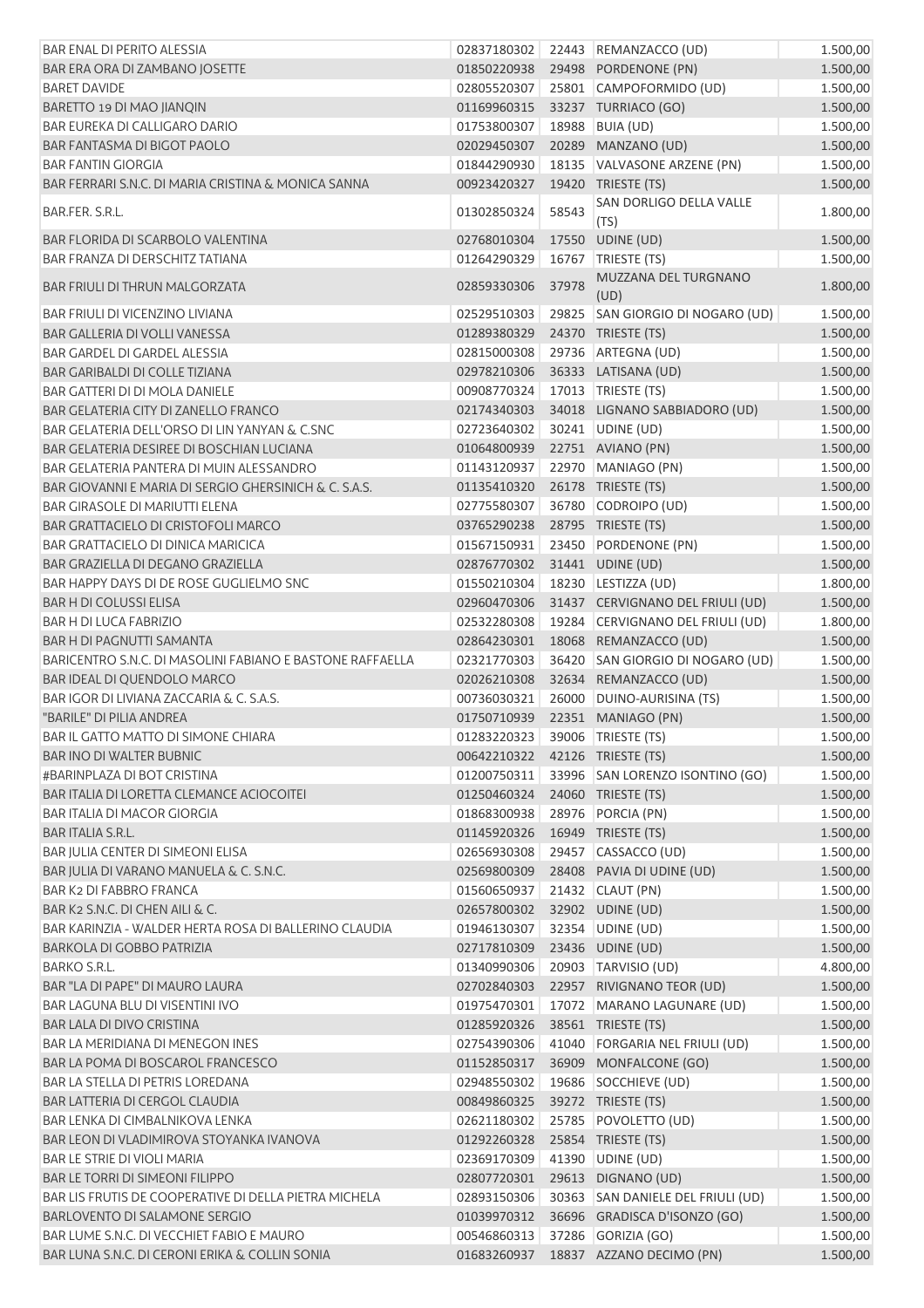| <b>BAR LUSSINO DI SANTICH ANTONELLA</b>                         | 01228270326 | 32628 TRIESTE (TS)                 | 1.500,00             |
|-----------------------------------------------------------------|-------------|------------------------------------|----------------------|
| BAR MACAIA DI SEMO LEOND                                        | 02979050305 | 29460 CASTIONS DI STRADA (UD)      | 1.800,00             |
| BAR MADOTTO S.N.C. DI FABIANI TOM, UROS & C.                    | 01303870321 | 22524 TRIESTE (TS)                 | 1.500,00             |
| <b>BAR MAMA'S DI STEPANCICH MARIO</b>                           | 00157120320 | 41598 TRIESTE (TS)                 | 1.500,00             |
| <b>BAR MANZONI DI CRISTIANO VISINTIN</b>                        | 02963140302 | 20740 GRADO (GO)                   | 1.500,00             |
| <b>BAR MARCONI DI TIOZZO LILIANA</b>                            | 01350630321 | 60261 TRIESTE (TS)                 | 1.500,00             |
| <b>BAR MARCO POLO DI TURATTI DANIELE</b>                        | 01749430938 | 26286 MANIAGO (PN)                 | 1.500,00             |
| BAR MARGHERITA DI CARLO PANCRAZI & C. S.A.S.                    | 01186130322 | 35900 TRIESTE (TS)                 | 1.500,00             |
| <b>BAR MARIN DI PAVEGLIO CYNDI</b>                              | 01838090932 | 27968 MEDUNO (PN)                  | 1.800,00             |
| BAR MARINETTA DI PENNATI BARBARA E ZANOTEL MARICA S.N.C.        | 02866420306 | 30542 MARANO LAGUNARE (UD)         | 1.500,00             |
| BAR MARIO DI MORETTI SANDRA & C. S.A.S.                         | 02299470308 | 20896 UDINE (UD)                   | 1.500,00             |
| BAR MARTI DI MARTINA BENFATTO                                   | 02973450303 | 32818 MORTEGLIANO (UD)             | 1.500,00             |
| BAR MARTINI DI ROBERTA SALVI & C. - SOCIETA' IN NOME COLLETTIVO | 01171920323 | 34618 TRIESTE (TS)                 | 1.500,00             |
| BAR MASCAGNI DI VECCHIES GIOVANNA                               | 01838310934 | 57750 CANEVA (PN)                  | 1.500,00             |
| BAR MAURO DI ROSSANA GON                                        | 00867860322 | 58656   TRIESTE (TS)               | 1.500,00             |
| <b>BAR METROPOLI DI LIU HUAFEN</b>                              | 01565760293 | 36483 UDINE (UD)                   | 1.500,00             |
| <b>BAR METROQUADRO DI COSTANTINI MANUELA</b>                    | 01185970314 | 32216 GORIZIA (GO)                 | 1.500,00             |
| BAR MIDENA DI MIDENA MILVIA, MARA & C. S.N.C.                   | 00827400300 | 26486 MAJANO (UD)                  | 1.500,00             |
| <b>BAR MIRA DI SISTI BARBARA</b>                                | 01117410322 | 24789 TRIESTE (TS)                 | 1.500,00             |
| <b>BAR MI.TO DI TONIUTTI MICHELA</b>                            | 02627330307 | 32594 RIVE D'ARCANO (UD)           | 1.500,00             |
| BAR MODA' DI HU XUANXUAN                                        | 01764430938 | 27671 CASARSA DELLA DELIZIA (PN)   | 1.500,00             |
| <b>BAR MODERNO DI COSMINI SABRINA</b>                           | 00983580325 | 24291 TRIESTE (TS)                 | 1.500,00             |
| BAR MODERNO DI VALLE ANTONELLA                                  | 02484830308 | 29160 OVARO (UD)                   | 1.500,00             |
| <b>BAR MORETTI DI AMBROSINI ANDREA</b>                          | 02821510308 | 22287 UDINE (UD)                   | 1.500,00             |
| BAR MORO DI MORO FABRIZIO E C. SNC                              | 01429740309 | 24376 LIGNANO SABBIADORO (UD)      | 1.500,00             |
| <b>BAR MUNICIPIO DI BOTTER MARZIO</b>                           | 02393230301 | 21052 SAN DANIELE DEL FRIULI (UD)  |                      |
| <b>BAR NAONIS DI DARIOL LUCIANA</b>                             | 01242730933 | 20319 PORDENONE (PN)               | 1.500,00             |
| BAR NAUT SOCIETA' A RESPONSABILITA' LIMITATA SEMPLIFICATA       | 01280910322 | 31854 TRIESTE (TS)                 | 1.500,00<br>1.800,00 |
| <b>BAR NICE DI BENCI MARISA</b>                                 | 02933890309 | 23934 UDINE (UD)                   |                      |
| <b>BAR NICO DI ZANNI ALAN</b>                                   | 01316780327 | 24342 TRIESTE (TS)                 | 1.500,00             |
| BAR NINO DI DE GIORGI MARIAGRAZIA & C. S.N.C.                   |             |                                    | 1.500,00             |
| BAR NOGAREDO DI WANG FENG                                       | 01080550310 | 32988 GORIZIA (GO)                 | 1.500,00             |
|                                                                 | 04617690260 | 35157 CORDENONS (PN)               | 1.500,00             |
| BAR NOVO DI WANG QINGQING                                       | 05256790287 | 23904 MONFALCONE (GO)              | 1.500,00             |
| <b>BAR NUOVO DI PERINI ROSALBA</b>                              | 02759830306 | 42495 TAVAGNACCO (UD)              | 1.500,00             |
| BAR OLIVO SAS DI BELTRAMINI SERENELLA & C.                      | 01375110309 | 34638 TRIVIGNANO UDINESE (UD)      | 1.500,00             |
| <b>BARONE ROSSO DI FERIGO SILVIA</b>                            | 02771500309 | 21448 PAULARO (UD)                 | 1.500,00             |
| BARONE ROSSO DI FLAIBAN FRANCESCA                               |             | 01507800934 23430 SPILIMBERGO (PN) | 1.500,00             |
| <b>BARON TANIA</b>                                              | 02621040308 | 24955 PONTEBBA (UD)                | 1.500,00             |
| <b>BAR ORIANI DI LU CAIDAN</b>                                  | 01198090324 | 19402 TRIESTE (TS)                 | 1.500,00             |
| BAR OSTERIA NATISONE DA ELIA DI ALTSTATTER PAOLA                | 02913750309 | 18224 PREMARIACCO (UD)             | 1.800,00             |
| BAR OSTERIA VITTORIA DI GERXHI MANJOLA                          | 01873890931 | 38999 VITO D'ASIO (PN)             | 1.800,00             |
| BAR OSTERIA ZOFFI DI ZOFFI FRANCESCO GIUSEPPE                   | 02503340305 | 18519 SUTRIO (UD)                  | 1.500,00             |
| <b>BAR PAMPALUGO DI SCARSINI CRISTINA</b>                       | 02688680301 | 29601 AMPEZZO (UD)                 | 1.500,00             |
| BAR PANETTERIA AL VILLAGGIO DI MORATTO ENRICO                   | 01138790314 | 24425 DUINO-AURISINA (TS)          | 1.500,00             |
| BAR PANINERIA L'ISOLA DEL PANINO DI GANGE MARIKA                | 02863970303 | 38447 UDINE (UD)                   | 1.500,00             |
| BAR PANINOTECA PARADISE DI HASSEK GIANLUCA                      | 00453880312 | 38807 CORMONS (GO)                 | 1.500,00             |
| <b>BAR PAPAYA DI NEREO VALLI</b>                                | 01284400320 | 34705   TRIESTE (TS)               | 1.500,00             |
| BAR PASTICCERIA GELATERIA DOLOMITI DI DALLA TORRE LAURA         | 02294320300 | 34732 UDINE (UD)                   | 1.500,00             |
| BAR PASTICCERIA SORARU' DI SEPULCRI MICHELA                     | 02171410307 | 17516 PALMANOVA (UD)               | 1.500,00             |
| BAR PENNA BIANCA DI FEDELE CHIARA E MICHELINI SUSANNA S.N.C.    | 02445590306 | 31028 TAVAGNACCO (UD)              | 1.500,00             |
| BAR PERLA DI REVELANT LOREDANA                                  | 02487010304 | 19585   TARCENTO (UD)              | 1.500,00             |
| BAR PETRARCA DI CAMPEIS ALEX                                    | 02867740306 | 19218 UDINE (UD)                   | 1.500,00             |
| BAR PIAZZETTA DI COLAN LUCIANA                                  | 01161020324 | 28607 MUGGIA (TS)                  | 1.500,00             |
| BAR PICCADILLY DI STRETE VALENTINA CARMEN                       | 01648390936 | 25552 PORDENONE (PN)               | 900,00               |
| BAR PIZZERIA AL BUNKER DI MENTIL INNOCENTE                      | 02580540306 | 29705 PALUZZA (UD)                 | 1.800,00             |
| BAR PIZZERIA AL MEXICO DI PLOZNER WALTER E C. S.N.C.            | 01051600300 | 34193 PALUZZA (UD)                 | 1.500,00             |
| BAR PIZZERIA COPACABANA DI BRESCIA FRANCESCO                    | 00838530327 | 39827   TRIESTE (TS)               | 1.500,00             |
| BAR PIZZERIA DA GIGI DI BRAVIN SUSI & C. S.N.C.                 | 01223710938 | 37741 FONTANAFREDDA (PN)           | 1.500,00             |
| BAR PIZZERIA - DA MARIO - DI DE ROSA ARMANDO & C. S.N.C.        | 01249400936 | 33098 MANIAGO (PN)                 | 1.500,00             |
| BAR PIZZERIA DA NELLO DI CONCINA LAURA                          | 02281250304 | 25752 VILLA SANTINA (UD)           | 1.800,00             |
| BAR PIZZERIA DA OTELLO S.A.S. DI MILENA FEJESOVA E VIDYA TONDO  | 02911280309 | 32227 TOLMEZZO (UD)                | 1.800,00             |
| BAR - PIZZERIA FRIULI DI TAVAGNACCO DIANA                       | 01266460300 | 26105 TRICESIMO (UD)               | 1.500,00             |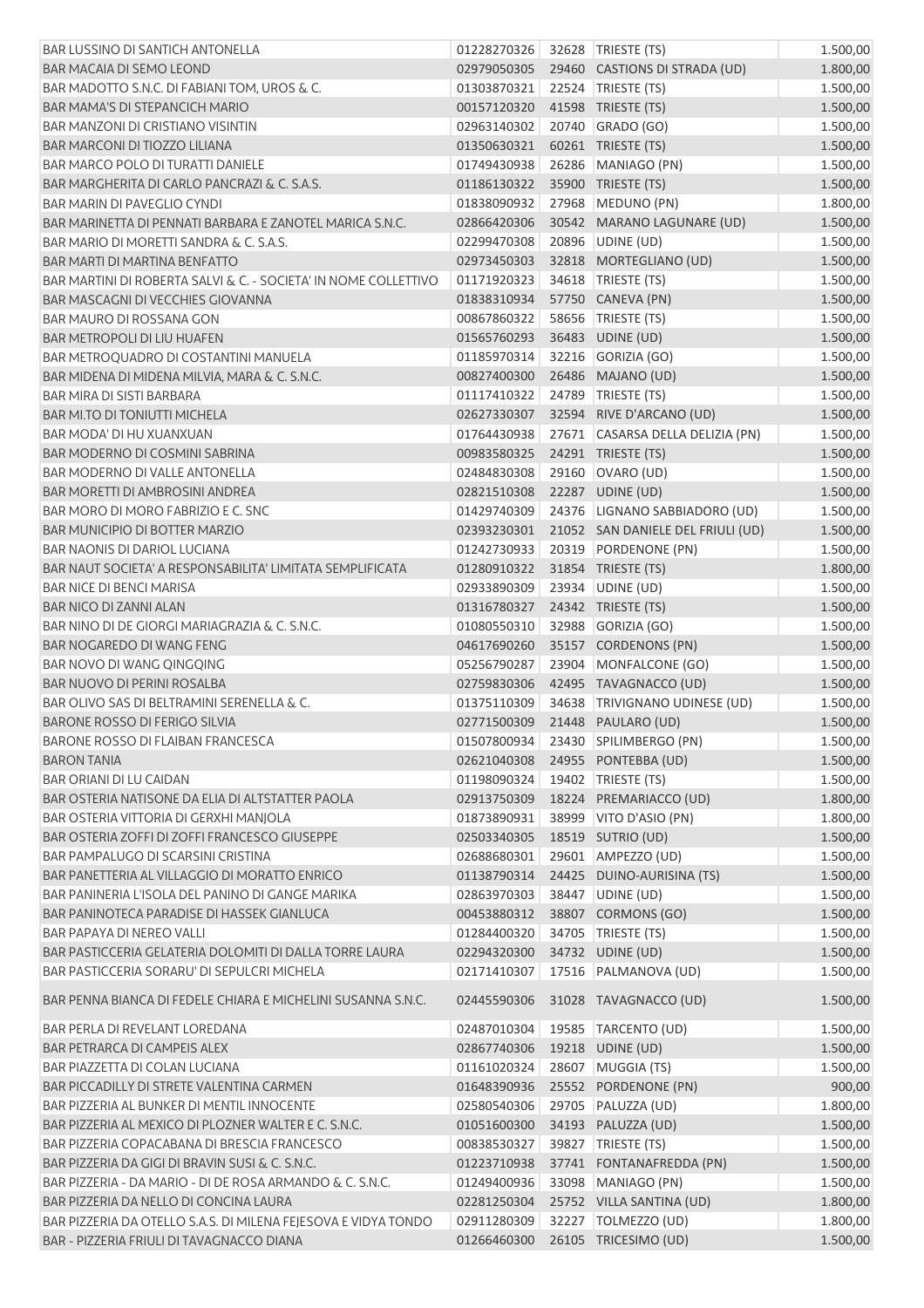| BAR PIZZERIA "LA CIANALOTE" DI CORADAZZI GLADIS                               | 02842820306                    |       | 39615 FORNI DI SOTTO (UD)             | 1.800,00 |
|-------------------------------------------------------------------------------|--------------------------------|-------|---------------------------------------|----------|
| BAR PIZZERIA LA TORATE DI MAIER STEFANO                                       | 02593910306                    |       | 19565 PALUZZA (UD)                    | 1.800,00 |
| BAR PIZZERIA SPORT DI BIANCO GIANCARLA & C. S.N.C.                            | 01175380938                    |       | 27337 CORDENONS (PN)                  | 1.500,00 |
| BAR POLISPORTIVA DI LAURA DELGIUSTO                                           | 01326080320                    |       | 38572 TRIESTE (TS)                    | 1.500,00 |
| <b>BAR PRIMAVERA DI GOSPARINI IRENE</b>                                       | 02904230303                    |       | 19267 POVOLETTO (UD)                  | 1.500,00 |
| BAR PRINCIPE 2.0 DI FABBRO LISA S.N.C.                                        | 01817170937                    |       | 17313 PORDENONE (PN)                  | 1.500,00 |
| BAR PROSCIUTTERIA AL CORESUT DI CELLA PATRIZIA                                | 02764680308                    |       | 30941 SAN DANIELE DEL FRIULI (UD)     | 1.800,00 |
| BAR PUCCINI - LA CASA DELLA PIADINA DI WAHBEH LOAY                            | 02891000305                    |       | 31345 UDINE (UD)                      | 1.500,00 |
| <b>BAR PUNTA FARO SRL</b>                                                     | 02922270307                    |       | 18048 UDINE (UD)                      | 1.500,00 |
| BAR RELAX DI PRINZIVALLI ILARIA                                               | 01847470935                    |       | 37451 MANIAGO (PN)                    | 1.500,00 |
| <b>BAR REWIND DI SANCIN LUCA</b>                                              | 01320850322                    | 29095 | SAN DORLIGO DELLA VALLE<br>(TS)       | 1.800,00 |
| <b>BAR RICCARDO DI REFIDE HODO</b>                                            | 01285570329                    |       | 28241 TRIESTE (TS)                    | 1.500,00 |
| BARRIQUE SNC DI BATTISTELLA MAICOL                                            | 01722890934                    |       | 29921 SPILIMBERGO (PN)                | 1.500,00 |
| BAR RISTORANTE AI TRE SOLDI GORIZIANI DI ROASIO ADRIANA                       | 01144290317                    |       | 27832 GORIZIA (GO)                    | 1.800,00 |
| BAR RISTORANTE "AL GOLOSEZ" DI PANZARIN LORENA                                | 04543340279                    |       | 59676 FOGLIANO REDIPUGLIA (GO)        | 1.800,00 |
| BAR RISTORANTE AL MORAR DI GOAT MARISA                                        | 01442570303                    |       | 34159 AQUILEIA (UD)                   | 1.500,00 |
| BAR RISTORANTE PIZZERIA AL GABBIANO DI COPPOLA ORNELLA                        | 00359460318                    |       | 32670 MONFALCONE (GO)                 | 1.500,00 |
| BAR RISTORANTE PIZZERIA AL PAPILLO DI VELUSCEK ANTONELLA                      | 03001520307                    |       | 59683 TARVISIO (UD)                   | 1.800,00 |
| BAR RISTORANTE PIZZERIA ESPERIA DI APICELLA GUIDO                             | 01946870308                    |       | 35510 LATISANA (UD)                   | 1.500,00 |
| BAR ROMA DI PAVANI LUCIANO                                                    | 01636900936                    |       | 26097 MANIAGO (PN)                    | 1.500,00 |
| BAR ROSA DI RASSATTI ROBERTO & C. S.N.C.                                      | 01587650308                    |       | 28212 TOLMEZZO (UD)                   | 4.800,00 |
| BAR RULLO DI BRAJNIK DARIA                                                    | 01123380311                    |       | 41845 CORMONS (GO)                    | 1.500,00 |
| BAR - SALA GIOCHI DA LAURA DI TODESCO LAURA & C. S.N.C.                       | 01715450936                    |       | 30550 MANIAGO (PN)                    | 1.500,00 |
| BAR SAN DANIELE 78 DI HOXHA DAFINA                                            | 02872730300                    |       | 36267 UDINE (UD)                      | 1.500,00 |
| <b>BAR SAN MARCO DI SALVADOR CRISTHIAN</b>                                    | 02370610301                    |       | 42589 RIVIGNANO TEOR (UD)             | 1.500,00 |
| BARSANZ CALISTHENICS ACADEMY DI PIDUTTI ELENA                                 | 02978870307                    |       | 41498 PORPETTO (UD)                   | 1.500,00 |
| <b>BAR SARA DI LIN LIN</b>                                                    | 01951810389                    |       | 33193   TRIESTE (TS)                  | 1.500,00 |
| <b>BAR SARTOR DI TAURIAN MARIO</b>                                            | 01634540932                    |       | 24246 ZOPPOLA (PN)                    | 1.800,00 |
| <b>BAR SCAGNOL DI FERLETTA GIORGIO</b>                                        | 01120500325                    |       | 24585   TRIESTE (TS)                  | 1.500,00 |
| <b>BAR S. CROCE DI BENTIVOGLIO CRISTINA</b>                                   | 01085620316                    |       | 22020 RONCHI DEI LEGIONARI (GO)       | 1.800,00 |
| <b>BAR SEGGIOVIA DI DE CRIGNIS LUCA</b>                                       | 02609150301                    |       | 32026 RAVASCLETTO (UD)                | 1.500,00 |
| <b>BAR SELENE DI LIN LEPEI</b>                                                | 02897010308                    |       | 27401 GRADO (GO)                      | 1.500,00 |
| <b>BAR SENSITIVE DI XIA KAI</b>                                               | 03657031203                    |       | 62221 ROVEREDO IN PIANO (PN)          | 1.500,00 |
| BAR SERENISSIMA SAS DI FLAVIO POLESE                                          | 01858100934                    |       | 37252 SACILE (PN)                     | 1.500,00 |
| <b>BAR SI DI GIACOMINI SERGIO</b>                                             | 00131820326 23946 TRIESTE (TS) |       |                                       | 1.500,00 |
| BAR SI DI IANNELLO ALESSANDRO                                                 | 01286410327 21125 TRIESTE (TS) |       |                                       | 1.500,00 |
| BAR SNOOPY DI CASSANO GIOVANNI                                                | 01313860320                    |       | 18233 TRIESTE (TS)                    | 1.500,00 |
| BAR SOT DAL CJAMPANILI DI MAIORANO MASSIMO                                    | 02647220306                    | 29655 | PASIAN DI PRATO (UD)                  |          |
|                                                                               |                                |       | SAN GIORGIO DELLA                     | 1.500,00 |
| BAR SOTTOSOPRA DI MORO LUIGI                                                  | 00383180932                    | 29176 | RICHINVELDA (PN)                      | 1.500,00 |
| BAR SPORT DI BALOGOVA ZANETA                                                  | 02904870306                    | 38386 | AIELLO DEL FRIULI (UD)                | 1.500,00 |
| BAR SPORT DI BASSO MORO MANUELA                                               | 01160400931                    |       | 36840 AVIANO (PN)                     | 1.500,00 |
| <b>BAR SPORT DI BOTTOGLIA PAOLO</b>                                           | 01654550936                    | 24455 | SAN GIORGIO DELLA<br>RICHINVELDA (PN) | 1.500,00 |
| BAR SPORT DI HU YUHAO                                                         | 02623810039                    | 33277 | BAGNARIA ARSA (UD)                    | 1.500,00 |
| BAR SPORT DI MORO GIANFRANCO & C. S.N.C.                                      | 01412390302                    |       | 28451 AQUILEIA (UD)                   | 1.500,00 |
| BAR SPORT DI NODUSSO LUANA                                                    | 02813650302                    |       | 38991   TRASAGHIS (UD)                | 1.500,00 |
| BAR SPORT DI PIAZZA DENIS                                                     | 02176310304                    |       | 19490 ARTA TERME (UD)                 | 1.500,00 |
| BAR SPORT DI PUPPIN LUIGI & C. S.A.S.                                         | 01634740938                    |       | 40485 SAN QUIRINO (PN)                | 1.500,00 |
| BAR SPORT DI YE SUIMING                                                       | 01463410298                    |       | 32782 STARANZANO (GO)                 | 1.500,00 |
| BAR SPORT DI ZHENG YUANMIN & C. S.A.S.                                        | 02326360399                    |       | 19750 GORIZIA (GO)                    | 1.500,00 |
| <b>BAR SPORTIVO DI LAURA PETTOROSSO</b>                                       | 00952110328                    |       | 23963 TRIESTE (TS)                    | 1.500,00 |
| BAR SPORT S.A.S. DI VENUTI ALESSIA E CARLO                                    | 01140190313                    |       | 26934 GRADISCA D'ISONZO (GO)          | 1.500,00 |
| BAR SPORT S.N.C. DI FORMENTIN FLAVIO & C.                                     |                                |       |                                       |          |
|                                                                               | 00827410309                    |       | 24640 MARANO LAGUNARE (UD)            | 1.500,00 |
| BAR SPORT SNC DI WANG WEIQIN E C.                                             | 01697680930                    |       | 29519 FIUME VENETO (PN)               | 1.500,00 |
| BAR STELLA DI HMELIUC ANDREEA                                                 | 02916250307                    |       | 20518 CASTIONS DI STRADA (UD)         | 1.500,00 |
| <b>BAR STOP DI BROVEDANI CLARA</b>                                            | 02440880306                    |       | 27944 ARTA TERME (UD)                 | 1.500,00 |
| <b>BAR TABOR DI FERFOGLIA KRISTIJAN</b>                                       | 01225150323                    |       | 27071 TRIESTE (TS)                    | 1.500,00 |
| BAR TADDEUS DI LAVIA SABRINA & C. S.A.S.                                      | 02260550302                    |       | 39067 MARTIGNACCO (UD)                | 1.500,00 |
| BAR - TAVOLA CALDA DA SILVANO - SOCIETA' A RESPONSABILITA'<br><b>LIMITATA</b> | 00523910321                    |       | 21108 TRIESTE (TS)                    | 1.500,00 |
| BAR TAVOLA CALDA ONDA BLU DI VARUTTI FABIO & C. S.A.S.                        | 01473410304                    |       | 21267 SAN VITO DI FAGAGNA (UD)        | 1.800,00 |
| BAR TAZZA D'ORO DI BERNES ZELIKO                                              | 00949570329                    |       | 24541 TRIESTE (TS)                    | 1.500,00 |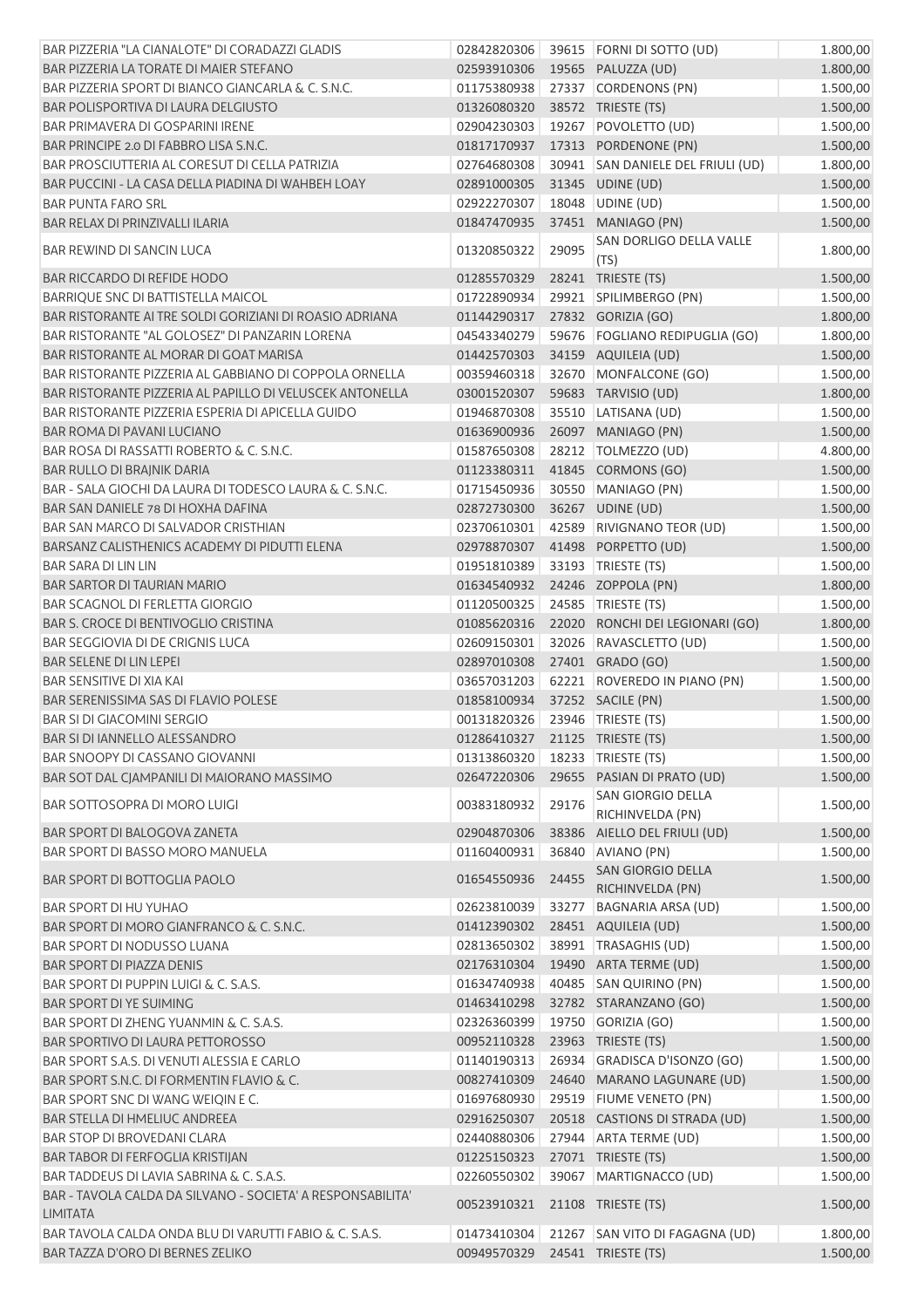| BAR TENNIS CAMPAGNUZZA DI POLENCIC NATASA                       | 01159620317                  |       | 31666 GORIZIA (GO)                | 1.500,00 |
|-----------------------------------------------------------------|------------------------------|-------|-----------------------------------|----------|
| BARTIA S.N.C. DI SCAGNETTO MONICA & CHIAVUTTA ANDREA            | 01767120304                  |       | 29432 MAJANO (UD)                 | 1.800,00 |
| <b>BAR TIEPOLO DI GLOAZZO MARIO</b>                             | 02056650308                  |       | 30514 CASTIONS DI STRADA (UD)     | 1.500,00 |
| BAR TIRELLI DI BELTRAME FRANCESCA                               | 02838620306                  |       | 31979 CAMPOFORMIDO (UD)           | 1.800,00 |
| <b>BAR TOFFOLON DI TOFFOLON PIERLUIGI</b>                       | 01560460931                  |       | 28052 FIUME VENETO (PN)           | 1.500,00 |
| BAR TOKIO S.A.S. DI GAZZILLO CONCETTA & C.                      | 00487940314                  |       | 22529 GORIZIA (GO)                | 1.800,00 |
| BARTOLINI PAOLO & C. S.A.S.                                     | 01768210302                  |       | 18113 UDINE (UD)                  | 1.500,00 |
| BAR TOMMASO DI PUGLISI CLAUDIO & MARIO S.A.S.                   | 01133170314                  |       | 27737 MONFALCONE (GO)             | 1.500,00 |
| BAR TORRIANI DI SKOWRON JOWITA MAGDALENA & C. SNC               | 02621640305                  |       | 25381 UDINE (UD)                  | 1.500,00 |
| BAR TRAGO S.N.C. DI D'ORLANDO DEVIS & POLO ANTONELLA            | 02948130303                  |       | 30176 TOLMEZZO (UD)               | 1.800,00 |
| BAR TRATTORIA AGLI AMICI DI SEBASTIANUTTO DENIS                 | 01296180308                  |       | 36413 POVOLETTO (UD)              | 1.500,00 |
| BAR TRATTORIA AL BASSANELLO S.N.C. DI BIONDINI FULVIO E CIGNOLA |                              |       |                                   |          |
| <b>MARINELLA</b>                                                | 02051190300                  |       | 24208 GONARS (UD)                 | 1.800,00 |
| BAR-TRATTORIA AL CACCIATORE DI MICHELIN NICOLA                  | 03422950273                  |       | 26087 PALAZZOLO DELLO STELLA (UD) | 1.800,00 |
| BAR TRATTORIA AL CACCIATORE DI MOROLDO RICCARDO                 | 02740920307                  |       | 32326 TOLMEZZO (UD)               | 1.500,00 |
| <b>BAR TRATTORIA AL DADO DI MINIUSSI PAOLO</b>                  | 01156390310                  |       | 26525 MONFALCONE (GO)             | 1.800,00 |
| BAR TRATTORIA ALLA CASCATA DI FELETIG MANUELA                   | 02799870304                  |       | 23088 GRIMACCO (UD)               | 1.800,00 |
| BAR - TRATTORIA ALLA PASSEGGIATA DI BURLON LUCIANO              | 01851420305                  |       | 42735 POCENIA (UD)                | 1.500,00 |
|                                                                 |                              |       |                                   |          |
| BAR TRATTORIA ALLA PASSEGGIATA DI POLO ERMES E GABRIELE S.N.C.  | 01794430932                  |       | 40390 CORDENONS (PN)              | 1.800,00 |
| BAR TRATTORIA AL TERMINAL DI PHAENTHONG PRASERT                 | 02807180308                  |       | 24587 LUSEVERA (UD)               | 1.800,00 |
| BAR-TRATTORIA "AL TRIESTIN" DI SOPPELSA FABIO                   | 01705080933                  |       | 61042 CIMOLAIS (PN)               | 1.800,00 |
| BAR TRATTORIA CAVOUR DI BRAVIN MARA & C. S.N.C.                 | 01376920938                  |       | 36398 SACILE (PN)                 | 1.800,00 |
| BAR - TRATTORIA CENTRALE "DA VOLPE" DI BERTOLO ROSA ANNA        | 01600540932                  |       | 17491 SESTO AL REGHENA (PN)       | 1.800,00 |
| <b>BAR TRATTORIA COMMERCIO DI ALTRAN ARIELLA</b>                | 01612580306                  | 25509 | RUDA (UD)                         | 1.500,00 |
| BAR TRATTORIA DA GARDO DI NATOLINI LORENZO & C. SNC             | 01400150304                  |       | 16985 MAJANO (UD)                 | 1.800,00 |
| BAR TRATTORIA DA MARIA DI CANTARUTTI GIANCARLO                  | 02944310305                  | 16986 | <b>BUTTRIO (UD)</b>               | 1.800,00 |
| BAR TRATTORIA DA MARIA DI MUSER VALENTINA & C. S.A.S.           | 01800780304                  |       | 38269 TOLMEZZO (UD)               | 1.500,00 |
| BAR TRATTORIA DA NATI DI NATASCJA PRIMOSIG                      | 02707210304                  |       | 30256 SAN LEONARDO (UD)           | 1.800,00 |
| BAR TRATTORIA GENZIANA DI ANGELINI LINA                         | 02835840303                  |       | 17428 TARVISIO (UD)               | 1.800,00 |
| BAR TRATTORIA JULIA DI CORONA ROSSANA                           | 01440310934                  |       | 35620 ERTO E CASSO (PN)           | 1.800,00 |
| BAR TRATTORIA "LA DA GJGJOTE" DI CANDOTTO GIANCARLO             | 02313770303                  |       | 35197 GONARS (UD)                 | 1.800,00 |
| <b>BAR - TRATTORIA MEXICO S.N.C. DI FAVRET LUIGI</b>            | 01772810931                  |       | 41851 FONTANAFREDDA (PN)          | 1.800,00 |
| BAR TRATTORIA MONTE DAUDA DI ZANIER MARINA                      | 02774990309                  |       | 34013 ZUGLIO (UD)                 | 1.500,00 |
| BAR-TRATTORIA PRISSINOTTI DI PRISSINOTTI ENNIO & CO. S.A.S.     | 01557690938                  |       | 28734 PRATA DI PORDENONE (PN)     | 1.800,00 |
| BAR TRATTORIA SPLENDOR DI PECCOLO EMANUELE                      | 01051390316                  |       | 36289 MONFALCONE (GO)             | 1.500,00 |
| BAR TRE GIOIE DI DE OLEO VASQUEZ YOHANATA ABRAHANA              | 02991270303 33261 UDINE (UD) |       |                                   | 1.500,00 |
| <b>BAR TRIESTE DI CESARATTO ROBERTO</b>                         | 01611090935                  |       | 25208 SPILIMBERGO (PN)            | 1.500,00 |
| BAR TRIPOLI SAS DI TAMBOSCO SILVIA & C.                         | 02945650303                  |       | 29298 TOLMEZZO (UD)               | 1.500,00 |
| BARUDINE SOCIETA' A RESPONSABILITA' LIMITATA SEMPLIFICATA       | 02987430309                  |       | 27486 UDINE (UD)                  | 1.500,00 |
| BAR UNIONE - SOCIETA' A RESPONSABILITA' LIMITATA                | 01198180323                  |       | 37334 TRIESTE (TS)                | 1.500,00 |
| BAR UNIVERSO DI PERGER GIOVANNA & C. S.A.S.                     | 01023070327                  |       | 32607 TRIESTE (TS)                | 1.500,00 |
| <b>BAR UNIVERSO DI SONCIN LUCA</b>                              | 01024930313                  |       | 36378 MONFALCONE (GO)             | 1.500,00 |
| <b>BARUZZO VIRNA</b>                                            | 02766560300                  |       | 25066 SAN DANIELE DEL FRIULI (UD) | 1.500,00 |
| BAR VALBRUNA DI PIVESSO CORRADO                                 | 02055880302                  |       | 22714 SPILIMBERGO (PN)            | 1.500,00 |
| BAR VALENTINA DI GRILLO LETIZIA & C. S.N.C.                     | 01376390934                  |       | 25434 FIUME VENETO (PN)           | 1.500,00 |
| BAR VANITA' DI NICOLETA ANDRA LAZAROV                           | 02739160303                  |       | 40631 CERVIGNANO DEL FRIULI (UD)  | 1.500,00 |
| BAR VENEZIA S.A.S. DI ZOTTER GIANLUCA & C.                      | 00449890318                  |       | 38951 GORIZIA (GO)                | 1.800,00 |
| <b>BAR VENIER DI PISON MICHELA</b>                              | 01301480321                  |       | 23227 TRIESTE (TS)                | 1.500,00 |
| BAR VERDI S.A.S. DI VENUTI GIUSEPPE & C.                        | 01359840301                  |       | 30467 CODROIPO (UD)               | 1.500,00 |
| <b>BAR VIGO DI ZANIN LARA</b>                                   | 01200230314                  |       | 29408 MANZANO (UD)                | 1.500,00 |
| BAR VIOLA S.R.L.                                                | 02898680307                  |       | 22822 TOLMEZZO (UD)               | 1.800,00 |
| <b>BAR VISO DI LI VOLSI ANTONELLA</b>                           | 02977020300                  |       | 29559 BUIA (UD)                   | 1.500,00 |
|                                                                 | 01626940306                  |       |                                   |          |
| BAR X DI MORANDINI DANIELE & C. S.A.S.                          |                              |       | 27697 SAN GIORGIO DI NOGARO (UD)  | 1.500,00 |
| BAR YE DI YE LIANWEI<br>BASELLI FRANCESCO & C. S.N.C.           | 01334160320<br>01222030932   |       | 24454   TRIESTE (TS)              | 1.500,00 |
|                                                                 |                              |       | 26789 TRAVESIO (PN)               | 1.800,00 |
| <b>BASELLO SILVIANO</b>                                         | 02024720308                  |       | 39703 CASTIONS DI STRADA (UD)     | 900,00   |
| <b>BASELLO TARCISIO</b>                                         | 02024730307                  |       | 25868 CASTIONS DI STRADA (UD)     | 1.800,00 |
| <b>BASILICO' DI FERDINANDO CRISCUOLO</b>                        | 01854730932                  |       | 20934 SACILE (PN)                 | 1.800,00 |
| <b>BASSETTO SABRINA</b>                                         | 00630030930                  |       | 37558 CORDENONS (PN)              | 1.500,00 |
| <b>BASSI BARBARA</b>                                            | 00000000000                  |       | 42118   TRIESTE (TS)              | 650,00   |
| <b>BASSO ELISA</b>                                              | 01724810930                  |       | 22868 PORDENONE (PN)              | 1.500,00 |
| BA'STE SOCIETA' A RESPONSABILITA' LIMITATA SEMPLIFICATA         | 01227810320                  |       | 60772 TRIESTE (TS)                | 1.500,00 |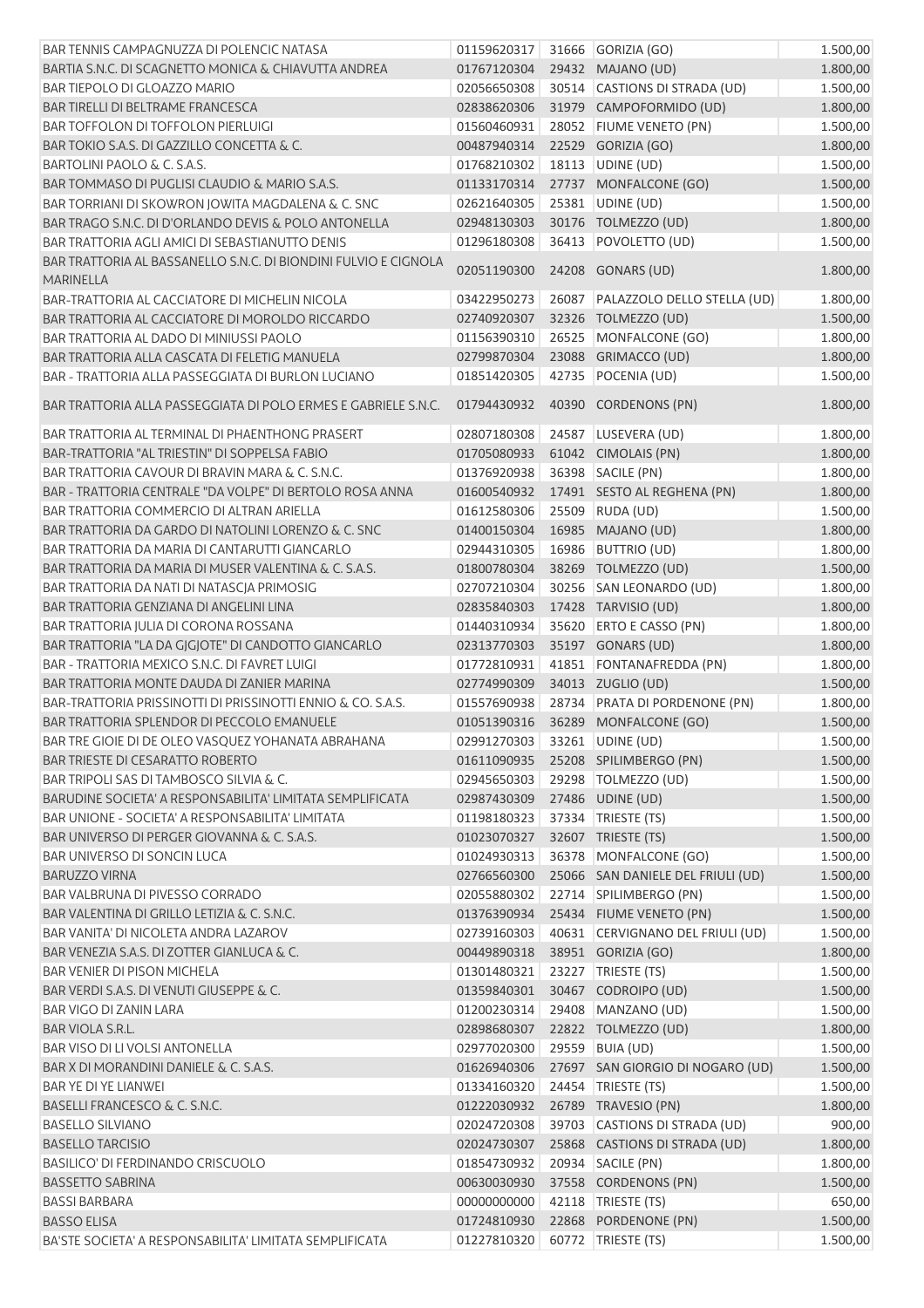| B.A.T. DI DEL LINZ ONELIO & C. S.A.S.                    | 02612200309   | 20457 TAVAGNACCO (UD)           | 1.500,00 |
|----------------------------------------------------------|---------------|---------------------------------|----------|
| <b>BA TENDONI DI BROVEDANI ANDREA</b>                    | 02806860306   | 57775 VILLA SANTINA (UD)        | 1.500,00 |
| <b>BATTAGLIA VERONICA</b>                                | 01250190327   | 17483 TRIESTE (TS)              | 1.800,00 |
| <b>BATTAIA ANNA MARIA</b>                                | 00740740329   | 62011   TRIESTE (TS)            | 1.500,00 |
| <b>BATTAIN SANDRO</b>                                    | 01225090321   | 39706 TRIESTE (TS)              | 700,00   |
| <b>BATTELINI CAROLINA ANAHI</b>                          | 00000000000   | 27510 TRIESTE (TS)              | 900,00   |
| <b>BATTELLINO MARIA ESMERALDA</b>                        | 01690680309   | 27573 LIGNANO SABBIADORO (UD)   | 1.500,00 |
| <b>BATTIGELLI ALESSANDRO</b>                             | 01687180305   | 27385 AQUILEIA (UD)             | 1.500,00 |
| BATTISTELLA MAURIZIO - CENTRO STUDI E RICERCHE OLISTICHE | 00879060325   | 39707 TRIESTE (TS)              | 1.500,00 |
| <b>BATTISTON MD SRL</b>                                  | 02699970303   | 23125 LIGNANO SABBIADORO (UD)   |          |
|                                                          |               | 30307 PORDENONE (PN)            | 1.500,00 |
| <b>BATTISTON NAGY KRISZTIAN FERENC</b>                   | 01761430931   |                                 | 1.500,00 |
| <b>BATTISTUZZI GIANFRANCO</b>                            | 01766860934   | 41781 LIGNANO SABBIADORO (UD)   | 1.500,00 |
| <b>BATTOIA DINA</b>                                      | 00963040308   | 17275 LUSEVERA (UD)             | 1.500,00 |
| BAU BAR S.A.S. DI CATTARUZZA PAOLO & C.                  | 01551670936   | 40165 SAN QUIRINO (PN)          | 1.500,00 |
| <b>BAVARIA SRL</b>                                       | 02351680307   | 21841 RONCHIS (UD)              | 1.800,00 |
| <b>BAZZARINI ALEX</b>                                    | 01136410329   | 23344 TRIESTE (TS)              | 1.500,00 |
| <b>BAZZARO FEDORA</b>                                    | 00604720300   | 23835 TORREANO (UD)             | 1.800,00 |
| <b>BAZZICCHETTO ALBERTO</b>                              | 00000000000   | 60292 VARMO (UD)                | 900,00   |
| B&B A CASA DI FRÀ DI FRANCESCA GANDOLFO                  | 00000000000   | 38342 TRIESTE (TS)              | 900,00   |
| B&B ACCANTO AL FOCOLARE 2                                | 00000000000   | 21334 UDINE (UD)                | 900,00   |
| B&B AI CONFINI DELL'IMPERO DI PREMIER ROBERTO            | 00000000000   | 21693 GORIZIA (GO)              | 900,00   |
| B & B AI PROFUMI DI CAMPAGNA DI PELOSO PLINIO            | 00000000000   | 38828 COSEANO (UD)              | 900,00   |
| <b>B&amp;B AIRIS DI FALOMO ENRICO</b>                    | 00000000000   | 38915 PORDENONE (PN)            | 900,00   |
| <b>B&amp;B "AI TRE CONFINI" DI GIORGIO PIPPAN</b>        | 00000000000   | 42223 TARVISIO (UD)             | 900,00   |
| <b>B&amp;B AL BOSCO INCANTATO</b>                        | 00000000000   | 16891 TRIESTE (TS)              | 900,00   |
| <b>B &amp; B AL CASTELLO DI FRANCESCO DEVETAG</b>        | 01188390312   | 27590 GORIZIA (GO)              | 900,00   |
| <b>B&amp;B AL CICLISTA DI GUERRA ANTONIO</b>             | 00000000000   | 20426 GEMONA DEL FRIULI (UD)    | 900,00   |
| <b>B&amp;B ALI DAL CUAC</b>                              | 00000000000   | 41049 CAVAZZO CARNICO (UD)      | 900,00   |
| <b>B&amp;B ALLA CIANISELA DI FUCILE LAURA</b>            | 00000000000   | 37315 BUDOIA (PN)               | 900,00   |
| <b>B&amp;B ALL'ALBA DEL MAGREDO</b>                      | 00000000000   | 60785 VIVARO (PN)               |          |
| <b>B&amp;B ALLEMARGHERITE</b>                            |               |                                 | 900,00   |
|                                                          | 00000000000   | 42211 REMANZACCO (UD)           | 900,00   |
| <b>B&amp;B ALLE ROBINIE</b>                              | $\frac{1}{1}$ | 32380 PRADAMANO (UD)            | 900,00   |
| B&B ALLE ROSE BARCOLANE DI CIMENTI LORETTA               | 00000000000   | 19293 TRIESTE (TS)              | 900,00   |
| <b>B&amp;B ALLOGGIO LUCIANA</b>                          | 00000000000   | 36092 LUSEVERA (UD)             | 900,00   |
| B&B AL MERIGGIO DI GIOVANNI PITIS                        | 00000000000   | 40419 UDINE (UD)                | 900,00   |
| B&B AL PESCATORE CONTENTO DI ERAMO LIVIO                 | 00000000000   | 35763 DUINO-AURISINA (TS)       | 900,00   |
| B&B AL PONTEROSSO                                        |               | 00000000000 18334 TRIESTE (TS)  | 900,00   |
| B&B ALTERNATIVA DI MATILDE ALESSIO VERNI'                | 0000000000    | 40890 TRIESTE (TS)              | 900,00   |
| <b>B&amp;B ALTE SCHULE</b>                               | 00000000000   | 39197 PONTEBBA (UD)             | 900,00   |
| <b>B&amp;B AL VECCHIO CONFINE</b>                        | 00000000000   | 60293 GORIZIA (GO)              | 900,00   |
| B&B "AL VECCHIO GLICINE" DI SAMBO EDOARDO                | 00000000000   | 19067 SAVOGNA D'ISONZO (GO)     | 900,00   |
| <b>B&amp;B AL VIANDANTE DI PATRIZIA IOB</b>              | 00000000000   | 22080 GEMONA DEL FRIULI (UD)    | 900,00   |
| <b>B&amp;B AMETISTA</b>                                  | 00000000000   | 23609 TRIESTE (TS)              | 900,00   |
| <b>B.BAR DI ISMAILI USNIJA</b>                           | 02604490306   | 22515 GEMONA DEL FRIULI (UD)    | 1.500,00 |
| <b>B&amp;B ARMONIE</b>                                   | 00000000000   | 33691 RAGOGNA (UD)              | 900,00   |
| B&B ATELIER LIDIA POLLA DI LAURA BILUCAGLIA              | 00000000000   | 32966   TRIESTE (TS)            | 900,00   |
| <b>B&amp;B BARBARA</b>                                   | 00000000000   | 20521 SGONICO (TS)              | 900,00   |
| B&B BARCOLA MARE DI TROYNIAK MARTA PAULINA               | 00000000000   | 16763   TRIESTE (TS)            | 900,00   |
| <b>BB BAR DI BERNABE' SABRINA</b>                        | 01869260933   | 19917 BUDOIA (PN)               | 1.500,00 |
| <b>B&amp;B BELVEDERE DI KOVIC IGOR</b>                   | 00000000000   | 59418 SAVOGNA D'ISONZO (GO)     | 900,00   |
| B&B BELVEDERE SULLE GIULIE DI FRANCHETTO ANGELINA        | 00000000000   | 39351 TARVISIO (UD)             | 900,00   |
| <b>B&amp;B "BEPU PEGNA" DI TREVISANUTTO CHIARA</b>       | 00000000000   | 60288 VIVARO (PN)               | 900,00   |
| <b>B &amp; B BETTER DI DORATTI ALESSANDRA</b>            | 00000000000   | 42188 TRIESTE (TS)              | 900,00   |
|                                                          |               |                                 |          |
| <b>B &amp; B BILAL DI COTIC VERA</b>                     | 00000000000   | 17345   LIGNANO SABBIADORO (UD) | 900,00   |
| B.B.B.M. S.A.S. DI BHUIYAN SOJIB & C.                    | 01111490312   | 36426 MONFALCONE (GO)           | 1.500,00 |
| B&B BORA DI TRIESTE DI LOREDANA SCHERL                   | 00000000000   | 60221   TRIESTE (TS)            | 900,00   |
| B&B BORG DI SORE DI BALDASSI MICHELA                     | 00000000000   | 25231 COSEANO (UD)              | 900,00   |
| <b>B&amp;B BORGO SAN VITO</b>                            | 00000000000   | 22412 RONCHI DEI LEGIONARI (GO) | 900,00   |
| <b>B&amp;B BOSCOVERDE DI FILAFERRO NIVES</b>             | 00000000000   | 62102 TARVISIO (UD)             | 900,00   |
| <b>B&amp;B CA' BIANCA</b>                                | 00000000000   | 37498 LATISANA (UD)             | 900,00   |
| <b>B&amp;B CACCIA</b>                                    | 00000000000   | 34261 TRIESTE (TS)              | 900,00   |
| B&B CA' JOLE DI GOZ SILVIA                               | 00000000000   | 37208 FIUME VENETO (PN)         | 900,00   |
| B&B CA'NEVA DI ARMELLINI GIANNA                          | 00000000000   | 40393 CIVIDALE DEL FRIULI (UD)  | 900,00   |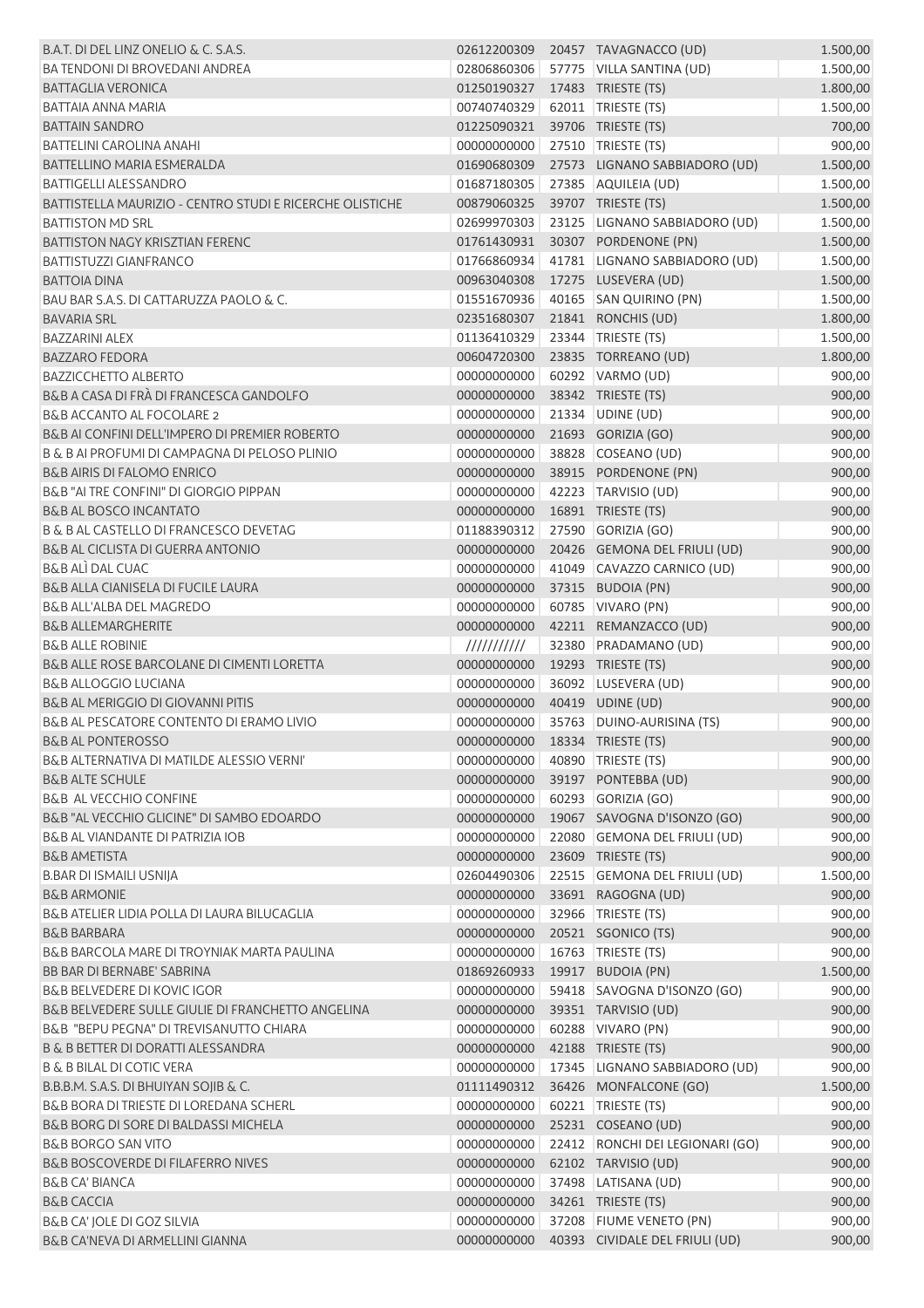| <b>B&amp;B CANZUTTI MARISA</b>                            | 00000000000                     | 37308 CIVIDALE DEL FRIULI (UD)  | 900,00 |
|-----------------------------------------------------------|---------------------------------|---------------------------------|--------|
| <b>B&amp;B CARLONGA</b>                                   | 00000000000                     | 35914 CANEVA (PN)               | 900,00 |
| <b>B&amp;B CASA ALBERTA</b>                               | 00000000000                     | 37358 BERTIOLO (UD)             | 900,00 |
| B&B CASA DEL GINKO DI MARIA NERONE                        | 00000000000                     | 25917 REMANZACCO (UD)           | 900,00 |
| B&B CASA DI MIREA DI CARMINE GIANNI                       | 00000000000                     | 28549 GRADO (GO)                | 900,00 |
| <b>B&amp;B CASA LIBERTY</b>                               | 00000000000                     | 40591 TRIESTE (TS)              | 900,00 |
| B&B CASA MEDIEVALE DEL MUGNAIO (1300)                     | 00000000000                     | 21283 AIELLO DEL FRIULI (UD)    | 900,00 |
| B & B CASA PASCHI DI CHITTARO CATERINA                    | 00000000000                     | 57702 TURRIACO (GO)             | 900,00 |
| B&B CASA PIRONA DI BORTOLAN MARIA                         | 00000000000                     | 35708 DIGNANO (UD)              | 900,00 |
| <b>B&amp;B CASA SOFIA</b>                                 | 00000000000                     | 22807 SAN PIER D'ISONZO (GO)    | 900,00 |
| <b>B&amp;B CASTELLANI DI MION MATTEO</b>                  | 00000000000                     | 25448 FANNA (PN)                | 900,00 |
| <b>B&amp;B CHIC</b>                                       | 00000000000                     | 26623 PREMARIACCO (UD)          | 900,00 |
| BB CIVICO 22                                              | 00000000000                     | 41418 PORDENONE (PN)            | 900,00 |
| B&B CJAMPÀ DI BREZZI FRANCESCO                            | 00000000000                     | 31059 POVOLETTO (UD)            | 900,00 |
| B&B CUEI DI BARET DI VIRGILIO ARTICO                      | 00000000000                     | 17431 TRICESIMO (UD)            | 900,00 |
| B&B DA GILBERTO DI PAVAN GILBERTO                         | 00000000000                     | 17394 CIVIDALE DEL FRIULI (UD)  | 900,00 |
| B & B DA GIO & JO DI ORTLI GIOVANNI                       | 00000000000                     | 25990 FORGARIA NEL FRIULI (UD)  | 900,00 |
| B&B DAI MULI DI ALESSANDRA CHIURCO                        | 00000000000                     | 22436 TRIESTE (TS)              | 900,00 |
| <b>B&amp;B DAI TOSCANS DI ROIATTI MAURO</b>               | 02947340309                     | 27747 CIVIDALE DEL FRIULI (UD)  | 900,00 |
| <b>B&amp;B DAL NUF</b>                                    | 00000000000                     | 37339 PRATO CARNICO (UD)        | 900,00 |
| B&B "DA MAMMA LO" DI BERTUZZI LORETTA                     | 00000000000                     | 21320 TOLMEZZO (UD)             | 900,00 |
| B&B DA MANU DI ZANUTTA EMANUELA ANGELA                    | 00000000000                     | 41374 CARLINO (UD)              | 900,00 |
| B&B DA MICHI DI ZANUTTA MICHELINA                         | 00000000000                     | 41434 CARLINO (UD)              | 900,00 |
| <b>B&amp;B DA MIRANDA</b>                                 | 00000000000                     | 20952 LATISANA (UD)             | 900,00 |
| B&B DA NINA DI CHIACIG DANIELA                            | 00000000000                     | 38391 SAN LEONARDO (UD)         | 900,00 |
| <b>B&amp;B DA SANDRUTA</b>                                | 00000000000                     | 41678 CORMONS (GO)              | 900,00 |
| <b>B&amp;B DA THAIS UN PIACEVOLE RELAX</b>                | 00000000000                     | 42433 TRIESTE (TS)              | 900,00 |
| <b>B&amp;B DA VANILLA</b>                                 | 00000000000                     | 34172 DIGNANO (UD)              | 900,00 |
| <b>B&amp;B DEI MUSICANTI</b>                              | 00000000000                     | 37702 UDINE (UD)                | 900,00 |
| B&B DIMORA MONTEGNACCO DI VITTORIO TROMBETTA              | 00000000000                     | 58890 UDINE (UD)                | 900,00 |
| B&B DOMUS IULII DI PAIANI FRANCESCA                       | 02990410306                     | 36095 UDINE (UD)                | 900,00 |
| <b>B&amp;B DURMI E INSUMIASCI</b>                         | 00000000000                     | 37659 FORNI AVOLTRI (UD)        | 900,00 |
| B&B EAST-WIND DI PATRIZIA ARMONE                          | 00000000000                     | 31226 MEDEA (GO)                | 900,00 |
| <b>B&amp;B ERGIRA DI MANUELA RUCLI</b>                    | 00000000000                     | 22262 CIVIDALE DEL FRIULI (UD)  | 900,00 |
| B & B FAMIGLIA BENEDETTI DI FRANCESCHINO IRMA             | 00000000000                     | 25437 BUIA (UD)                 | 900,00 |
| B&B FAMIGLIA COLLOREDO DI SELENE DEL ROSS                 | 00000000000 38102 TARVISIO (UD) |                                 | 900,00 |
| <b>B&amp;B GIL D'O</b>                                    |                                 | 02725850305 33457 BERTIOLO (UD) | 900,00 |
| B&B GRAZ TOJAR HAUS DI GRAZ LOREDANA                      | 00000000000                     | 30602 SAPPADA (UD)              | 900,00 |
| <b>B&amp;B GUERRERO</b>                                   | 00000000000                     | 20858 TRIESTE (TS)              | 900,00 |
| <b>B&amp;BIL CARDO</b>                                    | 00000000000                     | 37369 TOLMEZZO (UD)             | 900,00 |
| <b>B&amp;B IL MELOGRANO</b>                               | 00000000000                     | 21220 TRIESTE (TS)              | 900,00 |
| <b>B&amp;BIL RANUNCOLO</b>                                | 00000000000                     | 37337 RAVASCLETTO (UD)          | 900,00 |
| <b>B&amp;BILTUBIÀ</b>                                     | 00000000000                     | 37912 PORCIA (PN)               | 900,00 |
|                                                           |                                 |                                 |        |
| B&B IMMERSI NELLA STORIA E NELLA NATURA DI STABILE DENISA | 00000000000                     | 22606 AQUILEIA (UD)             | 900,00 |
| B&B IMPERIAL 25 DI NARDELLI IVANA                         | 00000000000                     | 61536   TRIESTE (TS)            | 900,00 |
| B&B IN FATTORIA DI SIMONETTO GIULIA                       | 00000000000                     | 32764 FRISANCO (PN)             | 900,00 |
| <b>B&amp;B IN VIDAL</b>                                   | 00000000000                     | 41901 CERCIVENTO (UD)           | 900,00 |
| <b>B &amp; B IVANA</b>                                    | 00000000000                     | 25684 TRIESTE (TS)              | 900,00 |
| B & B JAZZ DI FIORINDO FRANCO                             | 00000000000                     | 60341 UDINE (UD)                | 900,00 |
| <b>B&amp;B KARIN E ARNALDO</b>                            | 00000000000                     | 26485 UDINE (UD)                | 900,00 |
| <b>B&amp;B KIP DI REBECCA MANZATO</b>                     | XXXXXXXXXX                      | 21064 CORDENONS (PN)            | 900,00 |
| B&B LA CASA DI ALICE DI BRANDOLIN ANNA                    | 00523570315                     | 18719 CORMONS (GO)              | 900,00 |
| <b>B&amp;B LA CASA DI CIRCE</b>                           | 00000000000                     | 41863   TRIESTE (TS)            | 900,00 |
| B & B "LA CULLA D'ORO" DI PINZANI MANUELA                 | 00000000000                     | 60871 VENZONE (UD)              | 900,00 |
| B&B LA DI CESAR DI COMAR CLAUDIA                          | 02927150306                     | 31820 AIELLO DEL FRIULI (UD)    | 900,00 |
| B&B LA FONTE DI TANDURA ALESSANDRA                        | 00000000000                     | 24514 FONTANAFREDDA (PN)        | 900,00 |
| <b>B&amp;B LA GERLA BLU</b>                               | 00000000000                     | 34484 VERZEGNIS (UD)            | 900,00 |
| BB LA MERIDIANA DI CRISTIN CLAUDIA                        | altre forme                     | 32583 AIELLO DEL FRIULI (UD)    | 900,00 |
| <b>B&amp;B LA STELUTE</b>                                 | 00000000000                     | 60689   TOLMEZZO (UD)           | 900,00 |
| <b>B&amp;B LE CUPOLE DI SARAH ROSANI</b>                  | 00000000000                     | 18820 TRIESTE (TS)              | 900,00 |
| B&B LE QUERCE DI CASELLI FEDERICA                         | 00000000000                     | 35972 TRICESIMO (UD)            | 900,00 |
| B&B LE STANZE DI MIRAMARE                                 | 00000000000                     | 21673 TRIESTE (TS)              | 900,00 |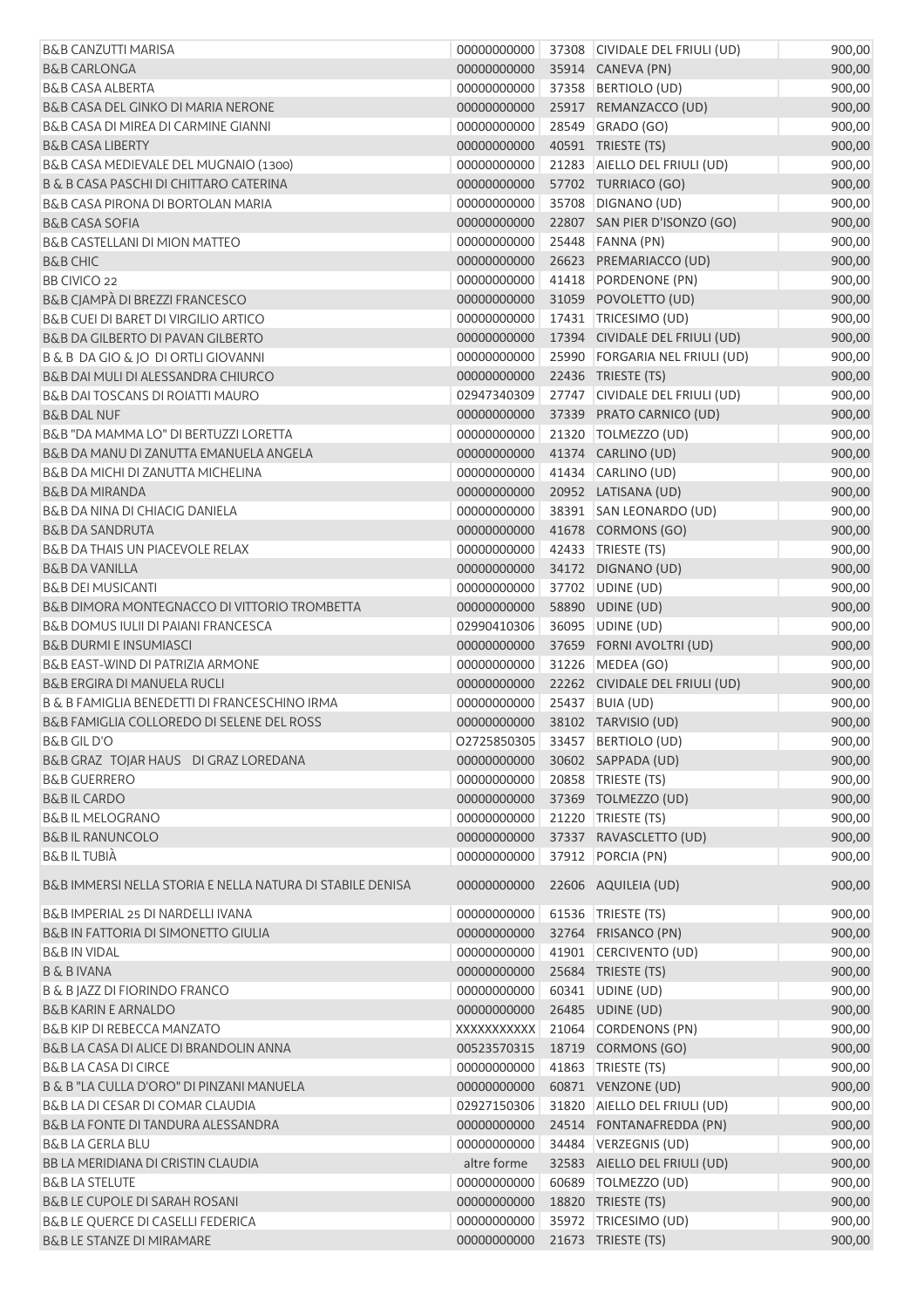| <b>B&amp;B L'IDEALE DI TOMMASINI MATTEO</b>                             | 00000000000                      | 42721 | SAN DORLIGO DELLA VALLE<br>(TS)         | 900,00             |
|-------------------------------------------------------------------------|----------------------------------|-------|-----------------------------------------|--------------------|
| <b>B &amp; B LOUC GUBIT - MARY ELIZABETH TOTH</b>                       | 00000000000                      | 22573 | FRISANCO (PN)                           | 900,00             |
| <b>B &amp; B LUCCIOLE PER LANTERNE DI STANIC VALENTINA</b>              | 00000000000                      | 41008 | GORIZIA (GO)                            | 900,00             |
| B&B LUCIA DI NANUT PAOLO                                                | 00000000000                      |       | 60222 GORIZIA (GO)                      | 900,00             |
| <b>B&amp;B MAIAROFF DI TRUANT ADRIANO</b>                               | 00000000000                      |       | 24908 VALVASONE ARZENE (PN)             | 900,00             |
| B&B MEZZAMELA DI MOLINARO MARIA                                         | 00000000000                      |       | 41117 SAN DANIELE DEL FRIULI (UD)       | 900,00             |
| B&B MIMOSA DI FRANZINELLI GABRIELA                                      | 00000000000                      |       | 38957 TRIESTE (TS)                      | 900,00             |
| B & B MOLINO DI PAOLO E DANICA PIVK                                     | 00000000000                      |       | 39546 TARVISIO (UD)                     | 900,00             |
| <b>B&amp;B MONTECENGIO DI PAOLO PINELLI</b>                             | 00000000000                      |       | 17358 TRIESTE (TS)                      | 900,00             |
| B&B NEL VERDE DI DANIELA MARCOLINI                                      | 00000000000                      |       | 33604 TOLMEZZO (UD)                     | 900,00             |
| <b>B&amp;B NONO TILIO DI FANIN ATTILIO</b>                              | 00000000000                      |       | 29501   TALMASSONS (UD)                 | 900,00             |
| B&B OASI DI IRENE ADDOLORATA MANCO                                      | 00000000000                      |       | 62197 RONCHI DEI LEGIONARI (GO)         | 900,00             |
| B&B PALAZZO LANTIERI DI DE LEVETZOW LANTIERI CAROLINA                   | 00000000000                      |       | 37576 GORIZIA (GO)                      | 900,00             |
| B&B PALAZZO PANFILLI DI SILVANA LINCETTO                                | 00000000000                      |       | 26620 TRIESTE (TS)                      | 900,00             |
| <b>B&amp;B PETRA DI GIORGIO MINCA</b>                                   | 00000000000                      |       | 20310   TRIESTE (TS)                    | 900,00             |
| <b>B&amp;B PICCOLA CORTE DI CIVIDALE</b>                                | 00000000000                      |       | 26973 CIVIDALE DEL FRIULI (UD)          | 900,00             |
| <b>B&amp;B PLUME DI FATTORI DANIELA</b>                                 | 00000000000                      |       | 42652 UDINE (UD)                        | 900,00             |
| B & B PORTO DEL BIVIO DI MARCHESICH FEDERICA                            | 00000000000                      |       | 23244 DUINO-AURISINA (TS)               | 900,00             |
| <b>B&amp;B PRA DI LA'</b>                                               | 00000000000                      |       | 59704 UDINE (UD)                        | 900,00             |
| B&B PRINCIPE DI MONTFORT DI FEDERICA FRANZIL                            | 00000000000                      |       | 39957 TRIESTE (TS)                      | 900,00             |
| <b>B&amp;B PRISCILLA</b>                                                | 00000000000                      |       | 35780 TRIESTE (TS)                      | 900,00             |
| B&B Q3 HOME                                                             | 00000000000                      |       | 22904 TAVAGNACCO (UD)                   | 900,00             |
| <b>B&amp;B - RESIDENCE S.R.L.</b>                                       | 01579470939                      |       | 19665 FONTANAFREDDA (PN)                | 4.800,00           |
| <b>B&amp;B RIO AUZA</b>                                                 | 00000000000                      |       | 60731 FORNI DI SOTTO (UD)               | 900,00             |
| <b>B&amp;B SAN MARTINO</b>                                              | 00000000000                      |       | 19123   SAGRADO (GO)                    | 900,00             |
| B&B S.N.C. DI BOZZATTO MASSIMILIANO & C.                                | 01167640323                      |       | 24682 TRIESTE (TS)                      | 1.800,00           |
| <b>B&amp;B SOT I VOLZ</b>                                               | 00000000000                      |       | 37335 ARTA TERME (UD)                   | 900,00             |
| <b>B &amp; B SRL</b>                                                    | 01766910937                      |       | 37296 PORDENONE (PN)                    | 1.500,00           |
| <b>B&amp;B ST.JACK DI ANTONINI ERMINIA</b>                              | 00000000000                      | 29856 | TRIESTE (TS)                            | 900,00             |
| <b>B&amp;B SU DA NOI</b>                                                | 00000000000                      | 24150 | SAN DORLIGO DELLA VALLE<br>(TS)         | 900,00             |
| B&B TABINE DI PICCOLI MARIA ASSUNTA                                     | 00000000000                      |       | 17524 RAGOGNA (UD)                      | 900,00             |
| <b>B&amp;B TA FAMEE</b>                                                 | 00000000000                      |       | 37347 PONTEBBA (UD)                     | 900,00             |
| <b>B&amp;B VILLA INN</b>                                                | 00000000000                      |       | 20173   TRIESTE (TS)                    | 900,00             |
| <b>B&amp;B VILLA WANDA</b>                                              | 00000000000                      |       | 22146 RONCHI DEI LEGIONARI (GO)         | 900,00             |
| B.C.O. SOCIETA' A RESPONSABILITA' LIMITATA SEMPLIFICATA                 |                                  |       | 02892580305 34763 POVOLETTO (UD)        | 4.800,00           |
| B.C.T. SERVICE DI MAURIZIO PALLA                                        | 01154500316  47403  GORIZIA (GO) |       |                                         | 1.500,00           |
| BDL DI ENRICHETTA DI LENARDO & C. SNC                                   | 02294070301                      |       | 27851 TARVISIO (UD)                     | 1.500,00           |
| BE A BIKE FRIEND A.S.D.                                                 | 02885370300                      | 61430 | SAN GIOVANNI AL NATISONE<br>(UD)        | 1.500,00           |
| BEACHACTIVE S.A.S. DI GIULIA ZECCHIN & C.                               | 02855650301                      |       | 34118 LIGNANO SABBIADORO (UD)           | 1.500,00           |
| BEACH BAR F.T. S.A.S. DI SPARTA' G. E FIGLI                             | 02635410307                      |       | 41131 LIGNANO SABBIADORO (UD)           | 1.500,00           |
| BEACH CLUB S.A.S. DI CALLIGHER CESARINO E C.                            | 01554520302                      |       | 34530 LATISANA (UD)                     | 4.800,00           |
| <b>BEACOVICH CRISTINA</b>                                               | 01148840315                      |       | 33735 MONFALCONE (GO)                   | 650,00             |
| <b>BEACOVICH EZIO</b>                                                   | 00522000314                      |       | 35764 GRADO (GO)                        | 900,00             |
| BEAUTIFUL BODY CENTER A.S.D.                                            | 00000000000                      |       | 62249 GRADO (GO)                        | 1.200,00           |
| BEAUTY AND SENSATION SAS DI SAVINO STEFANIA                             | 02899230300                      |       | 20361 UDINE (UD)                        | 1.500,00           |
| BEAUTY CHARME DI SALICE CRISTINA                                        | 02967450301                      |       | 17053 PASIAN DI PRATO (UD)              | 1.500,00           |
| BEAUTY EXPRESS DI NAFOREANU DELIA ELENA                                 | 01881540932                      |       | 60920 AZZANO DECIMO (PN)                | 1.500,00           |
| BEAUTY ROOM DI IVAN ALEXANDRA                                           | 01860180932                      |       | 41319 CORDENONS (PN)                    | 1.500,00           |
| BEAUTY SECRET DI GALLO BUITRAGO TATIANA                                 | 02925660306                      |       | 34740 UDINE (UD)                        | 1.500,00           |
| BEB CASA ONGJARUT DI BIASIZZO DIEGO                                     | 00000000000                      |       | 42123 TARCENTO (UD)                     | 900,00             |
| B. E B. GESTIONI DI BONATO NADIA                                        | 02730100308                      |       | 25159 CAVAZZO CARNICO (UD)              | 1.500,00           |
| BECAUSE OF YOU DI MIRIAM OZMENOGLU<br><b>BECHER ANDREA</b>              | 01342240320<br>01051610325       |       | 28705 MUGGIA (TS)<br>23231 TRIESTE (TS) | 1.500,00<br>700,00 |
|                                                                         |                                  |       | COLLOREDO DI MONTE                      |                    |
| <b>BED AND BREAKFAST</b>                                                | 00000000000                      | 33632 | ALBANO (UD)                             | 900,00             |
| BEDANDBREAKFAST A CASA DI MERCEDES DI MARIA MERCEDES DE<br><b>MEZZO</b> | 00000000000                      |       | 41954 UDINE (UD)                        | 900,00             |
| BED AND BREAKFAST AI 7 OLIVI DI CIMENTI ANNALISA                        | 00000000000                      |       | 20734 TRIESTE (TS)                      | 900,00             |
| BED AND BREAKFAST AI PRATI DI GUATELLI DANTE                            | 00000000000                      |       | 20773 VARMO (UD)                        | 900,00             |
| BED AND BREAKFAST AL CUCHERLE DI BONELLI DANIELA                        | 00000000000                      |       | 18619 TRIESTE (TS)                      | 900,00             |
| BED AND BREAKFAST "A LI' DI BAI" DI D'ORLANDO MILVA                     | 00000000000                      |       | 38377 TOLMEZZO (UD)                     | 900,00             |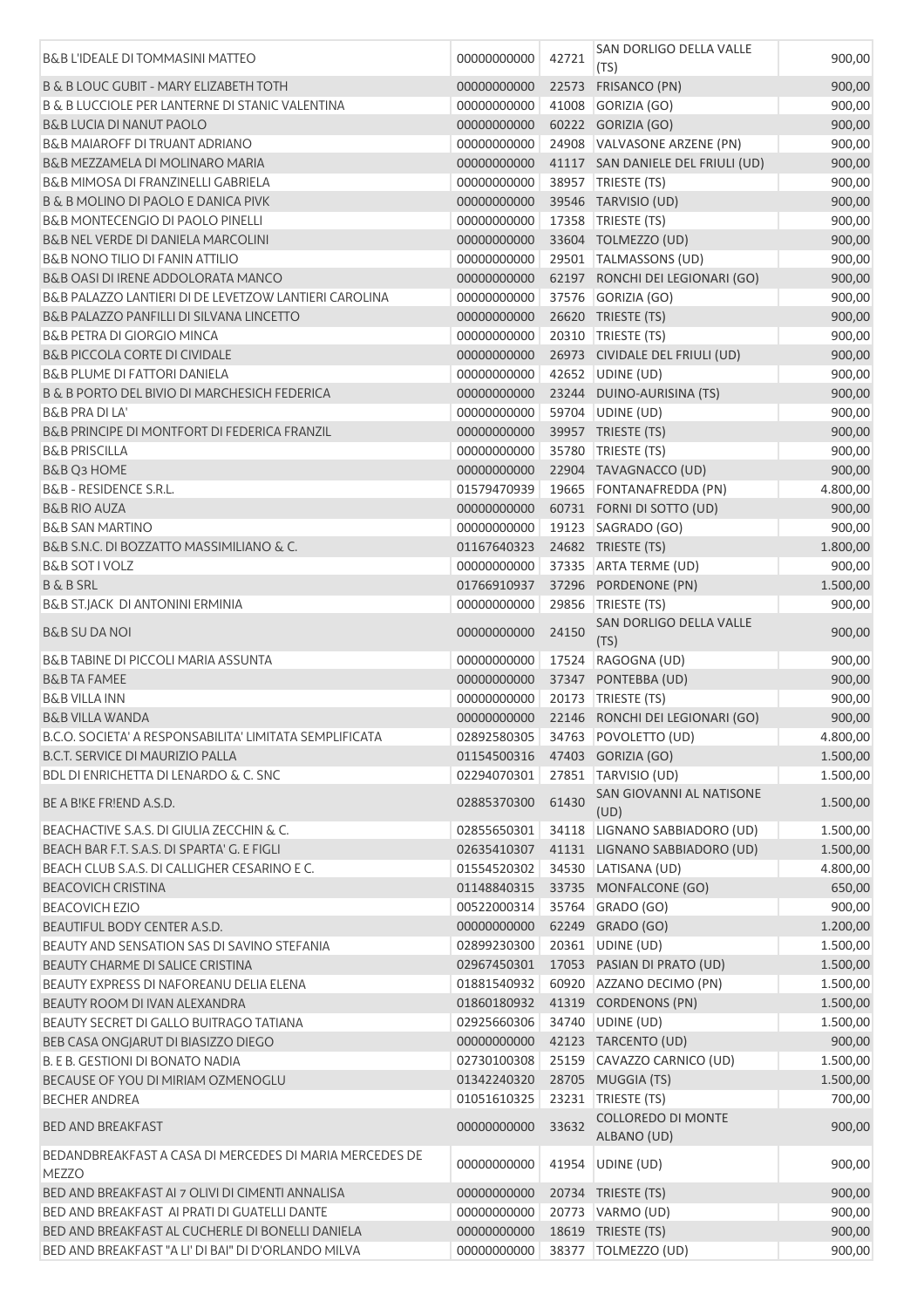| BED AND BREAKFAST AL LAGHETTO DI CARLI VASILIJ                        | 00000000000 |       | 25762 TRIESTE (TS)                       | 900,00   |
|-----------------------------------------------------------------------|-------------|-------|------------------------------------------|----------|
| BED AND BREAKFAST ALLE TRE COLOMBE DI D'ORLANDO CATERINA              | 00000000000 |       | 24414   TOLMEZZO (UD)                    | 900,00   |
| BED AND BREAKFAST AURORA DI SCUBLA ELISA                              | 00000000000 |       | 23381 CIVIDALE DEL FRIULI (UD)           | 900,00   |
| BED AND BREAKFAST "CA DI BETTY"                                       | 00000000000 | 20326 | FIUMICELLO VILLA VICENTINA<br>(UD)       | 900,00   |
| BED AND BREAKFAST CASA CARBONARA                                      | 00000000000 |       | 16903 CIVIDALE DEL FRIULI (UD)           | 900,00   |
| BED AND BREAKFAST CUORE DI LAVANDA DI MICHELI STEFANIA                | 00000000000 |       | 29761 SPILIMBERGO (PN)                   | 900,00   |
| BED AND BREAKFAST DI ALESSIA GERUNDA OLIVO                            | 00000000000 |       | 33993 TRIESTE (TS)                       | 900,00   |
| <b>BED AND BREAKFAST DIAMANTE</b>                                     | 00000000000 | 31280 | CAMINO AL TAGLIAMENTO                    | 900,00   |
| BED AND BREAKFAST DUINO STELLA MARIS DI VALENTI ALBA                  | 00000000000 | 37894 | (UD)<br>DUINO-AURISINA (TS)              | 900,00   |
| BED AND BREAKFAST FALCO BIANCO DI BATTIGELLI ORIETTA                  |             |       |                                          |          |
|                                                                       | 00000000000 |       | 23594 SAN DANIELE DEL FRIULI (UD)        | 900,00   |
| <b>BED AND BREAKFAST FRIUL</b>                                        | 00000000000 |       | 38325 UDINE (UD)                         | 900,00   |
| BED AND BREAKFAST GORGAZZO DI CELANT VANDA                            | 00000000000 |       | 37302 POLCENIGO (PN)                     | 900,00   |
| <b>BED AND BREAKFAST GRIM</b>                                         | 00000000000 |       | 31348 TRIESTE (TS)                       | 900,00   |
| <b>BED AND BREAKFAST INFIORE</b>                                      | 00000000000 |       | 35425 RAVASCLETTO (UD)                   | 900,00   |
| <b>BED AND BREAKFAST LA COGOMA</b>                                    | 00000000000 |       | 28685 TRIESTE (TS)                       | 900,00   |
| BED AND BREAKFAST LE RONDINI DI SALVADOR EDI                          | 00000000000 |       | 24350 POVOLETTO (UD)                     | 900,00   |
| BED AND BREAKFAST LUI-DE PAULIS DANIELA                               | 00000000000 |       | 22434 MAJANO (UD)                        | 900,00   |
| BED AND BREAKFAST NEW EMPIRE 1970 DI MATILDE CALLIPO                  | 00000000000 | 24063 | TRIESTE (TS)                             | 900,00   |
| BED AND BREAKFAST "PONTAFEL" DI DEGANO MARIA ELISABETTA               | 00000000000 |       | 41815 PONTEBBA (UD)                      | 900,00   |
| BED AND BREAKFAST ROSANDRA DI CODAGLIO MICHELE                        | 00000000000 | 17336 | SAN DORLIGO DELLA VALLE<br>(TS)          | 900,00   |
| <b>BED AND BREAKFAST RUJ</b>                                          | 00000000000 |       | 41786 TRIESTE (TS)                       | 900,00   |
| BED AND BREAKFAST RUSTICO KETTY                                       | 00000000000 |       | 40587 VISCO (UD)                         | 900,00   |
| <b>BED AND BREAKFAST STIRENCA</b>                                     |             |       |                                          |          |
|                                                                       | 00000000000 |       | 24185 TRIESTE (TS)                       | 900,00   |
| BED AND BREAKFAST STRUPETOU DI BERNASCONI PAOLA                       | 00000000000 |       | 17424 DUINO-AURISINA (TS)                | 900,00   |
| BED AND BREAKFAST "TORREBIANCA"                                       | 00000000000 |       | 16984 TRIESTE (TS)                       | 900,00   |
| BED AND BREAKFAST VILLA OTTELIO DI MIANI MERCEDE                      | 00000000000 |       | 24875 PRADAMANO (UD)                     | 900,00   |
| <b>BED &amp; BREAKFAST ALLA STAZIONE</b>                              | 00000000000 |       | 26702 PORDENONE (PN)                     | 900,00   |
| BED&BREAKFAST APRICOT DI MIGLIORE ANNUNZIATA                          | 00000000000 |       | 33317 POZZUOLO DEL FRIULI (UD)           | 900,00   |
| BED & BREAKFAST CAMERA CON VISTA DI PASCUTTO MARIANGELA               | 00000000000 |       | 26625 LATISANA (UD)                      | 900,00   |
| <b>BED&amp;BREAKFAST CASA DUE TIGLI</b>                               | 00000000000 |       | 25487 CORNO DI ROSAZZO (UD)              | 900,00   |
| BED & BREAKFAST CAZZAGON DI CAZZAGON GIUSEPPINA                       | 00000000000 |       | 38482 VENZONE (UD)                       | 900,00   |
| <b>BED &amp; BREAKFAST CLARINI</b>                                    | 00000000000 |       | 27686 SAN DANIELE DEL FRIULI (UD)        | 900,00   |
| BED & BREAKFAST DORA DI LODOLO CLARA                                  | 00000000000 | 37222 | <b>COLLOREDO DI MONTE</b><br>ALBANO (UD) | 900,00   |
| <b>BED&amp;BREAKFAST FLO</b>                                          | 00000000000 |       | 17240 DUINO-AURISINA (TS)                | 900,00   |
| <b>BED &amp; BREAKFAST LA MOLA</b>                                    | 00000000000 |       | 41881 CANEVA (PN)                        | 900,00   |
| <b>BED &amp; BREAKFAST "LE MARGHERITE"</b>                            | 00000000000 |       | 37188 CIVIDALE DEL FRIULI (UD)           | 900,00   |
| BED & BREAKFAST MY WAY                                                | 00000000000 |       | 26532 TRIESTE (TS)                       | 900,00   |
| BED & BREAKFAST VILLA ESTER - SIMONITTI DEA                           | 00000000000 |       | 41192 CIVIDALE DEL FRIULI (UD)           | 900,00   |
| <b>BED &amp; BREAKFAST "VILLA SIDONIA"</b>                            | 00000000000 |       | 38111 TRIESTE (TS)                       | 900,00   |
| <b>BED &amp; CHIC DI DANIELA ROSSONE</b>                              | 00000000000 |       | 26313 TRIESTE (TS)                       | 900,00   |
| BED E BREAKFAST AL BORGO DI ARANGIO MARIA                             | 00000000000 |       | 61247 TRIESTE (TS)                       | 900,00   |
|                                                                       |             |       | SAN GIOVANNI AL NATISONE                 |          |
| BED E BREAKFAST "CASA DE MARCO" DI DE MARCO FRANCA                    | 00000000000 | 28535 | (UD)                                     | 900,00   |
| BEDIRHAN KEBAB S.R.L.                                                 | 01263060327 |       | 38529 TRIESTE (TS)                       | 1.800,00 |
| <b>BED&amp;JAZZ</b>                                                   | 00000000000 |       | 39758 MONFALCONE (GO)                    | 900,00   |
| BED&KITCHEN AL DOLCE EREMO AFFITTACAMERE DI FABIANA<br><b>PAROVEL</b> | 01292900329 |       | 33463 TRIESTE (TS)                       | 900,00   |
| BEERBANTE DI TOLDO GIANLUCA                                           | 01717360935 |       | 18565 PASIANO DI PORDENONE (PN)          | 1.500,00 |
| <b>BEE SRL</b>                                                        | 01302700321 |       | 26249 TRIESTE (TS)                       | 1.500,00 |
| BEET ACADEMY ASSOCIAZIONE SPORTIVA DILETTANTISTICA                    | 01350080329 |       | 62111   TRIESTE (TS)                     | 1.200,00 |
| <b>BEG DI POSAR DIEGO</b>                                             | 01284280326 |       | 21381 TRIESTE (TS)                       | 1.800,00 |
| <b>BEGICI ORGES</b>                                                   | 01764330930 |       | 38705 CASARSA DELLA DELIZIA (PN)         | 1.500,00 |
| <b>BEGIC NAIMA</b>                                                    | 01117940328 |       | 18785 TRIESTE (TS)                       | 1.500,00 |
| <b>BEI MARGIT DI GRASL MARGIT</b>                                     | 01457060307 |       | 25811 LATISANA (UD)                      |          |
|                                                                       |             |       |                                          | 1.500,00 |
| <b>BEJAN MIHAELA FABIOLA</b>                                          | 01820900932 |       | 37743 FRISANCO (PN)                      | 1.500,00 |
| <b>BELALIPTSAVA VIKTORYIA</b>                                         | 01782420937 |       | 22242 VALVASONE ARZENE (PN)              | 1.800,00 |
| <b>BELASICH ROBERTO</b>                                               | 01175790318 |       | 25572 TRIESTE (TS)                       | 1.500,00 |
| BELCINQUE DI RACHELE LOMBARDI                                         | 00000000000 |       | 25164 TRIESTE (TS)                       | 900,00   |
| BELKA MEDIA SOCIETA' COOPERATIVA                                      | 02870050305 |       | 57818 UDINE (UD)                         | 1.500,00 |
| BELLA GIOIA DI SOPROMADZE SOPIO                                       | 02959210309 |       | 36210 CIVIDALE DEL FRIULI (UD)           | 1.500,00 |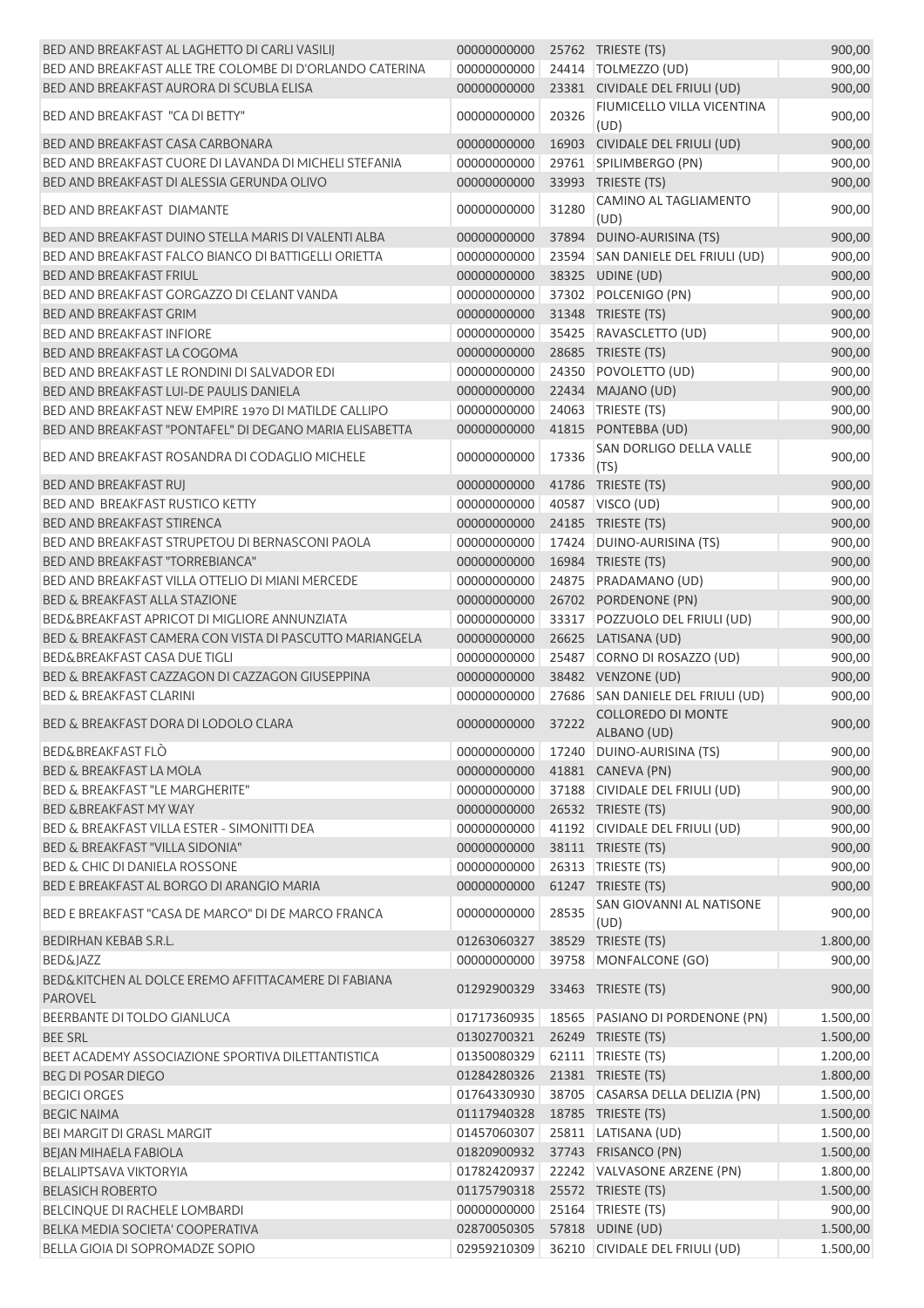| <b>BELLA GRADO SRL</b>                                      | 01109830313 22041 GRADO (GO) |       |                                                        | 1.800,00             |
|-------------------------------------------------------------|------------------------------|-------|--------------------------------------------------------|----------------------|
| BELLA ITALIA & EFA VILLAGE S.R.L.                           | 02889250300                  |       | 25728 UDINE (UD)                                       | 900,00               |
| BELLA NAPOLI DI DE ROSA BARTOLOMEO                          | 01006630311                  |       | 22759 UDINE (UD)                                       | 1.800,00             |
| BELLA NAPOLI S.N.C. DI SALVATORE GIGLIO & C.                | 00071130322                  |       | 27402 TRIESTE (TS)                                     | 1.800,00             |
| BELLA VISTA DI OLESIA POTEREIKO                             | 01302950322                  |       | 24107 TRIESTE (TS)                                     | 1.500,00             |
| BELLAVISTA SAN DORLIGO DELLA VALLE - DOLINA                 | 00000000000                  | 38977 | SAN DORLIGO DELLA VALLE<br>(TS)                        | 900,00               |
| <b>BELLEMO ROBERTO</b>                                      | 02126450309                  |       | 42426 CERVIGNANO DEL FRIULI (UD)                       | 1.500,00             |
| <b>BELLETTI PATRIZIA</b>                                    | 01299920320                  |       | 22113   TRIESTE (TS)                                   | 1.800,00             |
| <b>BELLINA DIEGO</b>                                        | 00918290321                  |       | 20348 TRIESTE (TS)                                     | 700,00               |
| <b>BELLINETTI ELENA</b>                                     | 00000000000                  |       | 24900 SUTRIO (UD)                                      | 900,00               |
| <b>BELLINI GIADA</b>                                        | 02934570306                  |       | 35170 CODROIPO (UD)                                    | 1.500,00             |
| BELLI'S THE CHOICE DI CROZZOLI NICOLA                       | 01203020316                  |       | 31451 TURRIACO (GO)                                    | 1.500,00             |
| <b>BELLITTO ALESSANDRO</b>                                  | 01561530930                  |       | 39628 VAJONT (PN)                                      | 1.500,00             |
| <b>BELLON LORENA</b>                                        | 01061390314                  |       | 20464 MONFALCONE (GO)                                  | 1.500,00             |
| <b>BELLOTTO MAURO</b>                                       | 00603950320                  |       | 30924 TRIESTE (TS)                                     | 700,00               |
| <b>BELLOTTO RAFFAELO</b>                                    | 01369510936                  | 28764 | MORSANO AL TAGLIAMENTO<br>(PN)                         | 1.500,00             |
| <b>BELLUZ PATRIZIA</b>                                      | 02123420305                  |       | 20529 GEMONA DEL FRIULI (UD)                           | 1.500,00             |
| BELLUZZO LUCIANA E C. S.N.C.                                | 01033760933                  |       | 24476 PORCIA (PN)                                      | 1.500,00             |
| <b>BELTRAME CRISTINA</b>                                    | 00000000000                  |       | 18442 FONTANAFREDDA (PN)                               | 900,00               |
| <b>BELTRAME GIANLUCA</b>                                    | 00000000000                  |       | 17519 REMANZACCO (UD)                                  | 900,00               |
| <b>BELTRAME GIANLUCA</b>                                    | 02647510300                  |       | 42481 UDINE (UD)                                       | 1.500,00             |
| BELTRAME MARCO & C. S.A.S.                                  | 01387150301                  |       | 35759 UDINE (UD)                                       | 1.800,00             |
| <b>BELTRAME MONICA</b>                                      | 02281900304                  |       | 37299 MANZANO (UD)                                     | 650,00               |
| <b>BELTRAMINI MICHELE</b>                                   | 02965420306                  |       | 24542 TAVAGNACCO (UD)                                  | 700,00               |
| <b>BELTRAMINI RENATA</b>                                    | 02405920303                  |       | 32860 UDINE (UD)                                       | 1.800,00             |
| BELVEDERE DEI F.LLI MORANDINI S.N.C.                        | 00378780308                  |       | 31096 TRICESIMO (UD)                                   | 1.800,00             |
| <b>BELVEDERE PINETA S.R.L.</b>                              | 00272020306                  |       | 18236 AQUILEIA (UD)                                    | 1.500,00             |
| BELVEDERE SISTIANA SOCIETA' A RESPONSABILITA' LIMITATA      | 01253890329                  |       | 25386 DUINO-AURISINA (TS)                              | 1.500,00             |
| SEMPLIFICATA CON UNICO SOCIO                                |                              |       |                                                        |                      |
| BELVEDERE S.R.L.                                            | 01449280302                  |       | 29620 UDINE (UD)                                       | 1.800,00             |
| <b>BENCICH PAOLO</b>                                        | 00973370323                  |       | 19720   TRIESTE (TS)                                   | 700,00               |
| <b>BENEDETTI GIACOMO</b>                                    | 02567340308                  |       | 37467 CODROIPO (UD)                                    | 1.500,00             |
| <b>BENEDETTI MANUEL</b>                                     | 02950610309                  |       | 24852 TOLMEZZO (UD)                                    | 1.800,00             |
| <b>BENEDETTI MASSIMILIANO</b>                               | 02434550303                  |       | 60750 PREMARIACCO (UD)                                 | 1.500,00             |
| <b>BENEDETTI RISS LUCA</b>                                  |                              |       | 02951620307 20721 SAPPADA (UD)                         | 900,00               |
| <b>BENEDINI RAFFAELE</b>                                    |                              |       | 01077580304 61692 CODROIPO (UD)                        | 1.500,00             |
| <b>BENES MARCO</b>                                          | 01806200307<br>01002130324   |       | 30828 CERVIGNANO DEL FRIULI (UD)<br>60573 TRIESTE (TS) | 1.500,00<br>1.200,00 |
| BENESSERE ASSOCIAZIONE SPORTIVA DILETTANTISTICA E CULTURALE |                              |       |                                                        |                      |
| <b>BEN-ESSERE DI FURLAN STELLA</b>                          | 02927710307                  |       | 21578 CORMONS (GO)                                     | 1.500,00             |
| BENESSERE DONNA DI NICOLETTA BLASICH                        | 02294690306                  |       | 20625 UDINE (UD)                                       | 1.500,00             |
| <b>BENET ANNA MARIA</b>                                     | 01848640932                  |       | 37413 PORDENONE (PN)                                   | 1.500,00             |
| <b>BENFATTO GABRIELE</b>                                    | 01172830315                  |       | 32499 FOGLIANO REDIPUGLIA (GO)                         | 1.800,00             |
| <b>BENFENATI JENNIFER</b>                                   | 01208710317                  |       | 60252 MONFALCONE (GO)                                  | 1.500,00             |
| <b>BENO SEBASTIAN</b>                                       | 01027500329                  |       | 33569 TRIESTE (TS)                                     | 700,00               |
| <b>BEN RENATO</b>                                           | 01200200309                  | 27272 | MALBORGHETTO VALBRUNA<br>(UD)                          | 1.500,00             |
| <b>BENVENISTI FEDERICA</b>                                  | 02459930307                  |       | 19401 TARVISIO (UD)                                    | 1.800,00             |
| BENVENUTA LUMACA SOCIETA' SEMPLICE AGRICOLA                 | 01801910934                  |       | 35723 AVIANO (PN)                                      | 1.800,00             |
| <b>BENVENUTI ALESSANDRO</b>                                 | 00973360324                  |       | 17342 TRIESTE (TS)                                     | 700,00               |
| <b>BENVENUTI DANIELE</b>                                    | 01267510327                  |       | 18568   TRIESTE (TS)                                   | 700,00               |
| <b>BENVENUTO DAVID</b>                                      | 02887900302                  |       | 60716 BICINICCO (UD)                                   | 1.500,00             |
| BENVENUTO & GNAN S.N.C.                                     | 01495360305                  |       | 23120 PAVIA DI UDINE (UD)                              | 1.800,00             |
| <b>BEORCHIA GIULIA</b>                                      | 02933530301                  |       | 58836 UDINE (UD)                                       | 1.200,00             |
| <b>BERDON ELIANA</b>                                        | 01289020321                  |       | 30610 TRIESTE (TS)                                     | 1.800,00             |
| <b>BERGOMAS STEFANO</b>                                     | 01185370317                  |       | 35555 MARIANO DEL FRIULI (GO)                          | 1.800,00             |
| BERIA DI SALE D'ARGENTINA DE CARVALHO DE MORAES DE PUPPI    |                              |       | SAN GIOVANNI AL NATISONE                               |                      |
| <b>CARLO</b>                                                | 01156170308                  | 26614 | (UD)                                                   | 1.800,00             |
| BERLINA COFFEE&BAR DI ROSSINO ARIANNA                       | 02910130307                  |       | 23827 MOGGIO UDINESE (UD)                              | 1.500,00             |
| <b>BERNARDI GIANFRANCO</b>                                  | 02026600300                  |       | 60769 RIVIGNANO TEOR (UD)                              | 1.800,00             |
| <b>BERNARDINI MONICA</b>                                    | 01075350312                  |       | 34680 GORIZIA (GO)                                     | 900,00               |
| <b>BERNARDINO BARBARA</b>                                   | 02265130308                  |       | 26481 UDINE (UD)                                       | 900,00               |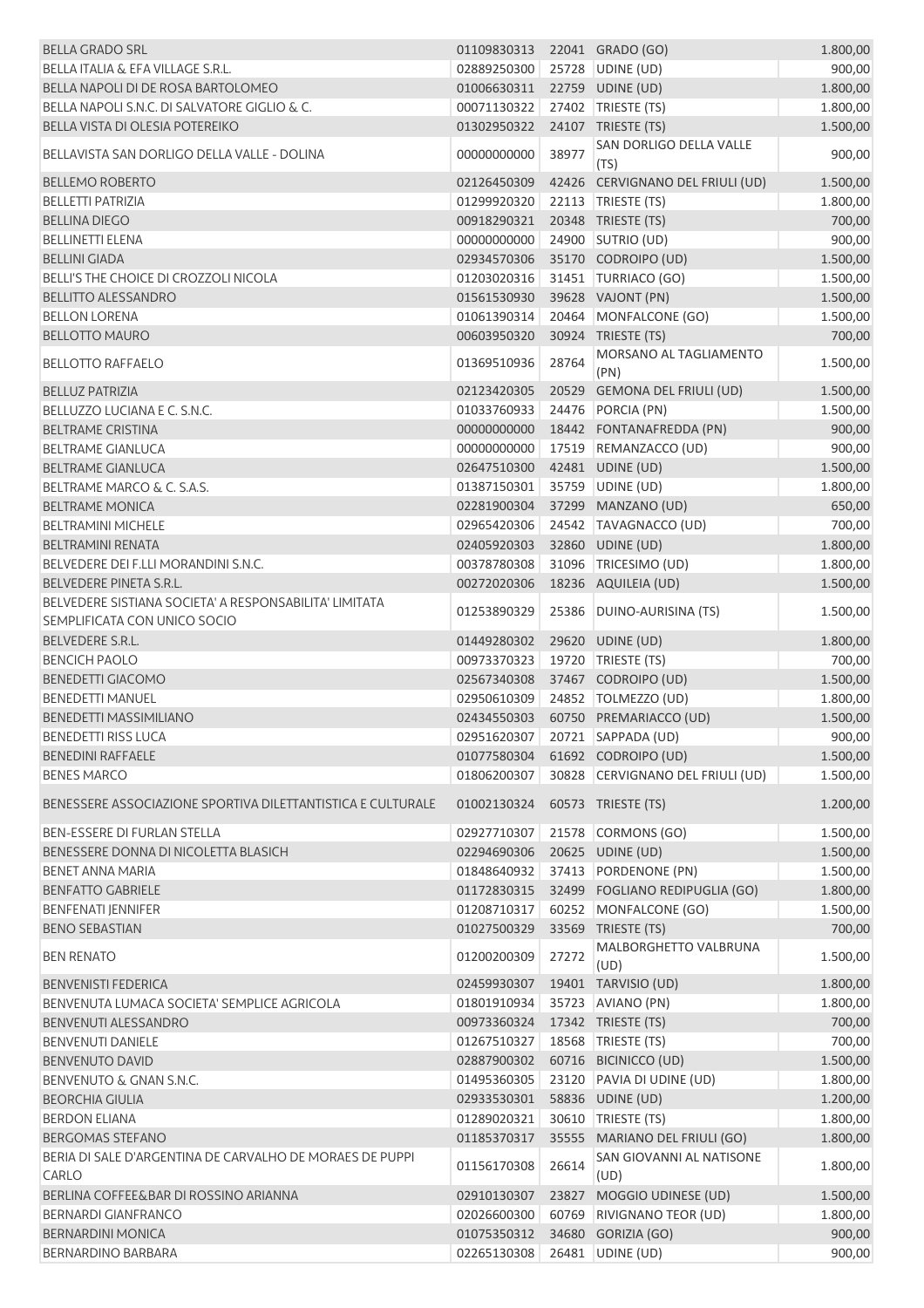| <b>BERNARDIS ANDREA</b>                                                   | 00000000000 |       | 19895 MORTEGLIANO (UD)           | 900,00   |
|---------------------------------------------------------------------------|-------------|-------|----------------------------------|----------|
| <b>BERNARDIS FRANCESCO</b>                                                | 00000000000 |       | 19281   MORTEGLIANO (UD)         | 900,00   |
| <b>BERNARDIS LUCA</b>                                                     | 02358880306 |       | 27105 SAN VITO DI FAGAGNA (UD)   | 1.500,00 |
| <b>BERNARDI TIZIANA</b>                                                   | 01054990328 |       | 40999 TRIESTE (TS)               | 1.500,00 |
| <b>BERRA BIANCA</b>                                                       | 02655860308 |       | 26206 REANA DEL ROIALE (UD)      | 1.500,00 |
| <b>BERSAN GABRIELLA</b>                                                   | 00844820324 |       | 32030 TRIESTE (TS)               | 1.500,00 |
| <b>BERTAGNIN VIRGINIA</b>                                                 | 00791080252 |       | 58228 PRECENICCO (UD)            | 900,00   |
| <b>BERTAGNO GIOVANNI</b>                                                  | 01291870937 |       | 39731 CLAUT (PN)                 | 1.500,00 |
| BERTAZZO S.A.S. DI ZORZENON ALESSIO & C.                                  | 00382310316 |       | 18671 GORIZIA (GO)               | 1.500,00 |
| <b>BERTI EMANUELE</b>                                                     | 00551420318 |       | 59725 STARANZANO (GO)            | 1.500,00 |
|                                                                           | 00278000930 |       |                                  |          |
| <b>BERTIN DORIANA</b>                                                     | 01197200320 |       | 32086 TRAVESIO (PN)              | 1.800,00 |
| <b>BERTOCCHI ANDREA</b>                                                   |             |       | 59707 MUGGIA (TS)                | 1.500,00 |
| <b>BERTOCCHI MANUELA</b>                                                  | 01270940321 |       | 22040 MUGGIA (TS)                | 1.500,00 |
| <b>BERTOGNA SILVIA</b>                                                    | 00000000000 |       | 61818 SAN CANZIAN D'ISONZO (GO)  | 900,00   |
| <b>BERTOIA CESARE</b>                                                     | 01231000934 |       | 60277 VALVASONE ARZENE (PN)      | 900,00   |
| <b>BERTOJA TIZIANA</b>                                                    | 01122160326 |       | 17868   TRIESTE (TS)             | 1.800,00 |
| <b>BERTOLI E ZULIANI S.R.L.</b>                                           | 02245600305 |       | 21924 POCENIA (UD)               | 1.500,00 |
| <b>BERTOLI GLORIA</b>                                                     | 01795670932 |       | 37292 CASTELNOVO DEL FRIULI (PN) | 1.500,00 |
| <b>BERTOLI MARA</b>                                                       | 01334490933 |       | 22901 SPILIMBERGO (PN)           | 1.500,00 |
| <b>BERTOLINI SARA</b>                                                     | 02875900306 |       | 35726 TREPPO GRANDE (UD)         | 1.500,00 |
| <b>BERTOLUTTI ROBERTO</b>                                                 | 01683550303 |       | 18473  FAEDIS (UD)               | 700,00   |
| <b>BERTOLUTTI SHEILA</b>                                                  | 02994410302 |       | 36438 PREMARIACCO (UD)           | 1.800,00 |
| <b>BERTOLUTTI STEFANO</b>                                                 | 02985590302 |       | 60743 ROMANS D'ISONZO (GO)       | 1.500,00 |
| <b>BERTONCELLI VALERIA</b>                                                | 03019721202 |       | 23179 AVIANO (PN)                | 4.800,00 |
| BERTONI S.R.L.                                                            | 02104660309 |       | 35604 NIMIS (UD)                 | 1.800,00 |
| BERTO & PINO S.N.C. DI LACALAMITA ELIANA & C.                             | 00998550321 |       | 47888 TRIESTE (TS)               | 1.500,00 |
| <b>BERTOSSI ROSANNA</b>                                                   | 02862350309 |       | 40546 UDINE (UD)                 | 1.500,00 |
| <b>BERTUZZI LUCIA EMILIA</b>                                              | 01281330934 |       | 26084 VITO D'ASIO (PN)           | 1.500,00 |
| <b>BESEDNJAK FABIA</b>                                                    | 01320110321 |       | 22845 MUGGIA (TS)                | 1.800,00 |
| <b>BESSEGA DANIELA</b>                                                    | 01886490935 | 57667 | PORDENONE (PN)                   | 4.800,00 |
| <b>BET CRISTINA</b>                                                       | 01121680936 |       | 31053 BARCIS (PN)                |          |
| <b>BETELLI EMILIO</b>                                                     |             |       |                                  | 1.500,00 |
| <b>BETTIOL GIAN LUIGI</b>                                                 | 01875210302 |       | 24827 LATISANA (UD)              | 1.500,00 |
|                                                                           | 01272170935 |       | 41355 SAN QUIRINO (PN)           | 700,00   |
| <b>BEVILACQUA MASSIMO</b>                                                 | 00990410326 |       | 42703 DUINO-AURISINA (TS)        | 1.800,00 |
| <b>BEVILACQUA SISTO</b>                                                   | 01679820306 |       | 33022 CIVIDALE DEL FRIULI (UD)   | 1.800,00 |
| BEVILACQUA VALENTINA                                                      | 02625640301 |       | 32950 FLAIBANO (UD)              | 1.500,00 |
| BEZIN LILIANA E GUSTINCIC IGOR S.N.C.                                     |             |       | 00885160325 24890 TRIESTE (TS)   | 1.800,00 |
| <b>BEZZI STEFANO</b>                                                      | 01013920317 |       | 20414 GORIZIA (GO)               | 1.500,00 |
| <b>BIACCA STEFANO</b>                                                     | 01229680325 |       | 34629 TRIESTE (TS)               | 700,00   |
| <b>BIAGINI GABRIEL</b>                                                    | 02844880308 |       | 34312 CORMONS (GO)               | 700,00   |
| BIANCHIN DAVIDE & BIANCHIN ANDREA - SOCIETA' IN NOME<br><b>COLLETTIVO</b> | 00792110322 |       | 31866 TRIESTE (TS)               | 1.500,00 |
| <b>BIANCHI RAFFAELLA</b>                                                  | 02700120302 |       | 27330 PAGNACCO (UD)              | 1.500,00 |
| <b>BIANCO BERNARDINIS SIMONE</b>                                          | 02868540309 |       | 60446 MAJANO (UD)                | 1.500,00 |
| BIANCONIGLIO PLAYLAND & CAFE DI BUDICA OLIMPIA SICA                       | 02767930304 |       | 18866 UDINE (UD)                 | 4.800,00 |
| BIANCOSPINO DI ERIK DEBELJAK                                              | 01349220325 |       | 58828 TRIESTE (TS)               | 1.800,00 |
| <b>BIAN HAIYONG</b>                                                       | 02885820304 |       | 60433 CORDENONS (PN)             | 1.500,00 |
| <b>BIASINUTTO CLAUDIO</b>                                                 | 02924390301 |       | 60374 RESIA (UD)                 | 900,00   |
| <b>BIASINUTTO LUIGI</b>                                                   | 01825830308 |       | 39495 PRECENICCO (UD)            | 1.800,00 |
| <b>BIASONI BEATRICE</b>                                                   | 00492430939 |       | 19400 ARBA (PN)                  | 1.500,00 |
| <b>BIASONI SILVIO</b>                                                     | 02552690303 |       | 26652 MARANO LAGUNARE (UD)       |          |
|                                                                           |             |       |                                  | 1.500,00 |
| <b>BIBALO MANUEL</b>                                                      | 02854090301 |       | 21278 GRADO (GO)                 | 1.500,00 |
| BI.BE. DI PATRUNO TIBERIO E C. S.A.S.                                     | 01108220318 |       | 17258 GRADO (GO)                 | 1.500,00 |
| <b>BIBIQ CAFE' SRLS</b>                                                   | 01874810938 |       | 40441 ZOPPOLA (PN)               | 1.500,00 |
| <b>BIDINOST HERMAN</b>                                                    | 01214680934 |       | 33020 CORDENONS (PN)             | 1.500,00 |
| <b>BIDOLI CATTERINA</b>                                                   | 00043150937 |       | 24876 TRAMONTI DI SOTTO (PN)     | 1.500,00 |
| <b>BIDOLI GIOVANNA</b>                                                    | 02930130303 |       | 17942 PALUZZA (UD)               | 1.500,00 |
| <b>BIDUT ANDREA</b>                                                       | 01151660311 |       | 20923 RONCHI DEI LEGIONARI (GO)  | 1.800,00 |
| <b>BIDUT CATERINA</b>                                                     | 01023340316 |       | 38729 MONFALCONE (GO)            | 1.800,00 |
| BIEFFE S.A.S. DI ANDREA E URBANO FABBRO & C.                              | 02331010302 |       | 29142 CASSACCO (UD)              | 1.800,00 |
| <b>BIERENGEL SRL</b>                                                      | 01396230938 |       | 34683 CORDENONS (PN)             | 1.800,00 |
| BIERKELLER DI GRATTON DANIELE                                             | 01126540317 |       | 21499 GORIZIA (GO)               | 1.500,00 |
| <b>BIERTI LICIA</b>                                                       | 00200540300 |       | 38110 GEMONA DEL FRIULI (UD)     | 1.500,00 |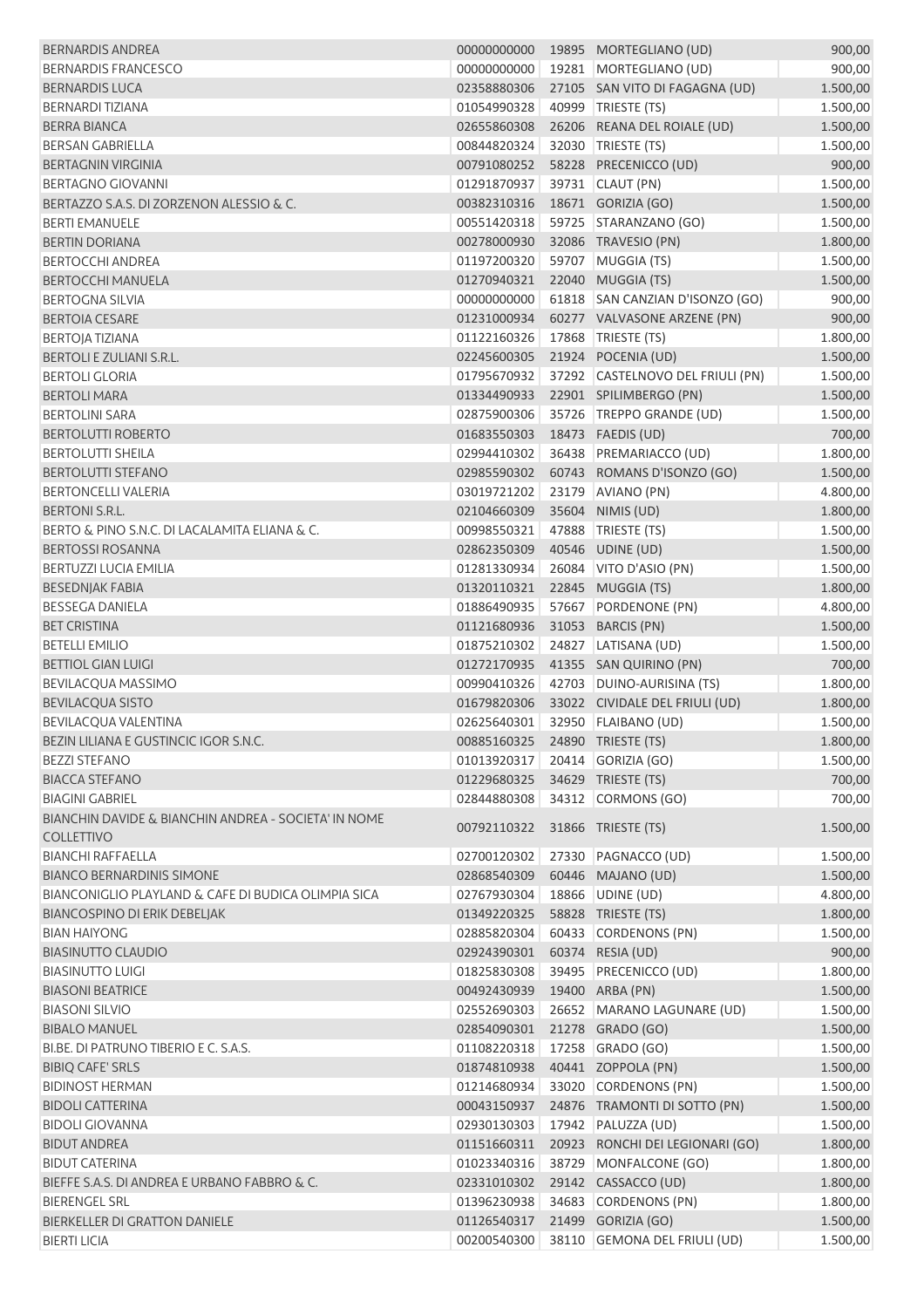| BIG BRUTUS S.A.S. DI GALATEO NICOLE E C.                                                  | 02937790307                   | 20882 | FIUMICELLO VILLA VICENTINA<br>(UD) | 1.800,00 |
|-------------------------------------------------------------------------------------------|-------------------------------|-------|------------------------------------|----------|
| <b>BIGONTINA STEFANO</b>                                                                  | 01337980328                   | 29721 | TRIESTE (TS)                       | 700,00   |
| <b>BIGOT MAURO</b>                                                                        | 02061480303                   |       | 20758 CORMONS (GO)                 | 1.500,00 |
| <b>BIGOTTO GIGLIOLA</b>                                                                   | 01573370309                   |       | 41744 LIGNANO SABBIADORO (UD)      | 1.500,00 |
| BIG'S GYM - S. A R.L.                                                                     | 00659350326                   |       | 57692 TRIESTE (TS)                 | 1.500,00 |
| <b>BIKEAIR RACE TEAM ASD CICLISTICA</b>                                                   | 01752490936                   |       | 61604 PORCIA (PN)                  | 1.200,00 |
| BIKERS CAFE WOLLY & MAMY DI BRATOS WALTER                                                 | 01222360321                   |       | 34430 MUGGIA (TS)                  | 1.500,00 |
| BILIARDO74 DI CESAREO DAVIDE                                                              | 02748450307                   |       | 27238 CASSACCO (UD)                | 1.500,00 |
| BILLY S.R.L.                                                                              | 02337530303                   |       | 41250 UDINE (UD)                   | 1.500,00 |
| <b>BIMA CAFFE' DI COMASTRI CESARE</b>                                                     |                               |       | 36903 MONFALCONE (GO)              |          |
| <b>BINCOLETTO MASCIA</b>                                                                  | 01189390311                   |       |                                    | 1.500,00 |
|                                                                                           | 02388360303                   |       | 20083 PASIAN DI PRATO (UD)         | 650,00   |
| <b>BINOT ALIDA</b>                                                                        | 01809430935                   |       | 31063 PASIANO DI PORDENONE (PN)    | 1.500,00 |
| BIO&FUN - SOCIETA' SPORTIVA DILETTANTISTICA A RESPONSABILITA'<br><b>LIMITATA</b>          | 01298990324                   |       | 57847 TRIESTE (TS)                 | 1.200,00 |
| <b>BIO HAUS DI JERAM ERICA</b>                                                            | 02806580300                   |       | 34583 TARVISIO (UD)                | 1.500,00 |
| <b>BIONDI ELEONORA</b>                                                                    | 00000000000                   |       | 38392 TRIESTE (TS)                 | 900,00   |
| <b>BIONDI STEFANO</b>                                                                     | 01128820329                   |       | 18812   TRIESTE (TS)               | 700,00   |
|                                                                                           |                               |       |                                    |          |
| BIQUADRO DI BENEDETTO STEFANO & BENEDETTO ANDREA S.N.C.                                   | 02522480306                   |       | 41237 UDINE (UD)                   | 1.500,00 |
| <b>BIRBANTI S.R.L.</b>                                                                    | 01275560322                   |       | 29134 TRIESTE (TS)                 | 1.800,00 |
| BIRILLI S.N.C. DI PALERMO DANIELE & RUGGIERO PAOLA                                        | 02385890302                   |       | 30273 UDINE (UD)                   | 900,00   |
| BIRRA E BASTA DI FREMONDIERE PATRICIA                                                     | 01129200315                   |       | 28332 PALMANOVA (UD)               | 1.500,00 |
| <b>BIRRASTORE S.R.L.S.</b>                                                                | 02940850304                   |       | 22782 UDINE (UD)                   | 1.500,00 |
| <b>BIRRERIA BUNKER S.R.L.</b>                                                             | 01256970326                   |       | 31648 DUINO-AURISINA (TS)          | 1.800,00 |
|                                                                                           |                               |       | SAN GIOVANNI AL NATISONE           |          |
| BIRRERIA DA MARCO DI BELLON MARCO & C. S.N.C.                                             | 01426270300                   | 25120 | (UD)                               | 1.800,00 |
| BIRRERIA "IL PANINO" DI CLABASSI FABIO                                                    | 02420570307                   |       | 34884 SEDEGLIANO (UD)              | 1.500,00 |
| BIRRERIA LION SNACK BAR DI TOMADA LIONELLA                                                | 02093370308                   |       | 39676 MAJANO (UD)                  | 1.800,00 |
| BIRRERIA MONDELLI DI ENZO E DALIDA NUZZO & C. S.N.C.                                      | 01831970304                   |       | 21607 TALMASSONS (UD)              | 1.800,00 |
| BIRRERIA PIZZERIA DA VINCENZO                                                             | 02708470303                   |       | 22469 CIVIDALE DEL FRIULI (UD)     | 1.800,00 |
| BIRRERIA THE OLD STABLE DI BATTAGELLO SARA & C. S.N.C.                                    | 02279210302                   |       | 41776 LIGNANO SABBIADORO (UD)      | 1.800,00 |
| BIRRHARIA SAS DI GIORGIANI PAMELA & C.                                                    | 02216140307                   | 40590 | PALMANOVA (UD)                     | 1.500,00 |
| BIRRIFICIO FORUM IULII SOCIETA' AGRICOLA SRL                                              | 02876450301                   | 26542 | CIVIDALE DEL FRIULI (UD)           | 1.800,00 |
| BIRRIFICIO FRIULANO S.R.L.S. - SOCIETA' A RESPONSABILITA' LIMITATA<br><b>SEMPLIFICATA</b> | 01160470314                   | 27916 | SAN GIOVANNI AL NATISONE<br>(UD)   | 1.800,00 |
| BIRRIFICIO UDINESE S.R.L.                                                                 |                               |       |                                    | 1.800,00 |
|                                                                                           | 02221110303 30723 UDINE (UD)  |       |                                    |          |
| <b>BISCONTIN CLAUDIA</b>                                                                  | 01812260931 30845 AVIANO (PN) |       |                                    | 1.500,00 |
| <b>BISCONTIN TIZIANA</b>                                                                  | 01855780936                   |       | 32281 POLCENIGO (PN)               | 1.800,00 |
| <b>BISTRO' 51 DI PASTORE ERIK</b>                                                         | 01335350326                   |       | 32113 TRIESTE (TS)                 | 1.800,00 |
| BISTRO' CHIERIGO BAR GELATERIA DI DORIGO MANUEL                                           | 02956540302                   |       | 36343 FORNI DI SOPRA (UD)          | 1.800,00 |
| <b>BISTROT DI BOSCHETTI ANTONELLO</b>                                                     | 01332440328                   |       | 42655 TRIESTE (TS)                 | 1.800,00 |
| <b>BITTOLO BON S.R.L.</b>                                                                 | 00960680304                   |       | 27899 LIGNANO SABBIADORO (UD)      | 4.800,00 |
| <b>BITTOLO UMBERTO</b>                                                                    | 00800990301                   | 32296 | MALBORGHETTO VALBRUNA<br>(UD)      | 1.800,00 |
| BIZJAK S.N.C. AGRICOLA DI IVANA BIZJAK E MAJA BIZJAK & C.                                 | 01242000329                   |       | 27907 MONRUPINO (TS)               | 1.800,00 |
| <b>BIZJAK SUZANA</b>                                                                      | 01208590313                   |       | 33438 VILLESSE (GO)                | 1.500,00 |
| <b>BIZZARO ROMINA</b>                                                                     | 01812760930                   |       | 39368 AZZANO DECIMO (PN)           | 1.500,00 |
| BLACKDIAMOND POLE SPORT SCHOOL DI BUCUR VLAD MIHAI                                        | 01648420931                   |       | 57873 PORDENONE (PN)               | 1.200,00 |
| <b>BLACK DUCKS RUGBY GEMONA</b>                                                           | 02629190303                   |       | 61578 GEMONA DEL FRIULI (UD)       |          |
| BLACK SHEEP ASSOCIAZIONE SPORTIVA DILETTANTISTICA DODGEBALL                               | 01809530932                   |       | 61821 BRUGNERA (PN)                | 1.200,00 |
| <b>BRUGNERA</b>                                                                           |                               |       |                                    | 1.200,00 |
| <b>BLANZAN TIZIANA</b>                                                                    | 02857310300                   |       | 28271 PAULARO (UD)                 | 1.500,00 |
| <b>BLARASIN GIORGIO</b>                                                                   | 02771870306                   |       | 34219 RAVASCLETTO (UD)             | 1.500,00 |
| <b>BLASCICOVA MARINA</b>                                                                  | 00000000000                   |       | 60285 MARANO LAGUNARE (UD)         | 900,00   |
| <b>BLASIG NADIA</b>                                                                       | 01096770316                   |       | 25082 FARRA D'ISONZO (GO)          | 1.500,00 |
| <b>BLASKOVIC MIRKO</b>                                                                    | 01324550324                   |       | 26834 TRIESTE (TS)                 | 700,00   |
| <b>BLASON SILVIA</b>                                                                      | 00000000000                   |       | 30361 AQUILEIA (UD)                | 650,00   |
| <b>BLASUTIG BARBARA</b>                                                                   | 02349920302                   |       | 23863 UDINE (UD)                   | 1.500,00 |
| <b>BLASUTIG RAFFAELLA</b>                                                                 | 02024820306                   |       | 20142 SAN PIETRO AL NATISONE (UD)  | 1.500,00 |
|                                                                                           |                               |       |                                    |          |
| BLOOM'S ROOM DI MARIANGELA VELLA                                                          | 00000000000                   |       | 41007   TRIESTE (TS)               | 900,00   |
| <b>BL TRAINING A.S.D</b>                                                                  | 01885510931                   |       | 62128 FIUME VENETO (PN)            | 1.200,00 |
| BLUE FITNESS S.N.C. DI MACORIG ALDO                                                       | 02359160302                   |       | 32107 CIVIDALE DEL FRIULI (UD)     | 1.500,00 |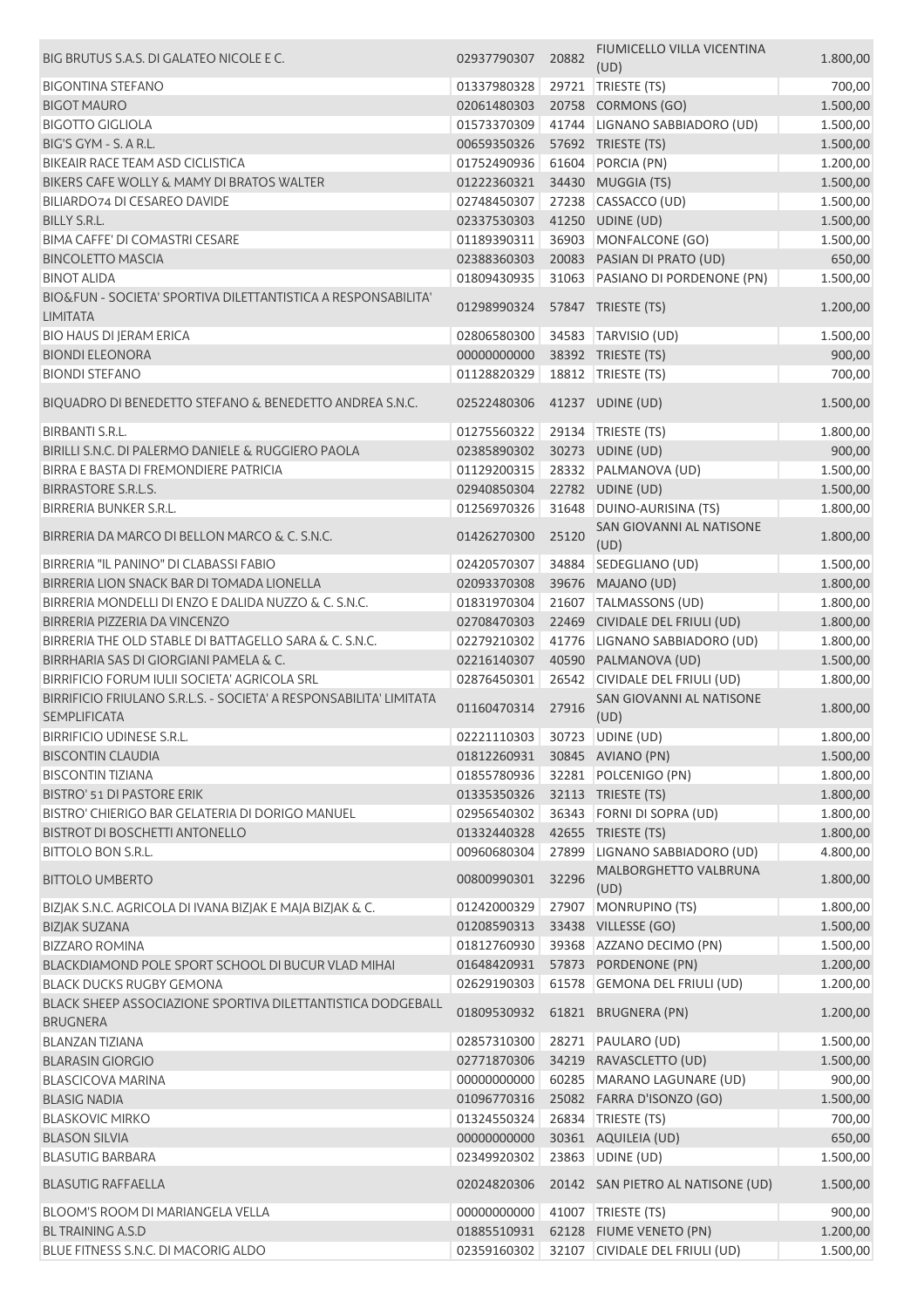| BLUE GASTROMANIA S.A.S. DI ANSELMO CLAUDIO & C.              | 01617800931 |       | 17311 SACILE (PN)                 | 1.800,00 |
|--------------------------------------------------------------|-------------|-------|-----------------------------------|----------|
| <b>BLUE MARLIN DI DRIGO VALLI</b>                            | 03452140274 |       | 30868 LIGNANO SABBIADORO (UD)     | 1.500,00 |
| BLUE MOON DI PASCOLO YOLANDA DEL CARMEN & C. S.A.S.          | 02443560301 |       | 21579 RIVIGNANO TEOR (UD)         | 1.500,00 |
| <b>BOARO ROMANO SNC</b>                                      | 01408510301 |       | 36547 TAVAGNACCO (UD)             | 1.500,00 |
| <b>BOBBERA ADRIANA</b>                                       | 01296540303 |       | 32407 LUSEVERA (UD)               | 1.800,00 |
| <b>BOBUL MAURO</b>                                           | 00939930327 |       | 27695 TRIESTE (TS)                | 700,00   |
| <b>BOCCA DELLA VERITA' SRL</b>                               | 02859950301 |       | 36004 UDINE (UD)                  | 1.800,00 |
| BOCCIOFILA ROMANS ASSOCIAZIONE SPORTIVA DILETTANTISTICA      | 00469000319 |       | 61582 ROMANS D'ISONZO (GO)        | 1.200,00 |
| <b>BOCCIOFILA TORRE A.S.D.</b>                               | 01834830935 |       | 36669 PORDENONE (PN)              | 1.500,00 |
| BOCCON DIVINO S.A.S. DI DAZZAN MARCO                         | 01324910932 |       | 29409 PORDENONE (PN)              | 1.800,00 |
| BODY FITNESS ASSOCIAZIONE SPORTIVA DILETTANTISTICA           | 02937410302 |       | 62277 CODROIPO (UD)               | 1.200,00 |
| <b>BODY &amp; FITNESS DI BENEDETTI ROBERTO</b>               | 02113480301 |       | 23916   TRICESIMO (UD)            | 1.500,00 |
| BODYFORM STUDIO DI CRISTINA SPARAINO                         | 01975710300 |       | 24708 UDINE (UD)                  | 1.500,00 |
| BODYGUARD DI GANDOLFI MAURIZIO & C. S.A.S.                   | 01007670316 |       | 22995   VILLESSE (GO)             | 1.500,00 |
| <b>BODYLAB - FITNESS &amp; WELLNESS S.R.L.S.</b>             | 01194330310 |       | 18091 MONFALCONE (GO)             | 1.500,00 |
| <b>BODY LINE S.R.L.</b>                                      | 02835350303 |       | 25770 SAN DANIELE DEL FRIULI (UD) | 1.500,00 |
| BODY MIND AND SOUL THERAPY DI ELISA PONTARINI                | 02964390302 |       | 26588 LIGNANO SABBIADORO (UD)     | 1.500,00 |
| <b>BODYSTILE CODROIPO SRL</b>                                | 02946050305 |       | 39930 CODROIPO (UD)               | 1.500,00 |
| <b>BODY VILLAGE S.R.L.</b>                                   | 02935500302 |       | 36240 CODROIPO (UD)               | 1.500,00 |
| <b>BOEL ANDREA</b>                                           | 01360490302 |       | 17746 UDINE (UD)                  | 1.800,00 |
| <b>BOEL ENRICO</b>                                           | 01855680300 |       | 42499 UDINE (UD)                  | 1.500,00 |
| <b>BOEMO ALBERTO</b>                                         | 01058340314 |       | 22138 GRADO (GO)                  | 1.800,00 |
| <b>BOLZICCO FAUSTA</b>                                       | 00322900317 |       | 34409 CORMONS (GO)                | 1.800,00 |
| <b>BOLZICCO VALENTINA</b>                                    | 01443230303 |       | 17142 BUTTRIO (UD)                | 1.500,00 |
| <b>BOLZON GIANNA</b>                                         | 01361390303 |       | 31859 BICINICCO (UD)              | 1.800,00 |
| <b>BONADIO ANDREA</b>                                        | 01832230930 |       | 24543 SACILE (PN)                 | 1.500,00 |
| <b>BONAFE' ALESSIO</b>                                       | 01523750931 |       | 33594 CANEVA (PN)                 | 700,00   |
| <b>BONATO SARA</b>                                           | 02663620306 |       | 26220 TRASAGHIS (UD)              | 1.500,00 |
| <b>BONAVIA DI ELENA MAVER</b>                                | 00000000000 |       | 38188 DUINO-AURISINA (TS)         | 900,00   |
| BONAVIA DI SERENA KUHAR E DAGRI DAVIDE SOCIETA' IN NOME      | 01326540323 | 31902 | TRIESTE (TS)                      | 1.800,00 |
| <b>COLLETTIVO</b>                                            |             |       |                                   |          |
| BONAWENTURA - SOCIETA' COOPERATIVA                           | 00746370329 |       | 57669 TRIESTE (TS)                | 1.500,00 |
| BON BAR DI CONTARDO AZZURRA                                  | 02893020301 |       | 33853   FAGAGNA (UD)              | 1.500,00 |
| <b>BON CARLO</b>                                             | 02008700300 |       | 18447 UDINE (UD)                  | 700,00   |
| BONDAR IRYNA & MOLCHANOVA IRYNA S.N.C.                       | 01335000327 |       | 22100 TRIESTE (TS)                | 1.500,00 |
| <b>BONGUSTO CAFFE' DI SERENA SEVERINI</b>                    | 01205750316 |       | 62213 MONFALCONE (GO)             | 1.500,00 |
| <b>BONIN MANUELA</b>                                         | 01197380320 |       | 33702 MUGGIA (TS)                 | 1.500,00 |
| <b>BON MARZIA</b>                                            | 00000000000 |       | 60610 TRIESTE (TS)                | 900,00   |
| <b>BONO DOMENICO</b>                                         | 00768380321 |       | 35779 TRIESTE (TS)                | 1.800,00 |
| BONOLLO MARISA & C. S.N.C.                                   | 01157320936 |       | 32217 PRATA DI PORDENONE (PN)     | 1.500,00 |
| <b>BONOMI SILVANA</b>                                        | 00902240274 |       | 60415 MANZANO (UD)                | 1.500,00 |
| <b>BONORA LUIGIA</b>                                         | 02116520301 |       | 29496 TOLMEZZO (UD)               | 1.500,00 |
| <b>BONOTTO ANDREA</b>                                        | 02538930302 |       | 30522 UDINE (UD)                  | 700,00   |
| BOOBE'S S.A.S. DI TERZARIOL A. & C.                          | 01344190937 |       | 38757 AVIANO (PN)                 | 1.800,00 |
| <b>BOOKS &amp; BIKES DI FABBRO GABRIELLA</b>                 | 00000000000 |       | 19482 BUIA (UD)                   | 900,00   |
| <b>BORABAR DI ZENG WANGDI</b>                                | 04656540269 |       | 42283 GORIZIA (GO)                | 1.500,00 |
| BORA - SOCIETA' IN ACCOMANDITA SEMPLICE DI GRATTON LUCA & C. | 01228930325 | 32543 | TRIESTE (TS)                      | 1.500,00 |
| <b>BORDELOT MAURIZIO</b>                                     | 01177450937 |       | 28079 CORDENONS (PN)              | 700,00   |
| <b>BORDER STUDIO SOCIETA' COOPERATIVA</b>                    | 01252640329 |       | 57650 TRIESTE (TS)                | 1.500,00 |
| <b>BORDIN GIULIANA</b>                                       | 01563950938 |       | 36839 LIGNANO SABBIADORO (UD)     | 1.500,00 |
| <b>BOREAN GIACOMINO</b>                                      | 00070080932 |       | 23768 ZOPPOLA (PN)                | 1.500,00 |
| <b>BORELLI ALESSANDRO</b>                                    | 00982840324 |       | 22567 TRIESTE (TS)                | 1.500,00 |
| <b>BORGAT S.R.L.</b>                                         | 02955860305 |       | 22598   TOLMEZZO (UD)             | 1.800,00 |
| <b>BORGHESE LUANA</b>                                        | 01251780324 |       | 58318 TRIESTE (TS)                | 1.500,00 |
| <b>BORGHESE MORENO</b>                                       | 01955270309 |       | 22315 MANZANO (UD)                | 1.500,00 |
| BORGO ANTICO DI BALDINI MASSIMO                              | 02879050306 |       | 22576 CIVIDALE DEL FRIULI (UD)    | 1.500,00 |
| "BORGO ANTICO" DI PESCAROLLO PAOLA                           | 01589170933 |       | 27264 CORDENONS (PN)              | 1.800,00 |
| <b>BORGOBELLO GIANFRANCO</b>                                 | 01923290306 |       | 29939 RIVIGNANO TEOR (UD)         | 1.500,00 |
| <b>BORGO CLAUDIA</b>                                         | 02849480302 |       | 34890 SEDEGLIANO (UD)             | 1.500,00 |
| BORGO CLAUDIUS SOCIETA' AGRICOLA SEMPLICE                    | 02851040309 |       | 33404 TRIVIGNANO UDINESE (UD)     | 1.800,00 |
| BORGO DEI CONTI DELLA TORRE S.R.L. SOCIETA' AGRICOLA         | 02072600303 | 58652 | MORSANO AL TAGLIAMENTO            | 1.800,00 |
| <b>BORGO FORNI</b>                                           | 00000000000 |       | (PN)<br>41026 FORNI DI SOPRA (UD) | 900,00   |
|                                                              |             |       |                                   |          |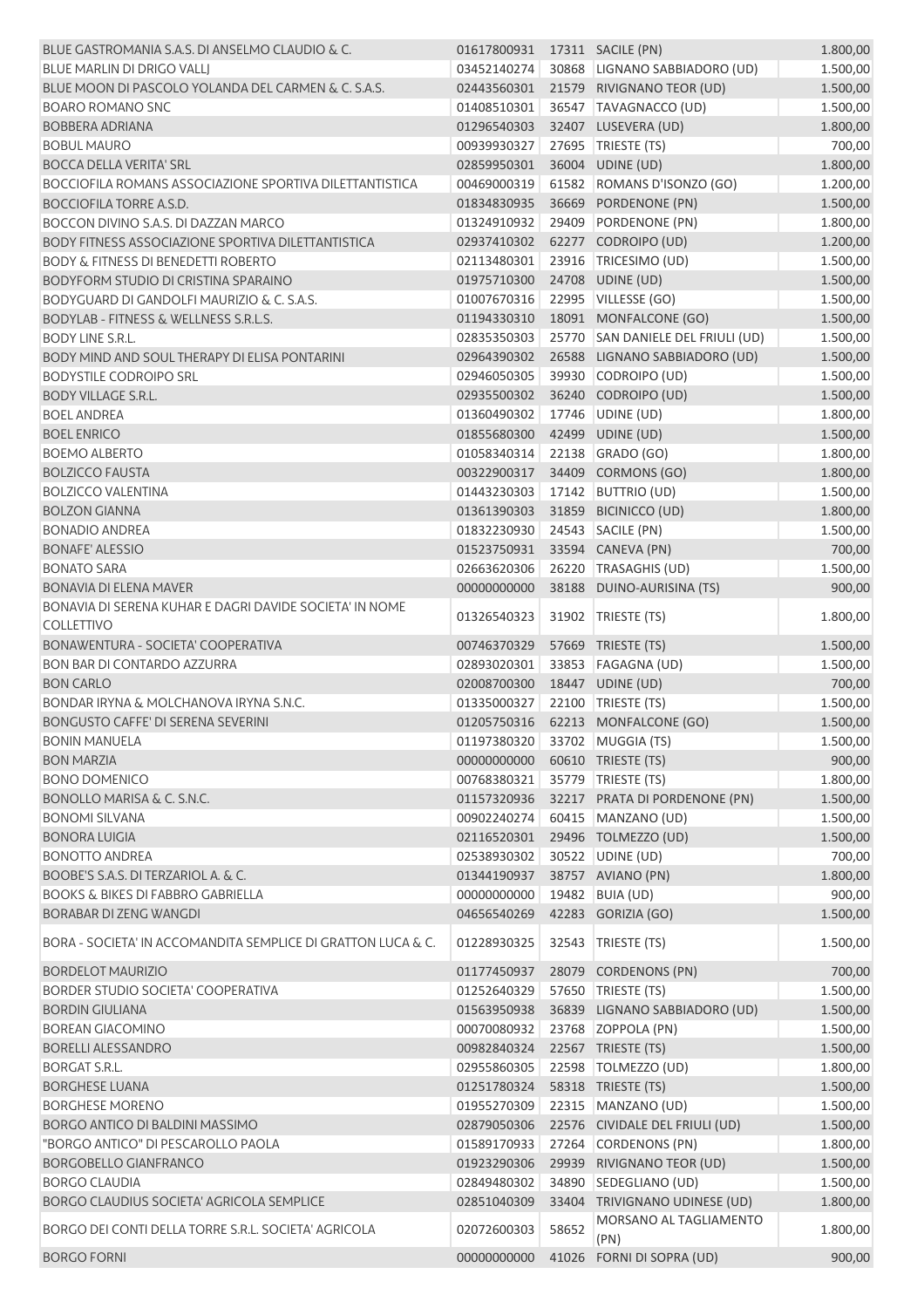| <b>BORGO NUVOLA DI CALLIGARIS PAMELA</b>              | 00000000000 42299 UDINE (UD) |       |                                              | 900,00   |
|-------------------------------------------------------|------------------------------|-------|----------------------------------------------|----------|
| BORGO POSCOLLE DI PILLININI LUCIO & C. S.A.S.         | 02236840308                  |       | 31236 CAVAZZO CARNICO (UD)                   | 1.800,00 |
| BORGO SAN DANIELE DI MAURI MAURO                      | 00447900317                  |       | 33288 CORMONS (GO)                           | 900,00   |
| BORGO SAN QUIRINO DI DEL BEN PIERO & CO. S.A.S.       | 01092620325                  |       | 29158 TRIESTE (TS)                           | 1.800,00 |
| BORGO SOANDRI SOC. COOP. A R.L.                       | 02151620305                  |       | 23820 SUTRIO (UD)                            | 4.800,00 |
| <b>BORGO TITOL SOCIETA' AGRICOLA S.S.</b>             | 01627740937                  |       | 39154 TRAMONTI DI SOPRA (PN)                 | 1.800,00 |
| <b>BORGU' BRUNA</b>                                   | 01541750301                  |       | 19971 CIVIDALE DEL FRIULI (UD)               | 1.500,00 |
| <b>BORIN ADRIANO</b>                                  | 02414240305                  |       | 24387 FAEDIS (UD)                            | 1.500,00 |
| <b>BORIN ALEX</b>                                     | 01696870938                  |       | 37549 AZZANO DECIMO (PN)                     | 1.500,00 |
| <b>BORLINA GIANNI</b>                                 | 01538370303                  |       | 20645 UDINE (UD)                             | 1.500,00 |
| <b>BORRIELLO ROSA</b>                                 | 00532850310                  |       | 26214 MONFALCONE (GO)                        | 1.800,00 |
| <b>BORTOLASO LUISA</b>                                | 02519900308                  | 41991 | CAMINO AL TAGLIAMENTO<br>(UD)                | 1.800,00 |
| <b>BORTOLIN ROBERTO</b>                               | 01718600933                  |       | 33941 AZZANO DECIMO (PN)                     | 700,00   |
| <b>BORTOLUSSI ANGELA</b>                              | 01081550939                  |       | 27821 MEDUNO (PN)                            | 1.500,00 |
| <b>BORTOLUSSI MARIAGRAZIA</b>                         | 00630680932                  | 24931 | MORSANO AL TAGLIAMENTO<br>(PN)               | 1.800,00 |
| <b>BORTOLUZZI ROMANO</b>                              | 00442570305                  |       | 22447 RAGOGNA (UD)                           | 1.500,00 |
| <b>BORTUNA LORIS</b>                                  | 01288180324                  |       | 41236   TRIESTE (TS)                         | 700,00   |
| <b>BOSCHIAN CUCH ROBERTA</b>                          | 01822310932                  |       | 39765 AVIANO (PN)                            | 1.500,00 |
| <b>BOSCO AMATA RENZA</b>                              | 01075540300                  |       | 25108 UDINE (UD)                             | 1.500,00 |
| BOSCO S.N.C. DI BOSCO MASSIMILIANO E C.               | 01597530300                  |       | 37797 CODROIPO (UD)                          | 4.800,00 |
| <b>BOT GIOAS</b>                                      | 01666680937                  |       | 38930 CORDENONS (PN)                         | 1.500,00 |
| <b>BOTTA ANTONIO</b>                                  | 02373140306                  |       | 21953 CODROIPO (UD)                          | 1.500,00 |
| BOTTEGA 18 S.N.C. DI NICOLO' LISI E VINCENZO ALBANO   | 01318870324                  |       | 29708   TRIESTE (TS)                         | 1.500,00 |
| BOTTEGA DEL CAFFE' DERSUT DI BRUSTOLON LUCA           | 02769170305                  |       | 20755 UDINE (UD)                             | 1.500,00 |
| <b>BOTTOS EZIO</b>                                    | 01381530938                  |       | 28434 PORDENONE (PN)                         | 700,00   |
| BOUGAINVILLEE S.N.C. DI MODOLO GIOVANNI E C.          | 01249480938                  |       | 38946 POLCENIGO (PN)                         | 1.500,00 |
| <b>BOULEVARD DI FABRIS VALERIA</b>                    | 02908680305                  |       | 42761 UDINE (UD)                             | 1.500,00 |
| <b>BOUNTY EVENTI RISTOCATERING - SRL</b>              | 01336270325                  |       | 21486 TRIESTE (TS)                           | 1.800,00 |
|                                                       |                              |       |                                              |          |
| BOWLING 71 DI PELOI & C. S.A.S.                       | 01433550306                  |       | 22254 UDINE (UD)                             | 1.500,00 |
| <b>BOZ ALESSANDRO</b>                                 | 01084140308                  |       | 24549 MORTEGLIANO (UD)                       | 1.800,00 |
| <b>BOZICA SOCIETA' AGRICOLA SEMPLICE</b>              | 02905870305                  |       | 39461 SAVOGNA (UD)                           | 900,00   |
| <b>BOZZATO FRANCO</b>                                 | 04503730287                  |       | 57975 LIGNANO SABBIADORO (UD)                | 1.500,00 |
| <b>BOZZI GIUSEPPE</b>                                 | 01991540301                  |       | 41984 PRADAMANO (UD)                         | 900,00   |
| <b>BOZZO STEFANIA</b>                                 | 02638100301                  |       | 34794 PASIAN DI PRATO (UD)                   | 1.500,00 |
| <b>B&amp;P DI BALDASSI VANESSA</b>                    |                              |       | 02673690307 29564 CERVIGNANO DEL FRIULI (UD) | 1.500,00 |
| <b>BRADAMANTE TERESA</b>                              | 00000000000                  |       | 39964 TRIESTE (TS)                           | 650,00   |
| BRADASCHIA ALESSANDRO                                 | 02003600307                  |       | 36087 CERVIGNANO DEL FRIULI (UD)             | 1.500,00 |
| <b>BRADASCHIA DIEGO</b>                               | 01125980316                  |       | 18190 CERVIGNANO DEL FRIULI (UD)             | 1.800,00 |
| BRADIPO S.N.C. DI MAURO MICALI & C.                   | 01012850325                  | 25804 | SAN DORLIGO DELLA VALLE<br>(TS)              | 1.800,00 |
| <b>BRAGAGNOLO ELENA</b>                               | 02832960302                  |       | 25994 CODROIPO (UD)                          | 1.500,00 |
| <b>BRAGAGNOLO LUCA</b>                                | 02692340306                  |       | 58826 UDINE (UD)                             | 1.500,00 |
| <b>BRAGAGNOLO STEFANO</b>                             | 03002390304                  |       | 57797 UDINE (UD)                             | 1.500,00 |
| BRAGOC DI PAULINA MATEJA                              | 01126670320                  |       | 22950 TRIESTE (TS)                           | 900,00   |
| <b>BRAICO MILENA</b>                                  | 00000000000                  |       | 25228 TRIESTE (TS)                           | 650,00   |
| <b>BRAIDA MARTINA</b>                                 | 01133660314                  |       | 24800 MANZANO (UD)                           | 1.500,00 |
| BRAIDA S.N.C. DI BRAIDA ALAN & C.                     | 01186580310                  |       | 37769 TURRIACO (GO)                          | 1.800,00 |
| <b>BRAIDOT LAURA</b>                                  | 02602270304                  | 42096 | FIUMICELLO VILLA VICENTINA<br>(UD)           | 1.800,00 |
| BRAIDOTTI & FELETTIG S.N.C. DI BRAIDOTTI CLAUDIA & C. | 01434550305                  |       | 20065 CIVIDALE DEL FRIULI (UD)               | 1.500,00 |
| <b>BRAIDOTTI MARIANNA &amp; ALESSANDRA S.N.C.</b>     | 02312530302                  |       | 42699 TRICESIMO (UD)                         | 1.500,00 |
| <b>BRAIT ANGELO ANTONIO</b>                           | 00390870939                  |       | 28690 CASARSA DELLA DELIZIA (PN)             | 1.500,00 |
| BRANCOLINI COSTANZA                                   | 00084048883                  |       | 38901 CODROIPO (UD)                          | 650,00   |
| <b>BRANDI CHIARA</b>                                  | 01198690313                  |       | 58209 RONCHI DEI LEGIONARI (GO)              | 650,00   |
| <b>BRANDOLINI NELLA</b>                               | 01365540309                  |       | 31961 VENZONE (UD)                           | 1.500,00 |
| <b>BRANKO MARZI</b>                                   | 00662060326                  |       | 18952 TRIESTE (TS)                           | 1.500,00 |
| <b>BRASS DI ROMICH GIOVANNI</b>                       | 00000000000                  |       | 36975   TRIESTE (TS)                         | 900,00   |
| BRASSERIE DI OLIVIERI NORBERTO & C. S.A.S.            | 01976310308                  |       | 22819 TRICESIMO (UD)                         | 1.800,00 |
| <b>BRATOS PAOLO</b>                                   | 00858500325                  | 22876 | TRIESTE (TS)                                 | 1.500,00 |
| <b>BRATOVICH CRISTIAN</b>                             | 01125500312                  | 18238 | RONCHI DEI LEGIONARI (GO)                    | 1.500,00 |
|                                                       |                              |       | SAN GIORGIO DELLA                            |          |
| <b>BRATTI ADRIANO</b>                                 | 01775860933                  | 26639 | RICHINVELDA (PN)                             | 1.800,00 |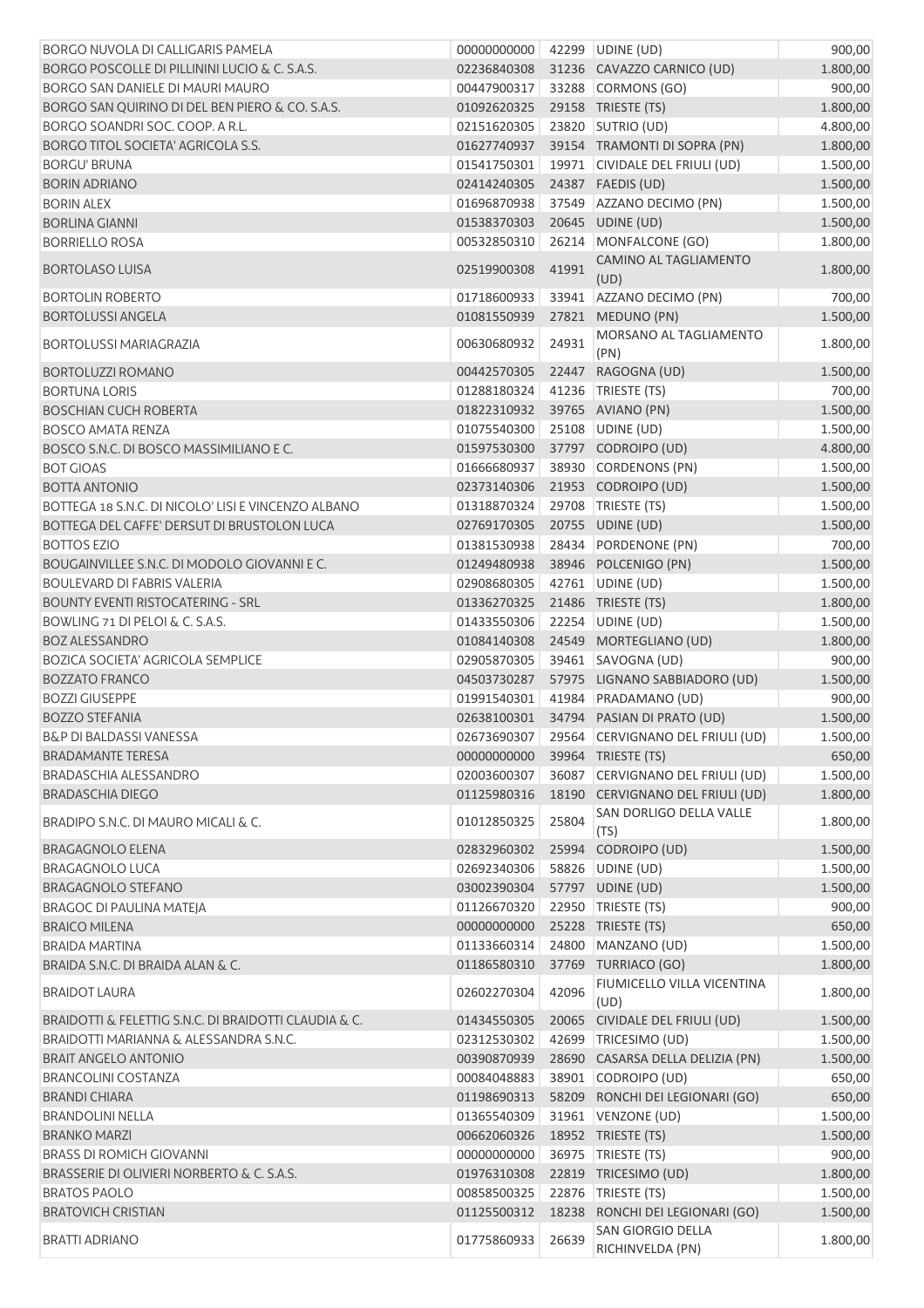| <b>BRAULINESE TATIANA</b>                                  |             |       | 02882110303 34277 TRASAGHIS (UD)          | 1.500,00 |
|------------------------------------------------------------|-------------|-------|-------------------------------------------|----------|
| <b>BRAVIN MARIA TERESA</b>                                 | 01213130931 |       | 41226 POLCENIGO (PN)                      | 1.800,00 |
| <b>BRAVI RAGAZZI SRL</b>                                   | 01853130936 |       | 41861 PORDENONE (PN)                      | 1.800,00 |
| <b>BREAK S.R.L.</b>                                        | 01749250930 | 33165 | SAN VITO AL TAGLIAMENTO<br>(PN)           | 900,00   |
| <b>BREGANT ANDREA</b>                                      | 01077350328 |       | 29935 MUGGIA (TS)                         | 700,00   |
| <b>BREGANT ROBERTA</b>                                     | 00543600316 |       | 22214 MARIANO DEL FRIULI (GO)             | 1.500,00 |
| <b>B-RELAXED MASSAGE BY VIOLETTA</b>                       | 02972940304 |       | 29614 UDINE (UD)                          | 1.500,00 |
| <b>BRENZAN MICHELA</b>                                     | 01668540303 |       | 58824 UDINE (UD)                          | 4.800,00 |
| BRESCANCIN CARLO IMMOBILIARE SRL                           | 01285140933 |       | 58007 CORDENONS (PN)                      | 900,00   |
| BRESCIA S.A.S. DI FRANCESCO BRESCIA & C.                   | 01287130320 |       | 41034 TRIESTE (TS)                        | 1.800,00 |
| <b>BRESSAN FABIO</b>                                       | 01187910326 |       | 57657 TRIESTE (TS)                        | 1.500,00 |
| BRESSANI GIUSEPPE SOCIETA' AGRICOLA SEMPLICE               | 02909590305 |       | 31021 NIMIS (UD)                          | 900,00   |
| BREZZA LOREDANA                                            | 00000000000 |       | 21539 GORIZIA (GO)                        | 650,00   |
| <b>BRICCHI MATTEO</b>                                      | 02926020302 |       | 21726 PONTEBBA (UD)                       | 1.500,00 |
| BRICIOLE DI BONTA' S.R.L.                                  | 02854740301 |       | 36281 GONARS (UD)                         | 1.500,00 |
| BRIEDA & C. DI BRIEDA LUCA S.N.C.                          | 01651680306 |       | 33196 UDINE (UD)                          | 1.500,00 |
| <b>BRIEDA ELVIO</b>                                        | 00105760938 |       | 26241 SACILE (PN)                         | 1.500,00 |
| <b>BRIGANTINO S.R.L.</b>                                   | 02639080304 |       | 20932 LATISANA (UD)                       |          |
| BRILLIANT CAMERE DI DANIELA GEGA                           | 01250880323 |       | 17991 TRIESTE (TS)                        | 1.800,00 |
|                                                            |             |       |                                           | 900,00   |
| <b>BRISCAK IRENA</b>                                       | 01017850320 |       | 36364 SGONICO (TS)                        | 1.800,00 |
| <b>BRISOTTO ANDREA</b>                                     | 00474440930 |       | 22149 PASIANO DI PORDENONE (PN)           | 900,00   |
| <b>BROILI MADDALENA</b>                                    | 02425850308 |       | 44006 TRICESIMO (UD)                      | 1.500,00 |
| <b>BROKEN LENS DI DI PRIMIO FILIPPO</b>                    | 02806600306 |       | 60768 CIVIDALE DEL FRIULI (UD)            | 1.500,00 |
| BROKEN LENS DI ZANUTTIGH ALESSANDRO                        | 02806610305 |       | 60852 CIVIDALE DEL FRIULI (UD)            | 1.500,00 |
| <b>BROSOLO FULVIO</b>                                      | 00442620316 |       | 37981 MONFALCONE (GO)                     | 700,00   |
| BR RENT DI ANGELO BUONOCORE                                | 02656590300 |       | 58651 REANA DEL ROIALE (UD)               | 1.500,00 |
| "BRTRAINING S.R.L."                                        | 01349880326 |       | 57715 TRIESTE (TS)                        | 1.500,00 |
| <b>BRUMAT CARLO</b>                                        | 00417240314 |       | 30309 GORIZIA (GO)                        | 1.800,00 |
| <b>BRUNA FABIANO</b>                                       | 01161520935 |       | 25430 MANIAGO (PN)                        | 650,00   |
| <b>BRUNELLO DUILIO</b>                                     | 01230380329 | 39658 | MUGGIA (TS)                               | 700,00   |
| <b>BRUN EMILIO PIETRO</b>                                  | 00889660320 |       | 20194 TRIESTE (TS)                        | 1.500,00 |
| <b>BRUNETTA EZIO</b>                                       | 00376580312 |       | 26969 CERVIGNANO DEL FRIULI (UD)          | 1.800,00 |
| <b>BRUNI ALBERTO</b>                                       | 02856530304 |       | 41028 FORNI AVOLTRI (UD)                  | 1.500,00 |
| BRUNO FERRAUTI & C. S.A.S.                                 | 01411340308 |       | 26889 TARVISIO (UD)                       | 1.800,00 |
| <b>BRUNO MICHELE</b>                                       | 02311200303 |       | 32520 GONARS (UD)                         | 1.500,00 |
| <b>BRUNZIN LUCA</b>                                        |             |       | 02925700300 30662 LIGNANO SABBIADORO (UD) | 1.500,00 |
| <b>BRUSIN ALESSANDRO</b>                                   | 01400010938 | 27852 | SAN VITO AL TAGLIAMENTO<br>(PN)           | 1.800,00 |
| <b>BRUSSA VITTORIANO</b>                                   | 01160760938 |       | 31475 MANIAGO (PN)                        | 1.500,00 |
| <b>BRUSTOLON PAOLO</b>                                     | 02829120308 |       | 20678 MORTEGLIANO (UD)                    | 1.500,00 |
| <b>BTO B SRL</b>                                           | 02863330300 |       | 35976 TRIVIGNANO UDINESE (UD)             | 1.800,00 |
| <b>BUCHINI ALESSANDRA</b>                                  | 02983110301 |       | 31549 LESTIZZA (UD)                       | 1.500,00 |
| <b>BUFFET 58 DI FAVENTO GIULIANA</b>                       | 01228680326 |       | 40263 TRIESTE (TS)                        | 1.800,00 |
| <b>BUFFET RUDY DI FRANZA RUDY</b>                          | 01347290320 |       | 57780 TRIESTE (TS)                        | 1.800,00 |
| <b>BUFFET RUDY SRLS</b>                                    | 01302690324 |       | 19319 TRIESTE (TS)                        | 1.800,00 |
| BUFFET TRE PORTE DI TASIC MARIJA                           | 01320070327 |       | 40613 TRIESTE (TS)                        | 1.800,00 |
| <b>BUFFET VITA S.R.L.</b>                                  | 01332400322 |       | 33344 TRIESTE (TS)                        | 1.800,00 |
| BUFFI S.N.C. DI ARDESSI NICOLA & C.                        | 01269170328 |       | 17285 TRIESTE (TS)                        | 1.500,00 |
| <b>BUFFON GIULIANO</b>                                     | 02980620302 |       | 37539 CERVIGNANO DEL FRIULI (UD)          | 1.800,00 |
| <b>BUFO LEONARDO</b>                                       | 01308720323 |       | 41887 TRIESTE (TS)                        | 900,00   |
| <b>BUIANI MARIA ROSA</b>                                   | 01604570307 | 42346 | SAN GIOVANNI AL NATISONE<br>(UD)          | 650,00   |
| <b>BUIATTI GIACOMO LUIGI</b>                               | 01616140305 |       | 29242 COSEANO (UD)                        | 1.500,00 |
| <b>BUIATTI GIOIA</b>                                       | 01837510302 | 18653 | <b>PREPOTTO (UD)</b>                      | 1.800,00 |
| BUINE TIERE AZIENDA AGRICOLA SARA DI VORA                  | 02717610303 |       | 26874 CERCIVENTO (UD)                     | 900,00   |
| <b>BULL ALLESTIMENTI DI CORZANI MARELLA</b>                | 01250380324 | 58225 | TRIESTE (TS)                              | 1.500,00 |
| <b>BUNKER WINE SRLS</b>                                    | 01288660325 |       | 31662 DUINO-AURISINA (TS)                 | 1.500,00 |
| BUONA LA PRIMA SOCIETA' A RESPONSABILITA' LIMITATA         |             |       |                                           |          |
| <b>SEMPLIFICATA</b>                                        | 02974530301 | 24980 | UDINE (UD)                                | 1.500,00 |
| BUONA STELLA S.N.C. DI STEL GERMANA & FUMAGALLI CHIARA     | 02873530303 |       | 17938 PALAZZOLO DELLO STELLA (UD)         | 4.800,00 |
|                                                            |             |       |                                           |          |
| BUONDI' S.N.C. DI BOZZI COLONNA BARBARA E CUCCURIN BARBARA | 02943640306 | 38381 | UDINE (UD)                                | 1.500,00 |
| <b>BUONOCORE BONAVENTURA</b>                               | 01000720308 |       | 16745 LATISANA (UD)                       | 4.800,00 |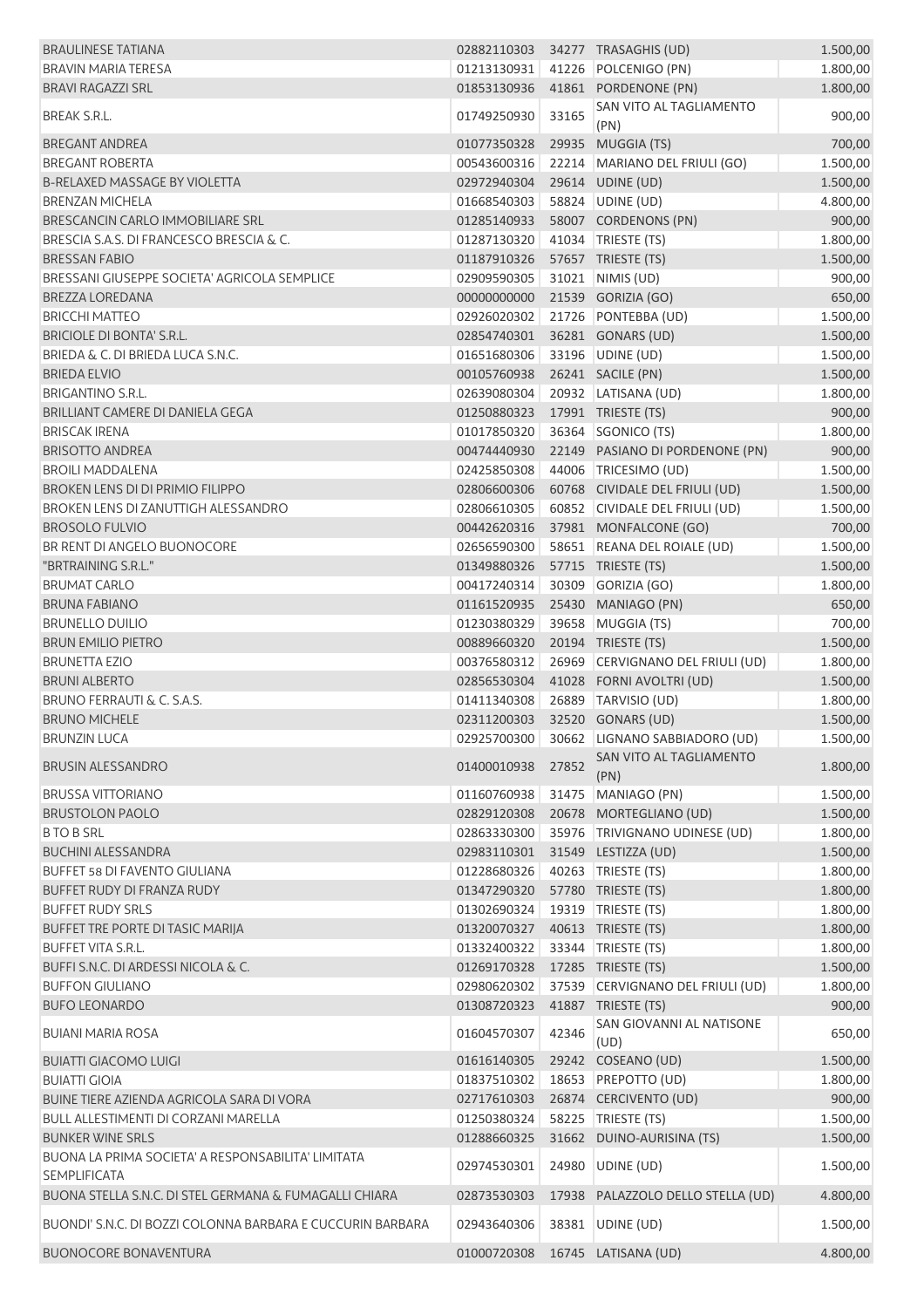| BUONOCORE VINCENZO E AVITABILE GERARDA SNC                                   | 02962530305                    |       | 23284 LIGNANO SABBIADORO (UD)          | 1.800,00 |
|------------------------------------------------------------------------------|--------------------------------|-------|----------------------------------------|----------|
| <b>BUONTEMPO LAURA</b>                                                       | 01496940303                    |       | 23850 TARVISIO (UD)                    | 1.500,00 |
| <b>BURELLO GIORGIO</b>                                                       | 01477100307                    |       | 27148 PREMARIACCO (UD)                 | 1.500,00 |
| BURG GIULIANA - AFFITTACAMERE "CASA PERINI"                                  | 00000000000                    | 41503 | FIUMICELLO VILLA VICENTINA<br>(UD)     | 900,00   |
| <b>BURINI LEDA</b>                                                           | 01799650302                    |       | 37463 AQUILEIA (UD)                    | 1.500,00 |
| <b>BURLINA MORENO</b>                                                        | 01634220931                    |       | 28927 FRISANCO (PN)                    | 1.800,00 |
| BURO' S.N.C. DI MILO ROSPANT & C.                                            | 01474100938                    |       | 35410 PORCIA (PN)                      | 1.500,00 |
| <b>BURRA GIOVANNI</b>                                                        | 00907710321                    |       | 22097 TRIESTE (TS)                     | 700,00   |
| <b>BUSETTI ANTONIO</b>                                                       | 01350430938                    |       | 32555 BUDOIA (PN)                      | 1.800,00 |
| <b>BUSETTINI LEIRA</b>                                                       | 02998900308                    |       | 57931 TARVISIO (UD)                    | 1.800,00 |
|                                                                              |                                |       |                                        |          |
| <b>BUSETTO MARINA</b>                                                        | 01745110302                    |       | 23962 PRECENICCO (UD)                  | 700,00   |
| <b>BUSHI DOGS ASD</b>                                                        | 00000000000                    |       | 61552 TARCENTO (UD)                    | 1.200,00 |
| <b>BUSINARO ALESSANDRO</b>                                                   | 02671330302                    |       | 24694 LATISANA (UD)                    | 1.800,00 |
| <b>BUSINESS FORMULA DI COMISSO LORIS</b>                                     | 02609110305                    |       | 46066 RIVIGNANO TEOR (UD)              | 1.500,00 |
| <b>BUSIOL MORENA</b>                                                         | 02559170309                    |       | 32033 MORTEGLIANO (UD)                 | 1.800,00 |
| <b>BUSOLINI BARBARA</b>                                                      | 01555920303                    |       | 23902 OVARO (UD)                       | 1.500,00 |
| <b>BUSSANI MORENO</b>                                                        | 00967290321                    |       | 42697 TRIESTE (TS)                     | 1.500,00 |
| <b>BUTTAZZONI S.R.L.</b>                                                     | 00867990327                    |       | 46942 TRIESTE (TS)                     | 1.500,00 |
| <b>BUZZI CECILIA</b>                                                         | 01570720308                    | 17763 | MALBORGHETTO VALBRUNA<br>(UD)          | 4.800,00 |
| <b>BUZZI GIACOMO</b>                                                         | 01845910932                    |       | 35666 PRATA DI PORDENONE (PN)          | 1.800,00 |
| <b>BUZZI MARIA GRAZIA</b>                                                    | 01630170304                    |       | 30824 PONTEBBA (UD)                    | 4.800,00 |
| <b>BUZZINELLI MAURIZIO</b>                                                   | 00469780316                    |       | 22245 CORMONS (GO)                     | 1.800,00 |
| BY BUS DI FONTANOT FABIO & C. S.N.C.                                         | 00866810328                    |       | 17822 TRIESTE (TS)                     | 700,00   |
| B&Z BOXING PROMOTION S.R.L. - SOCIETA' SPORTIVA DILETTANTISTICA              |                                |       |                                        |          |
| A RESPONSABILITA' LIMITATA                                                   | 01256930320                    |       | 30201 TRIESTE (TS)                     | 1.500,00 |
| C5 MANZANO BRN 1988 A.S.D.                                                   | 02789120306                    |       | 60815 MANZANO (UD)                     | 1.200,00 |
| CA' AL MAR S.R.L.                                                            | 02808550301                    |       | 31950 LIGNANO SABBIADORO (UD)          | 1.800,00 |
| <b>CABAI ALESSANDRO</b>                                                      | 02994950307                    |       | 29598 SAN DANIELE DEL FRIULI (UD)      | 650,00   |
| CA' BELON DI PIANI STEFANO S.A.S.                                            | 01197500307                    | 31415 | SAN GIOVANNI AL NATISONE<br>(UD)       | 1.800,00 |
| <b>CABRINI DAVIDE</b>                                                        | 01009620319                    |       | 30337 GORIZIA (GO)                     | 700,00   |
| CAB S.R.L.                                                                   | 01707840938                    |       | 36697 BRUGNERA (PN)                    | 4.800,00 |
| "CACAO CAFFE" S.A.S. DI D'AGNOLO ALBERTO & C.                                | 01519440935                    |       | 27211 CASARSA DELLA DELIZIA (PN)       | 1.500,00 |
| CACAO S.A.S. DI COCEANI ERIKA & C.                                           | 01018200319                    |       | 40568 GORIZIA (GO)                     | 1.500,00 |
| CACAO S.A.S. DI ORZAN ELISA & C.                                             |                                |       | 02924940303 58723 CORMONS (GO)         | 1.800,00 |
| <b>CACKOVIC ROBERT</b>                                                       |                                |       | 01085120317 25490 ROMANS D'ISONZO (GO) | 700,00   |
| CA DA BIONDIS S.N.C. DI MOCCHIUTTI MANUELA & STEFANEL ROMINA                 | 02987750300                    | 28147 | SAN GIOVANNI AL NATISONE               | 1.500,00 |
|                                                                              |                                |       | (UD)                                   |          |
| CADAMURO ENZO                                                                | 01437900937                    |       | 60255 PORDENONE (PN)                   | 1.200,00 |
| CADAMURO LUCIANA                                                             | 01733820938                    |       | 18470 PORDENONE (PN)                   | 1.800,00 |
| CA' DEL BOSCO BUDOIA SRL                                                     | 01753650934                    |       | 25312 BUDOIA (PN)                      | 4.800,00 |
| CA' DEL LAGO DI ZIROLDO MATTEO E FAMIGLIA S.N.C.                             | 02919020301                    |       | 28856 CASTIONS DI STRADA (UD)          | 1.800,00 |
| CADENARO GIANCARLO                                                           | 00396580318                    |       | 24540 GRADO (GO)                       | 1.500,00 |
| CADENARO JUNIOR - SOCIETA' A RESPONSABILITA' LIMITATA<br><b>SEMPLIFICATA</b> | 01307230324                    |       | 21217 TRIESTE (TS)                     | 1.500,00 |
| <b>CADENARO NICOLE</b>                                                       | 01150460317                    |       | 60100 GRADO (GO)                       | 1.200,00 |
| CA' DI ME DI PITTIA FIORELLA                                                 | 00000000000                    |       | 24420 PREMARIACCO (UD)                 | 900,00   |
| CADUTA MORBIDA DI LIZZI EMANUELA                                             | 02958940302                    |       | 58879 TALMASSONS (UD)                  | 1.500,00 |
| <b>CAFAGNA MAURO</b>                                                         | 01212820326                    |       | 20116   TRIESTE (TS)                   | 1.500,00 |
| CAFE' CORAL SAS DI ZHOU YANKANG E C.                                         | 02242110308                    |       | 34666 UDINE (UD)                       | 1.500,00 |
|                                                                              |                                |       |                                        |          |
| CAFE' GRANT DI BURDIN ROBERTO                                                | 01182510311                    |       | 41154 CORMONS (GO)                     | 1.500,00 |
| CAFE' JACOPO LINUSSIO 1691 DI VENIER ARIELLA                                 | 02503780302                    |       | 34978 TOLMEZZO (UD)                    | 1.500,00 |
| CAFE' LEOPARDI DI BIANCOLINI VILMA E NADIA S.A.S.                            | 01440340303                    |       | 28232 TOLMEZZO (UD)                    | 1.500,00 |
| CAFE' L'OTTOCENTO DI PASSERINI MILENA                                        | 01978580304                    |       | 25112 MARTIGNACCO (UD)                 | 1.500,00 |
| CAFE' PLAZA DI BIASON SARAH                                                  | 01846110938                    | 22298 | SAN VITO AL TAGLIAMENTO<br>(PN)        | 1.500,00 |
| CA' FERAZZI S.A.S. DI SOUAD OURIARHNI & C.                                   | 02739500300                    |       | 26764 PALMANOVA (UD)                   | 1.500,00 |
| CAFE' WILLY DI NEDOK GUGLIELMO                                               | 00817420326                    |       | 30169   TRIESTE (TS)                   | 1.500,00 |
| CAFFE' 86 DI BARBISAN EVA & C. S.N.C.                                        | 01697050936                    |       | 22708 FONTANAFREDDA (PN)               | 1.500,00 |
| CAFFE' AI PATRIARCHI S.A.S. DI MASSERA WALTER                                | 01042340305                    |       | 29849 CIVIDALE DEL FRIULI (UD)         | 1.500,00 |
| CAFFE' AL CORSO DI DANIEL MASIA                                              | 01204590317                    |       | 30587 GORIZIA (GO)                     | 1.500,00 |
| CAFFE ALLA FERMATA DI BEATRICE METTA                                         | 01224600328 19235 TRIESTE (TS) |       |                                        | 1.500,00 |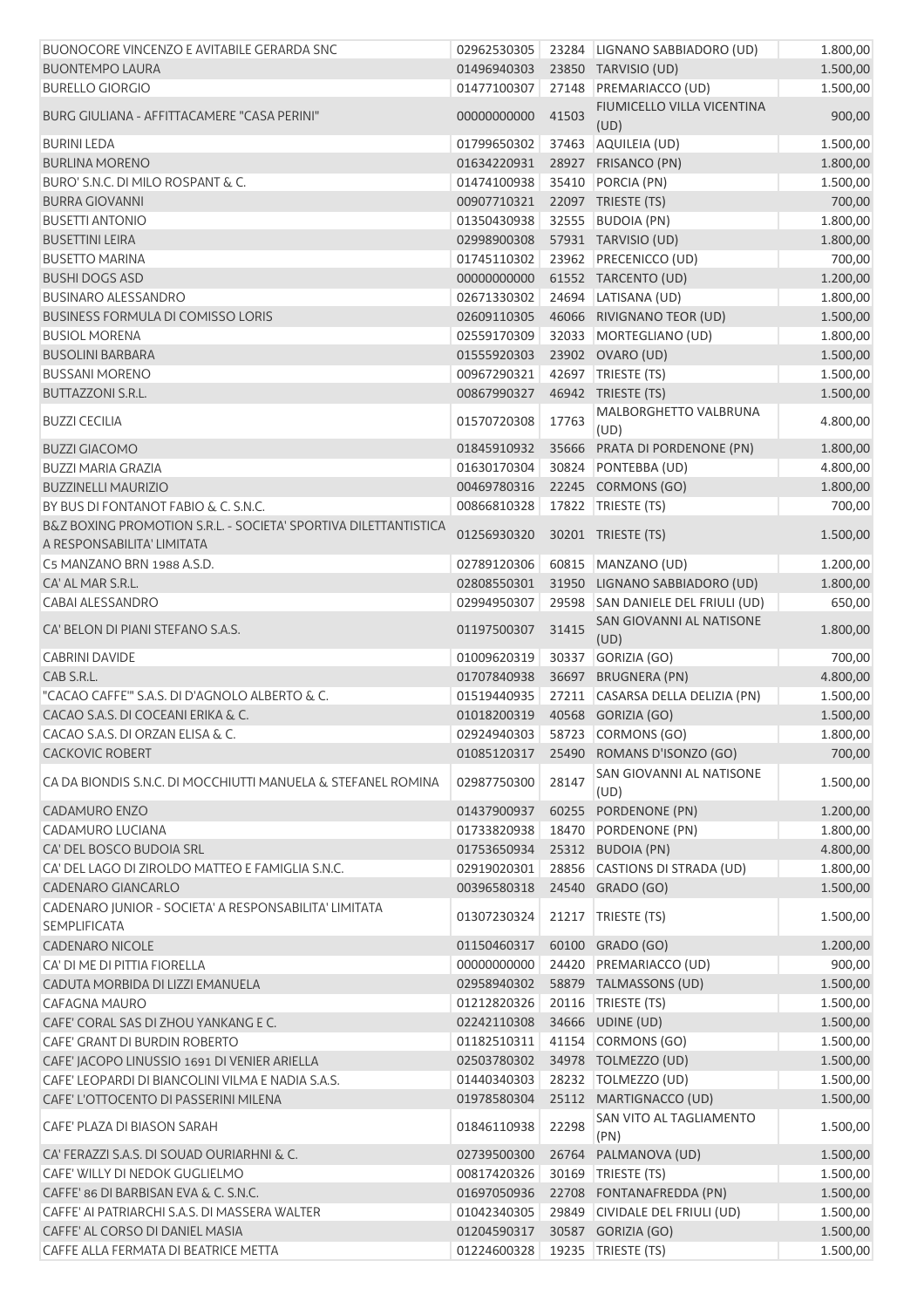| CAFFE' AL MUNICIPIO DI CAVALIERE LUCANDREA & C. S.A.S.         |                               |       | 02233870308 30794 PALMANOVA (UD)            | 1.500,00 |
|----------------------------------------------------------------|-------------------------------|-------|---------------------------------------------|----------|
| CAFFE AL PORTEGO S.N.C. DI PASTRE D. & C.                      | 01121440935                   |       | 24652 SACILE (PN)                           | 1.500,00 |
|                                                                | 01871990303                   |       |                                             |          |
| CAFFE' ANTICA AQUILEIA DI BOBIZ LOREDANA & C. S.A.S.           |                               |       | 19560 AQUILEIA (UD)                         | 1.500,00 |
| CAFFE' ANTICO PONTEROSSO DI GIORGIO MINIUSSI                   | 01315270320                   |       | 30134   TRIESTE (TS)                        | 1.500,00 |
| CAFFE' ASTORIA DI WANG SUFENG                                  | 02910880307                   |       | 25485 UDINE (UD)                            | 1.500,00 |
| CAFFE' BAR TORINO DI BRESSAN EMANUELE                          | 01043220316                   |       | 29270 MONFALCONE (GO)                       | 1.500,00 |
| CAFFE' BELLINI DI GREGORIC SILVA                               | 00494100316                   |       | 28230 GORIZIA (GO)                          | 1.500,00 |
| CAFFE' BELTRAME S.R.L.                                         | 01708360308                   |       | 27542 UDINE (UD)                            | 1.500,00 |
| CAFFE' BOCCACCIO DI BAJC SIMONA                                | 01201640313                   |       | 29089 GORIZIA (GO)                          | 1.500,00 |
| CAFFE' BON BON DI HORVAT BOVCON JASMINA                        | 01182170314                   |       | 31010 GORIZIA (GO)                          | 1.500,00 |
| CAFFE' BONDI' DI BUJUJAN OXANA                                 | 01179120314                   |       | 31275 GORIZIA (GO)                          | 1.500,00 |
| CAFFE' BONSAI DI ZIZZA FRANCA                                  | 02473360309                   |       | 30041 PALMANOVA (UD)                        | 1.500,00 |
| CAFFE' CARIOCA DI PICCOLO PAOLA E C. S.N.C.                    | 01447770932                   |       | 23361 PASIANO DI PORDENONE (PN)             | 1.500,00 |
| CAFFE' CENTRALE DI COTTONE PIETRO E VALENTINA S.N.C.           | 02639410303                   |       | 32962 CERVIGNANO DEL FRIULI (UD)            | 1.500,00 |
| CAFFE' CENTRALE DI PAOLO LONDERO                               | 02808890301                   |       | 20854 ARTEGNA (UD)                          | 1.500,00 |
| CAFFE' CENTRALE DI REDO MONACO S.A.S.                          | 02307720306                   |       | 20227 FAGAGNA (UD)                          | 1.500,00 |
| CAFFE' CENTRALE DI SCORTEGAGNA LAURA                           | 01183410313                   |       | 41911 GRADISCA D'ISONZO (GO)                | 1.500,00 |
|                                                                |                               |       |                                             |          |
| CAFFE' COMMERCIO DI GALASSI VALIA                              | 01865150302                   |       | 26380 PALUZZA (UD)                          | 1.500,00 |
| CAFFE' COMMERCIO S.A.S. DI DE BIASI GIUSEPPE & C.              | 01621090933                   |       | 18056 SACILE (PN)                           | 1.500,00 |
| CAFFE' CONCERTO DI DANCI MARIA ILEANA                          | 01205810318                   |       | 41123 GRADO (GO)                            | 1.500,00 |
| CAFFE' CORIN DI ARMANO LUIGI                                   | 02939550303                   |       | 31131 UDINE (UD)                            | 1.500,00 |
| CAFFE' CORIN DI TABOGA AMEDEO                                  | 01051350328                   |       | 29855 RONCHI DEI LEGIONARI (GO)             | 1.500,00 |
| CAFFE' CORTINA DI GRAMOLA SABRINA                              | 02820480305                   |       | 18081 UDINE (UD)                            | 1.500,00 |
| CAFFE' DECO' DI MORETTI PAOLA                                  | 02949480301                   |       | 22475 UDINE (UD)                            | 1.500,00 |
| CAFFE' DEL DIAVOLO DI GAIART GUIDO                             | 02934210309                   |       | 23677 SAN DANIELE DEL FRIULI (UD)           | 1.500,00 |
| CAFFE' DELLA PIAZZA S.A.S. DI DALLA LIBERA ELISA EMMA          | 01398650935                   |       | 22419 VIVARO (PN)                           | 1.500,00 |
| CAFFE' DEL MERCANTE DI SCAMPOLO ANDREA                         | 01762280939                   |       | 20459 CORDENONS (PN)                        | 1.500,00 |
| CAFFE' DI CUORI SNC DI VIDA ANNAMARIA E C.                     | 02297970309                   |       | 40221 CODROIPO (UD)                         | 1.500,00 |
| CAFFE' E DINTORNI S.N.C. DI SINICCO MIRIAM E CARLET SAMANTHA   | 02940860303                   |       | 60550 UDINE (UD)                            | 1.500,00 |
| CAFFE' EMOPOLI DI BURIMI PJERIN                                | 01154530313                   |       | 24485 GRADISCA D'ISONZO (GO)                | 1.500,00 |
| "CAFFE' ENOTECA AI TREVI" DI MICHELE CAGNONE                   | 02300340300                   |       | 21317 SAN PIETRO AL NATISONE (UD)           | 1.500,00 |
| CAFFE' ENOTECA RIALTO DI SEBASTIANUTTO ALBA                    | 02920400302                   |       | 38563 UDINE (UD)                            | 1.500,00 |
| CAFFE' GELATERIA ANGOLO DEL GELATO S.A.S. DI BISIO GIANPAOLO & |                               |       |                                             |          |
| C.                                                             | 00487950313                   |       | 37482 GORIZIA (GO)                          | 1.500,00 |
| CAFFE' GELATERIA DOLOMITI DI CASAGRANDE LUCA E C. S.N.C.       | 01587230937 42371 SACILE (PN) |       |                                             | 1.500,00 |
| CAFFE' GIANCARLO DI CIOFFI GIUSEPPINA & C. S.A.S.              |                               |       | 01787490307 32829 PALMANOVA (UD)            | 1.500,00 |
| CAFFE' GRIZ DI ROSSET PAOLO & C. S.N.C.                        | 01061010938                   |       | 26677 SPILIMBERGO (PN)                      | 1.500,00 |
| CAFFE' "LA PIAZZETTA" DANELON ELDA                             | 02400510307                   |       | 34158 TOLMEZZO (UD)                         | 1.500,00 |
| CAFFE' LETTERARIO DI MANTOAN GIOVANNI                          | 01867480939                   |       | 57772 FONTANAFREDDA (PN)                    | 1.800,00 |
| CAFFE' MARTELLI DI DE BERNARDIN NICOLA                         | 01372570935                   |       | 31262 PORDENONE (PN)                        | 1.500,00 |
| CAFFE' MIANI S.A.S. DI FRAPPA ALESSIO & C.                     | 01710570308                   |       | 21097 CODROIPO (UD)                         | 1.500,00 |
| CAFFE' MILANO DI LIU SHUMEI                                    | 04471430266                   |       | 29121 ROMANS D'ISONZO (GO)                  |          |
|                                                                |                               |       |                                             | 1.500,00 |
| CAFFE' MOAMY DI MIRCO DI GIACINTO                              | 02963340308                   |       | 33290 CERVIGNANO DEL FRIULI (UD)            | 1.500,00 |
| CAFFE' MUNICIPIO DI TRAMONTIN RUDI                             | 01387780933                   |       | 17692 ROVEREDO IN PIANO (PN)                | 1.500,00 |
| CAFFE' NUOVO DI PITTONI MARIKA                                 | 02200930309                   |       | 23894 VILLA SANTINA (UD)                    | 1.500,00 |
| CAFFE' OLIMPICO S.N.C. DI HILOHI SIMONA & C.                   | 02695850301                   |       | 31352 LATISANA (UD)                         | 1.500,00 |
| CAFFE' PASTICCERIA DEL CUORE DI SOTTANA BARBARA                | 01690060932                   |       | 26983 ROVEREDO IN PIANO (PN)                | 1.500,00 |
| CAFFE' PITTINI DI ELLERO ANGELA                                | 02834900306                   |       | 26324 GEMONA DEL FRIULI (UD)                | 1.500,00 |
| CAFFE' PORTELLO DI LOMBARDO LUCA                               | 02692590306                   |       | 30538 UDINE (UD)                            | 1.500,00 |
| CAFFE' POSITANO DI GIANNULLO ANIELLO & C. SNC                  | 02517770307                   |       | 19245 UDINE (UD)                            | 1.500,00 |
| CAFFE' POSTA DI BOZZATO DIANA                                  | 01833410937                   | 37704 | SAN VITO AL TAGLIAMENTO<br>(PN)             | 1.500,00 |
| "CAFFE' RISTORANTE STELLA" DI GUARRACINO SALVATORE             | 01577270935                   |       | 22613 ERTO E CASSO (PN)                     | 1.800,00 |
| CAFFE' ROSE DI MORAS PAOLA & C. S.N.C.                         | 01267410932                   |       | 36557 PORDENONE (PN)                        | 1.500,00 |
| CAFFE' SARPI DI SERAVALLE RINEO E MARGIOTTA MERI S.N.C.        | 02162220301                   |       | 17806 UDINE (UD)                            | 1.500,00 |
|                                                                | 02665050304                   |       | 19792 VARMO (UD)                            | 1.500,00 |
| CAFFETAJ DI D'ALVISE MARINA & C. S.N.C.                        |                               |       |                                             |          |
| CAFFE' TEATRO DI FERESIN MARINA                                | 01170820318                   |       | 19511 CORMONS (GO)                          | 1.500,00 |
| CAFFE' TIME S.N.C. DI TOMAS COSMO E MARIA CANDIA               | 01731440937                   |       | 24165 FONTANAFREDDA (PN)                    | 1.500,00 |
| CAFFE' TOMMASEO - SOCIETA' A RESPONSABILITA' LIMITATA          | 01136460324                   |       | 17094 TRIESTE (TS)                          | 1.500,00 |
| CAFFE' TRIESTE DI DANIOTTI ENRICO                              | 01088170319                   |       | 29553 RONCHI DEI LEGIONARI (GO)             | 1.500,00 |
| CAFFETTERIA BAR ROMEA DI DE FRANCESCHI GRETA                   | 02409960305                   |       | 29136 MANZANO (UD)                          | 1.500,00 |
| CAFFETTERIA & CO DI LA SPINA C.                                |                               |       | 01163900317 25907 RONCHI DEI LEGIONARI (GO) | 1.500,00 |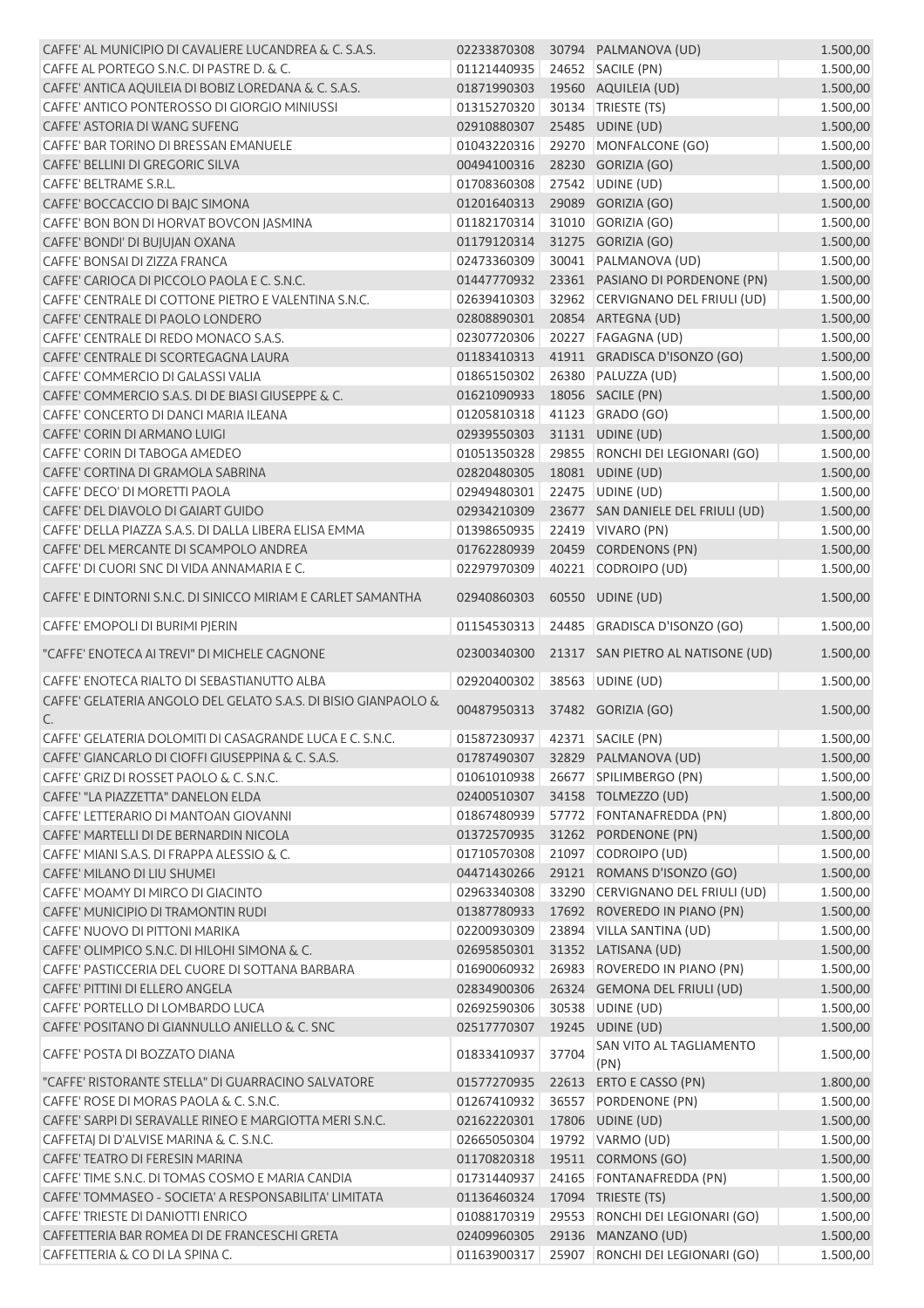| CAFFETTERIA E PASTICCERIA S.G. SOCIETA' A RESPONSABILITA'<br>LIMITATA SEMPLIFICATA | 01817490939                |       | 33187 MANIAGO (PN)               | 1.500,00           |
|------------------------------------------------------------------------------------|----------------------------|-------|----------------------------------|--------------------|
| CAFFETTERIA ROSSINI DI LO PRESTI MANUELA E DE MATTEO MANUELA<br>S.N.C.             | 01006060311                | 29867 | GORIZIA (GO)                     | 1.500,00           |
| CAFFETTERIA SUNSETS DI LI JIANMEI                                                  | 03621780364                |       | 25672 PORDENONE (PN)             | 1.500,00           |
| CAFFETTERIA TRIESTINA S.R.L.                                                       | 01319960322                | 36392 | TRIESTE (TS)                     | 1.800,00           |
| CAFFETTIAMO DI SIMEONI GILDA                                                       | 02940280304                |       | 21617 BUIA (UD)                  | 1.500,00           |
| CAFFE' VATTA DI B. VITEZ E C. S.N.C.                                               | 01255740324                |       | 24290 TRIESTE (TS)               | 1.500,00           |
| CAFFE' VECCHIO DI MADRASSI MAURO & C. S.N.C.                                       | 01995770300                |       | 26361 VENZONE (UD)               | 1.800,00           |
| CAFFE' VITTORIA SOCIETA' A RESPONSABILITA' LIMITATA SEMPLIFICATA                   | 02951330303                |       | 18345 AMPEZZO (UD)               | 1.500,00           |
| CAFFE' ZERO11 DI SIMONE SPARACELLO                                                 | 01346330325                |       | 58725 TRIESTE (TS)               | 1.500,00           |
| <b>CAFORIO DAMIANO</b>                                                             | 01042320323                |       | 60584 TRIESTE (TS)               | 700,00             |
| <b>CAI FANGFANG</b>                                                                | 01254940321                |       | 17367 UDINE (UD)                 | 1.500,00           |
| <b>CAI MANMAN</b>                                                                  | 01335040323                |       | 38365 TRIESTE (TS)               | 1.500,00           |
| <b>CAI XIANXUE</b>                                                                 | 02495870228                |       | 26377 CASSACCO (UD)              | 1.500,00           |
| CAJETA DI SALONE LUCA E EMILIANO & C. S.N.C.                                       | 02321080307                | 22945 | BUIA (UD)                        | 4.800,00           |
| <b>CALABRESE MARCO</b>                                                             | 01287680324                |       | 28516 TRIESTE (TS)               | 1.500,00           |
| CALICE D'ORO S.R.L.                                                                | 01852310935                |       | 32737 PORDENONE (PN)             | 1.500,00           |
| CALIFORNIA GJM S.N.C. DI SILVIO BRAICO & ENRICO RAMAZZINA                          | 00796380327                |       | 33503 TRIESTE (TS)               | 1.500,00           |
| <b>CALIFORNIA SRL</b>                                                              | 01855030936                |       | 23754 AVIANO (PN)                | 1.800,00           |
| CA.LI.MA. BAR SRL                                                                  | 02677960300                |       | 34493 UDINE (UD)                 | 1.800,00           |
| <b>CALITIZIANO</b>                                                                 | 01344140320                |       | 60049 TRIESTE (TS)               | 700,00             |
| <b>CALLEGARI DANILO</b>                                                            | 01691540932                |       | 31551 FIUME VENETO (PN)          | 1.500,00           |
| <b>CALLIGARIS VALENTINA</b>                                                        | 02697320303                |       | 21397 RESIA (UD)                 | 4.800,00           |
| CA' LUPO S.R.L.                                                                    | 01177470935                |       | 37118 PASIANO DI PORDENONE (PN)  | 4.800,00           |
| <b>CALUZZI ALESSANDRO</b>                                                          | 00742730328                |       | 59735   TRIESTE (TS)             | 700,00             |
| <b>CALZI GIORGIA</b>                                                               | 01285890321                |       | 32255 TRIESTE (TS)               | 1.500,00           |
| CA' MALVANI S.R.L.                                                                 | 01854090931                |       | 33289 CORDOVADO (PN)             | 4.800,00           |
| CA' MARSURE B&B DI PIERGIOVANNI PISTONI                                            | 00000000000                |       | 17803 AZZANO DECIMO (PN)         | 900,00             |
| <b>CAMBARERI MARIA</b>                                                             | 00000000000                |       | 42029 FAGAGNA (UD)               | 900,00             |
| <b>CAMBI CARLO MARIA</b>                                                           | 00000000000                |       | 21848 AQUILEIA (UD)              | 900,00             |
| CAMBUSA CLUB S.R.L.S. A SOCIO UNICO                                                | 01323880326                |       | 62313 TRIESTE (TS)               | 1.800,00           |
| CAMERA CAFE' DI XU YIKAI                                                           | 04637770266                |       | 28501 PORDENONE (PN)             | 1.500,00           |
| <b>CAMERE B81 DI STRAIN NEVA</b>                                                   | 01297260323                | 26560 | SAN DORLIGO DELLA VALLE<br>(TS)  | 900,00             |
| CAMERE DROMÌ A L'ALPIN DI FILIPPIN CATERINA LUCIA                                  | 00000000000                |       | 17180 ERTO E CASSO (PN)          | 900,00             |
| CAMERIN ANDREA                                                                     |                            |       | 01873120933 25276 PALMANOVA (UD) | 1.500,00           |
|                                                                                    |                            |       | CAMINO AL TAGLIAMENTO            |                    |
| <b>CAMINO TENNIS CLUB ASD</b><br>CAMOL VALTER - L'ACERO ROSSO                      | 02841700301<br>01286640931 | 61248 | (UD)<br>30340 SACILE (PN)        | 1.200,00<br>900,00 |
| CAMPAGNOLO PAOLA                                                                   | 00000000000                |       | 59739 OVARO (UD)                 | 900,00             |
| CAMPANA D'ORO DI PALUMBO PANTALEONE                                                | 02760780300                |       | 29823 UDINE (UD)                 | 1.800,00           |
| <b>CAMPANA PARIDE</b>                                                              | 01045230305                |       | 60280 RIVE D'ARCANO (UD)         | 1.500,00           |
| CAMPEGGIO CLUB TRIESTE - CAMPEGGIO OBELISCO                                        | 00124350323                |       | 29211   TRIESTE (TS)             | 1.500,00           |
| CAMPEGGIO SAN BARTOLOMEO - S.R.L.                                                  | 00106270325                |       | 23494 MUGGIA (TS)                | 1.500,00           |
| CAMPIELLO SAS DI MARTINA MANSI & C.                                                | 01659620932                | 35720 | SACILE (PN)                      | 1.800,00           |
| CAMPING EXCELSIOR DI FIORE LUCIANO GALLO                                           | 01074860329                |       | 18241 MONRUPINO (TS)             | 1.500,00           |
| <b>CAMPONI GIULIETTA</b>                                                           | 01679320307                |       | 22300 GONARS (UD)                | 1.800,00           |
| <b>CAMUFFO MICHELE</b>                                                             | 00456920313                |       | 19642 GRADO (GO)                 | 4.800,00           |
| CA' MULINER S.A.S. DI MASCARIN PAOLO & C                                           | 01486150939                |       | 16936 AZZANO DECIMO (PN)         | 1.800,00           |
| <b>CANACCI PAOLO</b>                                                               | 02667370304                |       | 27844 UDINE (UD)                 | 1.500,00           |
| <b>CANALAZ ADELE</b>                                                               | 01690220304                |       | 35675 SAVOGNA (UD)               | 1.500,00           |
| <b>CANAL SUSI</b>                                                                  | 01038040935                |       | 29586 SACILE (PN)                | 1.500,00           |
| CA' NAONIS DI LOT LUCA                                                             | 01824000937                |       | 24099 PORDENONE (PN)             | 1.800,00           |
| CANARUTTO LUCA                                                                     | 01289170324                |       | 29053 TRIESTE (TS)               | 700,00             |
| <b>CANCELLIER MARINA</b>                                                           | 01943220309                |       | 33154 FAEDIS (UD)                | 1.800,00           |
| <b>CANCIANI GIANLUCA</b>                                                           | 02914000308                |       | 32290 LESTIZZA (UD)              | 1.500,00           |
| <b>CANDERAN LUCA</b>                                                               | 01851610939                |       | 23362 MEDUNO (PN)                | 900,00             |
| <b>CANDIDO ANGELA</b>                                                              | 01761070935                |       | 39928 MANIAGO (PN)               | 1.800,00           |
| <b>CANDOLINI ENRICOMARIA</b>                                                       | 00000000000                |       | 38203 TRIESTE (TS)               | 650,00             |
| CANDOLINI MASSIMO                                                                  | 00000000000                |       | 38321 GEMONA DEL FRIULI (UD)     | 650,00             |
| <b>CANDONI JESSICA</b>                                                             | 02759980309                |       | 26595 PALUZZA (UD)               | 1.500,00           |
| CANDOTTI GIANCARLO                                                                 | 00951540327                |       | 26645 TRIESTE (TS)               | 700,00             |
| <b>CANDOTTI HERIK</b>                                                              | 02838880306                |       | 61025 LIGNANO SABBIADORO (UD)    | 1.500,00           |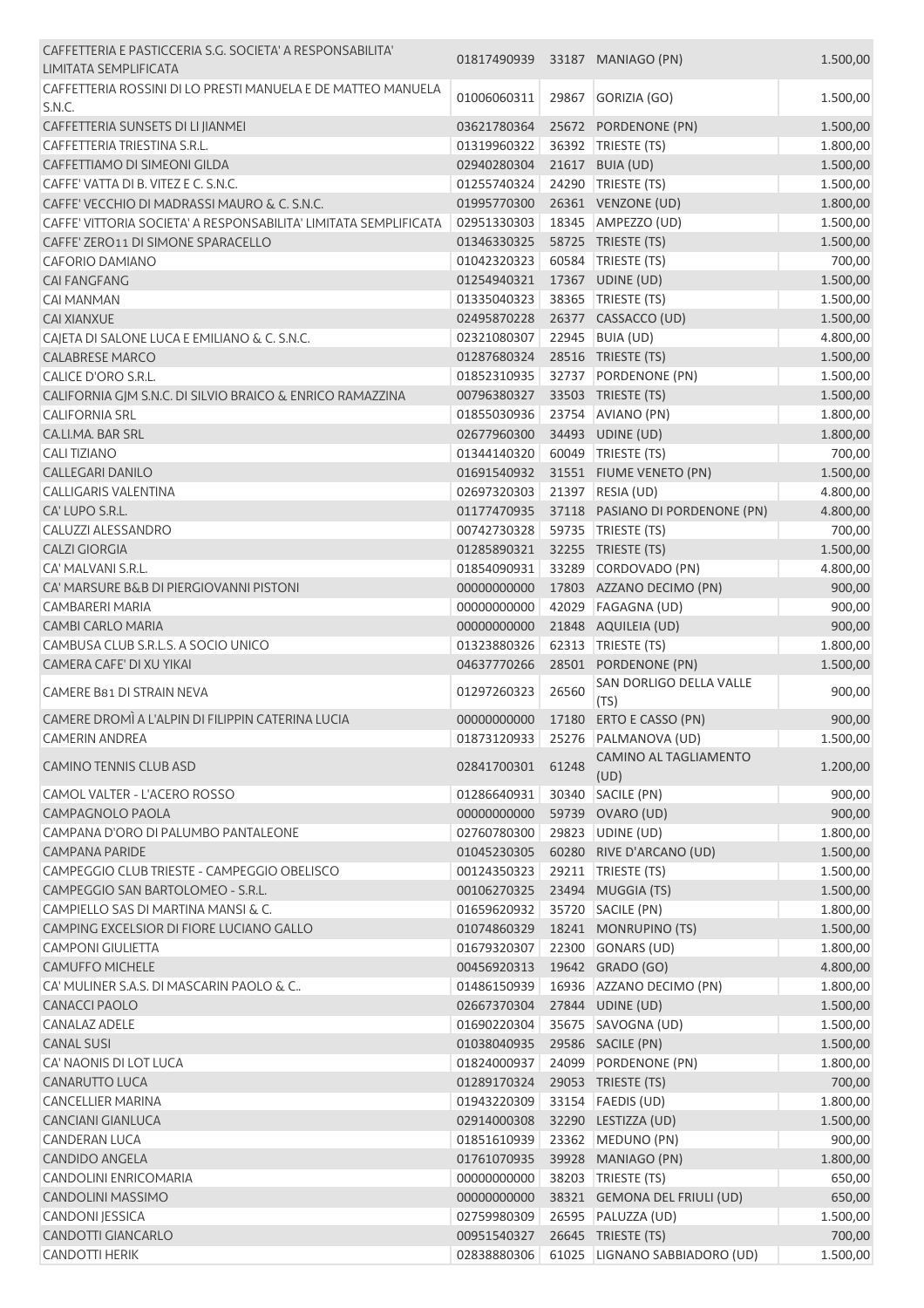| <b>CANDOTTI VASCO</b>                                      | 02672360308                   |       | 24481 FORNI DI SOPRA (UD)                 | 1.500,00             |
|------------------------------------------------------------|-------------------------------|-------|-------------------------------------------|----------------------|
| CANDOTTO GIUSTINIANO                                       | 01868590306                   |       | 32429 DIGNANO (UD)                        | 1.500,00             |
| <b>CANEVA GINO</b>                                         | 02742470301                   |       | 22675 FORNI AVOLTRI (UD)                  | 1.800,00             |
| CANEVON S.R.L.                                             | 00433260312                   |       | 21760 GRADO (GO)                          | 1.800,00             |
| CANOA CLUB NAONIS ASSOCIAZIONE SPORTIVA DILETTANTISTICA    | 00000000000                   |       | 62255 PORDENONE (PN)                      | 1.200,00             |
| CANOA SAN GIORGIO ASD                                      | 01367230305                   |       | 61881 SAN GIORGIO DI NOGARO (UD)          | 1.200,00             |
| CANOTTIERI TRIESTE A.S.D.                                  | 00000000000                   |       | 60593 TRIESTE (TS)                        | 1.200,00             |
| <b>CANTARUTTI DAVIDE</b>                                   | 00000000000                   | 61398 | CIVIDALE DEL FRIULI (UD)                  | 900,00               |
| CANTINIERE SOCIETA' CONSORTILE A R.L.                      | 01193490313                   |       | 21951 CORMONS (GO)                        | 1.800,00             |
| <b>CANTIRON FRANCESCA</b>                                  | 01319810931                   | 57757 | <b>BRUGNERA (PN)</b>                      | 4.800,00             |
| <b>CANTIRON GUGLIELMO</b>                                  | 01254060930                   |       | 58117 BRUGNERA (PN)                       | 1.500,00             |
| <b>CANZIANI ANDREJ</b>                                     | 01278520323                   |       | 32562 TRIESTE (TS)                        | 1.800,00             |
| <b>CANZIANI ROBERT</b>                                     | 01241970324                   |       | 32073 TRIESTE (TS)                        | 700,00               |
| <b>CANZONERI CHIARA</b>                                    | 01182220317                   |       | 34767 GORIZIA (GO)                        | 900,00               |
| <b>CAOBA SRL</b>                                           | 02898980301                   |       | 26854 MANZANO (UD)                        | 1.800,00             |
| CAODURO MAURIZIO                                           | 01418280309                   |       | 34108 PALAZZOLO DELLO STELLA (UD)         | 1.500,00             |
| CAPANNA EDELWEISS DI PIO LAURA & C. S.A.S.                 | 02901460309                   |       | 22191 TARVISIO (UD)                       | 1.800,00             |
| CAPITANI MAURIZIO                                          | 02715380305                   |       | 37902 VARMO (UD)                          | 700,00               |
| CAPOCASALE GIANCARLO                                       | 01568880304                   |       | 25157 CERVIGNANO DEL FRIULI (UD)          | 700,00               |
| <b>CAPOEIRA RIOMAR TRIESTE</b>                             | 00000000000                   |       | 60375 TRIESTE (TS)                        | 1.200,00             |
| <b>CAPOVILLA FABIANA</b>                                   | 02832720300                   |       | 21547 TARCENTO (UD)                       | 1.500,00             |
| CAPOZZA GIANDOMENICO                                       | 01079670327                   |       | 34372 TRIESTE (TS)                        | 700,00               |
| <b>CAPPELLETTI ANTONELLA</b>                               | 01071870321                   |       | 40964 TRIESTE (TS)                        | 650,00               |
| CAPPELLETTI FIAMMETTA BED & BREAKFAST "AGLI SCHNAUZER"     | 00000000000                   |       | 36055 UDINE (UD)                          | 900,00               |
| <b>CAPPELLETTI LUCA</b>                                    | 01553870302                   |       | 28168 BUIA (UD)                           | 1.500,00             |
| <b>CAPPELLETTI NICOLA</b>                                  | 00000000000                   |       | 41340 AVIANO (PN)                         | 900,00               |
| <b>CAPPELLETTO ROBERTO</b>                                 | 02639880307                   |       | 38662 TERZO D'AQUILEIA (UD)               | 1.500,00             |
| <b>CAPPELLO FERNANDA</b>                                   | 01176780938                   |       | 33371 SEQUALS (PN)                        | 1.800,00             |
| CAPRICA S.N.C. DI PRESTIA ANNAPAOLA E CONT STEFANO         | 01163650318                   |       | 20606 GRADISCA D'ISONZO (GO)              | 1.500,00             |
| CAPRICCIO BAR DI CONTIN BARBARA                            | 02939090300                   |       | 26327 CAMPOFORMIDO (UD)                   | 1.500,00             |
| CAPRICCIO' DI APUZZO PASQUALE                              | 02792360303                   |       | 27068 MOSSA (GO)                          | 1.800,00             |
| CAPRICCIO DI SCAINI SONIA                                  | 02597390307                   |       | 33197 CODROIPO (UD)                       | 1.500,00             |
| <b>CAPRICCIO' GROUP SRLS</b>                               | 02849740309                   |       | 59274 UDINE (UD)                          | 1.800,00             |
| <b>CAPRIOLI SRL</b>                                        | 01853680930                   |       | 22736 AVIANO (PN)                         | 1.500,00             |
| <b>CAPUTO GIOVANNA</b>                                     | 00000000000                   |       | 41017 TRIESTE (TS)                        | 650,00               |
| CAPUTO TIZIANA                                             | 01188820318                   |       | 29078 CERVIGNANO DEL FRIULI (UD)          | 1.500,00             |
| <b>CAPUZZO GIANNI</b>                                      |                               |       | 05064130262 41133 LIGNANO SABBIADORO (UD) |                      |
| CARACAS - S.A.S. DI ZAMBON PAOLA & C.                      | 01634600306                   |       | 18205 LIGNANO SABBIADORO (UD)             | 1.500,00<br>4.800,00 |
| CARAIBI S.R.L.                                             |                               |       |                                           |                      |
| CARDAMOMO S.R.L.                                           | 02860420302                   |       | 17948 LIGNANO SABBIADORO (UD)             | 4.800,00             |
| CARDAZZO FRANCESCO                                         | 01308270329                   |       | 28257 DUINO-AURISINA (TS)                 | 1.800,00             |
|                                                            | 01561800937                   |       | 35262 SACILE (PN)                         | 1.500,00             |
| CAR.FIL S.R.L.                                             | 02282750302                   |       | 29774 FORNI DI SOPRA (UD)                 | 900,00               |
| <b>CARIA NAZZARENO</b>                                     | 02934230307                   |       | 35329 SEDEGLIANO (UD)                     | 1.500,00             |
| <b>CARINCI MARIA</b>                                       | 01698790936                   |       | 41848 CASARSA DELLA DELIZIA (PN)          | 1.500,00             |
| <b>CARLA CIMENTI</b>                                       | 02645330305                   |       | 38798 TOLMEZZO (UD)                       | 650,00               |
| CARLETTI LUISA                                             | 02711250304                   |       | 28329 TORVISCOSA (UD)                     | 650,00               |
| <b>CARLEVARIS FRANCO</b>                                   | 00000000000                   |       | 61433 OVARO (UD)                          | 900,00               |
| <b>CARLI ALEN</b>                                          | 01287770323                   |       | 33630 DUINO-AURISINA (TS)                 | 900,00               |
| <b>CARLO TESSARI</b>                                       | 00970680252                   |       | 41926 SAPPADA (UD)                        | 650,00               |
| CARLOTTA S.A.S. DI GIMONA ONDINA E C.                      | 00512550310                   |       | 28722 GRADO (GO)                          | 4.800,00             |
| <b>CARLUCCI ALEX</b>                                       | 02987770308                   |       | 58019 UDINE (UD)                          | 1.500,00             |
| CARMINE BIANCAMANO                                         | 01336730328                   |       | 23705 TRIESTE (TS)                        | 1.800,00             |
| CARNEGIE SOCIETA' A RESPONSABILITA' LIMITATA SEMPLIFICATA  | 01276620323                   |       | 26835 TRIESTE (TS)                        | 1.500,00             |
| CARNIA BIKE ASS. CICLISTICA DILETTANTISTICA                | 01786020303                   |       | 61689   TOLMEZZO (UD)                     | 1.200,00             |
| CARNIA EXPRESS DI GAIER GINO                               | 00273370304                   |       | 35390 TOLMEZZO (UD)                       | 4.800,00             |
| CARNIAGRICOLA SOCIETA' AGRICOLA A RESPONSABILITA' LIMITATA | 00536230303                   |       | 17214 ENEMONZO (UD)                       | 1.800,00             |
| <b>CARONE ROBERTO</b>                                      | 00517800314                   |       | 17425 GORIZIA (GO)                        | 1.800,00             |
| CARPE DIEM DI RAGAZZO RAFFELLA                             | 02433520307                   |       | 34777 SAN GIORGIO DI NOGARO (UD)          | 1.500,00             |
| <b>CARRARO MARINA</b>                                      | 02767860303                   |       | 40709 UDINE (UD)                          | 1.500,00             |
| <b>CARRI STEFANO</b>                                       | 01314030329                   |       | 62252 TRIESTE (TS)                        | 4.800,00             |
| <b>CARRI TIZIANA</b>                                       | 00896910320                   |       | 62317 TRIESTE (TS)                        | 1.500,00             |
| CARTA STRACCIA DI FRANCESCA TONSI                          | 01281270320                   |       | 39078   TRIESTE (TS)                      | 900,00               |
| CAR TAXI DI RICCARDO GIACOMINI                             | 01339690321 23559 MUGGIA (TS) |       |                                           | 700,00               |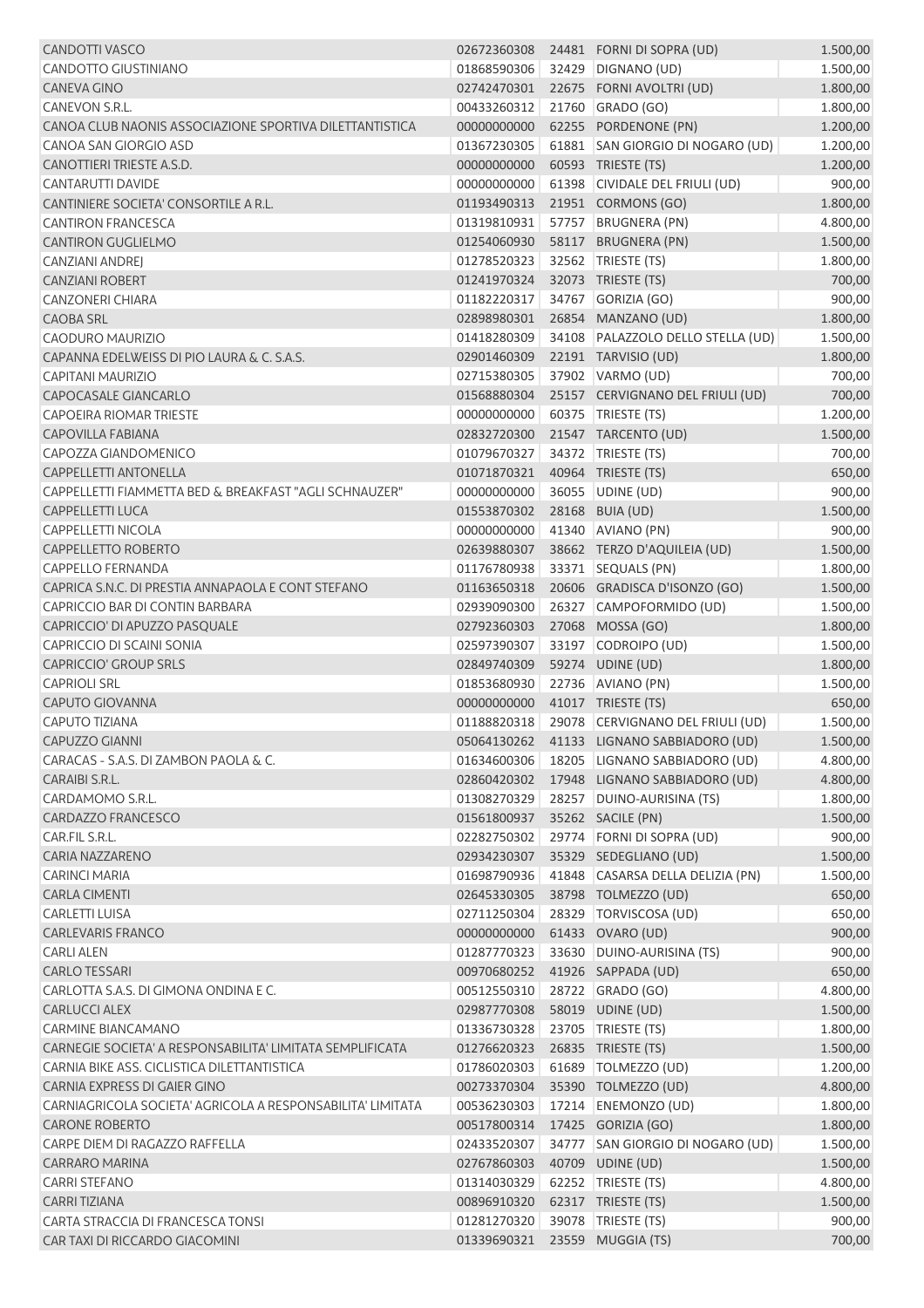| <b>CARTINI ROBERTO</b>                                                    | 01895880308 |       | 25323 LIGNANO SABBIADORO (UD)           | 1.800,00 |
|---------------------------------------------------------------------------|-------------|-------|-----------------------------------------|----------|
| CARTOLIBRERIA TERCION DI TERCION ELENA                                    | 00949100325 |       | 19681 DUINO-AURISINA (TS)               | 1.500,00 |
| CARTOTECNICA DI ERIKA FERLAT                                              | 01050200318 |       | 21237 CORMONS (GO)                      | 1.500,00 |
| CARUSO SARA - DITTA INDIVIDUALE                                           | 02491220303 |       | 17568 FAGAGNA (UD)                      | 1.500,00 |
| CARVALHO DAL MAS FRANCISCA JANCLEIDE                                      | 01654610938 | 26608 | SAN GIORGIO DELLA<br>RICHINVELDA (PN)   | 1.500,00 |
| CASABIANCA S.A.S. DI STEFANO MENEGUZZI & C.                               | 01455380939 |       | 26036 AVIANO (PN)                       | 1.800,00 |
| <b>CASA CARRER B&amp;B</b>                                                | 00000000000 |       | 42380 SACILE (PN)                       | 900,00   |
| CASA CORONA DI CORONA MARCO & C. S.A.S.                                   | 01802800936 |       | 40101 PORDENONE (PN)                    | 1.800,00 |
| CASA DEL CAFFE' DI GIUSTINA MONICA ENRICO E LUCA S.A.S.                   | 01123920314 |       | 24315 MONFALCONE (GO)                   | 1.500,00 |
| CASA DEL GELATO DI DUSU CAMELIA NICOLETA                                  | 02817970300 |       | 17035 BUTTRIO (UD)                      | 1.500,00 |
| CASA DEL GELATO DI MORONA MAURIZIO E C. - S.N.C.                          | 00603250937 |       | 26715 PORDENONE (PN)                    | 1.500,00 |
| CASA DELLA PARRUCCA DI PASQUALETTI BRUNO                                  | 00235280302 |       | 27285 UDINE (UD)                        | 1.500,00 |
| CASA DELLE ROSE DI BERNOT LUCIO & C. SOCIETA' AGRICOLA<br><b>SEMPLICE</b> | 01095740310 |       | 21596 DOLEGNA DEL COLLIO (GO)           | 1.800,00 |
| CASA DELNERI DI DELNERI GAIA                                              | 01252330327 |       | 21417 AQUILEIA (UD)                     | 900,00   |
| CASA DEL SALE B&B DI ANNA DRIOLI                                          | 00000000000 | 42425 | DUINO-AURISINA (TS)                     | 900,00   |
| CASA DI BICE DI BEATRICE BELLUCCI                                         | 02902550306 |       | 31364 VENZONE (UD)                      | 900,00   |
| CASA DI LEGNO DI LESIZZA MARCO                                            | 00629060302 |       | 33925 PREPOTTO (UD)                     | 1.800,00 |
| CASA & DINTORNI DI GIACOMUZZI LORENZO BRUNO                               | 02405450301 |       | 41634 MAJANO (UD)                       | 1.500,00 |
| CASA DISMA DI MIAN GIOVANNI                                               | 00000000000 |       | 41219 AQUILEIA (UD)                     | 900,00   |
| CASA E APPARTAMENTI PER VACANZE DI MATTIA TULLIA                          | 02250750300 |       | 60971 SUTRIO (UD)                       | 900,00   |
| CASA ELISA DI FORNASARO STEFANO                                           | 00000000000 |       | 31875 CIVIDALE DEL FRIULI (UD)          | 900,00   |
| CASA FERIGO DI FERIGO EVA AZ. AGRICOLA                                    | 02520410305 |       | 38527 TARCENTO (UD)                     | 1.800,00 |
| CASA FORTE NUSSI DECIANI DI FAZION LOREDANA                               | 02872090309 |       | 39579 MANZANO (UD)                      | 900,00   |
| CASA GALANTE DI GALANTE MARCO & GALANTE LUISA S.N.C.                      | 02617660309 | 28803 | CIVIDALE DEL FRIULI (UD)                | 900,00   |
| CASA GAMBERINI DI GAMBERINI GILBERTO                                      | 00000000000 |       | 37794 CASSACCO (UD)                     | 900,00   |
| CASA GNOLET DI POLESE CATIROSA                                            | 00000000000 |       | 60387 POLCENIGO (PN)                    | 900,00   |
| <b>CASAGRANDE BRUNO</b>                                                   | 01317610937 |       | 40353 FONTANAFREDDA (PN)                | 1.500,00 |
| <b>CASAGRANDE GIAN ANTONIO</b>                                            | 01729340933 |       | 31379 PASIANO DI PORDENONE (PN)         | 1.500,00 |
| CASA JOSUL DI FELETIG ALESSANDRA                                          | 00000000000 |       | 61113 GRIMACCO (UD)                     | 900,00   |
| CASALE CJANOR SOCIETA' A RESPONSABILITA' LIMITATA SEMPLIFICATA            | 02879820302 |       | 27321 FAGAGNA (UD)                      | 1.800,00 |
| <b>CASALI FRANCESCA</b>                                                   | 01113970253 |       | 47640 ROVEREDO IN PIANO (PN)            | 1.500,00 |
| CASAMARGHERITA                                                            | 00000000000 |       | 35301 MUGGIA (TS)                       | 900,00   |
| CASA MARIA DI BERTOGNA MARIA                                              | 00000000000 |       | 41218 AQUILEIA (UD)                     | 900,00   |
| CASA MENINI B&B DI MENINI UMBERTO                                         |             |       | 00000000000 30183 VALVASONE ARZENE (PN) | 900,00   |
| "CASA NOLE" DI MILANOVIC BORIS                                            | 01336630320 |       | 38413   TRIESTE (TS)                    | 900,00   |
| CASA NORMA DI LORENZUT NORMA                                              | 00000000000 |       | 41207 AQUILEIA (UD)                     | 900,00   |
| CASANOVA PANZON GRAZIANA                                                  | 00623080256 |       | 37025 SAPPADA (UD)                      | 4.800,00 |
| CASA ORTER DI VERZEGNASSI TREVISAN ROBERTO                                | 01188110314 |       | 22439 PAVIA DI UDINE (UD)               | 4.800,00 |
| CASA REALE DI BEVILACQUA CONSUELO & C. S.N.C.                             | 02595050309 |       | 29974 RIVIGNANO TEOR (UD)               | 1.500,00 |
| CASA REGINA DI ORLANDO LUDOVICO                                           | 00000000000 |       | 41925 DIGNANO (UD)                      | 900,00   |
| <b>CASARI SONIA</b>                                                       | 02839860307 |       | 24801 POVOLETTO (UD)                    | 900,00   |
| CASA RO.NI DI RUSSO ROBERTA                                               | 02985540307 |       | 59715 LATISANA (UD)                     | 900,00   |
| CASA ROSANDRA DI VIVIANA VECCHIET                                         | 01038340327 | 17469 | SAN DORLIGO DELLA VALLE<br>(TS)         | 1.800,00 |
| CASASOLA ANDREA                                                           | 02986650303 | 46249 | MARTIGNACCO (UD)                        | 1.500,00 |
| CASASOLA DEBORA                                                           | 02957730308 |       | 17334 PRATO CARNICO (UD)                | 1.500,00 |
| <b>CASASOLA DI ENACHE MARIAN</b>                                          | 01786700938 |       | 32138 MANIAGO (PN)                      | 1.800,00 |
| <b>CASASOLA IRENE</b>                                                     | 02983330305 |       | 39638 LATISANA (UD)                     | 900,00   |
| CASA SOT LA CLEVA                                                         | 00000000000 |       | 40950 SOCCHIEVE (UD)                    | 900,00   |
| CASA VACANZA "AMARE TRIESTE" DI BARBANO MARIANNA                          | 01303160327 |       | 37661   TRIESTE (TS)                    | 900,00   |
| CASA VACANZE ALLE VERGINI                                                 | 00000000000 |       | 34797 CIVIDALE DEL FRIULI (UD)          | 900,00   |
| CASA VACANZE ESPERIA DI TREVISAN ROBERTO                                  | 00000000000 |       | 30682 TRIESTE (TS)                      | 900,00   |
| CASA VACANZE LA CARTOLINA DI DEL PRETE CARMINE                            | 01332170321 |       | 19438 TRIESTE (TS)                      | 900,00   |
| CASA VACANZE PIETRO CORONA                                                | 00000000000 |       | 30590 ERTO E CASSO (PN)                 | 900,00   |
| CASA VIA CASTELMONTE DI GIORGIUTTI ARMANDO                                | 00000000000 |       | 32576 CIVIDALE DEL FRIULI (UD)          | 900,00   |
| CASA VOLTON DI D'ANGELO MONICA                                            | 00000000000 |       | 17862 LATISANA (UD)                     | 900,00   |
| CASCELLA GLORIA                                                           | 02734240308 |       | 28392 OSOPPO (UD)                       | 1.500,00 |
| CASETTA IN CANADA' DI PRIMUS JORGHE                                       | 02364470308 |       | 36785 PALUZZA (UD)                      | 1.800,00 |
| <b>CASIAN ANA</b>                                                         | 01779970936 |       | 21531 MANIAGO (PN)                      | 1.500,00 |
| <b>CASSAN FERDINANDO</b>                                                  | 03179340272 |       | 25439 LATISANA (UD)                     | 1.800,00 |
|                                                                           |             |       |                                         |          |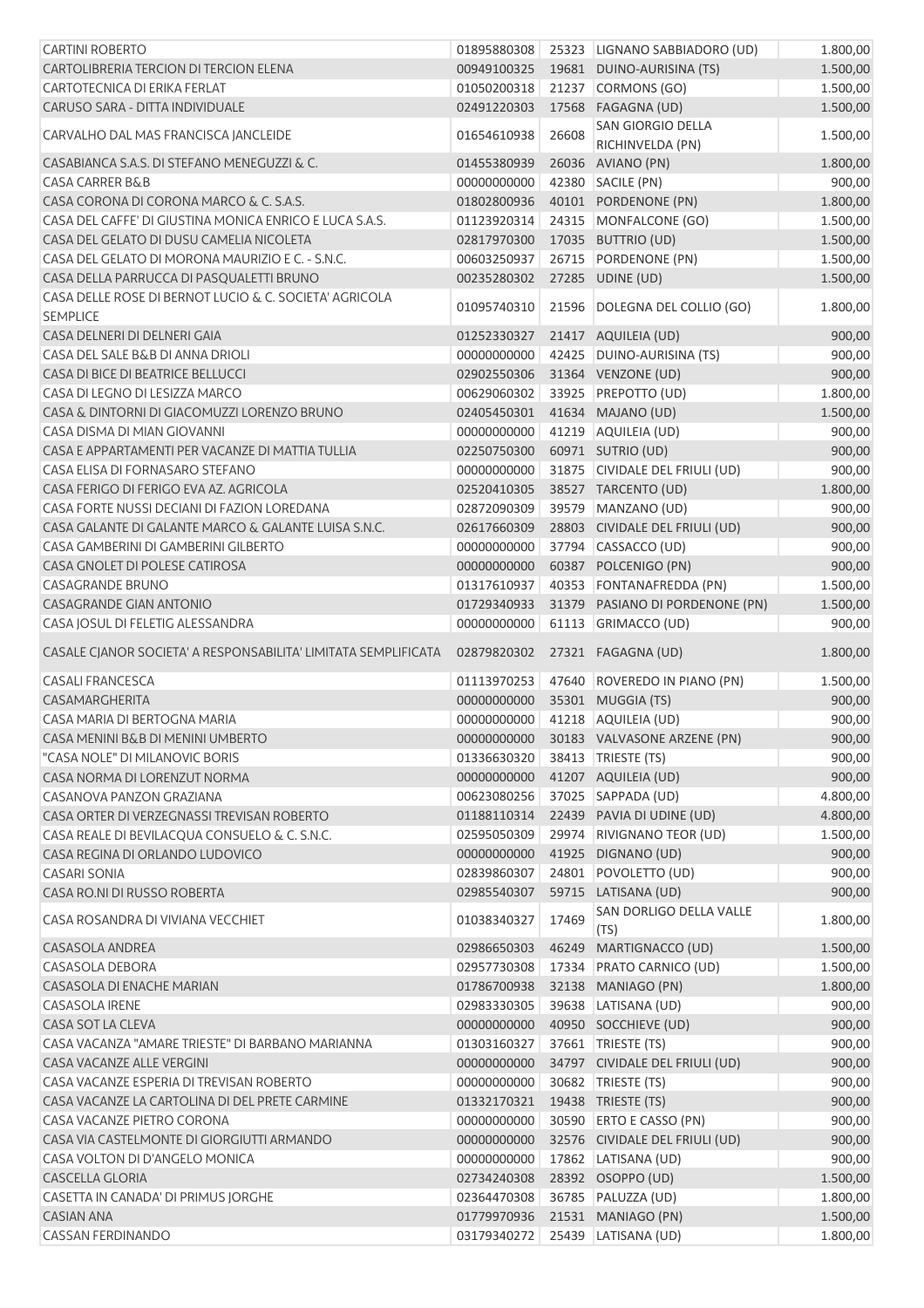| <b>CASSAN REMO</b>                                                                     | 00378540934                    | 36249 | <b>SAN GIORGIO DELLA</b>                    | 1.500,00 |
|----------------------------------------------------------------------------------------|--------------------------------|-------|---------------------------------------------|----------|
| <b>CASSARINO LUCIA</b>                                                                 | 01492910938                    | 41875 | RICHINVELDA (PN)<br>PORDENONE (PN)          | 1.500,00 |
| <b>CASSINELLI SAMUELE</b>                                                              | 02939370306                    | 30976 | MALBORGHETTO VALBRUNA                       | 1.800,00 |
|                                                                                        |                                |       | (UD)                                        |          |
| <b>CASTAGNARI DORIANA</b>                                                              | 02904260300                    | 60888 | LATISANA (UD)                               | 1.500,00 |
| <b>CASTALDO RAFFAELE</b>                                                               | 01446510933                    |       | 35040 LESTIZZA (UD)                         | 1.800,00 |
| C.A.S.T. CAFE' DI MAGNETTO SARA                                                        | 01829120938                    |       | 40401 CANEVA (PN)                           | 1.500,00 |
| <b>CASTELLANI ADRIANO</b>                                                              | 00594730301                    |       | 24723 PAGNACCO (UD)                         | 700,00   |
| <b>CASTELLANI BOGDAN</b>                                                               | 00839560323                    |       | 26508 SGONICO (TS)                          | 1.800,00 |
| <b>CASTELLANI SANDRO &amp; C. SNC</b>                                                  | 01231550938                    |       | 33627 SPILIMBERGO (PN)                      | 1.500,00 |
| <b>CASTELLAN SARA</b>                                                                  | 01518950934                    |       | 39526 VALVASONE ARZENE (PN)                 | 1.500,00 |
| CASTELLO DI AIELLO CASA VACANZE DI PANTANALI AURELIO & C SAS                           | 02987010309                    |       | 39123 AIELLO DEL FRIULI (UD)                | 900,00   |
| CASTELLO DI BUTTRIO - SOCIETA' AGRICOLA - S.R.L.                                       | 00623020302                    |       | 30301 BUTTRIO (UD)                          | 900,00   |
| CASTELLO DI DUINO S.R.L.                                                               | 01038680326                    |       | 58297 DUINO-AURISINA (TS)                   | 900,00   |
| CASTELLO DI SPESSA SOCIETA' AGRICOLA A R.L. IN SIGLA<br>C.D.S.SOCIETA' AGRICOLA A R.L. | 00444600316                    |       | 20955 CAPRIVA DEL FRIULI (GO)               | 1.800,00 |
| CASTELLO DI STRASSOLDO SAS DI WILLIAMS DI STRASSOLDO                                   |                                |       |                                             |          |
| <b>GABRIELLA &amp; C.</b>                                                              | 02688500301                    |       | 47109 CERVIGNANO DEL FRIULI (UD)            | 1.500,00 |
| CASTELLO DI VILLALTA DI GELMI DI CAPORIACCO SERGIO                                     | 00000000000                    |       | 36181   FAGAGNA (UD)                        | 900,00   |
| CASTELLO SOCIETA' A RESPONSABILITA' LIMITATA SEMPLIFICATA                              | 01808420937                    |       | 18972 PORCIA (PN)                           | 1.800,00 |
| CASTELVECCHIO - SOCIETA' AGRICOLA - A R.L.                                             | 00395790314                    |       | 38422 SAGRADO (GO)                          | 1.800,00 |
| <b>CASTENETTO DARIO</b>                                                                | 01857160301                    |       | 32034 MAJANO (UD)                           | 1.800,00 |
| <b>CASTENETTO GRETA</b>                                                                | 02808070300                    |       | 20798 UDINE (UD)                            | 1.500,00 |
|                                                                                        |                                |       |                                             |          |
| CAS.TOM. S.N.C. DI CASAGRANDE ARIANNA E TOMASELLA GIAN PIERO                           | 01753090933                    |       | 39960 BUDOIA (PN)                           | 1.500,00 |
| <b>CASULA TONINO</b>                                                                   | 02646560306                    |       | 60733 UDINE (UD)                            | 1.500,00 |
| CATALEYA DI ROS LUCIANA                                                                | 01732470933                    |       | 18709 FONTANAFREDDA (PN)                    | 1.500,00 |
| CATBAB DI CATERINA DREASSI E BARBARA BAUCER S.N.C.                                     | 01175890316                    |       | 23837 TURRIACO (GO)                         | 1.800,00 |
| CATINE DI CATERINA TOMASULO & C. S.A.S.                                                | 02977220306                    |       | 59718 TARCENTO (UD)                         | 900,00   |
| CATS DI ROSSELLA BAGNARDI                                                              | 00000000000                    |       | 24913   TRIESTE (TS)                        | 900,00   |
| <b>CATTANEO GIULIA</b>                                                                 | 01285710321                    |       | 19718 TRIESTE (TS)                          | 900,00   |
| <b>CATTARINI PATRIZIA</b>                                                              | 01060720321                    |       | 27248 TRIESTE (TS)                          | 1.800,00 |
| <b>CATTARINI STEFANO</b>                                                               | 01090100320                    |       | 24351 TRIESTE (TS)                          | 700,00   |
| CATTARINUSSI JESSICA                                                                   | 02586250306                    |       | 18380 OVARO (UD)                            | 1.500,00 |
| CATTARUZZA ALESSANDRO                                                                  |                                |       | 01051260311 17059 RONCHI DEI LEGIONARI (GO) | 700,00   |
| CATTARUZZA GIULIO                                                                      | 01033250323 24724 TRIESTE (TS) |       |                                             | 700,00   |
| CATTARUZZA PATRIZIA                                                                    | 01155590324                    |       | 28009 TRIESTE (TS)                          | 1.800,00 |
| CATTARUZZA ROBERTO                                                                     | 01609140932                    |       | 41320 AVIANO (PN)                           | 1.800,00 |
| <b>CATTIVELLO LINA</b>                                                                 | 01390330304                    |       | 34062 CAMPOFORMIDO (UD)                     | 1.800,00 |
| CAVA 18 S.N.C. DI RISPOLI CAMILLO & C.                                                 | 02907770305                    |       | 23726 LIGNANO SABBIADORO (UD)               | 1.800,00 |
|                                                                                        |                                |       |                                             |          |
| CAVA BUSCADA RIFUGIO ESCURSIONISTICO DI CORONA ROBERTA                                 | 01672970934                    |       | 31642 ERTO E CASSO (PN)                     | 1.500,00 |
| <b>CAVALIERI LORENZO</b>                                                               | 00829030329                    |       | 60050 TRIESTE (TS)                          | 700,00   |
| <b>CAVALLO GIORGIO</b>                                                                 | 01496930304                    |       | 18202 CAMPOFORMIDO (UD)                     | 1.500,00 |
| <b>CAVALLO GIOVANNI</b>                                                                | 02580450308                    |       | 29869 UDINE (UD)                            | 1.500,00 |
| <b>CAVAN CLAUDIO</b>                                                                   | 02168150304                    |       | 26092 PONTEBBA (UD)                         | 1.500,00 |
| <b>CAVAN ERNESTO</b>                                                                   | 00000000000                    |       | 33242 TRASAGHIS (UD)                        | 900,00   |
| CAVERNA DEL GUFO DI VENIER LORETTA                                                     | 02815790304                    |       | 32063 PORDENONE (PN)                        | 1.500,00 |
| CBEVENTI DI CHRISTIAN BURAZZINI                                                        | 01199400316                    |       | 47981 RONCHI DEI LEGIONARI (GO)             | 1.500,00 |
| CBNAILS DI BONO CLAUDIA CATERINA                                                       | 02700380302                    |       | 31657 TRICESIMO (UD)                        | 1.500,00 |
| C. BROS SRL                                                                            | 02738380308                    | 17061 | UDINE (UD)                                  | 1.500,00 |
| C + C DI CEGLIA CHRISTIAN                                                              | 01202620314                    |       | 30656 MONFALCONE (GO)                       | 1.500,00 |
| C. & C. DI CENEDESE LIVIANA E CALLIGARIS PAOLO S.N.C.                                  | 00486540313                    |       | 17598 SAGRADO (GO)                          | 1.800,00 |
| C. & C. DI CIBIN MARIO E CARRER GIANPIERA S.N.C.                                       | 01758600934                    |       | 20704 FIUME VENETO (PN)                     | 1.500,00 |
| <b>C&amp;C GROUP OSPITALITA' ITALIANA SRL</b>                                          | 01688470937                    |       | 26363 CODROIPO (UD)                         | 4.800,00 |
| <b>CCRIL POZZO ASD</b>                                                                 | 01404160309                    |       | 61751 PRADAMANO (UD)                        | 1.200,00 |
| <b>CCSD-APSD NAS PRAPOR</b>                                                            | 00328890314                    |       | 61259 GORIZIA (GO)                          | 1.200,00 |
| C DI CEDOLINI SILVANA                                                                  | 02860280300                    |       | 25285 UDINE (UD)                            | 1.500,00 |
| CDM S.N.C. DI PURCHIARONI MICHELE E SIMONIN GIULIA                                     | 02951580303                    |       | 20070 LATISANA (UD)                         | 1.800,00 |
|                                                                                        |                                |       |                                             |          |
| C.D.V. MUGGIA S.A.S. DI ROBERTO VASCOTTO & C.                                          | 01144710322                    |       | 16951 MUGGIA (TS)                           | 1.800,00 |
| CE BEN CHE STOI S.R.L.                                                                 | 01762430930                    |       | 34825 PORDENONE (PN)                        | 1.800,00 |
| <b>CEBOTAREAN ALINA</b>                                                                | 01284080320 35724 TRIESTE (TS) |       |                                             | 1.500,00 |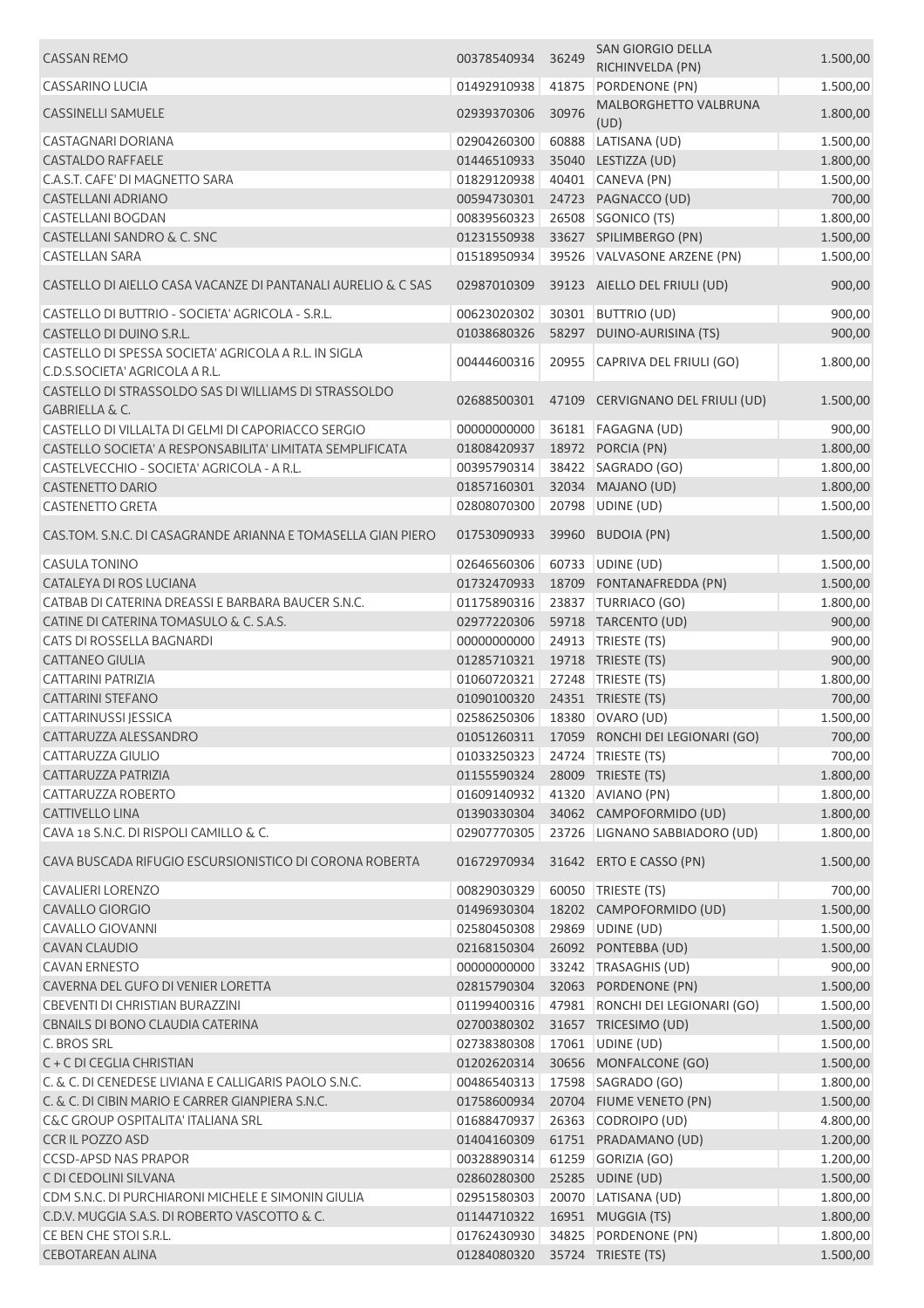| <b>CECCHINI DANIELE</b>                                                           | 02854270309                         |       | 24022 MERETO DI TOMBA (UD)        | 1.500,00 |
|-----------------------------------------------------------------------------------|-------------------------------------|-------|-----------------------------------|----------|
| <b>CECCHINI MICHELE</b>                                                           | 01014140311                         |       | 36871 TURRIACO (GO)               | 1.800,00 |
| <b>CECCHINI PAOLO</b>                                                             | 01672950308                         |       | 21891   TRASAGHIS (UD)            | 1.500,00 |
| <b>CECCO ANTONIO</b>                                                              | 01283560322                         |       | 40154 TRIESTE (TS)                | 1.500,00 |
| <b>CECCO CHRISTIAN</b>                                                            | 02241320304                         |       | 21092 RIVIGNANO TEOR (UD)         | 1.500,00 |
| <b>CECCO ENRICO</b>                                                               | 03345080273                         |       | 17630 LATISANA (UD)               | 1.800,00 |
| <b>CECHET FURIO</b>                                                               | 02303700302                         |       | 58098 FAGAGNA (UD)                | 700,00   |
| C'E' CHI C'HA DI TESSER ALESSANDRO                                                | 01704340932                         |       | 37500 PORCIA (PN)                 | 1.800,00 |
| <b>CECIONI DANIELE</b>                                                            | 00528200306                         |       | 39752 POVOLETTO (UD)              | 900,00   |
| <b>CECON VALENTINA</b>                                                            | 02821840309                         |       | 24618 CHIUSAFORTE (UD)            | 1.500,00 |
| CEDA BEACH DI MIROSLAV ZECEVIC                                                    | 01339070326                         |       | 28949 TRIESTE (TS)                | 1.800,00 |
| CED MULTISERVIZI SOCIETA' COOPERATIVA                                             | 01319760326                         |       | 20736 TRIESTE (TS)                | 700,00   |
| <b>CEDOLIN DANIELE</b>                                                            | 02778160305                         |       | 29354 FORNI DI SOPRA (UD)         | 1.800,00 |
| <b>CEDOLIN MARIO</b>                                                              | 00000000000                         |       | 42634 FORNI DI SOPRA (UD)         | 650,00   |
| <b>CEDOLIN MONICA</b>                                                             | 02499890305                         |       | 38166 FORNI DI SOPRA (UD)         | 1.500,00 |
| CELAIA SAS DI CELAIA ALEX & C.                                                    | 02806270308                         |       | 28502 VERZEGNIS (UD)              | 1.500,00 |
| CELIS S.R.L.                                                                      | 01126550936                         |       | 22808 BARCIS (PN)                 | 4.800,00 |
| CELLEDONI DI BERTOLUTTI GIANCARLO E CELLEDONI BRUNA SOCIETA'                      |                                     |       |                                   |          |
| <b>AGRICOLA SEMPLICE</b>                                                          | 02534740309                         |       | 41768 FAEDIS (UD)                 | 1.800,00 |
| <b>CELLESE TANIA</b>                                                              | 02953000300                         |       | 23877 GRADO (GO)                  | 1.500,00 |
| <b>CELOTTI ROBERTO</b>                                                            | 01712100302                         |       | 24658 MAJANO (UD)                 | 1.500,00 |
| CELTIC TOURS DI MARIA GRAZIA FIUMARA                                              | 02793190303                         |       | 22064 UDINE (UD)                  | 4.800,00 |
| CENACOLO ARABESQUE A.S.D.                                                         | 00000000000                         |       | 61318 RONCHI DEI LEGIONARI (GO)   | 1.200,00 |
| <b>CENCIG IRENE</b>                                                               | 02152090300                         |       | 19159 CIVIDALE DEL FRIULI (UD)    | 1.800,00 |
| <b>CENTIS ALESSANDRO</b>                                                          | 01138030323                         |       | 38485 TRIESTE (TS)                | 1.800,00 |
| CENTO%CRUDO SAS DI CANTON NICOLA                                                  | 01779190931                         | 36857 | PORDENONE (PN)                    | 1.500,00 |
| <b>CENTRAL GREENLIFE</b>                                                          | 00000000000                         |       | 34502 TARVISIO (UD)               | 900,00   |
| CENTRO ATTIVITA' MOTORIE CERON S.R.L.                                             | 02335870305                         |       | 23001 UDINE (UD)                  | 1.500,00 |
| CENTRO ATTIVITA' MOTORIE TAVELLA DEL RIZZO DI PIETRO MARTINI &<br>C. S.N.C.       | 00583150933                         |       | 17956 PORDENONE (PN)              | 1.500,00 |
| C'ENTRO BAR & CO DI VALLE FLAVIO                                                  | 02823080300                         |       | 21569 SAURIS (UD)                 | 1.800,00 |
| CENTRO BAR DI ZUCCHINI PATRIZIA                                                   | 00908600323                         |       | 26657 TRIESTE (TS)                | 1.500,00 |
| CENTRO BENESSERE AYURVEDA DI DREAS LUANA                                          | 01110490321                         |       | 34697 TRIESTE (TS)                | 1.500,00 |
| CENTRO BENESSERE AYURVEDA DI T. ROSELLI                                           | 01132510320                         |       | 23472 TRIESTE (TS)                | 1.500,00 |
| CENTRO BENESSERE CRISTINA CUTTINI                                                 | 02903310304                         |       | 20215 PASIAN DI PRATO (UD)        | 1.500,00 |
| CENTRO BENESSERE PAL GNO PLASE DI DELLA PIETRA MARIKA                             | 02797920309                         |       | 42273 COMEGLIANS (UD)             | 1.500,00 |
| CENTRO BENESSERE SOLE ROSSO DI YANG MEI                                           |                                     |       | 01848160931 57944 MONFALCONE (GO) | 1.500,00 |
| CENTRO DI RIEDUCAZIONE EQUESTRE ASSOCIAZIONE ANCHE NOI A                          |                                     |       |                                   |          |
| CAVALLO                                                                           | 01119340931    60890    PORCIA (PN) |       |                                   | 1.500,00 |
| <b>CENTRO EQUESTRE BUIESE</b>                                                     | 00000000000                         |       | 61875 BUIA (UD)                   | 1.200,00 |
| CENTRO EQUESTRE FLUMEN P.L. S.S.D. A R.L.                                         | 01874230939                         |       | 21364 FIUME VENETO (PN)           | 1.500,00 |
| CENTRO ESPRESSIONI CINEMATOGRAFICHE                                               | 01295290306                         | 60626 | UDINE (UD)                        | 4.800,00 |
| CENTRO INIZIATIVE CULTURALI PORDENONE                                             | 00218540938                         |       | 57839 PORDENONE (PN)              | 1.500,00 |
| CENTRO IPPICO DELLA ROSANDRA ASSOCIAZIONE SPORTIVA<br>DILETTANTISTICA             | 00000000000                         | 61654 | SAN DORLIGO DELLA VALLE<br>(TS)   | 1.200,00 |
| CENTRO MASSAGGI DI CHEN LINJUAN                                                   | 02982640308                         | 37996 | FAGAGNA (UD)                      | 1.500,00 |
| CENTRO MASSAGGI GUAN LIXIA                                                        | 02413400975                         | 34369 | PORDENONE (PN)                    | 1.500,00 |
| CENTRO MASSAGGI NAMASTE' DI PETRIS ELISA                                          | 02792630309                         |       | 27308 FORNI DI SOPRA (UD)         | 1.500,00 |
| CENTRO MASSAGGIO ENERGETICO DI CASCO ODILLA                                       | 02605940309                         |       | 22762 BASILIANO (UD)              | 1.500,00 |
| CENTRO MASSAGGIO HAO ZAI LAI DI YE JANLING                                        | 01187310311                         |       | 20239 MONFALCONE (GO)             | 1.500,00 |
| CENTRONE ILDA & LAIOLO LUIGI S.N.C.                                               | 00183500305                         |       | 60243 UDINE (UD)                  | 1.500,00 |
| CENTRO PER LE ARTI VISIVE                                                         | 02343470304                         |       | 60430 UDINE (UD)                  | 1.500,00 |
| CENTRO PILATES DI REGIS VIRGINIA                                                  | 02382120307                         |       | 19190 UDINE (UD)                  | 1.500,00 |
| CENTRO PIZZA DI COSTA GIOVANNA                                                    | 02068990304                         |       | 24768 SAN DANIELE DEL FRIULI (UD) | 1.800,00 |
| CENTRO POLIFUNZIONALE DI FURLANI FEDERICA                                         | 02903550305                         |       | 18796   MAJANO (UD)               | 1.500,00 |
| CENTRO POLISPORTIVO DILETTANTISTICO MOSSA                                         | 00340020312                         |       | 61482 MOSSA (GO)                  | 1.200,00 |
| <b>CENTRO PROVINCIALE LIBERTAS</b>                                                | 00000000000                         |       | 62022 PORCIA (PN)                 | 1.200,00 |
| CENTRO RECUPERO FAUNA SELVATICA DI VITTORIO LIVIANA                               | 02851690301                         |       | 60339 CAMPOFORMIDO (UD)           | 4.800,00 |
| CENTRO REGIONALE DI TEATRO D'ANIMAZIONE E DI FIGURE SOCIETA'                      |                                     |       |                                   |          |
| <b>COOPERATIVA</b>                                                                | 00500180310                         | 58600 | GORIZIA (GO)                      | 1.500,00 |
| CENTRO REGIONALE SPORTIVO LIBERTAS FRIULI VENEZIA GIULIA<br>ASSOCIAZIONE SPORTIVA | 02732120304                         |       | 20711 MARTIGNACCO (UD)            | 1.500,00 |
| CENTRO RELAX DI WU QIAOYING                                                       | 03587751201                         |       | 38118 CHIONS (PN)                 | 1.500,00 |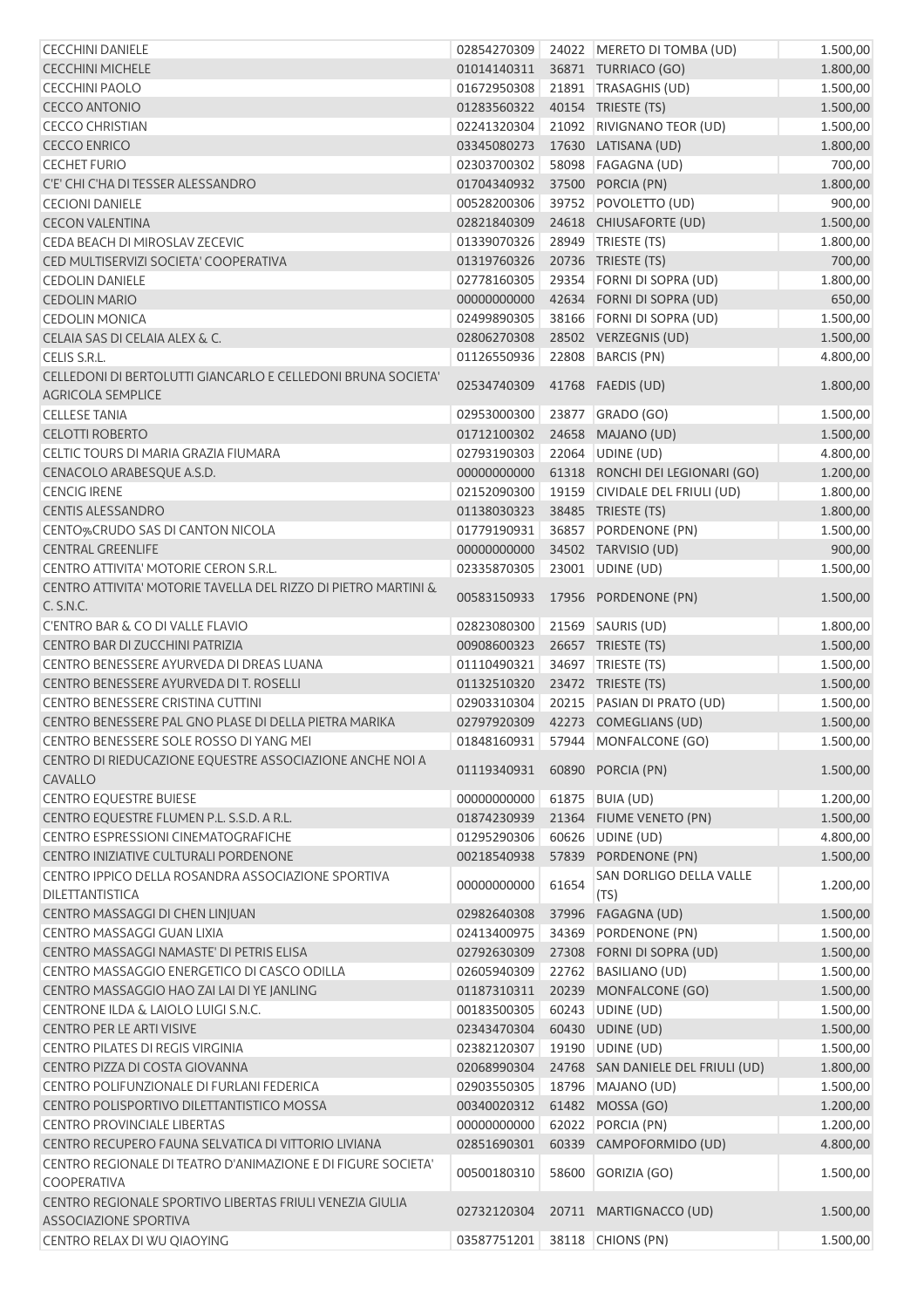| <b>CENTRO SEDIA BASKET ASD</b>                                                                 | 00680890308                  |       | 61768 CORNO DI ROSAZZO (UD)                 | 1.200,00 |
|------------------------------------------------------------------------------------------------|------------------------------|-------|---------------------------------------------|----------|
| "CENTRO SHANTI" DI PERO' MONICA                                                                | 01178120323                  | 34564 | TRIESTE (TS)                                | 1.500,00 |
| CENTRO SPORTIVO DA MIKY DI GREGORUTTI MICHELE                                                  | 02523680300                  | 17635 | MALBORGHETTO VALBRUNA<br>(UD)               | 1.500,00 |
| CENTRO SPORTIVO E RICREATIVO "CHEI DE VILE - VILALTE"<br>ASSOCIAZIONE SPORTIVA DILETTANTISTICA | 02102000300                  |       | 61918 FAGAGNA (UD)                          | 1.200,00 |
| CENTRO SPORTIVO "IL QUADRIFOGLIO" DI DEL NEGRO ISABELLA                                        | 02744660305                  |       | 29103 VARMO (UD)                            | 1.500,00 |
| CENTRO SPORTIVO PRATA DI PORDENONE SOCIETA' SPORTIVA<br>DILETTANTISTICA A R.L.                 | 01066970938                  |       | 22050 PRATA DI PORDENONE (PN)               | 1.500,00 |
| CENTRO TURISMO PREONE DI COLLE VALENTINA                                                       | 02887520308                  |       | 24976 PREONE (UD)                           | 1.500,00 |
| CENTRO UNIVERSITARIO SPORTIVO DI UDINE ASSOCIAZIONE<br>SPORTIVA DILETTANTISTICA / C.U.S. UDINE | 01748840301                  |       | 62053 UDINE (UD)                            | 1.200,00 |
| <b>CENTRO UNIVERSITARIO TEATRALE</b>                                                           | 01270640327                  |       | 57956 TRIESTE (TS)                          | 1.500,00 |
| <b>CEOLIN INGRID</b>                                                                           | 00000000000                  |       | 17998 AVIANO (PN)                           | 900,00   |
| <b>CEOLIN SUSJ</b>                                                                             | 01759110933                  |       | 27021 PORCIA (PN)                           | 1.500,00 |
| <b>CEPAR MASSIMO</b>                                                                           | 01143320321                  |       | 18323 TRIESTE (TS)                          | 1.800,00 |
| <b>CEPILE FEDERICO</b>                                                                         | 02513840302 25963 UDINE (UD) |       |                                             | 1.500,00 |
| <b>CEPPARO SANTA FOSCA</b>                                                                     | 01296000308                  |       | 29719 FLAIBANO (UD)                         | 1.500,00 |
| <b>CEPPI DANIELA</b>                                                                           | 01004040323                  |       | 32271 TRIESTE (TS)                          | 1.500,00 |
|                                                                                                |                              |       |                                             |          |
| <b>CEREALORTO DI BERTOLDI GIUSEPPE</b>                                                         | 02298850302                  |       | 38455 TAVAGNACCO (UD)                       | 1.800,00 |
| <b>CERKA EDUART</b>                                                                            | 02947510307                  | 21094 | SAN GIOVANNI AL NATISONE<br>(UD)            | 1.800,00 |
| <b>CERNECCA MASSIMO</b>                                                                        | 01003000328                  |       | 41421 TRIESTE (TS)                          | 700,00   |
| <b>CERNOTTA RENATO</b>                                                                         | 01682320302                  |       | 22313 TORREANO (UD)                         | 1.500,00 |
| <b>CEROVAC AURO</b>                                                                            | 00986560324                  |       | 30980 TRIESTE (TS)                          | 700,00   |
| CERVIGNANO BASEBALL A.S.D.                                                                     | 02216550307                  |       | 61111 CERVIGNANO DEL FRIULI (UD)            | 1.200,00 |
| <b>CERVO LEOPOLDO</b>                                                                          | 00000000000                  |       | 40572 TRIESTE (TS)                          | 900,00   |
| <b>CESCHIA FRANCESCO</b>                                                                       | 01524820303                  |       | 17729 TARCENTO (UD)                         | 1.800,00 |
| <b>CESCHIA FRANCO</b>                                                                          | 00976920322                  |       | 41504   TRIESTE (TS)                        | 1.800,00 |
| <b>CESCHIA LUCINA</b>                                                                          | 01572450300                  |       | 29952 OSOPPO (UD)                           | 1.500,00 |
| <b>CESCHIA NICOLA</b>                                                                          | 02994610307                  |       | 18088 GEMONA DEL FRIULI (UD)                | 650,00   |
| <b>CESCHIN CLAUDIA</b>                                                                         | 02912120306                  |       | 60720 LIGNANO SABBIADORO (UD)               | 1.500,00 |
| <b>CESCO ADRIANO</b>                                                                           | 00544120934                  |       | 18673 AZZANO DECIMO (PN)                    | 4.800,00 |
| <b>CESCO FRARE MARCO</b>                                                                       | 02757520305                  |       | 19713 TARVISIO (UD)                         | 1.500,00 |
| <b>CESCON ANDREA</b>                                                                           | 01222980326                  |       | 28188   TRIESTE (TS)                        | 700,00   |
| <b>CESCUTTI FERNANDA</b>                                                                       |                              |       | 01274490307 35719 SANTA MARIA LA LONGA (UD) | 1.500,00 |
| <b>CESCUTTI GIUSEPPE</b>                                                                       | 00000000000 36043 UDINE (UD) |       |                                             | 650,00   |
| <b>CESTISTICA BASKET UDINESE</b>                                                               | 00000000000                  |       | 61829 UDINE (UD)                            | 1.200,00 |
| C'EST LA VIE DI PUNTIN LORIS ANDRE'                                                            | 01203370315                  |       | 41900 GRADISCA D'ISONZO (GO)                | 1.800,00 |
|                                                                                                |                              | 25943 | <b>GEMONA DEL FRIULI (UD)</b>               |          |
| CETTUL LEDA & OTTOCENTO FABIO S.N.C.                                                           | 02234670301                  |       |                                             | 900,00   |
| C.F. IMMOBILIARE S.R.L.                                                                        | 01249560325                  | 24463 | SAN DORLIGO DELLA VALLE<br>(TS)             | 4.800,00 |
| C. & F. S.R.L. SEMPLIFICATA                                                                    | 02851820304                  |       | 61546 UDINE (UD)                            | 1.500,00 |
| C.G.C. SRL                                                                                     | 02575870304                  |       | 57765 MARTIGNACCO (UD)                      | 4.800,00 |
| C.G.G. GROUP SOCIETA' A RESPONSABILITA' LIMITATA SEMPLIFICATA                                  | 02844460309                  |       | 17878 UDINE (UD)                            | 1.800,00 |
| C&G HOUSE SNC DI CVIJANOVIC MIODRAG & GADDI SARA                                               | 02976360301                  |       | 21410   TERZO D'AQUILEIA (UD)               | 1.500,00 |
| C&G SAS DI CRISTIANO BELGIORNO & C.                                                            | 01204180317                  |       | 19541 MONFALCONE (GO)                       | 4.800,00 |
| C.G.S. SOCIETA' COOPERATIVA GENERALE SERVIZI                                                   | 00610890329                  |       | 32295 TRIESTE (TS)                          | 700,00   |
| CHALET RIKHELAN S.A.S. DI AUGUSTO SARTORI                                                      | 02833290303                  |       | 24448 SAURIS (UD)                           | 4.800,00 |
| <b>CHANTAL LAFONT</b>                                                                          | 00000000000                  | 38657 | TRIESTE (TS)                                | 650,00   |
| CHANTILLY S.A.S. DI PARMESAN ALDO & C.                                                         | 00521740316                  |       | 41893 MONFALCONE (GO)                       | 1.500,00 |
| CHAO HONG DI XU TEJUAN                                                                         | 03941210407                  |       | 22705 MONFALCONE (GO)                       | 1.500,00 |
| CHARLOTTE DI BATTISTUTTA MARCO                                                                 | 01124160316                  | 29585 | SAN GIOVANNI AL NATISONE<br>(UD)            | 1.500,00 |
| CHARLOTTE DI MENNUNI CARLOTTA                                                                  | 01310070329                  | 20403 | TRIESTE (TS)                                | 1.500,00 |
| <b>CHARTER DI SELATTI DANIELE</b>                                                              | 01049480310                  |       | 42480 SAN CANZIAN D'ISONZO (GO)             | 700,00   |
| <b>CHEN BOKE</b>                                                                               | 01284370325                  |       | 24064 TRIESTE (TS)                          | 1.500,00 |
| <b>CHENG GUANGHUI</b>                                                                          | 01207180322                  |       | 62227 TRIESTE (TS)                          | 1.500,00 |
| <b>CHEN HONGYU</b>                                                                             | 01175490315                  |       | 58119 SAN GIORGIO DI NOGARO (UD)            | 1.500,00 |
| <b>CHEN JIANGHONG</b>                                                                          | 02660600301                  |       | 31384 PORDENONE (PN)                        | 1.500,00 |
| <b>CHEN QIAOQIAO</b>                                                                           | 12219010019                  |       | 31868 PORDENONE (PN)                        | 1.500,00 |
| <b>CHEN RONG</b>                                                                               | 01230920322                  |       | 33535 TRIESTE (TS)                          | 1.800,00 |
| CHEN RONG & YE LIQIN S.N.C. DI CHEN RONG & C.                                                  | 01186870323                  |       | 33588 TRIESTE (TS)                          | 1.500,00 |
| <b>CHEN SHENGJI</b>                                                                            |                              |       | 01957260357 23635 PORDENONE (PN)            | 1.500,00 |
|                                                                                                |                              |       |                                             |          |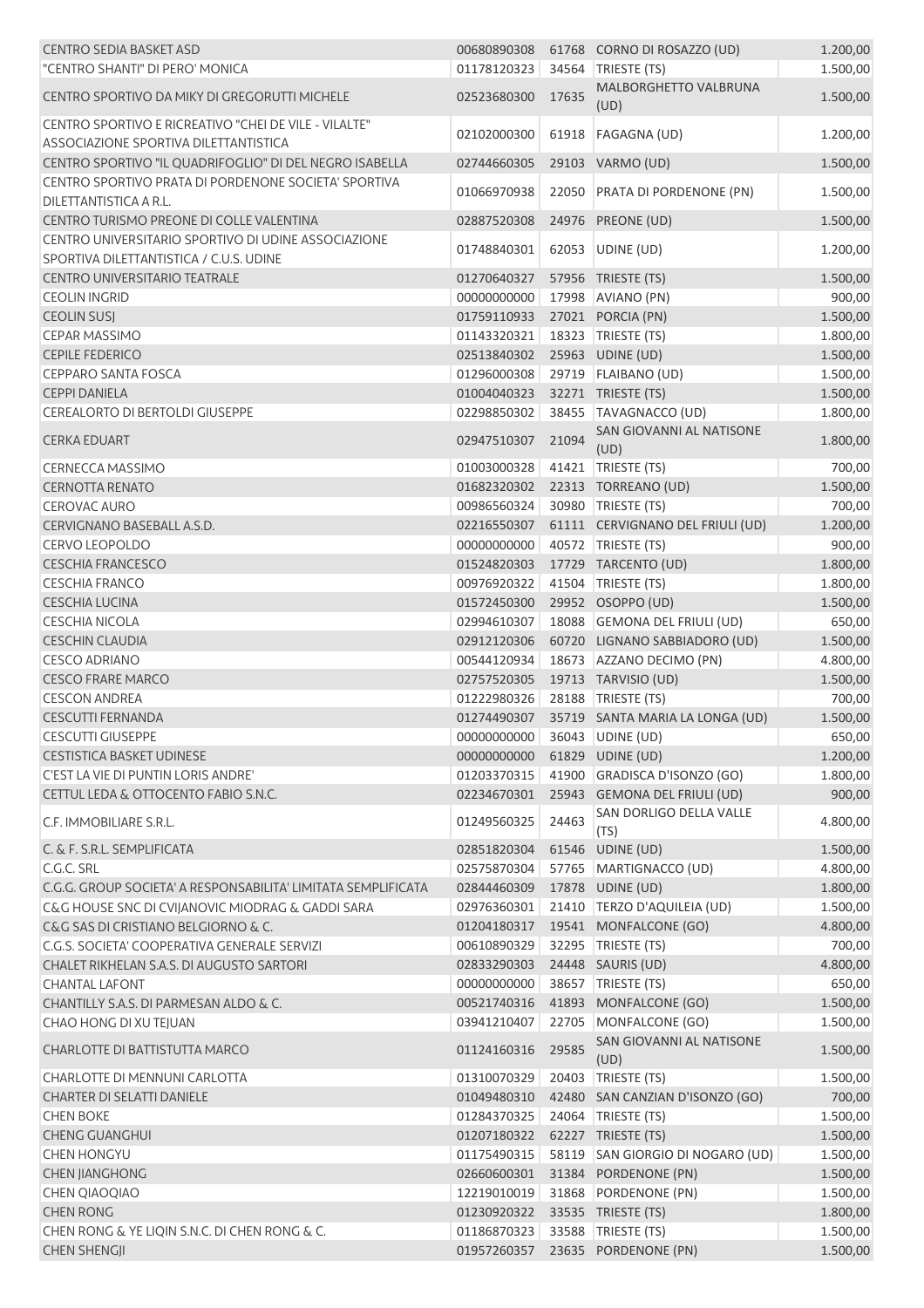| <b>CHEN WENJIN</b>                                          | 04838520262                  |       | 22962 SACILE (PN)                          | 1.800,00 |
|-------------------------------------------------------------|------------------------------|-------|--------------------------------------------|----------|
| <b>CHEN XIUNU</b>                                           | 01336650328                  |       | 24400 TRIESTE (TS)                         | 1.500,00 |
| <b>CHEN YANZUO</b>                                          | 03575931203                  |       | 38984 CODROIPO (UD)                        | 1.500,00 |
| <b>CHEN YI</b>                                              | 01264930320                  |       | 33497 TRIESTE (TS)                         | 1.500,00 |
| <b>CHEN YIXIAO</b>                                          | 02811710306                  |       | 38690 UDINE (UD)                           | 1.800,00 |
| <b>CHERRI NICOLA</b>                                        | 00913400321                  |       | 30911 TRIESTE (TS)                         | 1.800,00 |
| <b>CHERSI ANTONIO</b>                                       | 00969200328                  |       | 37352 TRIESTE (TS)                         | 700,00   |
| <b>CHERT MASSIMO</b>                                        | 01086630322                  |       | 35268 TRIESTE (TS)                         | 700,00   |
| <b>CHERT MICHELA</b>                                        | 00000000000                  |       | 57682 TRIESTE (TS)                         | 650,00   |
| <b>CHERT RAFFAELLA</b>                                      | 00494950314                  |       | 23781 FOGLIANO REDIPUGLIA (GO)             | 1.800,00 |
| CHETRARI GHIULNARA                                          | 01258560323                  |       | 23745 TRIESTE (TS)                         | 1.500,00 |
| CHEWING GUM S.N.C. DI ALBANO PAOLO & C.                     | 01436460305                  |       | 36756 TARVISIO (UD)                        | 1.500,00 |
| <b>CHIAB YOUNESS</b>                                        | 01279710329                  |       | 37522 TRIESTE (TS)                         | 1.500,00 |
| CHIARA BED AND BREAKFAST                                    | 00000000000                  |       | 39535 TRIESTE (TS)                         | 900,00   |
| <b>CHIARA GIGLIO</b>                                        | 00000000000                  |       | 18527   TRIESTE (TS)                       | 900,00   |
| <b>CHIARA MASELLA</b>                                       | 01319320329                  |       | 42201 TRIESTE (TS)                         | 1.800,00 |
| <b>CHIARANDON MAURO</b>                                     | 01530320306                  |       | 25470 BASILIANO (UD)                       | 1.500,00 |
| CHIARA ROSSI SOCIETA' AGRICOLA PRIMO CAMPO - SOCIETA'       |                              |       |                                            |          |
| <b>SEMPLICE</b>                                             | 01018660306                  |       | 36859 AIELLO DEL FRIULI (UD)               | 1.800,00 |
| CHIARO DI LUNA DI TREVISAN ALESSANDRO                       | 00000000000                  | 36587 | SAN VITO AL TAGLIAMENTO<br>(PN)            | 900,00   |
| <b>CHIAROTTO DENIS</b>                                      | 02412860302                  |       | 19853 CODROIPO (UD)                        | 1.500,00 |
| <b>CHIARUTTINI EZIO</b>                                     | 02381810304                  |       | 26640 LIGNANO SABBIADORO (UD)              | 1.500,00 |
| <b>CHIARVESIO RANIERI</b>                                   | 02309980304                  | 41384 | RIVE D'ARCANO (UD)                         | 1.800,00 |
|                                                             |                              |       | <b>COLLOREDO DI MONTE</b>                  |          |
| CHICCODIPANE S.A.S. DI PUPPO SARA                           | 02668720309                  | 18387 | ALBANO (UD)                                | 1.500,00 |
| CHIENGI DI ZANELLA ENRICO E C. S.A.S.                       | 02176800304                  | 22299 | LIGNANO SABBIADORO (UD)                    | 4.800,00 |
| CHIESA DEL SANTUARIO DELLA BEATA VERGINE DI CASTELMONTE     | 00225790302                  |       | 29936 PREPOTTO (UD)                        | 1.500,00 |
| CHIOCCIA DI BINCOLETTO PAOLA & C. S.N.C.                    | 01567700933                  |       | 28571 PORDENONE (PN)                       | 1.800,00 |
| CHIONS FIUME VOLLEY ASD                                     | 01807890932                  |       | 61345 FIUME VENETO (PN)                    | 1.200,00 |
| <b>CHIOPRIS MARCO</b>                                       | 01839630306                  |       | 37104 UDINE (UD)                           | 700,00   |
| CHIOSCO AL PICAL DI CECCHETTO ANTONELLA                     | 01675220931                  |       | 37203 ANDREIS (PN)                         | 1.500,00 |
| CHIOSCO AL PONTE DI VENTURINI GIULIETTA                     |                              |       |                                            |          |
|                                                             | 01625940307                  |       | 31326 TORREANO (UD)                        | 1.800,00 |
| CHIOSCO KENNEDY DI SANDRO GIUNTA & C. S.N.C.                | 01187070329                  |       | 32955 MUGGIA (TS)                          | 1.800,00 |
| CHIOSCO LANTERNA DI VICTOR DUDINE                           | 01342740329                  |       | 59996 TRIESTE (TS)                         | 1.800,00 |
| CHIOSCO PARADISO S.R.L.                                     |                              |       | 01665120307 36286 CASTIONS DI STRADA (UD)  | 1.500,00 |
| CHIOSCO PARCO BRAIDA DI DRESSI ALESSANDRO                   |                              |       | 02695720306 21423 CIVIDALE DEL FRIULI (UD) | 1.500,00 |
| CHIOSCO S.VITO S.A.S. DI CEPILE IOLANDA & C.                | 02338750306                  |       | 42016 MARANO LAGUNARE (UD)                 | 1.500,00 |
| <b>CHITI ALESSANDRO</b>                                     | 01946780309                  |       | 31544 LIGNANO SABBIADORO (UD)              | 1.500,00 |
| CHOCOLAT DI GRECO COPETTI & SQUECCO SIMONE S.N.C.           | 02775570308                  |       | 20664   TAVAGNACCO (UD)                    | 1.500,00 |
| CHOCOLAT DI STEGIC ANINA                                    | 01253620320                  |       | 25316 TRIESTE (TS)                         | 1.500,00 |
| CHOCOLATE BAR DI TORRES ARBOLEDA CESAR AUGUSTO              | 01319160329                  |       | 36578   TRIESTE (TS)                       | 1.500,00 |
| CHRISTINA S.N.C. DI PAVAN CHRISTINA ANTONIA & C.            | 02140400306                  |       | 60237 LATISANA (UD)                        | 1.800,00 |
| CIACCHI GIULIANO                                            | 01041160324                  |       | 21575   TRIESTE (TS)                       | 1.500,00 |
| <b>CIAC LUCIA</b>                                           | 00000000000                  |       | 38335 TRIESTE (TS)                         | 650,00   |
| <b>CIAC MARIO</b>                                           | 01309370326                  |       | 39283 TRIESTE (TS)                         | 1.500,00 |
| <b>CIAK MICHELE</b>                                         | 01020410328                  |       | 26787 TRIESTE (TS)                         | 650,00   |
| CIAMPALINI JACOPO                                           | 00000000000                  |       | 60894 TRIESTE (TS)                         | 900,00   |
| "CIAMPORE" - ASSOCIAZIONE SPORTIVA DILETTANTISTICA (A.S.D.) | 01712860939                  |       | 62291 BUDOIA (PN)                          | 1.500,00 |
| <b>CIANI CLAUDIO</b>                                        | 00000000000                  |       | 23195 BUIA (UD)                            | 900,00   |
| CIASA MATA SAS DI DEL FIOL MAURO E C.                       | 01802550937                  |       | 37127 BUDOIA (PN)                          | 1.800,00 |
| CI.BI. GELATI DI BORIN STEFANO S.N.C.                       | 01199490317                  |       | 21322 GORIZIA (GO)                         | 1.500,00 |
| CIBUS - SOCIETA' IN ACCOMANDITA SEMPLICE DI CRESTANELLO     |                              |       |                                            |          |
| <b>GIOVANNI &amp; C.</b>                                    | 01299390326                  |       | 34238 TRIESTE (TS)                         | 1.800,00 |
| <b>CICALA ROSSA SRL</b>                                     | 01832710931                  |       | 31336 PORDENONE (PN)                       | 1.800,00 |
| <b>CICALA STEFANO</b>                                       | 01275620324                  |       | 19702 GRADO (GO)                           | 1.500,00 |
| <b>CICHIN GIULIA</b>                                        | 02926430303                  |       | 39339 PAGNACCO (UD)                        | 1.500,00 |
| CICO S.R.L.                                                 | 01294740327                  |       | 26109 TRIESTE (TS)                         | 4.800,00 |
| <b>CICUTA ELISA</b>                                         | 01806260939                  |       | 42646 PASIANO DI PORDENONE (PN)            | 1.500,00 |
| <b>CICUTO MARCO</b>                                         | 01814170930                  |       | 27303 VALVASONE ARZENE (PN)                | 700,00   |
| CICUTTINI ANDREA                                            | 01960950309                  |       | 22186 REMANZACCO (UD)                      | 1.800,00 |
| <b>CICUTTINI ROBERTO</b>                                    | 02553180304                  |       | 22799 REMANZACCO (UD)                      | 1.800,00 |
| <b>CIDITRE S.R.L.</b>                                       | 02271170306 57749 UDINE (UD) |       |                                            | 1.800,00 |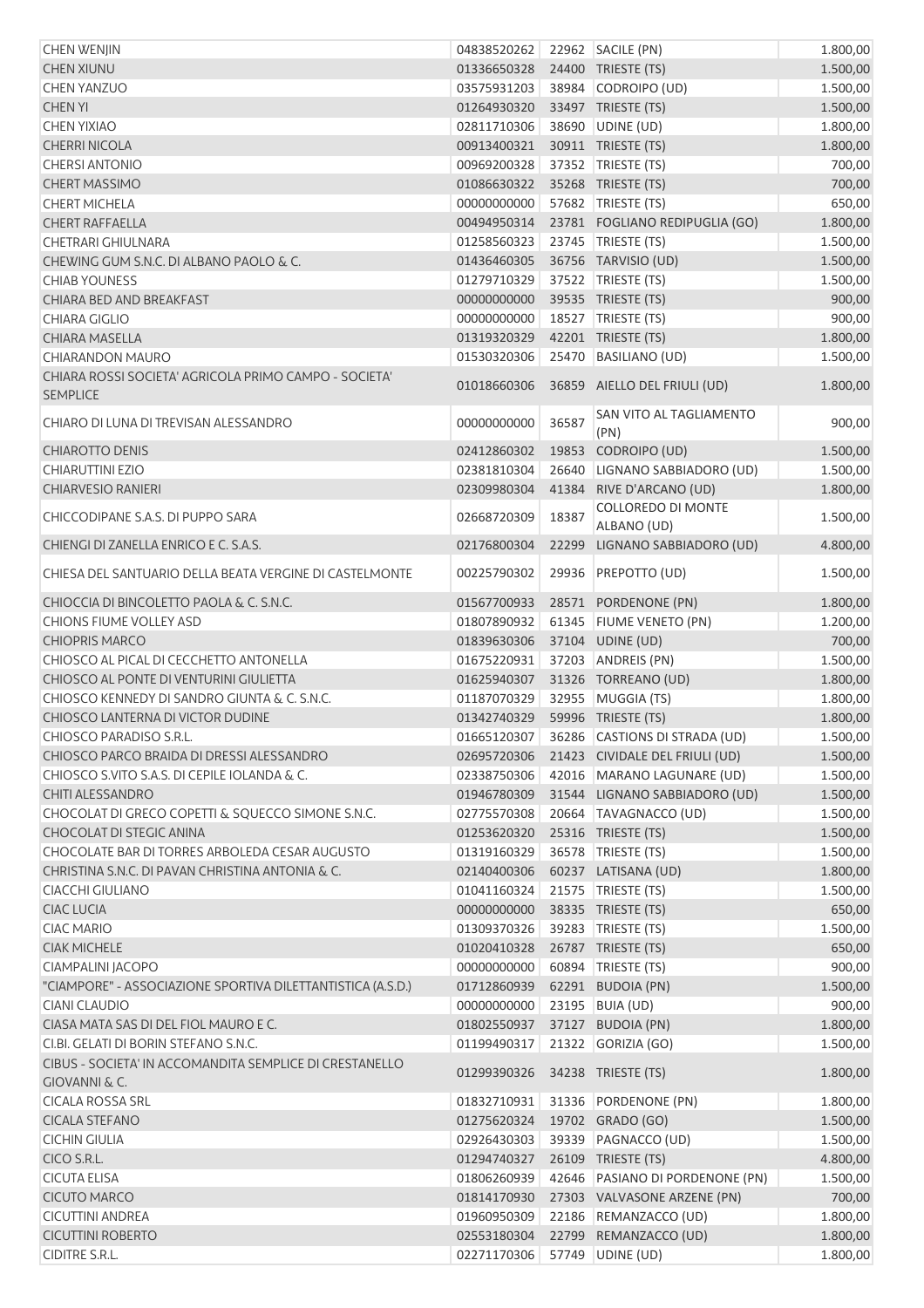| CIESSE S.R.L.                                                    | 01319980320 |       | 17864 TRIESTE (TS)                | 4.800,00 |
|------------------------------------------------------------------|-------------|-------|-----------------------------------|----------|
| CI.GI.EMME S.R.L.                                                | 02804980304 |       | 37563 POZZUOLO DEL FRIULI (UD)    | 1.800,00 |
| CIGIERRE - COMPAGNIA GENERALE RISTORAZIONE S.P.A.                | 01896000302 |       | 42673 TAVAGNACCO (UD)             | 1.800,00 |
| CIGNINO PAOLO & C. S.A.S.                                        | 01619190307 |       | 61498   TOLMEZZO (UD)             | 1.800,00 |
| CIGNO S.N.C. DI CINIERI GIULIA & C.                              | 01182600310 |       | 16736 CORMONS (GO)                | 1.500,00 |
| CIKKE CAFFE' E DI TIZIANA E RAFFAELA MANZAN S.N.C.               | 01032030312 |       | 25483 FOGLIANO REDIPUGLIA (GO)    | 1.500,00 |
| <b>CIMBRO ALESSANDRO</b>                                         | 01776580308 |       | 38094 SAN DANIELE DEL FRIULI (UD) | 1.500,00 |
| <b>CIMENTI FEDERICO</b>                                          | 01785250307 |       | 22601 UDINE (UD)                  | 1.800,00 |
| <b>CIMENTI MARISA</b>                                            | 00586370306 |       | 18622 ENEMONZO (UD)               | 1.800,00 |
| CIMON BAR DI LORENZO RIGO & C. - S.N.C.                          | 01180660936 |       | 33319 AVIANO (PN)                 | 1.500,00 |
| <b>CINELLI ALBERTA</b>                                           | 02385700303 |       | 38858 CODROIPO (UD)               | 1.500,00 |
| CINELLO ELDA & C. S.N.C.                                         | 01413190305 |       | 38733 TALMASSONS (UD)             | 1.500,00 |
| CINELLO & MIANO SCUOLA DI TECNICA CALCISTICA S.S.D. A R.L.       | 02960700306 |       | 62346 UDINE (UD)                  | 1.200,00 |
| CINEMA DIANA S.A.S. DI BESELLI PATRIZIA & C.                     | 02204780304 |       | 57817 UDINE (UD)                  | 4.800,00 |
| <b>CINEMAZERO</b>                                                | 00233660935 |       | 60438 PORDENONE (PN)              | 4.800,00 |
| <b>CINGERLA ANDREA</b>                                           | 01241230323 |       | 37285   TRIESTE (TS)              | 700,00   |
| CIOANCA ROXANA NICOLETA                                          | 02861370308 |       | 38246 TAVAGNACCO (UD)             | 1.500,00 |
| CIOCCOLATO PERATONER S.R.L.                                      | 01600560930 |       | 27898   TRIESTE (TS)              | 1.500,00 |
| CIO' CHE PIACE ART & FOOD DI ROBERTO CANAZZA                     | 01304610320 |       | 20890 TRIESTE (TS)                | 1.800,00 |
| CIOTOLA GENNARO - "DA GENNARO"                                   | 02864580309 | 29263 | MALBORGHETTO VALBRUNA             | 1.800,00 |
|                                                                  |             |       | (UD)                              |          |
| <b>CIOTTI DANIELA</b>                                            | 02844110300 |       | 27570 UDINE (UD)                  | 650,00   |
| CIOTTI MARCO                                                     | 02994970305 |       | 61690 UDINE (UD)                  | 1.500,00 |
| <b>CIPOLLA MANUEL</b>                                            | 01188280315 |       | 24751 GORIZIA (GO)                | 1.800,00 |
| <b>CIPOLLETTI LORENZO</b>                                        | 02755100308 |       | 29517 CERVIGNANO DEL FRIULI (UD)  | 1.500,00 |
| CIRCOLO CANOTTIERI LIGNANO ASD                                   | 02681070302 |       | 61313 LIGNANO SABBIADORO (UD)     | 1.200,00 |
| CIRCOLO CANOTTIERI SATURNIA ASD                                  | 00782780324 |       | 61288 TRIESTE (TS)                | 1.500,00 |
| CIRCOLO CINOFILO SPORTIVO UDINESE                                | 02919390308 |       | 39232 UDINE (UD)                  | 1.500,00 |
| <b>CIRCOLO CONTROTEMPO</b>                                       | 00526270319 |       | 59697 CORMONS (GO)                | 1.500,00 |
| <b>CIRCOLO CULTURALE LUMIERE</b>                                 | 02012450306 |       | 57662 CODROIPO (UD)               | 4.800,00 |
| CIRCOLO CULTURALE RICREATIVO DILETTANTISTICO - AMATERSKO         | 00328880315 |       | 61952 SAVOGNA D'ISONZO (GO)       | 1.200,00 |
| KULTURNO SPORTNO DRUSTVO "VIPAVA"                                |             |       |                                   |          |
| <b>CIRCOLO DAMISTICO GEMONESE</b>                                | 00000000000 |       | 62185 GEMONA DEL FRIULI (UD)      | 1.200,00 |
| <b>CIRCOLO DELLA LEGA NAZIONALE</b>                              | 90137620325 |       | 60917   TRIESTE (TS)              | 900,00   |
| CIRCOLO DELLA VELA MUGGIA ASSOCIAZIONE SPORTIVA                  | 00627210321 |       | 60908 MUGGIA (TS)                 | 1.200,00 |
| <b>DILETTANTISTICA</b>                                           |             |       |                                   |          |
| CIRCOLO IPPICO FRIULANO SOCIETA' SPORTIVA DILETTANTISTICA S.R.L. | 02805790306 |       | 27288 PASIAN DI PRATO (UD)        | 1.500,00 |
|                                                                  |             |       |                                   |          |
| CIRCOLO IPPICO LA CASSIA                                         | 00000000000 |       | 61564 SACILE (PN)                 | 1.200,00 |
| <b>CIRCOLO IPPICO LA CORTE ASD</b>                               | 01794710937 |       | 61082 CORDOVADO (PN)              | 1.200,00 |
| CIRCOLO IPPICO PREVAL SOCIETA' SPORTIVA DILETTANTISTICA A        | 02951060306 |       | 61507 TORREANO (UD)               | 1.200,00 |
| RESPONSABILITA' LIMITATA                                         |             |       |                                   |          |
| CIRCOLO IPPICO SAN LORENZO ASD                                   | 00000000000 |       | 61979 GRADO (GO)                  | 1.200,00 |
| CIRCOLO MARINA MERCANTILE "NAZARIO SAURO" A.S.D.                 | 00910530328 |       | 61597 TRIESTE (TS)                | 1.200,00 |
| <b>CIRCOLO OPERAIO DI BRESSAN INES</b>                           | 01754780938 |       | 36893 FRISANCO (PN)               | 1.500,00 |
| CIRCOLO SPORTIVO BORGO SAN MAURO SOCIETA' SPORTIVA               |             |       |                                   |          |
| DILETTANTISTICA A RESPONSABILITA' LIMITATA, IN BREVE CIRCOLO     | 02743770303 |       | 62301 PREMARIACCO (UD)            | 1.500,00 |
| SPORTIVO BORGO SAN MAURO S.S.D.A.R.L.                            |             |       |                                   |          |
| CIRCOLO SUBACQUEO LE PIUME MARINO ROMANZIN ASD                   | 01082810316 |       | 62166 GORIZIA (GO)                | 1.500,00 |
| CIRCOLO TENNIS GRIGNANO A.S.D.                                   | 00921250320 |       | 60951 TRIESTE (TS)                | 1.200,00 |
| CIRCOLO TENNIS LATISANA ASSOCIAZIONE SPORTIVA                    | 01419690308 | 62196 | LATISANA (UD)                     | 1.200,00 |
| DILETTANTISTICA                                                  |             |       |                                   |          |
| <b>CIRCOLO TENNIS PUCCINI ASD</b>                                | 00000000000 |       | 61009 TRIESTE (TS)                | 1.200,00 |
| CIRCOLO TENNIS S. PIER D'ISONZO ASD                              | 01167250313 |       | 60334 SAN PIER D'ISONZO (GO)      | 1.500,00 |
| CIRCOLO TENNIS STARANZANO ASD                                    | 01062020316 |       | 58827 STARANZANO (GO)             | 1.200,00 |
| CIRCOLO VELICO DUINO ASD                                         | 00000000000 |       | 61953 DUINO-AURISINA (TS)         | 1.200,00 |
| CIRCOLO VELICO YACHT CLUB HANNIBAL ASD                           | 01076490315 |       | 61869 MONFALCONE (GO)             | 1.200,00 |
| <b>CISSPER DI PERESAN DENIS</b>                                  | 02299700308 |       | 34027 SEDEGLIANO (UD)             | 1.500,00 |
| <b>CITAR COLONNA CARLO</b>                                       | 01195740327 |       | 34584 TRIESTE (TS)                | 700,00   |
| CITRON GIUSEPPE E VICENZI ANTONIETTA S.N.C.                      | 00422900936 |       | 35876 BRUGNERA (PN)               | 1.500,00 |
| CI.TR. RESIDENCE S.R.L.                                          | 02491940306 |       | 35843 UDINE (UD)                  | 900,00   |
| CITTA' DI LONDRA S.N.C. DI ANGELO ED EZIO ROSSA & C.             | 00728520321 |       | 38294 TRIESTE (TS)                | 1.800,00 |
| CITY HORSE ASSOCIAZIONE SPORTIVA DILETTANTISTICA                 | 00000000000 |       | 62239 AZZANO DECIMO (PN)          | 1.200,00 |
| <b>CIVELLO CORRADINA</b>                                         | 02929840300 |       | 28083 LESTIZZA (UD)               | 1.500,00 |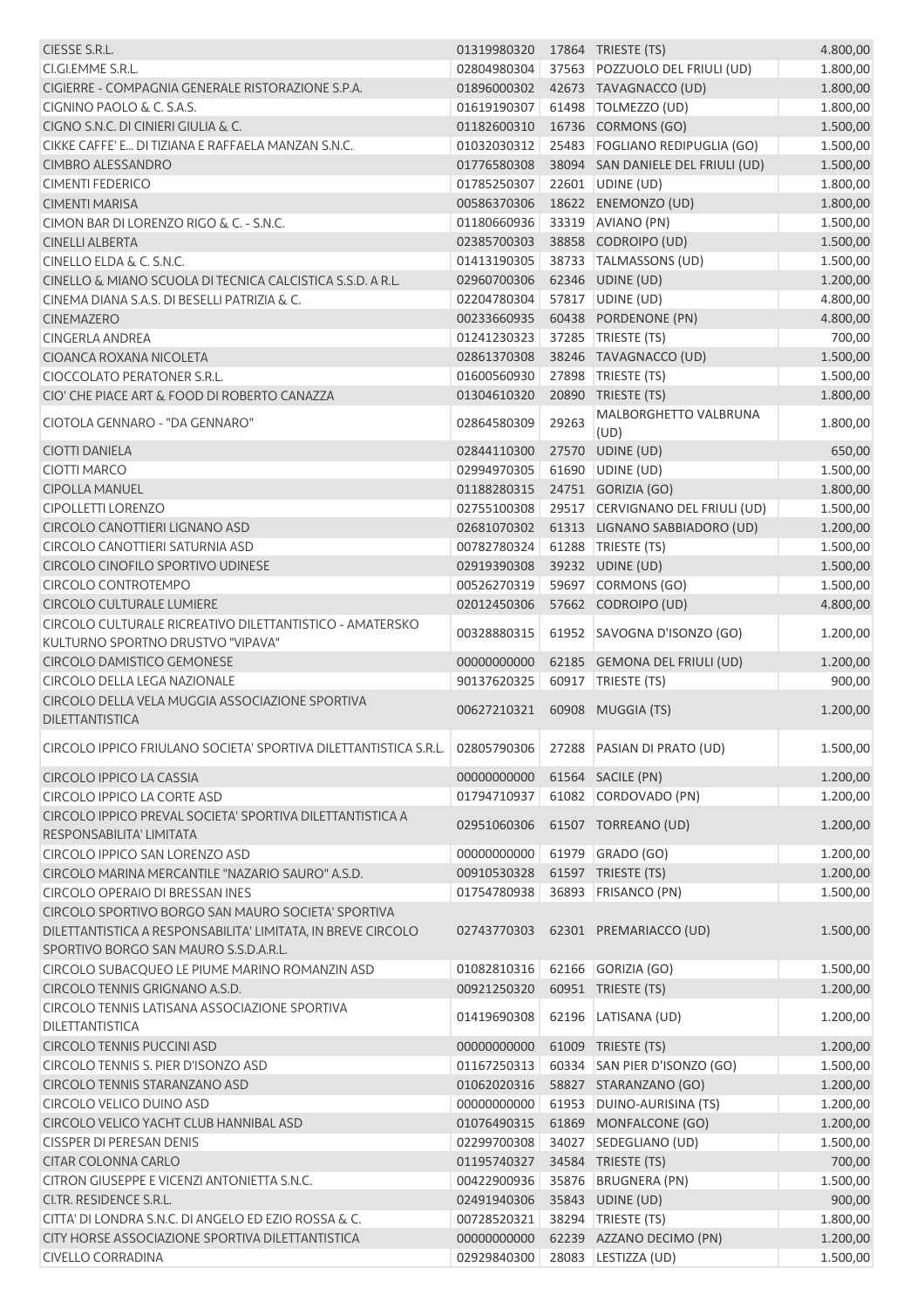| CIVIDATUM S.R.L.                                                           | 02496550308 |       | 25712 CIVIDALE DEL FRIULI (UD)     | 1.500,00 |
|----------------------------------------------------------------------------|-------------|-------|------------------------------------|----------|
| <b>CIVIDINI PATRIZIA</b>                                                   | 02890480300 |       | 27578 COMEGLIANS (UD)              | 1.500,00 |
| CIVIDIN VIAGGI S.R.L.                                                      | 01068310323 |       | 22697 TRIESTE (TS)                 | 4.800,00 |
| CIASE CUMINE MOUNTAIN B&B                                                  | 00000000000 |       | 27500 LAUCO (UD)                   | 900,00   |
| CJASE DURIGHIN DI DE CAMPO GELINDO                                         | 00000000000 |       | 41658 LAUCO (UD)                   | 900,00   |
| CJASE DURIGHIN JR DI DE CAMPO NICOLA                                       | 00000000000 |       | 41641 LAUCO (UD)                   | 900,00   |
| CJASE MARIE DI ROSSITTI MARIA                                              | 00000000000 |       | 41650 LAUCO (UD)                   | 900,00   |
| CLAC S.N.C. DI MORAS CLAUDIO & C.                                          | 01695400935 |       | 17272 CORDENONS (PN)               | 1.800,00 |
| <b>CLAI MASSIMILIANO</b>                                                   |             |       |                                    | 1.800,00 |
|                                                                            | 01118550324 |       | 32772 TRIESTE (TS)                 |          |
| <b>CLAMA GLORIA</b>                                                        | 02964670307 | 30417 | RAVEO (UD)                         | 1.800,00 |
| <b>CLAMA VIRGILIO</b>                                                      | 01962690309 | 32437 | MALBORGHETTO VALBRUNA<br>(UD)      | 1.800,00 |
| <b>CLARINO NILLA</b>                                                       | 02088470303 |       | 20420 FORGARIA NEL FRIULI (UD)     | 1.500,00 |
| CLARIUS MED S.R.L.                                                         | 02617150301 |       | 60404 UDINE (UD)                   | 1.500,00 |
| CLARIUS SAS DI FRANCESCO PAOLO SGARLATA & C.                               | 02460430305 |       | 60400 UDINE (UD)                   | 1.500,00 |
| CLARK S.N.C. DI ERSETTI ELENA E C.                                         | 01500080930 | 25372 | SAN VITO AL TAGLIAMENTO            | 1.800,00 |
|                                                                            |             |       | (PN)                               |          |
| <b>CLAUDIA MATTIONI</b>                                                    | 02922570300 |       | 58539 UDINE (UD)                   | 650,00   |
| <b>CLEMENTE GLAUCO</b>                                                     | 02978670301 |       | 57685 SAN DANIELE DEL FRIULI (UD)  | 1.800,00 |
| <b>CLEOPE S.R.L.</b>                                                       | 02366100275 |       | 28067 TRIESTE (TS)                 | 4.800,00 |
| <b>CLEVA ANNALISA</b>                                                      | 02856140302 |       | 44459 PRATO CARNICO (UD)           | 1.500,00 |
| CLICO' S.N.C. DI PIZZINAT FRANCA & C.                                      | 01694430933 |       | 31680 SACILE (PN)                  | 1.500,00 |
| CLOCHIATTI ELIANO & C. S.A.S.                                              | 02179180308 |       | 28566 POVOLETTO (UD)               | 1.500,00 |
| <b>CLOCHIATTI ROSANNA</b>                                                  | 02575950304 |       | 37846 UDINE (UD)                   | 1.800,00 |
| <b>CLOCHIATTI SILVIA</b>                                                   | 02238350306 |       | 34621 SAN DANIELE DEL FRIULI (UD)  | 1.800,00 |
|                                                                            |             |       | SAN VITO AL TAGLIAMENTO            |          |
| CLUB ALPINO ITALIANO SEZ. SAN VITO AL TAGLIAMENTO                          | 01227400932 | 61375 | (PN)                               | 1.200,00 |
| CLUB CENTER FITNESS S.N.C. DI GIANFRANCO MESGHETZ E ROBIN CIUK 00979240322 |             |       | 26865 TRIESTE (TS)                 | 1.500,00 |
| CLUB CINOFILO SPORTIVO "IL CANE" A.S.D.                                    | 01890120304 | 62075 | FIUMICELLO VILLA VICENTINA<br>(UD) | 1.500,00 |
| <b>CLUB DEL GOMMONE TRIESTE ASD</b>                                        | 00615090321 |       | 61526 TRIESTE (TS)                 | 1.200,00 |
| CLUB HOUSE MARINA LEPANTO S.R.L.                                           | 01037440318 |       | 21706 MONFALCONE (GO)              | 1.800,00 |
| C.M.C. S.A.S. DI MARIUZ ANTONELLA & C.                                     | 01794670933 |       | 35018 FIUME VENETO (PN)            | 1.500,00 |
| C & M DI CONTINO ANDREA E MARCHITELLI CHIARA S.N.C.                        | 00557460318 |       | 18272 GORIZIA (GO)                 | 4.800,00 |
| CM INIZIATIVE IMMOBILIARI DI ROSSO SABRINA                                 | 02669310308 |       | 24484 SAN GIORGIO DI NOGARO (UD)   | 900,00   |
|                                                                            |             |       |                                    |          |
| CM SERVICE DI MICOLO CARLO                                                 | 02609990300 |       | 39646 TARCENTO (UD)                | 1.500,00 |
| <b>COASSIN RICCARDO</b>                                                    | 01787460938 |       | 38030 PORCIA (PN)                  | 1.500,00 |
| COBE S.R.L.                                                                | 02756410300 |       | 18708 UDINE (UD)                   | 1.800,00 |
| COCCOLO LUCA                                                               | 01489230308 |       | 33337 SAN LEONARDO (UD)            | 1.800,00 |
| COCCO SOCIETA' A RESPONSABILITA' LIMITATA SEMPLIFICATA                     | 01189160318 |       | 27256 GORIZIA (GO)                 | 1.500,00 |
| <b>COCETTA MARA</b>                                                        | 00000000000 |       | 22760 CAMPOFORMIDO (UD)            | 900,00   |
| <b>COCETTA SERGIO</b>                                                      | 02429090307 |       | 30651 SANTA MARIA LA LONGA (UD)    | 1.500,00 |
| <b>COCIANCICH PAOLO</b>                                                    | 00987750320 |       | 33777 TRIESTE (TS)                 | 1.500,00 |
| <b>COCIANCIG ELSA</b>                                                      | 00028920312 |       | 31623 GORIZIA (GO)                 | 4.800,00 |
| <b>COCIANI MICHELE</b>                                                     | 01205390311 |       | 26958 TRIESTE (TS)                 | 1.500,00 |
| COCKTAIL BAR 'GATTI E RE' DI GIULIO VIRGOLIN                               | 02929250302 | 37306 | TRICESIMO (UD)                     | 1.500,00 |
| COCO BAR DI LEPORE ADRIANA                                                 | 02744780301 |       | 18726 TAVAGNACCO (UD)              | 1.500,00 |
|                                                                            |             |       |                                    |          |
| COCO CAFE' DI TAVAN SARA                                                   | 01567310931 |       | 30257 FIUME VENETO (PN)            | 1.500,00 |
| COCO DI LIU JIAN                                                           | 01691640930 |       | 25088 PRATA DI PORDENONE (PN)      | 1.800,00 |
| CO.DANCING STUDIOS SOCIETA' SPORTIVA DILETTANTISTICA A                     | 01884220938 | 58022 | PORDENONE (PN)                     | 1.200,00 |
| RESPONSABILITA' LIMITATA                                                   |             |       |                                    |          |
| <b>CODARIN ANDREIS</b>                                                     | 00517010310 |       | 58494 MONFALCONE (GO)              | 1.500,00 |
| <b>CODIA MAURO</b>                                                         | 01283660932 |       | 19860 MAJANO (UD)                  | 1.500,00 |
| CODUTTI EDDA                                                               | 02516940307 |       | 34566 TAVAGNACCO (UD)              | 650,00   |
| CODUTTI LUIGINO                                                            | 02078960305 |       | 26626   FAGAGNA (UD)               | 1.500,00 |
| COFFEE BAR IN PLACE DI ANNA CIAVARELLA                                     | 02812380307 |       | 37809 SEDEGLIANO (UD)              | 1.500,00 |
| COFFEE BREAK DI BELLOMONTE MAURIZIO                                        | 02903420301 |       | 22094 UDINE (UD)                   | 1.500,00 |
| <b>COFFEE &amp; WINE DI BO' LORENZO</b>                                    | 02886110309 |       | 23404 UDINE (UD)                   | 1.500,00 |
| COGO GALLIANO                                                              | 01451810939 |       | 30314 SAN QUIRINO (PN)             | 700,00   |
| COGOI BUS SERVICE S.N.C. DI COGOI NICOLA & C.                              | 01471280303 | 36695 | MUZZANA DEL TURGNANO               | 700,00   |
|                                                                            |             |       | (UD)                               |          |
| COIMBRA S.A.S. DI LUCAM DI ANGELA CATIA MARTIN S.A.S. & C.                 | 02890380302 |       | 32037 LIGNANO SABBIADORO (UD)      | 1.500,00 |
| COKKI BAR DI SIMONUTTI CRISTINA                                            | 01626250938 |       | 28359 TRAVESIO (PN)                | 1.500,00 |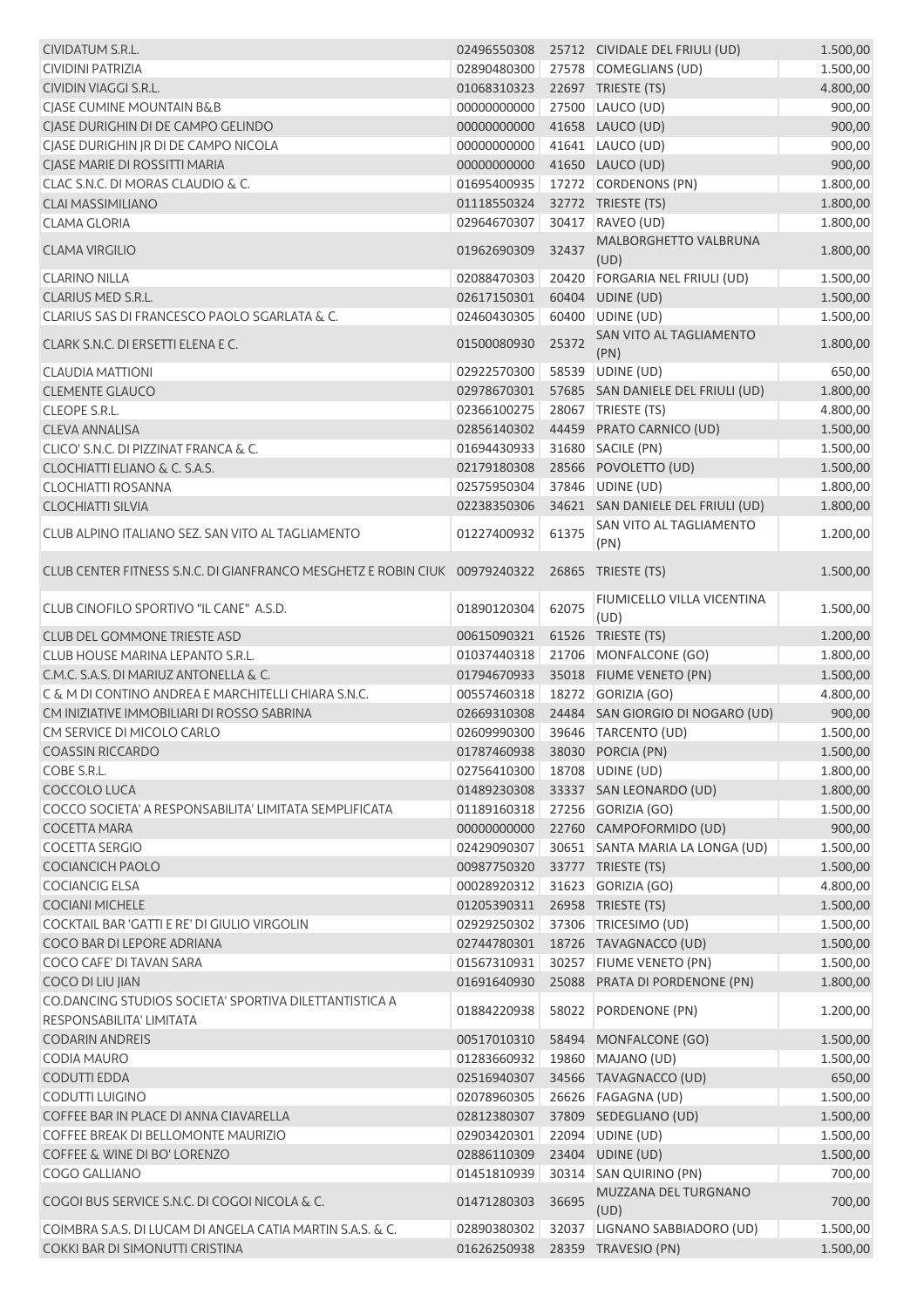| <b>COLAK TOMISLAV</b>                                                                                                                                     | 02601340306 23698 UDINE (UD) |       |                                  | 1.500,00 |
|-----------------------------------------------------------------------------------------------------------------------------------------------------------|------------------------------|-------|----------------------------------|----------|
| <b>COLAPS FRANCESCO</b>                                                                                                                                   | 00868800327                  |       | 20498 TRIESTE (TS)               | 1.800,00 |
| <b>COLAUTTI PIERLUIGI</b>                                                                                                                                 | 00328270301                  |       | 37180 UDINE (UD)                 | 700,00   |
| COLAVINO CLAUDIO                                                                                                                                          | 02907020305                  |       | 34465 BICINICCO (UD)             | 1.500,00 |
| <b>COLETTA ANTONIETTA</b>                                                                                                                                 | 00443780317                  |       | 39278 CORMONS (GO)               | 1.500,00 |
| COLITTI CLARA & TOSORATTI ILENIA S.N.C.                                                                                                                   | 02413610300                  |       | 18129 MANZANO (UD)               | 4.800,00 |
| <b>COLITTI CLAUDIO</b>                                                                                                                                    | 01715380307                  | 25207 | POZZUOLO DEL FRIULI (UD)         | 700,00   |
| <b>COLLARIG SERGIO</b>                                                                                                                                    | 00382730315                  |       | 23343 DOLEGNA DEL COLLIO (GO)    | 1.800,00 |
| <b>COLLEDANI MIRELLA</b>                                                                                                                                  | 01252870934                  |       | 23563 CASTELNOVO DEL FRIULI (PN) | 1.500,00 |
| <b>COLLE FEDERICA</b>                                                                                                                                     | 02105310300                  |       | 26211 ENEMONZO (UD)              | 1.500,00 |
| COLLE VILLANO SOCIETA' AGRICOLA SEMPLICE                                                                                                                  | 02992660304                  |       | 21496   FAEDIS (UD)              | 1.800,00 |
| COLLI DI POIANIS SOCIETA' AGRICOLA SEMPLICE                                                                                                               | 01971130305                  |       | 26191 PREPOTTO (UD)              | 900,00   |
| COLLINASSI LILIANA                                                                                                                                        | 02562140307                  |       | 26570 COMEGLIANS (UD)            | 1.500,00 |
| <b>COLLINASSI ROBERTO</b>                                                                                                                                 | 02357160304                  |       | 37722 RAVASCLETTO (UD)           | 1.800,00 |
| <b>COLLINO BIAGINA</b>                                                                                                                                    | 00240410308                  |       | 61459 FORGARIA NEL FRIULI (UD)   | 1.800,00 |
| COLLIO BIKE TEAM A.S.D.                                                                                                                                   | 01173060318                  |       | 61376 CORMONS (GO)               | 1.200,00 |
| COLLODO NAPOLEONE & FIGLI S.N.C. DI COLLODO ENZO E RENATO                                                                                                 | 00373740315                  |       | 26507 GRADO (GO)                 | 1.500,00 |
| <b>COLLOVATI DIALA FLAVIA</b>                                                                                                                             | 01446010306                  |       | 21568 RIVIGNANO TEOR (UD)        | 1.500,00 |
| <b>COLMAN PIERINO</b>                                                                                                                                     | 01845440302                  |       | 39616 FORNI DI SOPRA (UD)        | 1.500,00 |
| CO.L.M.I. COOPERATIVA LAVORAZIONE MARICOLTURA ED ITTICOLTURA -<br>SOCIETA' COOPERATIVA A RESPONSABILITA' LIMITATA IN FORMA<br>ABBREVIATA "COLMI S.C.R.L." | 00695660324                  |       | 22481 DUINO-AURISINA (TS)        | 1.800,00 |
| <b>COLOMBA ORNELLA</b>                                                                                                                                    | 02163420306                  |       | 26859 CODROIPO (UD)              | 1.800,00 |
| COLONNA DI BADEA ALEXANDRA                                                                                                                                | 02647850300                  |       | 17737 UDINE (UD)                 | 1.500,00 |
| COLORADO CAFE' DI SCARBOLO GIANNA                                                                                                                         | 02321980308                  |       | 25588 UDINE (UD)                 | 1.500,00 |
| <b>COLORADO SRL</b>                                                                                                                                       | 02221210301                  |       | 19435 LIGNANO SABBIADORO (UD)    | 4.800,00 |
| <b>COLOSETTI SILVANA</b>                                                                                                                                  | 02290390307                  |       | 22180 PAULARO (UD)               | 1.500,00 |
| COLSAJ DI ABDALLAH NISRINE                                                                                                                                | 01309220323                  |       | 39333 TRIESTE (TS)               | 1.800,00 |
| <b>COLUCCI MASSIMILIANO</b>                                                                                                                               | 01048690315                  |       | 35790 CORMONS (GO)               | 900,00   |
| COLUMBIA S.N.C. DI DOMINI WALTER & C.                                                                                                                     | 01544610304                  |       | 21390 DIGNANO (UD)               | 1.800,00 |
| <b>COLUSSI MASSIMILIANO</b>                                                                                                                               | 12299320155                  |       | 26930 RAGOGNA (UD)               | 1.500,00 |
| COLUTTA SOCIETA' AGRICOLA S.S.                                                                                                                            | 02847890304                  |       | 18745 MANZANO (UD)               | 900,00   |
| <b>COMAND FEDORA</b>                                                                                                                                      | 02757300302                  |       | 41168 MUGGIA (TS)                | 1.800,00 |
| <b>COMAR CORRADO</b>                                                                                                                                      | 00458310315                  |       | 20056 GRADO (GO)                 | 4.800,00 |
| COMBICAFE' DI IOVINO ROSY LOVE                                                                                                                            | 01142270329                  |       | 20841   TRIESTE (TS)             | 1.500,00 |
| COME A CASA DI TRENTIN CINZIA                                                                                                                             | 01195880313                  |       | 22026 TURRIACO (GO)              | 1.800,00 |
| <b>COMELLI ANNALISA</b>                                                                                                                                   | 01186530315                  |       | 24251 GRADISCA D'ISONZO (GO)     | 1.500,00 |
| <b>COMELLI ANTONELLA</b>                                                                                                                                  | 02599230303                  |       | 17391 UDINE (UD)                 | 650,00   |
| COMELLI PAOLINO SOCIETA' SEMPLICE AGRICOLA                                                                                                                | 02448250304                  |       | 40727   FAEDIS (UD)              | 1.800,00 |
| <b>COMELLO MAURO</b>                                                                                                                                      | 01285530323                  |       | 40460 TRIESTE (TS)               | 1.500,00 |
| COME NA' VOLTA DI VISENTIN FRANCESCO & C. S.A.S.                                                                                                          | 01649760939                  | 40359 | <b>BUDOIA (PN)</b>               | 1.800,00 |
| COMI DI CORSI HADRIJANA E MIKLUS DAMJAN S.N.C.                                                                                                            | 01106650318                  | 22385 | SAN FLORIANO DEL COLLIO<br>(GO)  | 1.800,00 |
| COMINA FEDERICA & C. S.A.S.                                                                                                                               | 01027400934                  | 37647 | AVIANO (PN)                      | 1.800,00 |
| <b>COMIS ELENA</b>                                                                                                                                        | 02954670309                  |       | 20576 CIVIDALE DEL FRIULI (UD)   | 650,00   |
| COMITATO PROMOTORE SENZA CONFINI                                                                                                                          | 02044890305                  |       | 62284 TARVISIO (UD)              | 1.500,00 |
| COMITATO TERRITORIALE TRIESTE ARCI NUOVA ASSOCIAZIONE                                                                                                     | 01175150323                  |       | 57925 TRIESTE (TS)               | 1.500,00 |
| COMMERCIALE TIRELLI DI MELCHIOR EDI & C. S.N.C.                                                                                                           | 01612910305                  |       | 59080 RIVE D'ARCANO (UD)         | 1.500,00 |
| COMPAGNIA DELLA TESTA                                                                                                                                     | 02614980304                  |       | 61035 TAVAGNACCO (UD)            | 900,00   |
| COMPLESSO TURISTICO RELAIS ROMANS S.R.L.                                                                                                                  | 01128480314                  |       | 35742 ROMANS D'ISONZO (GO)       | 1.800,00 |
| COMUNICARTE S.A.S. DI MASSIMILIANO SCHIOZZI & C.                                                                                                          | 00921990321                  |       | 45199 TRIESTE (TS)               | 1.500,00 |
| COMUZZI ORIETTA & C. SNC                                                                                                                                  | 01892470301                  |       | 31181   PALMANOVA (UD)           | 1.500,00 |
| CONCETTA LO NIGRO                                                                                                                                         | 00235590320                  |       | 39832 TRIESTE (TS)               | 1.500,00 |
| CONCORDIA S.R.L.                                                                                                                                          | 02549090302                  |       | 30677 UDINE (UD)                 | 1.800,00 |
| CONDOR DI DI LORENZO MARIA & C. - S.A.S.                                                                                                                  | 01026730323                  |       | 29911 TRIESTE (TS)               | 1.500,00 |
| CONSORZIO DELLE VALLI E DELLE DOLOMITI FRIULANE                                                                                                           | 01819730936                  |       | 34785 TRAMONTI DI SOTTO (PN)     | 1.800,00 |
| CONSORZIO DI PROMOZIONE TURISTICA DEL TARVISIANO, DI SELLA<br>NEVEA EDEL PASSO PRAMOLLO - SOCIETA' CONSORTILE A.R.L.                                      | 01666840309                  |       | 25817 TARVISIO (UD)              | 4.800,00 |
| CONSORZIO GRADO TURISMO                                                                                                                                   | 01112810310                  |       | 43799 GRADO (GO)                 | 1.500,00 |
| CONSORZIO LIGNANO HOLIDAY                                                                                                                                 | 02281590303                  |       | 33212 LIGNANO SABBIADORO (UD)    | 4.800,00 |
| CONSORZIO PALAGHIACCIO                                                                                                                                    | 01793610302                  |       | 28259 PONTEBBA (UD)              | 1.500,00 |
| CONSORZIO TAXI AEROPORTO F.V.G. S.R.L.                                                                                                                    | 01025560317                  |       | 40293 RONCHI DEI LEGIONARI (GO)  | 700,00   |
| <b>CONSORZIO TOURBUS</b>                                                                                                                                  | 01713490934                  |       | 42442 ZOPPOLA (PN)               | 700,00   |
| CONTARDO & REDON DI TANIA CONTARDO                                                                                                                        | 02955480302                  |       | 18553 UDINE (UD)                 | 1.800,00 |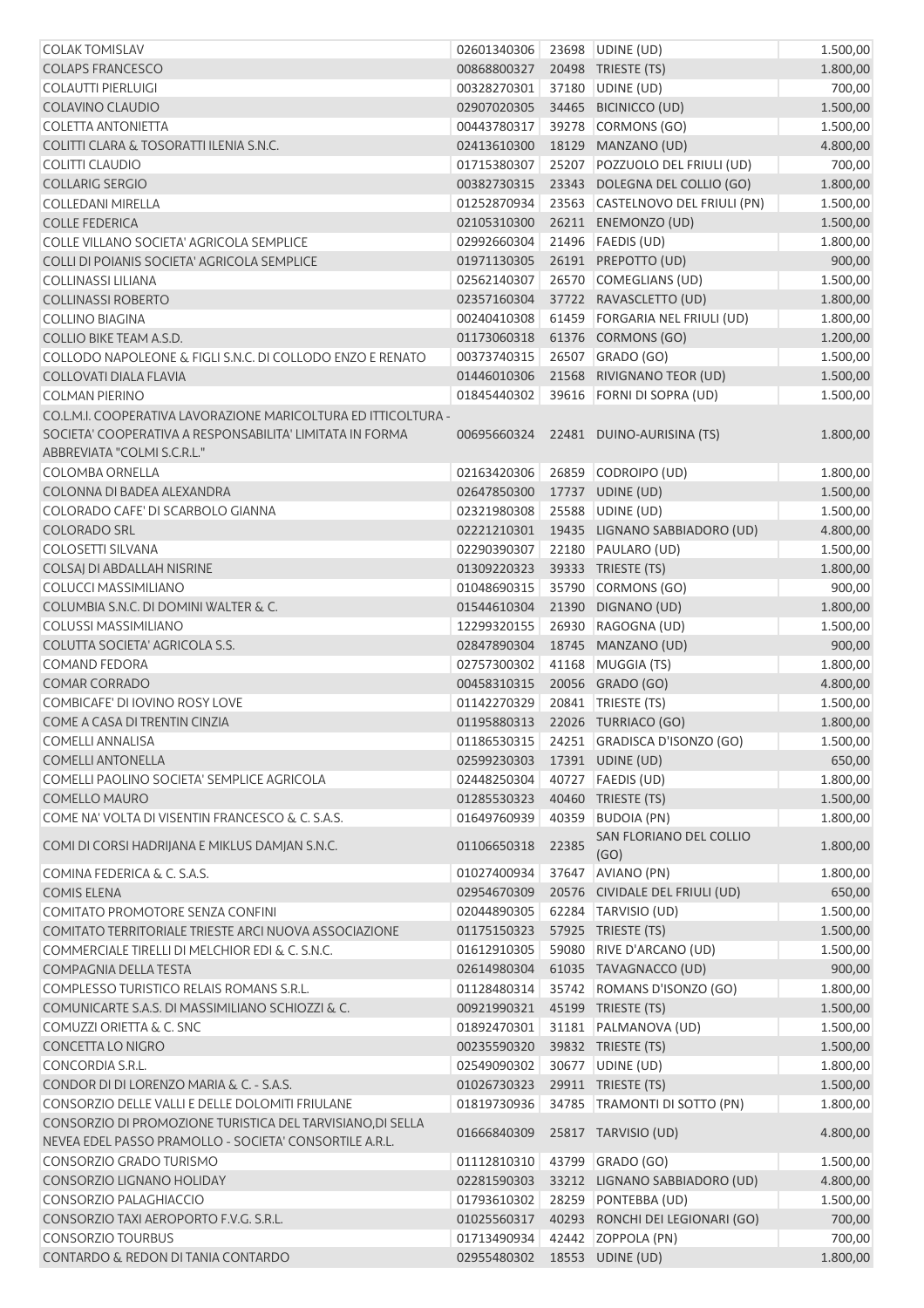| <b>CONTE DARIO</b>                                                                              | 00467300315                    |       | 38225 MONFALCONE (GO)                             | 1.800,00             |
|-------------------------------------------------------------------------------------------------|--------------------------------|-------|---------------------------------------------------|----------------------|
| <b>CONTE GIUSEPPE</b>                                                                           | 00000000000                    |       | 38765 MONFALCONE (GO)                             | 900,00               |
| <b>CONTELLI RAFFAELLA</b>                                                                       | 00981610322                    |       | 33142 MUGGIA (TS)                                 | 1.500,00             |
| <b>CONTESSI MANUEL</b>                                                                          | 02338080308                    |       | 32606 SAN DANIELE DEL FRIULI (UD)                 | 1.800,00             |
| <b>CONTI EZIO</b>                                                                               | 01135980256                    |       | 33939 CLAUT (PN)                                  | 1.500,00             |
| COOKING PASSION DI PICCINATO MARINA                                                             | 01822520936                    |       | 23809 BUDOIA (PN)                                 | 1.500,00             |
| COOLKING SAS DI WU ZHUOYUE                                                                      | 02979640303                    |       | 37050 UDINE (UD)                                  | 1.800,00             |
| COOP DEL PESCE S.R.L.S.                                                                         | 01252190325                    |       | 39002 DUINO-AURISINA (TS)                         | 1.800,00             |
| COOPERATIVA CULTURA LAVORO PROMOZIONE SERVIZI SOCIETA'<br><b>COOPERATIVA</b>                    | 01043780939                    |       | 28763 PORDENONE (PN)                              | 1.500,00             |
| COOPERATIVA DEGLI ARCHIVISTI - PALEOGRAFI - SOCIETA'<br><b>COOPERATIVA</b>                      | 00654050327                    |       | 60766 TRIESTE (TS)                                | 900,00               |
| COOPERATIVA ECONOMICA "BRAJDA VRH" - GOSPODARSKA ZADRUGA<br>"BRAJDA VRH" - SOCIETA' COOPERATIVA | 00128060316                    |       | 61255 SAVOGNA D'ISONZO (GO)                       | 1.500,00             |
| COOPERATIVA SOCIALE HANNA HOUSE                                                                 | 02874500305                    | 35744 | FIUMICELLO VILLA VICENTINA<br>(UD)                | 1.800,00             |
| COOP. ZENART SOCIETA' COOPERATIVA                                                               | 01825520990                    |       | 57833 UDINE (UD)                                  | 900,00               |
| <b>COPETTI ANNAROSA</b>                                                                         | 01223130301                    |       | 22863 VENZONE (UD)                                | 1.500,00             |
| <b>COPETTI GABRIELLA</b>                                                                        | 02362990307                    |       | 17293 COMEGLIANS (UD)                             | 4.800,00             |
| <b>COPIZ MICHEL</b>                                                                             | 02716990300                    |       | 16700 TOLMEZZO (UD)                               | 1.500,00             |
| COPPOLA MANFREDO & MATTIASSICH CINZIA SNC                                                       | 00299250324                    |       | 37227 TRIESTE (TS)                                | 1.800,00             |
| COQUINA FLOREANI ALTRO CHE CATERING                                                             | 00187120936                    |       | 36102 PORCIA (PN)                                 | 1.500,00             |
| <b>CORADAZZI GIANFRANCA</b>                                                                     | 01547130300                    |       | 30333 VENZONE (UD)                                | 1.500,00             |
| <b>CORALLINO GESTIONI S.R.L.</b>                                                                | 02922170309                    |       | 34601 MARANO LAGUNARE (UD)                        | 1.800,00             |
| CORALLO S.A.S. DI PADOVAN FRANCESCO E C.                                                        | 01384140305                    |       | 20341 AQUILEIA (UD)                               | 1.800,00             |
| CORAZZA ALESSANDRO                                                                              | 01198370312                    |       | 19313 GRADO (GO)                                  | 1.800,00             |
| <b>CORAZZA ELISA</b>                                                                            | 02447550308                    |       | 28905 UDINE (UD)                                  | 1.500,00             |
| <b>CORAZZA ROBERTO</b>                                                                          | 01774220931                    |       | 57787 SACILE (PN)                                 | 1.800,00             |
| <b>CORBATTO GIANFRANCO</b>                                                                      | 00124010315                    |       | 27814 GRADO (GO)                                  | 900,00               |
| <b>CORDENONS DAIANA</b>                                                                         | 00000000000                    |       | 42754 PORDENONE (PN)                              | 900,00               |
| <b>COREN EDILIANA</b>                                                                           | 00972590301                    |       | 26417 SAN PIETRO AL NATISONE (UD)                 | 1.500,00             |
|                                                                                                 |                                |       |                                                   |                      |
| <b>CORETTI CRISTINA</b>                                                                         | 01208230324                    |       | 24968 TRIESTE (TS)                                | 1.500,00             |
| <b>CORETTI ROOMS</b>                                                                            | 00000000000                    | 24837 | SAN DORLIGO DELLA VALLE<br>(TS)                   | 900,00               |
| <b>CORNACCHIOLI MICHELE</b>                                                                     | 00965080328                    |       | 38458 TRIESTE (TS)                                | 700,00               |
| <b>CORNER 1896 SRL</b>                                                                          |                                |       | 02931810309 31354 LIGNANO SABBIADORO (UD)         | 1.800,00             |
| <b>CORNER CAFE DI MANCIN SIMONE</b>                                                             | 01337330326 26287 TRIESTE (TS) |       |                                                   | 1.500,00             |
| <b>CORNER S.R.L.</b>                                                                            | 01854770938                    |       | 35771 PORDENONE (PN)                              | 1.500,00             |
| CORONA 2.0 SRL                                                                                  | 01799740939                    |       | 18159 CLAUZETTO (PN)                              | 4.800,00             |
| <b>CORONA DAVIDE</b>                                                                            | 01654230935                    |       | 23127 ERTO E CASSO (PN)                           |                      |
| <b>CORONA PIERA</b>                                                                             | 01795710936                    |       | 29862 ERTO E CASSO (PN)                           | 1.500,00             |
| CORONA RUGGERO                                                                                  | 01519110934                    |       | 38787 ERTO E CASSO (PN)                           | 1.500,00             |
| CORPO DI BATTELLO MASSIMILIANO                                                                  |                                |       |                                                   | 1.800,00             |
| <b>CORRADIN GLORIA</b>                                                                          | 02880650300                    |       | 02786690301 19043 PRADAMANO (UD)                  | 1.500,00             |
| CORRADINI MARCO E FASCI CLARA - S.N.C.                                                          | 02225230305                    |       | 21968 LATISANA (UD)                               | 1.500,00             |
| <b>CORRADO PEZZICARI</b>                                                                        |                                |       | 40450 RIVIGNANO TEOR (UD)                         | 1.800,00             |
| <b>CORREA ANA VERONICA</b>                                                                      | 00621620327                    |       | 22416 DUINO-AURISINA (TS)                         | 4.800,00             |
| <b>CORRO' ALEX</b>                                                                              | 02859900306                    |       | 19607 VARMO (UD)                                  | 1.500,00             |
| <b>CORSIFABIO</b>                                                                               | 00000000000                    |       | 42622 SAPPADA (UD)                                | 650,00               |
|                                                                                                 | 01169280326                    |       | 40909 TRIESTE (TS)                                | 700,00               |
| <b>CORSI GUIDO</b>                                                                              | 01270850322                    |       | 21577   TRIESTE (TS)                              | 700,00               |
| <b>CORSO MAURO</b>                                                                              | 02570910303                    |       | 38903 MARANO LAGUNARE (UD)                        | 1.500,00             |
| <b>CORTE DANIELE</b>                                                                            | 01221290933                    |       | 21536 CAVASSO NUOVO (PN)                          | 1.800,00             |
| CORTE KALISTER - SOCIETA' A RESPONSABILITA' LIMITATA                                            | 01099020321                    |       | 33127 TRIESTE (TS)                                | 900,00               |
| <b>CORTELLO TIZIANA</b><br>CORTE RAIMONDO DELLA TORRE S.R.L.                                    | 02066620309<br>01041640937     | 35827 | 32221 UDINE (UD)<br>SAN VITO AL TAGLIAMENTO       | 1.500,00<br>4.800,00 |
|                                                                                                 |                                |       | (PN)                                              |                      |
| CORTE VIAGGI SOCIETA' COOPERATIVA<br><b>CORTEX DI ALAN MAGAGNATO</b>                            | 02597220306                    |       | 21015   TOLMEZZO (UD)                             | 4.800,00             |
|                                                                                                 | 02888630304                    |       | 39982 TRICESIMO (UD)                              | 1.800,00             |
| CORTI RICCARDO DI CELANT BARBARA                                                                | 01742350935                    |       | 21230 POLCENIGO (PN)                              | 1.500,00             |
| <b>CORVATANIA</b>                                                                               | 02854280308                    |       | 23131 AIELLO DEL FRIULI (UD)                      | 1.500,00             |
| <b>CORVIETTO ALESSANDRA</b><br><b>CORVINO GENNARO</b>                                           | 02239760305<br>02674660275     |       | 25622 UDINE (UD)<br>41178 LIGNANO SABBIADORO (UD) | 1.500,00<br>700,00   |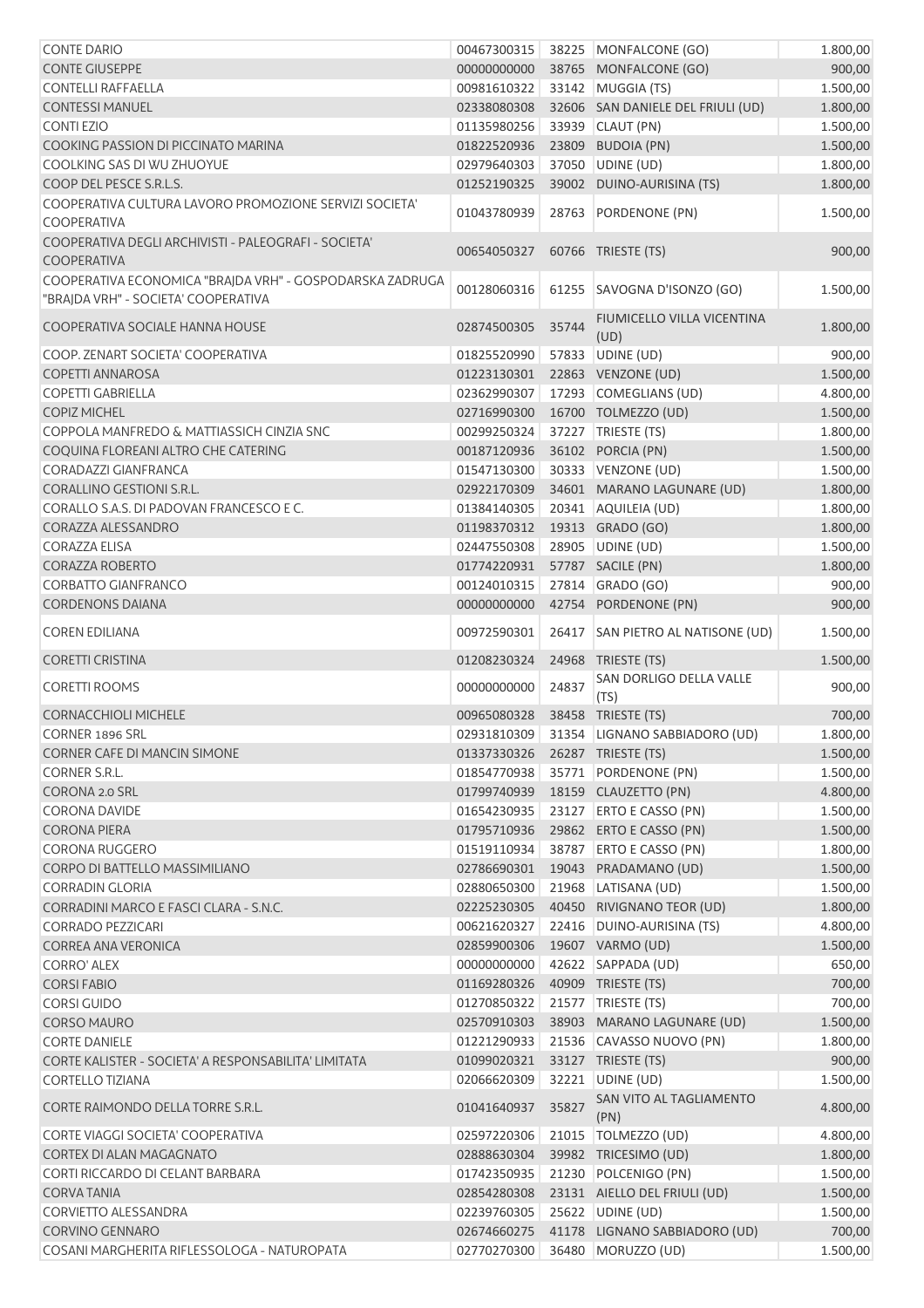| COS.FI.N S.R.L.                                                                        | 01313590935 21347 SACILE (PN)  |       |                                                        | 4.800,00             |
|----------------------------------------------------------------------------------------|--------------------------------|-------|--------------------------------------------------------|----------------------|
| <b>COSLAN MAURO</b>                                                                    | 00972720320                    |       | 27745 TRIESTE (TS)                                     | 700,00               |
| COSMAR DI BERTIN MARINA & C. S.N.C.                                                    | 01469600934                    |       | 24378 SPILIMBERGO (PN)                                 | 1.800,00             |
| <b>COSSAR ANDREA</b>                                                                   | 02568310300                    |       | 34405 CODROIPO (UD)                                    | 700,00               |
| <b>COSSAR DANIELA</b>                                                                  | 01198940312                    |       | 22430 SAN PIER D'ISONZO (GO)                           | 1.800,00             |
| COSSA S.R.L.                                                                           | 02981950302                    |       | 37416 UDINE (UD)                                       | 1.500,00             |
| <b>COSSETTI FRANCESCA</b>                                                              | 00345020309                    |       | 20317 PAULARO (UD)                                     | 1.500,00             |
| <b>COSSETTO MAURO</b>                                                                  | 01024450320                    |       | 27019 TRIESTE (TS)                                     | 700,00               |
| <b>COS SONIA</b>                                                                       | 02799640301                    |       | 16845 REMANZACCO (UD)                                  | 650,00               |
| <b>COSSUTTA ANTONIO</b>                                                                | 01796190930                    |       | 25692 MONTEREALE VALCELLINA (PN)                       | 650,00               |
| <b>COSSUTTA ETTORE</b>                                                                 | 01295140329                    |       | 33646 TRIESTE (TS)                                     | 700,00               |
| <b>COSSUTTA MICHELE</b>                                                                | 01229790934                    |       | 38607 FRISANCO (PN)                                    | 1.800,00             |
| <b>COSSUTTI CARLO</b>                                                                  | 01534560303                    |       | 18651 UDINE (UD)                                       | 700,00               |
| COSTA DEI BARBARI DI SANSON GIANPAOLO                                                  | 01260360324                    |       | 34509 DUINO-AURISINA (TS)                              | 1.500,00             |
| <b>COSTANTINI FABIO</b>                                                                | 02785910304                    |       | 36056 TRICESIMO (UD)                                   | 1.800,00             |
| COSTANTINI RISTORANTI S.N.C. DI COSTANTINI ELIGIO E PIO                                | 00454890302                    |       | 17572 TARCENTO (UD)                                    | 4.800,00             |
| <b>COSTA UBERTO</b>                                                                    | 02627610211                    |       | 42737 GRADO (GO)                                       | 1.800,00             |
| COSTRUZIONI IMMOBILIARI S.R.L.                                                         | 01189750316                    |       | 34596 GORIZIA (GO)                                     | 4.800,00             |
| <b>COTIC BOJANA</b>                                                                    | 01023590324                    |       | 25087 TRIESTE (TS)                                     | 1.500,00             |
| COTIFAM SOCIETA' A RESPONSABILITA' LIMITATATA SEMPLIFICATA                             | 02935590303                    |       | 60932 UDINE (UD)                                       | 1.500,00             |
| CO.TR.A.P. SERVICES S.R.L.                                                             | 01388380931                    |       | 60802 PORDENONE (PN)                                   | 1.500,00             |
| <b>COTTAGE DEL FIUME</b>                                                               | 00000000000                    | 38317 | RAGOGNA (UD)                                           | 900,00               |
| <b>COTTERLE MASSIMILIANO</b>                                                           | 00959300328                    | 25531 | SAN DORLIGO DELLA VALLE<br>(TS)                        | 700,00               |
| <b>COTTERLE ROSANNA</b>                                                                | 01292810320                    |       | 42139 TRIESTE (TS)                                     | 1.500,00             |
| <b>COTTERLI &amp; CARCHIO S.R.L.S.</b>                                                 | 02927310306                    |       | 18304 TAVAGNACCO (UD)                                  | 1.500,00             |
| COTTO E MANGIATO DI GUIDA GIOVANNA                                                     | 01422080935                    |       | 38209 CASARSA DELLA DELIZIA (PN)                       | 1.800,00             |
| COUNTRY PUB DI COSLOVICH MAURIZIO                                                      | 01241620325                    |       | 21354 MUGGIA (TS)                                      | 1.800,00             |
| <b>COUTOUT NICOLAS</b>                                                                 | 01837880937                    |       | 21824 TRAMONTI DI SOTTO (PN)                           | 1.800,00             |
| COVER S.R.L.                                                                           | 01277960934                    |       | 30389 PORCIA (PN)                                      | 1.800,00             |
| <b>COZZUTTI ANDREA</b>                                                                 | 01189840323                    | 19273 | TRIESTE (TS)                                           | 700,00               |
| C. & P. S.N.C. DI CORONA DIEGO E POPOVA EVGUENIA                                       | 01594840934                    | 36298 | <b>SAN MARTINO AL</b><br><b>TAGLIAMENTO (PN)</b>       | 1.500,00             |
| <b>CRAL MASSIMO</b>                                                                    | 00899320329                    | 37897 | TRIESTE (TS)                                           | 700,00               |
| CRANIO-SACRALE UPLEDGER ITALIA E.T.S.                                                  | 90097270327                    |       | 42516 TRIESTE (TS)                                     | 1.500,00             |
| <b>CRAPIZ BRUNA</b>                                                                    | 02849410309                    |       | 29431 OSOPPO (UD)                                      | 1.500,00             |
| CRAVERA ATTILIO & C. S.N.C.                                                            | 00663600328 32686 TRIESTE (TS) |       |                                                        | 1.500,00             |
| CRAZY ICE DI GATTI CHRISTIAN                                                           | 02873340307                    |       | 39674 CODROIPO (UD)                                    | 1.500,00             |
| C.R.C. - SOCIETA' A RESPONSABILITA' LIMITATA SEMPLIFICATA                              | 01305580324                    |       | 31864 TRIESTE (TS)                                     | 1.500,00             |
| CREAKTIVA S.R.L.                                                                       | 02257400305                    |       | 22559 CERVIGNANO DEL FRIULI (UD)                       | 1.500,00             |
| CREATIVESPORT S.S.D. A R.L.                                                            | 02990610301                    |       | 24994 GONARS (UD)                                      | 1.500,00             |
| CREATIVSPORT SSD A R.L.                                                                | 02903930309                    |       | 25281 GONARS (UD)                                      | 1.500,00             |
| CRECOLA S.N.C. DI MARSONI MARCO E C.                                                   | 01016470310                    | 22397 | FIUMICELLO VILLA VICENTINA                             | 1.800,00             |
| CREMA&FRUTTA S.N.C. DI SANDRIN ROBERTO E DA FRE' LUCA                                  |                                |       | (UD)                                                   |                      |
|                                                                                        | 01760070936                    |       | 36507 SACILE (PN)                                      | 1.500,00             |
| CREMA & QUALITO S.R.L.<br>CREMERIA VENETA DI BUOSI STEPHANE & C. S.N.C.                | 02569150309<br>01433630934     |       | 23007 GONARS (UD)<br>60315 BRUGNERA (PN)               | 1.500,00             |
|                                                                                        |                                |       |                                                        | 1.500,00             |
| <b>CREMESE SIMONETTA</b><br>CRESCERE SUL TATAMI JUDO LIBERTAS ASSOCIAZIONE SPORTIVA    | 00825480304<br>00000000000     |       | 18831 POZZUOLO DEL FRIULI (UD)<br>61730 PORDENONE (PN) | 1.500,00<br>1.200,00 |
| DILETTANTISTICA                                                                        |                                |       |                                                        |                      |
| CRESCI - CENTRO DI RIFERIMENTO EDUCATIVO PER LO SVILUPPO<br>COGNITIVO INTEGRATO S.R.L. | 01205580325                    |       | 23621 TRIESTE (TS)                                     | 1.500,00             |
| <b>CRESEVICH MAURIZIO</b>                                                              | 00909440323                    |       | 36260 DUINO-AURISINA (TS)                              | 700,00               |
| <b>CRESPI PATRIZIA</b>                                                                 | 02891170306                    |       | 37888 BUIA (UD)                                        | 650,00               |
| <b>CRESSA FEDERICO</b>                                                                 | 01328840325                    |       | 34099 TRIESTE (TS)                                     | 1.800,00             |
| <b>CRESTAN MICHELA</b>                                                                 | 01872250939                    |       | 37147 SACILE (PN)                                      | 1.500,00             |
| CRI.CAR S.R.L.                                                                         | 02393880303                    |       | 21264 UDINE (UD)                                       | 1.800,00             |
| CRI E CHI SNC DI DI LILLO FRANCESCA E PERAINO CRISTINA                                 | 02994940308                    |       | 39057 UDINE (UD)                                       | 1.500,00             |
| CRINAT DI CRISTIAN BATTISTEL E NATASA SIMIC S.N.C.                                     | 02470610300                    |       | 62325 UDINE (UD)                                       | 1.500,00             |
| <b>CRISNARO DONATELLA</b>                                                              | 02310820309                    |       | 27335 SAVOGNA (UD)                                     | 1.500,00             |
| CRIS S.R.L.                                                                            | 01845420932                    |       | 20402 FONTANAFREDDA (PN)                               | 1.800,00             |
| <b>CRISTANCIG DEVID</b>                                                                | 01135520318                    |       | 19631 GORIZIA (GO)                                     | 1.500,00             |
| <b>CRISTANTE MARCO</b>                                                                 | 02701800308                    |       | 27640 VALVASONE ARZENE (PN)                            | 1.800,00             |
| <b>CRISTIAN BACCI</b>                                                                  | 00000000000                    |       | 19152 MUGGIA (TS)                                      | 900,00               |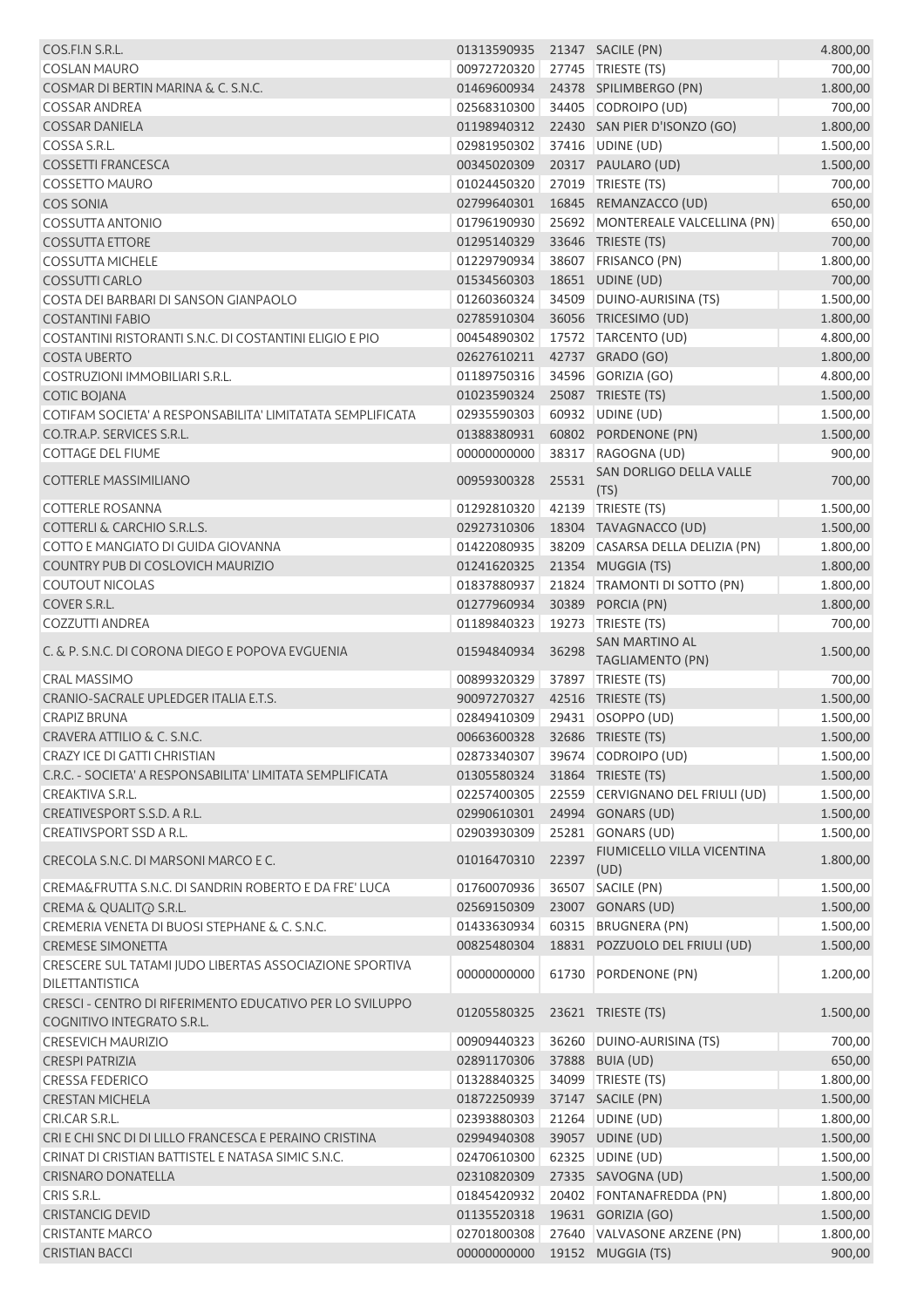| CRISTINA DI LIN LIPING                                                       | 03939790162                    |       | 27242 PORDENONE (PN)             | 1.500,00 |
|------------------------------------------------------------------------------|--------------------------------|-------|----------------------------------|----------|
| CRISTOFOLI MARIA & C. S.N.C.                                                 | 01411680307                    |       | 25903 CODROIPO (UD)              | 1.500,00 |
| <b>CRIVELLI PAOLO</b>                                                        | 00894060326                    |       | 17890   TRIESTE (TS)             | 1.800,00 |
| <b>CROATTO NUALA</b>                                                         | 00000000000                    |       | 35676 TARCENTO (UD)              | 900,00   |
| CROCE ROSSA ITALIANA - COMITATO DI CASARSA DELLA DELIZIA -                   |                                |       |                                  |          |
| ORGANIZZAZIONE DI VOLONTARIATO                                               | 01749900930                    |       | 60392 CASARSA DELLA DELIZIA (PN) | 1.500,00 |
| CROCE ROSSA ITALIANA - COMITATO DI PORDENONE -                               | 01749880934                    |       | 60038 PORDENONE (PN)             | 1.500,00 |
| ORGANIZZAZIONE DI VOLONTARIATO                                               |                                |       |                                  |          |
| CROCE ROSSA ITALIANA - COMITATO DI SAN VITO AL TAGLIAMENTO -                 | 01749890933                    | 57906 | SAN VITO AL TAGLIAMENTO          | 1.500,00 |
| AZZANO DECIMO - ORGANIZZAZIONE DI VOLONTARIATO                               |                                |       | (PN)                             |          |
| <b>CROCIANI GIACOMO</b>                                                      | 00000000000                    |       | 38656 MUGGIA (TS)                | 900,00   |
| <b>CROITORU TATIANA</b>                                                      | 01282740321                    |       | 32433 TRIESTE (TS)               | 1.500,00 |
| CROMO STUDIO DI VOJVODA EDOARDO                                              | 01738020930                    |       | 58032 PORDENONE (PN)             | 1.500,00 |
| CROSSFIT TOLMEZZO DI ROMANIN MICHELA                                         | 02819060308                    |       | 22454   TOLMEZZO (UD)            | 1.500,00 |
| CROVIZ IMMOBILIARE S.A.S. DI CROVATO FABIO E C.                              | 01277150932                    |       | 30821 PORCIA (PN)                | 4.800,00 |
| <b>CROZZOLI ANNA</b>                                                         | 02696210307                    |       | 35986 UDINE (UD)                 | 1.500,00 |
| <b>CROZZOLI MICHELE</b>                                                      | 01278050933                    |       | 29706 TRAMONTI DI SOPRA (PN)     | 1.800,00 |
| CR SRL SEMPLIFICATA                                                          | 02957940303                    |       | 61850 LIGNANO SABBIADORO (UD)    | 1.800,00 |
| <b>CRUCIL LAURA</b>                                                          | 00000000000                    |       | 38307 CORNO DI ROSAZZO (UD)      | 900,00   |
| <b>CRUCIL LUCA</b>                                                           | 02991360302                    |       | 20391 CIVIDALE DEL FRIULI (UD)   | 650,00   |
| CRUZ GARCIA ROSA JUDITH                                                      | 02733970301                    |       | 37867 PALUZZA (UD)               | 1.500,00 |
| CRYSS ROYAL BAR DI HUANG WEI                                                 | 02789020308                    |       | 20595 LATISANA (UD)              | 1.500,00 |
| C.S.D. ASD SOKOL                                                             | 00563030329                    |       | 62347 DUINO-AURISINA (TS)        | 1.200,00 |
| CS LIBERTAS CP DI UDINE                                                      | 02107550309                    |       | 61386 MARTIGNACCO (UD)           | 1.200,00 |
| CSS TEATRO STABILE DI INNOVAZIONE DEL FRIULI VENEZIA GIULIA SOC.             |                                |       |                                  |          |
| COOP. BREVEMENTE ANCHE "CSS TEATRO STABILE DI INNOVAZIONE                    | 00805820305                    |       | 24207 UDINE (UD)                 | 1.500,00 |
| DEL FVG"                                                                     |                                |       |                                  |          |
| <b>CUCCARINI MATTEO</b>                                                      | 02879120307                    |       | 60062 PALUZZA (UD)               | 1.800,00 |
| <b>CUCCHIARO ADRIANO</b>                                                     | 01395220302                    |       | 28398 NIMIS (UD)                 | 1.800,00 |
| CUCIART DI SALDANA GOMEZ AMELIA ESTHER                                       | 01272350321                    |       | 21411   TRIESTE (TS)             | 900,00   |
| <b>CU-CU BAR DI CUSAN GIULIANO</b>                                           | 01689600938                    |       | 29410 BRUGNERA (PN)              | 1.500,00 |
| <b>CUDIZ MASSIMILIANO</b>                                                    | 01772120307                    |       | 30469 MOIMACCO (UD)              | 1.800,00 |
| <b>CUERO ANA MILENA</b>                                                      | 02696330303                    |       | 34344 TAVAGNACCO (UD)            | 1.500,00 |
|                                                                              |                                |       |                                  |          |
| <b>CULOT GIANLUCA</b>                                                        | 02244970303                    | 35846 | MUZZANA DEL TURGNANO             | 1.500,00 |
|                                                                              |                                |       | (UD)                             |          |
| <b>CULOT GUALTIERO</b>                                                       | 00003290319 29353 GORIZIA (GO) |       |                                  | 700,00   |
| <b>CULOT IGOR</b>                                                            | 01109140317 29539 GORIZIA (GO) |       |                                  | 700,00   |
| <b>CUMIN MARCO</b>                                                           | 01135730313                    |       | 26713 ROMANS D'ISONZO (GO)       | 1.500,00 |
| CUOMO MARIA MICHELA & C. S.A.S.                                              | 02073460301                    |       | 23897 TARCENTO (UD)              | 1.800,00 |
| <b>CUOMO RITA &amp; C. SAS</b>                                               | 00655020303                    |       | 26400 TALMASSONS (UD)            | 1.800,00 |
| CUOR DI GELATO S.N.C. DI ZOLDAN LARA & ZOLDAN SABRINA                        | 01612760932                    |       | 27931 FONTANAFREDDA (PN)         | 1.500,00 |
| CUORE DI PANNA DI BOLZICCO GIANCARLO                                         | 02702100302                    |       | 30283 UDINE (UD)                 | 1.500,00 |
| CUPIDO S.N.C. DI CATALANO DEBORA E SCALABRINO MICHELE                        | 01144270319                    |       | 37330 MONFALCONE (GO)            | 1.500,00 |
| CURIOSI DI NATURA - SOCIETA' COOPERATIVA                                     | 01134870326                    |       | 41827 TRIESTE (TS)               | 4.800,00 |
| <b>CUSMA GIORGIO</b>                                                         | 01012070320                    |       | 28633 TRIESTE (TS)               | 700,00   |
| <b>CUSSIGH BARBARA</b>                                                       | 02689130306                    |       | 34830 UDINE (UD)                 | 1.500,00 |
| <b>CUSTODIO DECIO</b>                                                        | 01294770324                    |       | 39497   TRIESTE (TS)             | 1.800,00 |
| <b>CUTTINI CLAUDIO</b>                                                       | 02548810304                    |       | 60792 GEMONA DEL FRIULI (UD)     | 1.500,00 |
| <b>CVITKO CLARA</b>                                                          | 01206860320                    |       | 33760 TRIESTE (TS)               | 1.800,00 |
| <b>CYCLING TEAM FRIULI ASD</b>                                               | 02412250306                    |       | 59750 UDINE (UD)                 | 1.200,00 |
| C & Y SAS DI LI XIAOBIN                                                      | 02958320307                    |       | 58122 MANZANO (UD)               | 1.500,00 |
| DA ALFONSO DI ACAMPORA NICOLA E C. S.A.S.                                    | 02193810302                    |       | 19030 SAN GIORGIO DI NOGARO (UD) | 1.800,00 |
| DA ANGELA DI FABRIS GIACOMINO & C. - S.A.S.                                  | 00297510307                    |       | 17287   SEDEGLIANO (UD)          | 4.800,00 |
| DA BAFFO DI STEFANO BARNABA' & C. - S.A.S.                                   | 00663640324                    |       | 37179 TRIESTE (TS)               | 1.800,00 |
| DA BALAN SNC DI MORETTI TIZIANA & C.                                         | 01490120308                    |       | 21795 SAN GIORGIO DI NOGARO (UD) | 1.500,00 |
| DA.BAR.A RISTORAZIONE SNC DI DEL NEGRO DANIELE E MONTICOLO<br><b>BARBARA</b> | 02886740303                    |       | 32599 MARTIGNACCO (UD)           | 1.800,00 |
| DA BEPO S.R.L.                                                               | 01354480939                    |       | 39192 FIUME VENETO (PN)          | 1.800,00 |
| DACHRIS DI CHRISTIAN COLASUONNO & C. SNC                                     | 01280770320                    |       | 39168 TRIESTE (TS)               | 1.500,00 |
| DA CLELIA S.N.C. DI MONEGO MANUELA, CRISTINA E NADIA                         | 02269650301                    |       | 27910 TARVISIO (UD)              | 1.500,00 |
| DA DALIA 3.0 DI DEL DO' DEBORA                                               | 02860730304                    |       | 29020 UDINE (UD)                 | 1.500,00 |
| DA DESI DI CONDOLF DESIREE                                                   | 01085260311                    |       | 18301 RONCHI DEI LEGIONARI (GO)  | 1.500,00 |
| DA DORIS DI ZUMINO MONICA                                                    | 02821020308                    |       | 26903 MAJANO (UD)                | 1.500,00 |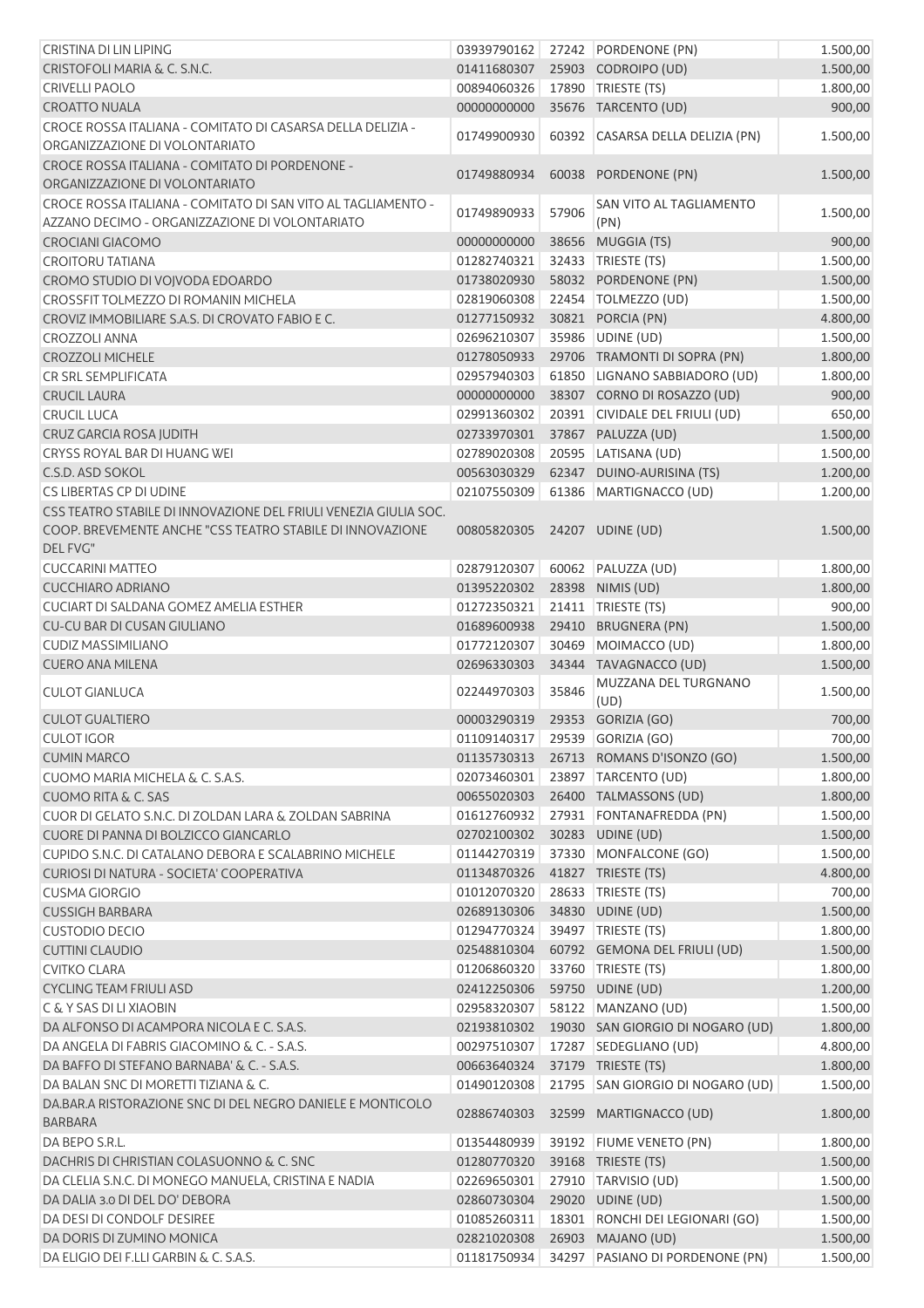| DA FAUSTO & C. S.N.C. DI FACHIN FAUSTO                                            | 02435320300 21202 SAURIS (UD) |       |                                            | 1.800,00 |
|-----------------------------------------------------------------------------------|-------------------------------|-------|--------------------------------------------|----------|
| DA FIORENZO - OSTERIA CON CUCINA - DI FILAFERRO FIORENZO                          | 00211920301                   |       | 41385 MOGGIO UDINESE (UD)                  | 1.800,00 |
| DA FRANCO DI CORBATTO KARIN & C. S.N.C.                                           | 00430330316                   |       | 39746 GRADO (GO)                           | 4.800,00 |
| DA GIOCONDA DI NAGOSTINIS CINZIA E C. S.N.C.                                      | 01426350300                   |       | 23586 VILLA SANTINA (UD)                   | 1.500,00 |
| DAGRI ALESSANDRO                                                                  | 00959720327                   |       | 19084 TRIESTE (TS)                         | 700,00   |
| <b>DAGRI MARINO</b>                                                               | 00959710328                   |       | 27476   TRIESTE (TS)                       | 700,00   |
| DAI FRADEI GOBBO S.N.C. DI GOBBO LORIS E CRISTIAN                                 | 01675570939                   |       | 29308 PRATA DI PORDENONE (PN)              | 1.800,00 |
| D'AIMES S.N.C. DI IRENE ANTONIONE, ALESSIA POLI, SIMONETTA                        |                               |       |                                            |          |
| RAVANELLI E MIRKO MEMO                                                            | 01317210324                   |       | 43855 TRIESTE (TS)                         | 1.500,00 |
| <b>DAINESE MONICA</b>                                                             | 01289560326                   |       | 23236 TRIESTE (TS)                         | 1.800,00 |
|                                                                                   |                               |       | MALBORGHETTO VALBRUNA                      |          |
| DA JULIA DI ZELLOTH RICCARDO                                                      | 00000000000                   | 42088 | (UD)                                       | 900,00   |
| DA LAURA DI MARSEU LAURA                                                          | 00818820300                   |       | 17992 CIVIDALE DEL FRIULI (UD)             | 1.500,00 |
| DAL BARBASUCON DI BOB GEORGE MANUEL                                               | 01792030932                   |       | 19270 PORDENONE (PN)                       | 1.500,00 |
| DAL BIAGIO DI BIASIOLI ANDREA                                                     | 02690370305                   |       | 30746 LATISANA (UD)                        | 1.500,00 |
| DAL CICO S.A.S. DI GHELLER GINO FRANCESCO & C.                                    | 01654840931                   |       | 20467 PORDENONE (PN)                       | 1.800,00 |
| <b>DAL CIN CRISTINA</b>                                                           | 05001630267                   |       | 34184 SACILE (PN)                          | 4.800,00 |
| DA LELLA DI YODIT ZORZENON                                                        | 00000000000                   |       | 38538 TRIESTE (TS)                         | 900,00   |
| <b>D'ALESSIO DEBORAH</b>                                                          | 01319600324                   |       | 22878 TRIESTE (TS)                         | 1.800,00 |
| DAL GRANDE LORIS & C. S.N.C.                                                      | 01467980932                   |       | 26555 PORDENONE (PN)                       | 900,00   |
| DALI' 2020 S.R.L.S.                                                               | 01347460329                   |       | 57676 TRIESTE (TS)                         | 1.800,00 |
| DA LILIA DI IVANOVA LILIA                                                         | 01175270311                   |       | 32196 MONFALCONE (GO)                      | 1.500,00 |
| DALIS BAR DI SETTANGELO RITA                                                      | 01174630317                   |       | 36575 MONFALCONE (GO)                      | 1.500,00 |
| DALLA BONA CORRADO                                                                | 01538160936                   |       | 39060 PASIANO DI PORDENONE (PN)            | 1.500,00 |
| DALLA STE' DI BOZ ESTEFANIA YASMIN                                                | 01741010936                   |       | 30949 PORDENONE (PN)                       | 1.800,00 |
| DALLE CUGINE DI LOREDANA CRASSA'                                                  | 01213600321                   |       | 41813   TRIESTE (TS)                       | 1.500,00 |
| <b>DALLOLIO CLAUDIO</b>                                                           | 02691920306                   |       | 34051 GEMONA DEL FRIULI (UD)               | 650,00   |
| DALMATA DI MONTERISI ANTE                                                         | 01258620325                   |       | 37360 TRIESTE (TS)                         | 1.800,00 |
| DAL "NONO PRIMO" DI STELLA DANIELE                                                | 02268350309                   |       | 24918 MARTIGNACCO (UD)                     | 1.800,00 |
| DAL PICIUL SNC DI DE MONTE F.M.T.                                                 | 01028370300                   |       | 24186 SAN DANIELE DEL FRIULI (UD)          | 1.800,00 |
| DAMA BIANCA DI BOSSOKA AHISSA SONIA                                               | 02811590302                   |       | 17664 UDINE (UD)                           | 1.500,00 |
| DAMADOLCE DI SALERNO MICHELA                                                      | 02722850308                   |       | 29809 UDINE (UD)                           | 1.500,00 |
| "DA MARCELLO" DI MUNARIN MARCELLO                                                 | 01101800314                   |       | 19186 CORMONS (GO)                         | 1.800,00 |
| DA MARINELLI DI MARINELLI MARCELLO                                                | 01196430316                   |       | 24262 MONFALCONE (GO)                      | 1.800,00 |
| DA MARIO DI RACCHELLI MARIO                                                       |                               |       | 02769830304 17722 TARCENTO (UD)            | 1.800,00 |
| DA MARIO DI SPECOGNA MARINA                                                       |                               |       | 02027240304 36864 CIVIDALE DEL FRIULI (UD) | 1.500,00 |
| DAMARY DI GAUDINO MARIA                                                           |                               |       | 01204420317 23813 MONFALCONE (GO)          | 1.500,00 |
|                                                                                   |                               |       | COLLOREDO DI MONTE                         |          |
| DA MASINO DI PICILI EGIDIO                                                        | 02715610305                   | 35615 | ALBANO (UD)                                | 1.500,00 |
| DAMA SNC DI ARIENTI DAVIDE & C.                                                   | 02990680304                   |       | 25866 CAMPOFORMIDO (UD)                    | 1.800,00 |
| DA, MA, S, N, C, DI DAVIA' ALESSANDRO E C.                                        | 01429340936                   |       | 34126 FONTANAFREDDA (PN)                   | 1.800,00 |
| DA MATTIA SOCIETA' A RESPONSABILITA' LIMITATA SEMPLIFICATA                        | 02871070302                   |       | 22045 TARVISIO (UD)                        | 1.500,00 |
|                                                                                   |                               |       | SAN GIOVANNI AL NATISONE                   |          |
| <b>DA.MAX SERVICE SRL</b>                                                         | 02888620305                   | 17138 | (UD)                                       | 1.800,00 |
| D'AMBROSIO FILOMENA                                                               | 01219230321                   |       | 21314 TRIESTE (TS)                         | 1.800,00 |
| D'AMBROSIO GIONA E D'AMBROSIO LUCA                                                | 00651200305                   |       | 35505 CASTIONS DI STRADA (UD)              | 1.800,00 |
| D'AMBROSIO NAZARIO                                                                | 00222250326                   |       | 33476 TRIESTE (TS)                         | 1.500,00 |
| <b>D'AMBROSIO PIERLUIGI</b>                                                       | 01701410936                   |       | 31703 MORTEGLIANO (UD)                     | 1.500,00 |
| DAMERO' DI RORATO DANIELA & C. SNC                                                | 01660030931                   |       | 17671 PRAVISDOMINI (PN)                    | 1.500,00 |
| <b>DAMIANI BARBARA</b>                                                            | 02504470309                   |       | 26899 BASILIANO (UD)                       | 1.500,00 |
| DA MICHELE DI MICHELE GIORDANI                                                    | 02734150309                   |       | 22787 UDINE (UD)                           | 1.800,00 |
| DA MICHELE S.R.L.S. - SOCIETA' A RESPONSABILITA' LIMITATA                         |                               |       |                                            |          |
| <b>SEMPLIFICATA</b>                                                               | 02888310303                   |       | 29788 VENZONE (UD)                         | 1.800,00 |
| DA MODESTO DI GEROMETTA GIANLUCA & C. S.A.S.                                      | 00541900304                   |       | 20135 TOLMEZZO (UD)                        | 1.800,00 |
| <b>D'AMORE PAOLA</b>                                                              | 00000000000                   | 41094 | GORIZIA (GO)                               | 650,00   |
| <b>DAMP SRL</b>                                                                   | 01856230931                   |       | 18526 SPILIMBERGO (PN)                     | 1.500,00 |
| <b>DANCEAREA.IT ASD</b>                                                           | 00000000000                   | 57727 | SAN GIOVANNI AL NATISONE<br>(UD)           | 1.200,00 |
| DANCE TEAM FRIULI SOCIETA' SPORTIVA DILETTANTISTICA A<br>RESPONSABILITA' LIMITATA | 02526700303                   |       | 25789 PAGNACCO (UD)                        | 1.500,00 |
| D'ANDREA ALBERTO                                                                  | 01256200930                   |       | 28620 VIVARO (PN)                          | 1.800,00 |
| D'ANDREA MARIA DANIELA                                                            | 00000000000                   |       | 60451 SPILIMBERGO (PN)                     | 900,00   |
| D'ANDREA MICHELA                                                                  | 02761960307                   |       | 58006 UDINE (UD)                           | 1.200,00 |
| DANELUTTO GRAZIELLA                                                               | 02223120300                   |       | 29977 UDINE (UD)                           | 900,00   |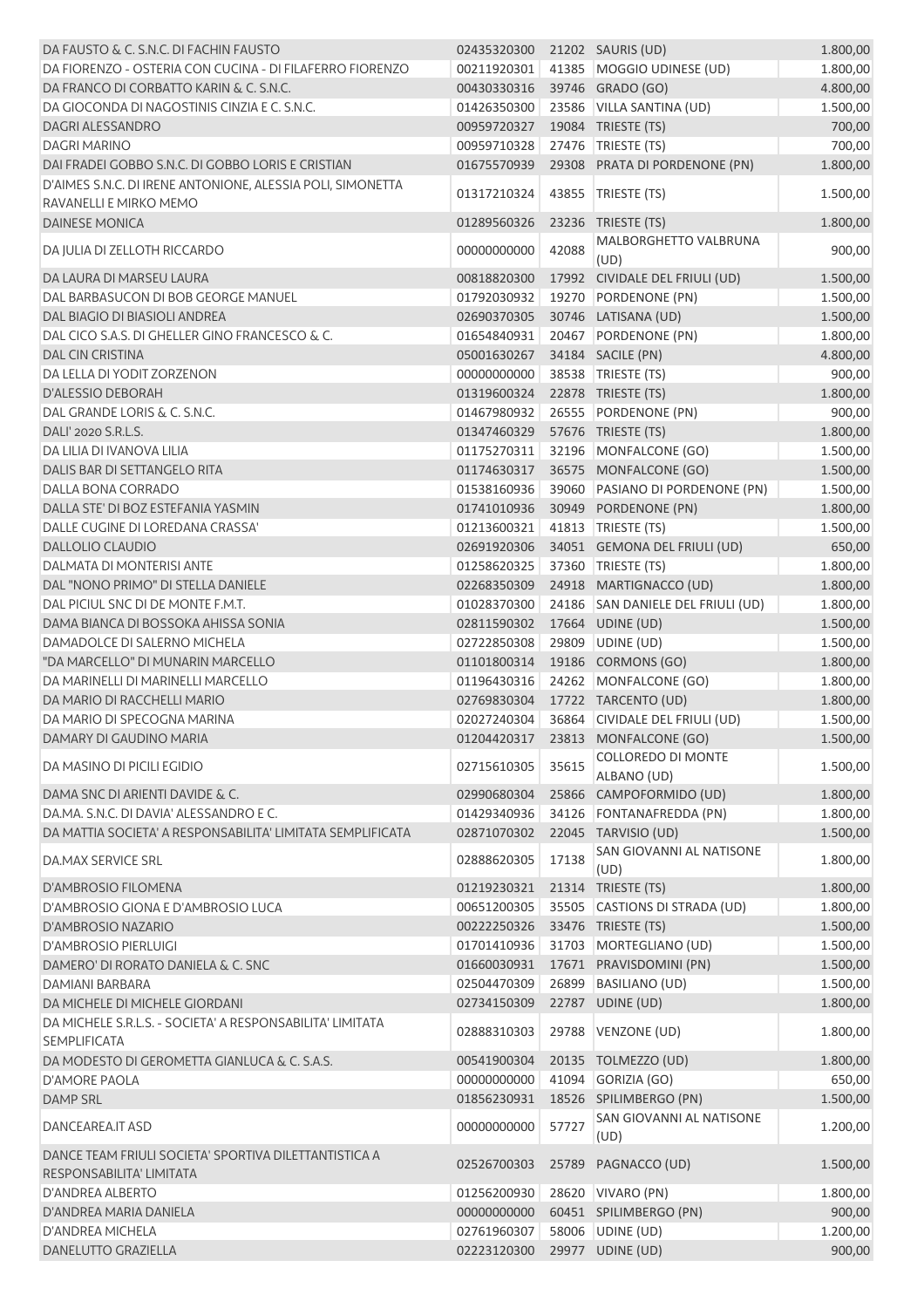| DANELUZZI ANNABELLA                                                                 | 01749920938 | 16879 | SAN VITO AL TAGLIAMENTO<br>(PN)         | 650,00   |
|-------------------------------------------------------------------------------------|-------------|-------|-----------------------------------------|----------|
| D'ANGELA UGO & C. S.N.C.                                                            | 01411250309 |       | 33124 CODROIPO (UD)                     | 1.500,00 |
| D'ANGELO ALESSANDRO                                                                 | 02384910309 |       | 29698 LIGNANO SABBIADORO (UD)           | 1.500,00 |
| <b>D'ANGELO MAURIZIO</b>                                                            | 02089180307 |       | 25012 RIVE D'ARCANO (UD)                | 1.800,00 |
| <b>DANICA COLAK</b>                                                                 | 00000000000 |       | 41717 UDINE (UD)                        | 900,00   |
| DANI DI LOVISA NOEMI MARIA                                                          | 01129670939 |       | 29377 PORDENONE (PN)                    | 1.500,00 |
| DANIELA'STUDIO DI DANIELA FORNAZARIC                                                | 01261730327 |       | 29646   TRIESTE (TS)                    | 1.500,00 |
| DANIELI TAMARA                                                                      | 00897960324 |       | 23235 TRIESTE (TS)                      | 1.500,00 |
| DANIELSAN DI CORTIULA DANIELE & C. SAS                                              | 02828520300 |       | 21843   TOLMEZZO (UD)                   | 1.500,00 |
| DA NILO DI DELLA BRUNA DANILO                                                       | 01823950934 |       | 16794 SPILIMBERGO (PN)                  | 1.500,00 |
| DANI NAILS DI SCORRANO DANIELA                                                      | 01209520327 |       | 20668 TRIESTE (TS)                      | 1.500,00 |
| DANISO S.A.S. DI DANISO ORSOLA & C.                                                 | 02993720305 |       | 62115 PRECENICCO (UD)                   | 1.800,00 |
| DANO RENT DI R. BUSAN                                                               | 01183920329 |       | 18422 TRIESTE (TS)                      | 700,00   |
| DANVAL S.N.C. DI MINI DANIELE                                                       | 02225740303 |       | 32584 POZZUOLO DEL FRIULI (UD)          | 1.500,00 |
| DANZA ESTELAR ASSOCIAZIONE SPORTIVA DILETTANTISTICA                                 | 94109260300 |       | 57677 UDINE (UD)                        | 1.200,00 |
| DANZA & FORMAZIONE SOCIETA' SPORTIVA DILETTANTISTICA A                              | 02906360306 |       | 61722 UDINE (UD)                        |          |
| RESPONSABILITA' LIMITATA                                                            |             |       |                                         | 1.500,00 |
| DANZA GISELLE A.P.S.- A.C.S.D.                                                      | 01200050316 |       | 62137 GORIZIA (GO)                      | 1.200,00 |
| DANZAMANIA S.R.L. SOCIETA' SPORTIVA DILETTANTISTICA                                 | 01886390937 |       | 57936 PORDENONE (PN)                    | 1.200,00 |
| DA PAOLO BAR DI MARTIN PAOLO                                                        | 01867430934 |       | 37505 PORDENONE (PN)                    | 1.500,00 |
| DAPAR S.N.C. DI TOSO PARIDE E FEDELE DANILO                                         | 01201010319 |       | 22333 GRADO (GO)                        | 1.800,00 |
| DA PIERA DI ADAMO VINCENZO & C. S.N.C.                                              | 02046910309 |       | 28853 TAVAGNACCO (UD)                   | 1.500,00 |
| DA PIEVE ALESSANDRO                                                                 | 01702210939 |       | 21798 PORCIA (PN)                       | 700,00   |
| DA POLDO S.R.L.                                                                     | 02807670308 |       | 31651   MAJANO (UD)                     | 1.800,00 |
| DA POZZO TERZINA                                                                    | 00433840931 |       | 24086 PASIANO DI PORDENONE (PN)         | 1.800,00 |
| DARA S.A.S. DI RAILZ AMANDA E C.                                                    | 02527310300 |       | 26452 UDINE (UD)                        | 1.500,00 |
| DA RE MARCO                                                                         | 01863570931 |       | 25787 CANEVA (PN)                       | 650,00   |
| DA RENATA DI MENEGALDO PAOLO E GIORGIO S.N.C.                                       | 01023920315 |       | 41389 GRADO (GO)                        | 1.800,00 |
| DA RENZA E SERGIO S.N.C. DI CERNUSCHI SERGIO & C.                                   | 02432740302 |       | 38540 CARLINO (UD)                      | 1.500,00 |
| DA RIN PUPPEL GADETTA GIORGIO                                                       | 01187990252 |       | 30070 TARVISIO (UD)                     | 1.800,00 |
| DARIOTTI FLAVIO & C. S.A.S.                                                         | 01499240933 |       | 18314 CHIONS (PN)                       | 1.800,00 |
| DA ROBERTA S.R.L.                                                                   | 01787280302 |       | 38674 LATISANA (UD)                     | 1.800,00 |
| DA ROS RENATA                                                                       | 00115500936 |       | 58320 SACILE (PN)                       | 1.500,00 |
| DARSENA SAN MARCO S.R.L.                                                            | 00126450311 |       | 18936 GRADO (GO)                        | 1.500,00 |
| DA VENTURA DI RUOCCO RAFFAELE                                                       | 02922840307 |       | 30818 LATISANA (UD)                     | 1.800,00 |
| DA VERA S.A.S. DI CERCENA' SANDRO & C.                                              |             |       | 00807170303 17960 REANA DEL ROIALE (UD) | 1.500,00 |
| DA VICO S.N.C DI COLAUTTI GIOVANNI & C.                                             |             |       | 00239660939 35235 AZZANO DECIMO (PN)    | 1.800,00 |
| <b>DAVID BONETTI</b>                                                                | 01185650320 |       | 39170   TRIESTE (TS)                    | 700,00   |
| <b>DAVID DEBORAH</b>                                                                | 01142330313 |       | 23644 GRADO (GO)                        | 1.500,00 |
| <b>DAVIDE VALENZA</b>                                                               | 00957760325 |       | 28427 TRIESTE (TS)                      | 700,00   |
| <b>DAVID LUCA</b>                                                                   | 01125810315 |       | 30196 GRADO (GO)                        | 1.800,00 |
| <b>DAVID SILVIA</b>                                                                 | 01664870936 |       | 38380 MANIAGO (PN)                      | 1.800,00 |
| DA-VID SOCIETA' A RESPONSABILITA' LIMITATA SEMPLIFICATA                             | 01345290322 |       | 59722 TRIESTE (TS)                      | 1.800,00 |
| DAVID TENNIS CENTER DI DAVID FABRIZIO                                               | 00517410312 |       | 40111 GRADO (GO)                        | 1.500,00 |
| DAVIN TAXI DI DAVIN ANDREA                                                          | 01116730316 |       | 23507 SAN CANZIAN D'ISONZO (GO)         | 700,00   |
| DA VIVI DI VENUTI GIANNA E VERONA SARA SNC                                          | 02326380306 |       | 19447 TRICESIMO (UD)                    | 1.500,00 |
| DAVOST S.R.L.                                                                       | 02458810302 |       | 32475 FORNI DI SOPRA (UD)               | 4.800,00 |
| DA WASS DI BAROUDI WASSIM                                                           | 02288370303 |       | 38026 MAJANO (UD)                       | 1.800,00 |
| DAYTONA ATHLETICS - SOCIETA' SPORTIVA DILETTANTISTICA A<br>RESPONSABILITA' LIMITATA | 01269880322 |       | 39748 TRIESTE (TS)                      | 1.500,00 |
| DBA DI SACCA' VINCENZO & C. S.N.C.                                                  | 01137170930 |       | 61065 PORDENONE (PN)                    | 700,00   |
| <b>DBNAILS DI BARBARA BABIC</b>                                                     | 01236750327 |       | 34071 TRIESTE (TS)                      | 1.500,00 |
| D CHARME S.R.L.                                                                     | 01297340323 |       | 22130 TRIESTE (TS)                      | 900,00   |
| D&D DI DIEGO SCARPIN & C. S.A.S.                                                    | 02939910309 |       | 26740 PASIAN DI PRATO (UD)              | 4.800,00 |
| <b>DEANA GESSICA</b>                                                                | 02933670305 |       | 19690 MORTEGLIANO (UD)                  | 1.500,00 |
| <b>DEANA RINA</b>                                                                   | 00238160931 |       | 34299 TRAVESIO (PN)                     | 1.800,00 |
| <b>DEANCOVICH ANTONELLA</b>                                                         | 00957930324 |       | 21456   TRIESTE (TS)                    | 1.500,00 |
| DE ANDREIS FRANCO                                                                   | 02838210306 |       | 34060 TRASAGHIS (UD)                    | 1.500,00 |
| DE ANGELIS LAWRENCE                                                                 | 01800800300 |       | 17081 CIVIDALE DEL FRIULI (UD)          | 1.500,00 |
| <b>DEAN RENATO</b>                                                                  | 01754930301 |       | 36040 PORPETTO (UD)                     | 1.800,00 |
| DEA S.A.S. DI PAVANELLI DANIELE & C.                                                | 02900790300 |       | 31148 LIGNANO SABBIADORO (UD)           | 1.500,00 |
| DE BACCO DAVIDE                                                                     | 01186030324 |       | 35822 TRIESTE (TS)                      | 1.500,00 |
| DE BIANCO ANTONIO                                                                   | 01421330935 |       | 37295 MEDUNO (PN)                       | 900,00   |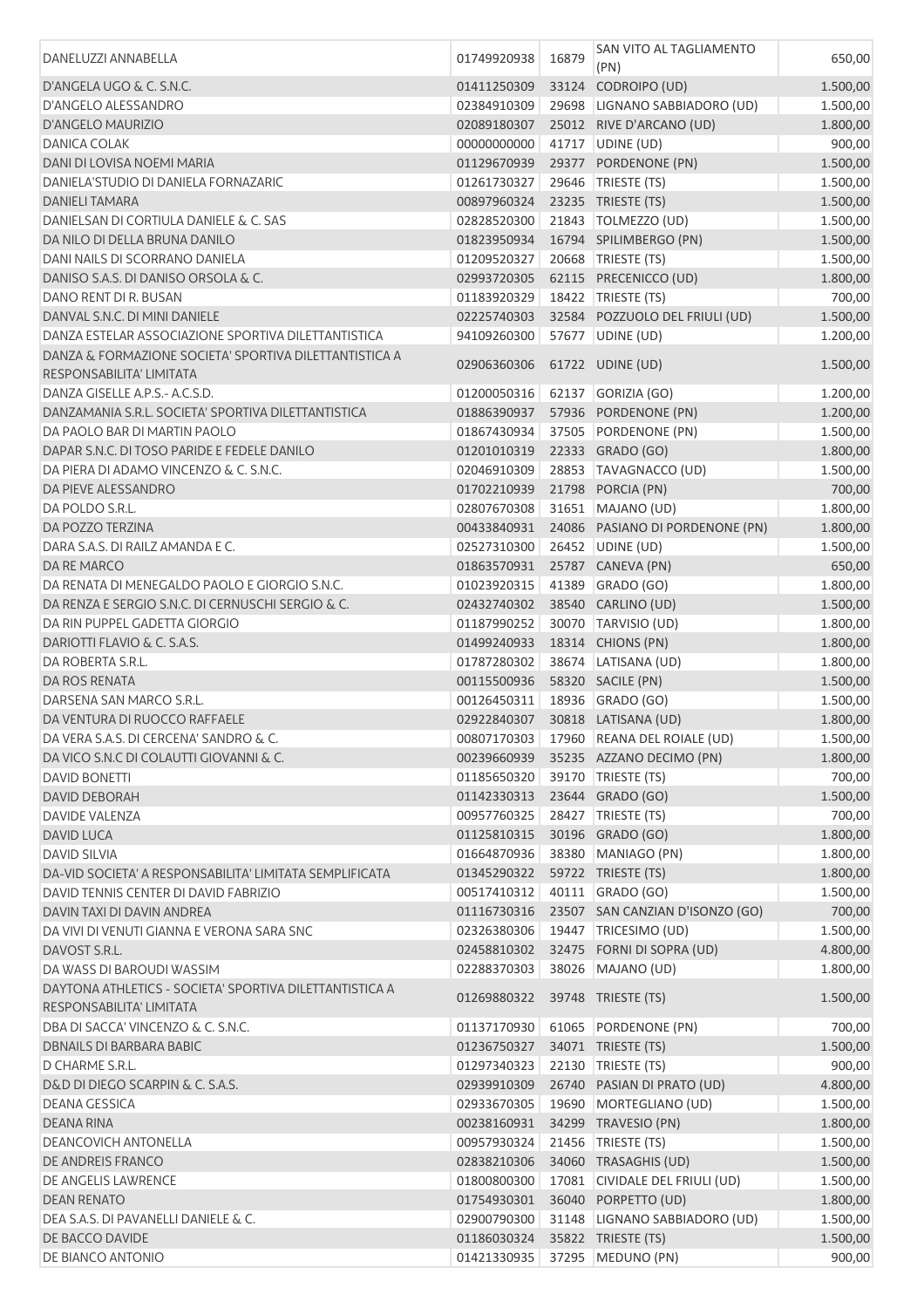| DE BORTOLI LAURA E GIRELLI NICOLE SNC                         | 01872860935                    |       | 30024 SPILIMBERGO (PN)               | 1.800,00 |
|---------------------------------------------------------------|--------------------------------|-------|--------------------------------------|----------|
| <b>DE BORTOLI SARA</b>                                        | 01684640939                    |       | 29742 SESTO AL REGHENA (PN)          | 1.500,00 |
| <b>DECAJ EMILA</b>                                            | 02990390300                    |       | 57908 UDINE (UD)                     | 1.800,00 |
| DECANTER SNC DI VIOLA LEONIDA & C.                            | 02917360303                    |       | 40404 CODROIPO (UD)                  | 1.800,00 |
| DE.CA. SRL                                                    | 02656530306                    |       | 25001 UDINE (UD)                     | 1.500,00 |
| DE CECCO ANNA                                                 | 01938390307                    |       | 39238 POZZUOLO DEL FRIULI (UD)       | 1.800,00 |
| DE CECCO GIANNINA                                             | 02256720307                    |       | 22554 MARTIGNACCO (UD)               | 900,00   |
| DE CECCO NEVIO                                                | 01197140302                    |       | 31247 BUTTRIO (UD)                   | 700,00   |
| DE CECCO ROSSELLA & C. - S.A.S.                               | 01411790304                    |       | 35697 BUTTRIO (UD)                   | 1.500,00 |
| DE CESCO FAUSTO                                               | 02910900303                    |       | 37159 UDINE (UD)                     | 700,00   |
| DE CESCO SABRINA                                              | 01970610307                    |       | 28712 POZZUOLO DEL FRIULI (UD)       | 700,00   |
| DE CILLIA MAURIZIO E ANTONINI ROSANNA S.N.C.                  | 02082400306                    |       | 24671 PASIAN DI PRATO (UD)           | 1.800,00 |
| DE CILLIA SIMONE                                              | 02758780304                    |       | 32983 TARVISIO (UD)                  | 700,00   |
| DECLEVA ALESSANDRA                                            | 01319350326                    |       | 17962 TRIESTE (TS)                   | 1.800,00 |
| DECÒ B&B                                                      | 00000000000                    |       | 18168 TRIESTE (TS)                   | 900,00   |
|                                                               | 01447780303                    |       | 40628 VILLA SANTINA (UD)             |          |
| DE COLLE LUIGINO                                              |                                |       |                                      | 1.500,00 |
| DE COLOMBANI CATERINA                                         | 00000000000                    |       | 41782 TRIESTE (TS)                   | 650,00   |
| <b>DECORAZIONI DI MARINO FEDERICA</b>                         | 01826700930                    |       | 39120 SACILE (PN)                    | 900,00   |
| <b>DECORTE LORENA</b>                                         | 02670310305                    |       | 33619 CERVIGNANO DEL FRIULI (UD)     | 1.800,00 |
| DE CRIGNIS LUCIANO                                            | 01992250306                    |       | 22142 RAVASCLETTO (UD)               | 650,00   |
| <b>DE FANTI ANTONIO</b>                                       | 01053610935                    |       | 32387 SPILIMBERGO (PN)               | 700,00   |
| DE FILIPPIS DANIELE                                           | 02188950303                    |       | 22516 LIGNANO SABBIADORO (UD)        | 1.500,00 |
| DEGANO MARZIA                                                 | 02967840303                    |       | 26528 UDINE (UD)                     | 1.500,00 |
| <b>DEGANO NICOLETTA</b>                                       | 02138000308                    |       | 32178 UDINE (UD)                     | 1.500,00 |
| DE GIORGI PATRIZIA                                            | 01226840328                    |       | 31698 TRIESTE (TS)                   | 1.500,00 |
| DE GIRONCOLI RICCARDO                                         | 01114610320                    |       | 33643 TRIESTE (TS)                   | 700,00   |
| <b>DEGRASSI FEDERICA</b>                                      | 01153460322                    |       | 60051 TRIESTE (TS)                   | 1.500,00 |
| <b>DEGRASSI LIONELLO</b>                                      | 00427090311                    |       | 20892 MONFALCONE (GO)                | 1.500,00 |
| <b>DEGRASSILUCA</b>                                           | 01297440321                    |       | 38021 TRIESTE (TS)                   | 1.500,00 |
| <b>DEICA LIGA</b>                                             | 02974300309                    |       | 42145 RIVIGNANO TEOR (UD)            | 1.500,00 |
| DE INFANTI CARLO DI GRACCO PAOLA & C. S.A.S.                  | 01412310300                    |       | 34496 RAVASCLETTO (UD)               | 1.500,00 |
| DEJA VU DI MIKLUS ELISABETH E FRANCH VALENTINA S.N.C.         | 01121500316                    |       | 23606 GORIZIA (GO)                   | 1.500,00 |
| DE LA CRUZ MARIA RUZDELANIA                                   | 01221930322                    |       | 17614 TRIESTE (TS)                   | 1.500,00 |
| DE LA ROSA SOCIETA' A RESPONSABILITA' LIMITATA SEMPLIFICATA   | 02987900301                    |       | 17633 TRICESIMO (UD)                 | 1.500,00 |
|                                                               |                                |       |                                      |          |
| <b>DELBELLO DARIO</b>                                         | 00961450327 21853 TRIESTE (TS) |       |                                      | 700,00   |
| <b>DEL BEN ERICA</b>                                          |                                |       | 01846890935 34979 FONTANAFREDDA (PN) | 1.500,00 |
| DEL BO FRANCO                                                 | 01037560305                    |       | 37141 UDINE (UD)                     | 700,00   |
| DELBOR. S.N.C. DI BORTOLUSSO LUCIANA E DEL ZOTTO ALESSANDRO   | 02763670300                    | 26334 | LIGNANO SABBIADORO (UD)              | 4.800,00 |
| DEL COL MASSIMO                                               | 02708740309                    |       | 39131 TAVAGNACCO (UD)                | 700,00   |
| <b>DEL DEGAN PIERA</b>                                        | 01480910932                    | 40399 | SAN VITO AL TAGLIAMENTO<br>(PN)      | 1.800,00 |
| DEL DO' SABRINA                                               | 00000000000                    | 58024 | SAN DANIELE DEL FRIULI (UD)          | 900,00   |
| <b>DEL FABBRO RICCARDO</b>                                    | 00000000000                    |       | 42447   TOLMEZZO (UD)                | 650,00   |
| DELFINO BLU DI LOMONACO STEFANIA S.N.C.                       | 02202670309                    |       | 25355 PAGNACCO (UD)                  | 1.800,00 |
| DEL FORNO MICHELLE & C. SNC                                   | 02777290301                    |       | 27876 UDINE (UD)                     | 1.800,00 |
| DEL GOBBO FRANCA                                              | 00000000000                    |       | 36250 UDINE (UD)                     | 900,00   |
| DELICE S.N.C. DI CAGNAZZO MARIA ANTONIETTA E DALLA BONA KATIA | 01708910938                    |       | 31691 CASARSA DELLA DELIZIA (PN)     | 1.500,00 |
| DELIZIA CLUB DI LIANI CORRADO & C. S.A.S.                     | 01004470934                    |       | 20727 CASARSA DELLA DELIZIA (PN)     | 4.800,00 |
| DELIZIE DI CAMPAGNA DI VERZEGNASSI DESIREE                    | 02911570303                    | 58640 | <b>BAGNARIA ARSA (UD)</b>            | 1.500,00 |
| DELIZIE E CURIOSITA' DI TOCCO BRUNA                           | 01911870309                    |       | 37734 PREPOTTO (UD)                  | 1.500,00 |
| DELIZIE IN CORTE SRL SEMPLIFICATA                             | 02970270308                    | 21026 | UDINE (UD)                           | 1.500,00 |
| DELLA ASD SURF TEAM TRIESTE                                   | 00000000000                    |       | 62364 TRIESTE (TS)                   | 1.200,00 |
|                                                               |                                |       |                                      |          |
| <b>DELL'AGNESE GIORGIO</b>                                    | 01866320938                    |       | 59570 PORDENONE (PN)                 | 1.500,00 |
| DELLA MARIA STEFANO                                           | 01510140302                    |       | 16801 LIGNANO SABBIADORO (UD)        | 4.800,00 |
| DELLA MEA DANIELE                                             | 01804380309                    |       | 30303 CHIUSAFORTE (UD)               | 1.800,00 |
| DELLA MEA MARIATERESA                                         | 02049150309                    |       | 34713 TARVISIO (UD)                  | 900,00   |
| DELL'AQUILA MARIO                                             | 02814370306                    |       | 24710 LIGNANO SABBIADORO (UD)        | 1.800,00 |
| DELLA ROSSA FABRIZIO                                          | 02835890308                    |       | 17100 UDINE (UD)                     | 650,00   |
| <b>DELLA SCHIAVA GUIDO</b>                                    | 01475950307                    |       | 35094 ARTA TERME (UD)                | 900,00   |
| DELLA VALENTINA ALESSANDRO                                    | 01829920931                    |       | 39565 ERTO E CASSO (PN)              | 1.500,00 |
| DELLE DONNE DIEGO                                             | 00317640324                    |       | 20433   TRIESTE (TS)                 | 1.500,00 |
| DELL'INNOCENTI PATRIZIA                                       | 02643570308                    |       | 60540 CERVIGNANO DEL FRIULI (UD)     | 1.500,00 |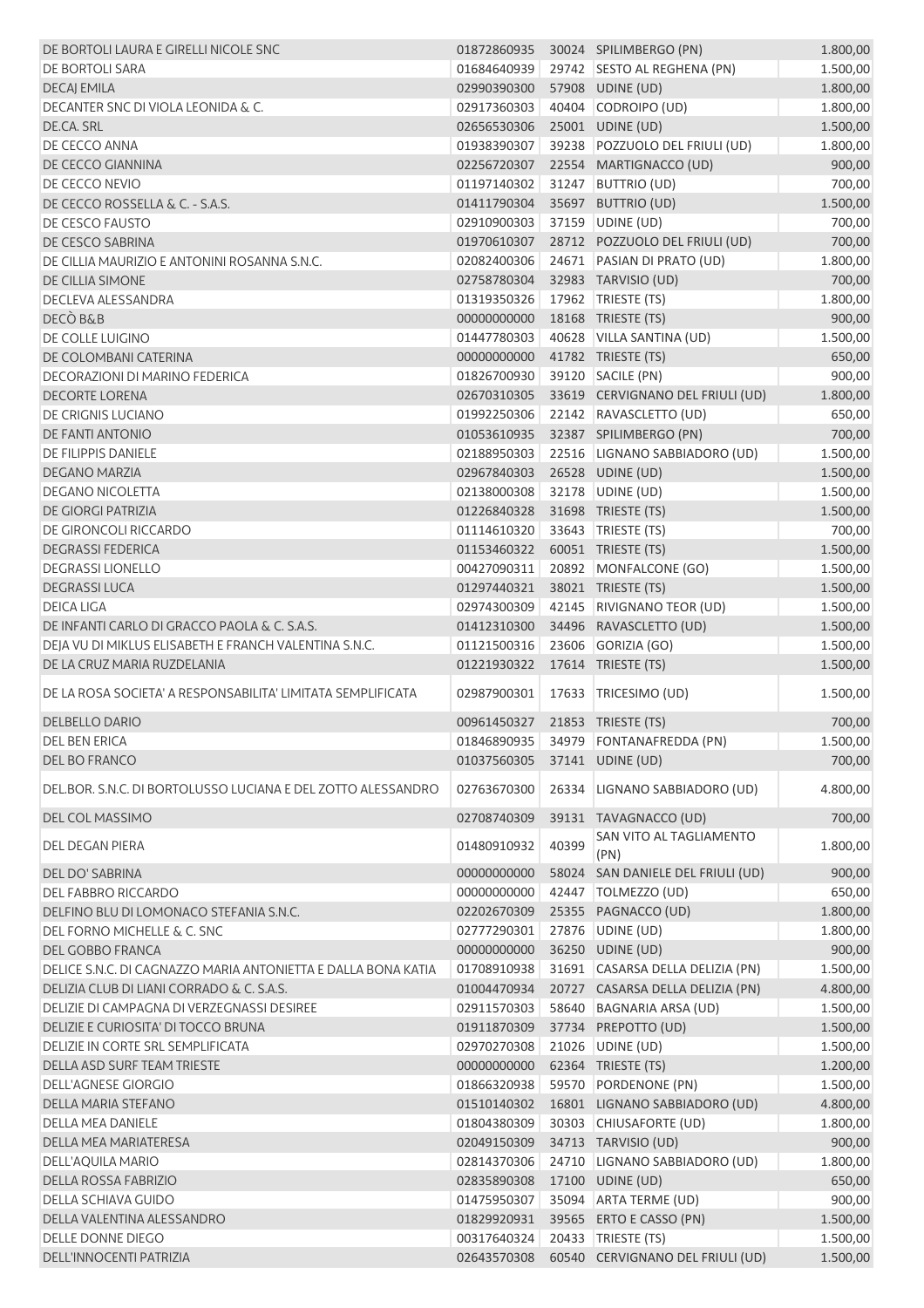| DEL LINZ NATALINA                                           | 01297380303 |       | 28858 PAULARO (UD)            | 1.500,00 |
|-------------------------------------------------------------|-------------|-------|-------------------------------|----------|
| DELL'OVA MASSIMILIANO                                       | 02796940308 |       | 33331 CAVAZZO CARNICO (UD)    | 1.800,00 |
| DEL MEDICO CARLA                                            | 00000000000 |       | 24502 TARCENTO (UD)           | 900,00   |
| DEL MESTRE SOCIETA' A RESPONSABILITA' LIMITATA SEMPLIFICATA | 02894460308 |       | 26294 RIVIGNANO TEOR (UD)     | 900,00   |
| DEL MISTRO SERENA                                           | 01699730931 |       | 35226 MANIAGO (PN)            | 4.800,00 |
| <b>DEL MONTE GIULIO</b>                                     | 01804460309 |       | 25521 TOLMEZZO (UD)           | 1.500,00 |
| <b>DEL NEGRO EZIO</b>                                       | 02731170300 |       | 28890 CORNO DI ROSAZZO (UD)   | 700,00   |
| DEL NEGRO FRANCA                                            | 02383100308 |       | 39909 RONCHIS (UD)            | 1.800,00 |
| <b>DEL NEGRO ROBERTO</b>                                    | 00661460303 | 29000 | TARVISIO (UD)                 | 1.800,00 |
| <b>DELO.GB SRLS</b>                                         | 02929900302 |       | 35978 CODROIPO (UD)           | 1.800,00 |
| DE LORENZI AVE                                              | 00000000000 |       | 61338 ERTO E CASSO (PN)       | 900,00   |
| DELPHIN DI BAULINI ROBERTA                                  | 02552850303 |       | 60352 MANZANO (UD)            | 1.500,00 |
| DEL REGNO ARMANDO                                           | 00000000000 |       | 41033 UDINE (UD)              | 900,00   |
| DEL REGNO MASSIMILIANO                                      | 02815580309 |       | 41004 FORNI AVOLTRI (UD)      | 1.500,00 |
| DELTA STUDIOS S.R.L.                                        | 02230600302 |       | 21688 REMANZACCO (UD)         | 1.500,00 |
| DELTA SYSTEM DI DE SIMON MAURO & C. S.A.S.                  | 02027630306 |       | 19746 OSOPPO (UD)             |          |
| DEL TEDESCO CESERINA & C. S.N.C.                            |             |       |                               | 1.500,00 |
|                                                             | 01257160935 |       | 18162 FONTANAFREDDA (PN)      | 1.500,00 |
| DEL TEDESCO FABIO                                           | 01820420931 |       | 28154 MANIAGO (PN)            | 1.500,00 |
| DE LUCA CATERINA                                            | 01909310300 |       | 18105 REANA DEL ROIALE (UD)   | 1.500,00 |
| DE LUCCHI CLARA                                             | 00000000000 |       | 38826 FONTANAFREDDA (PN)      | 900,00   |
| DE.LU. DI RICCARDO CHIAROTTINI & C. S.N.C.                  | 02894560305 |       | 36274 TAVAGNACCO (UD)         | 1.800,00 |
| <b>DEL ZIO ELISABETTA</b>                                   | 01204870321 |       | 27927 TRIESTE (TS)            | 1.500,00 |
| <b>DEL ZOTTO GIOIA</b>                                      | 02539720306 |       | 37269 UDINE (UD)              | 1.500,00 |
| DEL ZOTTO LUCA                                              | 01350710933 |       | 38374 CORDENONS (PN)          | 1.800,00 |
| <b>DE MARCHI ENRICO</b>                                     | 02499380307 |       | 27764 LATISANA (UD)           | 1.800,00 |
| DE MARCHI MARIA LUISA                                       | 00989320304 |       | 33479 COMEGLIANS (UD)         | 1.500,00 |
| <b>DEMARCHI RICCARDO</b>                                    | 02396750305 | 39089 | <b>FLAIBANO (UD)</b>          | 900,00   |
| DE MARCO FRANCESCA                                          | 02803310305 |       | 32194 UDINE (UD)              | 1.500,00 |
| DE MARCO ZOMPIT GIULIETTA                                   | 01854010939 |       | 20588 PORDENONE (PN)          | 1.500,00 |
| DE MARTIN MARINELLA                                         | 04480860263 |       | 23102 BRUGNERA (PN)           | 1.500,00 |
| DEMA - SOCIETA' IN NOME COLLETTIVO DI DE MARTIN MARCO & C.  | 00525830329 |       | 26770 TRIESTE (TS)            | 1.500,00 |
| <b>DEMIAN AURICA</b>                                        | 02819440302 |       | 22028 RIVIGNANO TEOR (UD)     | 1.500,00 |
| <b>DE MICHIELI DENIS</b>                                    | 01854830302 |       | 37126 SAVOGNA (UD)            | 700,00   |
| DE MICHIELI IDA                                             | 01798560304 |       | 27955 UDINE (UD)              | 1.500,00 |
| DE MINICIS GIOVANNI                                         | 00000000000 |       | 26936 PRECENICCO (UD)         | 900,00   |
| DE MONTE GIORDANO                                           | 01395980301 |       | 35896 AMPEZZO (UD)            | 1.800,00 |
| DE MONTE PAOLO                                              | 02170880302 |       | 17443   TARCENTO (UD)         | 4.800,00 |
| DE MONTE PAOLO                                              | 02332470307 |       | 30882 FAGAGNA (UD)            | 700,00   |
| <b>DEMP SRL</b>                                             | 01720540937 |       | 30735 AZZANO DECIMO (PN)      | 1.800,00 |
| DENEB S.A.S. DI CIPOLAT SANDRO & C.                         | 01375890934 |       | 40532 AVIANO (PN)             | 1.500,00 |
| DE NIPOTI MARIA FLAVIA                                      | 00000000000 |       | 18846 PREMARIACCO (UD)        | 900,00   |
| <b>DEOTTO LUCA</b>                                          |             |       |                               |          |
|                                                             | 03001410301 |       | 60324 DIGNANO (UD)            | 1.800,00 |
| <b>DE PALMA ENRICO</b>                                      | 01193770318 |       | 25219 MONFALCONE (GO)         | 1.800,00 |
| DE PAOLI SIMONETTA                                          | 01568530933 |       | 41318 AVIANO (PN)             | 650,00   |
| DE PARI BERNARDINO                                          | 04530230616 |       | 62267 DIGNANO (UD)            | 1.800,00 |
| <b>DEPERINI DENIS</b>                                       | 02755230303 |       | 28562 LIGNANO SABBIADORO (UD) | 1.500,00 |
| DE PIANTE VICIN LINA MARIA                                  | 00090690934 |       | 38210 AVIANO (PN)             | 1.800,00 |
| DE POL SAMANTA                                              | 02208380309 |       | 33636 BERTIOLO (UD)           | 1.500,00 |
| DE PRIVITELLIO CRISTINA                                     | 01535900300 |       | 25636 UDINE (UD)              | 1.500,00 |
| DE REGGI DENISE                                             | 02465830301 |       | 18128 SUTRIO (UD)             | 1.800,00 |
| DE RE GIANFRANCO                                            | 01239570938 |       | 38792 CANEVA (PN)             | 1.500,00 |
| <b>DERIN PAOLA</b>                                          | 01260030323 |       | 24518 TRIESTE (TS)            | 1.500,00 |
| DE ROBBIO ANNA                                              | 01299970325 |       | 36205   TRIESTE (TS)          | 1.500,00 |
| DE ROSA GESTIONI S.A.S. DI BLASIZZO INES & C.               | 02763420300 |       | 20954 LIGNANO SABBIADORO (UD) | 1.800,00 |
| DE ROSA LIBERATO & C. S.N.C.                                | 00374730935 |       | 33256 ROVEREDO IN PIANO (PN)  | 1.800,00 |
| DE ROSA ROSALBA                                             | 01136210935 |       | 26793 SACILE (PN)             | 1.800,00 |
| DE ROVERE ATTILIO                                           | 01511500306 |       | 40212 UDINE (UD)              | 650,00   |
| DE RUBEIS FRANCESCO                                         | 14945671007 |       | 19578 TRIESTE (TS)            | 1.800,00 |
| DERUVO & ANDREASSI - SOCIETA' IN NOME COLLETTIVO DI DERUVO  |             |       |                               |          |
| <b>GIUSEPPE &amp; C.</b>                                    | 00656920329 | 35834 | TRIESTE (TS)                  | 1.500,00 |
| DE SANNA ANNA MARIA                                         | 00142460252 |       | 25920 SAPPADA (UD)            | 4.800,00 |
| DESIDERIO DI TONINATO ERNESTO                               | 01022030314 |       | 16960 TERZO D'AQUILEIA (UD)   | 1.500,00 |
| DESIDERIO NAILS DI REBECH RAFFAELLA                         | 01292870324 |       | 28208 TRIESTE (TS)            | 1.500,00 |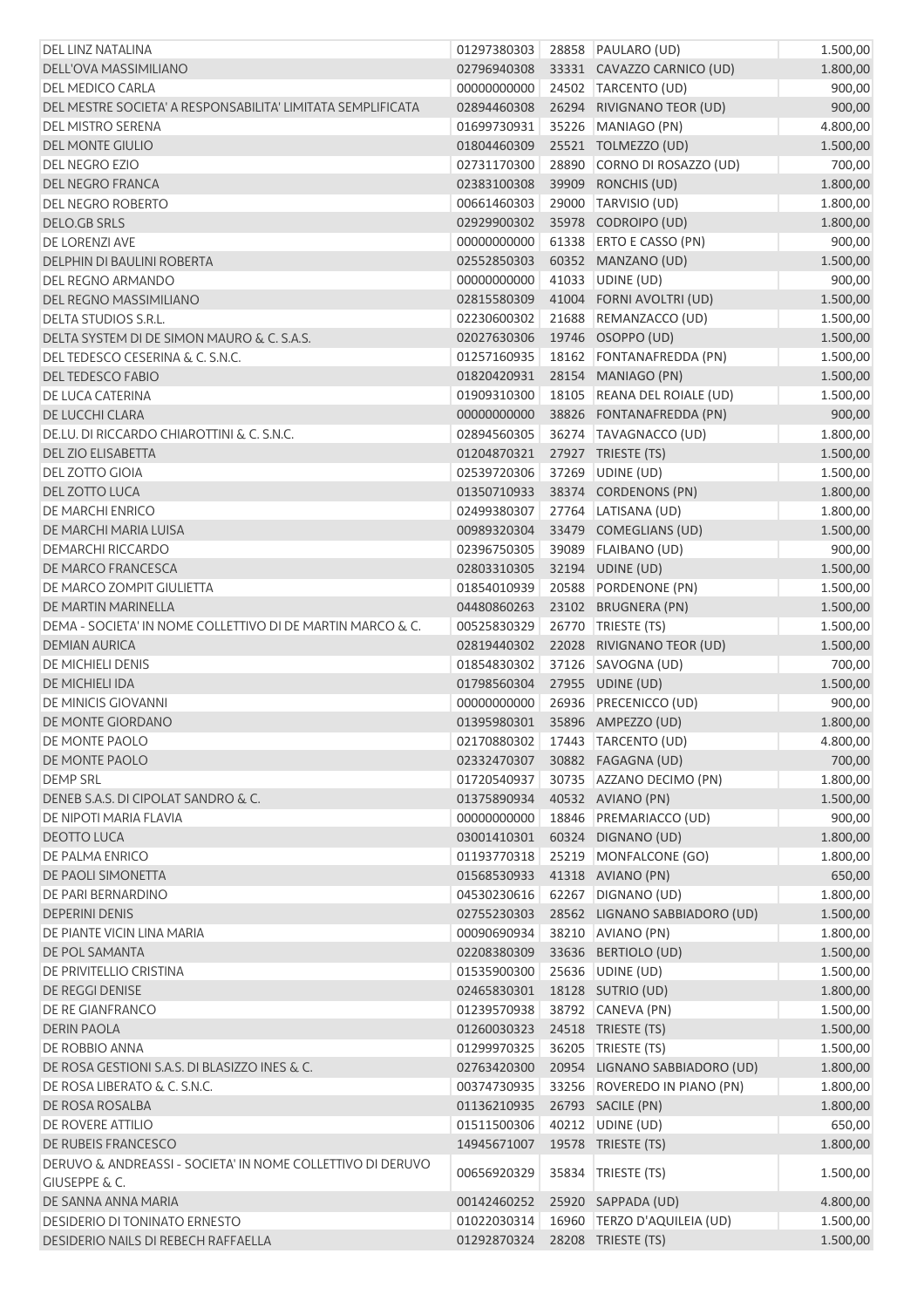| <b>DESINANO VINICIO</b>                                                     | 02066110301                  |       | 41162 MORTEGLIANO (UD)            | 1.800,00 |
|-----------------------------------------------------------------------------|------------------------------|-------|-----------------------------------|----------|
| DESIR BAR DI SIMIZ DESIRE'                                                  | 02994300305                  |       | 37554 UDINE (UD)                  | 1.500,00 |
| DESTINAZIONE LINGUE DI BARBARA SANTUZ & C. S.A.S.                           | 02852720305                  |       | 28294 UDINE (UD)                  | 4.800,00 |
| DESTINAZIONE PARADISO DI LANZONE FABIO & C. S.A.S.                          | 01919610301                  |       | 18059 TRICESIMO (UD)              | 1.500,00 |
| <b>DETONI PIERO</b>                                                         | 00928510320                  | 34499 | SAN DORLIGO DELLA VALLE<br>(TS)   | 700,00   |
| DE VIT MASSIMILIANO                                                         | 02892920303                  |       | 38547 UDINE (UD)                  | 700,00   |
| <b>DE VITT GIOVANNA</b>                                                     | 01046560932                  |       | 34508 AZZANO DECIMO (PN)          | 1.500,00 |
| DE ZORDO CLAUDIA AMAZING WAYS DI MARA E CLAUDIA                             | 01849690936                  |       | 19874 FONTANAFREDDA (PN)          | 4.800,00 |
| <b>DE ZORZI LAURA</b>                                                       | 02362570307                  |       | 32858 SAN GIORGIO DI NOGARO (UD)  | 1.800,00 |
| DE ZOTTI VIRGILIO                                                           | 01258320934                  |       | 34106 SACILE (PN)                 | 700,00   |
| DF GESTIONE S.N.C. DI PUZZOLO FEDERICO E BOLT DEBORA                        | 02445820307                  |       | 31922 COMEGLIANS (UD)             | 1.500,00 |
| D.G.A. S.N.C. DI MALFATTI GUIDO & COLLINI MATTEO                            | 01016990317                  |       | 18427 GORIZIA (GO)                | 1.500,00 |
| D. & G. DI DONATELLA LOVRECICH & C. - SOCIETA' IN NOME<br><b>COLLETTIVO</b> | 00982470320                  | 34234 | TRIESTE (TS)                      | 1.500,00 |
| D. & G. DOLCI TENTAZIONI DI BIAGINI OANA DANIELA                            | 02896120306                  |       | 21357 UDINE (UD)                  | 1.500,00 |
| <b>DG FITNESS ASD</b>                                                       | 01841800939                  | 61336 | SAN VITO AL TAGLIAMENTO<br>(PN)   | 1.200,00 |
| DHOME S.R.L.                                                                | 01301100325                  |       | 44986 TRIESTE (TS)                | 4.800,00 |
| <b>DHRIF MOHTADI</b>                                                        | 02852640305                  |       | 41223 LIGNANO SABBIADORO (UD)     | 1.800,00 |
| DIAMANTE ROSSO DI DIAMANTE GIULIA                                           | 02909000305                  |       | 22577 CODROIPO (UD)               | 1.500,00 |
| DIAMOND NAILS DI ANASTASIJA LINEVA                                          | 01207560317                  |       | 31478 CORMONS (GO)                | 1.500,00 |
| DIAMOND S.R.L.                                                              | 02835180304                  |       | 27887 TRICESIMO (UD)              | 1.500,00 |
| DIANIUM DI FIDORA NICCOLO'                                                  | 13315891005                  |       | 17485   TRIESTE (TS)              | 1.800,00 |
| DIAZ CEBELIER ARLENE AMARAY                                                 | 01836090934                  |       | 35497 BRUGNERA (PN)               | 1.500,00 |
| DIAZ TAVAREZ YOJAINA BEATRIZ                                                | 02928840301                  |       | 27166 LATISANA (UD)               | 1.500,00 |
| <b>DI BELLA SILVIA</b>                                                      | 02967770302                  |       | 39502 UDINE (UD)                  | 1.500,00 |
| DI BENEDETTO S.A.S. DI FRANCO DI BENEDETTO & C.                             | 02156020303                  |       | 34824 UDINE (UD)                  | 1.500,00 |
| DI BERT MANUELA                                                             | 01179540313                  |       | 26503 GRADO (GO)                  | 1.500,00 |
| DI.BI.EFFE SAS DI DE BORTOLI PAOLA & C. - SOCIETA' IN                       | 01048410938                  |       | 18415   SPILIMBERGO (PN)          | 1.800,00 |
| ACCOMANDITASEMPLICE<br>DI. & BI. S.N.C. DI DI MONTE MICHELE & C.            | 01997380306                  |       | 24916 CODROIPO (UD)               | 1.500,00 |
| DI CENTA MANUELA                                                            | 00000000000                  |       | 28636 PALUZZA (UD)                | 900,00   |
| DI DANIEL FLAVIA & C. SNC                                                   | 02329630301                  |       | 27249 TRASAGHIS (UD)              | 1.500,00 |
| DIEFFEGI S.N.C. DI DIEGO GRILLO & FRANCESCA MAGARELLI                       | 01745720936                  |       | 17442 SACILE (PN)                 | 1.500,00 |
| DIEFFE S.N.C. DI DANZI ERIKA E FORLANI CRISTIANA                            | 02077830301                  |       | 19032 CERVIGNANO DEL FRIULI (UD)  | 4.800,00 |
| DI.EL. - SOCIETA' A RESPONSABILITA' LIMITATA SEMPLIFICATA                   | 02908550300 34813 VISCO (UD) |       |                                   | 1.500,00 |
| DIESSE DI DANIELE STEPANCICH                                                | 01185120324                  |       | 23287 TRIESTE (TS)                | 1.800,00 |
|                                                                             |                              |       | SAN VITO AL TAGLIAMENTO           |          |
| DIESSE SOCIETA' A RESPONSABILITA' LIMITATA SEMPLIFICATA                     | 01795630936                  | 22673 | (PN)                              | 1.500,00 |
| DI GALLO CLAUDIO                                                            | 02027330303                  |       | 25744 ZUGLIO (UD)                 | 1.500,00 |
| DI GALLO GLORIA                                                             | 02880830308                  |       | 19116 ARTA TERME (UD)             | 1.500,00 |
| DI GASPERO LUCIA                                                            | 01740730302                  |       | 39041 FAEDIS (UD)                 | 1.800,00 |
| DI GASPERO MARIANO                                                          | 02283470306                  |       | 34035 CIVIDALE DEL FRIULI (UD)    | 1.800,00 |
| DI GIORNO SRL                                                               | 02919300307                  |       | 29450 UDINE (UD)                  | 1.500,00 |
| DI GIOVANNI VINCENZO                                                        | 02913190308                  |       | 22732 TAVAGNACCO (UD)             | 1.500,00 |
| DIGITAL SHOT DI FAVRO RENATO                                                | 01796330932                  |       | 57921 PORDENONE (PN)              | 1.500,00 |
| DI LENARDO ALESSANDRO                                                       | 00000000000                  |       | 61517 CHIUSAFORTE (UD)            | 650,00   |
| DILETTANTISTICA MUSCLE CLUB GYM                                             | 00000000000                  |       | 61736 VAJONT (PN)                 | 1.200,00 |
| DIMADI MARIA                                                                | 01271930321                  |       | 33137   TRIESTE (TS)              | 1.800,00 |
| DI MAIO MANUELA                                                             | 00788070324                  |       | 33810 TRIESTE (TS)                | 1.500,00 |
| DI MAIO MAURO                                                               | 00309560324                  |       | 33361   TRIESTE (TS)              | 1.500,00 |
| DI MATTEO ANTONELLA                                                         | 00000000000                  |       | 18667 TRIESTE (TS)                | 650,00   |
| DINAMIC GYM S.S.D. A R.L.                                                   | 01141210318                  |       | 19185 GORIZIA (GO)                | 1.500,00 |
| DINAMO S.A.S. DI STEFANO LONZA & C.                                         | 01203750326                  |       | 29150 TRIESTE (TS)                | 1.800,00 |
| DINEL SNC DI BATTELLO LINO & C.                                             | 01972130304                  |       | 21928 MORTEGLIANO (UD)            | 1.500,00 |
| DINERS S.R.L. UNIPERSONALE                                                  | 01289250324                  |       | 32883 TRIESTE (TS)                | 1.800,00 |
| <b>DINKOVA DANIELA GEORGIEVA</b>                                            | 02792790301                  |       | 20144   TAVAGNACCO (UD)           | 1.500,00 |
| DINSI UNE MAN SOC. COOP. SOCIALE A R. L. O.N.L.U.S.                         | 01514520301                  |       | 25411 PAGNACCO (UD)               | 700,00   |
| <b>DIONISIO LILIANE</b>                                                     | 02537740306                  |       | 34217 TOLMEZZO (UD)               | 1.500,00 |
| DI PAULI CRISTINA                                                           | 02601740307                  |       | 23510 SAN DANIELE DEL FRIULI (UD) | 1.800,00 |
| DIPIEMME S.A.S. DI DI MARTINO MAURIZIO                                      | 02926330305                  |       | 36645 UDINE (UD)                  | 1.800,00 |
| DISCO BAR DI BARRETO PAEZ JACQUELINE                                        | 02812630305                  |       | 16766 UDINE (UD)                  | 1.500,00 |
| DISCOTECA NORD EST DI TOSOLINI LILIA E BORGNOLO LUIGI S.N.C.                | 01402310302                  |       | 44201 MOIMACCO (UD)               | 4.800,00 |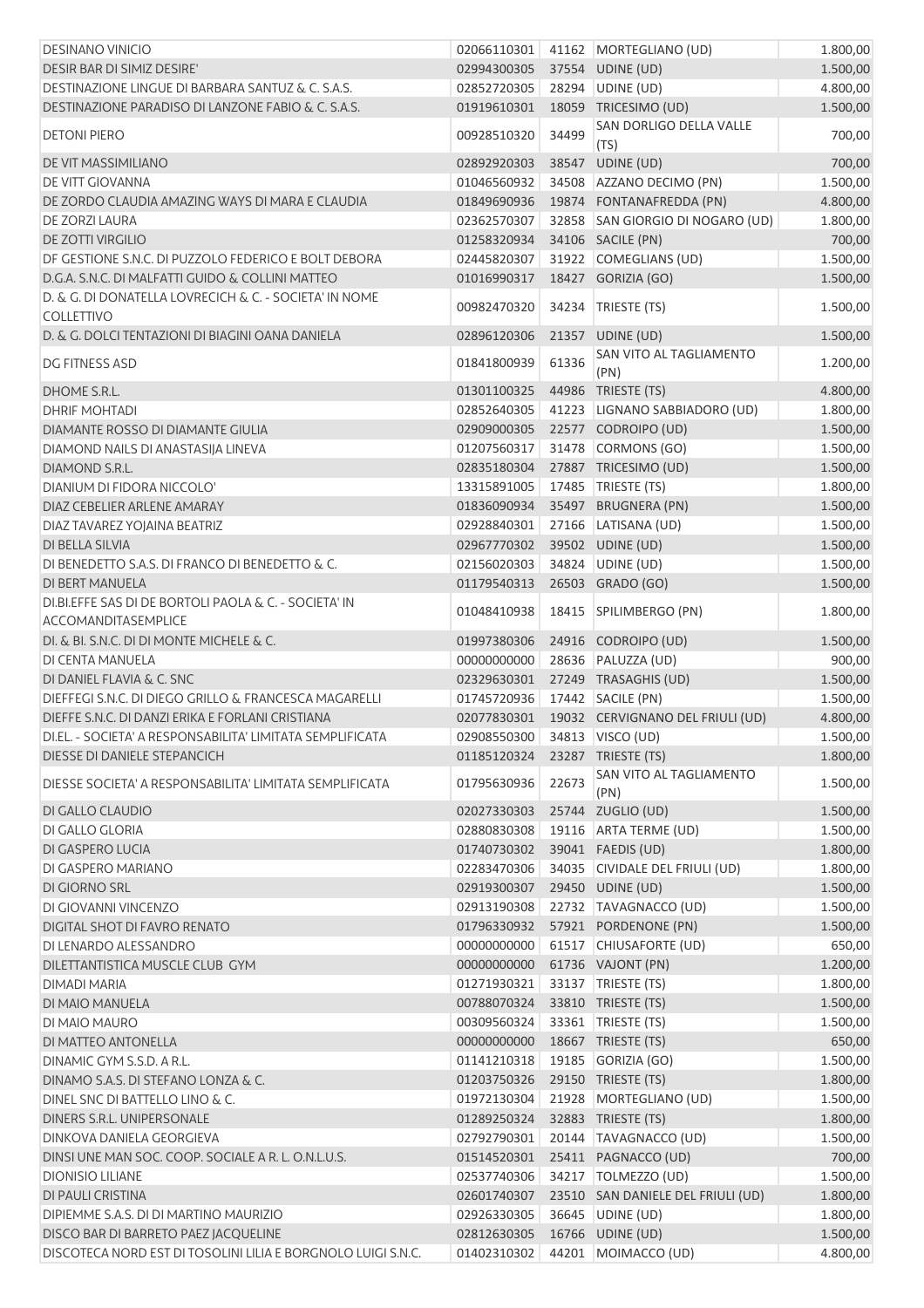| DISCOVERY ATHLETICS A.S.D.                                                            | 90158560327    58862    TRIESTE (TS) |       |                                     | 1.200,00 |
|---------------------------------------------------------------------------------------|--------------------------------------|-------|-------------------------------------|----------|
| <b>DISCOVERY ZAHRE S.R.L.</b>                                                         | 02998430306                          |       | 58296 SAURIS (UD)                   | 4.800,00 |
| DISERA S.R.L.                                                                         | 02372250304                          |       | 43537 LIGNANO SABBIADORO (UD)       | 4.800,00 |
| <b>DI SOPRA GABRIELE</b>                                                              | 00958850257                          |       | 58860 LIGNANO SABBIADORO (UD)       | 1.500,00 |
| <b>DISTEFANO MONICA</b>                                                               | 00000000000                          |       | 60258 SAN CANZIAN D'ISONZO (GO)     | 900,00   |
| D - ISTINTO S.N.C. DI TOMATOVA GABRIELA & C.                                          | 01802820934                          |       | 39228 SPILIMBERGO (PN)              | 1.500,00 |
| DIVA BEAUTY & NAILS DI SERIANI MANUELA                                                | 01250360326                          |       | 31155 TRIESTE (TS)                  | 1.500,00 |
| DIVAS BAR DI BORTOLIN SABRINA                                                         | 01845400934                          |       | 29084 PASIANO DI PORDENONE (PN)     | 1.500,00 |
| DIVA S.R.L.                                                                           | 02984900304                          |       | 60247 LIGNANO SABBIADORO (UD)       | 4.800,00 |
| DIVINO IN VINO DI DIEGO BABUDRI                                                       | 01243140322                          | 18376 | TRIESTE (TS)                        | 1.500,00 |
| DIVINO S.N.C. DI VERZOLA GABRIELE E C.                                                | 01502010935                          | 36456 | SAN VITO AL TAGLIAMENTO<br>(PN)     | 1.800,00 |
| DI & VI TOUR S.A.S. DI VENUTI DANIELA                                                 | 02474160302                          |       | 21051 UDINE (UD)                    | 4.800,00 |
| DI ZANUTTO VALNEA                                                                     | 00000000000                          |       | 25034 CIVIDALE DEL FRIULI (UD)      | 900,00   |
| <b>DIZORZ ANNALISA</b>                                                                | 01156940312                          |       | 38879 MARIANO DEL FRIULI (GO)       | 1.500,00 |
| <b>DJORDEVIC WALTER</b>                                                               | 01065460311                          |       | 58384 GORIZIA (GO)                  | 1.500,00 |
| DML FUNCTIONAL SOCIETA' SPORTIVA DILETTANTISTICA A<br><b>RESPONSABILITA' LIMITATA</b> | 02975250305                          |       | 34738 PORPETTO (UD)                 | 1.500,00 |
| DNA DANZA S.R.L. SOCIETA' SPORTIVA DILETTANTISTICA                                    | 02902350301                          |       | 19054 UDINE (UD)                    | 1.500,00 |
| DODO VERACE PIZZA NAPOLETANA DI TROTTA ANTONIO                                        | 01856630932                          |       | 22031 SACILE (PN)                   | 1.800,00 |
| DOGANA VECCHIA DI SERAFINI DIEGO, MASSIMO & C. S.A.S.                                 | 01830850309                          |       | 32700 TRIVIGNANO UDINESE (UD)       | 1.800,00 |
| <b>DOGAN MAJA</b>                                                                     | 01286170327                          |       | 18737 TRIESTE (TS)                  | 1.500,00 |
| DO.GI SNC DI DORIGO ALESSANDRO & GIACOMELLO ANDREA                                    | 01877940930                          |       | 40276 MANIAGO (PN)                  | 1.500,00 |
| DOLCE CASA DI MIRJANA SESA                                                            | 02955190307                          |       | 20109 CAMPOFORMIDO (UD)             | 1.500,00 |
| DOLCE E SALATO S.A.S. DI CASASOLA BARBARA & C.                                        | 02522220306                          |       | 31813 LIGNANO SABBIADORO (UD)       | 1.500,00 |
| DOLCE GELATO DI BREDA ROMMY                                                           | 04603310261                          |       | 33906 PORDENONE (PN)                | 1.500,00 |
| DOLCE GELATO DI PITTON ELISA                                                          | 02984160305                          |       | 39742 PALAZZOLO DELLO STELLA (UD)   | 1.500,00 |
| DOLCE ISOLA DI DA CANAL MERI                                                          | 02954410300                          |       | 28028 GRADO (GO)                    | 1.500,00 |
| DOLCEMENTE SARA DI DEL FABBRO SARA                                                    | 02879860308                          |       | 18355 PAGNACCO (UD)                 | 1.500,00 |
| DOLCENERO S.R.L.                                                                      | 02489900304                          |       | 41489 SAN DANIELE DEL FRIULI (UD)   | 1.800,00 |
| DOLCENINA DI CAZZITTI SARA                                                            | 01795960937                          |       | 21732 ARBA (PN)                     | 1.500,00 |
| DOLCE VITA SNC DI CHEN YONGHUA & C.                                                   | 01832680936                          |       | 28846 FIUME VENETO (PN)             | 1.500,00 |
| DOLCI E CAPRICCI DI PIVIDORI NICOLA E C. S.N.C.                                       | 02194700304                          |       | 24071 REANA DEL ROIALE (UD)         | 1.500,00 |
| DOLCI EMOZIONI DI MACOR PAOLO                                                         | 03445610276                          |       | 18736 CORDOVADO (PN)                | 1.500,00 |
| <b>DOLCI FILIPPO</b>                                                                  | 04896360288                          |       | 23162 LIGNANO SABBIADORO (UD)       | 1.800,00 |
| DOLCI IDEE DI REVELANT MASSIMO                                                        | 02761740303                          |       | 29024 TARCENTO (UD)                 | 1.500,00 |
| DOLCI NOTE DI COMISSO FRANCESCA                                                       |                                      |       | 02877220307 37115 CAMPOFORMIDO (UD) | 1.500,00 |
| DOLCI PENSIERI S.N.C. DI BUZZI IVAN E LUCIA                                           | 02440460307                          |       | 35285 PONTEBBA (UD)                 | 1.500,00 |
| DOLCI SORRISI DI ANCA MARIA SIMIC                                                     | 01325600326                          |       | 35414 TRIESTE (TS)                  | 1.800,00 |
| DOLCI VOGLIE S.N.C. DI GAVA SAVERIO & C.                                              | 01826110932                          |       | 24836 SACILE (PN)                   | 1.500,00 |
| D'OLIVO DANILO                                                                        | 00507760304                          |       | 38720 UDINE (UD)                    | 1.500,00 |
| <b>DOLLANI MASSIMO</b>                                                                | 00555310317                          |       | 25163 GORIZIA (GO)                  | 1.500,00 |
| DOLLARO SNC DI IUS LUCA & C.                                                          | 02424060305                          |       | 29990 LIGNANO SABBIADORO (UD)       | 1.800,00 |
| "DOLL TRAVEL" BY GIGI MORELLO DI MORELLO FRANCESCA                                    | 02067230306                          |       | 41314 LATISANA (UD)                 | 4.800,00 |
| <b>DOLVI ALESSANDRO</b>                                                               | 02837380308                          |       | 34007 CASSACCO (UD)                 | 700,00   |
| DOMANI CAFFE' S.N.C. DI TONDATO ARIANNA & C.                                          | 01748820931                          |       | 25549 BRUGNERA (PN)                 | 1.500,00 |
| DOMENICO KOZULIC - SOCIETA' IN NOME COLLETTIVO DI ALESSANDRA<br><b>KOZULIC</b>        | 00066310327                          |       | 29883 TRIESTE (TS)                  | 900,00   |
| <b>DOMENIS FRANCESCA</b>                                                              | 02771420300                          | 22002 | PULFERO (UD)                        | 1.500,00 |
| DOMIA DI DOMINI LUCA & MIANI FEDERICA S.N.C.                                          | 02902490305                          |       | 21223 PAGNACCO (UD)                 | 1.800,00 |
| DOMINI GILBERTO E COSTANZO PAOLO S.N.C.                                               | 00563750306                          |       | 18451 UDINE (UD)                    | 1.500,00 |
| DOMUS MAGNA DI PELIZZO CHIARA                                                         | 02004880304                          |       | 30582 POVOLETTO (UD)                | 900,00   |
| DONÀ ANNALISA                                                                         | 01890550302                          |       | 20944 LIGNANO SABBIADORO (UD)       | 4.800,00 |
| <b>DONADELLI SERGIO</b>                                                               | 00000000000                          |       | 39172 CHIUSAFORTE (UD)              | 900,00   |
| DONADONIBUS ADRIANO                                                                   | 04373140278                          |       | 24197   TRIESTE (TS)                | 1.500,00 |
| DONALD S.N.C. DI GASPARINI DONALD & CO.                                               | 00918310327                          |       | 37427 TRIESTE (TS)                  | 1.500,00 |
| DONA' PAOLO                                                                           | 00895280329                          |       | 17814   TRIESTE (TS)                | 1.500,00 |
| <b>DONATELLA GORUPPI</b>                                                              | 01056860321                          |       | 32469 TRIESTE (TS)                  | 650,00   |
| <b>DONATELLA MIHALICH</b>                                                             | 01004470322                          |       | 25999 TRIESTE (TS)                  | 4.800,00 |
| DONATELLO CALCIO SOCIETA' SPORTIVA DILETTANTISTICA A                                  |                                      |       |                                     |          |
| RESPONSABILITA' LIMITATA                                                              | 01738930302                          |       | 61568 UDINE (UD)                    | 1.500,00 |
| <b>DONATO ELENA</b>                                                                   | 02749790305                          |       | 17494 CIVIDALE DEL FRIULI (UD)      | 1.500,00 |
| <b>DONATO SINDJ</b>                                                                   | 02537980308                          |       | 29547 BASILIANO (UD)                | 1.800,00 |
| DON CARLO DI TURCHETTO TIZIANA & C. S.A.S.                                            | 02143880306                          |       | 29755 CODROIPO (UD)                 | 1.500,00 |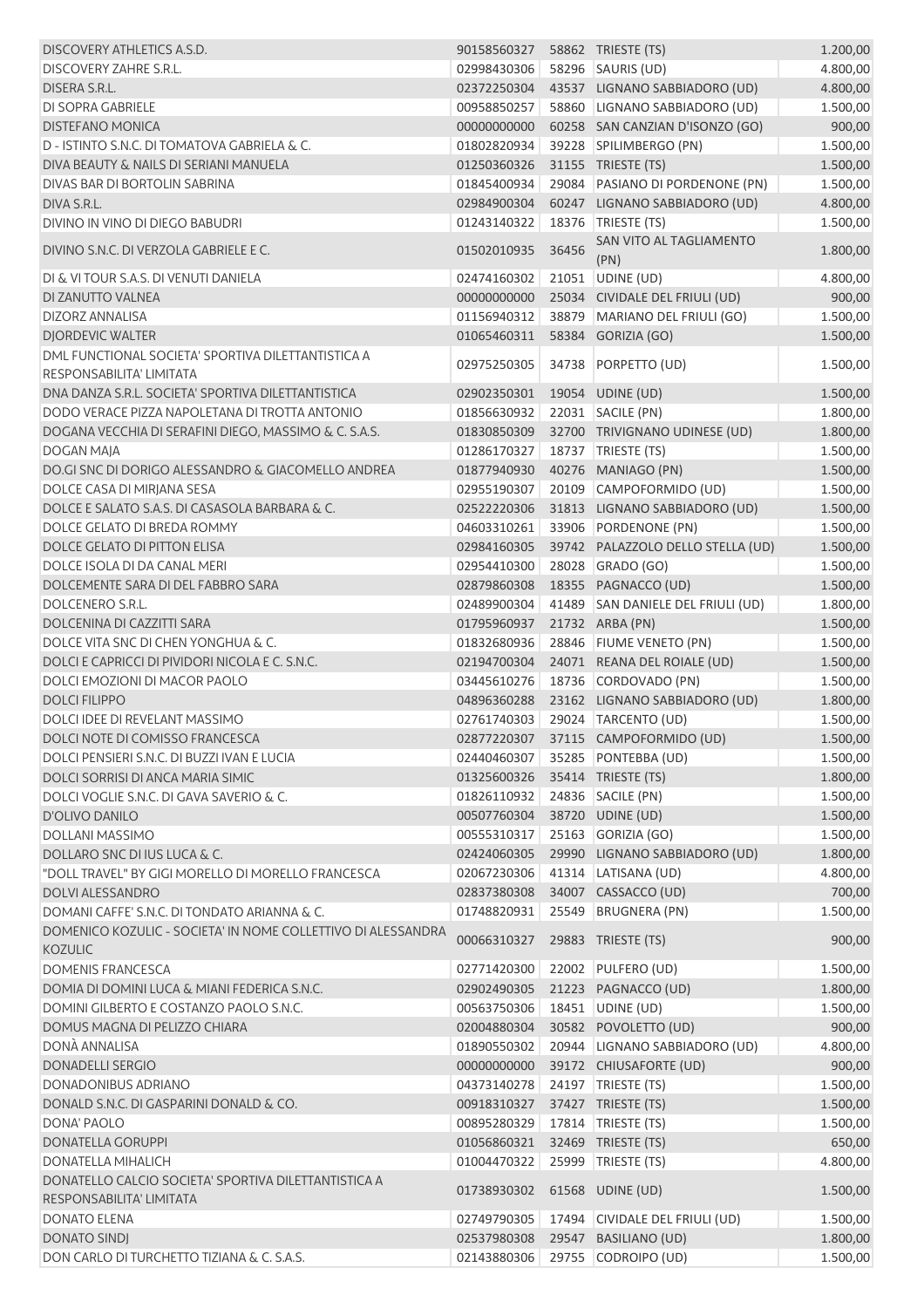| DON CHISCIOTTE DI DE SIMON MONICA                       | 00823910302                        | 30341 | PINZANO AL TAGLIAMENTO<br>(PN)   | 1.800,00 |
|---------------------------------------------------------|------------------------------------|-------|----------------------------------|----------|
| <b>DONG JING</b>                                        | 03792030136                        | 34396 | PORDENONE (PN)                   | 1.500,00 |
| DONNAPAM SNC DI BASSO BONDINI DONATELLA & C.            | 02852710306                        |       | 20943 POCENIA (UD)               | 1.500,00 |
| DONNA S.R.L.                                            |                                    |       |                                  |          |
|                                                         | 01731650931                        |       | 28031 PORDENONE (PN)             | 1.500,00 |
| <b>DON VALTER</b>                                       | 01354820308                        |       | 35591 MANZANO (UD)               | 1.500,00 |
| DOPOLAVORO FERROVIARIO DI UDINE IN SIGLA "DLF DI UDINE" | 00459180303                        |       | 18642 UDINE (UD)                 | 4.800,00 |
| DORBOLO' EMILIANO                                       | 02681320301                        |       | 36992 MARTIGNACCO (UD)           | 1.500,00 |
| DORIANA DI TEDESCHI DORIANA                             | 02879890305                        |       | 28386 CIVIDALE DEL FRIULI (UD)   | 1.500,00 |
| <b>DORIGO EROS</b>                                      | 02735810307                        |       | 35512 BUTTRIO (UD)               | 700,00   |
| D'ORLANDO S.R.L.                                        | 02074930302                        |       | 27225 TOLMEZZO (UD)              | 700,00   |
| <b>DOSE CONSUELO</b>                                    | 02619190305                        |       | 20278 CASTIONS DI STRADA (UD)    | 1.500,00 |
| D'OSUALDO PATRIZIA                                      | 02542650300                        |       | 27960 CORNO DI ROSAZZO (UD)      | 1.800,00 |
| <b>DOTT. ANDREA GILLI</b>                               | 01292650320                        |       | 31555 TRIESTE (TS)               | 650,00   |
| <b>DOVIER MARIO</b>                                     | 00537620312                        | 22599 | GRADO (GO)                       | 1.800,00 |
| <b>DOZ CLAUDIO</b>                                      | 01242580320                        |       | 37400 TRIESTE (TS)               | 700,00   |
| DP SERVICE LUCI DI GIACOMO BORTOLOSSI                   | 02727980308                        | 20098 | CERVIGNANO DEL FRIULI (UD)       | 1.500,00 |
| D & P S.R.L.                                            | 02398830303                        |       | 29563 UDINE (UD)                 | 4.800,00 |
| DPW SOCIETA' A RESPONSABILITA' LIMITATA SEMPLIFICATA    | 02729420303                        | 35948 | FIUMICELLO VILLA VICENTINA       | 1.500,00 |
| UNIPERSONALE                                            |                                    |       | (UD)                             |          |
| <b>DRADI SAMUELE</b>                                    | 01877080935                        |       | 58070 CHIONS (PN)                | 1.500,00 |
| DRAG E MAX S.A.S. DI DEKIC' DRAGAN & C.                 | 01578600932                        |       | 31201 PORDENONE (PN)             | 1.800,00 |
| DRAGO CLUB S.N.C. DI SFILIGOJ DENIS & C.                | 00368260311                        |       | 43544 SAVOGNA D'ISONZO (GO)      | 4.800,00 |
| <b>DRAGO SARA</b>                                       | 01327970321                        |       | 39741 TRIESTE (TS)               | 900,00   |
| DRAW S.R.L.                                             | 01298380328                        |       | 26427 TRIESTE (TS)               | 1.800,00 |
| DREAM 22 B&B DI ELVIO TONSI                             | 00000000000                        | 32987 | TRIESTE (TS)                     | 900,00   |
| DREAM BAR DI MAYEMBE TSHILEMBA GISELE                   | 01853580932                        |       | 25243 PORDENONE (PN)             | 1.500,00 |
| DREAM DI FABBRO FRANCESCA                               | 01678540939                        | 37419 | MANIAGO (PN)                     | 1.500,00 |
| DREAM DOG ASSOCIAZIONE SPORTIVA DILETTANTISTICA         | 02854230303                        |       | 62081 UDINE (UD)                 | 1.200,00 |
| DREAM HOPS S.R.L.S. AD UNICO SOCIO                      | 02975610300                        |       | 25116 UDINE (UD)                 | 1.500,00 |
| DREAM SLOT DI XU GUOPING                                | 01121270316                        |       | 57986 MONFALCONE (GO)            | 1.500,00 |
| DREAM THE SOUND DI FUMATO GIORGIO FILIPPO               | 02866570308                        | 28529 | UDINE (UD)                       | 1.500,00 |
| DREILAENDERECK DI MICHELE TURCHET                       | 02993820303                        |       | 29419 TARVISIO (UD)              | 1.500,00 |
| <b>DRIGO ALESSIA</b>                                    | 02806450306                        | 31672 | UDINE (UD)                       | 650,00   |
| <b>DRI MICHELE</b>                                      | 01699910301                        |       | 42121 PORPETTO (UD)              | 1.800,00 |
| <b>DRINCAR S.R.L.</b>                                   | 02884120300                        |       | 21419 TRICESIMO (UD)             | 700,00   |
| <b>DRINDRO &amp; C. SRLS</b>                            |                                    |       | 02972850305 19730 CASSACCO (UD)  | 1.800,00 |
| DRIUSSI EMANUELA "B BAR"                                | 01221070327   18485   TRIESTE (TS) |       |                                  | 1.500,00 |
| <b>DRIUTTI ALESSANDRO</b>                               | 02220560300                        |       | 32703 MANZANO (UD)               | 1.800,00 |
| <b>DRI VANILLA</b>                                      | 02071420307                        |       | 19616 PORPETTO (UD)              | 1.500,00 |
| DRI VIAGGI DI DRI FERRUCCIO                             | 01651910307                        |       | 19719 UDINE (UD)                 | 4.800,00 |
| DRS DI DI BIASIO DORINA E C. S.A.S.                     | 02194620304                        |       | 26509 RESIA (UD)                 | 1.800,00 |
| D.S. DI DEL BIANCO RIZZARDO SANDRA                      | 02310000308                        |       | 60738 TAVAGNACCO (UD)            | 1.500,00 |
| D.S.D. SNC DI DRIOL ROBERTA E SANDRI ROBERTO            | 01389270933                        |       | 19871 SPILIMBERGO (PN)           | 1.800,00 |
| <b>DUCA ELISABETTA</b>                                  | 01947280309                        |       | 39036 CERVIGNANO DEL FRIULI (UD) | 1.500,00 |
| <b>DUCE PERLA</b>                                       | 01224610327                        |       | 42227 TRIESTE (TS)               | 1.500,00 |
| <b>DUDINE GIANFRANCO</b>                                | 01075940328                        |       | 21548 TRIESTE (TS)               | 1.500,00 |
|                                                         |                                    |       |                                  |          |
| DUE ERRE IMMOBILIARE S.R.L.                             | 02258280300                        |       | 32009 CERVIGNANO DEL FRIULI (UD) | 4.800,00 |
| DUE GI S.R.L.                                           | 00502740319                        |       | 18541 MONFALCONE (GO)            | 4.800,00 |
| DUELLE S.R.L.S.                                         | 01246180325                        |       | 24649 TRIESTE (TS)               | 4.800,00 |
| DUEMILA8 S.R.L.                                         | 02511100303                        |       | 39715 LIGNANO SABBIADORO (UD)    | 1.800,00 |
| DUEMME SOCIETA' A RESPONSABILITA' LIMITATA SEMPLIFICATA | 02840620302                        |       | 60906 BAGNARIA ARSA (UD)         | 1.500,00 |
| DUE PALME GESTIONI SRL                                  | 02510220300                        |       | 19109 UDINE (UD)                 | 4.800,00 |
| DUE PIU' S.R.L.                                         | 02044380307                        |       | 21112 COSEANO (UD)               | 1.800,00 |
| DUE SAMANTHA & LORENA SRL                               | 02895410302                        |       | 19754 PREMARIACCO (UD)           | 1.500,00 |
| DUE TM S.R.L.                                           | 01611690932                        |       | 23996 PORDENONE (PN)             | 1.800,00 |
| DUGARO ALESSANDRO                                       | 02972730309                        |       | 33967 CIVIDALE DEL FRIULI (UD)   | 1.800,00 |
| <b>DUGON MARCO</b>                                      | 01175710316                        |       | 38716 SAN CANZIAN D'ISONZO (GO)  | 700,00   |
| DUINO SUNSHINE DI KLING MICHELLE                        | 01342030325                        |       | 40429 DUINO-AURISINA (TS)        | 900,00   |
| DUKE S.R.L.                                             | 00803540251                        |       | 28483 SAPPADA (UD)               | 900,00   |
| DURANTE DAMIANO                                         | 02874030303                        |       | 23553 SAN GIORGIO DI NOGARO (UD) | 1.800,00 |
| <b>DURLI FEDERICO</b>                                   | 02966750305                        |       | 28453 LAUCO (UD)                 | 1.800,00 |
| DUSA S.R.L.                                             | 00552760316                        |       | 59222 GORIZIA (GO)               | 1.500,00 |
| DUSCI S.R.L.                                            | 02744700309                        |       | 23233 UDINE (UD)                 | 1.500,00 |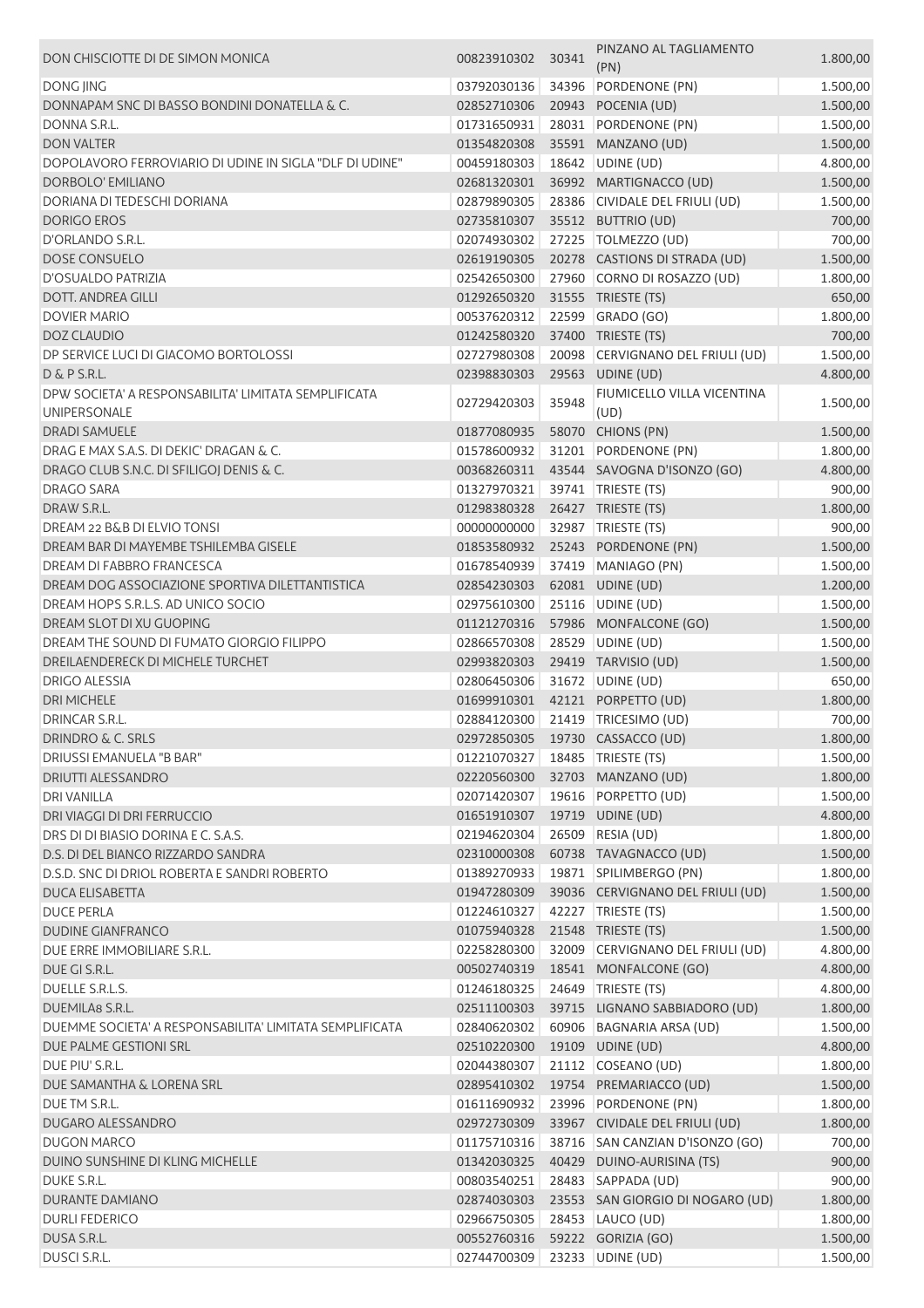| <b>DUSCOVICH BARBARA</b>                                       | 01075110328 38084 TRIESTE (TS) |       |                                                  | 700,00               |
|----------------------------------------------------------------|--------------------------------|-------|--------------------------------------------------|----------------------|
| <b>DUSSO GABRIELE</b>                                          | 02993320304                    |       | 22735 UDINE (UD)                                 | 1.500,00             |
| DUZ ALESSANDRA                                                 | 02952570303                    |       | 17690 TERZO D'AQUILEIA (UD)                      | 1.500,00             |
| DYDAM DI DANELUTTI DESIRE' & C. S.N.C.                         | 02947450306                    |       | 27315 GEMONA DEL FRIULI (UD)                     | 1.500,00             |
| DYNAMIC A.S.D.                                                 | 00000000000                    |       | 58852 SACILE (PN)                                | 1.200,00             |
| E20 DI SERAFINI IVAN                                           | 02793530300                    |       | 40028 GEMONA DEL FRIULI (UD)                     | 1.500,00             |
| E5 S.R.L.                                                      | 02799620303                    |       | 30444 UDINE (UD)                                 | 1.800,00             |
| EAGLE'S PUB S.A.S. DI DE GIORGIO GIACOMO                       | 02229980301                    |       | 18528   TOLMEZZO (UD)                            | 1.500,00             |
| <b>EASY CAR SRL</b>                                            | 01321430322                    |       | 38516 MUGGIA (TS)                                | 700,00               |
| EASY FITNESS STUDIO DI ORZAN SIMONA                            | 01100850310                    |       | 30088 MARIANO DEL FRIULI (GO)                    | 1.500,00             |
| EATINERANTE DI SEBASTIANO MARCO PUGLIARA                       | 01896160890                    |       | 17823 UDINE (UD)                                 | 1.500,00             |
| EATS S.R.L.                                                    | 01256020320                    |       | 23013 TRIESTE (TS)                               | 1.800,00             |
| ECONOMY RENT S.R.L.                                            | 01325500930                    |       | 62041 AVIANO (PN)                                | 1.500,00             |
| ECOPOOLS S.R.L.                                                | 02616950305                    |       | 41821 TORVISCOSA (UD)                            | 1.500,00             |
| ECOTHEMA - SOCIETA' COOPERATIVA SOCIALE                        | 00748010329                    |       | 41180 TRIESTE (TS)                               | 4.800,00             |
| ECOTURISMOFVG DI SABRINA PELLIZON                              | 01202100317                    |       | 25568 MOSSA (GO)                                 | 650,00               |
| EDAMA S.R.L.                                                   | 01253560328                    |       | 60725 TRIESTE (TS)                               | 1.800,00             |
| EDELWEISS DI FERIGO MAURIZIO & C. S.N.C.                       | 01831040306                    |       | 19553 FORNI DI SOPRA (UD)                        | 4.800,00             |
| EDELWEISS - S.N.C. DI F. SPADA & C.                            | 01234570933                    |       | 35487 FANNA (PN)                                 | 1.800,00             |
| EDEN BAR SNC DI VACCHER FRANCESCA E VIDALE MICHELA             | 01830740930                    |       | 38193 FIUME VENETO (PN)                          | 1.500,00             |
| EDEN PARK DI PITTINI RENATO E C. SNC                           | 01763700307                    |       | 23107 GEMONA DEL FRIULI (UD)                     | 1.500,00             |
| EDEN STYLE DI PARISI ALESSIA LUCIA                             | 01156790311                    |       | 62145 MONFALCONE (GO)                            | 1.500,00             |
| EDERA 2020 ASD                                                 | 00000000000                    |       | 60106 TRIESTE (TS)                               | 1.200,00             |
| <b>EDERA DEI GUATTO</b>                                        | 00000000000                    |       | 36761 BERTIOLO (UD)                              | 900,00               |
| <b>EDERA FULVIO</b>                                            | 01146940323                    |       | 17636 TRIESTE (TS)                               | 700,00               |
| EDICOLA "VILMA" DI FORTUNATO VILMA                             | 02495370302                    |       | 17509 POVOLETTO (UD)                             | 1.500,00             |
| EDILIA & C. - SOCIETA' A RESPONSABILITA' LIMITATA              | 00078300324                    |       | 19344 TRIESTE (TS)                               | 900,00               |
| EDITA S.N.C. DI TAMARA LONOCE                                  | 01255450320                    |       | 29626   TRIESTE (TS)                             | 900,00               |
| <b>EDIT EVENTI SRL</b>                                         | 01479370932                    |       | 58258 SPILIMBERGO (PN)                           |                      |
| ED.MA, DI MARA MANSUTTI & C. S.N.C.                            |                                |       |                                                  | 1.500,00<br>1.500,00 |
| EDUCACTION DI MACCARI MANSUETO                                 | 01741890303                    |       | 24014 TARCENTO (UD)                              |                      |
| E + E PROGETTI SRL                                             | 02201490303                    |       | 61494 PORPETTO (UD)                              | 1.500,00             |
|                                                                | 02767070309                    |       | 39050 TAVAGNACCO (UD)<br>SAN DORLIGO DELLA VALLE | 1.500,00             |
| EFFE.A. - SOCIETA' IN ACCOMANDITA SEMPLICE DI EGLE CEPACH & C. | 00780350328                    | 60337 | (TS)                                             | 1.800,00             |
| EFFEBI SERVIZI S.R.L.                                          | 02726520303                    |       | 35695 CODROIPO (UD)                              | 700,00               |
| EFFE DRIVER SERVICE DI SCHIERATTI FRANCO                       |                                |       | 02622760300 36725 CORNO DI ROSAZZO (UD)          | 700,00               |
| EFFE & EFFE S.A.S. DI LUIS FUMOLO E C.                         | 01003860317 16838 GRADO (GO)   |       |                                                  | 1.500,00             |
| EFFEEMME S.N.C. DI BIASIOL FRANCO E GORDINI MAURO              | 01142660313                    |       | 19127 GRADO (GO)                                 | 1.800,00             |
| EFFEMME SOCIETA' A RESPONSABILITA' LIMITATA SEMPLIFICATA       | 01311630329                    |       | 35337 TRIESTE (TS)                               | 1.500,00             |
| EFFEMME SRL                                                    | 02929980304                    |       | 21753 UDINE (UD)                                 | 1.500,00             |
| EFFEPITI DI PERSOGLIA FLAVIO                                   | 02566560302                    |       | 25412 CORNO DI ROSAZZO (UD)                      | 700,00               |
| EFFE SOCIETA' A RESPONSABILITA' LIMITATA SEMPLIFICATA          | 01342630322                    |       | 60572 TRIESTE (TS)                               | 1.800,00             |
| EFIGEM SNC DI CAPPELLARO E FERRO ERICA                         | 02856830308                    |       | 25495 MORTEGLIANO (UD)                           | 1.800,00             |
| EGGENBERG DI GAUDIANO FURIO                                    | 00000000000                    |       | 23718 GRADISCA D'ISONZO (GO)                     | 900,00               |
| EGM CINEMA S.R.L.                                              | 00898310321                    |       | 58833 TRIESTE (TS)                               | 4.800,00             |
| EGO SUM DI ALBERTO MISANO                                      | 02861300305                    |       | 16705 MANZANO (UD)                               | 1.500,00             |
| EIGHT S.R.L.                                                   | 02871380305                    |       | 42665 TAVAGNACCO (UD)                            | 1.800,00             |
| EISCAFFE' MITTELEUROPA S.A.S. DI TOSCANI GUIDO MARIANO         | 01666950306                    |       | 21534 CIVIDALE DEL FRIULI (UD)                   | 1.500,00             |
| EIS CAFFE' SNC DI DOMINI CATERINA & C.                         | 02083980306                    |       | 27184 FAGAGNA (UD)                               | 1.500,00             |
| EKIPEVENTI DI LUCA PAGAN                                       | 01130560327                    |       | 44026 TRIESTE (TS)                               | 1.500,00             |
| EKWEBALAM CHINONSO EVANS                                       | 02986470306                    |       | 24133 TRIESTE (TS)                               | 1.500,00             |
| <b>ELBRICH OKTJEN BOS</b>                                      | 02921560302                    |       | 19695 MARTIGNACCO (UD)                           | 650,00               |
| EL CAFETAL 2.0 DI ARIAS ROJAS LUZ MARINA                       | 02936650304                    |       | 17506 PASIAN DI PRATO (UD)                       | 1.500,00             |
| EL CONDOR S.R.L.                                               | 00935050328                    |       | 26904 TRIESTE (TS)                               | 4.800,00             |
| ELDORADO DI LOVISI ANNA                                        | 01016170316                    |       | 27029 STARANZANO (GO)                            | 1.500,00             |
| ELE DANCE DI ELEONORA VIOLIN                                   | 01252110323                    |       | 58789 TRIESTE (TS)                               | 1.200,00             |
| ELENA ILYUKHINA                                                | 01293270326                    |       | 21918   TRIESTE (TS)                             | 650,00               |
| ELEPHANT DI LUCA SALVADOR                                      | 01878170933                    |       | 57747 PORDENONE (PN)                             | 1.500,00             |
| EL GATO NEGRO DI ADONES ALBA ANALIA                            | 01811660933                    |       | 36252 MANIAGO (PN)                               | 1.500,00             |
| EL GAUCHO ARGENTINO S.R.L.                                     | 02673750309                    |       | 42196 RIVIGNANO TEOR (UD)                        | 1.500,00             |
| EL GORDO SRLS                                                  | 01769660935                    |       | 23949 PORDENONE (PN)                             | 1.500,00             |
| ELIOS S.R.L.                                                   | 00675850309                    |       | 20192 CIVIDALE DEL FRIULI (UD)                   | 1.500,00             |
| ELISA ANDREA PIAN                                              | 03009230305                    |       | 59598 PALMANOVA (UD)                             | 1.500,00             |
|                                                                |                                |       |                                                  |                      |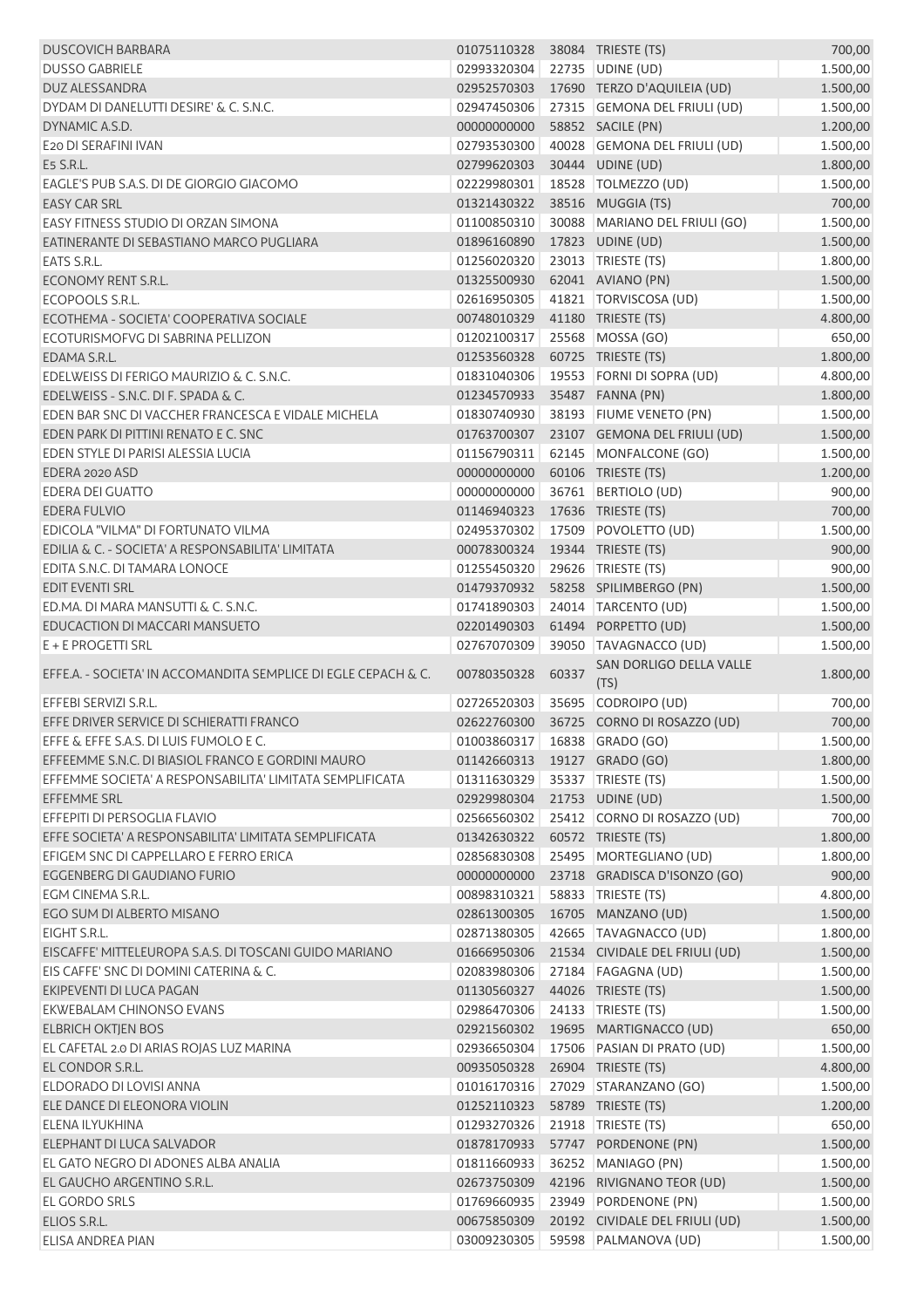| ELISIR SOCIETA' A RESPONSABILITA' LIMITATA SEMPLIFICATA                             | 01800310938                    |       | 37662 AVIANO (PN)                 | 1.500,00 |
|-------------------------------------------------------------------------------------|--------------------------------|-------|-----------------------------------|----------|
| ELISON ON THE LAKE B & B DI AZOTO ELIANA                                            | 00000000000                    |       | 24528 SAURIS (UD)                 | 900,00   |
| ELITE SPORT ACADEMY ASSOCIAZIONE SPORTIVA DILETTANTISTICA                           | 02930650300                    |       | 61436 UDINE (UD)                  | 1.500,00 |
|                                                                                     |                                |       |                                   |          |
| ELITE SRLS - SOCIETA' A RESPONSABILITA' LIMITATA SEMPLIFICATA                       | 02951630306                    |       | 26053 PORPETTO (UD)               | 1.800,00 |
| ELIXIR BEAUTY AND NAILS DI MARTINA PACOR                                            | 01167840311                    |       | 22193 SAN CANZIAN D'ISONZO (GO)   | 1.500,00 |
| ELIXIR S.R.L.                                                                       | 01560300939                    |       | 35517 PORDENONE (PN)              | 1.800,00 |
|                                                                                     |                                |       |                                   |          |
| EL JALAPENO DI ROJAS YRBEN JOHAN                                                    | 02691400309                    |       | 33949 CAMPOFORMIDO (UD)           | 1.500,00 |
| ELLAS DI PIAZZA CHIARA                                                              | 02760350302                    |       | 19337 CIVIDALE DEL FRIULI (UD)    | 1.500,00 |
| ELLE ELLE DI FORNASIN LUIGINO & C. S.N.C.                                           | 01635580309                    |       | 39577 CERVIGNANO DEL FRIULI (UD)  | 1.800,00 |
| ELLEPI DI PALAZZI LUCIANO                                                           | 01296990326                    |       | 30993 TRIESTE (TS)                | 700,00   |
| <b>ELLERI DARIO</b>                                                                 | 01025260322                    |       | 34354 TRIESTE (TS)                | 700,00   |
| <b>ELLERO SILVIA</b>                                                                | 02845860309                    |       | 20040 POZZUOLO DEL FRIULI (UD)    | 1.800,00 |
| ELLIOT ALBERGO RISTORANTE S.R.L.                                                    | 02803870308                    |       | 28898 POZZUOLO DEL FRIULI (UD)    | 4.800,00 |
| ELLIOT BAR DI RIAVIZ GIORDANO                                                       | 00559010319                    |       | 35924 GORIZIA (GO)                | 1.500,00 |
| ELLI S.A.S. DI LISA CIMOLINO & C.                                                   | 02791840305                    |       | 19670 RIVE D'ARCANO (UD)          | 1.500,00 |
| <b>ELLISON LORENZO</b>                                                              | 01274310323                    |       | 23191   TRIESTE (TS)              | 700,00   |
| EL.MA. DI MASSIMO BUCCIOL E JELKICA KISIC S.N.C.                                    | 02313470300                    |       | 42477 LATISANA (UD)               | 1.800,00 |
| EL MORISCO DI SCALA ANDREA                                                          | 01264710326                    |       | 29458 TRIESTE (TS)                | 1.800,00 |
| EL PEQUENO PUB DI CABIANCA ANTONELLA                                                | 02244290306                    |       | 30170 VENZONE (UD)                | 1.500,00 |
| EMAKS S.N.C. DI KRATTER MASSIMO & C.                                                | 01159720257                    |       | 20366 SAPPADA (UD)                | 1.500,00 |
| EMANUELA E MASSIMO SNC DI MARCON MASSIMO E C.                                       | 01421920933                    |       | 17267 AZZANO DECIMO (PN)          | 1.500,00 |
| E.M. CORPORATION S.A.S. DI TOFFOLI PIRO ELENA                                       | 01040740316                    |       | 20669 MONFALCONE (GO)             | 1.500,00 |
| <b>EMIL VIANELLO</b>                                                                | 01275450326                    |       | 58895 TRIESTE (TS)                | 900,00   |
| EMME 4 S.N.C. DI MALAGNINI FABRIZIO & C.                                            | 02977140306                    |       | 33444   MOGGIO UDINESE (UD)       | 1.800,00 |
| EMMEENNEBI S.R.L.                                                                   | 01130870320                    |       | 16803 TRIESTE (TS)                | 1.800,00 |
| EMMEGIO' S.R.L.                                                                     | 02198430304                    |       | 20837 BUTTRIO (UD)                | 1.800,00 |
|                                                                                     |                                |       |                                   |          |
| EMME - SOCIETA' IN ACCOMANDITA SEMPLICE DI VASSALLO<br>MASSIMILIANO & C.            | 01244790323                    |       | 31641 TRIESTE (TS)                | 1.800,00 |
| <b>EMOZIONI DI GUSTO SRL</b>                                                        | 02871550303                    |       | 32495 UDINE (UD)                  | 1.800,00 |
| EMPORIO VINI DI CLAUDIO PETRONIO                                                    | 01162500316                    |       | 36716 TRIESTE (TS)                | 1.800,00 |
| E.M. SNC DI ELENA OLENIK & MARINA MARZI                                             | 01318390323                    |       | 29345 TRIESTE (TS)                | 1.800,00 |
| ENERGY FITNESS CLUB SOCIETA' A RESPONSABILITA' LIMITATA<br>SPORTIVA DILETTANTISTICA | 01756410930                    |       | 36118 AZZANO DECIMO (PN)          | 1.500,00 |
| <b>ENERGY LIFE S.R.L. SPORTIVA DILETTANTISTICA</b>                                  | 01708570930                    |       | 33614 SACILE (PN)                 | 1.500,00 |
| <b>ENGLARO ANDREINA</b>                                                             | 01228420301 27447 PALUZZA (UD) |       |                                   | 1.500,00 |
| ENGLARO FABRIZIO & C. S.N.C.                                                        | 02175590302 34476 PALUZZA (UD) |       |                                   | 1.500,00 |
| ENIGMA S.A.S. DI BELLON LORENA                                                      | 01327470322                    |       | 22210 TRIESTE (TS)                | 1.500,00 |
|                                                                                     |                                |       |                                   |          |
| ENJOY CAFE' S.N.C. DI ZANINOTTO VALENTINA & C.                                      | 01837780939                    |       | 27072 PRATA DI PORDENONE (PN)     | 1.500,00 |
| <b>ENJOY TRIESTE</b>                                                                | 00000000000                    |       | 41150 TRIESTE (TS)                | 900,00   |
| <b>ENOBAR DI IANNAMICO RUGGERO</b>                                                  | 02549980304                    |       | 25272 RUDA (UD)                   | 1.500,00 |
| <b>ENOPOLIO SRLS</b>                                                                | 01783740937                    |       | 33908 PORDENONE (PN)              | 1.500,00 |
| <b>ENOTECA 87 DI GAIFA BENITO</b>                                                   | 00172290314                    | 40965 | GRADO (GO)                        | 1.500,00 |
| ENOTECA AI PROVVEDITORI DI DI BERT STEFANIA & C. S.A.S.                             | 01653850303                    |       | 26951 PALMANOVA (UD)              | 1.500,00 |
| ENOTECA ALLA VITE DI ZACCOMER SANDRA                                                | 02057510303                    |       | 30916 NIMIS (UD)                  | 1.500,00 |
| ENOTECA AZZANESE DI LAZZARO DINO                                                    | 01489330934                    |       | 31357 AZZANO DECIMO (PN)          | 1.500,00 |
| ENOTECA DA CORONA DI CORONA MARCO                                                   | 01581130935                    |       | 35703 ERTO E CASSO (PN)           | 1.500,00 |
| ENOTECA DAWIT DI PLAZZOTTA BENVENUTA                                                | 02074070307                    |       | 35805 TARVISIO (UD)               | 1.500,00 |
| ENOTECA DELL'IMPERO S.A.S. DI MASSIMO DE BELLI & C.                                 | 01188140311                    |       | 30884 CORMONS (GO)                | 1.500,00 |
| ENOTECA DI BUTTRIO DI BERENGO MATTEO                                                | 02727780302                    |       | 27136 BUTTRIO (UD)                | 1.800,00 |
| ENOTECA DI CORMONS SOCIETA' COOPERATIVA AGRICOLA                                    | 00361420318                    |       | 37682 CORMONS (GO)                | 1.500,00 |
| ENOTECA DI PIAZZA DANILLO                                                           | 00293810933                    |       | 32242 MANIAGO (PN)                | 1.500,00 |
| ENOTECA FAST-FOOD "AQUILA NERA" DI GIOVANNANGELO EMIDIO                             | 01317940938                    |       | 20473 BARCIS (PN)                 | 1.800,00 |
| ENOTECA IL MARANGON DI MARSILIO SILVIA                                              | 02404610301                    |       | 26473 SUTRIO (UD)                 | 1.500,00 |
| ENOTECA LA TRAPPOLA DI D'AFFARA GIOVANNI & C. S.A.S.                                | 02101150304                    |       | 18702 SAN DANIELE DEL FRIULI (UD) | 1.500,00 |
| ENOTECA L'ELEFANTE DI RITURANTE ADOLFO                                              | 02979790306                    |       | 27417 CIVIDALE DEL FRIULI (UD)    | 1.500,00 |
| ENOTECA SGONICO DI RIOLINO MITJA                                                    | 00945200327                    |       | 39588 SGONICO (TS)                | 1.800,00 |
| ENOTECA WINE BAR ETRUSCO DI SABATINI ALBERTO                                        | 01242850327                    |       | 21974 TRIESTE (TS)                | 1.500,00 |
| <b>ENRICA TURUS</b>                                                                 |                                |       |                                   |          |
|                                                                                     | 00000000000                    |       | 41294 CORMONS (GO)                | 650,00   |
| ENTE PARCO NATURALE REGIONALE DOLOMITI FRIULANE                                     | 01373690930                    |       | 60925 CIMOLAIS (PN)               | 650,00   |
| ENTE REGIONALE TEATRALE DEL FRIULI-VENEZIA GIULIA (E.R.T.)                          | 01007480302                    |       | 60545 UDINE (UD)                  | 1.500,00 |
| ENTOURAGE S.R.L.                                                                    | 01199620319                    |       | 18249 GORIZIA (GO)                | 4.800,00 |
| EOLOT S.R.L.                                                                        | 02591850306 37592 UDINE (UD)   |       |                                   | 1.500,00 |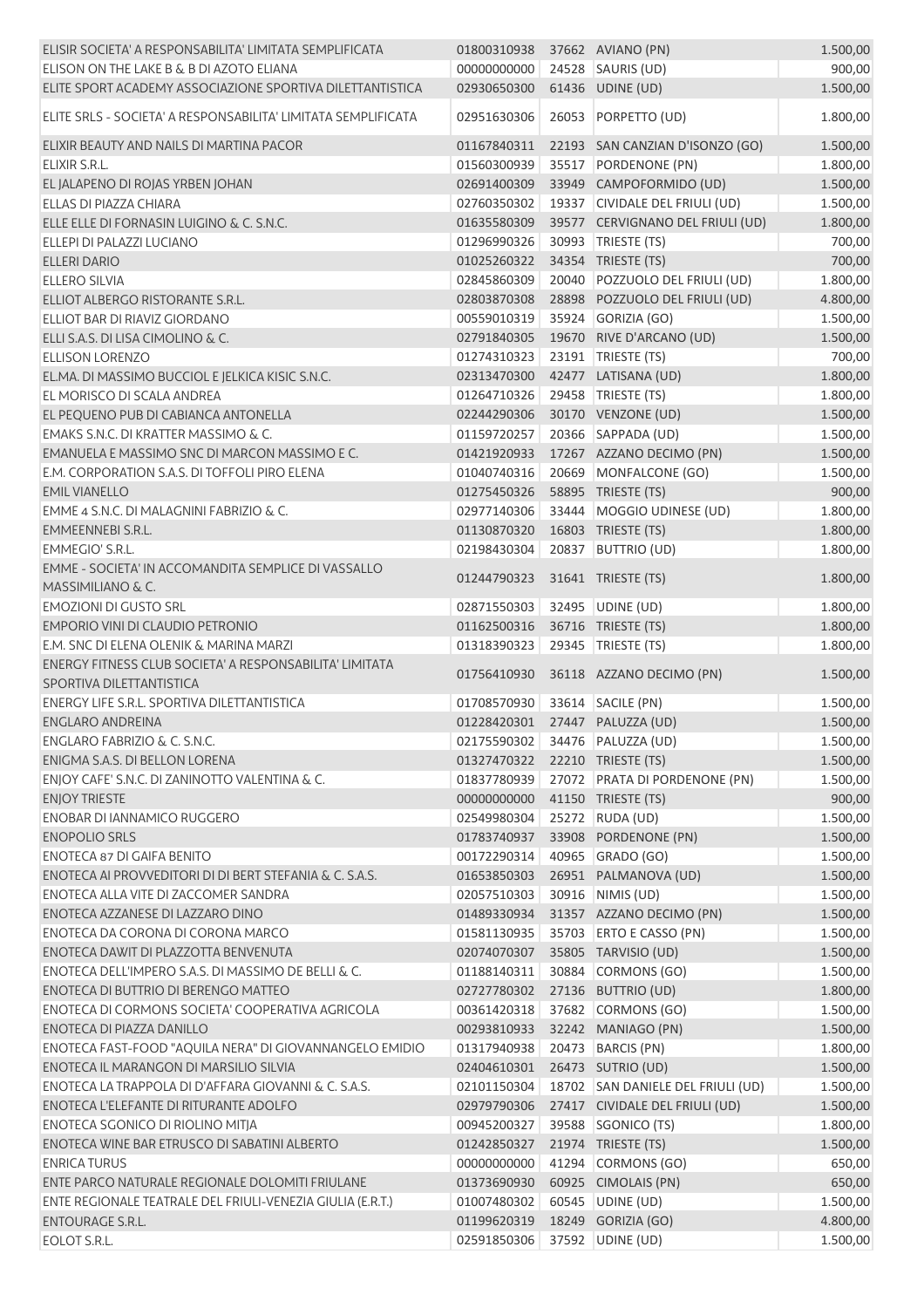| E POI  GIRO DI BITTOLO ROMI                                                          | 02856360306 |       | 31353 UDINE (UD)                           | 1.500,00 |
|--------------------------------------------------------------------------------------|-------------|-------|--------------------------------------------|----------|
| EPPINGER CAFFE' S.A.S DI SCAGGIANTE SEBASTIANO                                       | 01172180323 |       | 37733 TRIESTE (TS)                         | 1.500,00 |
| EPS ITALIA SRL                                                                       | 02693280303 |       | 57762 TAVAGNACCO (UD)                      | 1.500,00 |
| EPTA RETAILS S.R.L.                                                                  | 01850190933 | 57816 | SAN VITO AL TAGLIAMENTO<br>(PN)            | 1.800,00 |
| EQUILIBRI' ASSOCIAZIONE SPORTIVA DILETTANTISTICA                                     | 01788650933 |       | 62184 PASIANO DI PORDENONE (PN)            | 1.200,00 |
| <b>ERARIO ROBERTA</b>                                                                | 01181210327 |       | 18816   TRIESTE (TS)                       | 1.500,00 |
| ERBAVOGLIO DI MARTINA BARBARA                                                        | 02719650307 |       | 22252 CORNO DI ROSAZZO (UD)                | 1.800,00 |
| ERBOSTERIA DI SCHILLACI FRANCESCA                                                    | 02871450306 |       | 16938 TRIESTE (TS)                         | 1.800,00 |
| ER.DI. - SOCIETA' IN NOME COLLETTIVO DI DILICH ALESSIO & C.                          | 01173200328 |       | 30026 TRIESTE (TS)                         | 1.500,00 |
| EREDI AGNOLETTO PLINIO DI SALVADOR DORELLA & C. S.A.S.                               | 01792860932 |       | 60532 PASIANO DI PORDENONE (PN)            | 1.500,00 |
| EREDI BROTTO DI BROTTO ROBERTO E C. S.N.C.                                           | 01382130308 |       | 26134 LIGNANO SABBIADORO (UD)              |          |
|                                                                                      |             |       |                                            | 1.500,00 |
| EREDI COZZI DI SALATO IRIS S.A.S.                                                    | 01019250305 |       | 21663 ARTA TERME (UD)                      | 900,00   |
| EREDI DI BASSANESE GIULIANA - SOCIETA' IN NOME COLLETTIVO DI<br>LUCIANO CRISMAN & C. | 01238150328 |       | 29414 TRIESTE (TS)                         | 1.800,00 |
| EREDI DI KRAVANJA LUDMILLA S.N.C.                                                    | 01918380302 |       | 29266 TARVISIO (UD)                        | 1.500,00 |
| EREDI MENEGHINI ALESSANDRO DI MENEGHINI MARIA                                        | 01176290318 |       | 24032 GORIZIA (GO)                         | 1.500,00 |
| EREDI TOFFOLO VENILIO S.N.C. DI VIDALE MARIA E FIGLI                                 | 01270120932 |       | 19007 ARBA (PN)                            | 1.500,00 |
| EREDI VIRGILI EZIO DI VIRGILI CRISTIAN & C. SAS                                      | 02917980308 |       | 36534 BERTIOLO (UD)                        | 1.800,00 |
| EREDI ZORZENONE GIOVANNI DI ZORZENONE ROBERTO E PAOLO<br>S.N.C.                      | 02729610309 |       | 26534 CIVIDALE DEL FRIULI (UD)             | 1.500,00 |
| ERICA BAR DI SERRA GIUSEPPE                                                          | 04469960407 |       | 18226 PALUZZA (UD)                         | 1.500,00 |
| ERIKA LD SAS DI DIANA COMOV & C.                                                     | 01843720937 |       | 41437 PORDENONE (PN)                       | 1.500,00 |
| <b>ERIKASA</b>                                                                       | 00000000000 |       | 32181 CORMONS (GO)                         | 900,00   |
| <b>ERMACORA DONATELLA</b>                                                            | 00000000000 |       | 41830 TRIESTE (TS)                         | 650,00   |
| ERMACORA GABRIELLA                                                                   | 00994060325 |       | 38184 TRIESTE (TS)                         | 650,00   |
| ERNI S.N.C. DI CROTTA ROBERTA & C.                                                   | 01149590315 |       | 40262 STARANZANO (GO)                      | 4.800,00 |
| ERRATH KARIN                                                                         | 02171290303 | 38518 | MALBORGHETTO VALBRUNA                      | 1.800,00 |
|                                                                                      |             |       | (UD)                                       |          |
| ERREMME DI RUSSO AMEDEO                                                              | 02825160308 | 20760 | CERVIGNANO DEL FRIULI (UD)                 | 1.500,00 |
| ERR-FORNER S.R.L.                                                                    | 01678830934 |       | 23888 FIUME VENETO (PN)                    | 1.500,00 |
| <b>ESCLAMATIVE POLISPORTIVA</b>                                                      | 02926320306 |       | 62037 BASILIANO (UD)                       | 1.500,00 |
| E&S DI ESTEL ZOMERO & C. S.N.C.                                                      | 02809710300 |       | 18468 PASIAN DI PRATO (UD)                 | 1.500,00 |
| <b>ESFUTURE S.R.L.</b>                                                               | 02747570303 |       | 29544 UDINE (UD)                           | 700,00   |
| ESIBIRSI SOCIETA' COOPERATIVA                                                        | 01463820934 |       | 57927 PORDENONE (PN)                       | 900,00   |
| ESOTERYA CAFE' DI LUCHERINI STEFANIA                                                 | 02357600309 |       | 30947 CODROIPO (UD)                        | 1.500,00 |
| <b>ESPERIA SRL</b>                                                                   |             |       | 02407270301 37220 CIVIDALE DEL FRIULI (UD) | 900,00   |
| <b>ESPOSITO LUIGI</b>                                                                | 01206570317 |       | 28977 GORIZIA (GO)                         | 1.800,00 |
| <b>ESPOSITO MICHELE</b>                                                              | 01850890300 |       | 17651 MARTIGNACCO (UD)                     | 1.800,00 |
| <b>ESPOSITO MICHELE</b>                                                              | 01152020317 |       | 35140 GORIZIA (GO)                         | 1.800,00 |
| ESPOSITO RISTORAZIONE DI ESPOSITO MARIA & C. S.A.S.                                  | 02444450304 |       | 60047 UDINE (UD)                           | 1.800,00 |
| ESPRESSIVA LIBERA ASD                                                                | 02754420301 |       | 58013 UDINE (UD)                           | 1.200,00 |
| ESQUIMAU DI CESCHIN LEONARDO                                                         | 00395430937 |       | 35745 PORDENONE (PN)                       | 1.500,00 |
| ESOUIMOU DI SUZZI STEFANO                                                            | 00492370317 |       | 59527 STARANZANO (GO)                      | 1.500,00 |
| <b>ESSASSA JULIENNE</b>                                                              | 01126530318 |       | 24685 GORIZIA (GO)                         | 1.800,00 |
| <b>ESSECI SRL</b>                                                                    | 02797040306 | 42303 | NIMIS (UD)                                 | 4.800,00 |
| ESSENZA E BENESSERE S.N.C. DI ORNELLA MILAN E MICHELA RIZZETTO                       | 01874170937 |       | 22394 PORDENONE (PN)                       | 1.500,00 |
| ESSENZIALMENTE ECLISIA DI HROVATIN LUCIA                                             | 00179210315 |       | 18011 GORIZIA (GO)                         | 1.500,00 |
| ESTETICA PER L'ANIMA DI MARINA ZUDDAS                                                | 01209450319 |       | 60424 STARANZANO (GO)                      | 1.500,00 |
| <b>EST IMMOBILIARE S.R.L.</b>                                                        | 01272870328 |       | 23602 TRIESTE (TS)                         | 1.800,00 |
| ESTRO S.A.S. DI PORCILE EMILIANO & C.                                                | 01232970325 |       | 36529 DUINO-AURISINA (TS)                  | 1.800,00 |
| ESTROVERSOGUSTO S.R.L.                                                               | 00553180316 |       | 30247 STARANZANO (GO)                      | 1.500,00 |
| EST VIAGGI EUROPE SYSTEM TRAVEL DI BIANCHET CRISTINA & C. S.N.C.                     | 00487840316 |       | 26464 GRADISCA D'ISONZO (GO)               |          |
|                                                                                      |             |       |                                            | 4.800,00 |
| ETABETA TEATRO                                                                       | 01531210936 |       | 61105 PORDENONE (PN)                       | 1.500,00 |
| ETAGE 5 S.R.L.                                                                       | 01264150325 |       | 17032 TRIESTE (TS)                         | 4.800,00 |
| ETHAN S.A.S. DI XINXIN HUANG & C.                                                    | 01262620329 |       | 23101   TRIESTE (TS)                       | 1.500,00 |
| ETNA DI SOSTERO ALESSANDRO, CINZIA E C. S.N.C.                                       | 01958920306 |       | 23055 LIGNANO SABBIADORO (UD)              | 4.800,00 |
| ETNORAMA ASSOCIAZIONE CULTURALE                                                      | 01205060310 |       | 24168 RONCHI DEI LEGIONARI (GO)            | 900,00   |
| E.T. S.N.C. DI SILVESTRI ERICA E FERLETIC TANJA                                      | 01200370318 |       | 36402 STARANZANO (GO)                      | 1.500,00 |
| EUFRASIA FILM DI SUPPA PASQUALINO                                                    | 01820450938 |       | 60346 PORDENONE (PN)                       | 1.500,00 |
| EUREKA 2000 S.R.L.                                                                   | 01881140303 |       | 17657 UDINE (UD)                           | 1.800,00 |
| "EUREKA GROUP S.R.L."                                                                | 02507210306 |       | 22379 LIGNANO SABBIADORO (UD)              | 900,00   |
| <b>EURITMICA</b>                                                                     | 02047710302 |       | 62386 UDINE (UD)                           | 1.500,00 |
| EUROBAR DI SOFIA S.N.C. DI LIANG XIAOJIE & C.                                        | 01719010934 |       | 58668 PORDENONE (PN)                       | 1.800,00 |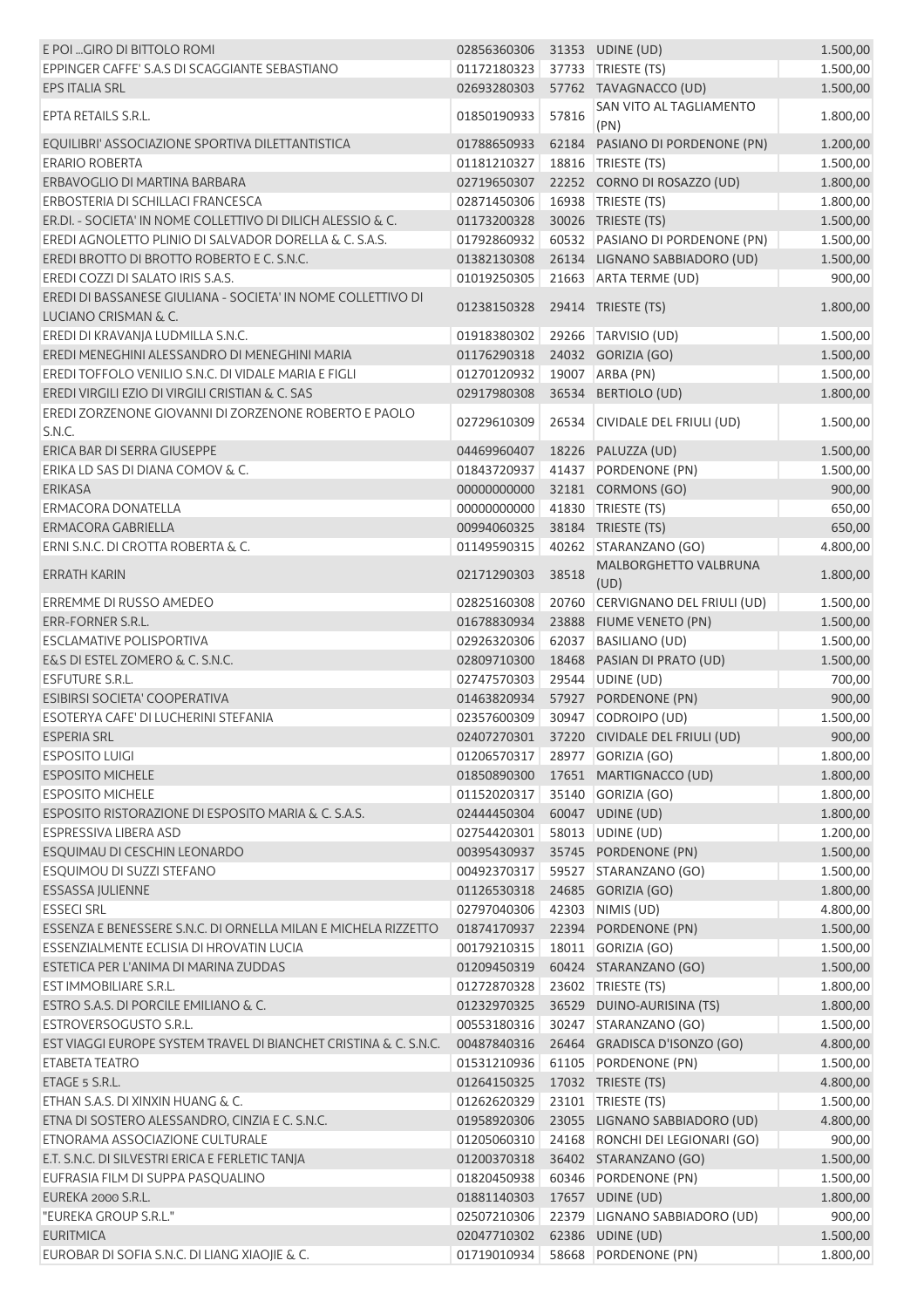| EUROBAR S.A.S. DI LISOTTI FRANCESCA & C.                |                              |       | 01452700931 28489 PORDENONE (PN)   | 1.500,00 |
|---------------------------------------------------------|------------------------------|-------|------------------------------------|----------|
| EUROCONNECTIONS S.R.L.                                  | 02130350305                  |       | 17588 CIVIDALE DEL FRIULI (UD)     | 4.800,00 |
| EURODRIVER DI OLIVIERI PAOLO                            | 01693530931                  |       | 39116 VALVASONE ARZENE (PN)        | 700,00   |
| EUROFOOD S.A.S. DI OZTURK ERTAN E C.                    | 01015740317                  |       | 42323 GRADO (GO)                   | 1.800,00 |
| EUROJULIA S.R.L.                                        | 00975120304                  |       | 57809 GRADO (GO)                   | 4.800,00 |
| EUROPA BASEBALL CLUB ASD                                | 01311630303                  |       | 60968 BAGNARIA ARSA (UD)           | 1.500,00 |
| EUROPEAN PROJECTS - SOCIETA' A RESPONSABILITA' LIMITATA | 02681730301                  |       | 25158 CERVIGNANO DEL FRIULI (UD)   | 4.800,00 |
| EURORACING ASSOCIAZIONE SPORTIVA DILETTANTISTICA        | 02072500305                  |       | 61418 SEDEGLIANO (UD)              | 1.200,00 |
| EURO-SPORTING S.R.L.                                    | 01304960931                  |       | 28839 CORDENONS (PN)               | 4.800,00 |
| EURO & SPORTS ASSOCIAZIONE SPORTIVA DILETTANTISTICA     | 01692850934                  |       | 61020 CORDENONS (PN)               | 1.200,00 |
| EUROTAXI DI KLANSKA MARINA                              | 01151430327                  |       | 30945 RONCHI DEI LEGIONARI (GO)    | 700,00   |
| EUROTAXI DI TAFA ARBEN                                  | 02571210307                  |       | 32735 LIGNANO SABBIADORO (UD)      | 700,00   |
| EUROTEL S.P.A.                                          | 02128160302                  |       | 35732 UDINE (UD)                   | 4.800,00 |
| <b>EURO TICKET SRLS</b>                                 | 01174370310                  |       | 60312 LATISANA (UD)                | 1.500,00 |
| <b>EUTICHIANO ALDO</b>                                  | 00959430323                  |       | 37502 TRIESTE (TS)                 | 700,00   |
| <b>EVA PADOVAN</b>                                      | 01865140931                  |       | 27660 CORDENONS (PN)               | 1.500,00 |
| EVA & ROBY S.A.S. DI FALESCHINI EVA & C.                | 02580800304                  |       | 24087 MORUZZO (UD)                 | 1.500,00 |
| EVENTI & 20 S.A.S. DI VALENTINA MALACART & C.           | 01502100934                  |       | 60957 PORDENONE (PN)               | 1.500,00 |
| EVENTI SPORTIVI PALMANOVA - ASSOCIAZIONE SPORTIVA       |                              |       |                                    |          |
| <b>DILETTANTISTICA</b>                                  | 02379760305                  |       | 61835 PALMANOVA (UD)               | 1.200,00 |
| EVENTIVA DI ELEONORA LULLI                              | 01171530312                  |       | 44211 GORIZIA (GO)                 | 1.500,00 |
| EV NAILS DI VETACH ELEONORA                             | 02965720309                  |       | 20071 LATISANA (UD)                | 1.500,00 |
| <b>EXCALIBUR 2 S.R.L.</b>                               | 01329350324                  |       | 41549 TRIESTE (TS)                 | 1.800,00 |
| <b>EXCELSIOR S.R.L.</b>                                 | 00360910319                  |       | 38306 MONFALCONE (GO)              | 4.800,00 |
| EXCLUSIVE DRIVE DI MARCOLINI ANDREA                     | 01173820315                  |       | 17339 MARIANO DEL FRIULI (GO)      | 700,00   |
| EXPERIENCE LOCAL DI MARCHESAN NORMAN                    | 02943570305                  |       | 37640 AQUILEIA (UD)                | 4.800,00 |
| EX PLAYA DI PASIAN MONICA                               | 01173980317                  |       | 28034 MONFALCONE (GO)              | 1.500,00 |
| <b>EXPOPARTNER - SRLS</b>                               | 01335100325                  |       | 57785 TRIESTE (TS)                 | 1.500,00 |
| EX POSTA DI CICUTO ALCIDE                               | 02541670309                  |       | 28082 TARVISIO (UD)                | 1.800,00 |
| EXPROVINCIALI DI BALESTRERI FIORENZO                    | 02843800307                  |       | 40580 UDINE (UD)                   | 1.800,00 |
| <b>FABBO FABIO</b>                                      | 01101220323                  |       | 24289 TRIESTE (TS)                 | 700,00   |
| <b>FABBRO ITALO</b>                                     | 00235010303                  |       | 28505 TREPPO GRANDE (UD)           | 1.800,00 |
| <b>FABBRO MARCO</b>                                     | 01792200931                  |       | 21857 LIGNANO SABBIADORO (UD)      | 1.500,00 |
| <b>FABBRONI FRANCESCO</b>                               | 00384750311                  | 33008 | SAN FLORIANO DEL COLLIO<br>(GO)    | 1.800,00 |
| <b>FABBRO RUDI</b>                                      | 02415930300 22460 GRADO (GO) |       |                                    | 4.800,00 |
| <b>FABBRO RUGGERO</b>                                   |                              |       | 01813490933 31501 SAN QUIRINO (PN) | 1.500,00 |
| <b>FABEC FRANC</b>                                      | 00994140325                  |       | 28656 DUINO-AURISINA (TS)          | 1.800,00 |
| FABIAN BERROA DE NAVARRO AIDA CHERIL                    | 01738770930                  |       | 31608 POLCENIGO (PN)               | 1.500,00 |
| FABIANI LIVIA                                           | 00790450308                  |       | 42219 PAULARO (UD)                 | 1.800,00 |
| <b>FABIANO ZAINA</b>                                    | 00000000000                  |       | 38281 PORPETTO (UD)                | 900,00   |
| <b>FABIA VATTOVANI</b>                                  | 01237940323                  |       | 28423 TRIESTE (TS)                 | 1.500,00 |
| FABIO AUTONOLEGGIO CON CONDUCENTE DI STULIN FABIO       | 02832730309                  |       | 20679 STREGNA (UD)                 | 700,00   |
| <b>FABIO BENUSSI</b>                                    | 00134120328                  |       | 18171   TRIESTE (TS)               | 1.800,00 |
| <b>FABI VALENTINA</b>                                   | 01042500320                  |       | 42755 TRIESTE (TS)                 | 1.500,00 |
| <b>FABRIS CLAUDIO</b>                                   | 01902740305                  | 60007 | UDINE (UD)                         | 1.500,00 |
| <b>FABRIS COSETTA</b>                                   | 01106030313                  |       | 20259 GRADO (GO)                   | 1.800,00 |
| <b>FABRIS FLAVIO</b>                                    | 01866990300                  |       | 31630 UDINE (UD)                   | 1.500,00 |
| FABRIS SOLUTIONS S.A.S. DI FABRIS ELIGIO & C.           | 02277290306                  |       | 36293 SEDEGLIANO (UD)              | 900,00   |
| FABULA VITAE DI EMANUELA RICCIONI                       | 02595070307                  |       | 24043 VENZONE (UD)                 | 900,00   |
| <b>FACCA ADRIANO</b>                                    | 01551520933                  |       | 39815 SAN QUIRINO (PN)             | 1.500,00 |
| <b>FACCA DAVIDE</b>                                     | 01879780938                  |       | 36740 CORDOVADO (PN)               | 700,00   |
| <b>FACCA FABRIZIO</b>                                   | 01551260936                  |       | 34562 SAN QUIRINO (PN)             | 1.500,00 |
| <b>FACCHINI FRANCESCA</b>                               | 01832130932                  |       | 35134 PORDENONE (PN)               | 1.800,00 |
| <b>FACCHIN NADIA</b>                                    | 01826530931                  |       | 38019 VIVARO (PN)                  | 1.800,00 |
| FACCO SONIA                                             | 02104270307                  |       | 62351 CODROIPO (UD)                | 650,00   |
| FACINI MARCO S.A.S.                                     | 02203000308                  |       | 28881 BUIA (UD)                    | 1.800,00 |
| <b>FADELLI FRANCO</b>                                   | 01317600326                  |       | 33818 TRIESTE (TS)                 | 1.800,00 |
| <b>FAENZA LEONE</b>                                     | 00674850805                  |       | 31732 TRIESTE (TS)                 | 1.800,00 |
| FAGGIANI IVANO                                          | 01052800305                  | 20927 | LATISANA (UD)                      | 1.500,00 |
|                                                         |                              |       | FIUMICELLO VILLA VICENTINA         |          |
| <b>FAGGIONATO GIOVANNI</b>                              | 01510050303                  | 29272 | (UD)                               | 1.500,00 |
| <b>FAGGION DOMENICO</b>                                 | 00000000000                  |       | 37405   TRIESTE (TS)               | 900,00   |
| FA.GU. S.R.L.                                           | 02130560309                  |       | 23666 LIGNANO SABBIADORO (UD)      | 4.800,00 |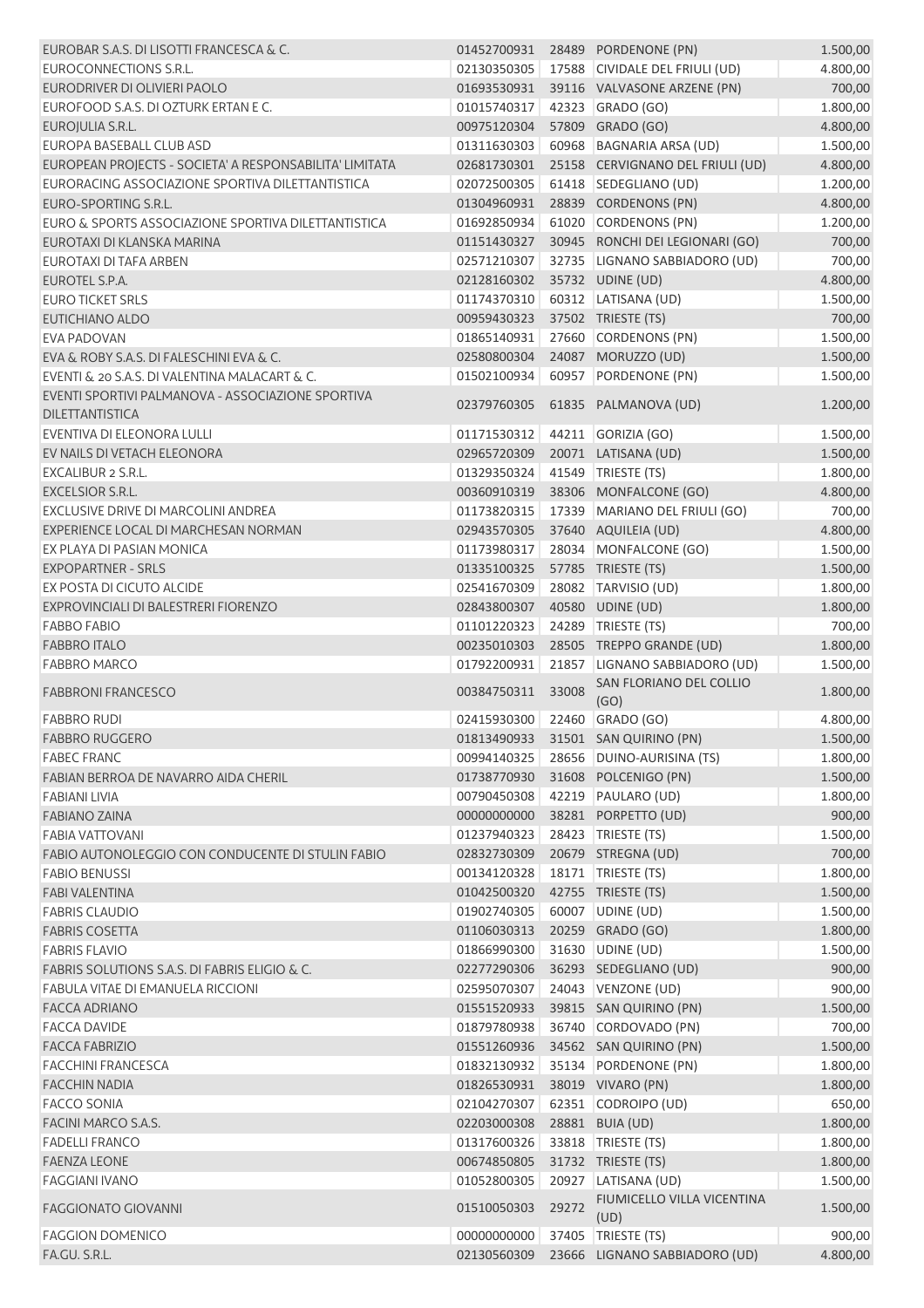| FAIRPLAY MASSIMO BERTONI ASSOCIAZIONE SPORTIVA                                                                               | 01303480329                |       | 57851   DUINO-AURISINA (TS)                | 1.200,00             |
|------------------------------------------------------------------------------------------------------------------------------|----------------------------|-------|--------------------------------------------|----------------------|
| <b>DILETTANTISTICA</b>                                                                                                       |                            |       |                                            |                      |
| FAIRY MOON DI SCORCIA MARIA ELENA                                                                                            | 01292010327                |       | 35228 TRIESTE (TS)                         | 1.500,00             |
| <b>FAIT LUCIANO</b>                                                                                                          | 00421890310                |       | 29021 GORIZIA (GO)                         | 700,00               |
| <b>FAIT ROBERTO</b>                                                                                                          | 00461030314                |       | 20531 GORIZIA (GO)                         | 700,00               |
| <b>FALCIANO VINCENZO</b>                                                                                                     | 00000000000                | 19149 | SAN DORLIGO DELLA VALLE<br>(TS)            | 900,00               |
| <b>FALCOMER FRANCESCO</b>                                                                                                    | 01155140310                | 38620 | MONFALCONE (GO)                            | 1.500,00             |
| <b>FALCOMER MICHELE</b>                                                                                                      | 02421820305                |       | 28589 LIGNANO SABBIADORO (UD)              | 1.500,00             |
| <b>FALCONE ROBERTA &amp; DAPRETTO STEFANO S.N.C.</b>                                                                         | 00765500327                |       | 22795 TRIESTE (TS)                         | 1.800,00             |
| FALCONSTAR BASKET SOCIETA' SPORTIVA DILETTANTISTICA A                                                                        |                            |       |                                            |                      |
| RESPONSABILITA' LIMITATA<br><b>FALESCHINI NELLINA</b>                                                                        | 00174870311<br>02779080304 | 30645 | MONFALCONE (GO)<br>24504 PONTEBBA (UD)     | 1.500,00<br>1.500,00 |
| FA.MA - SOCIETA' A RESPONSABILITA' LIMITATA                                                                                  | 01271200329                |       |                                            |                      |
|                                                                                                                              |                            |       | 18307 TRIESTE (TS)                         | 900,00               |
| FAMA' STEFANIA                                                                                                               | 02021170309                |       | 34111 GEMONA DEL FRIULI (UD)               | 1.800,00             |
| <b>FAMIANI SARA</b>                                                                                                          | 01333400321                |       | 16895   TRIESTE (TS)                       | 650,00               |
| FAMIGLIA FILAFERRO SOCIETA' A RESPONSABILITA' LIMITATA<br><b>SEMPLIFICATA</b>                                                | 02778200309                |       | 20904 OVARO (UD)                           | 4.800,00             |
| FAMIGLIA PARAVANO SOCIETA' SEMPLICE AGRICOLA                                                                                 | 02888260300                |       | 35567 POVOLETTO (UD)                       | 1.800,00             |
| <b>FAMILIA S.R.L.</b>                                                                                                        | 02251000309                |       | 20179 MANZANO (UD)                         | 1.500,00             |
| <b>FAMI WORK DI IMPERATORE MICHELA</b>                                                                                       | 01202300313                |       | 29422 MONFALCONE (GO)                      | 1.500,00             |
| FAM S.R.L.                                                                                                                   | 01097260317                |       | 28733 MONFALCONE (GO)                      | 1.500,00             |
| <b>FANELLI FABRIZIO NICOLA</b>                                                                                               | 01240090322                |       | 17045   TRIESTE (TS)                       | 1.500,00             |
| <b>FANFARILLO ANGELO</b>                                                                                                     | 00454220310                |       | 34687 SAN CANZIAN D'ISONZO (GO)            | 700,00               |
| <b>FANIN ADRIANO</b>                                                                                                         | 02856920307                |       | 38918 BAGNARIA ARSA (UD)                   | 1.800,00             |
| <b>FANO GABRIELE</b>                                                                                                         | 00915470322                |       | 31889 TRIESTE (TS)                         | 700,00               |
| <b>FANT ANNA</b>                                                                                                             | 02692710300                |       | 37814 REANA DEL ROIALE (UD)                | 1.500,00             |
| <b>FANTASTIFICIO S.R.L.</b>                                                                                                  | 01086450325                |       | 57930 TRIESTE (TS)                         | 1.500,00             |
| <b>FANTASY CAKES DI MATTIUZ ELENA</b>                                                                                        | 01749930937                | 26682 | MEDUNO (PN)                                | 1.500,00             |
| <b>FANTINI FIORELLA</b>                                                                                                      | 01910690302                |       | 24645 SAN GIORGIO DI NOGARO (UD)           |                      |
| <b>FANTINI IGOR</b>                                                                                                          |                            |       |                                            | 1.500,00             |
|                                                                                                                              | 02826470300                | 17390 | VILLA SANTINA (UD)                         | 1.500,00             |
| <b>FANTINI LUIGINO</b>                                                                                                       | 00673670303                |       | 30913 RIVIGNANO TEOR (UD)                  | 1.500,00             |
| <b>FANTIN RITA</b>                                                                                                           | 00648830305                |       | 30279 VILLA SANTINA (UD)                   | 1.500,00             |
| <b>FANTIN SUSI</b>                                                                                                           | 01842380931                | 27362 | SAN VITO AL TAGLIAMENTO<br>(PN)            | 1.500,00             |
| <b>FARFALLE NELLA TESTA SOCIETA' COOPERATIVA</b>                                                                             | 02759170307                |       | 20764 BORDANO (UD)                         | 4.800,00             |
| FARIELLO GIOVANNI & MARCUCCI LUCIANA - SOCIETA' IN NOME<br>COLLETTIVO                                                        | 00950900324                |       | 31528 TRIESTE (TS)                         | 1.500,00             |
| <b>FASANO FEDERICA</b>                                                                                                       | 02811780309                |       | 47323 BASILIANO (UD)                       | 1.500,00             |
| <b>FASAN ROBERTO</b>                                                                                                         | 01787370939                |       | 27156 SACILE (PN)                          | 700,00               |
| <b>FASCI ROCCO ANSELMO ALDO</b>                                                                                              | 02516900301                |       | 21608   TALMASSONS (UD)                    | 1.800,00             |
| <b>FASSI SARAH ADELE</b>                                                                                                     | 02859170306                |       | 21731 SAURIS (UD)                          | 1.500,00             |
|                                                                                                                              |                            |       |                                            |                      |
| FAST & FURIO SAILING SOCIETA' A RESPONSABILITA' LIMITATA<br><b>SEMPLIFICATA</b>                                              | 01310050321                | 29536 | TRIESTE (TS)                               | 1.500,00             |
| FA.TA. S.A.S. DI STABILE TAMARA & C.                                                                                         | 02235380306                | 32889 | AQUILEIA (UD)                              | 1.500,00             |
| FATTORIA GELINDO DEI MAGREDI DI TREVISANUTTO PIETRO ENRICO,<br>DONATELLO, GELINDO, TIZIANO, ELENA E CHIARA SOCIETA' SEMPLICE | 01465500930                |       | 22066 VIVARO (PN)                          | 1.800,00             |
| FATTORIA RUBINI DI DILETTA RUBINI                                                                                            | 02753960307                |       | 42345 CIVIDALE DEL FRIULI (UD)             | 900,00               |
| FATTORIA ZOFF SOCIETA' AGRICOLA SOCIETA' SEMPLICE                                                                            | 01176780318                | 22581 | CORMONS (GO)                               | 900,00               |
| <b>FATTORI CRISTIAN</b>                                                                                                      | 02801550308                |       | 36546 CAMPOFORMIDO (UD)                    | 700,00               |
| <b>FATTORI DANIELA</b>                                                                                                       | 01887150306                |       | 38600 FAEDIS (UD)                          | 1.800,00             |
| FATTORI DI BONTA' DI FATTORI MARIA CRISTINA                                                                                  | 02794930301                |       | 38615 UDINE (UD)                           | 1.500,00             |
| <b>FATTORI LUCA</b>                                                                                                          | 02735370302                |       | 41006 UDINE (UD)                           | 1.500,00             |
| <b>FAUNER FILIPPO</b>                                                                                                        | 02928380308                |       | 22655 SAPPADA (UD)                         | 900,00               |
| <b>FAUNER GUENDALINA</b>                                                                                                     | 02896490303                |       | 38123 SAN DANIELE DEL FRIULI (UD)          | 1.800,00             |
| <b>FAVARETTO ISABELLA</b>                                                                                                    | 04533160265                |       | 60984 BUDOIA (PN)                          | 650,00               |
| <b>FAVATO SUSJ REGINA</b>                                                                                                    | 02437490309                |       | 44050 LATISANA (UD)                        | 1.500,00             |
| <b>FAVERO RAFFAELE</b>                                                                                                       | 02044390306                |       | 17947 LIGNANO SABBIADORO (UD)              | 4.800,00             |
| <b>FAVOLE INDIANE DI DALWER ALI NEWAZ</b>                                                                                    | 01274340320                |       | 36403 TRIESTE (TS)                         | 1.800,00             |
|                                                                                                                              | 01549250932                |       | 40149 POLCENIGO (PN)                       |                      |
| <b>FAVRET GIANANTONIO</b>                                                                                                    |                            |       |                                            | 1.800,00             |
| <b>FAVRETTO DANIELA</b>                                                                                                      | 01060160320                |       | 34130 TRIESTE (TS)                         | 1.800,00             |
| <b>FAVRETTO LAURA</b>                                                                                                        | 01205940313                |       | 39624 MONFALCONE (GO)                      | 900,00               |
| F&C S.R.L.                                                                                                                   | 02826960300<br>02977470307 |       | 57994 UDINE (UD)<br>20605 PREMARIACCO (UD) | 1.800,00<br>1.800,00 |
| F&C S.R.L.S.                                                                                                                 |                            |       |                                            |                      |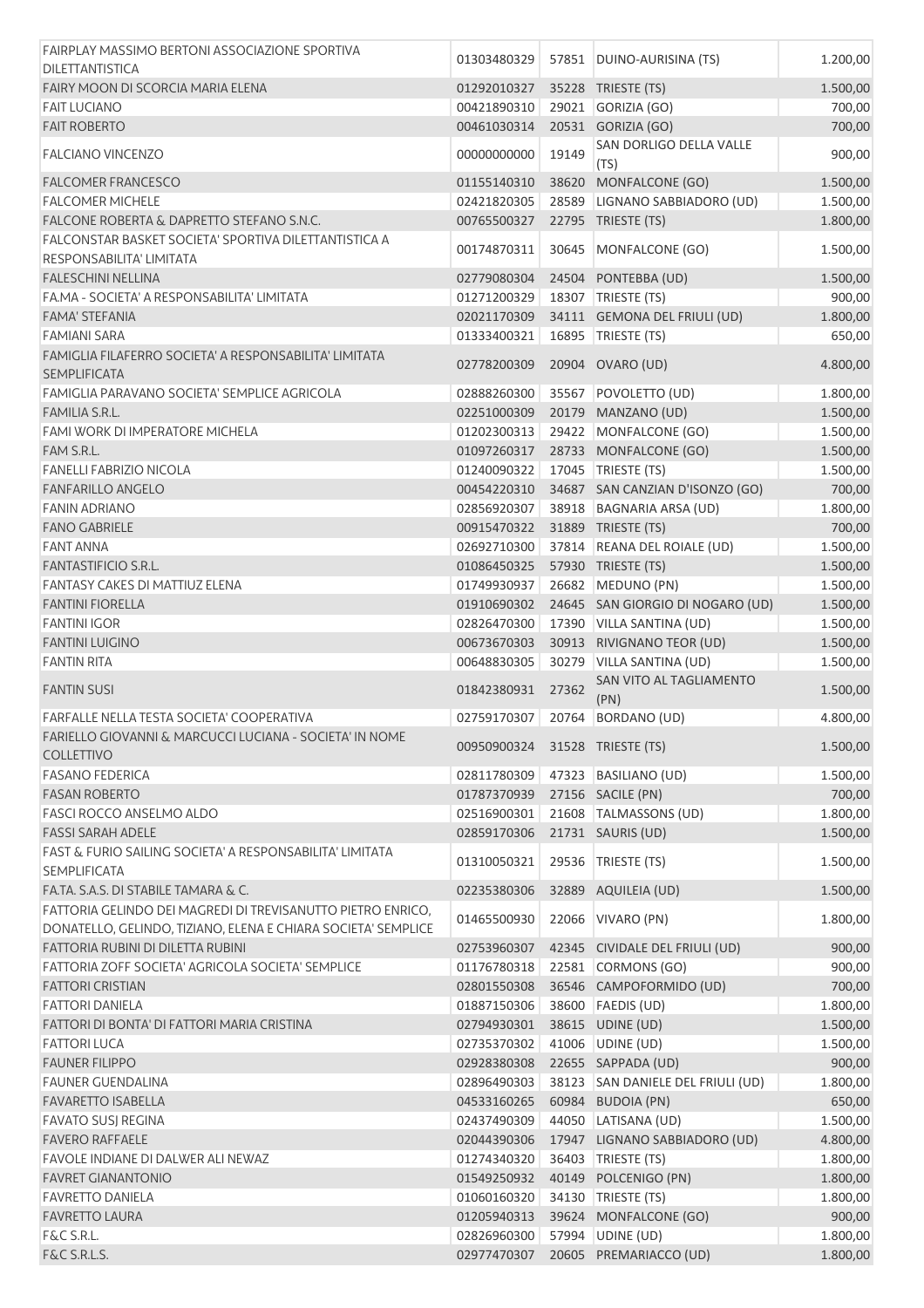| <b>FDA SRLS</b>                                         | 01878430931 |       | 40193   SACILE (PN)               | 1.800,00 |
|---------------------------------------------------------|-------------|-------|-----------------------------------|----------|
| FDM TOURS S.R.L.                                        | 01657370936 |       | 20554 FIUME VENETO (PN)           | 700,00   |
| <b>FDPINETA SRLS</b>                                    | 02986910301 |       | 18291 LIGNANO SABBIADORO (UD)     | 1.500,00 |
| <b>FEARLESS BOXING TEAM ASD</b>                         | 02119600308 |       | 60449 CODROIPO (UD)               | 1.200,00 |
| FEDEALE S.R.L.                                          | 01206090316 |       | 25996 GRADO (GO)                  | 1.800,00 |
| <b>FEDELE ANTONIO</b>                                   | 01207690320 |       | 42265 TRIESTE (TS)                | 700,00   |
| <b>FEDERICA NONINO</b>                                  | 02524440308 |       | 41955 SAN DANIELE DEL FRIULI (UD) | 1.500,00 |
| FEDERICA TORRESIN, KRYS & C. S.N.C.                     | 01123790329 |       | 23474 TRIESTE (TS)                | 1.800,00 |
| <b>FEDERICO FABIANA</b>                                 | 00316960327 |       | 22941   TRIESTE (TS)              | 1.500,00 |
| FEDE S.R.L.                                             | 01050420312 |       | 28972 MARIANO DEL FRIULI (GO)     | 1.800,00 |
| FE' DI HOSSAIN DELOWER                                  | 01161580319 |       | 26050 UDINE (UD)                  | 1.800,00 |
| <b>FEDOROVYCH MARYNA</b>                                | 01699580930 |       | 26516 ROVEREDO IN PIANO (PN)      | 1.800,00 |
| <b>FEDRIGO ANTONELLO</b>                                | 01607950936 |       | 39604 POLCENIGO (PN)              | 1.800,00 |
| FEDRIGO LIVIO & C. S.N.C.                               | 02540190309 |       | 29373 PONTEBBA (UD)               | 1.800,00 |
| <b>FEDRIGO ROSA</b>                                     | 00610220931 |       | 37878 AZZANO DECIMO (PN)          | 1.800,00 |
| FELICIA DI FELICIA SIMEOLI                              | 00000000000 |       | 37770 TRIESTE (TS)                | 900,00   |
| <b>FELIX SRL</b>                                        | 01215690320 |       | 61054 TRIESTE (TS)                | 1.500,00 |
| <b>FELLET MARIO</b>                                     | 01860160934 |       | 61264 PORCIA (PN)                 | 1.500,00 |
| FEM S.A.S. DI DE LUISA EMANUELE E C.                    | 02600700302 |       | 18189 UDINE (UD)                  | 1.800,00 |
| <b>FENG LIN HUA</b>                                     | 01141840312 |       | 25058 TRIESTE (TS)                | 1.500,00 |
| FENICE SOCIETA' COOPERATIVA SOCIALE ONLUS               | 01609440936 |       | 37783 CLAUT (PN)                  | 4.800,00 |
| FERAGOTTO SARA                                          | 02855910309 |       | 37834 GEMONA DEL FRIULI (UD)      | 1.800,00 |
| <b>FERATAJ CYME</b>                                     | 02487300309 |       | 32692 RESIUTTA (UD)               | 1.500,00 |
| <b>FERFILA RICCARDO</b>                                 | 01028840328 |       | 27210 DUINO-AURISINA (TS)         | 1.500,00 |
| <b>FERFOGLIA ERICA</b>                                  | 00997780325 |       | 23297 TRIESTE (TS)                | 1.800,00 |
| FERFOGLIA MARINA E BRUZZECHESSE PAOLO S.N.C.            | 00395700313 |       | 34243 DOBERDO' DEL LAGO (GO)      | 1.800,00 |
| <b>FERFOLJA ANDREJ</b>                                  | 01071760316 |       | 42342 DOBERDO' DEL LAGO (GO)      | 1.800,00 |
| <b>FERFOLJA SAIMON</b>                                  | 01189470311 |       | 17276 DOBERDO' DEL LAGO (GO)      | 650,00   |
| <b>FERIGO DELFINA</b>                                   | 00756050308 |       | 41137 PAULARO (UD)                | 1.800,00 |
| FERINO MARIA MELINA                                     | 01949550675 |       | 30534 LIGNANO SABBIADORO (UD)     | 1.800,00 |
| <b>FERLUGA BARBARA</b>                                  | 00000000000 |       | 32003 TRIESTE (TS)                | 900,00   |
| <b>FERLUGA GIULIANO</b>                                 | 01236440325 |       | 40415 TRIESTE (TS)                | 700,00   |
| <b>FERRANTE ANDREA</b>                                  | 02610310308 |       | 40026 MANZANO (UD)                | 700,00   |
| <b>FERRANTE LORENZO</b>                                 | 00878220326 |       | 42745 TRIESTE (TS)                | 1.800,00 |
| FERRARA IMMACOLATA                                      | 02753720305 |       | 34142 UDINE (UD)                  | 1.500,00 |
| FERRARI VANNA                                           | 01347730937 |       | 28444 FIUME VENETO (PN)           | 1.500,00 |
| <b>FERRARO BEATRICE</b>                                 | 01124100320 |       | 59913 TRIESTE (TS)                | 1.500,00 |
| <b>FERRAUTI BRUNO</b>                                   | 02827840303 |       | 27096 TARVISIO (UD)               | 1.800,00 |
| <b>FERRAZZOLI GIAMPAOLO</b>                             | 01030320327 |       | 26039 TRIESTE (TS)                | 700,00   |
| <b>FERRIGNO MASSIMO</b>                                 | 01094460324 |       | 39692 TRIESTE (TS)                | 700,00   |
| <b>FERRO ANDREA</b>                                     | 02903970305 |       | 33328 UDINE (UD)                  | 1.500,00 |
| <b>FERROLI MARTINA</b>                                  | 01800930933 |       | 32727 TRAMONTI DI SOTTO (PN)      | 900,00   |
| <b>FERUGLIO ANNA</b>                                    | 00000000000 |       | 35961 RIVIGNANO TEOR (UD)         | 900,00   |
| <b>FERUGLIO IVAN</b>                                    | 01795200300 |       | 38535 UDINE (UD)                  | 700,00   |
| <b>FERUGLIO MARIA</b>                                   | 01706180302 |       | 32741 POVOLETTO (UD)              | 1.500,00 |
| <b>FESTA ADRIANO</b>                                    | 02277130304 |       | 59657 TARVISIO (UD)               | 650,00   |
| FESTA DEL PESCE S.A.S. DI GUIDO DOZ & C.                | 00838180321 |       | 19574   TRIESTE (TS)              | 1.800,00 |
| FESTA PIU' DI NACCI PAOLA                               | 02272740305 |       | 58203 VENZONE (UD)                | 1.500,00 |
| FEUDO S.R.L.                                            | 01572390936 |       | 33902 SPILIMBERGO (PN)            | 1.500,00 |
| FFEVENTS & MANAGEMENTS S.R.L.S.                         | 01196260317 |       | 26153 GORIZIA (GO)                | 1.500,00 |
| F.G. S.A.S. DI RICHTER FRANCESCA & C.                   | 00391610318 |       | 31421   FOGLIANO REDIPUGLIA (GO)  | 1.500,00 |
| F.I.CR CRONOMETRISTI GIULIANI TRIESTE                   | 01179180326 |       | 62220 TRIESTE (TS)                | 1.200,00 |
| FIDEMI SOCIETA' A RESPONSABILITA' LIMITATA SEMPLIFICATA | 02995550304 |       | 58229 UDINE (UD)                  | 1.500,00 |
| FIDER S.R.L.                                            | 02840920306 |       | 59698 TARCENTO (UD)               | 1.500,00 |
| <b>FIEGHEL GIORGIO</b>                                  | 01241250321 |       | 21788 TRIESTE (TS)                | 700,00   |
| <b>FIERRO ERSILIA</b>                                   | 02028150304 |       | 26017 UDINE (UD)                  | 1.500,00 |
| <b>FIERRO MARIANTONIA</b>                               | 02241230305 |       | 17682 UDINE (UD)                  | 1.500,00 |
| <b>FIERRO SRL</b>                                       | 02721100309 |       | 30044 UDINE (UD)                  | 1.800,00 |
| <b>FIGINI ALESSANDRO</b>                                | 02820020309 |       | 19879   MORUZZO (UD)              | 1.500,00 |
| FIGURELLA START S.R.L.                                  | 04390870261 |       | 62176 PORDENONE (PN)              | 1.500,00 |
| <b>FILAFERRO VALENTINA</b>                              | 02947010308 |       | 24557 CASSACCO (UD)               | 1.500,00 |
| FILA' FIABE DI PUNTIN ELENA                             | 02628760304 | 31416 | FIUMICELLO VILLA VICENTINA        | 900,00   |
|                                                         |             |       | (UD)                              |          |
| FILIPESCU LUMINITA                                      | 00000000000 |       | 31658 TRIESTE (TS)                | 650,00   |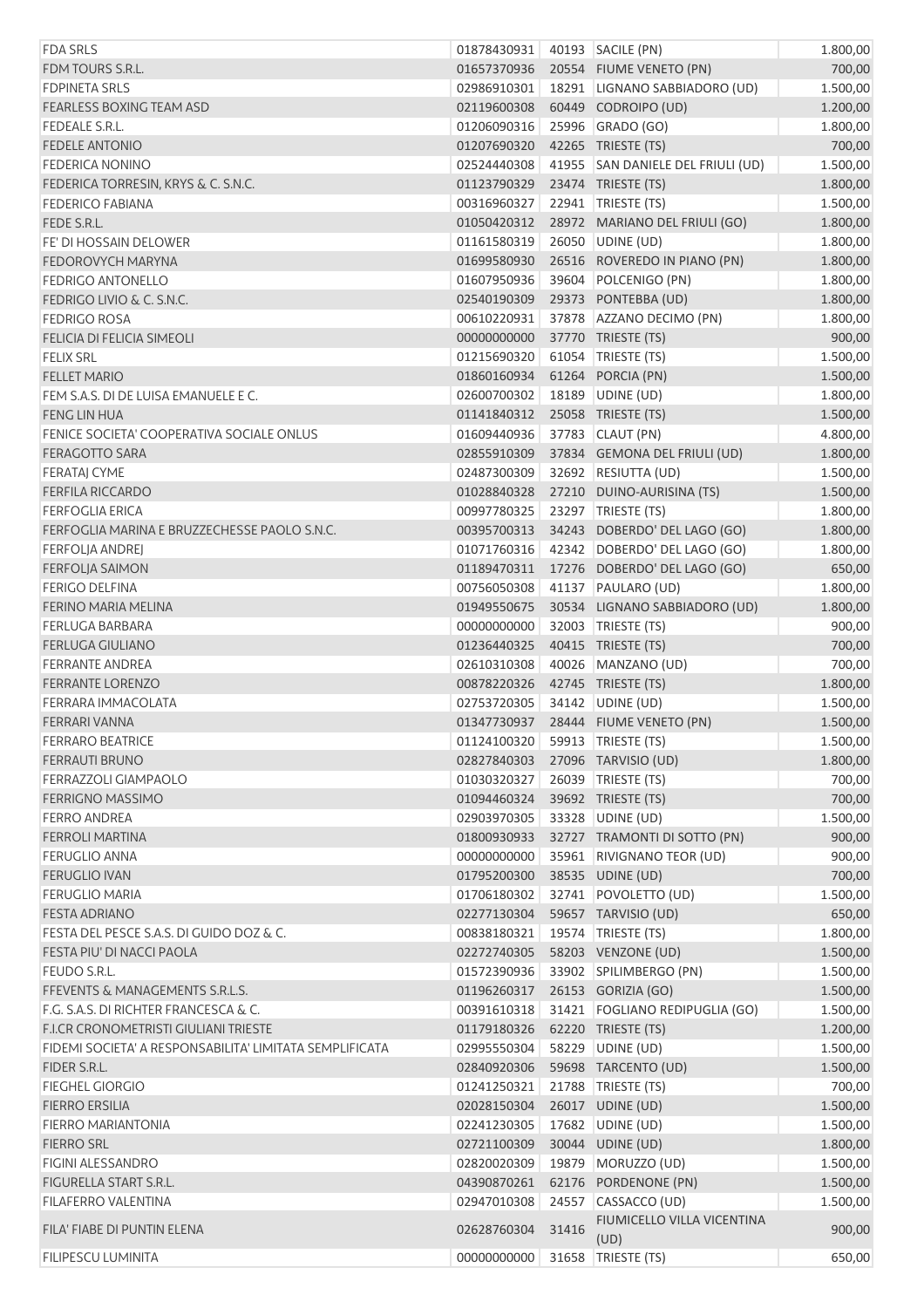| <b>FILIPPI ALESSANDRA</b>                              |                                | 01683820938 27587 MANIAGO (PN)                | 1.500,00             |
|--------------------------------------------------------|--------------------------------|-----------------------------------------------|----------------------|
| <b>FILIPPI LINO E FEDERICO</b>                         | 00643060304                    | 36600 CASTIONS DI STRADA (UD)                 | 1.800,00             |
| FILIPPI LUIGI E MASSIMO                                | 01420910307                    | 34699 CASTIONS DI STRADA (UD)                 | 1.800,00             |
| <b>FILIPPI MAURO</b>                                   | 01073320317                    | 18579 MONFALCONE (GO)                         | 1.800,00             |
| <b>FILIPPIN ALESSANDRO</b>                             | 01160360937                    | 24964 CAVASSO NUOVO (PN)                      | 1.500,00             |
| <b>FILIPPI PIETRO</b>                                  | 01255190322                    | 26604 TRIESTE (TS)                            | 1.500,00             |
| <b>FILIPPI RENATO</b>                                  | 01945590303                    | 23729 LIGNANO SABBIADORO (UD)                 | 4.800,00             |
| <b>FILIPUTTI OSCAR</b>                                 | 00566520300                    | 24080 PAVIA DI UDINE (UD)                     | 1.800,00             |
| <b>FILM SRL</b>                                        | 02905550303                    | 58582 PREMARIACCO (UD)                        | 1.500,00             |
| FILNICO S.N.C. DI ANDREA MOREA E DANIELA CONCINA       | 01209840329                    | 34079 TRIESTE (TS)                            | 1.500,00             |
| <b>FILOGRANO PAMELA ELISA</b>                          | 01209030319                    | 59608 GORIZIA (GO)                            | 1.500,00             |
| FILOXENIA - SOCIETA' A RESPONSABILITA' LIMITATA        | 01051990321                    | 27584   TRIESTE (TS)                          | 900,00               |
| FIN.NAM S.R.L.                                         | 02260980301                    | 22589 MANZANO (UD)                            | 1.500,00             |
| <b>FINORANGE S.R.L.</b>                                | 01208030328                    | 42485 MONFALCONE (GO)                         | 1.500,00             |
| <b>FINZI MARTA</b>                                     | 00000000000                    | 34995 TRIESTE (TS)                            | 900,00               |
| FIOCCOGELATO DI CORAZZA MARIA TERESA                   | 01140930932                    | 24600 FIUME VENETO (PN)                       | 1.500,00             |
| FIOR DI LOTO DI CHEN XIAOHUA                           | 01001750320                    | 23806 TRIESTE (TS)                            | 1.800,00             |
|                                                        |                                |                                               |                      |
| FIOR DI VENERE DI TAGLIALEGNA MIRIAM                   | 01129400311                    | 33790 CORMONS (GO)                            | 1.500,00             |
| FIORE D'ORIENTE DI JIANG DONGHUA                       | 02866740307                    | 24357 UDINE (UD)                              | 1.500,00             |
| <b>FIORETTI CRISTIANA</b>                              | 01099420323                    | 29443   TRIESTE (TS)                          | 1.500,00             |
| <b>FIORETTI FILIPPO</b>                                | 01145610323                    | 28246 TRIESTE (TS)                            | 700,00               |
| <b>FIORETTI VALERIO</b>                                | 02499040307                    | 38055 RUDA (UD)                               | 700,00               |
| <b>FIOR FLAVIO</b>                                     | 01899220303                    | 22182 OVARO (UD)                              | 1.500,00             |
| FIORINI SNC DI BASSANESE TULLIO & FIGLI                | 00855060323                    | 25529 TRIESTE (TS)                            | 900,00               |
| FISCHIETTO S.N.C. DI PENSA GERMANO & GILDA             | 02623460306                    | 27374 UDINE (UD)                              | 1.500,00             |
| FISH & CHIPS S.A.S. DI GRYMUZA KATARZYNA & C.          | 01171920315                    | 17610 MONFALCONE (GO)                         | 1.800,00             |
| <b>FISIOSPORT TEAM ASD</b>                             | 00000000000                    | 61776 CORDOVADO (PN)                          | 1.200,00             |
| FITAPP SRL SOCIETA' SPORTIVA DILETTANTISTICA           | 02761240304                    | 31494 CIVIDALE DEL FRIULI (UD)                | 1.500,00             |
| FIT&FUN BY SANDRA GIO                                  | 01306440320                    | 61001 TRIESTE (TS)                            | 1.200,00             |
| FITLAB & CO. A.S.D.                                    | 00000000000                    | 61395 SAVOGNA D'ISONZO (GO)                   | 1.200,00             |
| FITNESS LAB DI ANDREA DOTTESCHINI                      | 01228510325                    | 58703 TRIESTE (TS)                            | 1.200,00             |
| FITNESS UNIVERSITY SOCIETA' SPORTIVA DILETTANTISTICA A |                                | 57832 UDINE (UD)                              |                      |
| RESPONSABILITA' LIMITATA                               | 02631830300                    |                                               | 1.500,00             |
| FIUME S.R.L.                                           | 01416330932                    | 20503 FIUME VENETO (PN)                       | 4.800,00             |
| <b>FIVE FLOWERS DI ELISA BABOS</b>                     | 01302460322                    | 19295   TRIESTE (TS)                          | 900,00               |
| <b>FLABOREA TOMMASO</b>                                |                                |                                               | 900,00               |
|                                                        |                                | 00000000001 26283 SAN PIETRO AL NATISONE (UD) |                      |
| <b>FLAG ACADEMY TRIESTE</b>                            | 01334630322 61657 TRIESTE (TS) |                                               | 1.200,00             |
| FLAIR PASTICCERIA CAFFETTERIA DI CRAVOS MICHELA        | 01123110312                    | 27581 GORIZIA (GO)                            | 1.500,00             |
| <b>FLAMIA VALTER</b>                                   | 00558990305                    | 34284 TOLMEZZO (UD)                           | 1.500,00             |
| <b>FLAPP ELISABETTA</b>                                | 02728810306                    | 30537 UDINE (UD)                              | 1.500,00             |
| FLASH AGENZIA DI PUBBLICITA' S.R.L.                    | 00891520322                    | 58054 MUGGIA (TS)                             | 1.500,00             |
| <b>FLEGO CLAUDIO</b>                                   | 01303520322                    | 33097 TRIESTE (TS)                            | 1.800,00             |
| F.LLI CERVESATO DENIS E DANIELE S.N.C.                 | 01898020308                    | 31603 VARMO (UD)                              | 1.500,00             |
| F.LLI COGOI S.A.S. DI NEVIO COGOI & C.                 | 02533960304                    | 32848 SAN VITO AL TORRE (UD)                  | 700,00               |
| <b>F.LLI DENNY &amp; ANDREA CONTATO SNC</b>            | 02006520304                    | 39477 RESIUTTA (UD)                           | 1.800,00             |
| F.LLI FABRIS DI ROBERTO E MASSIMO FABRIS S.N.C.        | 00096870936                    | 36524 PORDENONE (PN)                          | 1.500,00             |
| <b>F.LLI GREATTI S.R.L.</b>                            | 02371390309                    | 21216 MARTIGNACCO (UD)                        | 1.800,00             |
| F.LLI LOCATELLI DI LOCATELLI PAOLO E C. SNC            | 00523230308                    | 20169 LIGNANO SABBIADORO (UD)                 | 1.800,00             |
| <b>F.LLI NATALINI S.R.L.</b>                           | 00679470302                    | 20121 LIGNANO SABBIADORO (UD)                 | 4.800,00             |
| F.LLI PALLOBER SOCIETA' AGRICOLA SEMPLICE              | 02981590306                    | 60379 FORNI AVOLTRI (UD)                      | 1.800,00             |
| F.LLI SANTELIA S.A.S. DI SANTELIA SALVATORE & C.       | 00538680307                    | 24451 TRICESIMO (UD)                          | 1.800,00             |
| <b>FLOCCO KEVIN</b>                                    | 01124810316                    | 41947 CAPRIVA DEL FRIULI (GO)                 | 1.500,00             |
| <b>FLOREANI PAOLA</b>                                  | 00000000000                    | 40961 CASSACCO (UD)                           | 900,00               |
| FLORENTINO MANZUETA CANDELARIA                         | 02981630300                    | 36376 TARVISIO (UD)                           | 1.800,00             |
| FLORICA S.A.S. DI ROSEANO GIOVANNI SANTO & C.          | 01508550934                    | 35908 VALVASONE ARZENE (PN)                   | 1.500,00             |
| <b>FLORIDDIA FRANCO</b>                                | 00000000000                    | 22368 TRIESTE (TS)                            | 900,00               |
|                                                        |                                |                                               |                      |
| <b>FLORIDI CINZIA</b>                                  | 01077680302                    | 29365 TAIPANA (UD)                            | 1.800,00             |
| <b>FLORIO CARLO</b>                                    | 01872690936                    | 27030 AZZANO DECIMO (PN)                      | 1.500,00             |
| <b>FLORIT RENZO</b>                                    | 01604630309                    | 25392 CERVIGNANO DEL FRIULI (UD)              | 1.500,00             |
| FLÔR - TAXI DI FORGIARINI DANIELE                      | 02467710303                    | 26720 GEMONA DEL FRIULI (UD)                  | 700,00               |
| <b>FLOWER'S DI BENATI MARLENE</b>                      | 02392570301                    | 21072 MOIMACCO (UD)                           | 1.800,00             |
| <b>FLY DANCING ASD</b>                                 | 00000000000<br>01161620313     | 59366 RIVIGNANO TEOR (UD)<br>19020 GRADO (GO) | 1.200,00<br>1.800,00 |
| FLY S.R.L. SEMPLIFICATA UNIPERSONALE                   |                                |                                               |                      |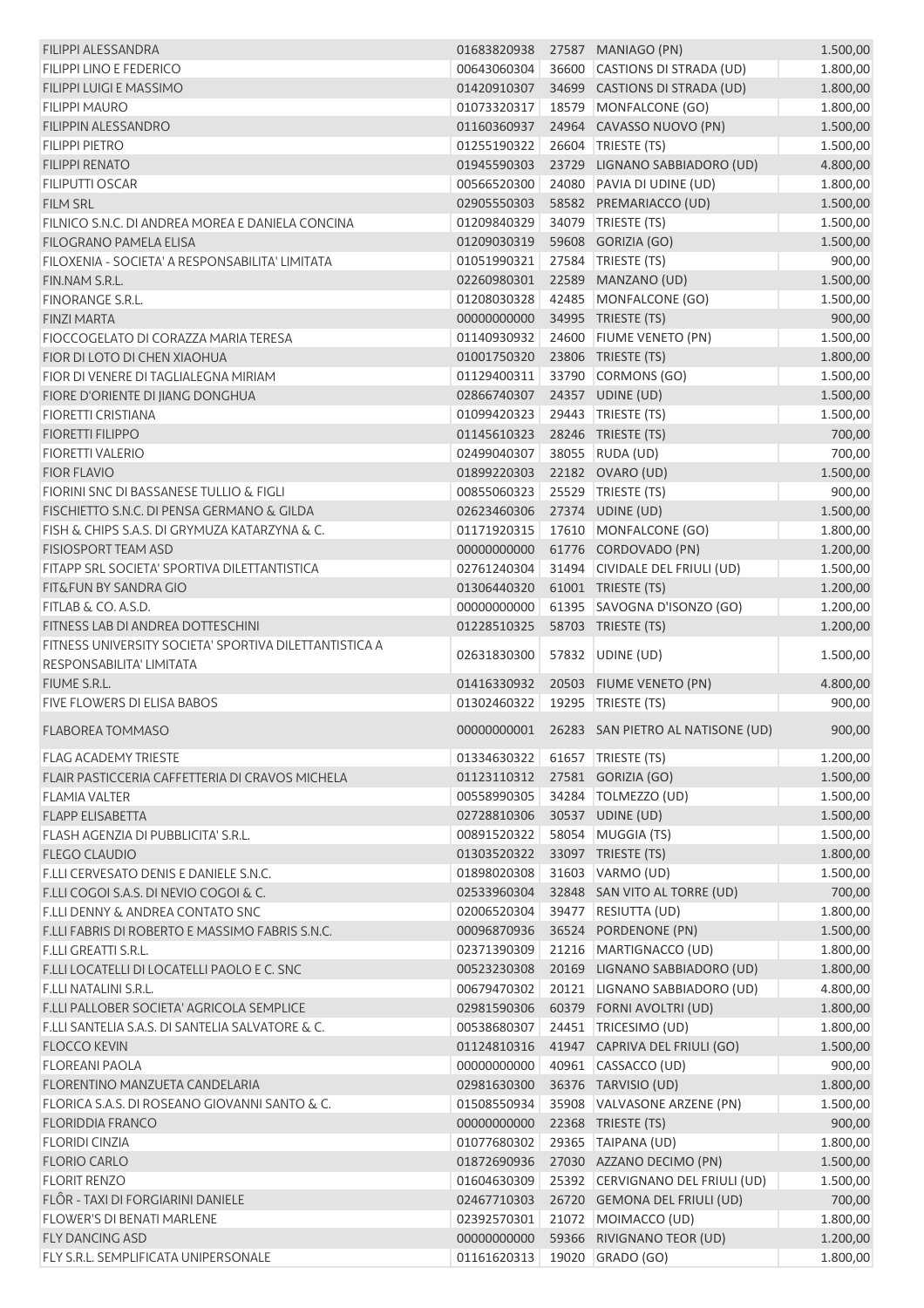| <b>FLYVE SRL</b>                                                              | 01801190933 |       | 57842 TRAVESIO (PN)                        | 1.500,00 |
|-------------------------------------------------------------------------------|-------------|-------|--------------------------------------------|----------|
| F.M.A. DI CARLESSO FAUSTO E CRAIGHERO MARTA SNC                               | 02638050308 |       | 57793 ARTA TERME (UD)                      | 1.500,00 |
| F.M. DI FERIGO MARINELLA & C. S.A.S.                                          | 02221020304 |       | 32161 GEMONA DEL FRIULI (UD)               | 1.800,00 |
| F.M.T. DI GOLINELLI TOMASO                                                    | 01171610312 |       | 23930 GRADO (GO)                           | 1.800,00 |
| F & N DI CADAMURO FRANCO & C. SAS                                             | 01670160934 |       | 39694 PORDENONE (PN)                       | 1.500,00 |
| <b>FOLADORE FRANCESCA</b>                                                     | 02501530303 |       | 30164 RESIA (UD)                           | 1.500,00 |
| FOLEGOTTO LUIGI S.R.L.                                                        | 01886770302 |       | 22165 UDINE (UD)                           | 1.500,00 |
| FOLKS S.A.S. DI GUEYE NDETE SIMONE                                            | 02966920304 |       | 29912 UDINE (UD)                           | 1.500,00 |
| <b>FOLLA DENIS</b>                                                            | 01718990300 |       | 29670 CERVIGNANO DEL FRIULI (UD)           | 1.800,00 |
| <b>FONDA MARGHERITA B&amp;B DA NOI</b>                                        | 00000000000 |       | 17071   TRIESTE (TS)                       | 900,00   |
| <b>FONDAZIONE LUIGI BON</b>                                                   | 01614080305 |       | 36889 TAVAGNACCO (UD)                      | 900,00   |
| FONDAZIONE TEATRO NUOVO GIOVANNI DA UDINE                                     | 02162990309 |       | 35894 UDINE (UD)                           | 1.500,00 |
| <b>FONTANA IMELDA</b>                                                         | 01042990257 |       | 21781 SAPPADA (UD)                         | 4.800,00 |
| <b>FONTANALBA S.S.</b>                                                        | 02388420305 |       | 37397 MORUZZO (UD)                         | 900,00   |
| FONTANA RUGBY ASSOCIAZIONE SPORTIVA DILETTANTISTICA                           | 01569940933 |       | 61714 FONTANAFREDDA (PN)                   | 1.200,00 |
| <b>FONTANA VALENTINO</b>                                                      | 01101930319 |       | 36968 SAN CANZIAN D'ISONZO (GO)            | 700,00   |
| <b>FONTANOT GIOVANNI</b>                                                      | 01333120325 |       | 18499 TRIESTE (TS)                         | 1.500,00 |
| FOOD ART S.R.L.                                                               | 02731630303 |       | 32618   UDINE (UD)                         | 1.800,00 |
| FOOD GO SOCIETA' A RESPONSABILITA' LIMITATA SEMPLIFICATA                      | 02778600300 |       | 42713 LIGNANO SABBIADORO (UD)              | 1.500,00 |
| <b>FOOD STUDIO &amp; RESTAURANT SRL</b>                                       | 02944050307 |       | 31741   UDINE (UD)                         | 1.800,00 |
| <b>FOOTLIGHTS S.R.L.</b>                                                      | 01273460327 |       | 41779 TRIESTE (TS)                         | 1.800,00 |
| <b>FOPPA DANIELE</b>                                                          | 01286900327 |       | 32074 MUGGIA (TS)                          | 1.500,00 |
| FORA PAR FORA DI FILIPPO MARCO                                                | 02944370309 |       | 26877 MARANO LAGUNARE (UD)                 | 1.500,00 |
| FORCATE 1970 S.R.L.                                                           | 01758840936 |       | 22246 FONTANAFREDDA (PN)                   | 1.800,00 |
| <b>FORCIGNANO' ERNESTO</b>                                                    | 01786910933 |       | 21901 ZOPPOLA (PN)                         | 1.500,00 |
| <b>FORESTA ROBERTO</b>                                                        | 01725240939 |       | 27654 MANIAGO (PN)                         | 1.500,00 |
| <b>FORFUN SRL</b>                                                             | 02792740306 |       | 16775 LIGNANO SABBIADORO (UD)              | 4.800,00 |
| FORGARIA VIVA SOCIETA' COOPERATIVA                                            | 02198380301 |       | 41882 FORGARIA NEL FRIULI (UD)             | 4.800,00 |
| <b>FORGIARINI LUCIO</b>                                                       | 00200400307 |       | 26370 GEMONA DEL FRIULI (UD)               | 700,00   |
| FORMENTIN SUSANNA                                                             | 01215030329 |       | 39747   TRIESTE (TS)                       | 1.500,00 |
| FORMULA DI MACOLA FRANCESCA E DRI LORENZO S.N.C.                              | 01339480301 |       | 27151 UDINE (UD)                           | 1.500,00 |
| <b>FORNASIER MARINA</b>                                                       | 01753840931 | 29943 | SAN GIORGIO DELLA                          | 1.500,00 |
|                                                                               |             |       | RICHINVELDA (PN)                           |          |
| <b>FORNASIER RENATA</b>                                                       | 01332260932 |       | 35109 ARBA (PN)                            | 1.800,00 |
| FORNI DI SOPRA, DOLOMITI IN TUTTI I SENSI-RETE D'IMPRESE                      | 02994240303 |       | 44797 FORNI DI SOPRA (UD)                  | 1.500,00 |
| FORTUNA S.A.S. DI XU GUIWEI                                                   | 01180850313 |       | 60711 MONFALCONE (GO)                      | 1.500,00 |
| FORUM JULII DI MARCHESAN GURANI                                               |             |       | 02895040307 27414 CIVIDALE DEL FRIULI (UD) | 1.500,00 |
| FORVM BOUTIQUE HOTEL DI RADAN SVJETLANA                                       | 01228360325 |       | 32914 TRIESTE (TS)                         | 4.800,00 |
| FORVM LE CORDERIE SOCIETA' A RESPONSABILITA' LIMITATA<br><b>SEMPLIFICATA</b>  | 01324200326 |       | 32665   TRIESTE (TS)                       | 4.800,00 |
| <b>FOSCATO TEODORA</b>                                                        | 01375770938 |       | 34718 SEQUALS (PN)                         | 1.800,00 |
| FOUR FOR FIFTY DI RAFFAELLA MONACO & C. S.A.S.                                | 02801590304 |       | 17162 UDINE (UD)                           | 1.500,00 |
| <b>FOUR ROSES DI PEPE KATYA</b>                                               | 02941330306 | 22271 | MUZZANA DEL TURGNANO<br>(UD)               | 1.500,00 |
| FOXES SNC DI BARZAN ALESSANDRA & C.                                           | 01589250933 |       | 29525 PORDENONE (PN)                       | 1.800,00 |
| FOX VOLLEY ASSOCIAZIONE SPORTIVA DILETTANTISTICA                              | 01846610937 |       | 62352 AZZANO DECIMO (PN)                   | 1.200,00 |
| F. & P. AMARO S.R.L.                                                          | 02439570306 |       | 30022 AMARO (UD)                           | 1.800,00 |
| <b>FRACCARO CRISTINA</b>                                                      | 01159580321 |       | 30193 TRIESTE (TS)                         | 1.500,00 |
| <b>FRAGOLE E MENTA DI PICCO DIANA</b>                                         | 02968360301 |       | 20105 ATTIMIS (UD)                         | 900,00   |
| F.R.A. IMMOBILIARE SOCIETA' A RESPONSABILITA' LIMITATA<br><b>SEMPLIFICATA</b> | 02779690300 |       | 40409 LATISANA (UD)                        | 4.800,00 |
| <b>FRAMALICO BRUNO</b>                                                        | 00922480322 |       | 18479 TRIESTE (TS)                         | 700,00   |
| FRAMAR S.N.C. DI SVENDA MARTINA E GAGGIOLA KETI                               | 02770930309 |       | 17477 UDINE (UD)                           | 1.500,00 |
| FRAMP DI FRANCESCA CASTAGNA                                                   | 01294450323 |       | 19959 MUGGIA (TS)                          | 1.800,00 |
| <b>FRANCAVILLA MARIO ANDREA</b>                                               | 01330810324 |       | 37322 TRIESTE (TS)                         | 650,00   |
| <b>FRANCESCHINI ROMINA</b>                                                    | 01225810322 |       | 21521   TRIESTE (TS)                       | 700,00   |
| <b>FRANCESCO CANTARELLA</b>                                                   | 03003390303 |       | 58588 TOLMEZZO (UD)                        | 900,00   |
| FRANCESCONI MICHELANGELO                                                      | 02700210301 |       | 39648 CODROIPO (UD)                        | 1.500,00 |
| <b>FRANCESCUTTO PAOLO</b>                                                     | 02952340301 |       | 31320 UDINE (UD)                           | 900,00   |
| <b>FRANCHIN PAOLO</b>                                                         | 01700350307 |       | 35925 UDINE (UD)                           | 1.500,00 |
| "FRANCINE CAFE" DI NARDO CONCETTA                                             | 01135910311 |       | 18659 GORIZIA (GO)                         | 1.500,00 |
| <b>FRANCIOSA GAIA</b>                                                         | 01155320318 |       | 38760 GORIZIA (GO)                         | 900,00   |
| <b>FRANCIOSI CATERINA</b>                                                     | 00000000000 |       | 17667 DUINO-AURISINA (TS)                  | 900,00   |
| <b>FRANCIS B&amp;B DI FANTINI ILARIA</b>                                      | 02858760305 |       | 17530 TRIESTE (TS)                         | 900,00   |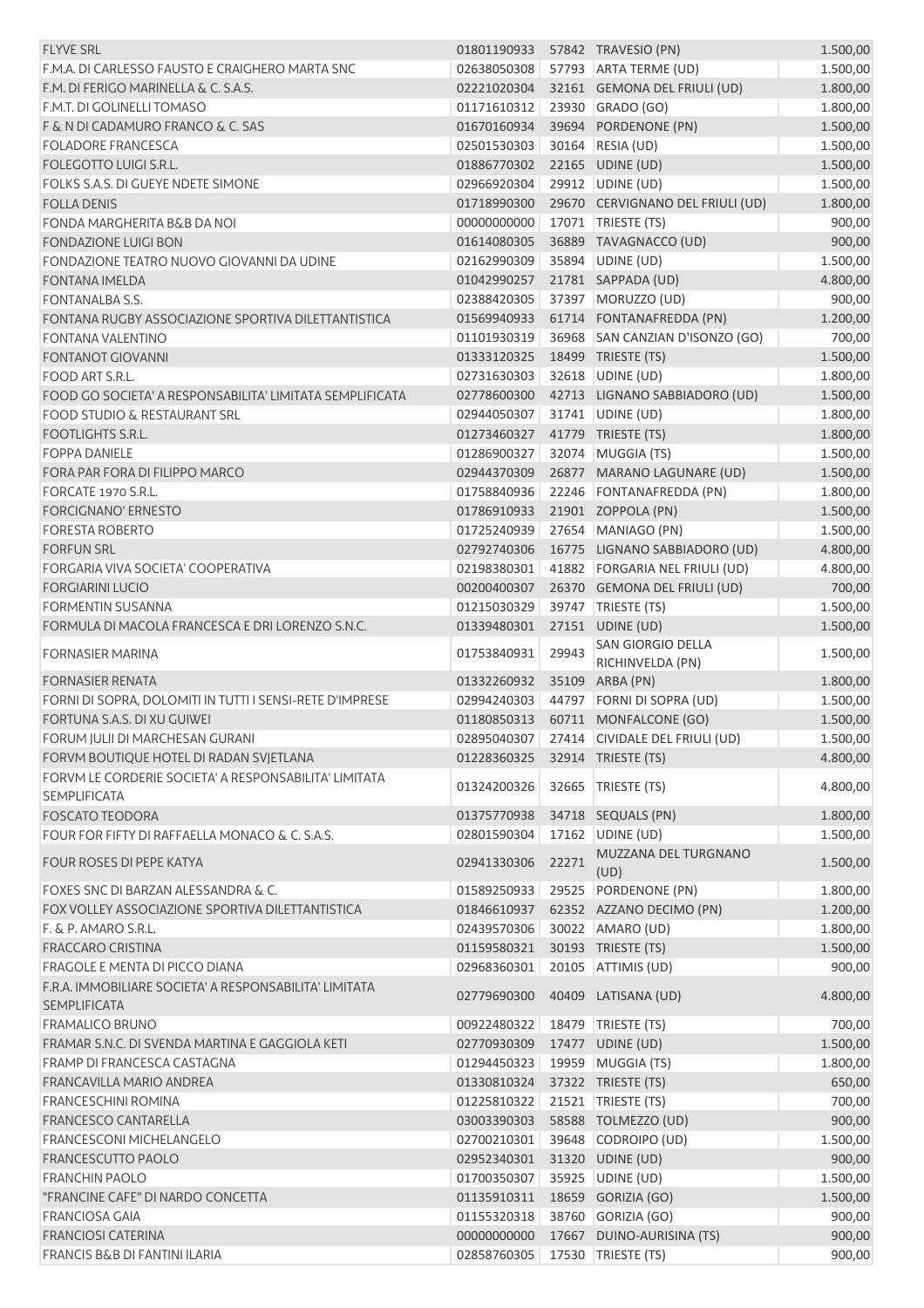| <b>FRANCO ETTORE</b>                                                     | 01141870319 |       | 22053 GRADO (GO)                         | 900,00   |
|--------------------------------------------------------------------------|-------------|-------|------------------------------------------|----------|
| <b>FRANCO JOSE'</b>                                                      | 02851300307 |       | 33940 PREPOTTO (UD)                      | 1.800,00 |
| <b>FRANZA FAUSTO</b>                                                     | 00947540324 |       | 29643 TRIESTE (TS)                       | 700,00   |
| FRASCA DA GIANNI DI CICUTTINI NICOLA                                     | 02502440304 |       | 30687 CIVIDALE DEL FRIULI (UD)           | 1.800,00 |
| "FRASCA" DI CUDICIO BRUNA                                                | 01553270305 |       | 33522 TORREANO (UD)                      | 1.800,00 |
| FRATELLI BANDIERA DI CINZIA PIELI & C. S.N.C.                            | 02314780301 |       | 22261 FORNI DI SOPRA (UD)                | 4.800,00 |
| FRATELLI CAPORALE SOCIETA' AGRICOLA SEMPLICE DI CAPORALE<br>ROBERTO E C. | 02976340303 |       | 22565 REMANZACCO (UD)                    | 900,00   |
| FRATELLI D.D.C. DI CUDICIO DANIEL E CRISTIAN SNC                         | 02896740301 |       | 37108 CIVIDALE DEL FRIULI (UD)           | 1.500,00 |
| FRATELLI LODOLO DI RICCARDO E TIZIANA & C. S.N.C.                        | 02365160304 |       | 26303 REMANZACCO (UD)                    | 1.500,00 |
| FRATELLI NEGRINI S.N.C. DI NEGRINI ANGELO E STEFANO                      | 01356170306 |       | 25563 FAGAGNA (UD)                       | 1.500,00 |
| <b>FRAZZETTA MARIA GIUSY</b>                                             | 01332220324 |       | 37550 TRIESTE (TS)                       | 1.500,00 |
| F & R BROTHERS DI PILO FRANCESCO & C. S.A.S.                             | 01120820319 |       | 33428 GORIZIA (GO)                       | 1.500,00 |
| FRED S.N.C. DI PAGLIA RENATO E DAMO ROBERT                               | 02659980300 |       | 18478 UDINE (UD)                         | 1.500,00 |
| FREEDOMLAND S.A.S. DI PAOLO PIRRONE & C.                                 | 01004340319 |       | 33921 MONFALCONE (GO)                    | 1.500,00 |
| FREEDOM SOCIETA' A RESPONSABILITA' LIMITATA SEMPLIFICATA                 | 01300210323 |       | 24141 TRIESTE (TS)                       | 1.800,00 |
| <b>FREE SOUL ASD</b>                                                     | 00000000000 |       | 62070 PONTEBBA (UD)                      | 1.200,00 |
| FREE-TIME SHOW AGENCY DI TONUTTO LINDA & C. S.A.S.                       | 01703500304 |       | 62327 UDINE (UD)                         | 1.500,00 |
| FREE TIME SNC DI FERRO MARCO E VALAN DIMITRI                             | 02110110307 |       | 29961 GONARS (UD)                        | 1.500,00 |
| <b>FREGONESE GIUSEPPINA</b>                                              | 01856980931 |       | 30692 PASIANO DI PORDENONE (PN)          | 1.500,00 |
| FRESCAIDEA DI MATTELLONI MARTA                                           | 01976800308 |       | 29296 TAVAGNACCO (UD)                    | 1.500,00 |
| <b>FRESCHI MARICA</b>                                                    | 04293150266 |       | 59766 CIMOLAIS (PN)                      | 1.500,00 |
| FRESIA S.A.S. DI RACCANELLI CARLA & C.                                   | 01028610317 |       | 30460 CORNO DI ROSAZZO (UD)              | 1.500,00 |
| FRIENDS CAFE' DI CHEN CHENHAN                                            | 01791700931 |       | 24861 PORCIA (PN)                        | 1.500,00 |
| FRIENDS CAFE' DI GUAN SHUHUA                                             | 01890910936 |       | 58821 PORCIA (PN)                        | 1.500,00 |
| FRI.GEL DI CERCENA' SANDRO                                               | 02829640305 |       | 58272 TAVAGNACCO (UD)                    | 1.500,00 |
| FRIGIDARIUM DI ELENA KISELEVA                                            | 02834240307 |       | 18908 BUIA (UD)                          | 1.500,00 |
| <b>FRIGO ELENA</b>                                                       | 02814490302 |       | 20019 LIGNANO SABBIADORO (UD)            | 1.500,00 |
| <b>FRILAND S.R.L.</b>                                                    | 02947490302 |       | 61456 GEMONA DEL FRIULI (UD)             | 900,00   |
| FRIO FRIO S.A.S. DI CAMS RITA                                            | 01193050315 |       | 34607 RONCHI DEI LEGIONARI (GO)          | 1.500,00 |
| <b>FRISAN DENIS</b>                                                      | 02589610308 |       | 30425 UDINE (UD)                         | 700,00   |
| <b>FRISAN ELISA</b>                                                      | 01853020939 |       | 36228 AVIANO (PN)                        | 1.500,00 |
| <b>FRITTOLI MAURIZIO</b>                                                 | 00859640328 |       | 18179 TRIESTE (TS)                       | 700,00   |
| FRITTOMISTO SAS DI ITRI LUCA & C.                                        | 02556350300 |       | 32887 PASIAN DI PRATO (UD)               | 1.500,00 |
| FRIUL81 SOFTBALL ASD                                                     | 01717720302 |       | 61488 BAGNARIA ARSA (UD)                 | 1.200,00 |
| FRIULBAR DI NASCIVERA PATRIZIA & C. S.A.S.                               | 01353990300 |       | 17163 UDINE (UD)                         | 1.500,00 |
| FRIULBUS DI TONELLOTTO MARIO & C. S.N.C.                                 | 01226530937 |       | 30172 CASARSA DELLA DELIZIA (PN)         | 700,00   |
| FRIULCHEF DI PERNA MASSIMILIANO S.N.C.                                   | 01932740309 |       | 30367 UDINE (UD)                         | 1.500,00 |
| <b>FRIULGARDEN SRL</b>                                                   | 02929790307 |       | 30749 UDINE (UD)                         | 1.800,00 |
| FRIULIA HOTELS SOCIETA' A RESPONSABILITA' LIMITATA SEMPLIFICATA          | 02779640305 |       | 30090 LIGNANO SABBIADORO (UD)            | 4.800,00 |
| FRIULI BAR-TRATTORIA DI DE SABBATA ALDO & C. S.N.C.                      | 00264490301 | 21483 | PAVIA DI UDINE (UD)                      | 1.800,00 |
| FRIULI EVENTI DI OTTOMENI GIANLUIGI                                      | 02714560303 |       | 45830 PRADAMANO (UD)                     | 1.500,00 |
| FRIULINCC DI BRAIDOTTI GIAN LUCA                                         | 02802120309 | 18654 | <b>COLLOREDO DI MONTE</b><br>ALBANO (UD) | 700,00   |
| <b>FRIULMARANGON SRLS</b>                                                | 02816980300 | 17799 | BASILIANO (UD)                           | 1.800,00 |
| <b>FRIUL RENT DI LALOVICH PAOLO</b>                                      | 01153680937 | 60090 | UDINE (UD)                               | 1.500,00 |
| FRIULVIAGGI DI ALFIO ZAMMATARO S.R.L.                                    | 01792370932 |       | 16859 SPILIMBERGO (PN)                   | 700,00   |
| FRONTEMARE DI CASARIN LORENZO & C. SAS                                   | 02407730304 |       | 26651 LIGNANO SABBIADORO (UD)            | 900,00   |
| F.T.C. S.A.S. DI TOMASIN ERSILIA & C.                                    | 00540630316 |       | 32531 STARANZANO (GO)                    | 1.500,00 |
| <b>FUCHS LORENZO</b>                                                     | 01173480318 |       | 36428 MONFALCONE (GO)                    | 1.800,00 |
| FUCINA 4.0 S.R.L.                                                        | 01185120316 |       | 36328 MONFALCONE (GO)                    | 1.500,00 |
| <b>FUEL SRL</b>                                                          | 02886650304 |       | 17711 UDINE (UD)                         | 1.500,00 |
| <b>FU KANGJUN</b>                                                        | 01305260323 |       | 28933 TRIESTE (TS)                       | 1.500,00 |
| FULIN RISTORAZIONE S.A.S. DI VENUDO LUCIA TIZIANA & C.                   | 02923540302 |       | 23201 RONCHIS (UD)                       | 1.800,00 |
| FULL AGENCY DI BASSI MASSIMO                                             | 02030040303 |       | 62134 CAMPOFORMIDO (UD)                  | 1.500,00 |
| FULL GASS DI SIMONE ANTHONY                                              | 01179630320 |       | 34605 TRIESTE (TS)                       | 1.500,00 |
| FULL RANGE DI BONAZZA MASSIMILIANO                                       | 00725430326 |       | 60779 TRIESTE (TS)                       | 1.500,00 |
| FULL TIME DI SCLIPPA FLAVIA                                              | 01764310932 |       | 22545 CASARSA DELLA DELIZIA (PN)         | 1.800,00 |
| FULLTIME FITNESS - SOCIETA' SPORTIVA DILETTANTISTICA A                   |             |       |                                          |          |
| RESPONSABILITA' LIMITATA                                                 | 02918150307 |       | 57655 TAVAGNACCO (UD)                    | 1.200,00 |
| FULVIA S.N.C. DI BIDUT EDI & C.                                          | 02065970309 | 18805 | LIGNANO SABBIADORO (UD)                  | 4.800,00 |
| <b>FUMOLO LUCIA</b>                                                      | 00000000000 |       | 37833 GRADO (GO)                         | 900,00   |
| <b>FUN@FOOD SRL</b>                                                      | 01803950938 |       | 58791 PORDENONE (PN)                     | 1.800,00 |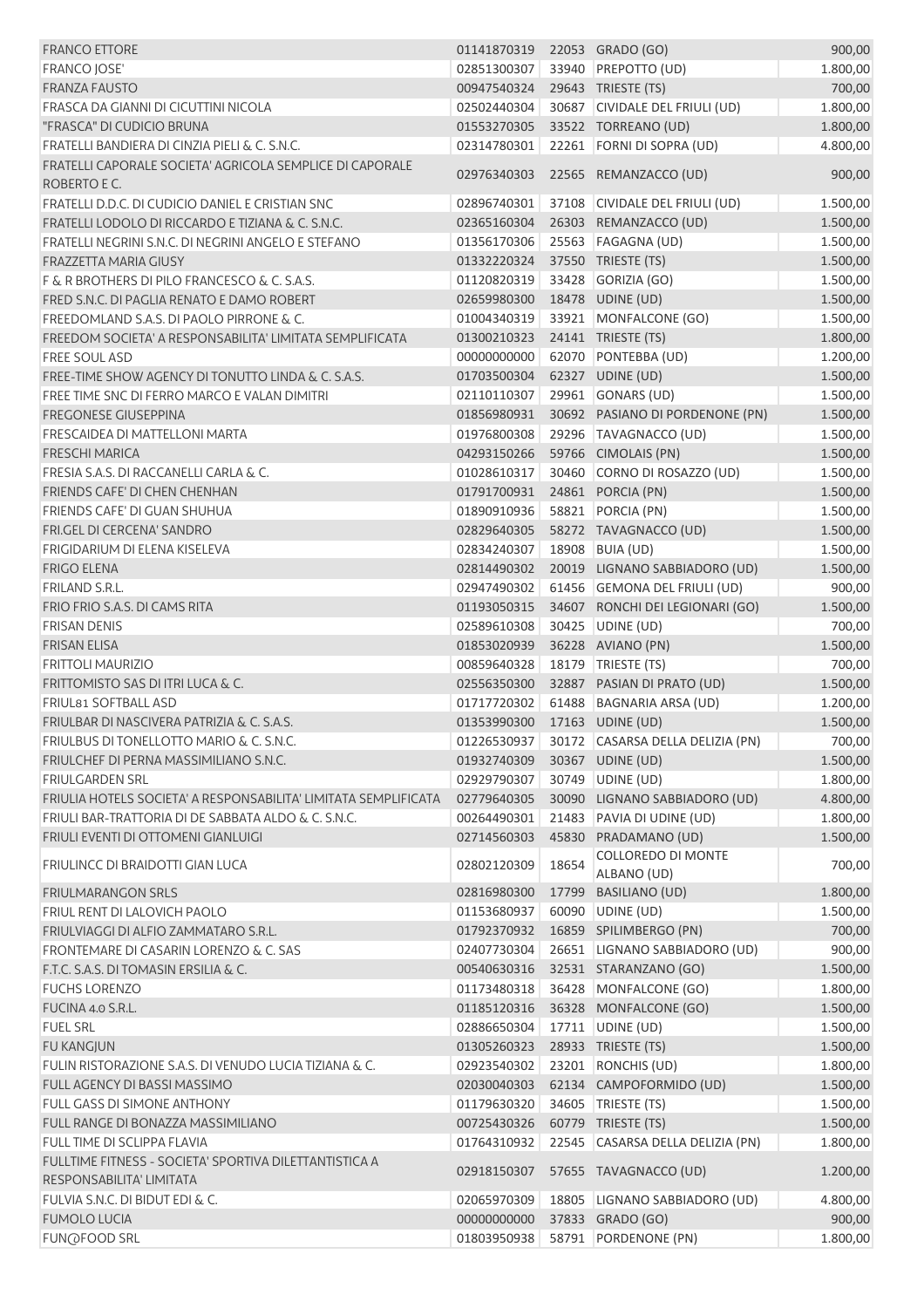| FUNNYCENTER ACADEMY SOCIETA' SPORTIVA DILETTANTISTICA A R.L. | 02785180304                    |       | 42038 TAVAGNACCO (UD)            | 1.500,00 |
|--------------------------------------------------------------|--------------------------------|-------|----------------------------------|----------|
| <b>FUNSOLUTION DI ALESSANDRO GRIMAZ</b>                      | 02987730302                    |       | 27651 TAVAGNACCO (UD)            | 1.500,00 |
| FUORISTRADA CLUB 4X4 PORDENONE ASD                           | 00560320939                    |       | 61732 PORDENONE (PN)             | 1.200,00 |
| <b>FUORISTRADA CLUB TOLMEZZO ASD</b>                         | 00000000000                    |       | 60883   TOLMEZZO (UD)            | 1.200,00 |
| FURIOS SOCIETA' A RESPONSABILITA' LIMITATA SEMPLIFICATA      | 01869530939                    |       | 34611 PORDENONE (PN)             | 1.800,00 |
| FURLAN E TOMASELLI GIANFRANCO S.N.C.                         | 01077920302                    |       | 33460 BAGNARIA ARSA (UD)         | 4.800,00 |
| <b>FURLAN LAURA</b>                                          | 00953630324                    |       | 33755 TRIESTE (TS)               | 700,00   |
| <b>FURLAN PAOLO</b>                                          | 00461150310                    |       | 37845 MONFALCONE (GO)            | 1.500,00 |
| <b>FURLAN SABRINA</b>                                        | 02968040309                    |       | 31041 CIVIDALE DEL FRIULI (UD)   | 1.500,00 |
| <b>FURORE S.R.L.</b>                                         | 02783240308                    |       | 38633 TRICESIMO (UD)             | 1.800,00 |
| FUTURA DI SCHNEIDER ANDREA E SCHNEIDER ELENA & C.SAS         | 01703470300                    |       | 33044 SAURIS (UD)                | 1.800,00 |
| FUTURA SNC DI CASALE MAURO & C.                              | 01553300938                    | 28358 | SAN VITO AL TAGLIAMENTO<br>(PN)  | 1.500,00 |
| FUTURA SPORTING CLUB SNC DI SAN PAOLO ELVIO E C.             | 01490680301                    | 16942 | UDINE (UD)                       | 1.500,00 |
| FVG BEACH CLUB ASSOCIAZIONE SPORTIVA DILETTANTISTICA         | 02966230308                    |       | 57972 UDINE (UD)                 | 1.200,00 |
| FVG BUSINESS CLASS DI PAGNUCCO FRANCESCA & C S.N.C.          | 01647490935                    |       | 28878 FIUME VENETO (PN)          | 700,00   |
| F.V. GEL SOCIETA' A RESPONSABILITA' LIMITATA SEMPLIFICATA    | 02878490305                    |       | 30204 LIGNANO SABBIADORO (UD)    | 1.500,00 |
| <b>FVG LIVE SRL</b>                                          | 02852520309                    |       | 35588 TAVAGNACCO (UD)            | 1.500,00 |
| G3 S.N.C. DI GIARDINI VALTER & C.                            | 01512690304                    |       | 22750 UDINE (UD)                 | 1.500,00 |
| <b>GABANA DI GREMESE LISA</b>                                | 02953750300                    |       | 17949 UDINE (UD)                 | 1.500,00 |
| <b>GABBANA ROBERTO</b>                                       | 01865820938                    |       | 39157 FONTANAFREDDA (PN)         | 1.500,00 |
| "GABY RISTOBAR" DI SOCACIU GABRIELA                          | 01154440315                    |       | 22810 DUINO-AURISINA (TS)        | 1.800,00 |
| <b>GADDI MARIA</b>                                           | 00000000000                    |       | 37790 GRADO (GO)                 | 900,00   |
| GAD S.R.L.                                                   | 02936490305                    |       | 44332 PRADAMANO (UD)             | 4.800,00 |
| <b>GAGGIA DANIELE</b>                                        | 00317660322                    |       | 23138 TRIESTE (TS)               | 1.500,00 |
| <b>GAIA EVENTI DI FRANCESE CHRISTIAN</b>                     | 01217050325                    |       | 45449 TRIESTE (TS)               | 1.500,00 |
| <b>GAIOT MASSIMO</b>                                         | 01727440933                    |       | 18961 SESTO AL REGHENA (PN)      | 1.500,00 |
| <b>GALASSO SALVATORE</b>                                     | 01743030932                    |       | 19222 PORDENONE (PN)             | 1.500,00 |
| <b>GALASSO THOMAS</b>                                        | 02799740309                    |       | 29255 GEMONA DEL FRIULI (UD)     | 1.500,00 |
| <b>GALATEA S.A.S. DI PINARBASI SADIYE</b>                    | 01197290313                    |       | 40974 GRADO (GO)                 | 1.800,00 |
| <b>GALBUSSERA MILENA</b>                                     | 02433390305                    | 19878 | RESIA (UD)                       | 1.500,00 |
| <b>GALENO RICCARDO</b>                                       | 02695360301                    |       | 31938 CIVIDALE DEL FRIULI (UD)   | 1.800,00 |
| <b>GALIUSSI ROBERTA</b>                                      | 01230470328                    |       | 19278 TRIESTE (TS)               | 900,00   |
| GALLERIA ARTEMISIA DI GORI ANNA LUISA                        | 02092050307                    |       | 46491 POZZUOLO DEL FRIULI (UD)   | 1.500,00 |
| GALLERY 5 - S.R.L.S.                                         | 01315000321                    |       | 24975 TRIESTE (TS)               | 1.800,00 |
| <b>GALLET GERMANA</b>                                        | 02312310309 30228 RUDA (UD)    |       |                                  | 1.800,00 |
| GALLINARO & C. S.N.C.                                        |                                |       | 01249690304 29087 VENZONE (UD)   | 1.800,00 |
| GALLI S.N.C. DI ALESSIO & SOFIA GALLI E C.                   | 02385950304                    |       | 22331 PRADAMANO (UD)             | 1.500,00 |
| GALLO FORCELLO 2 S.R.L.                                      | 02159250303                    |       | 20735 PONTEBBA (UD)              | 4.800,00 |
| <b>GALLO GIULIO</b>                                          | 02211340308                    |       | 35372 LESTIZZA (UD)              | 1.500,00 |
| <b>GALLO PAOLA</b>                                           | 01215290329                    |       | 26378   TRIESTE (TS)             | 700,00   |
| <b>GALLUZZO RAFFAELE</b>                                     | 02597340302                    |       | 25601 CAMPOFORMIDO (UD)          | 700,00   |
| <b>GAMBARDELLA LUIGIA</b>                                    | 02425960305                    |       | 31289 LIGNANO SABBIADORO (UD)    | 1.500,00 |
| <b>GAMBELLIN DONATELLA</b>                                   | 01201190939                    |       | 24762 SPILIMBERGO (PN)           | 1.500,00 |
| <b>GAMI HOTEL SERVICE S.R.L.</b>                             | 02966280303                    |       | 36841 CERVIGNANO DEL FRIULI (UD) | 1.500,00 |
| <b>GANDINO S.N.C. DI BOER DANIELE &amp; C.</b>               | 01835080936                    |       | 16781 PORCIA (PN)                | 1.500,00 |
| <b>GANDOLFI ANNA LUISA</b>                                   | 00000000000                    |       | 37688 PRAVISDOMINI (PN)          | 650,00   |
| GANGI S.R.L.                                                 | 02982330306                    |       | 19010 UDINE (UD)                 | 1.500,00 |
| <b>GANT AGOSTINO</b>                                         | 00234560936                    |       | 38770 AVIANO (PN)                | 700,00   |
| <b>GAO MINFEI</b>                                            | 02468620808                    |       | 30275 TRIESTE (TS)               | 1.500,00 |
| GAP EVENTI DI DELLA TOFFOLA LUANA                            | 01138680937                    |       | 44305 SACILE (PN)                | 1.500,00 |
| GAP.TOUR DI ANA ESNERIDA ROSAL FERNANDEZ                     | 02585170745                    |       | 39163 MONFALCONE (GO)            | 4.800,00 |
| GARAVAGLIA S.N.C. DI STEFANO E MATTEO MARZARI                | 00883740326                    |       | 35807 TRIESTE (TS)               | 1.500,00 |
| <b>GARBASSI PATRIZIA</b>                                     | 00000000000                    |       | 61008 TRIESTE (TS)               | 900,00   |
| <b>GARBINO FRANCESCO</b>                                     | 01752840304                    |       | 35629 POZZUOLO DEL FRIULI (UD)   | 1.800,00 |
| <b>GARBO LUCA MARIO</b>                                      | 04207390271                    |       | 60931 UDINE (UD)                 | 1.800,00 |
| GARDASOUND - SOCIETA' COOPERATIVA                            | 02632360984                    |       | 57840 UDINE (UD)                 | 1.500,00 |
| <b>GARDISAN BRUNO</b>                                        | 01701850305                    |       | 34103 CODROIPO (UD)              | 1.500,00 |
| <b>GARIBALDI 45 DI ILARIA ERMACORA</b>                       | 02685410306                    |       | 21759 TRICESIMO (UD)             | 1.500,00 |
| GARIBALDI KEBAB DI OZGUN BILAL                               | 01218760328                    |       | 39744 TRIESTE (TS)               | 1.800,00 |
| <b>GARLATTI LUIGI</b>                                        | 01721100939                    |       | 28857 PORDENONE (PN)             | 1.500,00 |
| <b>GAROFALO FABRIZIO</b>                                     | 01718040932                    |       | 16774 PORDENONE (PN)             | 1.500,00 |
| GA.SA.SI. SOCIETA' A RESPONSABILITA' LIMITATA SEMPLIFICATA   | 01280060326 42656 TRIESTE (TS) |       |                                  | 1.800,00 |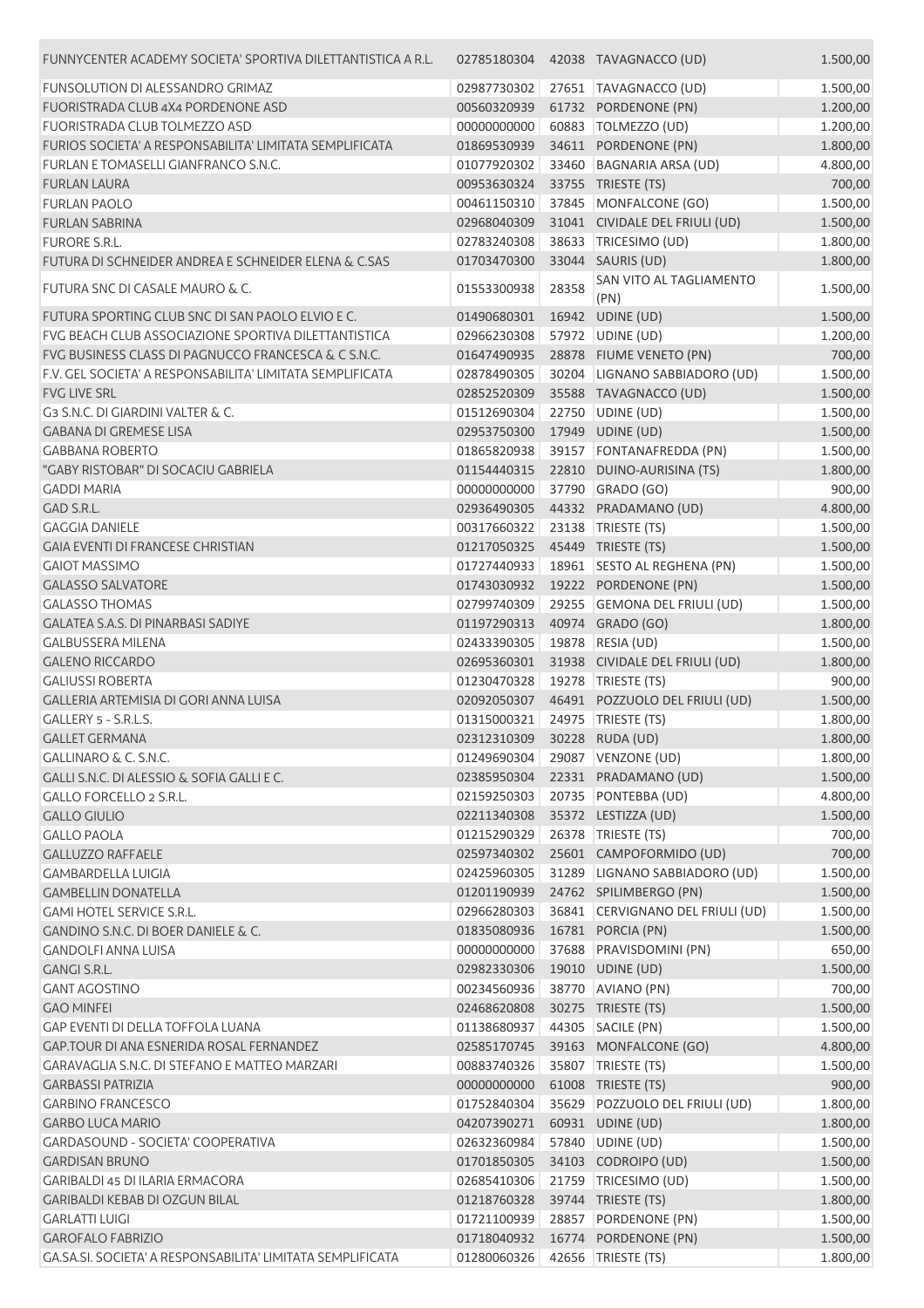| <b>GASOLINE BAR DI CACO MIRIAM</b>                                                       | 02966430304                    |       | 38169 PAGNACCO (UD)                       | 1.500,00 |
|------------------------------------------------------------------------------------------|--------------------------------|-------|-------------------------------------------|----------|
| <b>GASPARDIS MARINELLA</b>                                                               | 00318550308                    |       | 23286   TORVISCOSA (UD)                   | 1.500,00 |
| <b>GASPARDO MARTINA</b>                                                                  | 01609250939                    |       | 28181 FONTANAFREDDA (PN)                  | 1.500,00 |
| <b>GASPARO ASSUNTA</b>                                                                   | 00405810300                    |       | 36585 REMANZACCO (UD)                     | 1.800,00 |
| <b>GASPARUTTI LUCIANO</b>                                                                | 02593510304                    |       | 17791 CIVIDALE DEL FRIULI (UD)            | 1.500,00 |
| <b>GASPERINA FICCHIO MARIA</b>                                                           | 00504670308                    |       | 18096 CODROIPO (UD)                       | 4.800,00 |
| <b>GASPERINI GABRIELLA</b>                                                               | 01246920324                    |       | 37022 TRIESTE (TS)                        | 650,00   |
| <b>GASPERINI NICOL</b>                                                                   | 01323790327                    |       | 23176   TRIESTE (TS)                      | 1.500,00 |
| <b>GASTALDIA D'ANTRO DI PITASSI MAURIZIO</b>                                             | 02034600300                    |       | 39184 PULFERO (UD)                        | 900,00   |
| GASTHAUS ALPINO DI RODARO MARIA LUISA                                                    | 02820640304                    |       | 41295 AIELLO DEL FRIULI (UD)              | 1.500,00 |
| GASTHAUS HEINZ DI MASUTTI MARIA GLORIA & C. S.A.S.                                       | 01792850305                    |       | 20086 TRICESIMO (UD)                      | 1.800,00 |
| GASTRONOMIA DA MARIO DEI FRATELLI VIT S.N.C. DI VIT GIUSEPPE & C.                        | 00535630313                    |       | 32866 GRADISCA D'ISONZO (GO)              | 1.800,00 |
| GASTRONOMIA SAN MARCO DI PELLARIN FLAVIO S.N.C.                                          | 01295970931                    |       | 16815 PORDENONE (PN)                      | 1.500,00 |
| GASTRONOMIA SELF SERVICE ZARDINI DI ZARDINI EZIO & C. SNC                                | 01606730933                    |       | 34140 SPILIMBERGO (PN)                    | 1.800,00 |
| GASTRONOMICA FRIULANA DI ANDREA & MARCO CECCHINI S.N.C.                                  | 02381800305                    |       | 23611 CIVIDALE DEL FRIULI (UD)            | 1.500,00 |
| <b>GATO NEGRO - TANGO CLUB ASDC</b>                                                      | 91089710932                    |       | 61397 CORDENONS (PN)                      | 1.200,00 |
| <b>GATTO MATTO DI KUBIAK MARTA</b>                                                       | 01881140931 59717 AVIANO (PN)  |       |                                           | 1.500,00 |
| <b>GAVASSO SIMONETTA</b>                                                                 | 10286110969                    |       | 48187 PORDENONE (PN)                      | 1.500,00 |
| <b>GAVAZ ISABELLA</b>                                                                    |                                |       | 02560390300 26404 TARCENTO (UD)           | 1.500,00 |
| <b>GAZEBO DI DEL DIN ELISA</b>                                                           | 01181410315                    |       | 23842 GRADISCA D'ISONZO (GO)              | 1.500,00 |
| <b>GB TANGO</b>                                                                          | 01203390321                    |       | 58787 TRIESTE (TS)                        | 1.200,00 |
| G.C.D. PEDALE MANZANESE ASD                                                              | 01500530306                    |       | 61238 MANZANO (UD)                        | 1.200,00 |
| <b>G. &amp; C. SRL</b>                                                                   | 02983580305                    |       | 62194 UDINE (UD)                          | 1.800,00 |
| G.D.M. S.A.S. DI SIMONE ROSSI E C.                                                       | 01179740327                    |       | 22507 TRIESTE (TS)                        | 1.800,00 |
| <b>GEACO DI DEGANO ENZO</b>                                                              | 02249410305                    |       | 33292 ATTIMIS (UD)                        | 1.500,00 |
| GEA TOUR SOCIETA' A RESPONSABILITA' LIMITATA SEMPLIFICATA                                | 01804170932                    |       | 44046 VALVASONE ARZENE (PN)               | 1.500,00 |
| <b>GEAT SRL</b>                                                                          | 01675880304                    |       | 31798 UDINE (UD)                          | 4.800,00 |
| <b>GEBAR S.R.L.S.</b>                                                                    | 01302890320                    |       | 38569 TRIESTE (TS)                        | 1.500,00 |
| <b>GECO EUROPE S.R.L.</b>                                                                | 01297320325                    |       | 30876 TRIESTE (TS)                        | 1.800,00 |
| GECO PUB S.N.C. DI STEFANO MARINO E CRISTIANO MERIGGI                                    | 01330490325                    |       | 28039 TRIESTE (TS)                        | 1.800,00 |
| GEE S.R.L.                                                                               | 01206660324                    |       | 19923 TRIESTE (TS)                        | 1.800,00 |
| G. E G. DI GIANNI LAPAINE & C. - S.A.S.                                                  | 00965420326                    |       | 33270 TRIESTE (TS)                        | 1.800,00 |
| G. E G. DI GOVER ETTORE & C. S.N.C.                                                      | 01423970308                    |       | 30494 LIGNANO SABBIADORO (UD)             | 1.500,00 |
| <b>GEIM SRL</b>                                                                          | 02932370303                    |       | 60445 RESIUTTA (UD)                       | 1.500,00 |
| GEISAR S.N.C. DI BASSETTO BARBARA & C.                                                   | 00384890935                    |       | 23379 AVIANO (PN)                         | 4.800,00 |
| GEL.AR. SNC DI DE LUCIA DARINKA E RAFFAELE                                               |                                |       | 01135600318 16863 DOLEGNA DEL COLLIO (GO) | 1.500,00 |
| GELASTERIA DI MARINELLI STEFANIA                                                         | 02846360309 17531 UDINE (UD)   |       |                                           | 1.500,00 |
| <b>GELATERIA ALBA DI FIOR EDOARDO</b>                                                    | 02468000308                    |       | 33172   TOLMEZZO (UD)                     | 1.500,00 |
| GELATERIA ALLA ROTONDA DI VETTESE ROBERTO                                                | 01197150319                    |       | 24692 MANZANO (UD)                        | 1.500,00 |
| GELATERIA ALL'IPPODROMO DI BOLDARIN SARA                                                 | 01113310310 24493 TRIESTE (TS) |       |                                           | 1.500,00 |
| <b>GELATERIA AL PANCIOTTO S.R.L.</b>                                                     | 01991660307                    |       | 25524 CAMPOFORMIDO (UD)                   | 1.500,00 |
| <b>GELATERIA AL PONTE DI BARBARA ZENTILIN</b>                                            | 02989400300                    |       | 41969 MARANO LAGUNARE (UD)                | 1.500,00 |
| GELATERIA ARNOLDO DI ARNOLDO OMAR                                                        | 01082480326                    |       | 20483 TRIESTE (TS)                        | 1.500,00 |
| <b>GELATERIA ARTE DOLCE DI VENIER STEFANO</b>                                            | 01340290939                    |       | 19676 SPILIMBERGO (PN)                    | 1.500,00 |
| GELATERIA ARTIGIANA ARTEFREDDA DI BONANNO GASPARE                                        | 01818690305                    |       | 20094 CAMPOFORMIDO (UD)                   | 1.500,00 |
| GELATERIA ARTIGIANALE AL DUOMO DI MANGIAVILLANO GIUSEPPE<br>SAS                          | 02478990308                    |       | 17460 CIVIDALE DEL FRIULI (UD)            | 1.500,00 |
| GELATERIA ARTIGIANALE AL VERDI DI SANDRIN FABRIZIO                                       | 01402820938                    | 61023 | PORDENONE (PN)                            | 1.500,00 |
| <b>GELATERIA ARTIGIANALE CAVOUR DI MICHIELIN MICHELE</b>                                 | 04421960263                    | 19240 | PORDENONE (PN)                            | 1.500,00 |
| GELATERIA ARTIGIANALE DA GIGI DI GIACUZZO GIOVANNI                                       | 02995330301                    | 59572 | FIUMICELLO VILLA VICENTINA<br>(UD)        | 1.500,00 |
| GELATERIA ARTIGIANALE DA TATO A TATA S.N.C. DI MARCO RAMPINO &<br>C.                     | 02424280309                    | 20849 | UDINE (UD)                                | 1.500,00 |
| <b>GELATERIA ARTIGIANALE MAUCHIGNA RENATO</b>                                            | 00434870317                    |       | 33573 MONFALCONE (GO)                     | 1.500,00 |
| GELATERIA ARTIGIANALE MONT-BLANC DI TERENZANI CLAUDIO & C.                               |                                |       |                                           |          |
| <b>SNC</b>                                                                               | 01635470303                    |       | 32241 CAMPOFORMIDO (UD)                   | 1.500,00 |
| GELATERIA ARTIGIANALE "PARADISE" DI DI VITA GIUSEPPINA                                   | 01075470318                    |       | 36647 TURRIACO (GO)                       | 1.500,00 |
| GELATERIA BABY EIS S.A.S. DI BELTRAME ROSANNA & C.                                       | 01885000305                    |       | 33035 LIGNANO SABBIADORO (UD)             | 1.500,00 |
| GELATERIA CAFFETTERIA "LA DELIZIOSA" SOCIETA' A RESPONSABILITA'<br>LIMITATA SEMPLIFICATA | 02988510307                    |       | 57937 UDINE (UD)                          | 1.500,00 |
| GELATERIA CARAPINA S.R.L.                                                                | 02964060301                    |       | 34015 PALAZZOLO DELLO STELLA (UD)         | 1.500,00 |
| <b>GELATERIA CAVOUR DI BUDA CIPRIAN TEODOR</b>                                           | 02681850307                    |       | 28364 TOLMEZZO (UD)                       | 1.500,00 |
| GELATERIA CELLINO DI ROCCON OTTAVIA                                                      | 01434510937                    |       | 23968 SPILIMBERGO (PN)                    | 1.500,00 |
| GELATERIA CLOCHIATTI DI PIVIDORI NORMA & C. S.N.C.                                       |                                |       | 01501920308  40373  TARCENTO (UD)         | 1.500,00 |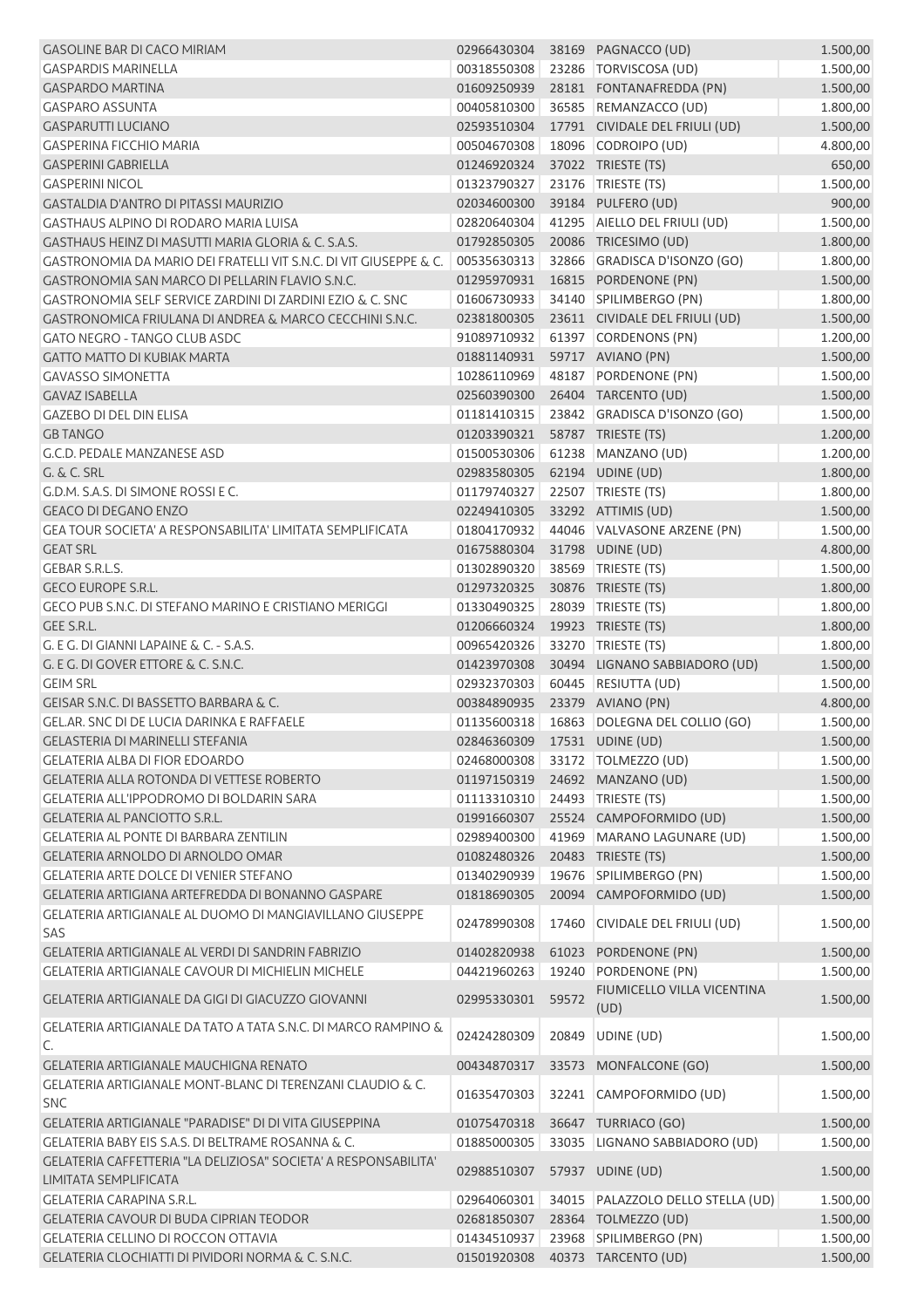| GELATERIA DA LAURA SNC DI MAURO LAURA & C.                                   | 02720930300                |       | 26240 RIVIGNANO TEOR (UD)                 | 1.500,00 |
|------------------------------------------------------------------------------|----------------------------|-------|-------------------------------------------|----------|
| GELATERIA DA RINA DI CORNACCHINI CLAUDIO & C.                                | 01427350309                |       | 21329 TAVAGNACCO (UD)                     | 1.500,00 |
| <b>GELATERIA DI CHIARA SOBAN</b>                                             | 01182010312                |       | 23901 TRIESTE (TS)                        | 1.500,00 |
| GELATERIA FAI DA TE FONTANA DELLA BONTA' DI VICARIO CRISTIAN                 |                            |       | 02813180300 22521 LIGNANO SABBIADORO (UD) | 1.500,00 |
| <b>GELATERIA FIORE DI LATTE DI COMELLI ROBERTO</b>                           | 01189410317                |       | 21399 GRADISCA D'ISONZO (GO)              | 1.500,00 |
| GELATERIA GAVA DI GAVA ALESSANDRA & C. S.A.S.                                | 01691680936                |       | 23562 CANEVA (PN)                         | 1.500,00 |
| <b>GELATERIA GIACOMINO DI PAOLO STEFFE'</b>                                  | 00899860324                |       | 32320 TRIESTE (TS)                        | 1.500,00 |
| GELATERIA GINESTRA DI IUS CLAUDIO & C. S.N.C.                                | 01304060302                |       | 18984 LIGNANO SABBIADORO (UD)             | 1.500,00 |
| GELATERIA IL PINGUINO DI PANMANEE RATTANA                                    | 02640070302                |       | 18146 MARANO LAGUNARE (UD)                | 1.500,00 |
| <b>GELATERIA ITATIBA DI CORREDDU VALENTINA</b>                               | 01162930315                |       | 27200 SAN CANZIAN D'ISONZO (GO)           | 1.500,00 |
| <b>GELATERIA IIMMY DI SIMONE VIOLA</b>                                       | 01099330324                |       | 22431 MUGGIA (TS)                         | 1.500,00 |
| <b>GELATERIA KRATTER DI KRATTER GIANNI</b>                                   | 00796320257                |       | 35525 SAPPADA (UD)                        | 1.500,00 |
| <b>GELATERIA LA GIOIOSA DI BLASON CINZIA</b>                                 | 01180900316                |       | 18905 GRADO (GO)                          | 1.500,00 |
| <b>GELATERIA LATTEPIU' DI SGUBIN LEONARDO</b>                                | 01112880313                |       | 41397 GRADO (GO)                          | 1.500,00 |
| GELATERIA MARINA DI PIAN MARINA & C. S.N.C.                                  | 01529140301                |       | 18639 GEMONA DEL FRIULI (UD)              | 1.500,00 |
| <b>GELATERIA MIANI DI MIANI LUCA</b>                                         | 02754030308                |       | 31016 CIVIDALE DEL FRIULI (UD)            | 1.500,00 |
| <b>GELATERIA MITZIE DI SCARAMUZZA MANUEL</b>                                 | 02420770303                |       | 17768 CORNO DI ROSAZZO (UD)               | 1.500,00 |
| <b>GELATERIA MONTEREALE S.N.C. DI ZAGO EDI &amp; C.</b>                      | 01750120931                |       | 34123 PORDENONE (PN)                      | 1.500,00 |
| <b>GELATERIA NUOVO FIORE DI SALA FELICE</b>                                  | 01121130932                |       | 17605 CORDENONS (PN)                      | 1.500,00 |
| GELATERIA PASTICCERIA ANTARTIK DI SELVAZZO STEFANO, EDY E C.                 |                            |       |                                           |          |
| S.N.C.                                                                       |                            |       | 01579740307 22527 CODROIPO (UD)           | 1.500,00 |
| <b>GELATERIA PASTICCERIA FABRIS DI FABRIS ANGELO</b>                         | 01389900935                |       | 28865 ROVEREDO IN PIANO (PN)              | 1.500,00 |
| <b>GELATERIA "PECCATI DI GOLA" DI DE LORENZI VITTORIO</b>                    | 02473930309                |       | 17030 TRIESTE (TS)                        | 1.500,00 |
| <b>GELATERIA STELLA POLARE DI ZAMPA MARTA</b>                                | 02382310304                |       | 28356 PAGNACCO (UD)                       | 1.500,00 |
| <b>GELATERIA TIMBALLO S.R.L.</b>                                             | 02947420309                |       | 58219 UDINE (UD)                          | 1.500,00 |
| <b>GELATERIA UDINESE DI CARUZZI VILMA</b>                                    | 01941150300                |       | 28838 UDINE (UD)                          | 1.500,00 |
| GELATERIA VIA CRISPI 13 DI MEHMETI ANXHELA                                   | 02846150304                |       | 23301 UDINE (UD)                          | 1.500,00 |
| GELATERIA ZAMO' DI ZAMO' ALESSANDRO                                          | 02714290307                |       | 35273 CORMONS (GO)                        | 1.500,00 |
| GELATERIA ZAMPOLLI S.N.C. DI CALZOLARI LUCA E MARCO                          | 01223610930                |       | 25121 PORDENONE (PN)                      | 1.500,00 |
| <b>GELATIAMO DI LUCA MARANZINA</b>                                           | 01124340322                |       | 62163 TRIESTE (TS)                        | 1.500,00 |
| <b>GELATIERE S.R.L.</b>                                                      | 01459280937                | 22148 | SAN VITO AL TAGLIAMENTO<br>(PN)           | 1.500,00 |
| <b>GELATO E CULTURA S.R.L.</b>                                               | 02747400303                |       | 60389 UDINE (UD)                          | 1.500,00 |
| <b>GELATO E GELATO DI CARLON RITA</b>                                        | 01762040937                |       | 33228 AZZANO DECIMO (PN)                  | 1.500,00 |
| <b>GELATO GIORDANI DI GIORDANI STEFANO</b>                                   |                            |       | 01618690935 27056 MANIAGO (PN)            | 1.500,00 |
| <b>GELATOK DI BORGNOLO MANUELA</b>                                           |                            |       | 02637870300 34681 POVOLETTO (UD)          | 1.500,00 |
| GELATOLANDIA 2 DI PERSELLO MADDALENA                                         | 01144430319                |       | 33976 RUDA (UD)                           | 1.500,00 |
| GELATOLANDIA DI CAUCIG PAOLO & C. S.N.C.                                     | 00517080313                |       | 24639 SAN CANZIAN D'ISONZO (GO)           | 1.500,00 |
| GELATOMANIA DI BASELLO MONICA E C. SAS                                       | 01879320305                |       | 16861 CASTIONS DI STRADA (UD)             | 1.500,00 |
| <b>GELATO SI DI CORRADO GIUSEPPE &amp; C. S.N.C.</b>                         | 02137670309                |       | 29059 TAVAGNACCO (UD)                     | 1.500,00 |
| GELCO DI OLIVO PATRIZIA & C. S.N.C.                                          | 02197620301                |       | 16961 REMANZACCO (UD)                     | 1.500,00 |
| <b>GELINDO S.R.L.</b>                                                        | 01035600939                |       | 20922 VIVARO (PN)                         | 1.800,00 |
| <b>GELLENI MARINA</b>                                                        | 02583800301                |       | 28854 LUSEVERA (UD)                       | 1.800,00 |
| GELTEC DI TECCO FABIO E MAURO VALENTINA S.N.C.                               | 02504880309                |       | 20700 TRICESIMO (UD)                      | 1.500,00 |
| GEMA S.N.C. DI PIPOLO GIANANDREA & DIVO EMANUELA                             | 00903850329                | 60898 | TRIESTE (TS)                              | 1.500,00 |
| GEM DOG ASSOCIAZIONE SPORTIVA DILETTANTISTICA                                | 02965550300                |       | 62036 UDINE (UD)                          | 1.200,00 |
| <b>GEMINA SCHERMA ASD</b>                                                    | 01348520303                | 60609 | SAN GIORGIO DI NOGARO (UD)                | 1.200,00 |
| <b>GEMINA - SOCIETA' COOPERATIVA</b>                                         | 01219960323                |       | 58580 DUINO-AURISINA (TS)                 | 1.500,00 |
| GEMONATLETICA SOCIETA' SPORTIVA DILETTANTISTICA A<br>RESPONSABILITA'LIMITATA | 01832970303                |       | 26062 GEMONA DEL FRIULI (UD)              | 1.500,00 |
| <b>GENESI DI TAIAROL MORENA</b>                                              | 02797460306                |       | 33768 BASILIANO (UD)                      | 1.500,00 |
| GENESI GYM S.R.L.- SOCIETA' SPORTIVA DILETTANTISTICA A                       | 02614820302                |       | 37424 PALMANOVA (UD)                      | 1.500,00 |
| RESPONSABILITA' LIMITATA UNIPERSONALE                                        |                            |       |                                           |          |
| <b>GENESIS S.R.L.</b>                                                        | 02751720307                |       | 34981 PRADAMANO (UD)                      | 1.800,00 |
| <b>GENIVRE SRL</b>                                                           | 02681170300                |       | 30552 UDINE (UD)                          | 1.800,00 |
| <b>GENOVESE CIRO</b>                                                         | 09554281213                |       | 60265 TRIESTE (TS)                        | 1.800,00 |
| <b>GENS JULIA DI DAVIDE DELL'AGATA</b>                                       | 00000000000                |       | 35825   TRIESTE (TS)                      | 900,00   |
| <b>GENS MUNDI SRL</b><br><b>GENTILINI GIANNI</b>                             | 01239770322<br>02777040300 |       | 42706 TRIESTE (TS)                        | 4.800,00 |
|                                                                              |                            |       | 20469 TAIPANA (UD)                        | 900,00   |
| <b>GEREMIA ENRICO</b><br>GE.RE. S.R.L.                                       | 02896980303                |       | 38684 LATISANA (UD)                       | 4.800,00 |
|                                                                              | 01469580938                |       | 18089 PORDENONE (PN)                      | 900,00   |
| <b>GERETTO ALEX</b>                                                          | 01290880325                |       | 17518 TRIESTE (TS)                        | 1.500,00 |
| <b>GERLOR S.R.L.</b>                                                         | 01825500935                |       | 41375 PORDENONE (PN)                      | 1.800,00 |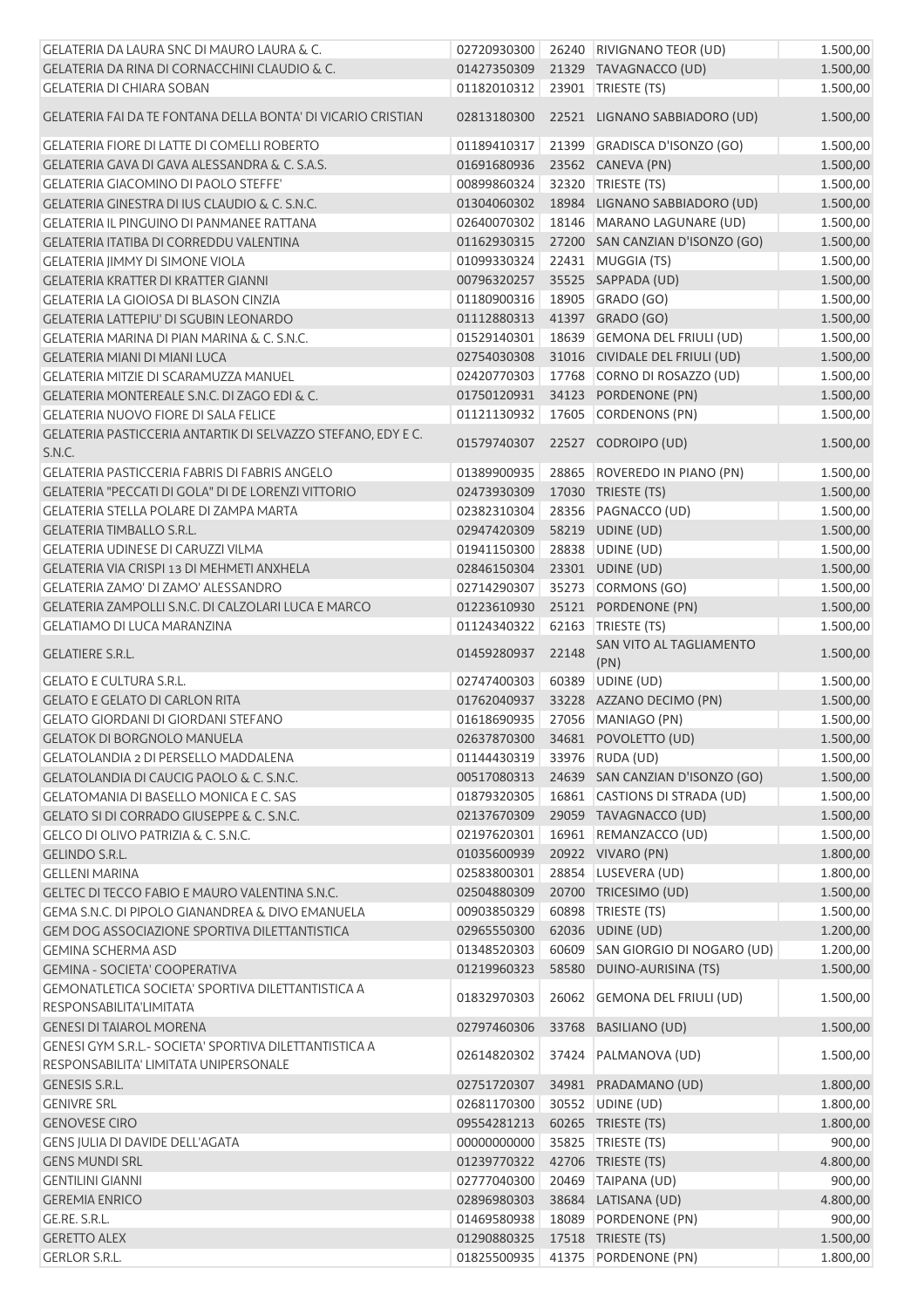| <b>GERMANO MICHELE</b>                                                                              | 02993550306                    |       | 21060 UDINE (UD)                  | 650,00               |
|-----------------------------------------------------------------------------------------------------|--------------------------------|-------|-----------------------------------|----------------------|
| GERMANO PELLASCHIAR E ASTRID LUDVIK - SOCIETA' IN NOME                                              | 00271490328                    | 37268 | SGONICO (TS)                      | 1.500,00             |
| <b>COLLETTIVO</b><br><b>GERMANO SANDRO</b>                                                          |                                |       | 57922 CASTIONS DI STRADA (UD)     |                      |
| <b>GERMAN PUB DI DA POS LUCA</b>                                                                    | 02985150305<br>04013990272     |       | 32598 SACILE (PN)                 | 700,00<br>1.800,00   |
| <b>GEROMELLA LUCIA</b>                                                                              | 00858890320                    |       | 22309 TRIESTE (TS)                | 1.500,00             |
| <b>GEROMIN MILENA</b>                                                                               | 02844410304                    |       | 29505 LATISANA (UD)               | 1.800,00             |
| <b>GEROMIN TIZIANO</b>                                                                              | 03527680270                    |       | 32722 LIGNANO SABBIADORO (UD)     |                      |
| <b>GERONAZZO GABRIELE</b>                                                                           | 01190270932                    |       | 16793 LATISANA (UD)               | 1.800,00<br>1.500,00 |
| <b>GERONAZZO PATRIZIA</b>                                                                           | 00000000000                    |       | 30832 POLCENIGO (PN)              | 900,00               |
| <b>GERON CRISTINA</b>                                                                               | 00506400316                    |       | 26817 STARANZANO (GO)             | 1.500,00             |
| <b>GERUSSI RAFFAELLA &amp; C. SNC</b>                                                               | 02391630304                    |       | 23910 ARTEGNA (UD)                | 4.800,00             |
| GERVASUTTI CRISTIAN & MERLINO S.A.S.                                                                | 01475730303                    |       | 25287 TRICESIMO (UD)              | 1.800,00             |
| <b>GERVASUTTI MARIO</b>                                                                             | 01681180301                    |       | 31356 UDINE (UD)                  | 1.500,00             |
| <b>GERZELI MARGOT</b>                                                                               | 01347620328                    |       | 60592 TRIESTE (TS)                |                      |
| <b>GERZELI SAURO</b>                                                                                | 00972690325                    | 32919 | TRIESTE (TS)                      | 700,00<br>700,00     |
| GE.SE.CO. SRLS                                                                                      | 02786780300                    | 62049 | UDINE (UD)                        | 4.800,00             |
|                                                                                                     |                                |       | SAN DORLIGO DELLA VALLE           |                      |
| G E S - S.N.C. DI GIUGOVAZ BRUNO E SANCIN SAVINA                                                    | 00757780325                    | 31784 | (TS)                              | 1.800,00             |
| GEST.AB SOCIETA' A RESPONSABILITA' LIMITATA SEMPLIFICATA                                            | 01875250936                    |       | 38573 PORCIA (PN)                 | 1.500,00             |
| GESTAL DI BONORA PATRIZIA & C. S.A.S.                                                               | 01620610301                    |       | 23990 TOLMEZZO (UD)               | 1.800,00             |
| GESTIONE ANTICHI CAFFE' DI FERNANDO GIOVANNI & C. S.N.C.                                            | 01678260306                    |       | 24822 SAN DANIELE DEL FRIULI (UD) | 1.800,00             |
| <b>GESTIONI TURISTICHE SOCIETA' IN ACCOMANDITA SEMPLICE DI</b><br><b>BORTOLUTTI WALTER &amp; C.</b> | 01309310322                    |       | 37844 DUINO-AURISINA (TS)         | 1.800,00             |
| <b>GESTIONI VICKY S.R.L.</b>                                                                        | 01571080934                    | 20693 | CHIONS (PN)                       | 4.800,00             |
| <b>GESUATO SANDRO</b>                                                                               | 01637500305                    |       | 26407 GONARS (UD)                 | 1.800,00             |
| GE.VA.CHI. DI NORI GERRI & C. S.N.C.                                                                | 02306730306                    |       | 20359 FORGARIA NEL FRIULI (UD)    | 1.800,00             |
| GE.VI.TUR - S.N.C. - DI NADALINI LUCA E CARLO                                                       | 01594900308                    |       | 18802 LIGNANO SABBIADORO (UD)     | 1.500,00             |
| G.F.I. ALPE ADRIA OFF-ROAD, A.S.D.                                                                  | 00515270312                    |       | 61785 GRADISCA D'ISONZO (GO)      | 1.200,00             |
| GFPP - SOCIETA' A RESPONSABILITA' LIMITATA                                                          | 01313780320                    |       | 32199 TRIESTE (TS)                | 1.500,00             |
| GF S.N.C. DI MARTA PAOLO & MACERA RICCARDO                                                          | 01640990931                    | 36383 | PORDENONE (PN)                    | 1.800,00             |
| G.F. SNC DI SORCI ELISABETTA & C.                                                                   | 01255940320                    |       | 32319 MUGGIA (TS)                 | 1.500,00             |
| G.G.A. SRL                                                                                          | 01823510936                    |       | 20751 POLCENIGO (PN)              | 1.800,00             |
| G. & G. DI BUTTARELLO GERARDO                                                                       | 00996790309                    |       | 32427 GEMONA DEL FRIULI (UD)      | 1.500,00             |
| <b>G&amp;G INTERNATIONAL S.R.L.</b>                                                                 | 01817970930                    |       | 41431 PORDENONE (PN)              | 1.500,00             |
| GGP SOCIETA' A RESPONSABILITA' LIMITATA SEMPLIFICATA                                                | 02967110301  57718  UDINE (UD) |       |                                   | 1.500,00             |
| G.GROUP SRL - SOCIETA' AGRICOLA                                                                     | 02608940306                    |       | 41230 SAN VITO AL TORRE (UD)      | 1.800,00             |
| G.G. STABLE ASSOCIAZIONE SPORTIVA DILETTANTISTICA                                                   | 00000000000                    |       | 62326 CANEVA (PN)                 | 1.200,00             |
| <b>GHELLER LAURA</b>                                                                                | 02490360308                    |       | 34134   TORVISCOSA (UD)           | 1.500,00             |
| <b>GHERBASSI FLAVIA</b>                                                                             | 00856230321                    |       | 26708 TRIESTE (TS)                | 1.500,00             |
| <b>GHG SRL</b>                                                                                      | 02983940301                    |       | 28710 ARTA TERME (UD)             | 4.800,00             |
| <b>GHIRIGORI DI BETTO SARA SAS</b>                                                                  | 02549680300                    |       | 21869 POCENIA (UD)                | 1.500,00             |
| <b>GHIRIGORI SOCIETA' COOPERATIVA</b>                                                               | 01309130324                    |       | 57982   TRIESTE (TS)              | 1.500,00             |
| <b>GHITTER ELIA</b>                                                                                 | 01149550319                    |       | 31038 GORIZIA (GO)                | 700,00               |
| <b>GHOST' S HOUSE ASSOCIAZIONE SPORTIVA DILETTANTISTICA</b>                                         | 01201290317                    |       | 58837 GORIZIA (GO)                | 1.200,00             |
| G-HOTELS S.A.S. DI GALLERINI LUCIANO                                                                | 02635920305                    |       | 35709 UDINE (UD)                  | 4.800,00             |
| <b>GIACINTO DI MATTEO</b>                                                                           | 01348310325                    |       | 58068 TRIESTE (TS)                | 700,00               |
| <b>GIACINTO IVANA</b>                                                                               | 01617550304                    |       | 31487 LATISANA (UD)               | 1.500,00             |
| <b>GIACOMI GIANLUCA</b>                                                                             | 01230360321                    |       | 21372 TRIESTE (TS)                | 700,00               |
| <b>GIACOMINI FRANCO</b>                                                                             | 00000000000                    |       | 27237 RIVE D'ARCANO (UD)          | 900,00               |
| <b>GIACOMINI ROBERTO</b>                                                                            | 01253100323                    |       | 35722 TRIESTE (TS)                | 700,00               |
| GIACOMINI SOCIETA' A RESPONSABILITA' LIMITATA                                                       | 01553440932                    |       | 20164 PRAVISDOMINI (PN)           | 700,00               |
| <b>GIACOMINI TERESA "UDINE CAMERE"</b>                                                              | 00000000000                    |       | 36887 TAVAGNACCO (UD)             | 900,00               |
| <b>GIACOMIN JAMES ALESSANDRO</b>                                                                    | 01875560938                    |       | 35462 TRAMONTI DI SOTTO (PN)      | 900,00               |
| <b>GIACOMIN STEFANO</b>                                                                             | 01193180328                    |       | 36435 MUGGIA (TS)                 | 1.800,00             |
| GIADA S.N.C. DI MARCUZZI ALESSIA E C.                                                               | 02489790309                    |       | 17609 SAN DANIELE DEL FRIULI (UD) | 1.500,00             |
| GIAF S.R.L.                                                                                         | 02990860302                    | 59544 | FORNI DI SOPRA (UD)               | 1.500,00             |
| <b>GIAIOTTO VITTORIO E GIANMARCO SNC</b>                                                            | 02948630302                    |       | 33983 CIVIDALE DEL FRIULI (UD)    | 1.800,00             |
| <b>GIAMPAOLO FOMULARO</b>                                                                           | 00673860326                    |       | 32078 TRIESTE (TS)                | 700,00               |
| GIANGIO S.R.L.                                                                                      | 02417060304                    |       | 25399 UDINE (UD)                  | 1.500,00             |
| <b>GIANLUCA SIMSIG</b>                                                                              | 01024080325                    |       | 17117   TRIESTE (TS)              | 700,00               |
| <b>GIANLUIGI MICHELIN</b>                                                                           | 02975150307                    |       | 23690 LIGNANO SABBIADORO (UD)     | 1.500,00             |
| <b>GIANNI BORDON</b>                                                                                | 00617460324                    |       | 27789 TRIESTE (TS)                | 700,00               |
| <b>GIANNI DORIGO</b>                                                                                | 00000000000                    |       | 38706 TOLMEZZO (UD)               | 650,00               |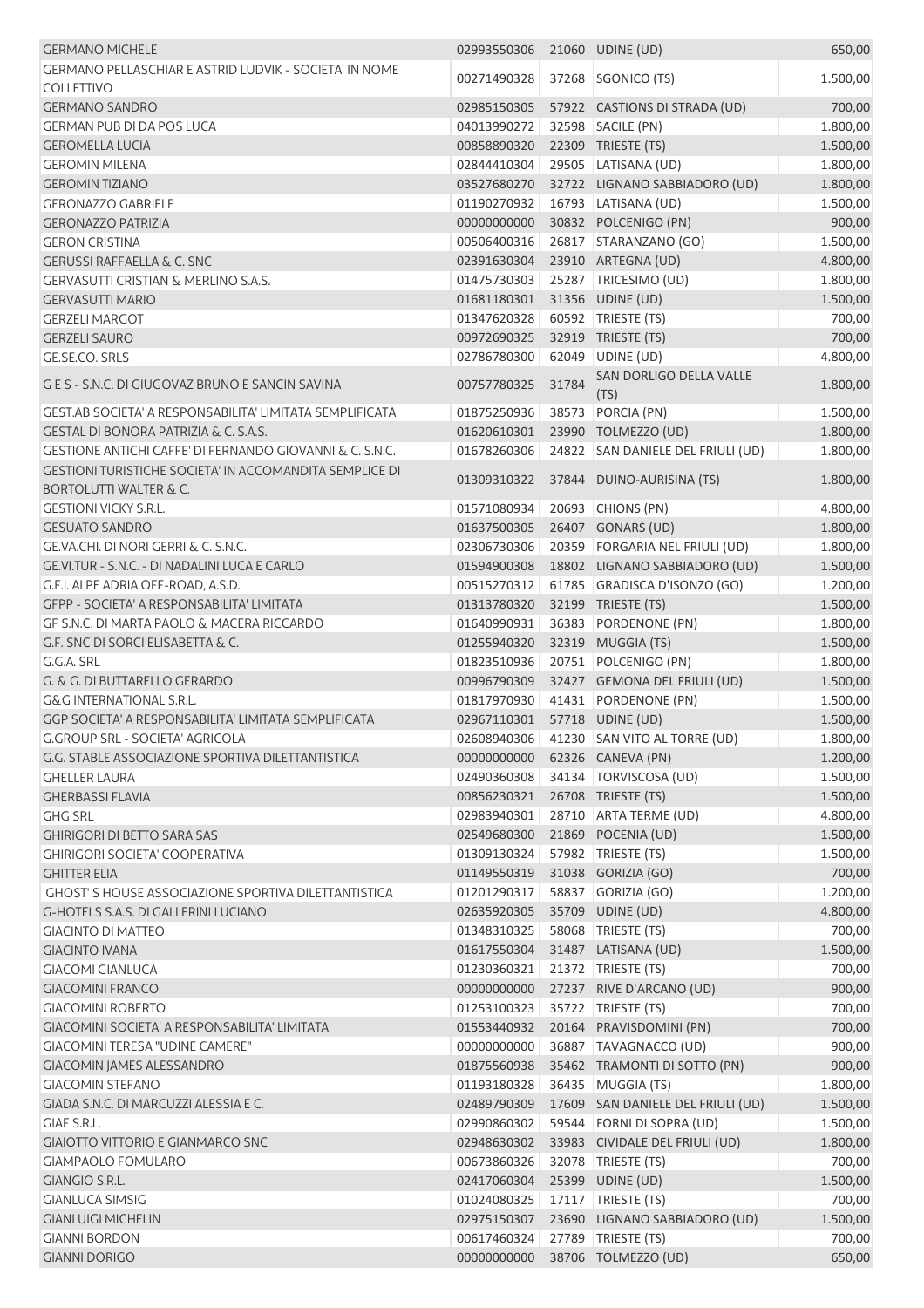| <b>GIANNOTTA ALIDA</b>                                                          | 00000000000 |       | 58095   TRIESTE (TS)                  | 900,00   |
|---------------------------------------------------------------------------------|-------------|-------|---------------------------------------|----------|
| <b>GIANOLLA DAVIDE</b>                                                          | 01202980320 |       | 24689 TRIESTE (TS)                    | 700,00   |
| <b>GIAPPONE SUSHI DI QIU JIANFENG</b>                                           | 02773070301 |       | 22178 UDINE (UD)                      | 1.800,00 |
| <b>GIARDA IVAN</b>                                                              | 01976760304 |       | 37223 GEMONA DEL FRIULI (UD)          | 700,00   |
| GIARDINO S.N.C. DI STIVANELLO VITTORIO E C.                                     | 01046160311 |       | 26321 GRADO (GO)                      | 1.500,00 |
| <b>GIARDINO SRL</b>                                                             | 01619930306 |       | 26540 LIGNANO SABBIADORO (UD)         | 4.800,00 |
| <b>GIARRATANO MONYA</b>                                                         | 02802370300 |       | 23473 GRADO (GO)                      | 1.500,00 |
| <b>GIAST SAS DI EMANUELA CORENICA</b>                                           | 01164070326 |       | 27621 MUGGIA (TS)                     | 1.500,00 |
| <b>GIAVON ANTONINO DI GIAVON MARA</b>                                           | 02758890301 |       | 27822 CODROIPO (UD)                   | 1.500,00 |
| GI.EFFE. CENTRI S.R.L.                                                          | 01089830317 |       | 62314 MONFALCONE (GO)                 | 1.800,00 |
| <b>GIEMME ALLESTIMENTI DI FABIO GUASTINI</b>                                    | 01040500322 |       | 40905 TRIESTE (TS)                    | 1.500,00 |
| GIEMME DI BISIO GIULIA E NATOLI MASSIMO S.N.C.                                  | 01160180319 |       | 31538 GORIZIA (GO)                    | 1.500,00 |
| GIERRE S.A.S. DI GRAVA RENZO & C.                                               | 01327240931 |       | 39274 CLAUT (PN)                      | 4.800,00 |
| GIERRE VIAGGI S.R.L.                                                            | 01132390327 |       | 19165 TRIESTE (TS)                    | 4.800,00 |
| GIFLOS DI STOCCA SILVANO & C. S.N.C.                                            | 01461290932 |       | 28953 PORDENONE (PN)                  | 1.500,00 |
| GIGANTE ADRIANO SOCIETA' SEMPLICE AGRICOLA                                      | 02548830302 |       | 34725 CORNO DI ROSAZZO (UD)           | 900,00   |
| <b>GIGANTE GIANCARLO</b>                                                        | 01713810305 |       | 29843 LIGNANO SABBIADORO (UD)         | 1.500,00 |
| GIGI ANTHONY CELEBRATION DI DANIELA D'AGNOLO                                    | 01156700328 |       | 60439 SAPPADA (UD)                    | 4.800,00 |
| GIGI DI MICHELUZ FRANCO & C. S.A.S.                                             | 01224410934 |       | 41522 FONTANAFREDDA (PN)              | 4.800,00 |
| <b>GIGLIETTA GIOVANNI</b>                                                       | 01252320328 |       | 24074 TRIESTE (TS)                    | 1.500,00 |
|                                                                                 |             |       |                                       |          |
| <b>GILBERTO OLIVO</b>                                                           | 01807940307 | 35930 | CAMPOLONGO TAPOGLIANO<br>(UD)         | 1.500,00 |
| G.IM.M. - SAN GIACOMO - S.A R.L. - GESTIONI IMMOBILIARI E MOBILIARI 00274200328 |             |       | 16888 TRIESTE (TS)                    | 4.800,00 |
| <b>GIMONA MAURA</b>                                                             | 01206160317 |       | 39110 GRADO (GO)                      | 1.500,00 |
| <b>GIMONA RENZO</b>                                                             | 01225430329 |       | 32448 TRIESTE (TS)                    | 700,00   |
| G.I.M. S.R.L.                                                                   | 01032600320 |       | 18165   TRIESTE (TS)                  | 1.800,00 |
| <b>GINA DELLASANTA</b>                                                          | 00310060322 |       | 32443 MUGGIA (TS)                     | 1.500,00 |
| GINGER S.A.S. DI CHIARA BECCARI & C.                                            | 01227910328 |       | 25336   TRIESTE (TS)                  | 1.500,00 |
| <b>GINNASTICA FAEDIS ASD APS</b>                                                | 00000000000 |       | 62069 FAEDIS (UD)                     | 1.200,00 |
| <b>GINZA SUSHI DI BAI LIFEN</b>                                                 | 01867950931 |       | 57827 UDINE (UD)                      | 1.800,00 |
| GIOANNA DI ANDRIOLA GIOVANNI & C. SNC                                           | 02738000302 | 36663 | SAN GIOVANNI AL NATISONE<br>(UD)      | 1.800,00 |
| GIO.CA.GIO. S.A.S. DI ANDREA GIOVANNINI & C.                                    | 01295130320 | 30574 | TRIESTE (TS)                          | 1.800,00 |
| GIOIA S.N.C. DI AIELLO MARIA E GOXHOBELLI ROLAND                                | 02454540309 |       | 32754 MARTIGNACCO (UD)                | 1.800,00 |
| GIOKA S.N.C. DI LORENZI GIORGIO & C. - SOCIETA' IN NOME                         |             |       |                                       |          |
| <b>COLLETTIVO</b>                                                               | 01174280329 |       | 32879 TRIESTE (TS)                    | 1.800,00 |
|                                                                                 |             |       | SAN DORLIGO DELLA VALLE               |          |
| <b>GIOLA PAOLO</b>                                                              | 01222490326 | 39015 | (TS)                                  | 700,00   |
| GIOMIFA DI CADAMURO MIRKO E FABIO & C. S.A.S.                                   | 01525240931 |       | 26633 PORDENONE (PN)                  | 1.500,00 |
| <b>GIORDANO DIEGO</b>                                                           | 02701570307 |       | 34972 UDINE (UD)                      | 1.800,00 |
| <b>GIORDANO FABRIZIO</b>                                                        | 01493540304 |       | 35175 CASSACCO (UD)                   | 1.800,00 |
| <b>GIORGIA TEDESCHI</b>                                                         | 00000000000 |       | 41013 TRIESTE (TS)                    | 900,00   |
| <b>GIORGIONE GIACOMO</b>                                                        | 01810600302 |       | 37862 CAMPOFORMIDO (UD)               | 700,00   |
| <b>GIORGIUTTI &amp; COLABELLI S.A.S. DI VERONICA TERESA COLABELLI</b>           | 02340730304 |       | 32806 UDINE (UD)                      | 900,00   |
| <b>GIOROLDO'S PIZZA DI GIOCONDO</b>                                             | 02750270304 |       | 40925 TALMASSONS (UD)                 | 1.800,00 |
| <b>GIOSAN DI GIOVANNI CALVANI</b>                                               | 01276520325 |       | 28320 TRIESTE (TS)                    | 1.500,00 |
| GIOSEFFINI NADIA - CIP E CIOP BED AND BREAKFAST                                 | 00000000000 |       | 30615 BUIA (UD)                       | 900,00   |
| <b>GIOVANATTO ANNA ROSA</b>                                                     | 02572340301 |       | 39636 PONTEBBA (UD)                   | 1.800,00 |
| <b>GIOVANNI CANCIANI</b>                                                        | 00650340326 |       | 33052 TRIESTE (TS)                    | 700,00   |
| <b>GIOVANNI CRUPI</b>                                                           | 00000000000 | 19557 | DUINO-AURISINA (TS)                   | 650,00   |
| <b>GIOVANNI DE BEDIN</b>                                                        | 00000000000 | 41790 | SAN GIORGIO DELLA<br>RICHINVELDA (PN) | 900,00   |
| <b>GIOVANNI FOFFANI</b>                                                         | 06676090159 |       | 37901 TRIVIGNANO UDINESE (UD)         | 1.800,00 |
| <b>GIOVANNI MIOTTI</b>                                                          | 00000000000 | 42199 | TRICESIMO (UD)                        | 900,00   |
| <b>GIOVINOTO SRL</b>                                                            | 01309460325 |       | 32694 TRIESTE (TS)                    | 1.500,00 |
| GIPA S.A.S. DI BRUSADIN PAOLO                                                   | 01749620934 | 40383 | <b>FIUME VENETO (PN)</b>              | 1.800,00 |
| GIP S.R.L.                                                                      | 01892830306 |       | 24153 SAN GIORGIO DI NOGARO (UD)      | 4.800,00 |
| <b>GIPSY BAR DI ZHU ZHUFEN</b>                                                  | 04775740261 | 28322 | PORCIA (PN)                           | 1.500,00 |
| <b>GIRALDI GUIDO</b>                                                            | 01081350322 |       | 40168 TRIESTE (TS)                    | 700,00   |
| <b>GIRALDI WALTER</b>                                                           | 00957380322 |       | 41419   TRIESTE (TS)                  | 700,00   |
| <b>GIRARDIS ANNA</b>                                                            | 01650010307 |       | 27589 SOCCHIEVE (UD)                  | 1.500,00 |
| <b>GIRASOLE DI CANCIAN NIKLA</b>                                                | 01836060937 |       | 41904 FONTANAFREDDA (PN)              | 1.800,00 |
| GIRBA S.R.L.                                                                    | 02195230301 |       | 46960 PAGNACCO (UD)                   | 1.500,00 |
|                                                                                 |             |       |                                       |          |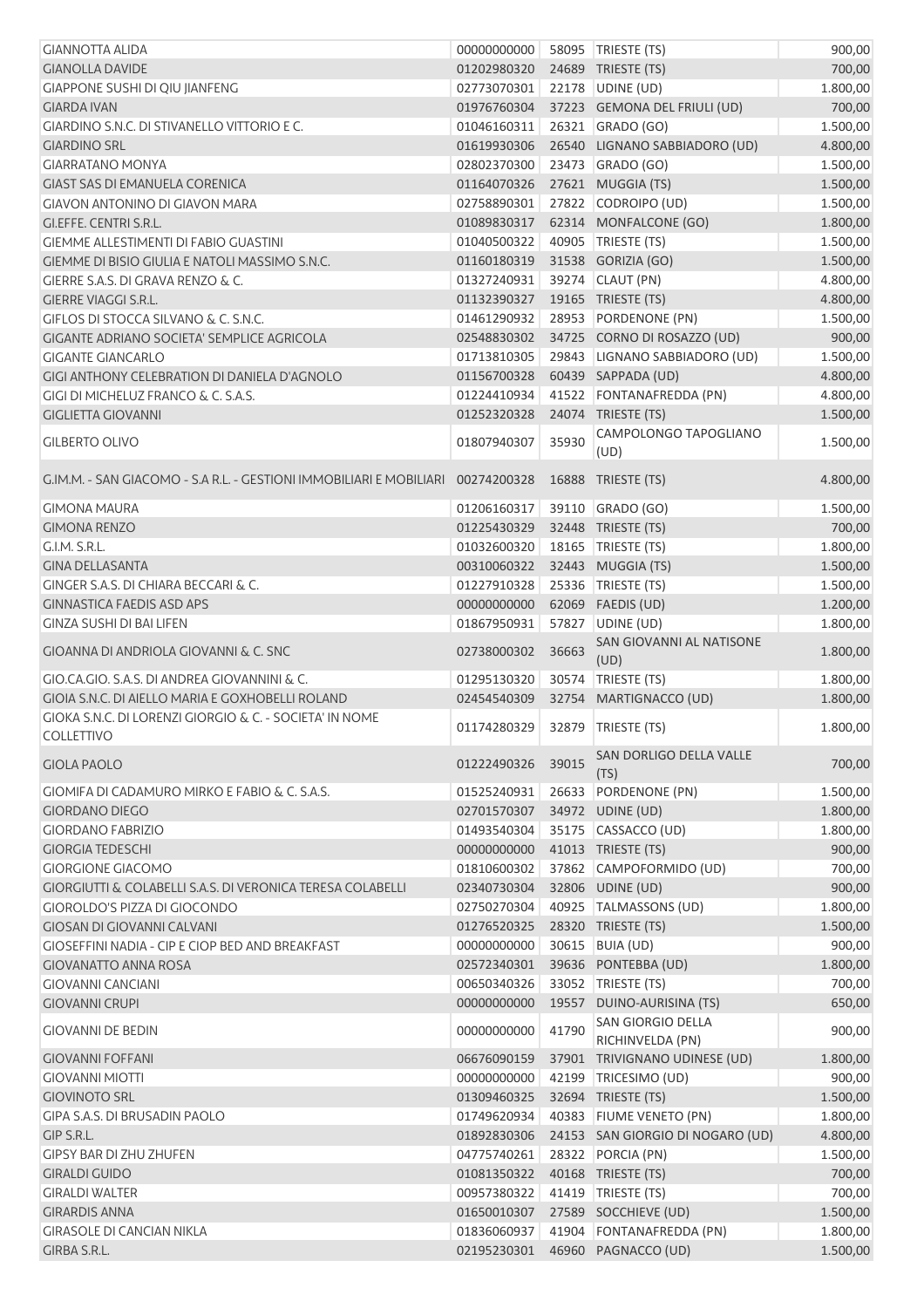| GI.RO. DI PASQUIN GIULIA E GRANDO ROBERTO SNC                                                          | 01761770930 |       | 18193 PORDENONE (PN)               | 1.500,00 |
|--------------------------------------------------------------------------------------------------------|-------------|-------|------------------------------------|----------|
| <b>GIRO SRL</b>                                                                                        | 02877990305 |       | 16878 TARVISIO (UD)                | 1.500,00 |
| GIS VOLLEY SACILE ASSOCIAZIONE SPORTIVA DILETTANTISTICA                                                | 01865900938 | 60568 | SACILE (PN)                        | 1.200,00 |
| GITANO S.R.L.S.                                                                                        | 01335230320 |       | 33064 DUINO-AURISINA (TS)          | 1.800,00 |
| GIUDITTA TERESA DI CHIABAI SILVANA                                                                     | 02707840308 | 35423 | SAN PIETRO AL NATISONE (UD)        | 1.500,00 |
| <b>GIUFFRIDA ANTONINO</b>                                                                              | 01328040322 |       | 39381 DUINO-AURISINA (TS)          | 1.800,00 |
| <b>GIUFFRIDA GIOVANNI</b>                                                                              | 05110870879 |       | 41136 PORDENONE (PN)               | 1.500,00 |
| <b>GIUGOVAZ ALBERTO</b>                                                                                | 01280410323 |       | 33842 TRIESTE (TS)                 | 700,00   |
| <b>GIULIA COMELLI</b>                                                                                  | 00000000000 |       | 26864 TARVISIO (UD)                | 900,00   |
| GIULIA S.R.L. SEMPLIFICATA                                                                             | 01885650935 |       | 57929 PORDENONE (PN)               | 1.500,00 |
| GIULI S.N.C. DI VISENTIN CHRISTIAN & C.                                                                | 01137160329 |       | 21716 MUGGIA (TS)                  | 1.800,00 |
| GIULY SNC DI GARDIN FLAVIO & GIGANTE MARIA LUISA                                                       | 02327500308 |       | 34839 GONARS (UD)                  | 1.500,00 |
| GIUMA CAFE' DI PELLEGRINUZZI RAOUL                                                                     | 01565780937 | 24170 | MANIAGO (PN)                       | 1.500,00 |
| <b>GIUNI DAVIDE</b>                                                                                    | 00938650322 |       | 36391 TRIESTE (TS)                 | 700,00   |
| <b>GIUNI MAURIZIO</b>                                                                                  | 00919800326 | 34786 | TRIESTE (TS)                       | 700,00   |
| <b>GIUSEPPA PAVIA IN MAINO</b>                                                                         | 00604930321 |       | 30344 TRIESTE (TS)                 | 1.800,00 |
| GIUSEPPE CRISMANI SUCCESSORI DI SILVESTRA SOSIC IN CRISMANI &<br>C. - SOCIETA' IN ACCOMANDITA SEMPLICE | 00916850324 |       | 35645   TRIESTE (TS)               | 4.800,00 |
| <b>GIUSEPPE MASARIN</b>                                                                                | 00000000000 |       | 38277 TRIESTE (TS)                 | 650,00   |
| <b>GIUSEPPE SCOPAS</b>                                                                                 | 00992760322 |       | 31847 TRIESTE (TS)                 | 700,00   |
| <b>GIUSSANI-SARCONE DONATO</b>                                                                         | 02609830308 |       | 31967 LIGNANO SABBIADORO (UD)      | 1.500,00 |
| <b>GIUSTINA GIANFRANCO</b>                                                                             | 01193260328 | 24286 | TRIESTE (TS)                       | 1.800,00 |
| <b>GIUST MARA</b>                                                                                      | 01807620933 |       | 33863 DRENCHIA (UD)                | 1.800,00 |
| <b>GIUSTO MARIA ISABELLA</b>                                                                           | 02388550309 |       | 25558 TRICESIMO (UD)               | 1.800,00 |
| <b>GLADULICH FEDERICO</b>                                                                              | 01186680326 |       | 37011 TRIESTE (TS)                 | 1.500,00 |
| <b>GLAMCASHER DI CANDUSSO GLORIANA</b>                                                                 | 01334500327 |       | 58590 TRIESTE (TS)                 | 1.500,00 |
| <b>GLAMOUR DI VECCHIO GIUSEPPE</b>                                                                     | 01476230931 |       | 36475 PORCIA (PN)                  | 1.800,00 |
| <b>GLAMOUR LASH DI SANELA ANTONIJEVIC</b>                                                              | 02942300308 |       | 42435 UDINE (UD)                   | 1.500,00 |
| <b>GLAVIC DARIJA</b>                                                                                   | 02543850305 |       | 20476 UDINE (UD)                   | 1.500,00 |
| <b>GLAVINA GIULIANO</b>                                                                                | 00939920328 |       | 18608 TRIESTE (TS)                 | 700,00   |
| <b>GL DRIVER DI GONANO LUCA</b>                                                                        | 02903530307 |       | 27001 VILLA SANTINA (UD)           | 700,00   |
| <b>GLEN S.R.L.</b>                                                                                     | 01201650320 | 37885 | TRIESTE (TS)                       | 1.800,00 |
| <b>GLESSI MONICA</b>                                                                                   | 02879060305 | 31429 | FIUMICELLO VILLA VICENTINA<br>(UD) | 1.500,00 |
| <b>GLG SOCIETA' SEMPLICE AGRICOLA</b>                                                                  |             |       | 02889860306 21466 FAGAGNA (UD)     | 900,00   |
| GLI AMICI S.N.C. DI PANICO LUIGI E RISPOLI CESARE                                                      | 02457250302 |       | 36588 LIGNANO SABBIADORO (UD)      | 1.800,00 |
| <b>GLITTER DI DE LAZZARO AGNESE</b>                                                                    | 01197210311 |       | 32836 ROMANS D'ISONZO (GO)         | 1.500,00 |
| GLM S.R.L.                                                                                             | 02780810301 |       | 31946 GEMONA DEL FRIULI (UD)       | 1.800,00 |
| <b>GLOBUS S.R.L.</b>                                                                                   | 02174860300 |       | 58107 PAVIA DI UDINE (UD)          | 1.500,00 |
| <b>GLOXY ELENA DI ELENA PIAN</b>                                                                       | 01269560320 |       | 40035 TRIESTE (TS)                 | 1.500,00 |
| G.L.R. DI PERRETTA RAFFAELE E MINISINI MARINA S.N.C.                                                   | 01542430309 |       | 17650 TAVAGNACCO (UD)              | 1.800,00 |
| <b>GMALLESTIMENTI S.R.L.S.</b>                                                                         | 01187880313 |       | 58140 SAN CANZIAN D'ISONZO (GO)    | 1.500,00 |
| G. MARKET DI DAVIDE ANTONI & C. S.A.S.                                                                 | 00301290326 | 21993 | MUGGIA (TS)                        | 4.800,00 |
| G.M.A. S.A.S. DI GARDIMAN MICHELE & C.                                                                 | 01482570932 | 30953 | MORSANO AL TAGLIAMENTO<br>(PN)     | 1.500,00 |
| G.M. DIMENSIONE DI GIUSEPPE DI GIORGIO S.A.S.                                                          | 01922400302 | 59347 | UDINE (UD)                         | 1.500,00 |
| G.M. PUB S.A.S. DI BERTOSSI GIOVANNI E C.                                                              | 01006870313 |       | 42322 RONCHI DEI LEGIONARI (GO)    | 1.500,00 |
| G.M. S.R.L.                                                                                            | 02501880302 |       | 32224 TRICESIMO (UD)               | 1.800,00 |
| GN DI BLASUTIG GIANALBERTO S.N.C.                                                                      | 02686540309 |       | 32704 PASIAN DI PRATO (UD)         | 1.500,00 |
| <b>GOAT IN QUARANTA CLARA</b>                                                                          | 00564800324 |       | 26887   TRIESTE (TS)               | 1.500,00 |
| <b>GOBBATO MARITTA</b>                                                                                 | 01884620939 |       | 60398 SACILE (PN)                  | 1.500,00 |
| <b>GOBBO EMANUELA</b>                                                                                  | 01781350937 |       | 38841 MONTEREALE VALCELLINA (PN)   | 1.500,00 |
| GOBBO PIERINA - BAR TABACCHI - PIZZERIA "DORIAN GRAY"                                                  | 01227460936 |       | 37839 AZZANO DECIMO (PN)           | 1.500,00 |
| <b>GOBENA SELAMAWIT ALEMAYEHU</b>                                                                      | 04866320262 |       | 25767 UDINE (UD)                   | 1.800,00 |
| <b>GO BIKE TOUR SOCIETA' COOPERATIVA</b>                                                               | 01175380318 |       | 47962 MONFALCONE (GO)              | 1.500,00 |
| <b>GOBLIN DI AMBROSINO ANDREA</b>                                                                      | 01225280328 |       | 37778   TRIESTE (TS)               | 1.800,00 |
| GOCCIA E NERO CAFE' DI RATTA VITTORIO                                                                  | 01321830323 |       | 24296 TRIESTE (TS)                 | 1.500,00 |
| GO&GO S.R.L.                                                                                           | 02768940302 |       | 35773 PALMANOVA (UD)               | 1.800,00 |
| <b>GOGOTRANSFER DI ANDREA BUTTIGNON</b>                                                                | 01157820315 |       | 26291 STARANZANO (GO)              | 700,00   |
| <b>GOINA MAURO</b>                                                                                     | 01289580324 |       | 31449 TRIESTE (TS)                 | 700,00   |
| <b>GOLDEN HOTEL &amp; RESORT S.R.L.</b>                                                                | 01022760324 |       | 26226 TRIESTE (TS)                 | 4.800,00 |
| <b>GOLDEN ROOMS DI RADICA JANKOVIC</b>                                                                 | 00000000000 |       | 41433 TRIESTE (TS)                 | 900,00   |
| GOLDEN SHOW S.R.L. - IMPRESA SOCIALE                                                                   | 01220880320 |       | 20283 TRIESTE (TS)                 | 1.500,00 |
|                                                                                                        |             |       |                                    |          |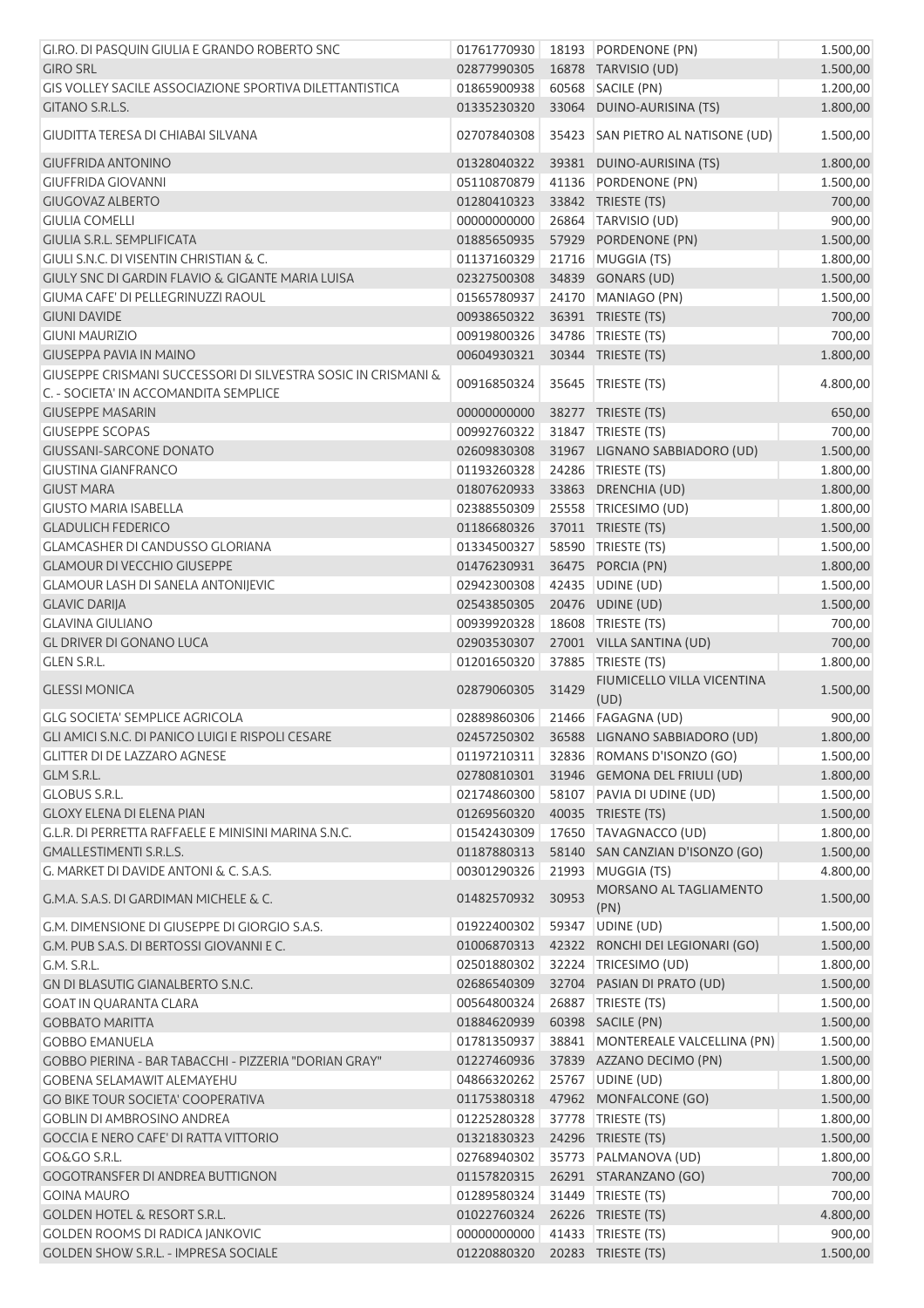| <b>GOLD SUN S.R.L.</b>                                         | 01216710325                    |       | 57805   TRIESTE (TS)             | 1.500,00 |
|----------------------------------------------------------------|--------------------------------|-------|----------------------------------|----------|
| <b>GOLEM DI WALTER PITTIONI</b>                                | 02505530309                    |       | 24117 CIVIDALE DEL FRIULI (UD)   | 1.500,00 |
| GOLF CLUB LIGNANO A.S.D. - ASSOCIAZIONE SPORTIVA               |                                |       |                                  |          |
| <b>DILETTANTISTICA</b>                                         | 01740030307                    | 39723 | LIGNANO SABBIADORO (UD)          | 1.500,00 |
| GOLF CLUB LIGNANO - S.P.A.                                     | 02660500279                    |       | 17467 LIGNANO SABBIADORO (UD)    | 4.800,00 |
| <b>GOLF CLUB SENZA CONFINI TARVISIO A.S.D.</b>                 |                                |       |                                  |          |
|                                                                | 02859790301                    |       | 61060 TARVISIO (UD)              | 1.200,00 |
| <b>GOLF CLUB TRIESTE ASSOCIAZIONE SPORTIVA DILETTANTISTICA</b> | 00864050323                    |       | 62034 TRIESTE (TS)               | 1.500,00 |
| GOLF CLUB UDINE ASSOCIAZIONE SPORTIVA DILETTANTISTICA          | 01862160304                    |       | 57714   FAGAGNA (UD)             | 1.500,00 |
| <b>GOLF &amp; WINE HOTEL S.R.L.</b>                            | 01549150934                    |       | 36245 AVIANO (PN)                | 4.800,00 |
| <b>GOLLES FABIANA</b>                                          | 02839220304                    |       | 22414 TORREANO (UD)              | 1.500,00 |
| <b>GOMBANI CAMILLA - TRIESTÈ59 B&amp;B</b>                     | 00000000000                    |       | 17917 TRIESTE (TS)               | 900,00   |
| <b>GOMIZEL ALESSANDRO</b>                                      | 00838910321                    |       | 23662 TRIESTE (TS)               | 1.800,00 |
|                                                                |                                |       |                                  |          |
| <b>GONANO SIMONE</b>                                           | 02986600308                    |       | 33828 SUTRIO (UD)                | 1.500,00 |
| <b>GON DI ENZO GON</b>                                         | 00524870318                    |       | 19933 CORMONS (GO)               | 700,00   |
| <b>GON PATRIZIA</b>                                            | 00396980310                    |       | 32529 MONFALCONE (GO)            | 1.500,00 |
| <b>GOOD FOOD FAST S.R.L. UNIPERSONALE</b>                      | 13240911001                    |       | 36880 TAVAGNACCO (UD)            | 1.800,00 |
| GOOD FOOD S.R.L.                                               | 01041530328                    |       | 20825 TRIESTE (TS)               | 1.800,00 |
| <b>GOODNEWS PRODUCTION DI GIORGIO SIMONETTI</b>                | 01615850938                    | 60662 | PORDENONE (PN)                   | 1.500,00 |
|                                                                |                                |       |                                  |          |
| <b>GOOD SERVICE S.R.L.</b>                                     | 02827120300                    |       | 57706 UDINE (UD)                 | 1.800,00 |
| <b>GOOD VIBRATIONS ENTERTAINMENT SRL</b>                       | 01263860320                    |       | 28162 TRIESTE (TS)               | 1.500,00 |
| <b>GORENSZACH CLAUDIA</b>                                      | 00000000001                    |       | 25073 SAPPADA (UD)               | 900,00   |
| <b>GORETTI DI PIVA GIOVANNI &amp; C. S.N.C.</b>                | 01444730939                    |       | 18626 PORCIA (PN)                | 1.500,00 |
| <b>GORI MARINELLA</b>                                          | 01797920301                    |       | 29287 UDINE (UD)                 | 1.500,00 |
|                                                                |                                |       |                                  |          |
| GORIZIA INN S.N.C. DI PENNACCHINI GIADA E DEFFENDI FEDERICO    | 01181400316                    | 28217 | GORIZIA (GO)                     | 900,00   |
| GORIZIA RUGBY A.S.D.                                           | 00000000000                    | 61680 | ROMANS D'ISONZO (GO)             | 1.200,00 |
| <b>GOS BARBARA</b>                                             | 01022740318                    |       | 33549 VILLESSE (GO)              | 1.800,00 |
| <b>GOSGNACH LUCA</b>                                           |                                |       |                                  | 700,00   |
|                                                                | 02744090305                    |       | 23856 PREMARIACCO (UD)           |          |
| <b>GOSSIP GIRL DI GIULIA RUTA</b>                              | 01180130328                    |       | 21453   TRIESTE (TS)             | 1.500,00 |
| <b>GOTOUR S.R.L.</b>                                           | 00157960311                    |       | 16743 GORIZIA (GO)               | 4.800,00 |
| G & P DI FLOREANI GIANNA & C. S.A.S.                           | 02188230300                    |       | 28466 GEMONA DEL FRIULI (UD)     | 1.500,00 |
| GP EVENTI DI PAREDES GERARDO OMAR                              | 02600360305                    |       | 27553 BUIA (UD)                  | 1.500,00 |
| <b>GP MOTOR ACCESSORIES DI PATANISI GIOVANNI</b>               | 01008160317                    |       | 31440 GORIZIA (GO)               | 700,00   |
| <b>GRABAR FABIO</b>                                            | 01034920320                    |       | 39889 TRIESTE (TS)               |          |
|                                                                |                                |       |                                  | 1.800,00 |
| <b>GRADO ATTIVO S.R.L.</b>                                     | 01204920316                    |       | 58650 GRADO (GO)                 | 1.500,00 |
| GRADO FLAP SOCIETA' A RESPONSABILITA' LIMITATA SEMPLIFICATA    | 01188710311 18457 GRADO (GO)   |       |                                  | 1.800,00 |
| <b>GRADO HOTEL S.R.L.</b>                                      | 01183510310                    |       | 24501 GRADO (GO)                 | 4.800,00 |
|                                                                |                                |       |                                  |          |
| <b>GRADOMARE S.R.L.</b>                                        | 01169220314                    |       | 59730 GRADO (GO)                 | 1.500,00 |
| <b>GRAHELI GIULIANA PAOLA</b>                                  | 01260010309                    |       | 33756 UDINE (UD)                 | 1.500,00 |
| GRAMOGLIANO S.R.L.                                             | 02979330301                    |       | 60037 CORNO DI ROSAZZO (UD)      | 1.800,00 |
| <b>GRAMOLA FABIO</b>                                           | 00369920939                    | 57717 | SAN VITO AL TAGLIAMENTO          | 1.500,00 |
|                                                                |                                |       | (PN)                             |          |
| <b>GRAN BAR DI PILLON E VERONA S.N.C.</b>                      | 01158300937                    | 22118 | SAN VITO AL TAGLIAMENTO          | 1.500,00 |
|                                                                |                                |       | (PN)                             |          |
| GRAN BAR EXCELSIOR S.N.C. DI ARMANDO SKARLOVAJ & ROBERTO       |                                |       |                                  |          |
| <b>SCHILLANI</b>                                               | 00638960328                    | 29113 | TRIESTE (TS)                     | 1.500,00 |
| GRAN BAR UNITA' - SOCIETA' A RESPONSABILITA' LIMITATA          | 01255110320                    |       | 25020 TRIESTE (TS)               | 1.800,00 |
| <b>GRANDE CINA S.R.L.</b>                                      | 01834480939                    |       | 28783 PORDENONE (PN)             | 1.800,00 |
|                                                                |                                |       |                                  |          |
| GRANDE MURAGLIA S.N.C. DI ZHANG MEIJIN & C.                    | 01865010936                    |       | 22175 SACILE (PN)                | 1.800,00 |
| GRANDI ALBERGHI GRADO S.P.A.                                   | 00517820312                    |       | 17392 GRADO (GO)                 | 4.800,00 |
| GRAN GELATO S.N.C. DI FURLAN VITTORIO, DIEGO E ALESSANDRO      | 01794320935                    |       | 31952 PORDENONE (PN)             | 1.500,00 |
|                                                                |                                |       |                                  |          |
| GRAN GELATO SNC DI MARCHESAN GIOVANNI & C.                     | 02684050301                    |       | 36964 CERVIGNANO DEL FRIULI (UD) | 1.500,00 |
| <b>GRANZOTTI MORENA</b>                                        | 02428460303                    |       | 35953 OVARO (UD)                 | 1.800,00 |
| <b>GRASSELLI RAFFAELLA</b>                                     | 02041440302                    |       | 26609 UDINE (UD)                 | 650,00   |
| <b>GRASSI MARCELLO</b>                                         | 04250680271                    |       | 60685 AVIANO (PN)                | 1.500,00 |
| <b>GRAVA ANGELO</b>                                            | 01794290930                    |       | 32077 CLAUT (PN)                 | 1.500,00 |
| <b>GRAVA MASSIMO</b>                                           | 02904490303                    |       | 37009 RESIUTTA (UD)              | 1.800,00 |
| <b>GRAVAZZI MARA</b>                                           | 02663480305                    | 19691 | UDINE (UD)                       | 1.500,00 |
| <b>GRAVITA' ZERO SOCIETA' SPORTIVA DILETTANTISTICA A</b>       |                                |       |                                  |          |
| RESPONSABILITA' LIMITATA                                       | 01142080322                    |       | 39400 TRIESTE (TS)               | 4.800,00 |
| <b>GRAVO S.R.L. SEMPLIFICATA UNIPERSONALE</b>                  | 01189780313                    |       | 20778 GRADO (GO)                 | 1.800,00 |
| <b>GRAZIANO STEFANO</b>                                        | 01176440327 40145 TRIESTE (TS) |       |                                  | 900,00   |
|                                                                |                                |       |                                  |          |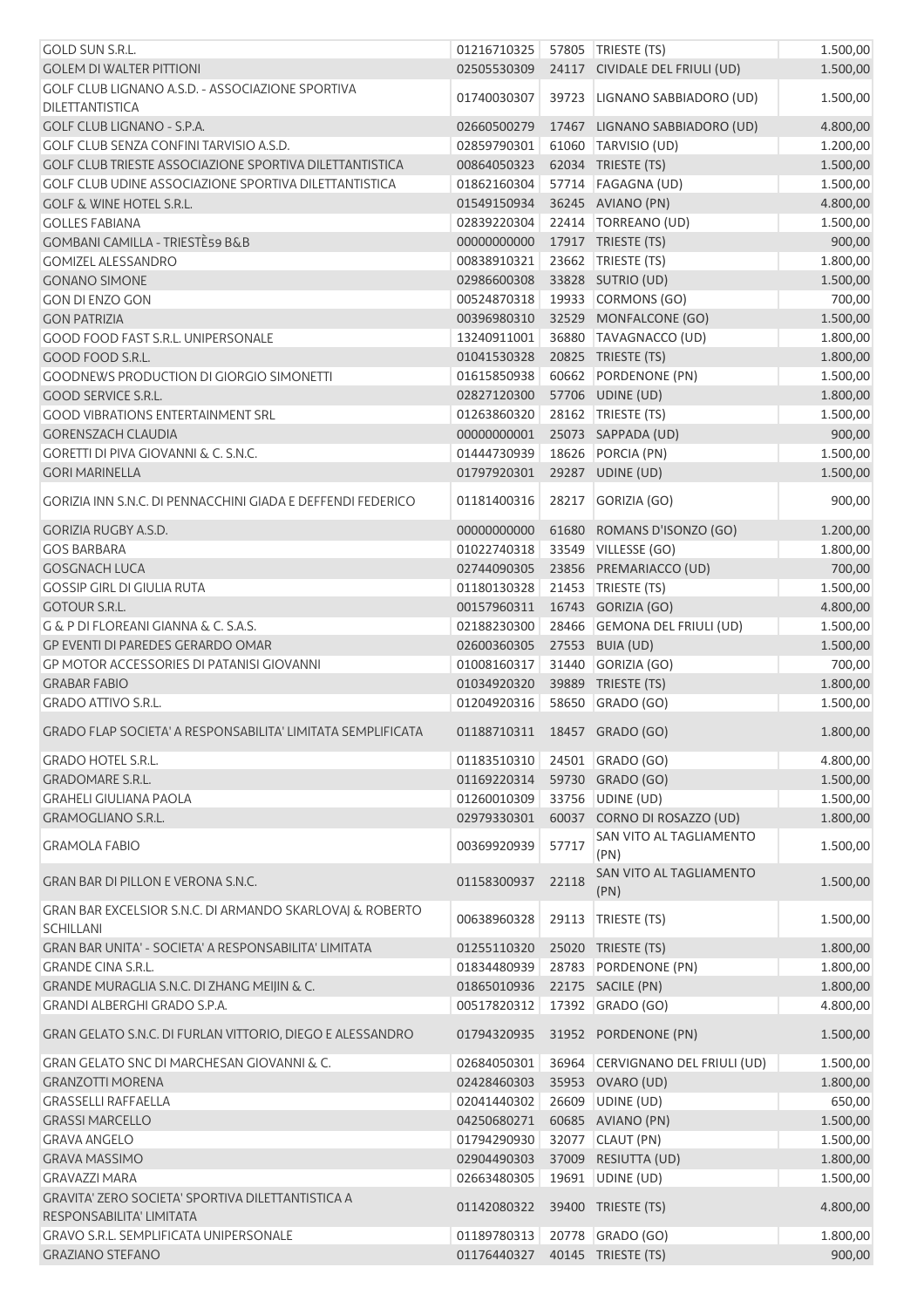| <b>GRAZIELLA LONDERO</b>                                            | 00000000000                     |       | 42092 SPILIMBERGO (PN)           | 900,00   |
|---------------------------------------------------------------------|---------------------------------|-------|----------------------------------|----------|
| <b>GRAZIELLA VOCCA</b>                                              | 00000000000                     |       | 61466 TRIESTE (TS)               | 900,00   |
| <b>GRAZ PETRA</b>                                                   | 02921300303                     |       | 23456 SAPPADA (UD)               | 900,00   |
| <b>GRBEC EMILIA</b>                                                 | 00839280328                     |       | 20015 TRIESTE (TS)               | 1.800,00 |
| <b>GREAT BALLS MUSIC DI LENTINI FEDERICO</b>                        | 02270350305                     |       | 57720 POVOLETTO (UD)             | 1.500,00 |
| <b>GREAT BAR DI GREATTI LUCA</b>                                    | 02586640308                     |       | 37462 MARTIGNACCO (UD)           | 1.500,00 |
| <b>GREATTI GIOVANNI</b>                                             | 00000000000                     |       | 41819 LESTIZZA (UD)              | 900,00   |
| <b>GRECO DEGUSTAZIONE SRL</b>                                       | 02158160305                     |       | 20845 UDINE (UD)                 | 1.500,00 |
| <b>GRECO GIAN LUCA</b>                                              | 01153550320                     |       | 30780 TRIESTE (TS)               | 700,00   |
| <b>GRECO PINO VINCENZO</b>                                          | 01587140938                     |       | 26852 POLCENIGO (PN)             | 1.800,00 |
| <b>GREENBAY FRANKY DI BENVEGNU' FRANCO</b>                          | 01332880325                     |       | 19343   TRIESTE (TS)             | 1.500,00 |
| "GREEN INNOVATION 4.0 SOCIETA' SEMPLICE AGRICOLA", IN BREVE         | 02964500306                     |       | 29850 RIVIGNANO TEOR (UD)        | 900,00   |
| ANCHE"GREEN INNOVATION 4.0 SSA"                                     |                                 |       |                                  |          |
| GREEN PLANET GOLD SOCIETA' SPORTIVA DILETTANTISTICA S.R.L.          | 01750800938                     |       | 59526 PORCIA (PN)                | 1.500,00 |
| GREEN TENNIS PERESSINE S.R.L.                                       | 01140840933                     |       | 27112 PRATA DI PORDENONE (PN)    | 1.500,00 |
| <b>GREEN WOOD DI BENEVENTO DEBORA</b>                               | 02904890304                     |       | 19981 TARVISIO (UD)              | 1.500,00 |
| <b>GREFIL SAS DI MIDENA LUCA &amp; C.</b>                           | 02957650308                     |       | 27461 LIGNANO SABBIADORO (UD)    | 1.500,00 |
| <b>GREGORI MAURIZIO</b>                                             | 00967960329                     |       | 32176   TRIESTE (TS)             | 700,00   |
| <b>GREGORIN SIMONE</b>                                              | 01305300327                     |       | 33074 TRIESTE (TS)               | 700,00   |
| <b>GREGORI PATRICK</b>                                              | 01337450322                     |       | 38274   TRIESTE (TS)             | 1.500,00 |
| <b>GREGORIS EMANUELA</b>                                            | 01579400936                     |       | 25468 CASARSA DELLA DELIZIA (PN) | 1.500,00 |
| <b>GREGOROVA MONIKA</b>                                             | 02964740308                     |       | 35622 UDINE (UD)                 | 1.500,00 |
| <b>GRESSANI CATIA</b>                                               | 04442310274                     |       | 29192 LATISANA (UD)              | 1.500,00 |
| <b>GRESSANI EZIO</b>                                                | 00481010304                     |       | 22836 LAUCO (UD)                 | 1.500,00 |
| <b>GRESSANI GIACOMO</b>                                             | 01609830300                     |       | 39019 TARCENTO (UD)              | 1.800,00 |
| <b>GRESSANI LIDA</b>                                                | 00000000000                     |       | 38331 VILLA SANTINA (UD)         | 900,00   |
| <b>GRGIC IGOR</b>                                                   | 00626550321                     |       | 17073 TRIESTE (TS)               | 1.800,00 |
| GR GROUP S.R.L.                                                     | 01317360327                     |       | 24281   TRIESTE (TS)             | 4.800,00 |
| GRI.DI. S.A.S. DI GRISOSTOLO EVELINA & C.                           | 02444100305                     |       | 17148 TAVAGNACCO (UD)            | 1.800,00 |
| GRIFONE DI LANZILOTTI SALVATORE & C. - SOCIETA' IN ACCOMANDITA      |                                 |       |                                  |          |
| <b>SEMPLICE</b>                                                     | 01265020329                     | 21290 | TRIESTE (TS)                     | 1.800,00 |
| GRIGLIA D'ORO AL CORMOR S.A.S. DI SUTTO MARIA LUIGIA E C.           | 01366930301                     |       | 27793 CASTIONS DI STRADA (UD)    | 1.500,00 |
| <b>GRIGNETTI BED</b>                                                | 00000000000                     |       | 17472 TRIESTE (TS)               | 900,00   |
| <b>GRIGOLI NADIA</b>                                                | 02769480308                     |       | 60527 CERVIGNANO DEL FRIULI (UD) | 1.500,00 |
| <b>GRIGOLINI CLAUDIA</b>                                            | 02893140307                     |       | 34138   TORVISCOSA (UD)          | 1.500,00 |
|                                                                     |                                 |       |                                  |          |
| GRILL DA GILDO S.N.C. DI BORDON STANISLAO ERMENEGILDO & C.          | 00699330320  42731  MUGGIA (TS) |       |                                  | 1.500,00 |
| <b>GRILLO CINZIA</b>                                                | 01217480324 20859 TRIESTE (TS)  |       |                                  | 1.500,00 |
| <b>GRILLO'S FOOD DI GRILLO CRISTIAN</b>                             | 02822840308                     |       | 32214 CODROIPO (UD)              | 1.500,00 |
| <b>GRIMALDI ANTONIO</b>                                             | 01808750309                     |       | 37172 UDINE (UD)                 | 700,00   |
| <b>GRINOVERO ELENA</b>                                              | 00000000000                     |       | 35887 PAVIA DI UDINE (UD)        | 900,00   |
| <b>GRION SOCIETA' AGRICOLA SEMPLICE</b>                             | 01189840315                     |       | 40042 GORIZIA (GO)               | 1.800,00 |
| <b>GRISAFI GIUSEPPINA</b>                                           | 00871980322                     |       | 39590 TRIESTE (TS)               | 1.500,00 |
| <b>GRIS CARLO</b>                                                   | 02835850302                     |       | 36394 CODROIPO (UD)              | 1.500,00 |
| <b>GRIS ROBERTO</b>                                                 | 00820000255                     |       | 61044 ZOPPOLA (PN)               | 4.800,00 |
| GRIUNIT SOCIETA' AGRICOLA SEMPLICE IN FORMA ABBREVIATA              |                                 |       |                                  |          |
| <b>GRIUNIT S.AGR.S</b>                                              | 01200470316                     |       | 34466 CAPRIVA DEL FRIULI (GO)    | 900,00   |
| GRIZZLY S.A.S. DI FACHIN SANDRA & C.                                | 02410620302                     |       | 18601 VILLA SANTINA (UD)         | 1.800,00 |
| GRIZZO S.A.S. DI VALENTINA GRIZZO & C.                              | 01842430934                     |       | 35952 CORDENONS (PN)             | 1.500,00 |
| <b>GRMEK ERIKA</b>                                                  | 00898910328                     |       | 40431 TRIESTE (TS)               | 1.800,00 |
| GRMM S.N.C. DI MILOTTI MAURO E RUSSELLO GIANMARCO                   | 01181810316                     |       | 29997 GRADO (GO)                 | 1.800,00 |
| <b>GROSSI NICOLA</b>                                                | 01095340327                     |       | 22200 DUINO-AURISINA (TS)        | 1.500,00 |
| GRUDEN DI GRUDEN V. E C. - SOCIETA' IN NOME COLLETTIVO              | 00663940328                     |       | 33723 DUINO-AURISINA (TS)        | 900,00   |
| <b>GRUPPO AGOSTINO &amp; C. S.N.C.</b>                              | 00195620307                     |       | 23767 LIGNANO SABBIADORO (UD)    | 4.800,00 |
| GRUPPO ANGELINI S.N.C. DI ENZO ANGELINI E C.                        | 00929200327                     |       | 38098 TRIESTE (TS)               | 1.500,00 |
| <b>GRUPPO ARTISTICO LIGNANO</b>                                     | 92001980306                     |       | 61277 LIGNANO SABBIADORO (UD)    | 1.200,00 |
| GRUPPO ATLETICA MOGGESE ASSOCIAZIONE SPORTIVA                       |                                 |       |                                  |          |
| DILETTANSTICA                                                       | 02022340307                     |       | 58210 MOGGIO UDINESE (UD)        | 1.200,00 |
| GRUPPO AUTOTASSAMETRI ISONZO - SOCIETA' COOPERATIVA DI              |                                 |       |                                  |          |
| LAVORO A RESPONSABILITA' LIMITATA                                   | 00217230325                     |       | 41599 TRIESTE (TS)               | 700,00   |
|                                                                     |                                 |       |                                  |          |
| <b>GRUPPO BASTIONI BIKE - ASSOCIAZIONE SPORTIVA DILETTANTISTICA</b> | 02870770308                     |       | 61834 PALMANOVA (UD)             | 1.200,00 |
| <b>GRUPPO CICLISTICO BANNIA A.S.D.</b>                              | 01493240939                     |       | 61005 FIUME VENETO (PN)          | 1.200,00 |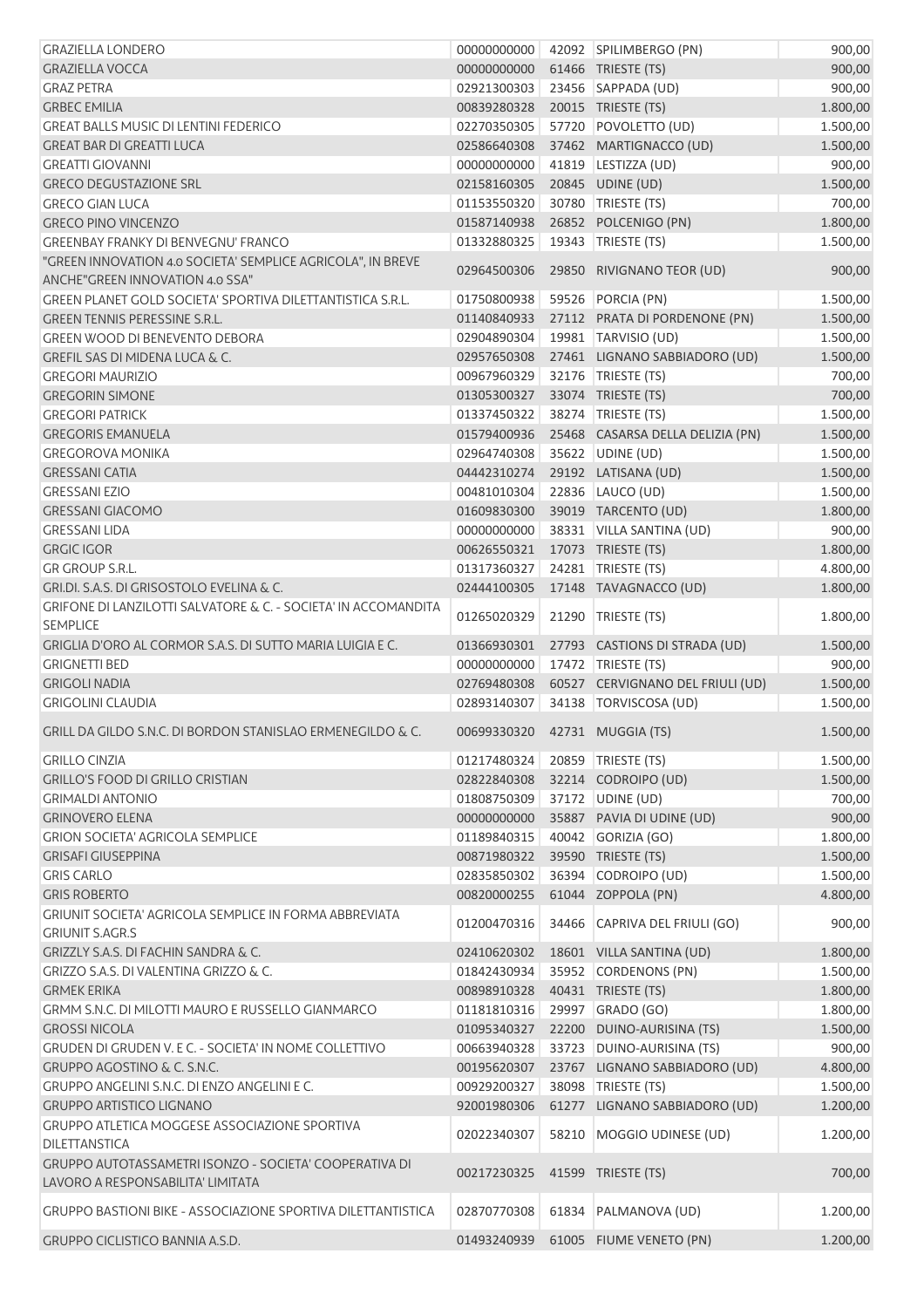| <b>GRUPPO C.I. S.R.L.</b>                                                       | 00826160301                |       | 30983 UDINE (UD)                          | 900,00           |
|---------------------------------------------------------------------------------|----------------------------|-------|-------------------------------------------|------------------|
| <b>GRUPPO DANZE SPORTIVE DILETTANTISTICHE PHOENIX</b>                           | 02352440305                |       | 62149 DIGNANO (UD)                        | 1.200,00         |
| GRUPPO KAYAK CANOA CORDENONS ASSOCIAZIONE SPORTIVA                              | 91000050939                |       | 60812 CORDENONS (PN)                      | 1.200,00         |
| <b>DILETTANTISTICA</b>                                                          |                            |       |                                           |                  |
| <b>GRUPPO MARCIATORI ANA</b>                                                    | 01713120937                |       | 61075 SPILIMBERGO (PN)                    | 1.200,00         |
| <b>GRUPPO SCIATORI EDELWEISS ASD</b>                                            | 02061060303                |       | 60638 VILLA SANTINA (UD)                  | 1.200,00         |
| GRUPPO SPORTIVO ALPINI - G.S.A. ASSOCIAZIONE SPORTIVA<br><b>DILETTANTISTICA</b> | 94013300309                |       | 62087 UDINE (UD)                          | 1.200,00         |
| <b>GRUPPO SPORTIVO COSEANO</b>                                                  | 01612830305                |       | 62348 COSEANO (UD)                        | 1.200,00         |
| GRUPPO SPORTIVO DILETTANTISTICO RANGERS SAN ROCCO                               |                            |       |                                           |                  |
| <b>TENNISTAVOLO</b>                                                             | 00000000000                |       | 61261 UDINE (UD)                          | 1.200,00         |
| <b>GRUPPO SPORTIVO DILETT. FIDES</b>                                            |                            | 61638 | SAN VITO AL TAGLIAMENTO                   |                  |
|                                                                                 | 01179340938                |       | (PN)                                      | 1.200,00         |
| GRUPPO SPORTIVO LEGA NAVALE ITALIANA GRADO                                      | 00378220313                |       | 61651 GRADO (GO)                          | 1.200,00         |
| GRUPPO SPORTIVO MOTONAUTICO - PN (ASSOCIAZIONE                                  | 00000000000                | 61939 | PORDENONE (PN)                            | 1.200,00         |
| DILETTANTISTICA)                                                                |                            |       |                                           |                  |
| <b>GRUSOVIN GIANLUCA</b>                                                        | 01177590310                |       | 36742 GORIZIA (GO)                        | 700,00           |
| G.S.A. DI BEVILACQUA DENIS & C. SAS                                             | 05091660877                |       | 36046 UDINE (UD)                          | 4.800,00         |
| G.S.A. SRL                                                                      | 02934080306                |       | 25373 REMANZACCO (UD)                     | 1.500,00         |
| G.S. CANEVA GOTTARDO GIOCHI A.S.D.                                              | 01510240939                |       | 61671 CANEVA (PN)                         | 1.200,00         |
| <b>GSD PALLAVOLO LUCINICO</b>                                                   | 00528260318                |       | 61045 GORIZIA (GO)                        | 1.200,00         |
| <b>GS SRL</b>                                                                   | 02765180308                |       | 60787 UDINE (UD)                          | 1.500,00         |
| G.S. STELLA ALPINA - ASSOCIAZIONE SPORTIVA DILETTANTISTICA                      | 02839450307                |       | 61368 FORNI DI SOPRA (UD)                 | 1.500,00         |
| GT3 S.R.L.                                                                      | 01141990315                |       | 42514 GRADO (GO)                          | 1.800,00         |
| <b>GTA SRL</b>                                                                  | 01177140314                |       | 23600 GRADO (GO)                          | 4.800,00         |
| <b>GT SOUND DI PITTINI CRISTIANO</b>                                            | 02580940308                | 60523 | PALMANOVA (UD)                            | 1.500,00         |
| <b>GTTENNIS ASD</b>                                                             | 02985220306                |       | 61693 UDINE (UD)                          | 1.200,00         |
| <b>GUAGLIARDO DANIELE</b>                                                       | 01813910930                |       | 34436 SPILIMBERGO (PN)                    | 650,00           |
| <b>GUALACCINI TOMMASO</b>                                                       | 01152240329                |       | 36155 DUINO-AURISINA (TS)                 | 900,00           |
| <b>GUALDERONI ELENA</b>                                                         | 02577960301                |       | 24972 ZUGLIO (UD)                         | 1.500,00         |
| <b>GUARINO MARTINA</b>                                                          | 02937230304                |       | 57784 FAGAGNA (UD)                        | 1.500,00         |
| <b>GUARNERIO SOCIETA' COOPERATIVA</b>                                           | 01117230308                |       | 44260 UDINE (UD)                          | 1.500,00         |
| <b>GUARRACINO ANTONIETTA</b>                                                    | 01180060327                |       | 25960 TRIESTE (TS)                        | 1.800,00         |
| <b>GUATTI ALESSIO</b>                                                           | 02359880305                |       | 41124 ATTIMIS (UD)                        | 900,00           |
| <b>GUATTO SANDRA</b>                                                            | 01985290301                |       | 24138 PAGNACCO (UD)                       | 650,00           |
| <b>GUCCIARDI FRANCESCA</b><br><b>GUDE SNC DI EMANUELE TERMINI</b>               | 01909930305                |       | 26616 LIGNANO SABBIADORO (UD)             | 700,00           |
|                                                                                 | 02629440302                |       | 17925 LESTIZZA (UD)                       | 1.500,00         |
| GUENDALINA BAR DI DE BIASIO GUENDALINA                                          | 02531640304                |       | 17988 BUTTRIO (UD)                        | 1.500,00         |
| <b>GUENDALINA S.R.L.</b><br><b>GUERRA LORENZO</b>                               | 02481680300<br>01341850327 |       | 32819 UDINE (UD)                          | 1.500,00         |
| <b>GUERRA RODOLFO</b>                                                           | 00000000000                |       | 58273 TRIESTE (TS)<br>36802 TORREANO (UD) | 700,00           |
| <b>GUERRATO SUSANNA</b>                                                         | 01182480325                |       | 24926   TRIESTE (TS)                      | 900,00<br>650,00 |
| <b>GUERRERO ROOMS DI GUERRERO BERNABE ROLANDO</b>                               | 01297060327                |       | 20405 TRIESTE (TS)                        | 900,00           |
| <b>GUERRINI ELENA</b>                                                           | 01823580939                | 24089 | SPILIMBERGO (PN)                          | 1.500,00         |
| <b>GUGLIELMO STIPCOVICH</b>                                                     | 00653200329                |       | 32058 TRIESTE (TS)                        | 700,00           |
| <b>GUIDA TURISTICA</b>                                                          | 01296800327                | 42704 | TRIESTE (TS)                              | 650,00           |
| <b>GUIDO CANDOLINI</b>                                                          | 00000000000                |       | 39630 TAVAGNACCO (UD)                     | 650,00           |
| <b>GUIDONE MATTEO</b>                                                           | 01275080321                |       | 24411   TRIESTE (TS)                      | 700,00           |
| <b>GULLIVER PUB DI POLIZY PAOLO</b>                                             | 01180860320                |       | 38237 TRIESTE (TS)                        | 1.800,00         |
| <b>GUMIRATO LIVIANA</b>                                                         | 01714700935                |       | 42343 POLCENIGO (PN)                      | 1.800,00         |
| GUO WANG S.N.C.                                                                 | 01269470322                |       | 33804 TRIESTE (TS)                        | 1.800,00         |
| <b>GURTNER MARZIA</b>                                                           | 00000000000                | 29937 | GORIZIA (GO)                              | 900,00           |
| <b>GUSSETTI ENZO</b>                                                            | 02624320301                |       | 23844 GEMONA DEL FRIULI (UD)              | 900,00           |
| <b>GUSTA' DI ZAGO MARIA VANIA</b>                                               | 02999100304                |       | 28867 SAN DANIELE DEL FRIULI (UD)         | 1.500,00         |
| <b>GUSTIN MASSIMILIANA IN TERPIN</b>                                            | 00265710327                |       | 38202 TRIESTE (TS)                        | 1.500,00         |
| GUSTIN SOCIETA' IN NOME COLLETTIVO DI GUSTIN ALENKA & C.                        | 01070650328                |       | 37542 MONRUPINO (TS)                      | 900,00           |
| <b>GUSTO BASE DI COZZAROLO ENRICO</b>                                           | 02463080305                |       | 18492 CIVIDALE DEL FRIULI (UD)            | 1.800,00         |
| <b>GUSTO PRODUCTION SRL</b>                                                     | 02946270309                |       | 27075 TRICESIMO (UD)                      | 1.800,00         |
| GUSTO & VINO S.A.S. DI CRISTIN LICIO E C.                                       | 03836690275                |       | 33238 LIGNANO SABBIADORO (UD)             | 1.800,00         |
| <b>GUZZARDI ANDREA</b>                                                          | 01023450321                | 39671 | TRIESTE (TS)                              | 700,00           |
| <b>GUZZON CARLO</b>                                                             | 01750140301                |       | 27479 MARANO LAGUNARE (UD)                | 650,00           |
| G.VERGA 22                                                                      | 00000000000                | 22882 | TRIESTE (TS)                              | 900,00           |
|                                                                                 |                            |       | MORSANO AL TAGLIAMENTO                    |                  |
| G. & V. S.N.C. DI PILLOSIO GABRIELE & C.                                        | 01395840935                | 38148 | (PN)                                      | 1.500,00         |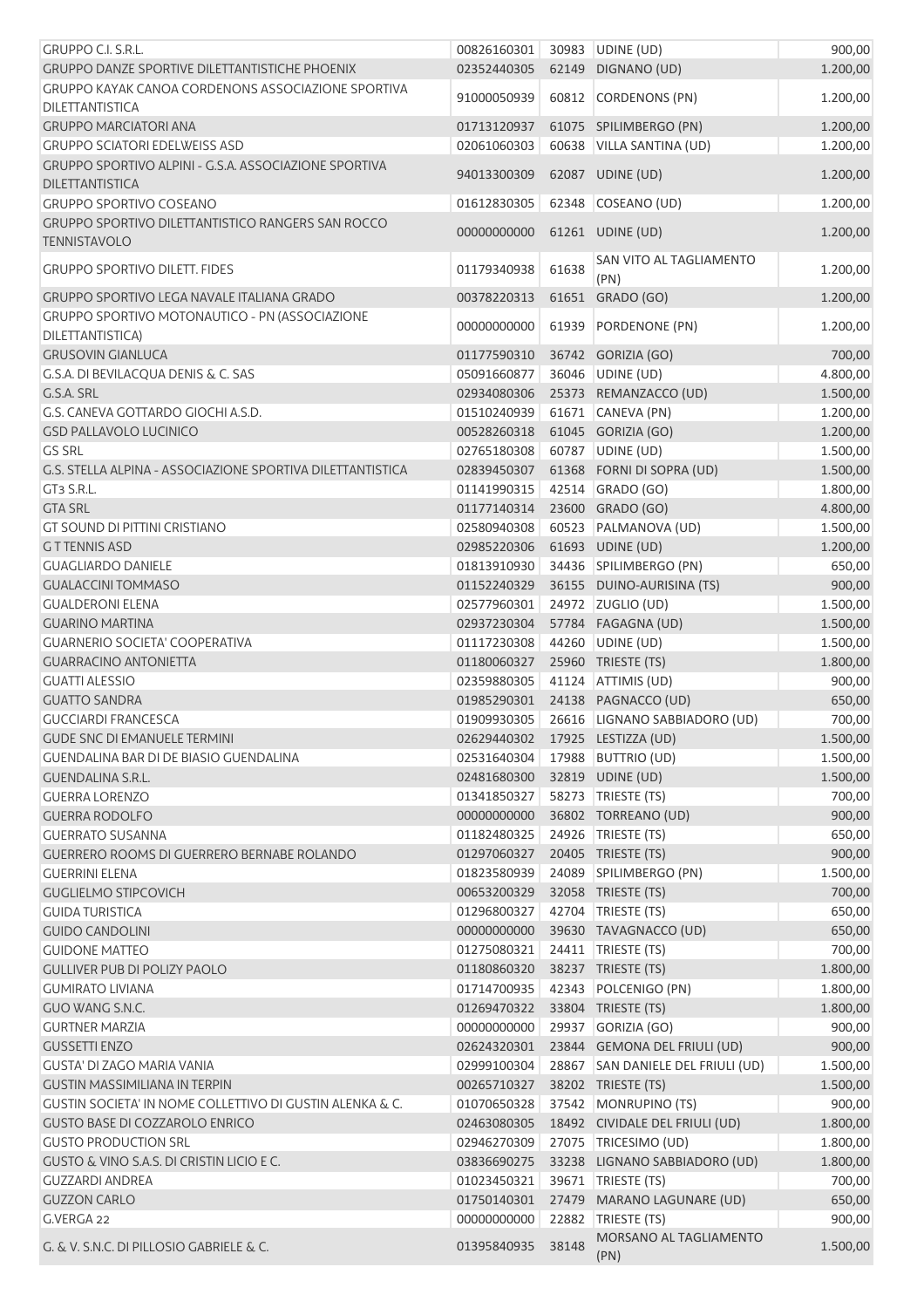| GYM ACADEMY A.S.D.                                                                   | 91091140938 |       | 61627 ROVEREDO IN PIANO (PN)              | 1.200,00 |
|--------------------------------------------------------------------------------------|-------------|-------|-------------------------------------------|----------|
| <b>GYMNASIUM S.R.L.</b>                                                              | 00132840935 |       | 19442 PORDENONE (PN)                      | 1.500,00 |
| GYROTONICTRIESTE DI CIVIELLO NICOLE - QI LA VIA DEL BENESSERE                        | 01175310323 |       | 21752 TRIESTE (TS)                        | 1.500,00 |
| H24 COCKTAIL & PLAY DI CHAUDHARY PARAMJIT                                            | 01884490937 |       | 58002 PRATA DI PORDENONE (PN)             | 1.500,00 |
| H2O BISTROT DI FRANCIA STELLA OLARTE                                                 | 01180740316 | 40203 | MONFALCONE (GO)                           | 1.500,00 |
| H2O+ IMMERSIONE BENESSERE A.S.D.                                                     | 01130080318 |       | 61541 VILLESSE (GO)                       | 1.200,00 |
|                                                                                      |             |       |                                           |          |
| H3A S.R.L.                                                                           | 01196010316 |       | 61838 MONFALCONE (GO)                     | 1.200,00 |
| HAD DI ANDREA FURLANI S.A.S.                                                         | 01061080329 |       | 21308 DUINO-AURISINA (TS)                 | 4.800,00 |
| HAGER MARINA GESTIONE IMMOBILIARE TURISTICA                                          | 01309420329 |       | 37754   TRIESTE (TS)                      | 900,00   |
| <b>HAIBOUNA AMAL</b>                                                                 | 01223550326 |       | 57984 TRIESTE (TS)                        | 1.800,00 |
| HAKO S.R.L.S.                                                                        | 01194170310 |       | 20171 DOLEGNA DEL COLLIO (GO)             | 1.800,00 |
| HALLERTAU S.R.L.                                                                     | 02944030309 |       | 17559 MARTIGNACCO (UD)                    | 1.500,00 |
| HANAMI SUSHI GOURMET SRL                                                             | 02859080307 |       | 26398 UDINE (UD)                          | 1.800,00 |
| HANGAR 34 SRL                                                                        | 02498950308 |       | 20228 PALMANOVA (UD)                      | 4.800,00 |
| HAPPY DAY DI TAFFARA FEDERICA                                                        | 01170550329 |       | 46238 TRIESTE (TS)                        | 1.500,00 |
| HAPPY HOUR DI FERRO ANNALISA                                                         | 02454830304 | 29870 | GONARS (UD)                               | 1.500,00 |
| HARD FIT S.S.D. A R.L.                                                               | 01253140329 |       | 19110   TRIESTE (TS)                      | 1.500,00 |
| HARLEI DI RACANELLI FRANCESCA                                                        | 01296970328 |       | 23991 TRIESTE (TS)                        | 1.800,00 |
| HARLEY PUB DI RAMIREZ HERNANDEZ JOSE' JUAN                                           | 02065100303 |       | 30547 TRIVIGNANO UDINESE (UD)             | 1.500,00 |
| HARRY'S BAR DI LIN JIANDI                                                            | 04735890263 |       | 34418 TRAVESIO (PN)                       | 1.500,00 |
| HARRY'S BAR DI SCHLEIFENBAUM SUSANNA                                                 | 01867070938 | 18689 | CHIONS (PN)                               | 1.500,00 |
| HARRY'S BAR - SOCIETA' A RESPONSABILITA' LIMITATA                                    | 01164170324 |       | 19111 TRIESTE (TS)                        | 1.500,00 |
| HARRY'S HOTEL DI DELLA PIETRA STELLA                                                 | 01525450308 |       | 19491 RAVASCLETTO (UD)                    | 4.800,00 |
| HAUS MICHAELA S.A.S. DI PILLER RONER FABRIZIO & C.                                   | 01135930251 |       | 23413 SAPPADA (UD)                        | 4.800,00 |
| <b>HCS SRL</b>                                                                       | 01276400320 |       | 40493 TRIESTE (TS)                        | 1.800,00 |
|                                                                                      |             |       | MALBORGHETTO VALBRUNA                     |          |
| <b>HEBEIN JOHANNA</b>                                                                | 01982790303 | 23478 | (UD)                                      | 900,00   |
| <b>HELENE CARQUAIN</b>                                                               | 02596410304 |       | 25156 CIVIDALE DEL FRIULI (UD)            | 650,00   |
| <b>HELIOS DI BARBESIN ELENA</b>                                                      | 01586080937 |       | 24430 FIUME VENETO (PN)                   | 1.500,00 |
| <b>HELIOS S.R.L.</b>                                                                 | 00450060314 |       | 18841 GRADO (GO)                          | 4.800,00 |
| <b>HELVETIA S.R.L.</b>                                                               | 02328590308 |       | 20826 LIGNANO SABBIADORO (UD)             | 4.800,00 |
| HENRY BAR DI FIALA JANA                                                              | 02572330302 |       | 35348 LATISANA (UD)                       | 1.500,00 |
| HERMES SOCIETA' A RESPONSABILITA' LIMITATA SEMPLIFICATA                              | 01170260317 |       | 29324 GORIZIA (GO)                        | 1.500,00 |
| <b>HEXE S.R.L.</b>                                                                   | 02163470301 |       | 20797   TOLMEZZO (UD)                     | 1.500,00 |
| HIMALAYA SOCIETA' A RESPONSABILITA' LIMITATA SEMPLIFICATA                            | 02925770303 |       | 40697 UDINE (UD)                          | 1.800,00 |
| HIRSCHSTEIN LUCA & C. S.N.C.                                                         |             |       |                                           |          |
|                                                                                      | 02777020302 |       | 34265   FORNI DI SOTTO (UD)               | 1.500,00 |
| HI-SUSHI DI LIN JIANG                                                                | 04847960269 |       | 30452 TRIESTE (TS)                        | 1.800,00 |
| H.K.T. S.R.L.                                                                        | 02014500306 |       | 23476 FORNI DI SOPRA (UD)                 | 4.800,00 |
| <b>HOCEVAR ERIK</b>                                                                  | 01286610322 |       | 29576 TRIESTE (TS)                        | 1.500,00 |
| <b>HODNIK DANIELA</b>                                                                | 01295510323 |       | 23040 TRIESTE (TS)                        | 650,00   |
| <b>HOFFER MAURIZIO</b>                                                               | 00910240258 |       | 32675 SAPPADA (UD)                        | 1.500,00 |
| HOLA' FIT SOCIETA' SPORTIVA DILETTANTISTICA A RESPONSABILITA'<br><b>LIMITATA</b>     | 01734780933 | 58397 | PORDENONE (PN)                            | 1.500,00 |
| <b>HOLIDAY S.R.L.</b>                                                                | 00882010325 |       | 31880 TRIESTE (TS)                        |          |
|                                                                                      |             |       |                                           | 900,00   |
| HOLISTIKA DI DEGANO MICHELA                                                          | 02435400300 |       | 25550 UDINE (UD)                          | 1.500,00 |
| HOME SAPORE DI CASA SRL                                                              | 01342020326 |       | 57835 TRIESTE (TS)                        | 1.500,00 |
| <b>HONG AIYING</b>                                                                   | 01368490932 |       | 24844 PORDENONE (PN)                      | 1.500,00 |
| HONORA SOCIETA' COOPERATIVA A R.L.                                                   | 02793150307 |       | 61381 PRADAMANO (UD)                      | 1.500,00 |
| HOSTARIA AI PINI S.N.C. DI PALMA ISABELLA E C.                                       | 01324170321 |       | 19864 SGONICO (TS)                        | 1.800,00 |
| HOSTARIA AL CORRIDOIO DI PETEANI SABRINA                                             | 01136670328 |       | 19339 MUGGIA (TS)                         | 1.800,00 |
| HOSTARIA AL GIARDINO DI BANINI VANDA                                                 | 01658600935 |       | 38008 SESTO AL REGHENA (PN)               | 1.800,00 |
| HOSTARIA ALLA CURVA DI BERTOLDO DENNIO ILARIO                                        | 01291350930 |       | 30693 AZZANO DECIMO (PN)                  | 1.800,00 |
| HOSTARIA AMICO DI FANTONI PIER LUIGI E CIMIGOTTO IVONNE -                            | 02471130308 |       | 42212 MARANO LAGUNARE (UD)                | 1.800,00 |
| SOCIETA' IN NOME COLLETTIVO<br>HOSTARIA S.N.C. DI DONATO ZOCCOLAN & MAURIZIO VENTURI | 01804480935 |       | 38029 SESTO AL REGHENA (PN)               | 1.500,00 |
| HOSTARIA STREHLER DI SERAFINI RINO                                                   | 01570640936 |       | 24333 TRIESTE (TS)                        | 1.800,00 |
|                                                                                      |             |       |                                           |          |
| HOSTERIA BORGO SILE DI GOLIN FIORENZA                                                | 01689420931 |       | 36722 CASARSA DELLA DELIZIA (PN)          | 1.800,00 |
| HOSTERIA DEL CASTELLO DI MONIA BERTOLUTTI SNC                                        | 01198840314 |       | 26193 CAPRIVA DEL FRIULI (GO)             | 1.800,00 |
| HOSTERIGU DI MASSIMO CARGNELUTTI                                                     | 02677070308 |       | 34468 RIVIGNANO TEOR (UD)                 | 1.500,00 |
| HOTEL AI PINI DI MORO BARBARA & C. S.N.C.                                            | 00425430311 |       | 17062 GRADO (GO)                          | 4.800,00 |
| HOTEL AL CAVALLINO BIANCO S.A.S. DI SANDRI VANDA & C.                                | 00991140302 |       | 26585 LIGNANO SABBIADORO (UD)             | 4.800,00 |
| <b>HOTEL AL CIGNO SRL</b>                                                            | 02146780305 |       | 22738 LIGNANO SABBIADORO (UD)             | 4.800,00 |
| HOTEL ALEX DI GIRALDI ALEX E C. S.N.C.                                               |             |       | 02278290305 22535 LIGNANO SABBIADORO (UD) | 4.800,00 |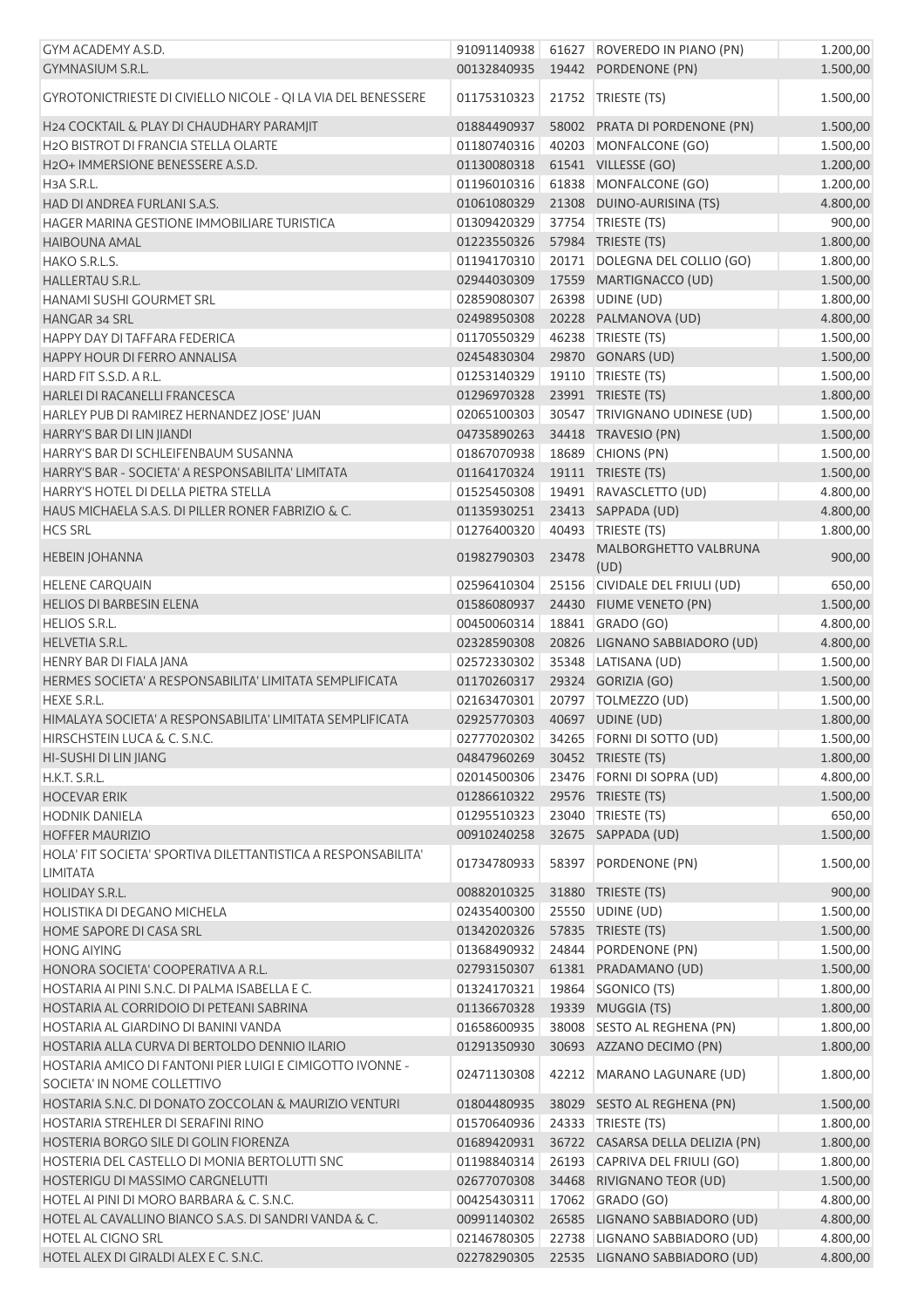| HOTEL ALLA CROCIERA DI PACORIG LAURA & C. S.N.C.                                | 00373920313 |       | 26931 SAN CANZIAN D'ISONZO (GO)           | 4.800,00 |
|---------------------------------------------------------------------------------|-------------|-------|-------------------------------------------|----------|
| HOTEL AL PRATER FAMIGLIA MERET S.N.C.                                           | 02176810303 |       | 22823 LIGNANO SABBIADORO (UD)             | 4.800,00 |
| HOTEL AL SOLE DI IURI CINZIA                                                    | 02836150306 |       | 23981 REMANZACCO (UD)                     | 4.800,00 |
| HOTEL AL TARCENTINO DI MEMOLLA ARTI                                             | 02462140308 |       | 26853 TARCENTO (UD)                       | 4.800,00 |
| HOTEL AMBASSADOR S.N.C. DEI F.LLI MORETTI & C.                                  | 01970980304 |       | 21525 LIGNANO SABBIADORO (UD)             | 4.800,00 |
| HOTEL ASTORIA S.A.S. DI PARPINEL DUNIA & C.                                     | 02045250301 |       | 25119 LIGNANO SABBIADORO (UD)             | 4.800,00 |
|                                                                                 |             |       |                                           |          |
| HOTEL BELLAVISTA S.R.L.                                                         | 00515280311 |       | 19148 GRADO (GO)                          | 4.800,00 |
| HOTEL BELLEVUE S.A.S. DI STEFANUTO MASSIMO E C.                                 | 02218500300 |       | 17224 LIGNANO SABBIADORO (UD)             | 4.800,00 |
| <b>HOTEL BRISTOL S.R.L.</b>                                                     | 01347970327 |       | 60322 TRIESTE (TS)                        | 4.800,00 |
| HOTEL CAPRI DI FANO' V. & COLOATTO S. - S.N.C.                                  | 00041280314 |       | 22463 GRADO (GO)                          | 4.800,00 |
| HOTEL CAPRI DI TREPPO EDI & C. S.A.S.                                           | 01786350304 |       | 27099 PASIAN DI PRATO (UD)                | 4.800,00 |
| HOTEL CARLTON S.N.C. DI STEFANUTO PAOLO & C.                                    | 02411770304 |       | 22741 LIGNANO SABBIADORO (UD)             | 4.800,00 |
| HOTEL CELLA S.N.C. DI PITTINI GIUSEPPE E FABRIZIO & C.                          | 02222640308 |       | 18218 ARTA TERME (UD)                     | 4.800,00 |
| HOTEL COLUMBUS S.R.L.                                                           | 00995140308 |       | 29605 LIGNANO SABBIADORO (UD)             | 4.800,00 |
| HOTEL CONCORDE DI CASANOVA SILVIO                                               | 01918620301 |       | 23733 UDINE (UD)                          | 4.800,00 |
| HOTEL CONSUELO S.N.C. DI DOIMO LUIGI E C.                                       | 02758630301 |       | 29429 LIGNANO SABBIADORO (UD)             | 4.800,00 |
| HOTEL DELLE NAZIONI DI BATTISTON FRANCESCO & C. S.N.C.                          | 02964360305 |       | 23075 LIGNANO SABBIADORO (UD)             | 4.800,00 |
| HOTEL DULCINEA SOCIETA' A RESPONSABILITA' LIMITATA                              |             |       |                                           |          |
| <b>SEMPLIFICATA</b>                                                             | 01245460322 |       | 18432 MUGGIA (TS)                         | 4.800,00 |
| HOTEL EDEN DI OLIVOTTO GIOVANNI & DARIO S.N.C.                                  | 00550670319 |       | 19494 GRADO (GO)                          | 4.800,00 |
| HOTEL EDEN DI SODOMACO LUCIANA                                                  | 01291040325 |       | 25410 DUINO-AURISINA (TS)                 | 4.800,00 |
| HOTEL EMO S.R.L.                                                                | 00424320315 |       | 18656 GRADISCA D'ISONZO (GO)              | 4.800,00 |
| HOTEL ERICA DI VALENTINIS ALBERTO & C. S.A.S.                                   | 01831440308 |       | 17202 LIGNANO SABBIADORO (UD)             | 4.800,00 |
| HOTEL EUROPA S.N.C. DI MERLINI GIOVANNI FRANCO & C.                             | 00156520306 |       | 36561 LIGNANO SABBIADORO (UD)             | 4.800,00 |
| HOTEL FRA I PINI DI VACCARI PIERANTONIO                                         | 00603130303 |       | 24295 LIGNANO SABBIADORO (UD)             | 4.800,00 |
| <b>HOTEL FRANZ - S.R.L.</b>                                                     | 00364280313 |       | 20343 GRADISCA D'ISONZO (GO)              | 4.800,00 |
| HOTEL GRAZIOSA DI BOCUS INES & C. S.N.C.                                        | 02630930309 |       | 19505 LIGNANO SABBIADORO (UD)             | 4.800,00 |
| <b>HOTEL HABERL SRL</b>                                                         | 02382750301 |       | 31220 TARVISIO (UD)                       | 4.800,00 |
| HOTEL INTERNATIONAL SAS DI MIGLIORE RAFFAELE & C.                               | 01611240308 |       | 22647 TARVISIO (UD)                       | 4.800,00 |
| <b>HOTEL ITALIA S.R.L.</b>                                                      |             |       |                                           |          |
|                                                                                 | 00113280325 |       | 22137 TRIESTE (TS)                        | 4.800,00 |
| HOTEL "LA BUSSOLA" DI PULCINI LIVIA                                             | 01208350320 |       | 20128 MUGGIA (TS)                         | 4.800,00 |
| HOTEL LA' DI MORET S.R.L.                                                       | 01199460302 |       | 31852 UDINE (UD)                          | 4.800,00 |
| HOTEL LA PERLA S.A.S. DI ZANIER SARA & C.                                       | 02312200302 |       | 20158 RAVASCLETTO (UD)                    | 4.800,00 |
| HOTEL LUNA LIGNANO DI CAUZZO ROBERTO E CAODURO SILVIA SAS                       | 02796400303 |       | 19655 LIGNANO SABBIADORO (UD)             | 4.800,00 |
| HOTEL MERANO GRADO S.R.L.                                                       | 01206940312 |       | 58838 GRADO (GO)                          | 4.800,00 |
| HOTEL MILANO DI STEFANO STERN & C. - SOCIETA' IN ACCOMANDITA<br>SEMPLICE        | 00889050324 |       | 22786 TRIESTE (TS)                        | 4.800,00 |
| HOTEL MIMOSA S.R.L.                                                             |             |       | 02666740309 20973 LIGNANO SABBIADORO (UD) | 4.800,00 |
| HOTEL MINERVA DI FRATTOLIN CARLO                                                | 02988080301 |       | 17277 LIGNANO SABBIADORO (UD)             | 4.800,00 |
|                                                                                 |             |       |                                           | 4.800,00 |
| HOTEL MINERVA S.R.L.<br>HOTEL MONACO S.A.S. DI ENRICO SALVADORI & C.            | 01321290932 |       | 22009 PORDENONE (PN)                      |          |
|                                                                                 | 01874780305 |       | 21765 LIGNANO SABBIADORO (UD)             | 4.800,00 |
| HOTEL NATISONE DI FULICI P. & MARGINAI M.T. S.N.C.                              | 01410680308 |       | 23480 SAN PIETRO AL NATISONE (UD)         | 4.800,00 |
| HOTEL NEW YORK DI CASSAN PATRIK E CRISTIAN S.N.C.                               | 02015500305 |       | 21337 LIGNANO SABBIADORO (UD)             | 4.800,00 |
| HOTEL OLIVA S.A.S. DI TOMASELLI MASSIMO & C.                                    | 01228360937 |       | 35951 AVIANO (PN)                         | 4.800,00 |
| <b>HOTEL PARK OASI SRL</b>                                                      | 00990740300 |       | 25267 ARTA TERME (UD)                     | 4.800,00 |
| HOTEL PELIKAN DI MESAGLIO FEDERICO & C. S.A.S.                                  | 02089980300 |       | 17252 LIGNANO SABBIADORO (UD)             | 4.800,00 |
| HOTEL POSTA DI TACH GUIDO                                                       | 01150780250 |       | 24469 SAPPADA (UD)                        | 4.800,00 |
| HOTEL POSTA S.R.L.                                                              | 02073810307 |       | 20989 FORNI DI SOPRA (UD)                 | 4.800,00 |
| HOTEL PRINCIPE S.R.L.                                                           | 01827070309 |       | 33592 UDINE (UD)                          | 4.800,00 |
| HOTEL REGINA DI BENVEGNU' MICHELE & C. S.A.S.                                   | 00465480317 |       | 19897 GRADO (GO)                          | 4.800,00 |
| HOTEL RISTORANTE CRISTALLO S.R.L.                                               | 00269580304 |       | 26736 UDINE (UD)                          | 4.800,00 |
| HOTEL RISTORANTE DEL NEGRO DI GRAZIOLI GIOVANNA & MARSILIO                      | 00809080302 |       | 16982 SUTRIO (UD)                         | 4.800,00 |
| TERESAS.N.C.                                                                    |             |       |                                           |          |
| HOTEL RISTORANTE LOCANDA AI CAMPI DI MARCELLO DI PEDRANZINI<br>DENIS& C. S.N.C. | 00352860316 | 27020 | MONFALCONE (GO)                           | 4.800,00 |
| HOTEL RISTORANTE RENZO VALBRUNA S.R.L.                                          | 02619470301 | 31739 | MALBORGHETTO VALBRUNA                     | 1.500,00 |
| HOTEL ROMA S.R.L.                                                               | 00268350303 | 22512 | (UD)<br>CIVIDALE DEL FRIULI (UD)          | 4.800,00 |
| HOTEL SALUS DI MASO RENZO E CHRISTIAN & C.                                      | 01409520309 |       | 21574 LIGNANO SABBIADORO (UD)             | 4.800,00 |
| HOTEL SAN GIORGIO S.R.L.                                                        | 02138050303 |       | 20373 UDINE (UD)                          | 4.800,00 |
| HOTEL SANTIN GIOVANNI S.R.L.                                                    | 01234240933 |       | 21614 PORDENONE (PN)                      | 4.800,00 |
| HOTEL SAVOY S.R.L.                                                              | 00067780312 |       | 18154 GRADO (GO)                          | 4.800,00 |
| HOTEL SERVICE 2000 S.R.L.                                                       | 02380590303 |       | 23887 TARVISIO (UD)                       | 4.800,00 |
|                                                                                 |             |       |                                           |          |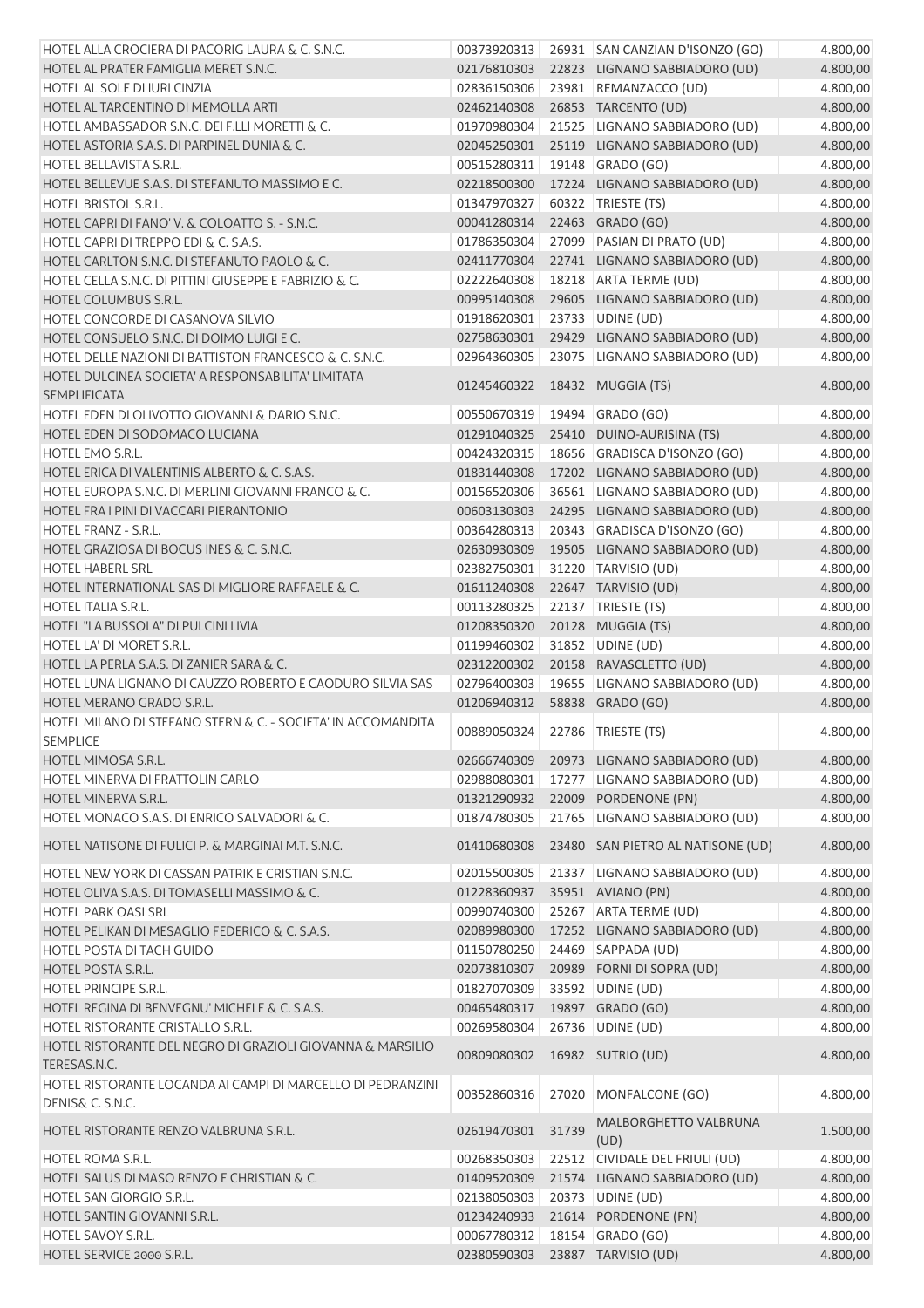| HOTEL SIERA HOF S.A.S. DI COLLE TIZ TIZIANO & C.            |             |       | 01201530258 24082 SAPPADA (UD)   | 4.800,00 |
|-------------------------------------------------------------|-------------|-------|----------------------------------|----------|
| HOTEL SORAYA DI DELLA MARIA JANNINE E C. S.A.S.             | 00448060301 |       | 28394 LIGNANO SABBIADORO (UD)    | 4.800,00 |
| HOTEL SPLENDOR DI DAMIANI CLAUDIO E C. S.A.S.               | 00396140311 |       | 29145 GRADO (GO)                 | 4.800,00 |
| HOTEL TRILAGO S.A.S. DI PAOLO POLO & C.                     | 02783330307 |       | 57969 TRASAGHIS (UD)             | 4.800,00 |
| HOTEL URBAN S.R.L.                                          | 03566260273 |       | 21149   TRIESTE (TS)             | 4.800,00 |
| HOTEL VAL GIOCONDA DI PONTIL SCALA LEA                      | 00711810259 |       | 33287 SAPPADA (UD)               | 4.800,00 |
| HOTEL VILLA MIRELLA DI POZZI CHRISTIAN                      | 04299320400 |       | 21162 GRADO (GO)                 | 4.800,00 |
| HOTEL VILLA ROMANA S.A.S. DI MARCHIOL ENRICO & C.           | 01876610302 |       | 22251 LIGNANO SABBIADORO (UD)    | 4.800,00 |
| HOTEL ZEN DI ZEN FEDERICO                                   | 02962590309 |       | 19029 LIGNANO SABBIADORO (UD)    | 4.800,00 |
| HOT YOGA TRIESTE S.R.L. SOCIETA' SPORTIVA DILETTANTISTICA A |             |       |                                  |          |
| RESPONSABILITA' LIMITATA                                    | 01286100324 |       | 20438 TRIESTE (TS)               | 1.500,00 |
| HOUSE 5 - ROOM DESIGN DI RUSPIO VALENTINA                   |             |       | 33258 TRIESTE (TS)               | 900,00   |
|                                                             | 01304530320 |       |                                  |          |
| <b>HUANG CHANG</b>                                          | 01335950323 |       | 17297 TRIESTE (TS)               | 1.500,00 |
| HUANG DI HUANG FENGQIN & C. S.A.S.                          | 01072790312 |       | 21606 GORIZIA (GO)               | 1.500,00 |
| HUB VIAGGI DI MARCO GODEAS                                  | 01162510315 |       | 18095 STARANZANO (GO)            | 4.800,00 |
| HU HAIHUANG                                                 | 02403440353 |       | 29257 CERVIGNANO DEL FRIULI (UD) | 1.500,00 |
| <b>HU LIJIE</b>                                             | 02286640970 |       | 35814 TRIESTE (TS)               | 1.500,00 |
| HU MEIJU                                                    | 01303740326 |       | 40438 TRIESTE (TS)               | 1.500,00 |
| <b>HU YANGXIAO</b>                                          | 01319770325 |       | 24462 TRIESTE (TS)               | 1.800,00 |
| <b>HYPHAE DI NICOLE LEGHISSA</b>                            | 01106720327 |       | 57995   TRIESTE (TS)             | 1.500,00 |
| HZ DI VANDULLI BASILIO                                      | 01879220935 |       | 17757 PORDENONE (PN)             | 900,00   |
| H.Z. S.R.L.                                                 | 02566690307 |       | 25493 LIGNANO SABBIADORO (UD)    | 4.800,00 |
| <b>IACCHEO MARINA</b>                                       | 00000000000 |       | 42367 TRIESTE (TS)               | 900,00   |
| <b>IACUZZI FRANCESCO</b>                                    | 01818860304 |       | 28616 UDINE (UD)                 | 1.500,00 |
| <b>IANCICH MASSIMILIANO</b>                                 | 01174420321 |       | 41016 TRIESTE (TS)               | 700,00   |
| <b>IANNELLO MARINA</b>                                      | 03008700308 |       | 59186 UDINE (UD)                 | 1.500,00 |
| <b>IARIA IRENE</b>                                          | 01201420310 |       | 27128 DUINO-AURISINA (TS)        | 1.800,00 |
| <b>IAVAZZO ANTIMO</b>                                       | 02635160308 |       | 39910 TARCENTO (UD)              | 700,00   |
| <b>IAVAZZO UMBERTO</b>                                      | 01155450313 |       | 27448 RONCHI DEI LEGIONARI (GO)  | 1.500,00 |
| IBAR S.N.C. DI CHRISTIAN E MASSIMO RABACHIN                 | 01496120302 | 60391 | PASIAN DI PRATO (UD)             | 1.500,00 |
|                                                             |             |       | SAN DORLIGO DELLA VALLE          |          |
| ICE - SOCIETA' A RESPONSABILITA' LIMITATA                   | 01122710328 | 18904 | (TS)                             | 1.500,00 |
| <b>ICH - SPORT&amp;EVENTS</b>                               | 01329830325 |       | 22761   TRIESTE (TS)             | 1.500,00 |
| I COMELLI CATERING DI PAOLO COMELLI                         | 02902660303 |       | 21917 NIMIS (UD)                 | 1.500,00 |
| "I COMELLI" SOCIETA' AGRICOLA S.S.                          | 02524270309 | 25701 | NIMIS (UD)                       | 1.800,00 |
| IDEA 2000 DI VELLISCIG GIANCARLO                            | 02566820300 |       | 36779 UDINE (UD)                 | 1.500,00 |
| IDEALVIAGGI DI GUERRA PIERLUIGI, FEDERICO, STEFANO E ANDREA |             |       |                                  |          |
| S.N.C.                                                      | 00266170935 |       | 18434 AZZANO DECIMO (PN)         | 700,00   |
| IDEA S.N.C. DI VADORI ELLISON & C.                          | 01816470932 | 37982 | MORSANO AL TAGLIAMENTO<br>(PN)   | 1.500,00 |
| "IDEE E SOLUZIONI DI BETTY" DI SCUTERATTI ELISABETTA        | 01445950304 |       | 39992 PASIAN DI PRATO (UD)       | 1.500,00 |
| I DRAGHI A.S.D.                                             | 02693220309 |       | 62370 CERVIGNANO DEL FRIULI (UD) | 1.200,00 |
| I DUE CHEF S.R.L.                                           | 01345600322 |       | 60634 MUGGIA (TS)                | 1.500,00 |
| <b>IETRI MARCO</b>                                          | 02768050300 |       | 23173 CORMONS (GO)               | 1.500,00 |
| <b>IFB SRLS</b>                                             | 01194560312 |       | 22526 GORIZIA (GO)               | 1.500,00 |
| <b>I FOLPI S.A.S DI GIULIA TURRIN</b>                       | 01722500939 |       | 32968 PORCIA (PN)                | 1.800,00 |
| I GIRASOLI DI BALLARIN TAMARA                               | 00000000000 |       | 20520 TRAVESIO (PN)              | 900,00   |
|                                                             |             |       |                                  |          |
| IG SOCIETA' COOPERATIVA                                     | 01157490325 |       | 59740 TRIESTE (TS)               | 1.500,00 |
| I GUARDIANI                                                 | 00000000000 |       | 41976 CARLINO (UD)               | 900,00   |
| <b>ILARDO VINCENZO</b>                                      | 02914370305 |       | 34244 PALMANOVA (UD)             | 1.500,00 |
| ILARIUCCI ANDREA                                            | 02753660303 |       | 60796 UDINE (UD)                 | 1.500,00 |
| IL BAR DI ANNA SRL                                          | 01328970320 |       | 25750 TRIESTE (TS)               | 1.500,00 |
| IL BARETTO DI QUENDOLO NICOLA                               | 02911000301 |       | 42432 CIVIDALE DEL FRIULI (UD)   | 1.500,00 |
| IL BARETTO DI ROIZ ELENA                                    | 01175410313 |       | 28852 MONFALCONE (GO)            | 1.500,00 |
| IL CARDO SOCIETA' AGRICOLA A R.L.                           | 01345100323 |       | 57672 DUINO-AURISINA (TS)        | 1.800,00 |
| IL CARSO IN CORSO S.A.S. DI COMAR MANLIO & CO.              | 01137060313 |       | 57713 MONFALCONE (GO)            | 1.800,00 |
| IL CASTELLIERE DI DELLA VEDOVA GERMANO                      | 00000000000 | 23258 | RIVE D'ARCANO (UD)               | 900,00   |
| IL CAVALLUCCIO DI MILADINOVIC BRANKA & C. SAS               | 01305120329 |       | 25185 DUINO-AURISINA (TS)        | 1.800,00 |
| "IL CEPPO" SOCIETA' COOPERATIVA SOCIALE - ONLUS             | 01089040313 |       | 33179 GORIZIA (GO)               | 1.500,00 |
| "IL CHIOSCHETTO VALINIS" DI MARESCUTTI PATRIZIA             |             |       |                                  |          |
|                                                             | 01697760930 |       | 24129 TRAVESIO (PN)              | 1.500,00 |
| IL CONTE TACCHIA S.N.C. DI LIZZIO IGNAZIO & C.              | 02869460309 |       | 21210 UDINE (UD)                 | 1.800,00 |
| IL CREMINO DI DIANA EVA                                     | 01508390935 |       | 24389 PORDENONE (PN)             | 1.500,00 |
| IL DE-JAVU' DI DIO MARIA LINDA                              | 02721910301 |       | 39830 TARCENTO (UD)              | 1.500,00 |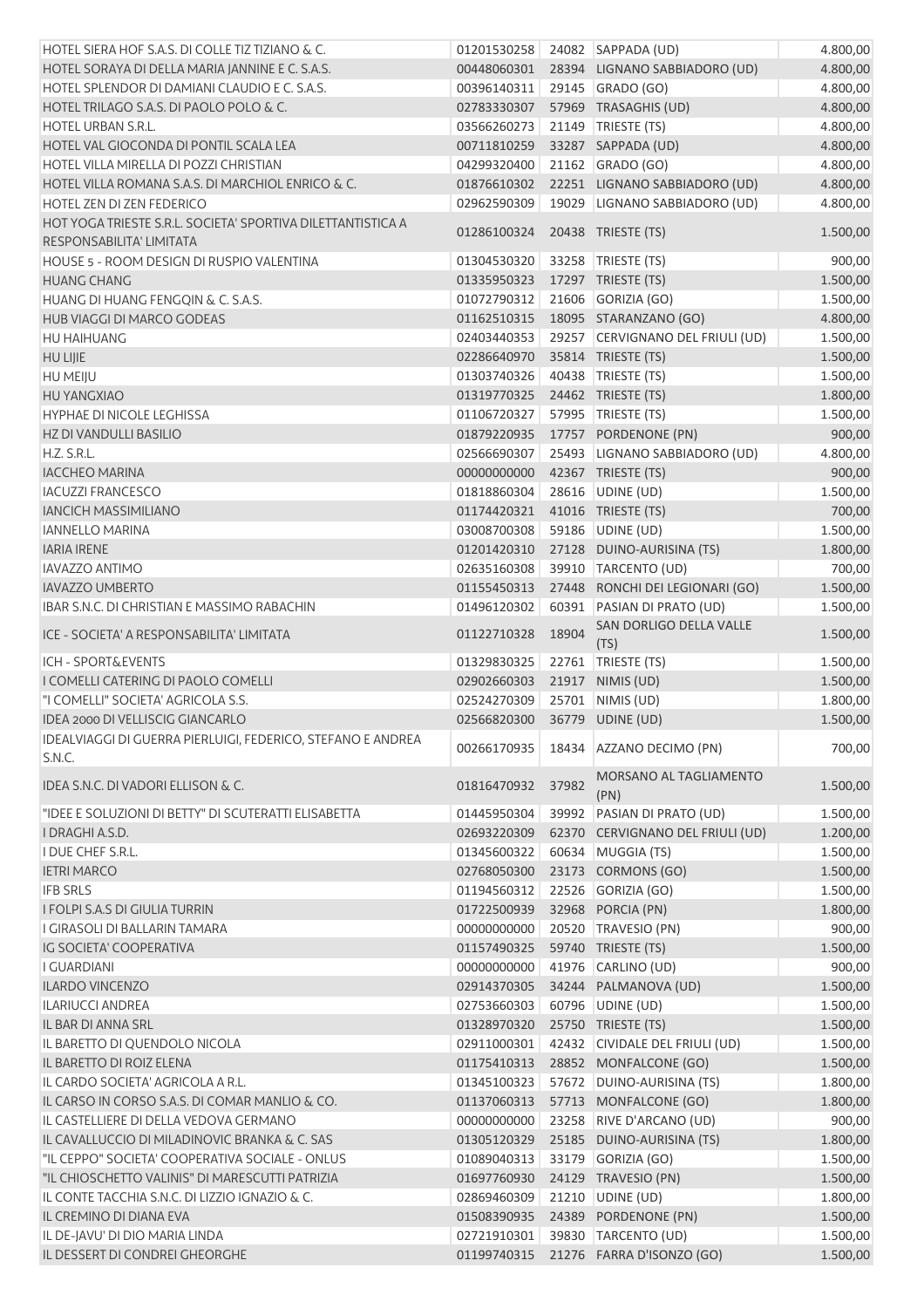| IL DOLCEFREDDO DI MARANGON GIANNI                                                            | 04857130266                |       | 60934 PORDENONE (PN)                         | 1.500,00             |
|----------------------------------------------------------------------------------------------|----------------------------|-------|----------------------------------------------|----------------------|
| IL DOLCE FREDDO DI MARTINI MARZIA E RIGUTTO DAMIANO S.N.C.                                   | 01802530939                |       | 37458 MANIAGO (PN)                           | 1.500,00             |
| IL DOLCE FREDDO DI MINIUSSI LAURA                                                            | 01154750317                |       | 58134 RONCHI DEI LEGIONARI (GO)              | 1.500,00             |
| IL DOLCEFREDDO DI MOLINARO VALENTINA                                                         | 02880210303                |       | 30493 SAN DANIELE DEL FRIULI (UD)            | 1.500,00             |
| ILDOLCEFREDDO DI SANDRIN ROBERTO                                                             | 04220660262                |       | 48135 FONTANAFREDDA (PN)                     | 1.500,00             |
| IL DOLCEFREDDO S.N.C. DI CAMPANER RINO E GASPARINI SILVIA                                    | 01459320931                |       | 40990 PORDENONE (PN)                         | 1.500,00             |
| <b>ILE HORIA MIRCEA</b>                                                                      | 02867350304                |       | 37094 PALMANOVA (UD)                         | 1.500,00             |
| <b>ILENIA PUPPO PERSONAL CHEF</b>                                                            | 02932320308                |       | 32236 MARTIGNACCO (UD)                       | 1.500,00             |
| IL FALCONIERE DI CHIBIRASHVILI GEORGE                                                        | 01321740324                |       | 37321 TARCENTO (UD)                          | 1.800,00             |
| IL FIORE D'ORO DI MARISA BRIGA                                                               | 01110450317                |       | 34990 CERVIGNANO DEL FRIULI (UD)             | 1.500,00             |
| IL GATTO ROSSO SNC DI ADRIANA FRANCHI E C.                                                   | 01431440930                |       | 25233 SESTO AL REGHENA (PN)                  | 1.800,00             |
| IL GEI DI LENNA CARLO & C. S.A.S.                                                            | 02394690305                |       | 28841 AMPEZZO (UD)                           | 1.500,00             |
| IL GELATIERE DI KOSIC ALESSANDRO & C. S.A.S.                                                 | 00495510315                |       | 40006 GORIZIA (GO)                           | 1.500,00             |
| IL GELATO DI DALTIN FILIPPO & C. S.A.S.                                                      | 01280230937                |       | 39737 SACILE (PN)                            | 1.500,00             |
| IL GELATO DI TONELLO MAURO & PATRIZIA S.N.C.                                                 | 01045920939                |       | 31173 AVIANO (PN)                            | 1.500,00             |
| IL GELATONE DI BRESSAN MARIA                                                                 | 01046630933                |       | 21468 SACILE (PN)                            | 1.500,00             |
| IL GELATONE DI CAODURO GIULIANO                                                              | 01580590303                |       | 58358 LIGNANO SABBIADORO (UD)                | 1.500,00             |
| IL GIARDINETTO DI BRUNO BRAGA                                                                | 00000000000                |       | 24944 PREMARIACCO (UD)                       | 900,00               |
| "IL GIARDINO DEI VIZI" DI LOVISCEK LORENZO                                                   | 01067950319                |       | 20902 GORIZIA (GO)                           | 1.500,00             |
| IL GIARDINO DEL CHIOSTRO DI FAVIA LORENZO & COCEANI GERMANA<br>S.N.C. - SOCIETA' AGRICOLA    | 02166860300                |       | 42304 CIVIDALE DEL FRIULI (UD)               | 1.800,00             |
| IL GIORNALAIO DI NASSIMBENI ANDREA, NASSIMBENI ALBERTO E                                     | 01003510326                |       | 20681 TRIESTE (TS)                           | 1.500,00             |
| GIUSTINAGIULIANA - SOCIETA' IN NOME COLLETTIVO                                               |                            |       |                                              |                      |
| IL GLADIATORE DI DERVISEVIC MIHAELA & C. S.A.S.                                              | 02615440308                |       | 37546 AQUILEIA (UD)                          | 1.800,00             |
| IL GLICINE DI GARDEL LIETTA & C. S.N.C.                                                      | 01336540305                |       | 17415 TRICESIMO (UD)                         | 1.500,00             |
| IL GLICINE DI RIOSA OLIMPIA                                                                  | 02867500304                |       | 39689 MANZANO (UD)                           | 1.800,00             |
| IL GLICINE DI STURMAN BARBARA                                                                | 00000000000                | 26832 | SAN DORLIGO DELLA VALLE<br>(TS)              | 900,00               |
| IL GOLOSONE DI BORDON MARCO & C. S.N.C.                                                      | 01602040303                |       | 26801 TARCENTO (UD)                          | 1.500,00             |
| IL GOLOSONE SNC DI SIEGA FLAVIO & C.                                                         | 01673330930                |       | 35082 MANIAGO (PN)                           | 1.500,00             |
| IL GRAPPOLO D'ORO DI BUTTAZZONI STEFANO                                                      | 02917280303                |       | 37951 ARBA (PN)                              | 1.800,00             |
| IL GRAPPOLO D'ORO DI DI POL GUGLIELMO & C. SNC                                               | 01041600931                |       | 22347 ARBA (PN)                              | 900,00               |
| IL GUSCIO S.R.L.                                                                             | 01196750317                |       | 23130 GRADO (GO)                             | 4.800,00             |
| ILIJA SNC DI PEJIC ILIJA E C.                                                                | 02946040306                |       | 28263 TARVISIO (UD)                          | 1.800,00             |
| ILLENI MASSIMO "BOTTEGA DEL CAFFE DERSUT"                                                    |                            |       | 02706690308 19965 SAN GIORGIO DI NOGARO (UD) | 1.500,00             |
| IL MACININO DI CASTRIGNANO LUANA                                                             | 01070330327                |       | 30817   TRIESTE (TS)                         | 1.500,00             |
| IL MAPPAMONDO S.A.S. DI ELIANA SANT & C.                                                     | 00407470319                |       | 22228 CORMONS (GO)                           | 4.800,00             |
| IL MAR S.R.L.                                                                                | 02608280307                |       | 62209 LIGNANO SABBIADORO (UD)                | 1.800,00             |
| IL METROPOLITAN A.P.S.                                                                       | 00000000000                |       | 61802 TRIESTE (TS)                           | 1.200,00             |
| IL MILIONE COUNTRY HOUSE DI TARANTINI ELIANA                                                 | 02324290309                |       | 24058 PALAZZOLO DELLO STELLA (UD)            | 4.800,00             |
| IL MINGARDI S. CAFFE' DI ANNA DENTICE                                                        | 01317030326                |       | 39189 TRIESTE (TS)                           | 1.500,00             |
| IL MIO GELATO DI TOPPAN VALENTINO                                                            | 01735770933                | 39828 | PORDENONE (PN)                               | 1.500,00             |
| IL MIO TEMPO DI FORMICA MONICA                                                               | 02956290304                |       | 22840 CHIOPRIS-VISCONE (UD)                  | 1.500,00             |
| IL MOR DI ZULIANI STEFANO                                                                    | 01184680310                |       | 33559 TRIESTE (TS)                           | 1.500,00             |
| <b>IL MULINO SRL</b>                                                                         | 01854370937                |       | 20106 ZOPPOLA (PN)                           | 1.800,00             |
| IL MURETTO DI BURIMI ANGJELIN                                                                | 01201710314                |       | 58105 GRADISCA D'ISONZO (GO)                 | 1.500,00             |
| IL NIDO DI DU XUEQIN                                                                         | 02974010304                |       | 26440 SAPPADA (UD)                           | 900,00               |
| IL PANE QUOTIDIANO S.R.L.                                                                    | 01180730325                |       | 60754 TRIESTE (TS)                           | 1.500,00             |
| IL PARADISO DI BARBARIOL FLAVIO & C. S.A.S.                                                  | 01341090932                |       | 37504 PORDENONE (PN)                         | 1.800,00             |
| IL PEDROCCHINO S.R.L.                                                                        | 01402770935                |       | 42236 SACILE (PN)                            | 1.800,00             |
| <b>ILPILLI DI LUCA PILLININI</b>                                                             | 02975570306                |       | 27601 SUTRIO (UD)                            | 1.800,00             |
| IL PINGUINO DI ANGELINI ENZO                                                                 | 00587050329                |       | 34616   TRIESTE (TS)                         | 1.500,00             |
| IL PLATINA DI DE STEFANO CLAUDIO E TONINO RAFFAELE & C. S.N.C                                | 02400070302                |       | 27603 SAN DANIELE DEL FRIULI (UD)            | 1.800,00             |
| IL POSOCCHINO SNC DI RICCARDO POSOCCO & C.                                                   | 01832420937<br>01850440932 |       | 18300 PORDENONE (PN)<br>31481 BUDOIA (PN)    | 1.800,00             |
| IL POSTO GIUSTO SAS DI COSMO JESSICA & C                                                     | 01337540320                |       | 41927   TRIESTE (TS)                         | 1.800,00<br>1.800,00 |
| IL QUADRIFOGLIO DI CHLIHI EP CHERNI HANENE                                                   |                            |       |                                              |                      |
| IL QUADRIFOGLIO DI DELLA PIETRA ANTONELLA                                                    | 01129430250                |       | 27946 SAPPADA (UD)                           | 1.500,00             |
| IL QUADRIFOGLIO DI MARCHETTI IVANNA                                                          | 01334260930                |       | 33645 PASIANO DI PORDENONE (PN)              | 1.500,00             |
| IL RE DELLA PIZZA DI KURTI FATMIR<br>IL RUSTICO DI RUTTARS - DI ZUPPEL MARISA IN PERSOGLIA   | 02924510304                |       | 27861 UDINE (UD)                             | 1.800,00             |
|                                                                                              | 00300830312                |       | 33677 DOLEGNA DEL COLLIO (GO)                | 1.800,00             |
| IL SALOTTO S.A.S. DI MARTIN LUCA & C.<br>IL SARDO S.N.C. DI LAMPRECHT JASMIN E ATZENI ANDREA | 01506390937<br>01256270321 |       | 58856 ZOPPOLA (PN)<br>24815 TRIESTE (TS)     | 1.500,00             |
| IL SAULIN DI SBRIZZAI GESSICA E C. S.A.S.                                                    |                            |       | 02935880308 36988 PAULARO (UD)               | 1.500,00<br>1.500,00 |
|                                                                                              |                            |       |                                              |                      |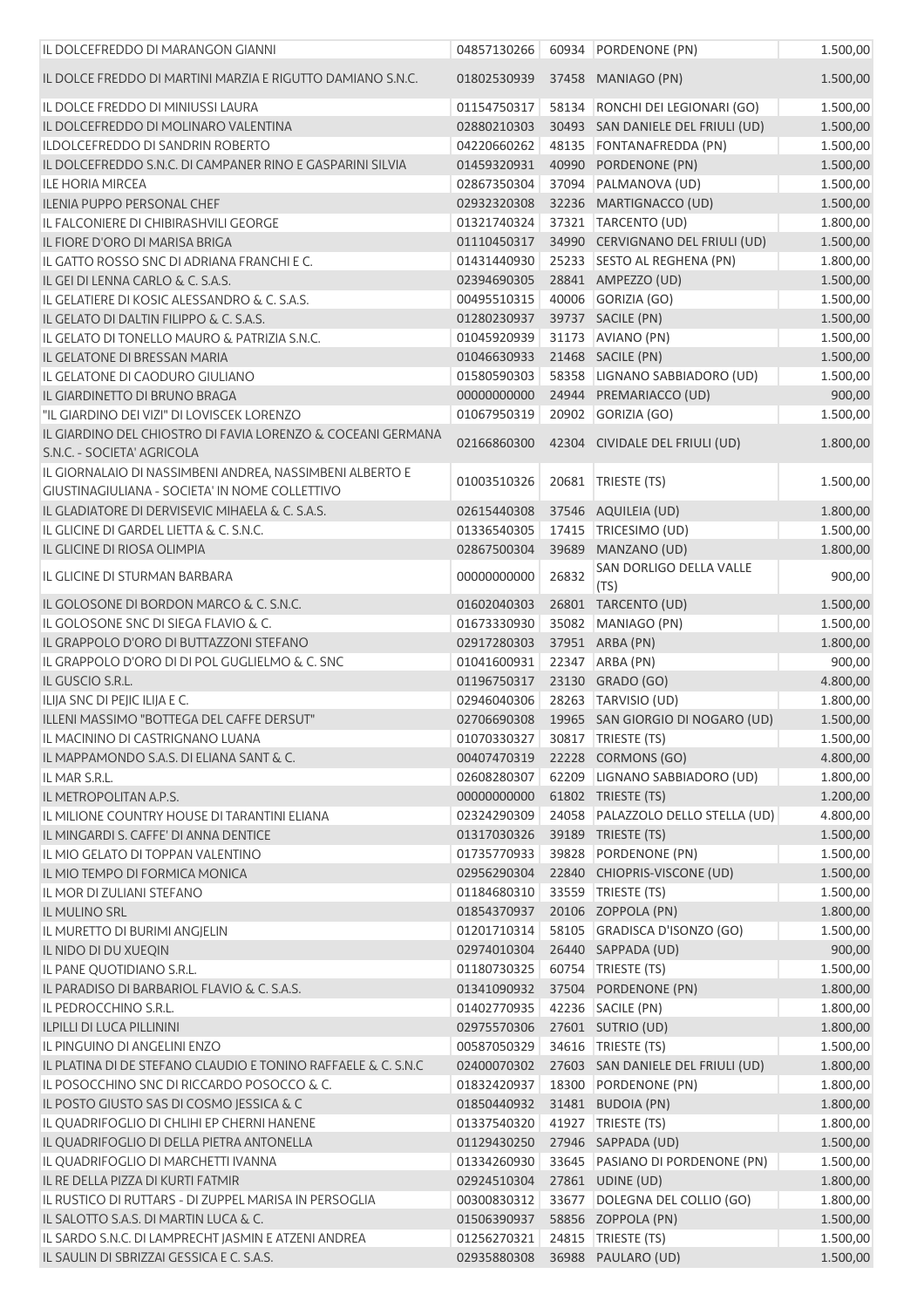| IL SOLE DI NAPOLI S.A.S. DI BREIDLER MARIANNE & C.                                           | 01196070310                |       | 39795 GRADISCA D'ISONZO (GO)        | 1.800,00             |
|----------------------------------------------------------------------------------------------|----------------------------|-------|-------------------------------------|----------------------|
| IL SORBETTO DI CRIVELLARI MONICA                                                             | 01281720324                |       | 34129 DUINO-AURISINA (TS)           | 1.500,00             |
| IL SORELI - SOCIETA' SEMPLICE AGRICOLA                                                       | 02527870303                |       | 36027   TALMASSONS (UD)             | 1.800,00             |
| "IL STUSIGHIN" DI BOLDARIN ORIETTA                                                           | 01918810308                |       | 27008 LATISANA (UD)                 | 1.500,00             |
| I LUPETTI DI CESARE FAVETTA & C. SOCIETA' IN ACCOMANDITA<br><b>SEMPLICE</b>                  | 00957090327                | 21038 | TRIESTE (TS)                        | 1.500,00             |
| IL VECCHIO STALLO DI SERAFINI DIEGO E MASSIMO                                                | 00000000000                |       | 30644 SAN VITO AL TORRE (UD)        | 900,00               |
| IL VERO KEBAB DI MAHMUT KARACA S.A.S.                                                        | 01100890324                |       | 26388 TRIESTE (TS)                  | 1.800,00             |
| IL VICOLO DI DEL SORDO LUCA & C. S.A.S.                                                      | 01018590933                |       | 27516 PORDENONE (PN)                | 1.500,00             |
| IL VITIGNO DI LIDIA MAZZA                                                                    | 01204890311                |       | 17340 MONFALCONE (GO)               | 1.800,00             |
| IM. AL. TUR. - IMMOBILIARE ALBERGHIERA TURISTICA SRL O IN FORMA<br>ABBREVIATA IM.AL.TUR. SRL | 00621660307                |       | 20286 UDINE (UD)                    | 4.800,00             |
| IMMOBILIARE ELDER S.A.S. DI BERTOLO IVANO FRANCESCO & C.                                     | 01479310938                | 19957 | <b>FIUME VENETO (PN)</b>            | 4.800,00             |
| IMMOBILIARE E. R. - S.R.L.                                                                   | 01148290933                |       | 23944 PORDENONE (PN)                | 900,00               |
| <b>IMMOBILIARE FERRARO S.A.S. DI KLOK LESYA &amp; C.</b>                                     | 01623740931                |       | 21467 PRAVISDOMINI (PN)             | 900,00               |
|                                                                                              |                            |       |                                     |                      |
| IMMOBILIARE FRIULANA DI SERPILLO TULLIO S.A.S.                                               | 00617490305                |       | 39288 PALAZZOLO DELLO STELLA (UD)   | 1.800,00             |
| IMMOBILIARE LIGNANO DI PASSILONGO GIAN PAOLO & C. S.N.C.                                     | 01867920306                |       | 17964 LIGNANO SABBIADORO (UD)       | 4.800,00             |
| IMMOBILIARE L.M. S.R.L.                                                                      | 01176160933                |       | 22719 AVIANO (PN)                   | 900,00               |
| IMMOBILIARE MICOLINI S.N.C. DI MICOLINI PAOLA E BURATTO DENI                                 | 01925190306                | 33086 | REMANZACCO (UD)                     | 1.800,00             |
| IMMOBILIARE SALGA DI SANDRI GIORGIO E CI. S.A.S.                                             | 00984300301                |       | 22801 LIGNANO SABBIADORO (UD)       | 900,00               |
| IMMOBILIARE SESSANTA SAS DI FORNASARIG ROBERTO & C.                                          | 02402700302                |       | 47249 PRADAMANO (UD)                | 4.800,00             |
| IMPA S.R.L. GESTIONI ALBERGHIERE                                                             | 02190710307                |       | 60981 CARLINO (UD)                  | 1.800,00             |
| <b>IMPERATORE LOREDANA</b>                                                                   | 01173570324                |       | 37196   TRIESTE (TS)                | 1.800,00             |
| IMPIANTISTICA TRIESTINA DI SVETINA IGOR                                                      | 00746550326                |       | 36511 TRIESTE (TS)                  | 1.500,00             |
| <b>IMPORT-EXPORT DI COCO SERGIO</b>                                                          | 01007550310                |       | 23306 GORIZIA (GO)                  | 1.500,00             |
| IMPRESA COSTRUZIONI MARI & MAZZAROLI - S.P.A.                                                | 00516910320                |       | 18957 TRIESTE (TS)                  | 4.800,00             |
| IMPRESA DI PULIZIE AZZURRO DI RATKA BOGDANOVIC                                               | 01277030324                |       | 21711   TRIESTE (TS)                | 900,00               |
| I MULI DI GRANDIS TOMMASO E MRVCIC NICHOLAS SOCIETA' IN NOME                                 |                            |       |                                     |                      |
| <b>COLLETTIVO</b>                                                                            | 01294060320                |       | 36482 DUINO-AURISINA (TS)           | 900,00               |
| IN - BOSCO SNC DI MUSSINANO ALEX & RIZZO LUIGI                                               | 01852650934                | 29747 | POLCENIGO (PN)                      | 1.800,00             |
| IN CAMPAGNA DAI NONNI                                                                        | 00000000000                |       | 38695 RAGOGNA (UD)                  | 900,00               |
| <b>INCIPIT FILM S.R.L.</b>                                                                   | 02141410304                |       | 57991 MORUZZO (UD)                  | 1.500,00             |
| <b>INCROS A.C.S.D.</b>                                                                       | 02589740303                |       | 57987 PAVIA DI UDINE (UD)           | 1.200,00             |
| <b>INDE S.R.L.</b>                                                                           | 01808320939                |       | 36688 AZZANO DECIMO (PN)            | 1.800,00             |
| INDIAMATHA DI MALLAVARAPU NIRMALA HRUDAYAM                                                   | 02314100302                |       | 35115 MARTIGNACCO (UD)              | 1.800,00             |
| INDIANA DI GRATTON MANLIO & C. S.A.S IN SIGLA "INDIANA S.A.S."                               | 01004820310                |       | 40627 GRADO (GO)                    | 1.500,00             |
| <b>INFANTI NADIA</b>                                                                         | 02553490307                |       | 28367 PASIAN DI PRATO (UD)          | 1.500,00             |
| <b>INFINITY NAILS DI FURLANETTO KATIA</b>                                                    | 02732940305                | 26189 | PONTEBBA (UD)                       | 1.500,00             |
| <b>INFORMA DI VACCARI FRANCESCO</b>                                                          | 01838620936                |       | 29019 FIUME VENETO (PN)             | 1.500,00             |
| <b>INICORBAF RENATO MARCO</b>                                                                | 01871890933                |       | 24796 PRATA DI PORDENONE (PN)       | 1.800,00             |
| INIZIATIVE ALBERGHIERE DEI F.LLI DIAMANTE ANTONIO E DORIANO & C.                             |                            |       |                                     |                      |
| S.A.S.                                                                                       | 00580520302                |       | 39446 UDINE (UD)                    | 1.500,00             |
| INIZIATIVE EDILI COMMERCIALI - SOCIETA' A RESPONSABILITA' LIMITATA                           | 00757840327                | 32636 | TRIESTE (TS)                        | 1.500,00             |
| IN MENSA S.R.L.                                                                              | 02687400305                |       | 58221 REANA DEL ROIALE (UD)         | 1.800,00             |
| INMONT DI CANDOLINI MASSIMO & C. S.N.C.                                                      | 02879070304                |       | 20412 GEMONA DEL FRIULI (UD)        | 1.500,00             |
| IN PHORMA SOCIETA' SPORTIVA DILETTANTISTICA A R.L.                                           | 01144020318                |       | 42095 CORMONS (GO)                  | 1.500,00             |
| <b>IN PLAIT</b>                                                                              | 00000000000                |       | 42331 CERCIVENTO (UD)               | 900,00               |
| <b>INSALATA MARCO</b>                                                                        | 01202940324                |       | 33696 TRIESTE (TS)                  | 700,00               |
| <b>INSAM RINALDO</b>                                                                         | 01467080303                |       | 26425 PALUZZA (UD)                  | 1.800,00             |
| INTANT BONDI' DI RAGALZI GIULIO                                                              | 02010010300                |       | 37385 GEMONA DEL FRIULI (UD)        | 1.800,00             |
| <b>INTEGRAL S.R.L.</b>                                                                       | 02834650307                |       | 39896 MAJANO (UD)                   | 1.800,00             |
|                                                                                              |                            |       |                                     |                      |
| INTERACTIVE GAMES S.R.L.<br>INTERNATIONAL BRASILIAN TOURISM S.R.L. CON SIGLA "I.B.T S.R.L."  | 01636210930<br>01140990936 | 35070 | 58383 SACILE (PN)<br>PORDENONE (PN) | 1.500,00<br>4.800,00 |
|                                                                                              |                            |       |                                     |                      |
| INTERNATIONAL INVESTMENT S.R.L.S.                                                            | 02979190309                |       | 58897 LIGNANO SABBIADORO (UD)       | 900,00               |
| "INTERNO 11" DI PETOZZI FABRIZIO                                                             | 01727480939                |       | 23434 MEDUNO (PN)                   | 1.500,00             |
| INTERNO 59 DI GENZO BARBARA                                                                  | 01603390939                |       | 32612 PORDENONE (PN)                | 1.500,00             |
| INTI S.N.C. DI ZANICHELLI EMILIA & C.                                                        | 02327260309                |       | 24453 LATISANA (UD)                 | 1.500,00             |
| <b>INTOUR TRAVEL SRL</b>                                                                     | 02581080302                | 16848 | UDINE (UD)                          | 4.800,00             |
| <b>INVICTI LUPI ODV</b>                                                                      | 00000000000                | 60808 | SAN FLORIANO DEL COLLIO<br>(GO)     | 1.200,00             |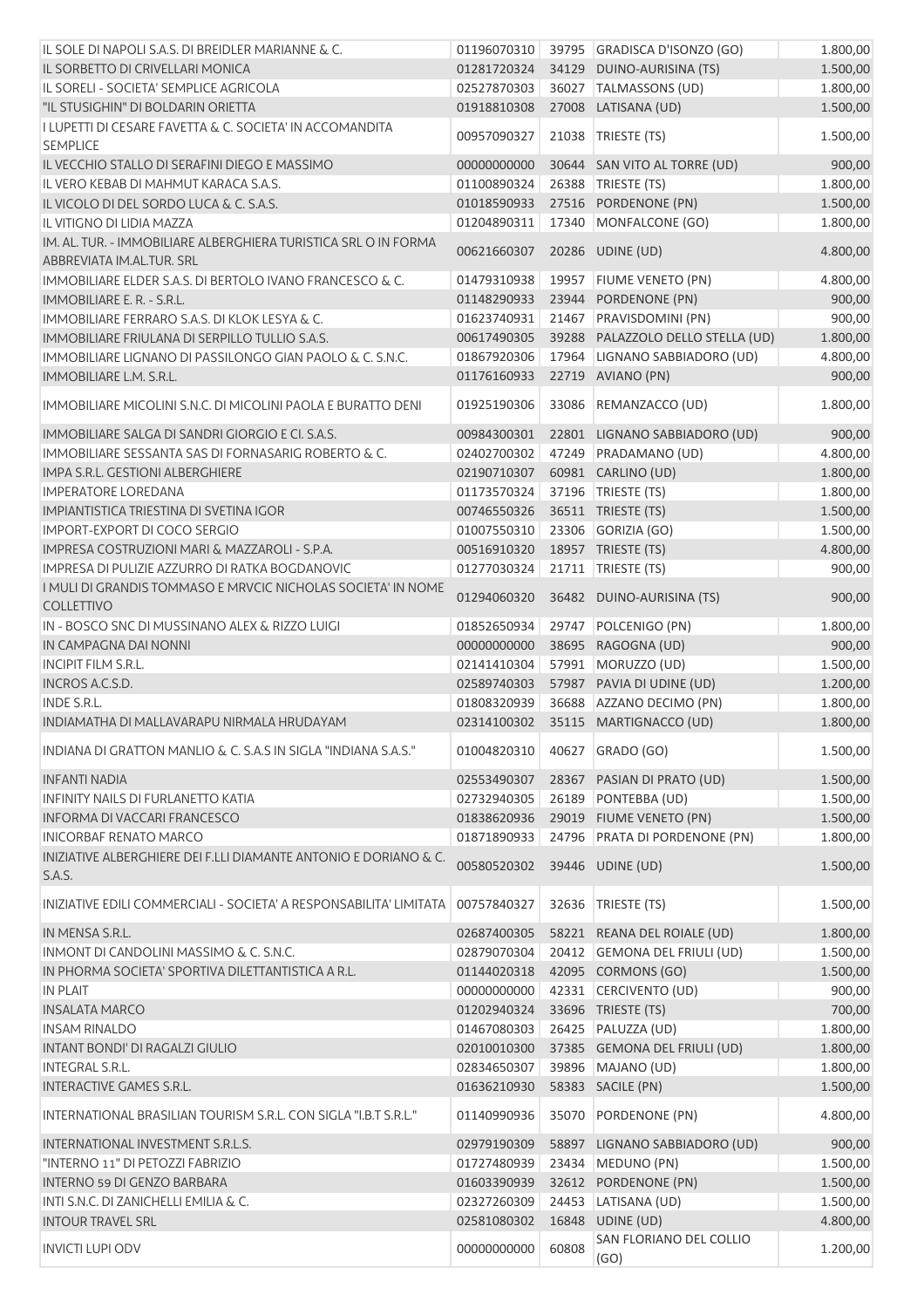| IOB ANTONIO SAS DI IOB OLINTO & C.                                                   | 02660800307 |       | 32096 AMARO (UD)                 | 1.800,00 |
|--------------------------------------------------------------------------------------|-------------|-------|----------------------------------|----------|
| IO GIOCO A.S.DILETTANTISTICA                                                         | 00000000000 |       | 62260 PORDENONE (PN)             | 1.200,00 |
| <b>IOMMELLI GIUSEPPINA</b>                                                           | 02618730309 |       | 41257 LATISANA (UD)              | 700,00   |
| <b>IOP STEFANO</b>                                                                   | 02533690307 |       | 34892 PASIAN DI PRATO (UD)       | 700,00   |
| <b>IOSIO ELDA IN BARBACETTO</b>                                                      | 00140710302 |       | 36174 RAVASCLETTO (UD)           | 1.500,00 |
| <b>IOSIO SAURO</b>                                                                   | 00219460300 |       | 36665 ZUGLIO (UD)                | 1.500,00 |
| IOT - INTERNATIONAL ORGANIZATION OF TOURISM SRL                                      | 01228770937 |       | 18662 PORDENONE (PN)             | 4.800,00 |
| <b>IOT VIAGGI S.R.L.</b>                                                             | 01103230312 |       | 19131 GORIZIA (GO)               | 4.800,00 |
| <b>IOVIENO GIOVANNA</b>                                                              | 02513510301 |       | 24100 LIGNANO SABBIADORO (UD)    | 1.800,00 |
| I PERCHE' DELLE COCCOLE DI MOSCONI GIOVANNA SAS                                      | 02508220304 |       | 22860 CIVIDALE DEL FRIULI (UD)   | 1.800,00 |
| <u>I PIOMBI UDINE SOCIETA' A RESPONSABILITA' LIMITATA SEMPLIFICATA</u>               | 02964040303 |       | 16771 UDINE (UD)                 | 1.500,00 |
| IPQ TRADE S.R.L.                                                                     | 01261530321 |       | 60970   TRIESTE (TS)             | 1.500,00 |
| IPRIMIDUE SNC DI BARNABA ERMES & C.                                                  | 02747980304 |       | 28791 BUIA (UD)                  | 1.800,00 |
| <b>I PRINCIPI SRL</b>                                                                | 01792710939 |       | 30671 VALVASONE ARZENE (PN)      | 1.800,00 |
| IRANSTILE S.A.S. DI FRANCO FIORINDO & C.                                             | 01237450307 |       | 29390 UDINE (UD)                 | 1.500,00 |
| <b>IREGBENOSE MATILDA</b>                                                            | 01824920936 |       | 39939 SACILE (PN)                | 1.500,00 |
| #IRICCI3STANZE                                                                       | 00000000000 |       | 37415 MONFALCONE (GO)            | 900,00   |
| <b>IRIS GIORGETTI</b>                                                                | 01105580326 |       | 23845 MUGGIA (TS)                | 1.500,00 |
| <b>ISAIA S.R.L.</b>                                                                  | 01160630313 |       | 28277 GRADISCA D'ISONZO (GO)     | 4.800,00 |
| ISA PITTONET BALDO & C. S.A.S.                                                       | 03002680308 |       | 60654 TRICESIMO (UD)             | 1.800,00 |
| I SAPORI DEL GRANO DI ZANCHETTA EDVIGE & C. S.N.C.                                   | 01576310930 |       | 27484 PORDENONE (PN)             | 1.500,00 |
| I SAPORI DELLA COSTIERA DI PALMIERI ANGELA                                           | 02611210309 |       | 25982 PALMANOVA (UD)             | 1.500,00 |
| I SAPORI DI TONI S.A.S. DI COSIMO ALVAREZ                                            | 01207740323 |       | 26987 TRIESTE (TS)               | 1.800,00 |
| <b>ISEPPON LISA</b>                                                                  |             |       |                                  |          |
|                                                                                      | 01270350323 |       | 23522 TRIESTE (TS)               | 650,00   |
| <b>ISERNIA FABIO</b>                                                                 | 02811160304 |       | 32660 LIGNANO SABBIADORO (UD)    | 1.800,00 |
| I.S.E.T. S.A.S. DI BARCELLA CLAUDIO                                                  | 00822280301 |       | 25357 TARCENTO (UD)              | 1.800,00 |
| <b>ISHVARA DI BARBARA LIVOTTI</b>                                                    | 02349510301 |       | 32546 GRADISCA D'ISONZO (GO)     | 1.500,00 |
| <b>ISKINEYEVA ZHANNA &amp; C. S.N.C.</b>                                             | 01539130938 |       | 19530 MONTEREALE VALCELLINA (PN) | 1.500,00 |
| ISOLA SMERALDO DI BOTTI GIULIA & C. S.N.C.                                           | 02956550301 |       | 17295 LIGNANO SABBIADORO (UD)    | 1.800,00 |
| ISOLA S.N.C. DI GIANNANTONIO FRAUSIN & C.                                            | 01075110310 |       | 22289 GRADO (GO)                 | 1.800,00 |
| <b>ISONTINA RISTOBAR S.R.L.</b>                                                      | 02864190307 |       | 18200 TOLMEZZO (UD)              | 1.500,00 |
| <b>ISONZO A.S.D.</b>                                                                 | 00341170314 |       | 62093 SAN PIER D'ISONZO (GO)     | 1.200,00 |
| ISONZO S.A.S. DI ALFONSO CHIERCHIA & C.                                              | 01046060313 |       | 28014 GORIZIA (GO)               | 4.800,00 |
| <b>ISPAS CAMELIA VALENTINA</b>                                                       | 02927960308 |       | 36664 SUTRIO (UD)                | 1.500,00 |
| ISTANBUL KEBAB 3 S.N.C. DI ALCU NEVZAT & C.                                          | 02670860309 |       | 37745 CERVIGNANO DEL FRIULI (UD) | 1.800,00 |
| <b>ISTANBUL RISTORANTE TURCO KEBAB E PIZZA DI BERK ZEKI &amp; C. SAS</b>             | 01678140938 |       | 26913 PORDENONE (PN)             | 1.800,00 |
| ISTITUZIONE MUSICALE E SINFONICA DEL FRIULI VENEZIA GIULIA                           | 02978950307 |       | 20831 PALMANOVA (UD)             | 900,00   |
| I-SUSHI PORDENONE S.R.L.                                                             | 01785070937 |       | 30113 PORDENONE (PN)             | 1.800,00 |
| I SUSHI TRIESTE - SOCIETA' IN NOME COLLETTIVO DI QIU JIAN & GUO<br><b>MINGXING</b>   | 01254900325 |       | 33200 TRIESTE (TS)               | 1.800,00 |
| ITALCINA DI CHENG HAO MAURIZIO & CHENG XIAO DANIELE - SOCIETA'<br>IN NOME COLLETTIVO | 00765180328 |       | 17177 TRIESTE (TS)               | 1.800,00 |
| ITALIA NEWPORT S.A.S. DI ROBERTO PALUZZANO & C.                                      | 00475590311 |       | 19340 GORIZIA (GO)               | 1.800,00 |
| ITALIAN FOOD & WINE SOCIETA' A RESPONSABILITA' LIMITATA<br><b>SEMPLIFICATA</b>       | 02926810306 | 17280 | UDINE (UD)                       | 1.500,00 |
| ITALICA - SOCIETA' IN NOME COLLETTIVO DI CORRENTE ROBERTO &<br>PIPITONE VINCENZO     | 01265780328 |       | 17003 TRIESTE (TS)               | 1.500,00 |
| ITALNICO S.N.C. DI MISSANA LUCIO & C.                                                | 02398950309 | 57767 | OSOPPO (UD)                      | 1.500,00 |
| ITALY FOOD CORPORATION S.R.L.S.                                                      | 02980900308 | 20936 | CAMINO AL TAGLIAMENTO<br>(UD)    | 1.500,00 |
| <b>ITALY TRAVEL TOUR S.R.L.</b>                                                      | 02859570307 |       | 59194 CHIUSAFORTE (UD)           | 4.800,00 |
| ITALY VACATION RENTAL DI SERGEY VOLKOV & C. S.A.S.                                   | 01314590322 |       | 23917 TRIESTE (TS)               | 900,00   |
| <b>ITASER DI SAPONJIC VALERIJE</b>                                                   | 01208870327 |       | 21818   TRIESTE (TS)             | 1.800,00 |
| ITO & MARTI SNC DI CHIAPPO FEDERICO & IURI MARTINA                                   | 02633190307 | 34820 | SAN GIOVANNI AL NATISONE<br>(UD) | 1.500,00 |
| I TRE RE MAGI DI D'OPPIDO ROCCO                                                      | 07322330726 |       | 60721 LATISANA (UD)              | 1.500,00 |
| <b>IURETIG GIANFRANCO</b>                                                            | 01373020302 |       | 41264 LATISANA (UD)              | 1.500,00 |
| <b>IURI SERENA</b>                                                                   | 02259430300 |       | 39453 CIVIDALE DEL FRIULI (UD)   | 1.800,00 |
| IUSE S.A.S. DI CECCOBELLI JURI E C.                                                  | 01411150939 |       | 34236 ZOPPOLA (PN)               | 1.500,00 |
| <b>IVALDI ANDREA</b>                                                                 | 00991070327 |       | 34352 TRIESTE (TS)               | 1.500,00 |
|                                                                                      |             |       |                                  |          |
| <b>IVANCICH BERNARDO</b>                                                             | 01309100327 |       | 24784 TRIESTE (TS)               | 650,00   |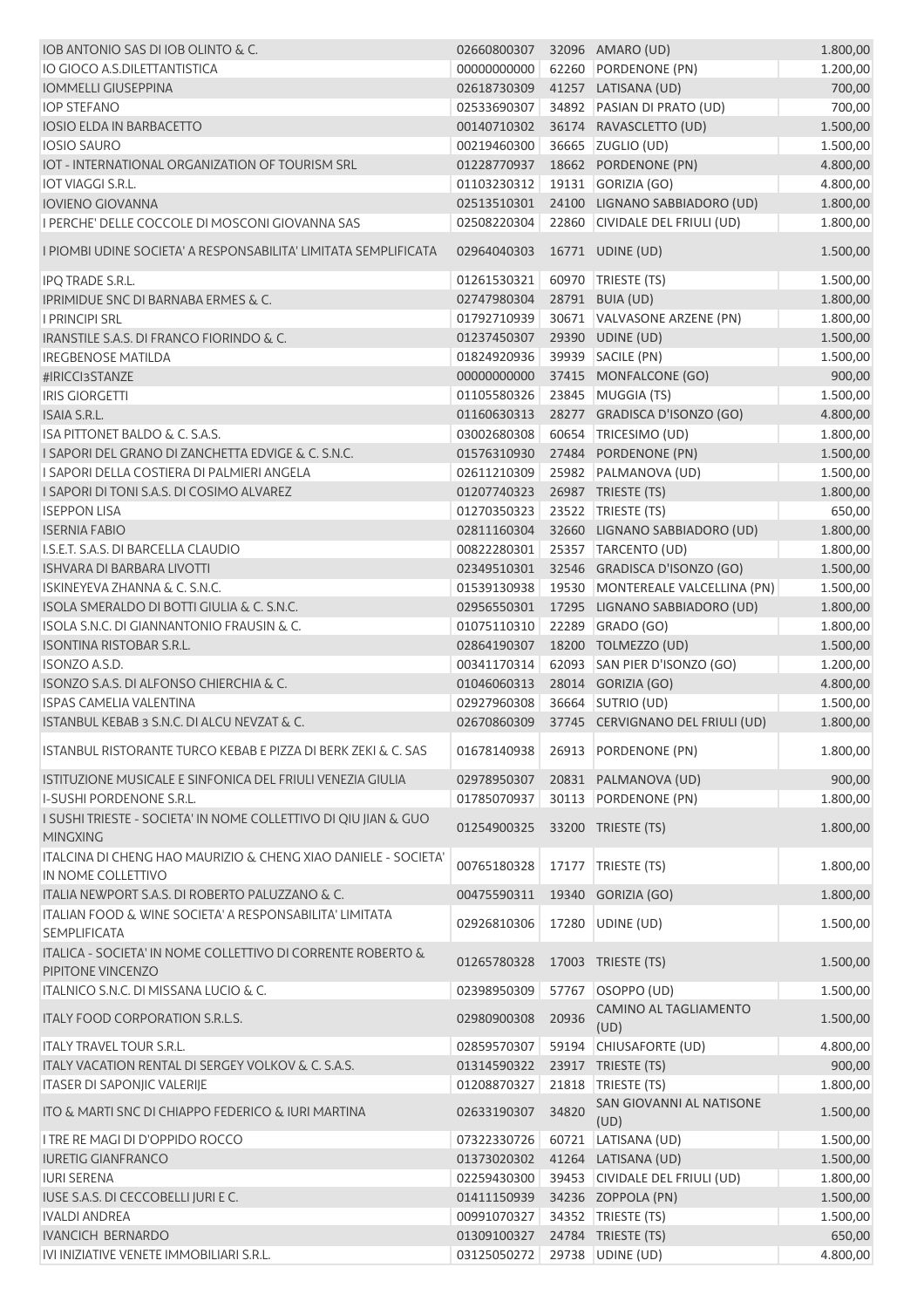| I VINI DI EMILIO BULFON SOCIETA' SEMPLICE AGRICOLA IN BREVE I VINI<br>DI EMILIO BULFON SSA | 01476540933 | 32328 | PINZANO AL TAGLIAMENTO<br>(PN)   | 900,00   |
|--------------------------------------------------------------------------------------------|-------------|-------|----------------------------------|----------|
| <b>IVONNE SORANNO</b>                                                                      | 01326220322 | 34414 | TRIESTE (TS)                     | 1.500,00 |
| IVY TRAVEL ONE DI AL-ACHKAR JVONNE                                                         | 01332420320 |       | 36932 TRIESTE (TS)               | 4.800,00 |
| IZUMI UDINE SAS DI JIN GUI & C.                                                            | 02871830309 |       | 35754 UDINE (UD)                 | 1.800,00 |
| <b>JABER NAZHA</b>                                                                         | 02558190225 |       | 27079 MONFALCONE (GO)            | 1.500,00 |
| <b>JAFARI NOORULLAH</b>                                                                    | 02916260306 |       | 22448 PAVIA DI UDINE (UD)        | 1.800,00 |
| JAJA CAFFE' DI MATTESCO ALESSANDRA                                                         | 01848920938 |       | 18973 BRUGNERA (PN)              | 1.500,00 |
| JALMICCO CORSE ASSOCIAZIONE SPORTIVA DILETTANTISTICA                                       | 00000000000 | 61236 | PALMANOVA (UD)                   | 1.200,00 |
| JAMBO DI ASIA FRANCESCON                                                                   | 02942900305 |       | 33390 BAGNARIA ARSA (UD)         | 1.800,00 |
| JAMES JOYCE CAFE' - SOCIETA' IN ACCOMANDITA SEMPLICE DI RUSSI                              |             |       |                                  |          |
| <b>TIZIANO &amp; C.</b>                                                                    | 01076530326 | 36884 | TRIESTE (TS)                     | 1.800,00 |
| JAMES J. PUB S.A.S. DI COSSI SERGIO & C.                                                   | 00546570318 |       | 35127 GORIZIA (GO)               | 1.500,00 |
| JAZZIN DI LUIGI SARTORI                                                                    | 01162870321 |       | 19423   TRIESTE (TS)             | 1.500,00 |
| J BAR DI ZAMAR JESSICA                                                                     | 01201190319 |       | 32706 STARANZANO (GO)            | 1.500,00 |
| I. & B. SNC DI MORASSUT BERNARD STEVE E FINI GIANLUCA                                      | 01605480936 |       | 26325 CASARSA DELLA DELIZIA (PN) | 1.500,00 |
| JDP S.A.S. DI DE POLI JEAN ALBERT & C.                                                     | 01877900934 |       | 21982 FONTANAFREDDA (PN)         | 1.500,00 |
| JEMAX DI BINCOLETTO MASSIMILIANO E VIDALE JESSICA S.N.C.                                   | 01710600931 |       | 39018 PASIANO DI PORDENONE (PN)  | 1.500,00 |
| J.E.M. S.N.C. DI RICCATO JURI E CUMINI MICHELA                                             | 01871140305 |       | 57806 TRICESIMO (UD)             | 1.800,00 |
| JENYALE S.A.S. DI PATRIZIA CHERMAZ                                                         | 01180270322 |       | 31707 MUGGIA (TS)                | 1.500,00 |
| J&E S.R.L.S.                                                                               | 01305140327 |       | 27109 TRIESTE (TS)               | 1.800,00 |
| <b>JIN CONGZHU</b>                                                                         | 01156820316 |       | 32157 POZZUOLO DEL FRIULI (UD)   | 1.800,00 |
| <b>IIN YONGSHENG</b>                                                                       | 04198990279 |       | 18770 TRIESTE (TS)               | 1.500,00 |
| J & J SERVICE S.A.S. DI ZOL ROBERTO & C.                                                   | 01116270321 |       | 29400 TRIESTE (TS)               | 1.500,00 |
| J. & K. DI PANATO CHRISTIAN S.N.C.                                                         | 02566780306 |       | 31221 RESIA (UD)                 |          |
| J&M HOTELS SNC DI BAICI MATTIA E C.                                                        |             |       |                                  | 1.500,00 |
|                                                                                            | 02833750306 |       | 18775   UDINE (UD)               | 4.800,00 |
| JOIA DI SORRENTINO PASQUALE                                                                | 01318190327 |       | 30310 TRIESTE (TS)               | 1.800,00 |
| JOKER IMAGE DI CHIARA PILOSIO & C. SAS                                                     | 02538360302 | 57733 | UDINE (UD)                       | 1.500,00 |
| <b>JOLLY 1 SRLS</b>                                                                        | 02884070307 |       | 41228 AQUILEIA (UD)              | 1.500,00 |
| JOLLY BAR DI PANTAROTTO CHIARA & C. S.N.C.                                                 | 02265030300 |       | 23967 UDINE (UD)                 | 1.500,00 |
| JOLLY COSTA AZZURRA DI PUNTIN GRAZIELLA & C. S.A.S.                                        | 00536450315 |       | 16934 GRADO (GO)                 | 1.500,00 |
| JOLLY PIZZA RISTO-BAR DI MARSELA HOXHAJ                                                    | 01572740932 |       | 35538 BRUGNERA (PN)              | 1.800,00 |
| JOLLY ROGER DI FERIGO BARBARA & SCLIP MASSIMO SNC                                          | 02898320300 |       | 21335 PAULARO (UD)               | 1.800,00 |
| JOSECO DI MAGNANI PIER PAOLO & C. S.A.S.                                                   | 00162430318 |       | 29033 RONCHI DEI LEGIONARI (GO)  | 4.800,00 |
| JOYTINAT YOGA AYURVEDA TRIESTE APS E SPORTIVA DILETTANTISTICA                              | 01340280328 |       | 60378 TRIESTE (TS)               | 1.200,00 |
| <b>ASD</b>                                                                                 |             |       |                                  |          |
| J.P. DI JESSICA PUNTINI & C. S.A.S.                                                        | 01176810321 |       | 31151   MUGGIA (TS)              | 1.800,00 |
| I. P. SPORT ASSOCIAZIONE SPORTIVA DILETTANTISTICA                                          | 02769500303 |       | 61270 MANZANO (UD)               | 1.200,00 |
| J'S HOUSE DI JANKOVIC BRANKA                                                               | 01199840313 |       | 38122   SAGRADO (GO)             | 1.800,00 |
| <b>JUAN ALBERTO ORLINI</b>                                                                 | 01304160326 |       | 31246 TRIESTE (TS)               | 700,00   |
| JUDIAN DI ZHOU JUNJIE                                                                      | 10695990969 |       | 60344 UDINE (UD)                 | 1.800,00 |
| JUDO KAI GRADISCA D'ISONZO A.S.D.                                                          | 00000000000 |       | 62199 GRADISCA D'ISONZO (GO)     | 1.200,00 |
| JUDO LIBERTAS CORDENONS A.S.D.                                                             | 00000000000 | 61764 | <b>CORDENONS (PN)</b>            | 1.200,00 |
| JUEGOS PARA JUGAR DI CASAGRANDE ROBERTO                                                    | 02323890307 |       | 57660 RONCHIS (UD)               | 1.500,00 |
| <b>JUFI DI NISIC JELENA</b>                                                                | 01107320325 |       | 21442 TRIESTE (TS)               | 1.800,00 |
| <b>JUGAAD ASSOCIAZIONE SPORTIVA DILETTANTISTICA</b>                                        | 00000000000 |       | 61400 PORDENONE (PN)             | 1.200,00 |
| <b>JUGOVAC ALESSANDRO</b>                                                                  | 00899690325 |       | 21775 MUGGIA (TS)                | 700,00   |
| <b>JUGOVAZ SERGIO</b>                                                                      | 00810430322 |       | 23853 TRIESTE (TS)               | 1.800,00 |
| JULIA VIAGGI - S.R.L.                                                                      | 00543780324 |       | 18223   TRIESTE (TS)             | 4.800,00 |
| JULIENNE DI MIOTTO SILVANA - S.A.S.                                                        | 01549410932 |       | 22871 ARBA (PN)                  | 4.800,00 |
| JUMA DI GIULIO ZULIANI & C. SNC                                                            | 02712710306 |       | 36636 CODROIPO (UD)              | 1.500,00 |
| <b>JUOUF SKI TEAM ASD</b>                                                                  | 01442710933 |       | 61514 MANIAGO (PN)               | 1.200,00 |
| <b>JUPITER S.R.L.</b>                                                                      | 02365510367 | 34661 | TRIESTE (TS)                     | 1.500,00 |
| <b>JURETIC LUCIA</b>                                                                       | 00000000000 | 35126 | SAN FLORIANO DEL COLLIO<br>(GO)  | 900,00   |
| <b>JURINCICH NEVERINO</b>                                                                  | 01278050321 |       | 36187   TRIESTE (TS)             | 700,00   |
| <b>JURISSEVICH EDDA</b>                                                                    | 00511320319 |       | 17473 DUINO-AURISINA (TS)        | 1.500,00 |
| JUSTFITNESS S.R.L.                                                                         | 02679610309 |       | 20770   UDINE (UD)               | 1.500,00 |
| <b>KABASHI VESEL</b>                                                                       | 02969170303 |       | 27609 LIGNANO SABBIADORO (UD)    | 1.800,00 |
| KAFANA DI VELOJIC ZORAN & C. S.A.S.                                                        | 02968840302 |       | 32406 MARTIGNACCO (UD)           | 1.800,00 |
| KAIROS S.N.C. DI MORAS ERICA & C.                                                          | 01793650936 |       | 38108 BRUGNERA (PN)              | 1.500,00 |
| KAIROS S.R.L.                                                                              | 01120920325 |       | 59100 TRIESTE (TS)               | 1.500,00 |
| KAJMENI MUSTAFA                                                                            | 02570600300 |       | 40461 LATISANA (UD)              | 700,00   |
|                                                                                            |             |       | 36728 UDINE (UD)                 | 1.500,00 |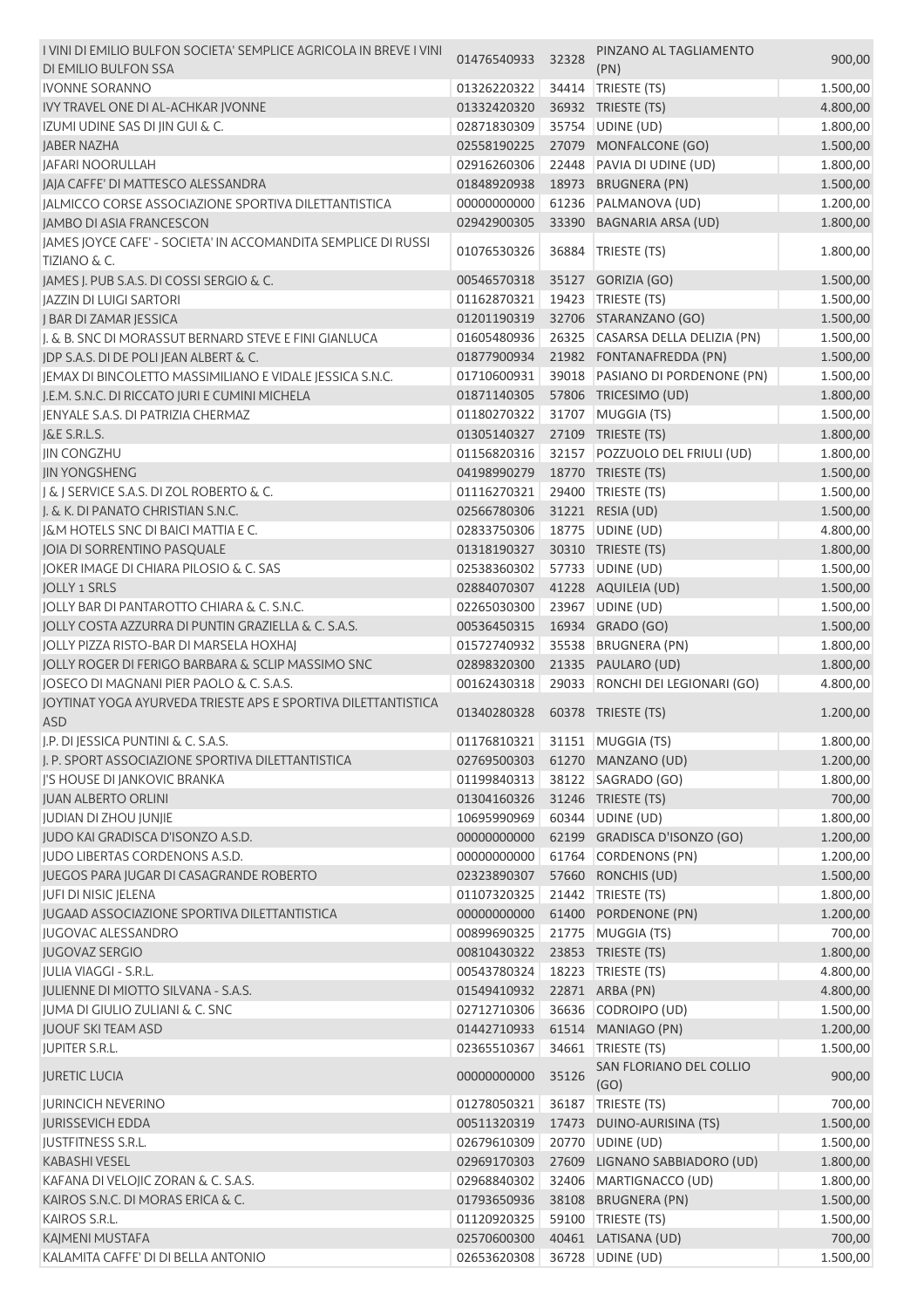| <b>KALLIPOLIS</b>                                                                         | 01142590320                  |       | 57977 TRIESTE (TS)                     | 1.500,00 |
|-------------------------------------------------------------------------------------------|------------------------------|-------|----------------------------------------|----------|
| <b>KALLUDRA TAFIL</b>                                                                     | 01843260934                  |       | 27586 PORDENONE (PN)                   | 1.800,00 |
| KAMA SOCIETA' A RESPONSABILITA' LIMITATA SEMPLIFICATA                                     | 02979670300                  |       | 18989 BASILIANO (UD)                   | 1.500,00 |
| KAMP NADIZA S.R.L.                                                                        | 02963130303                  |       | 27006 PULFERO (UD)                     | 1.500,00 |
| <b>KANE SOULEYMANE</b>                                                                    | 02871290306                  |       | 58224 TAVAGNACCO (UD)                  | 1.500,00 |
| <b>KAORI DI HU LIXIN</b>                                                                  | 09209430967                  |       | 37047 TRIESTE (TS)                     | 1.800,00 |
| <b>KAPPA SRL</b>                                                                          | 01187510316                  |       | 18014 GRADO (GO)                       | 1.800,00 |
| KAPUZINER KELLER S.R.L.C.R.                                                               | 01223740323                  |       | 28170 TRIESTE (TS)                     | 1.800,00 |
| <b>KARATE DO TRIESTE ASD</b>                                                              | 00000000000                  |       | 59754 TRIESTE (TS)                     | 1.200,00 |
| KARATE UDINE A.S.D.                                                                       | 00000000000                  |       | 60982 UDINE (UD)                       | 1.200,00 |
| KARIS SOCIETA' IN NOME COLLETTIVO DI GIULIANO E MARY KARIS                                | 00516680329                  | 16930 | <b>SAN DORLIGO DELLA VALLE</b><br>(TS) | 4.800,00 |
| KARL KELLER S.N.C., DI BENEDETTI & NERI                                                   | 00644130254                  |       | 26815 SAPPADA (UD)                     | 1.800,00 |
| KARMA DI NICHOLAS ZOMPICCHIATTI                                                           | 02921840308                  |       | 22513 REMANZACCO (UD)                  | 1.800,00 |
| KARPINSKA JUSTYNA STANISLAWA                                                              | 02193970304                  | 36564 | CAMINO AL TAGLIAMENTO                  | 1.800,00 |
|                                                                                           |                              |       | (UD)                                   |          |
| KARTODROMO S.R.L.                                                                         | 02530200308                  |       | 41712 PRECENICCO (UD)                  | 1.500,00 |
| KATIA-MAMO S.R.L.S.                                                                       | 01182360311                  |       | 33679 STARANZANO (GO)                  | 1.800,00 |
| <b>KAUS GIANNI</b>                                                                        | 01018930311                  |       | 29524 AIELLO DEL FRIULI (UD)           | 1.500,00 |
| KC SOCIETA' SPORTIVA DILETTANTISTICA S.R.L.                                               | 02520400306                  |       | 25094 LIGNANO SABBIADORO (UD)          | 1.500,00 |
| KEBAB DALL'EGIZIANO DI KHAISAM MOHAMED                                                    | 01197660317                  |       | 42235 MONFALCONE (GO)                  | 1.800,00 |
| <b>KEBER EDI</b>                                                                          | 00399420314                  |       | 37847 CORMONS (GO)                     | 900,00   |
| <b>KEBER RENATO</b>                                                                       | 00441280310                  | 38199 | CORMONS (GO)                           | 900,00   |
| <b>KEEP MOVING ASD</b>                                                                    | 02617140302                  |       | 61048 UDINE (UD)                       | 1.200,00 |
| KELLY CAFE' DI BANACH KINGA                                                               | 02982950301                  | 21130 | SAN GIOVANNI AL NATISONE<br>(UD)       | 1.500,00 |
| <b>KERMEZ VERA</b>                                                                        | 00000000000                  |       | 25274 TRIESTE (TS)                     | 650,00   |
| KEY 3 - VIAGGI - CONGRESSI - PUBBLICHE RELAZIONI - SOCIETA' A<br>RESPONSABILITA' LIMITATA | 00571400324                  |       | 32035 TRIESTE (TS)                     | 4.800,00 |
| KEY CONGRESSI - SOCIETA' A RESPONSABILITA' LIMITATA                                       | 00839230323                  |       | 44221   TRIESTE (TS)                   | 1.500,00 |
| KIBA S.N.C. DI MICHELA CONTI & C.                                                         | 02796830301                  |       | 17935 PASIAN DI PRATO (UD)             | 1.500,00 |
| KIKO' CAFFE' DI BURATTI VANIA                                                             | 02770590301                  |       | 26470 UDINE (UD)                       | 1.500,00 |
| KING'S ARM S.N.C. DEI FRATELLI OLIVA FABIO, GIUSEPPE E STEFANO                            | 01757380934                  |       | 32114 PORDENONE (PN)                   | 1.500,00 |
| KING S.R.L.S.                                                                             | 01327100325                  |       | 18574 TRIESTE (TS)                     | 1.800,00 |
| <b>KITE LIFE GRADO ASD</b>                                                                | 01158510311 60299 GRADO (GO) |       |                                        | 1.200,00 |
| KITTY BAR DI COMISSO LAURA                                                                |                              |       | 01761730934 21513 SPILIMBERGO (PN)     | 1.500,00 |
| <b>KITZMULLER THOMAS</b>                                                                  |                              |       | 00413600313 35730 CORMONS (GO)         | 1.800,00 |
| KLANJSCEK KATJA                                                                           | 00000000000                  |       | 19058 GORIZIA (GO)                     | 900,00   |
| KLUGMANN MARIA ELENA "BBNAON B&B"                                                         | 00000000000                  |       | 37236 PORDENONE (PN)                   | 900,00   |
| K&N DI ALMERIGOTTI NICHOLAS E C. SNC                                                      | 01314610328                  |       | 38777 MUGGIA (TS)                      | 1.800,00 |
| KNULP SNC DI FAUSTO VILEVICH E MASSIMO VECCHIET                                           | 01257790327                  |       | 22098 TRIESTE (TS)                     | 1.500,00 |
| KOGOJ SILVIO                                                                              | 00344350319                  |       | 31145 MEDEA (GO)                       | 900,00   |
| KOKULANDELA ASSOCIAZIONE SPORTIVA DILETTANTISTICA                                         | 00000000000                  |       | 62010 OSOPPO (UD)                      | 1.200,00 |
| KOLLCAKU SANIJE                                                                           | 02398140307                  |       | 38575 PALAZZOLO DELLO STELLA (UD)      | 1.500,00 |
| KOMAVLI VALENTINA                                                                         | 00000000000                  |       | 33673 TRIVIGNANO UDINESE (UD)          | 900,00   |
| KONEC S.R.L.                                                                              | 01680940937                  |       | 18385 CASARSA DELLA DELIZIA (PN)       | 1.800,00 |
| KOPAC S.A.S. DI KOPAC SONIA & C                                                           |                              |       |                                        |          |
| <b>KOPAC SHARY</b>                                                                        | 01392230304                  |       | 38539 TARVISIO (UD)                    | 4.800,00 |
|                                                                                           | 02990310308                  |       | 32254   TOLMEZZO (UD)                  | 1.500,00 |
| KOSMIC SOCIETA' SPORTIVA SRL                                                              | 01118580933                  |       | 34553 PORDENONE (PN)                   | 1.500,00 |
| KOSTANI S.A.S. DI KOSOVARE MUSTAFA                                                        | 01300450325                  |       | 31661   TRIESTE (TS)                   | 1.500,00 |
| KOZLIN ALESSANDRO                                                                         | 01051150314                  |       | 30588 GORIZIA (GO)                     | 700,00   |
| K.P.H. DI KRATTER PAOLO & C. SOCIETA' IN NOME COLLETTIVO                                  | 00739640258                  |       | 25503 SAPPADA (UD)                     | 1.800,00 |
| KRA.MO. S.R.L.                                                                            | 01559470305                  |       | 29999 TARVISIO (UD)                    | 4.800,00 |
| <b>KRANNER PATRIZIA</b>                                                                   | 01847340302                  |       | 29767 TARVISIO (UD)                    | 1.800,00 |
| <b>KRATTER PIERGIORGIO</b>                                                                | 00819860255                  |       | 27700 SAPPADA (UD)                     | 1.800,00 |
| <b>KRATTER SILVANO</b>                                                                    | 01185340252                  |       | 22426 SAPPADA (UD)                     | 1.800,00 |
| K.R.G. S.A.S. DI CINCOTTA ROBERTO & C.                                                    | 01147690315                  |       | 16958 MONFALCONE (GO)                  | 1.800,00 |
| <b>KRIEGER CORNELIA</b>                                                                   | 01772010300                  |       | 30540 LIGNANO SABBIADORO (UD)          | 1.500,00 |
| KRILU S.R.L.S.                                                                            | 01857410938                  |       | 18064 PORCIA (PN)                      | 1.800,00 |
| KRIOS SOCIETA' COOPERATIVA                                                                | 02397940301                  |       | 24574 POZZUOLO DEL FRIULI (UD)         | 1.500,00 |
| KRISHNA - SOCIETA' IN NOME COLLETTIVO DI SINGH BALDEV & C.                                | 01123040329                  |       | 17396 TRIESTE (TS)                     | 1.800,00 |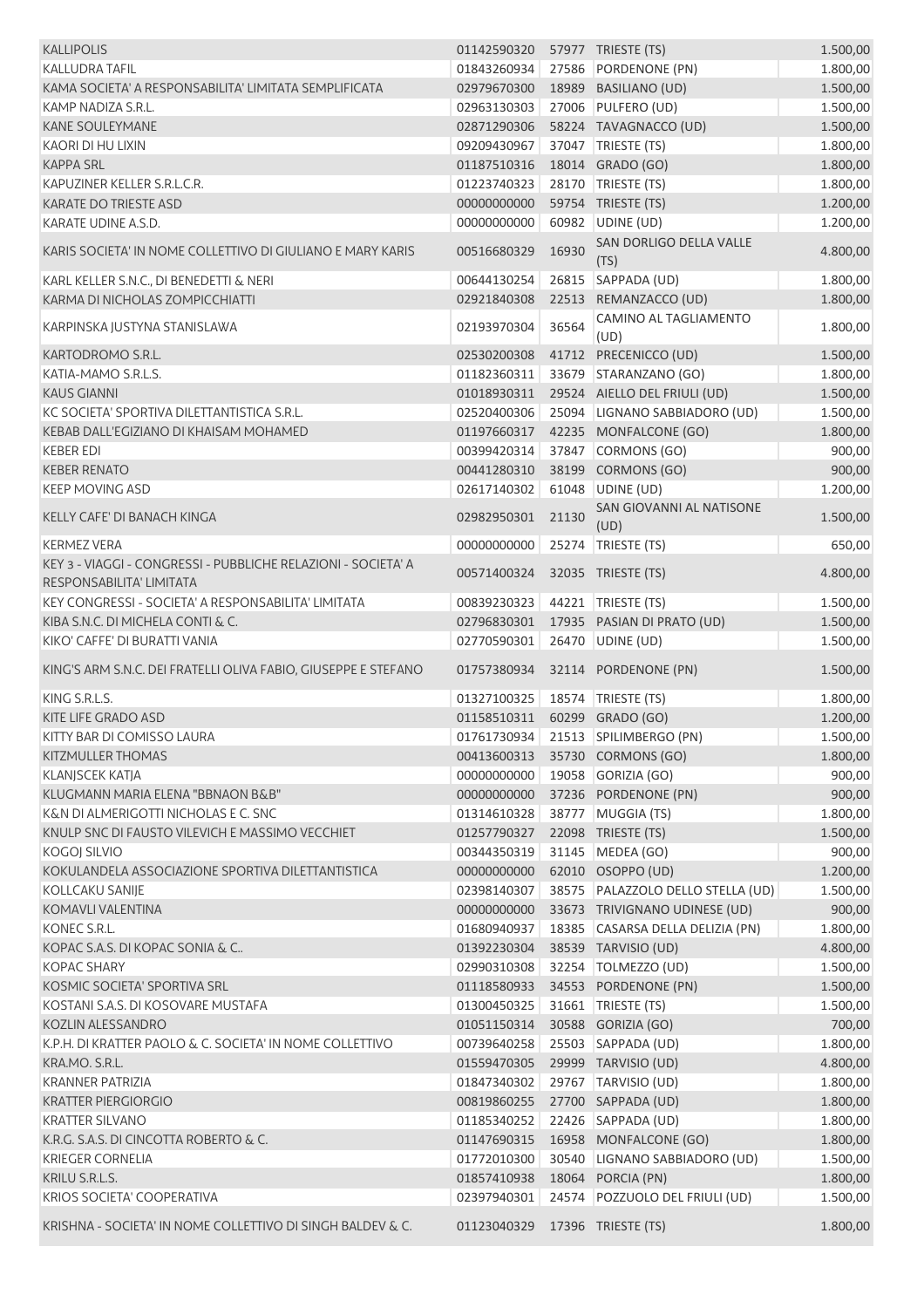| <b>KRISTANI ADELINA</b>                                                     | 03002660300 |       | 58653 MAGNANO IN RIVIERA (UD)                          | 1.500,00 |
|-----------------------------------------------------------------------------|-------------|-------|--------------------------------------------------------|----------|
| <b>KRIZMAN ALESSIO</b>                                                      | 01293030324 |       | 23073 TRIESTE (TS)                                     | 1.800,00 |
| <b>KRSTIC DANICA</b>                                                        | 01228590327 |       | 17069 TRIESTE (TS)                                     | 650,00   |
| <b>KRUML ALEXANDER</b>                                                      | 01069660320 |       | 58894 TRIESTE (TS)                                     | 700,00   |
| <b>KSC SERVICES DI SINGH AMRIT PREET</b>                                    | 01613710936 |       | 57843 PASIANO DI PORDENONE (PN)                        | 4.800,00 |
| KULTO DI ZANCO DETTO FRANCO LUCILLA                                         | 01548880937 |       | 24180 SEQUALS (PN)                                     | 1.500,00 |
| KULTURNI CENTER LOJZE BRATUZ                                                | 01000340313 |       | 60543 GORIZIA (GO)                                     | 1.500,00 |
| KUMA SOCIETA' SPORTIVA DILETTANTISTICA A RESPONSABILITA'<br><b>LIMITATA</b> | 02221530302 |       | 28424 CODROIPO (UD)                                    | 1.500,00 |
| K'UN-LUN VIAGGI DI LOREDANA BREZZA E ELISABETTA MAKUC S.A.S.                | 00544890312 | 21076 | GORIZIA (GO)                                           | 4.800,00 |
| KUORE S.P.A.                                                                | 02868070307 |       | 42660 TAVAGNACCO (UD)                                  | 1.800,00 |
| <b>KURTI AURORA</b>                                                         | 02964800300 |       | 22518 UDINE (UD)                                       | 1.800,00 |
| KWAI DI EMANUELE MIANI & C. S.A.S.                                          | 03006010304 |       | 57696 SAN DANIELE DEL FRIULI (UD)                      | 1.800,00 |
| <b>KYKLOS ASD</b>                                                           | 01708350937 |       | 61759 PRATA DI PORDENONE (PN)                          | 1.200,00 |
| LA104 WESTERN HOUSE DI GHELLERE ANNALISA                                    | 00000000000 |       | 37916 SAN DANIELE DEL FRIULI (UD)                      | 900,00   |
| LA 12°NOTTE DI LINDA ALESSANDRA                                             | 00000000000 |       | 21146 UDINE (UD)                                       | 900,00   |
| LA ALEGRA DI DOSMO E BENEGAS SOCIETA' AGRICOLA                              | 02540550304 |       | 37577 LUSEVERA (UD)                                    | 1.800,00 |
| LA BAITA DI LENCHIG VALERIA & C. S.N.C.                                     | 02167520309 |       | 20159 ATTIMIS (UD)                                     | 1.800,00 |
| LA BAITA DI PASQUIN SAMANTHA                                                | 01648610937 | 59759 | <b>SAN GIORGIO DELLA</b><br>RICHINVELDA (PN)           | 1.500,00 |
| LA BALOTARIE DI PIVIDORI GIUSEPPE & C. S.N.C.                               | 00544370307 |       | 28155 TARCENTO (UD)                                    | 1.800,00 |
| LA BARACCA DEL PESCE DI SANSON ANDREA & C. S.A.S.                           | 00506770312 |       | 32223 TURRIACO (GO)                                    | 1.800,00 |
| LA BARACHETA DI THOBANI YASMINE                                             | 01179630312 |       | 27966 GRADISCA D'ISONZO (GO)                           | 1.800,00 |
| LA BARCHESSA DI CORVA DI ALBERTO CAMPAGNUTTA                                | 01866930934 |       | 30894 AZZANO DECIMO (PN)                               | 900,00   |
| LAB.ART. SRL                                                                | 02802910303 |       | 23541 CIVIDALE DEL FRIULI (UD)                         | 1.800,00 |
| <b>LABBATE MICHELE</b>                                                      | 00988120325 |       | 34421 TRIESTE (TS)                                     | 1.500,00 |
| LA BETOLA DI TRAINO GIANFRANCO                                              | 01329260325 |       | 32631   TRIESTE (TS)                                   | 1.800,00 |
| LA BETOLA DI ZOLU DI CIMENTI ALAN                                           | 02986490304 |       | 40021 ENEMONZO (UD)                                    | 1.500,00 |
| LA BETTOLA DI BUZZULINI KATIA E C. S.N.C.                                   | 02738120308 |       | 24259 ARTEGNA (UD)                                     | 1.500,00 |
| LA BETTOLA SNC DI BARBA ALICE MIHAELA & C.                                  | 02940050301 |       | 24654 UDINE (UD)                                       | 1.500,00 |
| LA BIRROTECA DI FABBRO T., MARSON S. E SANDRIN O. S.N.C.                    | 01777860931 |       | 28951 PORDENONE (PN)                                   | 1.500,00 |
| LABNAILSTUDIO DI DE PRATO FEDERICA                                          | 03008360301 |       | 60757 TARCENTO (UD)                                    | 1.500,00 |
| LA BODEGUITA DI PIASENTIN LISA                                              | 04333120261 | 21761 | SAN VITO AL TAGLIAMENTO<br>(PN)                        | 1.500,00 |
| LA BOMBONERA S.R.L.                                                         |             |       | 02293750309 28346 TAVAGNACCO (UD)                      | 1.500,00 |
| LA BOMBONIERA DI SEDONATI SILVIA & C. S.N.C.                                | 01660490937 |       | 62189 MANIAGO (PN)                                     | 1.500,00 |
| LA BORA - SOCIETA' COOPERATIVA A R. L.                                      | 00838420321 |       | 28888 TRIESTE (TS)                                     | 1.500,00 |
| LABORATORIO ARTISTICO DI SARA IRENE                                         | 02339050300 |       | 35076 POVOLETTO (UD)                                   | 900,00   |
| LABORATORIO DELL'IMMAGINARIO SCIENTIFICO - SOCIETA'<br><b>COOPERATIVA</b>   | 00936870328 |       | 57993 TRIESTE (TS)                                     | 900,00   |
| LABORATORIO DI PASTICCERIA S.N.C. DI DE GIORGIO GILBERTO & C.               | 01205010307 | 22076 | DIGNANO (UD)                                           | 1.500,00 |
| LABORATORIO PASTICCERIA ADORINNI IVANO DI MARCO ADORINNI                    | 01707450308 |       | 36858 UDINE (UD)                                       | 1.500,00 |
| LA BOTTEGACCIA DI FOSCHIATTI IVAN                                           | 02768400307 |       | 22216 GEMONA DEL FRIULI (UD)                           | 1.500,00 |
| LA BOTTEGA DI TRIMALCIONE DI ZACCHINI WALTER                                | 00938430329 |       | 35680 TRIESTE (TS)                                     | 1.800,00 |
| LA BOUTIQUE DI TRUDY DI PIZZIGNACCO FREDERIC SAS                            | 01196220311 |       | 33715 STARANZANO (GO)                                  | 1.500,00 |
| LA BRAIDA DI DRESSI MAURO & C. S.A.S.                                       | 02471630307 |       | 32604 CIVIDALE DEL FRIULI (UD)                         | 1.800,00 |
| LA BRENTE DI PLAI GABRIELE S.A.S.                                           | 01944980307 |       | 37726   FAGAGNA (UD)                                   | 1.800,00 |
| LA BUFERA DI ZAMOSKOVINA LINA & C. S.A.S.                                   | 01524760939 |       | 34301 SESTO AL REGHENA (PN)                            | 1.500,00 |
| LA BUONA FORCHETTA DI ZACCHIGNA OSCAR                                       | 01201730320 | 36104 | SAN DORLIGO DELLA VALLE                                | 1.800,00 |
| LA BUSSOLA 2012 DI PRATO SABINA                                             | 01206830323 |       | (TS)                                                   | 1.800,00 |
| LA BUSSOLA DI CRISTIANO ANTONIO                                             | 02314500303 |       | 28706 MUGGIA (TS)<br>21085 SAN DANIELE DEL FRIULI (UD) | 1.800,00 |
| "LA BUSSOLA" GRUPPO AUTONOMO DI BASE DEL C.T.S.                             | 01114090317 |       | 47525 GORIZIA (GO)                                     | 1.500,00 |
| LA BUTEGHE DI PIERUTE DI MAIERON PAOLA                                      | 02390190300 |       | 42202 TOLMEZZO (UD)                                    | 1.800,00 |
| LA CAFFETOTECA DI RICCARDO MARCELLA                                         | 02752000303 |       | 21677 UDINE (UD)                                       | 1.500,00 |
| LA CAFFETTERIA DI PAOLA CANCIANI & C. S.N.C.                                | 00516930310 |       | 19706 SAN CANZIAN D'ISONZO (GO)                        | 1.500,00 |
| LA CAFFETTERIA DI TARARAN MONICA                                            | 01822480933 |       | 24970 MANIAGO (PN)                                     | 1.500,00 |
| LA CAMBUSIERA DI BRATOS SIMONETTA                                           | 01231280320 |       | 22619 MUGGIA (TS)                                      | 1.500,00 |
| LA CAMPAGNOLA DI ERICA VASCON & C. - S.N.C.                                 | 00442210316 | 32191 | SAN GIOVANNI AL NATISONE                               | 1.800,00 |
|                                                                             |             |       | (UD)                                                   |          |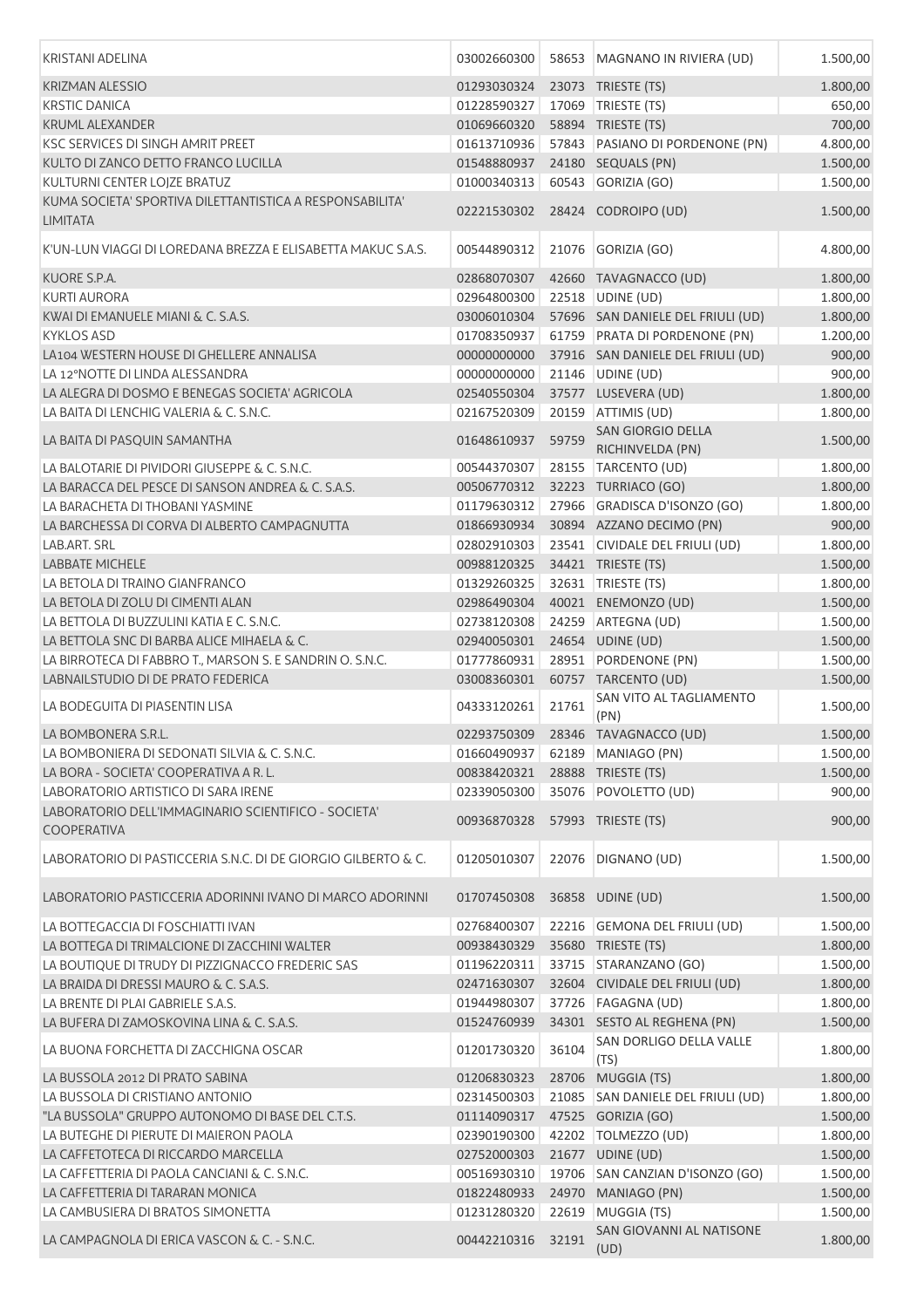| LA CANTINACCIA DI CERA MASSIMO                                                                                    | 01029370325 |       | 26202 TRIESTE (TS)                | 1.800,00 |
|-------------------------------------------------------------------------------------------------------------------|-------------|-------|-----------------------------------|----------|
| LA CANTINETTA 2.0 DI DANIELE CORRADO                                                                              | 02926160306 |       | 19865 UDINE (UD)                  | 1.500,00 |
| LA CAPPELLA UNDERGROUND CENTRO RICERCA SPER. CINEMATOG. E<br>A/V                                                  | 00556780328 | 57918 | TRIESTE (TS)                      | 4.800,00 |
| LA CARAVELLA S.A.S. DI BORZI PINA E C.                                                                            | 00447690314 |       | 19926 STARANZANO (GO)             | 4.800,00 |
| LA CASA BLU DI MONASTETTO DI FRANCESCA AGOSTO                                                                     | 00000000000 |       | 17805 TRICESIMO (UD)              | 900,00   |
| LA CASA DEI BASSOTTI DI MARINA RONDINI                                                                            | 00000000000 |       | 39941 TRIESTE (TS)                | 900,00   |
| LA CASA DELLA MUSICA DI BERNARDI ALESSIA                                                                          | 01204120313 |       | 18416 GORIZIA (GO)                | 900,00   |
| LA CASA DEL SOLE                                                                                                  | 00000000000 |       | 39927 MANZANO (UD)                | 900,00   |
| LA CASA DI ANNA/ONINE HISA                                                                                        | 00000000000 | 38644 | RESIA (UD)                        | 900,00   |
| LA CASA GIALLA S.N.C. DI FURLAN SARA & C.                                                                         | 01836670933 |       | 25288 PRATA DI PORDENONE (PN)     | 1.800,00 |
| LA CASALINGA DI CARELLI EMANUELE E RIZZI PASQUALINA - SOCIETA'                                                    |             |       |                                   |          |
| <b>INNOME COLLETTIVO</b>                                                                                          | 01195260326 | 37455 | TRIESTE (TS)                      | 1.500,00 |
| LA CASA SUL FIUME DI CAPRARA GIUSEPPE                                                                             | 00000000000 |       | 39907 SAN DANIELE DEL FRIULI (UD) | 900,00   |
| LA CASETTA DELLE UNGHIE DI DELL'OSTE FRANCESCA                                                                    | 02089530303 |       | 21404 TREPPO GRANDE (UD)          | 1.500,00 |
| L'ACCADEMIA S.R.L.                                                                                                | 01514350931 |       | 24721 SACILE (PN)                 | 1.500,00 |
| <b>LACCHE' VANIRA</b>                                                                                             | 01197330317 |       | 25335 TURRIACO (GO)               | 1.500,00 |
| LA CERVECERIA S.N.C. DI GREGORIS EDY & C.                                                                         | 01356740934 |       | 28686 CASARSA DELLA DELIZIA (PN)  | 1.800,00 |
| LA CERVE S.R.L.                                                                                                   | 01851400935 | 36381 | SAN VITO AL TAGLIAMENTO<br>(PN)   | 1.500,00 |
| LA CHANCE SRLS                                                                                                    | 01204620312 |       | 21710 GORIZIA (GO)                | 1.500,00 |
| LA CHEF MOBILE DI NATASCHA NOIA                                                                                   | 01165160316 |       | 58005 GORIZIA (GO)                | 1.500,00 |
| LA CHIUSA SOCIETA' COOPERATIVA                                                                                    | 01625480304 |       | 21382 CHIUSAFORTE (UD)            | 1.500,00 |
|                                                                                                                   | 00000000000 |       | 40705 DUINO-AURISINA (TS)         | 900,00   |
| LA CINCIARELLA<br>LA UJALIZENIE JUUIETA UUUPERATIVA JUUIALE IIYIPREJA JUUIALE                                     |             |       |                                   |          |
|                                                                                                                   | 02541890303 |       | 27257 SAN DANIELE DEL FRIULI (UD) | 1.800,00 |
| LA COCCINELLA S.A.S. DI DOVIER SONIA & C.                                                                         | 02227890304 |       | 19555 UDINE (UD)                  | 1.500,00 |
| LA COLLINA - SOCIETA' COOPERATIVA SOCIALE ONLUS IMPRESA<br>SOCIALE IN SIGLA LA COLLINA SOC. COOP. IMPRESA SOCIALE | 00746150325 |       | 59081 TRIESTE (TS)                | 900,00   |
| LA COLOMBARA S.N.C. DI AIZZA MONYA E KATIA                                                                        | 00579040304 |       | 20087 AQUILEIA (UD)               | 1.800,00 |
| LA COMBRICCOLA DI VINCENZO INGEGNO & C. S.A.S.                                                                    | 02965410307 |       | 16923 UDINE (UD)                  | 1.800,00 |
| LA COMPAGNIA DEL FORTE S.R.L.                                                                                     | 02784500304 | 21774 | MALBORGHETTO VALBRUNA<br>(UD)     | 4.800,00 |
| LACOM S.R.L.                                                                                                      | 00986750321 |       | 20514 SGONICO (TS)                | 4.800,00 |
| LA CONCA S.N.C. DI POLETTO GIUSEPPE E C.                                                                          | 01067280931 |       | 37130 FONTANAFREDDA (PN)          | 1.500,00 |
| <b>LA CONTRADA</b>                                                                                                | 00000000000 |       | 40538 CIVIDALE DEL FRIULI (UD)    | 900,00   |
| LA CONTRADA - TEATRO STABILE DI TRIESTE - DI LIVIA AMABILINO                                                      |             |       |                                   |          |
| BOBBIO & C. S.A.S. - IMPRESA SOCIALE                                                                              | 00199460320 |       | 18296   TRIESTE (TS)              | 1.500,00 |
| LA CORTE DEI SAPORI DI SPAGNOLO GIORGIO                                                                           | 02585420306 |       | 28092 TOLMEZZO (UD)               | 1.800,00 |
| LA CORTE DEL BECCO FINO DI TOMASIN FRANCESCA & C. S.A.S.                                                          | 02099260305 |       | 17701 MANZANO (UD)                | 1.500,00 |
| LA CORTE DI BACCO DI KATIA PEROSA                                                                                 | 02698100308 |       | 26765 SAN DANIELE DEL FRIULI (UD) | 1.500,00 |
| LA CORTE S.R.L.                                                                                                   | 02488450301 |       | 39417 BAGNARIA ARSA (UD)          | 1.800,00 |
| LA CORTINE - SOCIETA' SEMPLICE AGRICOLA                                                                           | 03002380305 |       | 61007 CODROIPO (UD)               | 1.800,00 |
| <b>LACOVIG SARA</b>                                                                                               | 01061260327 |       | 19763   TRIESTE (TS)              | 1.800,00 |
| LA DE JURE DI IGOR BABICI                                                                                         | 01314810324 |       | 33186 TRIESTE (TS)                | 1.800,00 |
| LA DELIZIA DI CARRATU' LUCIA & C. S.N.C.                                                                          | 02604260303 |       | 27241 TARVISIO (UD)               | 1.500,00 |
| LA' DI BERTO SERVIZI DI RUZZON ROMANO & C. S.N.C.                                                                 | 02195940305 |       | 22338 FAEDIS (UD)                 | 1.800,00 |
| LA' DI BOSCHET S.N.C. DI BRONZIN ALESSIO PONTELLO GABRIELE E C.                                                   | 02855030306 |       | 31567 TRICESIMO (UD)              | 1.800,00 |
| LA DI BUSUT DI FABRO OMBRETTA                                                                                     | 02550440305 |       | 36189 TALMASSONS (UD)             | 1.500,00 |
| LA' DI LOR.R. SNC DI TAVARIS RAFFAELLA E FONTANINI ROMINA                                                         | 02329500306 |       | 18502 SAN VITO AL TORRE (UD)      | 1.500,00 |
| LA' DI MARC DI STEFANUTTI FRANCA                                                                                  | 01467970305 |       | 59768 CAMPOFORMIDO (UD)           | 1.500,00 |
| LA' DI MARIUTE S.A.S. DI BROCHETTA DANIELA E C.                                                                   | 02340540307 |       | 40470 SEDEGLIANO (UD)             | 1.800,00 |
| LA DI MARIUTE SOCIETA' A RESPONSABILITA' LIMITATA SEMPLIFICATA                                                    | 02935260303 |       | 58551 UDINE (UD)                  | 1.800,00 |
|                                                                                                                   |             |       |                                   |          |
| "LA DI SACHEVIN" SOCIETA' AGRICOLA DI SACCAVINI S.S.                                                              | 02517230302 | 34490 | POVOLETTO (UD)                    | 1.800,00 |
| LA' DI VALAN                                                                                                      | 00000000000 |       | 61040 MANIAGO (PN)                | 900,00   |
| LA DI YARI DI PASSARO YARI                                                                                        | 02713540306 |       | 26020 UDINE (UD)                  | 1.500,00 |
| LA DOLCE VITA DI FABBRO MIRIANA                                                                                   | 01870630934 |       | 61022 FONTANAFREDDA (PN)          | 1.500,00 |
| LA DOLCE VITA DI LINDURA FRANCESCA                                                                                | 02706680309 |       | 39643 MANZANO (UD)                | 1.800,00 |
| LA DOLCE VITA DI MASET PIERGIUSEPPE E CALVERI VANIA S.N.C.                                                        | 02650890300 |       | 21461 TOLMEZZO (UD)               | 1.500,00 |
| LA DOLCE VITA DI ZINGARO GIUSEPPE                                                                                 | 07633080721 |       | 33787 CASARSA DELLA DELIZIA (PN)  | 1.500,00 |
| LA DOSOLINA DI LUPIERI DOSOLINA                                                                                   | 02274380308 |       | 28477 RONCHI DEI LEGIONARI (GO)   | 4.800,00 |
| LADYBIRD SAS DI ANTONIACOMI ALICE E C.                                                                            | 02457640304 |       | 37066 UDINE (UD)                  | 1.500,00 |
| LADY FUN DI ALAIA MARIA CRISTINA                                                                                  | 01849830938 |       | 25083 ZOPPOLA (PN)                | 1.500,00 |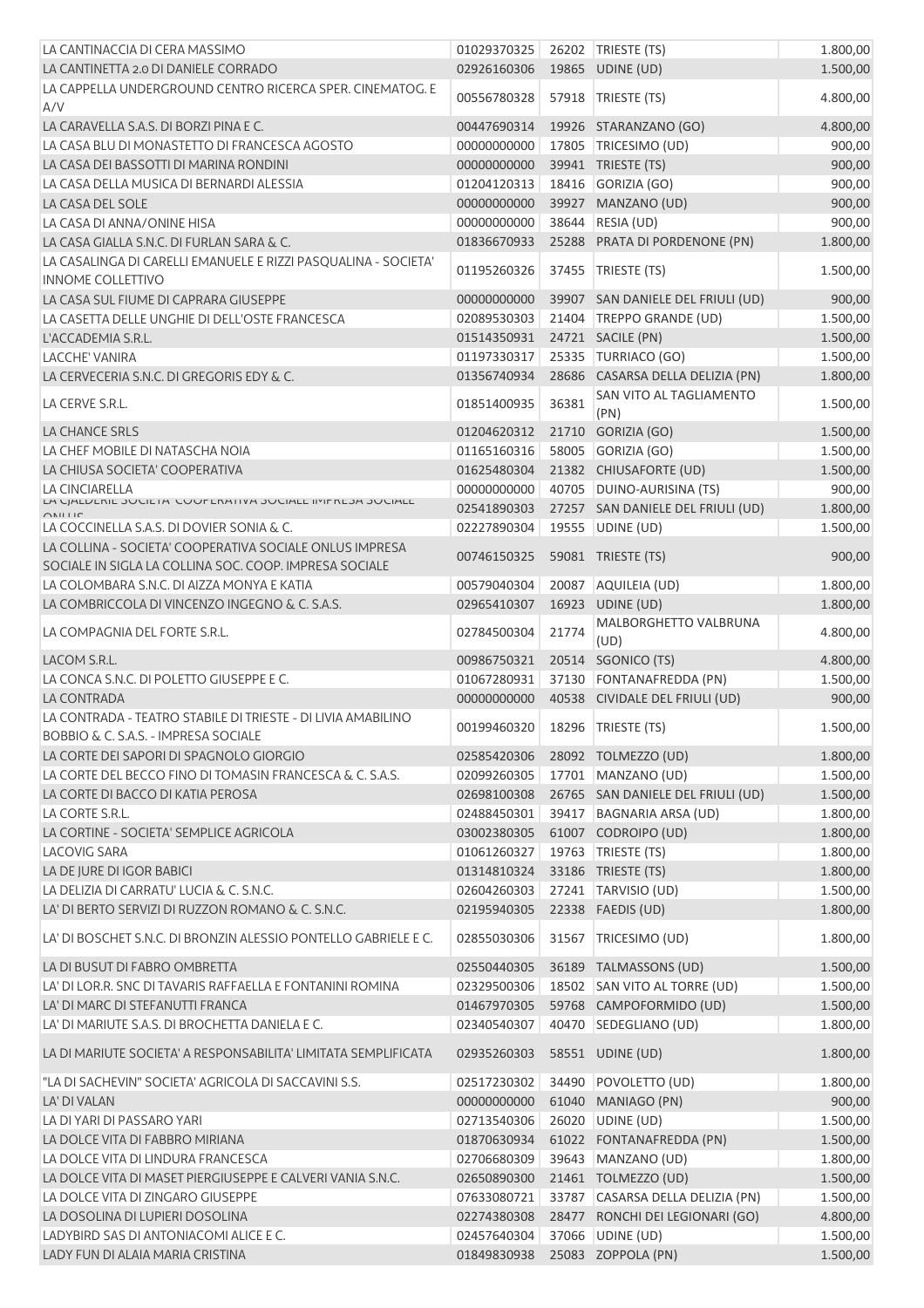| LA FABBRICA S.R.L.                                                                     | 01540200936 | 29710 | MORSANO AL TAGLIAMENTO<br>(PN)    | 1.800,00 |
|----------------------------------------------------------------------------------------|-------------|-------|-----------------------------------|----------|
| LA FAULA DI COLAUTTI LUCA E MACKAY PAUL ROBERT SOCIETA'<br><b>SEMPLICE</b>             | 02106280304 |       | 42140 POVOLETTO (UD)              | 1.800,00 |
| LA FAVORITA DI AFELTRA ELIA & C. S.A.S.                                                | 01167850310 |       | 36048 CORMONS (GO)                | 1.800,00 |
| LA FENICE A.S.D.                                                                       | 01201980313 |       | 25235 MONFALCONE (GO)             | 1.500,00 |
| LA FENICE ELITE FITNESS SSD A RL                                                       | 01304150327 |       | 57754 TRIESTE (TS)                | 1.200,00 |
| LA FENICE S.R.L.                                                                       | 02241530308 |       | 25504 LIGNANO SABBIADORO (UD)     | 4.800,00 |
| LA FERRATA DI DE RIGO PLAINA UGO & C. S.N.C.                                           | 01369420938 |       | 20800 PORDENONE (PN)              | 1.800,00 |
| LA FERRATA S.R.L.                                                                      | 02885940300 |       | 33914 VARMO (UD)                  | 1.800,00 |
| LA FERULA - SOCIETA' AGRICOLA SEMPLICE                                                 | 01092360310 |       | 41269 STARANZANO (GO)             | 1.800,00 |
| LAFILMO DI GABRIELE FUSO                                                               | 02640480303 |       | 57652 UDINE (UD)                  | 1.500,00 |
| LA FONTANA SNC DI DELVECCHIO ADA E C.                                                  | 01105410326 | 18290 | SAN DORLIGO DELLA VALLE<br>(TS)   | 4.800,00 |
| LA FRANCA - SOCIETA' AGRICOLA SEMPLICE DI CAMPION NICOLA                               | 00821010303 |       | 40394 BAGNARIA ARSA (UD)          | 900,00   |
| LAFRANCONI SONIA                                                                       | 01779310935 |       | 36166 AZZANO DECIMO (PN)          | 1.500,00 |
| LA FRASCA DI HORMANN HELGA                                                             | 01601740937 |       | 26099 SAN QUIRINO (PN)            | 1.500,00 |
| LA FUTURA S.A.S. DI GIANGREGORIO PIETRO & C.                                           | 02726680305 |       | 47484 CAMPOFORMIDO (UD)           | 4.800,00 |
| <b>LAGANIS SAMUELE</b>                                                                 | 01032120329 |       | 17281 TRIESTE (TS)                | 1.800,00 |
| LA GELATERIA DI ROSSI FABIO & FOSCHIANI ALESSANDRA SNC                                 | 02672770308 |       | 39048 TAVAGNACCO (UD)             | 1.500,00 |
| LA GELATERIA IN BORC DI BOSSER MASSIMO                                                 | 01726870932 |       | 39030 POLCENIGO (PN)              | 1.500,00 |
| LA GENZIANELLA S.R.L.                                                                  | 01653920932 |       | 27547 AVIANO (PN)                 | 1.800,00 |
| LA GERLA BLU DI TAFARUCI ERGIDA                                                        | 02900090305 |       | 31390 VERZEGNIS (UD)              | 900,00   |
| LAGHETTO ALCIONE S.N.C. DI PASCOLI CRISTIAN E MODUGNO CLAUDIA   03337830982            |             |       | 26122   UDINE (UD)                | 1.800,00 |
| LA GIRANDOLA S.A.S. DI MAKRIS CHARALAMPOS & C.                                         | 01178970321 |       | 61114 TRIESTE (TS)                | 1.500,00 |
| LA GIRANDOLA S.N.C. DI SKOLARIS MARIANO & C.                                           | 01013200314 | 23049 | GORIZIA (GO)                      | 1.500,00 |
| LA GIRANDOLA S.R.L.                                                                    | 01166740314 |       | 20917 GORIZIA (GO)                | 1.500,00 |
| LA GOLOSA DI CASONATO DOLORES                                                          | 02416520308 |       | 22496 UDINE (UD)                  | 1.500,00 |
| LA GOLOSA S.N.C. DI TRAVERSO SARA & C.                                                 | 01312950932 |       | 17147 CORDENONS (PN)              | 1.500,00 |
| LA GONDOLA DI MIRAVAL REGINA                                                           | 04918400260 |       | 28141 TARVISIO (UD)               | 1.500,00 |
| LA GRADESE PICCOLA S. C. AUTOTRASPORTI A R.L.                                          | 00051300317 |       | 32877 GRADO (GO)                  |          |
| LA GRANDE MURAGLIA DI ZHOU PINSHU                                                      | 01423610938 |       | 60270 PASIANO DI PORDENONE (PN)   | 700,00   |
|                                                                                        |             |       |                                   | 1.800,00 |
| L'AGRIFATTORIA DI BESSEGA ANNALISA                                                     | 04782090262 |       | 58864 CANEVA (PN)                 | 1.800,00 |
| LA GRISE DI CRISTOFOLI RENZO & C. S.N.C.                                               | 02866230309 |       | 21059 TALMASSONS (UD)             | 1.800,00 |
| LA GROTTA DI SARTOR ILARIO & C.S.A.S.                                                  | 00575100938 |       | 38224 PORDENONE (PN)              | 1.800,00 |
| LA GROTTA S.R.L.                                                                       | 01863950307 |       | 45351 ARTEGNA (UD)                | 4.800,00 |
| LA GROTTA S.R.L.S.                                                                     | 01320710328 |       | 23543 TRIESTE (TS)                | 1.800,00 |
| LA GUBANA DELLA NONNA DI DOMENIS VALERIA & C. S.N.C.                                   | 02074080306 |       | 20088 SAN PIETRO AL NATISONE (UD) | 1.500,00 |
| LAGUNA S.A.S. DI MARIA LUISA BONACINI & C.                                             | 01327620934 |       | 28692 PORDENONE (PN)              | 4.800,00 |
| <b>LAI FLAVIA</b>                                                                      | 00000000000 |       | 17718 SAN PIER D'ISONZO (GO)      | 900,00   |
| L'AIRONE DI MORGANO MELISSA                                                            | 01718440934 |       | 57705 FIUME VENETO (PN)           | 1.500,00 |
| LAITE SNC DI BROVEDANI ROBERTO & MEROI FABRIZIA                                        | 00913010252 |       | 24851 SAPPADA (UD)                | 1.800,00 |
| LA LADY PIZZA PER ASPORTO DI BENETTI DIEGO                                             | 01673980932 |       | 40364 CHIONS (PN)                 | 1.800,00 |
| LA LAMPARA DI MAJER MARIA & CO. SOCIETA' IN NOME COLLETTIVO                            | 00663980324 |       | 23014 TRIESTE (TS)                | 1.800,00 |
| LA LANTERNA DI SARNATARO SALVATORE                                                     | 02084460308 |       | 32731 SAN GIORGIO DI NOGARO (UD)  | 1.800,00 |
| L'ALBERO NASCOSTO - SOCIETA' IN ACCOMANDITA SEMPLICE DI<br>GIULIO E NICOLO' STOCK & C. | 00938910320 | 18453 | TRIESTE (TS)                      | 4.800,00 |
| <b>LAL HARBANS</b>                                                                     | 01204110322 |       | 19762 TRIESTE (TS)                | 1.800,00 |
| LA LIBELLULA DI ALOISE FERNANDO & C. S.N.C.                                            | 02727280303 |       | 19231 UDINE (UD)                  | 1.800,00 |
| LA LIBIDINE S.N.C. DI AMICO DARIO E DEGRASSI ALAN                                      | 02994850309 |       | 41822 MARTIGNACCO (UD)            | 1.800,00 |
| LA LOCANDA DEL MINATORE DI TOMBOLESI ROBERTO & C. SNC                                  | 02857630301 |       | 36867 TARVISIO (UD)               | 1.800,00 |
| LA LOCANDERIA S.R.L.                                                                   | 01185620323 |       | 17067 MUGGIA (TS)                 | 4.800,00 |
| LALO SOCIETA' A RESPONSABILITA' LIMITATA SEMPLIFICATA                                  | 01339910323 |       | 26563 TRIESTE (TS)                | 1.800,00 |
| L'ALTRO BAR DI TOSCAN PATRIZIA                                                         | 00999980329 |       | 25742 TRIESTE (TS)                | 1.500,00 |
| LA MACIA HOUSE DI LAURORA LUCIO                                                        | 01385260938 |       | 39645 SPILIMBERGO (PN)            | 900,00   |
| LA MAGGIORE S.R.L.                                                                     | 00451740310 |       | 60570 MONFALCONE (GO)             | 1.500,00 |
| LA MAGNIFICA - SOCIETA' A RESPONSABILITA' LIMITATA                                     | 00650070329 |       | 25849 TRIESTE (TS)                | 1.500,00 |
| L'AMALFI S.N.C. DI AQUILA SALVATORE E CAPPUCCIO GIOVANNI                               | 01813610936 |       | 40058 PORDENONE (PN)              | 1.800,00 |
| LA MALGA DEL PIUSSI DI PIUSSI ANNA E SACCAVINO GIUSEPPE S.N.C.                         | 02571320304 | 27404 | CHIUSAFORTE (UD)                  | 1.800,00 |
|                                                                                        |             |       |                                   |          |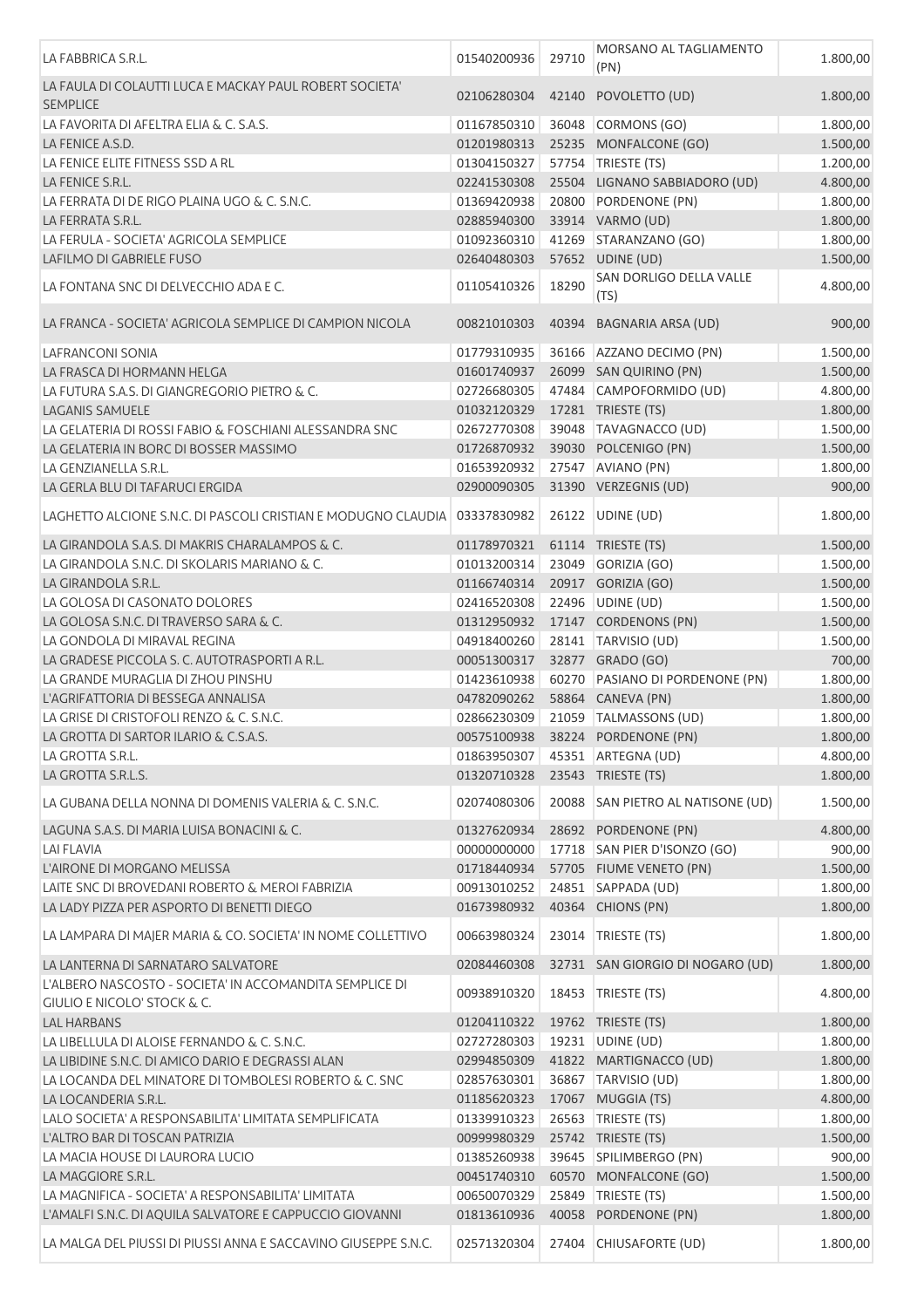| LA MANSARDA DI GABRI DI COSETTI GABRIELLA                      | 00000000000 |       | 28395 TOLMEZZO (UD)               | 900,00   |
|----------------------------------------------------------------|-------------|-------|-----------------------------------|----------|
| LA MARMOTE ALBERGO DIFFUSO DI PALUZZA SOCIETA' COOPERATIVA     | 02783210301 |       | 25554 PALUZZA (UD)                | 900,00   |
| LA MELAGRANA - SOCIETA' COOPERATIVA SOCIALE                    | 01056830324 |       | 39423 TRIESTE (TS)                | 1.800,00 |
| LA MESTE DI COLMANO VITTORIO                                   | 02855560302 | 39289 | FORNI DI SOTTO (UD)               | 1.800,00 |
| LA MOVIDA DEI PESCATORI DI CASTILLO RAMOS JEISON ESMERLIN      | 01324110327 |       | 18967 TRIESTE (TS)                | 1.800,00 |
| LAMPU S.R.L.                                                   | 02821930308 |       | 24461 OVARO (UD)                  | 900,00   |
| LA NATURA - SOCIETA' COOPERATIVA AGRICOLA                      | 02490800303 |       | 60633 CERVIGNANO DEL FRIULI (UD)  | 1.800,00 |
| <b>LANCI ENRICO</b>                                            | 00960370328 |       | 30091 TRIESTE (TS)                | 700,00   |
| L'ANCORA DI SCHIRALLI VITO                                     | 00967530320 |       | 18976 TRIESTE (TS)                | 1.500,00 |
| L'ANCORA S.R.L.                                                | 01066640317 |       | 17226 MONFALCONE (GO)             | 4.800,00 |
| LANDELLO SILENO                                                | 00813410305 |       | 34488 LIGNANO SABBIADORO (UD)     | 1.800,00 |
| <b>LANDONE VALENTINA</b>                                       | 01861890935 |       | 41368 CORDENONS (PN)              | 4.800,00 |
| L'ANGOLO DEI DESIDERI DI MICAELA CISORIO                       | 02806480303 |       | 20188 REMANZACCO (UD)             | 4.800,00 |
| L'ANGOLO DEL CAFFE' DI DEL NEGRO SANDRA                        | 02548690300 |       | 35531   TOLMEZZO (UD)             | 1.500,00 |
| L'ANGOLO DEL GELATO DI ROSSITTO EMANUELA                       | 01681970933 |       | 40105 BRUGNERA (PN)               | 1.500,00 |
| L'ANGOLO DEL PANE DI FERFOGLIA FABRIZIO                        | 01268270327 |       | 42647 TRIESTE (TS)                | 1.500,00 |
| L'ANGOLO DEL SORRISO DI MORANDINI ANGELA                       | 02545230308 |       | 18294 CORNO DI ROSAZZO (UD)       | 1.500,00 |
| L'ANGOLO DI MONICA DI MAZZERO MONICA                           | 02972010306 |       | 19914 CERVIGNANO DEL FRIULI (UD)  | 1.500,00 |
| L'ANGOLO DIVINO DI SIRACH CONSUELO                             | 01196620312 |       | 28161 GORIZIA (GO)                | 1.500,00 |
| L'ANGOLO NORD EST SOCIETA' A RESPONSABILITA' LIMITATA          | 01291670329 |       | 17618 TRIESTE (TS)                | 650,00   |
| LA NOVA GRADESE - SOCIETA' COOPERATIVA                         | 01033430313 |       | 17987 GRADO (GO)                  | 1.500,00 |
| LA NOVA HOSTARIA DI TREVISIOL CLAUDIO                          | 01600180937 |       | 20415 PRATA DI PORDENONE (PN)     | 1.500,00 |
| L'ANTICA TRATTORIA FERREGHINI SAS DI DANIELA VENICA & C.       | 01180450312 |       | 21633 DOLEGNA DEL COLLIO (GO)     | 1.800,00 |
| LA NUOVA LOCANDA DEL FICCHIO DI ROVETTO ROSALBA                | 01210150312 |       | 60405 RONCHI DEI LEGIONARI (GO)   | 1.500,00 |
| LA NUOVA UDINE SRLS                                            | 02944080304 |       | 30799 UDINE (UD)                  | 1.800,00 |
| LA NUVOLA DI DAL SANTO ROMEO                                   | 01629840933 |       | 18507 CHIONS (PN)                 | 1.500,00 |
| <b>LAPAINE MARIO</b>                                           | 00796550325 |       | 34313 TRIESTE (TS)                | 1.800,00 |
| LA PALOTE DI TONELLO VITTORIO E COLMANO ROSANNA SOCIETA'       |             |       |                                   |          |
| <b>SEMPLICE AGRICOLA</b>                                       | 02877070306 | 29058 | FORNI DI SOTTO (UD)               | 1.800,00 |
| LA PASTICCERIA DI DIANA LUCA & C. S.A.S.                       | 01197010935 | 25284 | PORDENONE (PN)                    | 1.500,00 |
| LA PECHERONZA SOCIETA' A RESPONSABILITA' LIMITATA SEMPLIFICATA | 01863680938 |       | 29538 AZZANO DECIMO (PN)          | 1.800,00 |
| LA PERGOLA DI BEINAT SILVA                                     | 02027640305 |       | 28657 SAN DANIELE DEL FRIULI (UD) | 1.800,00 |
| LA PERGOLA DI GUEYE FATOU                                      | 01330070325 |       | 41853 TRIESTE (TS)                | 1.800,00 |
| LA PERGOLA SRL                                                 | 02300020308 |       | 33437 LIGNANO SABBIADORO (UD)     | 4.800,00 |
| LA PERLA DI ZACCHEO FABIO E FRANCESCO & C. S.A.S.              | 01211850936 |       | 25544 SESTO AL REGHENA (PN)       | 1.800,00 |
| LA PERLA S.A.S. DI SABATINO ASSUNTA E C.                       | 00603440934 |       | 34648 SPILIMBERGO (PN)            | 1.800,00 |
| LA PERLA S.A.S. DI TAMUSSIN ANGELICA & C.                      | 01623620307 |       | 17445 UDINE (UD)                  | 1.500,00 |
| LA PERLA S.R.L.                                                | 02788200307 |       | 23638 GEMONA DEL FRIULI (UD)      | 1.800,00 |
| LA PIAZZA S.R.L.                                               | 01764560932 |       | 31106 PORDENONE (PN)              | 1.500,00 |
| LA PIAZZETTA DI CONTE FABIO                                    | 01172580936 |       | 31523 AVIANO (PN)                 | 1.500,00 |
| LA PIEVE DI CHEN JIANPING                                      | 05034190263 |       | 23052 PORCIA (PN)                 | 1.800,00 |
| LA PIGNA S.A.S. DI BONATO F. & S.                              | 01842540302 |       | 18714 LIGNANO SABBIADORO (UD)     | 4.800,00 |
| LA PIOLA DI STEFANO BIANCOROSSO & C. - S.N.C.                  | 00705300325 |       | 25271 TRIESTE (TS)                | 1.800,00 |
| LA PIOPPA SOCIETA' AGRICOLA DI BONADIO FABIO & C. S.A.S.       | 00238400931 |       | 18561 SACILE (PN)                 | 1.800,00 |
| LA PORTIZZA S.R.L.                                             | 00984170324 |       | 24412 TRIESTE (TS)                | 1.500,00 |
| LAPO'S DI CALLIGARO TIZIANA                                    | 02850500303 |       | 24233 MAGNANO IN RIVIERA (UD)     | 1.500,00 |
| L'APPRODO DI SUPPAN FERDINANDO E C. S.A.S.                     | 01094730312 |       | 17362 GRADO (GO)                  | 1.800,00 |
| LA PREFERITA DI FRANCESCO BORTONE                              | 01257330322 |       | 41884 TRIESTE (TS)                | 1.500,00 |
| LA PRIMULA DI FABBRO GIOVANNI E PALUDETTO LORENZO S.N.C.       | 01509700934 |       | 29892 PORCIA (PN)                 | 1.500,00 |
| LA PRIMULA S.R.L.                                              | 01034460939 |       | 24563 SAN QUIRINO (PN)            | 1.800,00 |
| LA QUERCIA S.R.L.                                              | 02811130307 |       | 26032 LIGNANO SABBIADORO (UD)     | 4.800,00 |
| LA QUE SABE DI ESPOSITO CARLA                                  | 02596850301 |       | 29963 TORVISCOSA (UD)             | 1.500,00 |
| LA RAMBLA DI ERICA MILLO                                       | 01111100325 |       | 21253 MUGGIA (TS)                 | 4.800,00 |
| LA REGINA DI AVERSA DANTE & C. S.N.C.                          | 02880330309 |       | 22205 POZZUOLO DEL FRIULI (UD)    | 1.800,00 |
| LARENZA LUIGI                                                  | 01191480316 |       | 32717 GRADISCA D'ISONZO (GO)      | 1.500,00 |
| LARIMAR SRLS                                                   | 01871480933 |       | 18024 SPILIMBERGO (PN)            | 1.500,00 |
| LARIN S.R.L.                                                   | 01883820936 |       | 60218 CORDENONS (PN)              | 1.800,00 |
| LA RISTORAZIONE DA EDY DI GREGORIS EDI & C. S.N.C.             | 01850720309 |       | 33320 REMANZACCO (UD)             | 1.800,00 |
| LA ROCCA DI TARLAO GRAZIANO PIETRO                             | 01193120316 |       | 25772 MONFALCONE (GO)             | 1.800,00 |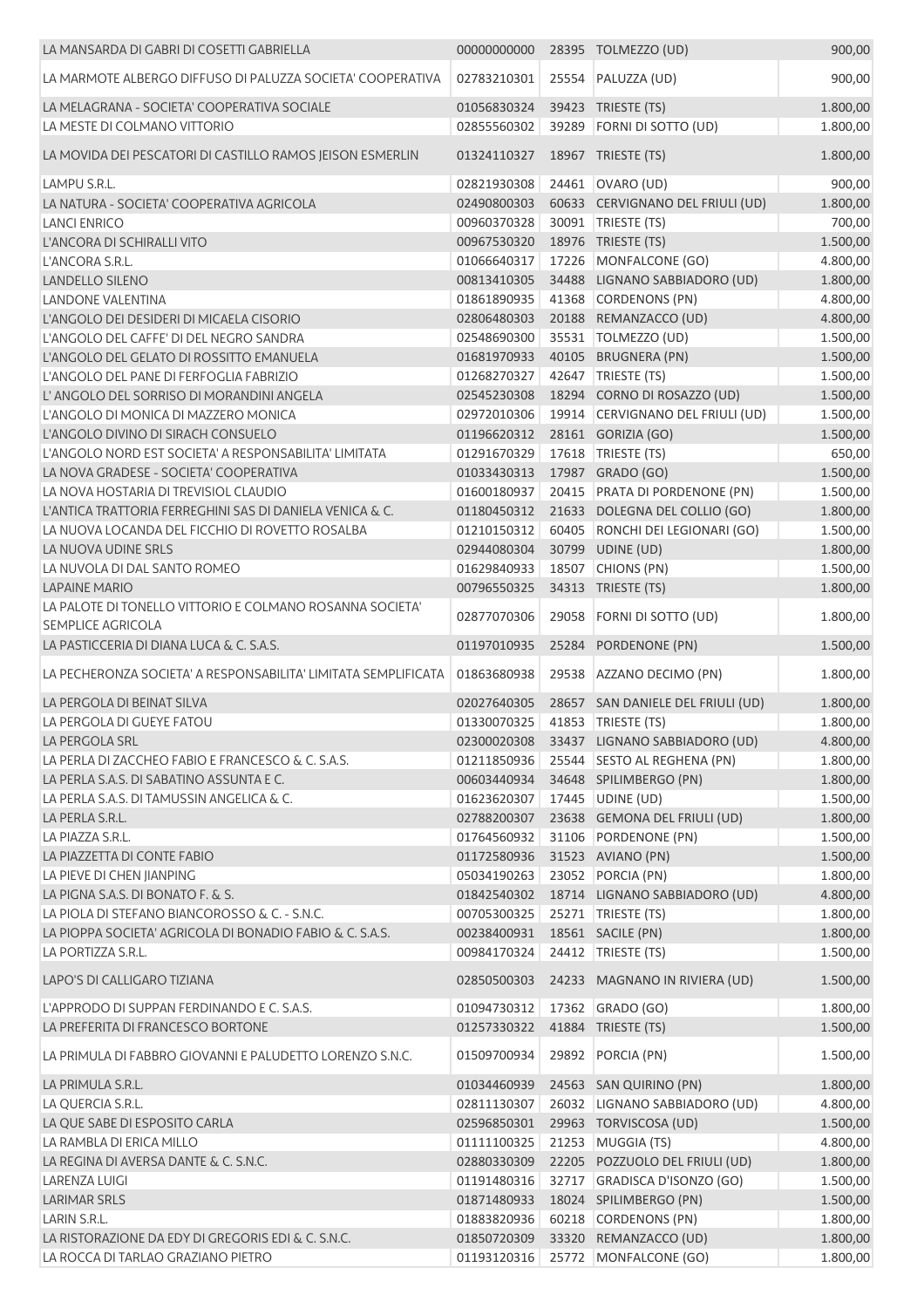| LA ROSA DEI VENTI - SOCIETA' IN NOME COLLETTIVO DI GIAGODI<br><b>GABRIELLA E ROMANO</b>  | 01032140327 29625 TRIESTE (TS)       |       |                                    | 1.800,00 |
|------------------------------------------------------------------------------------------|--------------------------------------|-------|------------------------------------|----------|
| LA ROSA SRL                                                                              | 01847670930                          | 33116 | SAN VITO AL TAGLIAMENTO<br>(PN)    | 900,00   |
| LA ROSTA SOCIETA' SEMPLICE AGRICOLA                                                      | 02817570308                          |       | 28198 CERVIGNANO DEL FRIULI (UD)   | 900,00   |
| L'ARROGANTE DI POSAR MASSIMILIANO                                                        | 01281560324                          |       | 22966 MUGGIA (TS)                  | 1.800,00 |
| L'ARTE DEL VIAGGIO S.A.S. DI TUNIZ FRANCA E C.                                           | 02902650304                          |       | 21938 CODROIPO (UD)                | 4.800,00 |
| L'ARTIGIANO DEL GELATO DI JANET SCHENA                                                   | 01097140311                          |       | 17440 GORIZIA (GO)                 | 1.500,00 |
| L'ARTIGIANO DEL GELATO DI ZUCCHERI ALDINO                                                | 02995940307                          |       | 17271 SAN VITO AL TORRE (UD)       | 1.500,00 |
| L'ARTIGIANO GELATIERE DI TOPAN NICOLA & C. S.A.S.                                        | 01446300301                          |       | 33597 TOLMEZZO (UD)                | 1.500,00 |
| LA RUSTICANA DI FERRARA A. & C. - S.N.C.                                                 | 00184460319                          |       | 23953 GRADISCA D'ISONZO (GO)       | 1.800,00 |
| LA RUSTICA SNC DI BENEDETTO RISS INES & C.                                               | 00976680256                          |       | 25242 SAPPADA (UD)                 | 1.800,00 |
| LA SANTISSIMA S.N.C. DI DE ZAN CLAUDIO E REDIVO LUCA & C.                                | 01363770932                          |       | 18417 POLCENIGO (PN)               | 1.500,00 |
| LA SERENISSIMA SAS DI SARDELLA SERENA                                                    | 02706310303                          |       | 28045 LIGNANO SABBIADORO (UD)      | 1.500,00 |
| LASH BOUTIQUE DI SAVELYEVA OLENA                                                         | 02770570303                          |       | 20057 SAN DANIELE DEL FRIULI (UD)  | 1.500,00 |
| LA SIRENA S.N.C. DI BLANCH SIMONA & VRECH ANNA                                           | 02083930301                          |       | 30881 AIELLO DEL FRIULI (UD)       | 1.500,00 |
| LA SIRENETTA S.N.C. DI BOEMO DONATELLA & C.                                              | 01188310310                          |       | 24075 GRADO (GO)                   | 4.800,00 |
| L. & A. SNC DI ZANUTTA LISA E CICUTO ALESSIO                                             | 02834470300                          |       | 33506 CARLINO (UD)                 | 1.800,00 |
| LA SONRISA SRL SEMPLIFICATA                                                              | 02986700306                          |       | 58298 UDINE (UD)                   | 1.800,00 |
| LA SORGENTE SAS DI ALBANO RAFFAELE & C.                                                  | 02533980302                          |       | 30751 UDINE (UD)                   | 1.800,00 |
| LA SOSTA DI KOROLEVA NATALIA                                                             | 01950460301                          |       | 38161 GORIZIA (GO)                 | 1.800,00 |
| LA SOSTA DI TRNINIC DRAGANA & C. S.A.S.                                                  | 02642610303                          | 31303 | FIUMICELLO VILLA VICENTINA<br>(UD) | 1.800,00 |
| LA SPIANATA DA NIKO DI CRISTEA NICOLAE                                                   | 01854790936                          |       | 17909 CORDENONS (PN)               | 1.800,00 |
| LAS RADIS DI GARETTINI ORIETTA                                                           | 02931220301                          |       | 25516 LAUCO (UD)                   | 1.500,00 |
| LA STADERE DI VARVASINO MARCO                                                            | 02807490301                          |       | 17726 VENZONE (UD)                 | 1.500,00 |
| LA STANZA MANSARDA DELLE MERAVIGLIE DI SUSANNA SALVADOR                                  | 00000000000                          |       | 38857 TRIESTE (TS)                 | 900,00   |
| LA STAZIONE DEGLI ARTISTI DI ALAN BICHLER                                                | 01293690325                          |       | 28354 TRIESTE (TS)                 | 900,00   |
| LA STELLA ALPINA DI SIMONE ZIBRA & C. S.A.S.                                             | 01704990934                          |       | 17246 ANDREIS (PN)                 | 1.800,00 |
| LA STELLA DI CLEVA REGIS DI BERTOLISSI GIULIANA & C. SAS                                 | 01471270932                          |       | 29543 MEDUNO (PN)                  | 1.800,00 |
| LA SUBIDA S.N.C. DI SIRK A. & C.                                                         | 00475580312                          |       | 24615 CORMONS (GO)                 | 1.800,00 |
| LA SUERTE S.N.C. DI FILOTI MARIA & C.                                                    | 01870020938                          |       | 36862 FONTANAFREDDA (PN)           | 1.800,00 |
| LA TANA DEL FORMICHIERE DI GOSGNACH CINZIA                                               | 02795720305                          |       | 30609 PREMARIACCO (UD)             | 1.500,00 |
| LA TANA DEL LUPPOLO SAS DI MULLONI GIORGIO E CORRUBOLO ALEX 02170430306 16997 UDINE (UD) |                                      |       |                                    | 1.800,00 |
| LA TAVERNETTA DI ROSMERY COPPARONI                                                       |                                      |       | 02947000309 41818 PALMANOVA (UD)   | 1.500,00 |
| LA TAVERNETTA DI ROSSET NORIS & C. - S.N.C.                                              |                                      |       | 01105940934 22011 SAN QUIRINO (PN) | 1.500,00 |
| LA TAVERNETTA DI ZHOU LELE                                                               | 01757040934                          |       | 39714 MONFALCONE (GO)              | 1.800,00 |
| LA TAZZA D'ORO DI MASTROIANNI TIZIANA                                                    | 02886820303                          |       | 23846 UDINE (UD)                   | 1.500,00 |
| LA TAZZINA DI GALATI MASSIMO                                                             | 01339700328                          |       | 23986 TRIESTE (TS)                 | 1.500,00 |
| LATCHUMAN DAYANAND                                                                       | 01090480318                          |       | 24092 MONFALCONE (GO)              | 1.800,00 |
| LA TEMPESTA S.N.C.DI DAVIDE TOFFOLO & C                                                  | 01414720936                          |       | 26227 PORDENONE (PN)               | 1.500,00 |
| LA TERRA DELLE FATE DI LATTARULO MARIANNA                                                | 05890960726                          |       | 17351 MONFALCONE (GO)              | 900,00   |
| LA TERRAZZA S.R.L.                                                                       | 01243120324                          |       | 38693   TRIESTE (TS)               | 1.500,00 |
| "LA TOLA" DI MAURO KAVRECIC                                                              | 01288120320                          |       | 17735 TRIESTE (TS)                 | 1.800,00 |
| LA TORETTA DI DILENA TONY                                                                | 02370860302                          | 38180 | CAMPOLONGO TAPOGLIANO<br>(UD)      | 1.500,00 |
| LA TORRE DI DOMENICO FOLLA & C. S.A.S.                                                   | 00781850326                          |       | 29679 TRIESTE (TS)                 | 1.800,00 |
| LA TRIADE FOOTBALL TEAM ASD                                                              | 01720780939                          |       | 61534 CORDENONS (PN)               | 1.200,00 |
| LA TRIESTEGIOCHI S.R.L.                                                                  | 01191130325                          |       | 33700 TRIESTE (TS)                 | 1.500,00 |
| LA TRIESTINA DI ARIELLA DOZ & C. - SOCIETA' IN NOME COLLETTIVO                           | 00772290326                          |       | 39490 TRIESTE (TS)                 | 1.500,00 |
| LATTERIA DI TAIEDO DI DE GIUSTI MASSIMO                                                  | 02467740300                          |       | 32861 CHIONS (PN)                  | 1.500,00 |
| LATTERO LOREDANA                                                                         | 01842290932                          |       | 37488 FONTANAFREDDA (PN)           | 1.500,00 |
| LAUDISIO BRUNONE SALVATORE                                                               | 01206350314                          |       | 40932 STARANZANO (GO)              | 700,00   |
| LAUE SVEND LIIMAKKA                                                                      | 01856370935                          |       | 26668 CLAUZETTO (PN)               | 900,00   |
| LAURA S.A.S DI DEL BIANCO LAURA                                                          | 00633880935                          |       | 25607 MEDUNO (PN)                  | 1.500,00 |
| LAURA ZUDEH E C. - SOCIETA' IN NOME COLLETTIVO                                           | 00673790325                          |       | 35250 TRIESTE (TS)                 | 1.500,00 |
| LAURENCIG MASSIMO                                                                        | 02967020302                          |       | 33617 PULFERO (UD)                 | 650,00   |
| LAUROJA ALBERTO                                                                          | 00609000930                          |       | 37711 SACILE (PN)                  | 1.500,00 |
| <b>LAURO SALVATORE</b>                                                                   | 01838000931                          |       | 25144 MANIAGO (PN)                 | 1.500,00 |
| LAUZANA GIORGIO                                                                          | 01886590304                          |       | 58200 POVOLETTO (UD)               | 1.800,00 |
| LAVARONI SERVICE DI THOMAS LAVARONI                                                      | 02397750304    57958    BUTTRIO (UD) |       |                                    | 1.500,00 |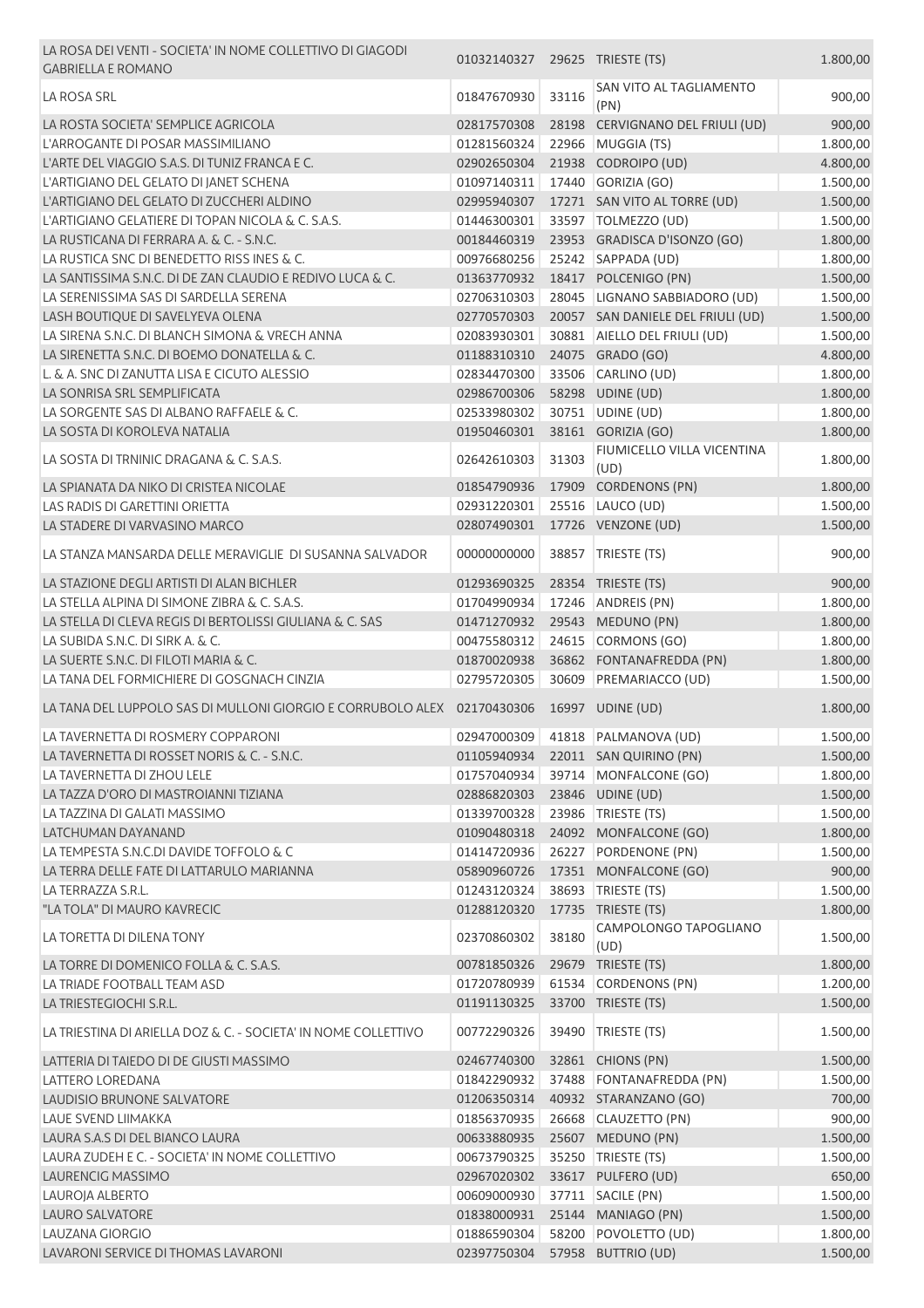| LA VELA BLU SRL                                                                                | 02668960301 |       | 21912   UDINE (UD)                 | 4.800,00 |
|------------------------------------------------------------------------------------------------|-------------|-------|------------------------------------|----------|
| LA VELOCE S.R.L.S.                                                                             | 02896410301 |       | 26385 PAULARO (UD)                 | 1.500,00 |
| LA VIA DEL GUERRIERO BUSHIDO TRIESTE A.S.D.                                                    | 0000000000  |       | 59087 TRIESTE (TS)                 | 1.200,00 |
| LA VIA DEL GUSTO DI FORT GIAN PIETRO E GISLON STEFANO S.N.C.                                   | 01581360938 |       | 35346 BUDOIA (PN)                  | 1.800,00 |
| LA VIARTE AZIENDA AGRICOLA - SOCIETA' AGRICOLA SEMPLICE                                        | 02727190304 |       | 60306 PREPOTTO (UD)                | 1.800,00 |
| LA VIE DI PIETRO MARTINI                                                                       | 02920980303 |       | 21048 TRICESIMO (UD)               | 1.500,00 |
| LA VIGNA DI VETRO DI FLORIT PAOLO                                                              | 01001160314 |       | 28836 RONCHI DEI LEGIONARI (GO)    | 1.500,00 |
| LA VILLETTA DI CANGEMI MARCO                                                                   | 01169950316 |       | 41910 SAN CANZIAN D'ISONZO (GO)    | 1.500,00 |
| LA VOCE DEL TEMPO DI NEROSI ANNAMARIA                                                          | 05224490283 |       | 19241 ERTO E CASSO (PN)            | 900,00   |
| LA ZAIRA DI MARTINA POSTIR                                                                     | 01203450315 |       | 18477 GRADISCA D'ISONZO (GO)       | 1.800,00 |
| LAZAROWSKA IZABELA MARIA                                                                       | 01732310931 |       | 28882 PORDENONE (PN)               | 1.500,00 |
| <b>LAZZARINI MAURIZIO</b>                                                                      | 01962720304 |       | 30647 TARVISIO (UD)                | 1.500,00 |
| <b>LAZZATI ANNA</b>                                                                            | 01822060933 |       | 17833 SPILIMBERGO (PN)             | 650,00   |
|                                                                                                |             |       |                                    |          |
| <b>LAZZERINI STEFANO</b>                                                                       | 00926300328 |       | 26094 DUINO-AURISINA (TS)          | 1.500,00 |
| L.D.D. S.N.C. DI SARTOR IVANO                                                                  | 02212510305 |       | 29342 FORGARIA NEL FRIULI (UD)     | 1.800,00 |
| LE 5 MUSE DI VALERIA ROSCIOLI                                                                  | 00000000000 |       | 41865 TRIESTE (TS)                 | 900,00   |
| LE AGAVI DI LEONARD FIEGHEL                                                                    | 01288220328 |       | 31797   TRIESTE (TS)               | 1.800,00 |
| LE BELLE DI Z.PUIDOKAITE                                                                       | 01287180325 |       | 40094 TRIESTE (TS)                 | 1.500,00 |
| LE BISTRO' S.A.S. DI MANFREDONIA ARIANNA & C.                                                  | 01524870936 |       | 41484 SACILE (PN)                  | 1.500,00 |
| LE CAMERE DI MINNIE DI RAFFAELLA IURILLI                                                       | 02982930303 |       | 25997 FAGAGNA (UD)                 | 900,00   |
| LE CASITE BED & BREAKFAST DI CANNAVÒ ALESSANDRO                                                | 00000000000 |       | 25092 TRIESTE (TS)                 | 900,00   |
| LE CIACCOLE S.R.L.                                                                             | 01834510933 |       | 28860 PORDENONE (PN)               | 1.500,00 |
| LE CJARGNELUTE BRAM'S RANCH DI REPUTIN DANIELE E CONCINA<br>MANUELA SOCIETA' SEMPLICE AGRICOLA | 02816300301 |       | 61262 PAULARO (UD)                 | 1.800,00 |
| LECKER DI ROTTARO MARIA TERESA                                                                 | 01178260301 |       | 26814 BUIA (UD)                    | 1.500,00 |
| LE CONTRADE S.R.L.                                                                             | 01641460934 |       | 31745 SACILE (PN)                  | 1.800,00 |
| LE DUE A S.N.C. DI PICCOLI ALESSIO E ZAGHET ALESSANDRO                                         | 01537410936 |       | 35420 CANEVA (PN)                  | 1.500,00 |
| LE DUNE DI CARTA GIOVANNI & C. - S.N.C.                                                        | 00432770311 |       | 32245 MARIANO DEL FRIULI (GO)      | 1.800,00 |
| LE DUNE S.R.L.                                                                                 | 01845020302 |       | 34642 LIGNANO SABBIADORO (UD)      | 1.500,00 |
|                                                                                                |             |       |                                    |          |
| LE FALENE SNC DI PLAZZOTTA SONIA E C.                                                          | 02677250306 |       | 20656 TREPPO LIGOSULLO (UD)        | 1.800,00 |
| LE FARCADIZZE - SOCIETA' SEMPLICE AGRICOLA                                                     | 02846450308 |       | 42617 FAEDIS (UD)                  | 1.800,00 |
| LE FORNACI DEL ZARNIC AZIENDA AGRICOLA DEL DOTT. FEDERICO<br><b>FORGIARINI</b>                 | 01971970304 | 23265 | RIVIGNANO TEOR (UD)                | 1.800,00 |
| LE FUNI S.R.L.                                                                                 | 01877300309 | 31396 | CHIUSAFORTE (UD)                   | 4.800,00 |
| LE F.U.S.A. S.A.S. DI DELLA RICCA ROSITA & C.                                                  | 02958890309 | 47123 | FIUMICELLO VILLA VICENTINA<br>(UD) | 1.500,00 |
| <b>LEGA CALCIO FRIULI COLLINARE</b>                                                            | 01917160309 |       | 39524 PRADAMANO (UD)               | 1.500,00 |
| LEGA NAVALE ITALIANA SEZIONE DI TRIESTE                                                        | 01005820327 |       | 61774 TRIESTE (TS)                 | 1.200,00 |
| LEGA NAVALE ITALIANA SEZ. MONFALCONE                                                           | 01028680310 |       | 61820 MONFALCONE (GO)              | 1.200,00 |
| <b>LEGA NAZIONALE</b>                                                                          | 01270210329 |       | 62321 TRIESTE (TS)                 | 1.500,00 |
| LEGEND PUB DI LIZZUL ROBERTO & C. S.N.C.                                                       | 00987350329 |       | 22548 TRIESTE (TS)                 | 1.800,00 |
|                                                                                                |             |       | MALBORGHETTO VALBRUNA              |          |
| <b>LE GENZIANE</b>                                                                             | 00000000000 | 42232 | (UD)                               | 900,00   |
| LEGHISSA MARINA                                                                                | 00000000000 |       | 34318 FOGLIANO REDIPUGLIA (GO)     | 900,00   |
| LE GIARINE SOCIETA' AGRICOLA S.R.L.                                                            | 01119920310 | 16799 | FOGLIANO REDIPUGLIA (GO)           | 1.800,00 |
| LE GRIS BAR DI VALOPPI SANDRO, STEFANO & C. S.N.C.                                             | 01830360309 |       | 24930 SEDEGLIANO (UD)              | 1.500,00 |
| <b>LEILA MEROI</b>                                                                             | 02927110300 | 20263 | TARVISIO (UD)                      | 650,00   |
| LEITEN NEWCO S.R.L.                                                                            | 01173400316 |       | 21025 MONFALCONE (GO)              | 1.500,00 |
| LE LANTERNE BISTROT SRL                                                                        | 01866580937 |       | 33096 SACILE (PN)                  | 1.800,00 |
| <b>LELA SRL</b>                                                                                | 02940040302 |       | 19329 TORREANO (UD)                | 900,00   |
| LELECON S.N.C. DI FERUGLIO EMANUELE & APUZZO CONCETTA                                          |             |       |                                    |          |
|                                                                                                | 02505590303 |       | 23692 TARCENTO (UD)                | 1.800,00 |
| L'ELEFANTE DI BREMBATI MANUELA                                                                 | 02209850300 |       | 36277 REANA DEL ROIALE (UD)        | 1.500,00 |
| L'ELITE CAFE' DI ANTONINA DI GREGORIO                                                          | 01814270938 |       | 36468 PORDENONE (PN)               | 1.800,00 |
| LE MAGNOLIE DI DRIUSSI RICCARDO & C. SNC                                                       | 02113660308 |       | 28674 TAVAGNACCO (UD)              | 1.800,00 |
| LE MASIERE SRL                                                                                 | 01526950934 |       | 26833 AVIANO (PN)                  | 1.800,00 |
| LE MERCERIE SRL                                                                                | 01316640323 |       | 35797 TRIESTE (TS)                 | 1.500,00 |
| LE MERENDE S.N.C. DI BASKAR CATERINA E DELBEN GIULIANA                                         | 01268840327 |       | 27921   TRIESTE (TS)               | 1.500,00 |
| LEMMO ROSANNA                                                                                  | 01802420933 |       | 20787 SPILIMBERGO (PN)             | 1.800,00 |
| L'EMPORIO DI LAZZARETTI DANIELA & C. S.N.C.                                                    | 02875870301 |       | 34847 LIGNANO SABBIADORO (UD)      | 1.800,00 |
| LEM S.A.S. DI EMILIO FRIAS OCAMPO & C.                                                         | 01688890936 |       | 17080 AZZANO DECIMO (PN)           | 1.800,00 |
| <b>LENA CLAUDIA</b>                                                                            | 01211570328 |       | 39566   TRIESTE (TS)               | 700,00   |
| LENA DI PIELI GUERRINA E C. - SOCIETA' IN ACCOMANDITA SEMPLICE                                 | 01521690303 |       | 21839 FORNI DI SOPRA (UD)          | 4.800,00 |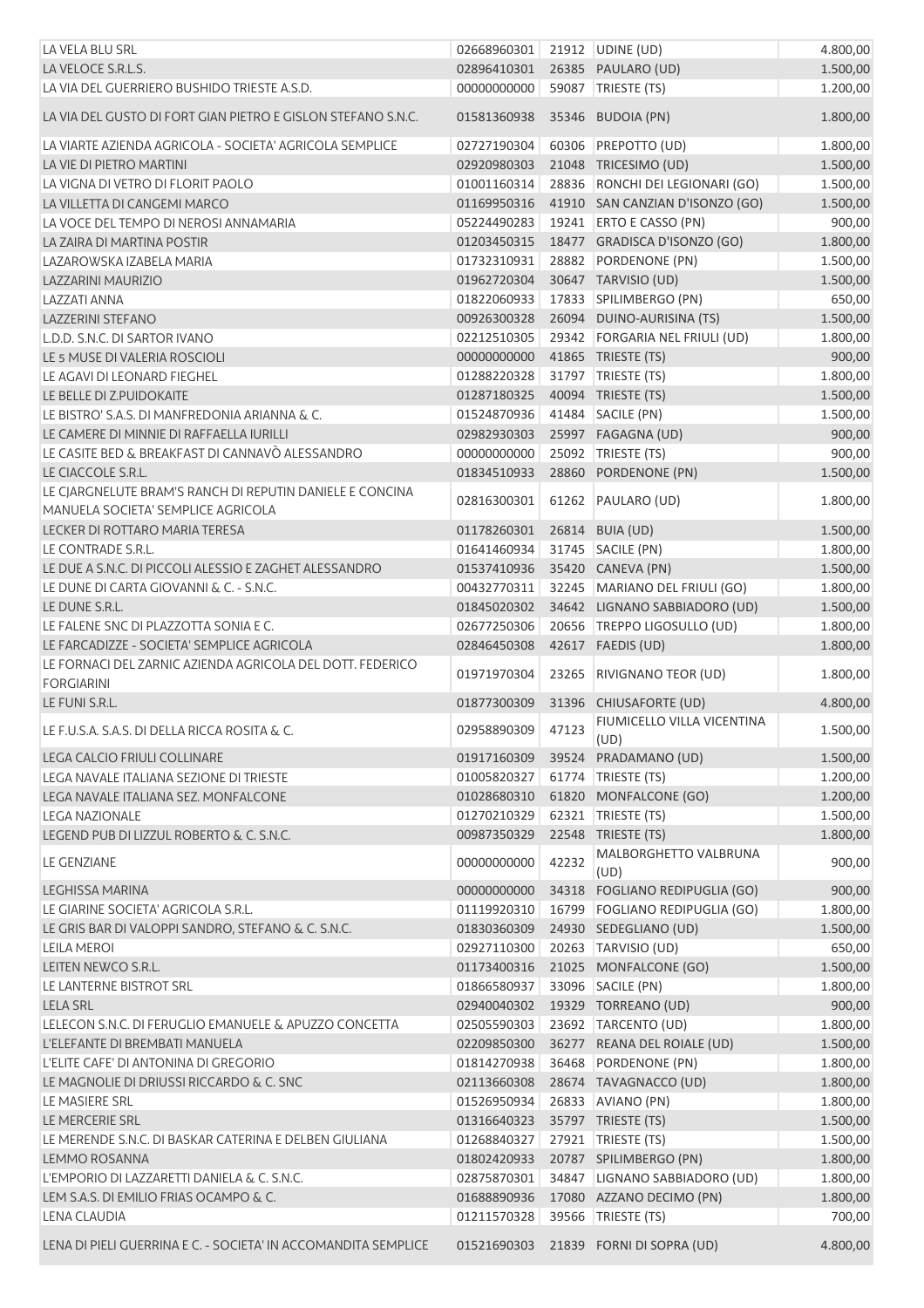| LENA LORETA & C. S.N.C.                                                                                                                                                                                                                                  | 00812800308                    |       | 34784 CORDOVADO (PN)              | 1.800,00 |
|----------------------------------------------------------------------------------------------------------------------------------------------------------------------------------------------------------------------------------------------------------|--------------------------------|-------|-----------------------------------|----------|
| LENDARO PIA                                                                                                                                                                                                                                              | 02545970309                    |       | 22641 TRICESIMO (UD)              | 1.800,00 |
| LENHARDT LORENZO                                                                                                                                                                                                                                         | 01191190311                    |       | 19558 GRADISCA D'ISONZO (GO)      | 1.500,00 |
| L'ENOTORRE S.A.S. DI ANTONIO POSTIGLIONE & C.                                                                                                                                                                                                            | 00632760930                    |       | 41166 SPILIMBERGO (PN)            | 1.800,00 |
| <b>LEONARDI ELENA</b>                                                                                                                                                                                                                                    | 00000000000                    |       | 32377 TRIESTE (TS)                | 650,00   |
|                                                                                                                                                                                                                                                          |                                |       | FIUMICELLO VILLA VICENTINA        |          |
| <b>LEONARDI ROBERTO</b>                                                                                                                                                                                                                                  | 00542290317                    | 30045 | (UD)                              | 700,00   |
| LEONARDO CERNO                                                                                                                                                                                                                                           | 02992970307                    |       | 17015 LUSEVERA (UD)               | 650,00   |
| LEON D'ORO DI VENTURINI STEFANO SAS                                                                                                                                                                                                                      | 02632780306                    |       |                                   |          |
| LEONI AMERICAN FOOTBALL A.S.D.                                                                                                                                                                                                                           |                                |       | 17239 UDINE (UD)                  | 1.500,00 |
|                                                                                                                                                                                                                                                          | 02386820308                    |       | 61595 BASILIANO (UD)              | 1.200,00 |
| LE ORTENSIE DI VIA ROSSETTI                                                                                                                                                                                                                              | 00000000000                    |       | 36804 TRIESTE (TS)                | 900,00   |
| LE PALME DI SARA LONGO & C. S.N.C.                                                                                                                                                                                                                       | 00178650313                    |       | 19538 GRADO (GO)                  | 4.800,00 |
| LE PANOCE DI CHEN WEI PING & C. SAS                                                                                                                                                                                                                      | 01089490328                    |       | 41292 TRIESTE (TS)                | 1.500,00 |
| LEPANTO YACHTING SERVICE S.R.L.                                                                                                                                                                                                                          | 00535920318                    |       | 18288 MONFALCONE (GO)             | 1.500,00 |
| LEPORATI ALESSANDRO                                                                                                                                                                                                                                      | 03425850132                    |       | 16976 SPILIMBERGO (PN)            | 1.800,00 |
| <b>LEPRE EVA</b>                                                                                                                                                                                                                                         | 02582220303                    | 38952 | CAMPOLONGO TAPOGLIANO<br>(UD)     | 1.500,00 |
| <b>LEPRINI MARCO</b>                                                                                                                                                                                                                                     | 01156840322                    |       | 34387 TRIESTE (TS)                | 700,00   |
| LE RESIDENZE S.R.L.                                                                                                                                                                                                                                      | 02882780303                    |       | 20525 UDINE (UD)                  | 900,00   |
| LER S.R.L.S.                                                                                                                                                                                                                                             | 02885030300                    |       | 34589 CERVIGNANO DEL FRIULI (UD)  | 1.800,00 |
| <b>LESA FABRIZIO</b>                                                                                                                                                                                                                                     | 02986430300                    |       | 25232 PASIAN DI PRATO (UD)        | 1.500,00 |
| LE SARTORIE DI BELTRAME MICHELA                                                                                                                                                                                                                          | 00000000000                    |       | 24423 POZZUOLO DEL FRIULI (UD)    | 900,00   |
| LESIZZA ANNA MARIA                                                                                                                                                                                                                                       | 01591540305                    |       | 18889 PREPOTTO (UD)               | 1.800,00 |
| <b>LESKOVEC BRUNO</b>                                                                                                                                                                                                                                    | 00198630329                    |       | 32724 DUINO-AURISINA (TS)         | 1.800,00 |
|                                                                                                                                                                                                                                                          |                                |       |                                   |          |
| LE STREGHE S.R.L.                                                                                                                                                                                                                                        | 02229390303                    |       | 29654 LIGNANO SABBIADORO (UD)     | 1.800,00 |
| LE TAVERNIERE SNC DI D'INCICCO ELENA & C.                                                                                                                                                                                                                | 01654570934                    |       | 20863 FONTANAFREDDA (PN)          | 1.500,00 |
| LET IT BE DI TOLDO ROBERTO                                                                                                                                                                                                                               | 01846290938                    |       | 18065 PORDENONE (PN)              | 1.500,00 |
| L'ETOILE DI PAOLA VERBITZ                                                                                                                                                                                                                                | 01281660322                    |       | 24019 TRIESTE (TS)                | 1.500,00 |
| L'ETOILE S.N.C. DI FABRIS MARCO & C.                                                                                                                                                                                                                     | 01228060933                    |       | 18609 AVIANO (PN)                 | 1.500,00 |
| LE TRE CILIEGIE S.A.S. DI LIU HAIJUN & C. S.A.S                                                                                                                                                                                                          | 02908330307                    |       | 60326 TOLMEZZO (UD)               | 1.500,00 |
| LE TROI CHEF S.R.L.                                                                                                                                                                                                                                      | 01454100932                    |       | 23406 PORDENONE (PN)              | 1.500,00 |
| LET'S TALK! MEDIA DI PIER FRANCESCO MACCHI                                                                                                                                                                                                               | 02775620301                    |       | 57794 TAVAGNACCO (UD)             | 1.500,00 |
| LETTERA VIVA S.R.L.                                                                                                                                                                                                                                      | 01342090329                    |       | 29321 TRIESTE (TS)                | 1.500,00 |
| LE VALLI DI LENISA DINO                                                                                                                                                                                                                                  | 02713440309                    |       | 30883 SAN PIETRO AL NATISONE (UD) | 1.800,00 |
| LE ZAGARE S.A.S. DI ZOF NADIA & C.                                                                                                                                                                                                                       | 02379830306                    |       | 31086 PALMANOVA (UD)              | 1.500,00 |
| LEZZI VALENTINA                                                                                                                                                                                                                                          | 02811700133 32141 TRIESTE (TS) |       |                                   | 650,00   |
| L.G.N. SAS DI MEDDA NICOLO' & C.                                                                                                                                                                                                                         | 02406640306                    |       | 34153 LATISANA (UD)               | 1.500,00 |
| LG S.A.S. DI MODOLO GIOVANNI E C.                                                                                                                                                                                                                        | 01834520932                    |       | 58040 AVIANO (PN)                 | 1.800,00 |
|                                                                                                                                                                                                                                                          |                                |       | CAMINO AL TAGLIAMENTO             |          |
| LIANI CORRADO                                                                                                                                                                                                                                            | 00000000000                    | 21401 | (UD)                              | 900,00   |
| LIANI MARIAGRAZIA                                                                                                                                                                                                                                        | 00000000000                    | 32625 | CAMINO AL TAGLIAMENTO             | 900,00   |
|                                                                                                                                                                                                                                                          |                                |       | (UD)                              |          |
| LIA S.R.L. SEMPLIFICATA                                                                                                                                                                                                                                  | 02851650305                    | 24735 | PAGNACCO (UD)                     | 1.800,00 |
| LIBERA A.S.D. TENNIS                                                                                                                                                                                                                                     | 01492960933                    |       | 61506 UDINE (UD)                  | 1.200,00 |
| LIBERA MENTE S.R.L. (SI PRECISA CHE NELLA DENOMINAZIONE DELLA<br>SOCIETA' IL TRATTINO DI SOTTOLINEA-TURA TRA LE PAROLE LIBERA E<br>MENTE E' STATO SOSTITUITO DA UNO SPAZIO BIANCO PER MERI<br>PROBLEMI RELATIVI ALL'UTILIZZO DI TALE CARATTERE SPECIALE) | 02353080308                    |       | 24545 FAGAGNA (UD)                | 4.800,00 |
| LIBERATORE ANGELA                                                                                                                                                                                                                                        | 02870450307                    |       | 34375 CERVIGNANO DEL FRIULI (UD)  | 1.500,00 |
| LIBERTAS A.S.D. PALLACANESTRO SAN DANIELE                                                                                                                                                                                                                | 01344860307                    |       | 61707 SAN DANIELE DEL FRIULI (UD) | 1.200,00 |
| LIBERTAS GYM & BASKET S.S.D. A R.L.                                                                                                                                                                                                                      | 01250950324                    |       | 60421 TRIESTE (TS)                | 1.200,00 |
| LIBERTAS SPORTING BASKET SCHOOL ASD                                                                                                                                                                                                                      | 02746530308                    |       | 57869 UDINE (UD)                  | 1.200,00 |
| LIBERTAS SPORTING HOUSE S.R.L.                                                                                                                                                                                                                           | 01547280931                    |       | 28323 FIUME VENETO (PN)           | 1.500,00 |
| LIBERTY 1894 SRL                                                                                                                                                                                                                                         | 02981660307                    |       | 26082 UDINE (UD)                  | 1.800,00 |
| <b>LIBERTY FOOD SRL</b>                                                                                                                                                                                                                                  | 02951540307                    |       | 22482 TAVAGNACCO (UD)             | 1.800,00 |
| LIBERTY NAILS DI GIUSY SPERANZA                                                                                                                                                                                                                          |                                |       |                                   |          |
| LI BING                                                                                                                                                                                                                                                  | 01742160938                    |       | 39940 CHIONS (PN)                 | 1.500,00 |
| LIBRERIA G. NARDINI S.N.C. DI NARDINI GIOVANNI E C.                                                                                                                                                                                                      | 01168320313                    |       | 22429 MONFALCONE (GO)             | 1.500,00 |
|                                                                                                                                                                                                                                                          | 01944730306                    |       | 30877 RIVIGNANO TEOR (UD)         | 1.500,00 |
| LI & CLA S.A.S. SERVIZI TURISTICI DI PONTONI LUISA                                                                                                                                                                                                       | 02638780300                    |       | 41116 FORGARIA NEL FRIULI (UD)    | 900,00   |
| "LI DI MEGGIE PAN & LIGRIE" DI PLOS MARGHERITA                                                                                                                                                                                                           | 02127450308                    |       | 28130 MAJANO (UD)                 | 1.500,00 |
| LIFE DI BIDOLI ALESSANDRO                                                                                                                                                                                                                                | 01810030930                    |       | 27139 CORDENONS (PN)              | 1.500,00 |
| LI.FR.A. DI LONGO FRANCA E LONGO LISA S.N.C.                                                                                                                                                                                                             | 01023450313                    |       | 20847 GRADO (GO)                  | 1.800,00 |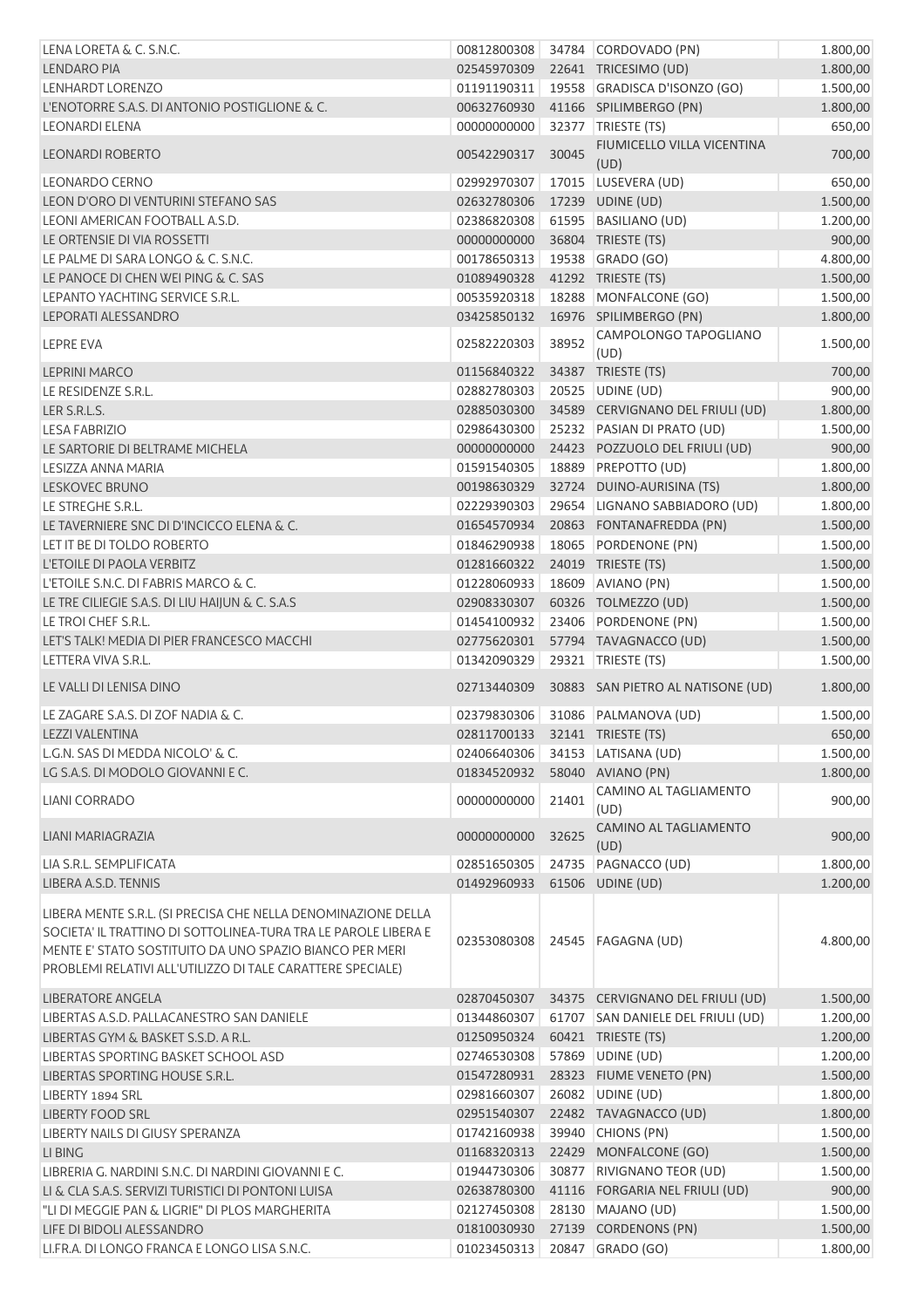| LIGHT BAR DI BEVILACQUA MAURIZIO                                                                            |                                |       | 02854650302 23830 CHIOPRIS-VISCONE (UD) | 1.500,00 |
|-------------------------------------------------------------------------------------------------------------|--------------------------------|-------|-----------------------------------------|----------|
| LIGNANO PINETA S.P.A.                                                                                       | 00167050301                    |       | 42651 LIGNANO SABBIADORO (UD)           | 4.800,00 |
| LI HONGPING                                                                                                 | 02677110989                    |       | 58830 UDINE (UD)                        | 1.500,00 |
| LILLO'S CORNER DI BERTOSSI ANTONELLA                                                                        | 02965440304                    |       | 20599 UDINE (UD)                        | 1.500,00 |
| LILLY BAR DI LILIANA CODRUTA BACIU                                                                          | 01843190933                    |       | 19028 FONTANAFREDDA (PN)                | 1.500,00 |
| LIMEN DI GUARNIERI DAVIDE                                                                                   | 02868880309                    |       | 20209 MONTENARS (UD)                    | 1.500,00 |
| LI MINQUAN                                                                                                  | 02791430305                    |       | 60876 CODROIPO (UD)                     | 1.500,00 |
| L'INCONTRO DI BADILUZZO L. & C. S.A.S.                                                                      | 01458980933                    |       | 30981 SACILE (PN)                       | 1.500,00 |
| LIN DINGZHANG                                                                                               | 01070930316                    |       | 20602 GORIZIA (GO)                      | 1.500,00 |
| LINEA BAR S.R.L.                                                                                            | 01312920323                    |       | 30893 TRIESTE (TS)                      | 1.500,00 |
| LINEABELLA DI SPANGHERO ELISABETTA                                                                          | 01055130312                    |       | 21903 RONCHI DEI LEGIONARI (GO)         | 1.500,00 |
| LINEA GIALLA - S.R.L.                                                                                       | 00614560324                    |       | 34197 TRIESTE (TS)                      | 4.800,00 |
| <b>LIN GENHUAN</b>                                                                                          | 01316710324                    |       | 33832 TRIESTE (TS)                      | 1.500,00 |
| <b>LIN HUIXIAN</b>                                                                                          | 01298500321                    |       | 19246   TRIESTE (TS)                    | 1.500,00 |
| <b>LIN JIANHONG</b>                                                                                         | 01331730323                    |       | 39148 TRIESTE (TS)                      | 1.500,00 |
| LINO S.A.S. DI LIN JIANPIN                                                                                  | 02654490305                    |       | 58129 MARTIGNACCO (UD)                  | 1.500,00 |
| <b>LINOSSI EUGENIA</b>                                                                                      | 02585720309                    |       | 34180 TARVISIO (UD)                     | 1.800,00 |
| LINO TAXI DI BASILE PASQUALE                                                                                | 02120390303                    |       | 42565 TARVISIO (UD)                     | 700,00   |
| <b>LIN SHUANGNAN</b>                                                                                        | 01208070324                    |       | 31744 TRIESTE (TS)                      | 1.500,00 |
| <b>LIN SULI</b>                                                                                             | 01220390320                    |       | 36351   TRIESTE (TS)                    | 1.800,00 |
| LIN WEIBIN                                                                                                  | 01222680322                    |       | 21552 TRIESTE (TS)                      | 1.500,00 |
| LIN WEILI & C. S.N.C.                                                                                       | 01247190323                    |       | 24305 TRIESTE (TS)                      | 1.500,00 |
| LIN XIAOXUE                                                                                                 | 01179110315                    |       | 38586 GORIZIA (GO)                      | 1.500,00 |
| LIN YUMEI & C. SNC                                                                                          | 01162730327                    |       | 58654 TRIESTE (TS)                      | 1.500,00 |
| <b>LIONETTI MICHELE</b>                                                                                     | 01119830329                    |       | 21886 TRIESTE (TS)                      | 1.500,00 |
| LIO' S.A.S. DI ANTONELLI GIUSEPPE & C.                                                                      | 01867370304                    |       | 33163 TERZO D'AQUILEIA (UD)             | 1.800,00 |
| LIPA - SOCIETA' A RESPONSABILITA' LIMITATA                                                                  | 00860750322                    |       | 18445 TRIESTE (TS)                      | 4.800,00 |
| <b>LIRUSSO MAURO</b>                                                                                        | 00615440302                    |       | 26538 TARCENTO (UD)                     | 1.500,00 |
| LISAL S.R.L.                                                                                                | 02814060303                    |       | 26838 LIGNANO SABBIADORO (UD)           | 1.500,00 |
| LIS NERIS SOCIETA' SEMPLICE AGRICOLA                                                                        | 01105930315                    |       | 29889 SAN LORENZO ISONTINO (GO)         | 900,00   |
| L'ISOLA DELLA PIZZA DI ISMAIL HAZEM                                                                         | 02825500305                    |       | 29098 SAN DANIELE DEL FRIULI (UD)       | 1.800,00 |
| LIS ROSIS SOCIETA' AGRICOLA SEMPLICE                                                                        | 01207300318                    |       | 41838 MEDEA (GO)                        | 1.800,00 |
| LITTLE CORNER DI MARESCHI MARIA                                                                             | 02920730302                    |       | 35283 UDINE (UD)                        | 1.500,00 |
| LITTLE FLOWER DI ZARABARA IGLI & C. S.N.C.                                                                  | 02007760305                    |       | 21772 ARTA TERME (UD)                   | 1.500,00 |
| LI.TUR. DI PASSALACQUA ALDO & C. SAS                                                                        | 02334050305                    |       | 28984 LIGNANO SABBIADORO (UD)           | 4.800,00 |
| <b>LIU LIANGWEI</b>                                                                                         | 01303760324 33297 TRIESTE (TS) |       |                                         | 1.500,00 |
| LIU LIMEI                                                                                                   |                                |       | 02986890305 34575 TRICESIMO (UD)        | 1.500,00 |
| <b>LIUSSI RENZO</b>                                                                                         | 01749470306                    |       | 41463 TARCENTO (UD)                     | 1.800,00 |
| LIU WEIJUN                                                                                                  | 01196350324                    |       | 19288 TRIESTE (TS)                      | 1.500,00 |
| LIU XUHUI                                                                                                   | 01121680316                    |       | 30072 MONFALCONE (GO)                   | 1.500,00 |
| LIVENZA VIAGGI SRL                                                                                          | 01617820939                    |       | 35813 SACILE (PN)                       | 4.800,00 |
| LIVIANI ALBERTO                                                                                             | 00000000000                    |       | 24984   TRIESTE (TS)                    | 900,00   |
| LIVING CENTRO SPORTIVO DI MININ MARTINA & C. S.N.C.                                                         | 01852300308                    |       | 20061 POZZUOLO DEL FRIULI (UD)          | 1.500,00 |
| LIVING DI PINCIUK IOULIA                                                                                    | 02904770308                    |       | 30515 CERVIGNANO DEL FRIULI (UD)        | 1.500,00 |
| LIVIO SOCIETA' A RESPONSABILITA' LIMITATA SEMPLIFICATA                                                      | 02904880305                    |       | 30798 UDINE (UD)                        | 1.500,00 |
|                                                                                                             |                                |       | SAN GIOVANNI AL NATISONE                |          |
| LIVONI GIANNI                                                                                               | 00000000000                    | 39459 | (UD)                                    | 900,00   |
| LIZ BISTROT DI ENGRASSI LISA                                                                                | 02877890307                    | 32957 | TAVAGNACCO (UD)                         | 1.500,00 |
| <b>LIZZI LUCIO</b>                                                                                          | 02017830304                    | 20394 | MORUZZO (UD)                            | 900,00   |
| L.L. DI LUCCON ANNA SUSY & C. S.N.C.                                                                        | 01672250931                    |       | 19483 SPILIMBERGO (PN)                  | 1.500,00 |
| LLFH S.R.L.                                                                                                 | 01329880320                    |       | 34332 TRIESTE (TS)                      | 1.800,00 |
| LMC S.A.S. DI MICHAELA GIEBISCH & C.                                                                        | 02275810303                    |       | 39923 FAGAGNA (UD)                      | 4.800,00 |
| L'OASI DELLE UNGHIE 3.0 DI SILVIA BORTOLUZZI                                                                | 04455060261                    |       | 20911   TRIESTE (TS)                    | 1.500,00 |
| <b>LOBIANCO MICHELE</b>                                                                                     | 00541980322                    |       | 24828 TRIESTE (TS)                      | 700,00   |
| L'OCA GOLOSA S.A.S. DI DE LUCA VALENTINA & C.                                                               | 01168120317                    |       | 16772 GORIZIA (GO)                      | 1.500,00 |
| LOCALE ALLE SORGENTI DI IGOR ADAMI                                                                          | 03000580302                    |       | 57854 LUSEVERA (UD)                     | 1.800,00 |
| LOCANDA AL CASTELLO DI BALLOCH ALBINO & C. S.A.S.                                                           | 01529070300                    |       | 16969 CIVIDALE DEL FRIULI (UD)          | 4.800,00 |
| LOCANDA AL CASTELLO DI BUTTRIO S.A.S. DI ALESSANDRA FELLUGA &<br>C. IN SIGLA LOCANDA AL CASTELLO DI BUTTRIO | 02507360309                    |       | 29722 BUTTRIO (UD)                      | 4.800,00 |
| "LOCANDA AL MANTICO" DI CELESTRI TATIANA                                                                    | 02162140301                    |       | 30371   TORVISCOSA (UD)                 | 1.800,00 |
| LOCANDA DA DINO DI DE ANTONI FLAVIO & C. - S.A.S.                                                           | 01604020303                    |       | 27543 OVARO (UD)                        | 1.500,00 |
| LOCANDA DA MENIA DI ZUCCOLO DIEGO                                                                           | 01295160301                    |       | 21747   TORREANO (UD)                   | 4.800,00 |
| LOCANDA PLAURIS DI CHINESE ANNA & C. SAS                                                                    | 01928380300                    |       | 40529 VENZONE (UD)                      | 1.500,00 |
| LOCANDA TRIESTE S.R.L.                                                                                      | 01267320321                    |       | 31253 TRIESTE (TS)                      | 900,00   |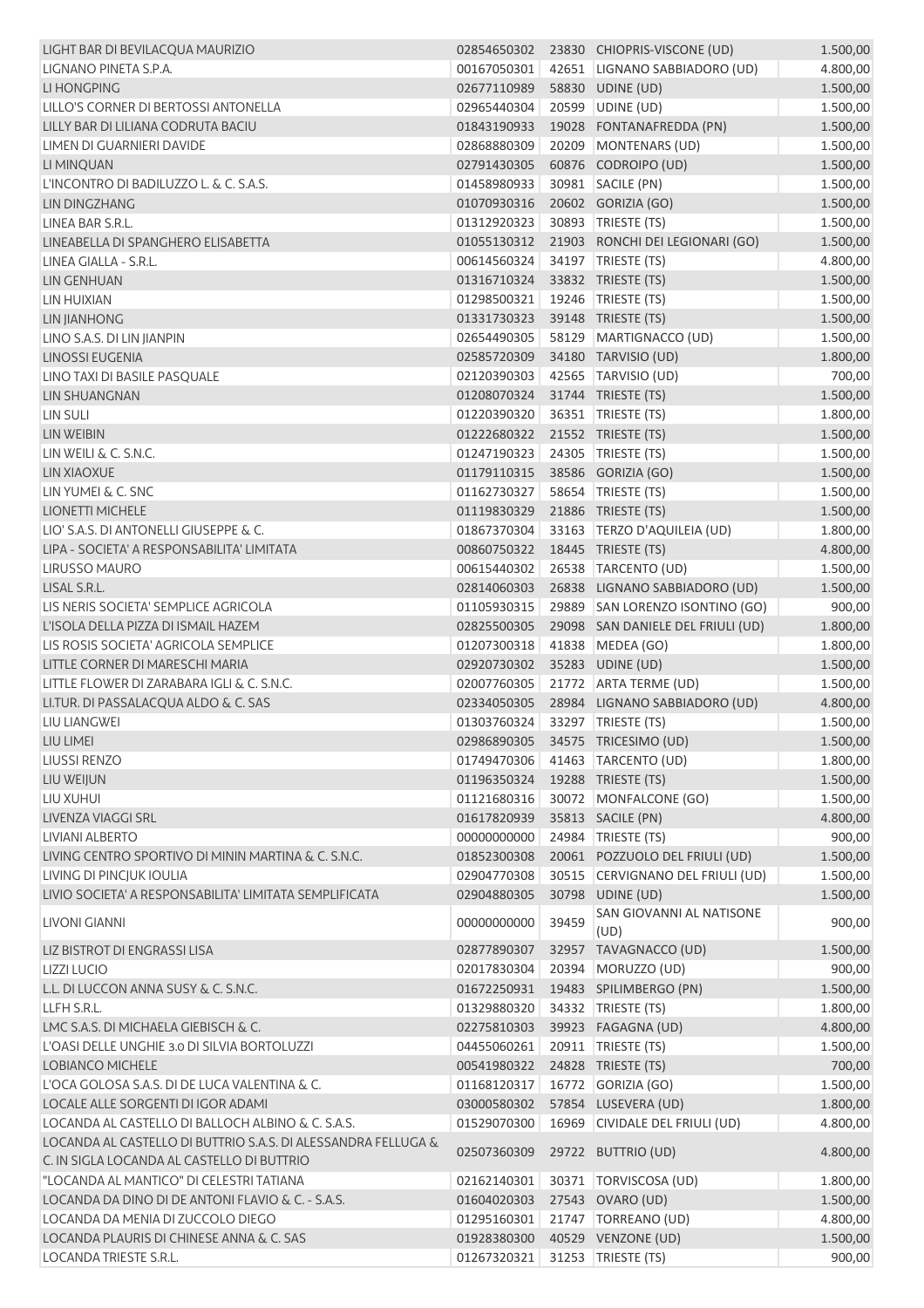| LOCANDA VIL DI VAR DI TAMBONE VALENTINA                  | 02956510305 35781 VARMO (UD) |       |                                               | 1.800,00 |
|----------------------------------------------------------|------------------------------|-------|-----------------------------------------------|----------|
| LOCOROTONDO LUIGI                                        | 02813440308                  |       | 59727 LATISANA (UD)                           | 700,00   |
| LO.CO. SRL                                               | 02631370307                  |       | 25075 PRADAMANO (UD)                          | 4.800,00 |
| <b>LODI ALESSANDRA</b>                                   | 01165000322                  |       | 36369 TRIESTE (TS)                            | 650,00   |
| <b>LODI EDMONDO</b>                                      | 00947270328                  |       | 31011 TRIESTE (TS)                            | 700,00   |
| <b>LODIGIANI SILVIA</b>                                  | 01343760326                  |       | 42128 TRIESTE (TS)                            | 1.800,00 |
| <b>LODOLO GIORGIO</b>                                    | 01296940321                  |       | 38576 TRIESTE (TS)                            | 1.800,00 |
| LODOLO SILVANO                                           | 00191410307                  |       | 31597 LIGNANO SABBIADORO (UD)                 | 1.500,00 |
| <b>LO.FLAUR DI BIASIZZO FLAVIA SNC</b>                   | 02835070307                  |       | 26961 TORVISCOSA (UD)                         | 1.500,00 |
| LOFT RESIDENZA DEI TOLOMEI SACILE                        | 00000000000                  |       | 20367   SACILE (PN)                           | 900,00   |
| <b>LOGAR ANDREA</b>                                      | 01347070326                  |       | 60650 TRIESTE (TS)                            | 700,00   |
| LOGIC SNC DI PITACCOLO LORENZO E LONDERO GIANNI          | 02754220305                  |       | 34402   TOLMEZZO (UD)                         | 1.500,00 |
|                                                          |                              |       |                                               |          |
| <b>LOGUERCIO GIUSEPPE</b>                                | 02932680305                  |       | 20548 FAGAGNA (UD)                            | 1.800,00 |
| LOKANDA DEVETAK 1870 DI AVGUSTIN DEVETAK S.A.S.          | 00400520318                  |       | 22085 SAVOGNA D'ISONZO (GO)                   | 1.800,00 |
| <b>LOKATOS BARBARA</b>                                   | 01297880328                  |       | 37333 TRIESTE (TS)                            | 1.500,00 |
| L'OLANDESE VOLANTE DI HAMAD IMAD & C. - SOCIETA' IN      | 01314960327                  | 33364 | TRIESTE (TS)                                  | 1.800,00 |
| <b>ACCOMANDITA SEMPLICE</b>                              |                              |       |                                               |          |
| LOL DI OLIVO FABRIZIO & C. S.A.S.                        | 01148150319                  |       | 35923 GORIZIA (GO)                            | 1.800,00 |
| <b>LOMBARDI GIUSEPPE</b>                                 | 01214890327                  |       | 31058 TRIESTE (TS)                            | 700,00   |
| <b>LOMBARDI ROSSANA</b>                                  | 00853530327                  |       | 32449 TRIESTE (TS)                            | 1.500,00 |
| LONDERO MARIA                                            | 01974000307                  |       | 22345 GEMONA DEL FRIULI (UD)                  | 1.800,00 |
| LONDERO SAMANTHA                                         | 02988780306                  |       | 20644 GEMONA DEL FRIULI (UD)                  | 1.500,00 |
| LONDON PUB DI DRIGO ROBERTO & FIGLI S.N.C.               | 01044720934                  |       | 39270 PORDENONE (PN)                          | 1.800,00 |
| LONDON SNC DI DAL CANTON GIORGIO & C.                    | 01837000304                  |       | 29628 UDINE (UD)                              | 1.500,00 |
| LONGO LUCA                                               | 01153260326                  |       | 34519 TRIESTE (TS)                            | 650,00   |
| LONJER KATINARA - SOCIETA' COOPERATIVA A RESPONSABILITA' |                              |       |                                               |          |
| <b>LIMITATA</b>                                          | 00305770323                  |       | 38032 TRIESTE (TS)                            | 1.500,00 |
| LOOXUP S.R.L.S.                                          | 01206970319                  |       | 45538 GORIZIA (GO)                            | 1.500,00 |
| LOPEZ MARIA DE LOS ANGELES                               | 02958490308                  |       | 22091 LIGNANO SABBIADORO (UD)                 | 900,00   |
| LOREGIGI DI ACAMPORA LORENZO E C. S.A.S.                 | 01090980317                  |       | 23155 GRADO (GO)                              | 1.800,00 |
| <b>LORENZO MICHELLI</b>                                  | 01297740324                  |       | 59709 TRIESTE (TS)                            | 900,00   |
| <b>LORENZO SOSSA</b>                                     | 01347190322                  |       | 60318 TRIESTE (TS)                            | 700,00   |
| <b>LOR.ENZO SRL</b>                                      | 02768700300                  |       | 24134 UDINE (UD)                              | 1.500,00 |
| L'ORTAL SNC DI PALUMBO DOMENICO & C.                     | 01523080933                  |       | 30629 VITO D'ASIO (PN)                        | 1.500,00 |
| "L'ORTO SUL FIUME SOCIETA' AGRICOLA SEMPLICE" IN FORMA   |                              |       |                                               |          |
| ABBREVIATA"L'ORTO SUL FIUME S.AGR.S."                    |                              |       | 02903430300 25825 SAN DANIELE DEL FRIULI (UD) | 1.800,00 |
| LOS ANGELES S.N.C. DI DI CHELLO LUCIA & C.               |                              |       | 01819700939 39556 MONTEREALE VALCELLINA (PN)  | 1.500,00 |
|                                                          |                              |       |                                               |          |
| <b>LOSETTI ANDREA</b>                                    | 00475030318                  |       | 42773 CORMONS (GO)                            | 900,00   |
| L'OSTERIA ANTICA TOSCANA DI MASOTTI ALESSANDRA           | 02781530304                  |       | 19140 UDINE (UD)                              | 1.800,00 |
| L'OSTERIA DEL PANE DI MARCHESI ALESSIA                   | 02958480309                  |       | 35081 UDINE (UD)                              | 1.800,00 |
| L'OSTERIA DI BEANO DI TANCON LUTTERI ELMARO              | 02611420304                  |       | 28441 CODROIPO (UD)                           | 1.800,00 |
| L'OSTERIA DI SIMONETTA VENIER                            | 02933680304                  |       | 34627 UDINE (UD)                              | 1.500,00 |
| LO STUDIO DI JOYCE DI ANDREA GARGANO                     | 00000000000                  |       | 18577 TRIESTE (TS)                            | 900,00   |
| <b>LOSTUZZO ELISA</b>                                    | 02737630307                  |       | 24085 BUIA (UD)                               | 1.500,00 |
| <b>LOTUS FLOWERS SRL</b>                                 | 02817980309                  |       | 60032 CERVIGNANO DEL FRIULI (UD)              | 1.500,00 |
| <b>LOUIS DI GUARINO LUIGI</b>                            | 02865740308                  |       | 27222 UDINE (UD)                              | 1.800,00 |
| <b>LOU XUFENG</b>                                        | 04959010267                  |       | 30709 MONFALCONE (GO)                         | 1.500,00 |
| <b>LOVISATO ANTONIO</b>                                  | 01250160320                  |       | 23807 TRIESTE (TS)                            | 1.500,00 |
| LOVISETTO GUIDO                                          | 01332110327                  |       | 31750 DUINO-AURISINA (TS)                     | 700,00   |
| <b>LOVISONI IRINA</b>                                    | 00000000000                  |       | 25645 CORMONS (GO)                            | 900,00   |
| LPM SERVIZI DI LO PRESTI CARLO & C. S.A.S.               | 02838080303                  |       | 23730 TAIPANA (UD)                            | 4.800,00 |
| L&S SNC DI COCETTA STEFANIA E PAUL LUCA                  | 02865370304                  |       | 18144 BICINICCO (UD)                          | 1.500,00 |
| LTC DI LINDITE TRUSHI                                    | 02945240303                  |       | 24447 CODROIPO (UD)                           | 1.800,00 |
| LT DI SAIF LAILA E C. S.A.S.                             | 01692290933                  |       | 35222 FANNA (PN)                              | 1.500,00 |
| <b>LUBIS ERIC</b>                                        | 01046160329                  |       | 21391 TRIESTE (TS)                            | 1.800,00 |
| LUCA BAR S.N.C. DI PERESSONI MANUELA & ELEONORA          | 02611440302                  |       | 27965 SAN DANIELE DEL FRIULI (UD)             | 1.800,00 |
| LUCA CHRISTIAN                                           | 01268080320                  |       | 22391 MUGGIA (TS)                             | 1.500,00 |
| LUCA GUERRA                                              | 01170280315                  |       | 31844 TRIESTE (TS)                            | 700,00   |
| LUCA MARCO                                               | 02985820303                  |       | 33398 TARVISIO (UD)                           | 1.800,00 |
| LUCCA NICOLETTA                                          | 01109110310                  |       | 23432 MONFALCONE (GO)                         | 900,00   |
| LUCCHETTA GIAMPAOLO                                      | 00973670326                  |       | 37439 TRIESTE (TS)                            | 700,00   |
| <b>LUCCHINI ROBERTO</b>                                  | 01549140307                  |       | 34133 UDINE (UD)                              | 4.800,00 |
| LUCCON MAURO                                             | 00631640935                  |       | 41742 AZZANO DECIMO (PN)                      | 1.500,00 |
|                                                          |                              |       |                                               |          |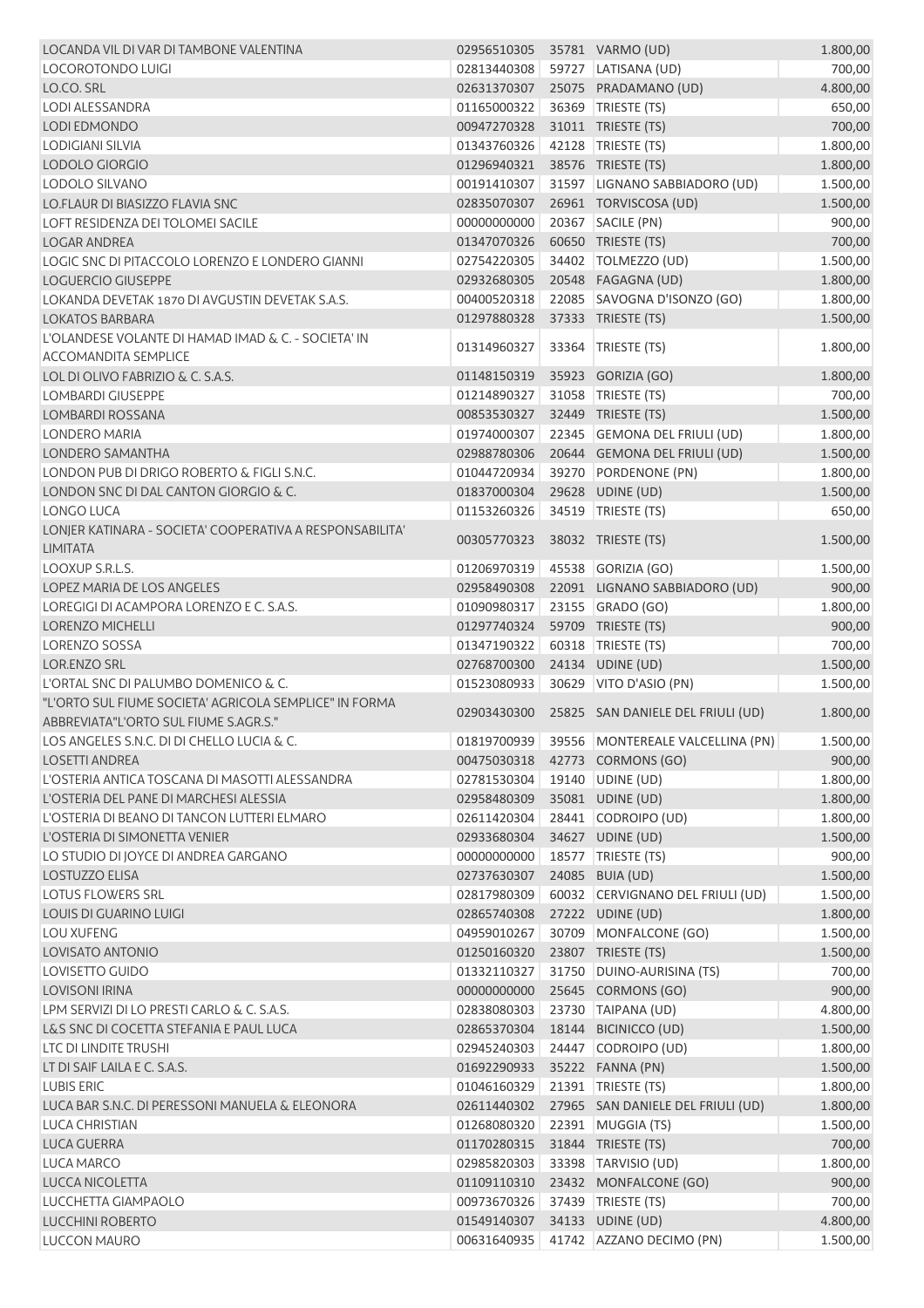| LUCCO ROBERTO                                            | 01730900931 | 35073 | PINZANO AL TAGLIAMENTO<br>(PN)    | 1.500,00 |
|----------------------------------------------------------|-------------|-------|-----------------------------------|----------|
| LUC DI PITIE DI JAIZA GIANNA                             | 02602830305 |       | 28820 UDINE (UD)                  | 1.800,00 |
| LUCE & SALE DI MORSON KATHIA                             | 01702890938 |       | 23739 AVIANO (PN)                 | 1.500,00 |
| LUCE - SOCIETA' A RESPONSABILITA' LIMITATA SEMPLIFICATA  | 01338370321 |       | 34536   TRIESTE (TS)              | 1.500,00 |
| <b>LUCIA MONTEFIORI</b>                                  | 01188380255 |       | 38243 ERTO E CASSO (PN)           | 650,00   |
| LUCIANA LEGHISSA IN LAURITANO                            | 00213920325 |       | 31749 DUINO-AURISINA (TS)         | 4.800,00 |
| <b>LUCIANI LORIS</b>                                     | 01731880934 |       | 35592 PORDENONE (PN)              | 1.500,00 |
| LUCIBELLO DAVIDE                                         | 01731520936 |       | 38511 SACILE (PN)                 | 1.800,00 |
| LUCKY MOON S.A.S. DI DOVIER ESTILLIA & C.                | 01920320304 |       | 27574 BUTTRIO (UD)                |          |
| <b>LUCKY SRL</b>                                         |             |       |                                   | 1.800,00 |
|                                                          | 01785150937 |       | 21168 PORDENONE (PN)              | 1.500,00 |
| LUCYLU DI PIPOS CAMELIA LUCIA                            | 02767150309 |       | 29061 PASIAN DI PRATO (UD)        | 1.500,00 |
| LUGANO ROMINA                                            | 02980860304 |       | 59755 AQUILEIA (UD)               | 1.500,00 |
| LUGNANI MANUELA                                          | 01137550321 |       | 21632 TRIESTE (TS)                | 1.500,00 |
| LUIGINA TUSINI (CASA UMA)                                | 00000000000 |       | 40952 FAEDIS (UD)                 | 900,00   |
| <b>LUISE ALESSANDRO</b>                                  | 01498420304 |       | 60377 LIGNANO SABBIADORO (UD)     | 1.800,00 |
| <b>LUISE EMANUELA</b>                                    | 01881400939 |       | 57836 FONTANAFREDDA (PN)          | 1.500,00 |
| <b>LUIS FRANCESCO</b>                                    | 02017650306 |       | 33610 CIVIDALE DEL FRIULI (UD)    | 900,00   |
| <b>LUIS GIANNI</b>                                       | 01464190303 |       | 26868 CIVIDALE DEL FRIULI (UD)    | 1.800,00 |
| LUKA'S DI MARMULLAKU UKE                                 | 02949540302 |       | 16843 POVOLETTO (UD)              | 1.800,00 |
| LUKSA PETRA                                              | 00670100320 |       | 32958 TRIESTE (TS)                | 1.500,00 |
| L'ULTIMO MOLINO DI CORINNA BALESTRIERI & C. S.A.S.       | 01248680934 |       | 25400 FIUME VENETO (PN)           | 1.800,00 |
| LULU' LASH DI GUZZO GIULIA                               | 01273670321 |       | 17254   TRIESTE (TS)              | 1.500,00 |
| LUMA15 DI D'ANGELO DOMENICO                              | 01273530327 |       | 41791 TRIESTE (TS)                | 4.800,00 |
| LUMA S.N.C. DI CONTINO LUANA & C.                        | 01864960933 |       | 16924 PORDENONE (PN)              | 1.500,00 |
| LUME SAS DI CAMOL GIANPIETRO & C.                        | 01394880932 |       | 42310 PORCIA (PN)                 | 1.500,00 |
| LUMIA DI DEIURI ALESSANDRO & C. S.A.S.                   | 01147910317 |       | 17869 MONFALCONE (GO)             | 1.500,00 |
| LUNA BLU DI CISOTTI DEBORA                               | 02675960302 |       | 24742 PALUZZA (UD)                | 1.500,00 |
| LUNA DI PREGNOLATO PAOLA                                 | 02723680308 |       | 19694 UDINE (UD)                  | 1.500,00 |
| <b>LUNARDELLI PAOLO</b>                                  | 01620870939 |       | 34272 PORDENONE (PN)              | 700,00   |
| LUNA ROSSA DI CARMEN CATARGIU                            | 02963800301 |       | 24279 LIGNANO SABBIADORO (UD)     | 1.500,00 |
| LUNA S.A.S. DI GRAOVAC DAMIR                             | 01656000930 |       | 37677 CODROIPO (UD)               | 1.800,00 |
| LUNA S.R.L.                                              | 01201300934 |       | 17078 FONTANAFREDDA (PN)          | 4.800,00 |
| LUNA S.R.L.                                              | 02324920301 |       | 26393 MAJANO (UD)                 | 1.500,00 |
| LUO MEILI                                                | 02940820307 |       | 32197 UDINE (UD)                  | 1.500,00 |
|                                                          |             |       | SAN DORLIGO DELLA VALLE           |          |
| LUPIDI ADRIANA & C. S.A.S.                               | 00678590324 | 31729 | (TS)                              | 1.800,00 |
| LUFIUINAINUMI IRAUN&FIELD AJJUUIAZIUNE JPURIIVA          | 00000000000 |       | 61094 LIGNANO SABBIADORO (UD)     | 1.200,00 |
| <b>NII FTTANITICTICA</b><br><b>LUPINC MATEJ</b>          | 01078440326 |       | 33958 DUINO-AURISINA (TS)         | 1.800,00 |
| LUPUS IN FABULA SNC DI LUCA BRESSANI E FABIO TOMASINO    | 01832370306 |       | 48177   NIMIS (UD)                | 4.800,00 |
| LUSHAJ S.A.S. DI LUSHAJ VALDETE & C.                     | 01475130934 |       | 33877 MANIAGO (PN)                | 1.500,00 |
| LUXURY VIP DI DELL'AGNESE SIMONE                         | 01310190325 |       | 19653   TRIESTE (TS)              | 700,00   |
|                                                          |             |       |                                   |          |
| M.A.A. DI LATORA ANNA E C. S.A.S.                        | 01158660314 |       | 24866 GRADO (GO)                  | 1.500,00 |
| <b>MACAKI NATION S.R.L.</b>                              | 00900680323 |       | 17596   TRIESTE (TS)              | 1.800,00 |
| MACAU S.N.C. DI WANG LINGCHUN & C.                       | 02863740300 |       | 58120 SAN DANIELE DEL FRIULI (UD) | 1.500,00 |
| MACEDONIO DENNIS                                         | 00554790311 |       | 34748 GORIZIA (GO)                | 1.500,00 |
| MACELLERIA LIZZI MARIO & C. S.N.C.                       | 01410380305 |       | 20205 FAGAGNA (UD)                | 1.800,00 |
| MACLEAROG DI GIANFRANCO LARESE                           | 02926100302 |       | 35084 PRATO CARNICO (UD)          | 1.800,00 |
| MACORATTI GIAMPAOLO & C. - S.N.C.                        | 01831190309 |       | 41944 TARVISIO (UD)               | 1.500,00 |
| <b>MACOR ROSSETTO SONIA</b>                              | 00000000000 |       | 37134 PRATA DI PORDENONE (PN)     | 650,00   |
| MADE IN LU DI LU XIANGYU E LU JIUQIANG & C. SNC          | 02947230302 |       | 22790 UDINE (UD)                  | 1.800,00 |
| MADE IN PLAST S.A.S. DI FILOMENA DESANTIS & C.           | 04354760276 |       | 32418   TRIESTE (TS)              | 1.500,00 |
| MADE S.R.L. SEMPLIFICATA                                 | 01854260930 |       | 23642 MANIAGO (PN)                | 1.800,00 |
| MADI S.R.L.                                              | 02464910302 | 26906 | UDINE (UD)                        | 1.500,00 |
| MADOSE S.R.L.                                            | 01160930317 |       | 17151 GRADO (GO)                  | 4.800,00 |
| MADOTTO PAOLO                                            | 01496850304 |       | 34011   TARVISIO (UD)             | 1.800,00 |
| MADRACS UDINE ASSOCIAZIONE SPORTIVA DILETTANTISTICA      | 02898330309 |       | 61103 MARTIGNACCO (UD)            | 1.200,00 |
| MAD SNC DI CAPORALE M. & RITURANTE A.                    | 02807020306 |       | 22455 CIVIDALE DEL FRIULI (UD)    | 1.800,00 |
| <b>MAD SRLS</b>                                          | 01318320320 |       | 31751 TRIESTE (TS)                | 1.500,00 |
| MA. E MA. S.N.C. DI ZANUTEL MARIA E MARIO                | 01049200312 |       | 17316 GRADO (GO)                  | 1.500,00 |
| <b>MAEN SRL</b>                                          | 01871810931 |       | 18389 PORDENONE (PN)              | 1.500,00 |
| MAFALDA SOCIETA' A RESPONSABILITA' LIMITATA SEMPLIFICATA | 01841270935 |       | 23983 SEQUALS (PN)                | 4.800,00 |
| MA.FRA. DI SARDI ROSALIA E C. S.N.C.                     | 02081680304 |       | 23906 LIGNANO SABBIADORO (UD)     | 4.800,00 |
| <b>MAGALETTI NICOLA</b>                                  | 01037440326 |       | 22166   TRIESTE (TS)              | 700,00   |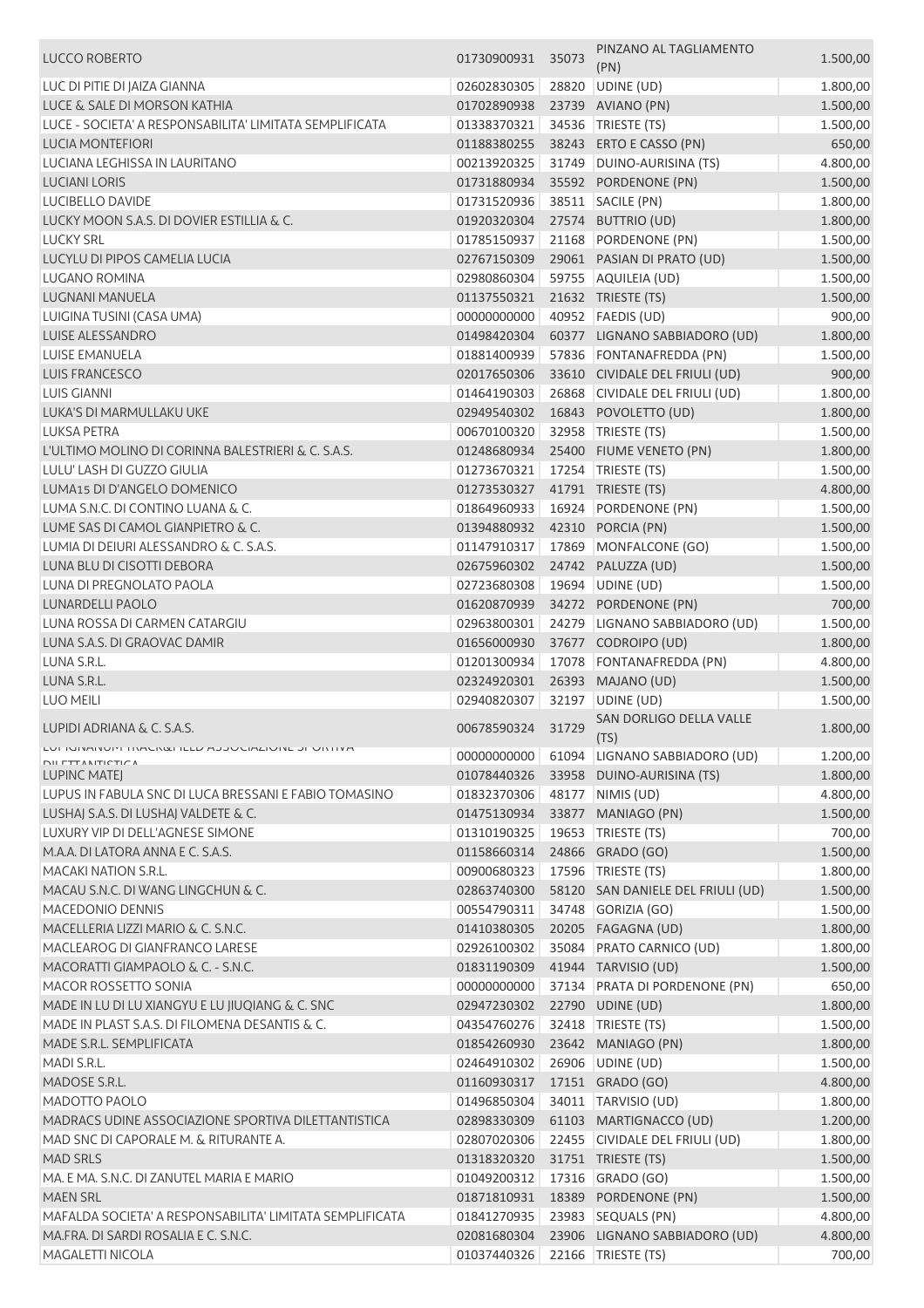| MAGA MAGO' SAS DI FOI MANUELA E SGORLON ELENA                                   | 02693780302 34565 UDINE (UD)         |       |                                                     | 1.500,00             |
|---------------------------------------------------------------------------------|--------------------------------------|-------|-----------------------------------------------------|----------------------|
| MAGA SOCIETA' RESPONSABILITA' LIMITATA SEMPLIFICATA                             | 02944840301                          |       | 61962 UDINE (UD)                                    | 1.800,00             |
| MAGAZZINO 73 S.R.L.                                                             | 02855090300                          |       | 32193 TAVAGNACCO (UD)                               | 1.500,00             |
| MAGESTA S.P.A.                                                                  | 00967700329                          |       | 19699   TRIESTE (TS)                                | 4.800,00             |
| MAGGIOLO MARIA CRISTINA                                                         | 01284960323                          |       | 23187 TRIESTE (TS)                                  | 1.500,00             |
| MAGIA DI UN VIAGGIO DI ZORNETTA ALESSANDRA                                      | 02536020304                          |       | 21826   TAVAGNACCO (UD)                             | 4.800,00             |
| MAGIA VACANZE S.A.S. DI BARBARA NORDIO & C.                                     | 01087870323                          |       | 21105 TRIESTE (TS)                                  | 4.800,00             |
| MAGICA SOCIETA' A RESPONSABILITA' LIMITATA SEMPLIFICATA                         | 01770320933                          |       | 32749 AVIANO (PN)                                   | 1.800,00             |
| MAGIC HORSE TEAM ASD                                                            | 00000000000                          |       | 61798 FIUME VENETO (PN)                             | 1.200,00             |
| MAGICO S.R.L.                                                                   | 01374290938                          |       | 19689 AZZANO DECIMO (PN)                            | 4.800,00             |
| MAGICSTAGE DI CARGNEL LORELLA                                                   | 01045050315                          |       | 60395 GORIZIA (GO)                                  | 1.500,00             |
| "MAGI DI PETRIS GIULIANA & C. S.N.C."                                           | 02268330301                          |       | 23469 UDINE (UD)                                    | 1.800,00             |
| MAGIKA SRL                                                                      | 01087370316                          |       | 38823 GRADO (GO)                                    | 1.500,00             |
| MAGILUSOLE DI SOLERO ALESSANDRO                                                 | 03011410309                          |       | 24530 SAPPADA (UD)                                  | 1.800,00             |
| MAGINBAR S.R.L.                                                                 | 02476520305                          |       | 24998 UDINE (UD)                                    | 1.500,00             |
| MAGI S.R.L.                                                                     | 01288420324                          |       | 22348 TRIESTE (TS)                                  | 1.500,00             |
| <b>MAGLI FRANCESCO</b>                                                          | 00985360320                          |       | 22612 TRIESTE (TS)                                  | 1.500,00             |
| <b>MAGNAN ALEX</b>                                                              | 02344430307                          |       | 29516 CORNO DI ROSAZZO (UD)                         | 1.800,00             |
| MAGNOLIA S.A.S. DI NADIA PUSIOL & C.                                            | 01352420937                          |       | 39897 AVIANO (PN)                                   | 900,00               |
| MAGNUM DI CANTON FABRIZIO & C. S.N.C.                                           | 01277550933                          |       | 16959 CHIONS (PN)                                   | 1.500,00             |
| MAGO S.N.C. DI IORI FEDERICA E C.                                               | 01279070328                          |       | 23755 TRIESTE (TS)                                  | 4.800,00             |
| <b>MAGRIN MARINA</b>                                                            | 01184630323                          |       | 34338 TRIESTE (TS)                                  | 1.800,00             |
| <b>MAGRIS ROBERTO</b>                                                           | 01550030934                          |       | 33895 SAN QUIRINO (PN)                              | 1.800,00             |
| <b>MAIER MARIUS CONSTANTIN</b>                                                  | 01655790937                          |       | 37601 AVIANO (PN)                                   | 1.800,00             |
| MAIERON ELISA E DRI GUENDALINA S.N.C.                                           | 02632170300                          |       | 20374 PALMANOVA (UD)                                | 4.800,00             |
| <b>MAIERONI STEFANO</b>                                                         | 00955590302                          |       | 41031 RIVIGNANO TEOR (UD)                           | 1.500,00             |
| <b>MAINARDIS ALEX</b>                                                           | 02159030309                          |       | 25461 VILLA SANTINA (UD)                            | 4.800,00             |
| <b>MAINARDIS LUCIA</b>                                                          | 02646650305                          |       | 19070 LIGNANO SABBIADORO (UD)                       | 1.500,00             |
| MAINARDIS ROBERTO & C. SNC                                                      | 02447650306                          |       | 34592 SOCCHIEVE (UD)                                | 1.800,00             |
| MA - INVEST S.A.S. DI MATTIUSSI FRANCO E C.                                     | 01472330305                          | 17883 | FIUMICELLO VILLA VICENTINA                          | 4.800,00             |
| <b>MAIORINO RAMON</b>                                                           | 02956880302                          |       | (UD)<br>31142 TARCENTO (UD)                         | 1.800,00             |
| MAIORINO TOMMASO                                                                | 02915010306                          |       |                                                     |                      |
| M.A.I. S.N.C. DI CEDI ALESSANDRO E GIGLIO MICHELA                               | 01204570327                          |       | 26128 UDINE (UD)<br>30285 TRIESTE (TS)              | 1.500,00<br>1.500,00 |
| MAISON 3 MAGNONI DI DANIELE VALMARIN                                            | 00947280327                          |       | 20389   TRIESTE (TS)                                | 900,00               |
| MAJA SOCIETA' COOPERATIVA - KULTURNA ZADRUGA                                    | 00476590310    60287    GORIZIA (GO) |       |                                                     |                      |
| MAJCEN ANDREJ                                                                   | 01026850329 39075 TRIESTE (TS)       |       |                                                     | 1.500,00<br>700,00   |
| MAJDA S.N.C. DI STEKAR K. & CICIGOJ M.                                          | 01044930319                          |       |                                                     | 1.800,00             |
| MAJORETTES PRATA ASD                                                            | 01138120934                          |       | 34695 GORIZIA (GO)<br>61286 PRATA DI PORDENONE (PN) | 1.200,00             |
| MAKADAM DI HUSU TAMARA E C. - S.A.S.                                            | 00978460327                          |       | 41897 TRIESTE (TS)                                  | 1.500,00             |
| MAKE GROUP S.A.S DI GIANCARLO MARRA                                             | 01714790936                          |       | 19433 PORDENONE (PN)                                | 4.800,00             |
| MAKI DI PIZZAMIGLIO MAKIMILIANO                                                 | 02847770308                          |       | 57947 TRASAGHIS (UD)                                | 1.500,00             |
|                                                                                 |                                      |       |                                                     |                      |
| MAKING ART SOCIETA' A RESPONSABILITA' LIMITATA SEMPLIFICATA                     | 01221680323                          |       | 24709 TRIESTE (TS)                                  | 1.800,00             |
| MAKOTO SOCIETA' SPORTIVA DILETTANTISTICA A RESPONSABILITA'<br><b>LIMITATA</b>   | 01252420326                          |       | 19641 TRIESTE (TS)                                  | 1.500,00             |
| MALABAR S.N.C. DI FRITTOLI DANIELE, MARIN DAVIDE & C.                           | 01338100322                          | 39419 | TRIESTE (TS)                                        | 1.500,00             |
| MA.LA. DI RINO MARIN & C. S.A.S.                                                | 01722570932                          |       | 31144 FIUME VENETO (PN)                             | 1.800,00             |
| MALAMEGI DI JEDRZEJEWSKA MALGORZATA JOANNA                                      | 02668280304                          |       | 41372 SAN DANIELE DEL FRIULI (UD)                   | 900,00               |
| MALANDILA SYLVERE DETHINE PRUDENCE                                              | 01231990324                          |       | 40187 TRIESTE (TS)                                  | 1.800,00             |
| <b>MALATESTA ANGELO</b>                                                         | 02431630306                          |       | 29274 LIGNANO SABBIADORO (UD)                       | 700,00               |
| <b>MALATTIA LUISA</b>                                                           | 00908130321                          |       | 40715 TRIESTE (TS)                                  | 900,00               |
| <b>MALISAN LUCA</b>                                                             | 02950690301                          |       | 34024 BERTIOLO (UD)                                 | 900,00               |
| MALKINA SVETLANA                                                                | 02957810308                          |       | 31897 TAIPANA (UD)                                  | 1.500,00             |
| <b>MALNIS RITA</b>                                                              | 01200820932                          |       | 21165 FONTANAFREDDA (PN)                            | 1.800,00             |
| <b>MALOSSI SILVIA</b>                                                           | 01201420328                          |       | 58034 TRIESTE (TS)                                  | 1.200,00             |
| MA.LU. SAS DI MARESSI PAOLO & C.                                                | 01050130317                          |       | 35685 GRADO (GO)                                    | 1.500,00             |
| MALVASIA - SOCIETA' IN NOME COLLETTIVO DI STEFFE' ANDREA E<br><b>SANNA LUCA</b> | 01001690328                          |       | 19595 TRIESTE (TS)                                  | 1.800,00             |
| MA & MA S.A.S. DI GHERLANI MARTINA & C.                                         | 02067740304                          |       | 32964 LIGNANO SABBIADORO (UD)                       | 1.500,00             |
| MAMI BAR DI FELIX RODRIGUES HELENA MARISA                                       | 01790460933                          |       | 23267 CHIONS (PN)                                   | 1.500,00             |
| MAMI S.A.S. DI SAUCIUC MONICA VASILICA & C.                                     | 01803450939                          |       | 21665 MARANO LAGUNARE (UD)                          | 1.800,00             |
| MAMMA CHE PIZZA DI ACAMPORA LORENZO                                             | 02821080302                          |       | 24533 POVOLETTO (UD)                                | 1.800,00             |
| MAMMARELLA ENRICO                                                               | 01750780684                          |       | 58903 LIGNANO SABBIADORO (UD)                       | 900,00               |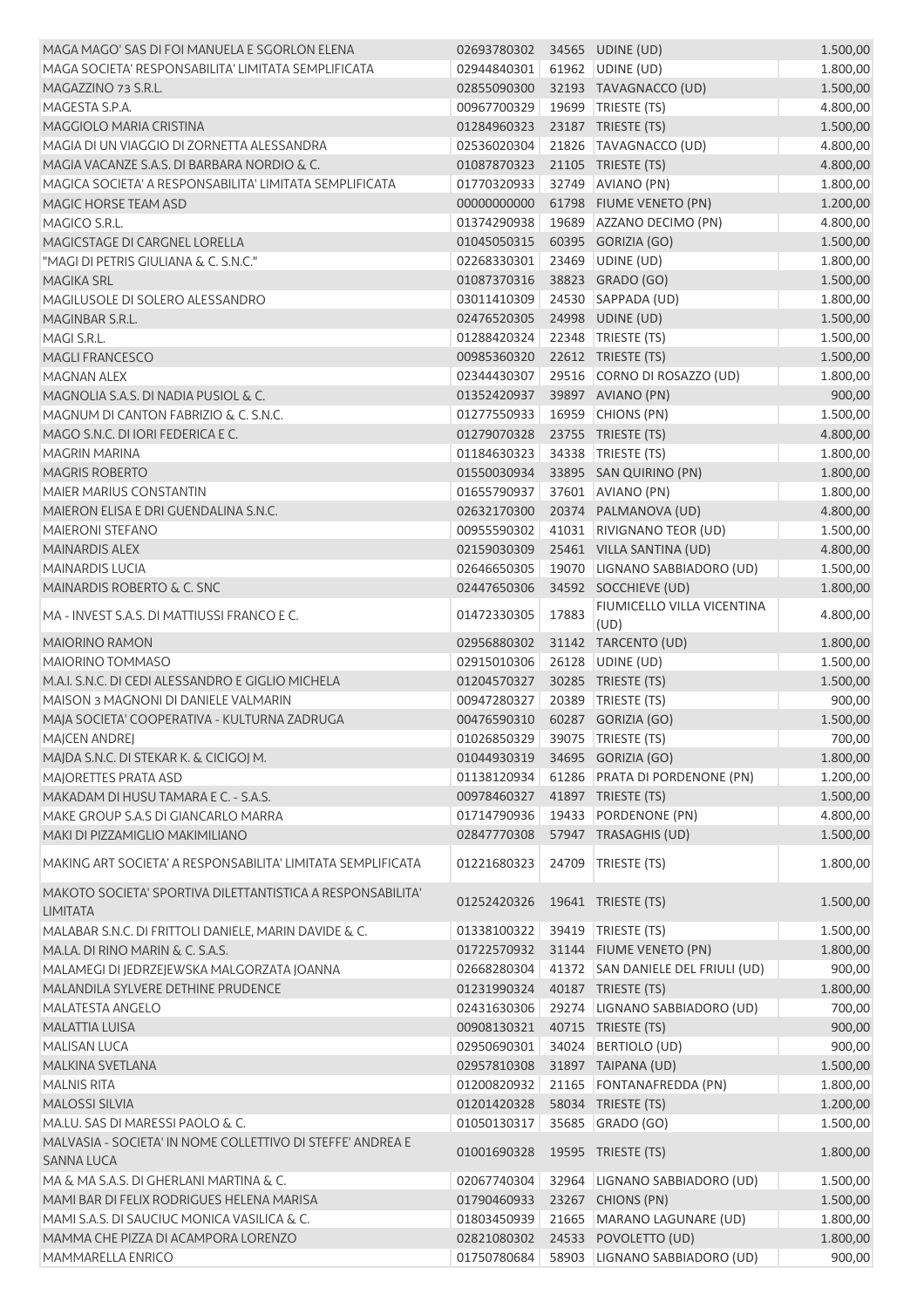| MAMOCI GENTJAN                                                  | 02810610309 | 41512 UDINE (UD)                 | 1.800,00 |
|-----------------------------------------------------------------|-------------|----------------------------------|----------|
| MAMOS S.N.C. DI BENIAMINO BESSEGA & C.                          | 01725730939 | 60632 CANEVA (PN)                | 1.800,00 |
| MAMOTOTO PN S.N.C. DI IRIEN BOSCAN CASTILLO & C.                | 01862280938 | 16737 PORDENONE (PN)             | 4.800,00 |
| M.A.M. S.N.C. DI MADRASSI ANDREA E MARIACARMEN                  | 02609800301 | 21259 VENZONE (UD)               | 1.800,00 |
| <b>MANARIN RENATA</b>                                           | 00000000000 | 58111 ERTO E CASSO (PN)          | 900,00   |
| <b>MANCINI FRANCESCO</b>                                        | 01271390328 | 40944 TRIESTE (TS)               | 1.800,00 |
| <b>MANCINI GIORGIO</b>                                          | 00871410320 | 18950 TRIESTE (TS)               | 1.500,00 |
| <b>MANCINI PAOLO</b>                                            | 01323860328 | 33525   TRIESTE (TS)             | 1.500,00 |
| <b>MANCIN UBER</b>                                              | 01650560939 | 58061 PORDENONE (PN)             | 1.500,00 |
| <b>MANCUSO SRL</b>                                              | 01426390306 | 23920 LIGNANO SABBIADORO (UD)    | 1.800,00 |
| MANDIC - S.R.L.                                                 | 00956580302 | 24986 UDINE (UD)                 | 4.800,00 |
| <b>MANDINI ROBERTO</b>                                          | 00437690316 | 27425 SAN CANZIAN D'ISONZO (GO)  | 700,00   |
| MANDRACCHIO S.R.L.                                              | 01202560320 | 31754 TRIESTE (TS)               | 4.800,00 |
| MANFREDA CRISTIANO                                              | 01033210327 | 20047   TRIESTE (TS)             | 700,00   |
| MANFRE' FRANCESCO                                               | 04679060261 | 29629 SACILE (PN)                | 1.500,00 |
| MANGO SNC DI FIORALBA CAPOLUONGO E LUCA TITE TOMADA             | 02990840304 | 25676 UDINE (UD)                 | 1.800,00 |
| MANIAGO NUOTO SOCIETA' SPORTIVA DILETTANTISTICA S.R.L. IN BREVE |             |                                  |          |
| MANIAGO NUOTO S.S.D. S.R.L.                                     |             | 01529200931  19382  MANIAGO (PN) | 1.500,00 |
|                                                                 |             |                                  |          |
| MANIAS RENZO THE BRIDGE HOUSE                                   | 01813850300 | 19937 POVOLETTO (UD)             | 1.800,00 |
| MANI CHE CURANO DI STEINMAN CORINNE MARY                        | 02993240304 | 35518 ARTEGNA (UD)               | 1.500,00 |
| <b>MANIERO ERMANNO</b>                                          | 04481870279 | 39730 CORNO DI ROSAZZO (UD)      | 1.800,00 |
| MANNA S.A.S. DI MANNA GIUSEPPE E F.                             | 02654880307 | 20799 TARVISIO (UD)              | 1.800,00 |
| MANSARDA PRODUCTION S.R.L.                                      | 01214410324 | 62039 TRIESTE (TS)               | 1.500,00 |
| MANSI A&G SRL                                                   | 02849680307 | 24079 MOIMACCO (UD)              | 1.800,00 |
| MANSI S.N.C. DI SABATINO MANSI & C.                             | 01371240308 | 22015 CERVIGNANO DEL FRIULI (UD) | 1.800,00 |
| <b>MANSI TULLIO</b>                                             | 01678020932 | 31433 PRATA DI PORDENONE (PN)    | 1.800,00 |
| <b>MANSUTTI MICHAEL</b>                                         | 02502280304 | 20842 MAJANO (UD)                | 1.500,00 |
| <b>MANTICA DI ENRICO DRIUSSI</b>                                | 02849640301 | 40605 UDINE (UD)                 | 1.500,00 |
| MANTOVANI STELLA & C. SAS                                       | 00516260304 | 35902 GEMONA DEL FRIULI (UD)     | 1.500,00 |
| <b>MANUEL VIANELLO</b>                                          | 01275440327 | 59673 TRIESTE (TS)               | 900,00   |
| MANZANESE CALCIO SOCIETA' SPORTIVA DILETTANTISTICA A            |             |                                  |          |
| RESPONSABILITA' LIMITATA - IN BREVE "MANZANESE CALCIO S.S.D. A  | 00679160309 | 39784   MANZANO (UD)             | 1.500,00 |
| R.L."                                                           |             |                                  |          |
| MANZOCCO DI DARIO MANZOCCO                                      | 01039610314 | 35145 CORMONS (GO)               | 900,00   |
| MANZOCCO NEVIO & COMELLI SARA S.S.                              | 02239210301 | 36091 NIMIS (UD)                 | 1.800,00 |
| <b>MANZON SERGIO</b>                                            |             | 01321390930 35520 PORDENONE (PN) | 700,00   |
| MAPE DI CAODURO PATRIZIA E C. S.N.C.                            | 01936060308 | 35579 LIGNANO SABBIADORO (UD)    | 1.500,00 |
| MAPO S.R.L.                                                     | 00908200322 | 29672 TRIESTE (TS)               | 1.800,00 |
| <b>MARAFON MODESTO</b>                                          | 02985790308 | 32869 LIGNANO SABBIADORO (UD)    | 1.800,00 |
|                                                                 |             |                                  |          |
| <b>MARAN GIOVANNI</b>                                           | 01062110315 | 31936 GRADO (GO)                 | 900,00   |
| MARAN IGOR E C. S.A.S.                                          | 00526400312 | 28126 GRADO (GO)                 | 4.800,00 |
| MARANZANA LUISA                                                 | 00817320302 | 16893 PASIAN DI PRATO (UD)       | 1.500,00 |
| MARANZANA MONICA                                                | 02162030304 | 32753 ARTEGNA (UD)               | 1.500,00 |
| <b>MARASSI MAURO</b>                                            | 01000710325 | 21207 MUGGIA (TS)                | 1.500,00 |
| MARAVEE ANIMAZIONE DI PITTANA SARA VERA                         | 02588510301 | 57945 VARMO (UD)                 | 1.500,00 |
| <b>MARCATO LUCIO</b>                                            | 02660650272 | 41299 LIGNANO SABBIADORO (UD)    | 4.800,00 |
| <b>MARCELLA TINELLI</b>                                         | 02664730302 | 24631   UDINE (UD)               | 650,00   |
| <b>MARCHESAN CARMEN</b>                                         | 00518410311 | 26690 GRADO (GO)                 | 900,00   |
| <b>MARCHESAN GIULIANA</b>                                       | 00144030319 | 27620 GRADO (GO)                 | 1.500,00 |
| MARCHESANI LUDOVICO                                             | 00457960300 | 17578 BERTIOLO (UD)              | 1.500,00 |
| <b>MARCHIOL RAFFAELLA</b>                                       | 02944190301 | 35087 UDINE (UD)                 | 1.500,00 |
| <b>MARCHIO' MAURA</b>                                           | 01174260313 | 19372 MONFALCONE (GO)            | 1.500,00 |
| <b>MARCHIORO MATTEO</b>                                         | 00939720322 | 31037 TRIESTE (TS)               | 700,00   |
| <b>MARCO GREGORETTI</b>                                         | 00701340325 | 25261 MONRUPINO (TS)             | 1.500,00 |
| MARCO KULOT                                                     | 01148600313 | 33175 GORIZIA (GO)               | 650,00   |
| <b>MARCOLINI DANIELA</b>                                        | 02907750307 | 37036 BAGNARIA ARSA (UD)         | 1.800,00 |
| <b>MARCON CLAUDIA</b>                                           | 03423330277 | 35515 LIGNANO SABBIADORO (UD)    | 1.500,00 |
| MARCONI FULVIO E C. S.N.C.                                      | 01216620938 | 58704 PORDENONE (PN)             | 1.500,00 |
| <b>MARCON JENNI</b>                                             | 02839210305 | 28719 RESIUTTA (UD)              | 1.500,00 |
| MARCO POLO S.N.C. DI CARRER IVONNE & FIGLIA                     | 02209380308 | 27089 LIGNANO SABBIADORO (UD)    | 4.800,00 |
| MARCO RUSSO                                                     | 01268100326 | 36471   TRIESTE (TS)             | 700,00   |
|                                                                 |             |                                  |          |
| MARC RENZO                                                      | 00534500319 | 23769 GORIZIA (GO)               | 1.500,00 |
| MARC SNC DI PIERO TOGNETTI & C.                                 | 00959130329 | 19497 TRIESTE (TS)               | 1.500,00 |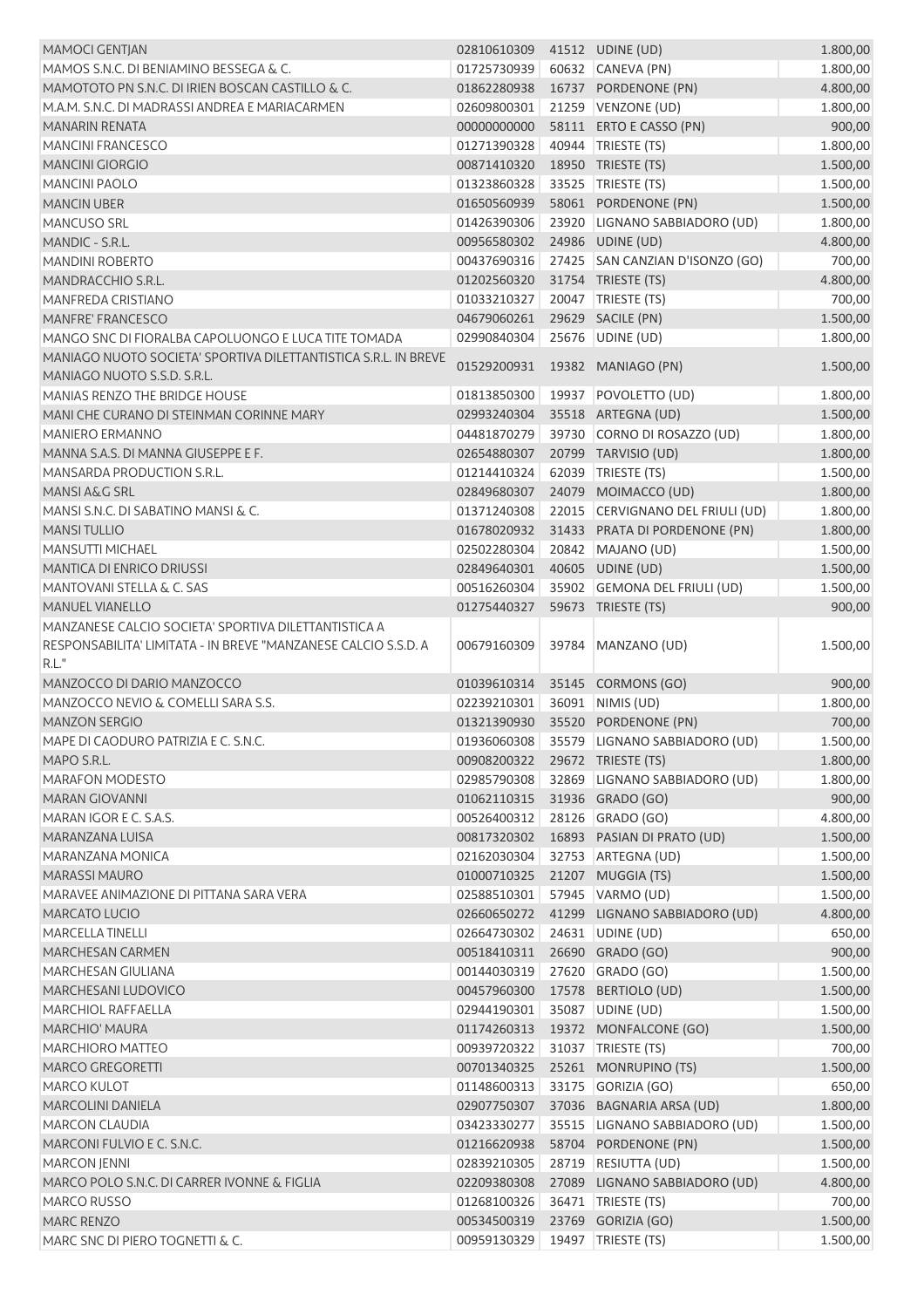| <b>MARCUS ROBERTA</b>                                           | 01508350939                |       | 60305 SAN QUIRINO (PN)                                            | 1.500,00             |
|-----------------------------------------------------------------|----------------------------|-------|-------------------------------------------------------------------|----------------------|
| MARCUZZI DONATELLA                                              | 02469310300                |       | 26192 PAGNACCO (UD)                                               | 1.500,00             |
| <b>MARCUZZI GIADA</b>                                           | 02722230303                |       | 45713 MORTEGLIANO (UD)                                            | 1.500,00             |
| MARCUZZI GIULIANA                                               | 02925290302                |       | 33734 RAGOGNA (UD)                                                | 1.800,00             |
| M.A.R. DI PRESOTTO RAFFAELO & C. S.N.C.                         | 00193240934                |       | 22459 PORDENONE (PN)                                              | 900,00               |
| MAREBLU S.A.S. DI EMANUELE MARAN & C.                           | 01187870314                |       | 22077 GRADO (GO)                                                  | 4.800,00             |
| MAREGA LUCIA                                                    | 01086010319                |       | 34721 GORIZIA (GO)                                                | 1.800,00             |
| MAREMOTO - VIAGGI AL CENTO PER CENTO DI KRAVINA DANIELE         | 02623190309                | 37503 | <b>BASILIANO (UD)</b>                                             | 4.800,00             |
| <b>MARENGO RAFFAELE</b>                                         | 02681260309                |       | 39117 TRIESTE (TS)                                                | 1.800,00             |
| MARE NORDEST SOCIETA' SPORTIVA DILETTANTISTICA A R.L.           | 01324810322                |       | 39890 TRIESTE (TS)                                                | 1.500,00             |
| MARESCA VINCENZO                                                | 01725610933                |       | 58840 POZZUOLO DEL FRIULI (UD)                                    | 1.800,00             |
| MAREX S.A.S. DI FERNANDO DIGRAZIA                               | 01574340301                |       | 26842 LIGNANO SABBIADORO (UD)                                     | 4.800,00             |
| MARGARIT NADIA E MANUELA S.N.C.                                 | 02308640305                |       | 36116 UDINE (UD)                                                  | 1.800,00             |
| MARGHERITA DI PETRIS ANTONELLA & C. S.A.S                       | 01976050300                |       | 32044 SAURIS (UD)                                                 | 4.800,00             |
| MARGHERITA S.A.S. DI GREGORUTTI RAFFAELLA & C.                  | 02753140306                |       | 33784 PRADAMANO (UD)                                              | 1.500,00             |
| MARGO' DI GOLOVCHENKO MARINA                                    | 02661960308                |       | 39581 CERVIGNANO DEL FRIULI (UD)                                  | 1.500,00             |
| MARIA CRISTINA MILONE                                           | 01165320316                |       | 18356 GORIZIA (GO)                                                | 1.500,00             |
| MARIA GIOVANNA PORCU                                            | 02939460305                |       | 31725 BUIA (UD)                                                   | 1.500,00             |
| MARIA GRAZIA RIZZI                                              | 01012520324                |       | 19851 TRIESTE (TS)                                                | 650,00               |
| <b>MARIA GUSTIN</b>                                             | 00000350322                |       | 39802 MONRUPINO (TS)                                              | 1.800,00             |
| <b>MARIA TREVISI</b>                                            | 02278120304                |       | 28496 TRIVIGNANO UDINESE (UD)                                     | 650,00               |
| MARIJANA TANASKOVIC                                             | 01349790327                |       | 60251 TRIESTE (TS)                                                | 1.200,00             |
| MARILYN DI VENIR ROBERTA                                        | 02589680301                |       | 27692 TARCENTO (UD)                                               | 1.500,00             |
| <b>MARI MAURIZIO</b>                                            | 02918650306                |       | 32299 CERVIGNANO DEL FRIULI (UD)                                  | 4.800,00             |
| MARINA AZZURRA S.P.A.                                           | 00896350329                |       | 32816 TRIESTE (TS)                                                | 4.800,00             |
| MARINA PUNTA GABBIANI APRILIA MARITTIMA S.R.L.                  | 01236720304                |       | 18607 LIGNANO SABBIADORO (UD)                                     | 1.500,00             |
| MARINA RESORT PUNTA GABBIANI S.P.A.                             | 01819680305                |       | 20185 MARANO LAGUNARE (UD)                                        | 1.500,00             |
| <b>MARINA STURMA &amp; MANGO SNC</b>                            | 02814900300                |       | 23656 UDINE (UD)                                                  | 1.500,00             |
| MARINA TURKISCH KEBAB-PIZZA DI TUTAR HUSEYIN                    | 01143730321                |       | 38372 TRIESTE (TS)                                                | 1.800,00             |
| <b>MARINELLI MARZIO</b>                                         | 01320780933                |       | 34779 PORDENONE (PN)                                              | 700,00               |
| MARINELLI PASQUALINO                                            | 02562630307                |       | 27702 CIVIDALE DEL FRIULI (UD)                                    | 1.800,00             |
| <b>MARINI MARINA</b>                                            | 00000000000                |       | 16842 RAGOGNA (UD)                                                | 900,00               |
| <b>MARINI SABRINA</b>                                           | 02410760306                |       | 21182 TOLMEZZO (UD)                                               | 1.500,00             |
| MARINKOVIC VESNA                                                | 01162620312                |       | 27266 GORIZIA (GO)                                                | 1.500,00             |
| MARINO BAUCI - ROSTICCERIA SPIEDO D'ORO                         | 00655190320                |       | 24118 TRIESTE (TS)                                                | 1.800,00             |
| MARINO MATTEO                                                   | 02991650306                |       | 57829 ARTEGNA (UD)                                                | 1.500,00             |
| <b>MARINO PASQUALE</b>                                          | 00970600326                |       | 39895 TRIESTE (TS)                                                | 700,00               |
| MARIO ANDRETTA DI ANDRETTA MARIO ENRICO & C. SNC                | 02330440302                |       | 28915 LIGNANO SABBIADORO (UD)                                     | 1.800,00             |
| MARIPOSA1 S.A.S. DI SABIA PAOLA-SABRINA & C.                    | 01281710325                |       | 27775 TRIESTE (TS)                                                | 1.500,00             |
| MARIUTA DI TIZIANO BORIANI & C. S.A.S.                          | 00517780318                | 25385 | RONCHI DEI LEGIONARI (GO)                                         | 1.800,00             |
| MARIZZA MARCO                                                   | 01133270312                |       | 36215 GRADISCA D'ISONZO (GO)                                      | 1.800,00             |
| MARIZZA MARINA                                                  | 00422630319                |       | 30559 VILLESSE (GO)                                               | 1.500,00             |
| MARIZZA MONICA E VILLI SOCIETA' SEMPLICE-SOCIETA' AGRICOLA      | 01009450311                |       | 38462 GRADISCA D'ISONZO (GO)                                      | 1.800,00             |
| MARKEZIC ADRIANO                                                | 01190580322                |       | 36372 TRIESTE (TS)                                                | 1.800,00             |
| MARLON'S DI MEROI AMOS SAS                                      | 01666700305                |       | 17407 BUTTRIO (UD)                                                | 1.500,00             |
| MAROCCO ARIBERTO E C. S.A.S.                                    | 00505540310                |       | 17097 GRADO (GO)                                                  | 1.800,00             |
| <b>MARONESE LUCA</b>                                            | 01859530931                |       | 60000 PORCIA (PN)                                                 | 1.200,00             |
| MA.RO. SOCIETA' A RESPONSABILITA' LIMITATA SEMPLIFICATA         | 02849800301                |       | 27318 LIGNANO SABBIADORO (UD)                                     | 1.500,00             |
| MARRA ANNA                                                      | 01017690320                |       | 34495 TRIESTE (TS)                                                | 1.500,00             |
| MARRAZZO FILIPPO                                                | 02555860309                |       | 18031   PASIAN DI PRATO (UD)                                      | 1.800,00             |
| <b>MARSEU MARINA</b>                                            | 02496030301                |       | 37515 PULFERO (UD)                                                | 1.800,00             |
| <b>MARSEU RINO</b>                                              | 02043910302                |       | 24598 PULFERO (UD)                                                |                      |
|                                                                 |                            |       |                                                                   | 1.500,00             |
| MARSON THOMAS THOMAS ART DI MARSON THOMAS<br><b>MARTA ESTER</b> | 01848440937<br>02727880300 |       | 22575 PORDENONE (PN)<br>20886 OVARO (UD)                          | 1.500,00             |
| <b>MARTA PIERI</b>                                              | 01209140316                |       |                                                                   | 1.500,00             |
| <b>MARTARELLO PIERINO</b>                                       | 02276260300                |       | 41856 RONCHI DEI LEGIONARI (GO)<br>25824 CIVIDALE DEL FRIULI (UD) | 650,00<br>1.800,00   |
| MARTEL PAOLO                                                    |                            |       |                                                                   |                      |
| MARTINA ANNA & C. S.A.S.                                        | 01246470932                |       | 25562 PORDENONE (PN)                                              | 700,00               |
| <b>MARTINA DARIO</b>                                            | 02179770306<br>01098350935 |       | 27125 UDINE (UD)<br>29423 SPILIMBERGO (PN)                        | 1.500,00<br>1.800,00 |
| MARTINA NADIA IN UGRIN                                          | 00897990321                |       | 18153 MUGGIA (TS)                                                 | 1.500,00             |
| <b>MARTINELLI DEBORAH</b>                                       | 01810410934                |       | 39857 AVIANO (PN)                                                 | 1.500,00             |
|                                                                 |                            |       |                                                                   |                      |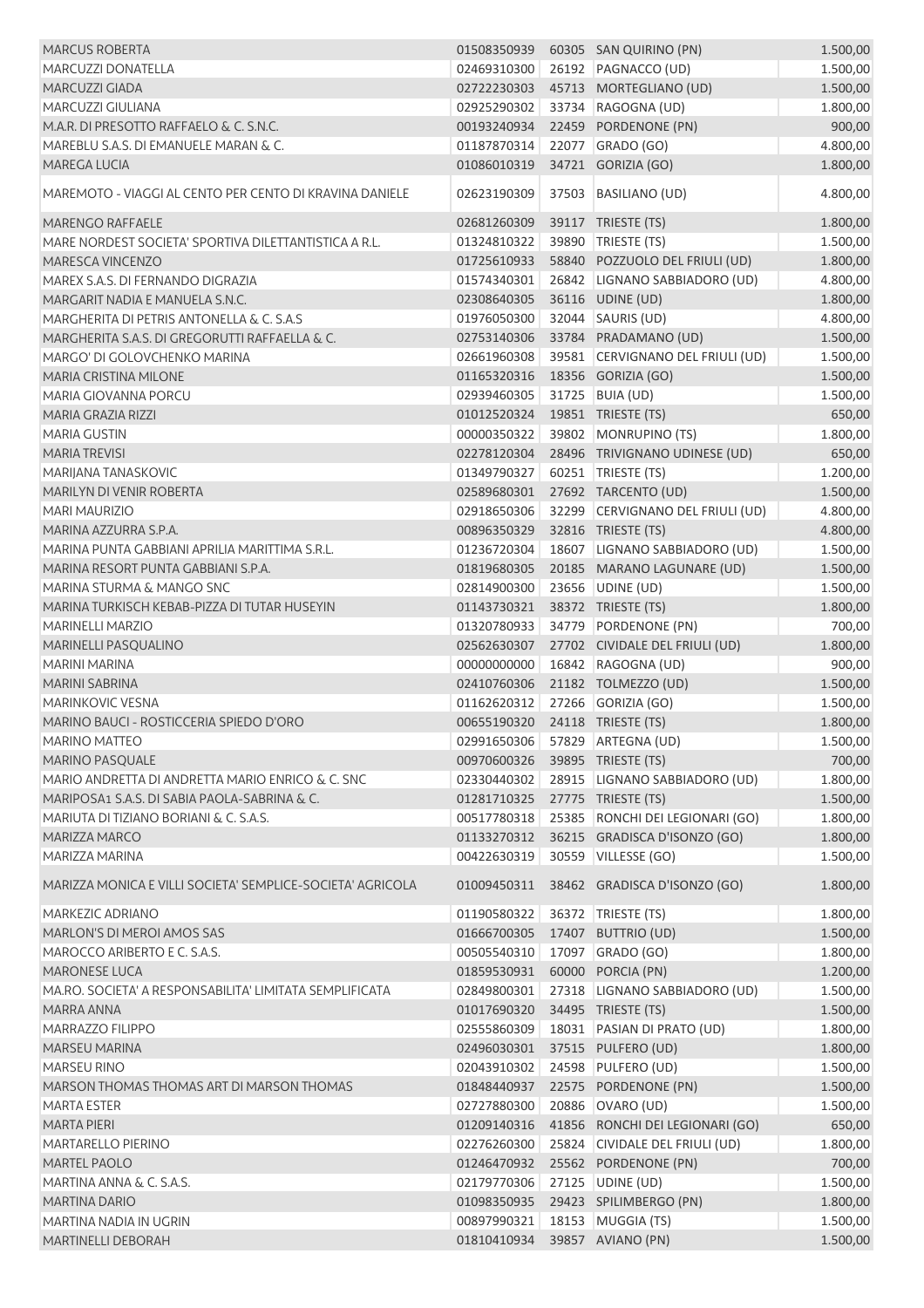| MARTINELLI FRANCO & C. SOCIETA' IN NOME COLLETTIVO | 00632940326                    |       | 33596   TRIESTE (TS)               | 1.500,00 |
|----------------------------------------------------|--------------------------------|-------|------------------------------------|----------|
| <b>MARTINELLO MONICA</b>                           | 02793820305                    |       | 20969 LATISANA (UD)                | 1.500,00 |
| MARTINENGO MARIA-BENEDETTA                         | 02203290305                    |       | 42373 MANZANO (UD)                 | 900,00   |
| MARTINI MARZIA - BED AND BREAKFAST IL CERVO        | 00000000000                    |       | 37456 CLAUT (PN)                   | 900,00   |
| MARTINO GUERRA & RAFFAELLA SELENATI S.N.C.         | 01781820939                    |       | 19468   VITO D'ASIO (PN)           | 1.800,00 |
| <b>MARTIN STEFANO</b>                              | 01713050936                    |       | 26409 CHIONS (PN)                  | 1.500,00 |
| MARTINUZZI ADRIANA                                 | 00272100306                    |       | 22707 ATTIMIS (UD)                 | 1.800,00 |
| MARTINUZZI BRUNO                                   | 00391300316                    |       | 32726 CAPRIVA DEL FRIULI (GO)      | 1.500,00 |
| MARTINUZZI CRISTINA                                | 00000000000                    |       | 24338 ATTIMIS (UD)                 | 900,00   |
| MARTINZ BARBARA                                    | 02120960303                    | 34431 | MALBORGHETTO VALBRUNA<br>(UD)      | 1.800,00 |
| MARTORANA FABIO                                    | 01853540936                    | 17227 | PORCIA (PN)                        | 700,00   |
| MARTUCCI ALESSIA                                   | 01885460939                    |       | 59218 CASARSA DELLA DELIZIA (PN)   | 1.500,00 |
| <b>MARTUCCI DIANA</b>                              | 01912410303                    |       | 19205 CHIUSAFORTE (UD)             | 4.800,00 |
| MARTYSPICY DI MARTINA PASSERA                      | 02973150309                    |       | 32863 BUIA (UD)                    | 1.800,00 |
| MARUCELLI OMAR                                     | 00934920323                    | 24977 | MONRUPINO (TS)                     | 900,00   |
| <b>MARUSSIIGOR</b>                                 | 01045510318                    |       | 58599 DOBERDO' DEL LAGO (GO)       | 1.500,00 |
| <b>MARZI ERVINO</b>                                | 00612220327                    |       | 35551 TRIESTE (TS)                 | 1.800,00 |
| MARZO ANGELA                                       | 02558820300                    |       | 20790 BASILIANO (UD)               | 1.500,00 |
| MASARIN ALESSIO E ANDREA S.N.C.                    | 01449200938                    | 20720 | SAN VITO AL TAGLIAMENTO<br>(PN)    | 1.800,00 |
| MASAROTTI GIULIANO                                 | 02018280301                    |       | 34074 PRADAMANO (UD)               | 1.800,00 |
| MASCALZONE LATINO S.R.L.                           | 01015470329                    |       | 32642 TRIESTE (TS)                 | 1.800,00 |
| MASCOLO CARMELA AFFITTACAMERE                      | 02652120300                    |       | 34163 PALMANOVA (UD)               | 900,00   |
| MASCOLO CARMELA E C. - S.A.S.                      | 00671130300                    |       | 34211 PALMANOVA (UD)               | 1.800,00 |
| MASERIN S.N.C. DI MASERIN M.C. E VANIA             | 00551570930                    |       | 19675 PORDENONE (PN)               | 1.500,00 |
| <b>MASI RICCARDO</b>                               | 01345230328                    |       | 57998   TRIESTE (TS)               | 700,00   |
| <b>MAS.MAS SRL</b>                                 | 02972510305                    |       | 18588 UDINE (UD)                   | 1.800,00 |
| MASOTTO CLAUDIO                                    | 02305200301                    |       | 40537 SAN DANIELE DEL FRIULI (UD)  | 1.800,00 |
| MASSAGGI ANGELA DI SUBASIC ASIMA                   | 02790850305                    |       | 28146 SAN PIETRO AL NATISONE (UD)  | 1.500,00 |
|                                                    |                                |       |                                    |          |
| MASSAGGI DI PINATTI FIORENZO                       | 01096290315                    |       | 34084 GRADO (GO)                   | 1.500,00 |
| MASSAGGI ORIENTALI DI WU YANXIA                    | 01890440934                    |       | 57917 PORDENONE (PN)               | 1.500,00 |
| MASSIL DI MASSIMO DI PRISCO & C. S.A.S.            | 02469570309                    |       | 39873 UDINE (UD)                   | 1.500,00 |
| MASSIMILIANO MULLONI                               | 02945830301                    |       | 23017 CIVIDALE DEL FRIULI (UD)     | 1.500,00 |
| MASSIMI SISTEMI DI DAVIDE MERK                     | 01193180310                    |       | 19419 SAN CANZIAN D'ISONZO (GO)    | 1.800,00 |
| <b>MASSINI FRANCO</b>                              |                                |       | 00602610933 17762 CORDENONS (PN)   | 1.800,00 |
| <b>MASTROMARINO VANESSA</b>                        |                                |       | 01876660935 42431 PORDENONE (PN)   | 1.500,00 |
| <b>MASULLO CRISTIAN</b>                            | 02946130305                    |       | 21562 UDINE (UD)                   | 1.500,00 |
| <b>MASUTTI MARCO</b>                               | 02618800300                    |       | 27155 TARCENTO (UD)                | 1.500,00 |
| <b>MATCH BALL DI BASSO DENIS</b>                   | 02053900300                    |       | 17133 TORREANO (UD)                | 1.500,00 |
| <b>MATIZ ALBERTO</b>                               | 01383170303                    |       | 28135 PAULARO (UD)                 | 700,00   |
| <b>MATIZ CRISTIANO</b>                             | 02838730303                    |       | 26012 SUTRIO (UD)                  | 1.500,00 |
| <b>MATIZ ELISABETTA</b>                            | 02834540300                    |       | 24947 TARVISIO (UD)                | 1.800,00 |
| MATOGA CAFE' DI TOPAN STEFANO                      | 02503950301                    |       | 26824 OVARO (UD)                   | 1.800,00 |
| MAT S.R.L.                                         | 01317920328                    |       | 31625 TRIESTE (TS)                 | 4.800,00 |
| <b>MATTEO BENATO</b>                               | 04641640281                    |       | 35350 ARTA TERME (UD)              | 1.800,00 |
| <b>MATTEO GUERRA JUNIOR</b>                        | 01332160322                    |       | 23215   TRIESTE (TS)               | 700,00   |
| <b>MATTEO LA CIVITA</b>                            | 00000000000                    |       | 37313 GRADISCA D'ISONZO (GO)       | 900,00   |
| MATTIAZZI BARBARA                                  | 01164110312                    |       | 28664 SAN CANZIAN D'ISONZO (GO)    | 1.500,00 |
| MATTIAZZI RITA                                     | 00276920303                    |       | 30128 ARTEGNA (UD)                 | 1.800,00 |
| <b>MATTIONI DANIELE</b>                            | 02071550301                    |       | 37111 UDINE (UD)                   | 700,00   |
| <b>MATTIUSSI EZIO</b>                              | 00089210314                    |       | 35230 MONFALCONE (GO)              | 700,00   |
| <b>MATTIUSSI MANUEL</b>                            | 02482680309                    |       | 37931 CORMONS (GO)                 | 1.800,00 |
| MATTIUSSI MARIO E C. S.N.C. DI MATTIUSSI FRANCO    | 01788640306                    | 18446 | FIUMICELLO VILLA VICENTINA<br>(UD) | 4.800,00 |
| MATTIUSSI MIRIAM E C. S.A.S.                       | 02165940301                    |       | 26026   TORVISCOSA (UD)            | 1.800,00 |
| <b>MATTIUSSI PAOLO</b>                             | 02690250309                    |       | 35699 SAN DANIELE DEL FRIULI (UD)  | 900,00   |
| <b>MATTIUZZI MAILA</b>                             | 02870640303                    |       | 34428 RONCHIS (UD)                 | 1.500,00 |
| <b>MATTUCCI MARCO</b>                              | 02976600300                    |       | 17190 PASIAN DI PRATO (UD)         | 700,00   |
| MATYUKHINA NATALIYA                                | 01204530321                    |       | 21871 TRIESTE (TS)                 | 1.500,00 |
| MATY VINTAGE BAR DI MACORIG MAYA                   | 02959850302                    |       | 32185 PREMARIACCO (UD)             | 1.500,00 |
| MAU E CLAI DI MARELLA MAURIZIO                     | 00000000000                    |       | 60989 MONTEREALE VALCELLINA (PN)   | 900,00   |
| MAURIZIO BENATO EREDI                              | 00712400324 35879 TRIESTE (TS) |       |                                    | 1.500,00 |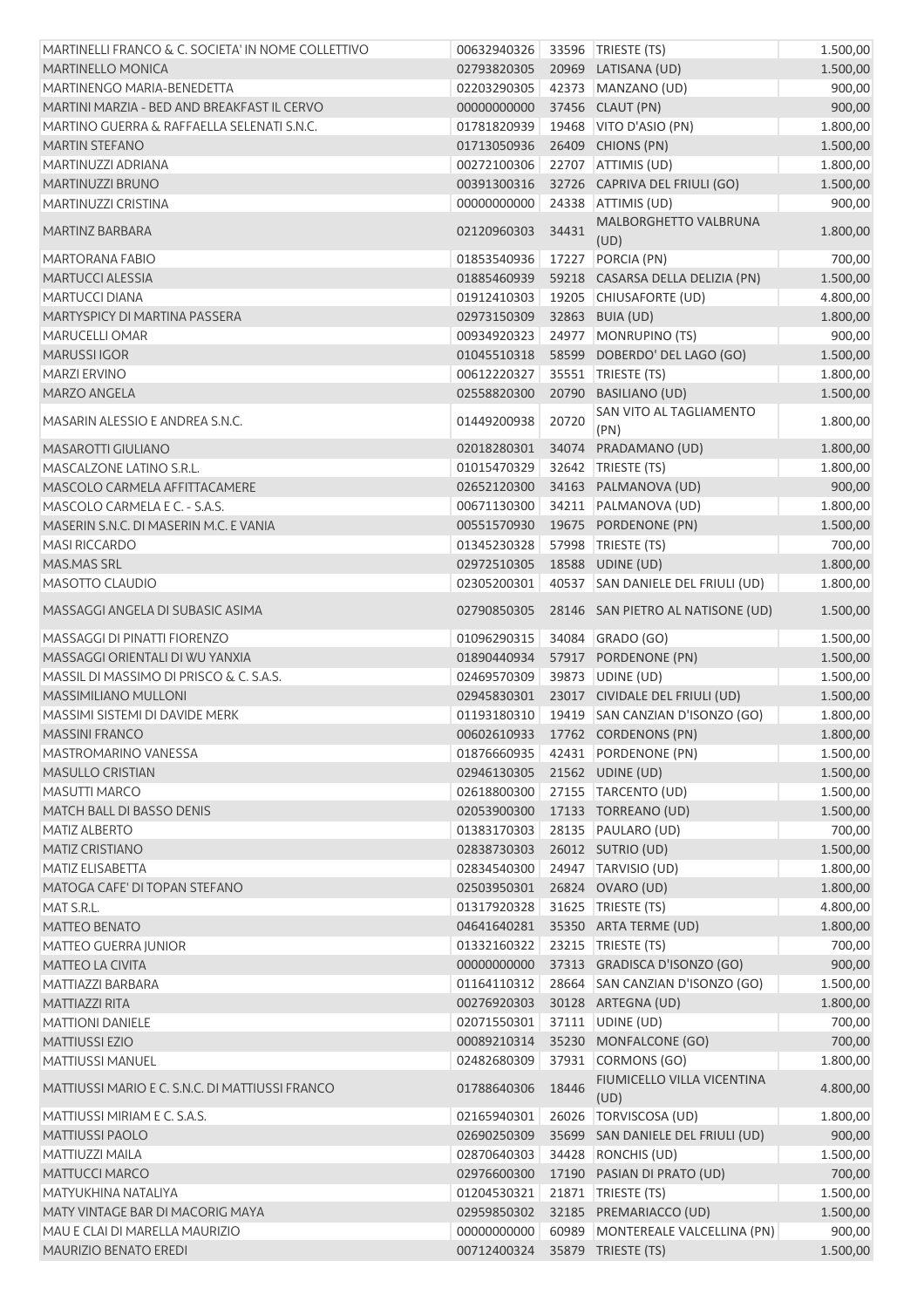| <b>MAURIZIO CORAZZA</b>                                 | 01325370326                    |       | 32785 TRIESTE (TS)                                        | 700,00   |
|---------------------------------------------------------|--------------------------------|-------|-----------------------------------------------------------|----------|
| <b>MAURO ALDO</b>                                       | 02468460304                    |       | 41303 PALAZZOLO DELLO STELLA (UD)                         | 1.800,00 |
| MAURO ANNA MARIA IN CENGARLE                            | 00169140308                    |       | 36075 POCENIA (UD)                                        | 1.800,00 |
| <b>MAURO CARNEVALI</b>                                  | 00000000000                    |       | 18364 UDINE (UD)                                          | 900,00   |
| MAURO ELDA                                              | 00296410301                    |       | 20793 SANTA MARIA LA LONGA (UD)                           | 1.500,00 |
| <b>MAURO ROBERTO</b>                                    | 01005480304                    |       | 37747 MANZANO (UD)                                        | 1.800,00 |
| <b>MAURO ROMANA</b>                                     | 02396470300                    |       | 29384 REANA DEL ROIALE (UD)                               | 1.800,00 |
| <b>MAURO TOMASIN</b>                                    | 00614780328                    |       | 21879 TRIESTE (TS)                                        | 700,00   |
| <b>MAURUTTO RENATO</b>                                  | 01604740934                    |       | 61066 CANEVA (PN)                                         | 1.500,00 |
| MA.VI. DI MEDEOT MARIA & C. S.A.S.                      | 01075020311                    |       | 38507 GRADO (GO)                                          | 1.500,00 |
| MAVI S.A.S. DI ZAMBON LIDIA & C.                        | 01176720314                    |       | 32672 RONCHI DEI LEGIONARI (GO)                           | 1.500,00 |
| MAX BET S.A.S. DI CONTE PAOLO & C.                      | 01123270314                    |       | 60608 MONFALCONE (GO)                                     | 1.500,00 |
| MAX DI TELLOLI MASSIMO                                  | 04203840279                    |       | 19336 CHIONS (PN)                                         | 1.500,00 |
| MAXIMILIAN SEVEN DI APOSTU ANA MARIA                    | 02982810307                    |       | 18532 AIELLO DEL FRIULI (UD)                              | 900,00   |
| MAXIM LOUNGE BAR DI ZANIN MICHELE                       | 02645410305                    |       | 39343   TALMASSONS (UD)                                   | 1.500,00 |
| MAX & MIKI S.A.S. DI JARC MASSIMO E C.                  | 02163220300                    |       | 30915 AQUILEIA (UD)                                       | 1.500,00 |
| MAX-NERA DI CAVINATO MASSIMO & FIORITO NERINA S.N.C.    | 02096990300                    |       | 34791 BERTIOLO (UD)                                       | 1.500,00 |
| MAX S.A.S. DI LAUTO MASSIMO E C.                        | 00514440312                    |       | 24272 GRADO (GO)                                          | 1.500,00 |
| MAY.ONE. SOCIETA' IN NOME COLLETTIVO DI ALMONTE JIMENEZ |                                |       |                                                           |          |
| ONERIS ANYELIS E MEJIA SANCHEZ NELIXA MAYROBI           | 02990830305                    |       | 32718 UDINE (UD)                                          | 1.500,00 |
|                                                         |                                |       |                                                           |          |
| MAZANEK ZAPPELINI GILLY                                 | 02070930769                    |       | 42386 TRIESTE (TS)                                        | 1.800,00 |
| MAZZA LAURA                                             | 02340020300                    |       | 19732 PASIAN DI PRATO (UD)                                | 1.500,00 |
| MAZZARELLA PIERPAOLO                                    | 01164730325                    |       | 17344 TRIESTE (TS)                                        | 650,00   |
| <b>MAZZAROLI FABRIZIO</b>                               | 01172550327                    |       | 26088 TRIESTE (TS)                                        | 700,00   |
| MAZZINI 1 DI GODEAS SARA                                | 01187140312                    |       | 24509 GORIZIA (GO)                                        | 1.500,00 |
| MAZZOCOLI EZIO                                          | 00585340300                    |       | 27065 FORNI AVOLTRI (UD)                                  | 4.800,00 |
| <b>MAZZOLI ANDREA</b>                                   | 01186300933                    |       | 60618 MANIAGO (PN)                                        | 1.500,00 |
| <b>MAZZOLIN DENNIS</b>                                  | 02615150303                    | 60727 | SAN GIOVANNI AL NATISONE<br>(UD)                          | 1.500,00 |
| <b>MAZZOLO RENATO</b>                                   | 01726330937                    | 33579 | SAN VITO AL TAGLIAMENTO<br>(PN)                           | 4.800,00 |
| MAZZUCCO LUIGINA                                        | 01417630934                    |       | 23167   ERTO E CASSO (PN)                                 | 1.500,00 |
| MAZZUCCO TAMARA                                         | 01795110939                    |       | 21120 SACILE (PN)                                         | 1.500,00 |
| M.B.M. SRL                                              | 01491910939                    |       | 37545 PORDENONE (PN)                                      | 1.800,00 |
| MBM SRL                                                 | 02930300302                    |       | 21455 UDINE (UD)                                          | 1.500,00 |
| MB PRODUCTION DI MATTEO BIONDO                          | 02379140300                    |       | 23496 UDINE (UD)                                          | 1.500,00 |
| MC COY MARY ANN                                         | 00000000000 42613 UDINE (UD)   |       |                                                           | 900,00   |
| M.C. DI CROCCO GIANFRANCO & C. S.A.S.                   |                                |       | 00598130938 39447 FONTANAFREDDA (PN)                      | 1.500,00 |
| M.C.E. DI DEL MEDICO ANDREA                             | 02381470307                    |       | 29346 TARCENTO (UD)                                       | 1.500,00 |
| MC GOALKEEPER INSTITUTE ASD                             | 01340900321                    |       | 57964   TRIESTE (TS)                                      | 1.200,00 |
| M.C.M. S.R.L.                                           |                                |       | 02681650301 23810 PRADAMANO (UD)                          | 1.500,00 |
| MC PRODUZIONI VIDEO DI MASSIMO COLOSO                   | 01178670319                    |       | 57679 CORMONS (GO)                                        | 1.500,00 |
| M.C. REFRESHMENT DI CESARATO MATTEO                     | 01530100930                    |       | 17213 PORDENONE (PN)                                      | 1.500,00 |
| M.C.T. SRL                                              | 01094630322                    |       | 30013   TRIESTE (TS)                                      | 4.800,00 |
| M.D.A. DI FILIPPUTTI GABRIELA & C. SAS                  | 01300240932                    |       | 20386 SACILE (PN)                                         | 1.800,00 |
| "MD S.A.S. DI MASOTTI ANNA & C."                        | 02483820300                    |       | 17363 CODROIPO (UD)                                       | 1.500,00 |
| MD STUDIO CONGRESSI S.N.C. DI SONIA ALESSIO E CRISTIANA | 02197530302 45147 TRIESTE (TS) |       |                                                           | 1.500,00 |
| <b>BUSATTO</b>                                          |                                |       |                                                           |          |
| MEATIM S.S.D.R.L.                                       | 02846830301                    |       | 60340 UDINE (UD)                                          | 1.500,00 |
| MECCARIELLO CARMELINA                                   | 01109750933                    |       | 38052 PORDENONE (PN)                                      | 1.500,00 |
| MEC DI MATTALONI CRISTIAN                               | 04404650279                    | 57651 | SAN GIOVANNI AL NATISONE<br>(UD)                          | 1.500,00 |
| MEDAGLIA FRANCA                                         | 01886950300                    |       | 25713 CODROIPO (UD)                                       | 1.500,00 |
| MEDEOT FULVIO CLELIO                                    | 00423410315                    |       | 28755 MARIANO DEL FRIULI (GO)                             | 1.500,00 |
| MEDEOT ROBERTO & C. S.A.S.                              | 00412750317                    |       | 19459 GRADO (GO)                                          | 1.500,00 |
| MEDIA ART DI GIOVANNI PERNIOLA                          | 02721040307                    | 42687 | PASIAN DI PRATO (UD)                                      | 1.800,00 |
| MEDICAL THAI MASSAGE WELLNESS DI PICCO RUANGTHONG       | 02815770306                    |       | 31903 CIVIDALE DEL FRIULI (UD)<br>SAN VITO AL TAGLIAMENTO | 1.500,00 |
| MEDINA VIAGGI DI PAOLO CANCIANI & C. S.N.C.             | 01381010931                    | 18070 | (PN)                                                      | 4.800,00 |
| <b>MEDINI DENNY</b>                                     | 01588270932                    |       | 62024 ZOPPOLA (PN)                                        | 4.800,00 |
| <b>MEDINI FILIBERTO</b>                                 | 00476640933                    | 60884 | SAN VITO AL TAGLIAMENTO<br>(PN)                           | 1.500,00 |
| <b>MEDINI JOHNNI</b>                                    | 01631310933                    |       | 62214 ZOPPOLA (PN)                                        | 4.800,00 |
| MEDITERRANEA S.R.L.                                     | 02438160307                    |       | 18204 LIGNANO SABBIADORO (UD)                             | 4.800,00 |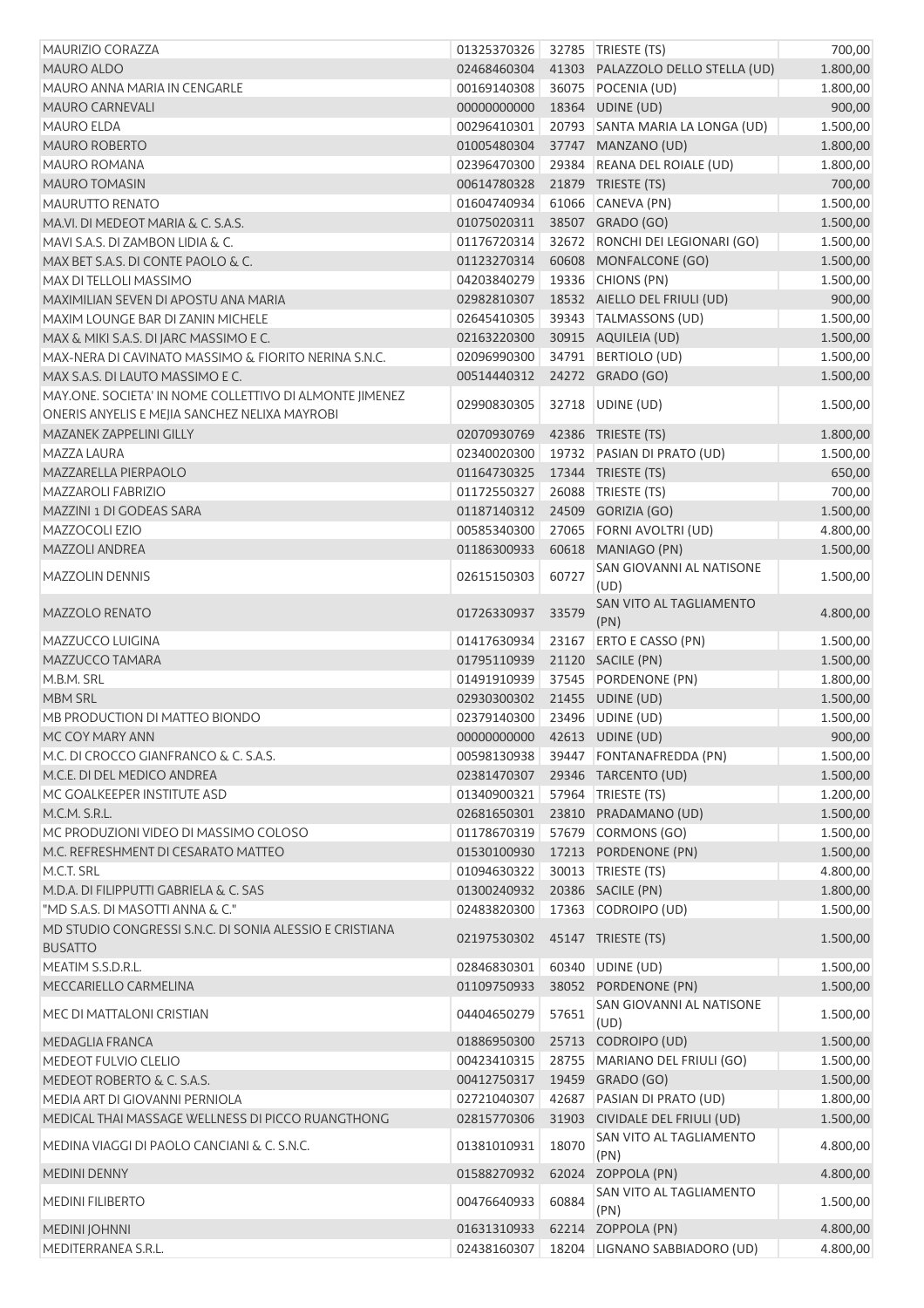| <b>MEDURI ELISABETTA</b>                                       | 02715310302 16944 UDINE (UD)   |       |                                    | 1.500,00 |
|----------------------------------------------------------------|--------------------------------|-------|------------------------------------|----------|
| MEDVESCEK ADRIJANA                                             | 01132340314                    | 37518 | SAN FLORIANO DEL COLLIO            | 1.800,00 |
| MEETING POINT SAN MARCO DI BON FABIANA                         | 02161870304                    |       | (GO)<br>20246 PALMANOVA (UD)       | 4.800,00 |
| MEETING S.R.L.                                                 | 02824390302                    |       | 44223 UDINE (UD)                   | 1.500,00 |
| ME.GNI DI NEBULONI MATTEO & C. SAS                             | 02876020302                    |       | 28561 FAGAGNA (UD)                 | 1.800,00 |
| MEGO S.R.L.                                                    | 02846950307                    |       | 59185 CERVIGNANO DEL FRIULI (UD)   | 900,00   |
| MEHMETAJ CUFILE                                                | 01818120931                    |       | 17740 SPILIMBERGO (PN)             | 1.500,00 |
| MEI-HUA ASD                                                    | 00000000000                    |       | 57863 TRIESTE (TS)                 | 1.200,00 |
| MEIJIN DI CHEN QIANG                                           | 02927890307                    |       | 25782 TRIESTE (TS)                 | 1.800,00 |
| MELBA S.R.L. SOCIETA' AGRICOLA                                 | 02714520307                    |       | 31387 SAN DANIELE DEL FRIULI (UD)  | 1.800,00 |
| <b>MELCHIOR MAURA</b>                                          | 02398530309                    |       | 19776 FAGAGNA (UD)                 | 1.500,00 |
| MELLA TUTTOFARE DI GIOVANNI MELLA                              | 01840510935                    |       | 19440 POLCENIGO (PN)               | 1.500,00 |
| MELLINA MARCUZ GIUSEPPE                                        | 01396830935                    |       | 22487 AVIANO (PN)                  | 650,00   |
| MELODY FIT SOCIETA' SPORTIVA DILETTANTISTICA A RESPONSABILITA' |                                |       |                                    |          |
| <b>LIMITATA</b>                                                | 01811790938                    |       | 29591 CORDENONS (PN)               | 1.500,00 |
| MELOGRANO ASSISTENZA SNC DI CAPITANUCCI LAURA E GORGHETTO      |                                |       |                                    |          |
| <b>BENEDETTA</b>                                               | 01145660310                    |       | 59689 MONFALCONE (GO)              | 1.500,00 |
| MELON GABRIELLA - TRATTORIA "ALLA DELIZIA"                     | 00446430316                    |       | 31393 GORIZIA (GO)                 | 1.800,00 |
| <b>MELONI BARBARA</b>                                          | 02173700309                    |       | 22120 MOGGIO UDINESE (UD)          | 700,00   |
| MEM S.R.L.                                                     | 02667490300                    |       | 23795 PAVIA DI UDINE (UD)          | 1.800,00 |
| <b>MENARDI GELINDO</b>                                         | 01100950938                    |       | 58880 SESTO AL REGHENA (PN)        | 1.500,00 |
| MENDES ANA LUZIA                                               | 02810650305                    |       | 26501   FLAIBANO (UD)              | 1.500,00 |
| MENDES DE OLIVEIRA ELINEIA                                     | 02947330300                    |       | 34274 UDINE (UD)                   | 1.500,00 |
| MENEGALDO ANDREA                                               | 01771720933                    |       | 22816 CASARSA DELLA DELIZIA (PN)   | 1.500,00 |
| MENEGHIN GALIANO GIACOMO                                       | 01811560307                    |       | 18868 LIGNANO SABBIADORO (UD)      | 4.800,00 |
| <b>MENEGON STEFANO</b>                                         | 01499950937                    |       | 36833 AVIANO (PN)                  | 1.800,00 |
| <b>MENIS IVAN</b>                                              | 02033900305                    |       | 46103 TREPPO GRANDE (UD)           | 4.800,00 |
| <b>MENON SARA</b>                                              | 01323650323                    |       | 39246 TRIESTE (TS)                 | 650,00   |
| MENOTTI AGOSTINO                                               | 01444440307                    |       | 17423 TREPPO GRANDE (UD)           | 1.500,00 |
| <b>MENTA GIOVANNI</b>                                          | 02985160304                    |       | 21683 CIVIDALE DEL FRIULI (UD)     | 1.500,00 |
| <b>MENTIL MICHELE</b>                                          | 01925880302                    |       | 18026 TRASAGHIS (UD)               | 1.800,00 |
| MENUZZO FEDERICA & C. S.N.C.                                   | 01460440934                    |       | 18180 CORDENONS (PN)               | 1.500,00 |
| MERAKI DI SALTAREL JESSICA                                     | 02973730308                    |       | 18103 LESTIZZA (UD)                | 1.500,00 |
| MERICHE S.A.S. DI GRISSA' SHABI & C.                           | 02298780301                    |       | 23074 UDINE (UD)                   | 1.800,00 |
| MERIDIANUS SRL                                                 | 02311800300                    |       | 16814 LIGNANO SABBIADORO (UD)      | 4.800,00 |
| MERIGGIOLI VALENTINA                                           | 01327000327 39600 TRIESTE (TS) |       |                                    | 900,00   |
| <b>MERLINO MARCO</b>                                           |                                |       | 02974900306 24271 TAVAGNACCO (UD)  | 700,00   |
| <b>MERLO ANGELA</b>                                            | 00000000000                    |       | 36010 UDINE (UD)                   | 900,00   |
| MESAGLIO VITTORINO                                             | 01689160305                    |       | 18071 LIGNANO SABBIADORO (UD)      | 900,00   |
| MESAM S.N.C. DI SAMBIN SANDRO & C.                             | 01585190935                    |       | 23974 PORDENONE (PN)               | 1.500,00 |
| <b>MESCHIK AGNES</b>                                           | 00379080302                    |       | 39004 TARVISIO (UD)                | 900,00   |
| MESCHIK KARL & C. - S.A.S.                                     | 01408770301                    | 39008 | TARVISIO (UD)                      | 1.800,00 |
|                                                                |                                |       | MALBORGHETTO VALBRUNA              |          |
| <b>MESCHNIG CRISTINA</b>                                       | 01737770303                    | 18641 | (UD)                               | 4.800,00 |
| <b>MESCHNIK MICHELE</b>                                        | 02170870303                    |       | 20445   TARVISIO (UD)              | 1.500,00 |
| MESINA MAURO E CARTA MARIA S.S.                                | 01465900932                    |       | 32857 TRAMONTI DI SOTTO (PN)       | 1.800,00 |
| <b>MESTRONI FRANCESCO</b>                                      | 02632560302                    |       | 32047 CAMPOFORMIDO (UD)            | 900,00   |
| META DI MERLINI TIZIANA E TALOTTI RENATO S.N.C.                | 01793450303                    |       | 20256 PALMANOVA (UD)               | 1.500,00 |
| METROPOLE UNO S.R.L.                                           | 00512050311                    |       | 21163 GRADO (GO)                   | 4.800,00 |
| MEUBLE' ZENITH S.R.L.                                          | 00313160301                    |       | 31404 LIGNANO SABBIADORO (UD)      | 4.800,00 |
| MEV S.A.S. DI MARCO PALLAVICINI E C.                           | 02637880309                    |       | 18853 UDINE (UD)                   | 1.500,00 |
| MEZGEC CARLO                                                   | 00000000000                    |       | 29376 TRIESTE (TS)                 | 650,00   |
|                                                                |                                |       |                                    |          |
| MEZZALUNA RESTAURANT - SOCIETA' A RESPONSABILITA' LIMITATA     | 01245130321                    | 28363 | TRIESTE (TS)                       | 1.800,00 |
| MEZZARI ALESSANDRO                                             | 01168660320                    |       | 26267 TRIESTE (TS)                 | 700,00   |
| <b>MEZZETTI FEDERICA</b>                                       | 01216150324                    |       | 26520 TRIESTE (TS)                 | 1.800,00 |
| MG DI DESIDERATO MASSIMILIANO                                  | 01698100938                    |       | 25361 PORDENONE (PN)               | 1.500,00 |
| MG DI LAURIOLA GIOVANNI & C. S.N.C.                            | 02585360304                    | 17804 | FIUMICELLO VILLA VICENTINA<br>(UD) | 1.500,00 |
| MG HALITE DI DORIGO SILVIA                                     | 01849510936                    |       | 29953 SACILE (PN)                  | 1.500,00 |
| M.G.M. S.N.C. DI MIGLIORE MAURIZIO & C.                        | 01409630306                    |       | 21426 TARVISIO (UD)                | 1.500,00 |
| MG-SOCIETA' IN ACCOMANDITA SEMPLICE DI PORTUESE GIOVANNA &     |                                |       |                                    |          |
| C.                                                             | 01166580322 17708 TRIESTE (TS) |       |                                    | 1.500,00 |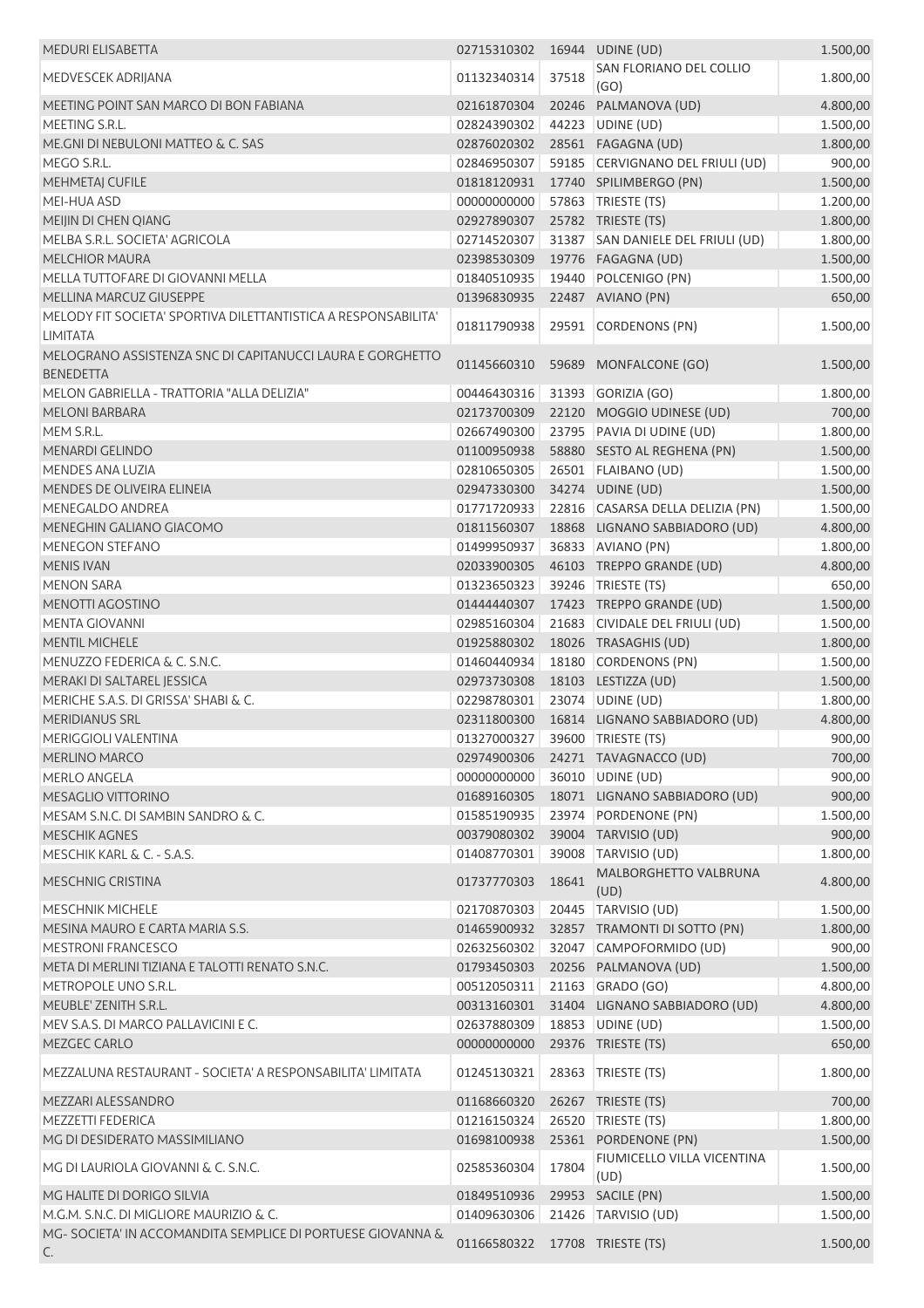| MIA GROUP S.R.L.                                                                 | 02980580308                    |       | 37630 TAVAGNACCO (UD)            | 1.500,00 |
|----------------------------------------------------------------------------------|--------------------------------|-------|----------------------------------|----------|
| MIAMI DI MERSINAJ SILVANA                                                        | 01726010935                    |       | 21590 MONTEREALE VALCELLINA (PN) | 1.800,00 |
| <b>MIAN GIOVANNA</b>                                                             | 01885790939                    |       | 60235 MEDUNO (PN)                | 900,00   |
| <b>MIANI DANIELE</b>                                                             | 02036290308                    |       | 28557 BUIA (UD)                  | 1.500,00 |
| MIAN MARTINA                                                                     | 02433380306                    |       | 39363 PORPETTO (UD)              | 1.800,00 |
| MIASANTOLA SNC DI MARASSI MICHELA & C.                                           | 01207950328                    |       | 19177 MUGGIA (TS)                | 1.800,00 |
| MIA WORD DI MARCO FERUGLIO                                                       | 02750410306                    |       | 19094 MARTIGNACCO (UD)           | 4.800,00 |
| MICCO LUCIA                                                                      | 01866600933                    |       | 17395 PORDENONE (PN)             | 1.500,00 |
| MICCO'S SNC DI MICCO GUGLIELMO E MICCO LUCIA                                     | 01834620930                    |       | 17624 PORDENONE (PN)             | 1.500,00 |
| MIC-ELI BAR & C. SNC DI SACILOTTO ELISABETTA                                     | 01842940932                    |       | 21623 CANEVA (PN)                | 1.500,00 |
| "MICHELA ESTETICA" DI ZANCANARO MICHELA                                          | 02533310302                    |       | 23417 POVOLETTO (UD)             | 1.500,00 |
| MICHELATSCH IMMOBILIARE SRL                                                      | 02827860301                    |       | 32094 LIGNANO SABBIADORO (UD)    | 4.800,00 |
| MICHELAZZI ETTORE                                                                | 01337850323                    |       | 45600 TRIESTE (TS)               | 1.500,00 |
| MICHELUTTI ORTENSIA                                                              | 01330690304                    |       | 41009 SAN VITO DI FAGAGNA (UD)   | 1.800,00 |
| <b>MICHIELON MATTEO</b>                                                          | 02612550307                    |       | 25657 TRASAGHIS (UD)             | 1.500,00 |
| MICKEY BAR DI ZAGAROLI MICHELA                                                   | 01149190314                    |       | 27507 GORIZIA (GO)               | 1.500,00 |
| MICKEY MOUSE DI GRUDEN ILIJAN                                                    | 01279130320                    |       | 36935 DUINO-AURISINA (TS)        | 1.800,00 |
| MICLAUSIG GUALTIERO                                                              | 00480530310                    |       | 33081 VILLESSE (GO)              | 700,00   |
| MICROBUSINESS S.R.L.                                                             | 02756940306                    |       | 32740 UDINE (UD)                 | 4.800,00 |
| MIDA S.R.L.                                                                      | 01205100314                    |       | 35594 MARIANO DEL FRIULI (GO)    | 900,00   |
| MIDNIGHT S.N.C. DI FANTINEL GIANLUCA, BUSCAGLIA CARLA                            | 01166890325                    |       | 17050 TRIESTE (TS)               | 1.500,00 |
| ALESSANDRA E CALLIGARIS MASSIMILIANO                                             |                                |       |                                  |          |
| <b>MIDOLINI MASSIMO</b>                                                          | 02216270302                    |       | 37575 UDINE (UD)                 | 700,00   |
| MIELE S.N.C. DI CANTIN ELENA E MILENA                                            | 02820120307                    |       | 39478 TAVAGNACCO (UD)            | 1.500,00 |
| MIGA HOTELS S.R.L.                                                               | 02978920300                    |       | 34512 CERVIGNANO DEL FRIULI (UD) | 4.800,00 |
| MIGLIETTA VITO                                                                   | 02215460300                    |       | 23598 TARVISIO (UD)              | 4.800,00 |
| MIGLIO o S.R.L.                                                                  | 01145670319                    |       | 27349 GRADO (GO)                 | 1.800,00 |
| MIGLIORE CINZIA                                                                  | 02532990302                    |       | 19983 UDINE (UD)                 | 1.500,00 |
| MIGLIORE ROSALBA                                                                 | 01155440314                    |       | 32823 GRADO (GO)                 | 1.800,00 |
| MIGOTTO CARLO BRUNO                                                              | 00004110938                    |       | 38314 PORDENONE (PN)             | 1.800,00 |
| MIHICH PAOLO                                                                     | 00892840323                    |       | 32119 TRIESTE (TS)               | 700,00   |
| MILAN E SCHIFF S.N.C. DI MILAN SABRINA E SCHIFF LUIGI                            | 02768950301                    |       | 25035 PORPETTO (UD)              | 1.800,00 |
| <b>MILANESE MARCO</b>                                                            | 02725340307                    |       | 30804 REMANZACCO (UD)            | 650,00   |
| MILIAVAZ ROBERTO                                                                 | 01154960312                    |       | 35670 MONFALCONE (GO)            | 1.800,00 |
| MI LIBERTAD S.R.L. SEMPLIFICATA                                                  | 02917660306                    |       | 23475 UDINE (UD)                 | 1.800,00 |
| MILIC SOCIETA' AGRICOLA SEMPLICE                                                 | 01315940328 23738 SGONICO (TS) |       |                                  | 1.800,00 |
| MILIO ANDREA                                                                     | 00000000000                    |       | 59587 TRIESTE (TS)               | 900,00   |
| <b>MILLO ANDREA</b>                                                              | 01297090324                    |       | 23441 MUGGIA (TS)                | 700,00   |
| MILOCCO GIULIA                                                                   | 01176100319                    |       | 38198 GORIZIA (GO)               | 900,00   |
| MILOCCO SIMONE                                                                   | 02841190305                    |       | 32557 PRADAMANO (UD)             | 1.800,00 |
| MILOKANOVIC DENIS                                                                | 01175560323                    |       | 61415 TRIESTE (TS)               | 1.800,00 |
| <b>MILOS MARCO</b>                                                               | 01191620259                    | 17321 | TRIESTE (TS)                     | 1.800,00 |
| MIL PASOS ASSOCIAZIONE SPORTIVA DILETTANISTICA                                   | 00000000000                    |       | 61508 SAN QUIRINO (PN)           | 1.200,00 |
| MIMI' ROOMS & STUDIOS                                                            | 00000000000                    |       | 17157   TRIESTE (TS)             | 900,00   |
| MIMI' SOCIETA' A RESPONSABILITA' LIMITATA SEMPLIFICATA                           | 02939500308                    |       | 20508 UDINE (UD)                 | 1.500,00 |
| <b>MINATEL ELISA</b>                                                             | 01880090939                    |       | 32313 AZZANO DECIMO (PN)         | 1.500,00 |
| <b>MINEN GIORGIA</b>                                                             | 01255240325                    |       | 20407 TRIESTE (TS)               | 650,00   |
| MINGOT EST - S.R.L.                                                              | 00836740324                    | 33374 | SAN DORLIGO DELLA VALLE<br>(TS)  | 900,00   |
| <b>MINI ALIDA</b>                                                                | 02958200301                    | 31929 | UDINE (UD)                       | 1.500,00 |
| MINIATI CHIARA                                                                   | 01054280316                    |       | 23112 MONFALCONE (GO)            | 1.500,00 |
| MINI BUS D TRAVEL DI BALLABEN DIEGO                                              | 01148570318                    |       | 24499 MARIANO DEL FRIULI (GO)    | 700,00   |
| <b>MINI GENNARO</b>                                                              | 00793660325                    |       | 32118 MUGGIA (TS)                | 700,00   |
| MINIMARKET BAR BALU' S.N.C. DI BARBARA ABBONDANZA E ALESSIO<br><b>STIPANCICH</b> | 01300420328                    |       | 18116 TRIESTE (TS)               | 1.500,00 |
| MINIMAX SRL - UNIPERSONALE                                                       | 01048740326                    |       | 27847 MONFALCONE (GO)            | 1.800,00 |
| MINI PUB 2 DI FEDERICI MASSIMO                                                   | 00979220324                    |       | 38503 TRIESTE (TS)               | 1.800,00 |
| MINI S.A.S. DI ILARIA MINI & C.                                                  | 02122630300                    |       | 34542 UDINE (UD)                 | 1.500,00 |
| MINISINI GRAZIANO                                                                | 00458600319                    |       | 35979 DOLEGNA DEL COLLIO (GO)    | 1.800,00 |
| MINISINI S.A.S. DI MINISINI MARIO & C.                                           | 01819230309                    |       | 19306 MAJANO (UD)                | 4.800,00 |
| MINI - SOCIETA' A RESPONSABILITA' LIMITATA                                       | 01239890328                    |       | 20204 TRIESTE (TS)               | 1.800,00 |
| MINOTTO NICOLA                                                                   | 02850390309                    | 27828 | TRICESIMO (UD)                   | 1.800,00 |
| MIO ANGELO                                                                       | 01645910934                    |       | 29534 PRAVISDOMINI (PN)          | 900,00   |
| <b>MION LORIS FRANK</b>                                                          | 01368940936                    |       | 22889 MANIAGO (PN)               | 1.500,00 |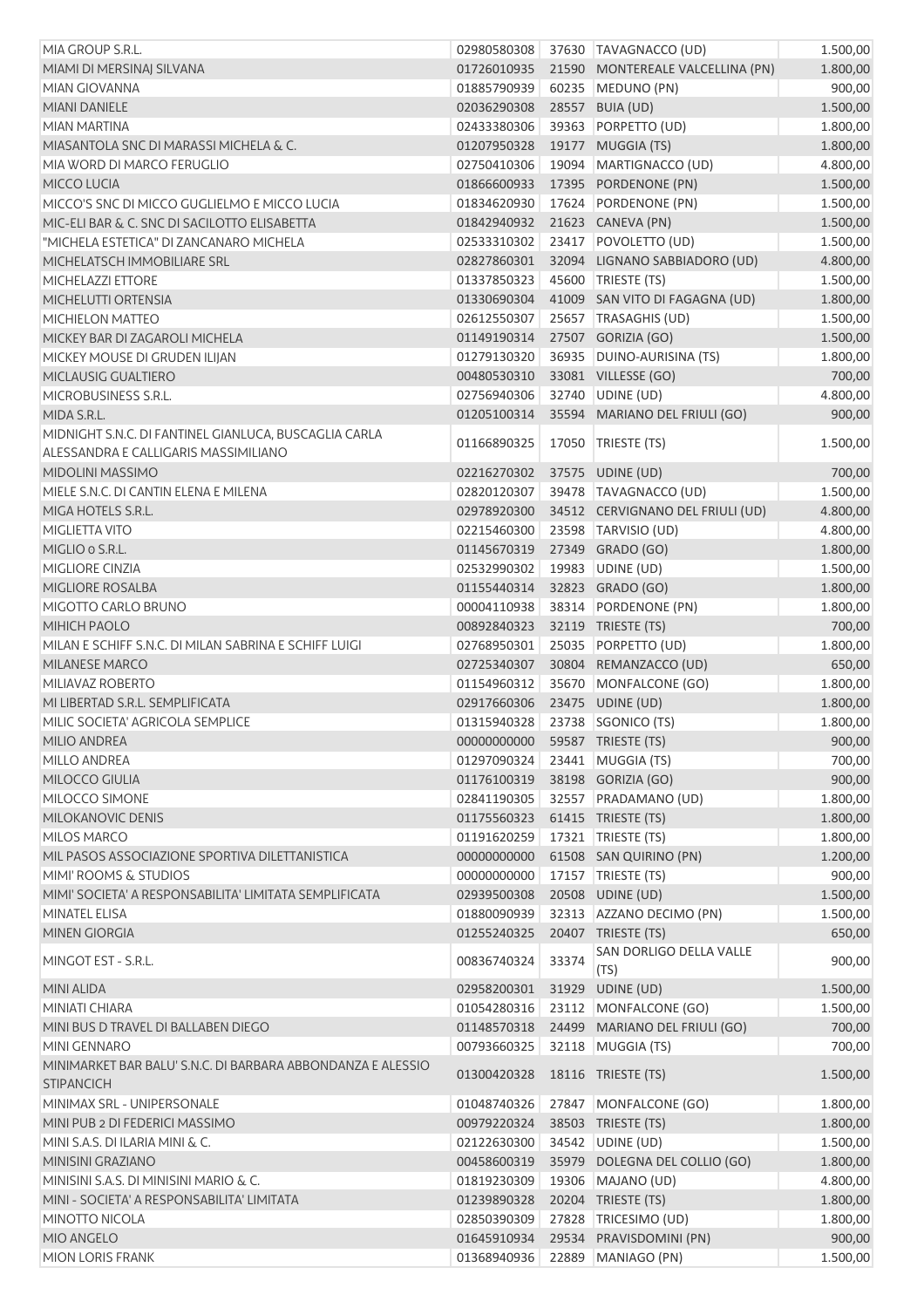| MION STEFANO - BARMAN                                                                        | 01839920939 |       | 31240 PORDENONE (PN)                          | 1.500,00 |
|----------------------------------------------------------------------------------------------|-------------|-------|-----------------------------------------------|----------|
| <b>MIORIN CRISTIAN</b>                                                                       | 04396470272 |       | 60244 LATISANA (UD)                           | 1.500,00 |
| <b>MIOTTI STEFANO</b>                                                                        | 02881350306 |       | 26077 CASSACCO (UD)                           | 700,00   |
| MIRANDA JENNIFER                                                                             | 02841930304 |       | 37326 GEMONA DEL FRIULI (UD)                  | 1.500,00 |
| MIRARCHI FEDERICO                                                                            | 01225140324 |       | 31450 TRIESTE (TS)                            | 700,00   |
| MIRAVAL SRL                                                                                  | 02069840300 |       | 20232 UDINE (UD)                              | 4.800,00 |
|                                                                                              |             |       |                                               |          |
| <b>MIRCOV KRISTINA</b>                                                                       | 02914440306 |       | 26965 PASIAN DI PRATO (UD)                    | 1.500,00 |
| MIR DI SVIONTKOVSKA INNA                                                                     | 02889110306 |       | 35973 CIVIDALE DEL FRIULI (UD)                | 1.500,00 |
| MIR EXPLORER S.A.S. DI MICHELE PONTRANDOLFO & C.                                             | 01776370932 |       | 39277 PORDENONE (PN)                          | 1.500,00 |
| MIRI SOCIETA' A RESPONSABILITA' LIMITATA SEMPLIFICATA                                        | 02743350304 |       | 29991 LIGNANO SABBIADORO (UD)                 | 4.800,00 |
| MISKY DI MENDOZA LEON GLORIA ENMA & C. S.N.C.                                                | 01144060314 |       | 39467 VILLESSE (GO)                           | 1.500,00 |
| MISOGANO ANNALISA                                                                            | 01726310939 |       | 34831 SACILE (PN)                             | 1.500,00 |
| MISSIONE GELATO DI ZANITTI MARIO                                                             | 02521000303 |       | 20928 UDINE (UD)                              | 1.500,00 |
| MISSONI MARIA CRISTINA E CIMENTI GIOVANNI S.N.C.                                             | 01431250305 |       | 34505   TOLMEZZO (UD)                         | 1.500,00 |
| MISTER BLU S.A.S. DI SFILIGOI STEFANO & C.                                                   | 01165760313 |       | 39975 GORIZIA (GO)                            | 1.500,00 |
| MISTER NICE DI STEFAN LILIANA                                                                | 02653960308 |       | 39261 RIVE D'ARCANO (UD)                      | 1.500,00 |
| MITI CAFFE' DI LORENZO FRAGIACOMO                                                            | 01160900328 |       | 37340 TRIESTE (TS)                            | 1.500,00 |
| MI & TI SNC DI SABINA GERMANI E TJASA TRAMPUS                                                | 01316890324 | 18769 | TRIESTE (TS)                                  | 1.500,00 |
| MITRI CLAUDIO                                                                                | 02528310309 |       | 31436 FORNI DI SOPRA (UD)                     | 1.500,00 |
|                                                                                              |             |       |                                               |          |
| MITTELNET - SOCIETA' IN ACCOMANDITA SEMPLICE DI SERENA                                       | 01076920329 |       | 32200 TRIESTE (TS)                            | 4.800,00 |
| <b>GIORGINI &amp;C.</b>                                                                      |             |       |                                               |          |
| MIU LUCIA                                                                                    | 02837950308 | 33969 | RIGOLATO (UD)                                 | 1.500,00 |
| MIVA' S.R.L.                                                                                 | 02785860301 |       | 25240   VISCO (UD)                            | 1.800,00 |
| MIXING DI SIVIERI TOMMASO                                                                    | 01783320938 |       | 35881 SPILIMBERGO (PN)                        | 1.500,00 |
| MIXTEL DI CAPPELLARI SIMONETTA                                                               | 01985320306 |       | 46784 MARTIGNACCO (UD)                        | 1.500,00 |
| MJ DI SARCINELLI SIRIA                                                                       | 01201730312 |       | 25114 DUINO-AURISINA (TS)                     | 1.500,00 |
| M-JOY S.R.L.                                                                                 | 02763480304 |       | 17241 UDINE (UD)                              | 1.500,00 |
| MK STUDIO MOVIMENTO DI MARINA KOVALENKO                                                      | 01095130322 |       | 23288 TRIESTE (TS)                            | 1.500,00 |
| MLDANZA A.S.D.                                                                               | 01829890936 |       | 62298 SACILE (PN)                             | 1.200,00 |
| ML DI LUPIERI MARIALUISA                                                                     | 02981790302 |       | 29838 PASIAN DI PRATO (UD)                    | 900,00   |
| MLIN DI EHRLICH SARA                                                                         | 02882920305 |       | 26850 TARVISIO (UD)                           | 900,00   |
| MM14 AL CAMPANILE DI ARROYO RIZZO MARIA MARCELA                                              | 10554870963 |       | 17681 BUDOIA (PN)                             | 1.500,00 |
| M&M AFFITTACAMERE DA MIDO E MARIUTE DI CONTESSI                                              | 02966820306 |       | 18712 GEMONA DEL FRIULI (UD)                  | 900,00   |
| MARIALESSANDRA                                                                               |             |       |                                               |          |
| MMA GRAPPLING E SPORT DA COMBATTIMENTO A.S.D.                                                | 01150570313 |       | 62363 GORIZIA (GO)                            | 1.200,00 |
| M & M DI CESARATO MATTEO & C. S.A.S.                                                         | 01608150932 |       | 16886 PORDENONE (PN)                          | 1.500,00 |
| M. & M. DI MORSANUTTO SIMONE E C. S.N.C.                                                     |             |       | 02798540304 27689 LIGNANO SABBIADORO (UD)     | 1.500,00 |
| MMD SRL                                                                                      |             |       | 02765980301 22621 SAN DANIELE DEL FRIULI (UD) | 1.500,00 |
|                                                                                              |             |       |                                               |          |
| M&M - SOCIETA' IN NOME COLLETTIVO DI BUCCHERI PIERMATTEO & C. 01310710320 27848 TRIESTE (TS) |             |       |                                               | 1.800,00 |
| M&M SPORTSERVICE S.R.L.                                                                      | 01225370327 |       | 24808 TRIESTE (TS)                            | 1.500,00 |
| MOCA S.N.C. DI BERTOLO SABRINA E MONICA                                                      | 01544920935 |       | 21056 FIUME VENETO (PN)                       | 1.500,00 |
| MOCOLO MAURO                                                                                 | 00929530327 |       | 36963 TRIESTE (TS)                            | 1.500,00 |
| MODART DI DEVID CONTE                                                                        | 02857160309 |       | 60946 MARTIGNACCO (UD)                        | 1.500,00 |
| MODASHOW.IT DI PAOLA RIZZOTTI & C. S.N.C.                                                    | 02231290301 |       | 58104 LATISANA (UD)                           | 1.500,00 |
| MODERNO - S.R.L.                                                                             | 01180600932 |       | 18090 PORDENONE (PN)                          | 4.800,00 |
| MODONUTTI SANDRO                                                                             | 01797380308 |       | 27208 MOIMACCO (UD)                           | 700,00   |
| MODONUTTO LEONARDO                                                                           | 02770020309 |       | 36626 PASIAN DI PRATO (UD)                    | 1.500,00 |
| MODULOR S.N.C. DI CODUTTI FABRIZIO E ADAM THIERRY                                            | 01256430305 |       | 28297 UDINE (UD)                              | 1.500,00 |
|                                                                                              |             |       |                                               |          |
| MOKAMBO S.R.L.                                                                               | 01633380934 |       | 25880 PORCIA (PN)                             | 1.500,00 |
| <b>MOLARONI AURELIO</b>                                                                      | 00283060937 |       | 33718 PORDENONE (PN)                          | 1.500,00 |
| MOLFETTA FRANCESCO                                                                           | 01277200323 |       | 18058 TRIESTE (TS)                            | 700,00   |
| <b>MOLINARI ALDO</b>                                                                         | 00392670303 |       | 26369   TOLMEZZO (UD)                         | 700,00   |
| <b>MOLINA ROBERTO</b>                                                                        | 00915790323 |       | 22646 TRIESTE (TS)                            | 700,00   |
| <b>MOLINARO MARIO</b>                                                                        | 01356240307 |       | 26807 BUIA (UD)                               | 1.800,00 |
| MOLO S.R.L.                                                                                  | 00845280320 |       | 26048 TRIESTE (TS)                            | 1.800,00 |
| MO&MA VIAGGI DI MONICA BONELLI                                                               |             |       |                                               | 4.800,00 |
|                                                                                              | 01183490315 |       | 17888 CORMONS (GO)                            |          |
| MOMIZ S.R.L.                                                                                 | 02721250302 |       | 29099 LIGNANO SABBIADORO (UD)                 | 1.800,00 |
| <b>MONAI DEBORA</b>                                                                          | 02295600304 |       | 18611 AMARO (UD)                              | 1.500,00 |
| MONAI MARIA ELENA                                                                            | 00000000000 |       | 34449 RIVIGNANO TEOR (UD)                     | 900,00   |
| <b>MONARO LAURA</b>                                                                          |             |       | 40421   TRIESTE (TS)                          | 650,00   |
| MONCOLANO DI ZENO DI PRETORO E C. - SOCIETA' IN ACCOMANDITA<br><b>SEMPLICE</b>               | 00711410324 |       | 39382 TRIESTE (TS)                            | 900,00   |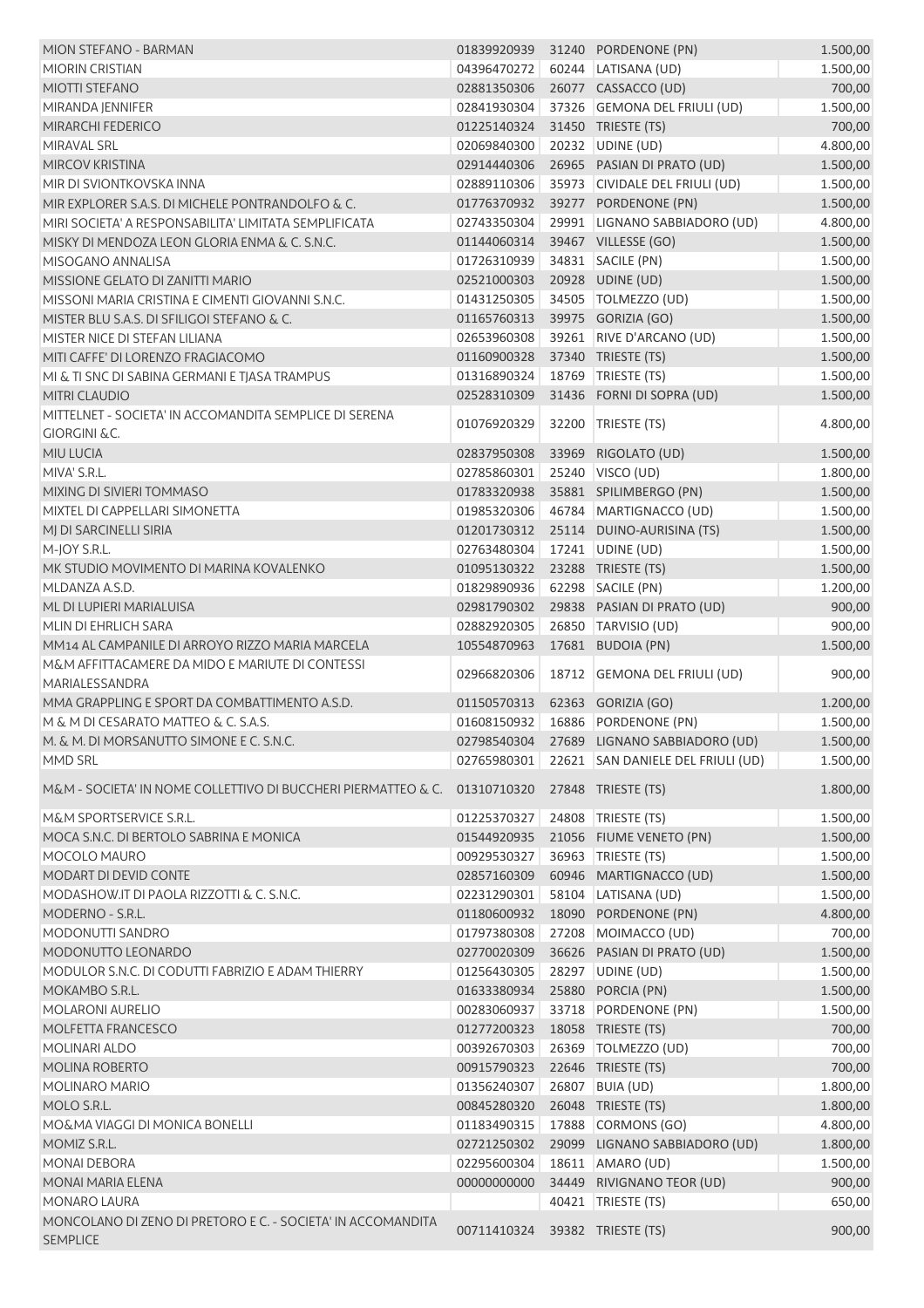| MONDO DELLA PIZZA DI ABBOUD MOHAMAD                       | 01340990322 27449 TRIESTE (TS) |       |                                     | 1.800,00 |
|-----------------------------------------------------------|--------------------------------|-------|-------------------------------------|----------|
| MONDOLO GIORGIO                                           | 02783960301                    |       | 24779 TARCENTO (UD)                 | 1.800,00 |
| MONDO PIZZA DI DOGANI BLEDAR                              | 02205560309                    |       | 31443 UDINE (UD)                    | 1.800,00 |
| MONEGO ELIANA                                             | 02792590305                    |       | 42195 PAULARO (UD)                  | 1.800,00 |
| <b>MONI ANNA</b>                                          | 01697330932                    |       | 32396 AZZANO DECIMO (PN)            | 1.500,00 |
| MON PETIT CAFE' DI CONSTANTIN MARIA                       | 01832280935                    |       | 26739 AZZANO DECIMO (PN)            | 1.500,00 |
| MONSELLATO TOSCA                                          | 00971870324                    |       | 35441 MUGGIA (TS)                   | 1.800,00 |
| <b>MONT</b>                                               | 02819900305                    |       | 41765 UDINE (UD)                    | 1.500,00 |
| MONTAGNA S.N.C. DI MARISA MONTAGNA & C.                   | 00945980324                    |       | 36729 TRIESTE (TS)                  | 4.800,00 |
| MONTAGNESE SERGIO & C. S.N.C.                             | 01950270304                    |       | 31270 CASSACCO (UD)                 | 1.800,00 |
| MONT'ALBANO SOCIETÀ AGRICOLA SEMPLICE IN FORMA ABBREVIATA |                                |       |                                     |          |
| MONT'ALBANO S.AGR.S.                                      | 02459210304                    |       | 19217 POVOLETTO (UD)                | 900,00   |
| MONTALTO ALESSANDRO                                       | 02990290302                    |       | 61052 CIVIDALE DEL FRIULI (UD)      | 1.800,00 |
| <b>MONTANAR VINICIO</b>                                   | 00333860310                    |       | 33930 VILLESSE (GO)                 | 1.800,00 |
| MONTEDORO S.R.L.                                          | 01171790320                    |       | 41963 MUGGIA (TS)                   | 4.800,00 |
| MONTEREALE - S.A.S. - DI MARZINOTTO LUCIANO & C.          | 00210620936                    |       | 22493 PORDENONE (PN)                | 4.800,00 |
| MONTIBELER DAJANA                                         | 02984350302                    |       | 36006 LIGNANO SABBIADORO (UD)       | 4.800,00 |
| <b>MONTI WALTER</b>                                       | 00484580931                    |       | 31468 PORDENONE (PN)                | 1.500,00 |
| MOOG DI ENZO DI GIUSTO                                    | 02894330303                    |       | 18794 UDINE (UD)                    | 1.500,00 |
| "MOONDAYS SRLS"                                           | 01327510325                    |       | 57860 TRIESTE (TS)                  | 1.500,00 |
| MORANDINI ERMINIO E MORANDINI CARMELO                     | 00653890301                    |       | 32432 BERTIOLO (UD)                 | 1.800,00 |
| <b>MORANDINI IDA</b>                                      | 01625860307                    |       | 32450 ATTIMIS (UD)                  | 900,00   |
| MORANDINI PAOLA E C. S.A.S.                               | 01086620315                    |       | 18178 GRADO (GO)                    | 1.500,00 |
| MORANDINI SERENA                                          | 02925740306                    |       | 32943 POVOLETTO (UD)                | 650,00   |
| MORASSI STEFANO                                           | 02759000306                    |       | 31099 UDINE (UD)                    | 700,00   |
| MORASSUTTO ENZO                                           | 01714570304                    |       | 23875 BERTIOLO (UD)                 | 1.500,00 |
| MORATTO DAVIDE                                            | 01112590326                    |       | 34331 TRIESTE (TS)                  | 700,00   |
|                                                           |                                |       | SAN DORLIGO DELLA VALLE             |          |
| MORATTO EDI                                               | 01334300322                    | 33056 | (TS)                                | 1.800,00 |
| <b>MORATTO JESSICA</b>                                    | 02926790300                    |       | 21021 TRIVIGNANO UDINESE (UD)       | 1.500,00 |
| MORBIN SAS DI MARTINI SILVIA                              | 01301260327                    |       | 21758 TRIESTE (TS)                  | 900,00   |
| MORCIANO ALESSANDRO                                       | 01765450935                    |       | 19921 CORDENONS (PN)                | 1.500,00 |
|                                                           |                                |       |                                     |          |
| <b>MOREALE GIOVANNI</b>                                   | 01667160301                    |       | 57830 SAN PIETRO AL NATISONE (UD)   | 1.500,00 |
| MOREALE SRLS UNIPERSONALE                                 | 02947890303                    |       | 42498 UDINE (UD)                    | 1.800,00 |
| MORELLO ARNALDO GIUSEPPE                                  | 00053140935                    |       | 40247 CASARSA DELLA DELIZIA (PN)    | 4.800,00 |
| MORENO SANAME'NOEL                                        |                                |       | 01184860318  41824  MONFALCONE (GO) | 1.500,00 |
| <b>MORET CARMEN</b>                                       | 01044370938                    |       | 38248 PORDENONE (PN)                | 1.500,00 |
| MORETTI DANIELA                                           | 02007570308                    |       | 33692 SEDEGLIANO (UD)               | 1.500,00 |
| <b>MORETTI ELISA</b>                                      | 02270940568                    |       | 37226   TRIESTE (TS)                | 650,00   |
| MORETTI MASSIMO                                           | 02860040308                    |       | 39151 PALMANOVA (UD)                | 700,00   |
| <b>MORETTIN BRUNO</b>                                     | 02176770309                    |       | 27502 LIGNANO SABBIADORO (UD)       | 1.800,00 |
| MORETTI SERGIO                                            | 02857670307                    |       | 27132 REANA DEL ROIALE (UD)         | 1.500,00 |
| MORGAN S.A.S. DI LUCA MORGAN & C.                         | 01042770329                    |       | 19673   TRIESTE (TS)                | 1.800,00 |
| <b>MORICO MARIO</b>                                       | 02813100308                    |       | 38035 UDINE (UD)                    | 1.500,00 |
| <b>MORO CHRISTIAN</b>                                     | 01455650935                    |       | 37568 FIUME VENETO (PN)             | 1.500,00 |
| MOROCUTTI PIERINO                                         | 00369290309                    |       | 25983 TREPPO LIGOSULLO (UD)         | 1.800,00 |
|                                                           |                                |       | SAN VITO AL TAGLIAMENTO             |          |
| MORO DI MORO GIUSEPPE                                     | 01885520930                    | 58237 | (PN)                                | 1.500,00 |
| MORO ELEONORA                                             | 02886730304                    |       | 34050 UDINE (UD)                    | 1.500,00 |
| <b>MORO IRMA</b>                                          | 01660450303                    |       | 35384 SUTRIO (UD)                   | 1.500,00 |
| <b>MORO ISABELLA</b>                                      | 02410690305                    |       | 19785 UDINE (UD)                    | 1.500,00 |
| MOROLDO ANTONIO                                           | 02385470303                    | 31518 | UDINE (UD)                          | 1.500,00 |
| <b>MOROLDO SABINA</b>                                     | 02940080308                    | 29618 | MALBORGHETTO VALBRUNA               | 900,00   |
|                                                           |                                |       | (UD)                                |          |
| <b>MORO PATRIZIA</b>                                      | 01753010303                    | 30056 | NIMIS (UD)                          | 1.500,00 |
| MORSANUTTO GIULIANA                                       | 02924230309                    | 35107 | CODROIPO (UD)                       | 650,00   |
| <b>MORSUT LUCA</b>                                        | 01757770308                    | 24052 | RUDA (UD)                           | 1.800,00 |
| MORUZZI PAOLO                                             | 01617040934                    | 27170 | PINZANO AL TAGLIAMENTO              | 1.500,00 |
|                                                           |                                |       | (PN)                                |          |
| <b>MOSCOVITA FABIO</b>                                    | 01144130323                    | 59368 | TRIESTE (TS)                        | 700,00   |
| MOSETTI ENRICO                                            | 01162730319                    |       | 27041 GORIZIA (GO)                  | 650,00   |
| <b>MOSOLO RENATA</b>                                      | 01973330309                    |       | 32376   FAEDIS (UD)                 | 1.800,00 |
| MOSOLO RINA                                               | 00619550304                    |       | 39718 PREPOTTO (UD)                 | 900,00   |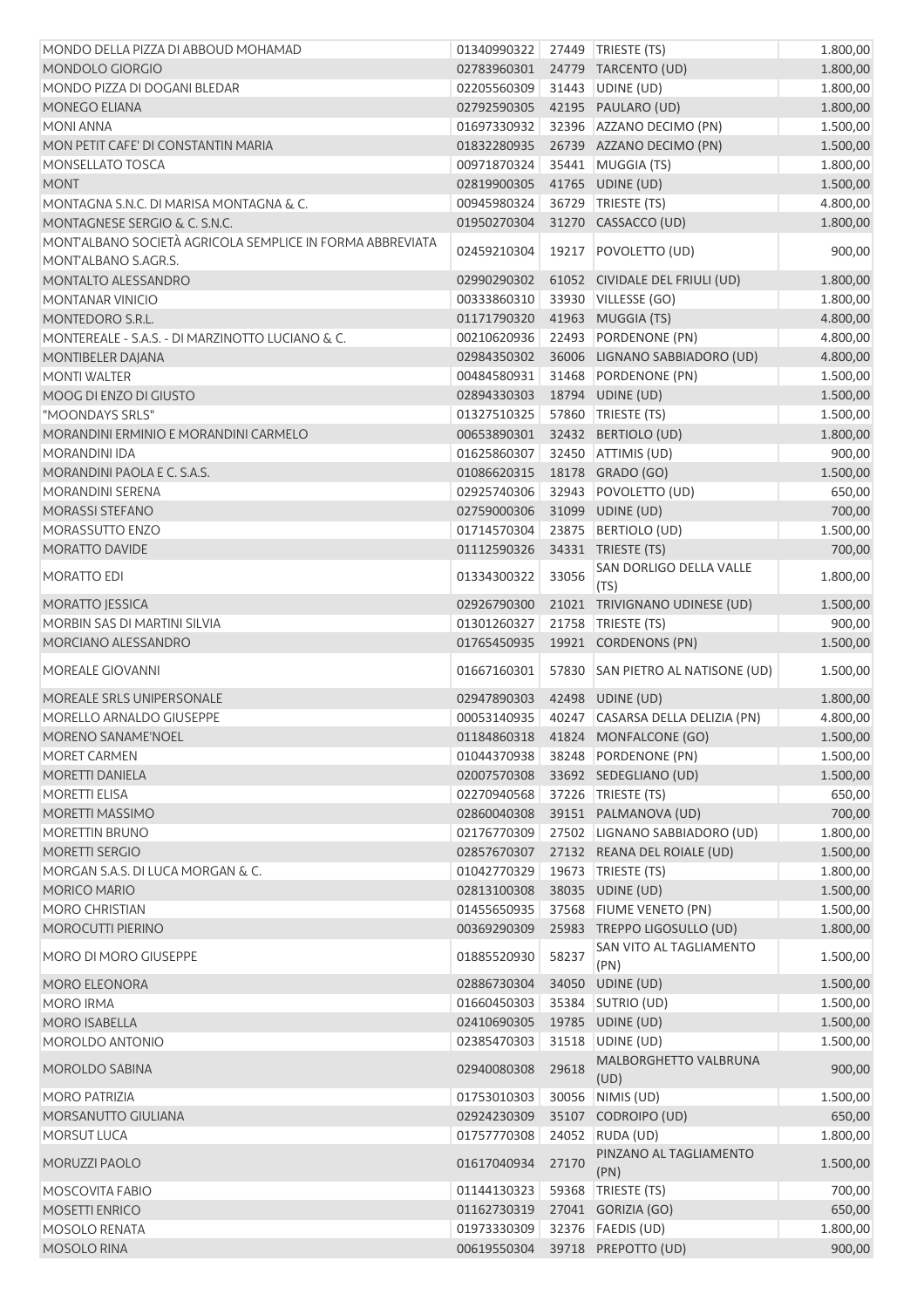| MOSTRI113 DI ROBERTA CIBEU                                                         | 01258530326                |       | 19196 TRIESTE (TS)                           | 900,00   |
|------------------------------------------------------------------------------------|----------------------------|-------|----------------------------------------------|----------|
| MOTOCLUB CANEVA ASSOCIAZIONE SPORTIVA DILETTANTISTICA                              | 01586670935                |       | 23182 CANEVA (PN)                            | 1.500,00 |
| MOTO CLUB CARNICO "TONY CRAIGHERO" ASSOCIAZIONE SPORTIVA<br><b>DILETTANTISTICA</b> | 01777940303                | 61548 | TOLMEZZO (UD)                                | 1.200,00 |
| MOTO CLUB CARSO                                                                    | 00476730312                |       | 61755 FOGLIANO REDIPUGLIA (GO)               | 1.200,00 |
| MOTO CLUB CENTAURI BASSA FRIULANA ASSOCIAZIONE SPORTIVA<br><b>DILETTANTISTICA</b>  | 00000000000                | 61306 | CERVIGNANO DEL FRIULI (UD)                   | 1.200,00 |
| MOTOCLUB CHEIDALDESMO '07 JOANNIS                                                  | 02849160300                |       | 61590 UDINE (UD)                             | 1.200,00 |
| MOTO CLUB HARD TRACKS VARIANO ASD                                                  | 02767610302                |       | 62146 BASILIANO (UD)                         | 1.200,00 |
| MOTOCLUB MORENA ASD                                                                | 00528060304                |       | 61754 UDINE (UD)                             | 1.200,00 |
| MOTO CLUB PIT STOP ROVEREDO IN P.                                                  | 01382630935                |       | 61695 ROVEREDO IN PIANO (PN)                 | 1.200,00 |
| MOTO CLUB ROMANS ASD                                                               | 00180990319                |       | 61676 ROMANS D'ISONZO (GO)                   | 1.200,00 |
| MOTOCLUB SABBIADORO ASSOCIAZIONE SPORTIVA DILETTANTISTICA                          | 01908430307                |       | 61719 LIGNANO SABBIADORO (UD)                | 1.200,00 |
| MOTO CLUB TRIESTE ASD                                                              | 00839390325                |       | 61300 TRIESTE (TS)                           | 1.200,00 |
| MOTOSTAFFETTA SACILESE A.S.D.                                                      | 01795790938                |       | 62085 SACILE (PN)                            | 1.200,00 |
| <b>MOTTOLA ROBERTA</b>                                                             | 01164720326                |       | 16925 TRIESTE (TS)                           | 650,00   |
| MOTULTECH RACING SOCIETA' A RESPONSABILITA' LIMITATA<br><b>SEMPLIFICATA</b>        | 01749000939                |       | 58899 POLCENIGO (PN)                         | 1.500,00 |
| MOVE DI EVA VIDONIS                                                                | 01272200328                |       | 17590 TRIESTE (TS)                           | 1.500,00 |
| MOVE IT DANCE STUDIO                                                               | 00000000000                |       | 62043 SEQUALS (PN)                           | 1.200,00 |
| MOVEVO DI SACCHETTO ADOLFO                                                         | 01870920939                |       | 39212 SEQUALS (PN)                           | 700,00   |
| MOVIDA S.R.L.                                                                      | 02750150308                |       | 29775 PAULARO (UD)                           | 4.800,00 |
| MOVIETEX DI TESSARI MIKE                                                           | 02912630304                |       | 58041 RAVEO (UD)                             | 1.500,00 |
| MO.VI.L. S.N.C. DI VIOTTO TULLIO & C.                                              | 02744690302                |       | 21311 LATISANA (UD)                          | 1.500,00 |
| MOVIN' UP FIT & DANCE STUDIO A.S.D.                                                | 01135280327                |       | 62382 TRIESTE (TS)                           | 1.200,00 |
| <b>MOZE DARIO</b>                                                                  | 01241260320                |       | 35064 TRIESTE (TS)                           | 700,00   |
| MP AUTONOLEGGIO DI MIRELLA PRIBETIC                                                | 01070920317                |       | 18407 RONCHI DEI LEGIONARI (GO)              | 700,00   |
| M.P.B. SRL                                                                         | 01718740937                |       | 60347 ZOPPOLA (PN)                           | 1.500,00 |
| MP GESTIONI SOCIETA' A RESPONSABILITA' LIMITATA SEMPLIFICATA                       | 02834180305                |       | 25415 GEMONA DEL FRIULI (UD)                 | 4.800,00 |
| MPOWER S.R.L.                                                                      |                            |       |                                              |          |
| MPRISTORAZIONE DI PENTASSUGLIA MATTEO                                              | 02816060301<br>01239650326 |       | 25178 UDINE (UD)                             | 1.800,00 |
| M.P. SOCIETA' A RESPONSABILITA' LIMITATA SEMPLIFICATA                              |                            |       | 22179 TRIESTE (TS)<br>23831 ZOPPOLA (PN)     | 1.800,00 |
|                                                                                    | 01874160938                |       |                                              | 1.500,00 |
| MRAU SARA                                                                          | 01047760317                |       | 22320 MONFALCONE (GO)                        | 1.500,00 |
| M.R. S.R.L.S.                                                                      | 02984280301                |       | 38671 MANZANO (UD)                           | 1.800,00 |
| MSA S.R.L. SEMPLIFICATA                                                            | 01187360316                |       | 24317 GRADO (GO)                             | 1.800,00 |
| M.S. DI VAZZOLER MANUELA & C. S.A.S.                                               | 01698380936                |       | 22703 PORDENONE (PN)                         | 1.500,00 |
| MSPG SRLS<br>MSP SNC DI PALLARA SERENA E SCREM MARCO                               | 02975330305                |       | 30679 CASTIONS DI STRADA (UD)                | 1.500,00 |
|                                                                                    | 02746130307                |       | 58847 LATISANA (UD)<br>MALBORGHETTO VALBRUNA | 1.500,00 |
| MT IMPORTS S.R.L.                                                                  | 02582960304                | 28368 | (UD)                                         | 4.800,00 |
| <b>MT RISTORAZIONE</b>                                                             | 02889530305                |       | 20883 TAVAGNACCO (UD)                        | 1.800,00 |
| M&T SRL                                                                            | 01783670936                |       | 32225 PORDENONE (PN)                         | 1.800,00 |
| MT-VIAGGI DI MUSER TANIA                                                           | 02536490309                |       | 16697   TOLMEZZO (UD)                        | 700,00   |
| MUIN MARIA GRAZIA                                                                  | 01307090934                |       | 23388 AVIANO (PN)                            | 1.500,00 |
| MULINAR S.N.C. DI CELOTTO MARIA EUGENIA E C.                                       | 02246960302                |       | 20966 FAGAGNA (UD)                           | 1.800,00 |
| MULINO FERRANT DI FANT PAOLO                                                       | 01721230306                |       | 20898 CASSACCO (UD)                          | 1.800,00 |
| MULINO STEL DI DENTESANO PAOLO                                                     | 00000000000                |       | 38371 MANZANO (UD)                           | 900,00   |
| MULTICULTURE A.C.S.D.                                                              | 01302480320                |       | 61302 TRIESTE (TS)                           | 1.200,00 |
| MUNAFO' ANDREA                                                                     | 01195430325                | 24641 | SAN DORLIGO DELLA VALLE<br>(TS)              | 700,00   |
| <b>MURARO ORIETTA</b>                                                              | 02772060303                |       | 25177 LIGNANO SABBIADORO (UD)                | 4.800,00 |
| MURENA DIVING SPORTING CLUB A.S.D.                                                 | 00000000000                |       | 61573   TRIESTE (TS)                         | 1.200,00 |
| MUSAEUS - SOCIETA' COOPERATIVA                                                     | 01124960319                |       | 60219 GORIZIA (GO)                           | 900,00   |
| MUSCLE FACTORY DI PAOLO TEDESCHI & C. S.N.C.                                       | 00409490315                |       | 25409 MONFALCONE (GO)                        | 1.500,00 |
| MUSICAE - DISTRETTO CULTURALE DEL PIANOFORTE                                       | 91096900930                |       | 59719 BUDOIA (PN)                            | 1.500,00 |
| MUSICA E SERVIZI SOCIETA' COOPERATIVA A R.L. O, BREVEMENTE,                        | 01769970938                | 57712 | SAN VITO AL TAGLIAMENTO                      | 1.500,00 |
| MUSICA E SERVIZI SCARL                                                             |                            |       | (PN)                                         |          |
| MUSICA & SERVIZI S.R.L.S.                                                          | 01180370312                |       | 20293 MONFALCONE (GO)                        | 1.500,00 |
| MUSIC TEAM S.N.C. DI CONTE MARCO & C.                                              | 01568160301                |       | 58027 REMANZACCO (UD)                        | 1.500,00 |
| MUSIZZA NEVIO                                                                      | 00519120307                |       | 27761 UDINE (UD)                             | 1.500,00 |
| MUSTO ALESSANDRO & C. S.A.S.                                                       | 01854080932                |       | 30775 PORDENONE (PN)                         | 4.800,00 |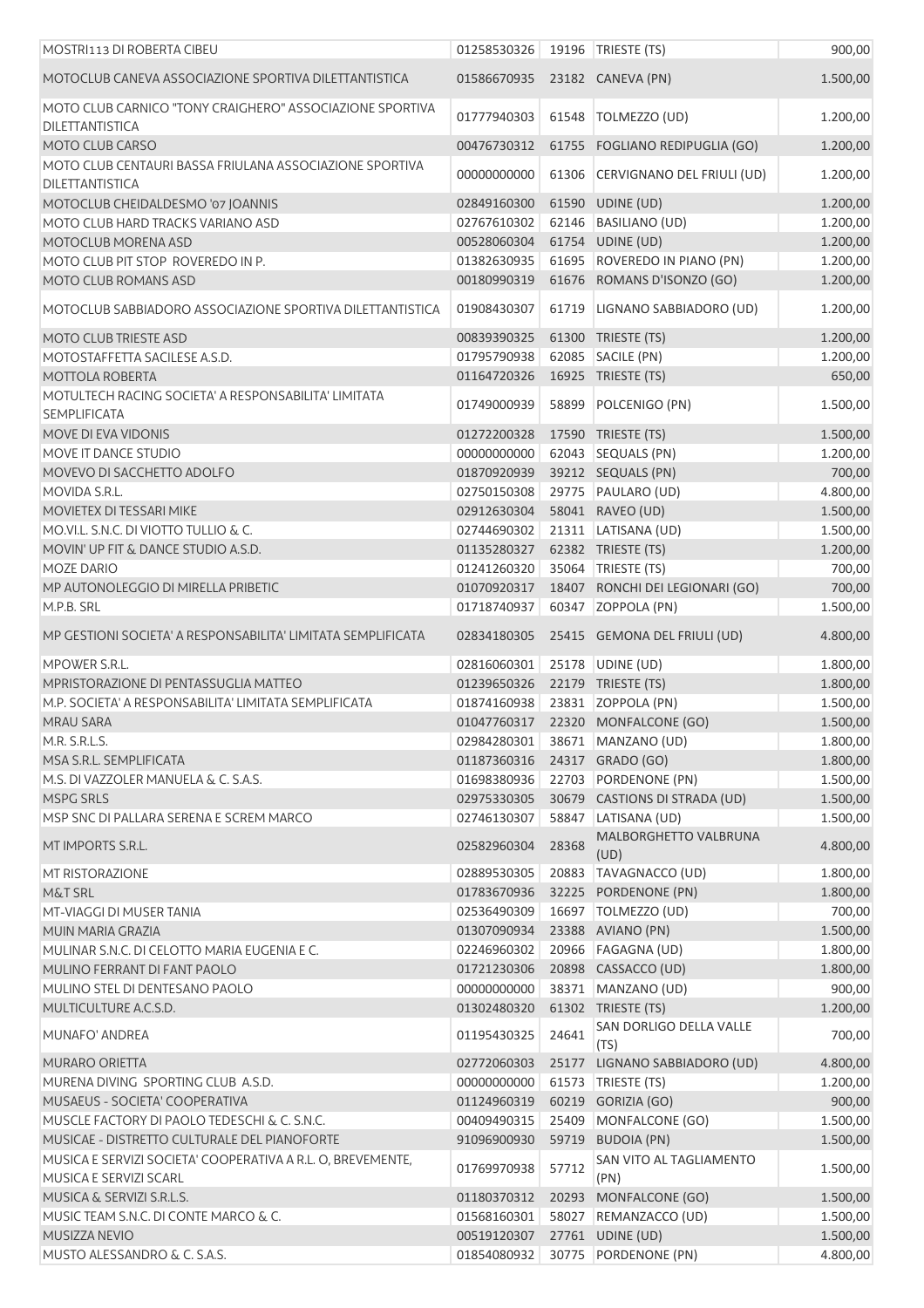| <b>MUZZIN ANTONELLA</b>                                                            | 01727940932 | 20640 | MORSANO AL TAGLIAMENTO<br>(PN) | 1.500,00 |
|------------------------------------------------------------------------------------|-------------|-------|--------------------------------|----------|
| MV SNC DI MICCICHE' FRANCESCO & C.                                                 | 01805990932 | 36649 | MANIAGO (PN)                   | 1.500,00 |
| MYLOS CAFE' S.A.S. DI PAPAVASSILIOU DEMETRE & C.                                   | 02335730301 | 21620 | LIGNANO SABBIADORO (UD)        | 1.500,00 |
| MY PERSONAL TRAINER DI GARLATTI MICHAEL                                            | 01823020936 | 57680 | PORDENONE (PN)                 | 1.200,00 |
| MYSTER S.N.C. DI BERNARDI STEFANO E PLATON VIOREL                                  | 01847390935 |       | 24390 SESTO AL REGHENA (PN)    | 1.800,00 |
| MYSTIC BAR DI MINISINI ANTONIETTA                                                  | 02691630301 |       | 33281 UDINE (UD)               | 1.800,00 |
| MY VUEIT DI DE PASCALIS ANGELICA                                                   | 02956630301 |       | 26767 GEMONA DEL FRIULI (UD)   | 1.500,00 |
| MY WAY DI GHADIRNIA NAVIR SAMANEH                                                  | 01324330321 |       | 35981   TRIESTE (TS)           | 1.800,00 |
| <b>MZ HOTEL SRL</b>                                                                | 01887790937 |       | 60307 CANEVA (PN)              | 1.800,00 |
| N <sub>2</sub> C DI CLAUDIO FAROSICH                                               | 00984380329 |       | 25874   TRIESTE (TS)           | 700,00   |
| <b>NACCI GIANPAOLO</b>                                                             | 02074470309 |       | 36601 TAVAGNACCO (UD)          |          |
|                                                                                    |             |       | FIUMICELLO VILLA VICENTINA     | 700,00   |
| NACLERIO ALBERTO                                                                   | 01018120301 | 38654 | (UD)                           | 900,00   |
| <b>NACLERIO ENRICO</b>                                                             | 02394130302 | 24798 | LIGNANO SABBIADORO (UD)        | 1.800,00 |
| NADALIG CLAUDIO                                                                    | 01786000305 |       | 36028 UDINE (UD)               | 700,00   |
| NADALUTTI MATTIA                                                                   | 02759560309 |       | 23975 UDINE (UD)               | 1.500,00 |
| NADIA S.A.S. DI ERMANNO BENVENUTO & C.                                             | 01660210301 |       | 26277 LIGNANO SABBIADORO (UD)  | 1.500,00 |
| NADWER HOTELS S.R.L.                                                               | 02761270301 |       | 32275 UDINE (UD)               | 4.800,00 |
| NAGOSUSHI SAS DI XU FENG                                                           | 01209640315 |       | 57799 MONFALCONE (GO)          | 1.800,00 |
| NAIL ATELIER DI LUISE ALESSIA                                                      | 02970180309 |       | 26102 TARCENTO (UD)            | 1.500,00 |
| NAILS BY LISA DI LISA BARONE                                                       | 01318450325 |       | 17683 TRIESTE (TS)             | 1.500,00 |
| NAILS DESIGNER DI ZENTILIN CRISTINA                                                | 02701520302 |       | 38500 REANA DEL ROIALE (UD)    | 1.500,00 |
| NAILS GALLERY DI FOMENKO YULIYA                                                    | 02754800304 | 25060 | CODROIPO (UD)                  | 1.500,00 |
| NAILS SYSTEMS LARYSSA DI IVASHCHENKO LARYSA                                        | 01122670324 |       | 32465 TRIESTE (TS)             | 1.500,00 |
| NAIMA S.A.S. DI FRANCO BULLI E DANIELE FEDERICI & C.                               | 01000230324 |       | 31548   TRIESTE (TS)           | 1.500,00 |
| <b>NAIT SIMONE</b>                                                                 | 01425220306 |       | 23796 TOLMEZZO (UD)            | 4.800,00 |
| NAKA DI TUNIZ NICOLA                                                               | 02417270309 |       | 37443 MANZANO (UD)             | 900,00   |
| <b>NANO ALTIN</b>                                                                  | 02637810306 |       | 58843 UDINE (UD)               | 1.800,00 |
| NANUT ADRIANO                                                                      | 01140550318 |       | 30965 GORIZIA (GO)             | 700,00   |
| <b>NANUT LUCA</b>                                                                  | 01001910320 |       | 33593 TRIESTE (TS)             | 1.800,00 |
| NAONIS GYM DI PASINETTI MARCO                                                      | 01791230939 |       | 23199 PORDENONE (PN)           | 1.500,00 |
| NAONIS TRI ASSOCIAZIONE SPORTIVA DILETTANTISTICA                                   | 01856050933 |       | 38813 ROVEREDO IN PIANO (PN)   | 1.500,00 |
| NAONIS VIAGGI S.R.L.                                                               | 01321640938 |       | 38589 MANIAGO (PN)             | 4.800,00 |
| NAPPING IN TRIESTE SOCIETA' A RESPONSABILITA' LIMITATA                             | 01285190326 |       | 18958 TRIESTE (TS)             | 1.800,00 |
| <b>SEMPLIFICATA</b><br>NARCISO PENSO - SOCIETA' IN ACCOMANDITA SEMPLICE DI LORENZO |             |       |                                |          |
| E ANTONELLO STOPPAR & C.                                                           | 00087260329 |       | 31788   TRIESTE (TS)           | 1.500,00 |
| <b>NARDINI CARLO</b>                                                               | 02626630301 |       | 17993 CODROIPO (UD)            | 1.500,00 |
| <b>NARDINI FEDERICA</b>                                                            | 00000000000 | 30776 | TRIESTE (TS)                   | 650,00   |
| <b>NARDO LORENZA</b>                                                               | 01851230936 |       | 34167 AZZANO DECIMO (PN)       |          |
|                                                                                    |             |       | <b>COLLOREDO DI MONTE</b>      | 1.500,00 |
| NARDUZZI ROBERTO                                                                   | 01368380307 | 40414 | ALBANO (UD)                    | 1.800,00 |
|                                                                                    |             |       | SAN VITO AL TAGLIAMENTO        |          |
| <b>NASCIMBEN ELISA</b>                                                             | 01706680939 | 36794 | (PN)                           | 1.500,00 |
| NASCINGUERRA CLAUDIO                                                               | 01042770311 |       | 37674 MONFALCONE (GO)          | 700,00   |
| NATISONE VIAGGI S.R.L.                                                             | 02984140307 |       | 31358 CIVIDALE DEL FRIULI (UD) | 4.800,00 |
| NATURA GELATO SNC DI G. SMAILA E M. MORPURGO                                       | 01260920325 |       | 18512   TRIESTE (TS)           | 1.500,00 |
| NATURALIAS DI MICHIELI DANIELA                                                     | 02566460305 |       | 34600 UDINE (UD)               | 1.800,00 |
| NATURALI STRATEGIE DI BURELLO ANGELICA                                             | 02603620309 |       | 19474 UDINE (UD)               | 1.500,00 |
| NATURALMENTE BELLA DI MAGRO MICHELA                                                | 02746030309 |       | 20511 MARTIGNACCO (UD)         |          |
|                                                                                    |             |       |                                | 1.500,00 |
| NATURAMENTE DI BORCIC LIDIJA                                                       | 01758190936 |       | 23988 FIUME VENETO (PN)        | 1.500,00 |
| NATURASPORT DI SERGIO TOMADINI S.A.S.                                              | 02183500301 |       | 18363 UDINE (UD)               | 1.500,00 |
| NAUMENKO BRONISLAVA                                                                | 02859350304 |       | 31664 UDINE (UD)               | 1.800,00 |
| NAUTEC BAR DI MILOVICH MARINO                                                      | 01088740327 |       | 19714 MONFALCONE (GO)          | 1.500,00 |
| NAUTHOTEL S.A.S. DI LEBAN NADIA                                                    | 00515540318 |       | 19539 GRADO (GO)               | 4.800,00 |
| NAUTILUS FIT S.R.L.                                                                | 02891730307 |       | 41989 UDINE (UD)               | 1.500,00 |
| NAVAS S.A.S. DI NATALINI PATRIZIA E C.                                             | 02166100301 |       | 22476 LIGNANO SABBIADORO (UD)  | 4.800,00 |
| <b>NAWAL TAHA</b>                                                                  | 00000000000 |       | 60893 TRIESTE (TS)             | 650,00   |
| NAXOS DI BIGOT MAURO E VENICA ERICA S.N.C.                                         | 01145600316 |       | 19966 CORMONS (GO)             | 1.800,00 |
| NBA S.N.C. DI NEVIO REGENTE C.                                                     | 01227540323 |       | 32951 SGONICO (TS)             | 1.500,00 |
| N&B SOCIETA' A RESPONSABILITA' LIMITATA SEMPLIFICATA                               | 02876860301 |       | 25603 GONARS (UD)              | 1.500,00 |
| N.C.C. AZZY DI AZZANO PAOLO                                                        | 01146280316 |       | 23224 MORARO (GO)              | 700,00   |
| NCC FRIULI DI BRESSAN DAVIDE                                                       | 01805690938 |       | 20830 FIUME VENETO (PN)        | 700,00   |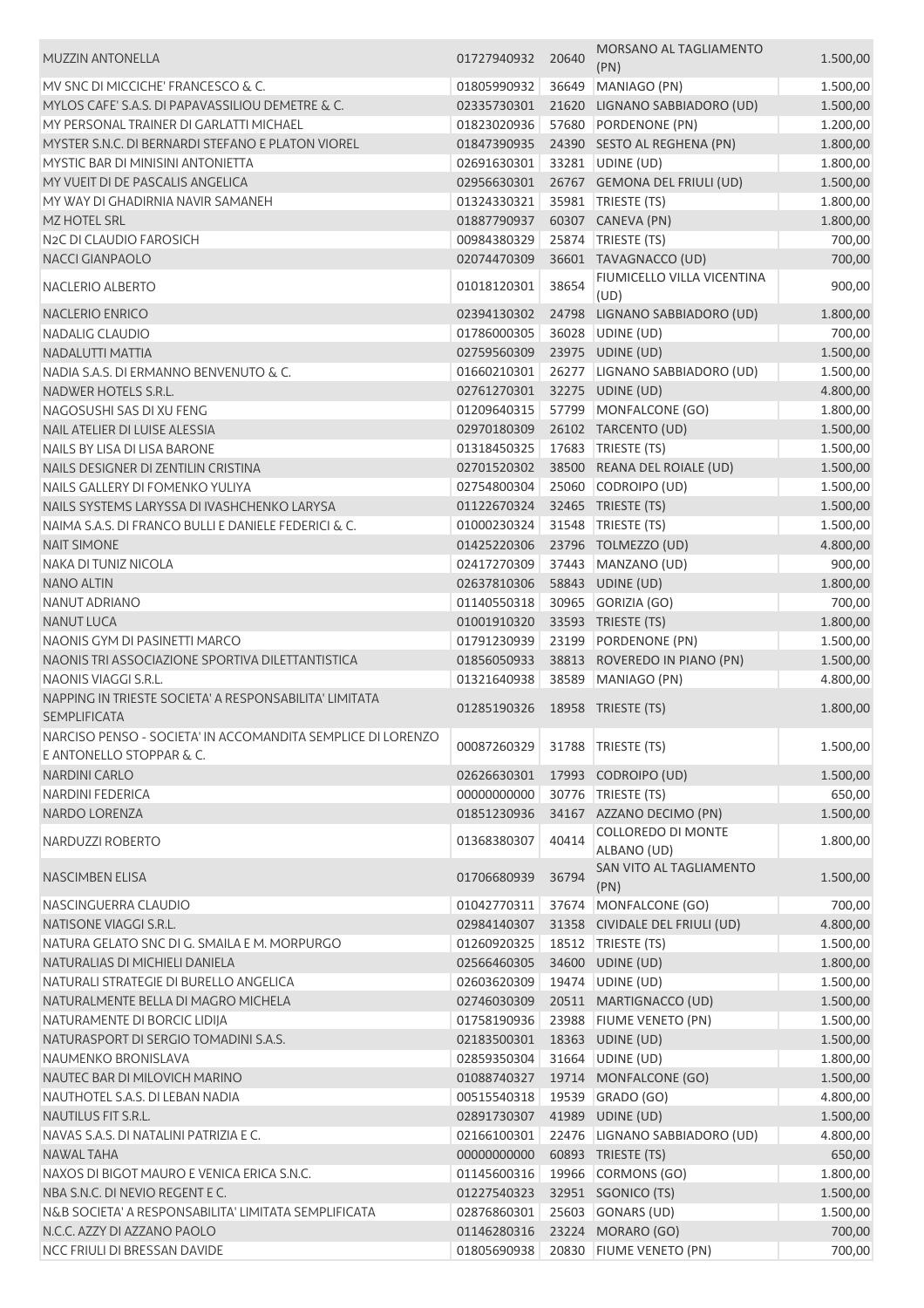| NCC L'ALTERNATIVA AL TAXI DI DE ZORZI GIANFRANCO                                                     | 01744380930                      |       | 26792 SAN QUIRINO (PN)           | 700,00   |
|------------------------------------------------------------------------------------------------------|----------------------------------|-------|----------------------------------|----------|
| N.C.C. OMAR DI SHERIF HALAWETHOM                                                                     | 02665490302                      |       | 34632 CERVIGNANO DEL FRIULI (UD) | 700,00   |
| N&C S.N.C. DI PACOR NICOLE E FRANCO CHRISTIAN                                                        | 01190400315                      |       | 29848 MONFALCONE (GO)            | 1.800,00 |
| NEDDA BAR DI RUFFATO NEDDA                                                                           | 02470360302                      |       | 18898 VARMO (UD)                 | 1.500,00 |
| <b>NEFAT LUISA</b>                                                                                   | 01101980314                      |       | 36945 FOGLIANO REDIPUGLIA (GO)   | 700,00   |
| NEFERTITI FILM SRL                                                                                   | 01734090937                      | 59721 | SAN VITO AL TAGLIAMENTO<br>(PN)  | 1.500,00 |
| NEGRETTO ALESSANDRA                                                                                  | 02250900301                      | 34714 | RAGOGNA (UD)                     | 1.800,00 |
| <b>NEGRU DANIELA</b>                                                                                 | 02908640309                      |       | 59258 AQUILEIA (UD)              | 1.800,00 |
| NEL CUORE DEL SALE DI ROMANO ANNA                                                                    | 01699890933                      |       | 40259 FIUME VENETO (PN)          | 1.500,00 |
| <b>NELLA MELISSA</b>                                                                                 | 02916940303                      |       | 16829 REMANZACCO (UD)            | 1.500,00 |
| NELLY S.N.C. DI ZANETTI FIDENZIO & C.                                                                | 00270990930                      |       | 27397 MONTEREALE VALCELLINA (PN) | 1.800,00 |
| NEPRI ITALIA S.R.L.                                                                                  | 02763890304                      |       | 40514 RESIUTTA (UD)              | 1.500,00 |
| <b>NERI GIANFRANCO</b>                                                                               | 00555650308                      |       | 27900 LIGNANO SABBIADORO (UD)    | 700,00   |
| NERONE DI BUONOCORE ROSSELLA E C. SNC                                                                | 02962520306                      |       | 23483 LIGNANO SABBIADORO (UD)    | 1.800,00 |
| NERUDA S.A.S. DI COMENTALE MICHELE & C.                                                              | 02370850303                      |       | 32835 UDINE (UD)                 | 1.500,00 |
| N. & E. SAS DI MASIERI MARIA ENRICA                                                                  | 02773620303                      | 26569 | BUIA (UD)                        | 1.800,00 |
| N.E.S.O. DRIVER DI CAPPELLINA SIMONE                                                                 | 01582130934                      | 19551 | SAN VITO AL TAGLIAMENTO          | 700,00   |
|                                                                                                      |                                  |       | (PN)                             |          |
| N. E T. S.R.L.                                                                                       | 02479200301                      | 40992 | PRECENICCO (UD)                  | 1.800,00 |
| NETTARE DIVINO DI MATTEO BENET & C. SAS                                                              | 01031830324                      |       | 16983 TRIESTE (TS)               | 1.500,00 |
| <b>NEVIA D'ODORICO</b>                                                                               | 02337910307                      |       | 24511 OVARO (UD)                 | 1.800,00 |
| NEW AGE S.N.C. DI MENTIL CATIA E CIANCIOTTA CRISTIAN                                                 | 02345680306                      |       | 18015 TOLMEZZO (UD)              | 1.500,00 |
| NEW ATHLETIC GYM S.R.L. SOCIETA' SPORTIVA DILETTANTISTICA                                            | 01808340937                      |       | 25041 CASARSA DELLA DELIZIA (PN) | 1.500,00 |
| NEW AURA AFFITTACAMERE DI MATEJA MEZGEC                                                              | 01271700328                      |       | 22127 TRIESTE (TS)               | 900,00   |
| NEW BAR DI MENEGATTI LIVIO                                                                           | 00604640938                      |       | 38944 PORCIA (PN)                | 1.500,00 |
| NEW BILLES ASSOCIAZIONE SPORTIVA DILETTANTISTICA                                                     | 01701780932                      |       | 33935 MANIAGO (PN)               | 1.500,00 |
| NEW BLACK PANTHERS A.S.D.<br>NEW BOMBER DI CANTARUTTI FRANCESCO E CERVESATO SAMUEL                   | 00551890312                      |       | 62084 RONCHI DEI LEGIONARI (GO)  | 1.200,00 |
| S.N.C.                                                                                               | 02778470308                      |       | 40425 TALMASSONS (UD)            | 1.800,00 |
| NEW CHEOPE S.A.S. DI FORLIN SERGIO & C.                                                              | 01340260932                      |       | 20765 FIUME VENETO (PN)          | 1.500,00 |
| N.E.W. DI SAULLE DIANA & ZAINA CINZIA S.N.C.                                                         | 01510520933                      |       | 26066 ROVEREDO IN PIANO (PN)     | 1.500,00 |
| NEW FACTORY S.R.L.                                                                                   | 02838040307                      |       | 18895 UDINE (UD)                 | 1.800,00 |
| NEW FANTASY DI ROBERTO DEOTTO                                                                        | 02583470303                      |       | 42247 TOLMEZZO (UD)              | 1.500,00 |
| NEW FIT PORDENONE SOCIETA' SPORTIVA DILETTANTISTICA A<br><b>RESPONSABILITA' LIMITATA</b>             | 01791020934                      |       | 34205 PORDENONE (PN)             | 1.500,00 |
| NEWGROUP S.R.L.S.                                                                                    | 01261270324  42278  TRIESTE (TS) |       |                                  | 900,00   |
| NEWGYM SSD - SOCIETA' SPORTIVA DILETTANTISTICA A                                                     | 01223890326                      |       | 22215 TRIESTE (TS)               | 1.500,00 |
| RESPONSABILITA' LIMITATA<br>NEW IMAGINE SOCIETA' SPORTIVA DILETTANTISTICA A                          |                                  |       |                                  |          |
| RESPONSABILITA' LIMITATA                                                                             | 02909400307                      |       | 30155 GONARS (UD)                | 1.500,00 |
| NEW LIFE CAFFE' DI CARVAJAL FALLA TANIA                                                              | 02678100302                      |       | 31663 LESTIZZA (UD)              | 1.500,00 |
| NEW LIFE HEALTH & FITNESS CLUB SOCIETA' SPORTIVA                                                     |                                  |       |                                  |          |
| DILETTANTISTICA A RESPONSABILITA' LIMITATA SIGLABILE NEW LIFE<br>HEALTH & FITNESS CLUB S.S.D. A R.L. | 02969860309                      |       | 40687 PAGNACCO (UD)              | 1.500,00 |
| NEW PLAY PARK DI NOTARANGELO PASQUALE ANTONIO PIO                                                    | 04083420713                      |       | 18865   TRIESTE (TS)             | 4.800,00 |
| NEW PONTE ROITERO SNC DI BASELLI MICHELE & C.                                                        | 01647930930                      |       | 36650 SPILIMBERGO (PN)           | 1.500,00 |
| NEWS'HOME DI BRUMAT VALENTINA                                                                        | 00000000000                      |       | 19061 FARRA D'ISONZO (GO)        | 900,00   |
| NEW SKY BAR DI CHEN YANGWEI                                                                          | 01738610938                      |       | 40886 PORCIA (PN)                | 1.500,00 |
| NEW-SPORTFORMA S.R.L. SOCIETA' SPORTIVA DILETTANTISTICA A                                            |                                  |       |                                  |          |
| RESPONSABILITA' LIMITA                                                                               | 02708350307                      |       | 33252 SAN GIORGIO DI NOGARO (UD) | 1.500,00 |
| NEW STARTING HARD GYM ASSOCIAZIONE SPORTIVA DILETTANTISTICA                                          | 00000000000                      |       | 61794 CODROIPO (UD)              | 1.200,00 |
| NEWTEAM S.S.D. A R.L.                                                                                | 02975980307                      |       | 62350 REMANZACCO (UD)            | 1.200,00 |
| NEW TRE PINI S.N.C. DI PARUTTO STEFANO & C.                                                          | 01812200937                      |       | 26436 CLAUT (PN)                 | 1.800,00 |
| NEXUS S.R.L.                                                                                         | 01757930936                      |       | 57837 SACILE (PN)                | 1.500,00 |
| N.G.M.G. SOCIETA' A RESPONSABILITA' LIMITATA SEMPLIFICATA                                            | 01200880316                      |       | 22400 GORIZIA (GO)               | 1.500,00 |
| NICE DAY S.N.C. DI PUSIOL SARA                                                                       | 02688890306                      |       | 32915 GEMONA DEL FRIULI (UD)     | 1.500,00 |
| NICK & ALEX DI GOBBO LAURA                                                                           | 02659250308                      |       | 37328 UDINE (UD)                 | 1.500,00 |
| NICKER HORSE ASSOCIAZIONE SPORTIVA DILETTANTISTICA A.S.D.                                            | 00000000000                      |       | 61640 GRADISCA D'ISONZO (GO)     | 1.200,00 |
| NICKMORS S.R.L.S.                                                                                    | 01304330325                      |       | 28352 TRIESTE (TS)               | 1.500,00 |
| NICKOLSON'S PUB DI VERONESE CINZIA                                                                   | 01352060931                      |       | 37239 PRATA DI PORDENONE (PN)    | 1.500,00 |
| NICOLA CELOTTI NOLEGGI                                                                               | 02609050303                      |       | 20573 MAJANO (UD)                | 700,00   |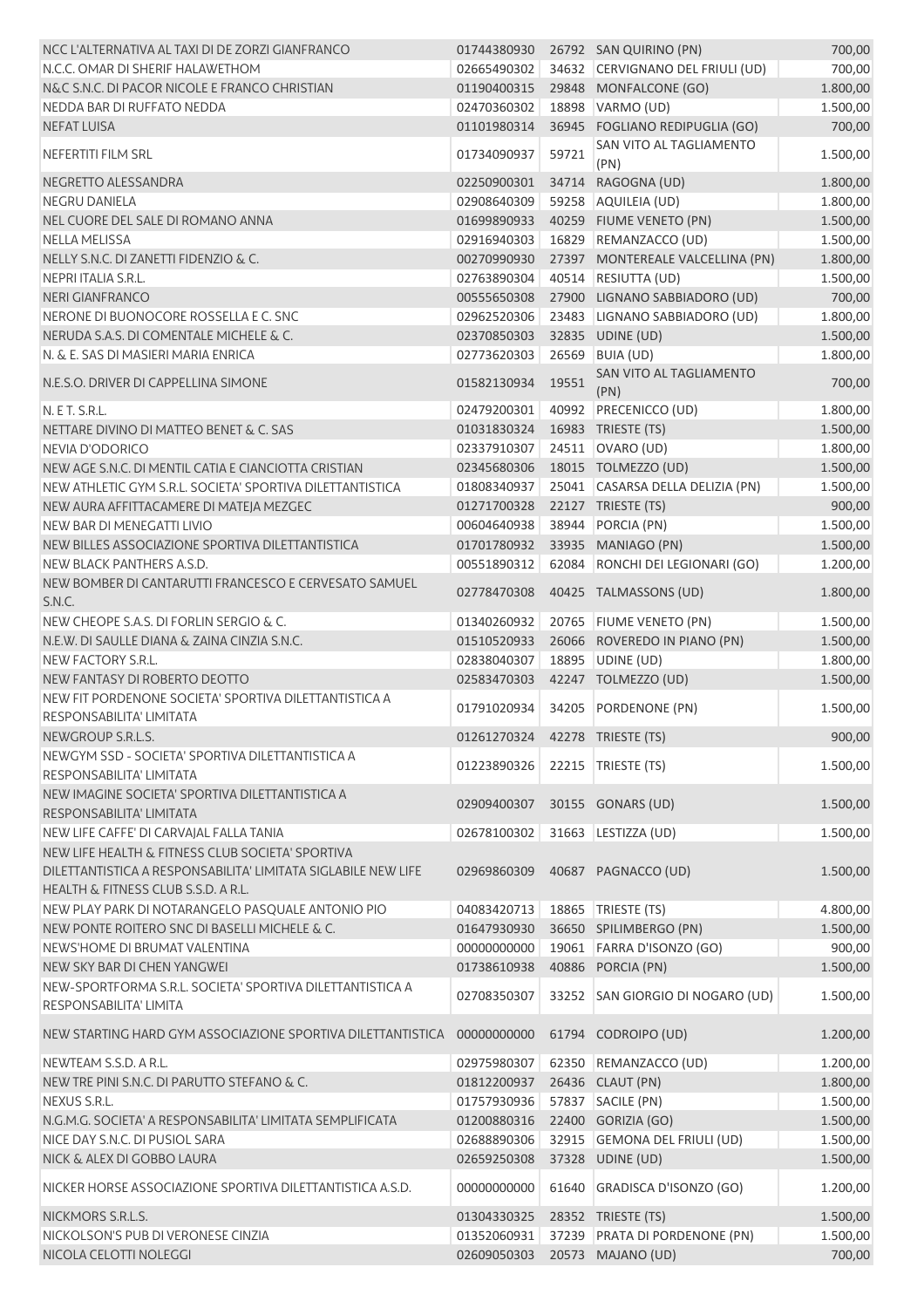| <b>NICOLA TATULLI</b>                                                                                               | 00591970322 |       | 30427 TRIESTE (TS)                 | 700,00   |
|---------------------------------------------------------------------------------------------------------------------|-------------|-------|------------------------------------|----------|
| NICOLETTA PERCO                                                                                                     | 01174930329 | 28373 | FIUMICELLO VILLA VICENTINA<br>(UD) | 650,00   |
| NIDIA S.N.C. DI FULVIA GRANZOTTO & C.                                                                               | 00981930324 |       | 37676 TRIESTE (TS)                 | 1.800,00 |
| NIDO DI RONDINE DI XIA XIAOPING                                                                                     | 01316790326 |       | 31205 TRIESTE (TS)                 | 1.500,00 |
| <b>NIFTY BED &amp; BREAKFAST</b>                                                                                    | 00000000000 |       | 34042 VARMO (UD)                   | 900,00   |
| NIGHT FLIGHT DI ALEKSOV BLAGOJCHO                                                                                   | 01335620322 |       | 29773 TRIESTE (TS)                 | 1.500,00 |
| NIKAM IMMAGINE VIDEO DI PAOLO COMUZZI                                                                               | 02159920301 |       | 57664 UDINE (UD)                   | 1.500,00 |
| <b>NILGESSI PAOLA</b>                                                                                               | 03005200302 |       | 59998 PRADAMANO (UD)               | 1.500,00 |
|                                                                                                                     |             |       | SAN VITO AL TAGLIAMENTO            |          |
| NIMIS GILBERTO                                                                                                      | 01434890933 | 38394 | (PN)                               | 1.800,00 |
| NININO LIDIA                                                                                                        | 01709460305 |       | 31095 CIVIDALE DEL FRIULI (UD)     | 1.800,00 |
| <b>NINI SRL</b>                                                                                                     | 02865760306 |       | 31088 REMANZACCO (UD)              | 1.800,00 |
| NISTRA MARIA CRISTINA                                                                                               | 02820950307 |       | 18631 UDINE (UD)                   | 1.800,00 |
| NITROGYM DI BIFFI SANDRO                                                                                            | 01304050329 |       | 26399 TRIESTE (TS)                 | 1.500,00 |
| NIXY S.A.S. DI ZAMMATTIO NICOLETTA E C.                                                                             | 01627180936 |       | 26215 MANIAGO (PN)                 | 1.500,00 |
| NIEMCEVIC SLAVEN                                                                                                    | 01248060327 |       | 30397 TRIESTE (TS)                 | 700,00   |
| <b>NODALE LAURA</b>                                                                                                 | 01615390307 |       | 32364 SUTRIO (UD)                  | 1.500,00 |
| <b>NODALE LAURA</b>                                                                                                 | 02292170301 |       | 37526 SUTRIO (UD)                  | 1.500,00 |
| NOGARO ISABELLA & C. S.R.L.                                                                                         | 02201620305 |       | 26535 TRICESIMO (UD)               | 1.800,00 |
| NOIDELL'ARTE APS                                                                                                    | 01120750318 |       | 60388 GORIZIA (GO)                 | 1.500,00 |
| NOI DUE S.A.S. DI DAYANA PINO LIMA & C.                                                                             | 01871510937 |       | 31688 PASIANO DI PORDENONE (PN)    | 1.500,00 |
| NOIOS S.R.L.S.                                                                                                      | 01312650326 |       | 22570 MUGGIA (TS)                  | 1.800,00 |
| NOLEGGIO CON CONDUCENTE TRIESTE DI SANCIN ALICE                                                                     | 01290920329 |       | 18124 TRIESTE (TS)                 | 700,00   |
| NOLEGGIO VESCOVI DI VESCOVI ROBERTO                                                                                 | 00295450936 |       | 60286 ZOPPOLA (PN)                 | 1.500,00 |
| NONCELLO VIAGGI S.R.L.                                                                                              | 01160200935 |       | 38755 CORDENONS (PN)               | 4.800,00 |
| <b>NONINI LOREDANA</b>                                                                                              | 01176440319 |       | 17780 GORIZIA (GO)                 | 1.800,00 |
| <b>NONINI LUCIANA</b>                                                                                               | 01757190309 |       | 17627 REMANZACCO (UD)              | 1.800,00 |
| NON SOLO BAR DI BATTISTIN VARUSKA S.A.S.                                                                            | 02828710307 |       |                                    |          |
|                                                                                                                     |             |       | 38871 MARANO LAGUNARE (UD)         | 1.500,00 |
| NON SOLO BAR DI PAULIN EMANUELA                                                                                     | 02789450307 |       | 18547 CERVIGNANO DEL FRIULI (UD)   | 1.500,00 |
| NON SOLO CAFFE' DI PUNTEL TAMARA                                                                                    | 02431840301 |       | 25189   TOLMEZZO (UD)              | 1.500,00 |
| NON SOLO CAFFE' DI USALA VALENTINA                                                                                  | 02776200301 |       | 19184 GEMONA DEL FRIULI (UD)       | 1.500,00 |
| NON SOLO CALCIO A.S.D.                                                                                              | 01205350315 |       | 61724 MONFALCONE (GO)              | 1.200,00 |
| NONSOLOFRUTTA S.R.L.                                                                                                | 01015100314 |       | 42357 GRADO (GO)                   | 1.500,00 |
| NON SOLO KEBAB DI ABDELAZIZ SELMA                                                                                   | 02595870300 |       | 32781 VILLESSE (GO)                | 1.800,00 |
| NON SOLO SOLE S.A.S. DI RAMAZZINA ENRICO & C.                                                                       | 01041280320 |       | 33405 TRIESTE (TS)                 | 1.500,00 |
| NONSOLOTENNIS SOCIETA' SPORTIVA DILETTANTISTICA A<br>RESPONSABILITA'LIMITATA ABBREVIATO NONSOLOTENNIS S.S.D. A R.L. | 02971060302 |       | 61940 MANZANO (UD)                 | 1.500,00 |
|                                                                                                                     |             |       |                                    |          |
| NORD EST CONGRESSI S.R.L.                                                                                           | 01709500308 |       | 57675 UDINE (UD)                   | 1.500,00 |
| NORDEST TAXI N.C.C. DI DAVIDE DEMICHELI                                                                             | 01270050329 |       | 33210 MUGGIA (TS)                  | 700,00   |
| NORRITO VITO - TRATTORIA AL VECCHIO FORNO                                                                           | 01791770934 |       | 24673 VALVASONE ARZENE (PN)        | 1.800,00 |
| NORTH EAST IDEAS ASSOCIAZIONE SPORTIVA DILETTANTISTICA                                                              | 01676070939 |       | 62374 CORDENONS (PN)               | 1.200,00 |
| NOSELLI OSCAR                                                                                                       | 01995280300 |       | 47127 FAGAGNA (UD)                 | 1.500,00 |
| NO STOP VIAGGI DI FAM S.R.L.                                                                                        | 01078020318 |       | 29436 MONFALCONE (GO)              | 4.800,00 |
| NOSTRESS S.R.L.                                                                                                     | 02679270302 |       | 60691 REANA DEL ROIALE (UD)        | 1.800,00 |
| NOTE DI GELO DI MATTEO NOCENT                                                                                       | 01150360319 |       | 25133 RONCHI DEI LEGIONARI (GO)    | 1.500,00 |
| NOTE DI GUSTO DI MAESTRA FRANCO & LUCA S.N.C.                                                                       | 02635470301 |       | 23219 MARTIGNACCO (UD)             | 1.800,00 |
| NOTTI AL TORRE DI MANUELA TERPIN                                                                                    | 02951960307 |       | 21144 SAN VITO AL TORRE (UD)       | 900,00   |
| <b>NOVAK LORENZO</b>                                                                                                | 01245170327 |       | 22123 TRIESTE (TS)                 | 1.500,00 |
| <b>NOVAKOVIC MARICA</b>                                                                                             | 01506670304 |       | 31137   FAEDIS (UD)                | 1.800,00 |
| NOVECENTO S.A.S. DI BREGU ELIRA & C.                                                                                | 01168880316 |       | 38659 GRADISCA D'ISONZO (GO)       | 1.800,00 |
| NOVECENTOTRE SRL                                                                                                    | 01296740325 |       | 21546   TRIESTE (TS)               | 900,00   |
| <b>NOVEL FEDERICO</b>                                                                                               | 01243710322 |       | 22421 TRIESTE (TS)                 | 700,00   |
| <b>NOVEL GABRIELLA</b>                                                                                              | 01126140324 |       | 41412   TRIESTE (TS)               | 1.500,00 |
|                                                                                                                     |             |       |                                    |          |
| <b>NOVEL LISA</b>                                                                                                   | 01346460320 |       | 57698 TRIESTE (TS)                 | 1.800,00 |
| <b>NOVO BAR DI BUDAI FEDERICO</b>                                                                                   | 02721480305 |       | 27963 CERVIGNANO DEL FRIULI (UD)   | 1.500,00 |
| N.S. SAS DI NATALIIA SOBENNYKOVA & C.                                                                               | 03006020303 |       | 62174 UDINE (UD)                   | 900,00   |
| NTS DI NONIS STEFANO                                                                                                | 02285900300 |       | 26074 UDINE (UD)                   | 700,00   |
| NUBIUS S.N.C. DI LARA STARZ & ADRIANO MANIACCO                                                                      | 01133530319 |       | 22693 GORIZIA (GO)                 | 1.800,00 |
| NUDESIGN S.R.L.                                                                                                     | 01087710321 |       | 61865 UDINE (UD)                   | 1.500,00 |
| NUMERO 90 DI FILA CLAUDIO                                                                                           | 01042090322 |       | 37371 TRIESTE (TS)                 | 700,00   |
| NUNNARI DAVIDE                                                                                                      | 01761520939 |       | 25729 PORDENONE (PN)               | 1.500,00 |
| NUOVA ANTICA GHIACCERETTA S.R.L.                                                                                    | 01318610324 |       | 24795 TRIESTE (TS)                 | 1.800,00 |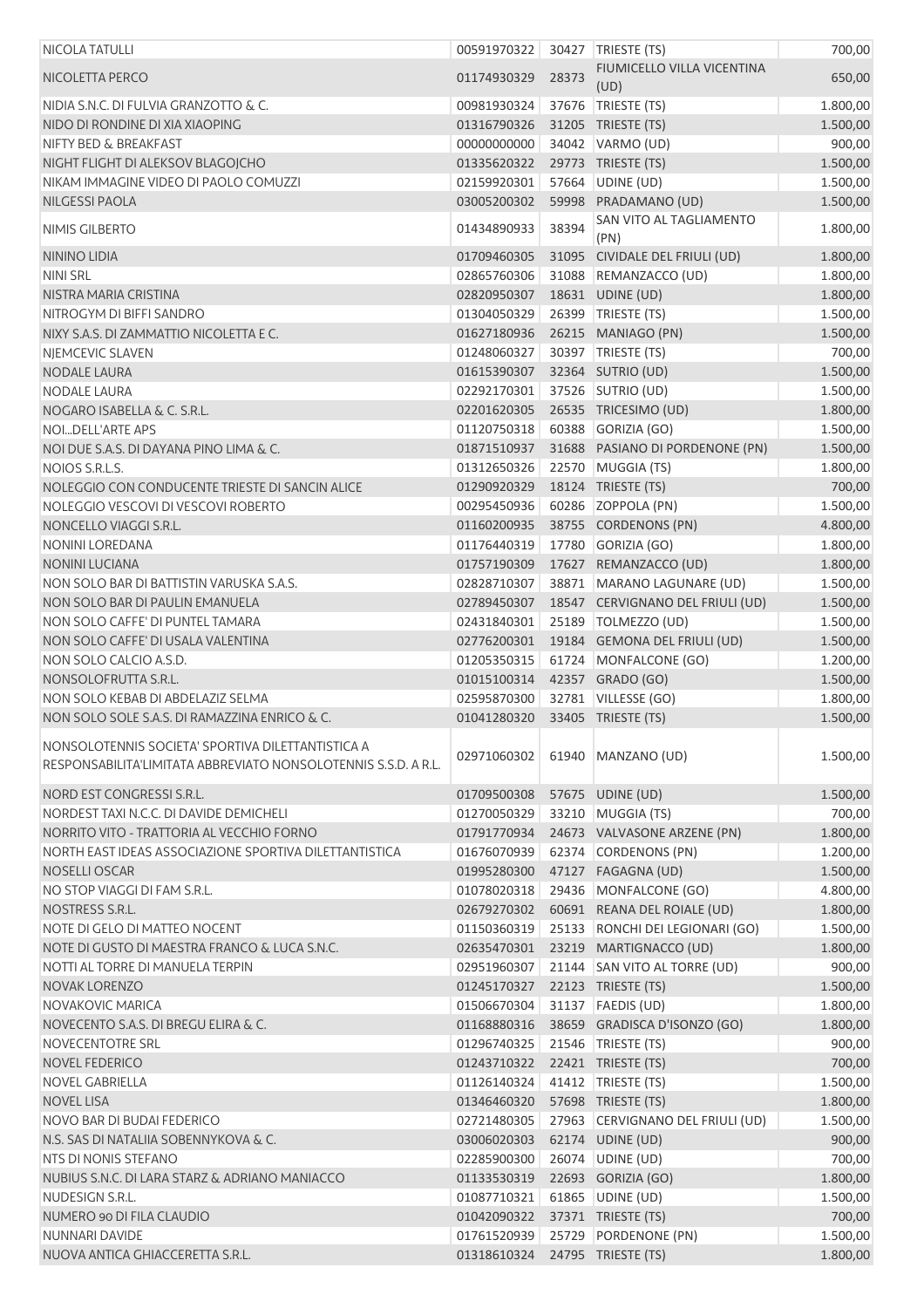| NUOVA ATLETICA DAL FRIULI ASSOCIAZIONE SPORTIVA<br><b>DILETTANTISTICA</b>       | 00000000000 | 61464 | UDINE (UD)                         | 1.200,00 |
|---------------------------------------------------------------------------------|-------------|-------|------------------------------------|----------|
| NUOVA ATLETICA TAVAGNACCO ASSOCIAZIONE SPORTIVA<br><b>DILETTANTISTICA</b>       | 00000000000 |       | 61484 TAVAGNACCO (UD)              | 1.200,00 |
| NUOVA CISA A.S.D.                                                               | 02756830309 |       | 57942 UDINE (UD)                   | 1.200,00 |
| NUOVA DA GIOVANNI S.R.L.                                                        | 01318620323 |       | 24572 TRIESTE (TS)                 | 1.800,00 |
| NUOVA LINEA IMMOBILI S.A.S. DI PLOS DIEGO                                       | 02551810308 |       | 31947 SAN DANIELE DEL FRIULI (UD)  | 4.800,00 |
| NUOVA OASI CLUB SOCIETA' SPORTIVA DILETTANTISTICA A<br>RESPONSABILITA' LIMITATA | 01236120323 |       | 38740 TRIESTE (TS)                 | 1.500,00 |
| NUOVA OASI DEL GELATO SRL                                                       | 01319790323 | 19409 | TRIESTE (TS)                       | 1.500,00 |
| NUOVA ORCHESTRA DA CAMERA FERRUCCIO BUSONI                                      | 01272910322 |       | 57988 TRIESTE (TS)                 | 1.500,00 |
| NUOVA POLISPORTIVA DILETTANTISTICA LIBERTAS SACILE                              | 01432430930 |       | 59767 SACILE (PN)                  | 1.200,00 |
| NUOVA PRO LOCO TOLMEZZO                                                         | 02149400307 |       | 62293 TOLMEZZO (UD)                | 1.500,00 |
| NUOVA TRIESTE DI RIZZOTTI ADRIANA & C. S.N.C.                                   | 00374540318 |       | 19143 GRADISCA D'ISONZO (GO)       | 1.800,00 |
| NUOVAVIA SAS DI DI COMUN GENNY & C.                                             | 02692160308 |       | 21179 RAVASCLETTO (UD)             | 4.800,00 |
| NUOVA VIRTUS ASSOCIAZIONE SPORTIVA DILETTANTISTICA                              | 01880890932 |       | 61352 PORCIA (PN)                  | 1.200,00 |
| NUOVE TECNICHE - SOCIETA' COOPERATIVA                                           | 01534330939 |       | 59604 PORDENONE (PN)               | 1.500,00 |
| NUOVI INIZI SRL SEMPLIFICATA                                                    | 01858780933 |       | 36194 ZOPPOLA (PN)                 | 1.800,00 |
| NUOVO BAR ACLI DI TUNI MATTIA                                                   | 01167030319 |       | 22586 RONCHI DEI LEGIONARI (GO)    | 1.500,00 |
| NUOVO BAR TORINESE S.N.C. DI TIZIANO GALASSO E SANDRO NOVELLI                   | 00927370320 | 23095 | TRIESTE (TS)                       | 1.500,00 |
| NUOVO BAR ZAULE DI POLITO LILLIAN                                               | 01322330323 |       | 19597 MUGGIA (TS)                  | 1.500,00 |
| NUOVO BERTONI DI DEAN-SERRI ROBERTO                                             | 02946070303 | 39405 | RONCHI DEI LEGIONARI (GO)          | 1.500,00 |
| NUOVO CAFFE' COMMERCIO DI HUA XIAOJUN                                           | 03400300368 |       | 18795 UDINE (UD)                   | 1.500,00 |
| NUOVO CAFFE' STELUTIS DI MARCON EMILIO E VUERICH OROFINO<br><b>CHIARA SNC</b>   | 02822290306 | 23528 | PONTEBBA (UD)                      | 1.500,00 |
| NUOVO DIKA DI BISCONTIN KATIUSCIA                                               | 01882230939 |       | 26916 PORDENONE (PN)               | 1.800,00 |
| NUOVO ELDORADO S.R.L.                                                           | 00968940320 | 37017 | TRIESTE (TS)                       | 4.800,00 |
| NUOVO FIORE A TRIESTE S.A.S. DI BARBARA MARTON & C.                             | 00886770320 |       | 20323 TRIESTE (TS)                 | 1.800,00 |
| NUOVO TIGLIO SNC DI DE COLLE ELENA & C.                                         | 02769200300 |       | 38497   MORUZZO (UD)               | 1.500,00 |
| NUVOLA DI VOGRIG SILVIA E SARTOR CRISTIAN S.N.C.                                | 02720010301 |       | 41923 CIVIDALE DEL FRIULI (UD)     | 1.500,00 |
| NUZZO ENZO                                                                      | 02019050307 |       | 41114 TALMASSONS (UD)              | 1.800,00 |
| N.V. S.A.S. DI NICOLA ZARAMELLA & C.                                            | 01677320937 |       | 20305 PORDENONE (PN)               | 1.500,00 |
| NYC SAS DI GIANLUCA FACHECHI & C.                                               | 02950090304 |       | 25933 UDINE (UD)                   | 1.500,00 |
| OAB S.R.L.                                                                      | 01807910938 |       | 19047 CASARSA DELLA DELIZIA (PN)   | 4.800,00 |
| OASI DEL GELATO DI GIULIANA PONTEL                                              | 02138180308 |       | 32125 AQUILEIA (UD)                | 1.500,00 |
| OASI DI ANDRIOLLO ROSANNA                                                       | 02078310303 | 29495 | FIUMICELLO VILLA VICENTINA<br>(UD) | 1.800,00 |
| OASI DI DANIELA PRISECARI                                                       | 01294330327 | 38414 | TRIESTE (TS)                       | 1.500,00 |
| OASI DI PETAZZO FRANCESCO E C. - S.N.C.                                         | 00976040303 | 37000 | POCENIA (UD)                       | 1.800,00 |
| <b>OBALLA ANDREA</b>                                                            | 00000000000 | 39037 | SAVOGNA (UD)                       | 900,00   |
| <b>OBERRICHTER S.R.L.</b>                                                       | 02191360300 | 26268 | MALBORGHETTO VALBRUNA<br>(UD)      | 1.800,00 |
| <b>OBLAK ALESSIA</b>                                                            | 00533250312 | 24833 | GORIZIA (GO)                       | 1.500,00 |
| OBLO' DI VENIER CHIARA E BALDASSINO MAURO & C. S.N.C.                           | 02943290300 |       | 19469 TAVAGNACCO (UD)              | 1.500,00 |
| OCEAN S.A.S. DI MARIO ARENA & C.                                                | 01168980322 | 57870 | TRIESTE (TS)                       | 1.200,00 |
| <b>OCELLI ERLIS</b>                                                             | 02775350305 |       | 39021 LATISANA (UD)                | 700,00   |
| <b>ODORICO GIANNI</b>                                                           | 01709930307 |       | 24120 RONCHIS (UD)                 | 4.800,00 |
| <b>ODORICO MARINO</b>                                                           | 01178370316 |       | 20465 RUDA (UD)                    | 1.500,00 |
| <b>ODORICO ORNELLA</b>                                                          | 01864600935 |       | 17904 SESTO AL REGHENA (PN)        | 1.500,00 |
| OFFICINA DEL GUSTO DI CARUSO SARA & C. S.N.C.                                   | 02781430307 |       | 17274 UDINE (UD)                   | 1.800,00 |
| OFFICINA DEL GUSTO DI VENTURATO LUCIANO & C. S.A.S.                             | 01670500931 |       | 22269 POLCENIGO (PN)               | 1.800,00 |
| OFFICINA DEL VIZIO SNC DI BASSET ANDREA E GIUST ALAN                            | 01852290939 |       | 37971 ROVEREDO IN PIANO (PN)       | 1.800,00 |
| OFFICINA DI IDEE SRL                                                            | 02532940307 |       | 19759 CASARSA DELLA DELIZIA (PN)   | 4.800,00 |
| OGNIBENE FERRUCCIO SAS DI GREGORONI MARIA E C.                                  | 02793350303 |       | 36719 POVOLETTO (UD)               | 1.500,00 |
| OIKOS DI ALESSANDRO MATERA                                                      | 00875170326 |       | 42320 TRIESTE (TS)                 | 900,00   |
| OISGUIT SAS DI KRATTER MARCO & C.                                               | 02926640307 |       | 22134 SAPPADA (UD)                 | 1.800,00 |
| OK INIZIATIVE SRL                                                               | 02447390309 |       | 61968 REMANZACCO (UD)              | 1.800,00 |
| OL3VERSO DI FALESCHINI CARMEN                                                   | 02971290305 |       | 27800 MOGGIO UDINESE (UD)          | 1.500,00 |
| OLD STATION DI BUCCIOL LAURA & NICOLETTA SNC                                    | 01024830315 |       | 28138 CORMONS (GO)                 | 1.800,00 |
| OLD WEST SRL                                                                    | 02871610305 |       | 29527 POVOLETTO (UD)               | 1.800,00 |
| <b>OLGA MERKULOVA</b>                                                           | 01190430312 |       | 29043 SAGRADO (GO)                 | 1.500,00 |
| OLIMPIA ASSOCIAZIONE DANZA SPORTIVA DILETTANTISTICA                             | 01314640309 |       | 60560 CERVIGNANO DEL FRIULI (UD)   | 1.200,00 |
| OLIMPIA BEAUTY & DAY SPA DI MARTA SARTORI                                       | 02690590308 |       | 23237 UDINE (UD)                   | 1.500,00 |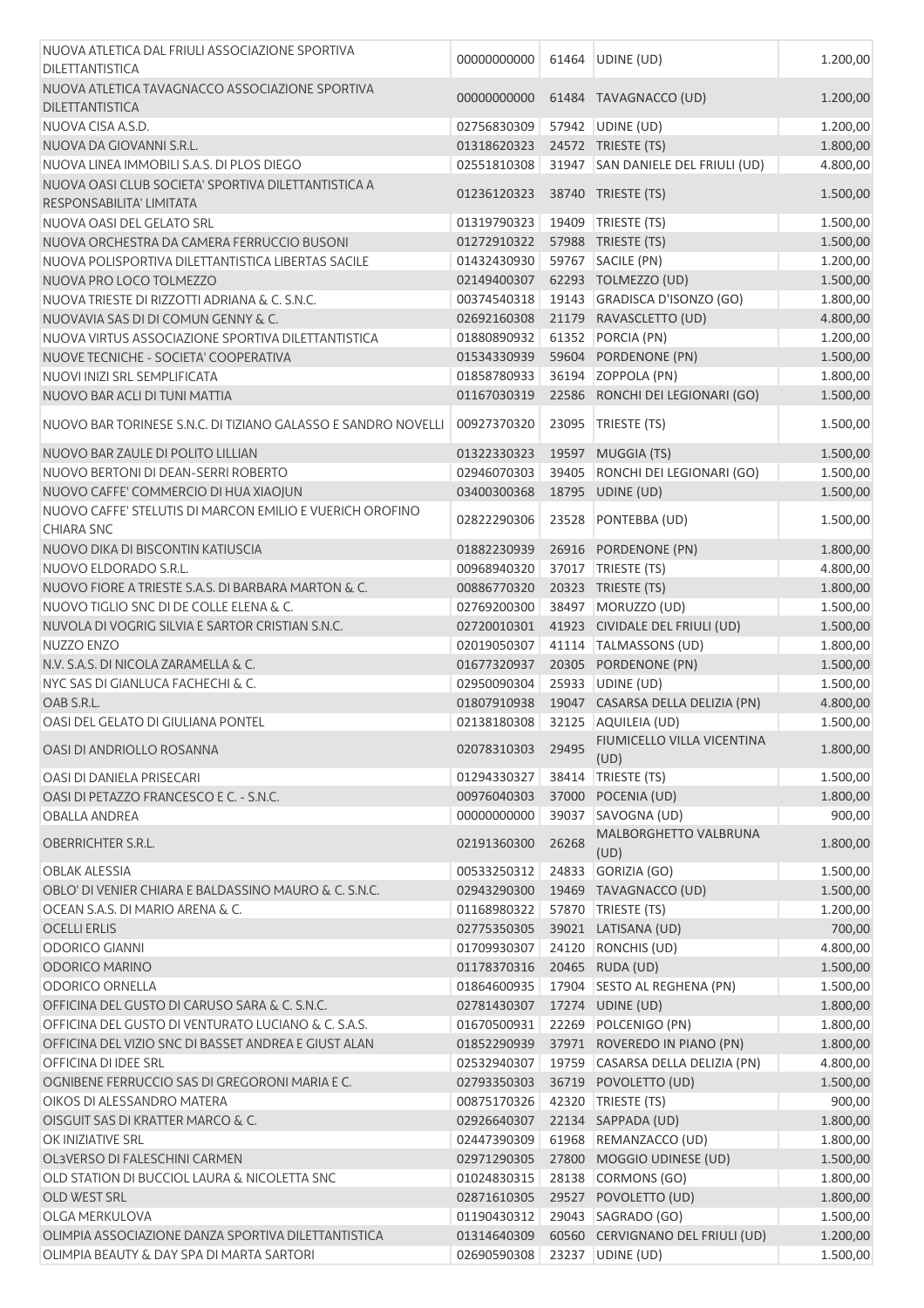| <b>OLIO FRANCESCO</b>                                                       | 00951470327 39726 MUGGIA (TS) |       |                                   | 700,00   |
|-----------------------------------------------------------------------------|-------------------------------|-------|-----------------------------------|----------|
| OLISTICLINE DI JACOPO ODORIZZI                                              | 02293320228                   |       | 36834   TRIESTE (TS)              | 1.500,00 |
| <b>OLIVO ALESSIO</b>                                                        | 02869860300                   |       | 34606 UDINE (UD)                  | 1.500,00 |
| <b>OLIVO MARCO</b>                                                          | 02998970301                   |       | 58594 TRICESIMO (UD)              | 900,00   |
| <b>OLIVO NICOLETTA</b>                                                      | 02834370302                   |       | 26825 REANA DEL ROIALE (UD)       | 1.500,00 |
| OLOS YIN DI ELIDE BERTOLINI                                                 | 01144180328                   |       | 31482 TRIESTE (TS)                | 1.500,00 |
| OMAEL DI MIOTTO NADIA                                                       | 02843610300                   |       | 46104 PALAZZOLO DELLO STELLA (UD) | 1.500,00 |
| O.M.E.G.A. SAS DI TOSCANO GLAIDYS KETTY E C.                                | 02670640305                   |       | 21628 PAULARO (UD)                | 1.500,00 |
| ON AIR DI DE BIASI PAOLO                                                    | 02400760308                   |       | 57668 LATISANA (UD)               | 1.500,00 |
| ONDA S.N.C. DI CEDOLIN DANILO E GIMONA ONDINA                               | 00140960311                   |       | 28910 GRADO (GO)                  | 4.800,00 |
| <b>ONDE MEDITERRANEE</b>                                                    | 01011040316                   |       | 62375 GORIZIA (GO)                | 1.500,00 |
| ONICOTECNICA PATRIZIA DI FLORA PATRIZIA                                     | 02672810302                   |       | 21352 COSEANO (UD)                | 1.500,00 |
| ONLYOGA S.R.L.                                                              | 01300030325                   |       | 58817 TRIESTE (TS)                | 1.200,00 |
| ON-THE ROAD DI MANCINI MONICA                                               | 03002470304                   |       | 60076 TRICESIMO (UD)              | 1.800,00 |
| OPEN DART SOCIETA' SPORTIVA DILETTANTISTICA A RESPONSABILITA'               |                               |       |                                   |          |
| <b>LIMITATA</b>                                                             | 02901990305                   |       | 41291 UDINE (UD)                  | 1.500,00 |
| OPEN SOCIETA' SPORTIVA DILETTANTISTICA A RESPONSABILITA'<br><b>LIMITATA</b> | 03001370307                   |       | 60099 LATISANA (UD)               | 1.200,00 |
| OPERA 32 DI KHARBOUA MADIHA                                                 | 01872640931                   |       | 33118 PRATA DI PORDENONE (PN)     | 1.500,00 |
| OPERA FIGLI DEL POPOLO                                                      | 00219150323                   |       | 45031   TRIESTE (TS)              | 1.500,00 |
| OPERA VIVA SRL                                                              | 01344330327                   |       | 57976 DUINO-AURISINA (TS)         | 1.800,00 |
| OPIFICIO330 ENTE DEL TERZO SETTORE                                          | 02945870307                   |       | 57990 UDINE (UD)                  | 1.500,00 |
| ORACZ KRYSTIAN WOJCIECH                                                     | 01166650315                   |       | 37464 GORIZIA (GO)                | 1.500,00 |
| ORA S.N.C. DI ANNA COSETTI E ALESSIA FRUCH                                  | 02973400308                   |       | 25462 PRATO CARNICO (UD)          | 1.800,00 |
| ORCOLAT SBILFAT DI PAVAN MAZZOLINI RICCARDO                                 | 02720530308                   |       | 40284 ARTA TERME (UD)             | 1.800,00 |
| ORIENTAL ENERGIE DI ROSSETTI MARINA                                         |                               |       |                                   |          |
| ORIENTE S.N.C. DI LIAO XIAONU & C.                                          | 02533740300                   |       | 33963 MOIMACCO (UD)               | 1.500,00 |
| ORIENT EXPRESS DI ARMENAK MKRTCHYAN                                         | 01738620937<br>02374520308    |       | 25689 PORDENONE (PN)              | 1.800,00 |
| ORIZZONTE S.R.L.                                                            |                               |       | 41609 CAMPOFORMIDO (UD)           | 1.500,00 |
| ORIZZONTE S.R.L.S.                                                          | 01853470936<br>02967210309    |       | 28415 PORDENONE (PN)              | 1.800,00 |
| ORIZZONTI SOCIETA' COOPERATIVA SPORTIVA DILETTANTISTICA                     |                               |       | 60551 GEMONA DEL FRIULI (UD)      | 4.800,00 |
|                                                                             | 01539730307                   |       | 17553 UDINE (UD)                  | 1.500,00 |
| ORLANDO CARLO<br><b>ORLANDO GIOVANNI</b>                                    | 01735360305                   |       | 27073 NIMIS (UD)                  | 1.800,00 |
|                                                                             | 04273430274                   |       | 36730 TRIESTE (TS)                | 650,00   |
| ORLANDO PIETRO & C. - S.A.S. DI ORLANDO PAOLO                               | 00071320311                   |       | 35998 MONFALCONE (GO)             | 4.800,00 |
| ORMELLHOUSE DI ORMELLESE VALENTINA                                          | 00000000000                   |       | 41649 UDINE (UD)                  | 900,00   |
| ORNELLA'S DI SANDRI ANDREA & SANDRI ALESSANDRO S.N.C.                       | 02956730309                   |       | 31335 LIGNANO SABBIADORO (UD)     | 4.800,00 |
| OROGEST S.R.L.                                                              | 02983190303 22294 UDINE (UD)  |       |                                   | 1.500,00 |
| ORSARIA MARCO - TRATTORIA MORET                                             | 02475010308                   |       | 32015 CORNO DI ROSAZZO (UD)       | 1.800,00 |
| ORSETTIG CLAUDIO & C. S.A.S.                                                | 01669080309                   |       | 35326 BUIA (UD)                   | 1.500,00 |
| ORSINI GESSICA                                                              | 02752540308                   |       | 24091 GEMONA DEL FRIULI (UD)      | 1.500,00 |
| ORTIGA GIORGIO                                                              | 02817410307                   |       | 24475 UDINE (UD)                  | 1.800,00 |
| ORTONE ELIO E C. S.N.C.                                                     | 01714230933                   |       | 38759 PORCIA (PN)                 | 1.500,00 |
| ORTOTEATRO SOCIETA' COOPERATIVA                                             | 01608630933                   |       | 59655 PORDENONE (PN)              | 1.500,00 |
| <b>OSANA GRATTONI MARCO</b>                                                 | 02962330300                   |       | 36980 POZZUOLO DEL FRIULI (UD)    | 700,00   |
| OSHO BAR DI OKONKWO SHARON EGO                                              | 02923430306                   |       | 60761 UDINE (UD)                  | 1.500,00 |
| <b>OSIMANI ORNELLA</b>                                                      | 00474790318                   |       | 29082 CORMONS (GO)                | 1.500,00 |
| OSIRA SAILING TEAM ASD                                                      | 00000000000                   |       | 60814 TRIESTE (TS)                | 1.200,00 |
| OSSICH MASSIMO & C. S.N.C.                                                  | 01308290327                   | 25535 | SAN DORLIGO DELLA VALLE<br>(TS)   | 1.800,00 |
| OSTANEL GIADA                                                               | 01778530939                   | 28655 | SAN VITO AL TAGLIAMENTO<br>(PN)   | 1.500,00 |
| OSTARIA AGLI STEMMI DI BOSCAIA MASSIMO                                      | 01586010934                   |       | 20963 BRUGNERA (PN)               | 1.500,00 |
| OSTARIA AI 3 MAGNONI S.A.S. DI DANIELE VALMARIN & C.                        | 01279870321                   |       | 20940 TRIESTE (TS)                | 1.800,00 |
| OSTARIA AL PARCO DI QUAIA ILEANA                                            | 01807310931                   | 28319 | POLCENIGO (PN)                    | 1.500,00 |
| OSTARIE DA GROP DI GROP ATTILIO                                             | 02459460305                   |       | 39144 PORPETTO (UD)               | 1.500,00 |
| OSTARIE DAI GIMUI DI PATAT LUCIO                                            | 01799560303                   |       | 17961 GEMONA DEL FRIULI (UD)      | 1.500,00 |
| OSTARIE DAL BORC DI RAMPADO MARIO                                           | 02147070300                   |       | 18513 TRICESIMO (UD)              | 1.800,00 |
| OSTARIE DAL GOBO DI VIDONI CINZIA                                           | 02908430305                   |       | 29797 BUIA (UD)                   | 1.800,00 |
| OSTARIE LA SCIALUTE S.A.S. DI LONGO MARISA & C.                             | 01695010304                   |       | 23596 TARCENTO (UD)               | 1.500,00 |
| OSTARIE PAN E VIN DI CICUTA DEBORAH                                         | 02900930302                   |       | 35373   FAEDIS (UD)               | 1.800,00 |
| OSTEOPATICAMENTE DI VINCO ANTONIO                                           | 02905280307                   |       | 23558 TOLMEZZO (UD)               | 1.500,00 |
| OSTERIA 117 DI MASON ELISA                                                  | 02966720308                   |       | 19322 MARTIGNACCO (UD)            | 1.500,00 |
| OSTERIA 38 PARALLELO DI PITTINI ELEONORA & C. S.N.C.                        | 01412730309                   |       | 34869 GEMONA DEL FRIULI (UD)      | 1.500,00 |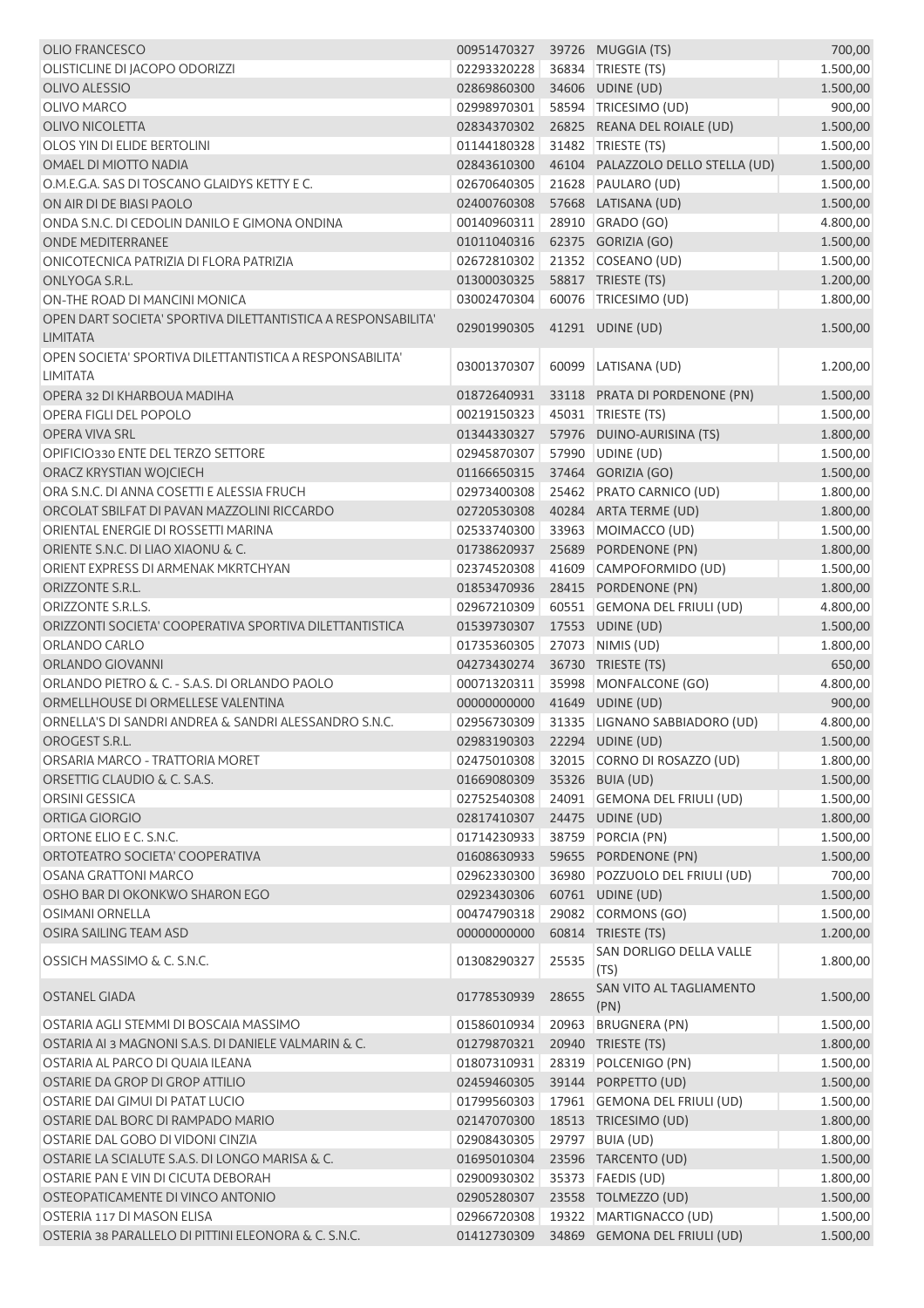| OSTERIA AGLI ORBI DI PARON MICHELA                                        | 02807860305 | 58598 | MUZZANA DEL TURGNANO<br>(UD)      | 1.500,00 |
|---------------------------------------------------------------------------|-------------|-------|-----------------------------------|----------|
| OSTERIA AGLI SPORTIVI DI MEOT ANGELA                                      | 02878860309 |       | 17437 PRECENICCO (UD)             | 1.500,00 |
| OSTERIA AI FUMI DI STEFANI SUSANNA                                        | 00762540326 |       | 39553 MUGGIA (TS)                 | 1.500,00 |
| OSTERIA AI GIARDINIERI DI BUSSANI DAVIDE                                  | 01217460326 |       | 24126 TRIESTE (TS)                | 1.800,00 |
| OSTERIA AI POMPIERI DI SIEGIEN BEATA ANNA                                 | 01279270324 |       | 58346 TRIESTE (TS)                | 1.800,00 |
| OSTERIA AL BACHERO S.N.C. DI ZAVAGNO ENRICO & C.                          | 01238410938 |       | 28904 SPILIMBERGO (PN)            | 1.500,00 |
| OSTERIA AL BUSO S.R.L.                                                    | 01819870930 |       | 28375 SPILIMBERGO (PN)            | 1.500,00 |
| OSTERIA AL CACCIATORE SAS DI BON LOREDANA & C.                            | 02125720306 |       | 40423 PAGNACCO (UD)               | 1.800,00 |
| OSTERIA AL CANTINON DI PERES ELENA                                        | 02556450308 |       | 36287 MARTIGNACCO (UD)            | 1.500,00 |
| OSTERIA AL CELLINA DI BORSATTI DANIELE                                    | 01391010939 |       | 21892 CLAUT (PN)                  | 1.800,00 |
|                                                                           |             |       | SAN GIOVANNI AL NATISONE          |          |
| OSTERIA AL CJANTON DI DEGANIS MARIO                                       | 02522870308 | 35305 | (UD)                              | 1.500,00 |
| OSTERIA AL COLOVRAT DI TOMASETIG DOLORES                                  | 02144360308 |       | 36051 DRENCHIA (UD)               | 1.800,00 |
| OSTERIA AL CURTIF DI FANTUZ LUCA & C. S.N.C.                              | 01145760938 |       | 20176 CORDENONS (PN)              | 1.500,00 |
| OSTERIA AL GRAPPOLO DI FUMIS SIMONE                                       | 02693450302 |       | 22387 TAVAGNACCO (UD)             | 1.500,00 |
| OSTERIA ALLA BELLA TRIESTE DI RADIN ANDREA & C. S.A.S.                    | 00549540326 |       | 35692 TRIESTE (TS)                | 1.800,00 |
| OSTERIA ALLA CALDAIA DI PARADISI LUISA                                    | 01210330310 |       | 58849 MONFALCONE (GO)             | 1.800,00 |
| OSTERIA ALLA CAMPANA S.A.S. DI FURLAN GIANLUCA & C.                       | 01528810300 |       | 26332 MERETO DI TOMBA (UD)        | 1.500,00 |
| OSTERIA ALLA CASCINA DI STURAM FEDERICO                                   | 02954220303 |       | 38721 SAN PIETRO AL NATISONE (UD) | 1.800,00 |
| OSTERIA ALLA CHIACCHIERA S.A.S. DI SARTOR PAOLO & C.                      | 01470230937 |       | 33204 SPILIMBERGO (PN)            | 1.500,00 |
| OSTERIA ALLA FRASCA S.A.S. DI PICCININ PIERALDO & C.                      | 00624210936 |       | 30065 PORDENONE (PN)              | 1.500,00 |
|                                                                           |             |       | CAMINO AL TAGLIAMENTO             |          |
| OSTERIA ALL'ANTICA DI MARIOTTI DANIELLE                                   | 02918510302 | 34391 | (UD)                              | 1.800,00 |
| OSTERIA ALLE GRAZIE DI FANTIN PAOLA                                       | 01688080934 |       | 30969 UDINE (UD)                  | 1.800,00 |
| OSTERIA ALLE MERIDIANE DI SCOCH BARBARA                                   | 01209840311 |       | 59605 AIELLO DEL FRIULI (UD)      | 1.800,00 |
| OSTERIA ALLE RISORGIVE DI DE TINA ODILLA & C. S.N.C.                      | 01723520308 |       | 32538 CODROIPO (UD)               | 1.800,00 |
| OSTERIA ALL'OMBRA DI CORAN ALBERTO                                        | 01887420931 | 60048 | PORDENONE (PN)                    | 1.800,00 |
| OSTERIA "AL MUS C'AL SVUALE" DI MARITAN FABIO                             | 01289370932 |       | 24635 SPILIMBERGO (PN)            | 1.800,00 |
| OSTERIA AL PAVONE DI SCHIFFO PAOLO                                        | 02910540307 |       | 27941 UDINE (UD)                  | 1.500,00 |
| OSTERIA AL PHARAON DI SFREDDO MAURO                                       | 01718250937 |       | 20294 MONTEREALE VALCELLINA (PN)  | 1.500,00 |
| OSTERIA AL POC S.N.C. DI CANDONI FABIO E ALESSANDRO LA LETTERA            |             |       |                                   |          |
| C DELLA PAROLA "POC" RIPORTA UN ACCENTO CIRCONFLESSO<br><b>ROVESCIATO</b> | 02466180300 | 34239 | TOLMEZZO (UD)                     | 1.800,00 |
| OSTERIA AL PONTE DI CHIAROT ROBERTO & C. S.A.S.                           | 01663550935 |       | 39740 AZZANO DECIMO (PN)          | 1.800,00 |
| OSTERIA AL PONTE DI CREVATIN ROBERTO                                      | 00918950320 |       | 29383 MUGGIA (TS)                 | 1.800,00 |
| OSTERIA AL PONTE DI VENUTI DARIO                                          | 01841040304 |       | 19761 PREMARIACCO (UD)            | 1.800,00 |
| OSTERIA AL PONTE S.R.L.                                                   | 02795770300 |       | 22290 UDINE (UD)                  | 1.800,00 |
| OSTERIA AL PORTICO S.R.L.                                                 | 01736530302 |       | 21101 POZZUOLO DEL FRIULI (UD)    | 1.800,00 |
| OSTERIA AL RITROVO DI AWWAD HUSSEIN                                       | 04756660264 |       | 35299 BRUGNERA (PN)               | 1.800,00 |
| OSTERIA AL SOLE DI TION GIANNA                                            | 02903160303 |       | 25192 UDINE (UD)                  | 1.800,00 |
| OSTERIA AL TAJUT DI PEREZ VASQUEZ A. SNC                                  | 02891930303 |       | 31109 POZZUOLO DEL FRIULI (UD)    | 1.800,00 |
| OSTERIA AL TAJUT DI PEREZ VAZQUEZ ARTURO                                  | 03008530309 |       | 57824 CASTIONS DI STRADA (UD)     | 1.800,00 |
| OSTERIA AL TEMPO PERSO DI BARBARA GODINA                                  |             |       | 23839 RONCHI DEI LEGIONARI (GO)   | 1.800,00 |
|                                                                           | 01042970317 |       |                                   |          |
| OSTERIA ANTICA RONCHE S.N.C. DI POLETTO SONIA E C.                        | 01055570939 |       | 24881 SACILE (PN)                 | 1.800,00 |
| OSTERIA BORGO RONCHE DI NAIBO MIRKO                                       | 01446880930 | 32457 | FONTANAFREDDA (PN)                | 1.800,00 |
| OSTERIA CADIBON DI PLAINO AMERIS                                          | 01684370305 | 28313 | SAN GIOVANNI AL NATISONE<br>(UD)  | 1.500,00 |
| OSTERIA CAFFE' DOLCE SALE DI COSTALONGA ANDREA                            | 01796680930 | 37990 | PORCIA (PN)                       | 1.800,00 |
| OSTERIA CAFFE' GRAZZANO DI GREGORIS LINDA                                 | 02926970308 |       | 23015 UDINE (UD)                  | 1.500,00 |
| OSTERIA CAMPANA D'ORO S.N.C. DI BOARO MARCO & BOARO<br><b>MICHELA</b>     | 02750300309 | 41706 | PALMANOVA (UD)                    | 1.800,00 |
| OSTERIA CASA MIA DI DRI WALTER                                            | 02871920308 |       | 37751 MARTIGNACCO (UD)            | 1.800,00 |
| OSTERIA CONCORDIA DA BEATO DI NUSSLI BEAT HEINRICH                        | 02761130307 |       | 24182 CHIOPRIS-VISCONE (UD)       | 1.800,00 |
| OSTERIA CON CUCINA DI TOMAT CORRADO                                       | 01395640301 |       | 29873 VILLA SANTINA (UD)          | 1.500,00 |
| OSTERIA CONTEMPORANEA DI ANNA BARBINA                                     | 02921070302 | 32924 | MORTEGLIANO (UD)                  | 1.800,00 |
| OSTERIA CORONA DI CORONA SAMANTHA                                         | 01735570937 |       | 34330 CLAUT (PN)                  | 1.800,00 |
| OSTERIA DA ALVISE DI DI RONCO ELENA E C. SAS                              | 02883560308 |       | 24604 SUTRIO (UD)                 | 4.800,00 |
| OSTERIA DA BUIA DI DE ZORZI PASCALE                                       | 01866710930 |       | 27485 MANIAGO (PN)                | 1.800,00 |
| OSTERIA DA EMANUELE S.R.L.                                                | 02429420306 |       | 30743 UDINE (UD)                  | 1.800,00 |
| OSTERIA DA GENNI DI GENNI BRATTI                                          | 02991090305 |       | 29940 SAN DANIELE DEL FRIULI (UD) | 1.500,00 |
| OSTERIA DA GIN DI DRI CLAUDIO                                             | 02058180304 |       | 21244   MAGNANO IN RIVIERA (UD)   | 1.800,00 |
|                                                                           |             |       |                                   |          |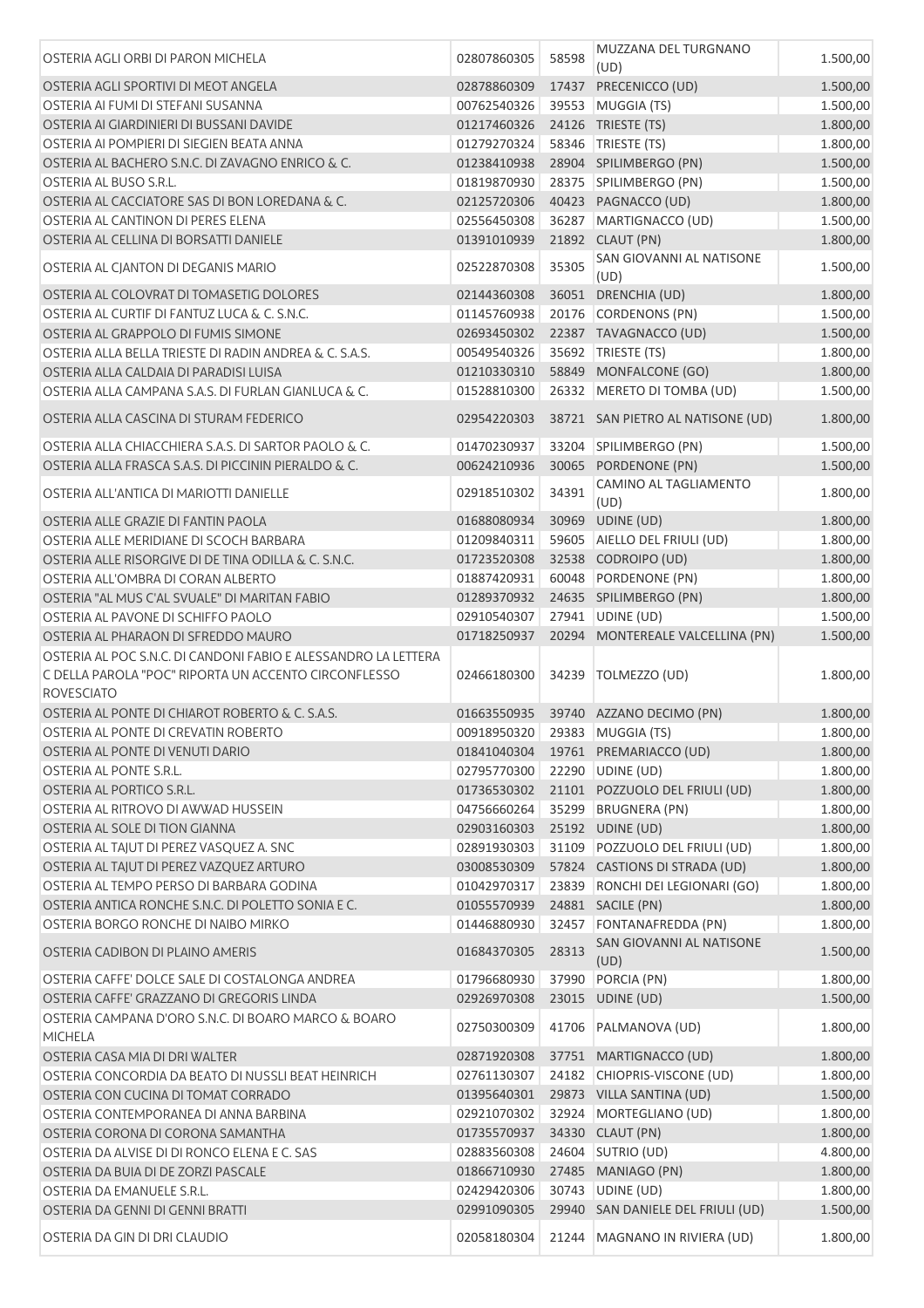| OSTERIA DAL PICCHIO DI PASCUTTO DEVID                         | 01576240939 | 21740 | SAN GIORGIO DELLA<br>RICHINVELDA (PN)      | 1.800,00 |
|---------------------------------------------------------------|-------------|-------|--------------------------------------------|----------|
| OSTERIA DA LUCIA SAS DI DAL MAGRO MARIO & C.                  | 02974880300 | 61528 |                                            | 1.800,00 |
| OSTERIA DA MARIANNA DI RUGO AUGUSTO                           | 01795890936 |       | UDINE (UD)<br>25455 TRAMONTI DI SOTTO (PN) | 1.800,00 |
| OSTERIA DA NANDO S.N.C. DI SACCAVINI ADRIANO & C.             | 02609970302 | 28827 | POVOLETTO (UD)                             |          |
|                                                               |             |       |                                            | 1.800,00 |
| OSTERIA DA NANE DI MARCO CORBO BRESSANI                       | 02818870301 |       | 22084 TARCENTO (UD)                        | 1.800,00 |
| OSTERIA DA NICE DI CORDELLA GIGLIOLA                          | 02813770308 |       | 28950 FORNI DI SOPRA (UD)                  | 1.800,00 |
| OSTERIA DA SARETTA DI DONATO SARA                             | 02992480307 | 57983 | SAN GIOVANNI AL NATISONE<br>(UD)           | 1.500,00 |
| OSTERIA DEL CAFFE' S.R.L.                                     | 01296480328 |       | 17014 TRIESTE (TS)                         | 1.500,00 |
| OSTERIA DI FRAELACCO DI COSTANTINI ADRIANA                    | 02533970303 |       | 21206 TRICESIMO (UD)                       | 1.500,00 |
| OSTERIA DI MEZZO DI CLERICI IVAN                              | 01800840934 |       | 38288 CIMOLAIS (PN)                        | 1.800,00 |
| OSTERIA DI NONTA DI ADAMI ELVIRA                              | 01026210300 |       | 35379 SOCCHIEVE (UD)                       | 1.800,00 |
| OSTERIA DI RAMANDOLO DI GRECO PIETRO                          | 02709850214 |       | 20027 NIMIS (UD)                           | 1.800,00 |
| "OSTERIA DI VILLAFREDDA" DI LUCA BRAIDOT                      | 02158500302 |       | 28892 TARCENTO (UD)                        | 1.800,00 |
| OSTERIA E LOCANDA AL CAPPELLO S.R.L.                          | 02721120307 |       | 17675 UDINE (UD)                           | 1.500,00 |
| OSTERIA FRIULI DI FIORENTINI FLAVIO                           | 02202880304 |       | 20810 MANZANO (UD)                         | 1.800,00 |
| OSTERIA FRIUL SNC DI BUONGIORNO ANDREA & C.                   | 01709020935 |       | 29291 CASARSA DELLA DELIZIA (PN)           | 1.800,00 |
| OSTERIA FUSAR S.A.S. DI ROMANELLO GIORGIO E C.                | 01357830304 |       | 34433 UDINE (UD)                           | 1.500,00 |
| OSTERIA GALLO CEDRONE DI BERNARDA MASSIMO                     | 01464030939 |       | 16788 ERTO E CASSO (PN)                    | 1.500,00 |
| OSTERIA "I COMPARI" DI PIVA VEROI MAURIZIO                    | 01756310932 |       | 20807 PORDENONE (PN)                       | 1.500,00 |
| OSTERIA LA DI GALAS DI TUROLLA MARZIA                         | 02984000303 |       | 17359 CODROIPO (UD)                        | 1.800,00 |
| OSTERIA L'ANGOLO DI BACCO DI PEZ CLARA E FABIO S.N.C.         | 02273500302 |       | 23576 GONARS (UD)                          | 1.500,00 |
| OSTERIA LA VITE SELVATICA DI COLELLA ANNALISA                 | 01171350315 |       | 17023 MEDEA (GO)                           | 1.800,00 |
| OSTERIA MARCURELE DI MARIA GRAZIA FALESCHINI                  | 02836650305 |       | 25280 VENZONE (UD)                         | 1.800,00 |
| OSTERIA MEZZOMONTE DI GIAVITTO ANDREA E C. S.A.S.             | 02461500304 |       | 20759 UDINE (UD)                           | 1.500,00 |
| OSTERIA MINGOT DI ROSSETTO CLAUDIO                            | 01767360934 |       | 20885 PORDENONE (PN)                       | 1.800,00 |
| OSTERIA MODERNA DI BERTOSSI DANIELE                           | 00817370307 |       | 32645   FAEDIS (UD)                        | 1.500,00 |
| OSTERIA MULIN VECIO SPESSOT BRUNO DI SPESSOT LUCA E CESARE    |             |       |                                            |          |
| S.N.C.                                                        | 01126170313 |       | 35635 GRADISCA D'ISONZO (GO)               | 1.800,00 |
| OSTERIA NERO VENERE S.R.L.                                    | 01815290935 |       | 22544 PORCIA (PN)                          | 1.800,00 |
| OSTERIA PONTELLO SNC DI PONTELLO ANTONELLA & C.               | 01830630933 |       | 38263 PASIANO DI PORDENONE (PN)            | 1.500,00 |
| OSTERIA PORCODIAVOLO DI ZIMARRA DAVID                         | 01159710316 |       | 34390 STARANZANO (GO)                      | 1.800,00 |
| OSTERIA RIVAPIAZZUTTA DI MANIACCO ROBERTA                     | 00526080312 |       | 33499 GORIZIA (GO)                         | 1.800,00 |
| OSTERIA SAN FRANCESCO DI LODI FRANCA & C. S.A.S.              | 01604280931 |       | 38063 FIUME VENETO (PN)                    | 1.500,00 |
| OSTERIA TARTAGLIO DI BOFFITO MICHELE                          | 02909500304 |       | 23687 TARCENTO (UD)                        | 1.800,00 |
| OSTERIA TOFFOLON DI FIORINI PATRIZIA                          | 01854380936 |       | 33938 PORDENONE (PN)                       | 1.500,00 |
| OSTERIA TRATTORIA ALLA SPERANZA SNC DI BIRRI SANDRA E IACUZZI |             |       | 02745770301 20697 CIVIDALE DEL FRIULI (UD) | 1.800,00 |
| <b>LUIGINO</b><br>OSTERIA TURLONIA DI MARIUTTI FEDERICO       | 01641450935 |       | 32533 FIUME VENETO (PN)                    | 1.800,00 |
| OSTERIE AI ORS S.A.S. DI AZZOLA SILVANA & C.                  | 01921760300 | 21180 | DOGNA (UD)                                 | 1.500,00 |
|                                                               |             |       | SAN GIOVANNI AL NATISONE                   |          |
| OSTERIE DA SIMONA DI MUNARETTO SIMONA                         | 02891390300 | 36679 | (UD)                                       | 1.500,00 |
| OSTERIE MADRIS LA DI MALU' DI SALTAREL LUIGINA                | 02760960308 |       | 36814 VARMO (UD)                           | 1.800,00 |
| OSTERIJA FERLUGA DI FERLUGA DIMITRI                           | 01252130321 |       | 20674   TRIESTE (TS)                       | 1.800,00 |
| OTIUM DEI DI COCCO WALTER                                     | 01149710319 |       | 17466 GORIZIA (GO)                         | 1.500,00 |
| OTTANTAQUATTRO DI FILIPPO BRIGHINA                            | 03005760305 |       | 60281 TARVISIO (UD)                        | 1.800,00 |
| OTTIMISTA S.R.L.                                              | 02902860309 |       | 60605 UDINE (UD)                           | 1.500,00 |
| OTTOCENTOVINI S.A.S DI PUSIOL DANILO E FERRONATO RINO         | 01759090937 |       | 17754 PORDENONE (PN)                       | 1.500,00 |
| <b>OTTOEMEZZO</b>                                             |             |       | 26201 TRIESTE (TS)                         | 900,00   |
| OTTO S.R.L.                                                   | 01293440325 |       | 23905   TRIESTE (TS)                       | 1.800,00 |
| OVERWIND SAILING TEAM ASD                                     | 01118000320 |       | 61329 TRIESTE (TS)                         | 1.200,00 |
| OWLS RACING TEAM A.S.D.                                       | 01686850932 |       | 58076 AVIANO (PN)                          | 1.500,00 |
| OZLAB FUNFACTORY DI BRESSAN MARCO                             | 02116090305 |       | 39735 CODROIPO (UD)                        | 900,00   |
| PACE ALPINA DI ALINE DE INFANTI & C. S.N.C.                   | 02969050307 |       | 16779   RAVASCLETTO (UD)                   | 1.800,00 |
| <b>PACE MARINA</b>                                            | 00819770322 |       | 18281 TRIESTE (TS)                         | 1.500,00 |
| PACHEL SAS DI SEFA BESNIK                                     | 01854070933 |       | 33602 ZOPPOLA (PN)                         | 1.800,00 |
| PADEL TRIESTE ASSOCIAZIONE SPORTIVA DILETTANTISTICA           | 00000000000 |       | 61977 TRIESTE (TS)                         | 1.200,00 |
| PADOVAN MARIA RITA                                            | 01700680935 |       | 35236 PRATA DI PORDENONE (PN)              | 1.500,00 |
| PADOVAN P.G. & C. SNC                                         | 01678700301 |       | 37310 MANZANO (UD)                         | 1.500,00 |
| PADRICIANO RANCH 193 S.S.D. A R.L.                            | 01337000325 |       | 62319 TRIESTE (TS)                         | 1.200,00 |
| PAGANONI MARA                                                 | 02823920307 |       | 25149 GEMONA DEL FRIULI (UD)               | 1.500,00 |
| PAGAVINO ILENIA                                               | 02331450300 |       | 39772 BICINICCO (UD)                       | 1.800,00 |
| <b>PAGNUTTI IVAN</b>                                          | 02103090300 |       | 32441 MARTIGNACCO (UD)                     | 1.800,00 |
|                                                               |             |       |                                            |          |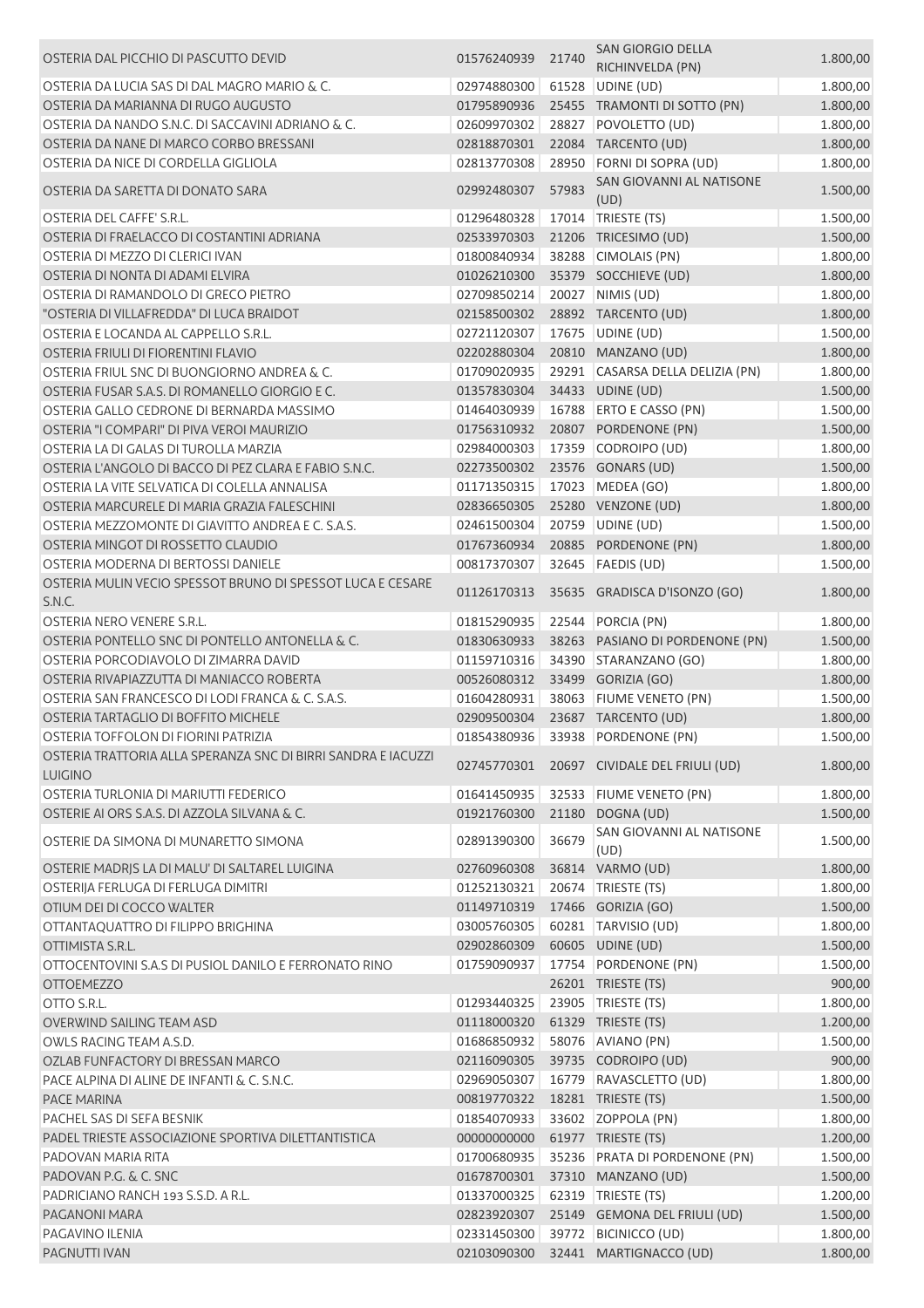| PAGNUTTI LUCIA                                                                   | 01500080302                   |       | 41394 LIGNANO SABBIADORO (UD)                | 1.500,00             |
|----------------------------------------------------------------------------------|-------------------------------|-------|----------------------------------------------|----------------------|
| PAHOR D.O.O. S.R.L.                                                              | 00524020310                   |       | 40933 MONFALCONE (GO)                        | 4.800,00             |
| PAHOR MIRIAM                                                                     | 00891890329                   |       | 24293 DUINO-AURISINA (TS)                    | 900,00               |
| <b>PAHOR NIKOLAJ</b>                                                             | 00480360312                   | 38476 | SAN FLORIANO DEL COLLIO<br>(GO)              | 1.800,00             |
| PAIANO ALEN GIORGIO                                                              | 01016590323                   |       | 31808 TRIESTE (TS)                           | 700,00               |
| PAIANO MAURO                                                                     | 01088570328                   |       | 41770 TRIESTE (TS)                           | 700,00               |
| PAIERO VALDINA                                                                   | 02050180302                   |       | 20738 UDINE (UD)                             | 1.800,00             |
| PALAGYM SOCIETA' SPORTIVA DILETTANTISTICA S.R.L.                                 | 01678490309                   |       | 19988 UDINE (UD)                             | 1.500,00             |
| PALAR DI LATINO ADELE                                                            | 00000000000                   |       | 40454 TRASAGHIS (UD)                         | 900,00               |
| PALAZZO BRIGIDO DI RICCI RAFFAELLA                                               | 11248151000                   |       | 32911 TRIESTE (TS)                           | 900,00               |
| PALERMO LUCA                                                                     | 00898320320                   |       | 35739 TRIESTE (TS)                           | 1.800,00             |
| PALESE MAURIZIO                                                                  | 01147730327                   |       | 39848 TRIESTE (TS)                           | 1.500,00             |
| PALESTRA ACTIVE DI VIT ILENIA                                                    | 02626690305                   |       | 22336 UDINE (UD)                             |                      |
| PALESTRA GYMNICA DI MARTINA BALDAS                                               | 01072460320                   |       | 39106 TRIESTE (TS)                           | 1.500,00<br>1.500,00 |
|                                                                                  |                               |       |                                              |                      |
| PALESTRA WORLD - SOCIETA' SPORTIVA DILETTANTISTICA A<br>RESPONSABILITA' LIMITATA | 01179760325                   | 17629 | TRIESTE (TS)                                 | 1.500,00             |
| PALETTI GIANLUCA                                                                 | 02979220304                   |       | 35014 RESIA (UD)                             | 1.500,00             |
| <b>PALIN FEDERICO</b>                                                            | 01328660327                   |       | 28059 TRIESTE (TS)                           | 700,00               |
| PALLACANESTRO INTERCLUB MUGGIA                                                   | 00273420323                   |       | 60742 MUGGIA (TS)                            | 1.200,00             |
| PALLACANESTRO TRIESTE 2004 SRL                                                   | 01072900325                   |       | 60921 TRIESTE (TS)                           | 1.500,00             |
| PALLAMANO TRIESTE ASD                                                            | 00995250321                   |       | 61830 TRIESTE (TS)                           | 1.200,00             |
| PALLAVISINI ROBERTO                                                              | 02477340307                   |       | 21377 BUTTRIO (UD)                           | 1.500,00             |
| PALLAVOLO BRUGNERA 96                                                            | 01504380930                   |       | 61555 BRUGNERA (PN)                          | 1.200,00             |
| PALO ALTO 2 SOCIETA' A RESPONSABILITA' LIMITATA SEMPLIFICATA                     | 01866060930                   |       | 18421 PORCIA (PN)                            | 1.800,00             |
| PALOMA S.R.L.                                                                    | 02809650308                   |       | 27767 LIGNANO SABBIADORO (UD)                | 1.500,00             |
| P.A.L. SRL                                                                       | 02828050308                   |       | 34302 PRADAMANO (UD)                         | 1.800,00             |
| PALUMBO ANTONIO                                                                  | 01770450938                   |       | 17793 SPILIMBERGO (PN)                       | 1.800,00             |
| PALUMBO DOMENICO & C. S.N.C.                                                     | 00597970300                   |       | 20345 LIGNANO SABBIADORO (UD)                | 4.800,00             |
| PALUMBO RICCARDO & PALUMBO CARMINE S.N.C.                                        | 01720170305                   |       | 26566 LIGNANO SABBIADORO (UD)                | 1.500,00             |
| PALU PLACE - SOCIETA' IN ACCOMANDITA SEMPLICE DI CUSMA PAOLO                     |                               |       |                                              |                      |
| & C.                                                                             | 01340810322                   |       | 59761 TRIESTE (TS)                           | 900,00               |
| PAMACL S.R.L.                                                                    | 00703220327                   |       | 57946 TRIESTE (TS)                           | 1.500,00             |
| PA' MAIRLAN DI PETRIS MATTEO                                                     | 02859110302                   |       | 36159 SAURIS (UD)                            | 900,00               |
| PA' MAIRLAN DI PLOZZER ARMIDA                                                    | 00000000000 25344 SAURIS (UD) |       |                                              | 900,00               |
| PAMALUDES DI TEDESCO PAMELA & DE BIASIO MASSIMO S.N.C.                           |                               |       | 01799510936 29481 MONTEREALE VALCELLINA (PN) | 1.800,00             |
| <b>PAN AILIAN</b>                                                                | 01329860322                   |       | 19909 TRIESTE (TS)                           | 1.500,00             |
| PAN CAFFE' AL RISCIO' DI BENEDET FRANCESCA                                       | 01247840323                   |       | 41794 TRIESTE (TS)                           | 1.500,00             |
| PANCAFFE' DI SPADARO CORRADO                                                     | 02850270303                   |       | 19958 CHIONS (PN)                            | 1.500,00             |
| <b>PAN CHUNYAN</b>                                                               | 02457360309                   |       | 32961 UDINE (UD)                             | 1.800,00             |
| PANCOTTO DANIELA                                                                 | 01945610309                   | 42496 | CAMINO AL TAGLIAMENTO<br>(UD)                | 900,00               |
| PANE E CAFFE' CENTRO STUDI S.N.C. DI SOLDERA STEFANO E C.                        | 01715050934                   |       | 29692 SACILE (PN)                            | 1.500,00             |
| PANE E PIZZA S.R.L.S.                                                            |                               |       |                                              |                      |
|                                                                                  | 01281920320                   |       | 60959 MUGGIA (TS)                            | 1.800,00             |
| PANE E SALAME DI MICOLI ELENA                                                    | 02725740308                   |       | 36130 SAN VITO DI FAGAGNA (UD)               | 1.500,00             |
| PANE E VINO DI FRANCIOSI PIER GIACOMO                                            | 01167110319                   |       | 21172 MONFALCONE (GO)                        | 1.800,00             |
| PANEGIOCHI - SOCIETA' A RESPONSABILITA' LIMITATA                                 | 01199830314                   |       | 59751 GORIZIA (GO)                           | 1.500,00             |
| PANE VINO E SAN DANIELE DI FASIOLO IVANA                                         | 02436590307                   |       | 38034 TOLMEZZO (UD)                          | 1.500,00             |
| PANGEA S.A.S. DI CHERMAZ MARIELLA & C.                                           | 01105130320                   | 33191 | TRIESTE (TS)                                 | 4.800,00             |
| PANGOS MATTIA                                                                    | 01241030327                   |       | 35074 TRIESTE (TS)                           | 1.500,00             |
| PANIFICIO FOLLADOR DI FOLLADOR ANTONIO                                           | 01376480933                   |       | 21103 PRATA DI PORDENONE (PN)                | 1.800,00             |
| PANIFICIO PAOLUZZI S.N.C. DI STEFANO PAOLUZZI & C.                               | 02404230308                   |       | 17028 BUTTRIO (UD)                           | 1.500,00             |
| PANIFICIO PASTICCERIA ALSIDO DI ALSIDO GIORDANO & C. S.A.S.                      | 01509370308                   | 32384 | TARVISIO (UD)                                | 1.500,00             |
| PANIFICIO-PASTICCERIA TRAVAN S.R.L.                                              | 01131530329                   |       | 33208 TRIESTE (TS)                           | 1.500,00             |
| PANIFICIO STEFANUTTI DI STEFANUTTI ANDREA & C. S.N.C.                            | 00014770309                   |       | 25382 ENEMONZO (UD)                          | 1.500,00             |
| PANIGUTTI JOLNER                                                                 | 01217750320                   |       | 23682 TRIESTE (TS)                           | 1.800,00             |
| PANINASSI DI ANTONELLA CALLIGARIS                                                | 01163070319                   |       | 38715 MONFALCONE (GO)                        | 1.800,00             |
| PANINOMANIA NIGHT&DAY DA LELLA E VALENTINA DI ZANONI<br><b>VALENTINA</b>         | 02302450305                   |       | 37709 PAGNACCO (UD)                          | 1.500,00             |
| PANORAMA GEST S.R.L.                                                             | 01152940316                   |       | 22222 TRIESTE (TS)                           | 900,00               |
| PANSEPOL S.R.L.                                                                  | 01026930329                   |       | 34435 TRIESTE (TS)                           | 4.800,00             |
| PANTALEO SORAIA                                                                  | 02963690306                   |       | 31484 AIELLO DEL FRIULI (UD)                 | 1.500,00             |
|                                                                                  |                               |       |                                              |                      |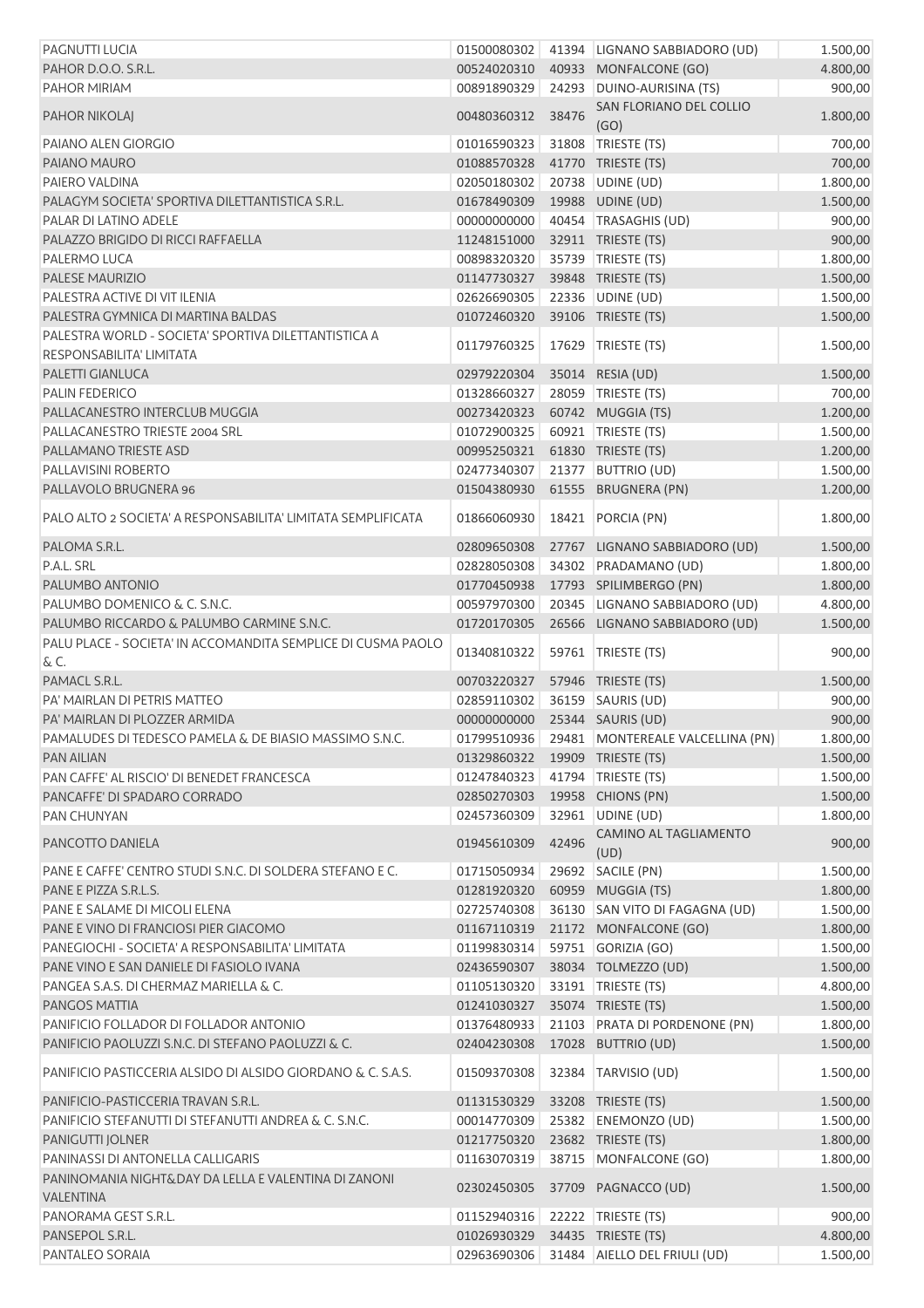| <b>PANTANALI LUCA</b>                                                                                    | 02493130302 23792 FAEDIS (UD) |       |                                   | 1.800,00 |
|----------------------------------------------------------------------------------------------------------|-------------------------------|-------|-----------------------------------|----------|
| PANTAROTTO SARA                                                                                          | 03008830303                   |       | 61504 UDINE (UD)                  | 1.800,00 |
| PAN & YODA DI BINDONI FRANCESCA & C. S.N.C.                                                              | 02919110300                   |       | 39946 TRAMONTI DI SOTTO (PN)      | 1.800,00 |
| PAOLA CAT NAIL DESIGN DI MENIS PAOLA                                                                     | 01223600329                   |       | 21773   TRIESTE (TS)              | 1.500,00 |
| <b>PAOLETTI CRISTIAN</b>                                                                                 | 01287500324                   |       | 38356 TRIESTE (TS)                | 700,00   |
| <b>PAOLI BORIS</b>                                                                                       | 00950550327                   |       | 19534   TRIESTE (TS)              | 1.500,00 |
| PAOLO COCIANCICH & C. S.N.C.                                                                             | 00855600326                   |       | 28641 TRIESTE (TS)                | 1.500,00 |
| PAOLO PALASKOV BEGOV                                                                                     | 00000000000                   |       | 42455 GRADO (GO)                  | 650,00   |
| PAOLO'S BAR S.A.S. DI FAGOTTI PAOLO & C.                                                                 | 01768900936                   |       | 37398 PORDENONE (PN)              | 1.500,00 |
| PAOLO SBISÀ                                                                                              | 01087480321                   |       | 34366 TRIESTE (TS)                | 650,00   |
| PAOLO & VALE S.R.L.S.                                                                                    | 01299760320                   |       | 41680 TRIESTE (TS)                | 1.800,00 |
| PAPAGNA FABRIZIO                                                                                         | 00972660328                   |       | 36940 TRIESTE (TS)                | 700,00   |
| <b>PAPAGUENA SRLS</b>                                                                                    | 01341450326                   |       | 61107 TRIESTE (TS)                | 1.500,00 |
| PAPAIS STEFANIA                                                                                          | 01830430938                   | 39704 | SAN VITO AL TAGLIAMENTO<br>(PN)   | 1.500,00 |
| PAPAIT TIZIANA E MARSON CLAUDIO S.N.C.                                                                   | 02279080309                   |       | 17021 RIVIGNANO TEOR (UD)         | 4.800,00 |
| PA.PA.LU SAS DI PEZZETTA PAOLA E C.                                                                      | 02451390302                   |       | 21142 TOLMEZZO (UD)               | 1.800,00 |
| PAPARELLA PAOLO                                                                                          | 01080280314                   |       | 17046 STARANZANO (GO)             | 700,00   |
| PAPEZOVA ANNA                                                                                            | 01577600933                   |       | 31638 BRUGNERA (PN)               | 1.500,00 |
| PAPILIA APPARTAMENTI DI EDOARDO PAOLETTI                                                                 | 02757250309                   |       | 32147 PAVIA DI UDINE (UD)         | 900,00   |
| PAPINUTTI DONATA                                                                                         | 00000000000                   |       | 34473 TARCENTO (UD)               | 900,00   |
| PARADIIS SOCIETA' AGRICOLA DI EMILANO SUBACCHI & C.                                                      | 02654690300                   |       | 36150 POCENIA (UD)                | 1.800,00 |
| <b>PARADISE BISSO' SRL</b>                                                                               | 01864860935                   |       | 43842 MONTEREALE VALCELLINA (PN)  | 4.800,00 |
| PARADISO DEI GOLOSI DI MARSEU DANIELE & ZANONE GABRIELLA<br>S.N.C.                                       | 01963470305                   |       | 20530 SAN PIETRO AL NATISONE (UD) | 1.500,00 |
| PARADISO S.R.L.                                                                                          | 02174930301                   |       | 17774   NIMIS (UD)                | 4.800,00 |
| PARADYSE S.R.L.                                                                                          | 00378570931                   |       | 35097 AVIANO (PN)                 | 1.800,00 |
| PARAVANO CARMEN                                                                                          | 02810690301                   |       | 25037 TAVAGNACCO (UD)             | 1.500,00 |
| PARAVANO MASSIMO                                                                                         | 01723620306                   |       | 29493 BASILIANO (UD)              | 1.500,00 |
| PARCO KEBAB SNC DI CELIK MEHMET E BARULAY MEHMET                                                         | 01279190324                   |       | 36321   TRIESTE (TS)              | 1.800,00 |
|                                                                                                          | 01001510328                   |       | 26290 TRIESTE (TS)                |          |
| PARCO S.N.C. DI MATEJCIC GRAZIELLA E PETTAROSSO REMIGIO<br>PARCO UNICEF DI COMANDI FRANCESCO & C. S.A.S. |                               |       | 39924 LIGNANO SABBIADORO (UD)     | 1.500,00 |
| PARCO VITTORIA S.N.C. DI PORTELLO MIRKO E MICHAEL                                                        | 02705370308                   |       |                                   | 1.500,00 |
|                                                                                                          | 01840680936                   |       | 35810 AZZANO DECIMO (PN)          | 1.800,00 |
| PARCO ZOO PUNTA VERDE S.R.L.                                                                             | 01270940305                   |       | 42284 LIGNANO SABBIADORO (UD)     | 4.800,00 |
| PARISI GAETANO                                                                                           | 01575360936                   |       | 34858 PORCIA (PN)                 | 700,00   |
| <b>PARISI MAURA</b>                                                                                      | 00000000000                   |       | 41060 GORIZIA (GO)                | 650,00   |
| PARNASSO MARTINA                                                                                         |                               |       | 02837760301 25166 RESIUTTA (UD)   | 1.500,00 |
| PARONI LAURA                                                                                             | 02527620302                   |       | 36978 BERTIOLO (UD)               | 1.500,00 |
| PARON MICHELE                                                                                            | 03980010270                   |       | 33916 CORMONS (GO)                | 700,00   |
| PAR PLASE' SOCIETA' COOPERATIVA AGRICOLA                                                                 | 02811090303                   |       | 34665 RAGOGNA (UD)                | 1.800,00 |
| PARROCCHIA DI SAN DANIELE PROFETA<br>PARROCCHIA DI SANTA MARIA OLTRE BUT E DI SAN MARTINO                | 02178890303                   |       | 57690 PALUZZA (UD)                | 1.500,00 |
| VESCOVO                                                                                                  | 01042140309                   |       | 60914   TOLMEZZO (UD)             | 4.800,00 |
| PARTECIPAZIONE SOCIETA' COOPERATIVA SOCIALE                                                              | 00586170300                   |       | 20967 UDINE (UD)                  | 1.800,00 |
| PARTYLANDIA DI TURCATEL BARBARA & C. S.A.S.                                                              | 01452320938                   |       | 60257 PORDENONE (PN)              | 1.500,00 |
| PARUTTO RINO                                                                                             | 01603060938                   |       | 40920 CLAUT (PN)                  | 1.800,00 |
| PASCARELLA F.LLI SOCIETA' IN NOME COLLETTIVO                                                             | 00422520932                   |       | 29174 FANNA (PN)                  | 1.500,00 |
| <b>PASCHINI FRANCESCA</b>                                                                                | 02711810305                   |       | 34181 RAVEO (UD)                  | 1.500,00 |
| PASCOLI 16 S.A.S. DI LIU SHUHUI & C.                                                                     | 01194200323                   |       | 36078   TRIESTE (TS)              | 1.500,00 |
| PASCOLINO MARCO                                                                                          | 02845230305                   |       | 41792 TAVAGNACCO (UD)             | 650,00   |
| PASCOLO FRANCESCA                                                                                        | 01887350302                   |       | 37918 VENZONE (UD)                | 1.500,00 |
| PASCOLO MARIA PIA                                                                                        | 02980300301                   |       | 37341 TARCENTO (UD)               | 1.800,00 |
| PASCOLO MONICA                                                                                           | 02906300302                   | 30782 | SAN GIOVANNI AL NATISONE<br>(UD)  | 1.500,00 |
| PASHA' DI CERON STEFANIA                                                                                 | 01728410935                   |       | 26281 AZZANO DECIMO (PN)          | 1.500,00 |
| PASHA GROUP S.R.L.                                                                                       | 01379220930                   | 25580 | SAN VITO AL TAGLIAMENTO<br>(PN)   | 1.500,00 |
| PASIAN MARIA DANIELA                                                                                     | 01207590306                   |       | 33183 LIGNANO SABBIADORO (UD)     | 900,00   |
| PASIAN PAOLO                                                                                             | 01347800938                   |       | 60701 VALVASONE ARZENE (PN)       | 1.500,00 |
| PASQUALINI PAOLO                                                                                         | 02863750309                   |       | 28243 PREPOTTO (UD)               | 1.800,00 |
| PASSARINO GIORGIO                                                                                        | 01780880306                   |       | 36922 UDINE (UD)                  | 700,00   |
| PASSIONE CAFFE DI TEDESCHI AURORA                                                                        | 02989230301                   |       | 61331 AIELLO DEL FRIULI (UD)      | 1.500,00 |
| PASSIONE DI MOLITERNO CARMINE                                                                            | 01089590317                   |       | 41427 STARANZANO (GO)             | 1.500,00 |
| PASSIONE& GELATO DI VACCHER PAOLO                                                                        | 01753330933                   |       | 31695 CASARSA DELLA DELIZIA (PN)  | 1.500,00 |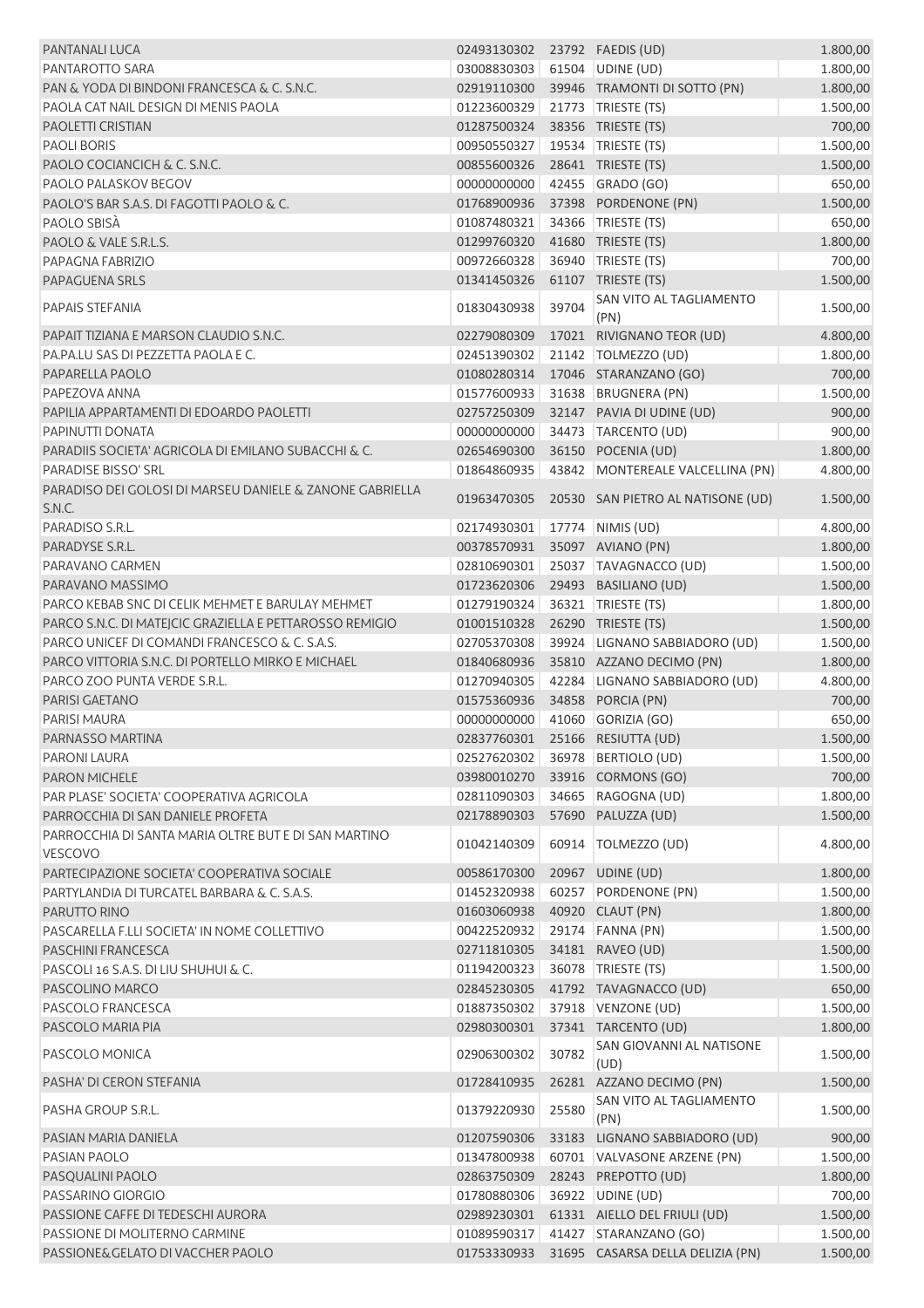| PASSION NAILS ELISA DI ELISA MONTICO                                                 | 01175230315                |       | 34517 GORIZIA (GO)                                                  | 1.500,00             |
|--------------------------------------------------------------------------------------|----------------------------|-------|---------------------------------------------------------------------|----------------------|
| <b>PASSIU SERENA</b>                                                                 | 02705780308                |       | 20937 TARVISIO (UD)                                                 | 1.500,00             |
| PASTICCERIA AMELI DI MONDINI LISA                                                    | 02825580307                |       | 28238 CASTIONS DI STRADA (UD)                                       | 1.500,00             |
| PASTICCERIA ARTIGIANA DI TOSOLARI MICHELE & C. - S.N.C.                              | 01129180939                |       | 21872 FIUME VENETO (PN)                                             | 1.500,00             |
| PASTICCERIA ARTIGIANALE DI GALLETTO E CASASOLA S.N.C.                                | 01017700301                |       | 29567 LIGNANO SABBIADORO (UD)                                       | 1.500,00             |
| PASTICCERIA CAFFE' BUSATO DI GIANFRANCO E MARIA TERESA<br><b>BUSATO S.N.C</b>        | 01277770937                |       | 27560 CORDENONS (PN)                                                | 1.500,00             |
| PASTICCERIA - CAFFE' REALE DI GHENO FRANCO, GHENO RENZO & C.<br>S.N.C.               | 00428280937                | 40998 | PORDENONE (PN)                                                      | 1.500,00             |
| PASTICCERIA CARLUCCI DI CARLUCCI MASSIMO                                             | 02521140307                |       | 31621 GEMONA DEL FRIULI (UD)                                        | 1.500,00             |
| PASTICCERIA COSSETTI S.N.C. DI ANNALISA E LUCIA DI ROSA                              | 01849480932                |       | 26558 PORDENONE (PN)                                                | 1.500,00             |
| PASTICCERIA DA ILY DI ILARIA GENTILE                                                 | 01324530326                |       | 32435 TRIESTE (TS)                                                  | 1.500,00             |
| PASTICCERIA DAL MAS DI DAL MAS MICHELE                                               | 03033040266                |       | 22829 PORDENONE (PN)                                                | 1.500,00             |
| PASTICCERIA D'ALTRI TEMPI DI AIELLO VINCENZO                                         | 02753390307                |       | 19019 VENZONE (UD)                                                  | 1.500,00             |
| PASTICCERIA DA LUCIANO DI ROSSET LUCIANO & C. S.N.C.                                 | 01176300935                |       | 24365 CASARSA DELLA DELIZIA (PN)                                    | 1.500,00             |
| PASTICCERIA DELIZIA DI GIUSEPPE BENIGNO & C. S.N.C.                                  | 01693330936                |       | 61717 PORCIA (PN)                                                   | 1.500,00             |
| PASTICCERIA EREDI PATTI DI ROBERTO E FRANCA PATTI - S.A.S.                           | 01027340320                |       | 19938 TRIESTE (TS)                                                  | 1.500,00             |
| PASTICCERIA ESPRI' DI SARA DIASPARRA                                                 | 02819800307                |       | 26706 UDINE (UD)                                                    | 1.500,00             |
| PASTICCERIA FANTASIA DI BORRI MARIA ASSUNTA & C. S.A.S.                              | 01726740309                |       | 25224 LATISANA (UD)                                                 | 1.500,00             |
| PASTICCERIA GALIMBERTI S.R.L.                                                        | 02863150302                |       | 33944 UDINE (UD)                                                    | 1.500,00             |
| PASTICCERIA GIACOMELLO DI MAZZERO CRISTIAN                                           | 01554210938                | 33635 | MANIAGO (PN)                                                        | 1.500,00             |
|                                                                                      |                            |       | FIUMICELLO VILLA VICENTINA                                          |                      |
| PASTICCERIA GLACE' DI PASCOLAT MICHELE                                               | 02548330303                | 20023 | (UD)                                                                | 1.500,00             |
| PASTICCERIA - LABORATORIO DEL DOLCE E DEL SALATO DI SORARU'<br>ALESSANDRO            | 01951200300                | 38661 | LATISANA (UD)                                                       | 1.500,00             |
| PASTICCERIA LA DOLCE MANIA DI SORRENTINO GIUSEPPE                                    | 01397560937                | 23521 | PORDENONE (PN)                                                      | 1.500,00             |
| PASTICCERIA LA PREFERITA DI MARCHETTO MAURO                                          | 01323670933                | 30323 | CORDENONS (PN)                                                      | 1.500,00             |
| PASTICCERIA LAVARONI DI LAVARONI ADRIANO E ALESSANDRO S.N.C.                         | 02828500302                |       | 33716 MANZANO (UD)                                                  | 1.500,00             |
| PASTICCERIA LE STRANE DELIZIE SRL                                                    | 01740320930                |       | 28760 SPILIMBERGO (PN)                                              | 1.500,00             |
| PASTICCERIA MARCUZZI DI MARCUZZI SILVY E C. SNC                                      | 02587030301                |       | 20329 POZZUOLO DEL FRIULI (UD)                                      | 1.500,00             |
| PASTICCERIA MYRIAM DI PIELI MYRIAM                                                   | 01432730305                |       | 22184 FORNI DI SOPRA (UD)                                           | 1.500,00             |
| PASTICCERIA PAGNUCCO DI PAGNUCCO LEONARDO & C. S.N.C.                                | 02156470300                |       | 30386 SEDEGLIANO (UD)                                               | 1.500,00             |
| PASTICCERIA PEZZE' DI PEZZE' ANTONIETTA & C. S.N.C.                                  | 01498580305                |       | 27063 CODROIPO (UD)                                                 | 1.500,00             |
| PASTICCERIA PRINCIPE DI CAL STEFANO                                                  | 01493270936                |       | 20347 PORCIA (PN)                                                   | 1.500,00             |
| PASTICCERIA ROSSITTI S.N.C. DI ROSSITTI PATRIZIA & TIZIANA                           | 01027750312                |       | 27712 RONCHI DEI LEGIONARI (GO)                                     | 1.500,00             |
| PASTICCERIA SAINT HONORE' DI MOSENICH ROBERTO                                        | 00306360322                |       | 42036 TRIESTE (TS)                                                  | 1.500,00             |
| PASTICCERIA S. GIORGIO DI LOT LUIGI & C. S.N.C.                                      | 00214760936                |       | 42714 PORDENONE (PN)                                                | 1.500,00             |
| PASTICCERIA STRADELLA S.N.C. DI STRADELLA LUIGI E C.                                 | 01031320938                |       | 39375 AVIANO (PN)                                                   | 1.500,00             |
| PASTICCERIA TIEZZA S.N.C. DI TIEZZA GIOVANNI & C.                                    | 01374790309                |       | 20432 TRICESIMO (UD)                                                | 1.500,00             |
| PASTICCERIA TORINESE DI DE NARDA ALESSANDRO, NICOLA E<br>ANSELMI YONA MELANIA S.N.C. | 02047020306                |       | 35432 LIGNANO SABBIADORO (UD)                                       | 1.500,00             |
| PASTICCERIA VUCH DI VUCH LORENZO                                                     | 01184760328                |       | 33039 TRIESTE (TS)                                                  | 1.500,00             |
| PASTICCERIA ZAMPARO STEFANO                                                          | 02555780309                |       | 32921 COSEANO (UD)                                                  | 1.500,00             |
| <b>PASTORE ASTRID</b>                                                                | 01137830319                |       | 58637 TRIESTE (TS)                                                  | 1.500,00             |
| PASTRY&FOOD S.R.L.                                                                   | 02706260300                |       | 29713 SESTO AL REGHENA (PN)                                         | 1.800,00             |
| PAST S.R.L.                                                                          | 02743740306                |       | 35144 CAMPOFORMIDO (UD)                                             | 1.500,00             |
| PATAT ROBERTA                                                                        | 02252460304                | 22540 | CAMPOLONGO TAPOGLIANO<br>(UD)                                       | 650,00               |
| PATAVINA SRL                                                                         | 02586110302                | 19080 | UDINE (UD)                                                          | 4.800,00             |
| PATINO FRANCISCO EDGAR                                                               | 01116510312                |       | 27890 MONFALCONE (GO)                                               | 1.800,00             |
| PATRIARCA GIULIANO E C. S.N.C.                                                       | 02469460303                |       | 35198 POVOLETTO (UD)                                                | 1.800,00             |
| PATTINO DANZA GORIZIA ASD                                                            | 00000000000                |       | 61634 GORIZIA (GO)                                                  | 1.200,00             |
| PAULETTA GUGLIELMO                                                                   | 01047600315                |       | 20155 GRADO (GO)                                                    | 4.800,00             |
| PAULIN S.A.S. DI GIORGIO CATTARUZZA E C.                                             | 01492660301                |       | 20571 LIGNANO SABBIADORO (UD)                                       | 4.800,00             |
| PAULON ERMANEGILDO                                                                   | 00000000000                |       | 38711   BARCIS (PN)                                                 | 900,00               |
| PAULUZZI CRISTINA                                                                    | 02895520308                |       | 31252 MAGNANO IN RIVIERA (UD)                                       | 1.500,00             |
| PAU S.A.S. DI PAULINA ROBERTO                                                        | 01072940321                |       | 36219 DUINO-AURISINA (TS)                                           | 1.500,00             |
| PAUSSA VALTER                                                                        | 01528580309                |       | 18160 PREPOTTO (UD)                                                 | 1.800,00             |
| PAVANELLO HILARY                                                                     | 02970080301                |       | 25696 MARANO LAGUNARE (UD)                                          | 1.500,00             |
|                                                                                      |                            |       |                                                                     |                      |
| <b>PAVAN GILBERTO</b><br>PAVAN GIUSEPPE                                              | 02912000300<br>00276140308 |       | 17556 SAN PIETRO AL NATISONE (UD)<br>16834 CIVIDALE DEL FRIULI (UD) | 1.800,00<br>1.800,00 |
|                                                                                      |                            |       |                                                                     |                      |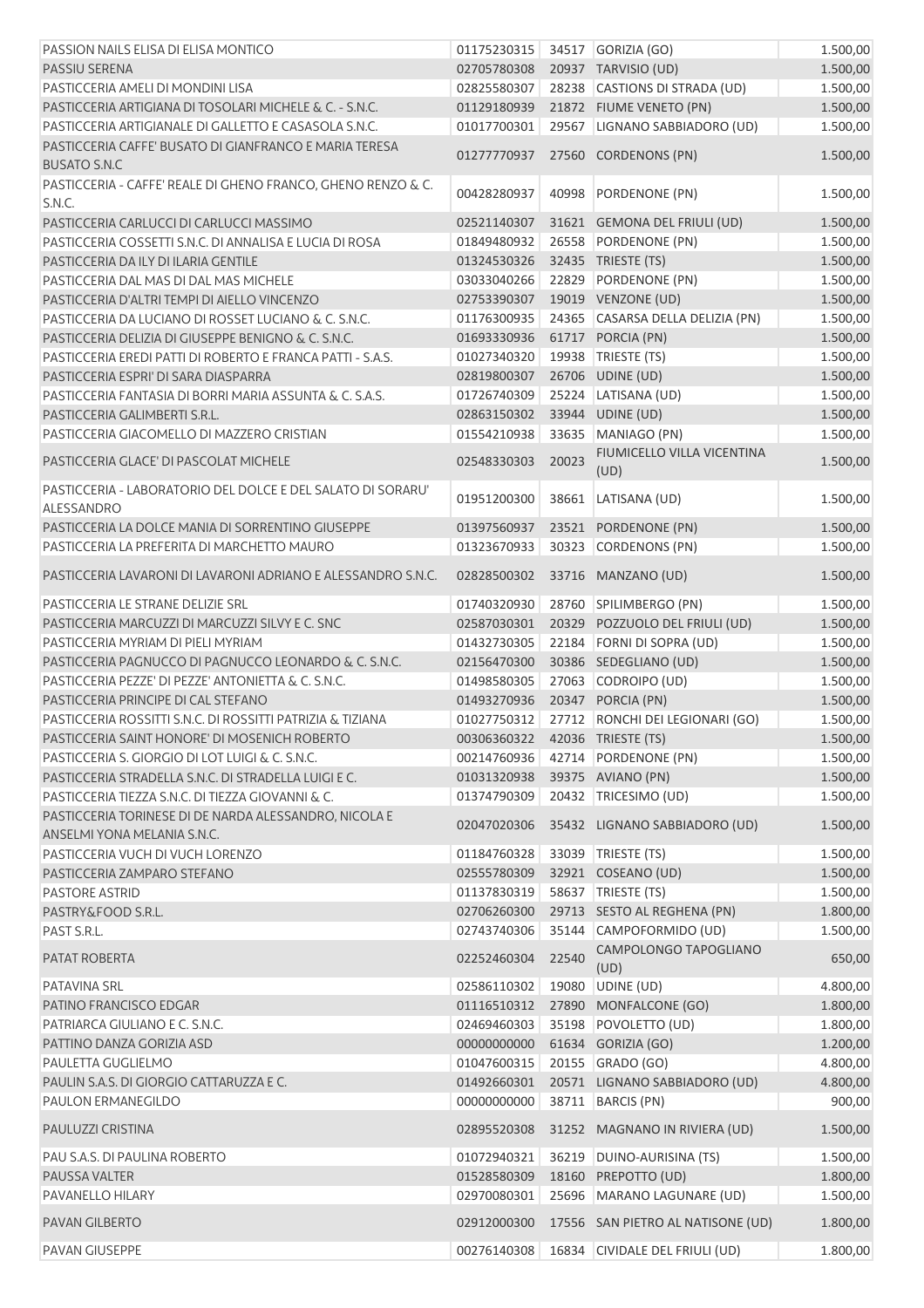| PAV BRESSA ASD                                         | 01587500305                    |       | 62167 CAMPOFORMIDO (UD)                   | 1.200,00 |
|--------------------------------------------------------|--------------------------------|-------|-------------------------------------------|----------|
| PAVEES SOCIETA' COOPERATIVA                            | 01988640304                    |       | 58184 UDINE (UD)                          | 4.800,00 |
| PAVLICA STEFANO                                        | 01240830321                    |       | 21523 TRIESTE (TS)                        | 700,00   |
| PAV NATISONIA ASD                                      | 01133030302                    | 61816 | SAN GIOVANNI AL NATISONE<br>(UD)          | 1.200,00 |
| PAVO DI HORAKOVA PAVLA                                 | 01696830932                    |       | 46925 SACILE (PN)                         | 1.500,00 |
| PAVONA LORETTA                                         | 02689410302                    |       | 35047 AMARO (UD)                          | 1.500,00 |
| P.C. STAR DI SADIKU MIMOZA S.A.S.                      | 02019300306                    |       | 22825 PALMANOVA (UD)                      | 1.500,00 |
|                                                        |                                |       | SAN VITO AL TAGLIAMENTO                   |          |
| P.D. LIBERTAS SANVITESE                                | 01048330938                    | 61485 | (PN)                                      | 1.200,00 |
| PECCATI DI GOLA DI MARICCHIO TIZIANO                   | 02638880308                    | 17728 | CERVIGNANO DEL FRIULI (UD)                | 1.500,00 |
| PECCHIAR DARIO                                         | 01129310320                    |       | 39681   TRIESTE (TS)                      | 700,00   |
| PECILE CLAUDIA & C. S.N.C.                             | 00273750307                    |       | 38081 FAGAGNA (UD)                        | 1.800,00 |
| PECILE GIOVANNA                                        | 02898570300                    |       | 58655 SAN VITO DI FAGAGNA (UD)            | 1.500,00 |
| PECORARO LUCA                                          | 02349660304                    |       | 36346 UDINE (UD)                          | 700,00   |
| PEDIRODA ANNALISA                                      | 01175100310                    |       | 27976 RONCHI DEI LEGIONARI (GO)           | 1.800,00 |
| PEDRINI PIERPAOLO                                      | 02812650303                    |       | 20909 GEMONA DEL FRIULI (UD)              | 650,00   |
| PEGASO S.R.L.                                          | 01513710937                    |       | 30096 AVIANO (PN)                         | 1.800,00 |
| PEG.EMMECIEMME S.R.L.                                  | 01555850930                    |       | 58083 MONTEREALE VALCELLINA (PN)          | 1.800,00 |
| PEGOLO MONICA                                          | 01819050939                    |       | 35200 BRUGNERA (PN)                       | 1.500,00 |
| PEGORER MAURIZIO                                       | 01081080317                    |       | 20597 GORIZIA (GO)                        | 1.800,00 |
| PELIZZO SANDRA                                         | 02866220300                    |       | 19486 ATTIMIS (UD)                        | 1.500,00 |
| PELLARINI ANGELA                                       | 01955880305                    |       | 29339 TARCENTO (UD)                       | 1.500,00 |
| PELLEGRINI ANNA                                        | 01626270936                    |       | 21657 PRAVISDOMINI (PN)                   | 1.500,00 |
| PELLEGRINO PLACIDO                                     | 01271980326                    |       | 17684 GORIZIA (GO)                        | 1.500,00 |
|                                                        |                                |       |                                           |          |
| PELLICCIONE FEDERICO                                   | 00000000000                    |       | 28837 TARCENTO (UD)                       | 650,00   |
| PELLIS ANTONINO                                        | 02885910303                    |       | 58087 SAN DANIELE DEL FRIULI (UD)         | 1.500,00 |
| PELLIZOTTI ANNA LISA                                   | 00331660308                    |       | 20655   MOGGIO UDINESE (UD)               | 1.800,00 |
| PELLIZZARI LUCIA                                       | 01788220307                    |       | 29731 PAVIA DI UDINE (UD)                 | 1.500,00 |
| PELLIZZON SILVIA                                       | 01083780310                    |       | 35863 BUIA (UD)                           | 1.800,00 |
| PELOS SOCIETA' SEMPLICE AGRICOLA DI PELOS ROBERTO E C. | 02487670305                    |       | 30462 RUDA (UD)                           | 1.800,00 |
| <b>PELOTE SRL</b>                                      | 02880220302                    |       | 20803 TOLMEZZO (UD)                       | 900,00   |
| PELUFFO BARBARA                                        | 01181530310                    |       | 35750 STARANZANO (GO)                     | 1.500,00 |
| PENSAL S.R.L.                                          | 00187760319                    |       | 18874 GRADO (GO)                          | 4.800,00 |
| PENSIONE IMPERIA DI VIEIDER VIKTORIA & C. S.N.C.       | 01822080303                    |       | 25937 LIGNANO SABBIADORO (UD)             | 4.800,00 |
| PEPATADICORTE S.R.L.                                   | 02538720307                    |       | 18452 UDINE (UD)                          | 1.800,00 |
| PEPE ROSA DI SFILIGOI ADRIANA & C. S.N.C.              | 01128820311 21718 GORIZIA (GO) |       |                                           | 1.800,00 |
| PEPPATENCIA VIAGGI DI BOMBEN FRANCESCA                 |                                |       | 01600430936 22478 PRATA DI PORDENONE (PN) | 4.800,00 |
| PERABO' MARINO                                         | 02002810303                    |       | 32990 FAEDIS (UD)                         | 1.800,00 |
| PERACCHIO ELENA                                        | 02796800304                    |       | 17963 SAN VITO DI FAGAGNA (UD)            | 1.500,00 |
| PERALDO GIANNA MARIA                                   | 01863560932                    |       | 26145 CANEVA (PN)                         | 650,00   |
| PERATONER DI FAGGIOTTO GIUSEPPE & C. S.N.C.            | 01387070939                    |       | 41032 PORDENONE (PN)                      | 1.500,00 |
| PER BACCO DI PADRONE ANGELO                            | 02498240304                    |       | 30708 CERVIGNANO DEL FRIULI (UD)          | 1.500,00 |
| PERCHE'NO S.R.L.                                       | 02713920300                    |       | 21446 TAVAGNACCO (UD)                     | 1.500,00 |
| PERES GABRIELE                                         | 02745700308                    |       | 21785 MANIAGO (PN)                        | 1.500,00 |
|                                                        |                                |       | <b>COLLOREDO DI MONTE</b>                 |          |
| PERES IPPOLITA                                         | 01784250308                    | 35658 | ALBANO (UD)                               | 1.500,00 |
| PERESSI LUCA                                           | 02793220308                    |       | 23037 UDINE (UD)                          | 700,00   |
| PERESSIN NICOLAS                                       | 01201500319                    |       | 25865 VILLESSE (GO)                       | 1.500,00 |
| PERESSOTTI DANILA                                      | 02928750302                    |       | 31975 SAURIS (UD)                         | 4.800,00 |
| PERESSUTTI ANDREA                                      | 01690100936                    |       | 60683 UDINE (UD)                          | 1.500,00 |
| PERFORM ASD                                            | 01282840329                    |       | 38292 TRIESTE (TS)                        | 1.500,00 |
| PERHAVEC ANDREJKA                                      | 01124090315                    |       | 23860 GORIZIA (GO)                        | 1.500,00 |
| PERIC E PAVAT SNC DI MATIJA PERIC & C.                 | 01310860323                    |       | 17282 TRIESTE (TS)                        | 1.800,00 |
| PERIC KATJUSA                                          | 01166950319                    |       | 36590 DOBERDO' DEL LAGO (GO)              | 1.800,00 |
| PERIN EUGENIO E C. S.A.S.                              | 01245860935                    |       | 38090 PORDENONE (PN)                      | 1.500,00 |
| PERINI GIOVANNI BATTISTA                               | 01697530309                    |       | 39185 TARCENTO (UD)                       | 900,00   |
| <b>PERINI MICHELE</b>                                  | 02848470304                    |       | 60723 MAGNANO IN RIVIERA (UD)             | 1.500,00 |
| PERIN MARIA TERESA                                     | 01074180934                    |       | 22622 SACILE (PN)                         | 1.500,00 |
| PERIS FRANCESCO                                        |                                |       | 37085 FAEDIS (UD)                         |          |
| PERISSINI MONICA                                       | 01652130301                    |       |                                           | 700,00   |
|                                                        | 01073990325                    |       | 42736   TRIESTE (TS)                      | 1.800,00 |
| PERISSINOTTO DALILA                                    | 00000000000                    |       | 42117 TARVISIO (UD)                       | 900,00   |
| PERISSINOTTO GUIDO                                     | 01239660325                    |       | 17089 TRIESTE (TS)                        | 1.800,00 |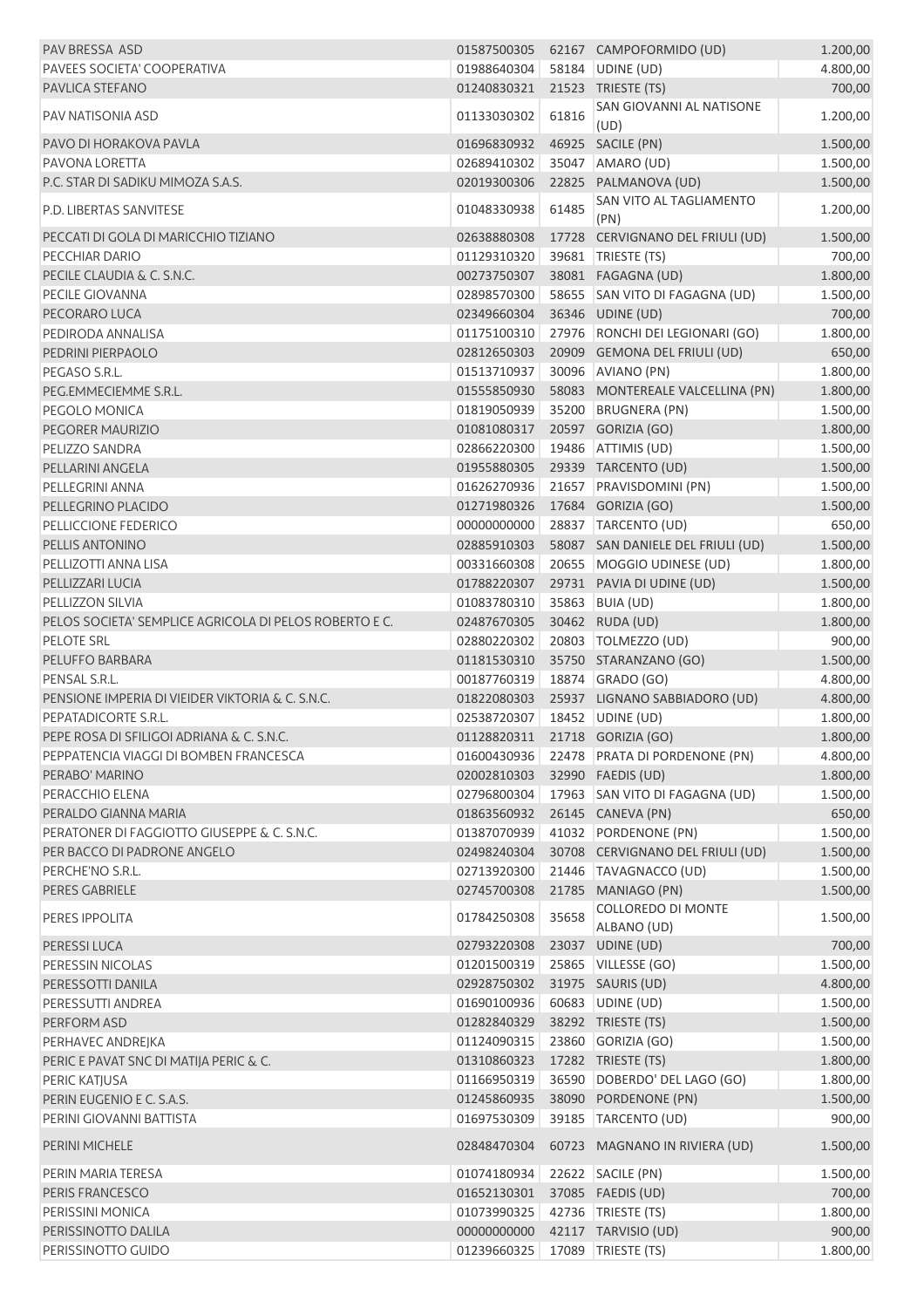| PERISSUTTI GINO                                          | 02506010301                    |       | 25486 FORNI DI SOPRA (UD)                | 4.800,00 |
|----------------------------------------------------------|--------------------------------|-------|------------------------------------------|----------|
| PERLA ROSSA S.N.C. DI IENOVAN ELEKES ROXANA ADRIANA & C. | 02893590303                    |       | 30474 UDINE (UD)                         | 1.500,00 |
| PERNARCICH PAOLO                                         | 00844360321                    |       | 31076 DUINO-AURISINA (TS)                | 1.800,00 |
| PERPER GIORGIO                                           | 00582390324                    |       | 25084 TRIESTE (TS)                       | 1.800,00 |
| PERSEO ELETTRONICA S.R.L.                                | 01294840937                    |       | 58037 PORDENONE (PN)                     | 1.500,00 |
| PERTOLDI NICOLA                                          | 02223210309                    |       | 22457 LESTIZZA (UD)                      | 1.800,00 |
| PERTOT ALEXANDER                                         | 00000000000                    |       | 32798 DUINO-AURISINA (TS)                | 900,00   |
| PER TUTTI I GUSTI DI JESSICA LESTANI                     | 02759870302                    |       | 60407 COSEANO (UD)                       | 1.500,00 |
| PERUCH E LUCCHESE DI PERUCH LUCIANO & C. S.A.S.          | 01172100933                    |       | 29012 BRUGNERA (PN)                      | 900,00   |
| PERUSINI FRANCESCO                                       | 02779120308                    |       | 58259 SEDEGLIANO (UD)                    | 1.500,00 |
| PERZAN LUCA                                              | 01313020321                    |       | 30809 MUGGIA (TS)                        | 700,00   |
| PESAMOSCA MARIA CRISTINA                                 | 00000000000                    |       | 19432 ARTA TERME (UD)                    | 900,00   |
| PESCATORI ANDREA                                         | 00951990324                    |       | 38694 TRIESTE (TS)                       | 700,00   |
| PESCE ROSSO S.R.L.                                       | 01129870315                    |       | 16798 MONFALCONE (GO)                    | 1.800,00 |
| PESCHIUTTA ANDREA                                        | 01593270935                    |       | 33169 PRATA DI PORDENONE (PN)            | 1.500,00 |
| PESSA KATYA                                              | 01680050935                    | 34787 | PASIANO DI PORDENONE (PN)                | 1.500,00 |
| PESSOT ANTONIO                                           | 02394670307                    | 20069 | <b>COLLOREDO DI MONTE</b><br>ALBANO (UD) | 700,00   |
| PESSOT LUCA                                              | 01567450935                    |       | 23823 ROVEREDO IN PIANO (PN)             | 700,00   |
| PESTEL SERGIO                                            | 01033220326                    |       | 31939 TRIESTE (TS)                       | 700,00   |
| PESTRIN BRUNO                                            | 00191110303                    |       | 33234 VARMO (UD)                         | 1.500,00 |
| PESTRIN CLAUDIA                                          | 02581360308                    |       | 33249 GONARS (UD)                        | 700,00   |
| <b>PESTRIN LUCIA</b>                                     | 02595230307                    |       | 41322 TALMASSONS (UD)                    | 1.500,00 |
| PESTRIN MICHAEL DENIS                                    | 02986200307                    |       | 60061 LIGNANO SABBIADORO (UD)            | 1.800,00 |
| PETALI DI GEL DI ROSSETTI MARGHERITA                     | 01811220936                    |       | 34826 FONTANAFREDDA (PN)                 | 1.500,00 |
| PETAZZO STEFANO                                          | 02988260309                    |       | 60059 SOCCHIEVE (UD)                     | 1.800,00 |
| PETEANI ANTONELLA                                        | 00462060310                    |       | 27088 GORIZIA (GO)                       | 1.500,00 |
| PETEANI WALTER                                           | 01004940316                    |       | 30575 SAVOGNA D'ISONZO (GO)              | 1.800,00 |
| PETES SRL                                                | 01265830321                    |       | 17446 TRIESTE (TS)                       | 1.800,00 |
| PETITE ECOLE DI FORGIARINI MARINA                        | 02856870304                    |       | 57911 GEMONA DEL FRIULI (UD)             | 1.200,00 |
| PETITE PATISSERIE DI BRAGAGNOLO OMAR ANGELO              | 01628280933                    | 23639 | SAN VITO AL TAGLIAMENTO<br>(PN)          | 1.500,00 |
| PETIT PUB DI BIANCHI DAVIDE & C. S.N.C.                  | 01323010932                    | 20590 | AVIANO (PN)                              | 1.500,00 |
| PETITTO CONCETTO                                         | 01878720935                    | 26992 | SAN VITO AL TAGLIAMENTO<br>(PN)          | 1.500,00 |
| PETRACCO CLAUDIO                                         | 02691030304                    |       | 57776 FONTANAFREDDA (PN)                 | 1.500,00 |
| PETRETIC LJILJANA                                        | 01184970323 36323 TRIESTE (TS) |       |                                          | 1.800,00 |
| PETRICHIUTTO GILBERTO                                    |                                |       | 02022720300 39475 POVOLETTO (UD)         | 1.800,00 |
| PETRIS DERNA                                             | 01806930309                    |       | 38403 SAURIS (UD)                        | 1.800,00 |
| <b>PETRIS RAFFAELE</b>                                   | 02786970307                    |       | 57966 UDINE (UD)                         | 4.800,00 |
| PETRIS VALENTINA                                         | 02993680301                    |       | 17696 PRADAMANO (UD)                     | 1.500,00 |
| PETRIZZO RAFFAELLA                                       | 02970660300                    |       | 26517 PASIAN DI PRATO (UD)               | 1.500,00 |
| PETRONIO ROBERTO                                         | 00811910322                    |       | 20195   TRIESTE (TS)                     | 1.800,00 |
| PETROZZI MARCO                                           | 02520670304                    |       | 27053 LIGNANO SABBIADORO (UD)            | 4.800,00 |
| PETROZZI S.N.C. DI PETROZZI MAURO & C.                   | 00641840301                    |       | 28407 LIGNANO SABBIADORO (UD)            | 1.800,00 |
| PETRUSSA GIANNI AFFITTACAMERE                            | 00000000000                    |       | 36776 PREPOTTO (UD)                      | 900,00   |
| PETRUZ VIAGGI BUS S.R.L.                                 | 01204700312                    |       | 19903 ROMANS D'ISONZO (GO)               | 700,00   |
| PETRYCHENKO TETYANA                                      | 02914510306                    |       | 22112 SAPPADA (UD)                       | 1.800,00 |
| PETTAROSSO DAVIDE                                        | 01294940323                    |       | 39912 MUGGIA (TS)                        | 700,00   |
| PETTINATO MASSIMO                                        | 01207640317                    |       | 57849 MONFALCONE (GO)                    | 1.800,00 |
| PEWEN - SOCIETA' A RESPONSABILITA' LIMITATA SEMPLIFICATA | 01333600326                    |       | 22694 TRIESTE (TS)                       | 1.800,00 |
| PEZIC ADIN                                               | 01300980321                    |       | 27777 TRIESTE (TS)                       | 1.500,00 |
| PEZZIN PIER PAOLO                                        | 01520920933                    | 42033 | <b>ERTO E CASSO (PN)</b>                 | 1.800,00 |
| PEZZUTTO MICHELE                                         | 01353910936                    |       | 39868 VALVASONE ARZENE (PN)              | 900,00   |
| PIACENTINO GIUSEPPE                                      | 01835130939                    |       | 31044 SAN DANIELE DEL FRIULI (UD)        | 1.500,00 |
| PIAGNO MICHELE                                           | 01832700932                    |       | 34588 SESTO AL REGHENA (PN)              | 1.800,00 |
| PIANCAVALLO 1265 SOCIETA' COOPERATIVA A R.L.             | 01704900933                    |       | 58529 AVIANO (PN)                        | 4.800,00 |
| PIANCAVALLO SOCIETA' AGRICOLA COOPERATIVA                | 01081080937                    |       | 17569 BUDOIA (PN)                        | 1.800,00 |
| PIAN DEI TASS DI TINOR MARIO & C. S.N.C.                 | 01728360932                    | 35587 | <b>BARCIS (PN)</b>                       | 1.800,00 |
| PIAN DEI TASS SOCIETA' SEMPLICE AGRICOLA                 | 01810790939                    |       | 35418 BARCIS (PN)                        | 900,00   |
| PIANETA PIZZA S.R.L. SEMPLIFICATA UNIPERSONALE           | 01174200319                    |       | 24778 GRADO (GO)                         | 1.800,00 |
| PIANI ELENA                                              | 02734400308                    |       | 38924 UDINE (UD)                         | 650,00   |
| PIANO.BB DI COSTANTINI SCALA CARLO                       | 00000000000                    |       | 30132   UDINE (UD)                       | 900,00   |
| PIANO GENNY                                              | 02841240308                    |       | 61061 UDINE (UD)                         | 1.500,00 |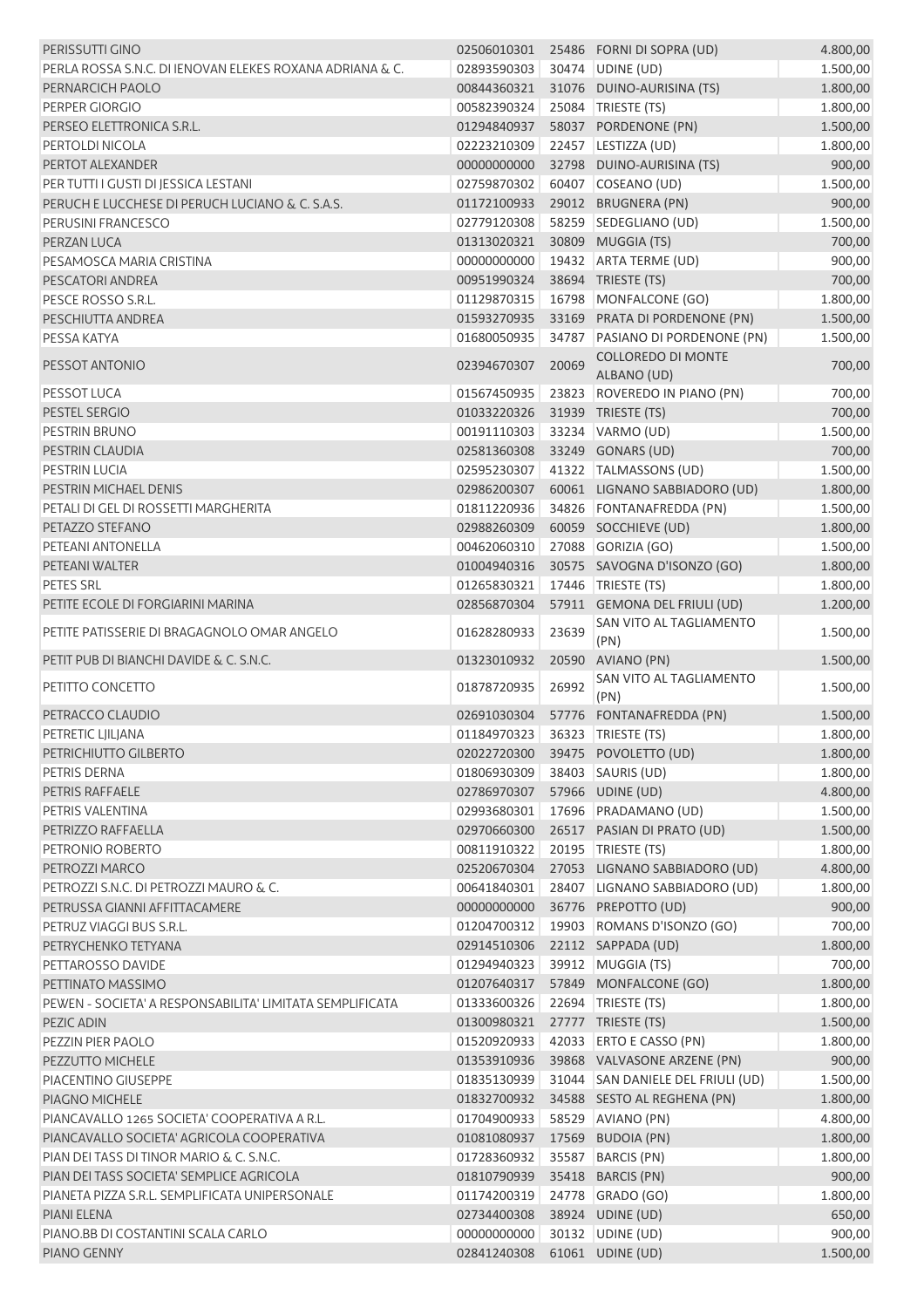| PIAZZA FABIO E MEROI ROBERTA                                                     | 01942980309 |       | 35862 PRADAMANO (UD)              | 1.800,00 |
|----------------------------------------------------------------------------------|-------------|-------|-----------------------------------|----------|
| PIAZZA FRANCESCO                                                                 | 01697210308 |       | 32884 BUTTRIO (UD)                | 1.800,00 |
| PIAZZA SOCIETA' A RESPONSABILITA' LIMITATA SEMPLIFICATA                          | 01292560321 |       | 17777   TRIESTE (TS)              | 1.500,00 |
| PIAZZAVENEZIA - SOCIETA' A RESPONSABILITA' LIMITATA                              | 01245180326 |       | 34482 TRIESTE (TS)                | 1.800,00 |
| PICA DI PICENI GIACOMO                                                           | 01144100318 |       | 22087 CORMONS (GO)                | 1.500,00 |
| PICA PICA DI ZONCAPE' ALFONSINA                                                  | 01182080323 |       | 41011 TRIESTE (TS)                | 1.500,00 |
| PICCINATO ANDREA                                                                 | 01863840938 |       | 42124 CANEVA (PN)                 | 1.500,00 |
| PICCINI GRAZIANO                                                                 | 00183490309 |       | 25106 POVOLETTO (UD)              | 1.500,00 |
| PICCININI MASSIMO                                                                | 01329570327 |       | 41784 TRIESTE (TS)                | 700,00   |
| PICCINI S.N.C. DI PICCINI GERMANO E C.                                           | 01947090302 |       | 23061 POZZUOLO DEL FRIULI (UD)    | 1.500,00 |
| PICCIN RICCARDO                                                                  | 01797050935 |       | 60896 SACILE (PN)                 | 1.500,00 |
| PICCOLI SABRINA                                                                  | 00460320310 |       | 58257 GRADISCA D'ISONZO (GO)      | 1.500,00 |
| PICCOLO ANDREA                                                                   | 01876550938 |       | 24490 AZZANO DECIMO (PN)          | 1.500,00 |
| PICCOLO CLAUDIO                                                                  | 01154000937 |       | 18395 CHIONS (PN)                 | 900,00   |
| PICCOLO GIORGIO                                                                  | 00000000000 |       | 42729 TARVISIO (UD)               | 900,00   |
| PICCOLO TEATRO DELLA CITTA' DI UDINE                                             | 00473410306 | 60869 | UDINE (UD)                        | 1.200,00 |
| PICCO SILVIA                                                                     | 01359700307 |       | 31349 BORDANO (UD)                | 1.500,00 |
| PICECH MORENA                                                                    | 00000000000 |       | 22352 CORMONS (GO)                | 900,00   |
| PICILLI LORETTA                                                                  | 02835510302 |       | 20768 REANA DEL ROIALE (UD)       | 1.800,00 |
| PICO FLAVIA & C. S.N.C.                                                          | 01504210301 |       | 31136 TAVAGNACCO (UD)             | 4.800,00 |
| PICOTTI EUGENIO                                                                  | 01554580306 |       | 18403 CIVIDALE DEL FRIULI (UD)    | 4.800,00 |
| P & I DI MAZZER PAOLO & C. S.N.C.                                                | 01724780935 |       | 40163 AVIANO (PN)                 | 1.500,00 |
| PIDUTTI ANDREA                                                                   | 02547990305 |       | 25913 RAGOGNA (UD)                | 1.500,00 |
| PIEFFE S.R.L.                                                                    | 07925451218 |       | 36737 TRIESTE (TS)                | 1.500,00 |
| PIELLE MEDIAMIX DI PAOLA LOMBARDINI                                              | 01214350934 |       | 58028 PORDENONE (PN)              | 1.500,00 |
| PIERETTO SONIA                                                                   | 01723480933 |       | 34395 PORCIA (PN)                 | 1.500,00 |
| PIERI MAURA                                                                      | 01193440318 |       | 39413 MONFALCONE (GO)             | 1.500,00 |
| PIETROBELLI ELISABETTA                                                           | 00000000000 |       | 38334 TRIESTE (TS)                | 900,00   |
| PIGAT FABIOLA                                                                    | 00000000000 |       | 41890 SAN DANIELE DEL FRIULI (UD) | 900,00   |
| PIGHIN DIANA                                                                     | 04175120270 |       | 21493 LIGNANO SABBIADORO (UD)     | 1.500,00 |
| PIGNI MACCIA CHIARA ANNA MARIA                                                   | 02578820306 |       | 31413 MOIMACCO (UD)               | 650,00   |
| PIGRECO S.A.S. DI KONSTADINOS PAPALEXIS & C.                                     | 01300510326 |       | 33652 TRIESTE (TS)                | 1.800,00 |
| PI GRECO SRL                                                                     | 01750780932 |       | 40204 PORDENONE (PN)              | 1.500,00 |
| PILATES WELLNESS STUDIO DI SABINA MOHOVICH                                       | 01168880324 |       | 18993 TRIESTE (TS)                | 1.500,00 |
| PILGRIM S.R.L.                                                                   | 01141200327 |       | 60950 TRIESTE (TS)                | 1.500,00 |
| PILLER HOFFER ELDA E LICIA SNC                                                   |             |       | 00858750250 25438 SAPPADA (UD)    | 1.500,00 |
| PILLER HOFFER MARTINA & MICHELA S.N.C.                                           | 01108740257 |       | 25702 SAPPADA (UD)                | 900,00   |
| PILLER RONER MARTA                                                               | 01072790254 |       | 37959 SAPPADA (UD)                | 1.800,00 |
| PILLON CHIARA                                                                    | 01706040936 |       | 27970 AZZANO DECIMO (PN)          | 1.500,00 |
| PILUTTI'S S.R.L.                                                                 | 02968150306 |       | 19255 UDINE (UD)                  | 1.800,00 |
| PINETABEACH SAS DI FABIO FAGGIANI & C.                                           | 02501800300 |       | 32981 LIGNANO SABBIADORO (UD)     | 1.500,00 |
| PINETA S.R.L.                                                                    | 02058210309 |       | 60553 OSOPPO (UD)                 | 1.500,00 |
| PINK EVENTS & ORGANIZATION DI PRISTAVEC CRISTINA                                 | 01066310325 |       | 21666   TRIESTE (TS)              | 1.500,00 |
| PINK PANTHER DI CECON RENZA & C. S.A.S                                           | 01233630936 |       | 27443 TRAVESIO (PN)               | 1.800,00 |
| PINK PANTHER S.R.L.                                                              | 01839460936 |       | 25826 AZZANO DECIMO (PN)          | 1.800,00 |
| PINK S.N.C. DI LAROCCA NICOLETTA E GALETTI MONICA                                | 02635180306 |       | 57760 UDINE (UD)                  | 1.500,00 |
| PINNA DARIO & LOVO BETTY S.N.C.                                                  | 02557080302 |       | 34475   UDINE (UD)                | 1.500,00 |
| PINO BAR DI BIANCANIELLO GIUSEPPE & C. S.A.S.                                    | 00824850309 |       | 31881 CERVIGNANO DEL FRIULI (UD)  | 1.500,00 |
| PINTO LUCA                                                                       | 01167160314 |       | 28727 GORIZIA (GO)                | 1.500,00 |
| PIN-UP S.A.S. DI DOBRIGNA ROSSANA & C.                                           | 00949290324 |       | 25416 TRIESTE (TS)                | 1.500,00 |
| PINZIN ELISABETTA                                                                | 02882610302 |       | 23574   TOLMEZZO (UD)             | 1.500,00 |
| PINZIN MARIANGELA                                                                | 01865230302 | 21507 | CAMINO AL TAGLIAMENTO<br>(UD)     | 1.800,00 |
| PIOLI GABRIELE                                                                   | 02626050302 |       | 26513 MOGGIO UDINESE (UD)         | 1.500,00 |
| PIOVESAN FRANCESCA                                                               | 01817500935 |       | 20104 AVIANO (PN)                 | 900,00   |
| PIPAN GIANFRANCO                                                                 | 00982080327 |       | 35212 TRIESTE (TS)                | 700,00   |
| PIRAS GISELLA                                                                    | 00000000000 |       | 41761 CIVIDALE DEL FRIULI (UD)    | 650,00   |
| PIREDDA FRANCESCO                                                                | 01339120329 |       | 35683 TRIESTE (TS)                | 1.800,00 |
| PIRRERA NUNZIO                                                                   | 02881450304 |       | 17575 TARVISIO (UD)               | 1.500,00 |
| PISACANE ANDREA & C. SRL                                                         | 02764420309 |       | 21902 TAVAGNACCO (UD)             | 1.800,00 |
| PISACANE BIANCA AFFITTACAMERE                                                    | 02652130309 |       | 34105 PALMANOVA (UD)              | 900,00   |
| PISACANE CARMELA & C. SOCIETA' A RESPONSABILITA' LIMITATA<br><b>SEMPLIFICATA</b> | 02982660306 |       | 28564 REANA DEL ROIALE (UD)       | 1.800,00 |
| PISACANE S.R.L.                                                                  | 02184450308 |       | 34191 PALMANOVA (UD)              | 1.800,00 |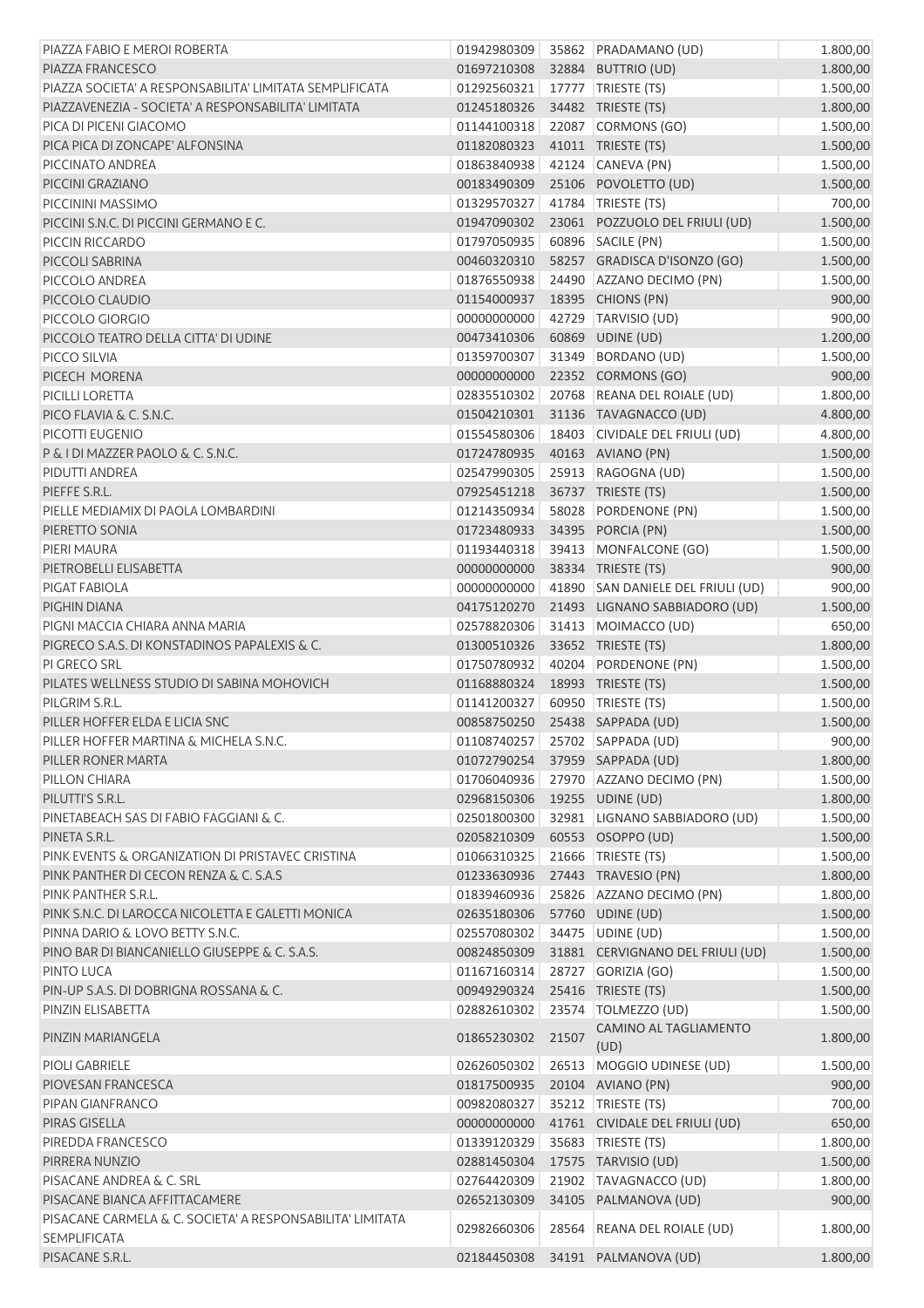| PISANI FULVIO                                            | 00596870303                    |       | 26492 TARVISIO (UD)               | 650,00   |
|----------------------------------------------------------|--------------------------------|-------|-----------------------------------|----------|
| PISANI PAOLO                                             | 01017520329                    |       | 19918 TRIESTE (TS)                | 700,00   |
| PISCANC ALESSANDRA                                       | 01317300323                    |       | 22022 TRIESTE (TS)                | 1.500,00 |
| PISCHIUTTA ALBA                                          | 00000000000                    |       | 33079 SAN DANIELE DEL FRIULI (UD) | 900,00   |
| PITACCO FRANCESCA                                        | 01120420326                    |       | 35450 TRIESTE (TS)                | 650,00   |
| PITEO FEDERICA                                           | 01209920311                    |       | 57716 MONFALCONE (GO)             | 1.800,00 |
| PIT STOP CAFE' DI ZARABARA LIZ                           | 02866440304                    |       | 24274   TOLMEZZO (UD)             | 1.500,00 |
| PIT STOP SNC DI PITTARELLO MICHELE & C                   | 02853000301                    |       | 29289 TARVISIO (UD)               | 1.500,00 |
| <b>PITTABIKE ASD</b>                                     | 02919210308                    |       | 61937 BERTIOLO (UD)               | 1.200,00 |
| PITTERIO S.R.L.                                          | 02750780302                    |       | 22753 PALMANOVA (UD)              | 1.800,00 |
| PITTINO IRENE                                            | 02534440306                    |       | 28960 CHIUSAFORTE (UD)            | 1.500,00 |
| PITTINO NADJA                                            | 00000000000                    |       | 41741 OSOPPO (UD)                 | 900,00   |
| PITTIONI EZIO                                            | 00629420308                    |       | 33315 POZZUOLO DEL FRIULI (UD)    | 1.800,00 |
| PITTIS FABRIZIO                                          | 01844920304                    |       | 34329 SAN GIORGIO DI NOGARO (UD)  | 1.500,00 |
| PITTON MARINO S.A.S. DI CIOT LUIGI & C.                  | 01217700937                    |       | 38608 CORDENONS (PN)              | 4.800,00 |
| PIUSSI DI PIUSSI FRANCESCO & C. - S.A.S.                 | 01411350307                    |       | 28221 TARVISIO (UD)               | 1.800,00 |
| PIUSSI EUGENIO                                           | 02481950307                    |       | 22111   BUIA (UD)                 | 1.500,00 |
| PIUSSI VITTORINO                                         | 02833270305                    |       | 39103 CHIUSAFORTE (UD)            | 1.800,00 |
| PIUZZI PAOLO                                             | 01778680932                    |       | 33029 CORDENONS (PN)              | 1.500,00 |
| PIVETTA ELISA                                            | 01250840939                    |       | 24956 PORDENONE (PN)              | 1.500,00 |
| PIVETTA FRANCESCO                                        | 01274580933                    |       | 32445 SACILE (PN)                 | 700,00   |
| PIVIDORI FABIO                                           | 01814310304                    |       | 22727 PAGNACCO (UD)               | 1.800,00 |
|                                                          |                                |       | COLLOREDO DI MONTE                |          |
| PIVIDORI FRANCO                                          | 01681630305                    | 21331 | ALBANO (UD)                       | 700,00   |
| PIVIDORI MASSIMO                                         | 02102630304                    |       | 36017 NIMIS (UD)                  | 1.800,00 |
| PIVIDORI SANDRO                                          | 01868850304                    |       | 24345 TARVISIO (UD)               | 1.800,00 |
| PIZZA CHIC DI SADAT SAYED ABUTALEB                       | 01313240325                    |       | 36081 TRIESTE (TS)                | 1.800,00 |
| PIZZA & CO. DI MACCAN ALESSANDRA                         | 01541730931                    |       | 34064 SACILE (PN)                 | 1.800,00 |
| PIZZA CONNECTION DI SPANO' CRISTIANO                     | 00517830311                    |       | 20604 GORIZIA (GO)                | 1.800,00 |
| PIZZA D'ORO DI DANI HAXHI                                | 02589210307                    |       | 17652 CAMPOFORMIDO (UD)           | 1.800,00 |
| PIZZA IN CORSO DI DELLA MEA CLAUDIA                      | 02858730308                    |       | 33439 TAVAGNACCO (UD)             | 1.800,00 |
| PIZZA INN DI SEFA BESNIK                                 | 01662160934                    |       | 33644 ZOPPOLA (PN)                | 1.800,00 |
| PIZZA LA STELLA DI FILIP ALEKSIC                         | 02970190308                    |       | 28753 UDINE (UD)                  | 1.800,00 |
| PIZZALI ERMINIO                                          | 00608940300                    |       | 37377 RIVIGNANO TEOR (UD)         | 1.500,00 |
| PIZZAMANIA DI DI PAOLA FRANCO                            | 01676860305                    |       | 26247 UDINE (UD)                  | 1.800,00 |
| PIZZAMIGLIO MARA                                         | 01106120320 20998 TRIESTE (TS) |       |                                   | 1.800,00 |
| PIZZERIA 4S DI GIACOMELLI LIVIO                          | 02298130309                    |       | 32976 CIVIDALE DEL FRIULI (UD)    | 1.800,00 |
| PIZZERIA AGLI ELFI DI LUCIGNANO ELISABETH                | 01150860326                    |       | 24188 DUINO-AURISINA (TS)         | 1.500,00 |
| PIZZERIA AI GELSI S.N.C. DI CALLIGARO MARCO & C.         | 01820200937                    |       | 38329 MANIAGO (PN)                | 1.800,00 |
| PIZZERIA AL CARETEL DI VESCOVI CESARE                    | 00193500931                    |       | 33442 ZOPPOLA (PN)                | 1.800,00 |
| PIZZERIA AL GRECO DI TOPRAN CUTIN MARIA GABRIELLA        | 02220240309                    |       | 25479 AMPEZZO (UD)                | 1.800,00 |
| PIZZERIA ALLA FONDA DI FIERRO MANUEL                     | 01259440327                    | 58854 | TRIESTE (TS)                      | 1.800,00 |
| PIZZERIA ALLA MINIERA DI DE ROSA MARIA                   | 01870420930                    |       | 30116 MANIAGO (PN)                | 1.800,00 |
| PIZZERIA ALL'ANFORA S.N.C. DI APUZZO MARIO & C.          | 01595550300                    |       | 22105 TERZO D'AQUILEIA (UD)       | 1.500,00 |
| PIZZERIA ALLA RUOTA DI SALIN STEFANO                     | 02550020305                    |       | 26504 TARCENTO (UD)               | 1.800,00 |
| PIZZERIA ALLA SCIMMIA DI BORRELLI AGNESE                 | 01624480933                    |       | 19927 PORCIA (PN)                 | 1.800,00 |
| PIZZERIA ALL'UNIONE DI DE LUCIA ANTONIETTA & C. S.A.S.   | 01100120318                    |       | 17672 GRADISCA D'ISONZO (GO)      | 1.800,00 |
| PIZZERIA AL QUADRIFOGLIO DI ACUNTO GAETANO               | 01581140306                    |       | 24395 UDINE (UD)                  | 1.500,00 |
| PIZZERIA ANEMA 'E CORE S.A.S. DI OLIMPIA GUARINO         | 01288890328                    |       | 29597 TRIESTE (TS)                | 1.800,00 |
| PIZZERIA ANTICA COLTELLERIA S.N.C. DI ALMIRA SMAJIC & C. | 01724220932                    |       | 40003 MANIAGO (PN)                | 1.500,00 |
| PIZZERIA ANTICO GRANO DI CICUTO ROBERTO                  | 04203900271                    | 24902 | SAN VITO AL TAGLIAMENTO<br>(PN)   | 1.800,00 |
| PIZZERIA BACCARO DI FERRAIOLI NICOLA                     | 01391740931                    |       | 35782 FANNA (PN)                  | 1.800,00 |
| PIZZERIA CASANOVA DI CASANOVA GIUSEPPE                   | 02923860304                    |       | 40630 UDINE (UD)                  | 1.800,00 |
| PIZZERIA CAVOUR DI ESPOSITO DOMENICO                     | 07192551211                    |       | 39367 MONFALCONE (GO)             | 1.800,00 |
| PIZZERIA CIPCIOP DI RUSSO SALVATORE                      | 04341370262                    |       | 19006 PASIANO DI PORDENONE (PN)   | 1.500,00 |
| PIZZERIA DA ANGELO DI SOMMA SALVATORE                    | 05889981212                    | 60409 | PORDENONE (PN)                    | 1.800,00 |
| PIZZERIA DA ESPOSITO DI GESSICA ESPOSITO & C. S.A.S.     | 01070130313                    |       | 33415 GORIZIA (GO)                | 1.800,00 |
| PIZZERIA DA GIANNI DI FALCONIERI GIOVANNI                | 01624390934                    |       | 35211 PORDENONE (PN)              | 1.800,00 |
| PIZZERIA DA GIGI DI PETRAZZUOLO LUIGI                    | 00779230325                    |       | 32371 TRIESTE (TS)                | 1.800,00 |
| PIZZERIA DA LAURA DI GIANI MATTEO                        | 01866180936                    |       | 36765 PORDENONE (PN)              | 1.800,00 |
| PIZZERIA DA MARIO DI BARRA MARIO                         | 01745830933                    |       | 25322 CODROIPO (UD)               | 1.800,00 |
| PIZZERIA DA NICOLA DI BOTTONE NICOLA                     | 00382510931                    |       | 17981 PORDENONE (PN)              | 1.800,00 |
| PIZZERIA "DA PAOLINO" DI CANDIDO LUISA                   | 01758460933                    |       | 21647 VIVARO (PN)                 | 1.800,00 |
|                                                          |                                |       |                                   |          |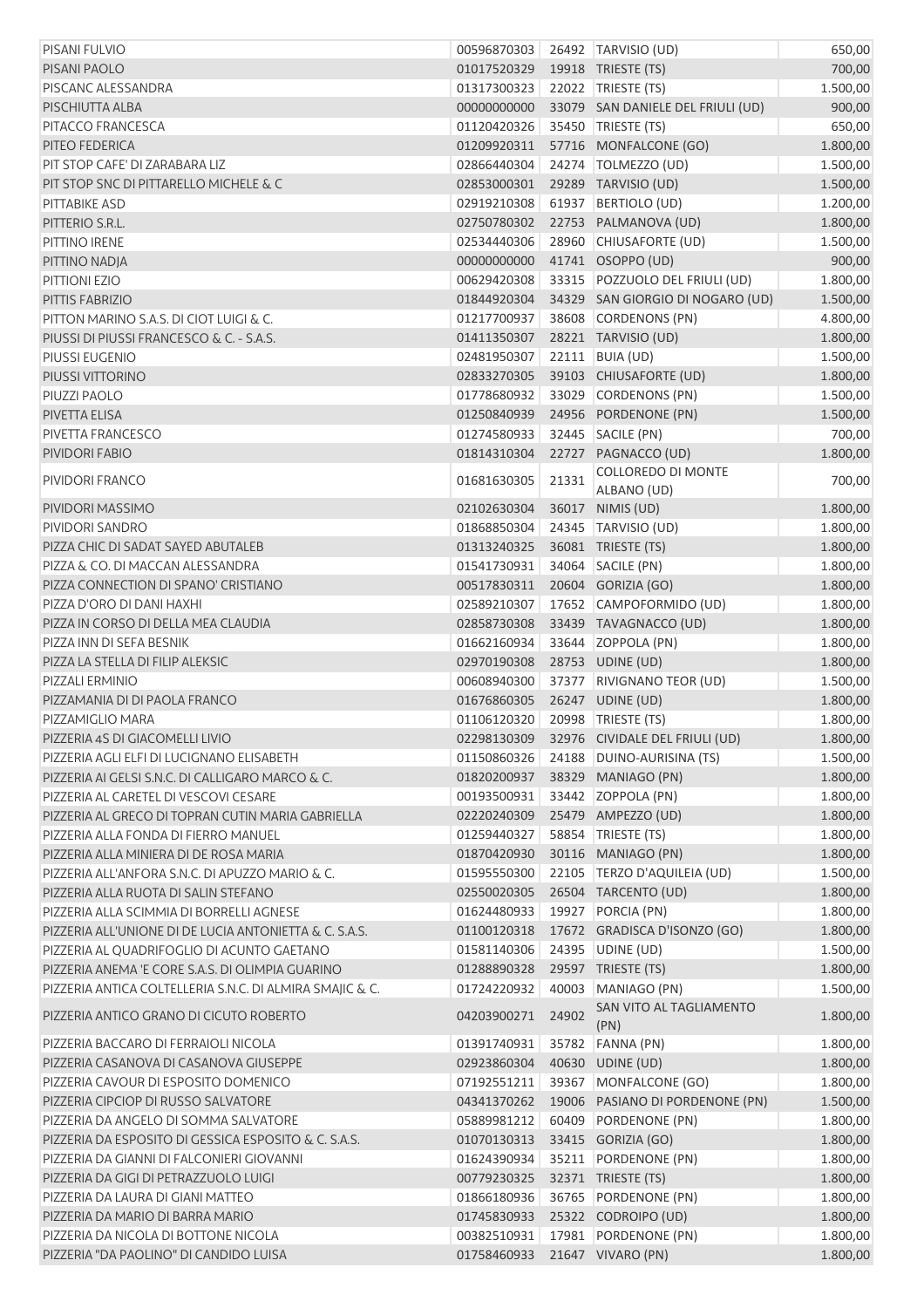| PIZZERIA DA RENATO S.N.C. DI PILLER RONER FABIO E DAVIDE      |                             |       | 01135470258 24297 SAPPADA (UD)              | 1.800,00 |
|---------------------------------------------------------------|-----------------------------|-------|---------------------------------------------|----------|
| PIZZERIA DA SABRINA DI BITTHOMAS & C. SNC                     | 01483890933                 |       | 26567 SEQUALS (PN)                          | 1.800,00 |
| PIZZERIA DA S'CIAUS DI PIOLI STEFANO                          | 01682790934                 |       | 27612 SACILE (PN)                           | 1.800,00 |
| PIZZERIA DA TONINO DI SABATINO ERNESTO                        | 01842480939                 |       | 33622 SPILIMBERGO (PN)                      | 1.800,00 |
| PIZZERIA EL MERENDERO DI SICILIANO ANNA S.A.S.                | 01103150312                 |       | 32060 MONFALCONE (GO)                       | 1.800,00 |
| PIZZERIA E TRATTORIA DA NELLA DI ESPOSITO ANTONIO & C. S.N.C. | 00390720316                 |       | 37235 SAN CANZIAN D'ISONZO (GO)             | 1.800,00 |
| PIZZERIA ITALIA DI MASCOLO MARIA GRAZIA & C. - S.N.C.         | 00456430313                 |       | 23402 CORMONS (GO)                          | 1.800,00 |
| PIZZERIA LA BRACE DI ATTIANESE GAETANO                        | 00557160314                 |       | 35037 FOGLIANO REDIPUGLIA (GO)              | 1.800,00 |
| PIZZERIA LA GENZIANELLA SNC DI IOB GIULIO E CIANI TERESA      | 02434300303                 |       | 26131   TOLMEZZO (UD)                       | 1.800,00 |
| PIZZERIA LA TARANTELLA DI CRISCUOLO VINCENZO                  | 00383240314                 |       | 19035 GORIZIA (GO)                          | 1.500,00 |
| PIZZERIA LEON D'ORO S.R.L.                                    | 02748700305                 |       | 60735 GRADISCA D'ISONZO (GO)                | 1.800,00 |
| PIZZERIA MEDAGLIA S.N.C. DI MEDAGLIA GIOVANNI E LUISA         | 01550560930                 |       | 26506 CORDOVADO (PN)                        | 1.800,00 |
|                                                               |                             |       |                                             |          |
| PIZZERIA O SARACENO DI PIZZOFERRO VALENTINO & C. S.N.C.       | 01407810306                 |       | 28166 LIGNANO SABBIADORO (UD)               | 1.500,00 |
| PIZZERIA QUICK DI AQUILA VINCENZO & C. S.N.C.                 | 02183400304                 |       | 26176 BUIA (UD)                             | 1.800,00 |
| PIZZERIA - RISTORANTE "DA MARIO" DI MAROTTA DANIELA           | 02781630302                 |       | 38553 UDINE (UD)                            | 1.800,00 |
| PIZZERIA RISTORANTE GRIMANI DI GENTILE VITTORIO               | 01646550309                 |       | 36458 PALMANOVA (UD)                        | 1.800,00 |
| PIZZERIA-ROSTICCERIA GUSTO ANTICO DI MASI CIRO                | 01675820938                 | 21471 | SAN VITO AL TAGLIAMENTO<br>(PN)             | 1.800,00 |
| PIZZERIA THE CLUB DI FICARRA DANIELE                          | 01198820316                 |       | 26199 GORIZIA (GO)                          | 1.800,00 |
| PIZZERIA TRATTORIA BAR ALADINO DI ABU SHARAR YOUSEF           | 01260550932                 |       | 40167 AZZANO DECIMO (PN)                    | 1.800,00 |
| PIZZERIA TRATTORIA "CAPELLO" DI MANSI GABRIELE & C. S.N.C.    | 01881160301                 |       | 27111 CERVIGNANO DEL FRIULI (UD)            | 1.800,00 |
| PIZZERIA VENEZIA DI MODOTTI RITA                              | 02720390307                 |       | 37148 UDINE (UD)                            | 1.500,00 |
| PIZZERIA VESUVIO DI CHIAUTTA YLENIA                           | 02873030304                 |       | 21488 TOLMEZZO (UD)                         | 1.800,00 |
|                                                               |                             |       |                                             |          |
| PIZZERIA VIALE 59 S.R.L.S.                                    | 01316800323                 |       | 41756   TRIESTE (TS)                        | 1.800,00 |
| PIZZERIA VIA ROMA DI CANALE BIAGIO SNC                        | 01886600939                 |       | 57996 MANIAGO (PN)                          | 1.800,00 |
| PIZZICAGNOLO DI SANTAROSSA ALBERTO                            | 01850880939                 |       | 58638 PORDENONE (PN)                        | 1.800,00 |
| PIZZI CRISTINA                                                | 02256130309                 |       | 35300 UDINE (UD)                            | 1.500,00 |
| PIZZIGNACH LORENA                                             | 01055000317                 |       | 33336 MONFALCONE (GO)                       | 1.500,00 |
| PIZZOFERRO RAFFAELE                                           | 02382980304                 |       | 41958 UDINE (UD)                            | 1.800,00 |
| PIZZOFERRO RAFFAELE & C. S.A.S.                               | 02479490308                 |       | 35382 UDINE (UD)                            | 1.800,00 |
| PIZZULIN MAURIZIO                                             | 00918820325                 |       | 21717 MUGGIA (TS)                           | 1.500,00 |
| PLANADAS S.R.L.                                               | 01114760315                 |       | 32357 ROMANS D'ISONZO (GO)                  | 1.800,00 |
| PLANET SUN S.A.S. DI DORATIOTTO EZIO & C.                     | 03838420275                 |       | 24683 CODROIPO (UD)                         | 1.500,00 |
| PLASE' DI CARBONI MANUEL                                      | 02670470307                 |       | 18115 MARTIGNACCO (UD)                      | 1.500,00 |
| PLAYA S.R.L.                                                  | 00950370304                 |       | 16710 LIGNANO SABBIADORO (UD)               | 4.800,00 |
| P.L.N. S.A.S. DI LACALAMITA NICOLA & C.                       | 00658950324                 |       | 17655 TRIESTE (TS)                          | 1.500,00 |
| P.M.C. DI MENEGHEL DANIELE E C. - S.N.C.                      |                             |       | 00383400934 23239 PORDENONE (PN)            | 1.800,00 |
|                                                               |                             |       |                                             |          |
| P.M. DI VASTA PATRIZIO & C. SOCIETA' IN ACCOMANDITA SEMPLICE  | 01108970326                 |       | 41015 TRIESTE (TS)                          | 1.800,00 |
| PM SPETTACOLI DI PELLARINI MASSIMO                            | 02674710302 18471 BUIA (UD) |       |                                             | 1.500,00 |
| PN BAR DI TREVISANUTO ALBERTO                                 | 01551910936                 |       | 19901 PORDENONE (PN)                        | 1.500,00 |
| PN MUSICA SOCIETA' COOPERATIVA A RESPONSABILITA' LIMITATA     | 01481560934                 |       | 57670 PORDENONE (PN)                        | 1.500,00 |
|                                                               |                             |       | SAN DORLIGO DELLA VALLE                     |          |
| POCECCO MASSIMILIANO                                          | 01318600325                 | 38253 | (TS)                                        | 700,00   |
| POCHERO ROBERTO                                               | 01494720301                 |       | 19507 RIGOLATO (UD)                         | 1.500,00 |
| POCKAI B. & GODNIC M. S.N.C.                                  | 00678880329                 |       | 18738   TRIESTE (TS)                        | 1.500,00 |
| PODERE DELL'ANGELO MATERIA ANIMA CUORE DI NAPPO CARLO & C.    |                             |       | 01847660931 31251 PASIANO DI PORDENONE (PN) | 1.800,00 |
| SAS                                                           |                             |       |                                             |          |
| PODERE DELL'ANGELO SOCIETA' AGRICOLA S.R.L.                   | 00112750930                 |       | 37525 BRUGNERA (PN)                         | 1.800,00 |
| PODERE DELL'ANGELO UNO SOCIETA' AGRICOLA S.R.L.               | 01802750933                 |       | 31299 PASIANO DI PORDENONE (PN)             | 1.800,00 |
| PODRECCA FIORENZA                                             | 00000000000                 |       | 24811   TRIESTE (TS)                        | 900,00   |
| PODVERSIC ADRIANO                                             | 00522370311                 |       | 38136 GORIZIA (GO)                          | 1.800,00 |
| PODVERSIC BOGDAN                                              | 00545130312                 |       | 41422 GORIZIA (GO)                          | 1.500,00 |
| POIANA NADIA                                                  | 02552740306                 |       | 32252 ATTIMIS (UD)                          | 1.800,00 |
| POIAN LUCIANA                                                 | 01616860308                 |       | 37260 BAGNARIA ARSA (UD)                    | 1.800,00 |
| POJANI MARIA GRAZIA                                           | 01318040324                 |       | 57992 TRIESTE (TS)                          | 900,00   |
| POLACCO SABRINA                                               | 01320260324                 |       | 27456 TRIESTE (TS)                          | 1.500,00 |
| POLARE - SOCIETA' IN ACCOMANDITA SEMPLICE DI BRUNO CLAI       | 01245670326                 |       | 24989 TRIESTE (TS)                          | 1.500,00 |
| POLA S.A.S. DI CVEK MARINA & C.                               | 02518990300                 |       | 19237 GONARS (UD)                           | 1.800,00 |
| POL BODETTO ROSILDA                                           | 02718290303                 |       | 23670 UDINE (UD)                            | 1.500,00 |
| POLENCIC FRANCESCO                                            | 00221800253                 |       | 20632 SAPPADA (UD)                          | 1.500,00 |
| POLENTARUTTI EZIO                                             | 01326780937                 |       | 27809 PORDENONE (PN)                        | 1.500,00 |
| POLE POSITION DI PARAVANO PATRIZIA                            |                             |       | 00404600314  19256  MONFALCONE (GO)         | 900,00   |
|                                                               |                             |       |                                             |          |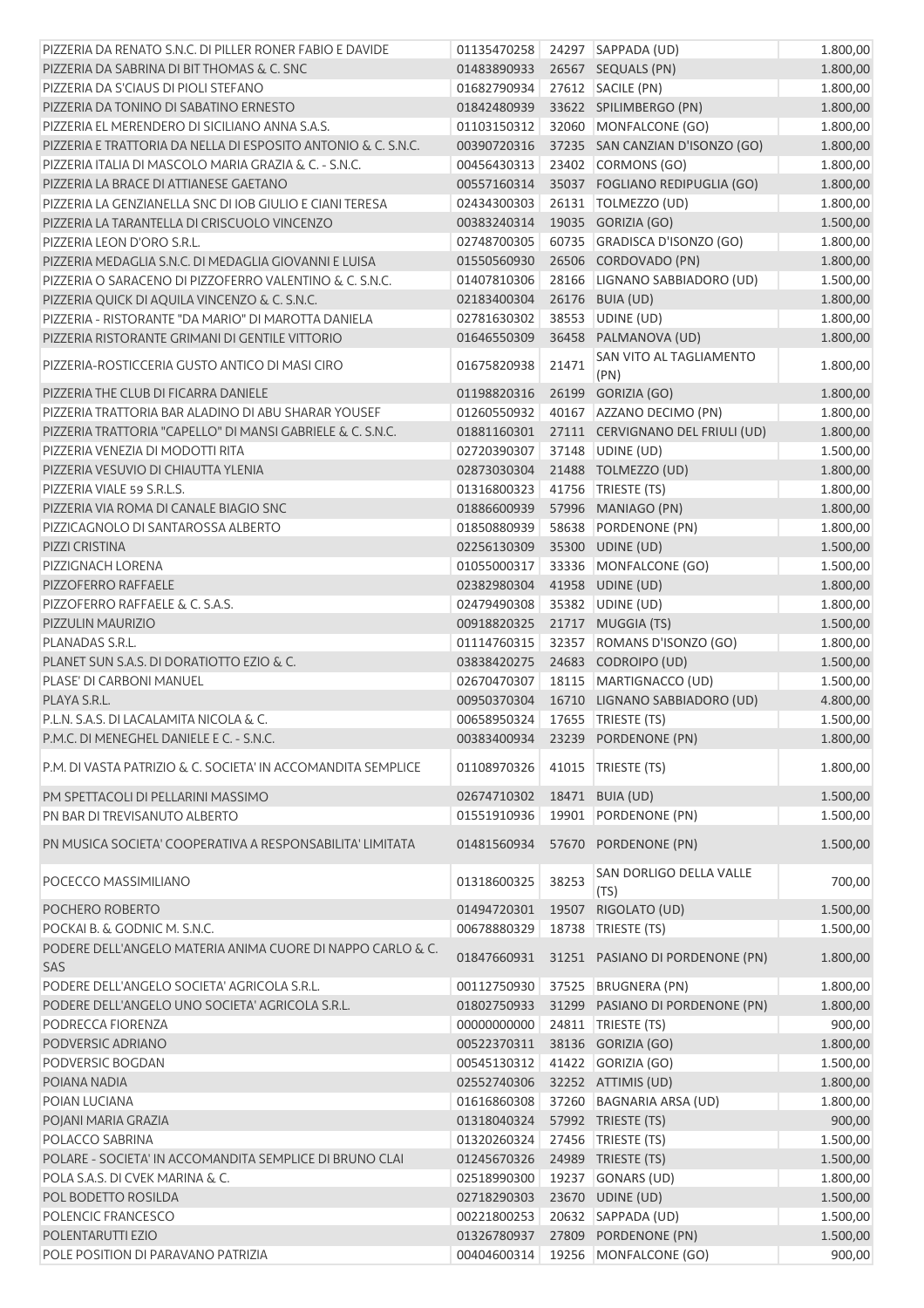| POLINOTE SOCIETA' COOPERATIVA SOCIALE - O.N.L.U.S.                                                |             |       | 01743120931    58093    PORDENONE (PN) | 1.200,00 |
|---------------------------------------------------------------------------------------------------|-------------|-------|----------------------------------------|----------|
| POLI OPPOSTI DI BIANCHET MIRCO                                                                    | 01797190939 |       | 23852 PORDENONE (PN)                   | 1.800,00 |
| POLISPORTIVA BE FREE SPORT A.S.D.                                                                 | 02741520304 |       | 62000 TARVISIO (UD)                    | 1.200,00 |
| POLISPORTIVA ERMANNO LIZZI ASSOCIAZIONE SPORTIVA<br><b>DILETTANTISTICA</b>                        | 02915120303 |       | 61101 UDINE (UD)                       | 1.200,00 |
| POLISPORTIVA FRIULI ASSOCIAZIONE SPORTIVA DILETTANTISTICA                                         | 00000000000 |       | 62076 POVOLETTO (UD)                   | 1.200,00 |
| POLISPORTIVA LIBERTAS GONARS A.D.                                                                 | 01484460306 |       | 61479 GONARS (UD)                      | 1.200,00 |
| POLISPORTIVA LIBERTAS MARTIGNACCO SOCIETA' SPORTIVA<br>DILETTANTISTICA A RESPONSABILITA' LIMITATA | 01257050300 |       | 19248 MARTIGNACCO (UD)                 | 1.500,00 |
| POLISPORTIVA LIBERTAS VILLESSE ASD                                                                | 00484990312 |       | 58851 VILLESSE (GO)                    | 1.200,00 |
| POLISPORTIVA MAREMONTI SSD RL                                                                     | 01289060327 |       | 61401 TRIESTE (TS)                     | 1.500,00 |
| POLISPORTIVA MUGLIA FORTITUDO                                                                     | 01074210327 |       | 60732 MUGGIA (TS)                      | 1.200,00 |
| POLISPORTIVA MUIESANA SOCIETA' SPORTIVA DILETTANTISTICA A<br>RESPONSABILITA' LIMITATA             | 01333570321 |       | 61623 MUGGIA (TS)                      | 1.500,00 |
| POLISPORTIVA ORGNANO ASSOCIAZIONE DILETTANTISTICA                                                 | 02471210308 |       | 59762 BASILIANO (UD)                   | 1.200,00 |
| POLISPORTIVA PRO NOVA FORNI                                                                       | 01811770302 |       | 61635 FORNI DI SOTTO (UD)              | 1.200,00 |
| POLISPORTIVA SAN MARCO ASSOCIAZIONE SPORTIVA                                                      |             |       |                                        |          |
| <b>DILETTANTISTICA</b>                                                                            | 01807780307 |       | 62178 REMANZACCO (UD)                  | 1.500,00 |
| POLISPORTIVA S. VITO SOCIETA' COOPERATIVA                                                         | 01354600932 | 24749 | SAN VITO AL TAGLIAMENTO<br>(PN)        | 1.500,00 |
| POLISPORTIVA TAMAI ASD                                                                            | 00501250930 | 60793 | <b>BRUGNERA (PN)</b>                   | 1.200,00 |
| POLISPORTIVA VENEZIA GIULIA - SOCIETA' SPORTIVA DILETTANTISTICA<br>A RESPONSABILITA' LIMITATA     | 00993960327 |       | 57756 MUGGIA (TS)                      | 1.500,00 |
| POLISPORTIVA VILLANOVA ASSOCIAZIONE SPORTIVA DILETTANTISTICA                                      | 01086890934 | 57959 | PORDENONE (PN)                         | 1.500,00 |
| POLIZY FULVIO                                                                                     | 01067710325 |       | 57838 TRIESTE (TS)                     | 1.500,00 |
| POLO DEL VECCHIO SERGIO & C. - S.N.C.                                                             | 00385830930 |       | 30378 ROVEREDO IN PIANO (PN)           | 1.800,00 |
| POLO EMILIANA                                                                                     | 02801990306 |       | 17165 FORNI DI SOTTO (UD)              | 4.800,00 |
| <b>POLO FRANCESCO</b>                                                                             | 02955150301 |       | 32650 FORNI DI SOTTO (UD)              | 1.800,00 |
| POLO FRANCO                                                                                       | 01658740939 |       | 28845 CLAUT (PN)                       | 650,00   |
| POLO LORELLA                                                                                      | 00492460316 |       | 21045 GRADO (GO)                       | 1.800,00 |
| POLO MARCO                                                                                        | 01138470313 |       | 32547 UDINE (UD)                       | 1.500,00 |
| POLO SARA                                                                                         | 02868290301 |       | 17196 FORNI DI SOTTO (UD)              | 1.500,00 |
| POLO TACCHIA VERONICA                                                                             | 01805650932 |       | 34650 MONTEREALE VALCELLINA (PN)       | 1.800,00 |
| POMIS S.S. SOCIETA' AGRICOLA                                                                      |             |       | 02604920302 25508 MORTEGLIANO (UD)     | 1.800,00 |
| PONTEROSSO SUITE DI ZETTIN CRISTINA                                                               |             |       | 01264410323  17146  TRIESTE (TS)       | 900,00   |
| PONTONI CATIA                                                                                     | 01816880304 |       | 24385 LIGNANO SABBIADORO (UD)          | 1.500,00 |
| PONTONI FLAVIO                                                                                    | 01644080309 |       | 29818 BUTTRIO (UD)                     | 1.800,00 |
| <b>PONTONUTTI ELSA</b>                                                                            | 02479630309 |       | 18232 CIVIDALE DEL FRIULI (UD)         | 1.500,00 |
| PONZIO ANTONIO & PELLIZZARI MONICA S.N.C.                                                         | 02833540301 |       | 27992 UDINE (UD)                       | 1.800,00 |
| POPESSO CHIARA                                                                                    | 00000000000 |       | 60944 MARANO LAGUNARE (UD)             | 650,00   |
| POPOVITCH ALLA                                                                                    | 01211770324 |       | 39761 TRIESTE (TS)                     | 1.500,00 |
| PORCU ROBERTO                                                                                     | 01243900329 |       | 37408   TRIESTE (TS)                   | 700,00   |
| PORDENONE CALCIO S.R.L.                                                                           | 01600890931 |       | 59777 PORDENONE (PN)                   | 1.500,00 |
| PORDENONE FIERE S.P.A.                                                                            | 00076940931 |       | 44340 PORDENONE (PN)                   | 1.500,00 |
| PORDENONE KART INDOOR ASD                                                                         | 01788040937 |       | 61878 PORDENONE (PN)                   | 1.200,00 |
| PORDENONE RUGBY ASSOCIAZIONE SPORTIVA DILETTANTISTICA                                             | 00581820933 | 61478 | PORDENONE (PN)                         | 1.200,00 |
| PORDENONE TURISMO - PROVINCIA OSPITALE                                                            | 01585580937 | 47660 | PORDENONE (PN)                         | 1.500,00 |
| PORTA ANTICA SRLS                                                                                 | 01851320935 | 37580 | SAN VITO AL TAGLIAMENTO<br>(PN)        | 1.500,00 |
| PORTA NOVA DI LUCIO MERLO E C. SAS                                                                | 02658550302 | 26142 | CERVIGNANO DEL FRIULI (UD)             | 1.500,00 |
| PORTORICO CAFFE' DI BORTOLUZZI SILVIA & C. S.N.C.                                                 | 01505700938 | 32476 | PORDENONE (PN)                         | 1.500,00 |
| PORTORICO SRL                                                                                     | 01803210937 |       | 34089 PORDENONE (PN)                   | 1.500,00 |
| POSEIDON DI BUONOCORE DOMENICO E C. S.A.S.                                                        | 02729440301 |       | 23681 LIGNANO SABBIADORO (UD)          | 1.800,00 |
| POSSANZINI ROBERTO                                                                                | 00878140326 |       | 62078 TRIESTE (TS)                     | 1.500,00 |
| POSTACCIO S.R.L.                                                                                  | 02832280305 |       | 18869 MARTIGNACCO (UD)                 | 1.800,00 |
| POSTURA E BENESSERE ASD                                                                           | 00000000000 |       | 61320 TRIESTE (TS)                     | 1.200,00 |
| <b>POSTURAEMENTE 2 SRLS</b>                                                                       | 02987110307 |       | 60554 UDINE (UD)                       | 1.500,00 |
| POTERZIO DENIS                                                                                    | 02999050301 |       | 37229 LIGNANO SABBIADORO (UD)          | 1.800,00 |
| POVOLEDO GIANCARLO                                                                                | 01253580938 |       | 21421 MANIAGO (PN)                     | 1.500,00 |
| POWER YOGA ITALY ASSOCIAZIONE CULTURALE SPORTIVA<br>DILETTANTISTICA                               | 00000000000 |       | 61986 TAVAGNACCO (UD)                  | 1.200,00 |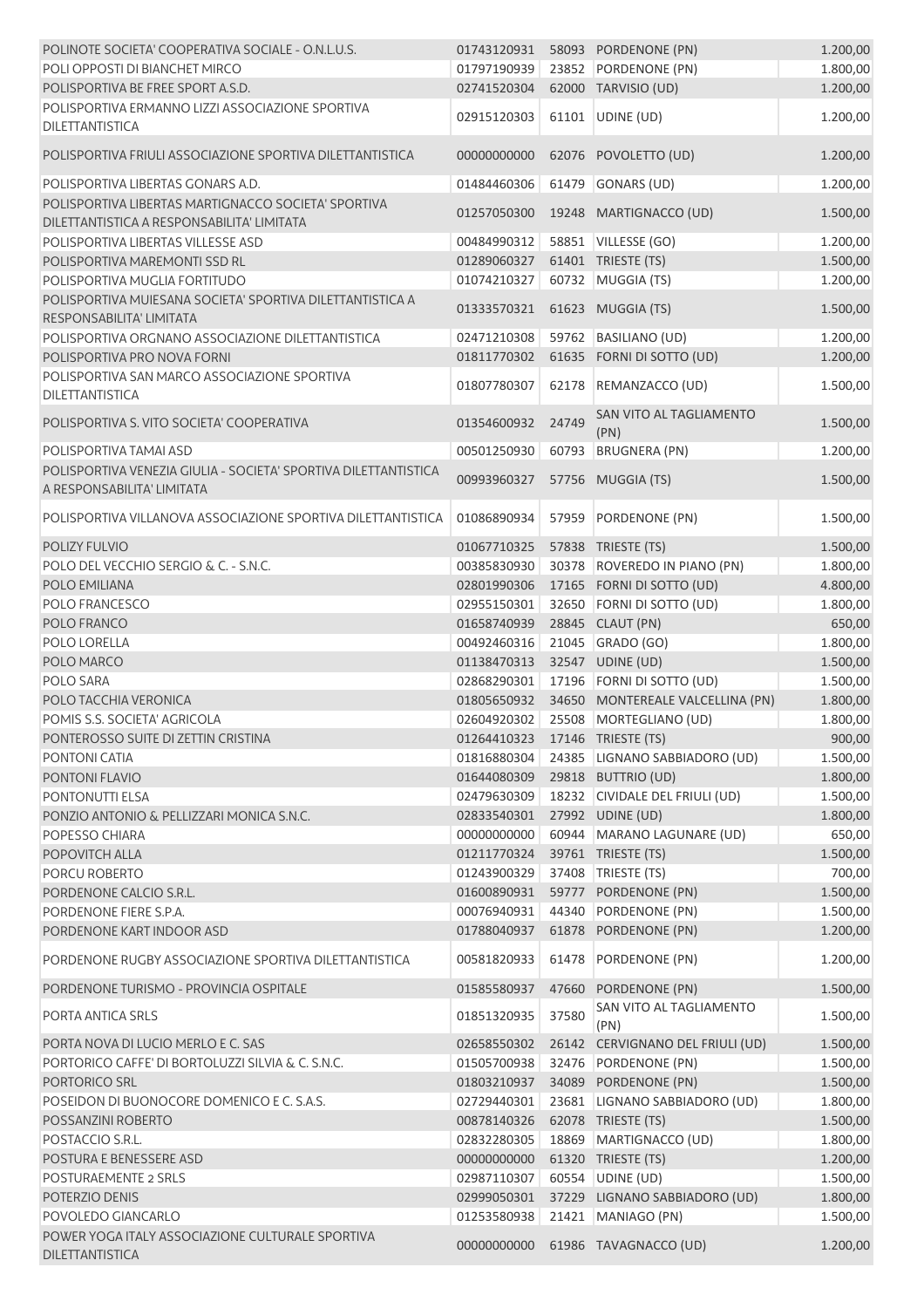| POZZALI SERGIO                                                                   | 01062680325                    |       | 60245   TRIESTE (TS)              | 700,00   |
|----------------------------------------------------------------------------------|--------------------------------|-------|-----------------------------------|----------|
| P&P S.N.C. DI PARPINEL SUSANNA E PERISSINOTTO DINO                               | 01513990935                    |       | 27595 AZZANO DECIMO (PN)          | 1.500,00 |
|                                                                                  | 02744610300                    |       | COLLOREDO DI MONTE                | 1.500,00 |
| PQ DI QUARINO PAOLO                                                              |                                | 27293 | ALBANO (UD)                       |          |
| <b>PR1ME CLUB S.A.S. DI ZANON ALESSANDRO &amp; C.</b>                            | 01185690326                    |       | 31758 TRIESTE (TS)                | 1.500,00 |
| PRADA DANIELE                                                                    | 01143290326                    |       | 32317   TRIESTE (TS)              | 1.800,00 |
| PRADISSITTO UGO                                                                  | 01316470309                    |       | 23420 LIGNANO SABBIADORO (UD)     | 1.500,00 |
| PRADONS - SOCIETA' SEMPLICE AGRICOLA                                             | 01781660939                    |       | 33004 MEDUNO (PN)                 | 1.800,00 |
| PRAMPARO LUCIO                                                                   | 00939950325                    |       | 35232 TRIESTE (TS)                | 700,00   |
| PRANDI COMUNICAZIONE & MARKETING - SOCIETA' A                                    |                                |       |                                   |          |
| RESPONSABILITA' LIMITATA                                                         | 01209480324                    |       | 44574 TRIESTE (TS)                | 1.500,00 |
| PRANDI DE ULMHORT FERDINANDO                                                     | 01049220310                    |       | 58216 GORIZIA (GO)                | 1.200,00 |
| PRANDO LUCIANO                                                                   | 00454070319                    |       | 39437 RONCHI DEI LEGIONARI (GO)   | 700,00   |
| PRAPOTNICH GIORDANO                                                              | 01295370306                    |       | 25298 CIVIDALE DEL FRIULI (UD)    | 1.500,00 |
| PREBANDA MARIJA                                                                  | 01052480322                    |       | 33710   TRIESTE (TS)              | 1.500,00 |
| PRECE S.A.S. DI LORENZO CERNA & C.                                               | 00771400322                    |       | 34036 TRIESTE (TS)                | 1.500,00 |
| PREDAN STEFANIA                                                                  | 02848390304                    |       | 34083 SAN PIETRO AL NATISONE (UD) | 1.800,00 |
| PREDONZANI DANIELE                                                               | 01278700321                    |       | 39991 MUGGIA (TS)                 | 1.800,00 |
| PREGARC ALGA                                                                     | 01114200312                    |       | 36563 RONCHI DEI LEGIONARI (GO)   | 700,00   |
| PREGI S.R.L.                                                                     | 02305280303                    |       | 20060 UDINE (UD)                  | 1.500,00 |
| <b>PRELESSI DAVIDE</b>                                                           | 01038780324                    |       | 31747 TRIESTE (TS)                | 700,00   |
|                                                                                  |                                |       | <b>MALBORGHETTO VALBRUNA</b>      |          |
| PRESCHERN ANTONIETTA                                                             | 02756650301                    | 24842 | (UD)                              | 1.500,00 |
| PRESCHERN GIORGIO                                                                | 02014120303                    |       | 34186 TARVISIO (UD)               | 1.500,00 |
| PRESOTTO RAFFAELO                                                                | 01821620935                    |       | 22049 PORDENONE (PN)              | 900,00   |
| PRESSACCO ALBERTO                                                                | 02864280306                    |       | 20811 UDINE (UD)                  | 900,00   |
| PRESSACCO SONIA                                                                  | 01922520307                    |       | 28410 SAN GIORGIO DI NOGARO (UD)  | 1.500,00 |
| PRIMA PILA S.R.L.                                                                | 02757960303                    |       | 20316 UDINE (UD)                  | 1.500,00 |
| PRIMA S.R.L.                                                                     | 01103380323                    |       | 28626 DUINO-AURISINA (TS)         | 4.800,00 |
| PRIMAVERA S.R.L.                                                                 | 02243010309                    |       | 32995 UDINE (UD)                  | 1.800,00 |
| PRIMO AMORE DI HILALI MOUNIM                                                     | 02477720300                    |       | 17632 CIVIDALE DEL FRIULI (UD)    | 1.800,00 |
| PRIMO BAR DI BOTNARI NATASA                                                      | 02660890308                    |       | 18234 BUIA (UD)                   | 1.500,00 |
| PRIMOSIG MARIA GILDA                                                             | 00389420308                    |       | 25980 GRIMACCO (UD)               | 1.800,00 |
| PRIMO. S.R.L.S.                                                                  | 01323630325                    |       | 31084 TRIESTE (TS)                | 1.800,00 |
| PRIMOSSI ELENA                                                                   | 01080710328                    |       | 18463 TRIESTE (TS)                | 700,00   |
| PRIMO VOLO DI ZHENG HONGLIANG                                                    | 02736700309 35019 GORIZIA (GO) |       |                                   | 1.500,00 |
| PRIMOZIC MILENA                                                                  | 00776040321 29454 TRIESTE (TS) |       |                                   | 1.800,00 |
| <b>PRIMUS LUISA</b>                                                              | 00086200300                    |       | 30556 PALUZZA (UD)                | 1.500,00 |
| PRINCEPS BAR S.N.C. DI GARUZZO LUCA & SAMANTA                                    | 01046030316                    |       | 25876 MONFALCONE (GO)             | 1.500,00 |
| PRINCIPE DI METTERNICH DI MILKA VUKELIC & C. S.A.S.                              | 00616580320                    |       | 18092 TRIESTE (TS)                | 1.800,00 |
| PRINCIPE ROBERTO                                                                 | 00944330323                    |       | 21313 TRIESTE (TS)                | 700,00   |
| PRIZZON MASSIMO                                                                  | 04530600271                    |       | 27085 PORDENONE (PN)              | 700,00   |
| PRO ARTEGNA                                                                      | 01535970303                    |       | 60518 ARTEGNA (UD)                | 1.800,00 |
| PROAUTO DI SUSANNA PRODAN & C. - S.A.S.                                          | 00503570319                    |       | 57771 FOGLIANO REDIPUGLIA (GO)    | 1.500,00 |
| <b>PROCENTESE GIULIA</b>                                                         | 00705210326                    |       | 20118 MUGGIA (TS)                 | 1.800,00 |
| <b>PROCENTESE MAURIZIO</b>                                                       | 01325700324                    |       | 20427   TRIESTE (TS)              | 700,00   |
| PRO-FITNESS S.A.S. DI ENRICO RAMAZZINA & C.                                      |                                |       |                                   |          |
|                                                                                  | 00975350323                    |       | 33369 TRIESTE (TS)                | 1.500,00 |
| PROFORMA S.A.S. DI MONDOLO GILBERTO & C.                                         | 01846830303                    |       | 19002 LIGNANO SABBIADORO (UD)     | 1.500,00 |
| PRO FORNI AVOLTRI<br>PROFUMO DIVINO DI SCUTERI SIMONE                            | 00811700301                    |       | 59929 FORNI AVOLTRI (UD)          | 1.500,00 |
|                                                                                  | 01840860934                    |       | 24743 MANIAGO (PN)                | 1.500,00 |
| PROGETTO DANZA CON ANNALISA E FRANCESCA - A.S.D.                                 | 00000000000                    |       | 61946 TRIESTE (TS)                | 1.200,00 |
| PROGETTO LIVE DI TOLOMIO CLAUDIO                                                 | 01689410932                    |       | 27190 SPILIMBERGO (PN)            | 1.500,00 |
| PROGETTO RISTORAZIONE SOCIETA' A RESPONSABILITA' LIMITATA<br><b>SEMPLIFICATA</b> | 02978090302                    |       | 30435 UDINE (UD)                  | 1.800,00 |
| PROGETTO SOCIETA' A RESPONSABILITA' LIMITATA SEMPLIFICATA                        | 01829190931                    |       | 32909 BUDOIA (PN)                 | 1.800,00 |
| PROGETTO S.P.A.                                                                  | 01075860310                    |       | 23259 MONFALCONE (GO)             | 4.800,00 |
| PROGETTO TURISMO DUINO S.A.S. DI VERONESE GABRIELLA & C.                         | 01051370326                    |       | 26029 DUINO-AURISINA (TS)         | 1.800,00 |
| PROGETTO VIAGGI DI FABIANA SEMEZ                                                 | 00408670313                    |       | 21653 MONFALCONE (GO)             | 4.800,00 |
| PROIETTO PETRULLO FRANCESCO                                                      | 01241960325                    |       | 41439 TRIESTE (TS)                | 1.500,00 |
| PROJECT S.A.S. DI DE PALMA ROBERTO & C.                                          | 01183770310                    |       | 29233 RONCHI DEI LEGIONARI (GO)   | 1.800,00 |
| PROJEKTO 2.012 DI ZANON NICOLA                                                   | 02480670302                    |       | 57985 SAN GIORGIO DI NOGARO (UD)  | 1.500,00 |
| PRO LOCO AONEDIS APS                                                             | 02044860308                    |       | 60511 SAN DANIELE DEL FRIULI (UD) | 1.800,00 |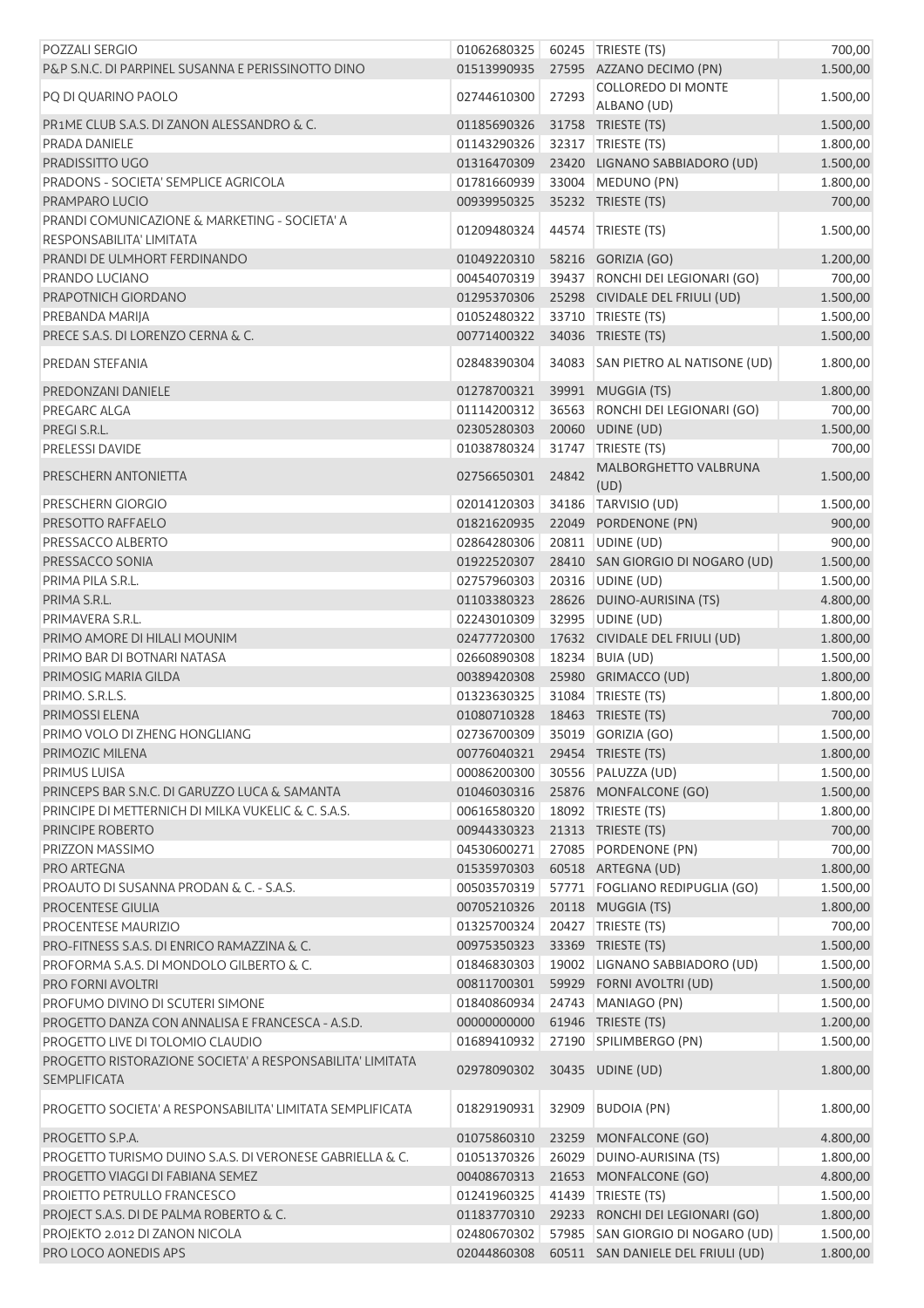| PRO LOCO CIRCOLO CAMPANILE                                                         | 01245950934 |       | 60715 PRAVISDOMINI (PN)           | 1.500,00 |
|------------------------------------------------------------------------------------|-------------|-------|-----------------------------------|----------|
| PRO LOCO DEL COMUNE DI NIMIS A.P.S.                                                | 01973290305 |       | 61115 NIMIS (UD)                  | 1.800,00 |
| PROLOCO DI SEDEGLIANO                                                              | 01766230302 |       | 58147 SEDEGLIANO (UD)             | 1.800,00 |
| PRO LOCO OSOPPO APS                                                                | 01588660306 |       | 59962 OSOPPO (UD)                 | 1.500,00 |
| PRO LOCO PROSSENICCO APS                                                           | 02970600306 |       | 59783 TAIPANA (UD)                | 900,00   |
| PRO LOCO SAURIS ZAHRE                                                              | 02834550309 |       | 58171 SAURIS (UD)                 | 1.500,00 |
| PRO LOCO SUTRIO                                                                    | 01579720309 |       | 57781 SUTRIO (UD)                 | 1.800,00 |
| PRO LOCO VILEGNOVE APS                                                             | 02437310309 |       | 58112 SAN DANIELE DEL FRIULI (UD) | 1.800,00 |
| PRO LOCO VILLA MANIN - CODROIPO                                                    | 00455870303 |       | 40755 CODROIPO (UD)               | 1.500,00 |
| PRO LOCO VILLA SANTINA APS                                                         | 01780300305 |       | 58145 VILLA SANTINA (UD)          | 1.500,00 |
| PROLOGOART                                                                         | 01119840310 |       | 59577 GORIZIA (GO)                | 1.500,00 |
| PROMO RUN TRIESTE A.S.D.                                                           | 03356770234 |       | 60714 TRIESTE (TS)                | 1.500,00 |
| PROPEDEUTICA S.R.L.                                                                | 02923730309 |       | 36875   LIGNANO SABBIADORO (UD)   | 1.500,00 |
| <b>PROPORCIA</b>                                                                   | 01310210933 |       | 59764 PORCIA (PN)                 | 1.500,00 |
| PROSCIUTTERIA MARTIN S.R.L.                                                        | 01496270933 |       | 19504 PORDENONE (PN)              | 1.800,00 |
| PROSCIUTTERIE SRL                                                                  | 01574650303 |       | 22344 SAN DANIELE DEL FRIULI (UD) | 1.800,00 |
| PRO SERVICE S.R.L.                                                                 | 02930270307 |       | 25137 UDINE (UD)                  | 1.800,00 |
| PROSPERO CRISTINA                                                                  | 02340910302 |       | 28293 LIGNANO SABBIADORO (UD)     | 900,00   |
| PROTO GIOVANNI                                                                     | 01258290301 |       | 31406 UDINE (UD)                  | 1.500,00 |
| PROTO SEBASTIAN ALFREDO                                                            | 02119700306 |       | 25836 UDINE (UD)                  |          |
|                                                                                    |             |       |                                   | 4.800,00 |
| P.T.R. DI PETRACCO LUCA E C. - S.N.C.                                              | 03964760270 |       | 60408 RIVIGNANO TEOR (UD)         | 1.500,00 |
| PUBLIC HOUSE SNC DI FEDERICO SPADACCINI & C.                                       | 02919430302 |       | 39449 UDINE (UD)                  | 1.500,00 |
| <b>PUBLIRENT SRL</b>                                                               | 01279960320 |       | 60246   TRIESTE (TS)              | 1.500,00 |
| PUB STELLA D'ORO DI MARTINA MILVA                                                  | 02842410306 |       | 23260 GEMONA DEL FRIULI (UD)      | 1.500,00 |
| <b>PUCER ROBERTA</b>                                                               | 00781780325 |       | 39531 TRIESTE (TS)                | 700,00   |
| PUCIOTTA SOCIETA' A RESPONSABILITA' LIMITATA SEMPLIFICATA                          | 01850150937 |       | 40271 FIUME VENETO (PN)           | 1.500,00 |
| PUGILISTICA LIGNANESE 1975 ASSOCIAZIONE SPORTIVA                                   | 90022140306 |       | 62223 LIGNANO SABBIADORO (UD)     | 1.200,00 |
| <b>DILETTANTISTICA</b>                                                             |             |       |                                   |          |
| <b>PUGLIESE ANDREA</b>                                                             | 01037460324 |       | 20485 MUGGIA (TS)                 | 700,00   |
| <b>PUGLIESE GIULIANO</b>                                                           | 01039010325 |       | 22959 TRIESTE (TS)                | 700,00   |
| PUGNETTI ALESSANDRO                                                                | 00238500300 |       | 32592 PALUZZA (UD)                | 1.500,00 |
| <b>PUIATTI BRUNELLA</b>                                                            | 01351770936 |       | 31884 MANIAGO (PN)                | 1.500,00 |
| PULIGNANO GIORGIO                                                                  | 00917800328 |       | 39807 TRIESTE (TS)                | 1.500,00 |
| PULLMAN BAR DI CHEN GUIRONG                                                        | 02965270305 |       | 32239 UDINE (UD)                  | 1.500,00 |
| PULLMAN SLOT DI XU LIFENG & C. SNC                                                 | 02933380301 |       | 60225 UDINE (UD)                  | 1.500,00 |
| PUNTA DELL'EST DI PARPINEL AMERIGO & C. SOCIETA' IN<br><b>ACCOMANDITA SEMPLICE</b> | 00961690302 |       | 23104 LIGNANO SABBIADORO (UD)     | 4.800,00 |
| PUNTEL ALDO                                                                        | 02742030303 |       | 17958 PALUZZA (UD)                | 1.500,00 |
| PUNTEL MONICA                                                                      | 01938490305 |       | 36339 PALUZZA (UD)                | 1.500,00 |
| PUNTIC DI MONICA PACCAGNELLA                                                       | 01844040939 |       | 36744 TRAVESIO (PN)               | 1.500,00 |
| <b>PUNTO8</b>                                                                      | 00000000000 |       | 26497   TRIESTE (TS)              | 900,00   |
| PUNTO DI FUGA SAS DI CIANI ALBERTO & C.                                            | 02297670305 |       | 31517 UDINE (UD)                  | 4.800,00 |
| PUNTOFIT DI CESCHIUTTI MICHELA                                                     | 02749510307 |       | 26840 GEMONA DEL FRIULI (UD)      | 1.500,00 |
| PUPI S.N.C. DI FACCHINETTI MICHELE & FACCHINETTI FABIO                             | 01107380311 |       | 19097 GRADO (GO)                  | 1.800,00 |
| PURA FOLLIA DI GALLINA MARIA                                                       | 02975530300 | 42248 | UDINE (UD)                        | 1.500,00 |
| PURLILIUM S.R.L.                                                                   | 01575220932 |       | 16740 PORCIA (PN)                 | 4.800,00 |
| <b>PUSIOL NADIA</b>                                                                | 01571810934 |       | 29502 AVIANO (PN)                 | 900,00   |
| <b>PUSSINI DENIS</b>                                                               | 01149210328 |       | 57738 TRIESTE (TS)                | 1.800,00 |
| PUTIGNANO DAVIDE                                                                   | 01677190934 |       | 20353 PORDENONE (PN)              | 1.500,00 |
| <b>QARRI MIMOZA</b>                                                                | 01290700325 |       | 37860 TRIESTE (TS)                | 1.500,00 |
| Q.B. BAR DI MAURO ONORINA                                                          | 02281530309 |       | 17403 TARCENTO (UD)               | 1.800,00 |
| Q B DI DANIELA SUSEL                                                               | 01347910323 |       | 59680 TRIESTE (TS)                | 1.800,00 |
| Q-BOX ASSOCIAZIONE POLISPORTIVA DILETTANTISTICA                                    | 94148930301 |       | 61607 UDINE (UD)                  | 1.200,00 |
| <b>QIU XIAOHAI</b>                                                                 | 04413460231 |       | 58201 RONCHI DEI LEGIONARI (GO)   | 1.500,00 |
| QIU XIUWEI                                                                         | 06491280480 |       | 29898 TRIESTE (TS)                | 1.500,00 |
| QUADRIFOGLIO DI MENICHINO MATTEO                                                   | 00310110317 |       | 21106 GRADISCA D'ISONZO (GO)      | 1.500,00 |
| QUADRIFOGLIO DI TONSI MARCO                                                        | 01306590322 |       | 60371   TRIESTE (TS)              | 900,00   |
| QUADRIFOGLIO S.A.S. DI DELLI SANTI ANDREA & C.                                     | 02732230301 |       | 28076 TAVAGNACCO (UD)             | 1.800,00 |
| QUADRIFOGLIO S.N.C. DI LUCIO GREGORAT & C.                                         | 02663670301 |       | 31650 BICINICCO (UD)              | 1.500,00 |
| <b>QUAGLIA FLAVIA</b>                                                              | 02233830302 |       | 34615 SUTRIO (UD)                 | 1.800,00 |
| QUALITA' ITALIA S.R.L.                                                             | 02859700300 |       | 34874   UDINE (UD)                | 1.500,00 |
| <b>QUALIZZA ALMA</b>                                                               | 02026050308 |       | 20856 STREGNA (UD)                | 1.500,00 |
| QUALIZZA ELEONORA                                                                  | 00000000000 |       | 33717 SAN VITO AL TORRE (UD)      | 900,00   |
|                                                                                    |             |       |                                   |          |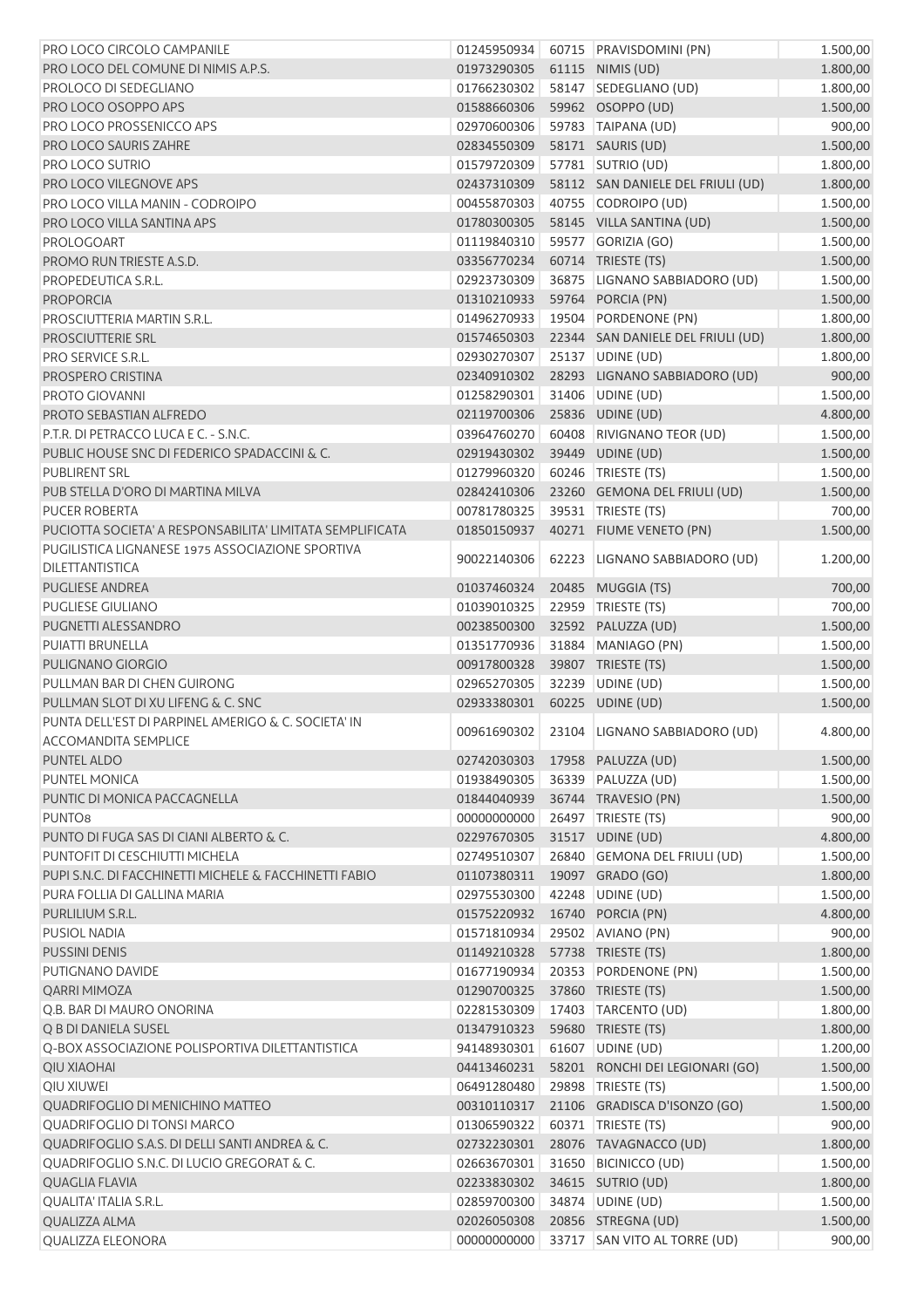| <b>QUALIZZA PAOLO</b>                                                                                       |                                |       | 01664260302 24711 CIVIDALE DEL FRIULI (UD) | 1.500,00 |
|-------------------------------------------------------------------------------------------------------------|--------------------------------|-------|--------------------------------------------|----------|
| <b>QUALIZZA PATRIZIO</b>                                                                                    | 02915310300                    |       | 29490 LIGNANO SABBIADORO (UD)              | 1.500,00 |
| <b>QUALIZZA WALTER</b>                                                                                      | 02847940307                    |       | 35660 STREGNA (UD)                         | 700,00   |
| <b>QUARTA PILA SRL</b>                                                                                      | 02872700303                    |       | 35892 UDINE (UD)                           | 1.500,00 |
| <b>QUARTO RAFFAELE &amp; C. SNC</b>                                                                         | 02644830305                    |       | 19982 LIGNANO SABBIADORO (UD)              | 4.800,00 |
| QUASAR PRODUCTIONS S.R.L.                                                                                   | 02993940309                    |       | 57730 POVOLETTO (UD)                       | 1.500,00 |
| QUATTRO CON  DI AGOSTI LIONELLA & C. S.A.S.                                                                 | 02407530308                    |       | 29611 MARTIGNACCO (UD)                     | 1.500,00 |
| QUATTRO DI PEROSA CHRISTIAN & C. S.N.C.                                                                     | 01141100311                    |       | 25195 GRADO (GO)                           | 1.500,00 |
|                                                                                                             |                                |       |                                            |          |
| QUENDOLO S.A.S. DI GANZINI GIULIANA                                                                         | 01515310306                    |       | 30670 UDINE (UD)                           | 4.800,00 |
| QU GONGSHENG                                                                                                | 01020550321                    |       | 36288 TRIESTE (TS)                         | 1.800,00 |
| QUICKLINE DI MARIO PANIZON & C. - S.A.S.                                                                    | 00760600320                    |       | 48197 TRIESTE (TS)                         | 1.500,00 |
| <b>OUINTAIDEA S.A.S. DI RAMAZZINA ENRICO &amp; C.</b>                                                       | 01191630324                    |       | 33471   TRIESTE (TS)                       | 1.500,00 |
| QUINTESSENZA FRIULI S.R.L.                                                                                  | 01860550936                    |       | 27359 BRUGNERA (PN)                        | 1.500,00 |
| <b>QUINZ DARIO</b>                                                                                          | 00682680251                    |       | 38676 SAPPADA (UD)                         | 900,00   |
| <b>QUINZ GIORDANO</b>                                                                                       | 00000000000                    |       | 42780 SAPPADA (UD)                         | 900,00   |
| R1921 SRL                                                                                                   | 02861150304                    |       | 35214 UDINE (UD)                           | 1.800,00 |
| RABAR LORIANA                                                                                               | 00767960321                    |       | 27827 TRIESTE (TS)                         | 1.800,00 |
| RABASSI KATIA                                                                                               | 02287010306                    |       | 39063 SOCCHIEVE (UD)                       | 1.800,00 |
| RABASSI NATASCIA                                                                                            | 02887940308                    |       | 60794 MOGGIO UDINESE (UD)                  | 1.800,00 |
| RABOSO S.N.C. DI BIDINAT STEFANO E GONELLA BARBARA                                                          | 01569480930                    |       | 40258 FIUME VENETO (PN)                    | 1.800,00 |
| RACANELLI ANTONIO                                                                                           | 01233180320                    |       | 23105 TRIESTE (TS)                         | 1.800,00 |
| RADESIC CLAUDIO                                                                                             | 01322010321                    |       | 26213 TRIESTE (TS)                         | 1.500,00 |
| RADETIC SIDONJA                                                                                             | 01030740326                    |       | 35712 DUINO-AURISINA (TS)                  | 1.800,00 |
| RADINA MERCEDES                                                                                             | 00000000000                    |       | 40022 ARTA TERME (UD)                      | 900,00   |
|                                                                                                             |                                |       |                                            |          |
| RADOVIC NEVO                                                                                                | 00792820326                    |       | 22480 DUINO-AURISINA (TS)                  | 1.800,00 |
| RAFFAELE MIGLIORE & C. S.A.S.                                                                               | 02759630300                    |       | 23348 TARVISIO (UD)                        | 1.500,00 |
| RAFFAELLI ANDREA & C. S.N.C.                                                                                | 01918670306                    |       | 24401 GEMONA DEL FRIULI (UD)               | 4.800,00 |
| RAFFY DI PETOZZI RAFFAELA                                                                                   | 01766190936                    |       | 20835 AVIANO (PN)                          | 1.500,00 |
| RAGGIO DI SOLE DI CIGLIANO REDENTA                                                                          | 00507400315                    |       | 22898 GRADO (GO)                           | 1.500,00 |
| RAGOGNA LINDA                                                                                               | 01455540938                    |       | 37786 AZZANO DECIMO (PN)                   | 1.800,00 |
| RAIANNABEL SRL                                                                                              | 02891140309                    |       | 29214 UDINE (UD)                           | 1.500,00 |
| RAIMONDO ANNA                                                                                               | 02838840300                    |       | 31935 MANZANO (UD)                         | 1.500,00 |
| <b>RAINIS GIANPAOLO</b>                                                                                     | 01471930303                    |       | 18792 AMARO (UD)                           | 1.500,00 |
| RAIZ LUCIANO                                                                                                | 01531800306                    |       | 35706 PULFERO (UD)                         | 1.500,00 |
| RAJA FILMS DI MASSIMO GARLATTI-COSTA                                                                        | 02324800305                    |       | 57791 UDINE (UD)                           | 1.500,00 |
| RAKIC DARIO                                                                                                 | 01198980326 42341 TRIESTE (TS) |       |                                            | 1.800,00 |
| RAMA ERVIN                                                                                                  |                                |       | 01207640325  16711  ARTA TERME (UD)        | 1.800,00 |
| RAMANDOLO DI DRI LUCIANO S.R.L.                                                                             | 00157930306                    |       | 26441 UDINE (UD)                           | 4.800,00 |
| RAMAZZINA ENRICO                                                                                            | 00884740325                    |       | 33440 TRIESTE (TS)                         | 1.500,00 |
| RAN DI ELKHOLY AMRO AHMED                                                                                   | 01874040932                    |       | 31772 CASARSA DELLA DELIZIA (PN)           | 1.800,00 |
| RANIERI FRANCESCANTONIO                                                                                     | 02934910304                    |       | 29808 BASILIANO (UD)                       | 1.500,00 |
| RAPAGNA ROBERTO                                                                                             | 00942860321                    |       | 17322 TRIESTE (TS)                         | 700,00   |
|                                                                                                             |                                |       |                                            |          |
| RAPOTEZ NEDELKO                                                                                             | 00794940320                    |       | 35077 TRIESTE (TS)                         | 4.800,00 |
| RAPSODIA CAFE' DI CAUSERO ALESSANDRO                                                                        | 02891180305                    |       | 17842 PRADAMANO (UD)                       | 1.500,00 |
| RARI NANTES SWIM PROJECT SOCIETA' SPORTIVA DILETTANTISTICA A<br>RESPONSABILITA' LIMITATA A CAPITALE RIDOTTO | 01220970329                    |       | 34804 TRIESTE (TS)                         | 1.500,00 |
| RASO S.R.L.S.                                                                                               | 02851350302                    |       | 24257 PREMARIACCO (UD)                     | 1.500,00 |
| R.A.S. SRLS                                                                                                 | 01304240326                    |       | 42022 TRIESTE (TS)                         | 1.800,00 |
| RAVANELLO ROSELLA                                                                                           | 01452260308                    |       | 33539 LIGNANO SABBIADORO (UD)              | 1.500,00 |
| RAVASI VALTER AL CAMPO DI SOTTO B&B                                                                         | 00000000000                    |       | 23619 BUIA (UD)                            | 900,00   |
| R.A.W. S.R.L.                                                                                               | 01175200318                    |       | 20007 MONFALCONE (GO)                      | 1.500,00 |
| <b>RB MOTORSPORT SRL</b>                                                                                    | 02376790305                    |       | 60881 FAEDIS (UD)                          | 1.500,00 |
| <b>RB TRIESTE SRLS</b>                                                                                      | 01335380323                    |       | 18073   TRIESTE (TS)                       | 1.800,00 |
| RC INTERNATIONAL CONSULTING DI DI BERT GIANCARLO                                                            |                                |       |                                            |          |
|                                                                                                             | 02751770302                    |       | 42750 UDINE (UD)                           | 1.500,00 |
| R&C S.A.S. DI LIGRESTI TENERELLI LEONARDO                                                                   | 01302090327                    |       | 33230 TRIESTE (TS)                         | 1.800,00 |
| REAL ESTATE 2010 SRL                                                                                        | 02619120302                    |       | 60955 CODROIPO (UD)                        | 4.800,00 |
| REATTIVO SOCIETA' SPORTIVA DILETTANTISTICA A RESPONSABILITA'<br><b>LIMITATA</b>                             | 02768080307                    | 36807 | MUZZANA DEL TURGNANO<br>(UD)               | 1.500,00 |
| REBECHIN S.N.C. DI DE CECCO PETER & DIEGO                                                                   | 01162680316                    |       | 18562 GRADO (GO)                           | 1.500,00 |
| REBEL SOCIETA' A RESPONSABILITA' LIMITATA SEMPLIFICATA                                                      | 01319820328                    |       | 32956   TRIESTE (TS)                       | 900,00   |
| REBEZ DIEGO                                                                                                 | 01298030329                    |       | 38898 TRIESTE (TS)                         | 1.800,00 |
| REBOLLA DI MAIERON ESTER                                                                                    | 02657100307                    |       | 25115 PREPOTTO (UD)                        | 1.500,00 |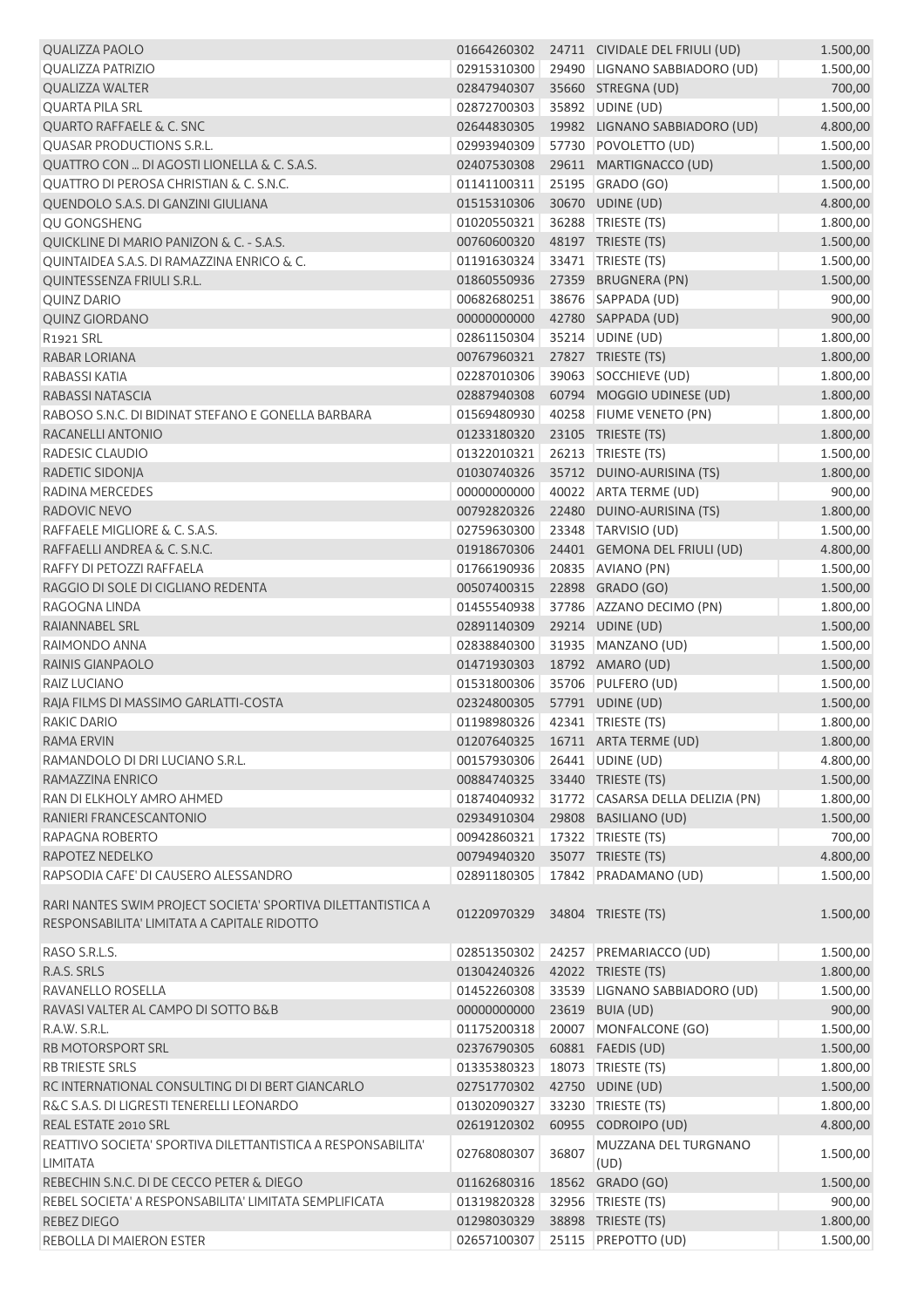| <b>REBORATI GIUSEPPE</b>                                          | 02954040305                |       | 24850 LIGNANO SABBIADORO (UD)           | 1.800,00             |
|-------------------------------------------------------------------|----------------------------|-------|-----------------------------------------|----------------------|
| <b>REBULA DAVO</b>                                                | 00765750328                |       | 18544 DUINO-AURISINA (TS)               | 1.800,00             |
| REBULA SEBASTIANO                                                 | 01177840327                |       | 21745 TRIESTE (TS)                      | 700,00               |
| <b>RECCHIA MARA</b>                                               | 02521400305                |       | 30863 CHIUSAFORTE (UD)                  | 1.500,00             |
| RED BRIDGE CAFE' DI URSIC ALESSANDRO                              | 01138080328                |       | 39443 TRIESTE (TS)                      | 1.500,00             |
| <b>RED-HOT DI FABIO BIFERALI</b>                                  | 03010060303                |       | 60784 SANTA MARIA LA LONGA (UD)         | 1.800,00             |
| <b>REDIU RODICA</b>                                               | 02955820309                |       | 30957 PALMANOVA (UD)                    | 1.500,00             |
| RED ON PRODUCTIONS SOCIETA' COOPERATIVA A R.L.                    | 02780210304                |       | 59695 UDINE (UD)                        | 1.500,00             |
| RED S.R.L. SOCIETA' AGRICOLA                                      | 02926570306                |       | 20148 UDINE (UD)                        | 1.800,00             |
| RE.E.NA. SAS DI ELEONORA E NAUSICAA MOCCHIUTTI & C.               | 02735030302                |       | 23672 PALMANOVA (UD)                    | 1.800,00             |
| REFLESSOVITAL DI MIRCU ANGELA                                     | 01871240931                |       | 24678 CORDENONS (PN)                    | 1.500,00             |
| REF SNC DI FORNASIER ROMINA & DE PAULI FEDERICA                   |                            |       | <b>SAN GIORGIO DELLA</b>                | 1.500,00             |
|                                                                   | 01635500935                | 29523 | RICHINVELDA (PN)                        |                      |
| REGIA SOCIETA' A RESPONSABILITA' LIMITATA SEMPLIFICATA            | 01297400325                |       | 35574 TRIESTE (TS)                      | 900,00               |
| REGINA DI CUORI DI SARTOR CRISTINA                                | 01861430930                |       | 23329 AZZANO DECIMO (PN)                | 1.500,00             |
| REGINATO FRANCESCA                                                | 02672950306                |       | 37694 UDINE (UD)                        | 650,00               |
| <b>REGOLIN MARINA</b>                                             | 00541490314                |       | 18912 GRADO (GO)                        | 900,00               |
| <b>REGOLIN MARINO</b>                                             | 00432220317                |       | 33703 MONFALCONE (GO)                   | 1.500,00             |
| REGUTA DI ANSELMI GIUSEPPE E LUIGI SOCIETA' AGRICOLA S.S. IN      | 01290530300                |       | 24612 POCENIA (UD)                      |                      |
| FORMA ABBREVIATA REGUTA S. AGR. S.                                |                            |       |                                         | 900,00               |
| RELAIS LA TORRE DI DE MARCHI PATRIZIA                             | 00000000000                |       | 21835 SPILIMBERGO (PN)                  | 900,00               |
| RELATIVO MARIA                                                    | 01671180303                |       | 36902 PREPOTTO (UD)                     | 1.800,00             |
| RELAX CENTER KBA DI BELTRAMINI IVANO E C. S.A.S.                  | 02512870300                |       | 28500 UDINE (UD)                        | 1.500,00             |
| <b>RELAX SRL</b>                                                  | 02803320304                |       | 32207 LATISANA (UD)                     | 1.500,00             |
| REMM S.A.S. DI RIGO EUGENIO & C.                                  | 01280440932                |       | 40435 AVIANO (PN)                       | 4.800,00             |
| <b>REMONDI ESTERINA</b>                                           | 01102970934                |       | 25848 PASIANO DI PORDENONE (PN)         | 1.500,00             |
| RENA FRENA DI RENATO TANZI                                        | 02405250305                |       | 21789 TARVISIO (UD)                     | 1.500,00             |
| <b>RENATO GARIBALDI</b>                                           | 01321760306                |       | 36750 CERCIVENTO (UD)                   | 900,00               |
| RENDEZ-VOUS DI COMELLI MAURO & C. S.N.C.                          | 02075740304                |       | 21240 MANZANO (UD)                      | 1.500,00             |
| RENGIO & DAV S.A.S. DI MASO DAVIDE & C.                           | 01830200307                |       | 25792 LIGNANO SABBIADORO (UD)           | 4.800,00             |
| R.E.P. TRIESTE A.S.D                                              | 00000000000                |       | 61660 TRIESTE (TS)                      | 1.200,00             |
| <b>REPUTIN PIERA</b>                                              | 02028240303                |       | 25618 MAJANO (UD)                       | 1.500,00             |
| RESIDENCE BED & BIKE DI GIOVANNI D'AVINO                          | 02893580304                |       | 31342 MOGGIO UDINESE (UD)               | 900,00               |
| <b>RESIDENCE BONOMO S.R.L.</b>                                    | 01231440320                |       | 17181   TRIESTE (TS)                    | 900,00               |
| RESIDENCE LE TERRAZZE S.R.L.                                      | 01167920329                |       | 24442 TRIESTE (TS)                      | 900,00               |
| RESIDENCE VILLA SUSY S.N.C. DI PEZZICARI SUSANNA E PEZZICARI      | 01147140329                |       | 27475 DUINO-AURISINA (TS)               | 900,00               |
| CORRADO                                                           |                            |       |                                         |                      |
| RESIDENZA DEI TOLOMEI POLCENIGO                                   | 00000000000                |       | 19715 POLCENIGO (PN)                    | 900,00               |
| RESTAURANT TIME - SOCIETA' A RESPONSABILITA' LIMITATA             | 01336500325                |       | 35751 TRIESTE (TS)                      | 1.800,00             |
| <b>SEMPLIFICATA</b>                                               |                            |       |                                         |                      |
| RETE BIKE FVG - SOCIETA' COOPERATIVA                              | 02945140305                |       | 17397 TOLMEZZO (UD)                     | 1.500,00             |
| RETE MARINE FRIULI VENEZIA GIULIA                                 | 01202190318                |       | 44494 GRADO (GO)                        | 1.500,00             |
| RETE - SOCIETA' A RESPONSABILITA' LIMITATA UNIPERSONALE           | 00932720329                |       | 21553 SGONICO (TS)                      | 4.800,00             |
| <b>RET LISA</b>                                                   | 01723990931                |       | 38099 SEQUALS (PN)                      | 1.500,00             |
| RETRO' DI VIRDIS ALESSANDRO                                       | 01294110323                |       | 21022 TRIESTE (TS)                      | 1.500,00             |
| REVOLUTION SAS DI HOXHA AURELA & C.                               | 02376630303                |       | 20516 LIGNANO SABBIADORO (UD)           | 1.500,00             |
| R-EVOLUTION TRAINING SOCIETA' SPORTIVA DILETTANTISTICA A          | 02899540302                |       | 20556 CERVIGNANO DEL FRIULI (UD)        | 1.500,00             |
| RESPONSABILITA' LIMITATA                                          |                            |       |                                         |                      |
| RG RENT DI GODIGNA ROBERTO                                        | 01039000326                |       | 20795   TRIESTE (TS)                    | 700,00               |
| RIBI & CO. SRL - VIAGGI E TURISMO                                 | 00075600312                |       | 19636 GRADO (GO)                        | 1.500,00             |
| RI.BI. SNC DI BISOGNO MARIANO & C.                                | 02603470309                |       | 27836 LIGNANO SABBIADORO (UD)           | 1.800,00             |
| <b>RIBIS VANIA</b>                                                | 02682300302                |       | 18050 UDINE (UD)                        | 1.500,00             |
| RICCIONE54 S.R.L.S.                                               | 01187910318                |       | 59275 RONCHI DEI LEGIONARI (GO)         | 1.500,00             |
| RICCOBON SERGIO                                                   | 00786370320                |       | 17036 TRIESTE (TS)                      | 1.500,00             |
| R.I. DI DE ZORZI ARMIDA                                           | 01334230321                |       | 46823 TRIESTE (TS)                      | 1.500,00             |
| RIDOLFO ANTONINO<br>RIEPPI GIANNINA                               | 02696000013<br>02940560309 |       | 58109 TARCENTO (UD)<br>19436 UDINE (UD) | 1.500,00<br>1.500,00 |
|                                                                   | 01562160935                |       | 28598 PORDENONE (PN)                    | 1.500,00             |
| RI- EQUILIBRIO S.R.L.<br>RIFUGIO AL COCUL DI NODALE ZITA & C. SNC | 01795210309                |       | 22219   SUTRIO (UD)                     | 1.800,00             |
| RIFUGIO ALPINO EIMBLATRIBN DI HAZOTA MARIA                        | 02736800307                |       | 23139 SAURIS (UD)                       | 1.500,00             |
|                                                                   |                            |       | MALBORGHETTO VALBRUNA                   |                      |
| RIFUGIO ALPINO "F.LLI NORDIO E RICCARDO DEFFAR" DI SPITALI LIANA  | 02929350300                | 24445 | (UD)                                    | 1.500,00             |
| RIFUGIO CALVI DI GALLER CHRISTIAN & C. SNC                        | 01041350255                |       | 32052 SAPPADA (UD)                      | 1.500,00             |
| RIFUGIO CUOR DI GESU'                                             | 00814780326                |       | 48153 TRIESTE (TS)                      | 1.500,00             |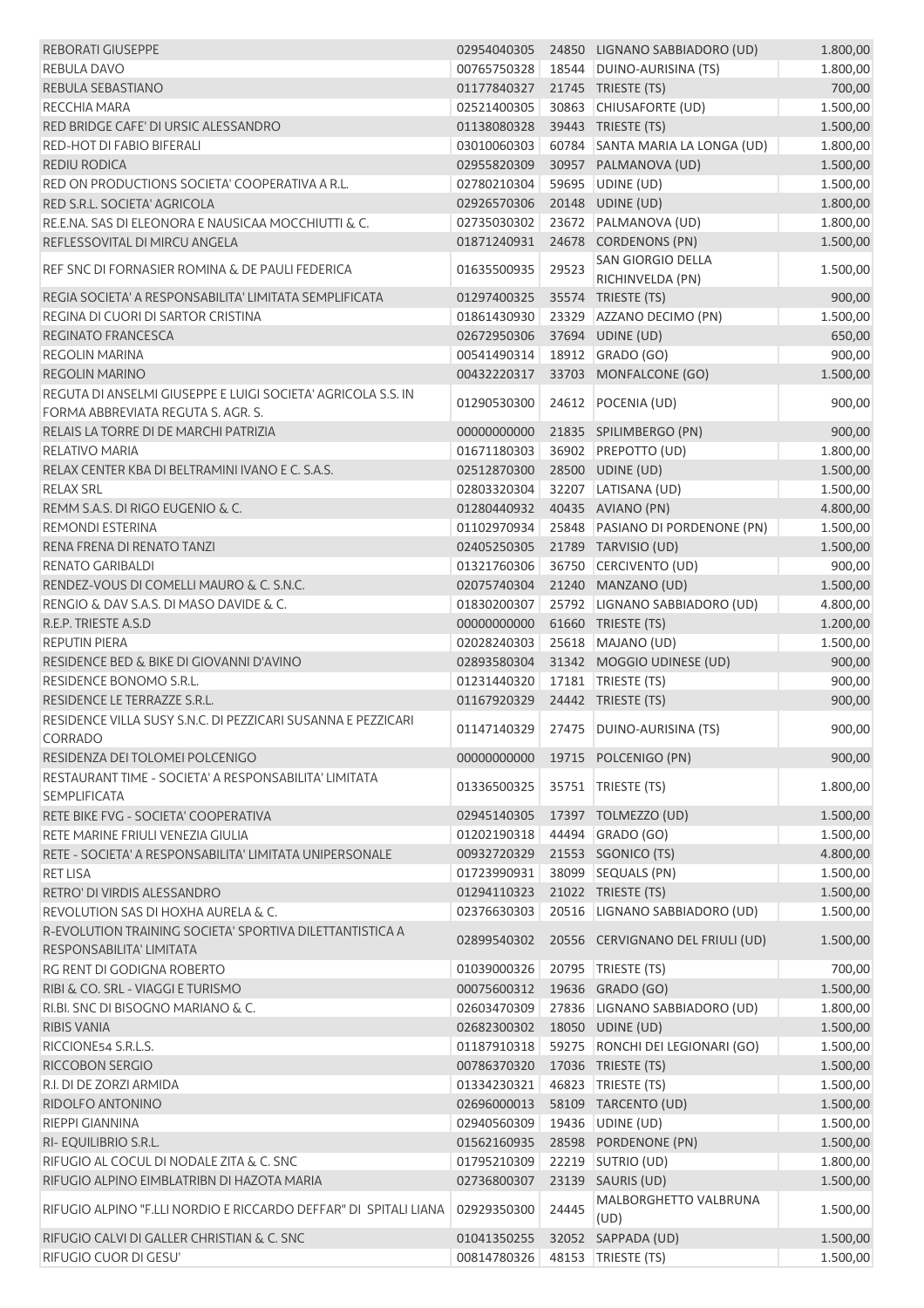| RIFUGIO ESCURSIONISTICO CASA MONTANA COL GENTILE DI GASSER<br>01282950326<br>24544 SOCCHIEVE (UD)<br><b>ANNA</b>                                | 1.500,00                                                                            |
|-------------------------------------------------------------------------------------------------------------------------------------------------|-------------------------------------------------------------------------------------|
| RIFUGIO MANIAGO DI PICOZZI CELESTINA<br>30908 ERTO E CASSO (PN)<br>01292060934                                                                  | 1.500,00                                                                            |
| RIFUGIO MARINELLI TAMUSSIN CATERINA<br>PALUZZA (UD)<br>02702460300<br>33905                                                                     | 1.500,00                                                                            |
| RIFUGIO VALLATA DI GASPARINI FRANCO & C. SNC<br>17447<br><b>BARCIS (PN)</b><br>01594770933                                                      | 1.500,00                                                                            |
| RIGGI DENIS & C. - S.N.C.<br>00359000312                                                                                                        | 28470 SAN LORENZO ISONTINO (GO)<br>1.800,00                                         |
| <b>RIGO LAURA</b><br>02898560301<br>23094 UDINE (UD)                                                                                            | 1.800,00                                                                            |
| RILKETTO S.A.S. DI BORTOLUTTI WALTER & C.<br>37863 DUINO-AURISINA (TS)<br>01329630329                                                           | 1.800,00                                                                            |
| RIMA SAS DI MANOLA BASEOTTO & C.<br>01749290936<br>23497<br>PORDENONE (PN)                                                                      | 1.800,00                                                                            |
|                                                                                                                                                 | <b>SAN GIORGIO DELLA</b>                                                            |
| RINASCIMENTALI S.N.C. DI ARIENTI CRISTINA & LENARDUZZI MILENA<br>34305<br>01699980932<br>RICHINVELDA (PN)                                       | 1.500,00                                                                            |
| RINASCITA DI CICIGOI MARIANNE<br>02852770300<br>36367                                                                                           | SAN PIETRO AL NATISONE (UD)<br>1.500,00                                             |
| RINO SNC DI KOROSEC MODRA & KUZMIC DAMJAN<br>00929400323<br>21889<br>TRIESTE (TS)                                                               | 1.800,00                                                                            |
| <b>RIOLO MAURO</b><br>02640600306<br>36832                                                                                                      | MARTIGNACCO (UD)<br>700,00                                                          |
| RIRA INIZIATIVE TURISTICHE S.R.L.<br>02146190273                                                                                                | 27027 LIGNANO SABBIADORO (UD)<br>900,00                                             |
| STARANZANO (GO)<br>RISERVA ALBERONI DI MALIGNANI CELESTE<br>01197070319<br>22019                                                                | 1.800,00                                                                            |
| 42705 TRIESTE (TS)<br>RISIGARI ANDREA<br>01322890326                                                                                            | 1.500,00                                                                            |
| <b>RISPOLI GIUSEPPE</b><br>02238860304                                                                                                          | 28002 LIGNANO SABBIADORO (UD)<br>1.500,00                                           |
| 31121 CAMPOFORMIDO (UD)<br>RISPOLI LUIGI S.N.C.<br>01046340301                                                                                  | 1.800,00                                                                            |
| 19464   TRIESTE (TS)<br>RISTOBAR LE DELIZIE DI SHENGDAN ZHANG & C. S.A.S.<br>01244990329                                                        | 1.800,00                                                                            |
| RISTOBAR LE NOGHERE DI CRAMERSTETER BARBARA<br>01262550328<br>30219<br>MUGGIA (TS)                                                              | 1.800,00                                                                            |
| 60544 AQUILEIA (UD)<br><b>RISTOBRASILE SRLS</b><br>02863350308                                                                                  | 1.800,00                                                                            |
|                                                                                                                                                 |                                                                                     |
| RISTORANTE 1 SOCIETA' A RESPONSABILITA' LIMITATA SEMPLIFICATA<br>62362 DOBERDO' DEL LAGO (GO)<br>01202840318                                    | 1.800,00                                                                            |
| RISTORANTE-ALBERGO AL DONATORE DI CORRADIN ASSUNTA & C.<br>01812160305<br>34406<br>S.N.C.                                                       | RIVIGNANO TEOR (UD)<br>1.800,00                                                     |
| RISTORANTE ALBERGO FELCARO S.R.L.<br><b>CORMONS (GO)</b><br>00475070314<br>20453                                                                | 4.800,00                                                                            |
| 02457990303<br>40506                                                                                                                            | SAN DANIELE DEL FRIULI (UD)<br>1.800,00                                             |
| RISTORANTE AL FOGOLAR DI BARBETTI ALBERTO S.A.S.<br>00554310318<br>32652 GORIZIA (GO)                                                           | 1.800,00                                                                            |
| RISTORANTE AL FUNGO S.A.S. DI CASTELLARIN PAOLO ENRICO & C.<br>02116320306<br>31216                                                             | 1.800,00<br><b>GEMONA DEL FRIULI (UD)</b>                                           |
| RISTORANTE AL GALLO DI SPINA ANDREA<br>01104000318<br>26063<br>PORDENONE (PN)                                                                   | 1.800,00                                                                            |
| RISTORANTE ALLA CAMPANA DI ZANETTE RENATO & C. SNC<br><b>CORDENONS (PN)</b><br>01611160936<br>39874                                             | 1.800,00                                                                            |
| RISTORANTE ALLA CATINA DI PALUMBO ANTONIO, CIOFFI VINCENZO E<br>01731310932<br>31330<br>PORDENONE (PN)<br>NAPPO CARLO S.N.C.                    | 1.800,00                                                                            |
| 05688020873 31615 TARVISIO (UD)<br>RISTORANTE ALLA STAZIONE DI BIAGIO CAMPISI                                                                   | 1.800,00                                                                            |
| RISTORANTE "AL MULIN VIERI" DI ANDREANI MICHELA<br>32832 TARCENTO (UD)<br>02533140303                                                           | 1.800,00                                                                            |
| 36830 REANA DEL ROIALE (UD)<br>RISTORANTE AL SCUS DI SCHIFF LUISA & C. S.A.S.<br>02076150305                                                    | 1.800,00                                                                            |
| RISTORANTE AL TAC DI PRESSACCO MARIA & C. S.N.C.<br>17912 RAGOGNA (UD)<br>01193360300                                                           | 1.800,00                                                                            |
| RISTORANTE AL ZUC DI MARTINIS SABRINA S.A.S.<br>33688<br>PAGNACCO (UD)<br>02638970307                                                           | 1.800,00                                                                            |
| 34875<br>RISTORANTE ASIA DI ZHAN ZHENPING & C. SAS<br>02064600303<br>(UD)                                                                       | SAN GIOVANNI AL NATISONE<br>1.500,00                                                |
| RISTORANTE BAR EL MEXICANO DI MAXIMINO G.R.<br>01342900329<br>31316   TRIESTE (TS)                                                              | 1.800,00                                                                            |
| RISTORANTE BAR ITALIA DI PAOLO PIUSSI & C. S.N.C.<br>01411430307<br>29359 TARVISIO (UD)                                                         | 900,00                                                                              |
| RISTORANTE BIDIN DI LUIGINO E MARINO BIDIN & C. SNC<br>01409460308                                                                              | 1.800,00<br>34803   LIGNANO SABBIADORO (UD)                                         |
| RISTORANTE-CINA DI CHEN XIAO & C. S.A.S.<br>02242570303                                                                                         | 19265 CERVIGNANO DEL FRIULI (UD)<br>1.800,00                                        |
| RISTORANTE CINESE LA GIADA DI XU JIANWU & C.S.A.S.<br>25040 TRIESTE (TS)<br>01000720324                                                         |                                                                                     |
|                                                                                                                                                 | 1.500,00                                                                            |
| RISTORANTE DA GIGI DI MARCHETTO ENRICO & C. S.N.C.<br>01418640304                                                                               | 37880 LIGNANO SABBIADORO (UD)<br>1.800,00                                           |
| RISTORANTE DA GIORGIO S.A.S. DI BIDOIA VITTORINO & C.<br>01249160936<br>RISTORANTE DA LUISA S.A.S. DI BRANDOLIN ALBERTO<br>23230<br>01429200304 | 36032 PASIANO DI PORDENONE (PN)<br>1.800,00<br>SAN GIOVANNI AL NATISONE<br>1.500,00 |
| (UD)                                                                                                                                            |                                                                                     |
| RISTORANTE DA NETTUNO S.R.L.<br>02915740308<br>32366 UDINE (UD)                                                                                 | 1.500,00                                                                            |
| RISTORANTE DA RENZO DI TERRANOVA MARCO & C. S.N.C.<br>21271 GONARS (UD)<br>02685650307                                                          | 1.800,00                                                                            |
| RISTORANTE FATTORIA AMBROSI DI ORIETTA AMBROSI<br>17620 DOLEGNA DEL COLLIO (GO)<br>00528850316                                                  | 1.800,00                                                                            |
| RISTORANTE GABI DI GRBAVAC GABRIJELA<br>22858 MONFALCONE (GO)<br>01203580319                                                                    | 1.800,00                                                                            |
| RISTORANTE GRANDE SHANGHAI DI YI JIN ZHANG<br>TRIESTE (TS)<br>00873160329<br>21670                                                              | 1.800,00                                                                            |
| RISTORANTE LA CAPANNINA DI MININ VALERIO E GALLIZIA SILVANA<br>02105100305<br>29319 LATISANA (UD)<br>S.N.C.                                     | 1.800,00                                                                            |
| RISTORANTE LA PIAZZETTA DI CIRO DE PAOLO<br>TRIESTE (TS)<br>01159200326<br>31871                                                                | 1.800,00                                                                            |
| 29810 LATISANA (UD)<br>01413340306<br>RISTORANTE LA PIGNATE DI GALASSO ADRIANA E C. S.A.S.                                                      | 1.800,00                                                                            |
| RISTORANTE LA TAVERNA DI BITTO ANTONIO E PAGOT ROBERTO S.N.C.<br>03066910260<br>18587<br>CANEVA (PN)                                            | 1.800,00                                                                            |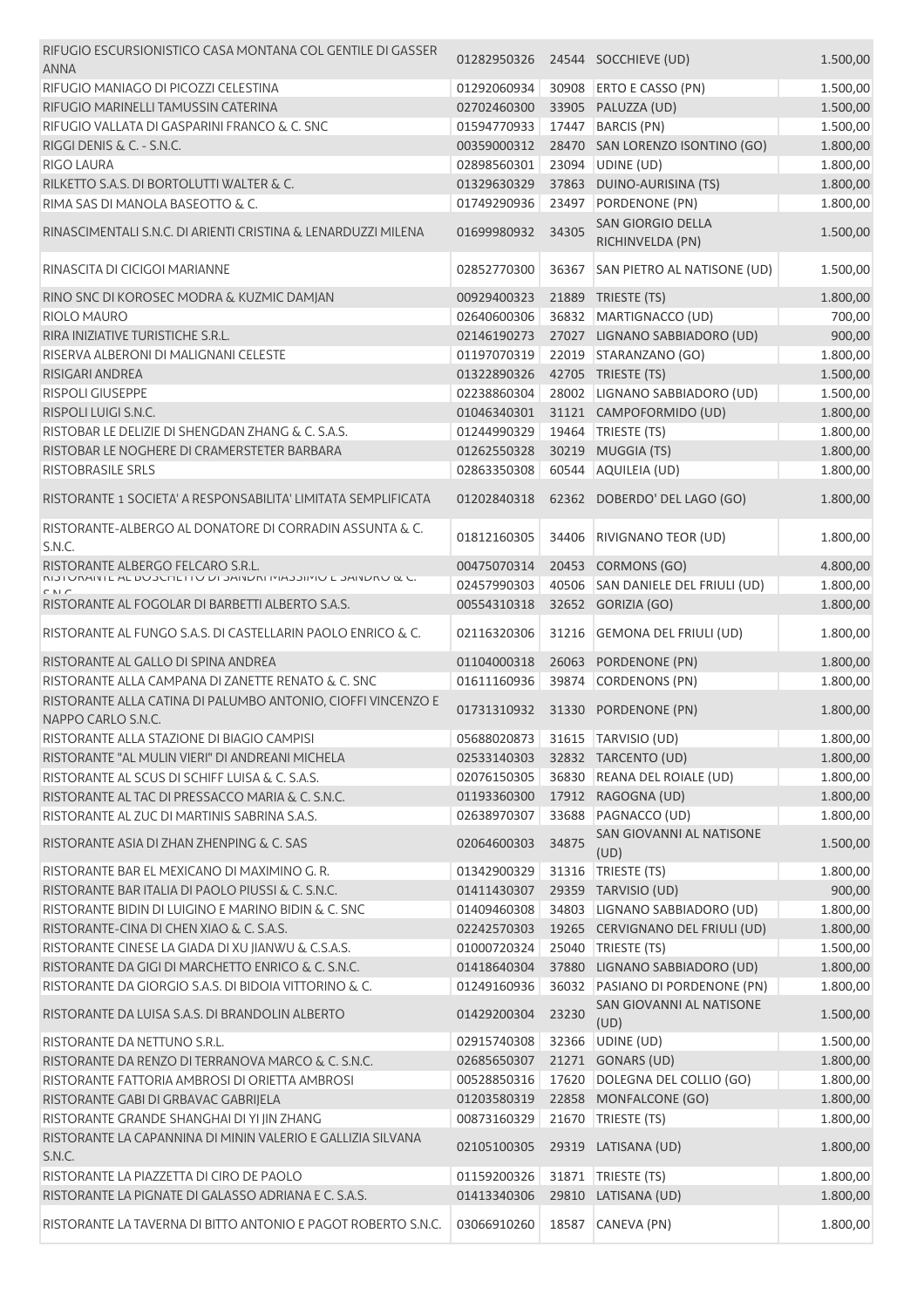| RISTORANTE LA TORRE SAS DI TALAMINI MARCO E BOTTER MASSIMO            | 01221680935                |       | 34872 SPILIMBERGO (PN)                                  | 1.800,00             |
|-----------------------------------------------------------------------|----------------------------|-------|---------------------------------------------------------|----------------------|
| RISTORANTE LOCANDA 101 DI ZANOLETTI FRANCESCO                         | 00480780311                |       | 28288 GORIZIA (GO)                                      | 1.800,00             |
| RISTORANTE ORIENTALE DI WANG SANKANG & C. S.N.C.                      | 02424570303                |       | 28447 MARTIGNACCO (UD)                                  | 1.800,00             |
| RISTORANTE PIASSALBER DI ALESSANDRO DI FELICE                         | 01145490312                | 41012 | GRADO (GO)                                              | 1.800,00             |
| RISTORANTE PIZZERIA AL FIUME DI MAURO EMANUELE E C. S.A.S.            | 02082440302                |       | 30731 RIVIGNANO TEOR (UD)                               | 1.800,00             |
| RISTORANTE PIZZERIA "ALLA DARSENA" DI STEFANUTTI SANDRA & C.<br>S.N.C | 02438340305                | 29109 | TRASAGHIS (UD)                                          | 1.800,00             |
| RISTORANTE PIZZERIA ALLA FONTANA DI BIANCOTTO SABINA & C.<br>S.N.C.   | 02041090305                |       | 27742 TORVISCOSA (UD)                                   | 1.800,00             |
| RISTORANTE PIZZERIA AL PARADISO DI ACAMPORA GIUSEPPE                  | 02303640300                |       | 23519 CODROIPO (UD)                                     | 1.800,00             |
| RISTORANTE PIZZERIA DA VITTORIO DI ACAMPORA PASQUALE                  | 02903520308                |       | 30851 RUDA (UD)                                         | 1.800,00             |
| RISTORANTE PIZZERIA STADIO DI ANITA NESSI                             | 01250520325                | 41659 | TRIESTE (TS)                                            | 1.800,00             |
| RISTORANTE PIZZERIA VESUVIO DI CASTELLANO ELISA                       | 02786940300                | 18860 | PALMANOVA (UD)                                          | 1.800,00             |
| RISTORANTE RIO ARGENTO DI ZANAZZI SANDRO & C. S.A.S.                  | 01411600305                | 28804 | MALBORGHETTO VALBRUNA<br>(UD)                           | 1.800,00             |
| RISTORANTE SCOZZIR DI SCOZZIR CLAUDIO & C. S.N.C.                     | 01830090302                | 33798 | FAEDIS (UD)                                             | 1.800,00             |
| RISTORANTE SHANGAI S.R.L.                                             | 01641720303                | 32622 | MARTIGNACCO (UD)                                        | 1.800,00             |
| RISTORANTE VAGABONDO DI PERUZZI ANDREA                                | 02731260309                | 39409 | <b>BUTTRIO (UD)</b>                                     | 1.800,00             |
| RISTORANTE VELO DI JASHAR JASHARI                                     | 02937490304                |       | 20762 PRADAMANO (UD)                                    | 1.800,00             |
| RISTORANTE VOGRIC DI PODGORNIK JOZICA & C. S.A.S.                     | 00486580319                | 30050 | SAN FLORIANO DEL COLLIO<br>(GO)                         | 1.800,00             |
| RISTORANTE YUXI DI LIN LEILEI                                         | 03672870130                | 24745 | UDINE (UD)                                              | 1.800,00             |
| RISTORANTE YUXI DI LIU XUFANG                                         | 01201380316                |       | 24516 MONFALCONE (GO)                                   | 1.800,00             |
| RISTORANTE YUXI DI WANG LIANG                                         | 01281520328                |       | 24158 GORIZIA (GO)                                      | 1.800,00             |
| RISTORANTINO DA ISSA DI GWEINAT ISSA                                  | 01652010933                |       | 24880 CAVASSO NUOVO (PN)                                | 1.800,00             |
| RISTORASI SOCIETA' A RESPONSABILITA' LIMITATA SEMPLIFICATA            | 02755890304                |       | 24602 UDINE (UD)                                        | 1.800,00             |
| RISTORATION MANAGEMENT SRL                                            | 03006780302                |       | 60448 UDINE (UD)                                        | 1.800,00             |
| RISTORAZIONE ITALIA S.R.L.                                            | 02889390304                |       | 25695 UDINE (UD)                                        | 1.800,00             |
| RISTORO AL LAGO MANGILLI DI TREVISIOL MASSIMO & C. SNC                | 01761930930                |       | 60739 FONTANAFREDDA (PN)                                | 1.800,00             |
| RISTOSTERIA ANIME DI CARNELOS DANIELE                                 | 02956770305                | 37495 | <b>BASILIANO (UD)</b>                                   | 1.500,00             |
| RIVA BRIONI S.R.L.                                                    | 02900970308                |       | 21941 UDINE (UD)                                        | 4.800,00             |
| RIVENDITA 17 S.N.C. DI DRESSI ALESSANDRO E QUALIZZA DENISE            | 02549140305                |       | 27598 CIVIDALE DEL FRIULI (UD)                          | 1.500,00             |
| RIVENDITA TABACCHI N. 17 DI MASTROMATTEO MASSIMO                      | 00522780311                |       | 44286 CORMONS (GO)                                      | 1.500,00             |
| RIVER SPORTING CLUB ASSOCIAZIONE SPORTIVA DILETTANTISTICA             | 02758420307                |       | 62288 CERVIGNANO DEL FRIULI (UD)                        | 1.200,00             |
| <b>RIVER SRLS</b><br>RIVETTI MARIO                                    | 01195060312<br>00397620931 |       | 19318 MONFALCONE (GO)                                   | 1.800,00<br>1.800,00 |
|                                                                       |                            |       | 22537 SPILIMBERGO (PN)                                  |                      |
| RIVIERA DI RABIA LUMTURJAN                                            | 02751830304                |       | 40729 MAGNANO IN RIVIERA (UD)                           | 1.800,00             |
| <b>RIVIERA SRL</b>                                                    | 02513230306                |       | 23273 UDINE (UD)                                        | 1.800,00             |
| RIZZARDI MARIO                                                        | 01954850309                |       | 18741 CAMPOFORMIDO (UD)                                 | 1.800,00             |
| RIZZARDO CLAUDIO                                                      | 01459040935                |       | 36685 PORDENONE (PN)                                    | 1.500,00             |
| RIZZATTI TIZIANA                                                      | 00000000000<br>00000000000 |       | 31097 TRIESTE (TS)                                      | 650,00               |
| RIZZOTTI ENNIO<br>RM GESTIONI TURISTICHE S.N.C. DI MONICA TONINI & C. | 02597140306                |       | 42696 TARVISIO (UD)<br>27024 AQUILEIA (UD)              | 650,00<br>1.500,00   |
| ROBERTI FRANCESCA                                                     | 01652980937                |       | 31003 SPILIMBERGO (PN)                                  | 1.500,00             |
| <b>ROBERTO LEVINI</b>                                                 | 00729220327                |       | 32267 TRIESTE (TS)                                      | 700,00               |
| ROBERTO MARIO CUELLO                                                  | 02244300303                |       | 57699 UDINE (UD)                                        | 1.500,00             |
| ROBERTO MARZULLI                                                      | 01014280323                |       | 19789 TRIESTE (TS)                                      | 700,00               |
| ROCCO'S BAR DI MODUGNO GIOVANNI                                       | 02546220308                |       | 21815 UDINE (UD)                                        | 1.500,00             |
| RO.CI. S.N.C. DI CIEOL PIETRO & C.                                    | 01443080930                |       | 27889 FIUME VENETO (PN)                                 | 1.800,00             |
| ROCK TOWN SOCIETA' A RESPONSABILITA' LIMITATA SEMPLIFICATA            | 01739010930                | 39095 | <b>CORDENONS (PN)</b>                                   | 1.800,00             |
|                                                                       |                            |       |                                                         |                      |
| RODARO CATERINA DI VANONE RICCARDO                                    | 02167290309                |       | 36774 PREMARIACCO (UD)                                  | 1.800,00             |
| RODELLA ROBERTO E C. S.A.S.<br>RODEO LIVE DI BERGAMASCO DARIO         | 00875250326<br>01081090316 |       | 28925   TRIESTE (TS)<br>20688 SAN CANZIAN D'ISONZO (GO) | 1.800,00<br>1.800,00 |
| RODODENDRO S.A.S. DI PUICHER SORAVIA GIACOMO & C.                     | 01035610250                |       | 23775 SAPPADA (UD)                                      | 1.800,00             |
| RODRIGUES DE LIMA MARISA                                              | 02843740305                |       | 34693 ZOPPOLA (PN)                                      | 1.500,00             |
| ROIATTI WALTER                                                        | 00000000000                |       | 28829   TORREANO (UD)                                   | 900,00               |
| ROITZ DANIELE                                                         | 00907490320                |       | 21497 RONCHI DEI LEGIONARI (GO)                         | 700,00               |
| ROJATTI ENZO                                                          | 01680950308                |       | 25802 UDINE (UD)                                        | 700,00               |
| ROJATTI SERGIO                                                        | 02113760306                |       | 27495 PASIAN DI PRATO (UD)                              | 700,00               |
| ROJ'Z RESTAURANT DI ILIR KABASHI                                      | 02953120306                |       | 35493 LIGNANO SABBIADORO (UD)                           | 1.800,00             |
| ROMA 20 DI XU YINYIN                                                  | 01239810326                |       | 28357 TRIESTE (TS)                                      | 1.500,00             |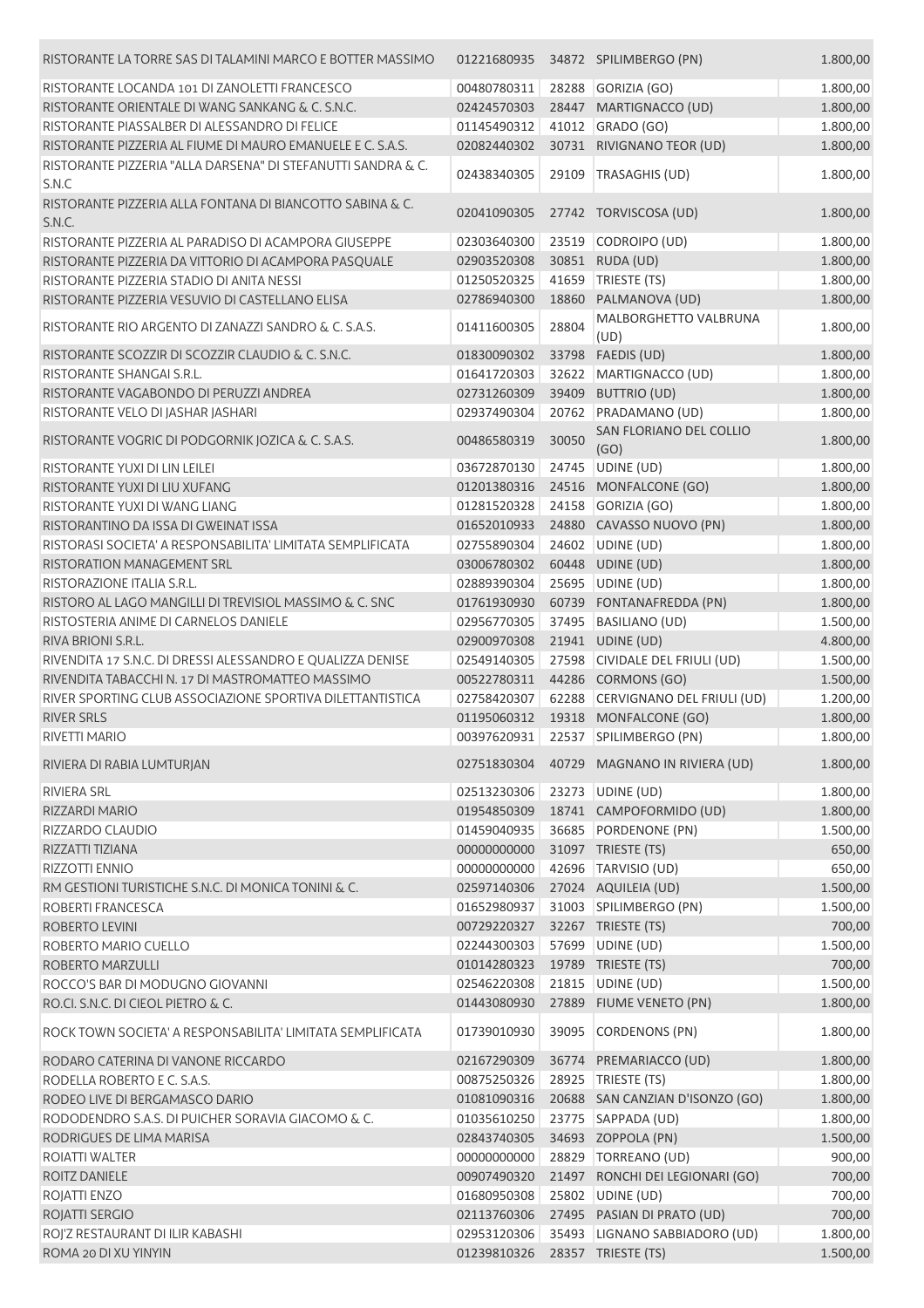| RO.MA.NA DI RIZZIN NATALIA & C. S.N.C.                                      | 02632830309                |       | 29580 LIGNANO SABBIADORO (UD)                  | 1.800,00             |
|-----------------------------------------------------------------------------|----------------------------|-------|------------------------------------------------|----------------------|
| ROMANELLI MATTEO E TUROLDO CHRISTIAN SNC                                    | 02902410303                |       | 29146 CODROIPO (UD)                            | 1.800,00             |
| ROMANELLO ANGELO                                                            | 01422690931                |       | 39641 CAMPOFORMIDO (UD)                        | 900,00               |
| ROMANIN BENEDETTA                                                           | 00000000000                |       | 60091 FORNI AVOLTRI (UD)                       | 900,00               |
| <b>ROMANIN MIRCO</b>                                                        | 02780130304                |       | 60533 FORNI AVOLTRI (UD)                       | 1.200,00             |
| <b>ROMANIN TIZIANA</b>                                                      | 02034550307                |       | 18038 FORNI AVOLTRI (UD)                       | 1.800,00             |
| ROMANO ANTONIO E ZOPPOLATO SONIA S.N.C.                                     | 01886430303                |       | 29723 LIGNANO SABBIADORO (UD)                  | 1.800,00             |
| ROMANO FABIO                                                                | 01940540303                |       | 35549 LIGNANO SABBIADORO (UD)                  | 1.500,00             |
| ROMANO GIORGIO                                                              | 00393170931                | 38439 | SAN VITO AL TAGLIAMENTO<br>(PN)                | 1.800,00             |
| ROMAX - SOCIETA' A RESPONSABILITA' LIMITATA                                 | 01067390326                |       | 19979 TRIESTE (TS)                             | 1.500,00             |
| RONCAGLIA ELIGIO                                                            | 01205150301                |       | 16856 LATISANA (UD)                            | 1.800,00             |
| RONCATO ROBERTO                                                             | 00000000000                |       | 33741 SAN VITO AL TORRE (UD)                   | 900,00               |
| RONCHESE DIEGO & C. S.N.C.                                                  | 01146320930                |       | 32301 SACILE (PN)                              | 1.500,00             |
| RONCHESE ENNIO                                                              | 01581860937                |       | 34179 SACILE (PN)                              | 1.500,00             |
| RONCHI ISABELLA                                                             | 02455060307                |       | 23268   TOLMEZZO (UD)                          | 1.500,00             |
| RONCIADE S.R.L.                                                             | 01425830930                |       | 36076 AVIANO (PN)                              | 1.800,00             |
| RONCO ALBINA DI CARMINATI MARCO                                             | 02514700307                |       | 22401 CIVIDALE DEL FRIULI (UD)                 | 1.800,00             |
| RONCO DELLO SCHIOPPETTINO DEI F.LLI IACOLETTIG SOCIETA'                     |                            |       |                                                |                      |
| AGRICOLA SEMPLICE IN FORMA ABBREVIATA RONCO DELLO<br>SCHIOPPETTINO S.AGR.S. | 02894010301                |       | 39728 PREPOTTO (UD)                            | 1.800,00             |
| RONCONI S.A.S. DI RONCONI LUCA & C.                                         | 02615790306                |       | 19698 FORNI DI SOPRA (UD)                      | 1.500,00             |
| RONZANI GIORGIO                                                             | 01003190327                |       | 38872 TRIESTE (TS)                             | 1.500,00             |
| ROOTS BAR DI TORTOLO CAMILLA                                                | 02949010306                |       | 39064 BAGNARIA ARSA (UD)                       | 1.500,00             |
| RO.PA. DI CENTASSI ROBERTO                                                  | 01274300324                |       | 20068 MONFALCONE (GO)                          | 1.800,00             |
| RO.SA. FOOD SRL                                                             | 02818420305                |       | 18511 GRADO (GO)                               | 1.800,00             |
| ROSAMONT S.R.L.                                                             | 02934670304                |       | 62124 NIMIS (UD)                               | 1.500,00             |
| ROSA S.N.C. DI SAGLIO PONCI PIER ALBERTO E SALETU' MARIA                    |                            |       |                                                |                      |
| <b>GIOVANNA</b>                                                             | 01224240323                |       | 33264 TRIESTE (TS)                             | 1.800,00             |
| ROSE ANNUNZIATO                                                             | 02009520301                |       | 36930 UDINE (UD)                               | 700,00               |
| ROSENBAR DI FABBRO MICHELA E LOVISCEK PIERO S.N.C.                          | 00369540315                |       | 33595 GORIZIA (GO)                             | 1.800,00             |
| ROSENGARTEN DI AMOROSO TIZIANA                                              | 02876630308                |       | 32867 TARVISIO (UD)                            | 4.800,00             |
| RO. SE. RISTORAZIONI S.N.C. DI BABBO SERGIO E C.                            | 01201400932                |       | 42184 AVIANO (PN)                              | 1.500,00             |
|                                                                             |                            |       | MALBORGHETTO VALBRUNA                          |                      |
| ROSIC ERRATH PIETRO                                                         | 02216920302                | 19978 |                                                | 1.800,00             |
| <b>ROSI' DI LUPO ROSALIA</b>                                                | 01829020930                |       | (UD)                                           |                      |
| ROSSETTI FIORENZO                                                           |                            |       | 17540 PORCIA (PN)                              | 1.500,00             |
| ROSSETTI MASSIMO                                                            |                            |       | 01073130930 32518 CORDENONS (PN)               | 700,00               |
| ROSSET TIZIANA                                                              | 00000000000                |       | 01069490934 19873 PORDENONE (PN)               | 700,00               |
| <b>ROSSETTO ANTONELLA</b>                                                   |                            |       | 41905 PORDENONE (PN)                           | 900,00               |
|                                                                             | 01243030937                |       | 17479 PRATA DI PORDENONE (PN)                  | 1.500,00             |
| ROSSETTO MARCO                                                              | 01716100936                |       | 21266 PORDENONE (PN)                           | 1.500,00             |
| ROSSETTO RENZO                                                              | 01703720936                |       | 31245 FIUME VENETO (PN)                        | 1.800,00             |
| ROSSETTO VALENTINO                                                          | 02219660301                |       | 26242 CHIUSAFORTE (UD)                         | 1.800,00             |
| ROSSI ALESSANDRO                                                            | 01010250320                |       | 27546   TRIESTE (TS)                           | 1.500,00             |
| ROSSI ALESSANDRO                                                            | 02649670300                |       | 38913 PRADAMANO (UD)                           | 900,00               |
| <b>ROSSI ALESSIA</b>                                                        | 02981860303                |       | 27824 TRASAGHIS (UD)                           | 1.500,00             |
| <b>ROSSI GIAN PIETRO</b>                                                    | 00000000000                |       | 29418 BORDANO (UD)                             | 900,00               |
| <b>ROSSI GIOVANNI</b>                                                       | 02957850304                |       | 39679 UDINE (UD)                               | 1.500,00             |
| ROSSI JULIA & MASALA ELEONORA S.N.C.                                        | 02957910306                |       | 36976 VENZONE (UD)                             | 1.500,00             |
| ROSSINI 8 S.R.L.                                                            | 01181880327                |       | 26001   TRIESTE (TS)                           | 1.800,00             |
| <b>ROSSINI CRISTIANO</b>                                                    | 00909600322                |       | 23989 TRIESTE (TS)                             | 1.800,00             |
| <b>ROSSI PAOLA</b>                                                          | 00000000000                |       | 32739 SAN VITO AL TORRE (UD)                   | 900,00               |
| <b>ROSSI ROBERTA</b>                                                        | 02124760303                |       | 28305 UDINE (UD)                               | 1.800,00             |
| <b>ROSSI VILMA</b>                                                          | 01671960308                |       | 30428 LIGNANO SABBIADORO (UD)                  | 1.500,00             |
| ROSTICCERIA AL MERCATO DI STRUCHEL MASSIMO                                  | 00515940310                |       | 34842 GORIZIA (GO)                             | 1.800,00             |
| ROSTICCERIA VOLANTE DI BELLITTO SILVIO<br>ROSTIROLLA RITA IN FRANZ          | 01841500935<br>00212130322 | 20360 | 25375 CLAUT (PN)<br>FIUMICELLO VILLA VICENTINA | 1.500,00<br>1.500,00 |
|                                                                             |                            |       | (UD)                                           |                      |
| <b>ROTA MATTEO</b>                                                          | 01272450329                |       | 39639 TRIESTE (TS)                             | 700,00               |
| ROTARUEYES DI YURDUSEVEN MIHAELA                                            | 02901620308                |       | 22614 UDINE (UD)                               | 1.500,00             |
| ROTHENAISLER RICCARDO                                                       | 01033190321                |       | 35176 TRIESTE (TS)                             | 700,00               |
| ROTTARO LUCA                                                                | 02935520300                |       | 38877 NIMIS (UD)                               | 1.800,00<br>1.800,00 |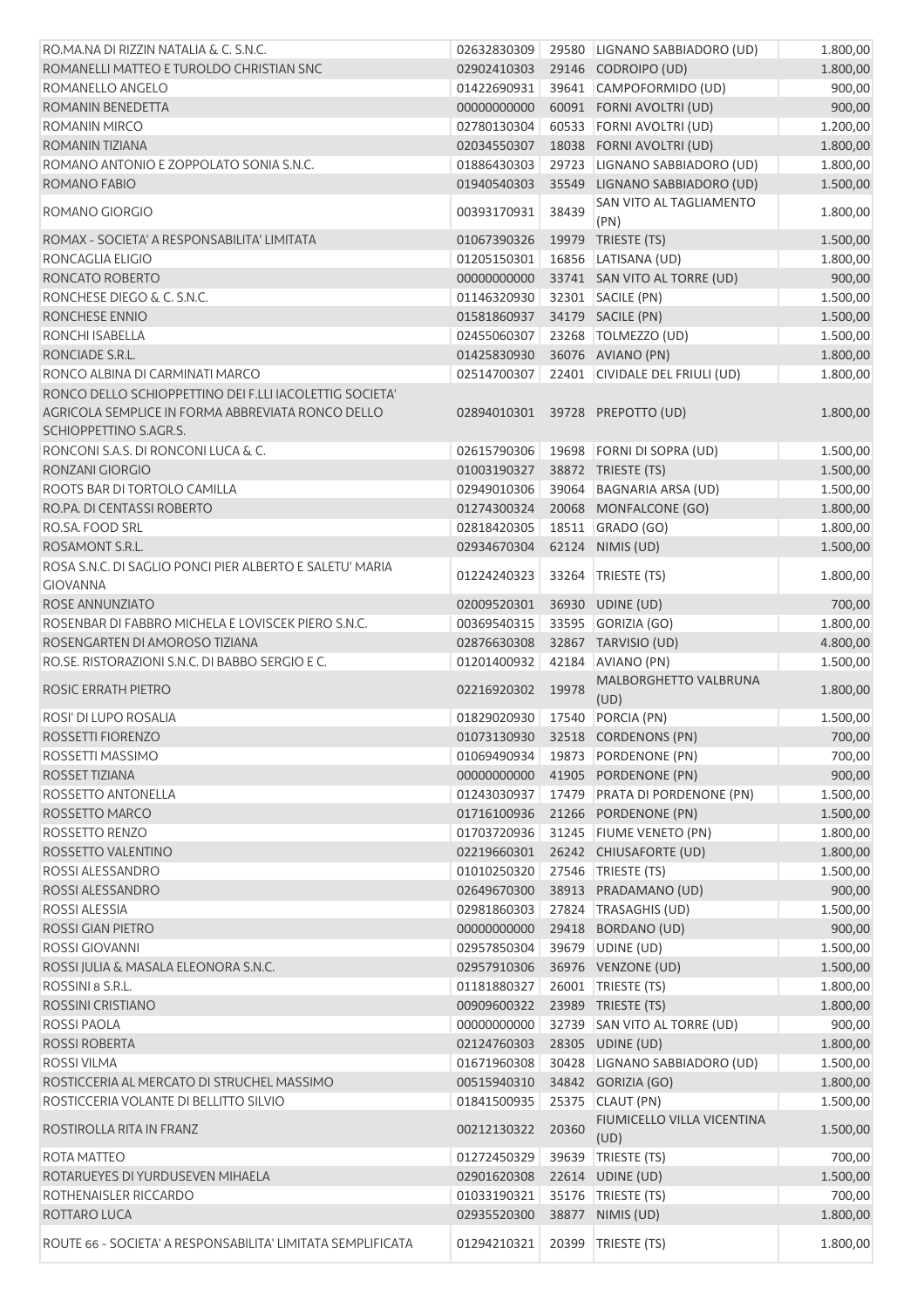| ROVAL S.R.L.                                                      | 02979940307                |       | 29120 UDINE (UD)                                 | 4.800,00             |
|-------------------------------------------------------------------|----------------------------|-------|--------------------------------------------------|----------------------|
| <b>ROVATO MARY</b>                                                | 02989640301                |       | 28206 MARANO LAGUNARE (UD)                       | 1.500,00             |
| ROVER LEONARDO                                                    | 01534560931                |       | 32120 CANEVA (PN)                                | 1.800,00             |
| ROVER VANESSA - RISTORANTE PIZZERIA "AL FARO"                     | 01658370935                |       | 37258 FONTANAFREDDA (PN)                         | 1.800,00             |
| ROVINA ROBERTO                                                    | 01032890327                |       | 33121 TRIESTE (TS)                               | 1.800,00             |
| ROYAL - BAR DI GIORDA PAOLO & C. S.N.C.                           | 00475710315                |       | 22656 GRADO (GO)                                 | 1.500,00             |
| ROYAL BUS DI FELICE STEFANO E C. S.A.S.                           | 02541470304                |       | 29489 BUIA (UD)                                  | 700,00               |
| ROYAL DI LONDERO SANDY                                            | 02034680302                |       | 34510 GEMONA DEL FRIULI (UD)                     | 1.500,00             |
| ROYAL GYM ASSOCIAZIONE SPORTIVA DILETTANTISTICA                   | 02957090307                |       | 62120 UDINE (UD)                                 | 1.200,00             |
| R. S.A.S. DI RUSSI DI TODARO ALESSIA & C.                         | 01074490317                |       | 32796 MONFALCONE (GO)                            | 1.500,00             |
| RUDELLA MARIA MARGHERITA                                          | 00000000000                |       | 28347 TRIESTE (TS)                               | 900,00               |
| RUDENKO IHOR                                                      | 01782400939                | 28150 | PORDENONE (PN)                                   | 700,00               |
| RUDEZ PAOLO                                                       | 01280490325                | 18666 | SAN DORLIGO DELLA VALLE<br>(TS)                  | 1.800,00             |
| RUDI S.A.S. DI MARKU MIRANDA & C.                                 | 01098150327                |       | 25797 TRIESTE (TS)                               | 1.500,00             |
| RUDY'S PUB SAS DI PAGNI ORIETTA & C.                              | 01783680935                |       | 35286 FIUME VENETO (PN)                          | 1.800,00             |
| RUGBY CLUB MONFALCONE A.S.D.                                      | 02865080309                |       | 60943 MONFALCONE (GO)                            | 1.200,00             |
| RUGBY CLUB PASIAN DI PRATO ASD                                    | 02615680309                |       | 61543 PASIAN DI PRATO (UD)                       | 1.200,00             |
| RUGBY UDINE UNION F.V.G. S.R.L. SOCIETA' SPORTIVA DILETTANTISTICA | 02858330307                |       | 62031 UDINE (UD)                                 | 1.500,00             |
| <b>RUIZ FLORES JUAN CARLOS</b>                                    | 01270770322                |       | 33628 TRIESTE (TS)                               | 1.500,00             |
| RUN-SQUAT FUNCTIONAL SRL SPORTIVA DILETTANTISTICA                 | 01796000931                |       | 29548 CORDENONS (PN)                             | 1.500,00             |
| RUOCCO ANGELO                                                     | 01600780306                |       | 32126 UDINE (UD)                                 | 1.500,00             |
| <b>RUPOLO TOUR S.R.L.</b>                                         | 01617150931                |       | 17374 SACILE (PN)                                | 4.800,00             |
| <b>RUSALEM DENIS</b>                                              | 01291520938                |       | 31669 SPILIMBERGO (PN)                           | 1.500,00             |
| <b>RUSCONI RINA ANNA</b>                                          | 00000000000                |       | 40490 TRIESTE (TS)                               | 650,00               |
| RUSIGNUL S.R.L.                                                   | 00178870317                |       | 18035 DOLEGNA DEL COLLIO (GO)                    | 1.800,00             |
| <b>RUSSI ALESSANDRO</b>                                           | 00442160313                |       | 38803 SAN CANZIAN D'ISONZO (GO)                  | 700,00               |
| RUSSIAN LASHES DI KRAEVA SVETLANA                                 | 02975440302                |       | 36910 UDINE (UD)                                 | 1.500,00             |
| RUSSIZ SUPERIORE SOCIETA' AGRICOLA A R.L.                         | 00309370310                |       | 27480 CAPRIVA DEL FRIULI (GO)                    | 900,00               |
| RUSSO LORENZO                                                     | 02661030300                |       | 17018 NIMIS (UD)                                 | 1.800,00             |
| RUS SORIN E DELLA SCHIAVA URSULA S.A.S.                           | 02927550307                |       | 19016 VILLA SANTINA (UD)                         | 1.800,00             |
| <b>RUSSO STEFANO</b>                                              | 00959420324                |       | 18748 TRIESTE (TS)                               | 700,00               |
| <b>RUTAR MARIA</b>                                                | 00000000000                |       | 33662 GORIZIA (GO)                               | 900,00               |
| RUYI DI HU YUEYANG                                                | 10466920963                |       | 38819 MONFALCONE (GO)                            | 1.500,00             |
| RUYI DI ZHENG YIMIAO                                              |                            |       | 02053530446 17977 SAGRADO (GO)                   | 1.500,00             |
| RUZZIER FEDERICO                                                  |                            |       | 01323810323 38324 TRIESTE (TS)                   | 1.500,00             |
| RUZZIER MARTINA                                                   |                            |       |                                                  | 700,00               |
|                                                                   | 01289960328<br>02948720301 |       | 41753   TRIESTE (TS)                             |                      |
| <b>RUZZON STEFANO</b>                                             |                            |       | 22963 FAEDIS (UD)                                | 1.800,00             |
| SAAKYAN ANNA & DAMIANI MARCO S.N.C.<br><b>SABATINO ROBERTO</b>    | 03008240305<br>02941430304 |       | 58079 UDINE (UD)<br>18132 UDINE (UD)             | 1.500,00             |
| SABATLAO ALDO                                                     |                            |       |                                                  | 1.500,00<br>700,00   |
|                                                                   | 00251958880<br>02943440301 |       | 36881 LATISANA (UD)                              |                      |
| SABBADINI LAURA<br>SABE S.N.C. DI ALESSANDRO GIOVANNINI & C.      |                            |       | 38078 SAN LEONARDO (UD)<br>19666 MONFALCONE (GO) | 1.500,00             |
| SABINOT ANTONIO & C. S.N.C.                                       | 00956740328                |       |                                                  | 1.500,00             |
| <b>SABRINA SRLS</b>                                               | 00169390309<br>01804760930 |       | 25974 UDINE (UD)                                 | 1.800,00             |
| <b>SABUCCO PATRIZIA</b>                                           | 02486100304                | 17748 | PORDENONE (PN)                                   | 1.500,00             |
| <b>SACCHET GIULIANA</b>                                           |                            |       | 24005 UDINE (UD)                                 | 900,00               |
| <b>SACCHETTO FABIO</b>                                            | 01149120931<br>00757600325 |       | 18824   BARCIS (PN)<br>29994 TRIESTE (TS)        | 1.500,00<br>1.500,00 |
|                                                                   |                            |       |                                                  |                      |
| SACCHETTO TIZIANO                                                 | 01716680309                |       | 30449 VENZONE (UD)                               | 1.800,00             |
| <b>SACCO FEDERICA</b>                                             | 02731680308                |       | 36996 UDINE (UD)                                 | 1.500,00             |
| SACELLUM S.A.S. DI CERNAT EMILIA & C.                             | 01551780933                |       | 39918 FONTANAFREDDA (PN)                         | 1.500,00             |
| SA.CI. SOCIETA' A RESPONSABILITA' LIMITATA                        | 01602820936                |       | 28534 SACILE (PN)                                | 4.800,00             |
| SADOCH LIVIO                                                      | 02758850305                |       | 31639 CHIUSAFORTE (UD)                           | 1.200,00             |
| SAEAT SOCIETA' A RESPONSABILITA' LIMITATA SEMPLIFICATA            | 02984370300                |       | 34185 CERVIGNANO DEL FRIULI (UD)                 | 1.800,00             |
| SAFARIKAS ANDREA                                                  | 00000000000                |       | 23815 AVIANO (PN)                                | 900,00               |
| SAGA - SOCIETA' A RESPONSABILITA' LIMITATA SEMPLIFICATA           | 02970940306                |       | 27493 UDINE (UD)                                 | 1.800,00             |
| SAIREN WELLNESS DI BOSCHIN BARBARA                                | 01184770319                |       | 24638 GORIZIA (GO)                               | 1.500,00             |
| SAIRU ANNA                                                        | 02238380303                |       | 28072 AQUILEIA (UD)                              | 650,00               |
| SAKURA DI ZHENG XIAOCHUN & C. S.N.C.                              | 02738490305                |       | 35899 TAVAGNACCO (UD)                            | 1.800,00             |
| SAKURA MONFALCONE S.A.S. DI WU ZHENG                              | 01165890318                |       | 25134 MONFALCONE (GO)                            | 1.800,00             |
| SAKURA S.A.S. DI ZHOU ZHENYI & C.                                 | 01271750323                |       | 28945   TRIESTE (TS)                             | 1.800,00             |
| SALA GIOCHI PONTE ORLANDO S.R.L.                                  | 02136000300                |       | 59313 CERVIGNANO DEL FRIULI (UD)                 | 1.500,00             |
| SALAMANDRE DELLE DOLOMITI FRIULANE S.R.L.                         | 01860510930                |       | 58213 MANIAGO (PN)                               | 1.500,00             |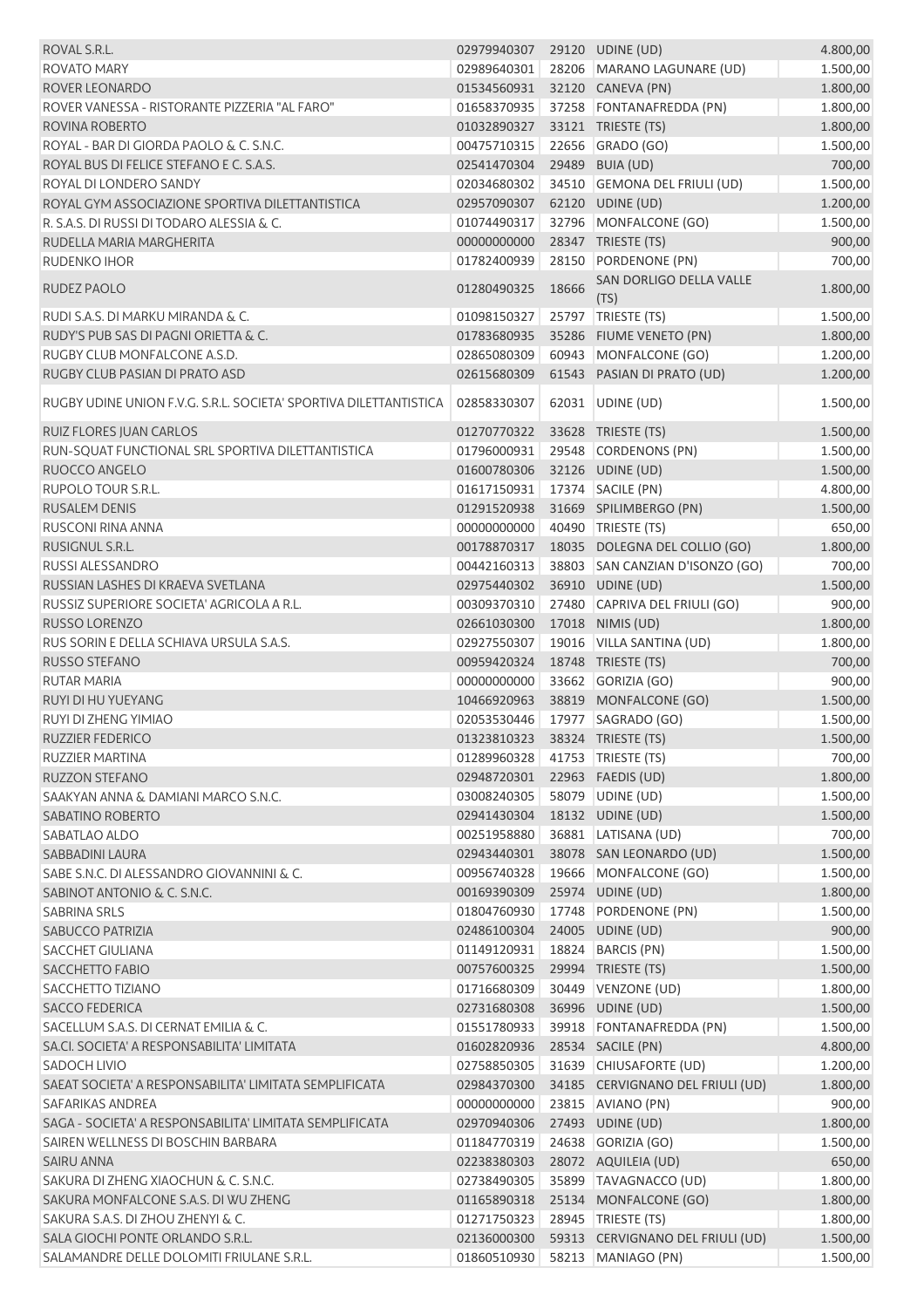| <b>SALA MARTINO</b>                                                           | 02666070301                    |       | 60927 FORNI DI SOTTO (UD)                 | 900,00   |
|-------------------------------------------------------------------------------|--------------------------------|-------|-------------------------------------------|----------|
| <b>SALAMONE CINZIA</b>                                                        | 01758760936                    | 27439 | SAN VITO AL TAGLIAMENTO<br>(PN)           | 1.500,00 |
| <b>SALAMON NERIO</b>                                                          | 01724260938                    |       | 36782 PORDENONE (PN)                      | 700,00   |
| SALANSCHI ANDREIAS RIKARDO                                                    | 01272030329                    |       | 33872 TRIESTE (TS)                        | 1.500,00 |
| SALBA DI BARTOLUCCIO SALVATORE AGATINO                                        | 01189420316                    |       | 23998 VILLESSE (GO)                       | 1.500,00 |
| <b>SALICH MORENO</b>                                                          | 01108550326                    | 38250 | TRIESTE (TS)                              | 700,00   |
| <b>SALLAK EDINA</b>                                                           | 02762780308                    |       | 39963 LATISANA (UD)                       | 1.500,00 |
| SALMASO DI SALMASO ALESSANDRO & C. S.N.C.                                     | 02589040308                    |       | 20332 LATISANA (UD)                       | 1.500,00 |
| SALONE VERA DI SEVERIN VERA                                                   | 02831860305                    |       | 37168 PAVIA DI UDINE (UD)                 | 1.500,00 |
| SALONICCO S.R.L.                                                              | 01301900328                    |       | 42708   TRIESTE (TS)                      | 4.800,00 |
| SALSAPARIGLIA DI MARIAEUGENIA PAPPALARDO                                      | 01193790316                    |       | 22695 TRIESTE (TS)                        | 1.800,00 |
| SALSARIKAMO ASD                                                               | 01141080315                    |       | 61841 SAN CANZIAN D'ISONZO (GO)           | 1.200,00 |
| SA.LU. S.R.L.                                                                 | 01081210310                    |       | 17939 MONFALCONE (GO)                     | 4.800,00 |
| <b>SALVADOR DORELLA</b>                                                       | 01612690931                    |       | 60452 PASIANO DI PORDENONE (PN)           | 1.500,00 |
| <b>SALVADORI GIORGIO</b>                                                      | 02842240307                    |       | 23743 LATISANA (UD)                       | 1.500,00 |
| <b>SALVADORI MAURO</b>                                                        | 02984110300                    |       | 60422 LATISANA (UD)                       |          |
| SALVALAGGIO CLAUDIO                                                           |                                |       |                                           | 1.800,00 |
|                                                                               | 02523010300                    |       | 61307 TALMASSONS (UD)                     | 650,00   |
| <b>SALVEMINI PATRIZIO</b>                                                     | 01163450313                    |       | 22841 GRADO (GO)                          | 1.500,00 |
| <b>SALVINI CRISTINA</b>                                                       | 00000000000                    | 39552 | FIUMICELLO VILLA VICENTINA<br>(UD)        | 900,00   |
| <b>SALVIONI PRIMO</b>                                                         | 01477030306                    |       | 60529 LIGNANO SABBIADORO (UD)             | 1.500,00 |
| SAMADHI S.R.L.                                                                | 02887630305                    |       | 23099 TAVAGNACCO (UD)                     | 1.500,00 |
| SAMA DI DE MICHIELIS SONIA                                                    | 02818100303                    |       | 16901 UDINE (UD)                          | 900,00   |
| SAMANTHA DONADIO                                                              | 02965960301                    |       | 17026 BUTTRIO (UD)                        | 1.500,00 |
| SAMANTHA S.R.L.S.                                                             | 02939810301                    |       | 38241 LIGNANO SABBIADORO (UD)             | 1.500,00 |
| SAMA SOCIETA' A RESPONSABILITA' LIMITATA SEMPLIFICATA A SOCIO<br><b>UNICO</b> | 02795830302                    |       | 35640 PRADAMANO (UD)                      | 1.500,00 |
| <b>SAMBO ANDREA</b>                                                           | 01757360308                    |       | 58592 MORTEGLIANO (UD)                    | 4.800,00 |
| <b>SAMBO DANIEL</b>                                                           | 01609620933                    |       | 60586 ZOPPOLA (PN)                        | 4.800,00 |
| <b>SAMBO LORENA</b>                                                           | 01739390936                    |       | 38197 ZOPPOLA (PN)                        | 1.500,00 |
| SAMBUCCO GLAUCO                                                               | 00075710939                    |       | 39365 CASARSA DELLA DELIZIA (PN)          | 1.500,00 |
| SAMIRA S.R.L.                                                                 | 02063490300                    |       | 21695 MOIMACCO (UD)                       | 4.800,00 |
| S.A.M. (SOCIETA' APPARTAMENTI MEUBLES) DI GARFAGNINI RAFFAELLA                |                                |       |                                           |          |
| & C. - SOCIETA' IN ACCOMANDITA SEMPLICE                                       | 00367490307                    |       | 23119 LIGNANO SABBIADORO (UD)             | 4.800,00 |
| <b>SAM SRL</b>                                                                | 01337180325                    |       | 17296   TRIESTE (TS)                      | 4.800,00 |
| S.A.M. S.R.L.S.                                                               | 01183070315  19584  GRADO (GO) |       |                                           | 4.800,00 |
| SAN CARLO TURISTICA S.R.L.                                                    |                                |       | 00994870301 29484 LIGNANO SABBIADORO (UD) | 4.800,00 |
| <b>SANCHIS DAVID</b>                                                          |                                |       | 01871310932 26357 CORDENONS (PN)          | 1.500,00 |
| SANDRA COMINOTTO                                                              | 01068750320                    |       | 21832 TRIESTE (TS)                        | 650,00   |
| SANDRA EURO TOURS DI CHIAPOLINO SANDRA                                        | 02056450303                    |       | 21257 SUTRIO (UD)                         | 700,00   |
| SANDRI ITALO ROBERTO                                                          | 02129060303                    |       | 22057 MAJANO (UD)                         | 700,00   |
| SANDRI MASSIMO & C. S.A.S.                                                    | 01324980323                    |       | 36577 TRIESTE (TS)                        | 900,00   |
| SANDRIN ANTONIETTA IN MAURO                                                   | 00040280307                    |       | 23256 RONCHIS (UD)                        | 1.500,00 |
| <b>SANDRIN SABRINA</b>                                                        |                                |       |                                           |          |
|                                                                               | 02732600305                    |       | 29732 TAVAGNACCO (UD)                     | 1.500,00 |
| SANDRIN STEFANO                                                               | 00934710328                    |       | 20879   TRIESTE (TS)                      | 700,00   |
| SANDRI PATRIZIA                                                               | 02699560302                    |       | 32278 MAJANO (UD)                         | 1.500,00 |
| <b>SANDRI ROBERTO</b>                                                         | 01385670300                    |       | 21754 LIGNANO SABBIADORO (UD)             | 1.500,00 |
| SANDRO & FRANCO DI ALESSANDRO SBRIZZAI                                        | 01011840327                    |       | 25443 TRIESTE (TS)                        | 1.800,00 |
| <b>SANDRON FRANCO</b>                                                         | 01444190308                    |       | 40009 LATISANA (UD)                       | 4.800,00 |
| SANDWICH CLUB DI KLAUER CLAUDIO                                               | 01062560329                    |       | 33774 TRIESTE (TS)                        | 1.800,00 |
| SANGIOBAR DI DE BASEGGIO ARIANNA E C. S.N.C.                                  | 00934370321                    |       | 37692 TRIESTE (TS)                        | 1.500,00 |
| SAN GIORGIO HOTEL S.R.L.                                                      | 02489440301                    |       | 34711 SAN GIORGIO DI NOGARO (UD)          | 4.800,00 |
| SANGIORGIO SPEDIZIONI S.R.L.                                                  | 01595720309                    |       | 59699 CERVIGNANO DEL FRIULI (UD)          | 1.500,00 |
| <b>SANI CLAUDIA</b>                                                           | 02299510301                    |       | 59660 CIVIDALE DEL FRIULI (UD)            | 1.500,00 |
| SAN ITALO DI BUONOCORE ANNA & C. S.N.C.                                       | 01548430931                    |       | 32565 CORDENONS (PN)                      | 4.800,00 |
| SANNA GRAZIELLA                                                               | 01377180938                    |       | 37556 POLCENIGO (PN)                      | 1.500,00 |
| <b>SANNA STEFANO</b>                                                          | 01245260326                    |       | 41018   TRIESTE (TS)                      | 1.500,00 |
| <b>SANNIA ALICE</b>                                                           | 00000000000                    |       | 24981 FONTANAFREDDA (PN)                  | 650,00   |
| SAN PEPPE DI NACLERIO MATTEO & C. S.N.C.                                      | 01202200935                    |       | 31839 CORDENONS (PN)                      | 1.800,00 |
| SANREMO S.R.L.                                                                | 01023330317                    |       | 34528 GRADO (GO)                          | 4.800,00 |
| SANSAL M.C S.R.L. UNIPERSONALE                                                | 13771171009                    |       | 36899 TAVAGNACCO (UD)                     | 1.800,00 |
| SANSPIRIDIONE12 S.R.L.S.                                                      | 01279220329                    |       | 42504 TRIESTE (TS)                        | 1.500,00 |
| SANTA FE CATERING S.R.L.S.                                                    |                                |       | 02849940305 42132 RIVIGNANO TEOR (UD)     | 1.500,00 |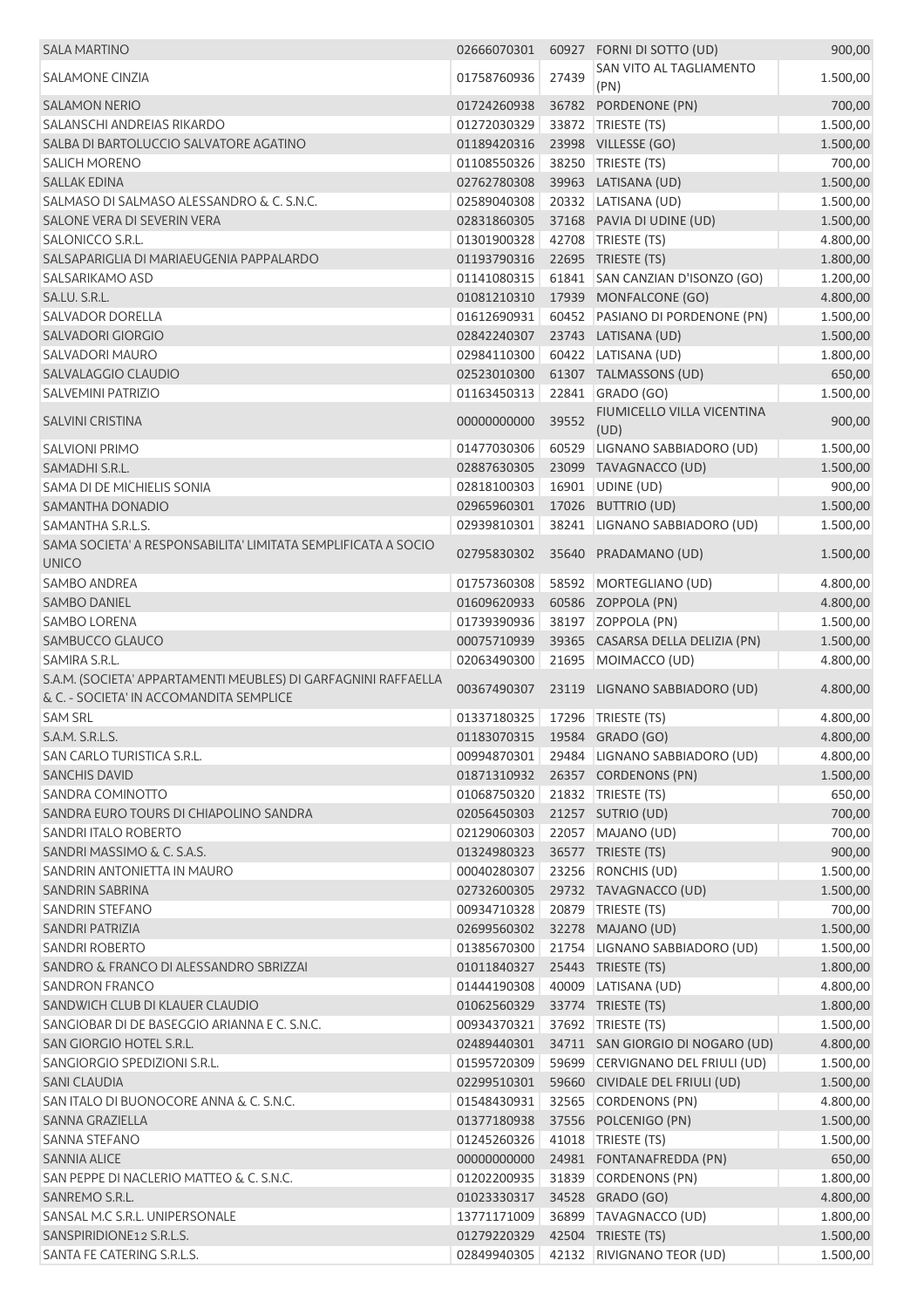| SANTA LUCIA DI LUCREZIO GIOVANNA                                                | 01132580315 33494 GRADO (GO)   |       |                                           | 1.800,00             |
|---------------------------------------------------------------------------------|--------------------------------|-------|-------------------------------------------|----------------------|
| SANTANA DI CASSUTTI CRISTIANA                                                   | 03003330309                    |       | 58271 ARTA TERME (UD)                     | 1.800,00             |
| SANTAROSA DI PAOLO APUZZO                                                       | 02819460300                    |       | 20131 UDINE (UD)                          | 1.500,00             |
| SANTELIA MICHELE E GIORDANO ANNA MARIA S.N.C.                                   | 01545880302                    |       | 35969 CODROIPO (UD)                       | 1.500,00             |
| SANTELLANI ANNA                                                                 | 01265200327                    |       | 20249 TRIESTE (TS)                        | 650,00               |
| <b>SANTIN EDDI</b>                                                              | 01687650935                    |       | 34253 CANEVA (PN)                         | 1.500,00             |
| <b>SANTIN ROBERTO</b>                                                           | 01737510931                    |       | 24746 POLCENIGO (PN)                      | 1.500,00             |
| <b>SANTIN SERENA</b>                                                            | 01880270937                    |       | 58058 SACILE (PN)                         | 650,00               |
| <b>SANTORELLI VIRGILIO</b>                                                      | 01035860327                    |       | 37787 TRIESTE (TS)                        | 700,00               |
| SANTORIELLO ALFONSO E SANTORIELLO GIUSEPPE E C. SAS                             | 00722090321                    |       | 28084 TRIESTE (TS)                        | 1.800,00             |
| <b>SANTOS SRL</b>                                                               | 02821220304                    |       | 40989 TAVAGNACCO (UD)                     | 1.500,00             |
| SANUK HUAD DI SIERRA DORIS ESTHER                                               | 02591100306                    |       | 39677 UDINE (UD)                          | 1.500,00             |
| <b>SAPONARO MARCO</b>                                                           | 01246650327                    |       | 33362 TRIESTE (TS)                        | 700,00               |
| SAPORE DI VINO DI DIOTALLEVI GUERRINO                                           | 01251920326                    |       | 32492 TRIESTE (TS)                        | 1.500,00             |
| SAPORI DI UNA VOLTA DI RIDOLFO MARILENA                                         | 01754520938                    |       | 17354 ZOPPOLA (PN)                        | 1.500,00             |
| SAPORI SOCIETA' A RESPONSABILITA' LIMITATA SEMPLIFICATA                         | 02895370308                    |       | 31306 LATISANA (UD)                       | 1.800,00             |
| SAPPADA SVELATA SNC DI PILLER HOFFER MANUEL & C.                                | 01066950252                    |       | 35477 SAPPADA (UD)                        | 900,00               |
| <b>SARACINO GIUSEPPE</b>                                                        | 01221130329                    |       | 30490 TRIESTE (TS)                        | 1.800,00             |
| SARA DI SANDULESCU SILVIA & C. S.A.S.                                           | 02457200307                    | 36477 | CAMPOLONGO TAPOGLIANO<br>(UD)             | 1.800,00             |
| SARA E CARLO DI GRATTONI SARA                                                   | 01202150312                    |       | 17970 ROMANS D'ISONZO (GO)                | 1.800,00             |
| SARA MORETTI SERVIZI                                                            | 02917240307                    |       | 33365 PAGNACCO (UD)                       | 650,00               |
| SARA & SARA SOCIETA' AGRICOLA SEMPLICE                                          | 02270280304                    |       | 17471 POVOLETTO (UD)                      | 900,00               |
| <b>SARDELLI PIERLUIGI</b>                                                       | 00000000000                    |       | 30080 GORIZIA (GO)                        | 900,00               |
| SARDOC DI SARDOC S. & CO. - SOCIETA' IN NOME COLLETTIVO                         | 00663830321                    |       | 42479 DUINO-AURISINA (TS)                 | 1.500,00             |
| <b>SARDO DAVID</b>                                                              | 00932500325                    |       | 28202 SGONICO (TS)                        | 1.800,00             |
| SARDO'S DI GONANO ROBERTO & C. S.A.S.                                           | 01921470306                    |       | 20063 PRATO CARNICO (UD)                  | 1.800,00             |
| SARE S.R.L.                                                                     | 00309230316                    |       | 24717 GORIZIA (GO)                        | 1.800,00             |
| SARLI'S BAGUETTERIE DI SARLI CATALDO                                            | 04372440273                    |       | 40511 PORDENONE (PN)                      | 1.800,00             |
| SARMIENTO QUIRIATH DANESA                                                       | 03008280301                    |       | 57707 UDINE (UD)                          | 1.500,00             |
| <b>SARTOR ARMANDO</b>                                                           | 00699570255                    |       | 24056 SAPPADA (UD)                        | 1.500,00             |
| <b>SARTORI SANDRA</b>                                                           | 02967270303                    |       | 22413 PAULARO (UD)                        | 1.500,00             |
| <b>SARTOR PIERLUIGI</b>                                                         | 02093520308                    |       | 26649 VILLA SANTINA (UD)                  | 900,00               |
| SASSO D'ORO DI MARESCUTTI E ZARA SOCIETA' SEMPLICE AGRICOLA                     | 01237180938                    |       | 35496 SEQUALS (PN)                        | 900,00               |
| SATI DI DELBELLO ROMANO & C. - SOCIETA' IN NOME COLLETTIVO                      | 01056190323                    |       | 32993 TRIESTE (TS)                        | 700,00               |
| SATI' S.N.C. DI NICOLA DE SIMONE & C.                                           |                                |       | 01582750939 22198 PORDENONE (PN)          | 1.500,00             |
| SATURNALI DI JOAN MIGUEL GAZZIERO                                               | 02984660304                    |       | 34715 UDINE (UD)                          | 1.800,00             |
| <b>SAURO MASSIMO</b>                                                            |                                |       |                                           |                      |
| <b>SAVA MIRIAM MARTINA</b>                                                      | 00947490322                    |       | 16812 TRIESTE (TS)                        | 700,00               |
|                                                                                 | 02455460309<br>00255950305     |       | 21659 BUIA (UD)                           | 1.800,00             |
| SAVAS S.R.L.                                                                    |                                |       | 22131 TOLMEZZO (UD)                       | 1.500,00             |
| SAVERI GIANMARCO                                                                | 02983550308                    |       | 38093 SAPPADA (UD)                        | 900,00               |
| <b>SAVOLDELLI ELVIO</b>                                                         | 01079780324                    |       | 59162 TRIESTE (TS)                        | 1.500,00             |
| <b>SAVONITTI MIRCO</b>                                                          | 02960230304                    |       | 18604 BUIA (UD)                           | 1.500,00             |
| SBANDIERATORI DI PALMANOVA - GIULLARI DI STRADA ASD<br><b>SBRUGNERA CLAUDIO</b> | 02936720305<br>02853220305     |       | 62091 PALMANOVA (UD)                      | 1.200,00             |
| SCACCIAPENSIERI SOCIETA' A RESPONSABILITA' LIMITATA<br><b>SEMPLIFICATA</b>      | 01194870315                    |       | 17709 LATISANA (UD)<br>23567 GORIZIA (GO) | 1.500,00<br>1.500,00 |
| <b>SCAGNETTI AMBRA</b>                                                          | 02948000308                    | 31921 | CASSACCO (UD)                             | 1.500,00             |
| <b>SCAGNOL PIETRO</b>                                                           | 01006670325                    |       | 20132 TRIESTE (TS)                        | 650,00               |
| <b>SCAINI SAMUEL</b>                                                            | 02862880305                    |       | 34479 VARMO (UD)                          | 1.500,00             |
| <b>SCALCIONE CELESTE</b>                                                        | 02183970306                    |       | 37731 TERZO D'AQUILEIA (UD)               | 1.800,00             |
| <b>SCALERA ANDREA</b>                                                           | 02894850300                    |       | 26262 TARVISIO (UD)                       | 900,00               |
| SCANTI S.A.S. DI SBAIZ MARILENA & C.                                            | 02474260300                    |       | 29950 LIGNANO SABBIADORO (UD)             | 1.500,00             |
| <b>SCAPINELLO FEDERICA</b>                                                      | 02647840301                    |       | 36571 SANTA MARIA LA LONGA (UD)           | 1.500,00             |
| <b>SCAPINELLO FRANCO</b>                                                        | 01402800302                    |       | 20253 CERVIGNANO DEL FRIULI (UD)          | 1.500,00             |
| SCARA2GEM S.A.S. DI SCARAMUZZA LUCA E LORENZO & C.                              | 01189960311                    |       | 33891 GRADO (GO)                          | 1.500,00             |
| <b>SCARBOLO PIA</b>                                                             | 02457630305                    |       | 22886 TOLMEZZO (UD)                       | 1.500,00             |
| <b>SCAREL ANDREA</b>                                                            | 02018600300                    |       | 40270 AQUILEIA (UD)                       | 1.800,00             |
| <b>SCARPA ANDREA</b>                                                            | 00535800312                    |       | 35638 MONFALCONE (GO)                     | 1.500,00             |
| SCARPETTE ROSSE DI NAIKE SINI COSMARO                                           | 01054830318                    |       | 21464 GORIZIA (GO)                        | 4.800,00             |
| <b>SCARPIN CRISTINA</b>                                                         | 02876990306                    |       | 30931 BAGNARIA ARSA (UD)                  | 1.500,00             |
| SCARPON - SOCIETA' A RESPONSABILITA' LIMITATA                                   | 01218920328 19575 TRIESTE (TS) |       |                                           | 1.800,00             |
|                                                                                 |                                |       |                                           |                      |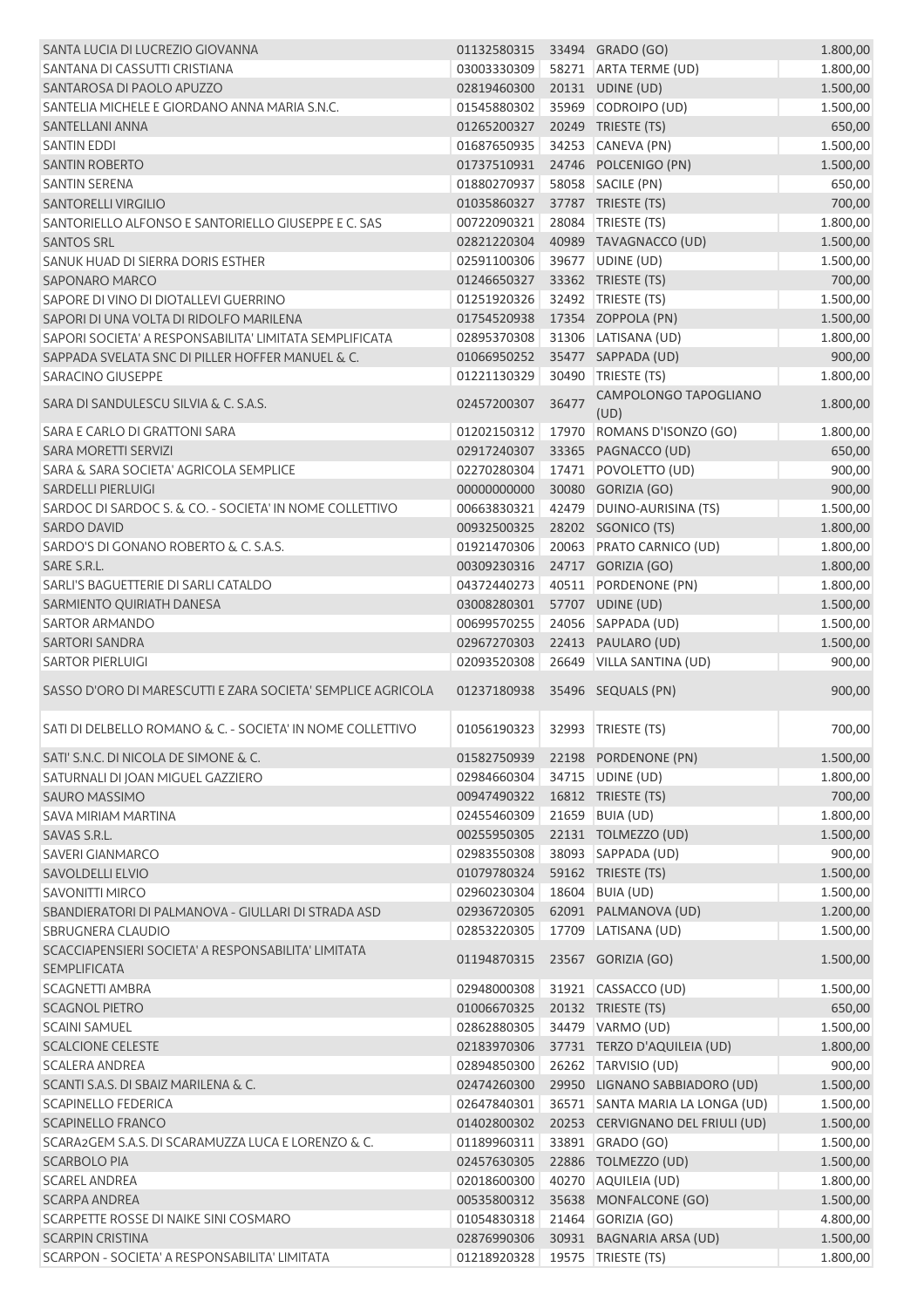| <b>SCATIGNA ENRICO</b>                                                                                                        | 00765050323  16940  TRIESTE (TS) |       |                                  | 1.500,00 |
|-------------------------------------------------------------------------------------------------------------------------------|----------------------------------|-------|----------------------------------|----------|
| SCENARIUM DI DA POZZO MATTIA                                                                                                  | 00000000000                      |       | 32600 UDINE (UD)                 | 900,00   |
| <b>SCHENDER ROBERTO</b>                                                                                                       | 01076390325                      |       | 37514 TRIESTE (TS)               | 700,00   |
| <b>SCHEPIS LAURA</b>                                                                                                          | 01329540320                      |       | 58106   TRIESTE (TS)             | 1.200,00 |
| <b>SCHERIAN GIANPAOLO</b>                                                                                                     | 01173680321                      |       | 32849 TRIESTE (TS)               | 1.500,00 |
| SCHERIANI AZIENDA AGRICOLA DI TOMINI FULVIO E C. SAS                                                                          | 01085600326                      |       | 19993 MUGGIA (TS)                | 1.800,00 |
| <b>SCHIAVO MANUELA</b>                                                                                                        | 01482410931                      |       | 18186 PORDENONE (PN)             | 1.500,00 |
| <b>SCHIAVON ALESSANDRA</b>                                                                                                    | 02477160309                      |       | 60262 CASTIONS DI STRADA (UD)    | 1.500,00 |
| <b>SCHIAVON MONICA</b>                                                                                                        | 01173780311                      |       | 33221 SAN CANZIAN D'ISONZO (GO)  | 1.500,00 |
| SCHIOZZI MASSIMILIANO                                                                                                         | 00966810327                      |       | 35292 TRIESTE (TS)               | 700,00   |
| <b>SCHNEIDER LUCA</b>                                                                                                         | 01984750305                      |       | 22377 SAURIS (UD)                | 4.800,00 |
| SCHNEIDER PAOLA & C. S.A.S.                                                                                                   | 01536310301                      |       | 17982 SAURIS (UD)                | 4.800,00 |
| <b>SCIALPI CHRISTIAN</b>                                                                                                      | 01072440322                      |       | 31101 TRIESTE (TS)               | 700,00   |
| SCI CAI MONTE LUSSARI ASD                                                                                                     | 00124930301                      |       | 60571 TARVISIO (UD)              | 1.200,00 |
|                                                                                                                               |                                  |       |                                  |          |
| SCI CAI TRIESTE A.S.D.                                                                                                        | 00000000000                      |       | 61407 TRIESTE (TS)               | 1.200,00 |
| SCI CLUB 70-ASSOCIAZIONE SPORTIVA DILETTANTISTICA<br>RICONOSCIUTA                                                             | 00564080323                      |       | 58065 TRIESTE (TS)               | 1.500,00 |
| SCI CLUB ALPE2000 ASD                                                                                                         | 01301890933                      |       | 62195 PORDENONE (PN)             | 1.200,00 |
| SCI CLUB AVIANO ASSOCIAZIONE SPORTIVA DILETTANTISTICA                                                                         | 01607280938                      |       | 60891 AVIANO (PN)                | 1.200,00 |
| SCI CLUB AZZANO DECIMO A.D.                                                                                                   | 01389810936                      |       | 61702 AZZANO DECIMO (PN)         | 1.200,00 |
| SCI CLUB DUE A.S.D.                                                                                                           | 00537770315                      |       | 61653 RONCHI DEI LEGIONARI (GO)  | 1.200,00 |
| <b>SCI CLUB FELETTO AD</b>                                                                                                    | 00000000000                      |       | 61906 TAVAGNACCO (UD)            | 1.200,00 |
| SCI CLUB MANIAGO ASSOCIAZIONE DILETTANTISTICA                                                                                 | 01585820937                      |       | 61424 MANIAGO (PN)               | 1.200,00 |
| SCI CLUB MONTE CANIN ASSOCIAZIONE DILETTANTISTICA                                                                             | 02372670303                      |       | 57960 UDINE (UD)                 | 1.200,00 |
| SCI CLUB MONTE QUARIN ASSOCIAZIONE SPORTIVA DILETTANTISTICA                                                                   | 00000000000                      |       | 62139 CORMONS (GO)               | 1.200,00 |
|                                                                                                                               |                                  |       |                                  |          |
| SCI CLUB MONTE ZONCOLAN A.S.D.                                                                                                | 02170990309                      |       | 62186 SUTRIO (UD)                | 1.200,00 |
| SCI CLUB SAURIS A.S.D.                                                                                                        | 02244830309                      |       | 60216 SAURIS (UD)                | 1.200,00 |
| SCI CLUB WEISSENFELS A.S.D.                                                                                                   | 02174790309                      |       | 60995 TARVISIO (UD)              | 1.200,00 |
| <b>SCLAUNICH LORIS</b>                                                                                                        | 00149410318                      |       | 36319 MONFALCONE (GO)            | 1.500,00 |
| <b>SCLAUSERO MICHELE</b>                                                                                                      | 01919280303                      |       | 23571 TERZO D'AQUILEIA (UD)      | 1.800,00 |
| S.C.M. - SPORTING CLUB MORUZZO SOCIETA' SPORTIVA                                                                              |                                  |       |                                  |          |
| DILETTANTISTICA A RESPONSABILITA' LIMITATA IN BREVE ANCHE "S.C.M.                                                             | 02982880300                      |       | 42608   MORUZZO (UD)             | 1.500,00 |
| S.S.D. A R. L."                                                                                                               |                                  |       |                                  |          |
| <b>SCOCCHI FABIO</b>                                                                                                          | 00988300323                      |       | 18543 TRIESTE (TS)               | 700,00   |
| <b>SCOGNAMIGLIO MICHELE</b>                                                                                                   | 01059130326 23505 TRIESTE (TS)   |       |                                  | 1.500,00 |
| SCOOTER MAN S.R.L.                                                                                                            |                                  |       | 02968460309 17064 TRICESIMO (UD) | 1.800,00 |
| <b>SCOTTA' FILIPPO</b>                                                                                                        | 01877910933                      |       | 60562 MONFALCONE (GO)            | 1.800,00 |
| SCREM MARINO E PIETRO SOCIETA' SEMPLICE AGRICOLA                                                                              | 02528270305                      |       | 34023 PAULARO (UD)               | 1.800,00 |
| <b>SCRIBANO ALBERTO</b>                                                                                                       | 02536070309                      |       | 38326 PREPOTTO (UD)              | 1.800,00 |
| <b>SCRIGNANI STEFANO</b>                                                                                                      | 01147190324                      |       | 21998 TRIESTE (TS)               | 1.500,00 |
| <b>SCUDERIA FRIULI ACU ASD</b>                                                                                                | 02120480302                      |       | 61265 UDINE (UD)                 | 1.200,00 |
|                                                                                                                               |                                  |       |                                  |          |
| SCUDERIA LA FENICE SOCIETA' SPORTIVA DILETTANTISTICA A<br>RESPONSABILITA' LIMITATA, IN BREVE SCUDERIA LA FENICE S.S.D. A R.L. | 02909470300                      |       | 39380 CIVIDALE DEL FRIULI (UD)   | 1.500,00 |
| <b>SCUDERI LUCIANA</b>                                                                                                        | 01009690320                      |       | 32687 TRIESTE (TS)               | 1.500,00 |
| SCUOLA D'ARTE DI RICAMO CREATIVO "IL TELAIO" DI D'ANNA MANUELA 01976490308                                                    |                                  |       | 25422 BUIA (UD)                  | 900,00   |
| SCUOLA DI DANZA CERON S.R.L.                                                                                                  | 02335880304                      |       | 57981 UDINE (UD)                 | 1.200,00 |
| SCUOLA INTERNAZIONALE MUSHING A.S.D.                                                                                          | 02219690308                      |       | 61246 TARVISIO (UD)              | 1.200,00 |
| SCUOLA ITALIANA MASSAGGIO E DISCIPLINE OLISTICHE DI BERTOLI                                                                   |                                  |       |                                  |          |
| <b>LOGAN UMBERTO</b>                                                                                                          | 02075240180                      |       | 33045 CERVIGNANO DEL FRIULI (UD) | 1.500,00 |
| SCUOLA SPERIMENTALE DELL'ATTORE ASSOCIAZIONE CULTURALE                                                                        | 01370100933                      |       | 60804 PORDENONE (PN)             | 1.500,00 |
| SCUSATE IL RITARDO DI GRASSI LAURA                                                                                            | 02949320309                      |       | 28876   TOLMEZZO (UD)            | 1.500,00 |
| SDR-SAS DI STEFANO E ROBERTO ROSENWIRTH & C                                                                                   | 02909140309                      |       | 31105 TARVISIO (UD)              | 1.800,00 |
| SEA SAILING DI CLAUDIO DEMARTIS                                                                                               | 01069360327                      |       | 24403 TRIESTE (TS)               | 1.500,00 |
| SEBASTIANUTTI LUCIANO E ROBERTO S.N.C.                                                                                        | 01289270306                      |       | 34385 MORTEGLIANO (UD)           | 1.500,00 |
| SEBASTIANUTTO LORENA                                                                                                          | 02835550308                      |       | 20975 POVOLETTO (UD)             | 1.500,00 |
| <b>SECCHI MARIA</b>                                                                                                           | 00000000000                      |       | 36098 UDINE (UD)                 | 900,00   |
| <b>SECCHINI AMANDA</b>                                                                                                        | 01323590321                      | 31283 | TRIESTE (TS)                     | 1.500,00 |
| SECONDO ROUND DI SANDRO RIZZOTTO                                                                                              | 01879680930                      |       | 38065 PORDENONE (PN)             | 900,00   |
| SECU S.A.S. DI LUCA SECULIN & C.                                                                                              | 01028960316                      |       | 29190 MONFALCONE (GO)            | 1.500,00 |
|                                                                                                                               |                                  |       |                                  |          |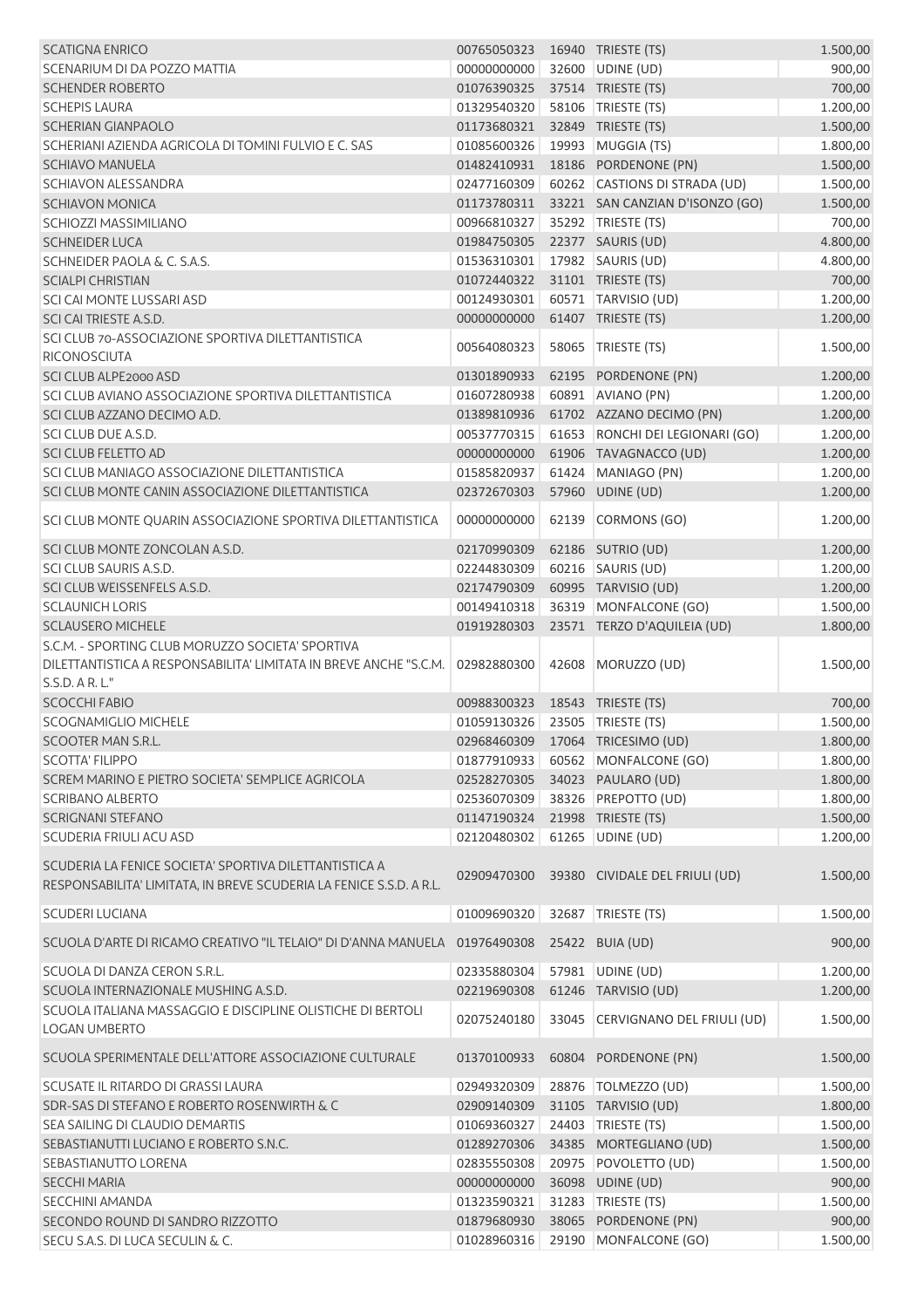| <b>SEDERINO SILVIA</b>                                 | 01729270932                        |       | 34448 PORDENONE (PN)                       | 1.500,00 |
|--------------------------------------------------------|------------------------------------|-------|--------------------------------------------|----------|
| SEDMAK NIKO                                            | 00967230327                        | 28924 | SAN DORLIGO DELLA VALLE                    | 1.800,00 |
|                                                        |                                    |       | (TS)                                       |          |
| <b>SEDOLA ETTORE</b>                                   | 02503360303                        |       | 25128 TAIPANA (UD)<br>SAN GIORGIO DELLA    | 1.800,00 |
| SEDRAN ANTONELLA ROMANA                                | 00367470937                        | 27471 | RICHINVELDA (PN)                           | 1.500,00 |
| SEDUCTIVE LASHES DI DVORAKOVA PAVLA                    | 02933180305                        |       | 35223 UDINE (UD)                           | 1.500,00 |
| <b>SEGALA KAREN</b>                                    | 02897320301                        |       | 22393 PRATO CARNICO (UD)                   | 900,00   |
| SEGAT LAURO E MESCHNIG MAGDA S.N.C.                    | 01982950303                        |       | 39139 TARVISIO (UD)                        | 1.800,00 |
| SEGRETI DI GIADA DI CIOFI GIADA                        | 01184990321                        |       | 21363 TRIESTE (TS)                         | 1.500,00 |
| SEI LA PIU' BELLA DEL REAME DI ROSSANA GIAMBIRTONE     | 01320220328                        |       | 61720 TRIESTE (TS)                         | 1.500,00 |
| <b>SELENATI SUAN</b>                                   | 02869890307                        |       | 23175 SUTRIO (UD)                          | 1.800,00 |
| SELE S.R.L.                                            | 01196540312                        |       | 24003 CORMONS (GO)                         | 1.800,00 |
| SELLA SANT'AGNESE - SOCIETA' SEMPLICE AGRICOLA         | 02850590304                        |       | 30786 GEMONA DEL FRIULI (UD)               | 1.800,00 |
| <b>SEMENZATO RENATA</b>                                | 00863090270                        |       | 29754 LIGNANO SABBIADORO (UD)              | 1.500,00 |
| <b>SEMERARO ELENA</b>                                  | 01164940320                        |       | 20866 TRIESTE (TS)                         | 1.500,00 |
| <b>SEMEZ INGRID</b>                                    | 01185430327                        |       | 23185 TRIESTE (TS)                         | 1.800,00 |
| <b>SEMIH SRLS</b>                                      | 01317010328                        |       | 36331 TRIESTE (TS)                         | 1.500,00 |
| SEMISTE DI ELENA CIANCI & C. S.A.S.                    | 01105650319                        |       | 45015 MONFALCONE (GO)                      | 1.500,00 |
| <b>SEMOLIC GIOVANNA</b>                                | 01032310318                        | 25766 | DOBERDO' DEL LAGO (GO)                     | 1.800,00 |
| SEMPLICEMENTE DIVINO DI TRUANT LUCIA RITA              | 01608870935                        |       | 30699 PASIAN DI PRATO (UD)                 | 1.800,00 |
| <b>SENABOR MATTEO</b>                                  | 00000000000                        |       | 40567 TRIESTE (TS)                         | 650,00   |
| <b>SENISE WINIFER</b>                                  | 01306240324                        |       | 37307 TRIESTE (TS)                         | 1.800,00 |
| SEN PORDENONE S.R.L.                                   | 01612170934                        |       | 40426 FIUME VENETO (PN)                    | 1.800,00 |
| SE'NSO MOTORIO A.S.D.                                  | 01839760939                        |       | 61457 SACILE (PN)                          | 1.200,00 |
| SENTINELS FOOTBALL AMERICANO A.S.D.                    | 01125300317                        |       | 61409 RONCHI DEI LEGIONARI (GO)            | 1.200,00 |
| SERENA S.A.S. DI MARAN FRANCESCO E C.                  | 00094130317                        |       | 22603 GRADO (GO)                           | 4.800,00 |
| SERENA S.A.S. DI TALLONE LUCIANO & C.                  | 02714640303                        |       | 20647   FAGAGNA (UD)                       | 900,00   |
| <b>SERENA VERZIN</b>                                   | 00000000000                        |       | 41058 VILLA SANTINA (UD)                   | 900,00   |
| <b>SERENDIPITY BED &amp; RELAX B&amp;B</b>             | 00000000000                        |       | 21134 MUGGIA (TS)                          | 900,00   |
| <b>SERGI CHIARA</b>                                    | 01169940317                        |       | 21284 GORIZIA (GO)                         | 1.800,00 |
| <b>SERGIO TERZI</b>                                    | 00309460327                        |       | 34451 TRIESTE (TS)                         | 700,00   |
| <b>SERIO ANDREA</b>                                    | 01793680933                        |       | 29299 CORDENONS (PN)                       | 1.500,00 |
| SER. MAR. DI MARSON SERGIO & C. S.N.C.                 | 04428790267                        |       | 20191 PORDENONE (PN)                       | 1.800,00 |
| <b>SERPO MAURA</b>                                     | 01178230320                        |       | 34453 TRIESTE (TS)                         | 700,00   |
| <b>SERRAINO ALBERTO</b>                                | 01347480327                        |       | 57731 TRIESTE (TS)                         | 1.500,00 |
| <b>SERRONI LORENZO</b>                                 |                                    |       | 01113080319 30706 FOGLIANO REDIPUGLIA (GO) | 1.800,00 |
| SERVICE DI SILVANA STRUGGIA & C. S.A.S.                | 01349820322   57815   TRIESTE (TS) |       |                                            | 1.500,00 |
| <b>SERVIDIO MATTEO</b>                                 | 02886000302                        |       | 20231 CIVIDALE DEL FRIULI (UD)             | 1.500,00 |
| SERVIZI DI RISTORAZIONE DI TAVIAN MATTEO & C. S.A.S.   | 01895120309                        |       | 29968 LATISANA (UD)                        | 1.800,00 |
| SERVIZI EDITORIALI S.R.L.                              | 01084190329                        |       | 25648 TRIESTE (TS)                         | 1.800,00 |
| SERVIZI GLOBALI S.N.C. DI LUCIO DEBORA E MENIS LUCA    | 01083520328                        |       | 62206 TRIESTE (TS)                         | 1.500,00 |
| SERVIZIO PUBBLICO TAXI DI PUPOLIN MASSIMO              | 01719610303                        |       | 19262 LATISANA (UD)                        | 700,00   |
| SERVIZIO RICREATIVO SISTIANA S.R.L.                    | 01127110326                        |       | 30453 MONFALCONE (GO)                      | 1.500,00 |
| SERVIZI TEATRALI S.R.L.                                | 01816270936                        |       | 57810 CASARSA DELLA DELIZIA (PN)           | 1.500,00 |
| SE SON ROSE - CAFFETTERIA DI GHOULAM HAMID             | 01807920937                        |       | 39860 CORDOVADO (PN)                       | 1.500,00 |
| SESTA PILA S.R.L.                                      | 01862770938                        |       | 29998 PORDENONE (PN)                       | 1.500,00 |
| SESTO SENSO DI GIUSEPPE CAMPO                          | 04815830262                        |       | 29188 BRUGNERA (PN)                        | 1.500,00 |
| SETAV S.R.L.                                           | 02057890309                        |       | 19260 CERVIGNANO DEL FRIULI (UD)           | 4.800,00 |
| SETI DI MORO GIORGIO & C. S.A.S.                       | 01087100317                        |       | 26371 GRADO (GO)                           | 1.500,00 |
| SETTEPUNTOUNDICI - SOCIETA' A RESPONSABILITA' LIMITATA | 01232960326                        |       | 28709 TRIESTE (TS)                         | 1.800,00 |
| SETTIMO GELO DI PASCUT CRISTIAN                        | 02683000307                        |       | 32605 SAN GIORGIO DI NOGARO (UD)           | 1.500,00 |
| SEVEN DRIVER SERVICE DI FULVIO SETTOMINI               | 00514970318                        |       | 24726 TURRIACO (GO)                        | 700,00   |
| SEVEN - HISTORICAL RESIDENCE S.R.L.                    | 01233650322                        |       | 22617 TRIESTE (TS)                         | 900,00   |
| <b>SEVERINO MARINO</b>                                 | 02839930308                        |       | 27865 TARCENTO (UD)                        | 1.500,00 |
| SFINGE S.A.S. DI PIAN MORENO & C.                      | 02306450301                        |       | 28482 UDINE (UD)                           | 1.500,00 |
| SFORZA GIOVANNI VITO & C. S.N.C.                       | 01549400933                        |       | 17654 TRAMONTI DI SOTTO (PN)               | 4.800,00 |
| SGA DI SHIGRI TURAB ALI & C. S.A.S.                    | 02389250305                        |       | 28209 CAVAZZO CARNICO (UD)                 | 1.800,00 |
| <b>SGARDELLO MASSIMO</b>                               | 01784710301                        |       | 40322 PAULARO (UD)                         | 1.800,00 |
|                                                        | 01028110318                        |       | 37910 GRADISCA D'ISONZO (GO)               | 1.500,00 |
| SG DI SKORJANC ELIZABETA & C. S.N.C.                   | 01313800326                        |       | 32954 MONFALCONE (GO)                      | 700,00   |
| <b>SGROI SALVATORE</b>                                 | 00541860318                        |       | 18424 FARRA D'ISONZO (GO)                  | 1.800,00 |
| S. & G. S.N.C. DI SPESSOT EMILIANO E C.                |                                    |       |                                            |          |
| <b>SGUBIN RENZO</b>                                    | 00516450319                        |       | 39929 RONCHI DEI LEGIONARI (GO)            | 1.500,00 |
| SG VIDEO PRODUZIONI DI MARZONA STEFANO                 |                                    |       | 01767190307   57953 GEMONA DEL FRIULI (UD) | 1.500,00 |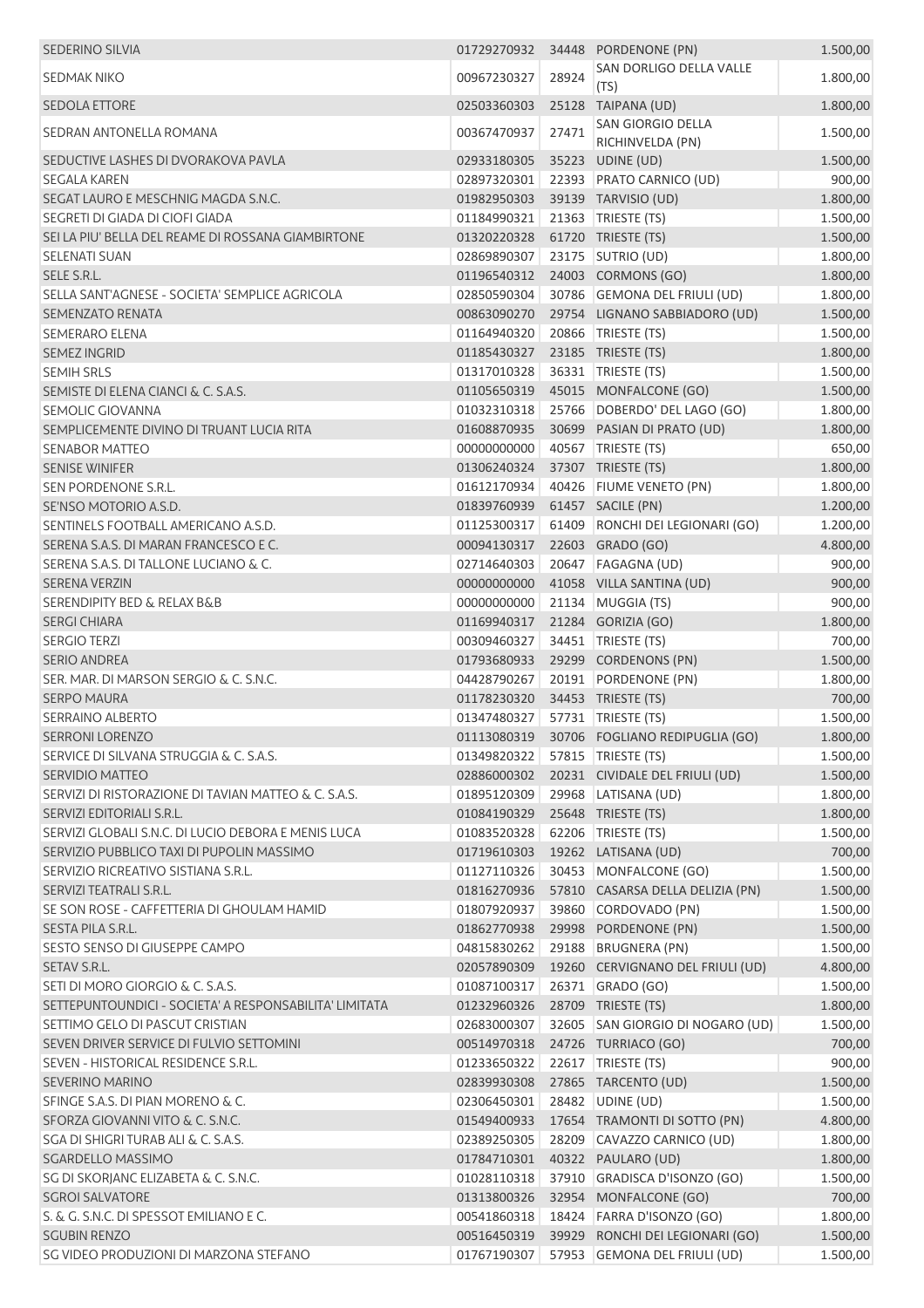| SHAKY D.S.O.K.                                                     | 01323990323                  |       | 38282 TRIESTE (TS)                            | 1.500,00 |
|--------------------------------------------------------------------|------------------------------|-------|-----------------------------------------------|----------|
| SHAMBHU NAILS DI SILVIA GALLO                                      | 02664610306                  |       | 24101   TOLMEZZO (UD)                         | 1.500,00 |
| SHAN S.A.S. DI SHAN SUJUAN & C.                                    | 01205770322                  |       | 21020 TRIESTE (TS)                            | 1.500,00 |
| <b>SHARA DILAVER</b>                                               | 01068060316                  |       | 38970 STARANZANO (GO)                         | 700,00   |
| <b>SHEN XIAOYAN</b>                                                | 02593820307                  |       | 28746 UDINE (UD)                              | 1.800,00 |
| SHIATSU. LA NUOVA IDEA DI ROMAN PAOLA                              | 02978030308                  |       | 35095 PREMARIACCO (UD)                        | 1.500,00 |
| SHIDOKAN 2018 ASSOCIAZIONE SPORTIVA DILETTANTISTICA                | 01841760935                  |       | 59763 PORDENONE (PN)                          | 1.200,00 |
| SHINKA INVESTMENTS HOLDING SRL                                     | 01767610932                  |       | 34175 PORDENONE (PN)                          | 1.500,00 |
| <b>SHOW BROS DI MARCO PARLANTE</b>                                 | 01340820321                  |       | 59169 TRIESTE (TS)                            | 1.500,00 |
| <b>SHOW SOLUTIONS DI LUCA POZZETTO</b>                             | 01005260326                  | 60987 | SAN DORLIGO DELLA VALLE<br>(TS)               | 1.500,00 |
| SHPATARAKU DHIMITER                                                | 09880731006                  |       | 27724 TRIESTE (TS)                            | 1.800,00 |
| SHUN DA DI HONG SUIJU                                              | 03209940364                  |       | 18405 UDINE (UD)                              | 1.500,00 |
| SICAF S.A.S. DI VIO CARMEN & C.                                    | 00527730311                  |       | 41941 FOGLIANO REDIPUGLIA (GO)                | 1.500,00 |
| <b>SIEGA RAFFAELLA</b>                                             | 02794020301                  |       | 21861 UDINE (UD)                              | 1.500,00 |
| SIGALOTTI SALVINO - AFFITTA CAMERE VILLA STELIS                    | 00000000000                  |       | 39009 SEQUALS (PN)                            | 900,00   |
| S.I.G.I.R. SRL                                                     | 02296790302                  |       | 34525 RIVIGNANO TEOR (UD)                     | 1.800,00 |
| SIKANIA SRLS                                                       | 01333990321                  |       | 22757 TRIESTE (TS)                            | 1.800,00 |
| <b>SILLANI MARCO</b>                                               | 02831200213                  |       | 32528 MUGGIA (TS)                             | 1.800,00 |
| SILLY S.A.S. DI BUTTIGNOL WILMER & C.                              | 01427270937                  |       | 23460 BRUGNERA (PN)                           | 1.800,00 |
| SILMAX DI TAMI SILVIA & C. SAS                                     | 02401270307                  |       | 17092 PRADAMANO (UD)                          | 1.800,00 |
| SIL THAI DI JUWA SAWING                                            | 01309760328                  |       | 24556 TRIESTE (TS)                            | 1.500,00 |
| S.I.L.V.A. SOCIETA' INCREMENTO LAVORI VALLIVI E AGRARI - SOCIETA'  |                              |       |                                               |          |
| AGRICOLA A RESPONSABILITA' LIMITATA                                | 02178640302                  |       | 60413 UDINE (UD)                              | 900,00   |
| SILVER FOX S.R.L.                                                  | 01188080319                  |       | 32000 MONFALCONE (GO)                         | 1.800,00 |
| SILVESTRI CINZIA                                                   | 01182360329                  |       | 19701   TRIESTE (TS)                          | 1.500,00 |
| SILVESTRI DENISE                                                   | 02459810301                  |       | 24814 GEMONA DEL FRIULI (UD)                  | 1.500,00 |
| <b>SILVESTRIN FRANCESCO</b>                                        | 04010200246                  |       | 18755 LIGNANO SABBIADORO (UD)                 | 1.800,00 |
| SILVIA S.A.S. DI MORETTO DIEGO & C.                                | 03086820275                  |       | 17979 TRIESTE (TS)                            | 4.800,00 |
| SIM, AN, GIA, DI LANDELLO ANDREA & C, S, A, S,                     | 02834030302                  |       | 35280 LIGNANO SABBIADORO (UD)                 | 1.800,00 |
| SIMEON DANIELE CANCIANO GIUSEPPE                                   | 02993880307                  |       | 41231 SAN VITO AL TORRE (UD)                  | 900,00   |
| SIMEONI DI SIMEONI SERGIO E C. S.N.C.                              | 01532060306                  |       | 34568 UDINE (UD)                              | 1.500,00 |
| SIMILAN DI CHIANDOTTO ANDREA & C. S.A.S.                           | 01722080304                  |       | 18069 LIGNANO SABBIADORO (UD)                 | 4.800,00 |
| SIMONCIG F. & COVACEUSZACH T. S.N.C.                               | 01521240307                  |       | 27368 STREGNA (UD)                            | 1.800,00 |
| SIMONE CATALDI                                                     | 01161360316                  |       | 34504 STARANZANO (GO)                         | 700,00   |
| SIMONELIG GRAZIELLA                                                | 02433500309                  |       | 25678 SAN PIETRO AL NATISONE (UD)             | 1.500,00 |
| SIMONE S.N.C. DI WALTER GRATTAGLIANO & LORENA AMORELLO             | 01089740326                  |       | 28187 TRIESTE (TS)                            | 1.500,00 |
| SIMONE SPONZA                                                      | 01130740325                  |       | 35317   TRIESTE (TS)                          | 700,00   |
| SIMONETTI CHRISTIAN                                                | 00000000000                  |       | 29119 TAVAGNACCO (UD)                         | 650,00   |
|                                                                    |                              |       | CAMPOLONGO TAPOGLIANO                         |          |
| SIMONETTI MAURIZIO                                                 | 02540080302                  | 41906 | (UD)                                          | 1.500,00 |
| <b>SIMONITTO FLAVIA</b>                                            | 01532390307                  |       | 33613 FAEDIS (UD)                             | 1.800,00 |
| SIMULARTE SOCIETA' COOPERATIVA                                     | 02943180303                  |       | 29465 UDINE (UD)                              | 1.500,00 |
| <b>SINCOVICH RAFFAELE</b>                                          | 01293300321                  |       | 17966 TRIESTE (TS)                            | 700,00   |
| SINECO DOLCIARIA S.R.L.                                            | 02807590308                  |       | 30834 GEMONA DEL FRIULI (UD)                  | 1.500,00 |
| SINERI STEFANO                                                     | 01258280328                  |       | 22812 TRIESTE (TS)                            | 1.800,00 |
| SINFONIA VIAGGI S.R.L.                                             | 00837820323                  |       | 20471   TRIESTE (TS)                          | 4.800,00 |
| SINICCO LUCA                                                       | 02020860306                  |       | 38622 PREMARIACCO (UD)                        | 900,00   |
| SINUELLO ANGELO                                                    | 02996020307                  |       | 60073 CIVIDALE DEL FRIULI (UD)                | 650,00   |
| <b>SIONE FABIO</b>                                                 | 02720200308                  |       | 17766 REMANZACCO (UD)                         | 1.800,00 |
| <b>SIONI PAOLO</b>                                                 | 01992280303                  |       | 32773 BUTTRIO (UD)                            | 1.800,00 |
| SIORA ROSA - SOCIETA' IN NOME COLLETTIVO DI FACCO MAURIZIO &<br>C. | 01127030326                  |       | 28677 TRIESTE (TS)                            | 1.800,00 |
| SIRIO DI DE CRIGNIS ISABELLA E SINUELLO STEFANO S.N.C.             | 01464640307                  | 20477 | SAVOGNA (UD)                                  | 1.500,00 |
| SIROMA S.R.L.                                                      |                              |       |                                               |          |
|                                                                    | 02993950308                  |       | 18692 CODROIPO (UD)                           | 1.500,00 |
| SISKANAILS DI FRANCESCA CAPANNOLI                                  | 01795740933                  |       | 22257 CORDENONS (PN)                          | 1.500,00 |
| <b>SISKOVIC INGRID</b>                                             | 00000000000                  |       | 22334 TRIESTE (TS)<br>SAN VITO AL TAGLIAMENTO | 900,00   |
| SISMA EVENTS S.N.C. DI EDMONDO SIMEONI & C.                        | 01855470934                  | 43658 | (PN)                                          | 4.800,00 |
| SISSI NAILS DI NOVELLO BERARDI SILVIA                              | 02809550300                  |       | 35314 BUTTRIO (UD)                            | 1.500,00 |
| SISTERS DI DE CIANTIS PAOLO                                        | 01143590311                  |       | 22378 GRADO (GO)                              | 1.500,00 |
| SISTERS DI GRILLO A. & M. S.N.C.                                   | 01152600316 17438 GRADO (GO) |       |                                               | 1.500,00 |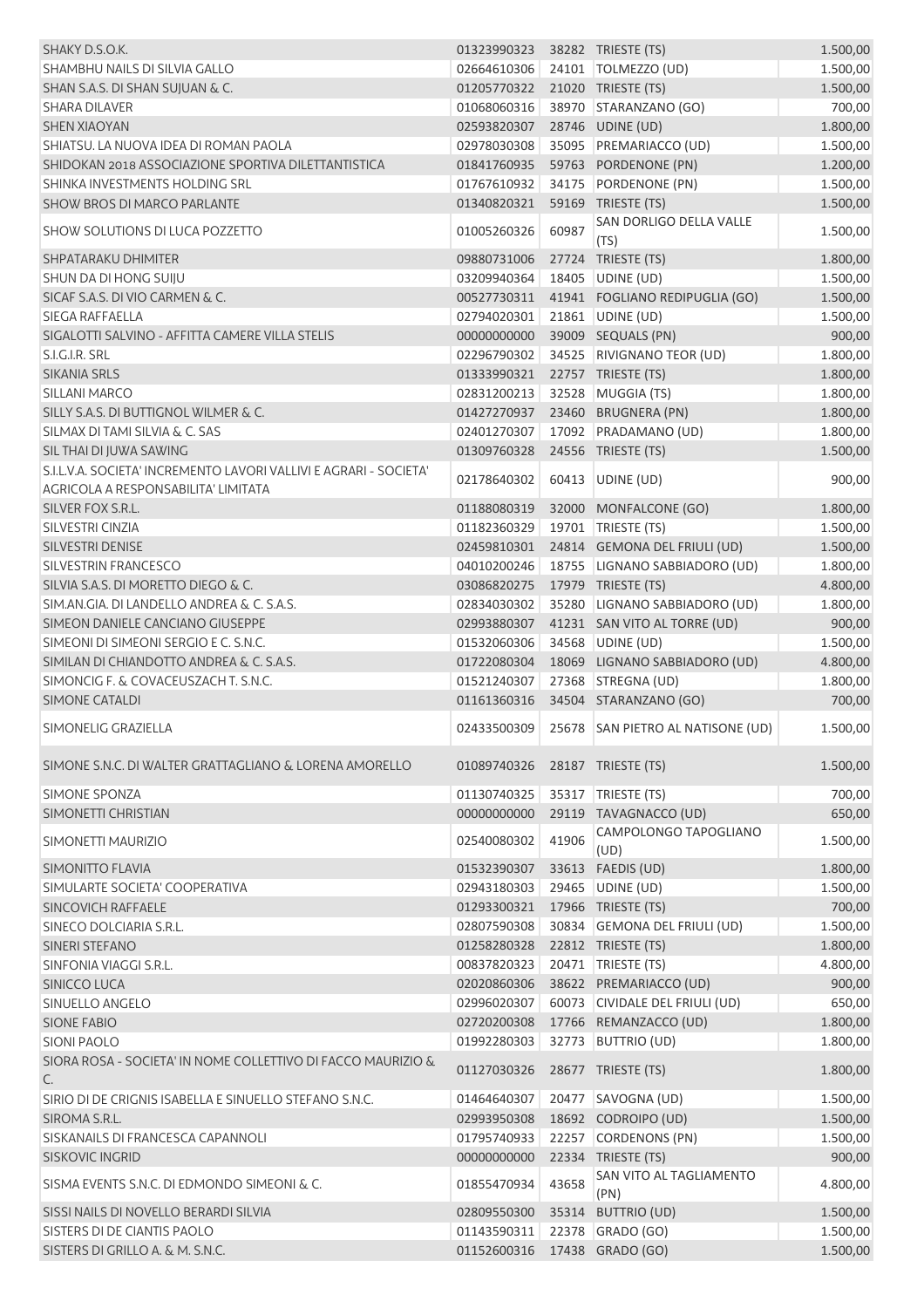| SISTER'S HOUSE CAFE' DI SABRINA DE BARTOLOMEO                                                                                      | 01281000321 |       | 33383 TRIESTE (TS)                | 1.500,00 |
|------------------------------------------------------------------------------------------------------------------------------------|-------------|-------|-----------------------------------|----------|
|                                                                                                                                    |             |       |                                   |          |
| SISTIANA SAILING S.R.L.                                                                                                            | 01261290322 |       | 29290 TRIESTE (TS)                | 1.500,00 |
| SI' VIAGGIARE DI D'ORLANDO SARA & C. S.N.C.                                                                                        | 02966810307 |       | 33587 GEMONA DEL FRIULI (UD)      | 4.800,00 |
| SIVILOTTI GIULIANA                                                                                                                 | 01812540308 |       | 36119 SAN DANIELE DEL FRIULI (UD) | 1.800,00 |
| SKATE ACADEMY ASSOCIAZIONE SPORTIVA DILETTANTISTICA                                                                                | 02719750305 |       | 61244 LATISANA (UD)               | 1.200,00 |
| <b>SKERLAVAJ NEVA</b>                                                                                                              | 01181250315 |       | 30408 DOBERDO' DEL LAGO (GO)      | 1.500,00 |
| SKIBAR DI ALDINA ANZIUTTI S.A.S.                                                                                                   | 02835480308 |       | 21661 FORNI DI SOPRA (UD)         | 1.500,00 |
| SKI BAR IPPOPOTAMUS SNC DI GIACOBBI VINCENZO & C.                                                                                  | 01132190255 |       | 26007 SAPPADA (UD)                | 1.800,00 |
| SKOMINA MASSIMO                                                                                                                    | 04682290269 |       | 24054 SACILE (PN)                 | 1.800,00 |
| SKYE S.N.C. DI STOFFIE M. E ZAMBON S.                                                                                              | 01079250252 |       | 28282 SAPPADA (UD)                | 1.500,00 |
| <b>SLANIC RENATA</b>                                                                                                               | 01190340321 |       | 57786   TRIESTE (TS)              | 4.800,00 |
| SLINGSHOT FILMS DI MANUELA BUONO                                                                                                   | 01221480328 |       | 60089 TRIESTE (TS)                | 1.500,00 |
| <b>SLINGSHOT FILMS S.R.L.</b>                                                                                                      | 01307580322 |       | 60093 TRIESTE (TS)                | 1.500,00 |
| SLIVNO S.N.C. DI SARDOC A.R.R.E.                                                                                                   | 00745950329 |       | 26752 DUINO-AURISINA (TS)         | 1.800,00 |
| S.L.J.N. S.A.S. DI DI GIACOMO NUNZIO & C.                                                                                          | 01971450307 |       | 26379 PREMARIACCO (UD)            | 1.800,00 |
| SLOW FRIULI VENEZIA GIULIA                                                                                                         | 02397210309 |       | 60088 UDINE (UD)                  |          |
|                                                                                                                                    |             |       |                                   | 1.500,00 |
| SMALL S.R.L.                                                                                                                       | 02524610306 |       | 17996 UDINE (UD)                  | 1.800,00 |
| SMAL - SANTA MARIA DI LESTIZZA SOCIETÀ SPORTIVA DILETTANTISTICA<br>A R.L.                                                          | 03008420303 |       | 62268 LESTIZZA (UD)               | 1.200,00 |
| SMANIA GIUSEPPINA & C. S.N.C.                                                                                                      | 00634790307 |       | 25694 CERVIGNANO DEL FRIULI (UD)  | 4.800,00 |
| SMASH DI FROEMMEL MYRIAM                                                                                                           | 01339280321 |       | 39020 TRIESTE (TS)                | 1.500,00 |
| SMC DI COLLODEL CRISTINA & C. S.N.C.                                                                                               | 03773700269 | 27048 | CIVIDALE DEL FRIULI (UD)          | 1.500,00 |
| <b>S&amp;M DI SARA ANTONIC</b>                                                                                                     | 01341460325 |       | 58670 DUINO-AURISINA (TS)         | 1.500,00 |
| SMERALDA S.R.L.                                                                                                                    | 02609270307 |       | 31227 GEMONA DEL FRIULI (UD)      | 1.500,00 |
| SMERALDO S.R.L.                                                                                                                    | 01542700305 |       | 19206 LIGNANO SABBIADORO (UD)     | 4.800,00 |
| S. MICHELE DI AFELTRA FRANCESCO                                                                                                    | 01188380313 |       | 36144 CORMONS (GO)                | 4.800,00 |
| SMILEVENTS APSSD                                                                                                                   | 01160440317 |       | 60924 GORIZIA (GO)                | 1.200,00 |
| SMILZOTTI FRANCO                                                                                                                   | 02344060302 |       | 29897 PORPETTO (UD)               | 1.500,00 |
| <b>SMITH ANDREA</b>                                                                                                                | 01258440328 |       | 38323 TRIESTE (TS)                | 1.800,00 |
| SNACK BAR AL CANTUCCIO DI BAN DENISE                                                                                               | 01201220322 |       | 26265 MUGGIA (TS)                 | 1.500,00 |
| SNACK BAR ALLA STAFFA DI BORTOLUSSI MAURO S.A.S.                                                                                   | 01584400939 |       | 20696 ZOPPOLA (PN)                | 1.800,00 |
| SNACK BAR ALL'INCONTRO DI ZIN GIOVANNA                                                                                             | 01721250932 |       | 22834 AZZANO DECIMO (PN)          | 1.500,00 |
| SNACK BAR AL PONTE S.A.S. DI SANTAROSSA ATTILIO & C.                                                                               | 01375910930 |       | 21178 AZZANO DECIMO (PN)          |          |
| SNACK BAR ANSE' DI MOLINARI ADRIANO                                                                                                |             |       | 37271 PRAVISDOMINI (PN)           | 1.500,00 |
|                                                                                                                                    | 01421950930 |       |                                   | 1.500,00 |
| SNACK BAR "ARTISTI" DI ALESSIO ANTONELLA                                                                                           | 01320020322 |       | 17154 TRIESTE (TS)                | 1.800,00 |
| SNACK BAR DI GIUSEPPE COMMENTALE                                                                                                   | 01348210327 |       | 58825   TRIESTE (TS)              | 1.500,00 |
| SNACK BAR GELATERIA SUSANNA DI PAN YUCHAN                                                                                          | 04357440264 |       | 27050 PRATA DI PORDENONE (PN)     | 1.500,00 |
| SNACK BAR GRISÙ DI COMIN PATRIZIA                                                                                                  | 02314430303 | 42370 | SAN GIOVANNI AL NATISONE<br>(UD)  | 1.500,00 |
| SNACK BAR MATHILDA DI YE LINXIANG                                                                                                  | 04901690265 |       | 59422 FONTANAFREDDA (PN)          | 1.500,00 |
| SNACK POINT DI SOLAKOVA DIMITRICKA                                                                                                 | 01207460310 | 24380 | MONFALCONE (GO)                   | 1.500,00 |
| SNATCH SRL SEMPLIFICATA                                                                                                            | 01317380325 |       | 34320 TRIESTE (TS)                | 1.800,00 |
| SNIDERO FRANCESCO                                                                                                                  | 02684010305 |       | 61575 UDINE (UD)                  | 1.500,00 |
| SNOOPY PUB S.A.S. DI PICCININ RICCARDO & C.                                                                                        | 01364810935 |       | 38245 CORDENONS (PN)              | 1.800,00 |
| SO ALEGRIA FITNESS DI PEREIRA ALMEIDA MARCOS                                                                                       | 02581220304 |       | 58141 TRICESIMO (UD)              | 1.200,00 |
| SOCA BAY S.R.L.S.                                                                                                                  | 01176750311 |       | 27779 GORIZIA (GO)                | 1.800,00 |
| SOCIETA' AGRICOLA 3B DI BARADEL DANIELE, MASSIMO E MICHELE                                                                         |             |       |                                   |          |
| S.S.                                                                                                                               | 01170120313 | 36295 | SAN CANZIAN D'ISONZO (GO)         | 900,00   |
| "SOCIETA' AGRICOLA AI CASALI DI IURI GIUSEPPE, ELISA E LUIGI S.S." IN<br>FORMA ABBREVIATA ANCHE "SOCIETA' AGRICOLA AI CASALI S.S." | 02285870305 |       | 18896 CIVIDALE DEL FRIULI (UD)    | 900,00   |
| SOCIETA' AGRICOLA AI FARIS DI MICONI VALTER & C. S.S.                                                                              | 02246600304 |       | 27655 ATTIMIS (UD)                | 900,00   |
| SOCIETA' AGRICOLA ALBAFIORITA DI SARTI LAURA E DE MARCHI DINO<br>S.S.                                                              | 02520430303 |       | 31964 LATISANA (UD)               | 1.800,00 |
| SOCIETA' AGRICOLA ALBERONE S.A.S. DI GABRIELE PERRONE                                                                              | 01878770302 |       | 42019 SAN PIETRO AL NATISONE (UD) | 1.800,00 |
| SOCIETA' AGRICOLA "AL LUOGO DEL GIULIO" DI CAVAGNIN PATRIZIA<br>S.A.S.                                                             | 01657020937 |       | 41378 MANIAGO (PN)                | 1.800,00 |
| SOCIETA' AGRICOLA ANDREANA DI STEFANUTO RENZO & C. S.S.                                                                            | 01627970930 |       | 30432 CHIONS (PN)                 | 1.800,00 |
| SOCIETA' AGRICOLA BIANCHI GIOVANNI ENRICO EREDI S.S.                                                                               | 01335480933 | 28721 | SAN VITO AL TAGLIAMENTO           | 1.800,00 |
| SOCIETA' AGRICOLA BIZZOTTO CARLO E DELLA BIANCA FEDERICA S.S.                                                                      | 02437220300 | 36727 | (PN)<br>TREPPO GRANDE (UD)        | 1.800,00 |
|                                                                                                                                    |             |       |                                   |          |
| SOCIETA' AGRICOLA BONUTTI DI BONUTTI ROBERTA & C. S.S.                                                                             | 01125790319 |       | 34669 SAN PIER D'ISONZO (GO)      | 1.800,00 |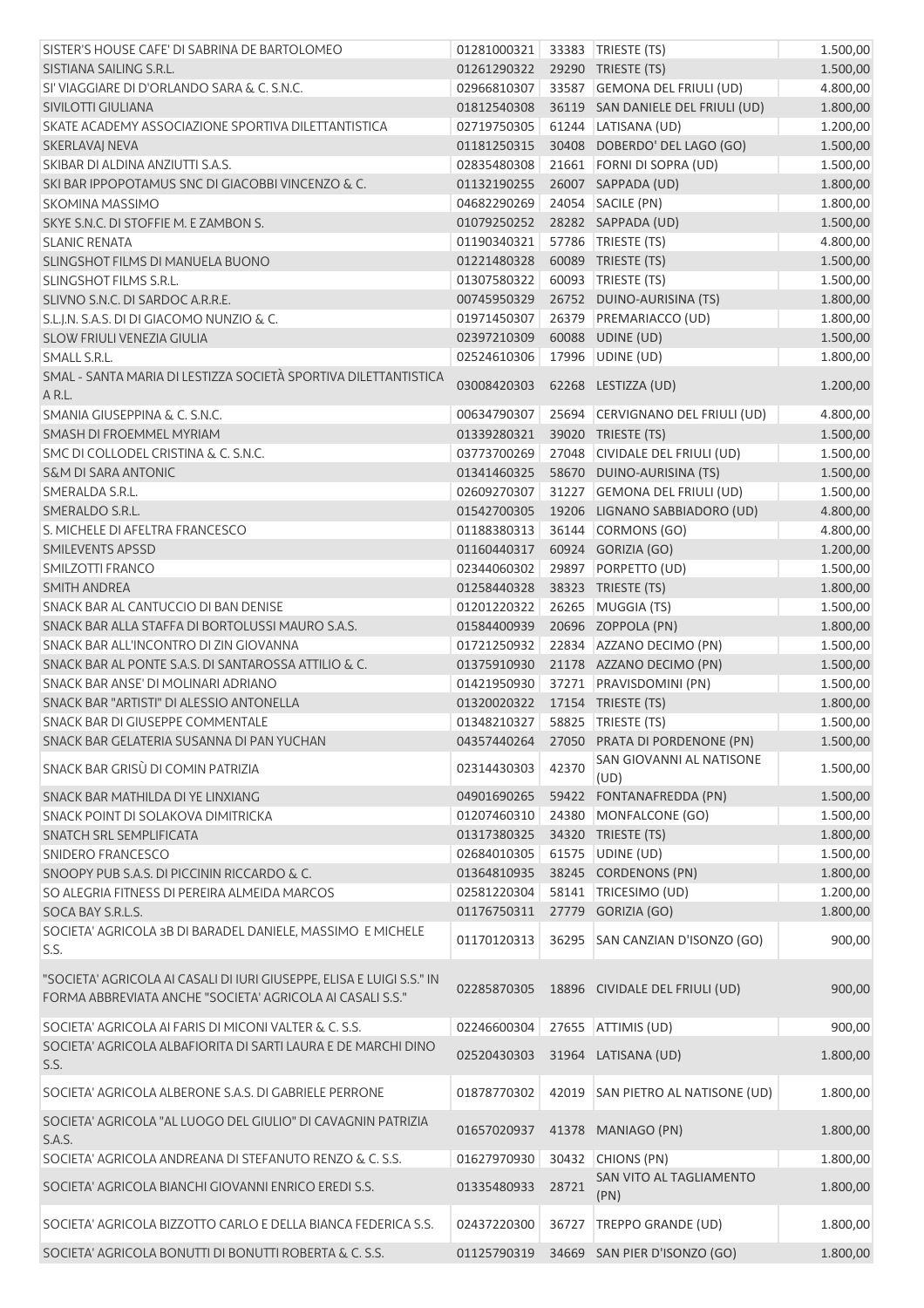| SOCIETA' AGRICOLA BUFFON MARIO E MARINA S.S.                                                              | 01303830309 |       | 34551 LATISANA (UD)                   | 1.800,00 |
|-----------------------------------------------------------------------------------------------------------|-------------|-------|---------------------------------------|----------|
| SOCIETA' AGRICOLA BUIATTI SARA S.S.                                                                       | 02542750308 |       | 36566 MOIMACCO (UD)                   | 1.800,00 |
| SOCIETA' AGRICOLA BURI IN MONT DI PARAVANO EDI E FROSUTTO<br>LAURO S.S.                                   | 02373620307 | 34170 | <b>BUTTRIO (UD)</b>                   | 1.800,00 |
| SOCIETA' AGRICOLA CANTON MARCO E MIOR PAOLINA SOCIETA'<br><b>SEMPLICE</b>                                 | 01331420933 | 42414 | <b>MORSANO AL TAGLIAMENTO</b><br>(PN) | 1.800,00 |
| SOCIETA' AGRICOLA CASA PELLIS DI D'ANTONI NADIA E PASQUALINI<br>MANUELA S.S.                              | 02565540305 | 39538 | <b>FAGAGNA (UD)</b>                   | 1.800,00 |
| SOCIETA' AGRICOLA CASON DI PARAVANO FRANCO E PAOLO S.S.                                                   | 02482290307 | 42628 | MORTEGLIANO (UD)                      | 1.800,00 |
| SOCIETA' AGRICOLA CECUTTI RINO & C. S.S.                                                                  | 02430770301 | 28281 | POVOLETTO (UD)                        | 1.800,00 |
| SOCIETA' AGRICOLA CHIASALP DI NICOLINI GIORGIO & C. S.N.C.                                                | 00990330300 |       | 33185 MOIMACCO (UD)                   | 900,00   |
| SOCIETA' AGRICOLA CISORIO S.S.                                                                            | 02540650302 |       | 36883 POCENIA (UD)                    | 1.800,00 |
| SOCIETA' AGRICOLA DE LUCA GIORGIA E ZOMERO RENATO S.S.                                                    | 02536590306 |       | 29209 FAEDIS (UD)                     | 1.800,00 |
| SOCIETA' AGRICOLA DI CAMPO DI BONIS SOC. COOP. A R.L.                                                     | 00505620302 | 32989 | TAIPANA (UD)                          | 900,00   |
| SOCIETA' AGRICOLA DI GASPERO E C. S.S.                                                                    | 00642140305 | 35915 | SAN GIOVANNI AL NATISONE<br>(UD)      | 1.800,00 |
| SOCIETA' AGRICOLA DI PLATISCHIS                                                                           | 02696150305 |       | 22256 TAIPANA (UD)                    | 900,00   |
| SOCIETA' AGRICOLA DURI' PAOLO & C. S.S.                                                                   | 02194130304 |       | 27607 MORTEGLIANO (UD)                | 1.800,00 |
| SOCIETA' AGRICOLA ECORETTI E CISILINO S.S.                                                                | 02540040306 |       | 35646 MERETO DI TOMBA (UD)            | 1.800,00 |
| SOCIETA' AGRICOLA EMILIO ROTOLO E FIGLI S.S.                                                              | 02551990308 |       | 30960 TORREANO (UD)                   | 900,00   |
| SOCIETA' AGRICOLA FAMIGLIA PANCOTTO S.S.                                                                  | 01883850933 |       | 25670 CANEVA (PN)                     | 1.800,00 |
| SOCIETA' AGRICOLA FATTOR DI FATTOR ROBERTO E FAUSTO S.S.                                                  | 02416220305 |       | 41977 POVOLETTO (UD)                  | 1.800,00 |
|                                                                                                           |             |       | 35624 CORMONS (GO)                    |          |
| SOCIETA' AGRICOLA FERESIN DI FERESIN GUALTIERO E C. S.S.                                                  | 01109160315 |       |                                       | 1.800,00 |
| SOCIETA' AGRICOLA FERRUCCIO SGUBIN S.S.                                                                   | 01120480312 |       | 29243 DOLEGNA DEL COLLIO (GO)         | 900,00   |
| SOCIETA' AGRICOLA F.LLI BUZZI S.S.                                                                        | 02729330304 | 40310 | PONTEBBA (UD)                         | 1.800,00 |
| SOCIETA' AGRICOLA FOSSA MALA S.R.L.                                                                       | 01397040930 |       | 21304 FIUME VENETO (PN)               | 900,00   |
| SOCIETA' AGRICOLA FRUSKE DI PERNARCIC BORIS E C. S.S.                                                     | 01142460326 | 36089 | DUINO-AURISINA (TS)                   | 900,00   |
| SOCIETA' AGRICOLA GANDIN MARCELLINO DI GANDIN CLAUDIO E<br>DANIELE S.S.                                   | 01051610317 |       | 36509 SAN PIER D'ISONZO (GO)          | 1.800,00 |
| SOCIETA' AGRICOLA G. GARTROZ - SOCIETA' SEMPLICE                                                          | 01164300319 | 24062 | GORIZIA (GO)                          | 1.800,00 |
| SOCIETA' AGRICOLA GIRARDI DI GIRARDI ERMES & C. S.S.                                                      | 00301060315 |       | 25740 GRADO (GO)                      | 900,00   |
| SOCIETA' AGRICOLA GRILLO IOLE S.S.                                                                        | 02995920309 |       | 41233 PREPOTTO (UD)                   | 900,00   |
| SOCIETA' AGRICOLA GRUDEN ZBOGAR DI ZBOGAR DIMITRI E C. - S.S.                                             | 00946830320 | 40440 | SGONICO (TS)                          | 1.800,00 |
| SOCIETA' AGRICOLA KERIN DI CHERIN ERIKA & C. S.S.                                                         | 01142710324 |       | 21428 DUINO-AURISINA (TS)             | 1.800,00 |
| SOCIETA' AGRICOLA KLANJSCEK DI KLANJSCEK DEJAN E KLANJSCEK                                                |             |       |                                       |          |
| ARAM SOCIETA' SEMPLICE                                                                                    | 01174870319 |       | 22629 GORIZIA (GO)                    | 1.800,00 |
| SOCIETA' AGRICOLA LA CASCINA S.S.                                                                         | 02794880308 |       | 40917 POVOLETTO (UD)                  | 1.800,00 |
| SOCIETA' AGRICOLA LA DI MUK S.S.                                                                          | 02738500301 |       | 36067 REANA DEL ROIALE (UD)           | 1.800,00 |
| SOCIETA' AGRICOLA LA MADOT DI DRIUTTI MAURO E ENNIO S.S.                                                  | 01935680304 |       | 28883 CODROIPO (UD)                   | 1.800,00 |
| SOCIETA' AGRICOLA LA MEZZALUNA DI DIEGO MUSIZZA & C.- SOCIETA'<br>IN ACCOMANDITA SEMPLICE                 | 01117120327 |       | 59706 DUINO-AURISINA (TS)             | 900,00   |
| SOCIETA' AGRICOLA LA STACCIONATA S.S.                                                                     | 01155670316 |       | 25126 STARANZANO (GO)                 | 1.800,00 |
| SOCIETA' AGRICOLA LAVARONI MARCELLO S.S.                                                                  | 02524380306 |       | 16971 BUTTRIO (UD)                    | 1.800,00 |
| SOCIETA' AGRICOLA LE FAVOLE DI EVIO E ANGELO CADORIN - SOCIETA'                                           |             |       |                                       |          |
| <b>SEMPLICE</b>                                                                                           | 01551130931 |       | 17184 SACILE (PN)                     | 1.800,00 |
| SOCIETA' AGRICOLA LE VOLTE DI TASSAN MAZZOCCO SERGIO E C. -<br>SOCIETA' SEMPLICE                          | 01628560938 |       | 30151 AVIANO (PN)                     | 1.800,00 |
| SOCIETA' AGRICOLA LIVON - SOCIETA' SEMPLICE IN SIGLA ANCHE SOLO<br><b>AZIENDA AGRICOLA LIVON</b>          | 01974400309 | 30704 | SAN GIOVANNI AL NATISONE<br>(UD)      | 1.800,00 |
| SOCIETA' AGRICOLA LUCCHESE S.S.                                                                           | 01703490936 | 38591 | SACILE (PN)                           | 900,00   |
| SOCIETA' AGRICOLA MAZZUCHIN DI MINERVINI ALESSANDRO &                                                     | 01101840310 | 34348 | RONCHI DEI LEGIONARI (GO)             | 1.800,00 |
| <b>GIULIANO - SOCIETA' SEMPLICE</b>                                                                       |             |       |                                       |          |
| SOCIETA' AGRICOLA MONDINI DI FLAVIO E IVANO S.S.                                                          | 02468480302 |       | 33111 CASTIONS DI STRADA (UD)         | 1.800,00 |
| SOCIETA' AGRICOLA MULINO DELLE TOLLE DI BERTOSSI GIORGIO & C.<br>IN FORMA ABBREVIATA "MULINO DELLE TOLLE" | 00651160301 | 36066 | <b>BAGNARIA ARSA (UD)</b>             | 1.800,00 |
| SOCIETA' AGRICOLA NADALUTTI FRANCO E C. S.S.                                                              | 00634560304 | 39487 | PREMARIACCO (UD)                      | 1.800,00 |
| SOCIETA' AGRICOLA NATURA AMICA S.S.                                                                       | 02633230301 | 42136 | LATISANA (UD)                         | 1.800,00 |
| SOCIETA' AGRICOLA NONIS S.S. DI NONIS ANDREA & DAMIANO E C.                                               | 01648960936 | 42207 | SAN VITO AL TAGLIAMENTO<br>(PN)       | 1.800,00 |
| SOCIETA' AGRICOLA ORZAN DI ORZAN IVALDO E C. S.S.                                                         | 01092270311 | 38564 | CAPRIVA DEL FRIULI (GO)               | 1.800,00 |
| SOCIETA' AGRICOLA PACOR DI REBULA BOZKA & C. S.S.                                                         | 01142700325 |       | 38054 DUINO-AURISINA (TS)             | 1.800,00 |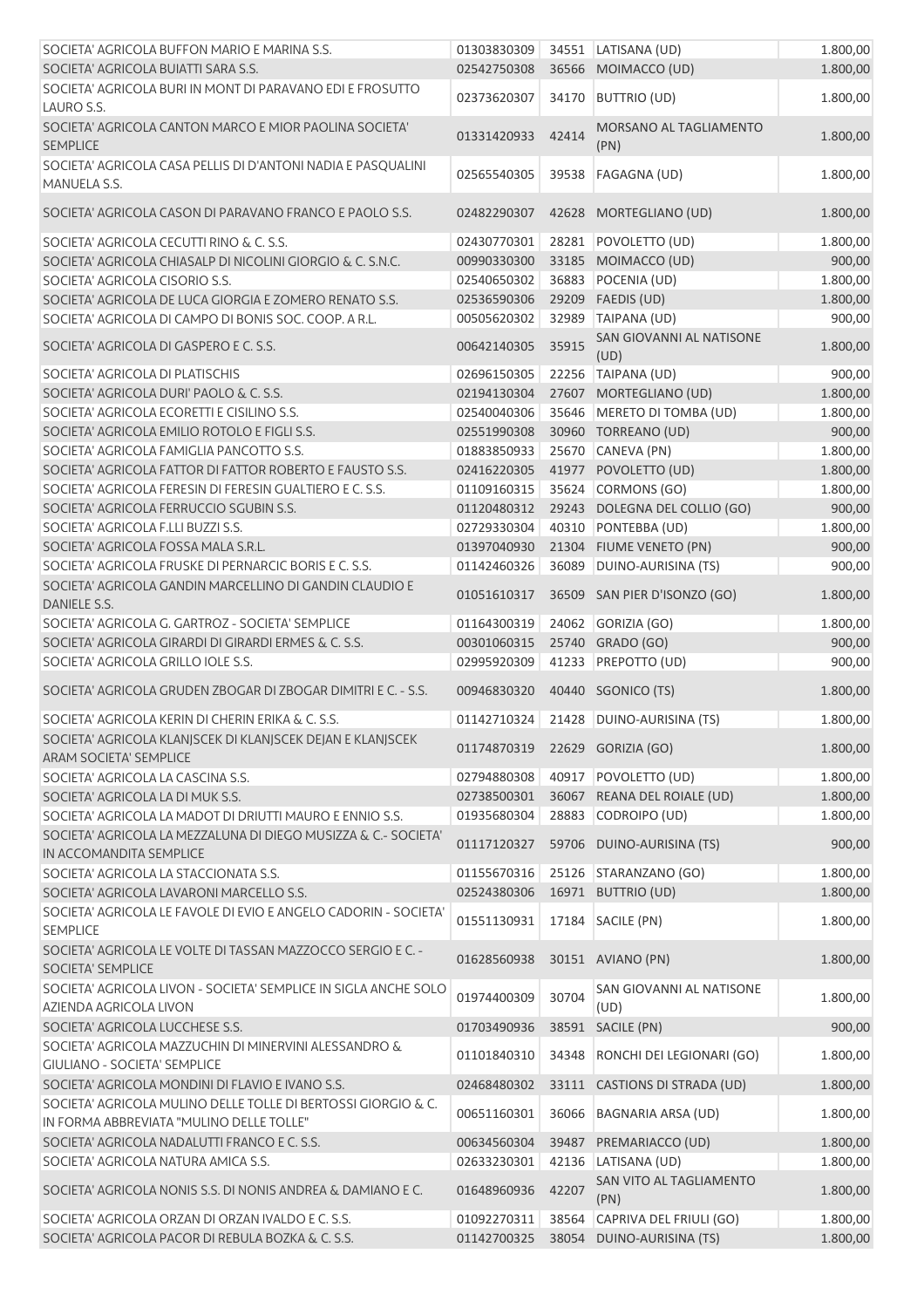| SOCIETA' AGRICOLA PARASCHOS DI PARASCHOS EVANGELOS & C. S.S.                                | 01072820317                    | 29002 | SAN FLORIANO DEL COLLIO<br>(GO)  | 900,00   |
|---------------------------------------------------------------------------------------------|--------------------------------|-------|----------------------------------|----------|
| SOCIETA' AGRICOLA PICCINATO S.S.                                                            | 01379870932                    | 35436 | CANEVA (PN)                      | 1.800,00 |
| SOCIETA' AGRICOLA PONTONI S.S.                                                              | 02527410308                    |       | 39560 UDINE (UD)                 | 1.800,00 |
| SOCIETA' AGRICOLA PRIMAVERA DI GONANO RENATO E GONANO<br>DENEB S.S.                         | 02536340306                    |       | 41541 AMPEZZO (UD)               | 900,00   |
| SOCIETA' AGRICOLA PUNTIN DI PUNTIN DARIO E C. S.S.                                          | 02523270300                    |       | 34250 AQUILEIA (UD)              | 900,00   |
| SOCIETA' AGRICOLA RIZ ALESSANDRO DI RIZ ALESSANDRO & C. S.S.                                | 00483270310                    |       | 18575 CORMONS (GO)               | 1.800,00 |
| SOCIETA' AGRICOLA RONC DAI LUCHIS DI DE LUCA & C.                                           | 02521900304                    |       | 21669   FAEDIS (UD)              | 900,00   |
| SOCIETA' AGRICOLA RONCHI DI SANT'EGIDIO DI MICHELLONI DANIELE<br>E TIZIANA                  | 01705100301                    |       | 33561 MANZANO (UD)               | 1.800,00 |
| SOCIETA' AGRICOLA RONCHI RO SOCIETA' SEMPLICE DI FEDERICO<br><b>PACORINI</b>                | 01064750316                    | 60332 | DOLEGNA DEL COLLIO (GO)          | 900,00   |
| SOCIETA' AGRICOLA ROSSATO ADRIANO E GIULIO S.S.                                             | 02507450308                    | 42000 | CERVIGNANO DEL FRIULI (UD)       | 900,00   |
| SOCIETA' AGRICOLA ROSSI ANGELO, CLAUDIO E C. S.S.                                           | 02370130300                    |       | 38812 SAN VITO AL TORRE (UD)     | 1.800,00 |
| SOCIETA' AGRICOLA RUSSIAN DI RUSSIAN SABINA & C. S.S.                                       | 01179910318                    |       | 27596 CORMONS (GO)               | 1.800,00 |
| SOCIETA' AGRICOLA SAMSA PAOLO E C. S.S.                                                     | 01039430317                    |       | 33173 FOGLIANO REDIPUGLIA (GO)   | 900,00   |
| SOCIETA' AGRICOLA S. EGIDIO DI CARLETTI ADRIANA & C. S.A.S.                                 | 02059370300                    |       | 41201 AQUILEIA (UD)              | 900,00   |
| SOCIETA' AGRICOLA SEMPLICE AL PISOLER S.S.                                                  | 01673120935                    |       | 36459 CANEVA (PN)                | 1.800,00 |
| SOCIETA' AGRICOLA SEMPLICE CARUZZI LUCIANO E CARUZZI ROBERTO                                | 02542700303                    |       | 38435 POVOLETTO (UD)             | 1.800,00 |
| SOCIETA' AGRICOLA SEMPLICE DURIGHELLO LUCA E SCAINI MANUELA                                 | 02538150307                    | 41129 | DIGNANO (UD)                     | 1.800,00 |
| SOCIETA' AGRICOLA SEMPLICE FRATELLI PACE                                                    | 02917140309                    |       | 60335 PREONE (UD)                | 1.800,00 |
| SOCIETA' AGRICOLA SEMPLICE GONANO INGRID ED ENORE                                           | 02517000309                    | 24067 | OVARO (UD)                       | 1.800,00 |
| SOCIETA' AGRICOLA SQUIZZATO E C. S.S.                                                       | 02482280308                    | 34700 | POCENIA (UD)                     | 1.800,00 |
| SOCIETA' AGRICOLA STEFANUTTI DI FRANCO STEFANUTTI ED                                        |                                |       |                                  |          |
| <b>EMANUELA FANTINI S.S.</b>                                                                | 02278310301                    | 28974 | PAVIA DI UDINE (UD)              | 1.800,00 |
| SOCIETA' AGRICOLA STEKAR SONIA & C. S.S.                                                    | 01175120318                    | 34545 | SAN FLORIANO DEL COLLIO<br>(GO)  | 1.800,00 |
| SOCIETA' AGRICOLA STOCCO DI STOCCO ANDREA E C. S.S.                                         | 02287060301                    | 38389 | <b>BICINICCO (UD)</b>            | 1.800,00 |
| SOCIETA' AGRICOLA "TE CORT" DI GUION SUSI E C. S.S.                                         | 02521880308                    | 60726 | TORREANO (UD)                    | 1.800,00 |
| SOCIETA' AGRICOLA TIZIANO DI BORTOLUZ LAURA, MICOLI LUCA E<br>MICOLISIMONE S.S.             | 02223410305                    | 18061 | ENEMONZO (UD)                    | 1.800,00 |
| SOCIETA' AGRICOLA VALENTINO S.S.                                                            |                                |       | 02991580305 34652 LATISANA (UD)  | 1.800,00 |
| SOCIETA' AGRICOLA VALLE CA' DEL LOVO S.R.L.                                                 | 02876380300 60564 CARLINO (UD) |       |                                  | 900,00   |
| SOCIETA' AGRICOLA VERDE STELLA S.S.                                                         | 02695540308                    |       | 22071 RIVIGNANO TEOR (UD)        | 1.800,00 |
| SOCIETA' AGRICOLA VISINTIN PATRIZIA E COSSAR ROMINA SOCIETA'<br><b>SEMPLICE</b>             | 01001690302                    |       | 41221 AQUILEIA (UD)              | 1.800,00 |
| SOCIETA' AGRICOLA ZORZ DI ZORZ MARCO & C. S.S.                                              | 01085540316                    |       | 37999 GRADO (GO)                 | 900,00   |
| SOCIETA' AGRICOLA ZUCCHIATTI FABIO E LARA S.S.                                              | 02061620304                    |       | 42120 PORPETTO (UD)              | 1.800,00 |
| SOCIETA' BOCCIOFILA CODROIPESE                                                              | 01592410300                    |       | 61685 CODROIPO (UD)              | 1.200,00 |
| SOCIETA' BOCCIOFILA CUSSIGNACCO                                                             | 02197120302                    |       | 58418 UDINE (UD)                 | 1.500,00 |
| SOCIETA' BOCCIOFILA ROVEREDANA                                                              | 01537450932                    |       | 62188 ROVEREDO IN PIANO (PN)     | 1.200,00 |
| SOCIETA' BOCCIOFILA SAN GIOVANNI                                                            | 01184700324                    |       | 61394 TRIESTE (TS)               | 1.200,00 |
| SOCIETÀ CANOTTIERI AUSONIA A.S.D.                                                           | 00491080313                    |       | 61898 GRADO (GO)                 | 1.200,00 |
| SOCIETA' COOPERATIVA AGRICOLA FRAGIACOMO                                                    | 01337130320                    | 60309 | TRIESTE (TS)                     | 1.800,00 |
| SOCIETA' COOPERATIVA FORNEZE                                                                | 02776060309                    |       | 39665 FORNI DI SOTTO (UD)        | 4.800,00 |
| SOCIETA' COOPERATIVA ROGOS                                                                  | 01080070319                    |       | 30581 DOBERDO' DEL LAGO (GO)     | 4.800,00 |
| SOCIETA' COOPERATIVA SERVIZI E MANUTENZIONI GENERALI -                                      |                                |       |                                  |          |
| CO.SE.MA LA COOPERATIVA PUO' UTILIZZARE COME CONTRASSEGNO<br>IL LOGOTIPO "CO.SE.MA CORMONS" | 00368570313                    |       | 61647 CORMONS (GO)               | 1.500,00 |
| SOCIETA' COOPERATIVA SOCIALE A RESPONSABILITA' LIMITATA<br>CASSIOPEA                        | 01015330325                    | 42558 | TRIESTE (TS)                     | 1.500,00 |
| SOCIETA' COOPERATIVA STAGE KLAN                                                             | 01834080937                    |       | 57846 CASARSA DELLA DELIZIA (PN) | 1.500,00 |
| SOCIETA' DILETTANTISTICA PALLAVOLO SANGIORGINA                                              | 01366620308                    |       | 61930 SAN GIORGIO DI NOGARO (UD) | 1.200,00 |
| SOCIETÀ DILETTANTISTICA PESCATORI SPORTIVI TAGLIAMENTO<br><b>PALUDESE</b>                   | 00000000000                    |       | 62110 CASARSA DELLA DELIZIA (PN) | 1.200,00 |
| SOCIETA' FILARMONIA - ORGANIZZAZIONE NON LUCRATIVA DI UTILITA'<br><b>SOCIALE</b>            | 02036560304                    |       | 58052 UDINE (UD)                 | 900,00   |
| SOCIETA' FILARMONICA DI POZZUOLO DEL FRIULI SOC. COOP.                                      | 01302210305                    |       | 59896 POZZUOLO DEL FRIULI (UD)   | 900,00   |
| SOCIETA' GASTRONOMICA FRIULANA SOCIETA' A<br>RESPONSABILITA'LIMITATA SEMPLIFICATA           | 02757490301                    |       | 24428 UDINE (UD)                 | 1.800,00 |
|                                                                                             |                                |       |                                  |          |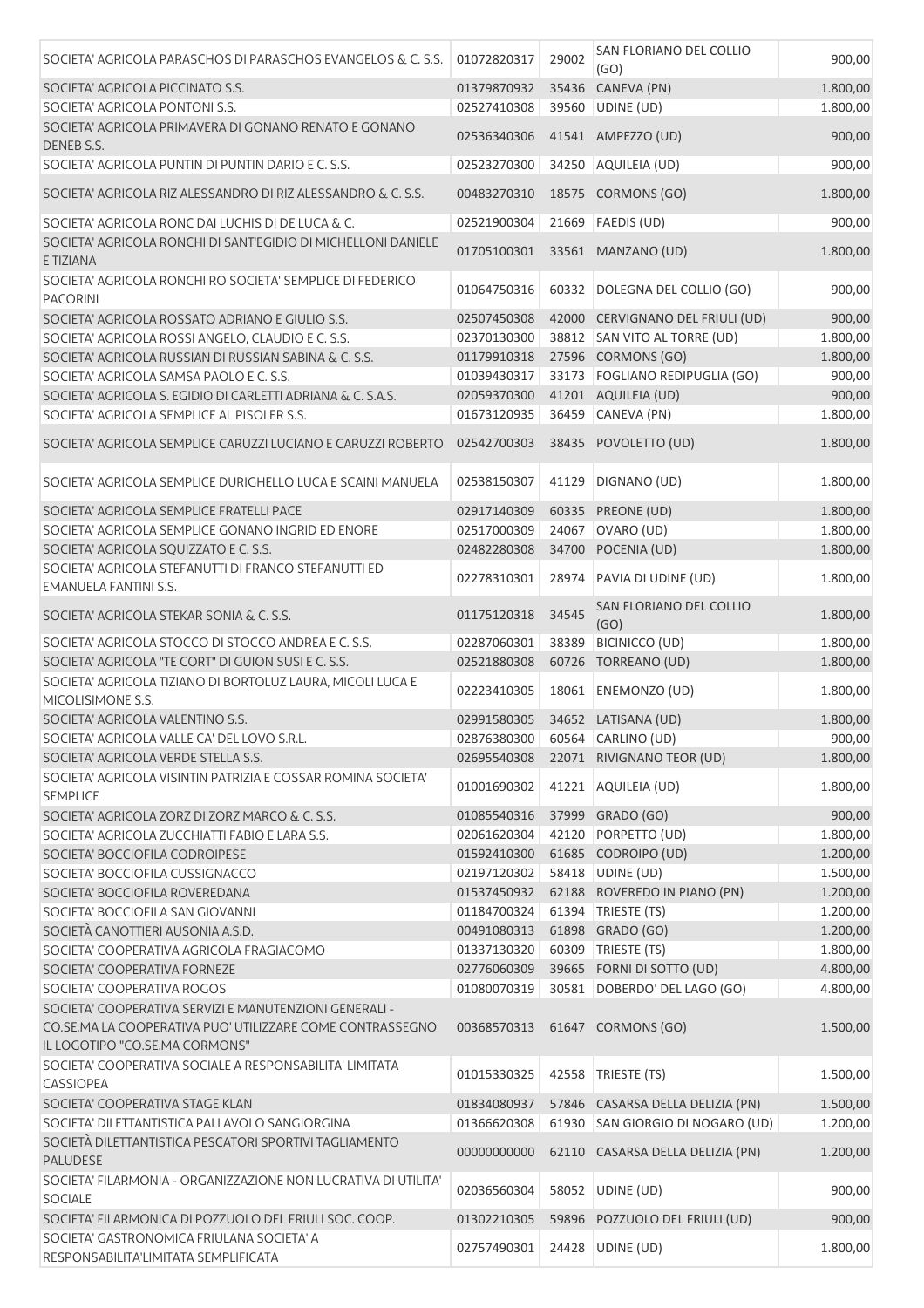| SOCIETÀ GINNASTICA GEMONESE ASD                                                                  | 01511640300 |       | 60372 GEMONA DEL FRIULI (UD)     | 1.200,00             |
|--------------------------------------------------------------------------------------------------|-------------|-------|----------------------------------|----------------------|
| SOCIETÀ GINNASTICA PORDENONESE A.S.D.                                                            | 80009210933 |       | 59771 PORDENONE (PN)             | 1.200,00             |
| SOCIETÀ GINNASTICA TRIESTINA A.S.D.                                                              | 00545960320 |       | 57951 TRIESTE (TS)               | 1.200,00             |
| SOCIETA' GINNASTICA TRIESTINA NAUTICA ASD                                                        | 01329340325 |       | 61716   TRIESTE (TS)             | 1.200,00             |
| SOCIETA' IMMOBILIARE LIGNANO BAGNI-SILBA S.R.L.                                                  | 00485970305 |       | 33393 LIGNANO SABBIADORO (UD)    | 4.800,00             |
| SOCIETA' ITALIA IMMOBILIARE - S.IT.IM. S.R.L.                                                    | 00107060931 |       | 24177 PORDENONE (PN)             | 4.800,00             |
|                                                                                                  |             |       |                                  |                      |
| SOCIETA' KAYAK CANOA MONFALCONE A.S.D.                                                           | 00482660313 |       | 62312 MONFALCONE (GO)            | 1.200,00             |
| SOCIETA' MONFALCONESE DI MUTUO SOCCORSO                                                          | 00470730318 |       | 60256 MONFALCONE (GO)            | 1.500,00             |
| SOCIETA' NAUTICA CANOTTIERI NETTUNO A.S.D.                                                       | 01290280328 |       | 62281 TRIESTE (TS)               | 1.200,00             |
| SOCIETA' NAUTICA DUINO 45 NORD ASD                                                               | 00000000000 |       | 60998 DUINO-AURISINA (TS)        | 1.200,00             |
| SOCIETA' NAUTICA "GIACINTO PULLINO" A.S.D.                                                       | 01330390327 |       | 60885 MUGGIA (TS)                | 1.200,00             |
| SOCIETA' NAUTICA LAGUNA ASD                                                                      | 00752230326 |       | 61663 DUINO-AURISINA (TS)        | 1.200,00             |
| SOCIETA' NUOTO GEMONESE SOCIETA' SPORTIVA DILETTANTISTICA A<br>R.L.                              | 02860590302 |       | 20906 GEMONA DEL FRIULI (UD)     | 1.500,00             |
| SOCIETA' PUGILISTICA PORDENONESE ASSOCIAZIONE SPORTIVA<br><b>DILETTANTISTICA</b>                 | 00302210935 | 61337 | PORDENONE (PN)                   | 1.200,00             |
| SOCIETA' SABBIADORO DI GASTALDO & ZEGGIO S.N.C.                                                  | 00670280304 |       | 22319 CASSACCO (UD)              | 4.800,00             |
| SOCIETÀ SCACCHISTICA TRIESTINA 1904 A.S.D.                                                       | 01332840329 |       | 57671   TRIESTE (TS)             | 1.200,00             |
| SOCIETA' SEMPLICE AGRICOLA BELA                                                                  | 02864540303 |       | 38346 MOGGIO UDINESE (UD)        | 1.800,00             |
| SOCIETA' SEMPLICE AGRICOLA LA SELVA PLANIZIA                                                     | 02543180307 |       | 33500 SAN GIORGIO DI NOGARO (UD) | 1.800,00             |
| SOCIETA' SEMPLICE LA CENTURIA SOCIETA' AGRICOLA                                                  | 02267720304 |       | 21151 TERZO D'AQUILEIA (UD)      | 900,00               |
| SOCIETA' SPORTIVA DILETTANTISTICA ARTBALLETTO A                                                  |             |       |                                  |                      |
| <b>RESPONSABILITA' LIMITATA</b><br>SOCIETA' SPORTIVA DILETTANTISTICA AUDACE FIGHT & FITNESS CLUB |             |       | 57681 UDINE (UD)                 | 1.200,00             |
| TRIESTE A RESPONSABILITA' LIMITATA                                                               | 01172910323 |       | 34164 TRIESTE (TS)               | 1.500,00             |
| SOCIETA' SPORTIVA DILETTANTISTICA CENTRO ABIDANCE.SRL                                            | 02898200304 |       | 58270 UDINE (UD)                 | 1.200,00             |
| SOCIETA' SPORTIVA DILETTANTISTICA CORPO LIBERO S.R.L.                                            | 02750020303 |       | 16877 UDINE (UD)                 | 1.200,00             |
| SOCIETA' SPORTIVA DILETTANTISTICA DANCE MOB A RESPONSABILITA'<br><b>LIMITATA</b>                 | 01743180935 |       | 31733 PORDENONE (PN)             | 1.500,00             |
| SOCIETA' SPORTIVA DILETTANTISTICA ESSERE S.R.L.                                                  | 02939770307 |       | 31720 TARCENTO (UD)              | 1.500,00             |
| SOCIETA' SPORTIVA DILETTANTISTICA IL GLADIATORE ACADEMY S.R.L.                                   | 01276040324 | 57795 | TRIESTE (TS)                     | 1.200,00             |
| SOCIETA' SPORTIVA DILETTANTISTICA PESISTICA PORDENONE ARL                                        | 01833270935 |       | 42643 PORDENONE (PN)             | 1.500,00             |
| SOCIETA' SPORTIVA DILETTANTISTICA VOLLEY TALMASSONS A R.L.                                       | 01911420303 | 60724 | TALMASSONS (UD)                  | 1.500,00             |
| SOCIETA' SPORTIVA GYMNASIUM 2 ESTATE S.R.L., IN SIGLA<br>GYMNASIUM 2ESTATE S.R.L.                |             |       | 00631230935 19984 PORDENONE (PN) | 1.500,00             |
| SOCIETA' SPORTIVA SANGIORGINA                                                                    | 01296120304 |       | 61629 SAN GIORGIO DI NOGARO (UD) | 1.200,00             |
| SOCIETÀ TENNIS MONFALCONE                                                                        | 00449870310 |       | 62344 MONFALCONE (GO)            | 1.200,00             |
| SOCIETA' TRIESTINA CANOTTIERI ADRIA 1877 ASD                                                     | 01259910329 |       | 61787   TRIESTE (TS)             | 1.200,00             |
| SOCIETA' TRIESTINA SPORT DEL MARE ASD                                                            | 00963770326 |       | 27039 TRIESTE (TS)               | 1.500,00             |
| SOCIETA' VALORIZZAZIONI EDILIZIE S.R.L.                                                          | 01203170301 |       | 22501 UDINE (UD)                 | 4.800,00             |
| SOCIETÀ VELICA DI BARCOLA E GRIGNANO ASD                                                         | 00278770326 |       | 61037 TRIESTE (TS)               | 1.200,00             |
| SOC.SPORT.DILETT. A R.L. UNINOMINALE D.L.F. TRIESTE                                              | 01240390326 |       | 62340 TRIESTE (TS)               | 1.200,00             |
|                                                                                                  |             |       |                                  |                      |
| SOC.VELA OSCAR COSULICH-SVOC-ASS.SPORT. SENZA FINI DI LUCRO                                      | 00155160310 |       | 59589 MONFALCONE (GO)            | 1.200,00             |
| SO! DINKY NAILS DI BRESSAN MORENA                                                                | 01186140313 | 30984 | GRADISCA D'ISONZO (GO)           | 1.500,00             |
| SODOMACO CLAUDIO                                                                                 | 00116590316 |       | 19475 GRADO (GO)                 | 4.800,00             |
| SOFIA'S BAKERY DI CHICCO SOFIA ANTONELA                                                          | 02921220303 |       | 16761 TARCENTO (UD)              | 1.500,00             |
| SO.GE.A.R. SRLS                                                                                  | 01864800931 | 23859 | SAN VITO AL TAGLIAMENTO<br>(PN)  | 4.800,00             |
| SO.GE.COM. FRIULI S.R.L.                                                                         | 02412840304 | 35010 | UDINE (UD)                       | 1.500,00             |
| SO.GE.EN. S.A.S. DI MIOTTO RENATA & C.                                                           | 01410920936 |       | 36609 PORDENONE (PN)             | 1.500,00             |
| SO.GE.MA. DI DELZOTTO ANTONELLA & C. S.N.C.                                                      | 01209560935 |       | 34817 PORDENONE (PN)             | 1.800,00             |
| SOHO DI GIANFRANCO RUSSOLO                                                                       | 00820020329 |       | 28255 TRIESTE (TS)               | 4.800,00             |
| SOLARI ELIANA E SILVIA SOCIETA' SEMPLICE AGRICOLA                                                | 02578650307 |       | 33763 PRATO CARNICO (UD)         | 1.800,00             |
| SOLCARIBE VIAGGI DI BARBARA MASINI                                                               | 02768490308 |       | 24156 UDINE (UD)                 | 4.800,00             |
| SOLE E LUNA DI STABILE LUISA                                                                     | 02538920303 |       | 39340 RUDA (UD)                  | 1.500,00             |
|                                                                                                  |             |       |                                  |                      |
| SOLEMARE SRL                                                                                     | 02778430302 |       | 29687 LIGNANO SABBIADORO (UD)    | 4.800,00             |
| <b>SOLERO RENZO</b>                                                                              | 00269860250 |       | 24706 SAPPADA (UD)               | 1.500,00             |
| SOLID BOND DI MICELI GIUSEPPE                                                                    | 01450050933 |       | 39408 FIUME VENETO (PN)          |                      |
| <b>SOLIS SONIA MARIA</b>                                                                         | 01557310933 |       | 32076 CORDENONS (PN)             | 1.500,00<br>1.500,00 |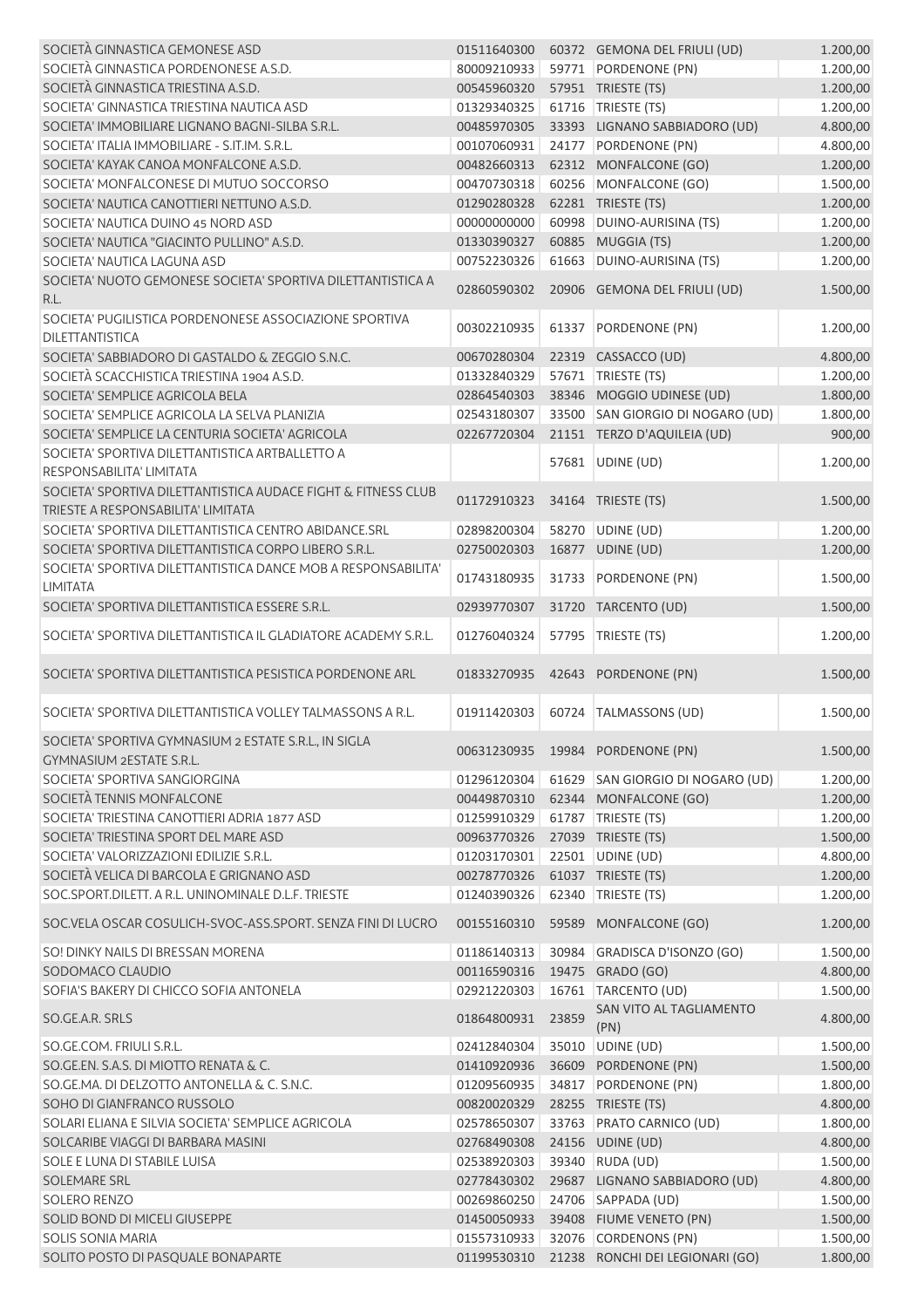| <b>SOLTANI BELHASSEN</b><br>SOLUZIONE CHEF SRL                               | 02615770308<br>01342510326 |       | 37597 PRADAMANO (UD)<br>34983 TRIESTE (TS)    | 1.500,00<br>1.800,00 |
|------------------------------------------------------------------------------|----------------------------|-------|-----------------------------------------------|----------------------|
| SOLUZIONI SOCIETA' A RESPONSABILITA' LIMITATA SEMPLIFICATA                   | 02836860300                | 46933 | CAMPOFORMIDO (UD)                             | 1.500,00             |
| SOMMA RITA                                                                   | 01773900939                |       | 32793 PORDENONE (PN)                          | 1.500,00             |
| <b>SONDA NELLA</b>                                                           | 00000000000                |       | 32582 FIUME VENETO (PN)                       | 900,00               |
| SONIA RIZZI - DISCIPLINE ORIENTALI                                           | 00957290323                |       | 33214 TRIESTE (TS)                            | 1.500,00             |
| SONZIO CLAUDIO                                                               | 00813880325                |       | 22096   TRIESTE (TS)                          | 700,00               |
| SOPRATTUTTO VIAGGI S.A.S. DI MARTINUZZI DIANA & C.                           | 01549280301                |       | 17371 TARCENTO (UD)                           | 4.800,00             |
|                                                                              |                            |       |                                               |                      |
| <b>SORCI CHIARA</b>                                                          | 01275780326                |       | 17387   TRIESTE (TS)                          | 650,00               |
| <b>SORCI FRANCESCA</b>                                                       | 01336930324                |       | 35642 TRIESTE (TS)                            | 1.500,00             |
| <b>SORDONI ANTONELLA</b>                                                     | 02849750308                |       | 33927 MONFALCONE (GO)                         | 1.500,00             |
| SORELLE MAKUC S.N.C. DI MAKUC MARIA SIBILLA E ROSSELLA                       | 01030060311                |       | 37049 GORIZIA (GO)                            | 1.500,00             |
| SORELLE PARON S.N.C. DI PARON MONICA GISELDA E PARON LORENA                  | 01610860932                |       | 30620 VALVASONE ARZENE (PN)                   | 1.500,00             |
| SORRISO DI SILVA RITA DE CASSIA                                              | 02809890300                |       | 32025 CODROIPO (UD)                           | 1.500,00             |
| SORSI E MORSI DI COLMANO ANNALISA                                            | 02933320307                |       | 25523 UDINE (UD)                              | 1.800,00             |
| SORSI E PERCORSI DI GASPARET MARIA TERESA                                    | 01872960933                |       | 20522 AZZANO DECIMO (PN)                      | 1.500,00             |
| <b>SOS DI SERPI SONIA</b>                                                    | 02889720302                |       | 34793 RUDA (UD)                               | 1.500,00             |
| <b>SOSSI CRISTIANO</b>                                                       | 01271550327                |       | 37327 TRIESTE (TS)                            | 700,00               |
| <b>SOSSI ELISABETTA</b>                                                      | 01331340321                |       | 21480 TRIESTE (TS)                            | 1.500,00             |
| <b>SOSSI LIVIO</b>                                                           | 00813090321                |       | 31917 TRIESTE (TS)                            | 700,00               |
| SOT DA MONT S.R.L.                                                           | 01204720310                |       | 22497 FARRA D'ISONZO (GO)                     | 1.800,00             |
| SOT LA MONT DI BERRA SERGIO                                                  |                            |       |                                               |                      |
|                                                                              | 02454090305                |       | 36024 NIMIS (UD)                              | 1.800,00             |
| SOT LA MONT DI FERATAJ ADELINA                                               | 02979830300                |       | 31573 VENZONE (UD)                            | 1.500,00             |
| SOTTILI ARMONIE SRLS                                                         | 01815100936                |       | 36484 CORDENONS (PN)                          | 1.500,00             |
| SOTTOCASTELLO S.N.C. DI USTAMETA GAZMENT & C.                                | 02271780302                |       | 31783 CASSACCO (UD)                           | 1.800,00             |
| SOTTOZERO DI MINATO ROBERTA                                                  | 01588870939                |       | 32292 ZOPPOLA (PN)                            | 1.500,00             |
| SOUND&LIGHT DI DANIELE DEL MESTRE                                            | 02821450307                |       | 26424 MERETO DI TOMBA (UD)                    | 1.500,00             |
| SOUND TECHNICS DI DIEGO BIAGI                                                | 01249140326                |       | 58442 TRIESTE (TS)                            | 1.500,00             |
| SOVRANO & SINA SNC DI SOVRANO ENRICO & C.                                    | 02869190302                |       | 27714   TOLMEZZO (UD)                         | 1.800,00             |
| <b>SPADARO WALTER</b>                                                        | 00973140320                |       | 34577 TRIESTE (TS)                            | 700,00               |
| SPA.DA S.R.L.                                                                | 01149700310                |       | 28101 GRADO (GO)                              | 1.800,00             |
| <b>SPADONI IVAN</b>                                                          | 02962560302                |       | 35374 ARTA TERME (UD)                         | 1.500,00             |
| SPAGNOLO ALICE                                                               | 01314460328                |       | 20541 TRIESTE (TS)                            | 1.500,00             |
| <b>SPAGNUT AVE</b>                                                           |                            |       | 00000000000 27950 SAN PIETRO AL NATISONE (UD) | 900,00               |
| SPATARO ANDREA                                                               | 02453340305                |       | 23557 CIVIDALE DEL FRIULI (UD)                | 1.500,00             |
| <b>SPAZIO LIBERO SRL</b>                                                     | 01336220320                |       | 45710 TRIESTE (TS)                            | 1.500,00             |
| SPAZIO SPORT S.R.L. SOCIETA' SPORTIVA DILETTANTISTICA A                      |                            |       |                                               |                      |
| RESPONSABILITA' LIMITATA                                                     | 02198160307                |       | 33430 BUIA (UD)                               | 1.500,00             |
| SPAZIO VERTICALE SNC DI CRESCINI LUIGI E VERITTI - D'ANDREA<br><b>THOMAS</b> | 02771390305                |       | 18804 FORNI DI SOPRA (UD)                     | 4.800,00             |
| SPECK E STUBE DI TOMMASINI DONATELLA                                         | 03004910307                |       | 21338 SAURIS (UD)                             | 1.500,00             |
| SPECK & WINE DI SOCOL VITTORIO                                               | 02761100300                |       | 28133 CODROIPO (UD)                           | 1.500,00             |
| SPECOGNA S.A.S. DI SPECOGNA MASSIMILIANO & C.                                | 02564800304                |       | 35213 RIVIGNANO TEOR (UD)                     | 1.500,00             |
| SPEEDY BAR DI MEDVES GIUSEPPINA                                              | 01152750319                |       | 39515 GORIZIA (GO)                            | 1.500,00             |
| SPEEDY DI PISACANE NICOLA                                                    | 02585050301                |       | 23083 FAGAGNA (UD)                            | 1.800,00             |
| SPELAT EDDA                                                                  | 01656040308                |       | 38145 NIMIS (UD)                              | 1.800,00             |
| SPERINBEN S.R.L.                                                             | 02313090306                |       | 20781 UDINE (UD)                              | 1.500,00             |
| SPERINMIOR DI FORNACA GIUSEPPE                                               | 02801460300                |       | 20506 FAGAGNA (UD)                            | 1.800,00             |
| SPEZIARIA DEGLI ALCHIMISTI DI GALATI MASSIMO E PIZZOLINI MATTEO              |                            |       |                                               |                      |
| S.N.C.                                                                       | 01250790324                | 25096 | TRIESTE (TS)                                  | 1.500,00             |
| SPICCHIO S.A.S. DI CUSMA GIULIO & C.                                         | 01047570328                |       | 20862 DUINO-AURISINA (TS)                     | 1.800,00             |
| SPIN CAFFE' DI CELOTTO MICHELE & C. S.N.C.                                   | 01531020939                |       | 27427 AZZANO DECIMO (PN)                      | 1.800,00             |
| <b>SPIN TRAVEL SRL</b>                                                       | 02872850306                |       | 19943 UDINE (UD)                              | 4.800,00             |
| SPIRITOLIBERO DI LIDIA DREOLINI                                              | 02657620304                |       | 26667 POVOLETTO (UD)                          | 1.500,00             |
| SPORTING 110 DI ARDESSI ALBERTO                                              | 00382510311                |       | 26948 GORIZIA (GO)                            | 1.500,00             |
| SPORTING CENTER LIGNANO S.R.L.                                               | 00466930302                |       | 39206 LIGNANO SABBIADORO (UD)                 | 4.800,00             |
| SPORTING CLUB S.A.S. DI CODERMAZ ALESSANDRO & C.                             | 00507860310                |       | 42710 GORIZIA (GO)                            | 1.500,00             |
| SPORTING HOUSE S.A.S. DI SELLAN GLAUCO & C.                                  | 01119740932                |       | 28113 FIUME VENETO (PN)                       | 1.500,00             |
| SPORTING LATISANA SOCIETA' SPORTIVA DILETTANTISTICA A                        |                            |       |                                               |                      |
| RESPONSABILITA' LIMITATA                                                     |                            |       | 02965040302 57694 LATISANA (UD)               | 1.500,00             |
| <b>SPORTING PORCIA ASD</b>                                                   | 01260480932                |       | 60776 PORCIA (PN)                             | 1.200,00             |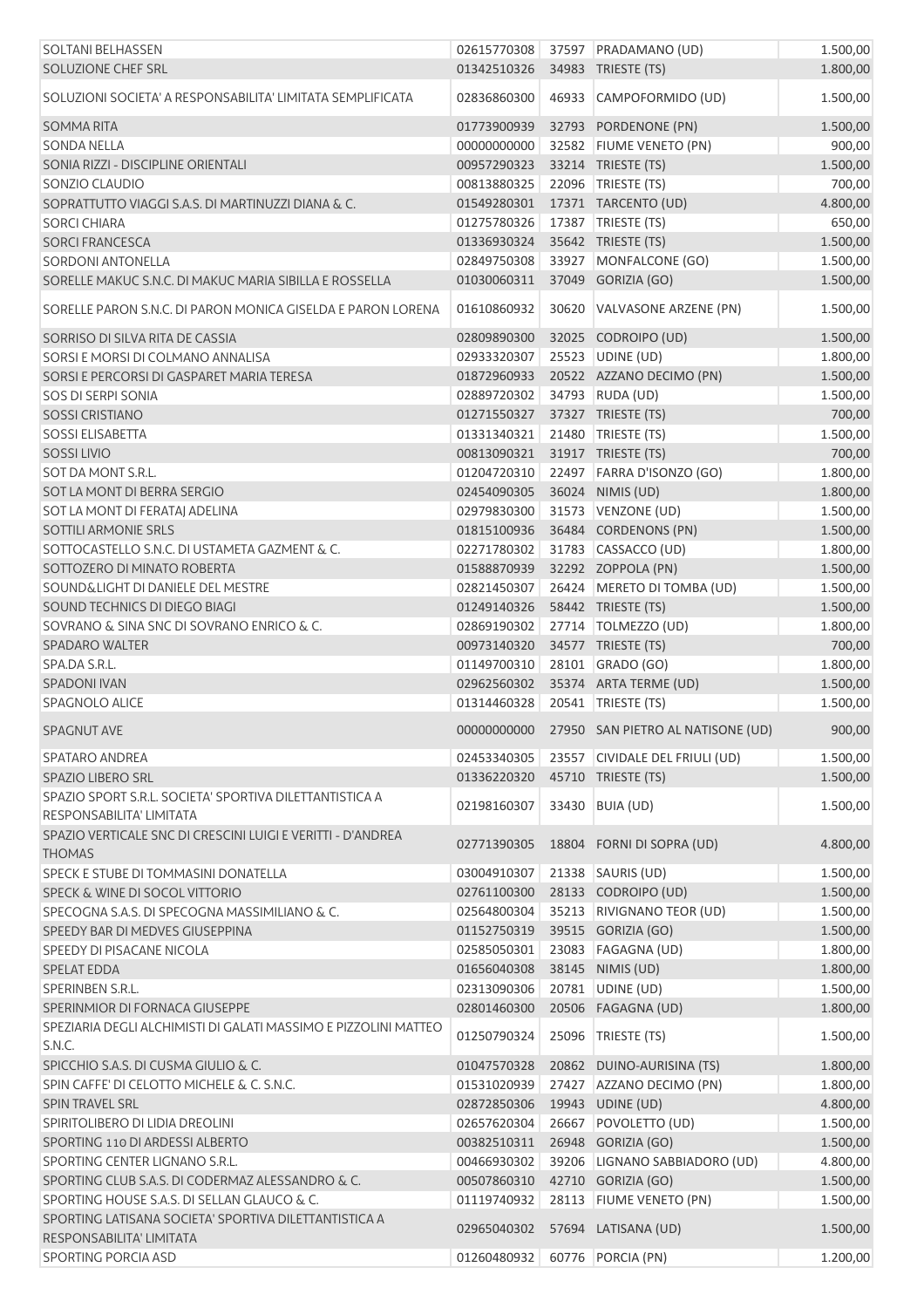| SPORTMOTION DI ROBERTO TESSARI                                                   | 02918100302                    |       | 58047 RAVEO (UD)                              | 1.500,00 |
|----------------------------------------------------------------------------------|--------------------------------|-------|-----------------------------------------------|----------|
| ŠPORTNO ZDRUŽENJE - UNIONE SPORTIVA DILETTANTISTICA BOR                          | 00562900324                    |       | 61701   TRIESTE (TS)                          | 1.200,00 |
| SPORT PLANET DI D'URSO COSTANTINO                                                | 03930040260                    |       | 41837 PORCIA (PN)                             | 1.500,00 |
| SPORT PLANET SRL SOCIETA' SPORTIVA DILETTANTISTICA                               | 01722980933                    |       | 41834 PORCIA (PN)                             | 1.500,00 |
| SPORT SYSTEM MORTEGLIANO                                                         | 01786610301                    |       | 61520 MORTEGLIANO (UD)                        | 1.200,00 |
| SPORTWINN S.R.L.                                                                 | 01768230938                    |       | 21896 AVIANO (PN)                             | 4.800,00 |
| SPRING ASSIST DI BATICH CINZIA                                                   | 01249230325                    |       | 16708 TRIESTE (TS)                            | 1.500,00 |
| SPRITZ TIME DI MARIOTTI ITALA                                                    | 02741930305                    |       | 27731 PALAZZOLO DELLO STELLA (UD)             | 1.500,00 |
| SPRIZZ BAR S.N.C. DI STEPHANIE MASCARIN & C.                                     | 01670480936                    |       | 23174 AZZANO DECIMO (PN)                      | 1.500,00 |
| SPRIZZETTO BAR DI ZHANG MEIJIN                                                   | 01776650937                    |       | 21465 POLCENIGO (PN)                          | 1.500,00 |
| SPULIMO DI FRANCO JOSE' E TREVISANI PATRIZIA S.N.C.                              | 02832930305                    |       | 18339 BUTTRIO (UD)                            | 1.800,00 |
| SQUADRA CORSE FVG                                                                | 02835280302                    |       | 61563 PORPETTO (UD)                           | 1.200,00 |
| SQUECCO GIORDANO                                                                 | 02917740306                    |       | 33854 CAVAZZO CARNICO (UD)                    | 1.500,00 |
| SQUEGLIA GIUSEPPE & CONCETTA S.N.C.                                              | 00648650323                    |       | 31210   TRIESTE (TS)                          | 1.800,00 |
| <b>SREBOTUYAK MARIO</b>                                                          | 02743330306                    |       | 29649 NIMIS (UD)                              | 700,00   |
| S.R.S. MAMA FELA - BAR RISTORANTE TIPICO - S.A.S. DI BERROA RAISA                | 01699880934                    |       | 25295 FONTANAFREDDA (PN)                      | 1.800,00 |
| SSD PESISTICA HOOKGRIP A.R.L                                                     | 02923160309                    |       | 58236 PASIAN DI PRATO (UD)                    | 1.200,00 |
| <b>SSD SOVODNJE</b>                                                              | 00324170315                    |       | 61920 SAVOGNA D'ISONZO (GO)                   | 1.200,00 |
| S.S. SAN GIOVANNI ASD                                                            | 00227660321                    |       | 61637 TRIESTE (TS)                            | 1.200,00 |
|                                                                                  |                                |       |                                               |          |
| <b>STABILE ENEA</b>                                                              | 02184080303                    |       | 31962 MAGNANO IN RIVIERA (UD)                 | 1.500,00 |
| <b>STABILE PAOLO</b>                                                             | 01947900302                    | 38616 | FIUMICELLO VILLA VICENTINA<br>(UD)            | 1.800,00 |
| STAGE LAB SOCIETA' SPORTIVA DILETTANTISTICA A RESPONSABILITA'<br><b>LIMITATA</b> | 01316390325                    |       | 18397 TRIESTE (TS)                            | 1.500,00 |
| STAND UP DI FURLANI SERGIO                                                       | 01198900324                    |       | 62212 MUGGIA (TS)                             | 1.500,00 |
| <b>STANIMIR FLORIN</b>                                                           | 01330150325                    |       | 37244 TRIESTE (TS)                            | 1.500,00 |
| STANZA PRIVATA NEL CUORE FRIULI DI DE VIT DUILIO                                 | 00000000000                    |       | 37331 UDINE (UD)                              | 900,00   |
| STARBENE GROUP S.R.L.                                                            | 01142090313                    |       | 29894 RONCHI DEI LEGIONARI (GO)               | 1.500,00 |
| STARC ALESSANDRO                                                                 | 01043030327                    |       | 20819 TRIESTE (TS)                            | 700,00   |
| <b>STAREC ERIK</b>                                                               | 01049710328                    | 40153 | SAN DORLIGO DELLA VALLE<br>(TS)               | 1.800,00 |
| STAR GYM SOCIETA' SPORTIVA DILETTANTISTICA A RESPONSABILITA'<br><b>LIMITATA</b>  | 02840940304                    |       | 29300 CODROIPO (UD)                           | 1.500,00 |
| STARLIGHT S.A.S. DI MATTIA BIANCHIN & C.                                         |                                |       | 02821540305   28180   LIGNANO SABBIADORO (UD) | 1.500,00 |
| STARLIGHT SERVICE DI CASELLA LEONARDO                                            |                                |       | 01751040930 27593 BRUGNERA (PN)               | 1.500,00 |
| <b>STASI EMILIANO</b>                                                            | 01269670327 58021 TRIESTE (TS) |       |                                               | 1.500,00 |
| STATION FITNESS A.S.D.                                                           | 02590530305                    |       | 26397 CAMPOFORMIDO (UD)                       | 1.500,00 |
| STAZIONE LUSSARI - PIZZERIA ARTIGIANALE E RISTORO DI CHIRICO<br><b>FRANCESCO</b> | 02897150302                    |       | 20397 TARVISIO (UD)                           | 1.800,00 |
| STAZIONE SUONO DI PACE FEDERICO                                                  |                                |       | 02866330307 28761 MAGNANO IN RIVIERA (UD)     | 1.500,00 |
|                                                                                  |                                |       |                                               |          |
| STEAM SOCIETA' A RESPONSABILITA' LIMITATA SEMPLIFICATA                           | 01845820933                    |       | 31265 PORDENONE (PN)                          | 1.800,00 |
| STEFAN GHEORGHITA CATALIN                                                        |                                |       | 02945530307 41692 TARVISIO (UD)               | 1.800,00 |
| STEFANIA GENTILI                                                                 |                                |       | 01831990435 23034 TARCENTO (UD)               | 650,00   |
| <b>STEFANIN ARIELLA</b>                                                          | 01807760309                    |       | 17950 SAN GIORGIO DI NOGARO (UD)              | 1.500,00 |
| <b>STEFANO BORASO</b>                                                            | 00000000000                    |       | 41181 CODROIPO (UD)                           | 900,00   |
| <b>STEFANO CARIS</b>                                                             | 01279040321                    |       | 37267 TRIESTE (TS)                            | 700,00   |
| STEFANO E MANUELA S.A.S. DI ROSSI MANUELA                                        |                                |       | 01090770312 18554 MONFALCONE (GO)             | 1.800,00 |
| <b>STEFANO FUCHS</b>                                                             | 01156140327                    |       | 33381 TRIESTE (TS)                            | 700,00   |
| STEFANO SAVANELLI                                                                | 00000000000                    |       | 16701   TRIESTE (TS)                          | 900,00   |
| STEFANUTO MORENO                                                                 | 01818580936                    |       | 30398 PORCIA (PN)                             | 1.500,00 |
| STEFANUTTI ELEONORA                                                              | 02934730306                    |       | 41330 GONARS (UD)                             | 1.500,00 |
| STEFANUTTI STEFANIA & CUSMAI MARISTELLA S.N.C.                                   | 00482250313                    | 26602 | SAN GIOVANNI AL NATISONE<br>(UD)              | 1.800,00 |
| <b>STEFFE' FABIO</b>                                                             | 00861050326                    |       | 36641   TRIESTE (TS)                          | 1.800,00 |
| STEF S.N.C. DI MAGRINI FEDERICA                                                  | 02736860301                    |       | 40937 CODROIPO (UD)                           | 1.500,00 |
| STEFY & MARIE S.N.C. DI MONTRASI STEFANIA E CALDIERARO MARIE<br><b>MADELEINE</b> | 01158110310                    |       | 18827 CORMONS (GO)                            | 1.800,00 |
| STEINHORST JOORINDE                                                              | 01294280324                    |       | 20175 DUINO-AURISINA (TS)                     | 650,00   |
| <b>STELIUSNH SRL</b>                                                             | 02981530302                    |       | 62168 CIVIDALE DEL FRIULI (UD)                | 1.800,00 |
| STELLA D'ORO S.N.C. DEI F.LLI MARZONA E PASCHINI SARA                            |                                |       | 02274190301  17279  VERZEGNIS (UD)            | 1.800,00 |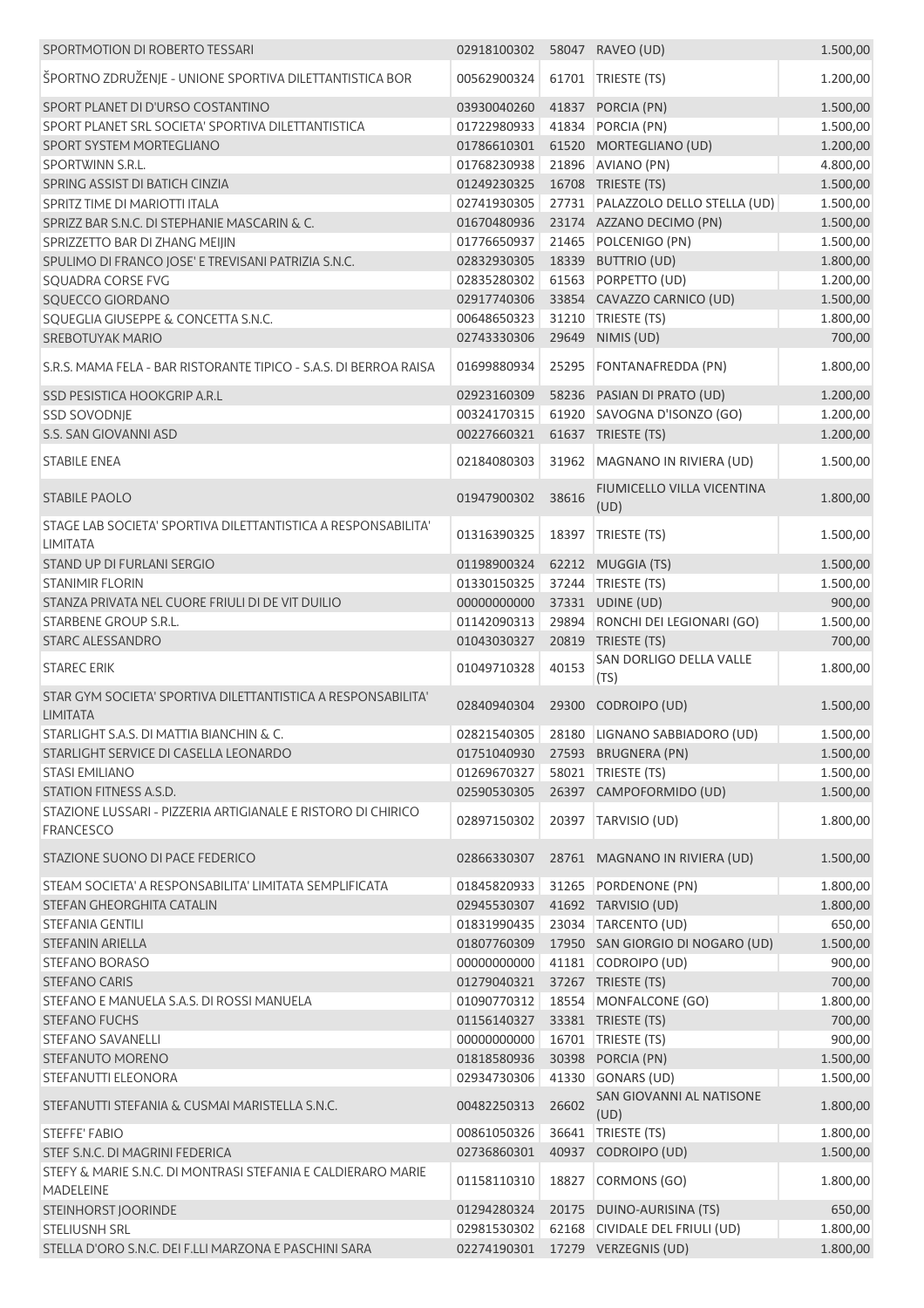| STELLA D'ORO S.R.L.                                                        | 01836040301                  |       | 20008 MARANO LAGUNARE (UD)        | 1.800,00 |
|----------------------------------------------------------------------------|------------------------------|-------|-----------------------------------|----------|
| STELLA POLARE SOCIETA' COOPERATIVA                                         | 00464280312                  |       | 45111 GORIZIA (GO)                | 1.500,00 |
| STELLITA JODI                                                              | 02912690308                  |       | 28219 CERVIGNANO DEL FRIULI (UD)  | 1.800,00 |
| STELUTIS SNC DI ROSEANO ENRICO E C.                                        | 02993350301                  |       | 41138 AMPEZZO (UD)                | 1.500,00 |
| STE.MA. - SOCIETA' IN NOME COLLETTIVO DI SAMEC MARTINA E<br><b>STEFANO</b> | 01060150321                  |       | 33770 MUGGIA (TS)                 | 900,00   |
| STEP S.A.S. DI LIN ZHI HANG & C.                                           | 01715020937                  |       | 34278 CORDENONS (PN)              | 1.500,00 |
| <b>STERNI MARCO</b>                                                        | 00000000000                  |       | 39559 TRIESTE (TS)                | 650,00   |
| STEVA DEL MARCHI AZ. AGR. DI MARCHI STEFANO E C. S.S. AGRICOLA             | 01525210934                  |       | 35543 SPILIMBERGO (PN)            | 1.800,00 |
| <b>STINAT ANNALISA</b>                                                     | 01128490933                  |       | 57811 CANEVA (PN)                 | 1.500,00 |
| STIPANCIC DANILO & C. - SOCIETA' IN NOME COLLETTIVO                        | 01023250325                  |       | 40953 TRIESTE (TS)                | 1.500,00 |
| <b>STISO GIANCLAUDIO</b>                                                   | 02573890304                  |       | 27093 LIGNANO SABBIADORO (UD)     | 700,00   |
| STOCCO EDY E DI TOMASO MARCO SNC                                           | 02327160301                  |       | 40517 CODROIPO (UD)               | 1.800,00 |
| <b>STOCCO NICOLETTA</b>                                                    | 02772540304                  |       | 16948 UDINE (UD)                  | 1.500,00 |
| STOCK A PARTY DI PUSOLE RAFFAELE                                           | 01326810320                  |       | 59744 TRIESTE (TS)                | 1.500,00 |
| <b>STOCOVAZ FRANCO</b>                                                     | 00989750328                  |       | 37732 TRIESTE (TS)                | 700,00   |
| STOJKOVIC RADOSLAVKA                                                       | 02159370309                  |       | 25965 OVARO (UD)                  | 1.800,00 |
| <b>STOK ADLAI TAXI N. 25</b>                                               | 01080000324                  |       | 35358 TRIESTE (TS)                | 700,00   |
| <b>STOLFA MARIA</b>                                                        | 00323300319                  |       | 42085 DOBERDO' DEL LAGO (GO)      | 1.800,00 |
| STOP AND GO VIAGGI DI LOSS GIUSEPPINA                                      | 04712900267                  |       | 20140 SACILE (PN)                 | 4.800,00 |
| STOP CAFE' DI ANDREA VASCO PERTEGHELLA                                     | 05019980266                  |       | 26769 SACILE (PN)                 | 1.500,00 |
| STOP & SLEEP DI LORIS DOTT. ZANOR & C. S.A.S.                              | 02910780309                  |       | 25172   FAGAGNA (UD)              | 900,00   |
| STOP & SLEEP UDINE DI SABUCCO RAIMONDA                                     | 02716090309                  |       | 24911 UDINE (UD)                  | 900,00   |
| STORK LEVANTE DI IORDANO ALESSANDRO                                        | 01307190320                  |       | 26124 TRIESTE (TS)                | 1.500,00 |
| <b>STRAIN GIANFRANCO</b>                                                   | 01281930329                  |       | 25664 TRIESTE (TS)                | 1.800,00 |
| <b>STRAULINO JODY</b>                                                      | 02385810300                  |       | 37827 SUTRIO (UD)                 | 900,00   |
| STRAZZOLINI BIANCA                                                         | 00676170301                  |       | 26349 SAN PIETRO AL NATISONE (UD) | 4.800,00 |
| STRAZZOLINI TIZIANA                                                        | 01949580300                  |       | 27842 SAN LEONARDO (UD)           | 1.500,00 |
| STREET FOOD DI KRUPIC MIRAN                                                | 05268910287                  |       | 17016 UDINE (UD)                  | 1.800,00 |
| <b>STROILI ALESSANDRA</b>                                                  | 02764670309                  |       | 27669 MANZANO (UD)                | 1.500,00 |
| STROLIC S.N.C. DI MELOSSO GABRIELE & C.                                    | 01668020934                  | 20384 | PINZANO AL TAGLIAMENTO<br>(PN)    | 1.800,00 |
| STROPPOLATINI SOCIETA' SEMPLICE AGRICOLA                                   | 03003750308                  |       | 59576 CIVIDALE DEL FRIULI (UD)    | 1.800,00 |
| S.T.R. S.R.L.                                                              | 00709520324                  |       | 18777 TRIESTE (TS)                | 4.800,00 |
| STRUMBO VINCENZO                                                           | 01013080310 29768 MEDEA (GO) |       |                                   | 1.500,00 |
| S.T.S. DI LAZZARIN EMANUELE & C. S.A.S.                                    |                              |       | 01370720938 26879 PORDENONE (PN)  | 700,00   |
| S.T.S. SRL                                                                 | 01335850325                  |       | 57970 TRIESTE (TS)                | 1.500,00 |
| STUDIO ANALISI BIOMECCANICA DI ROMANO FREDDY S.A.S.                        | 02421080306                  |       | 23331 CIVIDALE DEL FRIULI (UD)    | 1.500,00 |
| STUDIO EQUILIBRIO DI COCCOLO KRISTINA                                      | 02258690300                  |       | 20410 REMANZACCO (UD)             | 1.500,00 |
| <b>STUDIO GIALLO</b>                                                       | 00921610325                  |       | 61645 TRIESTE (TS)                | 1.500,00 |
| STUDIO MASSAGGIO CINESE TUINA DI HUANG FUQIANG                             | 01171830316                  |       | 29518 GORIZIA (GO)                | 1.500,00 |
| STUDIO OLISTICO ALOHA DI RAFFAELLA METLICA                                 | 01160040323                  |       | 21498 TRIESTE (TS)                | 1.500,00 |
| STUDIO OLISTICO & NAILS DI FOSSA ANNA                                      | 01186360317                  |       | 26624 MONFALCONE (GO)             | 1.500,00 |
| STUDIO OLISTICO QUI E ORA DI PUPPATTO FRANCESCA                            | 02963600305                  |       | 36820 PAGNACCO (UD)               | 1.500,00 |
| STUDIO PILATES DI RUIZ CASTELLANOS BELKYS                                  | 02819640307                  |       | 16704 UDINE (UD)                  | 1.500,00 |
| STUDIO POSTURALE DI ALESSIA MAURUTTO                                       | 01159430311                  |       | 17101 FOGLIANO REDIPUGLIA (GO)    | 1.500,00 |
| STUDIO RELAX DI TOSORATTI ROMINA                                           | 02317040307                  |       | 20039 BAGNARIA ARSA (UD)          | 1.500,00 |
| STUDIO YAB DI ANNA KATARZYNA ZABA                                          | 02988500308                  |       | 29001 TRIESTE (TS)                | 1.500,00 |
| <b>STURMA SEVERINO</b>                                                     | 01607610308                  |       | 17616 TARCENTO (UD)               | 1.500,00 |
| <b>STURNIOLO STEFANO</b>                                                   | 01186050314                  |       | 39450 STARANZANO (GO)             | 700,00   |
| STUZZI-CAFE' DI ROSSITTO CATIA                                             | 01834530931                  |       | 39670 FIUME VENETO (PN)           | 1.500,00 |
| S.T.V. DI BELLE' E MARCUZZO S.N.C.                                         | 01645000306                  |       | 29301 BUIA (UD)                   | 700,00   |
| STV GROUP SOCIETA' CONSORTILE A RESPONSABILITA' LIMITATA                   | 02664900301                  |       | 57979 UDINE (UD)                  | 1.500,00 |
| <b>SUAZES SRL</b>                                                          | 01820600938                  |       | 20273 CHIONS (PN)                 | 900,00   |
| <b>SUGRAC SRL</b>                                                          | 02877690301                  |       | 26591 RIGOLATO (UD)               | 900,00   |
| <b>SULLIGOI CARLO</b>                                                      | 00964800320                  |       | 36838 TRIESTE (TS)                | 700,00   |
| SUMMERDAY TRAVEL DI STINAT CRISTINA                                        | 01553570936                  |       | 47051 AVIANO (PN)                 | 4.800,00 |
| <b>SUMMER NOVA SRL</b>                                                     | 02644990307                  |       | 37044 LIGNANO SABBIADORO (UD)     | 1.500,00 |
| SUMMER TAXI DI PERU ENZO                                                   | 02646940300                  |       | 35590 LATISANA (UD)               | 700,00   |
| SUMO SUSHI S.N.C. DI LIN JINXIA & C.                                       | 02884570306                  |       | 60063 REANA DEL ROIALE (UD)       | 1.800,00 |
| SUNBEACH C. & C. S.R.L.S.                                                  | 02882970300                  |       | 37793 LIGNANO SABBIADORO (UD)     | 1.500,00 |
| SUN CITY S.A.S. DI CHIARANDINI TIZIANA & C.                                | 02681900300                  |       | 30714 PRADAMANO (UD)              | 1.500,00 |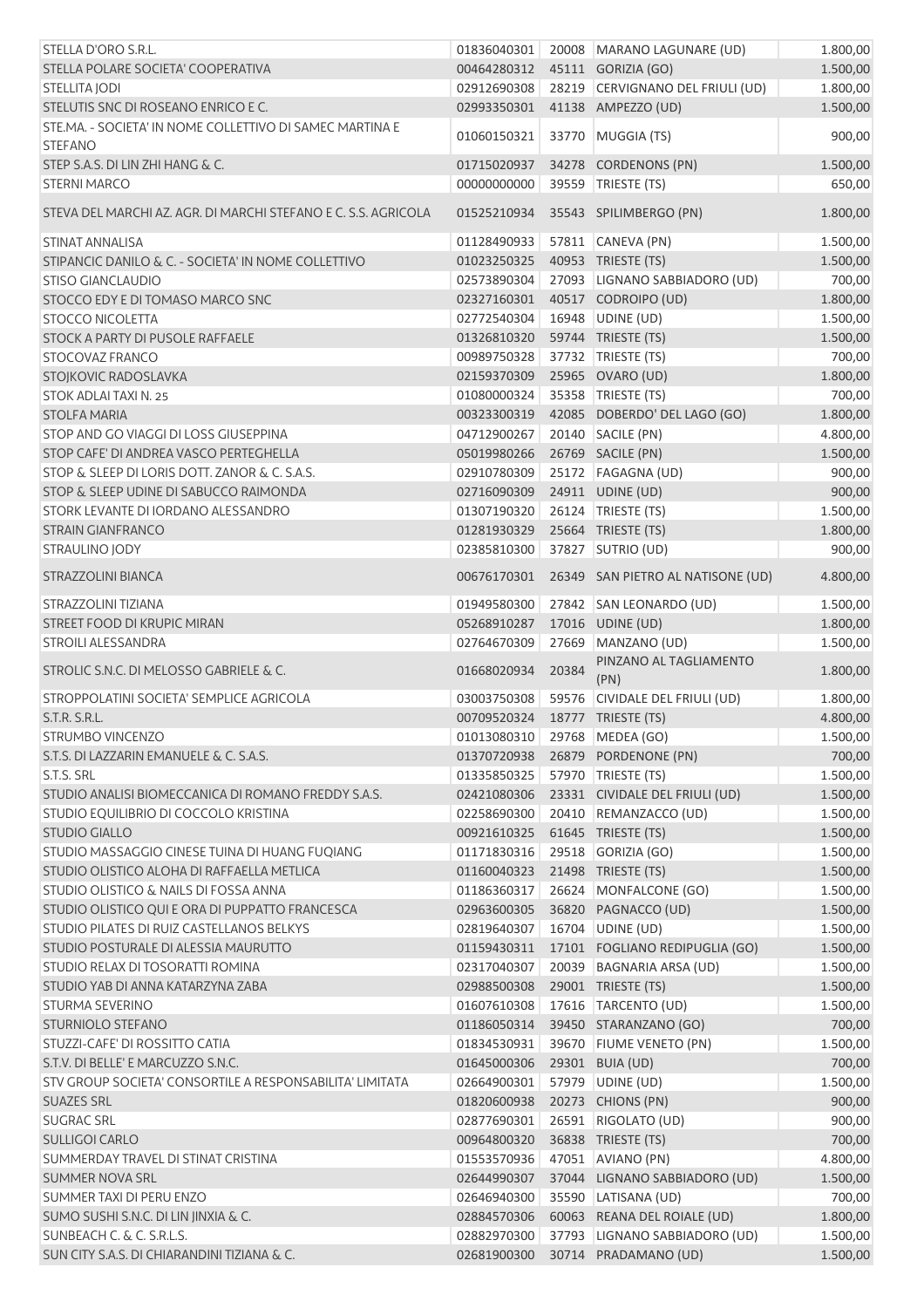| <b>SUN DENGWEI</b>                                                               |             |       | 01190220317 21595 SAGRADO (GO)              | 1.500,00 |
|----------------------------------------------------------------------------------|-------------|-------|---------------------------------------------|----------|
| SUNE DI PETRIS LORIS & C. S.N.C.                                                 | 02480570304 |       | 23923 SAURIS (UD)                           | 4.800,00 |
| <b>SUN EVOLUTION S.R.L.</b>                                                      | 02240630307 |       | 28279 UDINE (UD)                            | 1.500,00 |
| SUNFLOWER S.A.S. DI DISHNICA FLAVIA & C.                                         | 01657480933 |       | 30909 PASIANO DI PORDENONE (PN)             | 1.500,00 |
| SUNFLOWER S.R.L.S.                                                               | 01322600329 |       | 21139 TRIESTE (TS)                          | 1.500,00 |
| <b>SUN GUANCONG</b>                                                              | 01062600323 |       | 57729 TRIESTE (TS)                          | 1.500,00 |
| SUN HOUSE SOCIETA' A RESPONSABILITA' LIMITATA SEMPLIFICATA                       | 02892640307 | 24206 | <b>PRECENICCO (UD)</b>                      | 900,00   |
| <b>SUN JIANHONG</b>                                                              | 01150170312 |       | 21173 CORMONS (GO)                          | 1.500,00 |
| SUNNY'S HOUSE DI CIRO GAETA                                                      | 00000000000 |       | 19121 CORMONS (GO)                          | 900,00   |
| SUNRISE DI SALERNO FILOMENO E C. S.A.S.                                          | 02761400304 |       | 30249 SAN GIORGIO DI NOGARO (UD)            | 1.800,00 |
| <b>SUN SAS DI BASSETTI ANTONELLA &amp; C.</b>                                    | 02899030304 |       | 23732 UDINE (UD)                            | 1.500,00 |
| <b>SUNSET EVENTS SRL</b>                                                         | 02807450305 |       | 46093 LATISANA (UD)                         | 1.500,00 |
| SUN SHINE ELITE DI CASCIARO MARIA FRANCESCA                                      | 01304070327 |       | 41700 TRIESTE (TS)                          | 1.500,00 |
| <b>SUN SRLS</b>                                                                  | 02848170300 |       | 31048 UDINE (UD)                            | 1.800,00 |
| <b>SUN WANGFEN</b>                                                               | 01311450322 |       | 30637 TRIESTE (TS)                          | 1.500,00 |
| <b>SUN XINJIE</b>                                                                | 04368440279 |       | 19615 MONFALCONE (GO)                       | 1.500,00 |
| <b>SUOMI SRLS</b>                                                                | 01277810329 |       | 57737 TRIESTE (TS)                          | 1.500,00 |
| SUPERSTAR S.A.S. DI LIN YANFANG                                                  | 02904780307 |       | 24337 UDINE (UD)                            | 1.500,00 |
| SURIAN ROBERTO & DOBRILOVIC GIANNI - SOCIETA' IN NOME                            |             |       |                                             |          |
| <b>COLLETTIVO</b>                                                                | 01038490320 |       | 26991   TRIESTE (TS)                        | 1.800,00 |
| SURS NON SOLO CAFFE' DI MANUELA E MARZIA MAION                                   | 02978890305 |       | 35298 SAN DANIELE DEL FRIULI (UD)           | 1.500,00 |
| SUSHI BAR DI WANG LONGHAI                                                        | 01169200316 |       | 17592 GORIZIA (GO)                          | 1.800,00 |
| SUSHI-KING DI PAN SHUQIN                                                         | 01875840934 |       | 57774 PORDENONE (PN)                        | 1.800,00 |
| SUSHI SUM S.A.S. DI ZHAO SIJUN                                                   | 02937440309 |       | 26144 CIVIDALE DEL FRIULI (UD)              | 1.800,00 |
| SUSPENSIONLATES DI DI MAURO CARMEN                                               | 01166140317 |       | 57684 GORIZIA (GO)                          | 1.200,00 |
| SUSSARELLU ANTONIO & C. - S.N.C. - EREDI                                         | 00392150314 |       | 28127 MONFALCONE (GO)                       | 1.500,00 |
| <b>SUT MARIO</b>                                                                 | 02266320304 |       | 24311 LIGNANO SABBIADORO (UD)               | 1.500,00 |
| <b>SVAB LUKA</b>                                                                 | 00000000000 |       | 29048   TRIESTE (TS)                        | 900,00   |
| SVETINA CARLA                                                                    | 02243730302 |       | 33498 TARVISIO (UD)                         | 900,00   |
| SV TAXI DI SERGIO VICENTINI                                                      |             |       |                                             |          |
|                                                                                  | 02868200300 |       | 25346 CARLINO (UD)<br>31966 MONFALCONE (GO) | 700,00   |
| SWAMI VIAGGI BY ANTARA DI SATTI BARBARA                                          | 01084390317 |       |                                             | 4.800,00 |
| SWEET COFFEE - S.R.L.                                                            | 02873760306 |       | 36370   TORVISCOSA (UD)                     | 1.500,00 |
| SWEET NAILS DI CINZIA FRENI                                                      | 02844590303 |       | 38170 UDINE (UD)                            | 1.500,00 |
| <b>SWEET &amp; SALTY DI BURDUCEA ANDREEA</b>                                     | 02982650307 |       | 24781 UDINE (UD)                            | 1.500,00 |
| SWINGCHEF SRL                                                                    | 01869860930 |       | 21748 AVIANO (PN)                           | 1.800,00 |
| SZ SOCA APD                                                                      | 00337660310 |       | 61908 SAVOGNA D'ISONZO (GO)                 | 1.200,00 |
| TABATA S.R.L.                                                                    | 01176240313 |       | 17451 GRADO (GO)                            | 1.800,00 |
| <b>TABOGA LUCA</b>                                                               | 02139490300 | 36466 | COLLOREDO DI MONTE<br>ALBANO (UD)           | 1.500,00 |
| TA BRAIDE DI PACORIGH FRANCO                                                     | 02226660302 |       | 26233 PORPETTO (UD)                         | 1.500,00 |
| TA.BU. SOCIETA' SPORTIVA DILETTANTISTICA A R.L.                                  | 02886410303 |       | 28698 LIGNANO SABBIADORO (UD)               | 1.500,00 |
| TAC S.A.S. DI TACU ANA E C.                                                      | 01833610932 |       | 38934 PORCIA (PN)                           | 1.800,00 |
| <b>TAEKWONDO OLIMPICO TRIESTE</b>                                                | 00000000000 |       | 61991 TRIESTE (TS)                          | 1.200,00 |
| TAEKWON-DO TRADIZIONALE TOLMEZZO ASSOCIAZIONE SPORTIVA<br><b>DILETTANTISTICA</b> | 00000000000 |       | 61588 FORNI AVOLTRI (UD)                    | 1.200,00 |
| <b>TAGLIALEGNE ORIETTA</b>                                                       | 02138480302 |       | 21475 MARANO LAGUNARE (UD)                  | 1.800,00 |
| <b>TAGLIALEGNE PAOLO</b>                                                         | 02218790307 |       | 32705 PASIAN DI PRATO (UD)                  | 1.500,00 |
| TAGLIAMENTO VIAGGI DI CLAUDIO BELTRAME                                           | 02432800304 |       | 18614 CODROIPO (UD)                         | 4.800,00 |
| TAGLIERE DIVINO DI KARIM OUZAHRA                                                 | 03003960303 |       | 59834 POVOLETTO (UD)                        | 1.800,00 |
| TAJ JI FOOD S.N.C. DI ZHENG JUNLING & C.                                         | 01826800938 |       | 18733 AVIANO (PN)                           | 1.800,00 |
| TAKES OVER S.N.C. DI IRENE REPIC, LUCA LAMACCHIA & C.                            | 01310820327 |       | 21605 TRIESTE (TS)                          | 1.800,00 |
| TAL BORC SOCIETA' SEMPLICE AGRICOLA                                              | 02657500308 |       | 41996 PAVIA DI UDINE (UD)                   | 1.800,00 |
| TAL CAFE' SNC DI ULIAN LOREDANA                                                  | 02433490303 | 32248 | CAMPOLONGO TAPOGLIANO                       | 1.500,00 |
|                                                                                  |             |       | (UD)                                        |          |
| TAMARO & DI STANO DI ALESSANDRO TAMARO E CRISTINA DI STANO -<br>S.N.C.           | 00859190324 | 23735 | TRIESTE (TS)                                | 1.500,00 |
| <b>TAMASSIA LAILA</b>                                                            | 02409230303 |       | 62051 CERVIGNANO DEL FRIULI (UD)            | 1.500,00 |
| <b>TAMBURLINI MAURO</b>                                                          | 02806710303 |       | 32602 VILLA SANTINA (UD)                    | 1.500,00 |
| T. AND C. - TRADING AND CONSULTING DI BARBARA BUCCI                              | 01037230313 |       | 26512 DOBERDO' DEL LAGO (GO)                | 1.800,00 |
| TANDEM S.A.S. DI ZUPPELLI ALICE & C.                                             | 01159780319 |       | 25652 GRADO (GO)                            | 1.500,00 |
| <b>TANGARI SILVIA</b>                                                            | 02669200301 |       | 31034 CARLINO (UD)                          | 1.500,00 |
| <b>TANIA &amp; PAOLA SRL</b>                                                     | 01192830311 |       | 29581 CORMONS (GO)                          | 1.500,00 |
| <b>TANZARIELLO PAOLO</b>                                                         |             |       | 01160510317 26571 MONFALCONE (GO)           | 1.500,00 |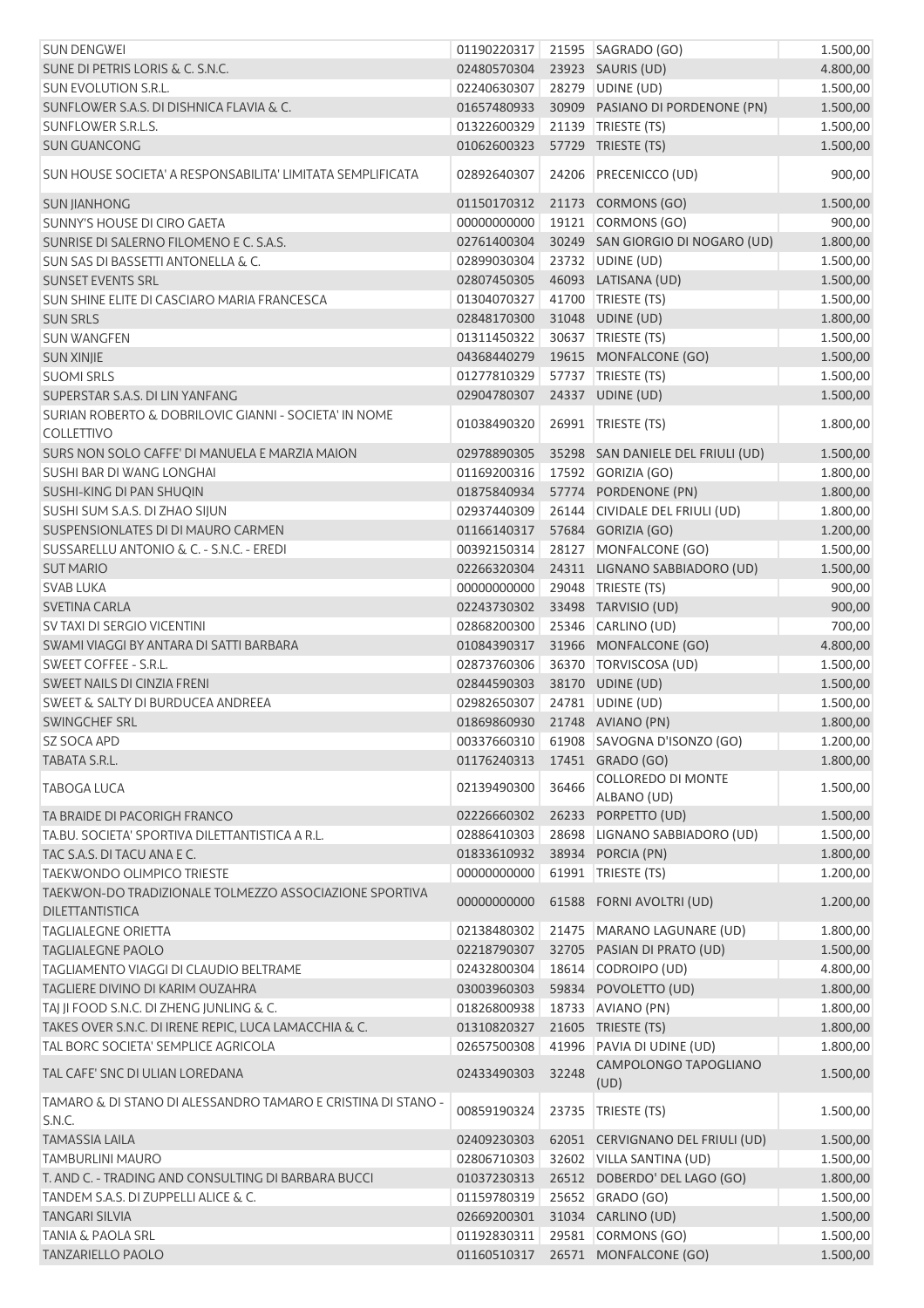| TAPAS BARCELONA S.R.L.                                        | 01272540327 |       | 36146   TRIESTE (TS)                         | 1.800,00 |
|---------------------------------------------------------------|-------------|-------|----------------------------------------------|----------|
| TAPAS DI DELCHIN CORINNA                                      | 01191860319 |       | 28418 GRADISCA D'ISONZO (GO)                 | 1.500,00 |
| TAPIOKAR DI JOSIANE FIGUEIRA DE OLIVERIA                      | 01193310313 |       | 37173 GORIZIA (GO)                           | 1.500,00 |
| <b>TARANTINO FRANCO</b>                                       | 01200990321 |       | 33731 TRIESTE (TS)                           | 1.800,00 |
| <b>TARANTINO MICHELLE</b>                                     | 01323060325 |       | 37097 TRIESTE (TS)                           | 1.500,00 |
| <b>TARANTINO ROBERTO</b>                                      | 01165050327 |       | 17622 TRIESTE (TS)                           | 1.500,00 |
| TARCENTO FUTSAL A.S.D.                                        | 02864810300 |       | 59865 TARCENTO (UD)                          | 1.500,00 |
| <b>TARNOLD SIMONETTA</b>                                      | 00000000000 |       | 36852 TAIPANA (UD)                           | 900,00   |
| TARTAMONT SOCIETA' AGRICOLA SEMPLICE                          | 01826810937 |       | 39034 ANDREIS (PN)                           | 1.800,00 |
| TASSAN-ZANIN GIOVANNI & C. S.A.S.                             | 02331270302 |       | 30770 TRICESIMO (UD)                         | 1.500,00 |
| <b>TASSOTTI WALTER</b>                                        | 02893960308 |       | 23731 TOLMEZZO (UD)                          | 1.500,00 |
| TA STARA BUTEA DI BUTTOLO MONICA E DI LENARDO MAURIZIO S.N.C. | 02982280303 |       | 22896 RESIA (UD)                             | 1.500,00 |
| TASTE OF INDIA SNC DI SINGH DILBIR E SINGH SUKHWINDER         | 01840520934 |       | 29075 PORDENONE (PN)                         | 1.800,00 |
| <b>TATO ARJAN</b>                                             | 02854790306 |       | 39884 LIGNANO SABBIADORO (UD)                | 1.800,00 |
| TATO E TATA SAS DI SABBADINI ANDREA & C.                      | 02500000308 |       | 31027 UDINE (UD)                             | 1.500,00 |
| <b>TAUCER SONIA</b>                                           | 01332480324 |       | 27091 TRIESTE (TS)                           | 1.500,00 |
| <b>TAURIAN ROBERTO</b>                                        | 01344870934 |       | 34020 ZOPPOLA (PN)                           | 1.500,00 |
| TAVAGNACCO NUOTO SOCIETA' SPORTIVA DILETTANTISTICA R.L. - IN  |             |       |                                              |          |
| BREVE TAVAGNACCO NUOTO S.S.D. A R.L.                          | 02501740308 |       | 36826 TAVAGNACCO (UD)                        | 1.500,00 |
| TAVERNA AI MASTRI D'ARME S.N.C. DI ELIO AMATO & C.            | 01158650323 |       | 25377 TRIESTE (TS)                           | 1.800,00 |
| TAVERNA AI PATRIARCHI DI PIPANI ANDREA E C. S.A.S.            | 00424670313 |       | 17847 GRADO (GO)                             | 1.500,00 |
| TAVERNA AL GHETTO S.R.L.                                      | 01267760328 |       | 18243 TRIESTE (TS)                           | 1.800,00 |
| TAVERNA AL PESCATORE DI DAL FORNO OLGA & C. S.A.S.            | 01554690303 |       | 26480 MARANO LAGUNARE (UD)                   | 1.800,00 |
| TAVERNA AL PESCATORE S.N.C. DI CIUTTO STEFANO E MANOLA        | 01548460300 |       | 31398 PRECENICCO (UD)                        | 1.800,00 |
| TAVERNA LONGOBARDA DI CEDARMAS ROBERTO                        | 02288820307 |       | 19071 CIVIDALE DEL FRIULI (UD)               | 1.500,00 |
| TAVERNA SANTA BARBARA DI CIGUI PAOLO & C. S.A.S.              | 01153440324 |       | 25244 MUGGIA (TS)                            | 1.800,00 |
| TAVERNETTA DI BARON ANGELA & C.S.A.S                          | 01375020300 |       | 32220 PONTEBBA (UD)                          | 1.800,00 |
| TAXI 24 N.C.C. DI CASADEI RENATA                              | 01074700319 |       | 19892   STARANZANO (GO)                      | 700,00   |
| TAXI ALDO DI TAFA ALDO                                        | 02834350304 |       | 36204 LIGNANO SABBIADORO (UD)                | 700,00   |
| TAXI AMICO DI DRITAN UKALIAJ                                  | 02841790302 |       | 39931 LIGNANO SABBIADORO (UD)                | 700,00   |
| TAXI ANTEO DI ANDREA PERHAUZ                                  | 00993950328 |       | 32623 TRIESTE (TS)                           | 700,00   |
| <b>TAXI AUTONOLEGGIO PUPOLIN ANDREA</b>                       | 01728660307 |       | 31166 LATISANA (UD)                          | 700,00   |
| TAXI BIKE FVG DI ZORZIN ROBERTO                               | 02920170301 |       | 30152 RUDA (UD)                              | 700,00   |
| TAXI DI MORATO PAOLO & BLASON SUSANNA S.N.C.                  | 00417570314 |       | 29920 GRADO (GO)                             | 1.500,00 |
| TAXI FRANCESCA DI MACAGNINO FRANCESCA                         |             |       | 02218420301 31575 CERVIGNANO DEL FRIULI (UD) | 700,00   |
| "TAXI GO !" DI CARDILLO MARCO                                 | 02749170300 |       | 32671 LATISANA (UD)                          | 700,00   |
| TAXI LIGNANO DI LESTANI PIERANGELO                            | 02569460302 |       | 20053 CAMPOFORMIDO (UD)                      | 700,00   |
| TAXI MAX DI FURLAN MASSIMO                                    | 01141430312 |       | 19885 GORIZIA (GO)                           | 700,00   |
| TAXI S. GIORGIO DI GARBIN LUCIO                               | 01767250309 |       | 34460 SAN GIORGIO DI NOGARO (UD)             | 700,00   |
| TAXI VAN DI SARTORI ANDREA                                    | 01111420319 |       | 31135 GORIZIA (GO)                           | 700,00   |
| TAXSI PIU'H24 NCC DI LUCA MAURO                               | 01649080932 |       | 31310 ROVEREDO IN PIANO (PN)                 | 700,00   |
| TAZEBAO S.N.C. DI MIELE FERNANDO E GLAVINA LUCIANA            | 00317730323 | 17170 | TRIESTE (TS)                                 | 1.800,00 |
| T-BOX A.S.D.                                                  | 00000000000 |       | 60878 TARCENTO (UD)                          | 1.200,00 |
| T & C DI CIMA TAMARA E DESTRADI CORRADO S.N.C.                | 01233580321 | 17200 | TRIESTE (TS)                                 | 1.800,00 |
| <b>TEAM AGLIATA S.R.L.</b>                                    | 01200660312 |       | 25936 MONFALCONE (GO)                        | 1.500,00 |
| TEAM GRANZON ASSOCIAZIONE SPORTIVA DILETTANTISTICA            | 02465370308 |       | 61644 REMANZACCO (UD)                        | 1.200,00 |
| TEAM ISONZO CICLISTICA PIERIS A.S.D.                          | 00362760316 |       | 61862 SAN CANZIAN D'ISONZO (GO)              | 1.200,00 |
| <b>TEATRO CLUB UDINE</b>                                      | 00333170306 |       | 58685 UDINE (UD)                             | 1.500,00 |
| <b>TEATRO DEGLI STERPI</b>                                    | 01308340320 |       | 58003 TRIESTE (TS)                           | 1.500,00 |
| <b>TEATRO DELLA SETE</b>                                      | 02194050304 |       | 61243 UDINE (UD)                             | 900,00   |
| TEATRO STABILE DEL FRIULI VENEZIA GIULIA                      | 00054990320 |       | 26860 TRIESTE (TS)                           | 1.500,00 |
| <b>TEDESCO RENATO</b>                                         | 01201770318 |       | 38635 GORIZIA (GO)                           | 1.800,00 |
| T.E.D. S.R.L.                                                 | 01111310320 |       | 17353 TRIESTE (TS)                           | 1.800,00 |
| <b>TEIXEIRA SANTOS LUCIENE</b>                                | 01196090326 |       | 18960   TRIESTE (TS)                         | 1.500,00 |
| TELERENT S.R.L.                                               | 01853180931 |       | 60700 PORCIA (PN)                            | 1.500,00 |
| TELL ROMA & C. S.N.C.                                         | 01365390309 |       | 30669 UDINE (UD)                             | 1.500,00 |
| TENDA BAR DI BORNACIN ALBERTO E C. S.N.C.                     | 01400820302 |       | 24109 LIGNANO SABBIADORO (UD)                | 1.500,00 |
| TENERIFE SOCIETA' A RESPONSABILITA' LIMITATA SEMPLIFICATA     | 02979520307 |       | 22104 CODROIPO (UD)                          | 1.800,00 |
| TENGO CUORE ITALIANO S.R.L.                                   | 02820360309 |       | 58123 LIGNANO SABBIADORO (UD)                | 1.500,00 |
| TENNIS CAMPI ROSSI S.N.C. DI GERMANO SAIN & DANIELA SAIN      | 00888370327 |       | 40110 SGONICO (TS)                           | 1.500,00 |
| TENNIS CITTA' DI UDINE ASSOCIAZIONE SPORTIVA DILETTANTISTICA  | 01647640307 |       | 38028 UDINE (UD)                             | 1.500,00 |
|                                                               |             |       |                                              |          |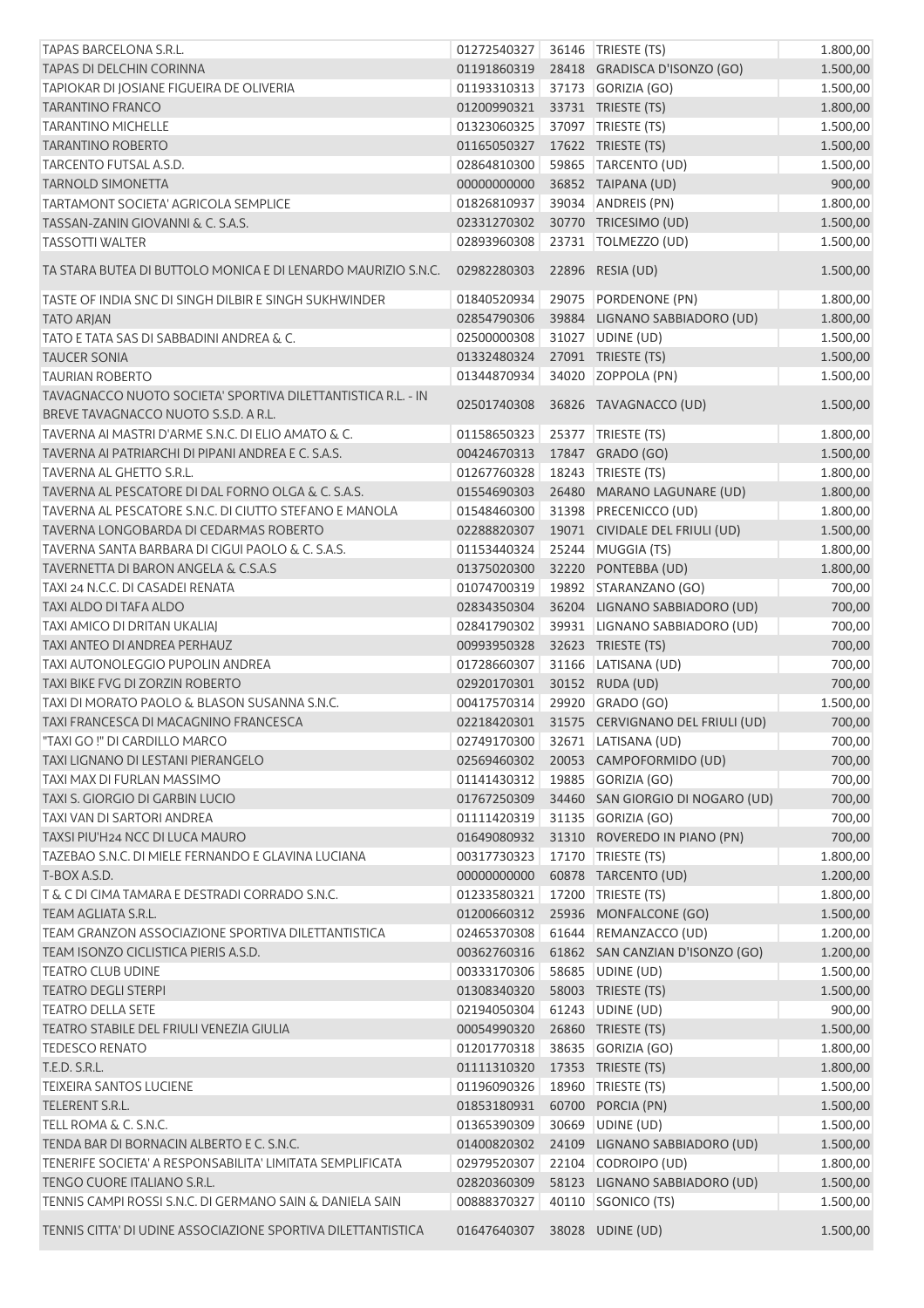| TENNIS CLUB CANEVA A.S.D.                                                           | 01542440936                      |       | 61673 CANEVA (PN)                 | 1.200,00 |
|-------------------------------------------------------------------------------------|----------------------------------|-------|-----------------------------------|----------|
| TENNIS CLUB CHINO BAREI A.S.D. MORSANO                                              | 00000000000                      | 62008 | MORSANO AL TAGLIAMENTO            | 1.200,00 |
| TENNIS CLUB CIVIDALE ASD                                                            | 01818080309                      | 60747 | (PN)<br>CIVIDALE DEL FRIULI (UD)  | 1.200,00 |
| <b>TENNIS CLUB MANIAGO</b>                                                          | 01618220931                      |       | 62283 MANIAGO (PN)                | 1.200,00 |
| TENNIS CLUB NOVA PALMA A.S.D.                                                       | 02566510307                      | 60999 | PALMANOVA (UD)                    | 1.200,00 |
| TENNIS CLUB PALUZZA ASD                                                             | 00000000000                      |       | 62207 PALUZZA (UD)                | 1.200,00 |
| TENNIS CLUB PORDENONE ASD                                                           | 01089960932                      |       | 59595 PORDENONE (PN)              | 1.500,00 |
| <b>TENNIS CLUB SAN DANIELE</b>                                                      | 02180590305                      |       | 60052 SAN DANIELE DEL FRIULI (UD) | 1.200,00 |
| TENNIS CLUB TARVISIO A.S.D.                                                         | 01771190301                      |       | 61012   TARVISIO (UD)             | 1.200,00 |
| TENNIS CLUB TOLMEZZO SOCIETA DILETTANTISTICA                                        | 02471430302                      |       | 61760 TOLMEZZO (UD)               | 1.200,00 |
| TENNIS CLUB TRIESTINO ASD                                                           | 00280030321                      |       | 60948 TRIESTE (TS)                | 1.200,00 |
| TENNIS CLUB WIMBLEDOMINI ASD                                                        | 01832960932                      |       | 59691 PRAVISDOMINI (PN)           | 1.500,00 |
| TENNISMO DI MASSIMO VENTURI E C. S.N.C.                                             | 02766950303                      |       | 20636 LIGNANO SABBIADORO (UD)     | 1.500,00 |
|                                                                                     |                                  |       | SAN GIOVANNI AL NATISONE          |          |
| TENNIS NATISONE ASSOCIAZIONE SPORTIVA DILETTANTISTICA                               | 01770310306                      | 60696 | (UD)                              | 1.200,00 |
| TENNIS UDINE DI SANTARELLI MARCO & C. S.A.S.                                        | 00812070308                      |       | 60547 PASIAN DI PRATO (UD)        | 1.500,00 |
| TENTAZIONI - SOCIETA' IN NOME COLLETTIVO DI ROS MICHELE E ZANET<br><b>FRANCESCO</b> | 01398680932                      |       | 25124 SACILE (PN)                 | 1.500,00 |
| TENUTA CONTE ROMANO DI AUGUSTO E PIETRO ROMANO SOCIETA'                             |                                  |       |                                   |          |
| <b>AGRICOLA SEMPLICE</b>                                                            | 02734250307                      | 60522 | MANZANO (UD)                      | 1.800,00 |
| TENUTA DI BLASIG DI ELISABETTA BORTOLOTTO SARCINELLI                                | 00337830319                      |       | 41302 RONCHI DEI LEGIONARI (GO)   | 1.800,00 |
| TENUTA LUISA DI LUISA EDDI E FIGLI SOCIETA' SEMPLICE AGRICOLA IN                    |                                  |       |                                   |          |
| FORMA ABBREVIATA TENUTA LUISA DI LUISA EDDI E FIGLI                                 | 01135010310                      |       | 23727   MARIANO DEL FRIULI (GO)   | 900,00   |
|                                                                                     |                                  |       |                                   |          |
| TENUTA REGINA DI FABIO PASTI E C. - SOCIETA' IN ACCOMANDITA                         | 00162290308                      |       | 41669 PALAZZOLO DELLO STELLA (UD) | 900,00   |
| SEMPLICE SOCIETA' AGRICOLA<br>TENUTA VALDOMINI S.AGRICOLA R.L.                      | 02313220309                      |       | 26781 ATTIMIS (UD)                | 1.800,00 |
| TEOREMA S.A.S. DI GIUSTINO BARBARA & C.                                             | 01994450300                      |       | 24097 CIVIDALE DEL FRIULI (UD)    | 1.500,00 |
| TEO S.A.S. DI CALDARULO TEODORO & C.                                                | 02207450301                      |       | 32099 UDINE (UD)                  | 1.500,00 |
|                                                                                     |                                  |       |                                   |          |
| TEPEPA DI MORAS LORENA                                                              | 01844190932                      |       | 18076 SACILE (PN)                 | 1.800,00 |
| TERAPIA DI PELLIZZARI MAURIZIO & C. SAS                                             | 02399590302                      |       | 41089 POZZUOLO DEL FRIULI (UD)    | 1.800,00 |
| TERGESTEORA S.R.L.                                                                  | 01235260328                      |       | 26387 TRIESTE (TS)                | 1.500,00 |
| TERGESTEO TRIESTE CENTRO S.R.L.                                                     | 01309770327                      |       | 18166   TRIESTE (TS)              | 900,00   |
| TERME DEL FRIULI VENEZIA GIULIA S.R.L.                                              | 01294690324                      |       | 60746 TRIESTE (TS)                | 4.800,00 |
| <b>TERMINI ANDREA</b>                                                               | 01813800933                      |       | 39466 PORCIA (PN)                 | 1.500,00 |
| <b>TERMINI MONICA</b>                                                               | 01161680325 31514 TRIESTE (TS)   |       |                                   | 700,00   |
| <b>TERPIN FLAVIO</b>                                                                | 02329910307   17978 GORIZIA (GO) |       |                                   | 1.500,00 |
| TERRA DEL CARSO SOCIETA' AGRICOLA SEMPLICE DI RADOVIC IVO E<br>LOVRECICH SUSANNA    | 01278650328                      |       | 33426 DUINO-AURISINA (TS)         | 1.800,00 |
|                                                                                     |                                  |       |                                   |          |
| TERRA D'ORIENTE TRIESTE - SOCIETA' A RESPONSABILITA' LIMITATA                       | 01293110324                      |       | 17968 TRIESTE (TS)                | 1.800,00 |
| TERRA MADRE 1891 SOCIETA' COOPERATIVA                                               | 02963880303                      |       | 25556 PALMANOVA (UD)              | 1.800,00 |
| TERRA&MARE S.R.L. SEMPLIFICATA                                                      | 01202900310                      |       | 31524 GRADO (GO)                  | 1.500,00 |
| TERRE DI MOTO S.R.L.                                                                | 02444410308                      |       | 44112 MAJANO (UD)                 | 1.500,00 |
| TERREFINI SRL SOCIETA' AGRICOLA                                                     | 01659660938                      |       | 23020 PASIANO DI PORDENONE (PN)   | 1.800,00 |
| TERRE PETRUSSA SOCIETA' AGRICOLA SEMPLICE                                           | 02856730300                      |       | 35568 CORNO DI ROSAZZO (UD)       | 1.800,00 |
| TERZO TEMPO DI FEDERICO BIGOTTO                                                     | 02945780308                      |       | 36936 UDINE (UD)                  | 1.500,00 |
| TE.SI. DI MANZIN SILVIA & C. S.A.S.                                                 | 01279140329                      |       | 29199 TRIESTE (TS)                | 1.500,00 |
| <b>TESINI PRISCILLA</b>                                                             | 02962500308                      |       | 22752 COSEANO (UD)                | 1.500,00 |
| <b>TESLA PRODUCTION S.R.L.</b>                                                      | 01181900315                      |       | 57678 GORIZIA (GO)                | 1.500,00 |
| <b>TESOLIN ANTONELLO</b>                                                            | 02787030309                      |       | 41074 SAN GIORGIO DI NOGARO (UD)  | 1.500,00 |
| TESORI FONDENTI DI MATTEO DELLA ROSSA                                               | 02864300302                      |       | 58051 UDINE (UD)                  | 1.500,00 |
| TFM SRL SEMPLIFICATA                                                                | 02954020307                      |       | 22451 CAMPOFORMIDO (UD)           | 1.500,00 |
| THE BEST FAMILY S.A.S. DI RAVALICO VALENTINA & C.                                   | 01191930328                      |       | 34876 TRIESTE (TS)                | 1.800,00 |
| THE COTTAGE DI ROCCHI ILEANA                                                        | 00000000000                      |       | 26373 CASARSA DELLA DELIZIA (PN)  | 900,00   |
| THE FENIX AND DRAGON S.R.L.                                                         | 01691130932                      |       | 33375 FONTANAFREDDA (PN)          | 1.800,00 |
| THE GROOVE FACTORY S.N.C. DI STEFANO PALAFERRI E ALESSIO                            |                                  |       |                                   |          |
| <b>TURCHETTI</b>                                                                    | 02573120306                      |       | 58043   MARTIGNACCO (UD)          | 1.200,00 |
| THE LAB FORMAZIONE DANZA A.S.D.                                                     | 01193720313                      |       | 61630 STARANZANO (GO)             | 1.200,00 |
| THELMA E LOUISE SNC DI RAFFAELLA FEDELE & C.                                        | 01241200326                      |       | 27626   TRIESTE (TS)              | 1.500,00 |
| THEODORE FELIX BED AND BREAKFAST DI MACOR ALESSANDRA                                | 00000000000                      |       | 35316 AQUILEIA (UD)               | 900,00   |
| THE OFFICE - S.R.L.                                                                 | 00636740326                      |       | 45604 TRIESTE (TS)                | 1.500,00 |
| THE WHITE HARP PUB DI GORI FRANCESCA                                                | 04826600266                      |       | 35897 PORDENONE (PN)              | 1.500,00 |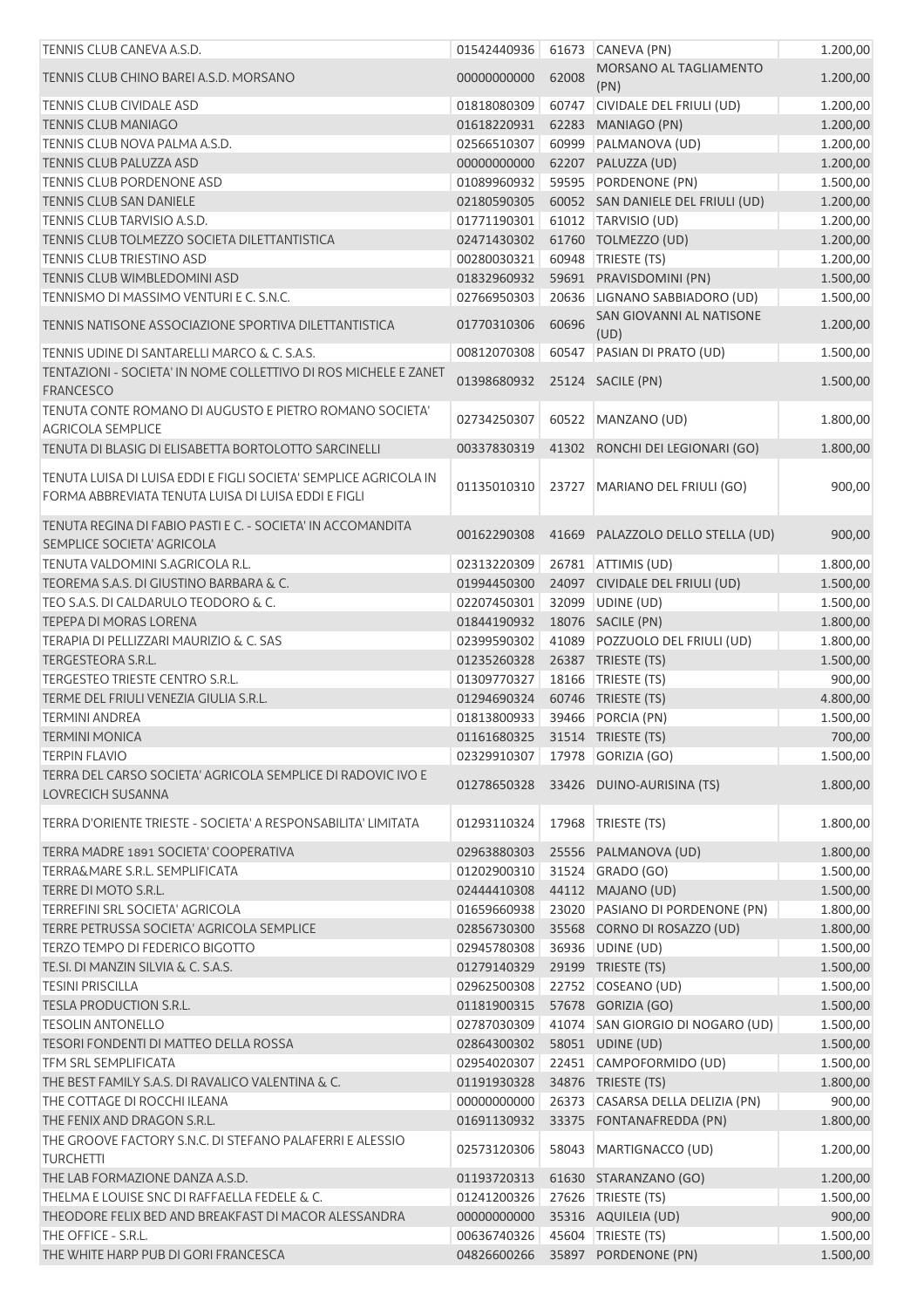| THOMAS SCHIPPERS O.N.L.U.S.                                                     | 01179460314                  |       | 58008 GORIZIA (GO)                | 1.500,00 |
|---------------------------------------------------------------------------------|------------------------------|-------|-----------------------------------|----------|
| <b>TIBALDI ELSA</b>                                                             | 01613860301                  |       | 19276 PORPETTO (UD)               | 1.800,00 |
| TICKETPOINT S.R.L.                                                              | 01068290327                  |       | 44551   TRIESTE (TS)              | 1.500,00 |
| T.I.C.O. FILM COMPANY S.R.L.                                                    | 08607501007                  |       | 58030 TRIESTE (TS)                | 1.500,00 |
| <b>TICOZZI ALBERTO</b>                                                          | 01070680317                  |       | 30496 CORNO DI ROSAZZO (UD)       | 1.800,00 |
| TIEPOLO S.R.L.                                                                  | 02806370306                  |       | 30282 BORDANO (UD)                | 700,00   |
| TIESSE IMMOBILIARE S.R.L.                                                       | 01250250329                  |       | 20439 TRIESTE (TS)                | 900,00   |
| TIKI TAKA DI A.BERI E L. MALI S.N.C.                                            | 02873880302                  |       | 19647 UDINE (UD)                  | 1.800,00 |
| TIKI TAKA S.R.L.                                                                | 01162450314                  |       | 33538 MONFALCONE (GO)             | 1.800,00 |
| TILATTI GIUSEPPE S.N.C. DI TILATTI ALESSANDRA & C.                              | 01830890305                  |       | 22877 CIVIDALE DEL FRIULI (UD)    | 1.500,00 |
| TILIAVENTUM ASSOCIAZIONE SPORTIVA DILETTANTISTICA SENZA FINI<br><b>DI LUCRO</b> | 02391990302                  | 61069 | LIGNANO SABBIADORO (UD)           | 1.200,00 |
| TILIMENT COMPANY S.R.L.                                                         | 00435750302                  |       | 42578 LIGNANO SABBIADORO (UD)     | 1.800,00 |
| TILLY'S DI QUAGLIA ATTILIO & C. SNC                                             | 02941700300                  |       | 37304   TOLMEZZO (UD)             | 1.800,00 |
| TILT DI VISCONTI ALESSANDRA E VERONICA & C. S.A.S.                              | 00668530306                  |       | 24677 TARVISIO (UD)               | 1.500,00 |
| TIME OUT DI BASSET DANIELA E C. S.A.S.                                          | 01435600935                  |       | 37506 FONTANAFREDDA (PN)          | 1.800,00 |
| TIME OUT SAS DI CLAUDIA CASULA & C.                                             | 01776750935                  |       | 36257 PORDENONE (PN)              | 1.500,00 |
| <b>TIMEUS ARISTIDE</b>                                                          | 00085540300                  |       | 33834 OVARO (UD)                  | 1.500,00 |
| TINA KLANJŠČEK                                                                  | 01178360317                  |       | 30400 DOBERDO' DEL LAGO (GO)      | 650,00   |
| <b>TINTINAGLIA JESSICA</b>                                                      | 01773210933                  |       | 28725 FIUME VENETO (PN)           | 1.500,00 |
|                                                                                 |                              |       | SAN VITO AL TAGLIAMENTO           |          |
| TIO 2000 S.N.C. DI ANESE CINZIA E BRAVO MANUELA                                 | 01395520933                  | 40746 | (PN)                              | 1.800,00 |
| <b>TION FEDERICO</b>                                                            | 02129830309                  |       | 33669 PRADAMANO (UD)              | 1.800,00 |
| <b>TIREL ALESSANDRO</b>                                                         | 00496700311                  |       | 24759 GRADO (GO)                  | 700,00   |
| TIREL BRUNO & C. S.A.S.                                                         | 00539250316                  |       | 32144 SAN CANZIAN D'ISONZO (GO)   | 1.800,00 |
| <b>TIREL LIVIO</b>                                                              | 00533740320                  |       | 17493 TRIESTE (TS)                | 1.800,00 |
| <b>TIRELLO EMILIANO</b>                                                         | 01186400329                  |       | 23440 MUGGIA (TS)                 | 700,00   |
| TIRO A SEGNO NAZIONALE SEZ. CIVIDALE DEL FRIULI                                 | 01786270304                  |       | 62030 CIVIDALE DEL FRIULI (UD)    | 1.200,00 |
| TIRO A SEGNO NAZIONALE SEZIONE DI PORDENONE                                     | 00000000000                  | 61800 | PORDENONE (PN)                    | 1.200,00 |
| TISIOT S.R.L.                                                                   | 02768030302                  |       | 26659 SAN DANIELE DEL FRIULI (UD) | 1.800,00 |
| <b>TISON LORENZO</b>                                                            | 01195240310                  |       | 38896 MONFALCONE (GO)             | 700,00   |
| <b>TITO STEFANIA</b>                                                            | 01801620939                  |       | 19377 CASARSA DELLA DELIZIA (PN)  | 1.500,00 |
| TIVOLI S.A.S. DI ZHOU GUOSHEN & C.                                              | 01198580324                  |       | 19228   TRIESTE (TS)              | 1.500,00 |
| <b>TIZIANA TURALE</b>                                                           | 01293600324                  |       | 23798 TRIESTE (TS)                | 1.500,00 |
| TIZIANI ROBERTO E DINO - SOCIETA' IN NOME COLLETTIVO                            | 00863860326                  |       | 37810 TRIESTE (TS)                | 1.800,00 |
| TIZY BAR DI BUZZULINI TIZIANA                                                   | 02340960307 18152 UDINE (UD) |       |                                   | 1.500,00 |
| TKKC S.R.L.                                                                     | 04493450268 32820 UDINE (UD) |       |                                   | 1.500,00 |
| T.N.T. PUB - SOCIETA' IN ACCOMANDITA SEMPLICE DI ALMA SEMA & C.                 | 00755310323                  |       | 40029 TRIESTE (TS)                | 1.800,00 |
| TOARED S.N.C. DI ARIELA ED EDUARD YMERAJ                                        | 02572680300                  |       | 25640 UDINE (UD)                  | 1.500,00 |
| <b>TOCCATA E FUGA DI FIOR SELENA</b>                                            | 02851530309                  |       | 18336 ENEMONZO (UD)               | 1.500,00 |
| TOCO S.R.L.                                                                     | 01171760323                  |       | 34157   TRIESTE (TS)              | 1.800,00 |
| TODO LOCO DI BACARELLA FILIPPA                                                  | 01190020311                  |       | 36677 GRADO (GO)                  | 1.800,00 |
| <b>TODONE FRANCESCA</b>                                                         | 00000000000                  | 30265 | <b>BUTTRIO (UD)</b>               | 900,00   |
| TOELETTOMANIA DI LOREDANA BARICHELLO                                            | 02192390306                  |       | 19413 MARTIGNACCO (UD)            | 1.500,00 |
| TOFFETTI MAURO FRANCIS VITTORIO                                                 | 01200690319                  |       | 59571 RONCHI DEI LEGIONARI (GO)   | 700,00   |
| <b>TOFFOLETTO CLAUDIO</b>                                                       | 00573910304                  |       | 33979 TRASAGHIS (UD)              | 1.500,00 |
| <b>TOFFOLO GIACOMO</b>                                                          | 00076910934                  |       | 27662 FANNA (PN)                  | 1.500,00 |
| <b>TOGNETTI ROBERTO</b>                                                         | 01207930320                  |       | 33353 MUGGIA (TS)                 | 1.500,00 |
| <b>TOGNON ELISABETTA</b>                                                        | 00000000000                  |       | 30186 SAN PIER D'ISONZO (GO)      | 900,00   |
| TOJA S.R.L.                                                                     | 01223940329                  |       | 32335 TRIESTE (TS)                | 4.800,00 |
| TOKIO FENG DI LI YINGMEI                                                        | 09565540011                  |       | 24819 UDINE (UD)                  | 1.800,00 |
| <b>TOKMO NASIHA</b>                                                             | 02542970302                  |       | 25456 SAN LEONARDO (UD)           | 1.500,00 |
| TOKYO S.A.S. DI LI BEINING & C.                                                 | 01840960932                  |       | 27556 PORCIA (PN)                 | 1.800,00 |
| <b>TOMADA ROBERTA</b>                                                           | 02984730305                  |       | 32014 POVOLETTO (UD)              | 1.500,00 |
| TOMARI SOCIETA' A RESPONSABILITA' LIMITATA                                      | 01303920324                  |       | 36813   TRIESTE (TS)              | 1.800,00 |
| <b>TOMASELLA IVAN</b>                                                           | 01684940933                  |       | 17776 SACILE (PN)                 | 1.500,00 |
| <b>TOMASI LINO</b>                                                              | 01313260323                  |       | 33285 TRIESTE (TS)                | 1.500,00 |
| <b>TOMASI MONICA</b>                                                            | 04061660272                  |       | 41310 SESTO AL REGHENA (PN)       | 1.500,00 |
|                                                                                 |                              |       | FIUMICELLO VILLA VICENTINA        |          |
| <b>TOMASIN GIUSEPPE</b>                                                         | 00593170301                  | 23984 | (UD)                              | 1.800,00 |
| <b>TOMASIN MARTINA</b>                                                          | 00000000000                  |       | 30533 MONFALCONE (GO)             | 900,00   |
| <b>TOMASINO LORETTA</b>                                                         | 01612860302                  |       | 32051 TAIPANA (UD)                | 1.500,00 |
| <b>TOMASINO MATTIA</b>                                                          |                              |       | 02954520306 17548 TARCENTO (UD)   | 650,00   |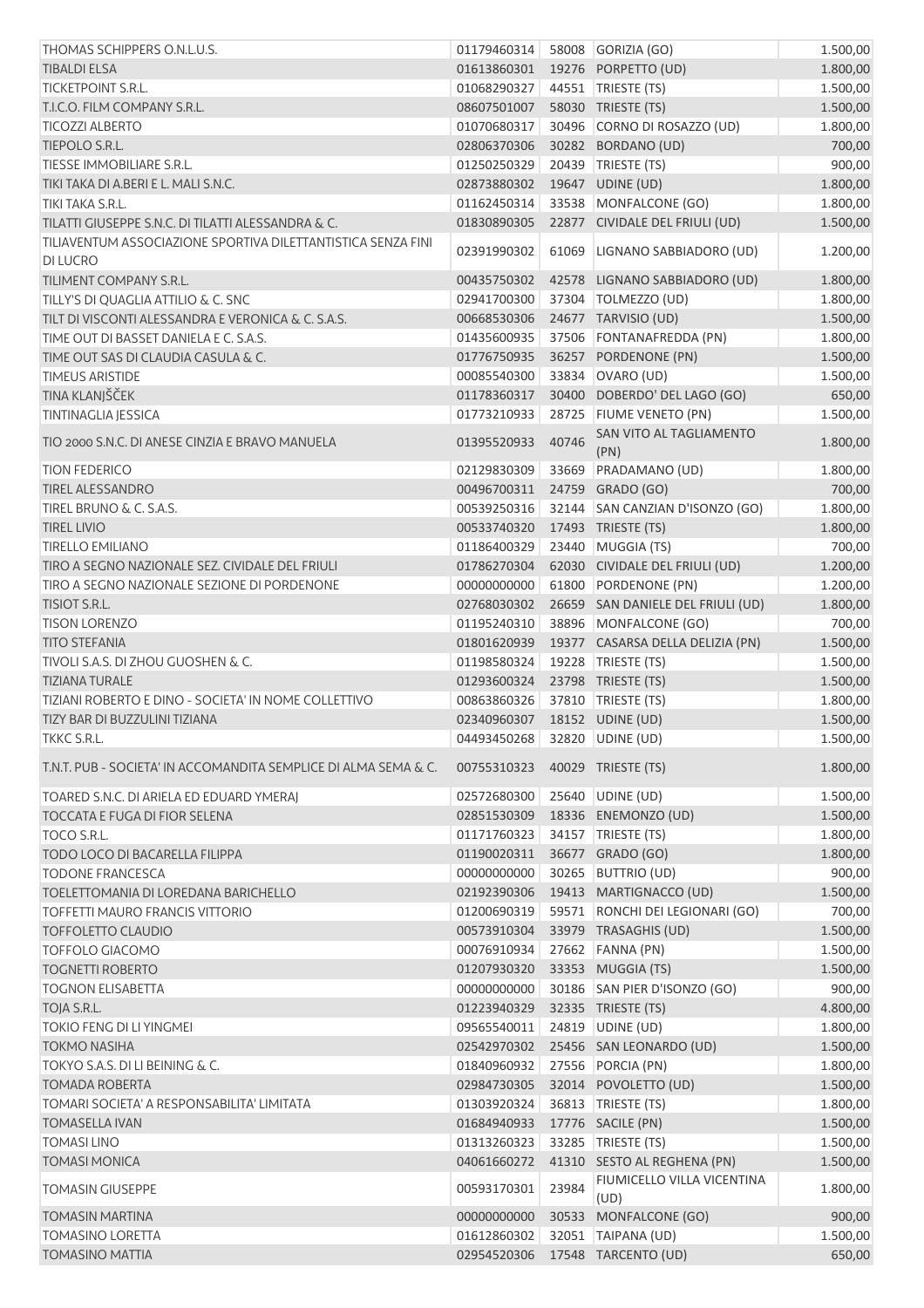| TOMAT ANDREA, ARIANNA, STEFANIA E ALESSANDRA SOCIETA'                                                     | 02224500302                  |       | 41699   ARTA TERME (UD)           | 900,00               |
|-----------------------------------------------------------------------------------------------------------|------------------------------|-------|-----------------------------------|----------------------|
| <b>SEMPLICE AGRICOLA</b>                                                                                  |                              |       |                                   |                      |
| <b>TOMINEZ ROBERTO</b>                                                                                    | 01027720323                  |       | 32438 TRIESTE (TS)                | 700,00               |
| <b>TOMINI MARCO</b>                                                                                       | 02239580307                  |       | 38931 SEDEGLIANO (UD)             | 1.800,00             |
| TOMINI MARIA CRISTINA                                                                                     | 00316760321                  |       | 26898 TRIESTE (TS)                | 1.500,00             |
| <b>TOMMASINI ERMANNO</b>                                                                                  | 01302860935                  | 30385 | MORSANO AL TAGLIAMENTO<br>(PN)    | 1.800,00             |
| <b>TOMMASINI LORENA</b>                                                                                   | 00497860312                  |       | 34271 GRADO (GO)                  | 1.800,00             |
| <b>TONDATO ALESSIO</b>                                                                                    | 01564990933                  |       | 18106 AZZANO DECIMO (PN)          | 700,00               |
| <b>TONDON MAURIZIO NADIR</b>                                                                              | 01538490309                  |       | 18258 GONARS (UD)                 | 1.500,00             |
| <b>TONEATTO VALENTINA</b>                                                                                 | 01805480934                  |       | 34043 CORDOVADO (PN)              | 1.500,00             |
| <b>TONEL ANNALISA</b>                                                                                     | 01648800934                  |       | 31728 PORDENONE (PN)              | 1.500,00             |
| <b>TONELLO NICOLA</b>                                                                                     | 02387560309                  |       | 28426 AMPEZZO (UD)                | 900,00               |
| <b>TONELLO SARA</b>                                                                                       | 02199950300                  |       | 28160 CIVIDALE DEL FRIULI (UD)    | 1.800,00             |
| <b>TONIK SRLS</b>                                                                                         | 01323780328                  |       | 18285   TRIESTE (TS)              | 1.500,00             |
| <b>TONINI BRUNO</b>                                                                                       | 00810270322                  |       | 36994 TRIESTE (TS)                | 1.800,00             |
| <b>TONIUTTI DEHBORA</b>                                                                                   | 02717240309                  |       | 34586 PASIAN DI PRATO (UD)        | 1.500,00             |
| <b>TONIUTTI GLAUCO</b>                                                                                    | 02900130309                  |       | 18803 RAGOGNA (UD)                | 650,00               |
| <b>TONIZZO ANNAMARIA</b>                                                                                  | 03011910308                  |       | 59592 BUIA (UD)                   | 1.500,00             |
| <b>TONIZZO GUERRINO SRL</b>                                                                               | 02639500301                  |       | 25398 RIVIGNANO TEOR (UD)         | 1.800,00             |
| <b>TONON AGUSTIN DANIEL</b>                                                                               | 01821880935                  |       | 19027 PORDENONE (PN)              | 1.500,00             |
| <b>TONON MARIA GABRIELLA</b>                                                                              | 02407850268                  |       | 35031 SACILE (PN)                 | 4.800,00             |
| <b>TONUTTI MAURIZIO</b>                                                                                   | 00990530305                  |       | 31169 PAGNACCO (UD)               | 1.500,00             |
| <b>TONUTTI SERGIO</b>                                                                                     | 01860900305                  |       | 27665 PAGNACCO (UD)               | 1.500,00             |
| TOP KICK BOXING & MUAY THAI SOCIETA' SPORTIVA DILETTANTISTICA<br>A.R.L.                                   | 02821630304                  |       | 58530 TAVAGNACCO (UD)             | 1.500,00             |
| TOP SERVICE S.R.L.                                                                                        | 02673780306                  |       | 17375 ARTA TERME (UD)             | 4.800,00             |
| TOP S.R.L.                                                                                                | 01454130939                  | 19928 | PORDENONE (PN)                    | 1.500,00             |
| TORII PRODUCTION DI MICHELE MILANESE                                                                      | 02966070308                  |       | 57658 REMANZACCO (UD)             | 1.500,00             |
| TORMENTA E C. S.A.S. DI SORESINA PAOLO                                                                    | 02342360308                  |       | 25343 UDINE (UD)                  | 1.500,00             |
| <b>TORNESE ESTER</b>                                                                                      | 01282860327                  |       | 20051 TRIESTE (TS)                | 650,00               |
| TORRANO GUIMARAES CARMEN ELISA                                                                            | 01293020325                  |       | 20685   TRIESTE (TS)              | 1.500,00             |
| TORRE DEI BALINI DI SIMONETTA FONTANA                                                                     | 01258870326                  |       | 29988 TRIESTE (TS)                | 1.800,00             |
| TORREFAZIONE CAFFE' TORRACA S.N.C. DI TOSORAT NICLA E C.                                                  | 00186860300                  |       | 36983 CERVIGNANO DEL FRIULI (UD)  | 1.500,00             |
| <b>TORRICELLI FABIO</b>                                                                                   | 01701180935                  |       | 40238 FIUME VENETO (PN)           | 1.500,00             |
| <b>TORRICELLI GIOVANNI</b>                                                                                | 01540020284                  |       | 40202 FIUME VENETO (PN)           | 1.500,00             |
| <b>TORTATO PAOLO</b>                                                                                      | 02262260306 57822 GRADO (GO) |       |                                   | 1.500,00             |
| <b>TORTORA ROMEO</b>                                                                                      | 02891240307                  |       | 21527 LESTIZZA (UD)               | 1.800,00             |
| <b>TORTUL PATRIZIA</b>                                                                                    | 00000000000                  |       | 34085 CERVIGNANO DEL FRIULI (UD)  | 900,00               |
| <b>TOSETTO GIOVANNA</b>                                                                                   | 00686530304                  |       | 18752 PASIAN DI PRATO (UD)        | 650,00               |
| <b>TOSO ALESSANDRO</b>                                                                                    | 01085800314                  |       | 17115 GRADO (GO)                  | 1.500,00             |
| <b>TOSONI DANTE</b>                                                                                       | 00000000000                  |       | 29575 TARVISIO (UD)               | 900,00               |
| <b>TOSONI DAVIDE</b>                                                                                      | 01730910930                  |       | 37668 VITO D'ASIO (PN)            | 1.800,00             |
| <b>TOSORATTO LINDA</b>                                                                                    | 02960420301                  |       | 41335 PALAZZOLO DELLO STELLA (UD) | 1.800,00             |
| TO SUSHI S.N.C. DI HUANG ZHENG & C.                                                                       | 02917800308                  |       | 21709 TAVAGNACCO (UD)             | 1.800,00             |
| <b>TOTOLO ANITA</b>                                                                                       | 01792830307                  | 25064 | BORDANO (UD)                      | 1.500,00             |
| TOUR PER TRIESTE DI ALESSANDRO VISINTIN                                                                   | 01341010328                  |       | 60889 TRIESTE (TS)                | 1.500,00             |
| <b>TOZMANIA S.R.L.</b>                                                                                    | 02776330306                  |       | 24179 CIVIDALE DEL FRIULI (UD)    | 1.800,00             |
| TPLF S.R.L.                                                                                               | 01246410326                  |       | 28659 TRIESTE (TS)                | 1.800,00             |
| TPT S.R.L.S.                                                                                              | 01310130321                  |       | 20390 MUGGIA (TS)                 | 1.800,00             |
| <b>TRADIZIONE SRLS</b>                                                                                    | 01323470326                  |       | 36188 TRIESTE (TS)                | 1.800,00             |
| <b>TRAGNO LUIGI</b>                                                                                       | 01298580323                  |       | 34527 TRIESTE (TS)                | 700,00               |
| <b>TRANI DANIELE</b>                                                                                      | 01250430327                  |       | 60278 TRIESTE (TS)                | 1.500,00             |
| TRANSMEDIA PRODUCTION S.R.L.                                                                              | 01117560316                  |       | 57752 GORIZIA (GO)                | 1.500,00             |
|                                                                                                           | 00461210312                  |       | 57689 GORIZIA (GO)                | 4.800,00             |
| TRANSMEDIA S.R.L.                                                                                         |                              |       | 24491 GRADO (GO)                  |                      |
| TRATTORIA AI BRAGOSSI DI MONFERA' MARCO E C. SNC<br>TRATTORIA AI CACCIATORI S.A.S. DI ZANON MARCELLO & C. | 01136630314<br>01407340304   |       | 22322 REMANZACCO (UD)             | 1.800,00             |
| TRATTORIA AI FRATI DI ROSA PAOLINI                                                                        | 02719280303                  |       | 35281 UDINE (UD)                  | 1.800,00<br>1.800,00 |
| TRATTORIA AL CACCIATORE DI ELLERO PATRIZIA                                                                | 02801370301                  |       | 38015 MANZANO (UD)                |                      |
| TRATTORIA AL CAMINETTO DI SURIAN GIANLUCA                                                                 | 00629860933                  |       | 36531 SPILIMBERGO (PN)            | 1.800,00<br>1.800,00 |
|                                                                                                           |                              |       |                                   |                      |
| TRATTORIA AL CASTELLO - SOCIETA' A RESPONSABILITA' LIMITATA                                               | 01335970321                  |       | 23542 MUGGIA (TS)                 | 1.800,00             |
| TRATTORIA AL COLOMBO DI MARZINOTTO GABRIELLA & C. S.N.C.                                                  | 00558430930                  | 34389 | SAN VITO AL TAGLIAMENTO<br>(PN)   | 1.800,00             |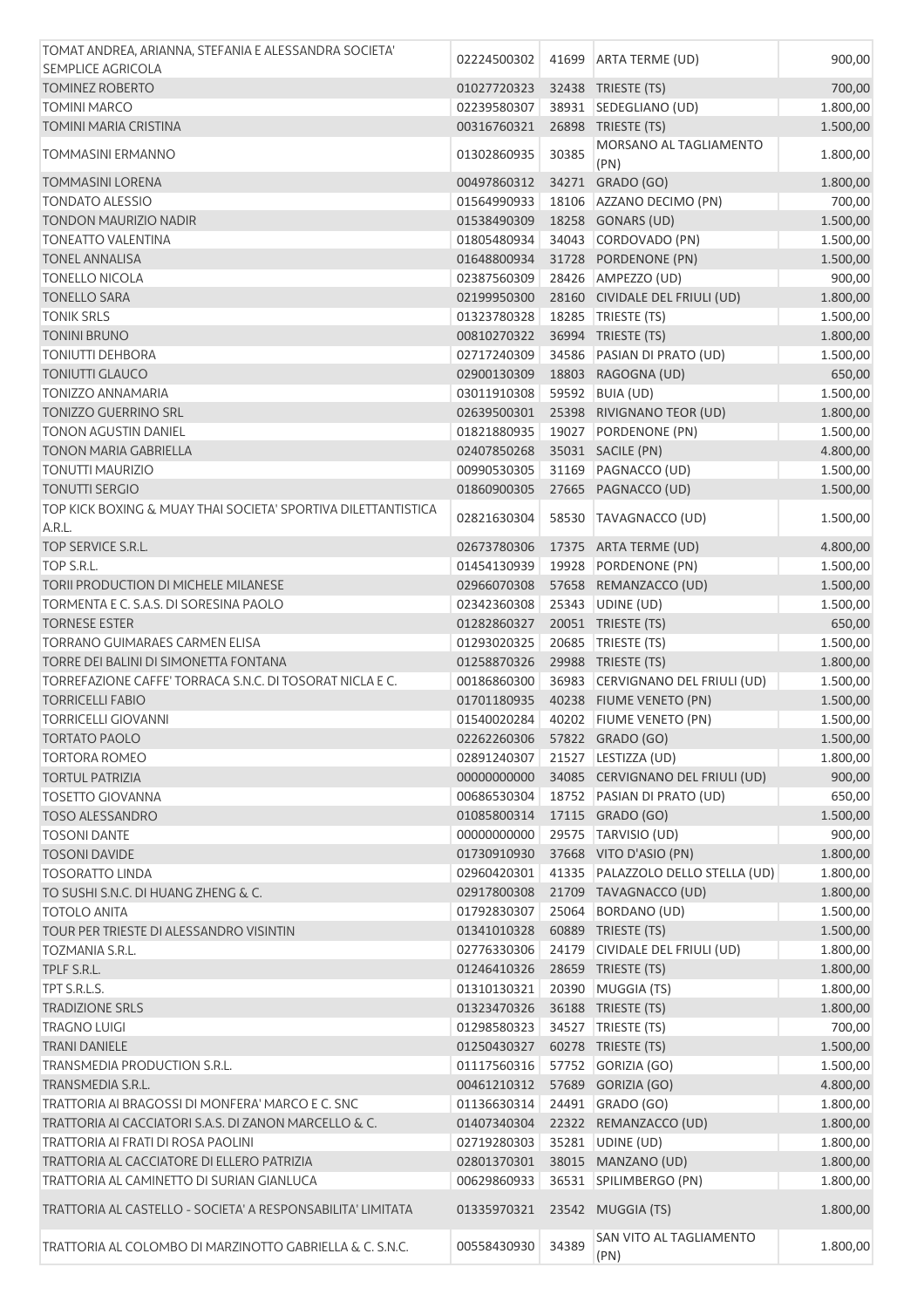| TRATTORIA AL CONTADINO DI NARDUZZI PAOLA & C. S.A.S.                                    | 01480140308                |       | 22468 UDINE (UD)                                       | 1.800,00             |
|-----------------------------------------------------------------------------------------|----------------------------|-------|--------------------------------------------------------|----------------------|
| TRATTORIA AL GIARDINETTO 1898 DI ZOPPOLATTI GIORGIO, GIOVANNI,                          | 01206420315                |       | 21433 CORMONS (GO)                                     | 1.800,00             |
| PAOLO & C. S.A.S.                                                                       |                            |       |                                                        |                      |
| TRATTORIA AL GROP S.N.C. DI ELIO, SILVIA E SIMONA DEL FABBRO & C.                       | 00583600309                |       | 60539 TAVAGNACCO (UD)                                  | 1.500,00             |
| TRATTORIA ALLA BORSA DI FELLUGA MARIAGRAZIA & C. S.N.C.                                 | 00095580312                |       | 23624 GRADO (GO)                                       | 1.800,00             |
| TRATTORIA ALLA BUONA VITE DI GIRARDI PAOLA, SABRINO E MARCO                             | 00122580319                |       | 22551 GRADO (GO)                                       | 1.800,00             |
| S.N.C.                                                                                  |                            |       |                                                        |                      |
| TRATTORIA ALLA FERMATA DI PAULONE MARIA TERESA                                          | 02838510309                |       | 19485 TRICESIMO (UD)                                   | 1.500,00             |
| TRATTORIA ALLA LAGUNA VEDOVA RADDI DI BIASONI FLAVIO                                    | 02993520309                |       | 60103 MARANO LAGUNARE (UD)                             | 1.800,00             |
| TRATTORIA ALL'ALLEGRIA DI INNOCENTE A. & C. S.N.C.                                      | 01271140301                |       | 23024 UDINE (UD)                                       | 4.800,00             |
| TRATTORIA ALL'ANGUILLARO SAS DI ESPOSITO LUCIANO & C.                                   | 01593830308                |       | 17480 CERVIGNANO DEL FRIULI (UD)                       | 1.800,00             |
| TRATTORIA ALLA SPERANZA DI BELLUZ LUIGI E C. S.A.S.                                     | 01497140309                |       | 26546 CODROIPO (UD)                                    | 1.800,00             |
| TRATTORIA ALLA TORRE DI PAVAN PAOLO                                                     | 00738380328                |       | 39098 TRIESTE (TS)                                     | 1.800,00             |
| TRATTORIA ALLA TROTA DEL CORNAPPO DI SALERNO VALENTINA                                  | 02147420307                |       | 16764 NIMIS (UD)                                       | 1.800,00             |
| TRATTORIA ALLA TROTA S.A.S. DI C. MORAS & C.                                            | 01291220935                |       | 27795 FONTANAFREDDA (PN)<br>26628 TRIESTE (TS)         | 1.800,00             |
| TRATTORIA ALLA VALLE DI BIDISNICH PAOLO                                                 | 01103550321                |       |                                                        | 1.800,00<br>1.800,00 |
| TRATTORIA ALLA VECCHIA PADELLA DI ASIRELLI MARIKA                                       | 03442481200                |       | 21422 FIUME VENETO (PN)                                |                      |
| TRATTORIA ALLA VEDOVA DI ZAMARIAN SANDRA E CRISTINA & C. SNC                            | 00157950304                |       | 39693 UDINE (UD)                                       | 1.800,00             |
| TRATTORIA ALLA VENEZIA GIULIA DI CEPPI MARISA E C. - SOCIETA' IN<br>NOME COLLETTIVO     | 00300440328                |       | 32452 TRIESTE (TS)                                     | 1.800,00             |
| TRATTORIA "ALLE BOCCE" DI COSSARO DENIS RAFFAELE                                        | 01146690316                |       | 39186 ROMANS D'ISONZO (GO)                             | 1.800,00             |
| TRATTORIA ALLE RONDINELLE DI UBALDO VASCOTTO & C. S.N.C.                                | 01105930323                |       | 27532 TRIESTE (TS)                                     | 1.800,00             |
| TRATTORIA ALLE VALANGHE DI MANZOCCO MARCO                                               | 02784790301                |       | 16819 NIMIS (UD)                                       | 1.800,00             |
| TRATTORIA AL LIRON DI NUCERA MARTINA                                                    | 02120810300                |       | 31334 CIVIDALE DEL FRIULI (UD)                         | 1.800,00             |
| TRATTORIA AL MORO DI PISANI FABIO                                                       | 01278110323                |       | 22025 TRIESTE (TS)                                     | 1.800,00             |
| TRATTORIA AL NORGE DI SCOZZIERO LAURA                                                   | 01373000304                |       | 23311 FAGAGNA (UD)                                     | 1.500,00             |
| TRATTORIA AL PARCO S.R.L.                                                               | 01497860302                |       | 18906 BUTTRIO (UD)                                     | 1.800,00             |
| TRATTORIA AL PESCATORE DI EMIL TABAKOVIC                                                | 01308310323                |       | 33232 TRIESTE (TS)                                     | 1.800,00             |
| TRATTORIA AL PICCHIO DI BALDISSERA CATERINA                                             | 02484810300                |       | 30321 MARTIGNACCO (UD)                                 | 1.800,00             |
| TRATTORIA AL PIRON DI MARCOLINI ANTONELLA                                               | 01036210316                |       | 25013 GORIZIA (GO)                                     | 1.800,00             |
| TRATTORIA AL PONTE DEL CALVARIO S.A.S. DI GRAUNAR MIRIJA & C.                           | 01005500317                | 29402 | GORIZIA (GO)                                           | 1.800,00             |
| TRATTORIA AL POSTIGLIONE SNC DI STEFANO AGOSTO E C.                                     | 02922230301                | 34516 | FAEDIS (UD)                                            | 1.800,00             |
| TRATTORIA AL POZZO DI GUSTINI PIERPAOLO                                                 | 01134760329                | 25780 | SAN DORLIGO DELLA VALLE                                | 1.800,00             |
|                                                                                         |                            |       | (TS)                                                   |                      |
| TRATTORIA AL SOLE DI PANTAROTTO ANGELA                                                  | 01695520930                |       | 34871 AZZANO DECIMO (PN)                               | 1.800,00             |
| TRATTORIA AL TEATRO DI BERTOLI GIANPAOLO<br>TRATTORIA-BAR ALLA POSTA DI CHIABAI STEFANO | 02430840302                |       | 20006 SAN DANIELE DEL FRIULI (UD)                      | 1.800,00             |
| TRATTORIA BARCANETA SNC DI MORETTI CLAUDIO & C.                                         | 01496010305<br>02505460309 |       | 18362 SAN LEONARDO (UD)                                | 1.500,00             |
| TRATTORIA BAR DA GIAN SNC DI CORAZZA LAURA & C.                                         | 01780030936                |       | 20102 MARANO LAGUNARE (UD)<br>23603 AZZANO DECIMO (PN) | 1.800,00             |
| TRATTORIA-BAR LIDO DI TOGNON PAOLO & RENZO S.N.C.                                       | 00444830319                |       | 24008 STARANZANO (GO)                                  | 1.800,00<br>1.800,00 |
| TRATTORIA-BAR-PIZZERIA AL LIDO S.R.L.                                                   | 01348980937                |       | 36501 PORDENONE (PN)                                   | 1.800,00             |
| TRATTORIA BAR SPORT DI MORANDINI SONIA                                                  | 02737120309                |       | 39167 PRADAMANO (UD)                                   | 1.800,00             |
| TRATTORIA BELLA RIVA DI PAULINA ALJOSA                                                  | 01066840321                |       | 24474 TRIESTE (TS)                                     | 1.800,00             |
|                                                                                         |                            |       | SAN GIORGIO DELLA                                      |                      |
| TRATTORIA BELVEDERE DI ZOTTI PATRIZIA                                                   | 01871920938                | 32397 | RICHINVELDA (PN)                                       | 1.800,00             |
| TRATTORIA BIRRERIA AL PORTO DI PAOLO LAVINCE                                            | 01155660325                | 21473 | MUGGIA (TS)                                            | 1.800,00             |
| TRATTORIA BLANCH - DI BLANCH GIOVANNI                                                   | 00169730314                | 17488 | MOSSA (GO)                                             | 1.800,00             |
| TRATTORIA BOCCON DIVINO DI CAPPELLO ELENA                                               | 02574950305                |       | 27885 SAN VITO AL TORRE (UD)                           | 1.800,00             |
| TRATTORIA BORGO PERESSINE S.N.C. DI TUBIANA ANTONIO & C.                                | 01689390936                |       | 36409 PRATA DI PORDENONE (PN)                          | 1.800,00             |
| TRATTORIA BOZZI DI BOZZI CESARINO & STEFANO S.N.C.                                      | 02413550308                |       | 34335 MOIMACCO (UD)                                    | 1.800,00             |
| TRATTORIA BRUNO DI FLAVIO MUZZO E C. S.N.C.                                             | 01794910933                |       | 27881 ZOPPOLA (PN)                                     | 1.800,00             |
| TRATTORIA CORMONTIUM DI TERPIN LILIANA                                                  | 01031020314                |       | 25514 CORMONS (GO)                                     | 1.800,00             |
| TRATTORIA "DA BEPO" DI BERT VALENTINO                                                   | 01601020306                | 19181 | CAMINO AL TAGLIAMENTO<br>(UD)                          | 1.800,00             |
| TRATTORIA DA CARMELO DI FELTRIN GABRIELE                                                | 01715610935                |       | 17561 PASIANO DI PORDENONE (PN)                        | 1.800,00             |
| TRATTORIA DA CATINE DI ZURRO L.                                                         | 02551250307                |       | 16811 SAN DANIELE DEL FRIULI (UD)                      | 1.800,00             |
| TRATTORIA "DA COPET" DI SALONE LUCA                                                     | 01957520305                |       | 23336 ARTEGNA (UD)                                     | 1.500,00             |
| TRATTORIA DA GASPAR S.N.C. DI BOEZIO GABRIELLA, VALENTINA & C.                          | 01406920304                | 22280 | TARCENTO (UD)                                          | 1.800,00             |
| TRATTORIA DA GIANNI DI PINTAR FRANCA & FIGLI S.A.S.                                     | 01033740315                |       | 29329 GORIZIA (GO)                                     | 1.800,00             |
| TRATTORIA DA GINO DI TALOTTI DANIELE                                                    | 02269890303                |       | 27725 LESTIZZA (UD)                                    | 1.800,00             |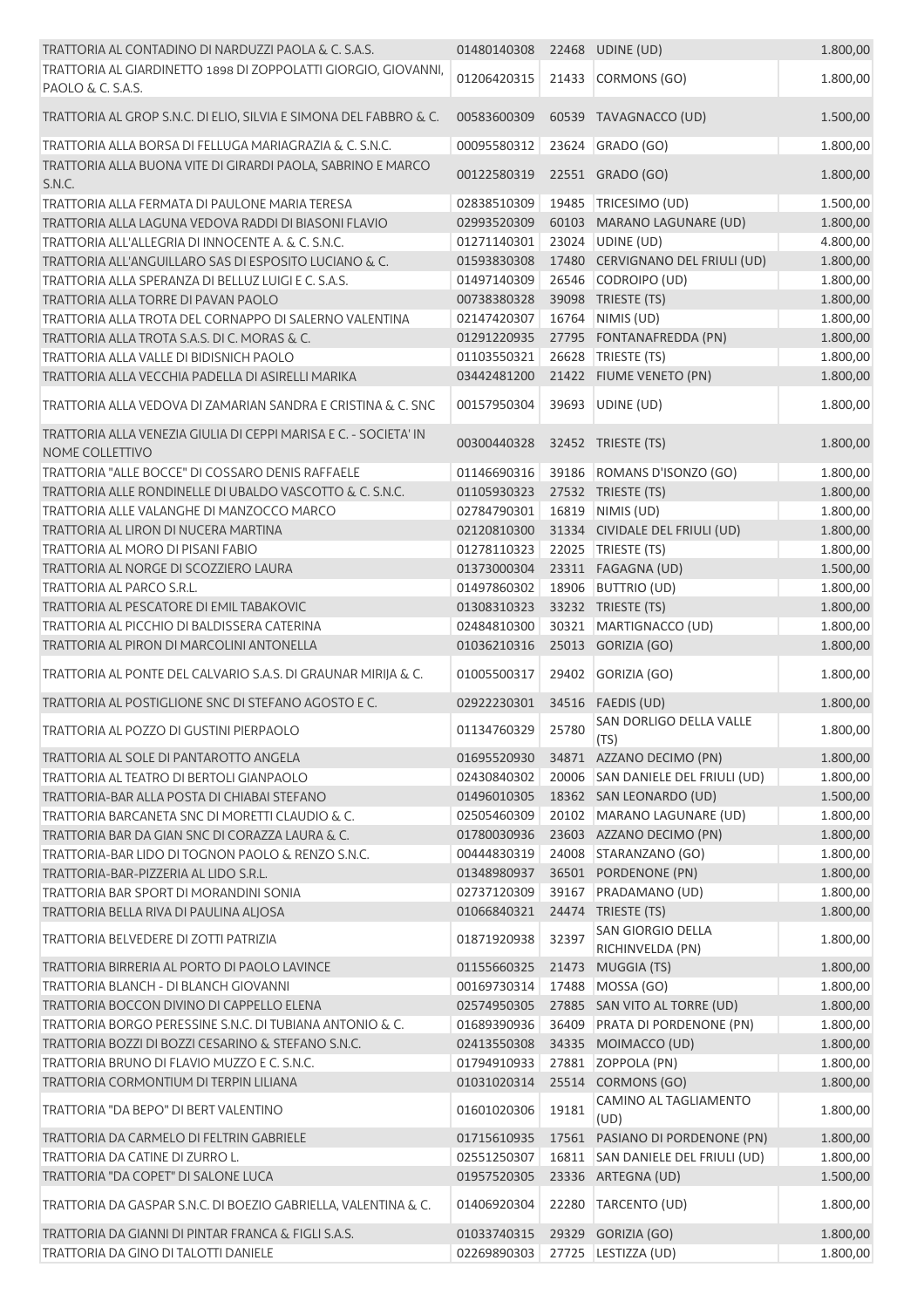| TRATTORIA DA GINO - SOCIETA' IN ACCOMANDITA SEMPLICE DI                          |                               |       | 01104980329 23722 DUINO-AURISINA (TS) | 1.800,00 |
|----------------------------------------------------------------------------------|-------------------------------|-------|---------------------------------------|----------|
| CHIATTI RENATO & C.                                                              |                               |       |                                       |          |
| TRATTORIA DA GISA DI BRAIDA MANOLA E C. S.A.S.                                   | 01813150305                   |       | 18330 CHIOPRIS-VISCONE (UD)           | 1.800,00 |
| TRATTORIA DAI CIODI S.A.S. DI TOGNON CRISTIANO & C.                              | 01189760315                   |       | 23552 GRADO (GO)                      | 1.800,00 |
| TRATTORIA DA IRMA DI GENERO ALBERTO                                              | 02516920309                   |       | 29880 SAN VITO DI FAGAGNA (UD)        | 1.800,00 |
| <b>TRATTORIA DAL BOLOGNES DI DEGANO MONICA</b>                                   | 02877550307                   |       | 34464 LESTIZZA (UD)                   | 1.800,00 |
| TRATTORIA DAL CHECO DI AMBROSI RICCARDO & C. S.A.S.                              | 00381520311                   |       | 38119 SAGRADO (GO)                    | 1.800,00 |
| TRATTORIA DAL DIAUL DI PARON ELENA                                               | 01699920300                   |       | 29587 RIVIGNANO TEOR (UD)             | 1.800,00 |
| TRATTORIA DA LICINIO DI PARIANO' ORONZO SALVATORE &                              | 01623950936                   | 18530 | SAN VITO AL TAGLIAMENTO               | 1.800,00 |
| POSHNJARI RENIS S.N.C.                                                           |                               |       | (PN)                                  |          |
| TRATTORIA DAL PEON DI SPANGHERO ILARIA                                           | 01132660315                   |       | 23851 TURRIACO (GO)                   | 1.800,00 |
| TRATTORIA DA MARIA DI LENA ANNA MARIA                                            | 02760860300                   |       | 27389 TOLMEZZO (UD)                   | 1.500,00 |
| TRATTORIA DA MILIO S.A.S. DI PERIC ALESSANDRO & C.                               | 00475650313                   |       | 36280 DOBERDO' DEL LAGO (GO)          | 1.500,00 |
| TRATTORIA DA MIN DI DIAZ FRIAS ROSA AMERICA                                      | 02992450300                   |       | 27298 OSOPPO (UD)                     | 1.800,00 |
| TRATTORIA DA NANDO DI BURAN ISOLINA & C. S.N.C.                                  | 01830540306                   |       | 22396 MORTEGLIANO (UD)                | 1.800,00 |
| TRATTORIA DA NINO DI PATERNOSTER GIUSEPPE                                        | 02013900309                   | 40478 | BERTIOLO (UD)                         | 1.500,00 |
| TRATTORIA DA PAOLA DI MARUSIC NICOL                                              | 01119950317                   |       | 34470 GORIZIA (GO)                    | 1.800,00 |
| TRATTORIA "DA PIERETO" DI DORIGO LIDIO                                           | 01700160300                   |       | 37633 MANZANO (UD)                    | 1.800,00 |
| TRATTORIA DA RICO DI GEATTI LUIGI                                                | 02287650309                   |       | 19868 CAMPOFORMIDO (UD)               | 1.800,00 |
| TRATTORIA DA SFERCO DI SFERCO CORRADO                                            | 01159770930                   |       | 26347 SAN QUIRINO (PN)                | 1.800,00 |
| TRATTORIA DA TONI S.A.S. DI MORASSUTTI ALDO & C.                                 | 01408400305                   |       | 57831 VARMO (UD)                      | 1.800,00 |
| TRATTORIA DA VANDA SNC DI COMISSO ELENA & C.                                     | 02720950308                   | 19095 | CODROIPO (UD)                         | 1.800,00 |
| TRATTORIA DA VICO DI PRESELLO GILBERTO S.A.S.                                    | 02145050304                   | 26499 | <b>COLLOREDO DI MONTE</b>             | 1.800,00 |
|                                                                                  |                               |       | ALBANO (UD)                           |          |
| TRATTORIA GIANNI DI UVA ANDREA                                                   | 01339380329                   | 28618 | TRIESTE (TS)                          | 1.800,00 |
| TRATTORIA - GOSTILNA "ALLA LUNA" DI PINTAR ELENA                                 | 01090460310                   |       | 17872 GORIZIA (GO)                    | 1.800,00 |
| TRATTORIA GOSTILNA FRANC DI PERSOLJA DINO                                        | 01133390318                   |       | 58017 SAVOGNA D'ISONZO (GO)           | 1.500,00 |
| TRATTORIA - GOSTILNA GUSTIN S.N.C. DI BASTIANCICH LIDIA, ZIVIC<br>PAOLA & TAMARA | 00855980322                   |       | 24268 SGONICO (TS)                    | 1.800,00 |
| TRATTORIA GOSTILNA PRIMOZIC S.A.S. DI PRIMOZIC JASNA & C.                        | 01188480311                   |       | 37493 GORIZIA (GO)                    | 1.800,00 |
| TRATTORIA IL CARANTAN - BRACE E CULTURA SNC DI FAGOTTI CARLO,                    |                               |       | SAN GIORGIO DELLA                     |          |
| RAFFIN MICHAEL & C.                                                              | 01791000936                   | 35320 | RICHINVELDA (PN)                      | 1.800,00 |
| TRATTORIA IVANA & SECONDO DI BROSOLO LUCA SNC                                    | 01413760933                   | 25332 | PINZANO AL TAGLIAMENTO<br>(PN)        | 1.800,00 |
| TRATTORIA LOCANDA "AI TRE AMICI" DI TIRELLI MANLIO & C. S.A.S.                   | 00823740303                   |       | 24312 MORTEGLIANO (UD)                | 4.800,00 |
|                                                                                  |                               |       |                                       |          |
| TRATTORIA MARCANDELLA DI DE TOFFOL LEARA & C. S.N.C.                             |                               |       | 01694950930 39935 POLCENIGO (PN)      | 1.800,00 |
| TRATTORIA MAX PUB DI PETRICA LOZEI                                               | 00698790326 34635 MUGGIA (TS) |       |                                       | 1.800,00 |
| TRATTORIA MENOTTI DI MENOTTI ALESSANDRO & C. S.N.C.                              | 01784740308                   |       | 27343 MANZANO (UD)                    | 1.800,00 |
| TRATTORIA MIRAMONTI DI VISCONTI LAURA                                            | 02702970308                   |       | 18305 TARVISIO (UD)                   | 1.800,00 |
| TRATTORIA PRIMAVERA S.N.C. DI ANTONELLA CARBONE & C.                             | 01095280325                   | 25727 | SAN DORLIGO DELLA VALLE<br>(TS)       | 1.800,00 |
| TRATTORIA QUADRIFOGLIO DI MARIN LUCA E C. - SOCIETA' IN NOME                     |                               |       |                                       |          |
| <b>COLLETTIVO</b>                                                                | 01374800934                   |       | 35004 PASIANO DI PORDENONE (PN)       | 1.800,00 |
| TRATTORIA SOCIALE DI GABROVIZZA - SOCIETA' COOPERATIVA                           | 00096240320                   |       | 24303 SGONICO (TS)                    | 1.800,00 |
| TRATTORIA SOCIALE DI PROSECCO DI ALESANDRA BRANKOVIC                             | 01338880329                   |       | 25545 TRIESTE (TS)                    | 1.800,00 |
| TRATTORIA SUBAN DI VODOPIVEC VASILJ                                              | 01252980329                   |       | 33161 DUINO-AURISINA (TS)             | 1.800,00 |
| TRATTORIA TERZONI DI BORIS MARKOVIC                                              | 00927090324                   |       | 39833 DUINO-AURISINA (TS)             | 1.800,00 |
| TRATTORIA TURRI S.N.C. DI TURRI R. & C.                                          | 00309770311                   |       | 19731 GORIZIA (GO)                    | 1.800,00 |
| TRATTORIA VETO S.N.C. DI DEBENJAK NADA & C.                                      | 00650690324                   |       | 36506 TRIESTE (TS)                    | 1.800,00 |
| TRAVEL BY CAR DI MEDICA DAVIDE                                                   | 01147480329                   |       | 19939   TRIESTE (TS)                  | 700,00   |
| TRAVELICIUS DI COLUSSI CINDY                                                     | 02575830308                   |       | 17057 SAN GIORGIO DI NOGARO (UD)      | 4.800,00 |
| TRAVELLER JACK DI CLAUDIA DIANO                                                  | 00000000000                   |       | 17325 TRIESTE (TS)                    | 900,00   |
| TRAVELLER S.A.S. DI GOTTARDIS CARLO                                              | 02068730304                   |       | 60418 MANZANO (UD)                    | 1.500,00 |
| <b>TRAVEL ONE SRL</b>                                                            | 02885660304                   |       | 33180 LIGNANO SABBIADORO (UD)         | 4.800,00 |
| TRE99 ASSOCIAZIONE SPORTIVA DILETTANTISTICA                                      | 01196550311                   |       | 61542 GORIZIA (GO)                    | 1.200,00 |
| TRE COLONNE S.A.S. DI DEGANO MARISA & C.                                         | 02344340308                   |       | 26605 CIVIDALE DEL FRIULI (UD)        | 1.800,00 |
| TRE EMME DA NERINA S.N.C. DI SAVONITTO FRANCESCA & C.                            | 01160050934                   | 28597 | SAN VITO AL TAGLIAMENTO               | 1.500,00 |
| TRE EMME S.A.S. DI FORNASARO MICHELA & C.                                        | 01053380315                   | 36183 | (PN)<br>MONFALCONE (GO)               | 1.500,00 |
| TREE S.N.C. DI SABRINA ZOZ E MASSIMO NOACCO.                                     | 02774480301                   |       | 23918 MORUZZO (UD)                    | 1.800,00 |
| TREMILAUNO - SOCIETA' IN ACCOMANDITA SEMPLICE DI URBANO                          |                               |       |                                       |          |
| <b>KRISTINA &amp; C.</b>                                                         | 01011820329                   |       | 20288 TRIESTE (TS)                    | 1.800,00 |
| TREMMECI S.A.S. DI COMISSO CLARA & C.                                            | 02510300300                   |       | 31610 CASTIONS DI STRADA (UD)         | 1.800,00 |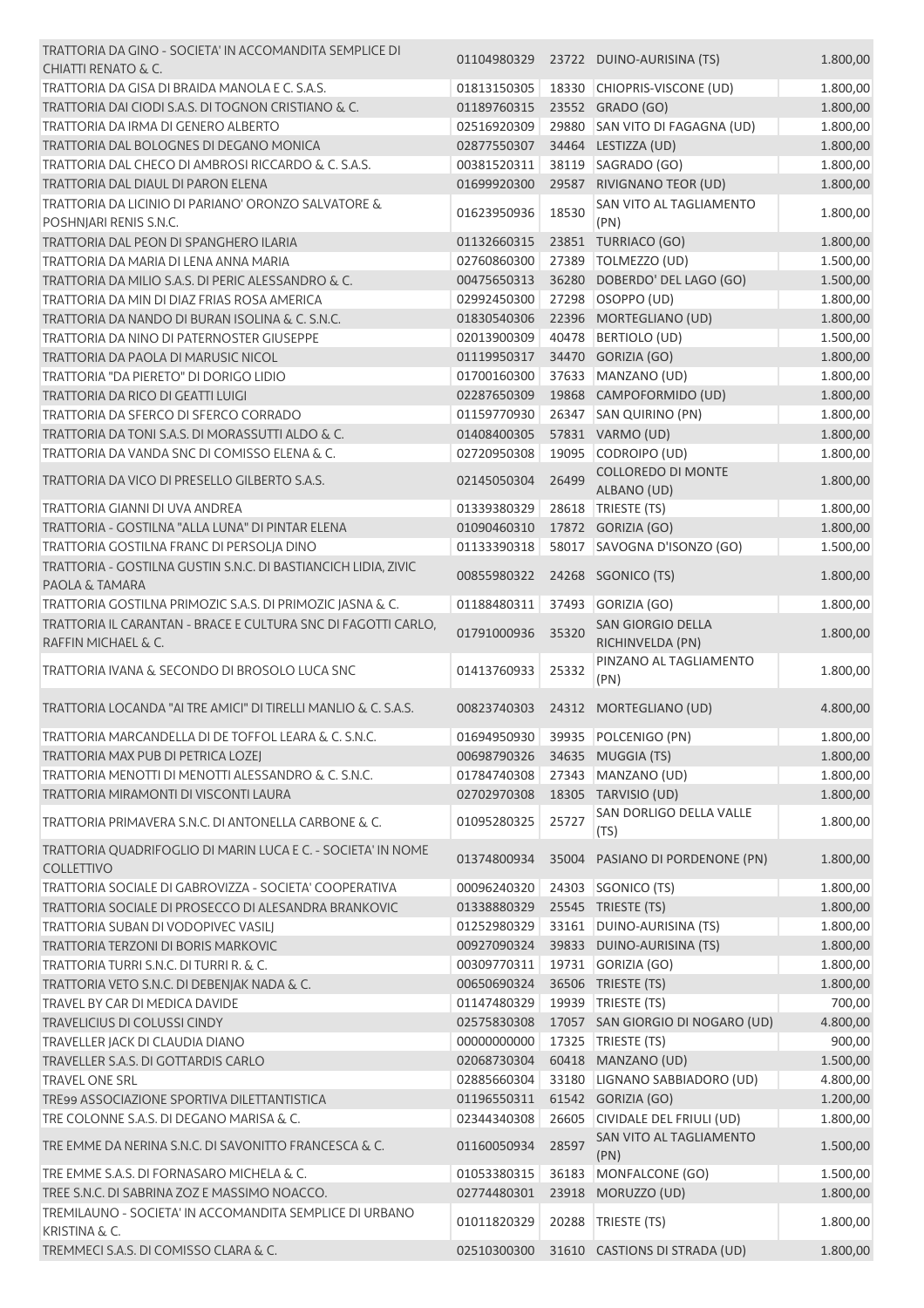| TRENDY LINE SAS DI MICHELLI SANDRO & C.                                            | 02265640306 |       | 28606   TOLMEZZO (UD)                | 1.500,00 |
|------------------------------------------------------------------------------------|-------------|-------|--------------------------------------|----------|
| TREPPO LIVIO & C. S.N.C.                                                           | 00468730304 |       | 18660 VENZONE (UD)                   | 4.800,00 |
| <b>TREPPO PATRIZIO</b>                                                             | 02121940304 |       | 30447 TARCENTO (UD)                  | 1.500,00 |
| TRE S.N.C. DI PEROSA CHRISTIAN & FORTUNA LAURA                                     | 01090760313 |       | 25007 GRADO (GO)                     | 1.800,00 |
| TRESSS S.R.L.                                                                      | 01744460930 | 25914 | SAN VITO AL TAGLIAMENTO<br>(PN)      | 1.500,00 |
| TRE STELLE DI MOSETTIG SAMANTHA E CHIERCHIA MICHELE S.N.C.                         | 00542000310 |       | 21727 GORIZIA (GO)                   | 1.800,00 |
| TRE TORRI DI NOGHEROTTO MARIO E C. S.N.C.                                          | 01550600934 |       | 17810   MANIAGO (PN)                 | 1.800,00 |
| TREXIN S.A.S. DI HUANG LEI & C.                                                    | 01294490329 |       | 16822 TRIESTE (TS)                   | 1.500,00 |
| TRIBECA SNC DI SABRINA SORRENTINO E LUANA PERES                                    | 02768380301 | 17486 | UDINE (UD)                           | 4.800,00 |
| <b>TRIBUTSCH RENATA</b>                                                            | 00768760308 | 39570 | <b>MALBORGHETTO VALBRUNA</b><br>(UD) | 1.800,00 |
| TRIESTE ART LOFT DI PELLEGRINO MARIA ELENA                                         | 00000000000 |       | 33947   TRIESTE (TS)                 | 900,00   |
| TRIESTE CAR SERVICE SOCIETA' COOPERATIVA                                           | 01346600321 |       | 60771 TRIESTE (TS)                   | 1.500,00 |
| TRIESTE CHAUFFEURED SERVICE - AUTONOLEGGIO CON CONDUCENTE<br>- SOCIETA' CONSORTILE | 01207250323 | 41029 | TRIESTE (TS)                         | 700,00   |
| <b>TRIESTE EVENTS SRL</b>                                                          | 01343550321 |       | 29703 TRIESTE (TS)                   | 900,00   |
| TRIESTE GREEN TOUR S.R.L.                                                          | 01326500327 |       | 60813   TRIESTE (TS)                 | 1.500,00 |
| TRIESTEOGGI DI SESSA ANDREA                                                        | 01001350329 |       | 57665 TRIESTE (TS)                   | 1.500,00 |
| TRIESTE OGGI SOCIETA' A RESPONSABILITA' LIMITATA SEMPLIFICATA                      | 01223650324 |       | 57686   TRIESTE (TS)                 | 1.500,00 |
| TRIESTE PENTA SCHERMA A.S.D.                                                       | 01207680321 |       | 60386 TRIESTE (TS)                   | 1.200,00 |
| TRIESTE RACING CLUB ACADEMY ASSOCIAZIONE SPORTIVA<br><b>DILETTANTISTICA</b>        | 01311040321 |       | 62088 TRIESTE (TS)                   | 1.200,00 |
| TRIESTE SAPORI S.A.S. DI PAOLO POLLA & C.                                          | 01155280322 |       | 17860 TRIESTE (TS)                   | 1.500,00 |
| TRIESTE SNC DI PERCUOCO MARIA LUISA E MARTIGNONI URSULA                            | 02833830306 |       | 31438   TARVISIO (UD)                | 1.800,00 |
| TRIESTETRAVEL DI ORESTE FAFAK                                                      | 01331330322 |       | 30436 TRIESTE (TS)                   | 900,00   |
| TRIESTINA DELLA VELA ASD                                                           | 00278780325 |       | 61245   TRIESTE (TS)                 | 1.200,00 |
| TRILOGIA GYMNICA ASSOCIAZIONE SPORTIVA DILETTANTISTICA                             | 00000000000 |       | 61993 UDINE (UD)                     | 1.200,00 |
| <b>TRILOGY SRL</b>                                                                 | 01824040933 |       | 17566 POLCENIGO (PN)                 | 1.500,00 |
| <b>TRINCO CLAUDIO</b>                                                              | 01131380303 |       | 28704 UDINE (UD)                     | 1.800,00 |
| <b>TRINO ALESSANDRO</b>                                                            | 01808030934 |       | 28790 SAN QUIRINO (PN)               | 1.800,00 |
| TRINUM CAFE' S.R.L.                                                                | 02748810302 |       | 34364 SAN GIORGIO DI NOGARO (UD)     | 1.500,00 |
| TRIPLA BONTA' DI GREGORIG STEFANO                                                  | 02735640308 |       | 31635 CERVIGNANO DEL FRIULI (UD)     | 1.500,00 |
| TRIPLE DIAMOND S.R.L. SEMPLIFICATA                                                 |             |       | 01175430311  19041  STARANZANO (GO)  | 1.500,00 |
| TROCADERO - SOCIETA' A RESPONSABILITA' LIMITATA SEMPLIFICATA                       | 01273610327 | 59204 | TRIESTE (TS)                         | 4.800,00 |
| <b>TRONCON EVA</b>                                                                 | 01819940931 |       | 58587 PORDENONE (PN)                 | 650,00   |
| <b>TROSCIA VITTORIA</b>                                                            | 00226660322 | 17920 | TRIESTE (TS)                         | 1.500,00 |
| <b>TROST MAURO</b>                                                                 | 01295540320 |       | 36385 TRIESTE (TS)                   | 1.800,00 |
| <b>TROVISO NICOLA</b>                                                              | 01317630323 | 25069 | TRIESTE (TS)                         | 1.500,00 |
| <b>TRRR DI ALEX NAZZI</b>                                                          | 02486620301 | 41847 | SAN GIOVANNI AL NATISONE<br>(UD)     | 1.500,00 |
| TSUKI DI JIANG CHENYI S.A.S.                                                       | 01217400322 |       | 24053 TRIESTE (TS)                   | 1.800,00 |
| <b>T&amp;T DI GIACOMO CECONI</b>                                                   | 02804180301 |       | 24121 UDINE (UD)                     | 1.500,00 |
| T. & T. S.N.C. DI MARINA E LUCA TONEATTO                                           | 02611730306 |       | 40902 CODROIPO (UD)                  | 1.800,00 |
| TUBELLO E FRANCO DI TUBELLO MARIA ANGELA & C. S.N.C.                               | 01033740935 |       | 20255 SPILIMBERGO (PN)               | 4.800,00 |
| <b>TUGLIACH ANNALISA</b>                                                           | 01251720320 |       | 32885   TRIESTE (TS)                 | 1.800,00 |
| <b>TUGLIACH MATTEO</b>                                                             | 01207720325 |       | 40720 TRIESTE (TS)                   | 1.800,00 |
| TUK TUK LIGNANO TOUR DI CARMINE DESIDERIO                                          | 02908020304 |       | 20315   LIGNANO SABBIADORO (UD)      | 700,00   |
| TULIS SOCIETA' A RESPONSABILITA' LIMITATA SEMPLIFICATA                             | 02716690306 |       | 23166 UDINE (UD)                     | 1.500,00 |
| <b>TULLIANI FRANCA</b>                                                             | 01244940324 |       | 60369 MUGGIA (TS)                    | 900,00   |
| TUM S.R.L.S.                                                                       | 02958380301 |       | 21258 SAN DANIELE DEL FRIULI (UD)    | 1.800,00 |
| <b>TUNTAR ALESSIO</b>                                                              | 01232330322 |       | 24748 TRIESTE (TS)                   | 1.500,00 |
| <b>TURALE DAVIDE</b>                                                               | 02910910302 |       | 30991 UDINE (UD)                     | 700,00   |
| TURBOTECH DI TODARO LUCA                                                           | 02498990304 |       | 17091 POZZUOLO DEL FRIULI (UD)       | 1.500,00 |
| <b>TURCHETTI DANIELE</b>                                                           | 02678350303 |       | 29570 GEMONA DEL FRIULI (UD)         | 1.800,00 |
| <b>TURCHETTO SERENA</b>                                                            | 01858610932 |       | 34859 SACILE (PN)                    | 1.500,00 |
| TURCHISH ISTANBUL DI JAN MOHAMAD ALIDAD E MOHAMADI<br><b>HOSSAINDAD SNC</b>        | 02991600301 |       | 23210 UDINE (UD)                     | 1.800,00 |
| <b>TURCINOVICH MAURIZIO</b>                                                        | 01038160329 |       | 31499   TRIESTE (TS)                 | 700,00   |
| <b>TURCO ANNA</b>                                                                  | 00000000000 |       | 40550 UDINE (UD)                     | 900,00   |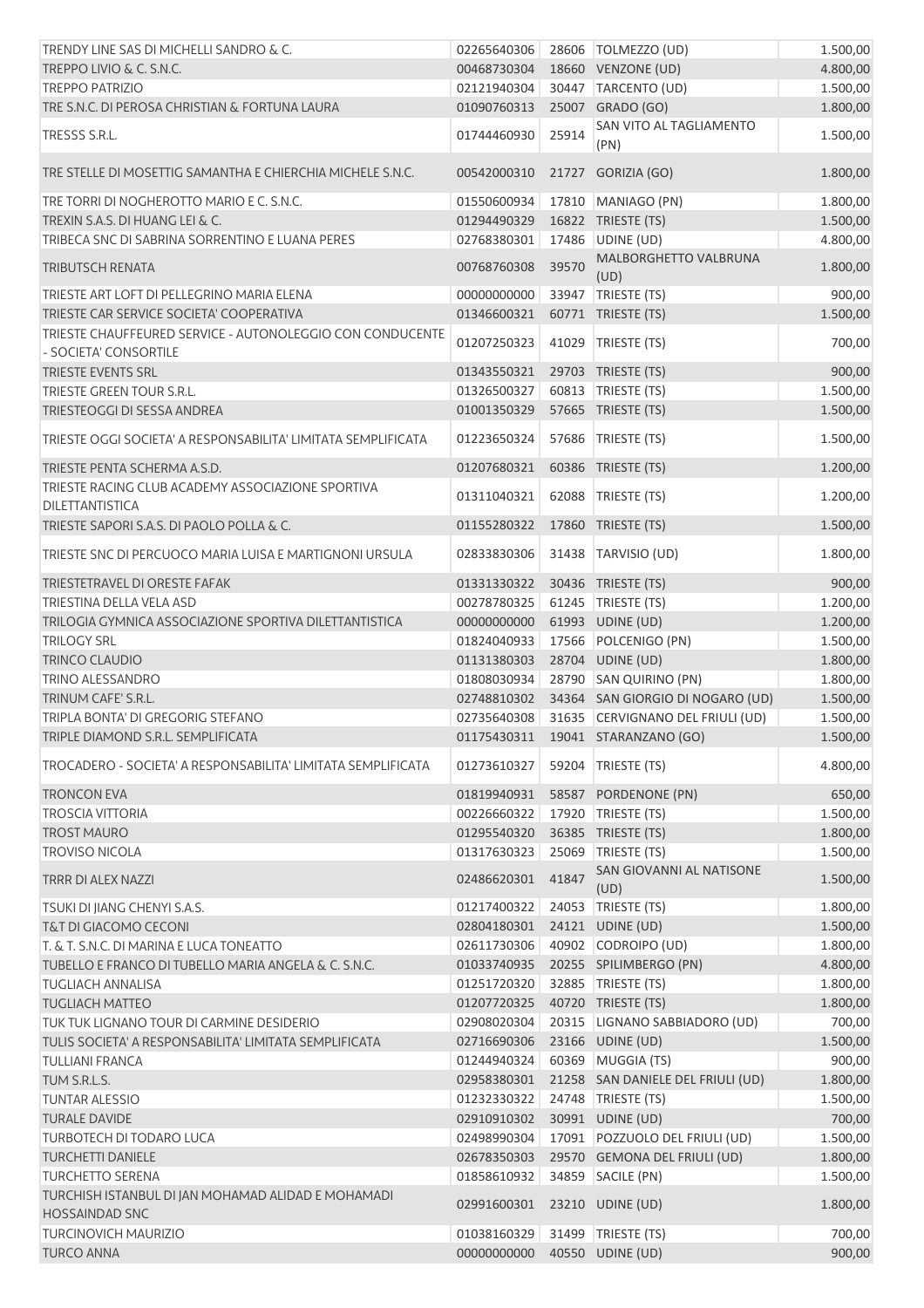| <b>TURCO ISABELLA</b>                                   | 00000000000 | 41854 LESTIZZA (UD)                          | 900,00   |
|---------------------------------------------------------|-------------|----------------------------------------------|----------|
| <b>TURCO REGINA</b>                                     | 02384630303 | 33359 UDINE (UD)                             | 900,00   |
| <b>TURCO ROBERTO</b>                                    | 01027400322 | 23113   TRIESTE (TS)                         | 700,00   |
| <b>TURINO PASQUALE</b>                                  | 01124860329 | 36792 MUGGIA (TS)                            | 700,00   |
| TURISMO 85 S.N.C. DI MANSI AMEDEO & C.                  | 01401200306 | 21005 PALMANOVA (UD)                         | 4.800,00 |
| TURISMO 85 S.R.L.                                       | 01358730305 | 22485 BUTTRIO (UD)                           | 4.800,00 |
| TURKEY KEBAB DI ORUM HASAN & C. S.N.C.                  | 02474990302 | 39892 LIGNANO SABBIADORO (UD)                | 1.800,00 |
| <b>TURRI BARBARA</b>                                    | 02209900303 | 42490 VERZEGNIS (UD)                         | 1.800,00 |
| <b>TURRONI ERIKA</b>                                    | 01287110322 | 17546   TRIESTE (TS)                         | 1.500,00 |
| <b>TURTUREANU IULIANA</b>                               | 01847970934 | 19465 CHIONS (PN)                            | 1.800,00 |
| <b>TURUS SIMONE</b>                                     | 00503560310 | 30925 MOSSA (GO)                             | 900,00   |
| TU.SWAG S.R.L.                                          | 00907680326 | 25327 TRIESTE (TS)                           | 900,00   |
| <b>TUTI CARLO MARIA</b>                                 | 00000000000 | 22208 GEMONA DEL FRIULI (UD)                 | 900,00   |
| TUTTI FRUTTI S.R.L.                                     | 01065020313 | 23997 GORIZIA (GO)                           | 1.500,00 |
| TUTTINSPORT - SOCIETA' SPORTIVA DILETTANTISTICA A       |             |                                              |          |
| RESPONSABILITA' LIMITATA                                | 01251850325 | 27313 TRIESTE (TS)                           | 1.500,00 |
| <b>TWINS DI MANUEL GLISIC</b>                           | 01319550321 | 19501 TRIESTE (TS)                           | 1.500,00 |
| <b>TWINS FARM DI SIEGA ROBERTA</b>                      | 00000000000 | 41859 CORMONS (GO)                           | 900,00   |
| TWINS S.R.L.                                            | 01188290314 | 18560 GRADO (GO)                             | 900,00   |
| TWIN TRAVEL 2002 DI BORSI LUGNAN CINZIA                 | 02251980302 | 27945 LIGNANO SABBIADORO (UD)                | 4.800,00 |
| TWJST BAR DI SINATRA FABIO & C. SNC                     | 02679760302 | 32532 UDINE (UD)                             | 1.500,00 |
| T.Z. S.A.S. DI TALON GABRIELLA                          | 02679340303 | 24487 LIGNANO SABBIADORO (UD)                | 1.500,00 |
| UAN S.R.L.                                              | 02942470309 | 24282 CAMPOFORMIDO (UD)                      | 1.500,00 |
| <b>UBALDINI ROBERTO</b>                                 | 01206810325 | 18423 TRIESTE (TS)                           | 1.800,00 |
| UDINE BASKET CLUB ASD                                   | 01367400304 | 61775 UDINE (UD)                             | 1.200,00 |
| <b>UDINTUR SRL</b>                                      | 02907180307 | 18606   TAVAGNACCO (UD)                      | 4.800,00 |
| UGOMARI DI BLAS MATTEO                                  | 01188730319 | 27038 GORIZIA (GO)                           | 1.500,00 |
| <b>UHELI GIULIANA</b>                                   | 00000000000 | 41053 TRIESTE (TS)                           | 650,00   |
| UISP COMITATO REGIONALE FRIULI VENEZIA GIULIA A.P.S.    | 01861340303 | 33639 PRADAMANO (UD)                         | 1.500,00 |
| UISP COMITATO TERRITORIALE GORIZIA APS                  | 00527440317 | 60559 GORIZIA (GO)                           | 1.200,00 |
| UISP COMITATO TERRITORIALE TRIESTE A.P.S.               | 00885750323 | 25889 TRIESTE (TS)                           | 1.500,00 |
| UISP COMITATO TERRITORIALE UDINE A.P.S.                 | 01954140305 | 32886 PRADAMANO (UD)                         | 1.500,00 |
| <b>UMBERTO FAGOTTO</b>                                  | 00000000000 | 60807 TRIESTE (TS)                           | 650,00   |
| UN CJANTON DAL FRIUL MULIN DI MARCHET DI MOLARO IGINIO  | 02601870302 | 30262 MERETO DI TOMBA (UD)                   | 1.800,00 |
| <b>UNFER SABRINA</b>                                    | 02636920304 | 26587 TAVAGNACCO (UD)                        | 1.500,00 |
| UNGHIE & BELLEZZA DI IARU RALUCA MANUELA                | 01729370930 | 16817 AZZANO DECIMO (PN)                     | 1.500,00 |
| UNGHIE CHIC DI ORTIZ MEJIA YELMY ANDREA                 |             | 02611460300 40001 CASARSA DELLA DELIZIA (PN) | 1.500,00 |
| UN GRAIN DE CAFE' DI CACCHIONI FRANCESCA                | 02723160301 | 21408 POZZUOLO DEL FRIULI (UD)               | 1.500,00 |
| UNICA NEL CUORE STORICO DELLA CITTA'                    | 00000000000 | 61018 TRIESTE (TS)                           | 900,00   |
| UNIHOTELS - SOCIETA' A RESPONSABILITA' LIMITATA         | 00797260320 | 30504 TRIESTE (TS)                           | 4.800,00 |
| UNIKA - CENTRO WELNESS DI GALLET MASSIMILIANO           | 01066450311 | 24576 MONFALCONE (GO)                        | 1.500,00 |
| UNION 91 ASSOCIAZIONE SPORTIVA DILETTANTISTICA          | 01738970308 | 19310 PAVIA DI UDINE (UD)                    | 1.500,00 |
| UNIONE CICLISTI SANDANIELESI ASD                        | 01649130307 | 62033 SAN DANIELE DEL FRIULI (UD)            | 1.200,00 |
| UNIONE GINNASTICA GORIZIANA                             | 00128330313 | 38140 GORIZIA (GO)                           | 1.500,00 |
| UNIONE NUOTO FRIULI SSD SRL                             | 01039310303 | 60390 CAMPOFORMIDO (UD)                      | 1.500,00 |
| UNIONE SPORT.DILETT. A.S.Z. DOM                         | 00333060317 | 61822 GORIZIA (GO)                           | 1.200,00 |
| UNIONE SPORT.DILETT. A.S.Z. MLADOST                     | 00333050318 | 62203 DOBERDO' DEL LAGO (GO)                 | 1.200,00 |
| UNIONE SPORTIVA ACLI APS                                | 80017210321 | 58071   TRIESTE (TS)                         | 1.200,00 |
| UNIONE SPORTIVA ALDO MORO A.S.D. (ASSOCIAZIONE SPORTIVA |             |                                              |          |
| DILETTANTISTICA)                                        | 01496550300 | 60887 PALUZZA (UD)                           | 1.200,00 |
| UNIONE SPORTIVA AMARO                                   | 01103270300 | 62072 AMARO (UD)                             | 1.200,00 |
| UNIONE SPORTIVA AZZURRA SOC. DILETTANT.                 | 00175650316 | 60882 GORIZIA (GO)                           | 1.200,00 |
| UNIONE SPORTIVA BUTTRIO C.C.                            | 01062210305 | 62233 BUTTRIO (UD)                           | 1.500,00 |
| UNIONE SPORTIVA CAMPOROSSO ASSOCIAZIONE DILETTANTISTICA | 02625500307 | 61855 TARVISIO (UD)                          | 1.200,00 |
| UNIONE SPORTIVA MARIANO A.S.D.                          | 00175540319 | 61570 MARIANO DEL FRIULI (GO)                | 1.200,00 |
| UNIONE SPORTIVA MARIO TOSI ASD                          | 02162190306 | 60734 TARVISIO (UD)                          | 1.200,00 |
| UNIONE SPORTIVA OVARO (ASD - ONLUS)                     | 00000000000 | 60983 OVARO (UD)                             | 1.200,00 |
| UNIONE SPORTIVA TRIESTINA CALCIO 1918 S.R.L.            | 01280100320 | 17716 TRIESTE (TS)                           | 1.500,00 |
| UNION S.A.S. DI ANGELO GUIDONE & C.                     | 01383140934 | 37293 SACILE (PN)                            | 1.800,00 |
| UNITED EAGLES BASKETBALL SSD ARL                        | 03004630301 | 60653 CIVIDALE DEL FRIULI (UD)               | 1.500,00 |
| UNPLI FRIULI VENEZIA GIULIA - APS                       | 01287310302 | 60688 CODROIPO (UD)                          | 1.500,00 |
| UN SOGNO CHE SI AVVERA                                  | 00000000000 | 39115 GORIZIA (GO)                           | 900,00   |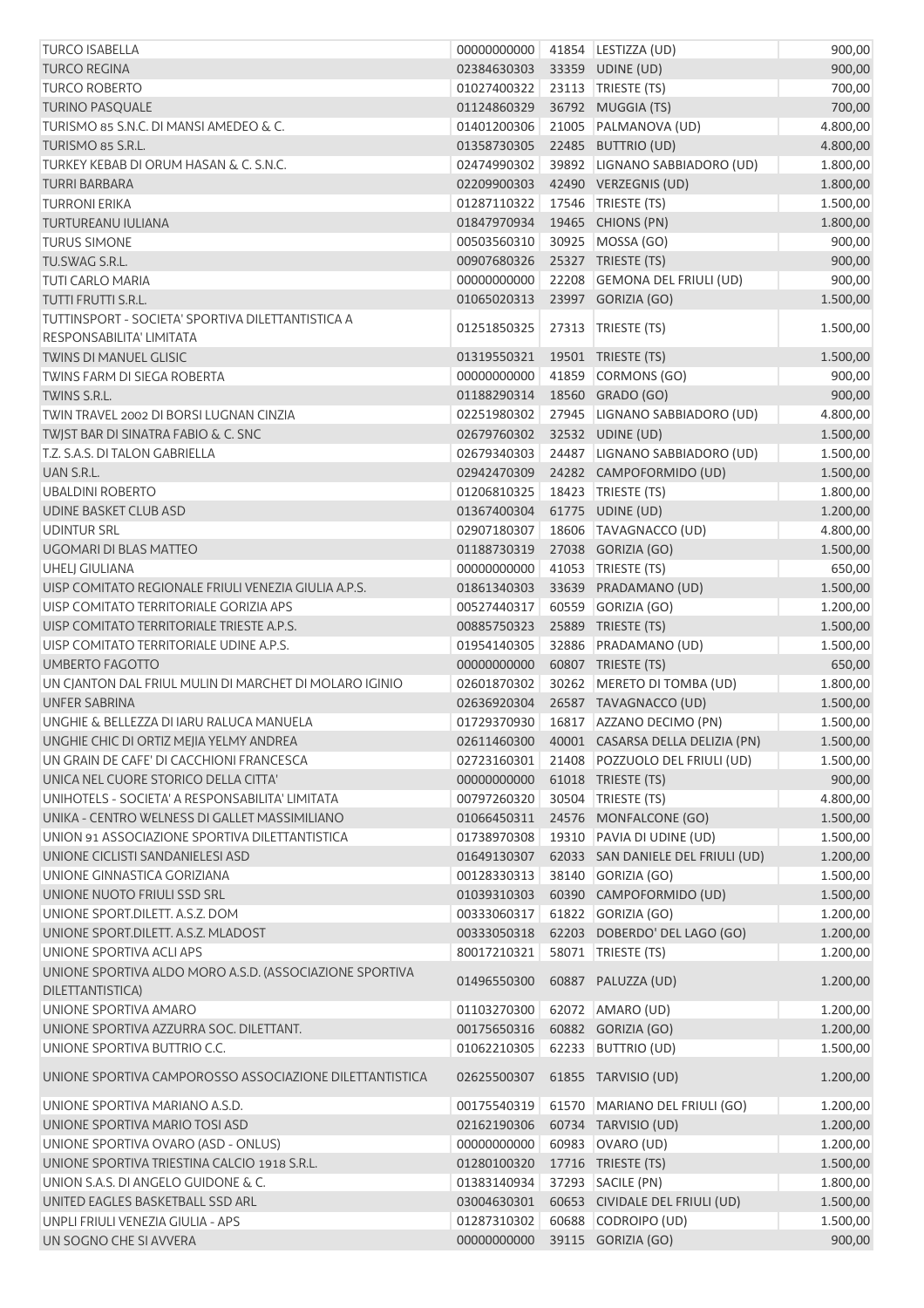| UNTERHOLZNER GUALTIERO                                                        | 00170220305                  |       | 27033 MORTEGLIANO (UD)                   | 1.800,00 |
|-------------------------------------------------------------------------------|------------------------------|-------|------------------------------------------|----------|
| UNZI DI PADOVAN GIOVANNI & C. SNC                                             | 01636630939                  |       | 27329 FRISANCO (PN)                      | 1.800,00 |
| UP DI BOSCOLO CINZIA                                                          | 01245750326                  |       | 21885   TRIESTE (TS)                     | 1.500,00 |
| UPHILL DI MILIC OLIVERA                                                       | 00000000000                  |       | 22329 MUGGIA (TS)                        | 900,00   |
| UPONADREAM STUDIOS DI VENIER GIULIO & LONDERO MARCO SNC                       | 02757260308                  |       | 58476 GEMONA DEL FRIULI (UD)             | 1.500,00 |
| UPTOWN SOCIETA' SPORTIVA DILETTANTISTICA A RESPONSABILITA'<br><b>LIMITATA</b> | 02887410302                  |       | 21407 UDINE (UD)                         | 1.500,00 |
| <b>URBAN EMILIA</b>                                                           | 00000000000                  |       | 32840 TRAMONTI DI SOPRA (PN)             | 900,00   |
| URBAN FARMHOUSE SNC DI COLLETTI S. & GUSSO C.                                 | 01804510939                  |       | 32895 AZZANO DECIMO (PN)                 | 1.800,00 |
| URBAN FREDERIC                                                                | 01457590931                  |       | 37468 SPILIMBERGO (PN)                   | 1.500,00 |
| URBAN HOMY SRL                                                                | 01175610318                  |       | 34754 GORIZIA (GO)                       | 900,00   |
| URBAN STAGE DI RAFFAELLA MELIS                                                | 02837620307                  |       | 38971 SAN DANIELE DEL FRIULI (UD)        | 1.500,00 |
| URENA CARVALLO CECILIA MABEL                                                  | 01846350930                  | 17309 | SAN VITO AL TAGLIAMENTO<br>(PN)          | 1.500,00 |
| <b>URSELLA CARLA</b>                                                          | 02779350301                  |       | 30158 BUIA (UD)                          | 1.500,00 |
| URSELLA IVAN                                                                  | 00000000000                  |       | 41974 SAN DANIELE DEL FRIULI (UD)        | 900,00   |
| <b>URSIC VALTER</b>                                                           | 00959700329                  |       | 37851   TRIESTE (TS)                     | 700,00   |
| <b>URZITELLI ANNA</b>                                                         | 01129040315                  |       | 42571 SAN CANZIAN D'ISONZO (GO)          | 1.800,00 |
| U.S. ALBA PALLACANESTRO ASD                                                   | 00337950315                  |       | 61723 CORMONS (GO)                       | 1.200,00 |
| <b>USD BASKET TIME</b>                                                        | 00980660302                  |       | 61109 UDINE (UD)                         | 1.200,00 |
| U.S.D. SAN CANZIAN BEGLIANO                                                   | 01158500312                  |       | 62125 SAN CANZIAN D'ISONZO (GO)          | 1.500,00 |
| U.S.D. SERENISSIMA PRADAMANO                                                  | 00973870306                  |       | 62005 PRADAMANO (UD)                     | 1.200,00 |
| <b>USD UNIVERSITAS</b>                                                        | 00000000000                  |       | 61951 UDINE (UD)                         | 1.200,00 |
| <b>USTIMOVA VERA</b>                                                          | 02674520305                  |       | 30299 LIGNANO SABBIADORO (UD)            | 1.500,00 |
| US TRIVIGNANO ASD                                                             | 01042170306                  |       | 61076 TRIVIGNANO UDINESE (UD)            | 1.200,00 |
| U SUSHI DI ZHANG XIANG & C. SAS                                               | 04122220249                  |       | 60231 RONCHI DEI LEGIONARI (GO)          | 1.800,00 |
| U SUSHI S.A.S. DI NI ERMING & C.                                              | 02896790306                  |       | 60783 GEMONA DEL FRIULI (UD)             | 1.800,00 |
| U SUSHI S.A.S. DI WANG OU & C                                                 | 01881190936                  |       | 60102 PORDENONE (PN)                     | 1.800,00 |
| VACCA RICCARDO                                                                | 02691680306                  |       | 26592 LIGNANO SABBIADORO (UD)            | 1.800,00 |
| <b>VADORI MARIA</b>                                                           | 00000000000                  |       | 40960 LIGNANO SABBIADORO (UD)            | 900,00   |
| <b>VAITELAVICIUTE ENRIKA</b>                                                  | 01339760322                  |       | 18780   TRIESTE (TS)                     | 900,00   |
| VAJONT HOTEL SRLS                                                             | 01821050935                  |       | 30986 VAJONT (PN)                        | 4.800,00 |
| VALBRUNESE S.A.S. DI STEFANI RENZO & C.                                       | 01031700303                  | 26316 | MALBORGHETTO VALBRUNA<br>(UD)            | 4.800,00 |
| VAL DEGANO TURISMO E SERVIZI SOC. COOP. A R.L.                                | 02288500305 17156 OVARO (UD) |       |                                          | 900,00   |
| VALDEMARIN SARA                                                               |                              |       | 00000000000 42505 GRADISCA D'ISONZO (GO) | 900,00   |
| VALDES SNC DI VALDES MICHELE & C.                                             |                              |       | 01748330931 20129 MANIAGO (PN)           | 1.500,00 |
| <b>VALENTE GIULIO</b>                                                         | 01001970324                  |       | 22432 DUINO-AURISINA (TS)                | 1.800,00 |
| <b>VALENTINA BARANI</b>                                                       | 01107330324                  |       | 19757 TRIESTE (TS)                       | 650,00   |
| <b>VALENTINI ROSSANA</b>                                                      | 01608570931                  |       | 41724 FRISANCO (PN)                      | 1.500,00 |
| VALENTINO BUTUSSI SOCIETA' SEMPLICE AGRICOLA                                  | 02537130300                  |       | 35654 CORNO DI ROSAZZO (UD)              | 900,00   |
| <b>VALERIA D'AMATO</b>                                                        | 01330090323                  |       | 58048 TRIESTE (TS)                       | 1.500,00 |
| <b>VALERIA NAILS DI TITO VALERIA</b>                                          | 01772480933                  |       | 20425 CASARSA DELLA DELIZIA (PN)         | 1.500,00 |
| VALERIE & WALTER - SOCIETA' IN NOME COLLETTIVO DI DAGNAUD                     | 01204320327                  |       | 58772   TRIESTE (TS)                     | 1.800,00 |
| <b>VALERIE FRANCOISE &amp; C.</b>                                             |                              |       |                                          |          |
| VALESTOUR DI SILVIA ZAMBON & C. S.A.S.                                        | 01657400931                  |       | 19452 PORDENONE (PN)                     | 4.800,00 |
| VALHALLA S.N.C. DI SCARBOLO ROBERTO E GRUIA ANCA ELENA                        | 02977120308                  |       | 21002 PRADAMANO (UD)                     | 1.500,00 |
| VALLADA S.R.L.                                                                | 01559900939                  |       | 32447 PORCIA (PN)                        | 1.800,00 |
| VALLE S.R.L.S.                                                                | 01287340325                  |       | 17533 TRIESTE (TS)                       | 1.500,00 |
| <b>VALLE TIRELLI DI TIRELLI ENZO</b>                                          | 00414530311                  |       | 17875 GRADO (GO)                         | 1.800,00 |
| VALLE VERDE DI DE CILLIA GIOVANNI BATTISTA & C. - S.A.S.                      | 01408660304                  |       | 32349 TARVISIO (UD)                      | 4.800,00 |
| <b>VALOPPI MICHELA</b>                                                        | 02634980300                  |       | 60297 CODROIPO (UD)                      | 1.500,00 |
| VAL ROJALE DI PICCOLO EVA & C. S.N.C.                                         | 01355780303                  |       | 25681 REANA DEL ROIALE (UD)              | 1.500,00 |
| VALTEMPO OROLOGI S.R.L.                                                       | 02398130308                  |       | 25492 PRATO CARNICO (UD)                 | 900,00   |
| VALU SOCIETA' A RESPONSABILITA' LIMITATA SEMPLIFICATA                         | 01290200326                  |       | 25006   TRIESTE (TS)                     | 1.800,00 |
| <b>VALVASON ROBERTO</b>                                                       | 02487810307                  |       | 23387 UDINE (UD)                         | 1.500,00 |
| <b>VALVASORI DAVID</b>                                                        | 02721330302                  |       | 21430 CODROIPO (UD)                      | 1.800,00 |
| <b>VALZANO KATIA</b>                                                          | 01240580322                  |       | 38998 TRIESTE (TS)                       | 1.500,00 |
| <b>VANACORE ANTONIO</b>                                                       | 00376670311                  |       | 32090 GORIZIA (GO)                       | 1.500,00 |
| <b>VANESSA GIUFFRIDA</b>                                                      | 01276950324                  |       | 31986 TRIESTE (TS)                       | 1.500,00 |
| VANICH BAR DI PETOZZI MANUELA                                                 | 01359640933                  |       | 26568 CAVASSO NUOVO (PN)                 | 1.500,00 |
| VANILLA' DI BASTIANUTTI VANIA                                                 | 02427320300                  |       | 36070 POZZUOLO DEL FRIULI (UD)           | 1.500,00 |
| VANILLA DI LESTANI CRISTIANO                                                  | 01861330932                  |       | 30475 SEQUALS (PN)                       | 1.500,00 |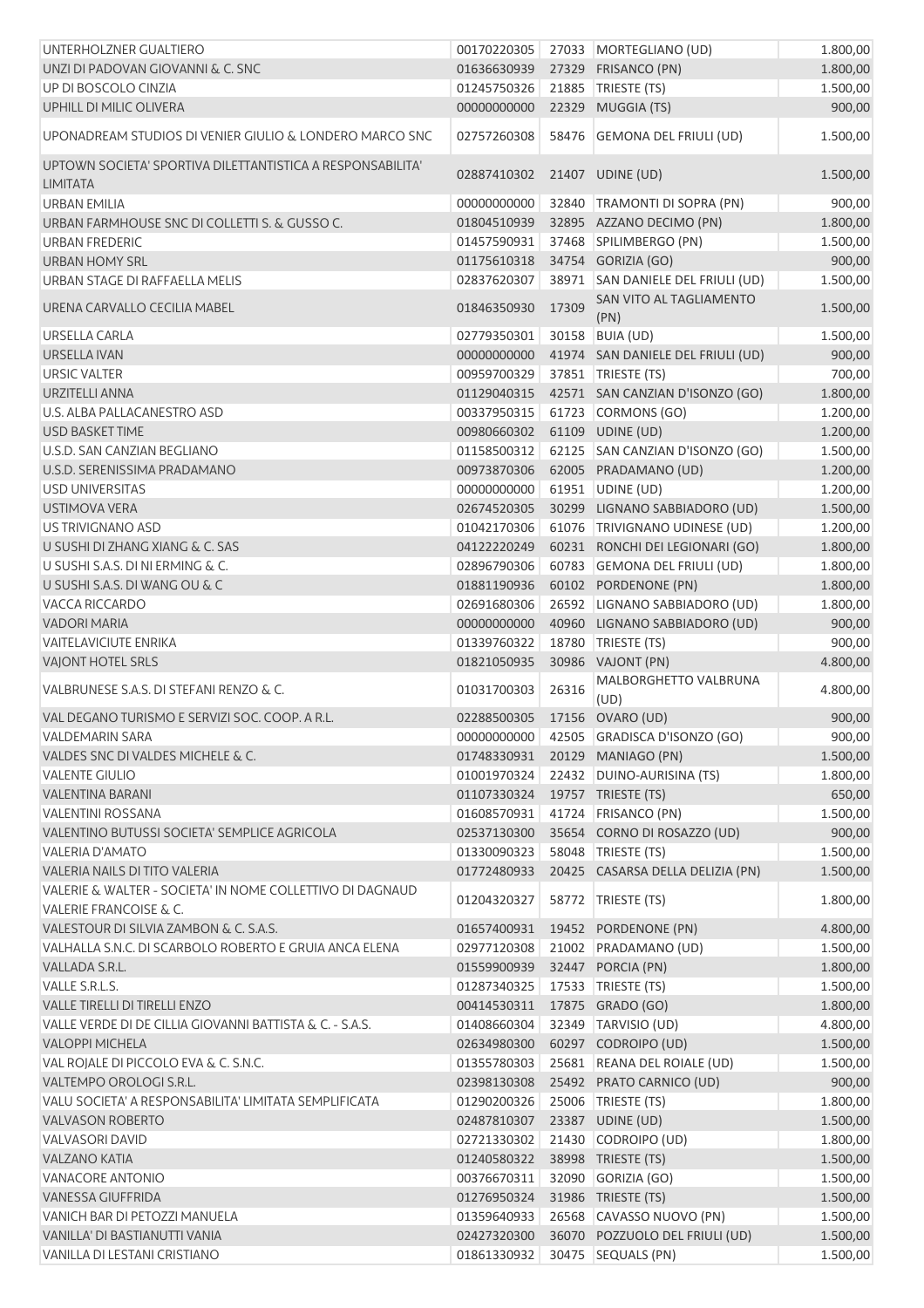| VANILLA SKY S.N.C. DI MION VALENTINA & C.                |             |       | 01716860935 39973 FONTANAFREDDA (PN) | 1.500,00 |
|----------------------------------------------------------|-------------|-------|--------------------------------------|----------|
| <b>VANIN GABRIELE</b>                                    | 02583310301 |       | 23085 CAMPOFORMIDO (UD)              | 1.500,00 |
| <b>VANINO ROBERT</b>                                     | 02896190309 |       | 31705 PALUZZA (UD)                   | 1.500,00 |
| VANI' SNC DI TREVISAN MICHELE & C.                       | 01080850314 |       | 34001 MONFALCONE (GO)                | 1.500,00 |
| VANITY NAILS DI BULFONE ELISA                            | 02901030300 |       | 26554 FAGAGNA (UD)                   | 1.500,00 |
| <b>VANZIN VANIA</b>                                      | 01719490938 |       | 26225 CORDOVADO (PN)                 | 1.500,00 |
| <b>VAPORE SRL</b>                                        | 02822350308 |       | 32100 UDINE (UD)                     | 1.800,00 |
| VARDABASSO DIEGO                                         | 01297760322 |       | 25953 TRIESTE (TS)                   | 700,00   |
| VARIANTI SOCIETA' COOPERATIVA                            | 02829730304 |       | 57968 UDINE (UD)                     | 1.500,00 |
| <b>VARIN CLAUDIO</b>                                     | 00940010325 |       | 32341   TRIESTE (TS)                 | 700,00   |
| <b>VARINI GIANNI</b>                                     | 00901530329 |       | 25311 TRIESTE (TS)                   | 1.800,00 |
| <b>VARNERIN DANIELE</b>                                  | 01380530939 |       | 37524 TRAMONTI DI SOTTO (PN)         | 900,00   |
|                                                          |             |       |                                      |          |
| VARTACIA SAS DI CHIACIG GIULIA                           | 02832860304 |       | 31285 SAVOGNA (UD)                   | 1.800,00 |
| VASCOTTO ALFREDO                                         | 01043630324 |       | 30825   TRIESTE (TS)                 | 1.500,00 |
| <b>VASILICA ILIUTA</b>                                   | 01852950938 |       | 37323 PORDENONE (PN)                 | 1.500,00 |
| VAZZI ALENKA                                             | 01176980322 | 19349 | SAN DORLIGO DELLA VALLE<br>(TS)      | 650,00   |
| VECCHIA LATTERIA S.N.C. DI VUERICH ANTONELLA & C.        | 02600620302 |       | 28661 PONTEBBA (UD)                  | 1.800,00 |
| "VECCHIA OSTERIA ALLA PIEVE" DI FUMEI ALESSANDRO         | 02770400303 |       | 26890   TOLMEZZO (UD)                | 1.800,00 |
| VECCHIA OSTERIA CIMENTI DI CHIEMENTIN FEDERICA           | 02741340307 |       | 23568 VILLA SANTINA (UD)             | 1.500,00 |
| VECCHIE PROVINCE DI DILENA FRANCESCO                     | 01061540314 |       | 37483 MOSSA (GO)                     | 1.800,00 |
| VECIA GORIZIA S.A.S. DI RUSSIAN EMANUELA & C.            | 01000090314 |       | 20543 GORIZIA (GO)                   | 1.500,00 |
| VECIA OSTERIA ALL'OCA UBRIACA DI CHIARANDA PIERPAOLO     | 01561850932 |       | 27273 BUDOIA (PN)                    | 1.800,00 |
| VECIO BUFFET MARASCUTTI 1914 S.R.L.S.                    | 01305850321 |       | 29379 TRIESTE (TS)                   |          |
|                                                          |             |       |                                      | 1.800,00 |
| VE.FE. S.N.C. DI DIEGO VENTURA & C.                      | 01172770321 |       | 33260 TRIESTE (TS)                   | 1.800,00 |
| VEGA DI TABOGA VALERIA E TONIUTTI LORENZO S.N.C.         | 01511340307 |       | 28639 BUIA (UD)                      | 1.500,00 |
| VEGA EVENTS DI BORTOLOTTI SIMONE                         | 02774520304 |       | 18353 BUIA (UD)                      | 1.500,00 |
| <b>VEGNADUZZO CLAUDIO</b>                                | 01731220933 | 27817 | SAN VITO AL TAGLIAMENTO<br>(PN)      | 1.500,00 |
| <b>VELENIK MAURIZIO</b>                                  | 01304230327 |       | 41951 MUGGIA (TS)                    | 700,00   |
| <b>VELLA FRANCESCO FABIO</b>                             | 06585000828 |       | 33047 SAN GIORGIO DI NOGARO (UD)     | 1.800,00 |
| VELLA LINDA                                              | 02695800306 |       | 17404 UDINE (UD)                     | 1.500,00 |
| <b>VELLA RITA</b>                                        | 01468030935 |       | 29707 SPILIMBERGO (PN)               | 1.500,00 |
| <b>VELLISCIG STEFANIA</b>                                | 02734290303 |       | 22696 PAVIA DI UDINE (UD)            | 1.500,00 |
| <b>VELOCIPEDE DI PUNTIN ELENA</b>                        | 00000000000 |       | 24331 CERVIGNANO DEL FRIULI (UD)     | 900,00   |
| VELOCIPIDE DI CESANELLI MARIO                            | 01278630320 |       | 38641   TRIESTE (TS)                 | 1.800,00 |
| VE.LO. SRL                                               |             |       | 01694620939 36762 PORDENONE (PN)     | 1.500,00 |
| <b>VELUSCEK PAOLA</b>                                    | 02891230308 | 30415 | MALBORGHETTO VALBRUNA                | 1.500,00 |
| <b>VELVET NAILS DI RIZZI EUGENIA</b>                     | 02887730303 |       | (UD)<br>22220 TRASAGHIS (UD)         | 1.500,00 |
| VEMAR S.A.S. DI MAURIZIO DAL CERO E C.                   | 01725340309 |       | 25557 LIGNANO SABBIADORO (UD)        | 4.800,00 |
| VEMME VINI DI VASTURZO MAURO                             | 01580110938 |       | 29250 PORDENONE (PN)                 |          |
|                                                          |             |       |                                      | 1.500,00 |
| <b>VENCHI ANDREA</b>                                     | 01429290933 |       | 38909 CANEVA (PN)                    | 1.800,00 |
| <b>VENCHIARUTTI PAOLA</b>                                | 00000000000 |       | 18595 TRIESTE (TS)                   | 650,00   |
| <b>VENDRAME FILIPPO</b>                                  | 01441980933 |       | 37906 FIUME VENETO (PN)              | 1.500,00 |
| <b>VENDRAMIN ANDREA</b>                                  | 01828300937 |       | 22036 FONTANAFREDDA (PN)             | 650,00   |
| VENDRAMINI LORELLA ELISABETTA                            | 02710530300 |       | 19430 UDINE (UD)                     | 1.500,00 |
| VENEZIA DELLE NEVI BED AND BREAKFAST - SARTORI MARCO     | 00000000000 |       | 23416 BUDOIA (PN)                    | 900,00   |
| VENICA GHENA                                             | 02893820304 |       | 18131 PAVIA DI UDINE (UD)            | 1.500,00 |
| <b>VENICA GIOVANNI ROBERTO</b>                           | 02024460301 |       | 23870 PREPOTTO (UD)                  | 1.800,00 |
| VENICA & VENICA DI GIANNI E GIORGIO VENICA S.S. SOCIETA' | 00492040316 |       | 21777 DOLEGNA DEL COLLIO (GO)        | 1.800,00 |
| <b>AGRICOLA</b>                                          |             |       |                                      |          |
| <b>VENIER RAFFAELLA</b>                                  | 02148430305 |       | 28078 TOLMEZZO (UD)                  | 1.500,00 |
| VENJULIA RUGBY TRIESTE ASD                               | 01148620329 |       | 61726   TRIESTE (TS)                 | 1.200,00 |
| <b>VENTO PAOLA</b>                                       | 01205370321 |       | 33350 TRIESTE (TS)                   | 650,00   |
| <b>VENTORUZZO NICOLE</b>                                 | 01837150935 |       | 17141 CORDOVADO (PN)                 | 1.500,00 |
| VENTUS TRAVEL DI ZVAB VLASTA                             | 01261550329 |       | 28220 TRIESTE (TS)                   | 4.800,00 |
| <b>VENUDO GIORGIO</b>                                    | 01611920305 |       | 32927 LIGNANO SABBIADORO (UD)        | 1.500,00 |
| <b>VENUDO LUIGI</b>                                      | 02067780300 |       | 30502 SAN DANIELE DEL FRIULI (UD)    | 1.500,00 |
| <b>VENUTO PAOLA</b>                                      | 02253820308 |       | 18883 RIVIGNANO TEOR (UD)            | 1.800,00 |
| <b>VENUTTI FERRUCCIO</b>                                 | 01336440324 |       | 57989 TRIESTE (TS)                   | 700,00   |
| <b>VERARDO MANUELA</b>                                   | 01714480934 |       | 23535 BRUGNERA (PN)                  | 1.500,00 |
| <b>VERARDO MANUELE</b>                                   | 01857470932 |       | 20223 FONTANAFREDDA (PN)             | 1.500,00 |
|                                                          |             |       |                                      |          |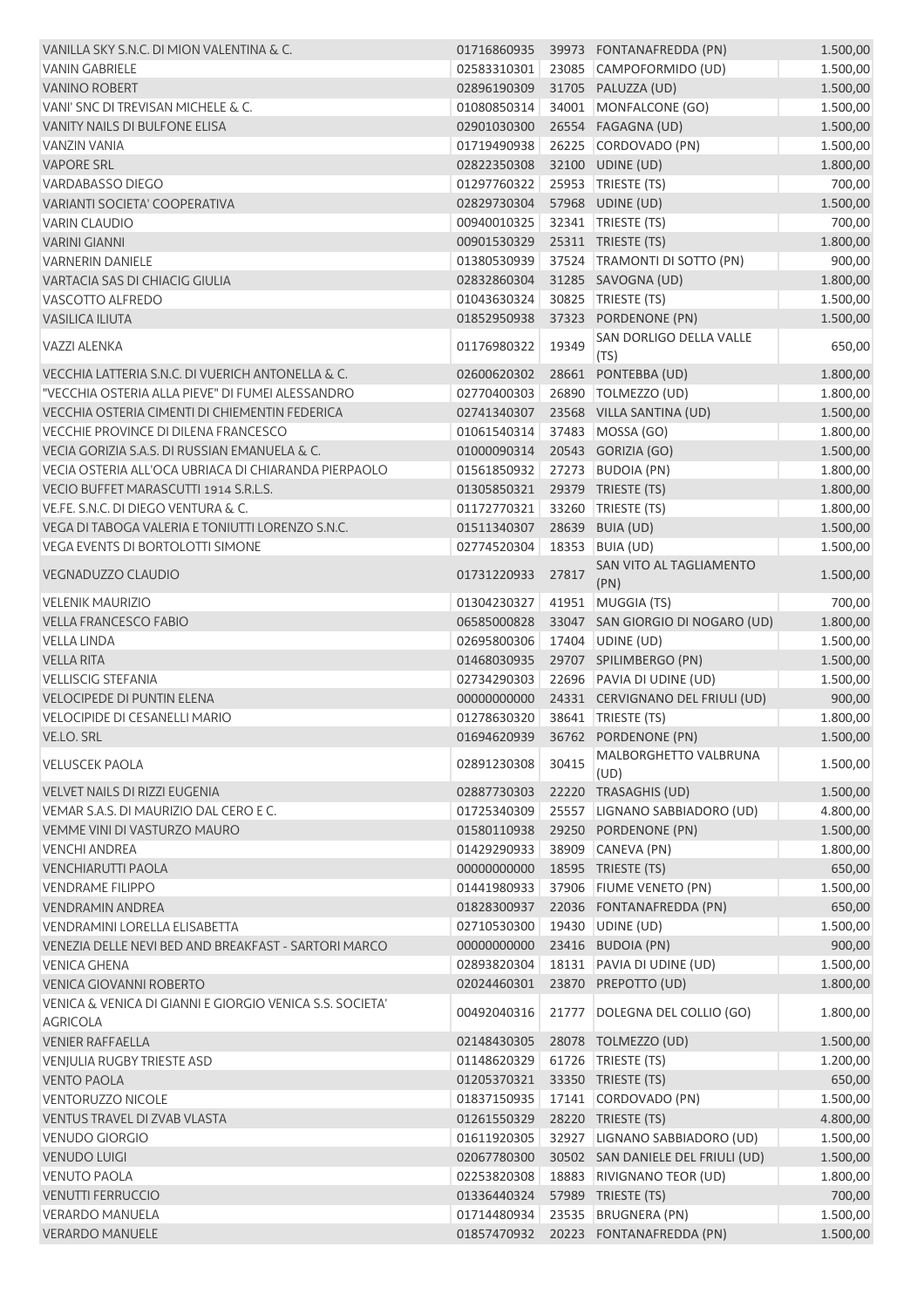| VERA S.A.S. DI RAMBALDINI ERIKA E C.                                           | 01697720934                    | 33339 | SAN VITO AL TAGLIAMENTO<br>(PN)    | 1.500,00 |
|--------------------------------------------------------------------------------|--------------------------------|-------|------------------------------------|----------|
| VERA S.R.L.                                                                    | 01856700305                    | 29248 | LIGNANO SABBIADORO (UD)            | 1.500,00 |
| <b>VERBANAZ ANDREA</b>                                                         | 01175960317                    |       | 26015 GRADO (GO)                   | 1.800,00 |
| <b>VERDELLI CINZIA</b>                                                         | 01322480326                    |       | 23261 TRIESTE (TS)                 | 1.800,00 |
| <b>VERDNIK ROBERTA</b>                                                         | 01212430324                    |       | 22316 TRIESTE (TS)                 | 1.800,00 |
| VERDOLIVA SANDRO E ANUT BARBARA S.N.C.                                         | 01035140316                    |       | 34469 MONFALCONE (GO)              | 1.500,00 |
| <b>VERGENDO SERENA</b>                                                         | 02499610307                    |       | 19764 VILLA SANTINA (UD)           | 1.800,00 |
| <b>VERILLI ANDREA</b>                                                          | 02929630305                    |       | 39870 UDINE (UD)                   | 1.500,00 |
| <b>VERNAZZA ELAINE</b>                                                         | 02873160309                    |       | 37859 CERVIGNANO DEL FRIULI (UD)   | 1.800,00 |
| <b>VERONA ROBERTA</b>                                                          | 01258860327                    |       | 23956 TRIESTE (TS)                 | 650,00   |
| <b>VERZEGNASSI MARCO</b>                                                       | 01110150313                    |       | 28544 SAN CANZIAN D'ISONZO (GO)    | 900,00   |
| <b>VERZEGNASSI VIVIANA</b>                                                     | 02950780300                    |       | 58091 MANZANO (UD)                 | 1.200,00 |
| <b>VERZOLA GRAZIELLA</b>                                                       | 00509220935                    |       | 40349 SACILE (PN)                  | 1.500,00 |
| <b>VESCOVO ELENA</b>                                                           | 00000000000                    |       | 20050 SAN GIORGIO DI NOGARO (UD)   | 900,00   |
| <b>VESNAVER FRANCO</b>                                                         | 01621820305                    |       | 36479 GRADO (GO)                   | 700,00   |
| <b>VESNAVER SERGIO</b>                                                         | 00303120323                    |       | 25286 TRIESTE (TS)                 | 1.800,00 |
| VETTORI ULTRAMONDO - SOCIETA' COOPERTIVA                                       | 01433390307                    | 60215 | UDINE (UD)                         | 1.500,00 |
| <b>VEVE' BAR DI GRION VERONICA</b>                                             | 02923570309                    |       | 35514 UDINE (UD)                   | 1.500,00 |
| <b>VEZIL REGINA</b>                                                            | 00116310319                    |       | 24790 GRADO (GO)                   | 4.800,00 |
| VIAGGI 3000 DI CERATO SILVIA E SACCON MONICA S.N.C.                            | 01750560938                    |       | 20501 SACILE (PN)                  | 4.800,00 |
| VIAGGIAMONDO S.R.L.S. UNIPERSONALE - SOCIETA' A                                | 01755370937                    | 18615 | PORDENONE (PN)                     | 4.800,00 |
| RESPONSABILITA' LIMITATA SEMPLIFICATA<br>VIAGGIARE FREE ASSOCIAZIONE CULTURALE | 01311970329                    |       | 57768 MUGGIA (TS)                  | 1.500,00 |
| VIAGGI DA SOGNO S.N.C. DI KORENIKA GIULIA E VITALE FABIO                       | 01278340326                    | 25585 | TRIESTE (TS)                       | 4.800,00 |
| VIAGGI SAITA TURISMO S.R.L.                                                    | 01764280309                    |       | 16883 UDINE (UD)                   | 4.800,00 |
| <b>VIAGGI UNLIMITED S.R.L.</b>                                                 | 01172690933                    |       | 38556 AVIANO (PN)                  | 4.800,00 |
| VIALE KEBAB DI ENON MAHMUT                                                     | 01326140322                    |       | 38992 TRIESTE (TS)                 | 1.800,00 |
| <b>VIANELLO CHRIS</b>                                                          | 01143800322                    |       | 58128   TRIESTE (TS)               | 1.500,00 |
| VIA VAI DI GARDONIO ELENA                                                      | 01845640935                    |       | 39511 PORDENONE (PN)               | 1.500,00 |
| VIAVAI NOLEGGI DI DE FORHEGER CRISTIANO                                        | 00925460321                    |       | 59509 TRIESTE (TS)                 | 1.500,00 |
| <b>VICARIO GLAUCO</b>                                                          | 01448410306                    |       | 30465 MARANO LAGUNARE (UD)         | 650,00   |
| <b>VICENZOT CARLA</b>                                                          | 00000000000                    |       | 29416 SACILE (PN)                  | 900,00   |
| VICINO/LONTANO                                                                 | 02357370309                    |       | 59687 UDINE (UD)                   | 1.500,00 |
| VICTOR DI ACAMPORA VITTORIO & C. S.A.S.                                        | 02601180306                    |       | 25011 LIGNANO SABBIADORO (UD)      | 1.800,00 |
| VICTORIA CAFE' DI OSVALDO PIPERISSA E C. S.A.S                                 | 01521940930                    |       | 18040 PORDENONE (PN)               | 1.500,00 |
| <b>VICTORIA S.R.L.</b>                                                         |                                |       | 02608840308 33441 MARTIGNACCO (UD) | 1.500,00 |
| VICTORIA S.R.L.                                                                | 03406690234 22773 TRIESTE (TS) |       |                                    | 4.800,00 |
| VICTORIA TRAVELS AVIATION SRL                                                  | 01852640935                    |       | 22233 PASIANO DI PORDENONE (PN)    | 4.800,00 |
| <b>VICTORY DI ANGELA NACLERIO</b>                                              | 01846020939                    |       | 33508 PORDENONE (PN)               | 1.500,00 |
| <b>VIDACH MARINO</b>                                                           | 01027510328                    |       | 39922 TRIESTE (TS)                 | 700,00   |
| <b>VIDA DANIA</b>                                                              | 02838800304                    |       | 33351 TALMASSONS (UD)              | 1.500,00 |
| <b>VIDA DANIEL</b>                                                             | 02927240305                    |       | 25396 CIVIDALE DEL FRIULI (UD)     | 1.800,00 |
| <b>VIDA MARINO</b>                                                             | 01178080311                    |       | 28283 GORIZIA (GO)                 | 1.500,00 |
| <b>VIDA SIMONE</b>                                                             | 02739280309                    | 20663 | MARTIGNACCO (UD)                   | 700,00   |
| VIDEO 360 DI DEGANUTO ANDREA                                                   | 01637860931                    | 59728 | SAN VITO AL TAGLIAMENTO            | 1.500,00 |
| VIDEO7 DI VRECH SIMONE                                                         | 02651730307                    | 58605 | (PN)<br>CERVIGNANO DEL FRIULI (UD) | 1.500,00 |
| VIDEOEFOTO.IT DI BIANCHINI RENATO                                              | 01645960939                    | 60331 | SAN VITO AL TAGLIAMENTO            | 1.500,00 |
| <b>VIDEOEST SRL</b>                                                            | 00779740323                    |       | (PN)<br>60612 SGONICO (TS)         | 1.500,00 |
| VIDEOMANTE SOCIETA' COOPERATIVA                                                | 01063420325                    |       | 60755 CIVIDALE DEL FRIULI (UD)     | 1.500,00 |
| VIDI S.N.C. DI VIDONI IACOPO & DISTINTO STEFANIA                               | 02982550309                    |       | 32190   SEDEGLIANO (UD)            | 1.800,00 |
| <b>VIDONI ALFREDO</b>                                                          | 00994570307                    |       | 29636 SAN DANIELE DEL FRIULI (UD)  | 1.500,00 |
| <b>VIDONI DENIS</b>                                                            | 01956130304                    |       | 18254 FORGARIA NEL FRIULI (UD)     | 1.500,00 |
| <b>VIDONI VALENTINO</b>                                                        | 01949620304                    |       | 34177 POVOLETTO (UD)               | 1.800,00 |
| <b>VIEFFE DRIFTING SRL</b>                                                     | 01205090317                    |       | 58657 MARIANO DEL FRIULI (GO)      | 1.500,00 |
| <b>VIEZZOLI SABINA</b>                                                         | 01305540328                    |       | 27631 TRIESTE (TS)                 | 650,00   |
| VIEZZOLI S.R.L.                                                                | 01134540325                    | 17290 | TRIESTE (TS)                       | 1.500,00 |
| <b>VIGANT LEONARDO</b>                                                         | 01992010304                    |       | 27867 TARCENTO (UD)                | 1.500,00 |
| <b>VIGINI MARCO</b>                                                            | 01714870936                    | 34162 | SAN VITO AL TAGLIAMENTO<br>(PN)    | 1.500,00 |
| <b>VIGINI MAURO</b>                                                            | 01216820322                    |       | 40254 TRIESTE (TS)                 | 700,00   |
| <b>VIGINI ROSELLA</b>                                                          | 01260600323                    |       | 18487 TRIESTE (TS)                 | 1.500,00 |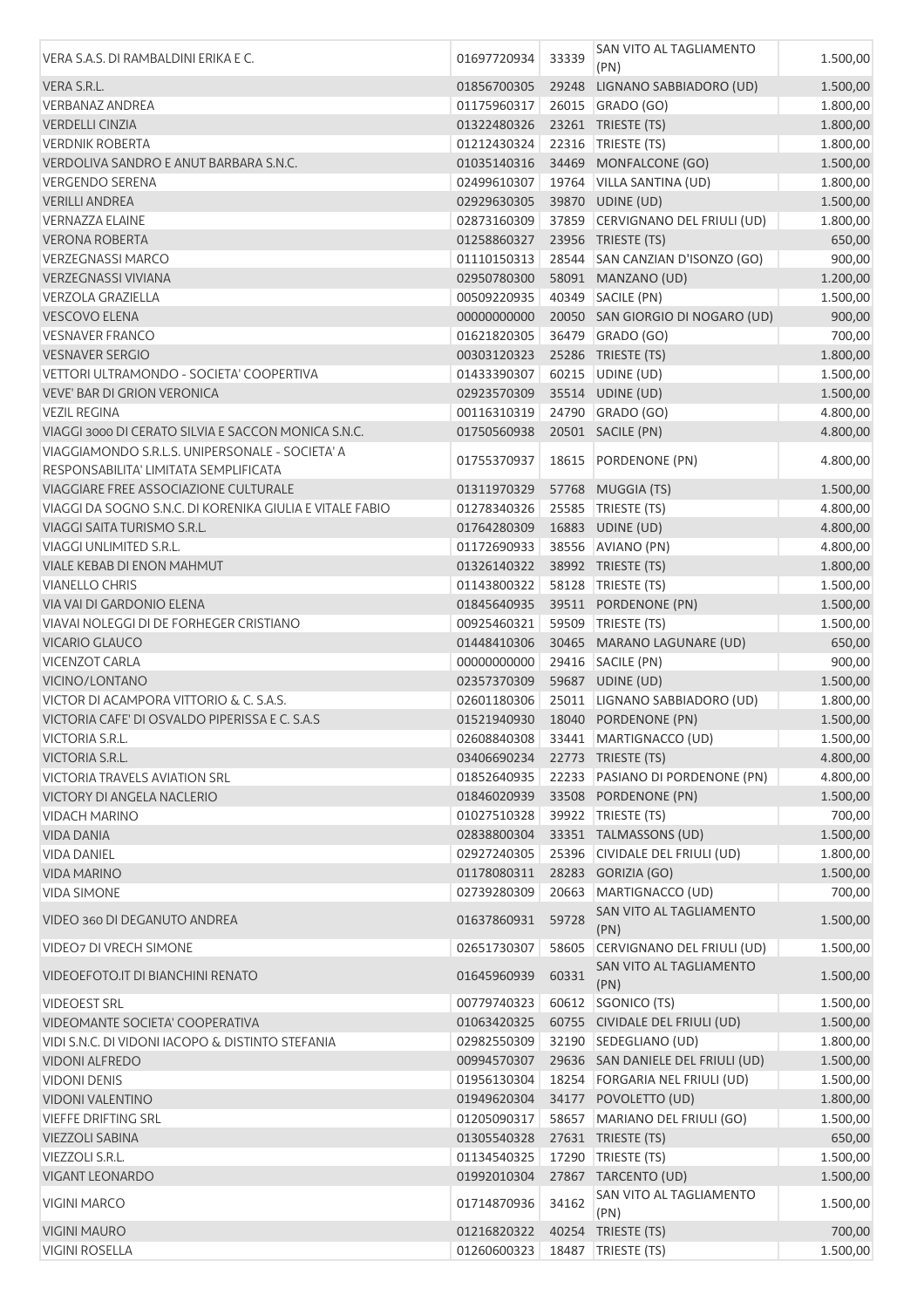| VIGNAPR S.R.L.                                                                             | 02747940308                |       | 27684 SAN GIORGIO DI NOGARO (UD)              | 1.500,00             |
|--------------------------------------------------------------------------------------------|----------------------------|-------|-----------------------------------------------|----------------------|
| VIGNE DEGLI OLMI DI CANDELOTTO EUGENIO                                                     | 02980990309                | 33907 | SAN GIOVANNI AL NATISONE<br>(UD)              | 1.800,00             |
| VIGNE DEL MALINA SOCIETA' AGRICOLA BACCHETTI ROBERTO E<br>TREVISAN MARIA LUISA S.S.        | 01934700301                |       | 20838 REMANZACCO (UD)                         | 900,00               |
| <b>VIGORITO SRL</b>                                                                        | 01805120308                |       | 23868 UDINE (UD)                              | 1.800,00             |
| VILLA ALBORI BED AND BREAKFAST DI MARTINA PIAZZI                                           | 00000000000                |       | 16917 TRIESTE (TS)                            | 900,00               |
| VILLA ATTEMS CERNOZZA DE POSTCASTRO S.A.S. DI VIRGINIA ATTEMS<br>PETZENSTEIN FORNASIR & C. | 01134930310                |       | 47020 GORIZIA (GO)                            | 1.500,00             |
| VILLA CAMILLA DI DOBRIJEVIC MILOS                                                          | 01330510320                |       | 22398 DUINO-AURISINA (TS)                     | 900,00               |
| VILLA CURTIS VADI S.R.L.                                                                   | 01253060931                |       | 24548 CORDOVADO (PN)                          | 1.800,00             |
| <b>VILLA FAUSTA B&amp;B</b>                                                                | 00000000000                |       | 23509 TRIESTE (TS)                            | 900,00               |
| VILLA FAUSTA DI DILETTA TRACANELLI                                                         | 01314180322                |       | 35783 TRIESTE (TS)                            | 900,00               |
| VILLA FIORITA DI POBEGA LIA                                                                | 01001450319                |       | 37631 MONFALCONE (GO)                         | 900,00               |
| VILLA GRAZIA S.N.C. DI BALDIN RICCARDO E C.                                                | 00379370315                |       | 33084 GRADO (GO)                              | 1.500,00             |
| VILLA LORENA DI CASONATO TERESA                                                            | 02244080301                | 37765 | FIUMICELLO VILLA VICENTINA<br>(UD)            | 900,00               |
| VILLA MADI DI TIMPANO MANUELA                                                              | 00000000000                | 25458 | FIUMICELLO VILLA VICENTINA<br>(UD)            | 900,00               |
| VILLA MARINA S.R.L.                                                                        | 02126020300                |       | 39549 GORIZIA (GO)                            | 900,00               |
| VILLA MARIN S.R.L.                                                                         | 00381700319                |       | 17169 GRADO (GO)                              | 4.800,00             |
| <b>VILLA MONICA S.R.L.</b>                                                                 | 01504350933                |       | 23186 PRATA DI PORDENONE (PN)                 | 1.800,00             |
| <b>VILLANI NIKITA</b>                                                                      | 01196390312                |       | 31376 GORIZIA (GO)                            | 1.800,00             |
| <b>VILLA PATRIZIA</b>                                                                      | 00000000000                |       | 39179 SAN CANZIAN D'ISONZO (GO)               | 900,00               |
| VILLA QUIETE DI GAVRANIC NADAL NELA                                                        | 00000000000                |       | 26866   TRIESTE (TS)                          | 900,00               |
| VILLA REALE DI VIANELLO MARIO                                                              | 01117010312                |       | 22969 GRADO (GO)                              | 4.800,00             |
| VILLA SERAFINI DI AMLETO SERAFINI                                                          | 00274080308                |       | 18460 REMANZACCO (UD)                         | 900,00               |
| <b>VILLA TEUFFENBACH</b>                                                                   | 00000000000                |       | 28517 GORIZIA (GO)                            | 900,00               |
| <b>VILLAVERDE S.R.L.</b>                                                                   | 00537500308                |       | 20196   FAGAGNA (UD)                          | 4.800,00             |
| VILLA VERONIKA DI BECEJAC VERONIKA                                                         | 00000000000                |       | 24591 TRIESTE (TS)                            | 900,00               |
| VINARIUM DI GENNARO GABRIELE                                                               | 01164060319                |       | 17270 GRADO (GO)                              | 1.500,00             |
| VINCELOVE S.N.C. DI LORENZO D'AMORE E VINCENZO SORRENTINO                                  | 01294140320                |       | 16795 TRIESTE (TS)                            | 1.500,00             |
| VINERIA LA CONTRADA DI DEGREGORI MARIA PIA                                                 | 01281640324                |       | 24187 TRIESTE (TS)                            | 1.500,00             |
| VINERIA LAVATOIO DI MERCANDEL PUGIOTTO VITTORIO                                            | 01316670320                |       | 31990 MUGGIA (TS)                             | 1.500,00             |
| VIOLA DI FORZA ISABELLA E STOCCO SABINA S.N.C.                                             | 01127510319                |       | 17383 ROMANS D'ISONZO (GO)                    | 1.500,00             |
| VIOLA S.R.L.                                                                               |                            |       | 02638120309 32896 PALAZZOLO DELLO STELLA (UD) | 1.800,00             |
| <b>VIOL MANUELA</b>                                                                        | 01401610934                |       | 42226 PORDENONE (PN)                          | 1.500,00             |
| <b>VIOL MARISA</b>                                                                         | 00187680939                |       | 22640 FONTANAFREDDA (PN)                      | 1.800,00             |
| <b>VIOTTO WALTER</b>                                                                       | 01980340309                |       | 36049 PRECENICCO (UD)                         | 1.800,00             |
| VIP SNC DI VIEL CLAUDIO E PAGURA CRISTIANA                                                 | 01671390936                |       | 30368 PORDENONE (PN)<br>MALBORGHETTO VALBRUNA | 1.500,00             |
| VIRGALLITO ANGELA                                                                          | 02744480308                | 34796 | (UD)                                          | 1.800,00             |
| VIRGILIO GIANNI E C. S.N.C.                                                                | 02523020309                |       | 32777 UDINE (UD)                              | 1.800,00             |
| <b>VIRLAN GABRIELA</b>                                                                     | 01320810326                |       | 33670   TRIESTE (TS)                          | 1.500,00             |
| VIROCA S.R.L.                                                                              | 01808490302                |       | 33650 TRICESIMO (UD)                          | 1.500,00             |
| VIRUS CONCERTI DI PERISSINOTTI ATTILIO                                                     | 01385250939                |       | 60741 PORDENONE (PN)                          | 1.500,00             |
| <b>VIRUS SRL</b>                                                                           | 01664310933                |       | 60730 PORDENONE (PN)                          | 1.500,00             |
| <b>VISENTIN UGO</b>                                                                        | 05303270283                |       | 58023 LUSEVERA (UD)                           | 1.800,00             |
| <b>VISINTIN ALESSANDRO</b>                                                                 | 02957000306                |       | 17821 AMARO (UD)                              | 650,00               |
| <b>VISINTIN FEDERICO</b>                                                                   | 01183400314                |       | 22569 RONCHI DEI LEGIONARI (GO)               | 1.800,00             |
| <b>VISINTINI GLORIA</b>                                                                    | 02774090308                |       | 33090 AQUILEIA (UD)                           | 1.500,00             |
| VISINTIN LORENZO DI VISINTIN ELIA & C. SAS                                                 | 01576930307                |       | 18086   TORREANO (UD)                         | 1.500,00             |
| <b>VISINTIN STEFANO</b>                                                                    | 01207230325                |       | 37727 MUGGIA (TS)                             | 1.800,00             |
| <b>VISTA SUL MARE SRL</b><br><b>VITALE SIMONA</b>                                          | 02965590306                |       | 22636 MARANO LAGUNARE (UD)                    | 1.800,00             |
| <b>VITALI MARIA PERLA</b>                                                                  | 02899150300<br>02968170304 |       | 34374 UDINE (UD)<br>20608 MANZANO (UD)        | 1.800,00<br>1.500,00 |
| <b>VITAS ELISABETTA</b>                                                                    | 00000000000                |       | 60646 CERVIGNANO DEL FRIULI (UD)              | 900,00               |
| <b>VITESSE DI FRANCO GREGORI</b>                                                           | 01284480322                |       | 38039 TRIESTE (TS)                            |                      |
| VITI - S.N.C. DI VITI MAURIZIO E C.                                                        | 00854460326                |       | 20550 TRIESTE (TS)                            | 700,00<br>1.500,00   |
| VIT MAURO "BAR DA ROMOLO"                                                                  | 01037430319                | 26580 | FIUMICELLO VILLA VICENTINA                    | 1.500,00             |
| <b>VIT RENZO</b>                                                                           | 01289590935                |       | (UD)<br>27797 SESTO AL REGHENA (PN)           | 4.800,00             |
| <b>VIT SONIA</b>                                                                           | 02677450302                |       | 30555 SEDEGLIANO (UD)                         | 1.500,00             |
|                                                                                            |                            |       |                                               |                      |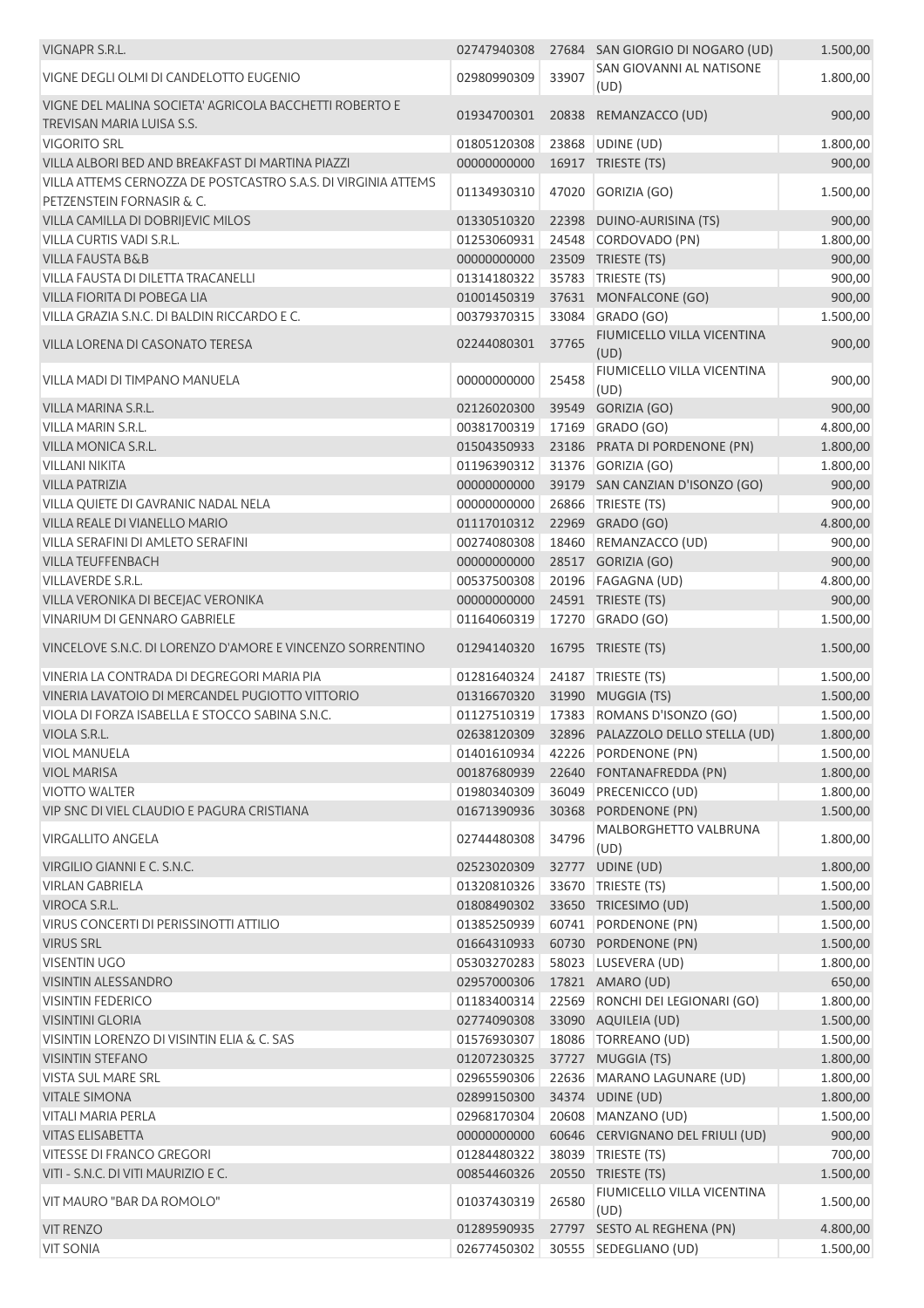| VIVAI ROMAN DI COSSALTER VANDA                                                            | 01948830300                    |       | 33215 LESTIZZA (UD)               | 1.800,00 |
|-------------------------------------------------------------------------------------------|--------------------------------|-------|-----------------------------------|----------|
| VIVALA' CASA VACANZA DI NICOLE C. VERHELST                                                | 01332020328                    |       | 20133 TRIESTE (TS)                | 900,00   |
| VIVARINA ASSOCIAZIONE SPORTIVA DILETTANTISTICA                                            | 01845740933                    |       | 61002 VIVARO (PN)                 | 1.200,00 |
| <b>VIVA SRL</b>                                                                           | 02583870304                    |       | 43587 UDINE (UD)                  | 4.800,00 |
| <b>VIVA SRL</b>                                                                           | 02981430305                    |       | 61957 UDINE (UD)                  | 1.800,00 |
| VIVIANI ALESSIO & C. - SOCIETA' IN NOME COLLETTIVO                                        | 01055390320                    |       | 23985 TRIESTE (TS)                | 900,00   |
| <b>VIVIANI ANGELA</b>                                                                     | 02922110305                    |       | 26004 LIGNANO SABBIADORO (UD)     | 1.500,00 |
| VIVIEN NAIL ART DI CARLOTTA ZAMBIASI                                                      | 01312160326                    |       | 32939 TRIESTE (TS)                | 1.500,00 |
| <b>VIVODA GIORGIO</b>                                                                     | 00947470324                    |       | 60423 TRIESTE (TS)                | 700,00   |
| VIO - SA S.R.L. SEMPLIFICATA UNIPERSONALE                                                 | 02921270308                    |       | 20728 SAN GIORGIO DI NOGARO (UD)  | 1.800,00 |
| VM PERFORMANCE HORSE SOCIETA' SPORTIVA DILETTANTISTICA S.R.L.                             | 01186780316                    |       | 23861 CORMONS (GO)                | 1.500,00 |
| V.O. ELETTRONICA DI STEFANO VIO                                                           | 00953950326                    |       | 45575 TRIESTE (TS)                | 4.800,00 |
| <b>VOIVODA MICHELE</b>                                                                    | 01135420329                    |       | 26862 TRIESTE (TS)                | 700,00   |
| <b>VOLKOV SRL</b>                                                                         | 02907610303                    |       | 20111 UDINE (UD)                  | 1.500,00 |
| VOLLEYBAS ASSOCIAZIONE SPORTIVA DILETTANTISTICA                                           | 02095540304                    |       | 60985 UDINE (UD)                  | 1.200,00 |
| <b>VOLLEY CIVIDALE ASSOCIAZIONE SPORTIVA DILETTANTISTICA</b>                              | 01408490306                    |       | 60629 CIVIDALE DEL FRIULI (UD)    | 1.200,00 |
| <b>VOLLEY CONTROMANO A.S.DILETTANTISTICA</b>                                              | 00000000000                    |       | 62287 FONTANAFREDDA (PN)          | 1.200,00 |
| <b>VOLPE VANESSA</b>                                                                      | 02761380308                    |       | 36701 BASILIANO (UD)              | 1.500,00 |
| VONDE MONADIS ANIN DA BEPPE DI PETRACCO GIUSEPPE                                          | 02925140309                    |       | 59508 UDINE (UD)                  | 1.500,00 |
| <b>VORPSI MISHEL</b>                                                                      | 01345780322                    |       | 60314   TRIESTE (TS)              | 1.800,00 |
| V.T.E. - VILLAGGIO TURISTICO EUROPA S.P.A.                                                | 01012900310                    |       | 29653 GORIZIA (GO)                | 4.800,00 |
| V.T.M. S.A.S. DI STEFFE' VALERIA & C.                                                     | 01207480318                    |       | 57759 MONFALCONE (GO)             | 1.800,00 |
| V & V BANQUETING TRIESTE SRL                                                              | 01333450326                    |       | 58220 TRIESTE (TS)                | 1.500,00 |
| <b>VYNNERIJAQUISCA SRL</b>                                                                | 01141900314                    |       | 29839 GORIZIA (GO)                | 1.500,00 |
| WAIKIKI DI LAZZARINI VALENTINA                                                            | 01282130325                    |       | 17943 TRIESTE (TS)                | 1.800,00 |
| WALTERBUS DI MARINI WALTER                                                                |                                |       |                                   | 700,00   |
|                                                                                           | 01082780311                    | 31682 | GORIZIA (GO)                      |          |
| WALTER'S SHUTTLE DI WALTER FORTAREL                                                       | 01195610322                    | 33338 | SAN DORLIGO DELLA VALLE<br>(TS)   | 700,00   |
| <b>WANG JINGXIAN</b>                                                                      | 01300940325                    | 35702 | TRIESTE (TS)                      | 1.500,00 |
| <b>WANG LIFEN</b>                                                                         | 03935270367                    |       | 60401 GORIZIA (GO)                | 1.500,00 |
| <b>WANG SHAOCHANG</b>                                                                     | 01885660934                    |       | 62342 GORIZIA (GO)                | 1.800,00 |
| <b>WANG SUWEI</b>                                                                         | 02257010302                    |       | 18082 CERVIGNANO DEL FRIULI (UD)  | 900,00   |
| <b>WANG YONGWU</b>                                                                        | 05883370487                    |       | 33782 TRIESTE (TS)                | 1.800,00 |
| WARRIORS-THE-ARM-WRESTLING IVAN'S ACADEMY                                                 | 00000000000                    |       | 62251 SACILE (PN)                 | 1.200,00 |
| WASABI SAS DI CHEN HAIJUAN                                                                | 02953460306                    |       | 30898 CODROIPO (UD)               | 1.800,00 |
| WASABI SUSHI DI YE MIAOFEN                                                                | 01152790323 20495 TRIESTE (TS) |       |                                   | 1.800,00 |
| <b>WEBFIT S.R.L.</b>                                                                      | 01107220319                    |       | 57742 SAN CANZIAN D'ISONZO (GO)   | 1.500,00 |
| WEB-ON DI GAGLIANONE ANDREA                                                               | 01427070931                    |       | 59753 FIUME VENETO (PN)           | 1.500,00 |
| WEDAM MICHAEL JOHANN                                                                      | 02739600308                    | 32828 | MALBORGHETTO VALBRUNA<br>(UD)     | 1.800,00 |
| WE FOR FITNESS ACADEMY - SOCIETA' SPORTIVA DILETTANTISTICA A                              | 01790340937                    |       | 61053 SPILIMBERGO (PN)            | 1.200,00 |
| RESPONSABILITA' LIMITATA                                                                  |                                |       |                                   |          |
| WEISS S.R.L.<br>WE LIKE BIKE CONSORZIO FRIULANO PER LA PROMOZIONE DEL                     | 01723900930                    |       | 28654 SACILE (PN)                 | 1.500,00 |
| CICLOTURISMO E DEL TERRITORIO                                                             | 03001450307                    |       | 57656 SAN DANIELE DEL FRIULI (UD) | 1.500,00 |
| <b>WELLNESS HOLIDAYS SRL</b>                                                              | 01176590253                    |       | 23002 SAPPADA (UD)                | 900,00   |
| WELLNESS RESORT AL CASTELLO DI BALLOCH BARBARA & C. SAS                                   | 02377700303                    |       | 19174 CIVIDALE DEL FRIULI (UD)    | 1.500,00 |
| <b>WESTERN HOUSE DI GIRANI ANNAMARIA</b>                                                  | 01095490932                    |       | 33149 AVIANO (PN)                 | 1.500,00 |
| W.F.M.C. ITALY ITALIAN FIGHTERS ELITE A.S.D.                                              | 02932460302                    |       | 60915 CERVIGNANO DEL FRIULI (UD)  | 1.200,00 |
| WHITE SOX BUTTRIO BASEBALL ASD                                                            | 01845460300                    |       | 61772 BUTTRIO (UD)                | 1.200,00 |
| <b>WICKE CHRISTIANA</b>                                                                   | 00285170932                    |       | 19941 CLAUT (PN)                  | 1.500,00 |
| WILLY S.R.L.                                                                              | 02793130309                    |       | 30896 GEMONA DEL FRIULI (UD)      | 1.800,00 |
| WINDROSE TACTICAL ACADEMY SOCIETA' A RESPONSABILITA' LIMITATA<br>SPORTIVA DILETTANTISTICA | 01852510930                    |       | 35605 PORDENONE (PN)              | 1.500,00 |
| WINE&ARTDISCOVERY DI PICCOLI MARIANGELA                                                   | 02800650307                    |       | 18975 UDINE (UD)                  | 650,00   |
| WINTER THOMAS & MEUSBURGER ENTERPRISES S.N.C.                                             | 02770410302                    |       | 31189 LIGNANO SABBIADORO (UD)     | 1.500,00 |
| WIN WIN S.R.L.                                                                            | 01656510938                    |       | 21805 CASARSA DELLA DELIZIA (PN)  | 1.800,00 |
| WITTY DI CONTE NICOLETTA & CONTE TIZIANA S.N.C.                                           | 02637610300                    |       | 33833 CORNO DI ROSAZZO (UD)       | 1.500,00 |
| WLA DI SACCAVINI MORENO E PONTONUTTI ANDREA S.N.C.                                        | 02246200303                    |       | 37429 PREMARIACCO (UD)            | 1.500,00 |
| WLP SAS DI DURIGUTTO MARIO E C.                                                           | 02508880305                    |       | 39959 LIGNANO SABBIADORO (UD)     | 1.500,00 |
| W. MEISTER CAFE' DI LORIO ANNA                                                            | 02898070301                    |       | 22555 SAN DANIELE DEL FRIULI (UD) | 1.500,00 |
| <b>WOLF ERIKA</b>                                                                         | 01834540930                    |       | 37961 FIUME VENETO (PN)           | 1.500,00 |
| WORF S.N.C. DI DEL FABRO RINA E MAURO ALESSIO                                             | 02872040304                    |       | 62104 TAVAGNACCO (UD)             | 1.500,00 |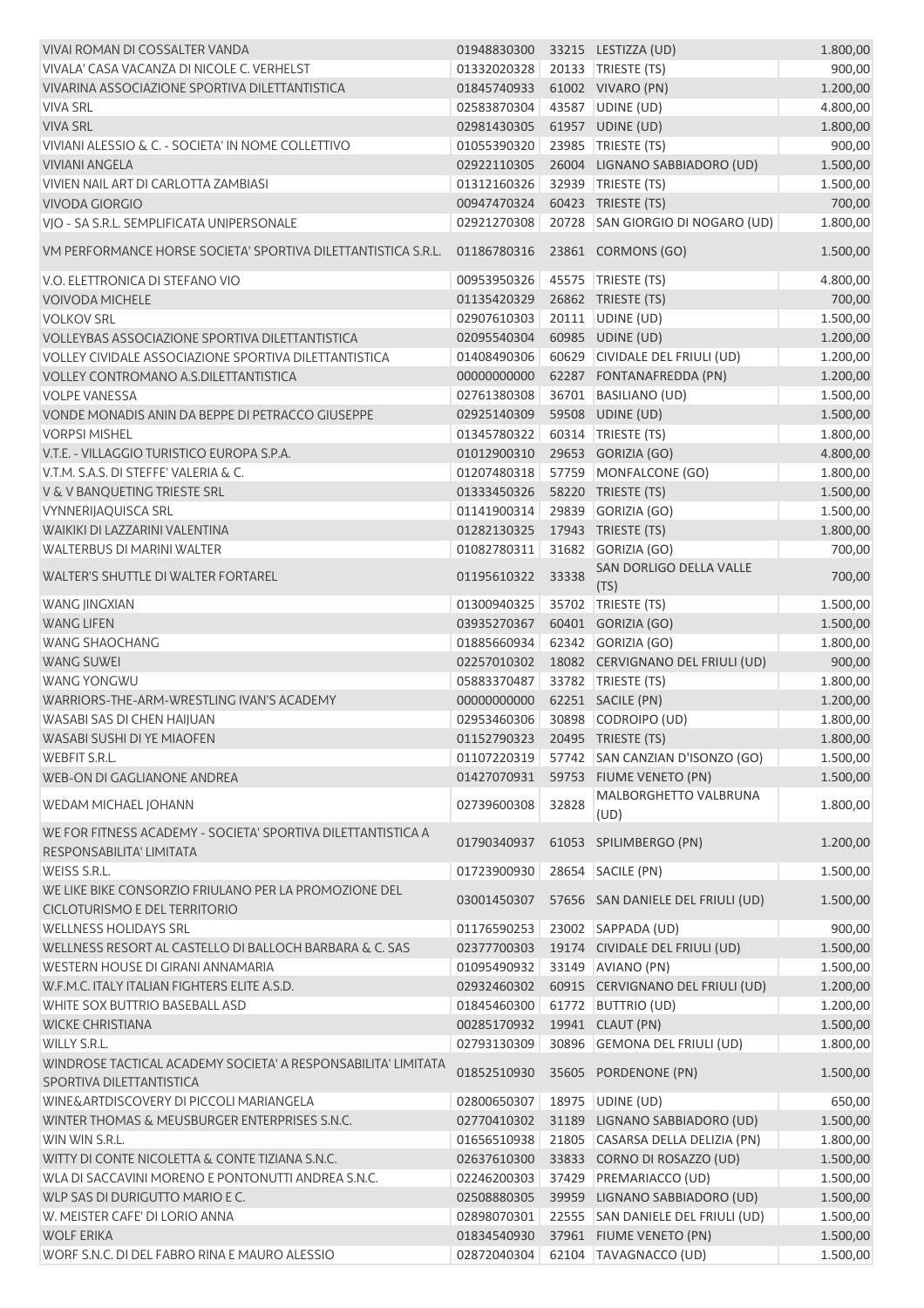| WORKS GYM DI GULOTTA GIUSEPPE & C. S.A.S.                  | 02356150306 32112 UDINE (UD)   |       |                                           | 1.500,00 |
|------------------------------------------------------------|--------------------------------|-------|-------------------------------------------|----------|
| <b>WU BUGAN</b>                                            | 02965380302                    |       | 58050 PASIAN DI PRATO (UD)                | 1.800,00 |
| <b>WU JINLIANG</b>                                         | 04844550261                    |       | 37263 TRIESTE (TS)                        | 1.500,00 |
| WU JUANYAN SAMURAI                                         | 01889380935                    |       | 57807 ROVEREDO IN PIANO (PN)              | 1.800,00 |
| <b>WU LILING</b>                                           | 01190290310                    |       | 17306 LIGNANO SABBIADORO (UD)             | 1.500,00 |
| <b>WU WEIYING</b>                                          | 01209890324                    |       | 33951 TRIESTE (TS)                        | 1.500,00 |
| <b>WU XIAOPU</b>                                           | 01238220329                    |       | 22308 TRIESTE (TS)                        | 1.800,00 |
| <b>XCTEAMTRIESTE ASD</b>                                   | 00000000000                    |       | 61330 TRIESTE (TS)                        | 1.200,00 |
| <b>XIA LIJIE</b>                                           | 02431480306                    |       | 32079 UDINE (UD)                          | 1.500,00 |
| <b>XIAO TIMEI</b>                                          | 02699410698                    |       | 58549 TRIESTE (TS)                        | 1.500,00 |
| <b>XIAOZHONG LIU</b>                                       | 01002400321                    |       | 35608 TRIESTE (TS)                        | 1.800,00 |
| <b>XIA XIAOYUN</b>                                         | 02627200302                    |       | 36356 UDINE (UD)                          | 1.500,00 |
| XIN FU CHENG DI WU HUIYUN                                  | 01098170325                    |       | 35954 TRIESTE (TS)                        | 1.800,00 |
| X TEAM PIERO BICYA                                         | 01489010930                    | 61699 | PINZANO AL TAGLIAMENTO                    | 1.200,00 |
| <b>XTRIM SPORTS ASD</b>                                    | 02881290304                    |       | (PN)<br>61006 PALAZZOLO DELLO STELLA (UD) | 1.200,00 |
| <b>XUE XIAOLEI AFFITTACAMERE</b>                           | 00000000000                    |       | 39136 TRAMONTI DI SOPRA (PN)              | 900,00   |
| <b>XU GUOHONG</b>                                          | 04454990278                    |       | 24344 PORCIA (PN)                         | 1.500,00 |
| <b>XU HAO</b>                                              | 01187980329                    |       | 34077   TRIESTE (TS)                      |          |
|                                                            |                                |       | 34182 TRIESTE (TS)                        | 1.500,00 |
| <b>XU MENGJIE</b>                                          | 01267230322                    |       |                                           | 1.500,00 |
| <b>XU MINZHU</b>                                           | 01240020329                    |       | 29470 TRIESTE (TS)                        | 1.500,00 |
| <b>XU PEIBO</b>                                            | 01307620326                    |       | 38181 TRIESTE (TS)                        | 1.800,00 |
| <b>XU SUJUN</b>                                            | 04980520284                    |       | 60081 PORDENONE (PN)                      | 1.800,00 |
| <b>XU YAHUA</b>                                            | 02873060301                    |       | 23973 TRIESTE (TS)                        | 1.500,00 |
| <b>XU ZAIHUA</b>                                           | 01875530931                    |       | 23035 CORDENONS (PN)                      | 1.500,00 |
| XWEEK DI ZONCA MARCO                                       | 00000000000                    |       | 17940 FOGLIANO REDIPUGLIA (GO)            | 900,00   |
| XYZ S.A.S. DI GIORGESI DANIEL & C.                         | 01293390322                    |       | 39292 TRIESTE (TS)                        | 1.500,00 |
| YACHT CLUB ADRIACO ASS.SPORT.DILETTANTISTICA               | 00278720321                    |       | 60799 TRIESTE (TS)                        | 1.500,00 |
| YACHT CLUB LIGNANO - ASSOCIAZIONE SPORTIVA DILETTANTISTICA | 01238440307                    |       | 60781 LIGNANO SABBIADORO (UD)             | 1.200,00 |
| YACHTING CLUB APRILIA MARITTIMA                            | 02994580302                    |       | 61469 LATISANA (UD)                       | 1.500,00 |
| YACHT KLUB - JADRALNI KLUB ČUPA ASD                        | 00675660328                    |       | 61935 DUINO-AURISINA (TS)                 | 1.200,00 |
| YANG LI                                                    | 04277870715                    |       | 27060 MANIAGO (PN)                        | 1.500,00 |
| YANG XIAOYAN                                               | 01146330319                    |       | 18669 UDINE (UD)                          | 1.500,00 |
| YAN HAITANG                                                | 01853760930                    |       | 59131 SACILE (PN)                         | 1.500,00 |
| YE GUOZHONG                                                | 01290620325                    |       | 40427 TRIESTE (TS)                        | 1.500,00 |
| YESTOUR S.R.L.                                             | 01302490329 34199 TRIESTE (TS) |       |                                           | 4.800,00 |
| <b>YE YAN</b>                                              | 01258640323 42640 TRIESTE (TS) |       |                                           | 1.500,00 |
| YKO SUSHI DI PAN YIMIN                                     | 01276470323                    |       | 17348 TRIESTE (TS)                        | 1.800,00 |
| YLARIANAILS DI ILARIA ROLLETTA                             | 01163170317                    |       | 20494 MONFALCONE (GO)                     | 1.500,00 |
| YOGIOCO A.S.D. ASSOCIAZIONE SPORTIVA DILETTANTISTICA       | 00000000000                    |       | 61781 UDINE (UD)                          | 1.200,00 |
| YOKOSO DI NERETTI MARILENA                                 | 01863170930                    |       | 25077 PORDENONE (PN)                      | 1.800,00 |
| YOKOSO DI ZHAO CAIPING                                     | 01863180939                    |       | 24171 MANIAGO (PN)                        | 1.800,00 |
| YOKOSO DI ZHENG MINGWEI                                    | 01865870933                    |       | 59163   TOLMEZZO (UD)                     | 1.800,00 |
| YOSEIKAN BUDO CLUB REMANZACCO ASD                          | 00000000000                    |       | 61804 REMANZACCO (UD)                     | 1.200,00 |
| YOU GYM DI D'ANGELO FILIPPO                                | 03418950790                    |       | 32132 PORDENONE (PN)                      | 1.500,00 |
| YOUSSEF ALBERTO                                            | 02887750301                    |       | 61097 CODROIPO (UD)                       | 1.500,00 |
| YOUSSEF MARADONA                                           | 01279080327                    |       | 21554 TRIESTE (TS)                        | 1.500,00 |
| YUAN SAS DI XU SHENG NAN CINDY E C.                        | 03006980308                    |       | 60694 CODROIPO (UD)                       |          |
|                                                            |                                |       |                                           | 1.800,00 |
| YU SAS DI YU YISEN & C.                                    | 01153360316                    |       | 58822 MONFALCONE (GO)                     | 1.500,00 |
| <b>YU SHIJIAO</b>                                          | 02362800308                    |       | 26312 UDINE (UD)                          | 1.500,00 |
| YUUKAI ASSOCIAZIONE SPORTIVA DILETTANTISTICA               | 00000000000                    |       | 61551 FIUME VENETO (PN)                   | 1.200,00 |
| <b>ZADNIK VINICIO</b>                                      | 00947450326                    |       | 22376 TRIESTE (TS)                        | 700,00   |
| <b>ZAGARINI SALVATORE</b>                                  | 01947530893                    |       | 23789 MARANO LAGUNARE (UD)                | 1.800,00 |
| ZAGHET ANGELA                                              | 01175870938                    |       | 30603 CANEVA (PN)                         | 1.500,00 |
| <b>ZAGHIS RENATO</b>                                       | 01710160936                    |       | 45301 PORDENONE (PN)                      | 1.500,00 |
| <b>ZAGLIA GIORGIO</b>                                      | 01464050309                    |       | 41505 PRECENICCO (UD)                     | 1.800,00 |
| ZAKJA DORJAN                                               | 02904560303                    |       | 28668 UDINE (UD)                          | 1.500,00 |
| ZALPA DI BRAIDA EDOARDO                                    | 01870530936                    |       | 35651 TRAVESIO (PN)                       | 1.800,00 |
| ZAMAI TIZIANA                                              | 01225330321                    |       | 17499 MUGGIA (TS)                         | 650,00   |
| <b>ZAMAR RENZO</b>                                         | 00165490319                    |       | 27361 MOSSA (GO)                          | 1.500,00 |
| ZAMAR SERGIO & REALE GAETANO S.N.C.                        | 00107540312                    |       | 35577   STARANZANO (GO)                   | 1.800,00 |
| <b>ZAMAR VERONICA</b>                                      | 00000000000                    |       | 36676 RONCHI DEI LEGIONARI (GO)           | 900,00   |
| ZAMBERLAN NICOLETTA                                        | 01119590311                    |       | 20872 MONFALCONE (GO)                     | 4.800,00 |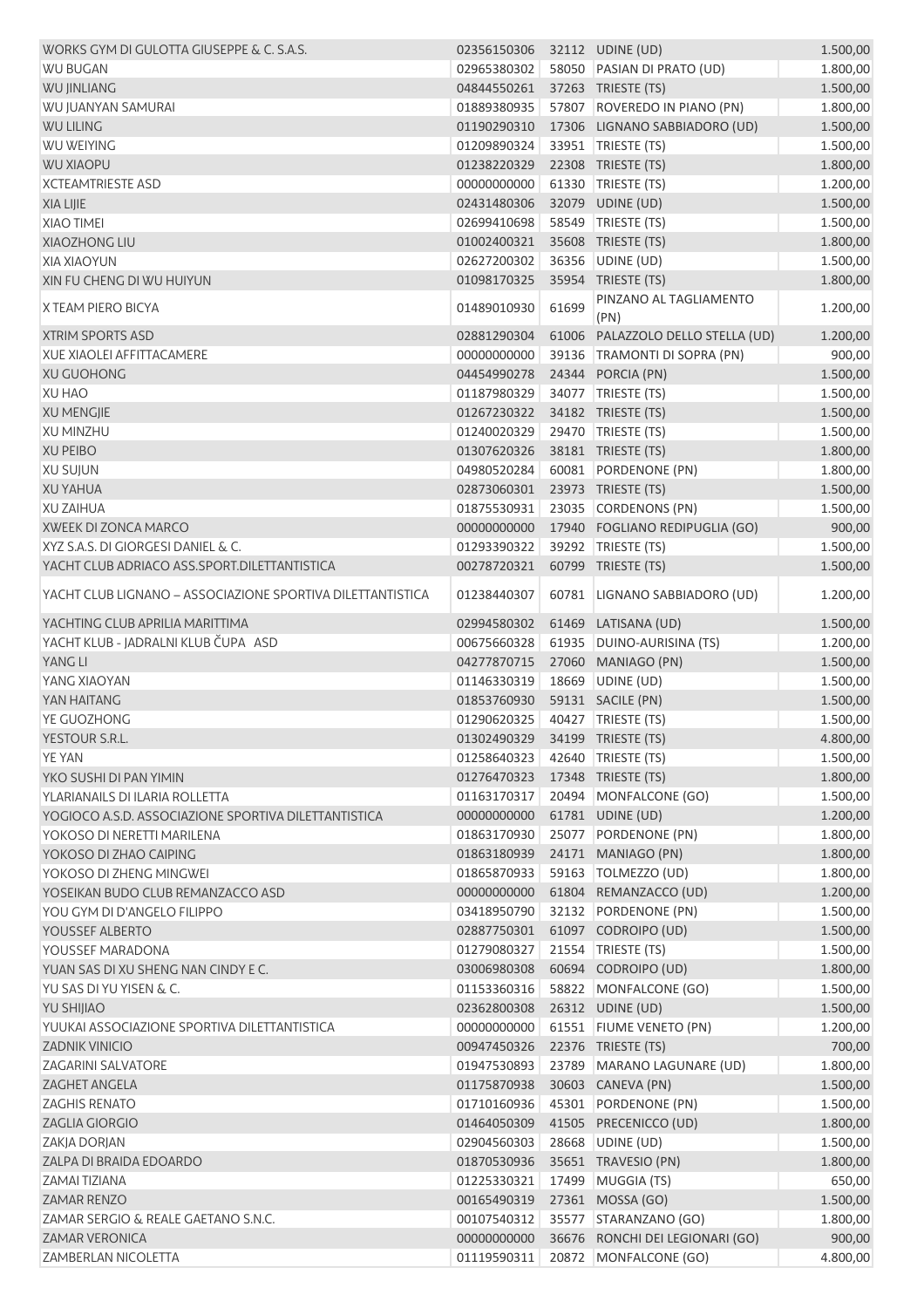| <b>ZAMBON ZENO</b>                                                        | 01861720934    58053    SEQUALS (PN) |       |                                             | 1.200,00 |
|---------------------------------------------------------------------------|--------------------------------------|-------|---------------------------------------------|----------|
| ZAMO' DI D'OSUALDO DAULO                                                  | 02206790301                          |       | 36638 PREMARIACCO (UD)                      | 1.800,00 |
| <b>ZAMOLO ANDREA</b>                                                      |                                      |       | 01975200302 36016 VENZONE (UD)              | 1.500,00 |
| <b>ZAMOLO ANGELA</b>                                                      | 00396210304                          |       | 25830 VENZONE (UD)                          | 1.500,00 |
| <b>ZAMOLO VALENTINO</b>                                                   | 02949510305                          |       | 35058 VENZONE (UD)                          | 1.500,00 |
| <b>ZAMPIERI FELICIANA</b>                                                 | 00603990938                          |       | 17412 AZZANO DECIMO (PN)                    | 1.500,00 |
| <b>ZAMPIERI LUCA</b>                                                      | 02204060301                          |       | 26366 GEMONA DEL FRIULI (UD)                | 1.800,00 |
| <b>ZAMPOLLI GABRIELE</b>                                                  | 01230230326                          |       | 21502 TRIESTE (TS)                          | 700,00   |
| <b>ZANATTA ANDREA</b>                                                     | 02686190303                          |       | 20540 UDINE (UD)                            | 1.500,00 |
| ZANATTA ERNESTA & VITI CINZIA & VITI ALESSANDRA & VITI ANDREA -<br>S.N.C. | 00314070327                          |       | 33106   TRIESTE (TS)                        | 1.500,00 |
| ZANATTI GIULIA MARIA VITTORIA                                             | 01347860320                          |       | 60254 TRIESTE (TS)                          | 1.500,00 |
| <b>ZANCAI MIRKO</b>                                                       | 01504620939                          | 20458 | CORDENONS (PN)                              | 1.500,00 |
| <b>ZANCAN MONICA</b>                                                      | 01877560936                          | 58885 | MORSANO AL TAGLIAMENTO<br>(PN)              | 1.500,00 |
| <b>ZANDONELLA ANTONIETTA</b>                                              | 01107520254                          |       | 26360 SAPPADA (UD)                          | 1.500,00 |
| ZANELLA ROBERTO & C. S.N.C.                                               | 01123000935                          |       | 34987 PORDENONE (PN)                        | 1.500,00 |
| <b>ZANELLO CHIARA</b>                                                     | 02893870309                          |       | 39061 UDINE (UD)                            | 1.500,00 |
| <b>ZANETTI FEDERICA</b>                                                   | 02844930301                          |       | 33675 MAGNANO IN RIVIERA (UD)               | 1.500,00 |
| <b>ZANETTI PAOLA</b>                                                      | 01884720937                          |       | 59079 SAN QUIRINO (PN)                      | 1.500,00 |
| <b>ZANGRANDO MANUELA</b>                                                  | 01804000931                          |       | 41415 PASIANO DI PORDENONE (PN)             | 900,00   |
| <b>ZANIER ANNA MARIA</b>                                                  | 02751870300                          |       | 36368 OVARO (UD)                            | 1.500,00 |
| <b>ZANIER GIACOMO</b>                                                     | 02326460306                          |       | 39169 TARCENTO (UD)                         | 700,00   |
| ZANIER GIACOMO & C. S.A.S.                                                | 02148970300                          |       | 29451   TARCENTO (UD)                       | 1.500,00 |
| <b>ZANIER LORIS</b>                                                       | 02812190300                          |       | 32104 MUGGIA (TS)                           | 700,00   |
| <b>ZANIER MASSIMO</b>                                                     | 01146680325                          |       | 32028 TRIESTE (TS)                          | 700,00   |
| <b>ZANIER PETRA</b>                                                       | 03003110305                          |       | 58583 TOLMEZZO (UD)                         | 900,00   |
| <b>ZANIER ROBERTA</b>                                                     | 01319840326                          |       | 32545   TRIESTE (TS)                        | 1.500,00 |
|                                                                           | 00000000000                          |       | 61309 AVIANO (PN)                           | 900,00   |
| <b>ZANIER ROBERTO</b>                                                     |                                      |       | CAMINO AL TAGLIAMENTO                       |          |
| <b>ZANIN ANITA</b>                                                        | 02689820302                          | 26271 | (UD)                                        | 1.500,00 |
| <b>ZANIN CINZIA</b>                                                       | 02147970301                          |       | 27244 CODROIPO (UD)                         | 1.500,00 |
| <b>ZANINI DENIS</b>                                                       | 01622680302                          |       | 24513 REMANZACCO (UD)                       | 1.800,00 |
| <b>ZANINI PRIMO</b>                                                       | 02382680300                          |       | 18357 NIMIS (UD)                            | 1.800,00 |
| <b>ZANIN ISABELLA</b>                                                     | 02389910304                          |       | 36874 RONCHIS (UD)                          | 1.500,00 |
| <b>ZANIN VERGINIA</b>                                                     |                                      |       | 02986050306 32803 LIGNANO SABBIADORO (UD)   | 1.500,00 |
| <b>ZANNIER STEFANO</b>                                                    |                                      |       | 01345180937 28797 SPILIMBERGO (PN)          | 1.800,00 |
| <b>ZANOLLA TRISTRAM</b>                                                   | 02270820307                          |       | 26059 BUTTRIO (UD)                          | 700,00   |
| <b>ZANUTTA EDNA</b>                                                       | 02867550309                          |       | 38064 CARLINO (UD)                          | 1.500,00 |
| ZAPPETTI GIORGIO                                                          | 02597860309                          |       | 22389 SEDEGLIANO (UD)                       | 1.800,00 |
| ZAP S.R.L.                                                                | 01184810313                          |       | 21096 MONFALCONE (GO)                       | 1.500,00 |
| ZARAMELLA DONATELLA                                                       | 04176890277                          |       | 27458 LIGNANO SABBIADORO (UD)               | 1.500,00 |
| <b>ZARO ANTONIO</b>                                                       | 00821270303                          |       | 29499   FAEDIS (UD)                         | 1.800,00 |
| ZATTI & COMPANY SAS DI ZATTI FEDERICA E C.                                |                                      |       | 01163760315 40541 RONCHI DEI LEGIONARI (GO) | 1.500,00 |
| <b>ZAVAGNO MAURO</b>                                                      | 01755560933                          |       | 24830 VIVARO (PN)                           | 1.500,00 |
| ZC GESTI S.R.L.                                                           |                                      |       | 02560610301 31194 LIGNANO SABBIADORO (UD)   | 4.800,00 |
| <b>ZECCHIERO FRANCO</b>                                                   | 01866260936                          |       | 36810 PORDENONE (PN)                        | 1.500,00 |
| ZECCHINI FABIANO                                                          | 01349510329                          |       | 60384 TRIESTE (TS)                          | 700,00   |
| <b>ZECCONE GIOVANNI</b>                                                   | 01309080321                          |       | 17378   TRIESTE (TS)                        | 1.500,00 |
| <b>ZEDDA CHRISTIAN</b>                                                    | 01774330938                          |       | 30532 CORDENONS (PN)                        | 1.500,00 |
| ZEFIRO S.R.L.                                                             | 02186440307                          |       | 18963   PALMANOVA (UD)                      | 1.500,00 |
| ZELENSKI VLADIMIR                                                         | 01103200323                          |       | 33778 TRIESTE (TS)                          | 900,00   |
| <b>ZEN GIAN LUCA</b>                                                      | 02462370301                          |       | 27228 LIGNANO SABBIADORO (UD)               | 4.800,00 |
| ZENIT S.R.L.                                                              | 02008240307                          |       | 61013 RONCHIS (UD)                          | 1.500,00 |
| <b>ZEN LORIS</b>                                                          | 00336800305                          |       | 17079 LIGNANO SABBIADORO (UD)               | 4.800,00 |
| ZENTILIN CRISTIANA S.A.S.                                                 | 02102010309                          |       | 21469 UDINE (UD)                            | 1.500,00 |
| <b>ZENTILOMO ERICA</b>                                                    | 01328920325                          |       | 20038 TRIESTE (TS)                          | 1.500,00 |
| ZENZERO E CANNELLA - SOCIETA' A RESPONSABILITA' LIMITATA                  | 01158220325                          |       | 29735 TRIESTE (TS)                          | 1.800,00 |
| ZERIAL BARBARA                                                            | 01184730321                          |       | 20924 TRIESTE (TS)                          | 1.500,00 |
| ZERO D+ ASD                                                               | 01861750931                          |       | 61283 PORDENONE (PN)                        | 1.200,00 |
| ZERO PUNTO CINQUE DI ROSOLEN MARCO                                        | 01722220934                          |       | 18650 PRATA DI PORDENONE (PN)               | 1.500,00 |
| ZERORCHESTRA                                                              | 01704080934                          |       | 60440 PORDENONE (PN)                        | 1.500,00 |
| ZERO ZERO DI FEDERICO GATTI                                               | 02909800308 60811 UDINE (UD)         |       |                                             | 1.500,00 |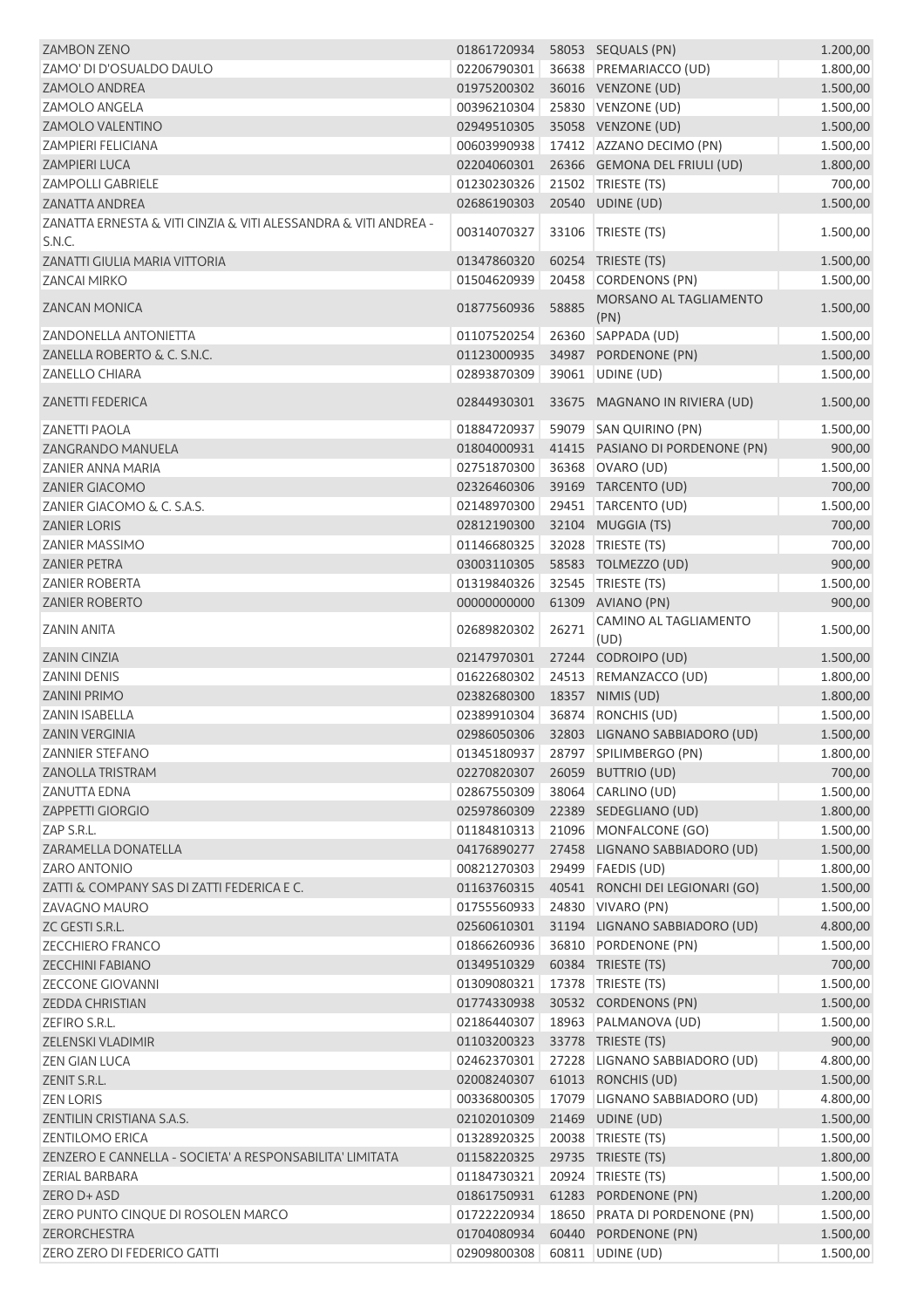| ZETA13 S.R.L.                                             | 01226600326 |       | 42290 TRIESTE (TS)                     | 1.800,00 |
|-----------------------------------------------------------|-------------|-------|----------------------------------------|----------|
| <b>ZETTO MARIO</b>                                        | 01115710327 |       | 19524 TRIESTE (TS)                     | 1.500,00 |
| <b>ZHAN AIGUO</b>                                         | 02571960307 |       | 25324 UDINE (UD)                       | 1.500,00 |
| ZHAN CHUNXIAO                                             | 01240190320 |       | 27499 TRIESTE (TS)                     | 1.500,00 |
| <b>ZHANG AICONG</b>                                       | 01229520323 |       | 58834 TRIESTE (TS)                     | 1.500,00 |
| <b>ZHANG HANYONG</b>                                      | 01168860318 |       | 28176 SAN CANZIAN D'ISONZO (GO)        | 1.500,00 |
| ZHANG JIANGUANG                                           | 01160090310 |       | 26539 GRADO (GO)                       | 1.500,00 |
| <b>ZHANG KAIKAI</b>                                       | 03001960305 |       | 57850 GRADO (GO)                       | 1.500,00 |
| <b>ZHANG LINGJIN</b>                                      | 01200090312 |       | 19883 PRATA DI PORDENONE (PN)          | 1.500,00 |
| <b>ZHANG LINGJUAN</b>                                     | 01496340298 | 19068 | SAN PIER D'ISONZO (GO)                 | 1.500,00 |
| ZHANG MINGGUANG                                           | 01135010328 |       | 33638 TRIESTE (TS)                     | 1.500,00 |
| <b>ZHANG WEIJIONG</b>                                     | 01776140939 |       | 25467 FONTANAFREDDA (PN)               | 1.500,00 |
| ZHANG ZELONG                                              | 01181480318 |       | 28125 GORIZIA (GO)                     | 1.500,00 |
| <b>ZHANG ZIXIAN</b>                                       | 03570050132 |       | 29531 MONFALCONE (GO)                  | 1.500,00 |
| <b>ZHAO LIANZHEN</b>                                      | 01215040328 |       | 17666 TRIESTE (TS)                     | 1.500,00 |
| ZHENG LIFENG                                              | 01246240327 |       | 35837 TRIESTE (TS)                     | 1.500,00 |
| ZHENG SHUANGLONG                                          | 01252480320 |       | 36026 TRIESTE (TS)                     | 1.500,00 |
| <b>ZHENG WEN</b>                                          | 06177970966 |       | 39508 TRIESTE (TS)                     | 1.500,00 |
| <b>ZHOU CHEN SRL</b>                                      | 01786600930 |       | 37989 PORDENONE (PN)                   | 1.500,00 |
| <b>ZHOU ENLIN</b>                                         | 00955740329 |       | 39244 TRIESTE (TS)                     | 900,00   |
| <b>ZHOU LEI</b>                                           | 04450010238 |       | 26884 UDINE (UD)                       | 1.500,00 |
| <b>ZHOU MINLUN</b>                                        | 01336820327 |       | 39257   TRIESTE (TS)                   | 1.500,00 |
| ZHOU QINGYUN                                              | 02939570301 |       | 58108 CIVIDALE DEL FRIULI (UD)         | 1.500,00 |
| <b>ZHOU SONGYE</b>                                        | 01188320327 |       | 36117 TRIESTE (TS)                     | 1.500,00 |
| ZHOU SUNYUE                                               | 02832110304 |       | 34507 UDINE (UD)                       | 1.500,00 |
| ZHOU WENJIN                                               | 01094930326 |       | 20200 TRIESTE (TS)                     | 1.500,00 |
| <b>ZHU LIANGYI</b>                                        | 01199150325 |       | 19285 TRIESTE (TS)                     | 1.800,00 |
| ZHU WEIJIE                                                | 01247350323 |       | 34005 TRIESTE (TS)                     | 1.500,00 |
| <b>ZILLE MARZIA</b>                                       | 01738380938 |       | 26344 CORDENONS (PN)                   | 1.500,00 |
| <b>ZILLI CARLO</b>                                        | 01385810302 |       | 21884 UDINE (UD)                       | 1.500,00 |
| ZIMBARDO ARMANDO                                          | 01653590305 |       | 20335 UDINE (UD)                       | 1.500,00 |
| ZIMOLO CLARA                                              | 01134340312 |       | 60565 MONFALCONE (GO)                  | 900,00   |
| ZIP-LINE SAURIS ZAHRE SOCIETA' A RESPONSABILITA' LIMITATA |             |       |                                        |          |
| <b>SEMPLIFICATA</b>                                       | 02933020303 |       | 58399 SAURIS (UD)                      | 4.800,00 |
| ZIVKOVIC JASMINA                                          | 00000000000 |       | 28448 VENZONE (UD)                     | 900,00   |
| <b>ZIVKOVIC VLADAN</b>                                    | 01181090323 |       | 41155 TRIESTE (TS)                     | 1.500,00 |
| Z. & L. S.A.S. DI ZHENG QIAOLING & C.                     |             |       | 01854270939   58475   SPILIMBERGO (PN) | 1.500,00 |
| ZOBEC EDI                                                 | 00779010321 | 18269 | SAN DORLIGO DELLA VALLE                | 1.800,00 |
|                                                           |             |       | (TS)                                   |          |
| ZODIACO DI PALLAVISINI BARBARA & C. S.A.S.                | 02604500302 | 32110 | SAN GIOVANNI AL NATISONE<br>(UD)       | 1.500,00 |
| ZOFFI MARIA ROSA                                          | 00000000000 | 41020 | CODROIPO (UD)                          | 900,00   |
| ZONA30 DI MARTELOSSI CRISTINA                             | 02945220305 |       | 26180 PALMANOVA (UD)                   | 900,00   |
| ZONCOLAN SOCIETA' COOPERATIVA                             | 02715420309 |       | 16910 SUTRIO (UD)                      | 1.800,00 |
| ZONNO FRANCESCA OPERATRICE DEL MASSAGGIO                  | 01205500315 |       | 31898 MARIANO DEL FRIULI (GO)          | 1.500,00 |
| ZOOM S.R.L.S.                                             | 01303730327 |       | 57845 TRIESTE (TS)                     | 1.500,00 |
| ZORAT ADRIANO                                             | 01669120303 |       | 32766 TERZO D'AQUILEIA (UD)            | 1.800,00 |
| <b>ZORAT PLINIO</b>                                       | 01074090935 |       | 22021 MONTEREALE VALCELLINA (PN)       | 1.500,00 |
| <b>ZORATTI ANTONELLA</b>                                  | 02731580300 |       | 36898 UDINE (UD)                       | 650,00   |
| <b>ZORATTI GIANLUCA</b>                                   | 02721980304 |       | 33280 CAMPOFORMIDO (UD)                | 700,00   |
| ZORZENON ALESSANDRO                                       | 00165190315 | 30520 | MOSSA (GO)                             | 1.800,00 |
| <b>ZORZENONE EDI</b>                                      | 02448990305 |       | 16989 BUTTRIO (UD)                     | 900,00   |
| ZORZENONE GIORDANO                                        | 01374060307 |       | 25176 UDINE (UD)                       | 1.500,00 |
| <b>ZORZET MERSIA</b>                                      | 01032440313 |       | 32400 SAN CANZIAN D'ISONZO (GO)        | 1.800,00 |
| ZORZETTIG ALESSANDRO                                      | 02676880301 |       | 34351 PREMARIACCO (UD)                 | 1.800,00 |
| <b>ZORZETTO FRANCESCO</b>                                 | 00245960935 |       | 27481 AVIANO (PN)                      | 1.800,00 |
| ZORZINI GIORGIO & C. S.N.C.                               | 00071760318 |       | 58033 GRADO (GO)                       | 4.800,00 |
| <b>ZORZINI MICHELA</b>                                    | 01020870315 |       | 58045 GRADO (GO)                       | 1.800,00 |
| <b>ZORZIN LAURA</b>                                       | 01199170315 |       | 27353 GRADO (GO)                       | 1.500,00 |
| <b>ZORZIT MANUEL</b>                                      | 02623580301 |       | 19876 SAN DANIELE DEL FRIULI (UD)      | 1.500,00 |
| ZORZUTTI LUIGINO                                          | 02020580300 |       | 39468 PREMARIACCO (UD)                 | 1.800,00 |
| <b>ZOTTER GIANFRANCO</b>                                  |             |       |                                        |          |
|                                                           | 01086830310 |       | 35521 ROMANS D'ISONZO (GO)             | 900,00   |
| <b>ZOTTI MANUELA</b>                                      | 01112300312 |       | 33028 MONFALCONE (GO)                  | 1.800,00 |